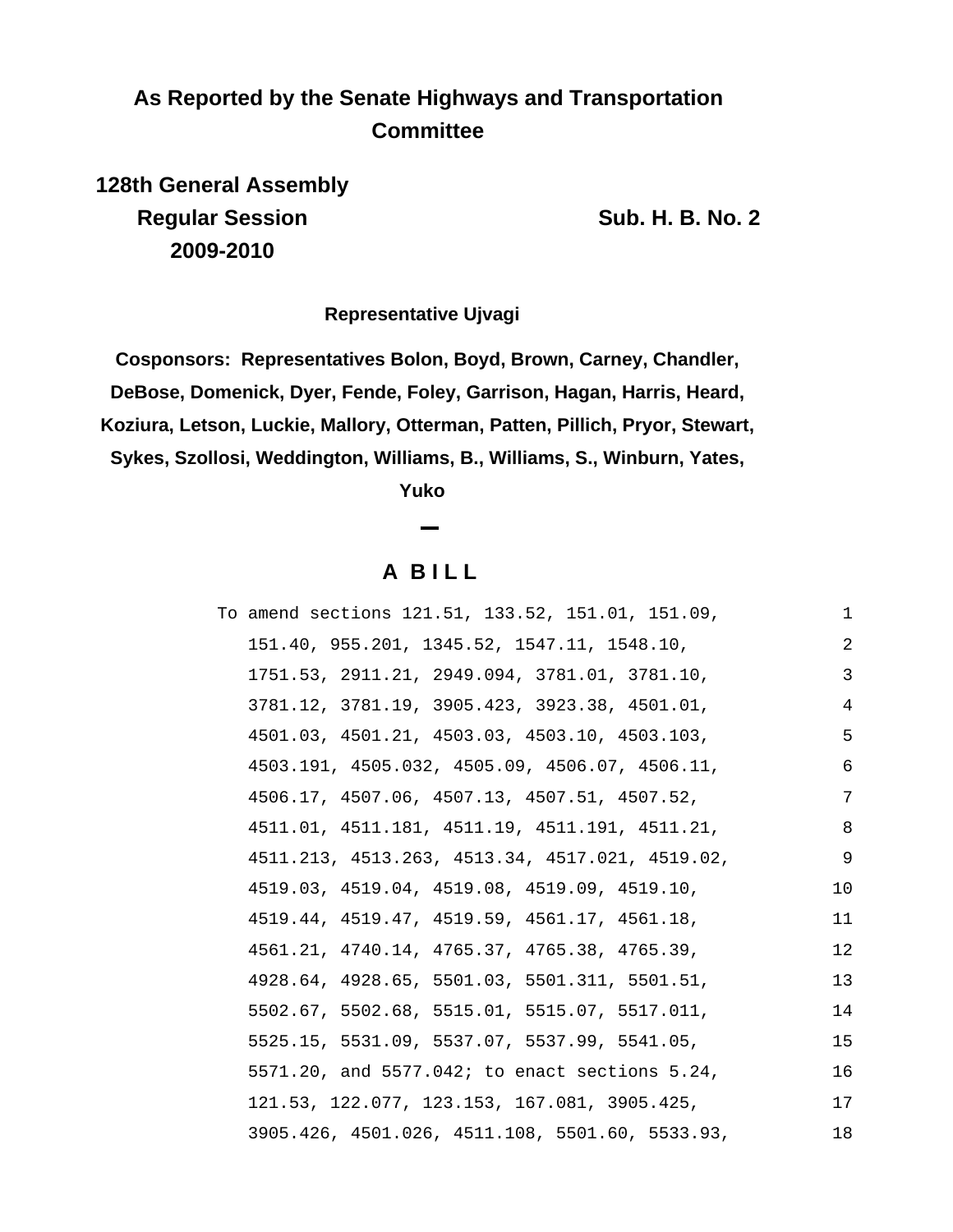43

| and 5537.30; and to repeal sections 955.202 and    | 19 |
|----------------------------------------------------|----|
| 5902.09 of the Revised Code and to amend Section   | 20 |
| 229.10 of Am. Sub. H.B. 67 of the 127th General    | 21 |
| Assembly, as subsequently amended; and to amend    | 22 |
| Sections 217.10, 217.11, 239.10, 241.10, 243.10,   | 23 |
| 243.11, and 503.40 of Am. Sub. H.B. 562 of the     | 24 |
| 127th General Assembly to make appropriations for  | 25 |
| programs related to transportation for the         | 26 |
| biennium beginning July 1, 2009, and ending June   | 27 |
| 30, 2011, to provide authorization and conditions  | 28 |
| for the operation of those and other programs, to  | 29 |
| appropriate federal stimulus moneys received under | 30 |
| the American Recovery and Reinvestment Act of      | 31 |
| 2009, to make changes to the Residential           | 32 |
| Construction Advisory Committee and to require the | 33 |
| Board of Building Standards to adopt residential   | 34 |
| building code rules only after receiving           | 35 |
| recommendations from the Residential Construction  | 36 |
| Advisory Committee, to repeal section 121.53 of    | 37 |
| the Revised Code on September 30, 2013, to further | 38 |
| amend sections 1751.53 and 3923.38 of the Revised  | 39 |
| Code, effective January 1, 2010, to revive the law | 40 |
| as it existed prior to this act, and to declare an | 41 |
| emergency.                                         | 42 |

# **BE IT ENACTED BY THE GENERAL ASSEMBLY OF THE STATE OF OHIO:**

| Section 101.01. That sections 121.51, 133.52, 151.01, 151.09,    | 44 |
|------------------------------------------------------------------|----|
| 151.40, 955.201, 1345.52, 1547.11, 1548.10, 1751.53, 2911.21,    | 45 |
| 2949.094, 3781.01, 3781.10, 3781.12, 3781.19, 3905.423, 3923.38, | 46 |
| 4501.01, 4501.03, 4501.21, 4503.03, 4503.10, 4503.103, 4503.191, | 47 |
| 4505.032, 4505.09, 4506.07, 4506.11, 4506.17, 4507.06, 4507.13,  | 48 |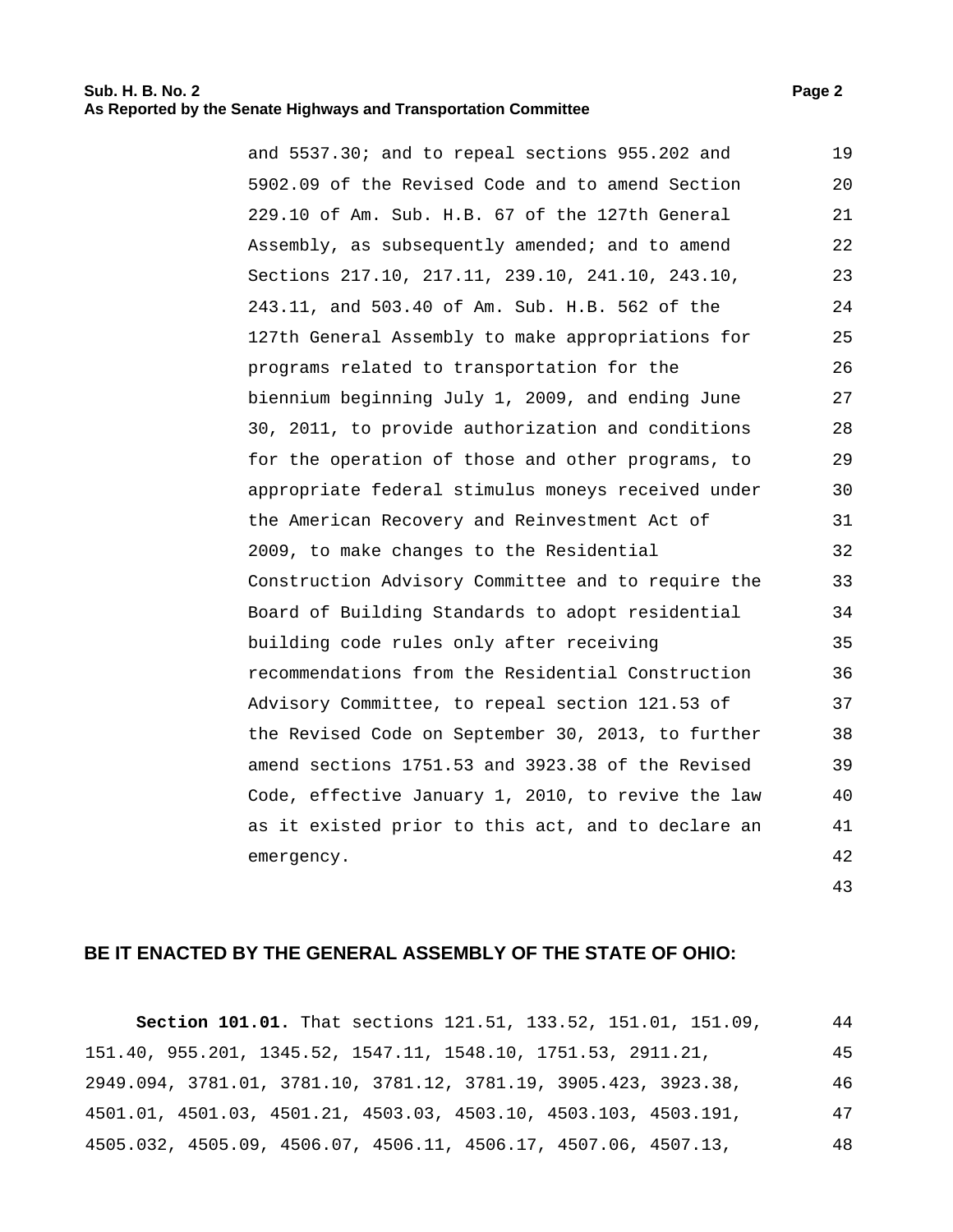4507.51, 4507.52, 4511.01, 4511.181, 4511.19, 4511.191, 4511.21, 4511.213, 4513.263, 4513.34, 4517.021, 4519.02, 4519.03, 4519.04, 4519.08, 4519.09, 4519.10, 4519.44, 4519.47, 4519.59, 4561.17, 4561.18, 4561.21, 4740.14, 4765.37, 4765.38, 4765.39, 4928.64, 4928.65, 5501.03, 5501.311, 5501.51, 5502.67, 5502.68, 5515.01, 5515.07, 5517.011, 5525.15, 5531.09, 5537.07, 5537.99, 5541.05, 5571.20, and 5577.042 be amended and sections 5.24, 121.53, 122.077, 123.153, 167.081, 3905.425, 3905.426, 4501.026, 4511.108, 5501.60, 5533.93, and 5537.30 of the Revised Code be enacted to read as follows: 49 50 51 52 53 54 55 56 57 58

**Sec. 5.24.** The city of Dayton and county of Montgomery are hereby designated as an Ohio hub of innovation and opportunity for aerospace and aviation. 59 60 61

**Sec. 121.51.** There is hereby created in the office of the inspector general the position of deputy inspector general for the department of transportation. The inspector general shall appoint the deputy inspector general, and the deputy inspector general shall serve at the pleasure of the inspector general. A person employed as the deputy inspector general shall have the same qualifications as those specified in section 121.49 of the Revised Code for the inspector general. The inspector general shall provide technical, professional, and clerical assistance to the deputy inspector general. The inspector general shall certify to the director of budget and management the costs, including the salaries of the deputy inspector general and the employees assisting the deputy inspector general, that the inspector general expects the deputy inspector general to incur during the fiscal year or such lesser period for which the certification is made. The director of budget and management shall transfer the amounts certified to 62 63 64 65 66 67 68 69 70 71 72 73 74 75 76 77 78

There is hereby created in the state treasury the deputy  $79$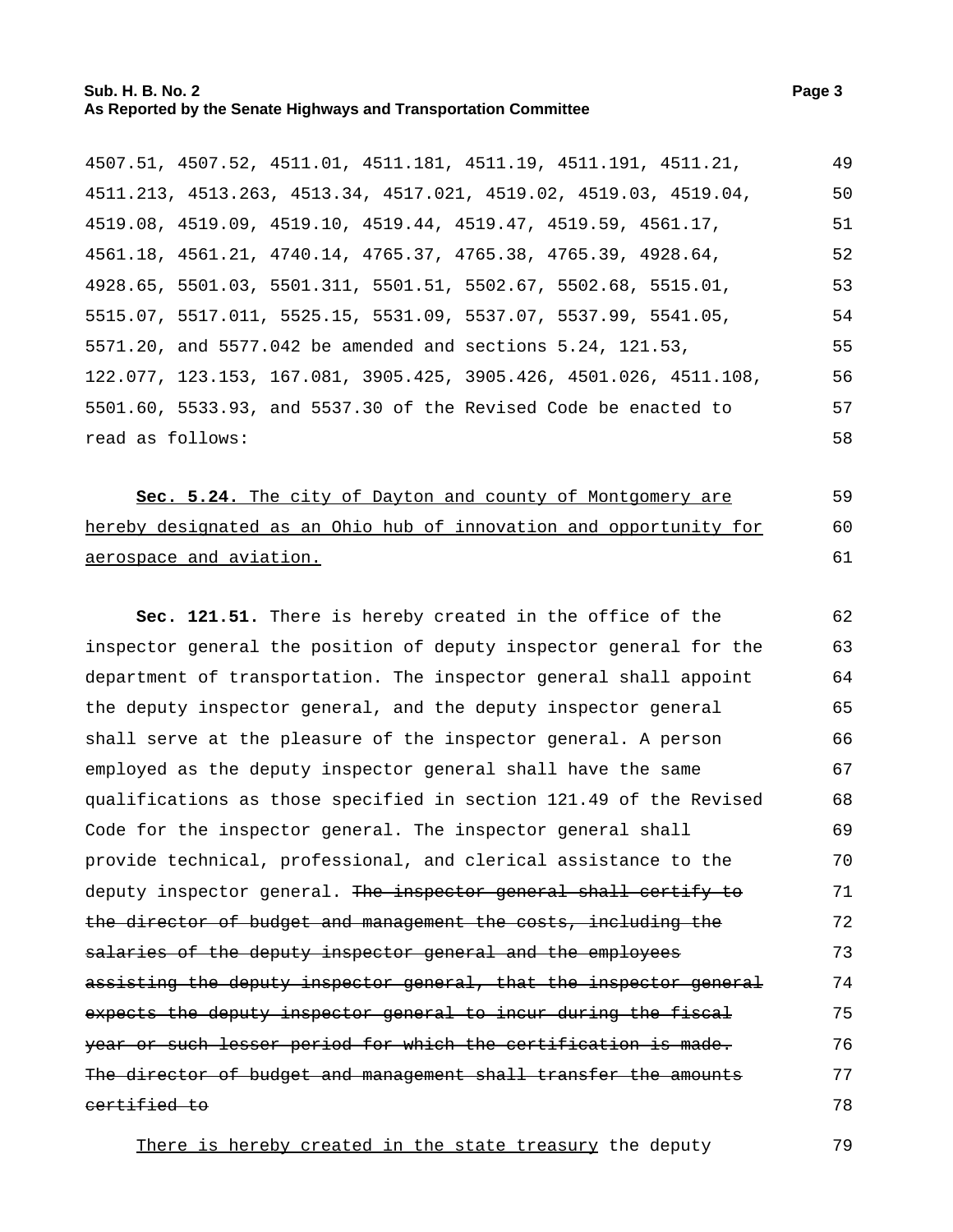#### **Sub. H. B. No. 2 Page 4 As Reported by the Senate Highways and Transportation Committee**

| inspector general for ODOT fund, which is hereby created in the        | 80 |
|------------------------------------------------------------------------|----|
| state treasury, from the appropriation made to the department of       | 81 |
| transportation from which expenditures for general administrative      | 82 |
| purposes, as distinguished from specific infrastructure projects,      | 83 |
| are made. The transfers shall be made in accordance with a             | 84 |
| schedule that the inspector general considers to be appropriate        | 85 |
| but shall not be in amounts that would create a balance in the         | 86 |
| fund in excess of need or that would exceed the amount                 | 87 |
| appropriated from the fund. The fund shall consist of money            | 88 |
| credited to the fund for the payment of costs incurred by the          | 89 |
| <u>deputy inspector general in performing the duties of the deputy</u> | 90 |
| inspector general as specified in this section. The inspector          | 91 |
| general shall use the deputy inspector general for ODOT fund to        | 92 |
| pay costs incurred by the deputy inspector general in performing       | 93 |
| the duties of the deputy inspector general as required under this      | 94 |
| section.                                                               | 95 |

The deputy inspector general shall investigate all wrongful acts or omissions that have been committed or are being committed by employees of the department. In addition, the deputy inspector general shall conduct a program of random review of the processing of contracts associated with building and maintaining the state's infrastructure. The random review program shall be designed by the inspector general. The program shall be confidential and may be altered by the inspector general at any time. The deputy inspector general has the same powers and duties regarding matters concerning the department as those specified in sections 121.42, 121.43, and 121.45 of the Revised Code for the inspector general. Complaints may be filed with the deputy inspector general in the same manner as prescribed for complaints filed with the inspector general under section 121.46 of the Revised Code. All investigations conducted and reports issued by the deputy inspector general are subject to section 121.44 of the Revised Code. 96 97 98 99 100 101 102 103 104 105 106 107 108 109 110 111 112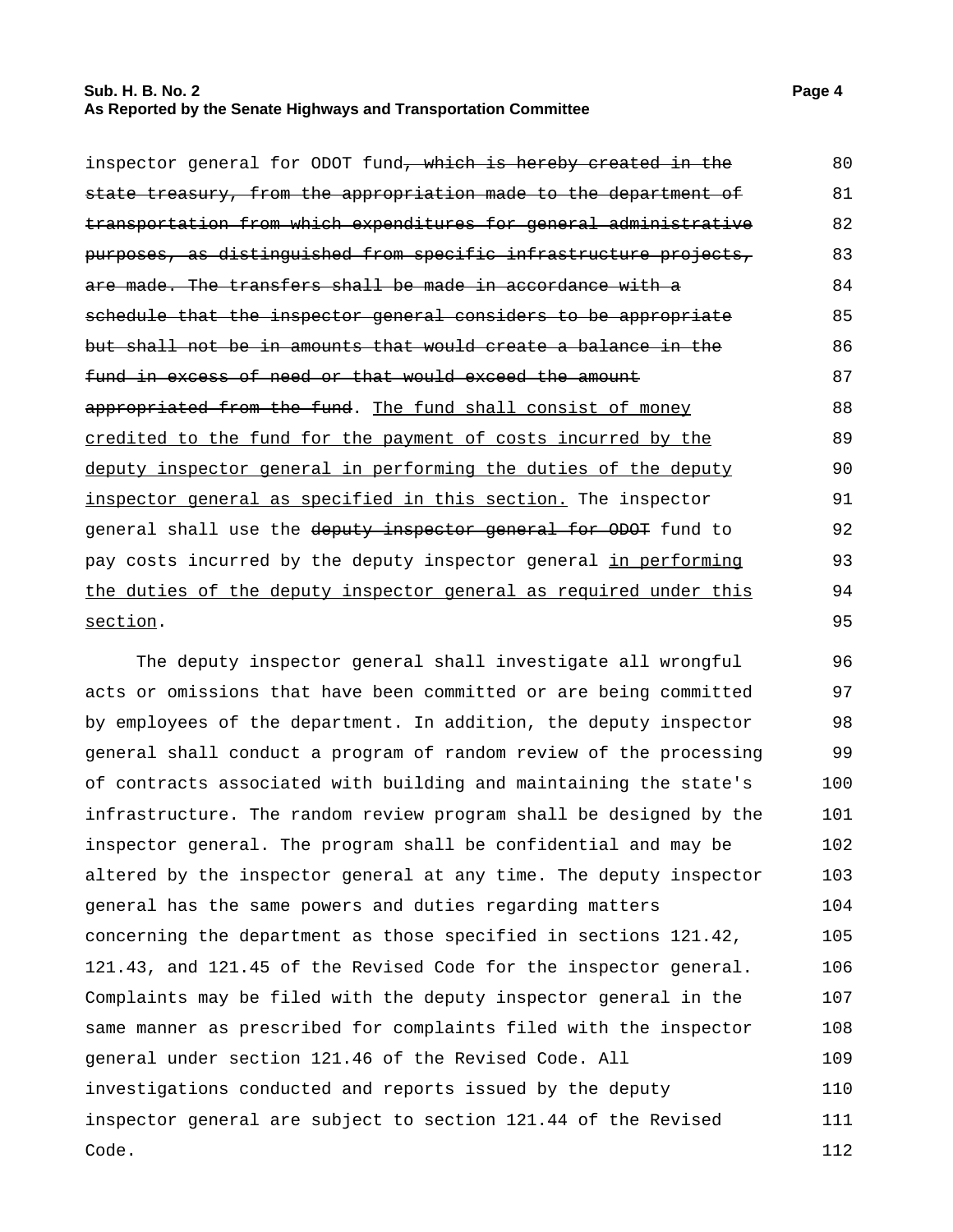#### **Sub. H. B. No. 2 Page 5 As Reported by the Senate Highways and Transportation Committee**

All officers and employees of the department shall cooperate with and provide assistance to the deputy inspector general in the performance of any investigation conducted by the deputy inspector general. In particular, those persons shall make their premises, equipment, personnel, books, records, and papers readily available to the deputy inspector general. In the course of an investigation, the deputy inspector general may question any officers or employees of the department and any person transacting business with the department and may inspect and copy any books, records, or papers in the possession of the department, taking care to preserve the confidentiality of information contained in responses to questions or the books, records, or papers that are made confidential by law. In performing any investigation, the deputy inspector general shall avoid interfering with the ongoing operations of the department, except insofar as is reasonably necessary to complete the investigation successfully. 113 114 115 116 117 118 119 120 121 122 123 124 125 126 127 128

At the conclusion of an investigation by the deputy inspector general, the deputy inspector general shall deliver to the director of transportation and the governor any case for which remedial action is necessary. The deputy inspector general shall maintain a public record of the activities of the deputy inspector general to the extent permitted under this section, ensuring that the rights of the parties involved in each case are protected. The inspector general shall include in the annual report required by section 121.48 of the Revised Code a summary of the deputy inspector general's activities during the previous year. 129 130 131 132 133 134 135 136 137 138

No person shall disclose any information that is designated as confidential in accordance with section 121.44 of the Revised Code or any confidential information that is acquired in the course of an investigation conducted under this section to any person who is not legally entitled to disclosure of that information. 139 140 141 142 143 144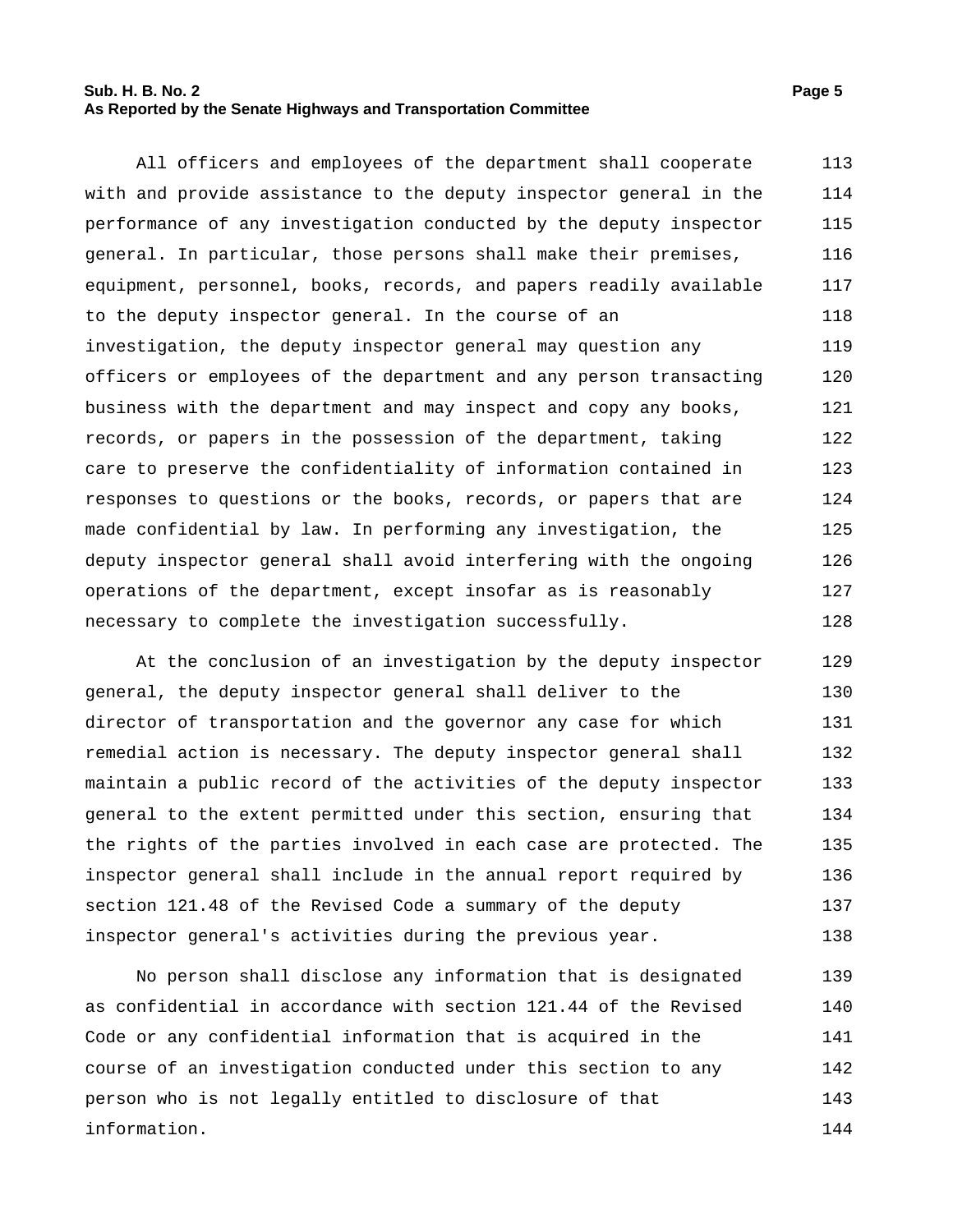| sec. 121.53. There is hereby created in the office of the          | 145 |
|--------------------------------------------------------------------|-----|
| inspector general the position of deputy inspector general for     | 146 |
| funds received through the American Recovery and Reinvestment Act  | 147 |
| of 2009. The inspector general shall appoint the deputy inspector  | 148 |
| general, and the deputy inspector general shall serve at the       | 149 |
| pleasure of the inspector general. A person employed as the deputy | 150 |
| inspector general shall have the same qualifications as those      | 151 |
| specified in section 121.49 of the Revised Code for the inspector  | 152 |
| general. The inspector general shall provide technical,            | 153 |
| professional, and clerical assistance to the deputy inspector      | 154 |
| general.                                                           | 155 |
| There is hereby created in the state treasury the deputy           | 156 |
| inspector general for funds received through the American recovery | 157 |
| and reinvestment act of 2009 fund. The fund shall consist of money | 158 |
| credited to the fund for the payment of costs incurred by the      | 159 |
| deputy inspector general for performing the duties of the deputy   | 160 |
| inspector general as specified in this section. The inspector      | 161 |
| general shall use the fund to pay costs incurred by the deputy     | 162 |
| inspector general in performing the duties of the deputy inspector | 163 |
| general as required under this section.                            | 164 |
| The deputy inspector general shall monitor relevant state          | 165 |
| agencies' distribution of funds received from the federal          | 166 |
| government under the American Recovery and Reinvestment Act of     | 167 |
| 2009 and shall investigate all wrongful acts or omissions that     | 168 |
| have been committed or are being committed by officers or          | 169 |
| employees of, or contractors with, relevant state agencies with    | 170 |
| respect to money received from the federal government under the    | 171 |
| American Recovery and Reinvestment Act of 2009. In addition, the   | 172 |
| deputy inspector general shall conduct a program of random review  | 173 |
| of the processing of contracts associated with projects to be paid | 174 |
| for with such money. The random review program shall be designed   | 175 |
| by the inspector general. The program shall be confidential and    | 176 |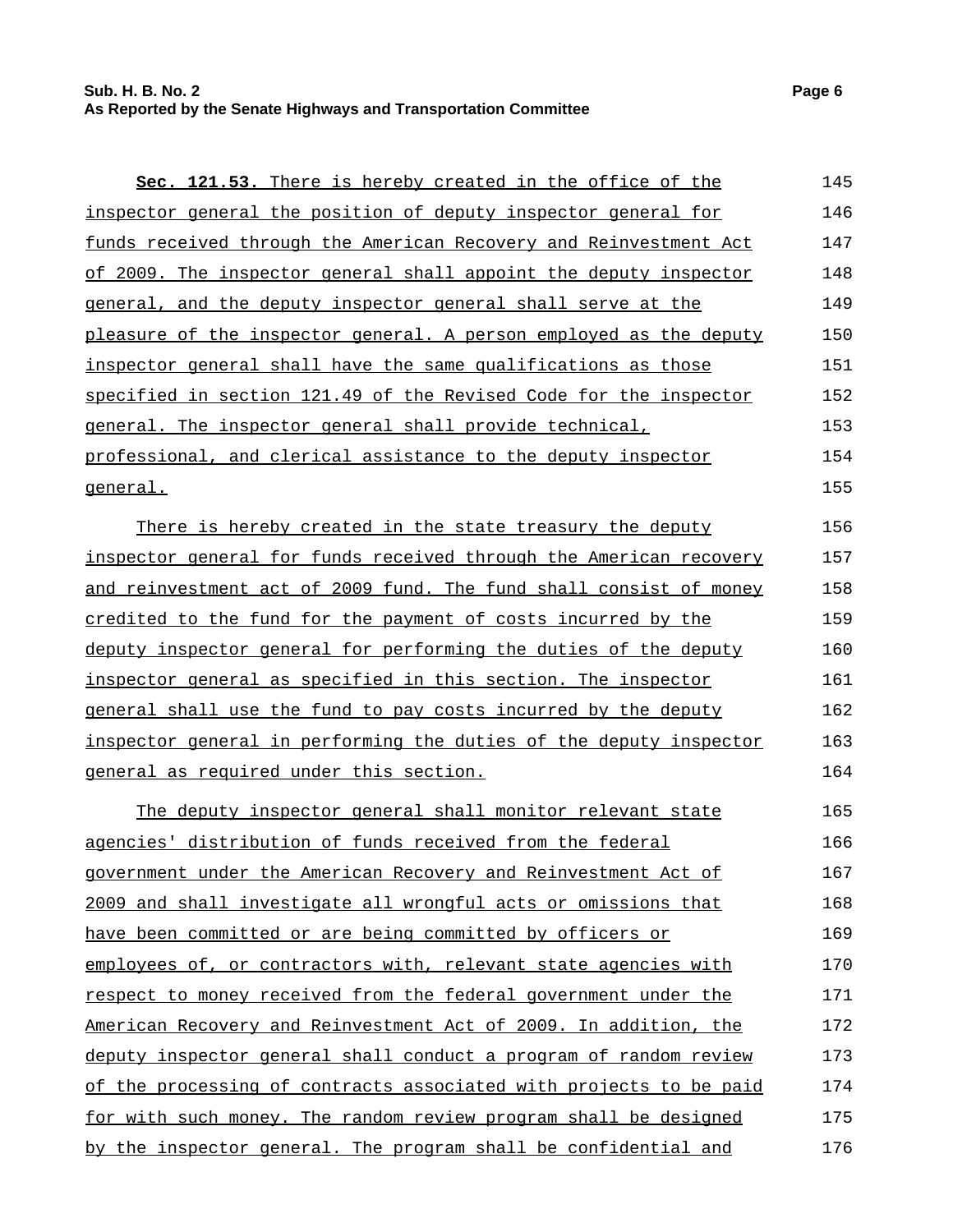### **Sub. H. B. No. 2 Page 7 As Reported by the Senate Highways and Transportation Committee**

| <u>may be altered by the inspector general at any time. The deputy</u>   | 177 |
|--------------------------------------------------------------------------|-----|
| inspector general has the same powers and duties regarding matters       | 178 |
| concerning such money as those specified in sections 121.42,             | 179 |
| 121.43, and 121.45 of the Revised Code for the inspector general.        | 180 |
| Complaints may be filed with the deputy inspector general in the         | 181 |
| same manner as prescribed for complaints filed with the inspector        | 182 |
| general under section 121.46 of the Revised Code. All                    | 183 |
| <u>investigations conducted and reports issued by the deputy</u>         | 184 |
| inspector general are subject to section 121.44 of the Revised           | 185 |
| <u>Code.</u>                                                             | 186 |
| All relevant state agencies shall cooperate with and provide             | 187 |
| <u>assistance to the deputy inspector general in the performance of</u>  | 188 |
| <u>any investigation conducted by the deputy inspector general. In</u>   | 189 |
| particular, those persons shall make their premises, equipment,          | 190 |
| personnel, books, records, and papers readily available to the           | 191 |
| <u>deputy inspector general. In the course of an investigation, the</u>  | 192 |
| deputy inspector general may question any officers or employees of       | 193 |
| <u>the relevant agency and any person transacting business with the </u> | 194 |
| <u>agency and may inspect and copy any books, records, or papers in</u>  | 195 |
| the possession of the agency, taking care to preserve the                | 196 |
| confidentiality of information contained in responses to questions       | 197 |
| or the books, records, or papers that are made confidential by           | 198 |
| law. In performing any investigation, the deputy inspector general       | 199 |
| shall avoid interfering with the ongoing operations of the agency,       | 200 |
| except as is reasonably necessary to complete the investigation          | 201 |
| <u>successfully.</u>                                                     | 202 |
| At the conclusion of an investigation by the deputy                      | 203 |
| inspector, the deputy inspector general shall deliver to the             | 204 |
| speaker and minority leader of the house of representatives,             | 205 |
| president and minority leader of the senate, governor, and               | 206 |
| <u>relevant agency any case for which remedial action is necessary.</u>  | 207 |
|                                                                          |     |

The deputy inspector general shall maintain a public record of the 208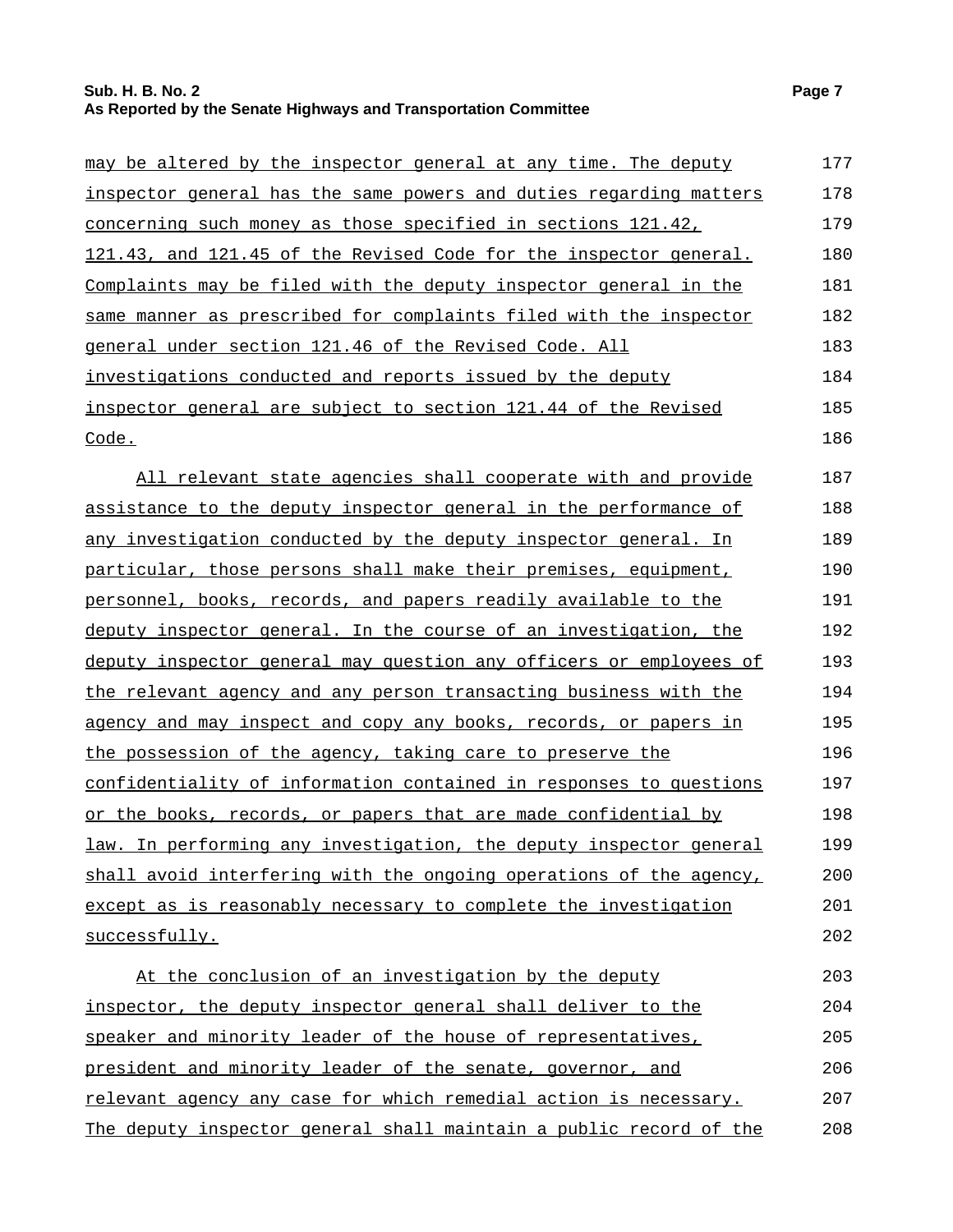# **Sub. H. B. No. 2 Page 8 As Reported by the Senate Highways and Transportation Committee**

| activities of the deputy inspector general to the extent permitted | 209 |
|--------------------------------------------------------------------|-----|
| under this section, ensuring that the rights of the parties        | 210 |
| involved in each case are protected. The inspector general shall   | 211 |
| include in the annual report required by section 121.48 of the     | 212 |
| Revised Code a summary of the deputy inspector general's           | 213 |
| activities during the previous year.                               | 214 |
| No person shall disclose any information that is designated        | 215 |
| as confidential in accordance with section 121.44 of the Revised   | 216 |
| Code or any confidential information that is acquired in the       | 217 |
| course of an investigation conducted under this section to any     | 218 |
| person who is not legally entitled to disclosure of that           | 219 |
| information.                                                       | 220 |
| As used in this section, "relevant state agencies" has the         | 221 |
| same meaning as "state agency" in section 121.41 of the Revised    | 222 |
| Code insofar as those agencies are the recipients or distributors  | 223 |
| of funds apportioned under the American Recovery and Reinvestment  | 224 |
| <u>Act of 2009.</u>                                                | 225 |
| In this section, "American Recovery and Reinvestment Act of        | 226 |
| 2009" means the "American Recovery and Reinvestment Act of 2009,"  | 227 |
| Pub. L. No. 111-5, 123 Stat. 115.                                  | 228 |
| Sec. 122.077. For the purpose of promoting the use of energy       | 229 |
| efficient products to reduce greenhouse gas emissions in this      | 230 |
| state, the director of development shall establish an energy star  | 231 |
| rebate program under which the director may provide rebates to     | 232 |
|                                                                    | 233 |
| consumers for household devices carrying the energy star label     |     |
| indicating that the device meets the energy efficiency criteria of | 234 |
| the energy star program established by the United States           | 235 |
| department of energy and the United States environmental           | 236 |
| protection agency. The director shall adopt rules under Chapter    | 237 |
| 119. of the Revised Code that are necessary for successful and     | 238 |
| efficient administration of the energy star rebate program, and    | 239 |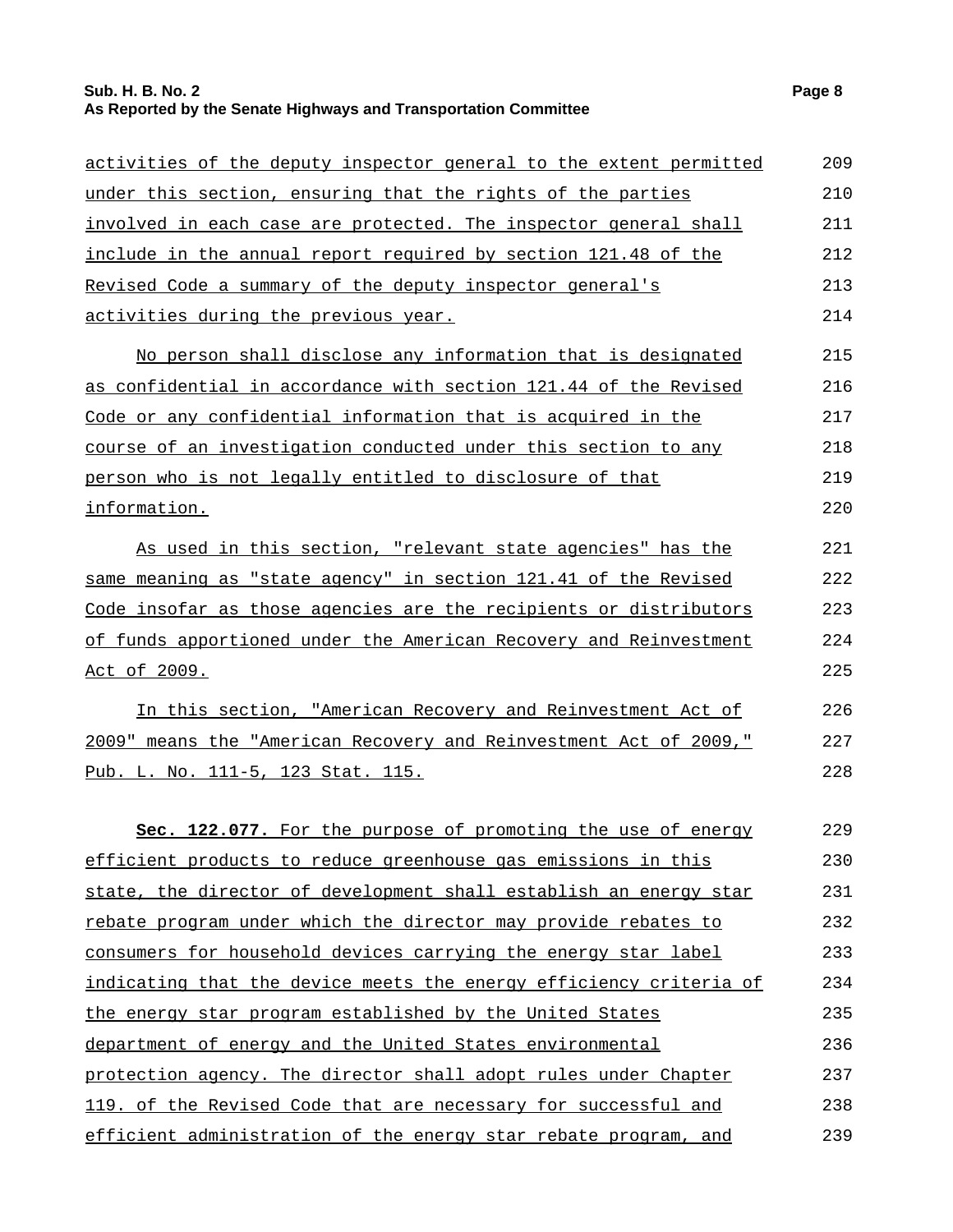| Sub. H. B. No. 2                                                | Page 9 |
|-----------------------------------------------------------------|--------|
| As Reported by the Senate Highways and Transportation Committee |        |

shall specify in the rules that grant availability is limited to federal funds allocated for such a program. 240 241 **Sec. 123.153.** (A) As used in this section: 242 (1) "Minority business enterprise" has the same meaning as in section 123.151 of the Revised Code. 243 244 (2) "EDGE business enterprise" has the same meaning as in section 123.152 of the Revised Code. 245 246 (B) Beginning October 1, 2009, and on the first day of October in each year thereafter, the director of administrative services shall submit a written report to the governor and to each member of the general assembly describing the progress made by state agencies in advancing the minority business enterprise program and the encouraging diversity, growth, and equity program. The report shall highlight the initiatives implemented to encourage participation of minority-owned, as well as socially and economically disadvantaged, businesses in programs funded by federal money received by the state for fiscal stabilization and recovery purposes. The report shall also include the total number of procurement contracts each agency has entered into with certified minority business enterprises and EDGE business enterprises. 247 248 249 250 251 252 253 254 255 256 257 258 259 260

**Sec. 133.52.** A county, municipal corporation, or township may issue or incur public obligations, including general obligations, to provide, or assist in providing, grants, loans, loan guarantees, or contributions for conservation and revitalization purposes pursuant to Section Sections 2o and 2q of Article VIII, Ohio Constitution. 261 262 263 264 265 266

**Sec. 151.01.** (A) As used in sections 151.01 to 151.11 and 151.40 of the Revised Code and in the applicable bond proceedings 267 268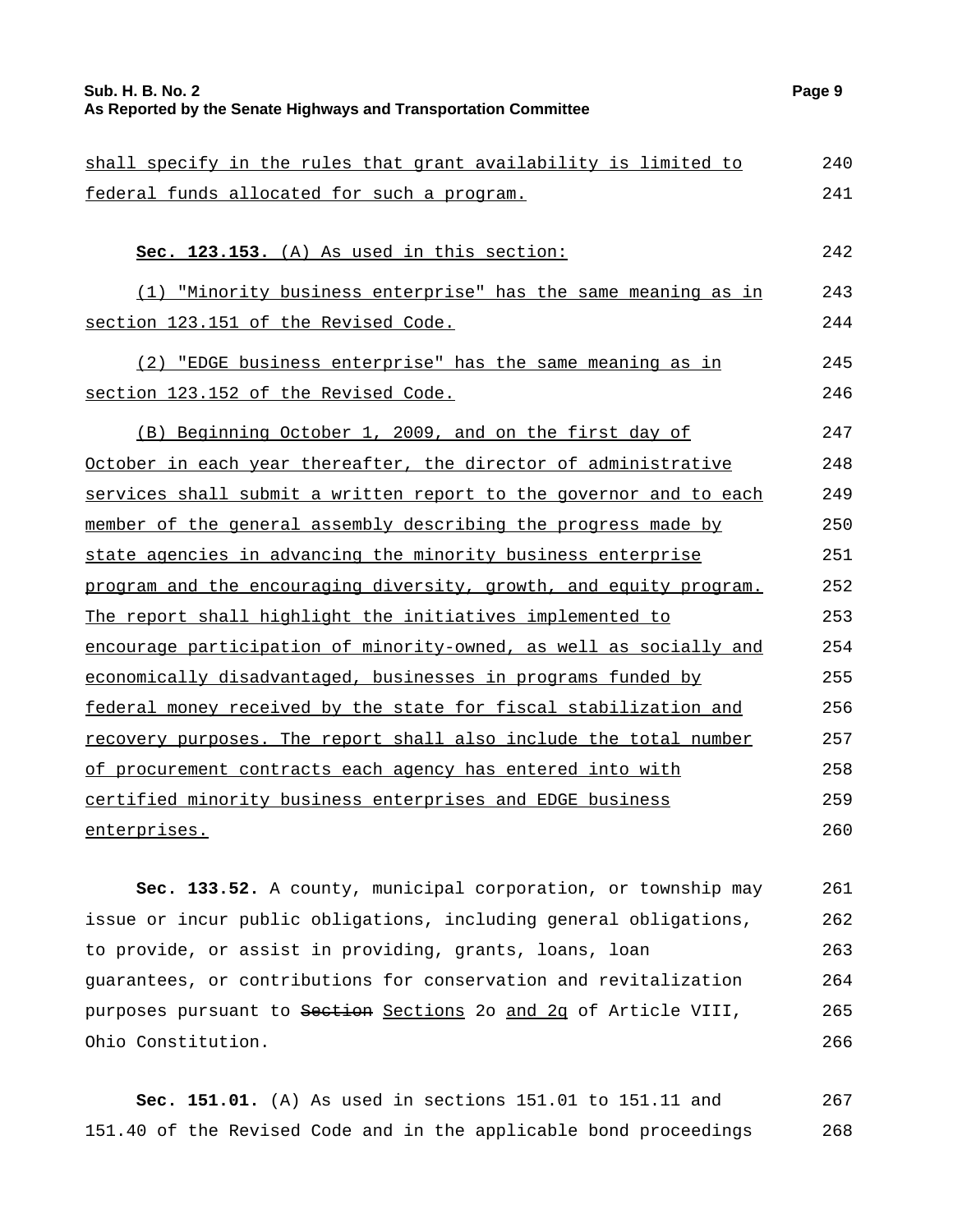#### **Sub. H. B. No. 2 Page 10 As Reported by the Senate Highways and Transportation Committee**

unless otherwise provided: 269

(1) "Bond proceedings" means the resolutions, orders, agreements, and credit enhancement facilities, and amendments and supplements to them, or any one or more or combination of them, authorizing, awarding, or providing for the terms and conditions applicable to or providing for the security or liquidity of, the particular obligations, and the provisions contained in those obligations. 270 271 272 273 274 275 276

(2) "Bond service fund" means the respective bond service fund created by section 151.03, 151.04, 151.05, 151.06, 151.07, 151.08, 151.09, 151.10, 151.11, or 151.40 of the Revised Code, and any accounts in that fund, including all moneys and investments, and earnings from investments, credited and to be credited to that fund and accounts as and to the extent provided in the applicable bond proceedings. 277 278 279 280 281 282 283

(3) "Capital facilities" means capital facilities or projects as referred to in section 151.03, 151.04, 151.05, 151.06, 151.07, 151.08, 151.09, 151.10, 151.11, or 151.40 of the Revised Code. 284 285 286

(4) "Costs of capital facilities" means the costs of acquiring, constructing, reconstructing, rehabilitating, remodeling, renovating, enlarging, improving, equipping, or furnishing capital facilities, and of the financing of those costs. "Costs of capital facilities" includes, without limitation, and in addition to costs referred to in section 151.03, 151.04, 151.05, 151.06, 151.07, 151.08, 151.09, 151.10, 151.11, or 151.40 of the Revised Code, the cost of clearance and preparation of the site and of any land to be used in connection with capital facilities, the cost of any indemnity and surety bonds and premiums on insurance, all related direct administrative expenses and allocable portions of direct costs of the issuing authority, costs of engineering and architectural services, designs, plans, specifications, surveys, and estimates of cost, financing costs, 287 288 289 290 291 292 293 294 295 296 297 298 299 300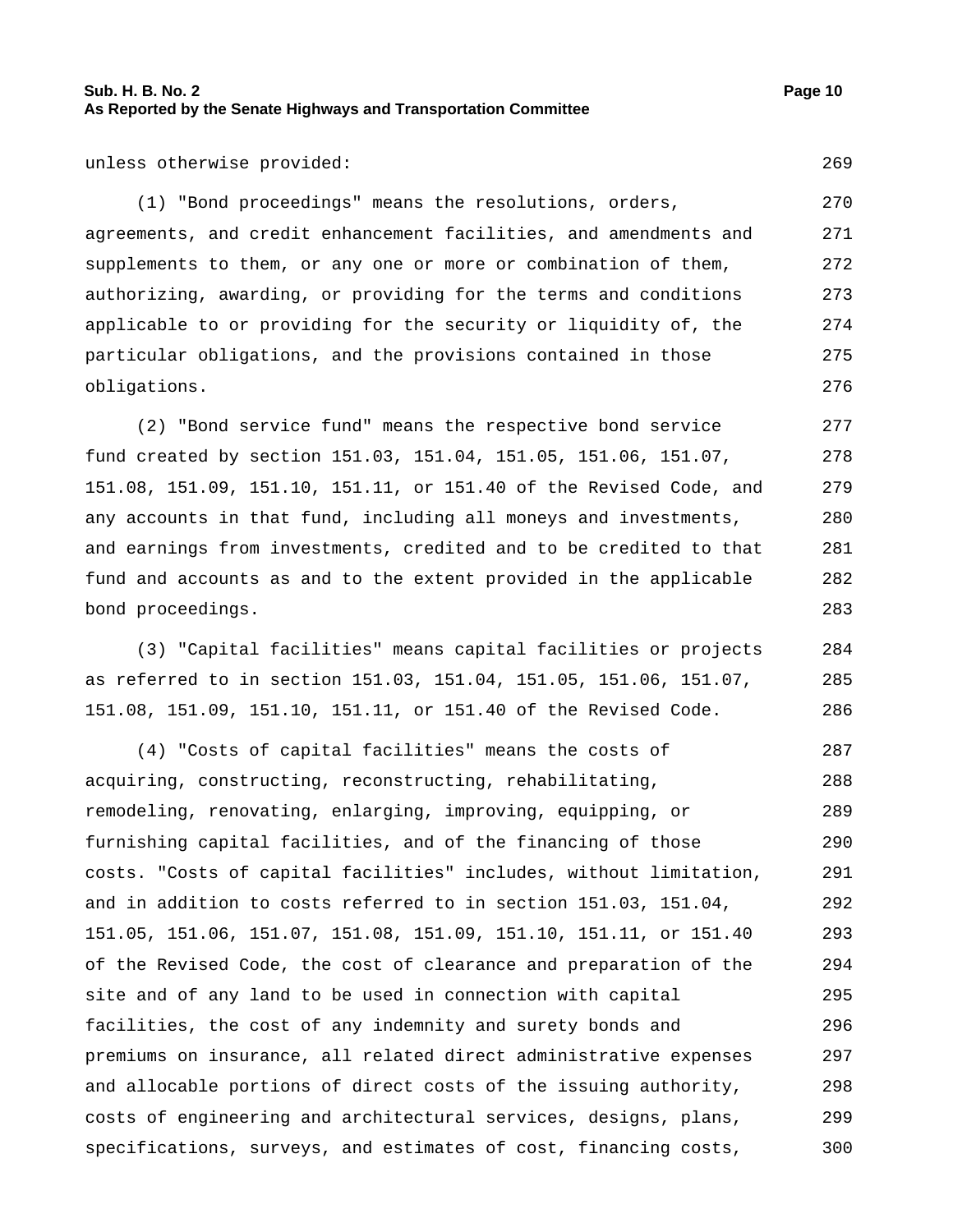#### **Sub. H. B. No. 2 Page 11 As Reported by the Senate Highways and Transportation Committee**

interest on obligations from their date to the time when interest is to be paid from sources other than proceeds of obligations, amounts necessary to establish any reserves as required by the bond proceedings, the reimbursement of all moneys advanced or applied by or borrowed from any person or governmental agency or entity for the payment of any item of costs of capital facilities, and all other expenses necessary or incident to planning or determining feasibility or practicability with respect to capital facilities, and such other expenses as may be necessary or incident to the acquisition, construction, reconstruction, rehabilitation, remodeling, renovation, enlargement, improvement, equipment, and furnishing of capital facilities, the financing of those costs, and the placing of the capital facilities in use and operation, including any one, part of, or combination of those classes of costs and expenses. For purposes of sections 122.085 to 122.0820 of the Revised Code, "costs of capital facilities" includes "allowable costs" as defined in section 122.085 of the Revised Code. 301 302 303 304 305 306 307 308 309 310 311 312 313 314 315 316 317 318

(5) "Credit enhancement facilities," "financing costs," and "interest" or "interest equivalent" have the same meanings as in section 133.01 of the Revised Code. 319 320 321

(6) "Debt service" means principal, including any mandatory sinking fund or redemption requirements for retirement of obligations, interest and other accreted amounts, interest equivalent, and any redemption premium, payable on obligations. If not prohibited by the applicable bond proceedings, debt service may include costs relating to credit enhancement facilities that are related to and represent, or are intended to provide a source of payment of or limitation on, other debt service. 322 323 324 325 326 327 328 329

(7) "Issuing authority" means the Ohio public facilities commission created in section 151.02 of the Revised Code for obligations issued under section 151.03, 151.04, 151.05, 151.07, 330 331 332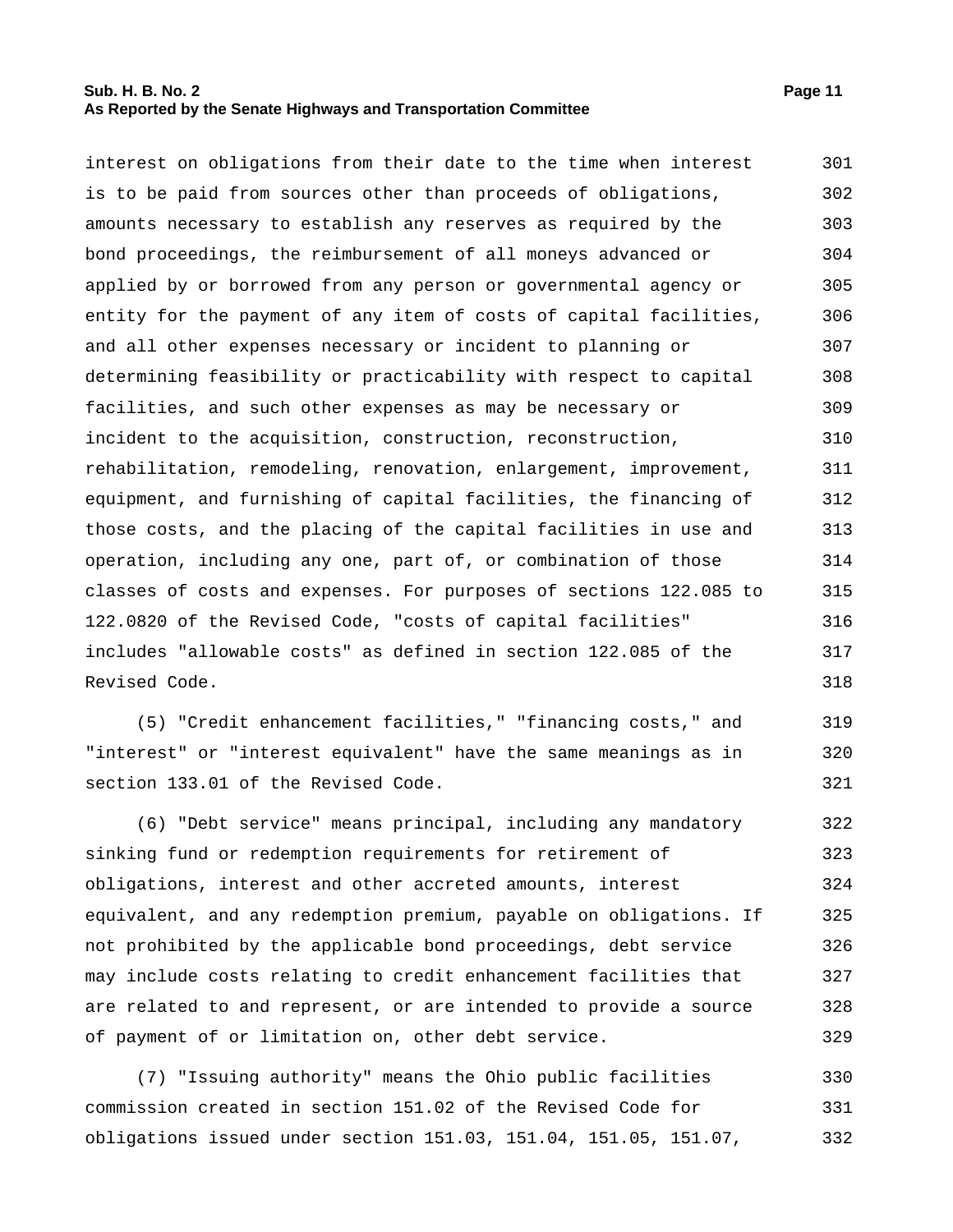#### **Sub. H. B. No. 2 Page 12 As Reported by the Senate Highways and Transportation Committee**

151.08, 151.09, 151.10, or 151.11 of the Revised Code, or the treasurer of state, or the officer who by law performs the functions of that office, for obligations issued under section 151.06 or 151.40 of the Revised Code. 333 334 335 336

(8) "Net proceeds" means amounts received from the sale of obligations, excluding amounts used to refund or retire outstanding obligations, amounts required to be deposited into special funds pursuant to the applicable bond proceedings, and amounts to be used to pay financing costs. 337 338 339 340 341

(9) "Obligations" means bonds, notes, or other evidences of obligation of the state, including any appertaining interest coupons, issued under Section 2k, 2l, 2m, 2n, 2o, 2p, 2q, or 15 of Article VIII, Ohio Constitution, and pursuant to sections 151.01 to 151.11 or 151.40 of the Revised Code or other general assembly authorization. 342 343 344 345 346 347

(10) "Principal amount" means the aggregate of the amount as stated or provided for in the applicable bond proceedings as the amount on which interest or interest equivalent on particular obligations is initially calculated. Principal amount does not include any premium paid to the state by the initial purchaser of the obligations. "Principal amount" of a capital appreciation bond, as defined in division (C) of section 3334.01 of the Revised Code, means its face amount, and "principal amount" of a zero coupon bond, as defined in division (J) of section 3334.01 of the Revised Code, means the discounted offering price at which the bond is initially sold to the public, disregarding any purchase price discount to the original purchaser, if provided for pursuant to the bond proceedings. 348 349 350 351 352 353 354 355 356 357 358 359 360

(11) "Special funds" or "funds," unless the context indicates otherwise, means the bond service fund, and any other funds, including any reserve funds, created under the bond proceedings and stated to be special funds in those proceedings, including 361 362 363 364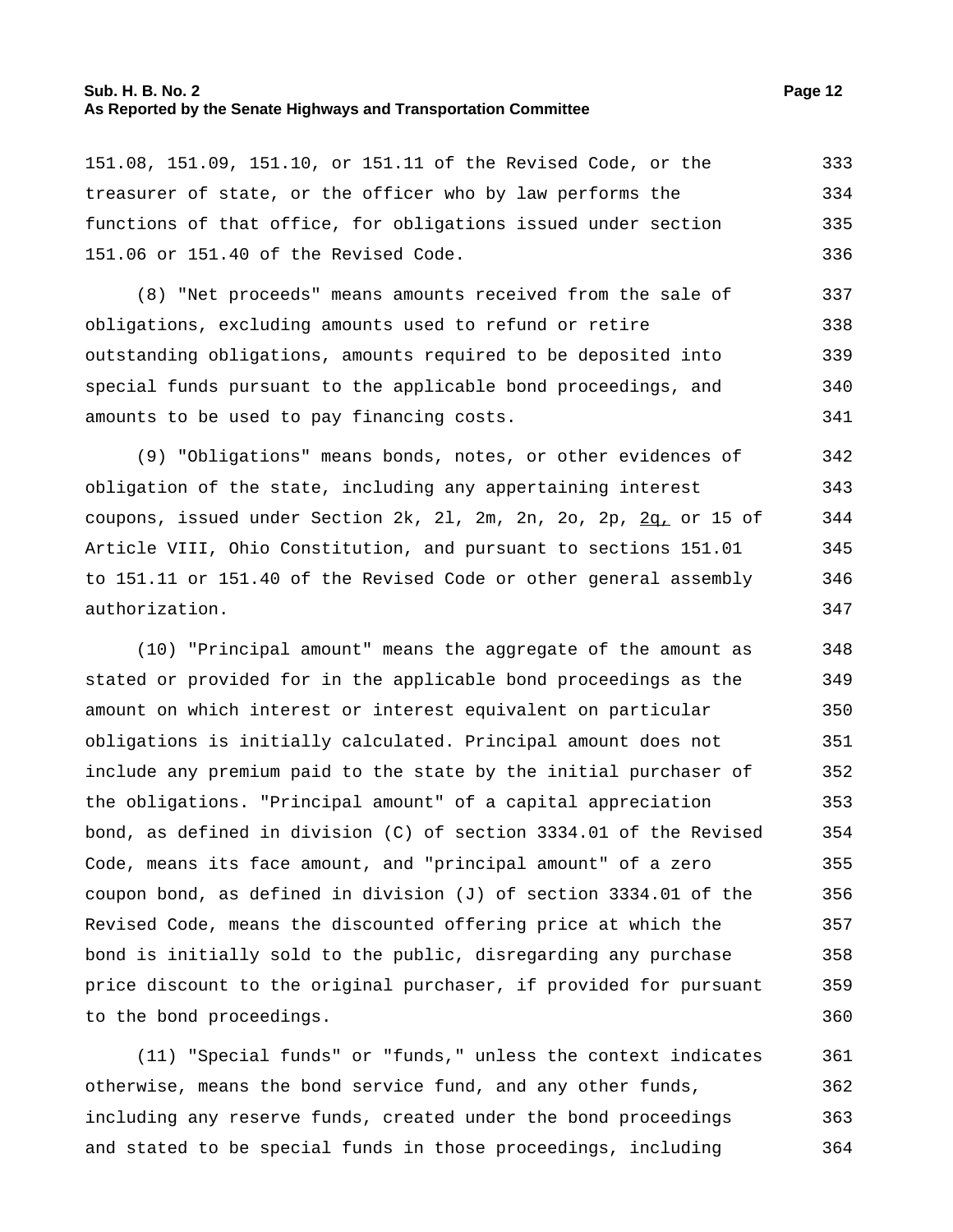#### **Sub. H. B. No. 2 Page 13 As Reported by the Senate Highways and Transportation Committee**

moneys and investments, and earnings from investments, credited and to be credited to the particular fund. Special funds do not include the school building program assistance fund created by section 3318.25 of the Revised Code, the higher education improvement fund created by division (F) of section 154.21 of the Revised Code, the highway capital improvement bond fund created by section 5528.53 of the Revised Code, the state parks and natural resources fund created by section 1557.02 of the Revised Code, the coal research and development fund created by section 1555.15 of the Revised Code, the clean Ohio conservation fund created by section 164.27 of the Revised Code, the clean Ohio revitalization fund created by section 122.658 of the Revised Code, the job ready site development fund created by section 122.0820 of the Revised Code, the third frontier research and development fund created by section 184.19 of the Revised Code, the third frontier research and development taxable bond fund created by section 184.191 of the Revised Code, or other funds created by the bond proceedings that are not stated by those proceedings to be special funds. 365 366 367 368 369 370 371 372 373 374 375 376 377 378 379 380 381 382

(B) Subject to Section 2l, 2m, 2n, 2o, 2p, 2q, or 15, and Section 17, of Article VIII, Ohio Constitution, the state, by the issuing authority, is authorized to issue and sell, as provided in sections 151.03 to 151.11 or 151.40 of the Revised Code, and in respective aggregate principal amounts as from time to time provided or authorized by the general assembly, general obligations of this state for the purpose of paying costs of capital facilities or projects identified by or pursuant to general assembly action. 383 384 385 386 387 388 389 390 391

(C) Each issue of obligations shall be authorized by resolution or order of the issuing authority. The bond proceedings shall provide for or authorize the manner for determining the principal amount or maximum principal amount of obligations of an issue, the principal maturity or maturities, the interest rate or 392 393 394 395 396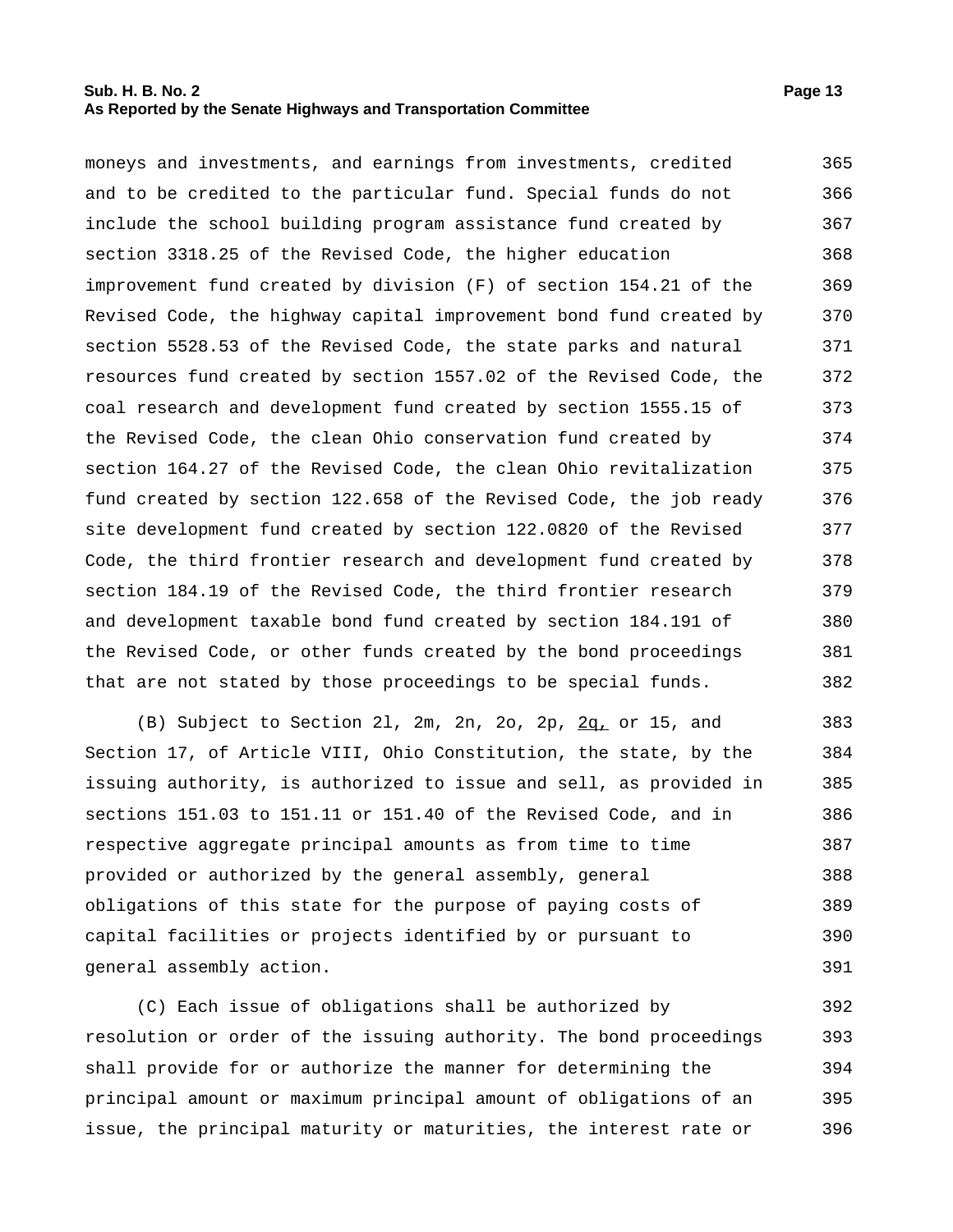#### **Sub. H. B. No. 2 Page 14 As Reported by the Senate Highways and Transportation Committee**

rates, the date of and the dates of payment of interest on the obligations, their denominations, and the place or places of payment of debt service which may be within or outside the state. Unless otherwise provided by law, the latest principal maturity may not be later than the earlier of the thirty-first day of December of the twenty-fifth calendar year after the year of issuance of the particular obligations or of the twenty-fifth calendar year after the year in which the original obligation to pay was issued or entered into. Sections 9.96, 9.98, 9.981, 9.982, and 9.983 of the Revised Code apply to obligations. The purpose of 397 398 399 400 401 402 403 404 405 406 407 408 409

the obligations may be stated in the bond proceedings in general terms, such as, as applicable, "financing or assisting in the financing of projects as provided in Section 2l of Article VIII, Ohio Constitution," "financing or assisting in the financing of highway capital improvement projects as provided in Section 2m of Article VIII, Ohio Constitution," "paying costs of capital facilities for a system of common schools throughout the state as authorized by Section 2n of Article VIII, Ohio Constitution," "paying costs of capital facilities for state-supported and state-assisted institutions of higher education as authorized by Section 2n of Article VIII, Ohio Constitution," "paying costs of coal research and development as authorized by Section 15 of Article VIII, Ohio Constitution," "financing or assisting in the financing of local subdivision capital improvement projects as authorized by Section 2m of Article VIII, Ohio Constitution," "paying costs of conservation projects as authorized by Seetion Sections 2o and 2q of Article VIII, Ohio Constitution," "paying costs of revitalization projects as authorized by Section Sections 2o and 2q of Article VIII, Ohio Constitution," "paying costs of preparing sites for industry, commerce, distribution, or research and development as authorized by Section 2p of Article VIII, Ohio Constitution," or "paying costs of research and development as authorized by Section 2p of Article VIII, Ohio Constitution." 410 411 412 413 414 415 416 417 418 419 420 421 422 423 424 425 426 427 428 429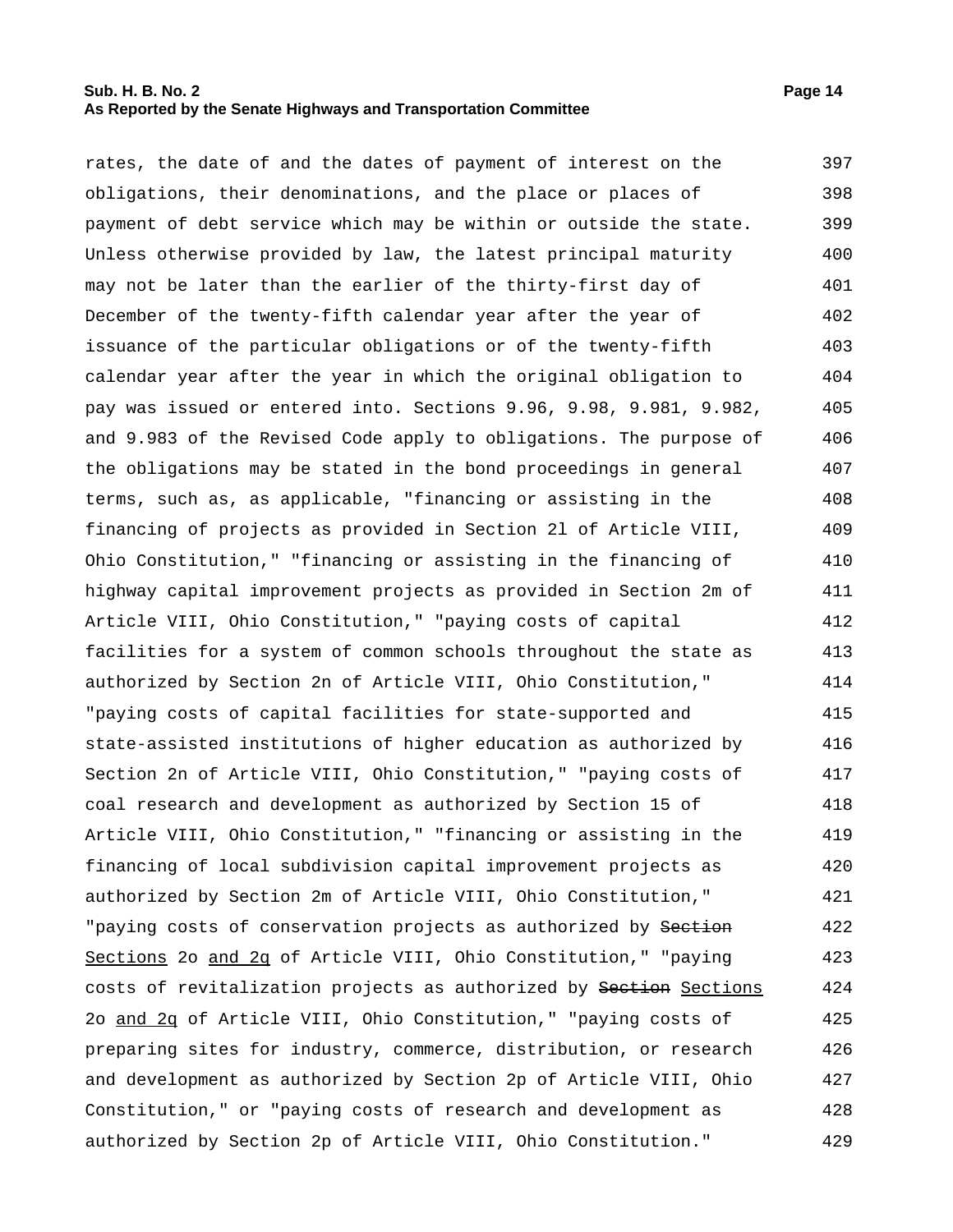#### **Sub. H. B. No. 2 Page 15 As Reported by the Senate Highways and Transportation Committee**

(D) The issuing authority may appoint or provide for the appointment of paying agents, bond registrars, securities depositories, clearing corporations, and transfer agents, and may without need for any other approval retain or contract for the services of underwriters, investment bankers, financial advisers, accounting experts, marketing, remarketing, indexing, and administrative agents, other consultants, and independent contractors, including printing services, as are necessary in the judgment of the issuing authority to carry out the issuing authority's functions under this chapter. When the issuing authority is the Ohio public facilities commission, the issuing authority also may without need for any other approval retain or contract for the services of attorneys and other professionals for that purpose. Financing costs are payable, as may be provided in the bond proceedings, from the proceeds of the obligations, from special funds, or from other moneys available for the purpose. 430 431 432 433 434 435 436 437 438 439 440 441 442 443 444 445

(E) The bond proceedings may contain additional provisions customary or appropriate to the financing or to the obligations or to particular obligations including, but not limited to, provisions for: 446 447 448 449

(1) The redemption of obligations prior to maturity at the option of the state or of the holder or upon the occurrence of certain conditions, and at particular price or prices and under particular terms and conditions; 450 451 452 453

(2) The form of and other terms of the obligations; 454

(3) The establishment, deposit, investment, and application of special funds, and the safeguarding of moneys on hand or on deposit, in lieu of the applicability of provisions of Chapter 131. or 135. of the Revised Code, but subject to any special provisions of sections 151.01 to 151.11 or 151.40 of the Revised Code with respect to the application of particular funds or moneys. Any financial institution that acts as a depository of any 455 456 457 458 459 460 461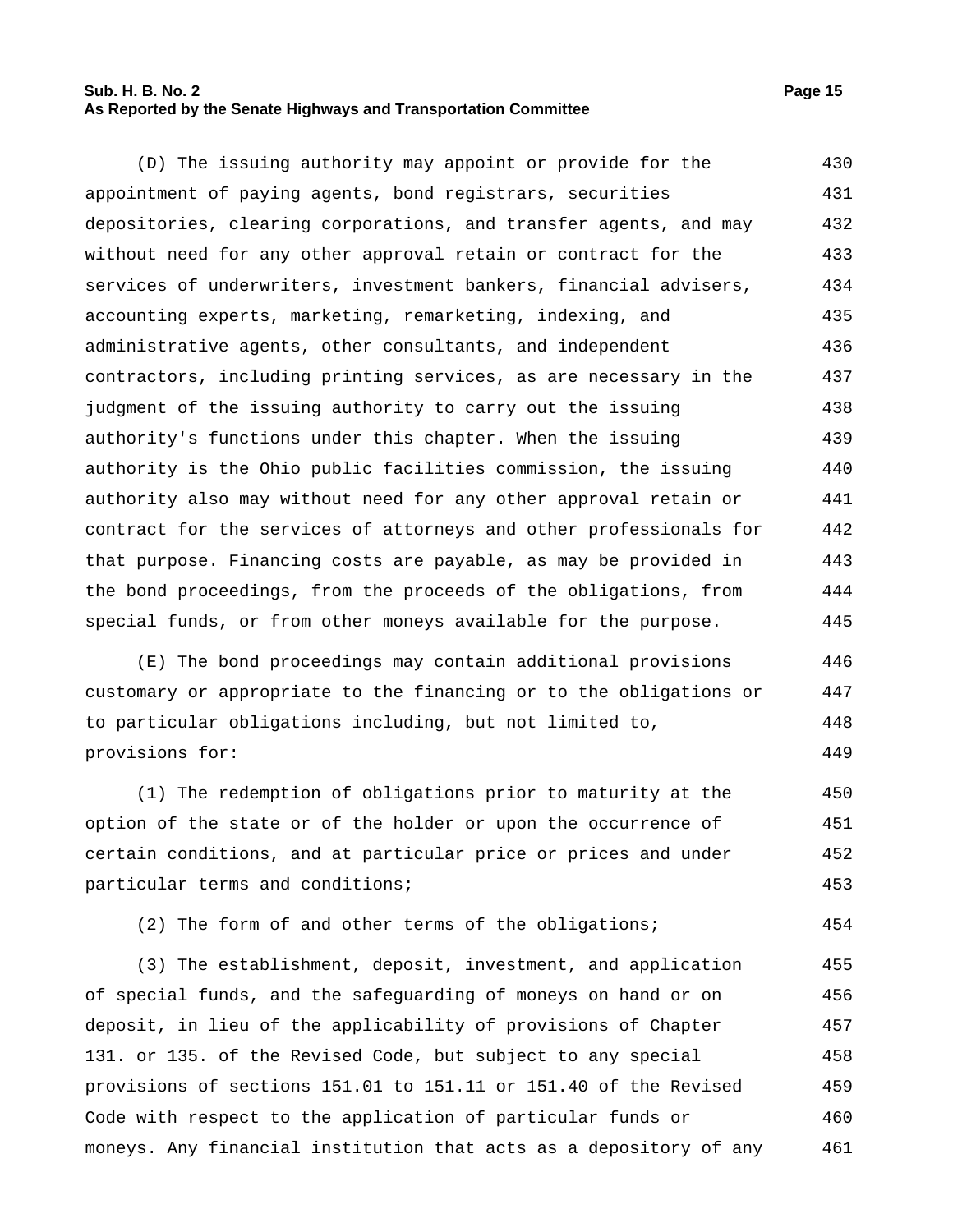#### **Sub. H. B. No. 2 Page 16 As Reported by the Senate Highways and Transportation Committee**

moneys in special funds or other funds under the bond proceedings may furnish indemnifying bonds or pledge securities as required by the issuing authority. 462 463 464

(4) Any or every provision of the bond proceedings being binding upon the issuing authority and upon such governmental agency or entity, officer, board, commission, authority, agency, department, institution, district, or other person or body as may from time to time be authorized to take actions as may be necessary to perform all or any part of the duty required by the provision; 465 466 467 468 469 470 471

(5) The maintenance of each pledge or instrument comprising part of the bond proceedings until the state has fully paid or provided for the payment of the debt service on the obligations or met other stated conditions; 472 473 474 475

(6) In the event of default in any payments required to be made by the bond proceedings, or by any other agreement of the issuing authority made as part of a contract under which the obligations were issued or secured, including a credit enhancement facility, the enforcement of those payments by mandamus, a suit in equity, an action at law, or any combination of those remedial actions; 476 477 478 479 480 481 482

(7) The rights and remedies of the holders or owners of obligations or of book-entry interests in them, and of third parties under any credit enhancement facility, and provisions for protecting and enforcing those rights and remedies, including limitations on rights of individual holders or owners; 483 484 485 486 487

(8) The replacement of mutilated, destroyed, lost, or stolen obligations; 488 489

(9) The funding, refunding, or advance refunding, or other provision for payment, of obligations that will then no longer be outstanding for purposes of this section or of the applicable bond 490 491 492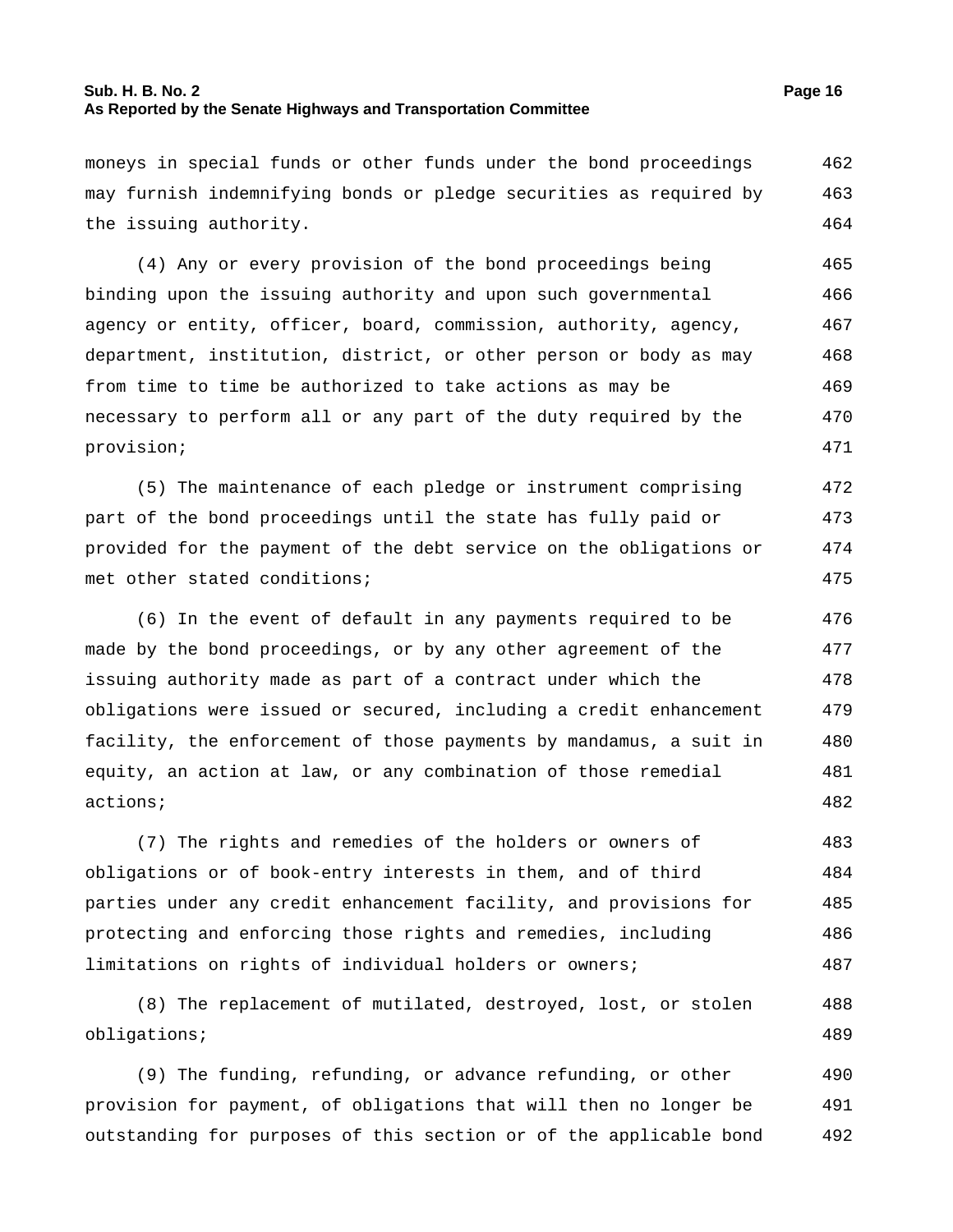#### **Sub. H. B. No. 2 Page 17 As Reported by the Senate Highways and Transportation Committee**

| obligations, and such other provisions as the issuing authority    | 496 |
|--------------------------------------------------------------------|-----|
| determines, including limitations, conditions, or qualifications,  | 497 |
| relating to any of the foregoing.                                  | 498 |
| (F) The great seal of the state or a facsimile of it may be        | 499 |
| affixed to or printed on the obligations. The obligations          | 500 |
| requiring execution by or for the issuing authority shall be       | 501 |
| signed as provided in the bond proceedings. Any obligations may be | 502 |
| signed by the individual who on the date of execution is the       | 503 |
| authorized signer although on the date of these obligations that   | 504 |
| individual is not an authorized signer. In case the individual     | 505 |
| whose signature or facsimile signature appears on any obligation   | 506 |
| ceases to be an authorized signer before delivery of the           | 507 |
| obligation, that signature or facsimile is nevertheless valid and  | 508 |
| sufficient for all purposes as if that individual had remained the | 509 |
| authorized signer until delivery.                                  | 510 |
| (G) Obligations are investment securities under Chapter 1308.      | 511 |
| of the Revised Code. Obligations may be issued in bearer or in     | 512 |
| registered form, registrable as to principal alone or as to both   | 513 |
| principal and interest, or both, or in certificated or             | 514 |
| uncertificated form, as the issuing authority determines.          | 515 |
| Provision may be made for the exchange, conversion, or transfer of | 516 |
| obligations and for reasonable charges for registration, exchange, | 517 |
| conversion, and transfer. Pending preparation of final             | 518 |
| obligations, the issuing authority may provide for the issuance of | 519 |
| interim instruments to be exchanged for the final obligations.     | 520 |
|                                                                    |     |

(10) Amendment of the bond proceedings; 494

(11) Any other or additional agreements with the owners of

(H) Obligations may be sold at public sale or at private sale, in such manner, and at such price at, above or below par, all as determined by and provided by the issuing authority in the 521 522 523

proceedings; 493

495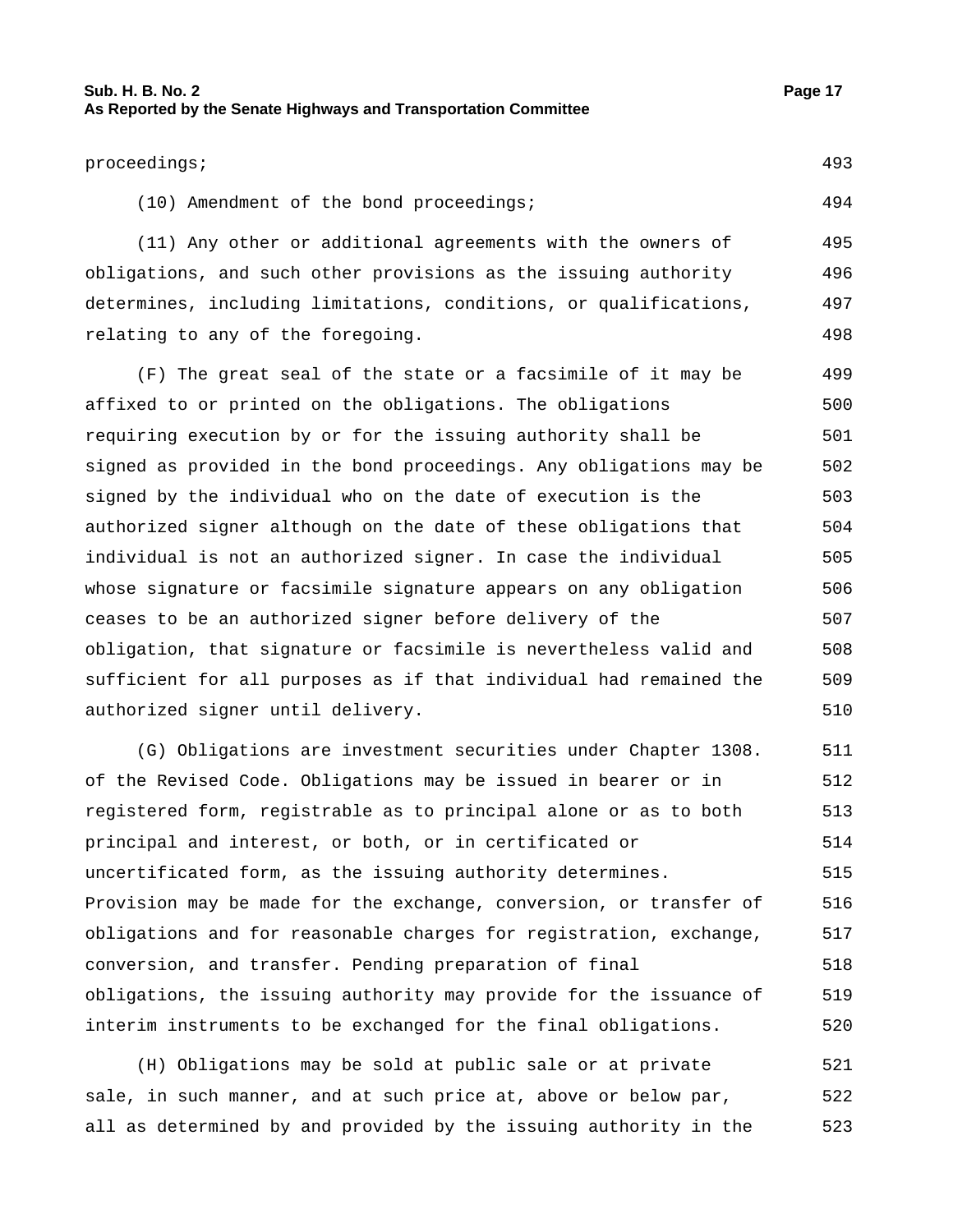#### **Sub. H. B. No. 2 Page 18 As Reported by the Senate Highways and Transportation Committee**

bond proceedings. 524

(I) Except to the extent that rights are restricted by the bond proceedings, any owner of obligations or provider of a credit enhancement facility may by any suitable form of legal proceedings protect and enforce any rights relating to obligations or that facility under the laws of this state or granted by the bond proceedings. Those rights include the right to compel the performance of all applicable duties of the issuing authority and the state. Each duty of the issuing authority and that authority's officers, staff, and employees, and of each state entity or agency, or using district or using institution, and its officers, members, staff, or employees, undertaken pursuant to the bond proceedings, is hereby established as a duty of the entity or individual having authority to perform that duty, specifically enjoined by law and resulting from an office, trust, or station within the meaning of section 2731.01 of the Revised Code. The individuals who are from time to time the issuing authority, members or officers of the issuing authority, or those members' designees acting pursuant to section 151.02 of the Revised Code, or the issuing authority's officers, staff, or employees, are not liable in their personal capacities on any obligations or otherwise under the bond proceedings. 525 526 527 528 529 530 531 532 533 534 535 536 537 538 539 540 541 542 543 544 545

 $(J)(1)$  Subject to Section 2k, 21, 2m, 2n, 2o, 2p, 2q, or 15, and Section 17, of Article VIII, Ohio Constitution and sections 151.01 to 151.11 or 151.40 of the Revised Code, the issuing authority may, in addition to the authority referred to in division (B) of this section, authorize and provide for the issuance of: 546 547 548 549 550 551

(a) Obligations in the form of bond anticipation notes, and may provide for the renewal of those notes from time to time by the issuance of new notes. The holders of notes or appertaining interest coupons have the right to have debt service on those 552 553 554 555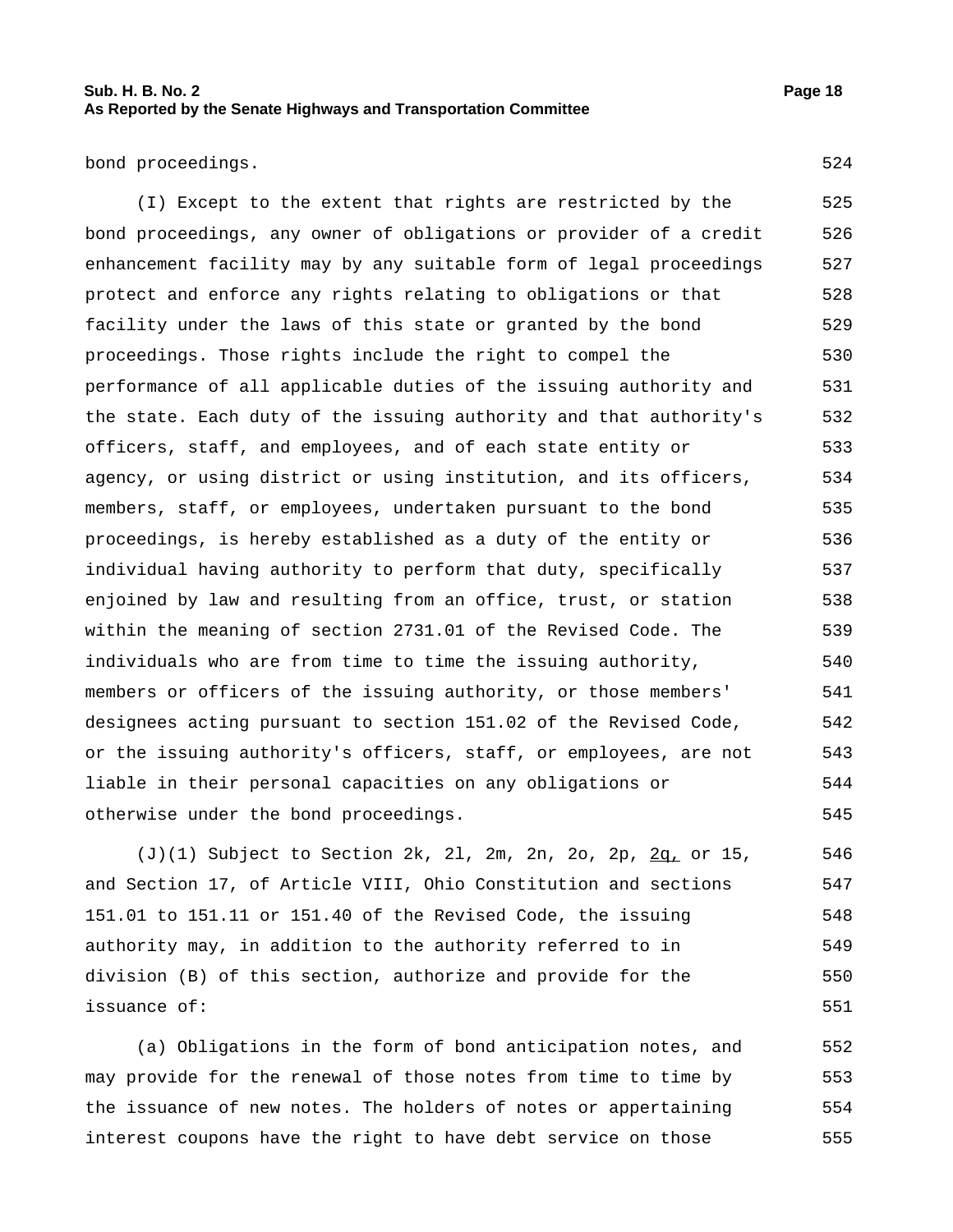#### **Sub. H. B. No. 2 Page 19 As Reported by the Senate Highways and Transportation Committee**

notes paid solely from the moneys and special funds that are or may be pledged to that payment, including the proceeds of bonds or renewal notes or both, as the issuing authority provides in the bond proceedings authorizing the notes. Notes may be additionally secured by covenants of the issuing authority to the effect that the issuing authority and the state will do all things necessary for the issuance of bonds or renewal notes in such principal amount and upon such terms as may be necessary to provide moneys to pay when due the debt service on the notes, and apply their proceeds to the extent necessary, to make full and timely payment of debt service on the notes as provided in the applicable bond proceedings. In the bond proceedings authorizing the issuance of bond anticipation notes the issuing authority shall set forth for the bonds anticipated an estimated schedule of annual principal payments the latest of which shall be no later than provided in division (C) of this section. While the notes are outstanding there shall be deposited, as shall be provided in the bond proceedings for those notes, from the sources authorized for payment of debt service on the bonds, amounts sufficient to pay the principal of the bonds anticipated as set forth in that estimated schedule during the time the notes are outstanding, which amounts shall be used solely to pay the principal of those notes or of the bonds anticipated. 556 557 558 559 560 561 562 563 564 565 566 567 568 569 570 571 572 573 574 575 576 577 578

(b) Obligations for the refunding, including funding and retirement, and advance refunding with or without payment or redemption prior to maturity, of any obligations previously issued. Refunding obligations may be issued in amounts sufficient to pay or to provide for repayment of the principal amount, including principal amounts maturing prior to the redemption of the remaining prior obligations, any redemption premium, and interest accrued or to accrue to the maturity or redemption date or dates, payable on the prior obligations, and related financing costs and any expenses incurred or to be incurred in connection 579 580 581 582 583 584 585 586 587 588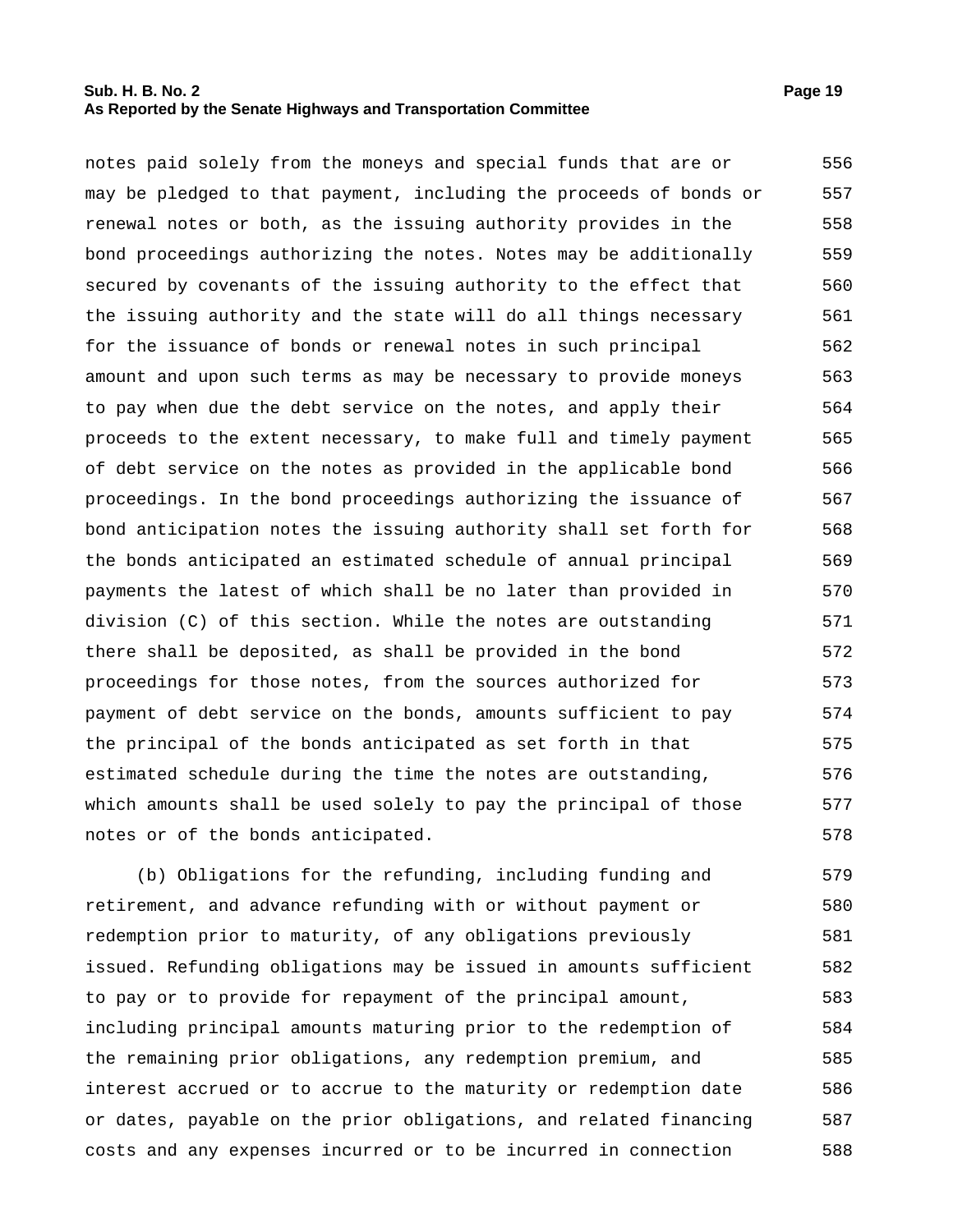#### **Sub. H. B. No. 2 Page 20 As Reported by the Senate Highways and Transportation Committee**

with that issuance and refunding. Subject to the applicable bond proceedings, the portion of the proceeds of the sale of refunding obligations issued under division  $(J)(1)(b)$  of this section to be applied to debt service on the prior obligations shall be credited to an appropriate separate account in the bond service fund and held in trust for the purpose by the issuing authority or by a corporate trustee. Obligations authorized under this division shall be considered to be issued for those purposes for which the prior obligations were issued. 589 590 591 592 593 594 595 596 597

(2) Except as otherwise provided in sections 151.01 to 151.11 or 151.40 of the Revised Code, bonds or notes authorized pursuant to division (J) of this section are subject to the provisions of those sections pertaining to obligations generally. 598 599 600 601

(3) The principal amount of refunding or renewal obligations issued pursuant to division (J) of this section shall be in addition to the amount authorized by the general assembly as referred to in division (B) of the following sections: section 151.03, 151.04, 151.05, 151.06, 151.07, 151.08, 151.09, 151.10, 151.11, or 151.40 of the Revised Code. 602 603 604 605 606 607

(K) Obligations are lawful investments for banks, savings and loan associations, credit union share guaranty corporations, trust companies, trustees, fiduciaries, insurance companies, including domestic for life and domestic not for life, trustees or other officers having charge of sinking and bond retirement or other special funds of the state and political subdivisions and taxing districts of this state, the sinking fund, the administrator of workers' compensation subject to the approval of the workers' compensation board, the state teachers retirement system, the public employees retirement system, the school employees retirement system, and the Ohio police and fire pension fund, notwithstanding any other provisions of the Revised Code or rules adopted pursuant to those provisions by any state agency with 608 609 610 611 612 613 614 615 616 617 618 619 620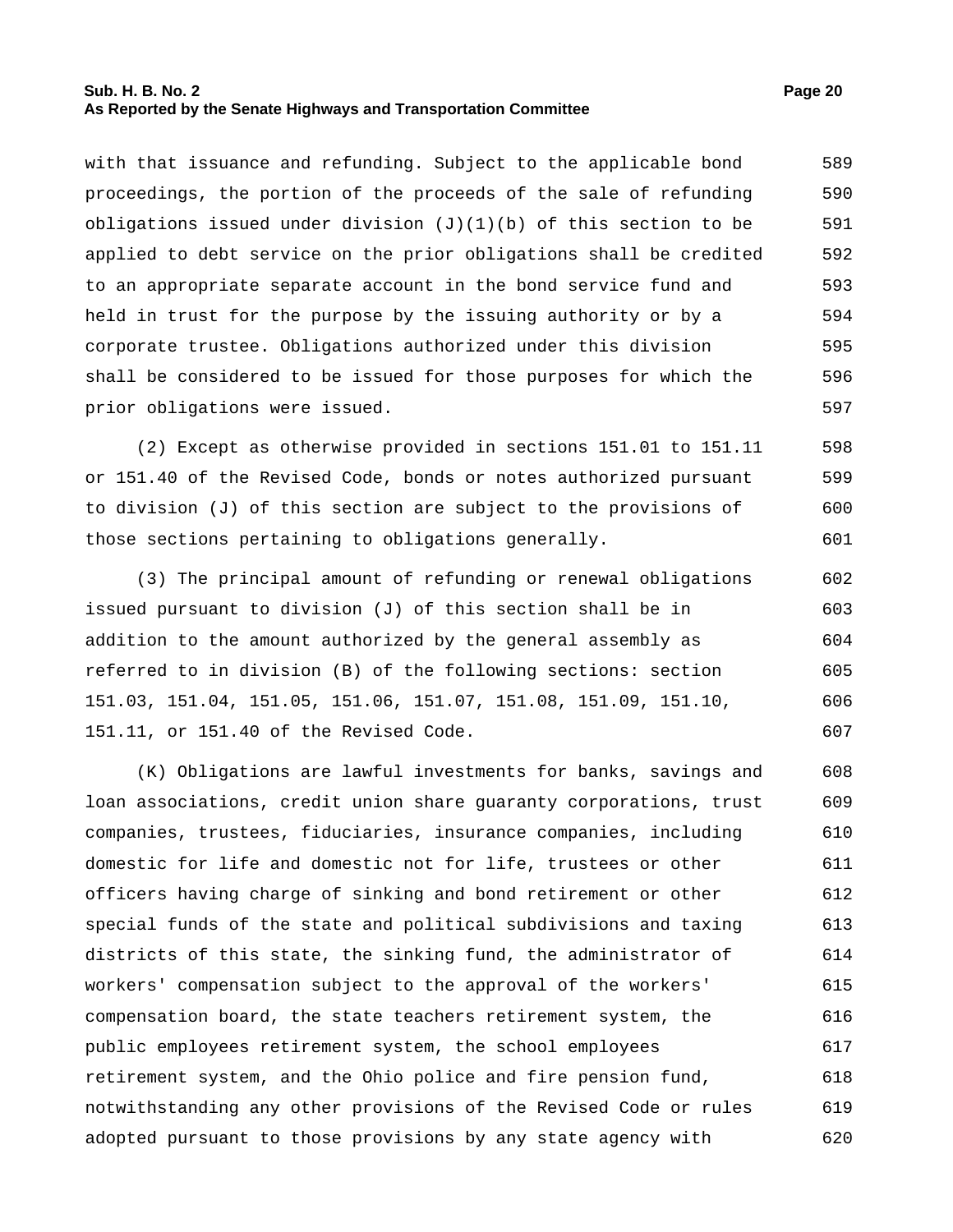#### **Sub. H. B. No. 2 Page 21 As Reported by the Senate Highways and Transportation Committee**

respect to investments by them, and are also acceptable as security for the repayment of the deposit of public moneys. The exemptions from taxation in Ohio as provided for in particular sections of the Ohio Constitution and section 5709.76 of the Revised Code apply to the obligations. 621 622 623 624 625

(L)(1) Unless otherwise provided or provided for in any applicable bond proceedings, moneys to the credit of or in a special fund shall be disbursed on the order of the issuing authority. No such order is required for the payment, from the bond service fund or other special fund, when due of debt service or required payments under credit enhancement facilities. 626 627 628 629 630 631

(2) Payments received by the state under interest rate hedges entered into as credit enhancement facilities under this chapter shall be deposited to the credit of the bond service fund for the obligations to which those credit enhancement facilities relate. 632 633 634 635

(M) The full faith and credit, revenue, and taxing power of the state are and shall be pledged to the timely payment of debt service on outstanding obligations as it comes due, all in accordance with Section 2k, 21, 2m, 2n, 2o, 2p,  $2q$ , or 15 of Article VIII, Ohio Constitution, and section 151.03, 151.04, 151.05, 151.06, 151.07, 151.08, 151.09, 151.10, or 151.11 of the Revised Code. Moneys referred to in Section 5a of Article XII, Ohio Constitution, may not be pledged or used for the payment of debt service except on obligations referred to in section 151.06 of the Revised Code. Net state lottery proceeds, as provided for and referred to in section 3770.06 of the Revised Code, may not be pledged or used for the payment of debt service except on obligations referred to in section 151.03 of the Revised Code. The state covenants, and that covenant shall be controlling notwithstanding any other provision of law, that the state and the applicable officers and agencies of the state, including the general assembly, shall, so long as any obligations are 636 637 638 639 640 641 642 643 644 645 646 647 648 649 650 651 652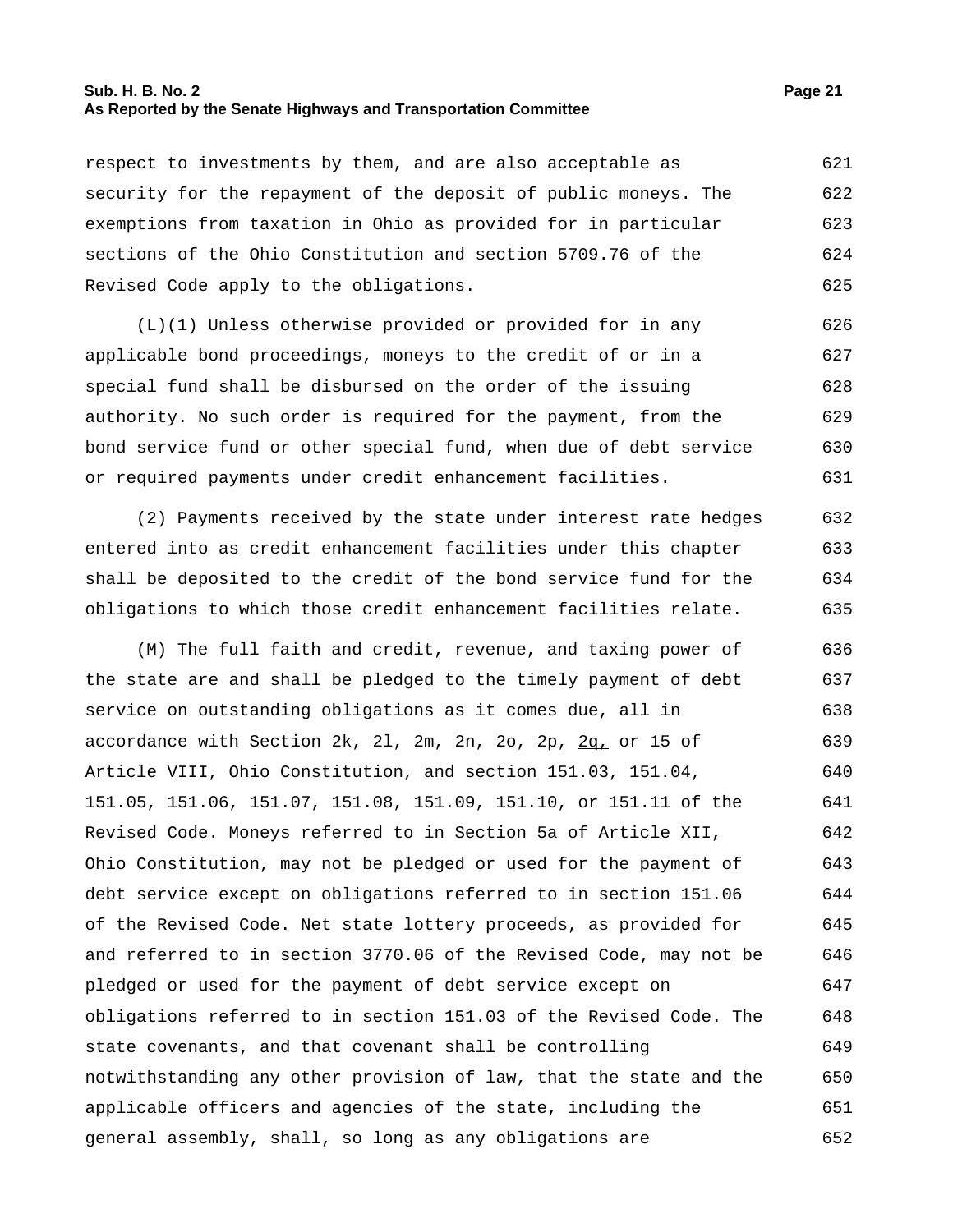#### **Sub. H. B. No. 2 Page 22 As Reported by the Senate Highways and Transportation Committee**

outstanding in accordance with their terms, maintain statutory authority for and cause to be levied, collected and applied sufficient pledged excises, taxes, and revenues of the state so that the revenues shall be sufficient in amounts to pay debt service when due, to establish and maintain any reserves and other requirements, and to pay financing costs, including costs of or relating to credit enhancement facilities, all as provided for in the bond proceedings. Those excises, taxes, and revenues are and shall be deemed to be levied and collected, in addition to the purposes otherwise provided for by law, to provide for the payment of debt service and financing costs in accordance with sections 151.01 to 151.11 of the Revised Code and the bond proceedings. 653 654 655 656 657 658 659 660 661 662 663 664

(N) The general assembly may from time to time repeal or reduce any excise, tax, or other source of revenue pledged to the payment of the debt service pursuant to Section 2k, 2l, 2m, 2n, 2o, 2p, 2q, or 15 of Article VIII, Ohio Constitution, and sections 151.01 to 151.11 or 151.40 of the Revised Code, and may levy, collect and apply any new or increased excise, tax, or revenue to meet the pledge, to the payment of debt service on outstanding obligations, of the state's full faith and credit, revenue and taxing power, or of designated revenues and receipts, except fees, excises or taxes referred to in Section 5a of Article XII, Ohio Constitution, for other than obligations referred to in section 151.06 of the Revised Code and except net state lottery proceeds for other than obligations referred to in section 151.03 of the Revised Code. Nothing in division (N) of this section authorizes any impairment of the obligation of this state to levy and collect sufficient excises, taxes, and revenues to pay debt service on obligations outstanding in accordance with their terms. 665 666 667 668 669 670 671 672 673 674 675 676 677 678 679 680 681

682

(O) Each bond service fund is a trust fund and is hereby pledged to the payment of debt service on the applicable 683 684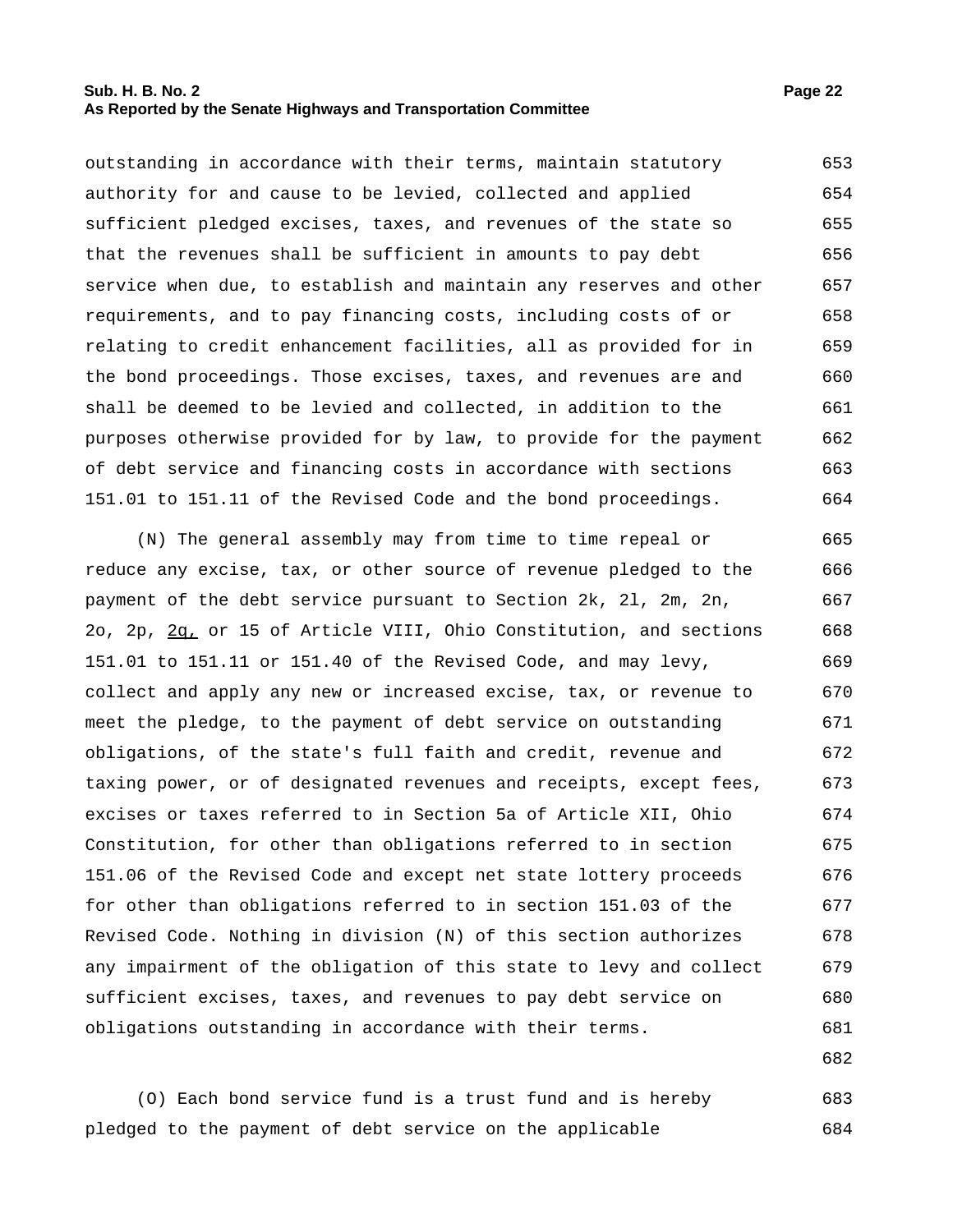#### **Sub. H. B. No. 2 Page 23 As Reported by the Senate Highways and Transportation Committee**

obligations. Payment of that debt service shall be made or provided for by the issuing authority in accordance with the bond proceedings without necessity for any act of appropriation. The bond proceedings may provide for the establishment of separate accounts in the bond service fund and for the application of those accounts only to debt service on specific obligations, and for other accounts in the bond service fund within the general purposes of that fund. 685 686 687 688 689 690 691 692

(P) Subject to the bond proceedings pertaining to any obligations then outstanding in accordance with their terms, the issuing authority may in the bond proceedings pledge all, or such portion as the issuing authority determines, of the moneys in the bond service fund to the payment of debt service on particular obligations, and for the establishment and maintenance of any reserves for payment of particular debt service. 693 694 695 696 697 698 699

(Q) The issuing authority shall by the fifteenth day of July of each fiscal year, certify or cause to be certified to the office of budget and management the total amount of moneys required during the current fiscal year to meet in full all debt service on the respective obligations and any related financing costs payable from the applicable bond service fund and not from the proceeds of refunding or renewal obligations. The issuing authority shall make or cause to be made supplemental certifications to the office of budget and management for each debt service payment date and at such other times during each fiscal year as may be provided in the bond proceedings or requested by that office. Debt service, costs of credit enhancement facilities, and other financing costs shall be set forth separately in each certification. If and so long as the moneys to the credit of the bond service fund, together with any other moneys available for the purpose, are insufficient to meet in full all payments when due of the amount required as stated in 700 701 702 703 704 705 706 707 708 709 710 711 712 713 714 715 716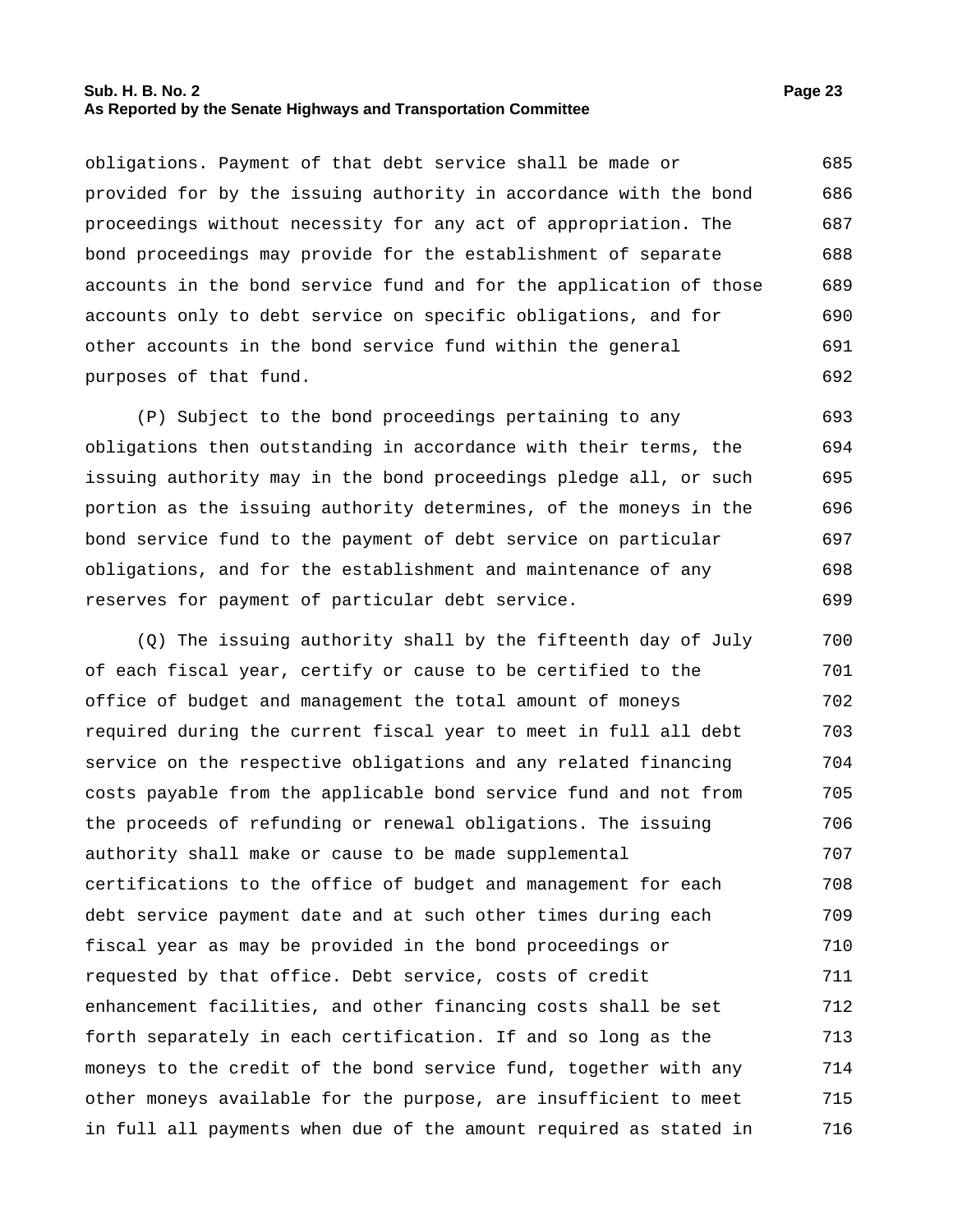#### **Sub. H. B. No. 2 Page 24 As Reported by the Senate Highways and Transportation Committee**

the certificate or otherwise, the office of budget and management shall at the times as provided in the bond proceedings, and consistent with any particular provisions in sections 151.03 to 151.11 and 151.40 of the Revised Code, transfer a sufficient amount to the bond service fund from the pledged revenues in the case of obligations issued pursuant to section 151.40 of the Revised Code, and in the case of other obligations from the revenues derived from excises, taxes, and other revenues, including net state lottery proceeds in the case of obligations referred to in section 151.03 of the Revised Code. 717 718 719 720 721 722 723 724 725 726

(R) Unless otherwise provided in any applicable bond proceedings, moneys to the credit of special funds may be invested by or on behalf of the state only in one or more of the following: 727 728 729

(1) Notes, bonds, or other direct obligations of the United States or of any agency or instrumentality of the United States, or in no-front-end-load money market mutual funds consisting exclusively of those obligations, or in repurchase agreements, including those issued by any fiduciary, secured by those obligations, or in collective investment funds consisting exclusively of those obligations; 730 731 732 733 734 735 736

(2) Obligations of this state or any political subdivision of this state;

(3) Certificates of deposit of any national bank located in this state and any bank, as defined in section 1101.01 of the Revised Code, subject to inspection by the superintendent of financial institutions; 740 741 742

(4) The treasurer of state's pooled investment program under section 135.45 of the Revised Code. 743 744

The income from investments referred to in division (R) of this section shall, unless otherwise provided in sections 151.01 to 151.11 or 151.40 of the Revised Code, be credited to special 745 746 747

739

737

738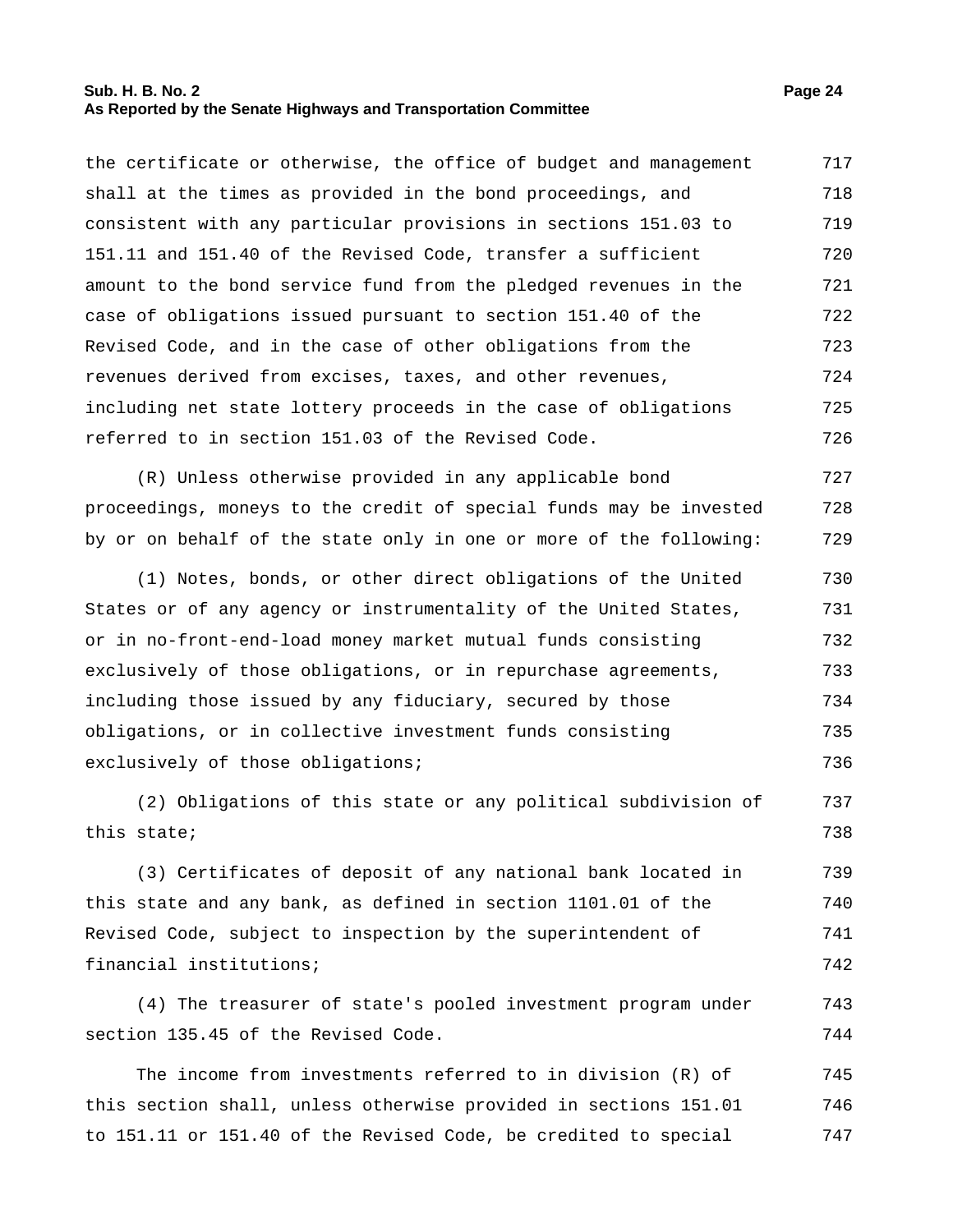#### **Sub. H. B. No. 2 Page 25 As Reported by the Senate Highways and Transportation Committee**

proceedings. Those investments may be sold or exchanged at times as the issuing authority determines, provides for, or authorizes. 749 750 751 (S) The treasurer of state shall have responsibility for keeping records, making reports, and making payments, relating to any arbitrage rebate requirements under the applicable bond proceedings. 752 753 754 755 **Sec. 151.09.** (A) As used in this section: 756 (1) "Costs of conservation projects" includes related direct administrative expenses and allocable portions of the direct costs of those projects of the department of agriculture, the department of natural resources, or the Ohio public works commission. 757 758 759 760 (2) "Obligations" means obligations as defined in section 151.01 of the Revised Code issued to pay costs of projects for conservation purposes as referred to in division (A)(1) of Section 761 762 763

funds or otherwise as the issuing authority determines in the bond

2o of Article VIII, Ohio Constitution and division  $(A)(1)$  of Section 2q of Article VIII, Ohio Constitution. 764 765

(B)(1) The issuing authority shall issue general obligations of the state to pay costs of conservation projects pursuant to division (B)(1) of Section 2o of Article VIII, Ohio Constitution, division (B)(1) of Section 2q of Article VIII, Ohio Constitution, section 151.01 of the Revised Code, and this section. The issuing authority, upon the certification to it by the Ohio public works commission of amounts needed in and for the purposes of the clean Ohio conservation fund created by section 164.27 of the Revised Code, the clean Ohio agricultural easement fund created by section 901.21 of the Revised Code, and the clean Ohio trail fund created by section 1519.05 of the Revised Code, shall issue obligations in the amount determined by the issuing authority to be required for those purposes. Not more than  $\frac{1}{2}$  four hundred million dollars 766 767 768 769 770 771 772 773 774 775 776 777 778

748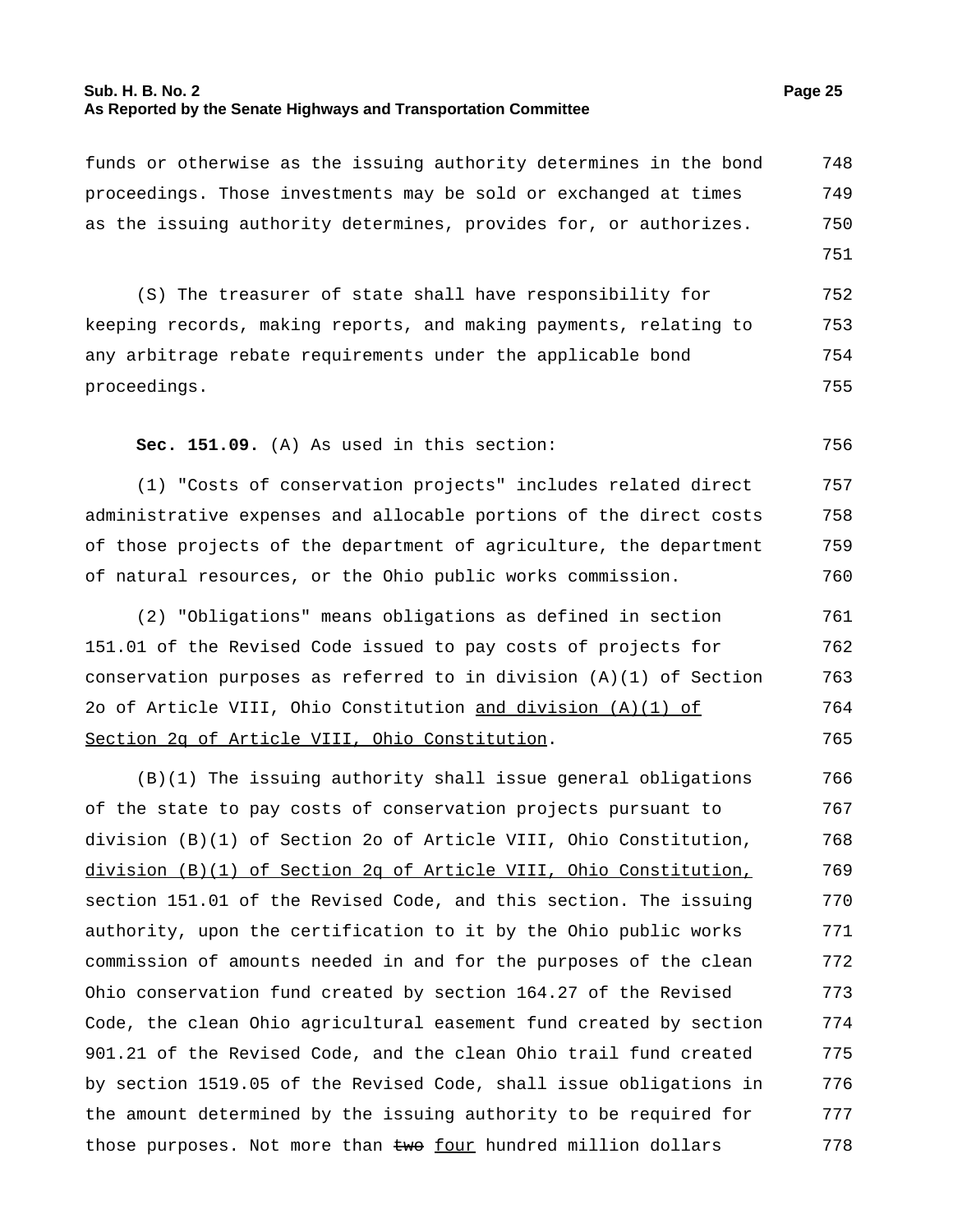#### **Sub. H. B. No. 2 Page 26 As Reported by the Senate Highways and Transportation Committee**

principal amount of obligations issued under this section for conservation purposes may be outstanding at any one time. Not more than fifty million dollars principal amount of obligations, plus the principal amount of obligations that in any prior fiscal year could have been, but were not issued within the fifty-million-dollar fiscal year limit, may be issued in any fiscal year. 779 780 781 782 783 784 785

(2) In making the certification required under division (B)(1) of this section, the Ohio public works commission shall consult with the department of agriculture and the department of natural resources. The commission shall certify amounts that correspond to the distribution of the net proceeds of obligations provided in division (C) of this section. 786 787 788 789 790 791

(C) Net proceeds of obligations shall be deposited as follows: 792 793

(1) Seventy-five per cent into the clean Ohio conservation fund created by section 164.27 of the Revised Code; 794 795

(2) Twelve and one-half per cent into the clean Ohio agricultural easement fund created by section 901.21 of the Revised Code; 796 797 798

(3) Twelve and one-half per cent into the clean Ohio trail fund created by section 1519.05 of the Revised Code. 799 800

(D) There is hereby created in the state treasury the conservation projects bond service fund. All moneys received by the state and required by the bond proceedings, consistent with section 151.01 of the Revised Code and this section, to be deposited, transferred, or credited to the bond service fund, and all other moneys transferred or allocated to or received for the purposes of that fund, shall be deposited and credited to the bond service fund, subject to any applicable provisions of the bond proceedings, but without necessity for any act of appropriation. 801 802 803 804 805 806 807 808 809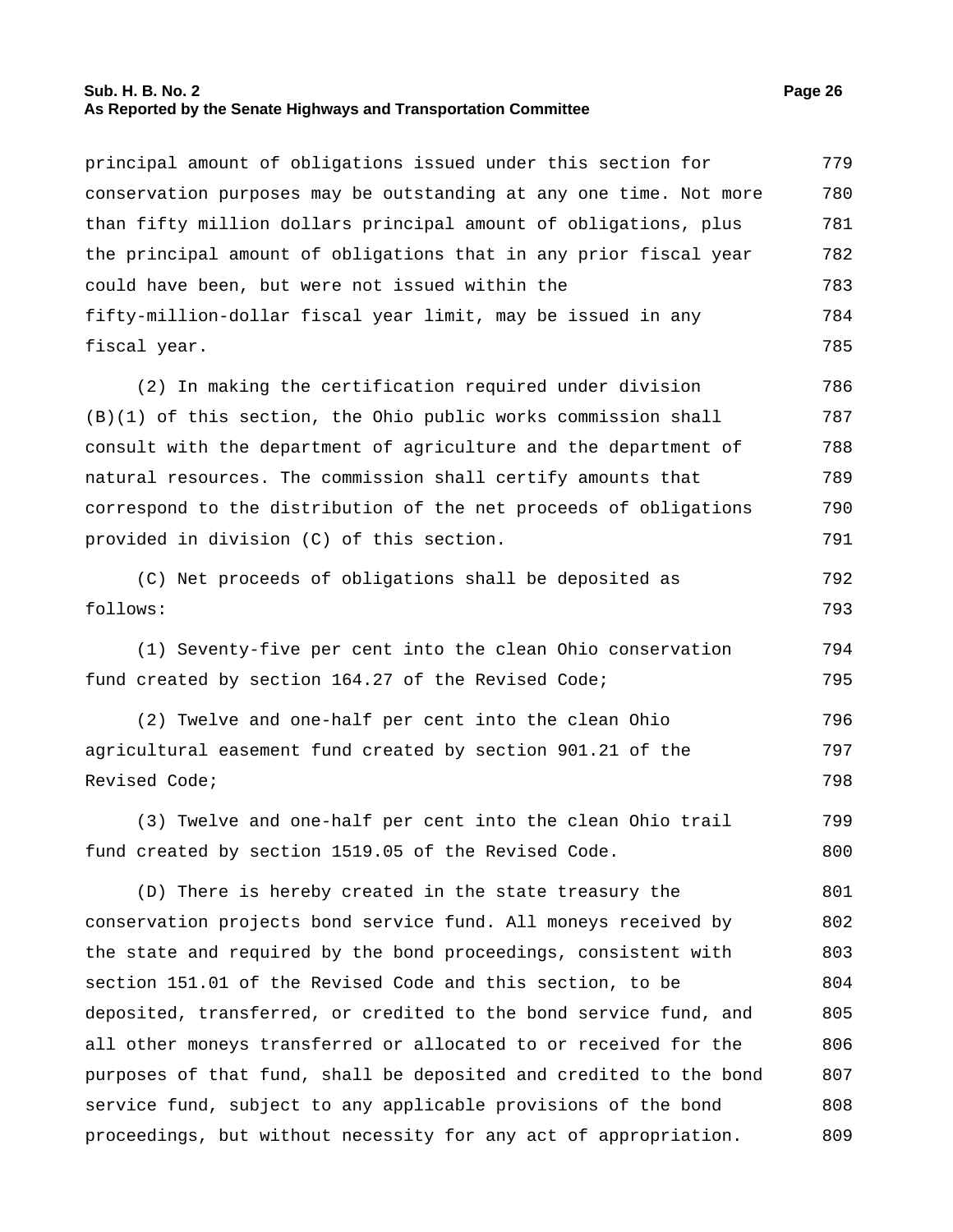## **Sub. H. B. No. 2 Page 27 As Reported by the Senate Highways and Transportation Committee**

| During the period beginning with the date of the first issuance of  | 810 |
|---------------------------------------------------------------------|-----|
| obligations and continuing during the time that any obligations     | 811 |
| are outstanding in accordance with their terms, so long as moneys   | 812 |
| in the bond service fund are insufficient to pay debt service when  | 813 |
| due on those obligations payable from that fund, except the         | 814 |
| principal amounts of bond anticipation notes payable from the       | 815 |
| proceeds of renewal notes or bonds anticipated, and due in the      | 816 |
| particular fiscal year, a sufficient amount of revenues of the      | 817 |
| state is committed and, without necessity for further act of        | 818 |
| appropriation, shall be paid to the bond service fund for the       | 819 |
| purpose of paying that debt service when due.                       | 820 |
|                                                                     |     |
| Sec. 151.40. (A) As used in this section:                           | 821 |
| (1) "Bond proceedings" includes any trust agreements, and any       | 822 |
| amendments or supplements to them, as authorized by this section.   | 823 |
| (2) "Costs of revitalization projects" includes related             | 824 |
| direct administrative expenses and allocable portions of the        | 825 |
| direct costs of those projects of the department of development or  | 826 |
| the environmental protection agency.                                | 827 |
| (3) "Issuing authority" means the treasurer of state.               | 828 |
| (4) "Obligations" means obligations as defined in section           | 829 |
| 151.01 of the Revised Code issued to pay the costs of projects for  | 830 |
| revitalization purposes as referred to in division $(A)(2)$ of      | 831 |
| Section 20 of Article VIII, Ohio Constitution and division $(A)(2)$ | 832 |
| of Section 2q of Article VIII, Ohio Constitution.                   | 833 |
| (5) "Pledged liquor profits" means all receipts of the state        | 834 |
| representing the gross profit on the sale of spirituous liquor, as  | 835 |
| referred to in division $(B)(4)$ of section 4301.10 of the Revised  | 836 |
| Code, after paying all costs and expenses of the division of        | 837 |
| liquor control and providing an adequate working capital reserve    | 838 |
| for the division of liquor control as provided in that division,    | 839 |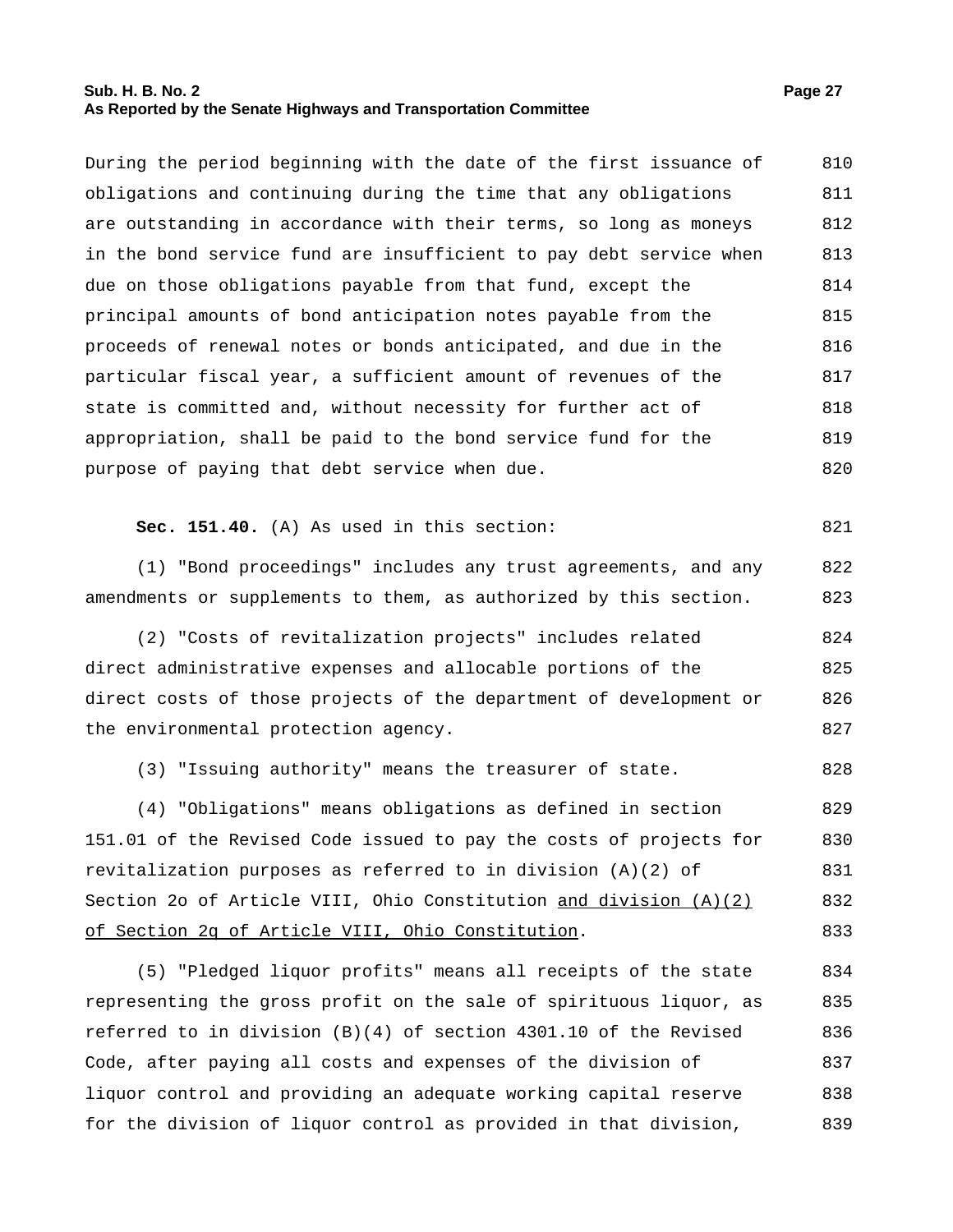#### **Sub. H. B. No. 2 Page 28 As Reported by the Senate Highways and Transportation Committee**

but excluding the sum required by the second paragraph of section 4301.12 of the Revised Code, as it was in effect on May 2, 1980, to be paid into the state treasury. 840 841 842 (6) "Pledged receipts" means, as and to the extent provided in bond proceedings: 843 844 (a) Pledged liquor profits. The pledge of pledged liquor profits to obligations is subject to the priority of the pledge of those profits to obligations issued and to be issued pursuant to Chapter 166. of the Revised Code. 845 846 847 848 (b) Moneys accruing to the state from the lease, sale, or other disposition or use of revitalization projects or from the repayment, including any interest, of loans or advances made from net proceeds; 849 850 851 852 (c) Accrued interest received from the sale of obligations; 853 (d) Income from the investment of the special funds; 854

(e) Any gifts, grants, donations, or pledges, and receipts therefrom, available for the payment of debt service; 855 856

(f) Additional or any other specific revenues or receipts lawfully available to be pledged, and pledged, pursuant to further authorization by the general assembly, to the payment of debt service. 857 858 859 860

(B)(1) The issuing authority shall issue obligations of the state to pay costs of revitalization projects pursuant to division (B)(2) of Section 2o of Article VIII, Ohio Constitution, division (B)(2) of Section 2q of Article VIII, Ohio Constitution, section 151.01 of the Revised Code as applicable to this section, and this section. The issuing authority, upon the certification to it by the clean Ohio council of the amount of moneys needed in and for the purposes of the clean Ohio revitalization fund created by section 122.658 of the Revised Code, shall issue obligations in 861 862 863 864 865 866 867 868 869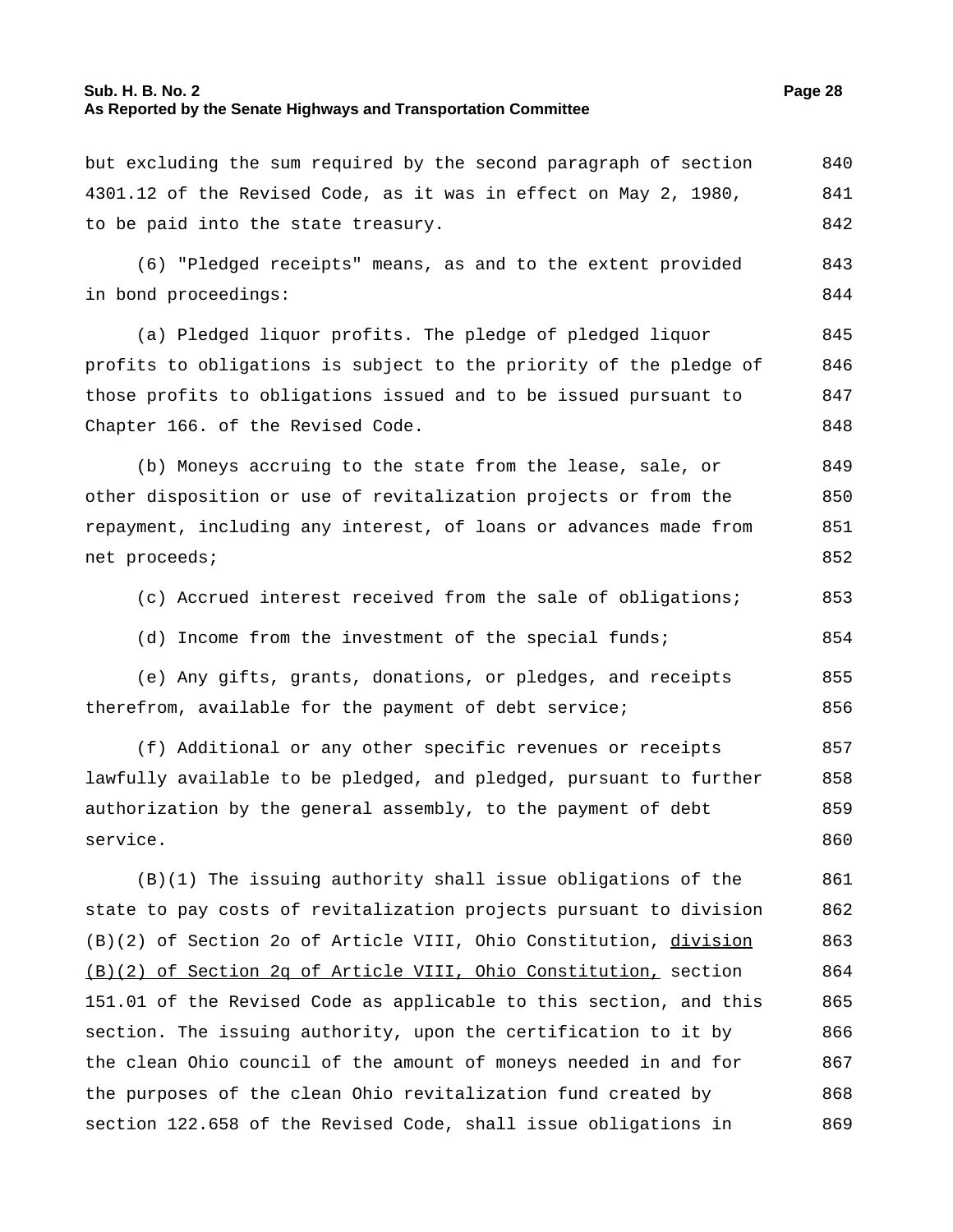#### **Sub. H. B. No. 2 Page 29 As Reported by the Senate Highways and Transportation Committee**

the amount determined by the issuing authority to be required for those purposes. Not more than  $t$ we four hundred million dollars principal amount of obligations issued under this section for revitalization purposes may be outstanding at any one time. Not more than fifty million dollars principal amount of obligations, plus the principal amount of obligations that in any prior fiscal year could have been, but were not issued within the fifty-million-dollar fiscal year limit, may be issued in any fiscal year. 870 871 872 873 874 875 876 877 878

(2) The provisions and authorizations in section 151.01 of the Revised Code apply to the obligations and the bond proceedings except as otherwise provided or provided for in those obligations and bond proceedings. 879 880 881 882

(C) Net proceeds of obligations shall be deposited in the clean Ohio revitalization fund created in section 122.658 of the Revised Code. 883 884 885

(D) There is hereby created the revitalization projects bond service fund, which shall be in the custody of the treasurer of state, but shall be separate and apart from and not a part of the state treasury. All money received by the state and required by the bond proceedings, consistent with section 151.01 of the Revised Code and this section, to be deposited, transferred, or credited to the bond service fund, and all other money transferred or allocated to or received for the purposes of that fund, shall be deposited and credited to the bond service fund, subject to any applicable provisions of the bond proceedings, but without necessity for any act of appropriation. During the period beginning with the date of the first issuance of obligations and continuing during the time that any obligations are outstanding in accordance with their terms, so long as moneys in the bond service fund are insufficient to pay debt service when due on those obligations payable from that fund, except the principal amounts 886 887 888 889 890 891 892 893 894 895 896 897 898 899 900 901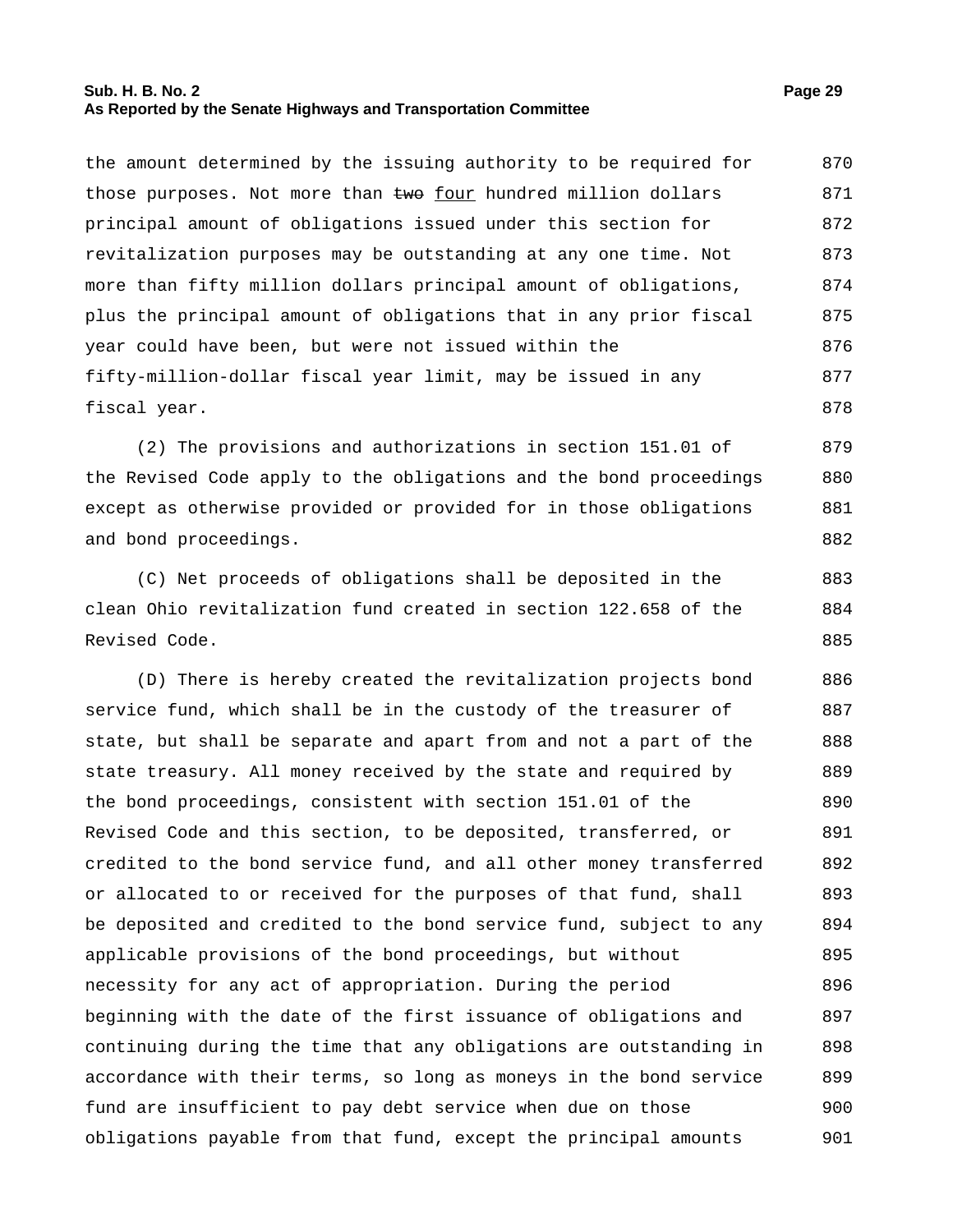#### **Sub. H. B. No. 2 Page 30 As Reported by the Senate Highways and Transportation Committee**

of bond anticipation notes payable from the proceeds of renewal notes or bonds anticipated, and due in the particular fiscal year, a sufficient amount of pledged receipts is committed and, without necessity for further act of appropriation, shall be paid to the bond service fund for the purpose of paying that debt service when due. 902 903 904 905 906 907

(E) The issuing authority may pledge all, or such portion as the issuing authority determines, of the pledged receipts to the payment of the debt service charges on obligations issued under this section, and for the establishment and maintenance of any reserves, as provided in the bond proceedings, and make other provisions in the bond proceedings with respect to pledged receipts as authorized by this section, which provisions are controlling notwithstanding any other provisions of law pertaining to them. 908 909 910 911 912 913 914 915 916

(F) The issuing authority may covenant in the bond proceedings, and such covenants shall be controlling notwithstanding any other provision of law, that the state and applicable officers and state agencies, including the general assembly, so long as any obligations issued under this section are outstanding, shall maintain statutory authority for and cause to be charged and collected wholesale or retail prices for spirituous liquor sold by the state or its agents so that the available pledged receipts are sufficient in time and amount to meet debt service payable from pledged liquor profits and for the establishment and maintenance of any reserves and other requirements provided for in the bond proceedings. 917 918 919 920 921 922 923 924 925 926 927 928

(G) Obligations may be further secured, as determined by the issuing authority, by a trust agreement between the state and a corporate trustee, which may be any trust company or bank having a place of business within the state. Any trust agreement may contain the resolution or order authorizing the issuance of the 929 930 931 932 933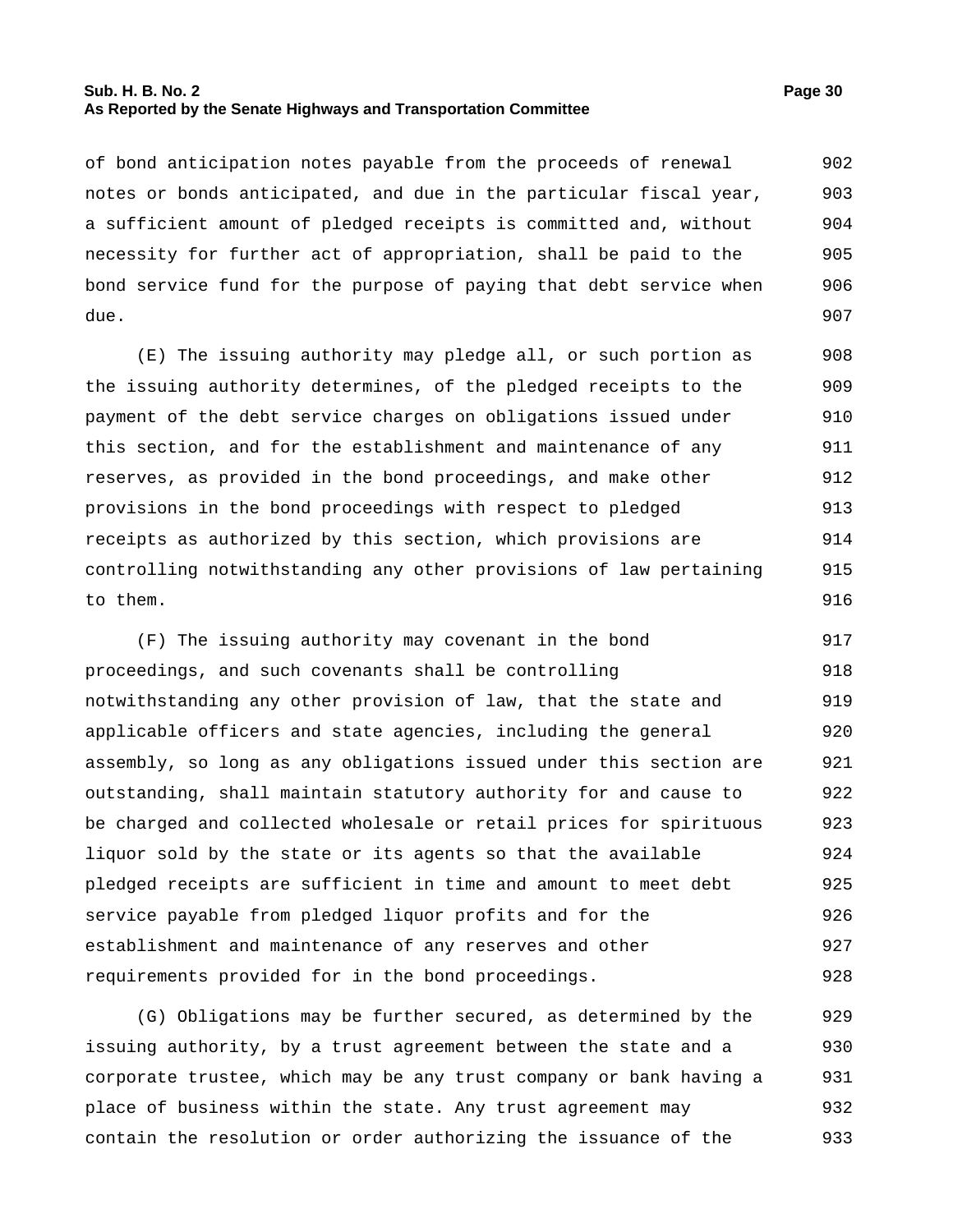#### **Sub. H. B. No. 2 Page 31 As Reported by the Senate Highways and Transportation Committee**

obligations, any provisions that may be contained in any bond proceedings, and other provisions that are customary or appropriate in an agreement of that type, including, but not limited to: 934 935 936 937

(1) Maintenance of each pledge, trust agreement, or other instrument comprising part of the bond proceedings until the state has fully paid or provided for the payment of debt service on the obligations secured by it; 938 939 940 941

(2) In the event of default in any payments required to be made by the bond proceedings, enforcement of those payments or agreements by mandamus, the appointment of a receiver, suit in equity, action at law, or any combination of them; 942 943 944 945

(3) The rights and remedies of the holders or owners of obligations and of the trustee and provisions for protecting and enforcing them, including limitations on rights of individual holders and owners. 946 947 948 949

(H) The obligations shall not be general obligations of the state and the full faith and credit, revenue, and taxing power of the state shall not be pledged to the payment of debt service on them. The holders or owners of the obligations shall have no right to have any moneys obligated or pledged for the payment of debt service except as provided in this section and in the applicable bond proceedings. The rights of the holders and owners to payment of debt service are limited to all or that portion of the pledged receipts, and those special funds, pledged to the payment of debt service pursuant to the bond proceedings in accordance with this section, and each obligation shall bear on its face a statement to that effect. 950 951 952 953 954 955 956 957 958 959 960 961

**Sec. 167.081.** If sections 153.50, 153.51, and 153.52 of the Revised Code do not apply, the council may enter into a contract that establishes a unit price for, and provides upon a per unit 962 963 964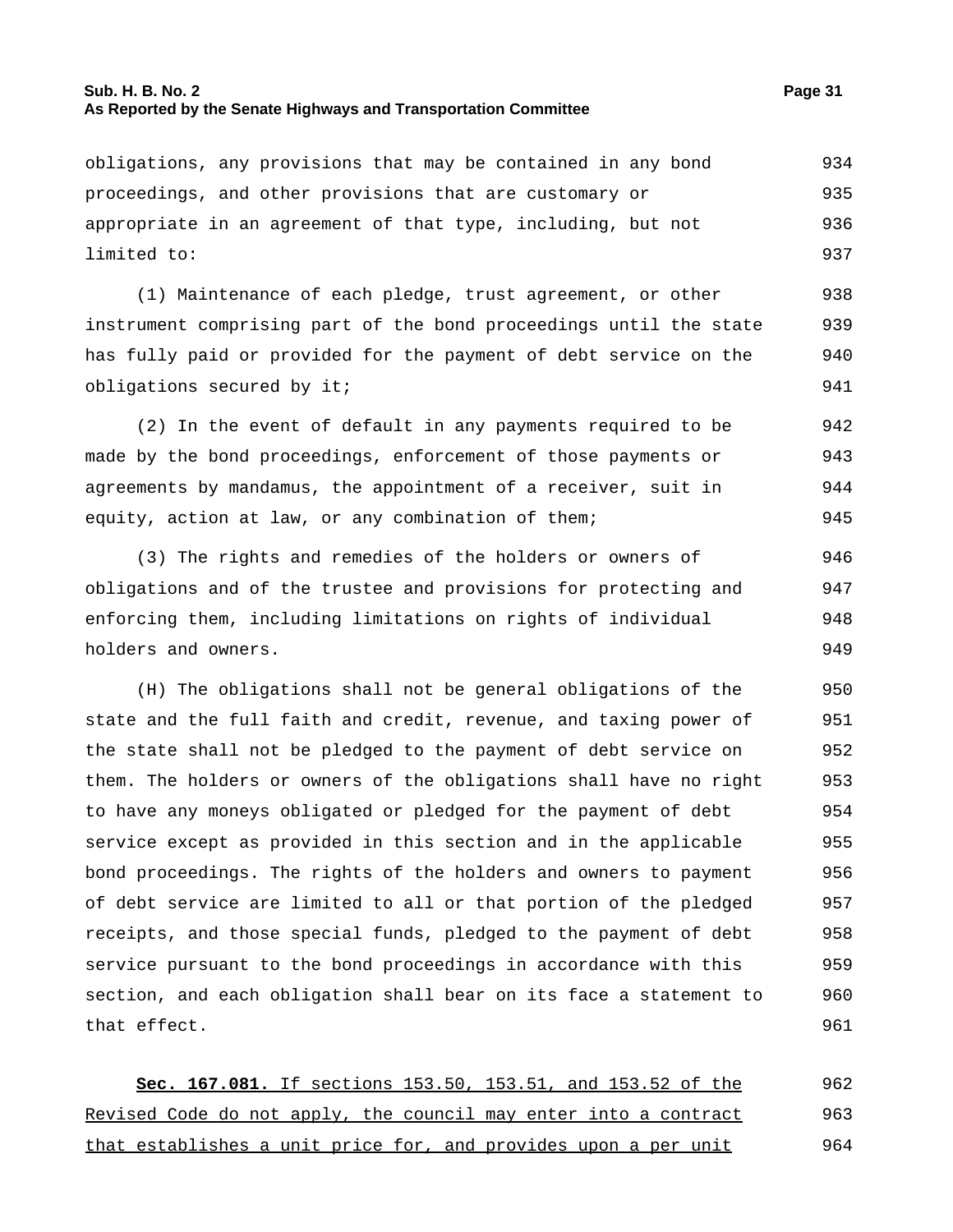### **Sub. H. B. No. 2 Page 32 As Reported by the Senate Highways and Transportation Committee**

| basis, materials, labor, services, overhead, profit, and                | 965 |
|-------------------------------------------------------------------------|-----|
| associated expenses for the repair, enlargement, improvement, or        | 966 |
| demolition of a building or structure if the contract is awarded        | 967 |
| pursuant to a competitive bidding procedure of a county, municipal      | 968 |
| corporation, or township or a special district, school district,        | 969 |
| or other political subdivision that is a council member; a              | 970 |
| statewide consortium of which the council is a member; or a             | 971 |
| multistate consortium of which the council is a member.                 | 972 |
| A public notice requirement pertaining to the contract shall            | 973 |
| be considered as having been met if the public notice is given          | 974 |
| <u>once a week for at least two consecutive weeks in a newspaper of</u> | 975 |
| <u>general circulation within the county in which the council</u>       | 976 |
| maintains its principal place of business and if the notice is          | 977 |
| posted on the council's internet web site for at least two              | 978 |
| consecutive weeks before the date specified for receiving bids.         | 979 |
| A county, municipal corporation, or township and a special              | 980 |
| district, school district, or other political subdivision that is       | 981 |
| a council member may participate in a contract entered into under       | 982 |
| this section. Purchases under a contract entered into under this        | 983 |
| section are exempt from any competitive selection or bidding            | 984 |
| requirements otherwise required by law. A county, municipal             | 985 |
| corporation, or township or a special district, school district,        | 986 |
| or other political subdivision that is a member of the council is       | 987 |
| not entitled to participate in a contract entered into under this       | 988 |
| section if it has received bids for the same work under another         | 989 |
| contract, unless participation in a contract under this section         | 990 |
| will enable the member to obtain the same work, upon the same           | 991 |
| terms, conditions, and specifications, at a lower price.                | 992 |

**Sec. 955.201.** (A) As used in this section and in section 955.202 of the Revised Code, "Ohio pet fund" means a nonprofit corporation organized by that name under Chapter 1702. of the 993 994 995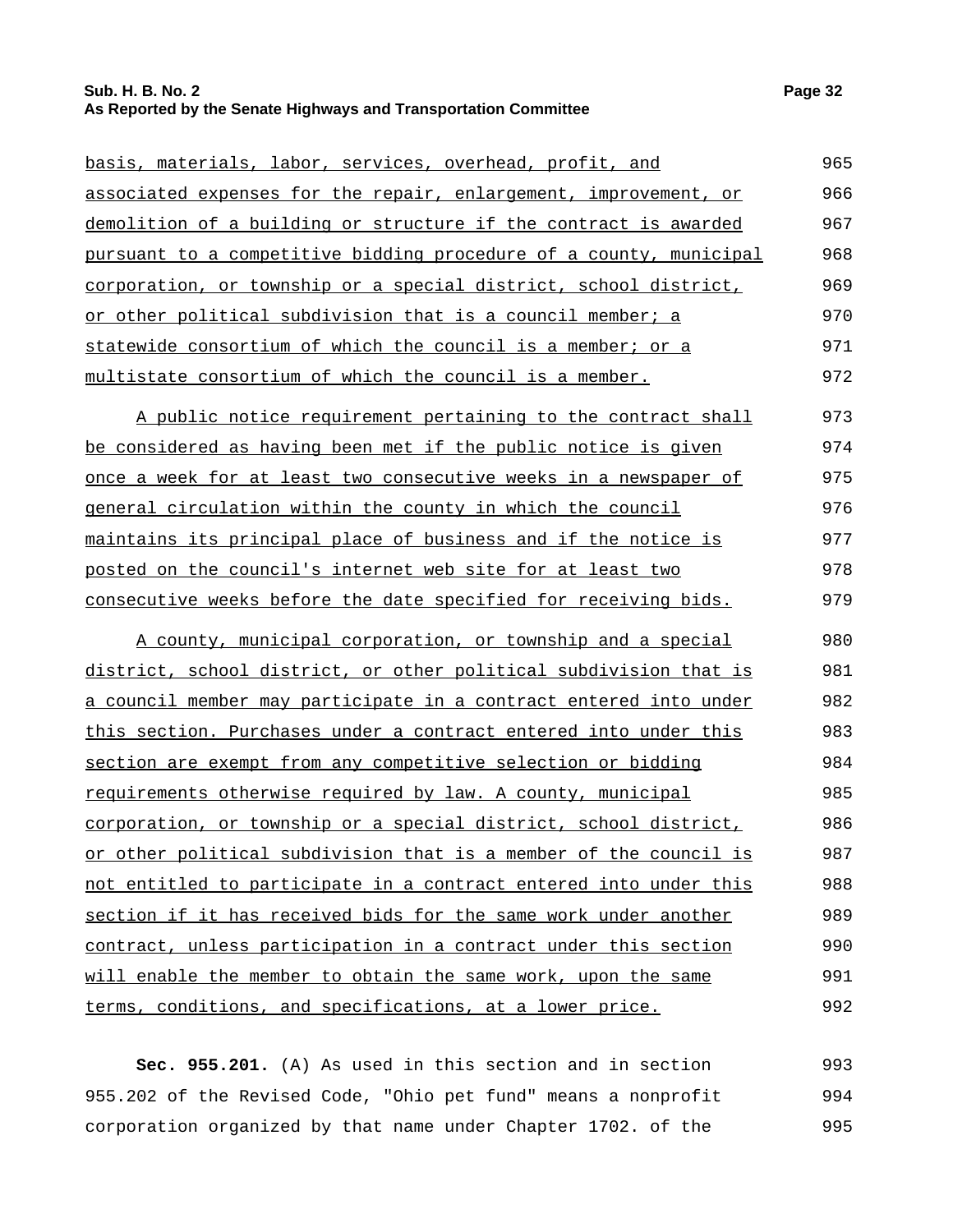| Revised Code that consists of humane societies, veterinarians,       | 996  |
|----------------------------------------------------------------------|------|
| animal shelters, companion animal breeders, dog wardens, and         | 997  |
| similar individuals and entities.                                    | 998  |
| (B) The Ohio pet fund shall do all of the following:                 | 999  |
| (1) Establish eligibility criteria for organizations that may        | 1000 |
| receive financial assistance from the pets program funding board     | 1001 |
| ereated in section 955.202 of the Revised Code Ohio pet fund.        | 1002 |
| Those organizations may include any of the following:                | 1003 |
| (a) An animal shelter as defined in section 4729.01 of the           | 1004 |
| Revised Code;                                                        | 1005 |
| (b) A local nonprofit veterinary association that operates a         | 1006 |
| program for the sterilization of dogs and cats;                      | 1007 |
| (c) A charitable organization that is exempt from federal            | 1008 |
| income taxation under subsection $501(c)(3)$ of the Internal Revenue | 1009 |
| Code and the primary purpose of which is to support programs for     | 1010 |
| the sterilization of dogs and cats and educational programs          | 1011 |
| concerning the proper veterinary care of those animals.              | 1012 |
| (2) Establish procedures for applying for financial                  | 1013 |
| assistance from the pets program funding board Ohio pet fund.        | 1014 |
| Application procedures shall require eligible organizations to       | 1015 |
| submit detailed proposals that outline the intended uses of the      | 1016 |
| moneys sought.                                                       | 1017 |
| (3) Establish eligibility criteria for sterilization and             | 1018 |
| educational programs for which moneys from the pets program          | 1019 |
| funding board Ohio pet fund may be used and, consistent with         | 1020 |
| division (C) of this section, establish eligibility criteria for     | 1021 |
| individuals who seek sterilization for their dogs and cats from      | 1022 |
| eligible organizations;                                              | 1023 |
|                                                                      |      |

(4) Establish procedures for the disbursement of moneys the pets program funding board Ohio pet fund receives from license 1024 1025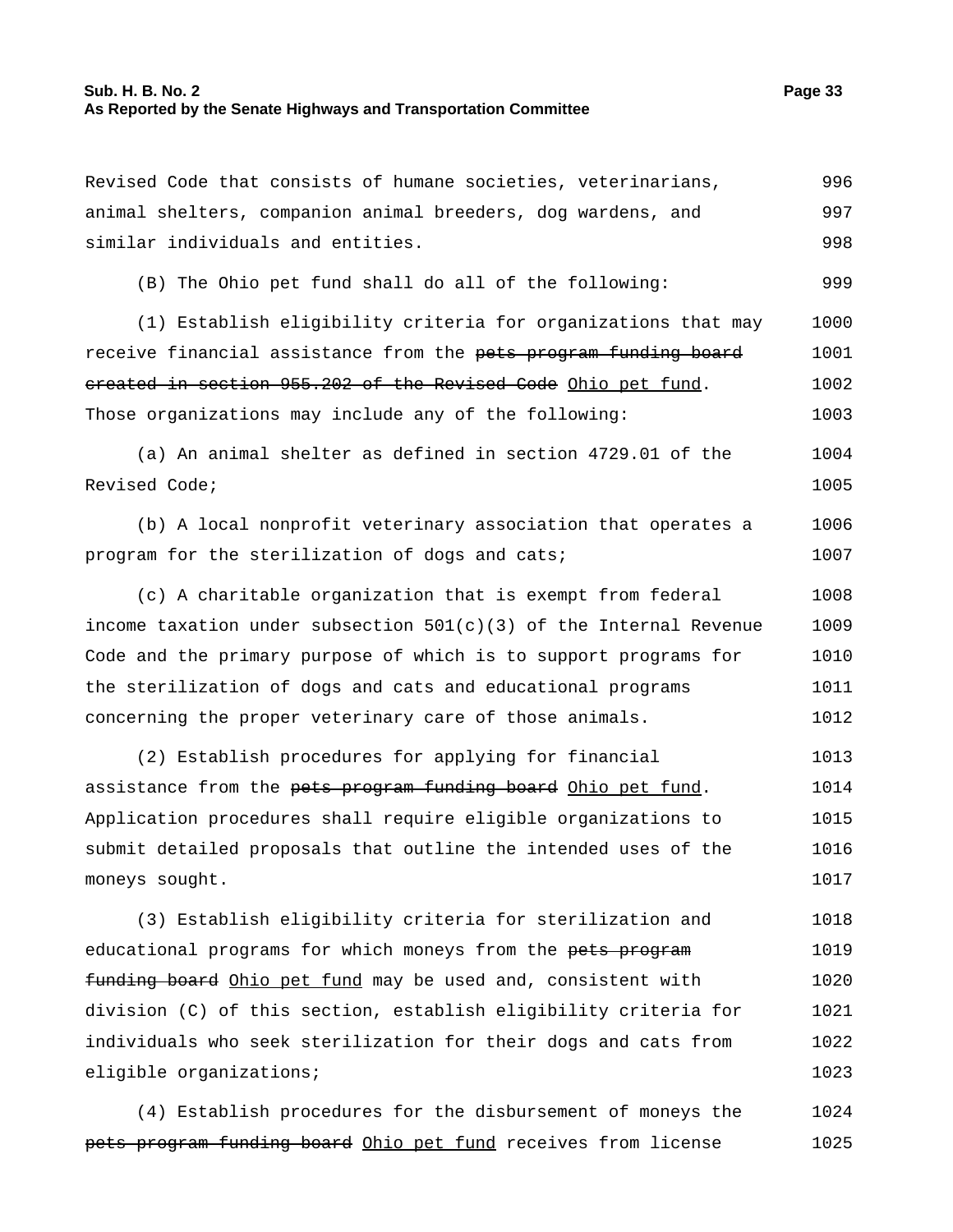#### **Sub. H. B. No. 2 Page 34 As Reported by the Senate Highways and Transportation Committee**

plate contributions pursuant to division (C) of section 4503.551

of the Revised Code; 1027 (5) Advertise or otherwise provide notification of the availability of financial assistance from the pets program funding board Ohio pet fund for eligible organizations; 1028 1029 1030 (6) Design markings to be inscribed on "pets" license plates under section 4503.551 of the Revised Code. 1031 1032  $(C)(1)$  The owner of a dog or cat is eligible for dog or cat sterilization services from an eligible organization when those services are subsidized in whole or in part by money from the pets program funding board Ohio pet fund if any of the following applies: 1033 1034 1035 1036 1037 (a) The income of the owner's family does not exceed one hundred fifty per cent of the federal poverty guideline. 1038 1039 (b) The owner, or any member of the owner's family who (i) Low-income housing assistance under the "United States (ii) The Ohio works first program established by Chapter (iii) Title XIX of the "Social Security Act," 49 Stat. 620 1048 (iv) A program or law administered by the United States department of veterans' affairs or veterans' administration for any service-connected disability; 1052 1053 1054

(v) The food stamp program established under the "Food Stamp 1055

1026

resides with the owner, is a recipient or beneficiary of one of the following government assistance programs: 1040 1041 1042

Housing Act of 1937," 42 U.S.C.A. 1437f, as amended, known as the federal section 8 housing program; 1043 1044 1045

5107. of the Revised Code; 1046 1047

(1935), 42 U.S.C.A. 301, as amended, known as the medical assistance program or medicaid, provided by the department of job and family services under Chapter 5111. of the Revised Code; 1049 1050 1051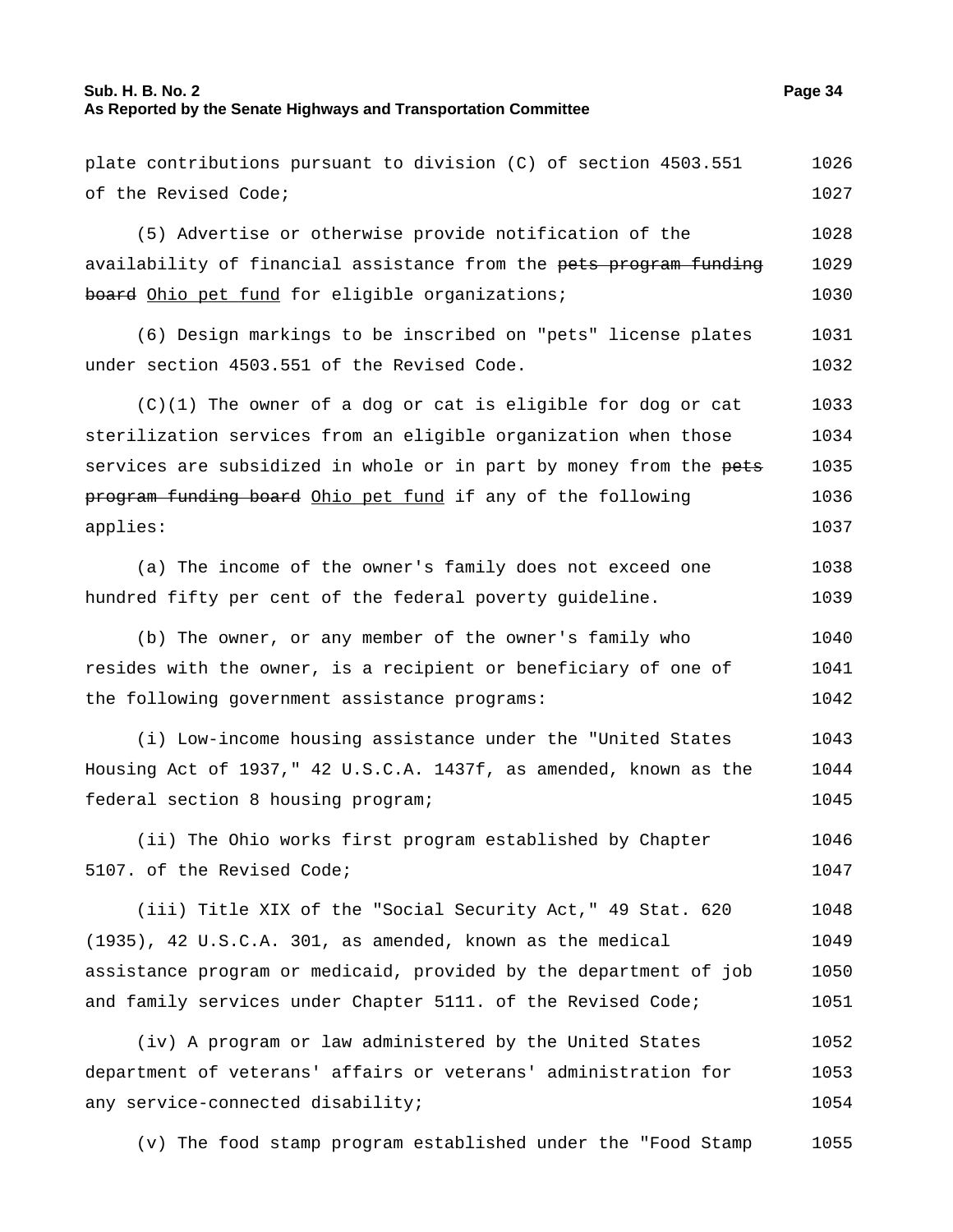#### **Sub. H. B. No. 2 Page 35 As Reported by the Senate Highways and Transportation Committee**

Act of 1977," 91 Stat. 958, 7 U.S.C.A. 2011, as amended, administered by the department of job and family services under section 5101.54 of the Revised Code; 1056 1057 1058

(vi) The "special supplemental nutrition program for women, infants, and children" established under the "Child Nutrition Act of 1966," 80 Stat. 885, 42 U.S.C. 1786, as amended, administered by the department of health under section 3701.132 of the Revised Code; 1059 1060 1061 1062 1063

(vii) Supplemental security income under Title XVI of the "Social Security Act," 86 Stat. 1475 (1972), 42 U.S.C.A. 1383, as amended; 1064 1065 1066

(viii) Social security disability insurance benefits provided under Title II of the "Social Security Act," 49 Stat. 620 (1935), 42 U.S.C.A. 401, as amended. 1067 1068 1069

(c) The owner of the dog or cat submits to the eligible organization operating the sterilization program either of the following: 1070 1071 1072

(i) A certificate of adoption showing that the dog or cat was adopted from a licensed animal shelter, a municipal, county, or regional pound, or a holding and impoundment facility that contracts with a municipal corporation; 1073 1074 1075 1076

(ii) A certificate of adoption showing that the dog or cat was adopted through a nonprofit corporation operating an animal adoption referral service whose holding facility, if any, is licensed in accordance with state law or a municipal ordinance. 1077 1078 1079 1080

(2) The Ohio pet fund shall determine the type of documentary evidence that must be presented by the owner of a dog or cat to show that the income of the owner's family does not exceed one hundred fifty per cent of the federal poverty guideline or that the owner is eligible under division  $(C)(1)(b)$  of this section. 1081 1082 1083 1084 1085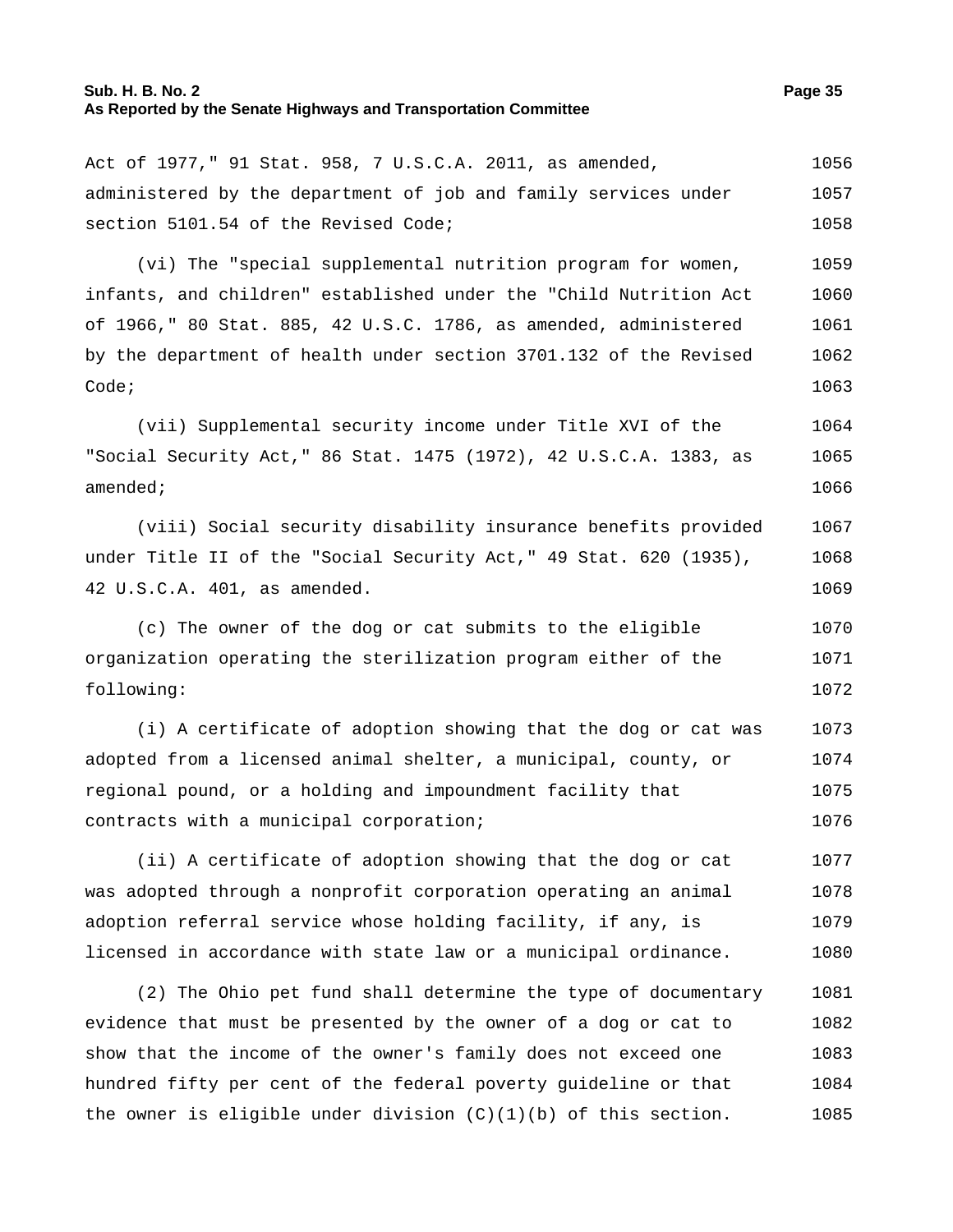#### **Sub. H. B. No. 2 Page 36 As Reported by the Senate Highways and Transportation Committee**

(D) As used in division (C) of this section, "federal poverty guideline" means the official poverty guideline as revised annually by the United States department of health and human services in accordance with section 673(2) of the "Omnibus Budget Reconciliation Act of 1981," 95 Stat. 511, 42 U.S.C.A. 9902, as amended, for a family size equal to the size of the family of the person whose income is being determined. 1086 1087 1088 1089 1090 1091 1092

**Sec. 1345.52.** There is hereby created in the state treasury the title defect recision fund. The fund shall consist of moneys paid into the fund by the registrar of motor vehicles under division (B)(4) of section 4505.09 of the Revised Code consisting of fees received from motor vehicle dealers, moneys paid to the attorney general by motor vehicle dealers under division (A) of section 4505.181 of the Revised Code for deposit into the fund, the proceeds of all sales conducted and collections obtained by the attorney general under division (D) of that section, and any recoveries to the fund obtained by the attorney general in actions filed under section 1345.07 of the Revised Code for violations of section 4505.181 of the Revised Code. 1093 1094 1095 1096 1097 1098 1099 1100 1101 1102 1103 1104

Moneys in the fund shall be used solely for maintaining and administering the fund, providing restitution pursuant to division (D) of section 4505.181 of the Revised Code to retail purchasers of motor vehicles who suffer damages due to failure of a motor vehicle dealer or person acting on behalf of such a dealer to comply with that section, and pursuit of deficiencies in the fund caused by the failure of motor vehicle dealers to comply with divisions (A), (B), and (G) of that section. The attorney general may adopt rules governing the maintenance and administration of the fund. 1105 1106 1107 1108 1109 1110 1111 1112 1113 1114

**Sec. 1547.11.** (A) No person shall operate or be in physical control of any vessel underway or shall manipulate any water skis, 1115 1116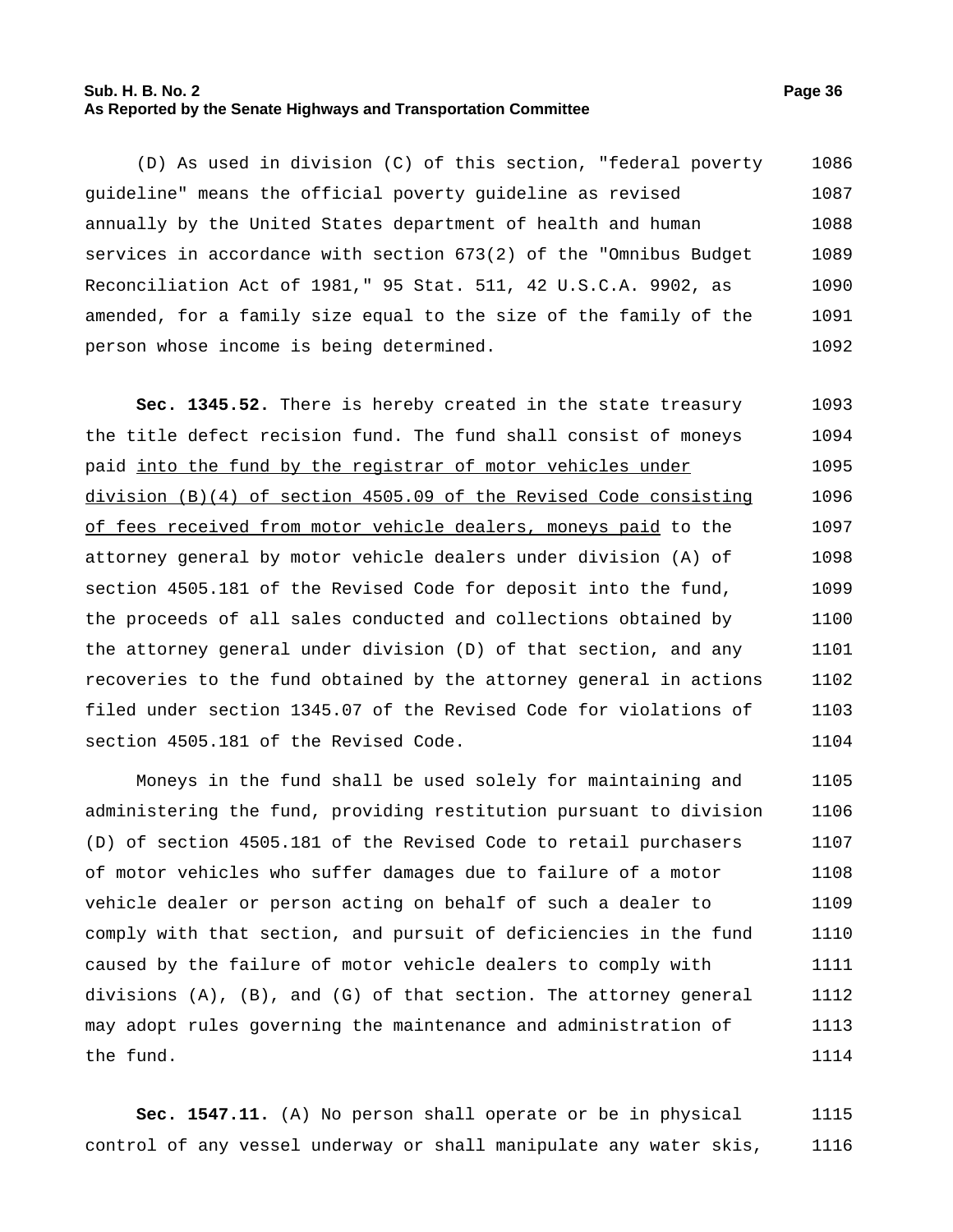# **Sub. H. B. No. 2 Page 37 As Reported by the Senate Highways and Transportation Committee**

aquaplane, or similar device on the waters in this state if, at

the time of the operation, control, or manipulation, any of the following applies: 1118 1119 (1) The person is under the influence of alcohol, a drug of abuse, or a combination of them. 1120 1121 (2) The person has a concentration of eight-hundredths of one per cent or more by weight of alcohol per unit volume in the person's whole blood. 1122 1123 1124 (3) The person has a concentration of ninety-six-thousandths of one per cent or more by weight per unit volume of alcohol in the person's blood serum or plasma. 1125 1126 1127 (4) The person has a concentration of eleven-hundredths of one gram or more by weight of alcohol per one hundred milliliters of the person's urine. 1128 1129 1130 (5) The person has a concentration of eight-hundredths of one gram or more by weight of alcohol per two hundred ten liters of the person's breath. 1131 1132 1133 (6) Except as provided in division (H) of this section, the person has a concentration of any of the following controlled substances or metabolites of a controlled substance in the person's whole blood, blood serum or plasma, or urine that equals or exceeds any of the following: 1134 1135 1136 1137 1138 (a) The person has a concentration of amphetamine in the person's urine of at least five hundred nanograms of amphetamine per milliliter of the person's urine or has a concentration of amphetamine in the person's whole blood or blood serum or plasma of at least one hundred nanograms of amphetamine per milliliter of the person's whole blood or blood serum or plasma. 1139 1140 1141 1142 1143 1144

(b) The person has a concentration of cocaine in the person's urine of at least one hundred fifty nanograms of cocaine per 1145 1146

1117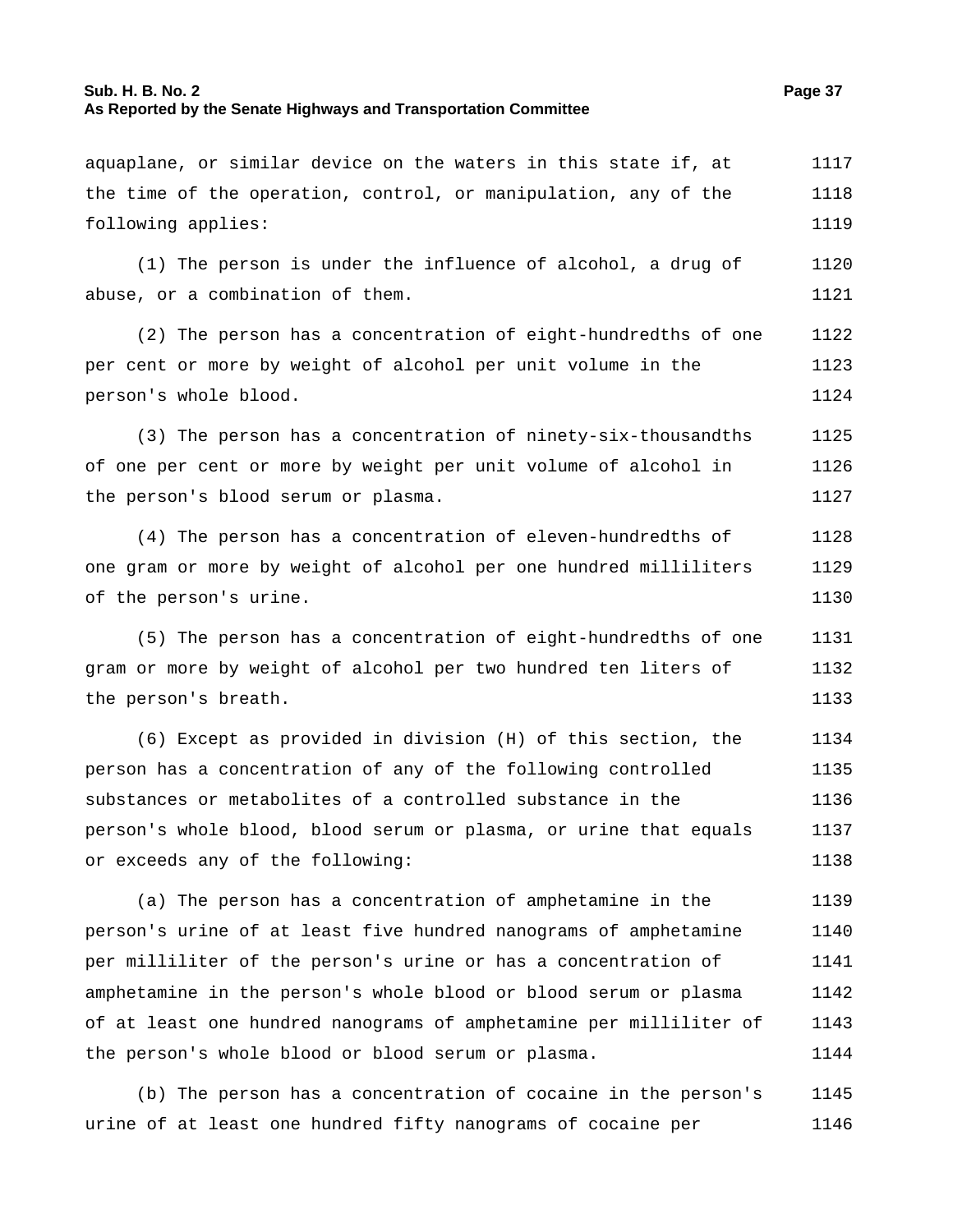# **Sub. H. B. No. 2 Page 38 As Reported by the Senate Highways and Transportation Committee**

milliliter of the person's urine or has a concentration of cocaine in the person's whole blood or blood serum or plasma of at least fifty nanograms of cocaine per milliliter of the person's whole blood or blood serum or plasma. 1147 1148 1149 1150

(c) The person has a concentration of cocaine metabolite in the person's urine of at least one hundred fifty nanograms of cocaine metabolite per milliliter of the person's urine or has a concentration of cocaine metabolite in the person's whole blood or blood serum or plasma of at least fifty nanograms of cocaine metabolite per milliliter of the person's whole blood or blood serum or plasma. 1151 1152 1153 1154 1155 1156 1157

(d) The person has a concentration of heroin in the person's urine of at least two thousand nanograms of heroin per milliliter of the person's urine or has a concentration of heroin in the person's whole blood or blood serum or plasma of at least fifty nanograms of heroin per milliliter of the person's whole blood or blood serum or plasma. 1158 1159 1160 1161 1162 1163

(e) The person has a concentration of heroin metabolite (6-monoacetyl morphine) in the person's urine of at least ten nanograms of heroin metabolite (6-monoacetyl morphine) per milliliter of the person's urine or has a concentration of heroin metabolite (6-monoacetyl morphine) in the person's whole blood or blood serum or plasma of at least ten nanograms of heroin metabolite (6-monoacetyl morphine) per milliliter of the person's whole blood or blood serum or plasma. 1164 1165 1166 1167 1168 1169 1170 1171

(f) The person has a concentration of L.S.D. in the person's urine of at least twenty-five nanograms of L.S.D. per milliliter of the person's urine or has a concentration of L.S.D. in the person's whole blood or blood serum or plasma of at least ten nanograms of L.S.D. per milliliter of the person's whole blood or blood serum or plasma. 1172 1173 1174 1175 1176 1177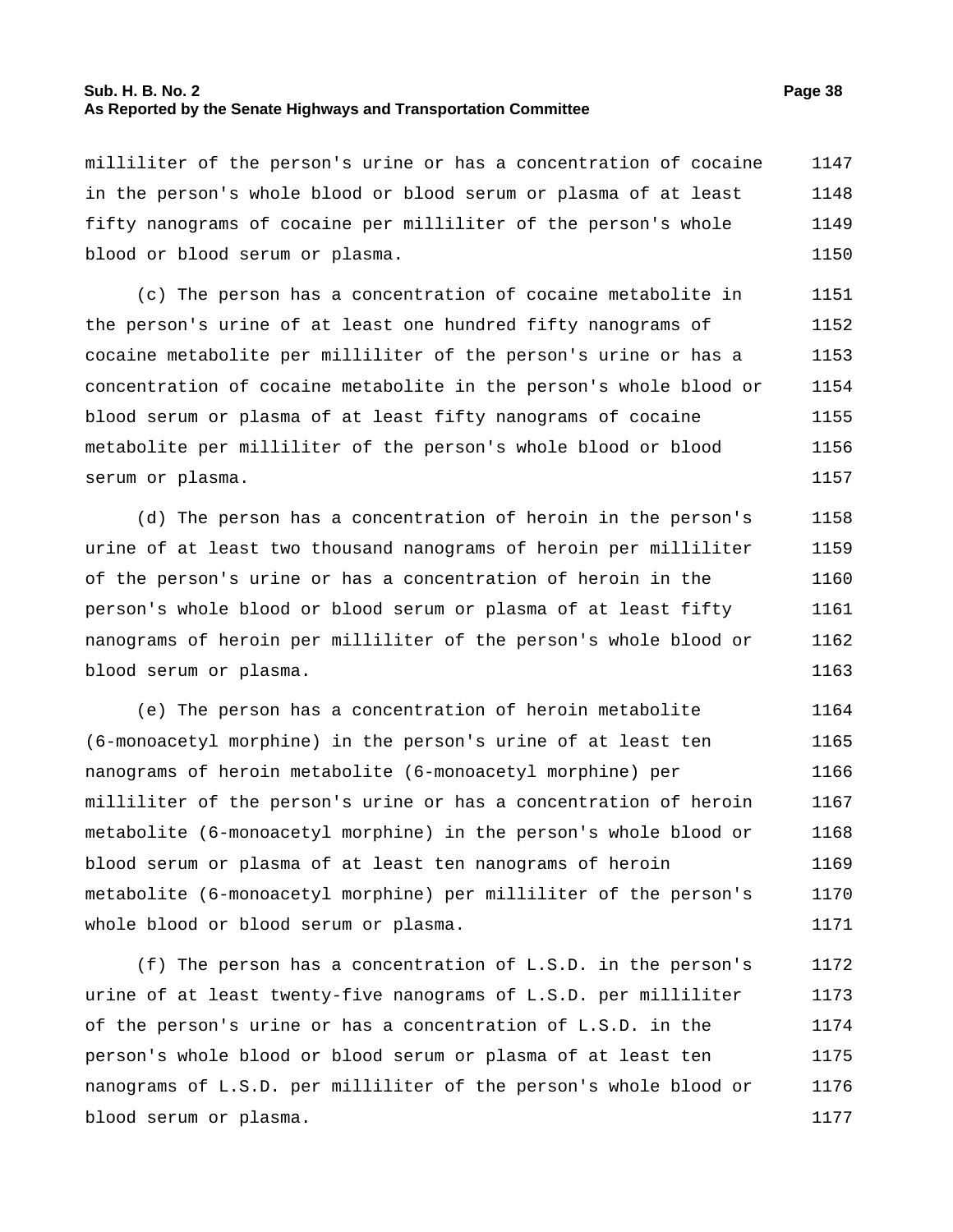#### **Sub. H. B. No. 2 Page 39 As Reported by the Senate Highways and Transportation Committee**

(g) The person has a concentration of marihuana in the person's urine of at least ten nanograms of marihuana per milliliter of the person's urine or has a concentration of marihuana in the person's whole blood or blood serum or plasma of at least two nanograms of marihuana per milliliter of the person's whole blood or blood serum or plasma. 1178 1179 1180 1181 1182 1183

(h) The state board of pharmacy has adopted a rule pursuant to section 4729.041 of the Revised Code that specifies the amount of salvia divinorum and the amount of salvinorin A that constitute concentrations of salvia divinorum and salvinorin A in a person's urine, in a person's whole blood, or in a person's blood serum or plasma at or above which the person is impaired for purposes of operating or being in physical control of any vessel underway or manipulating any water skis, aquaplane, or similar device on the waters of this state, the rule is in effect, and the person has a concentration of salvia divinorum or salvinorin A of at least that amount so specified by rule in the person's urine, in the person's whole blood, or in the person's blood serum or plasma. 1184 1185 1186 1187 1188 1189 1190 1191 1192 1193 1194 1195

(i) Either of the following applies: 1196

(i) The person is under the influence of alcohol, a drug of abuse, or a combination of them, and, as measured by gas chromatography mass spectrometry, the person has a concentration of marihuana metabolite in the person's urine of at least fifteen nanograms of marihuana metabolite per milliliter of the person's urine or has a concentration of marihuana metabolite in the person's whole blood or blood serum or plasma of at least five nanograms of marihuana metabolite per milliliter of the person's whole blood or blood serum or plasma. 1197 1198 1199 1200 1201 1202 1203 1204 1205

(ii) As measured by gas chromatography mass spectrometry, the person has a concentration of marihuana metabolite in the person's urine of at least thirty-five nanograms of marihuana metabolite per milliliter of the person's urine or has a concentration of 1206 1207 1208 1209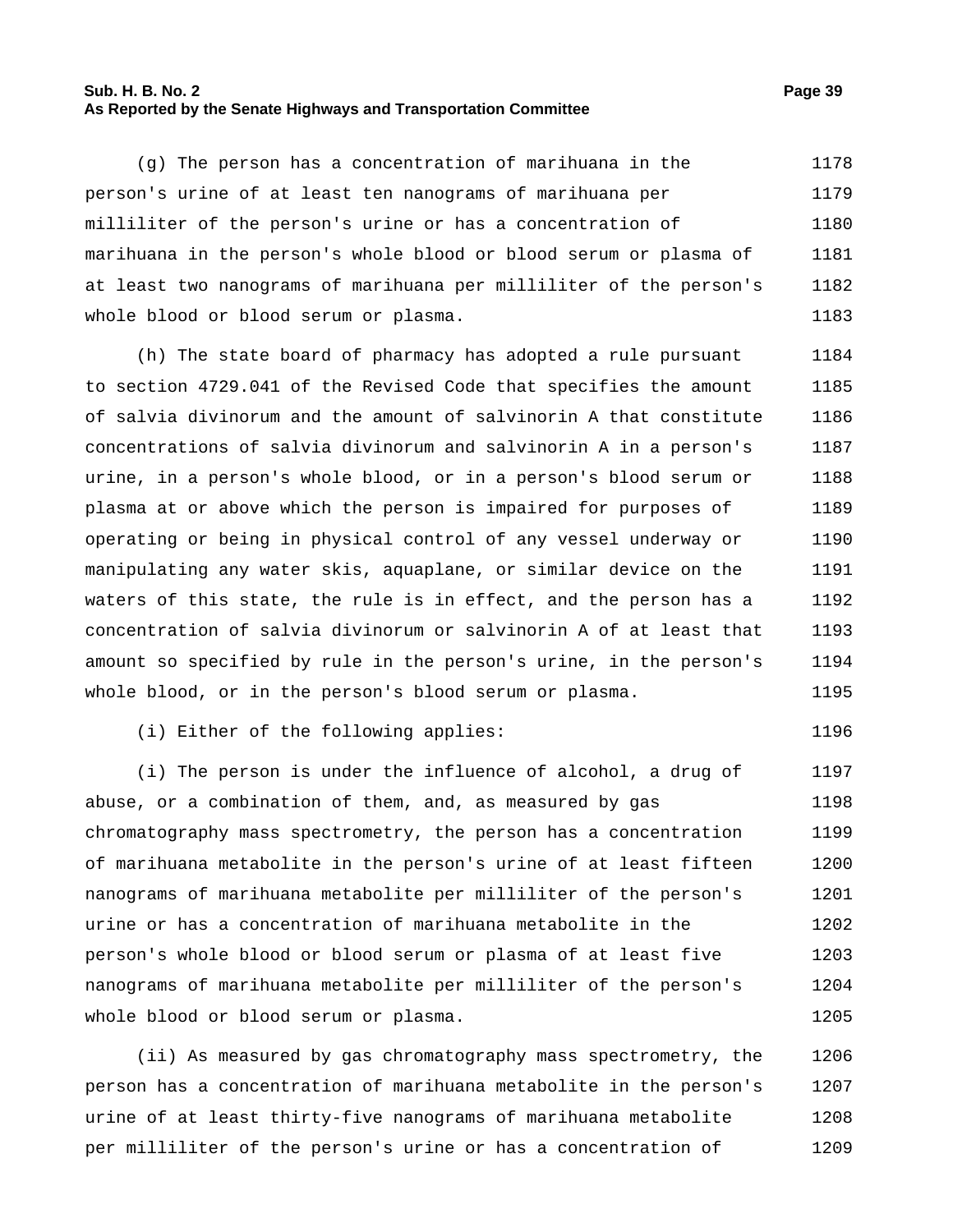#### **Sub. H. B. No. 2 Page 40 As Reported by the Senate Highways and Transportation Committee**

marihuana metabolite in the person's whole blood or blood serum or plasma of at least fifty nanograms of marihuana metabolite per milliliter of the person's whole blood or blood serum or plasma. 1210 1211 1212

(j) The person has a concentration of methamphetamine in the person's urine of at least five hundred nanograms of methamphetamine per milliliter of the person's urine or has a concentration of methamphetamine in the person's whole blood or blood serum or plasma of at least one hundred nanograms of methamphetamine per milliliter of the person's whole blood or blood serum or plasma. 1213 1214 1215 1216 1217 1218 1219

(k) The person has a concentration of phencyclidine in the person's urine of at least twenty-five nanograms of phencyclidine per milliliter of the person's urine or has a concentration of phencyclidine in the person's whole blood or blood serum or plasma of at least ten nanograms of phencyclidine per milliliter of the person's whole blood or blood serum or plasma. 1220 1221 1222 1223 1224 1225

(B) No person under twenty-one years of age shall operate or be in physical control of any vessel underway or shall manipulate any water skis, aquaplane, or similar device on the waters in this state if, at the time of the operation, control, or manipulation, any of the following applies: 1226 1227 1228 1229 1230

(1) The person has a concentration of at least two-hundredths of one per cent, but less than eight-hundredths of one per cent by weight per unit volume of alcohol in the person's whole blood. 1231 1232 1233

(2) The person has a concentration of at least three-hundredths of one per cent but less than ninety-six-thousandths of one per cent by weight per unit volume of alcohol in the person's blood serum or plasma. 1234 1235 1236 1237

(3) The person has a concentration of at least twenty-eight one-thousandths of one gram, but less than eleven-hundredths of one gram by weight of alcohol per one hundred milliliters of the 1238 1239 1240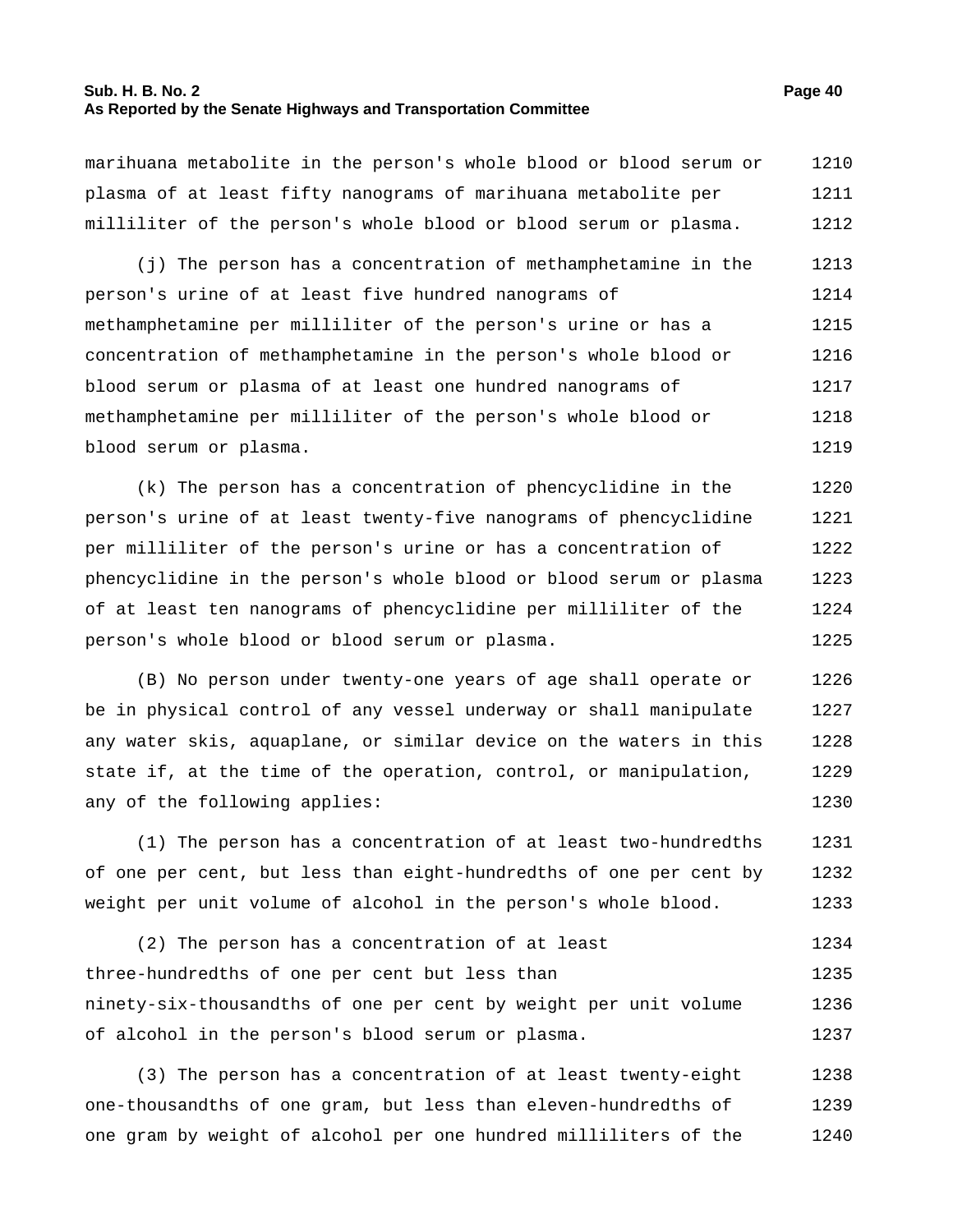# **Sub. H. B. No. 2 Page 41 As Reported by the Senate Highways and Transportation Committee**

person's urine. 1241

(4) The person has a concentration of at least two-hundredths of one gram, but less than eight-hundredths of one gram by weight of alcohol per two hundred ten liters of the person's breath. 1242 1243 1244

(C) In any proceeding arising out of one incident, a person may be charged with a violation of division  $(A)(1)$  and a violation of division  $(B)(1)$ ,  $(2)$ ,  $(3)$ , or  $(4)$  of this section, but the person shall not be convicted of more than one violation of those divisions. 1245 1246 1247 1248 1249

(D)(1)(a) In any criminal prosecution or juvenile court proceeding for a violation of division (A) or (B) of this section or for an equivalent offense that is watercraft-related, the result of any test of any blood or urine withdrawn and analyzed at any health care provider, as defined in section 2317.02 of the Revised Code, may be admitted with expert testimony to be considered with any other relevant and competent evidence in determining the guilt or innocence of the defendant. 1250 1251 1252 1253 1254 1255 1256 1257

(b) In any criminal prosecution or juvenile court proceeding for a violation of division (A) or (B) of this section or for an equivalent offense that is watercraft-related, the court may admit evidence on the concentration of alcohol, drugs of abuse, controlled substances, metabolites of a controlled substance, or a combination of them in the defendant's or child's whole blood, blood serum or plasma, urine, or breath at the time of the alleged violation as shown by chemical analysis of the substance withdrawn, or specimen taken within three hours of the time of the alleged violation. The three-hour time limit specified in this division regarding the admission of evidence does not extend or affect the two-hour time limit specified in division (C) of section 1547.111 of the Revised Code as the maximum period of time during which a person may consent to a chemical test or tests as described in that section. The court may admit evidence on the 1258 1259 1260 1261 1262 1263 1264 1265 1266 1267 1268 1269 1270 1271 1272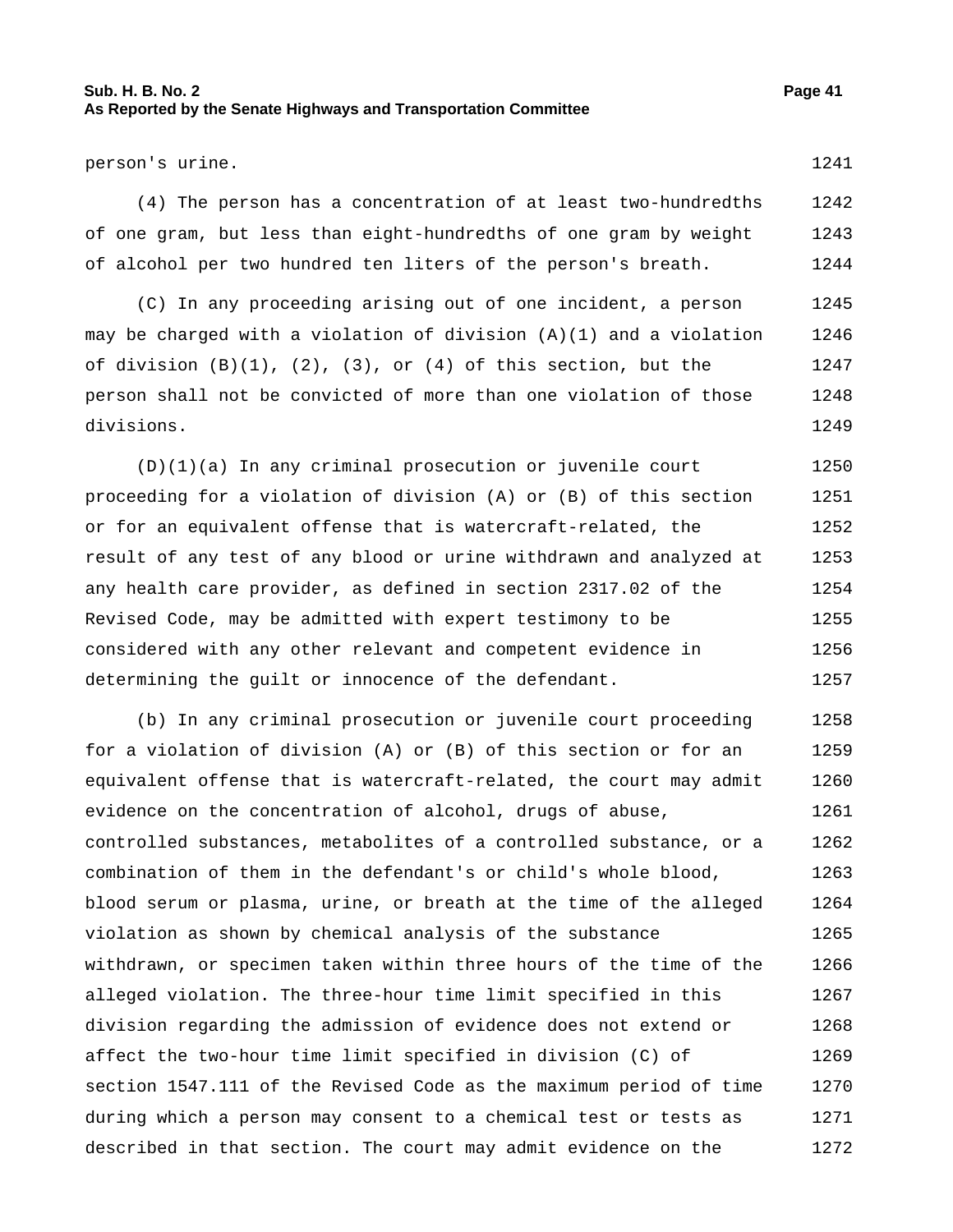# **Sub. H. B. No. 2 Page 42 As Reported by the Senate Highways and Transportation Committee**

concentration of alcohol, drugs of abuse, or a combination of them as described in this division when a person submits to a blood, breath, urine, or other bodily substance test at the request of a law enforcement officer under section 1547.111 of the Revised Code or a blood or urine sample is obtained pursuant to a search warrant. Only a physician, a registered nurse, an emergency medical technician, or a qualified technician, chemist, or phlebotomist shall withdraw blood for the purpose of determining the alcohol, drug, controlled substance, metabolite of a controlled substance, or combination content of the whole blood, blood serum, or blood plasma. This limitation does not apply to the taking of breath or urine specimens. A person authorized to withdraw blood under this division may refuse to withdraw blood under this division if, in that person's opinion, the physical welfare of the defendant or child would be endangered by withdrawing blood. 1273 1274 1275 1276 1277 1278 1279 1280 1281 1282 1283 1284 1285 1286 1287 1288

The whole blood, blood serum or plasma, urine, or breath withdrawn under division  $(D)(1)(b)$  of this section shall be analyzed in accordance with methods approved by the director of health by an individual possessing a valid permit issued by the director pursuant to section 3701.143 of the Revised Code. 1289 1290 1291 1292 1293

(2) In a criminal prosecution or juvenile court proceeding for a violation of division (A) of this section or for an equivalent offense that is watercraft-related, if there was at the time the bodily substance was taken a concentration of less than the applicable concentration of alcohol specified for a violation of division  $(A)(2)$ ,  $(3)$ ,  $(4)$ , or  $(5)$  of this section or less than the applicable concentration of a listed controlled substance or a listed metabolite of a controlled substance specified for a violation of division (A)(6) of this section, that fact may be considered with other competent evidence in determining the guilt or innocence of the defendant or in making an adjudication for the 1294 1295 1296 1297 1298 1299 1300 1301 1302 1303 1304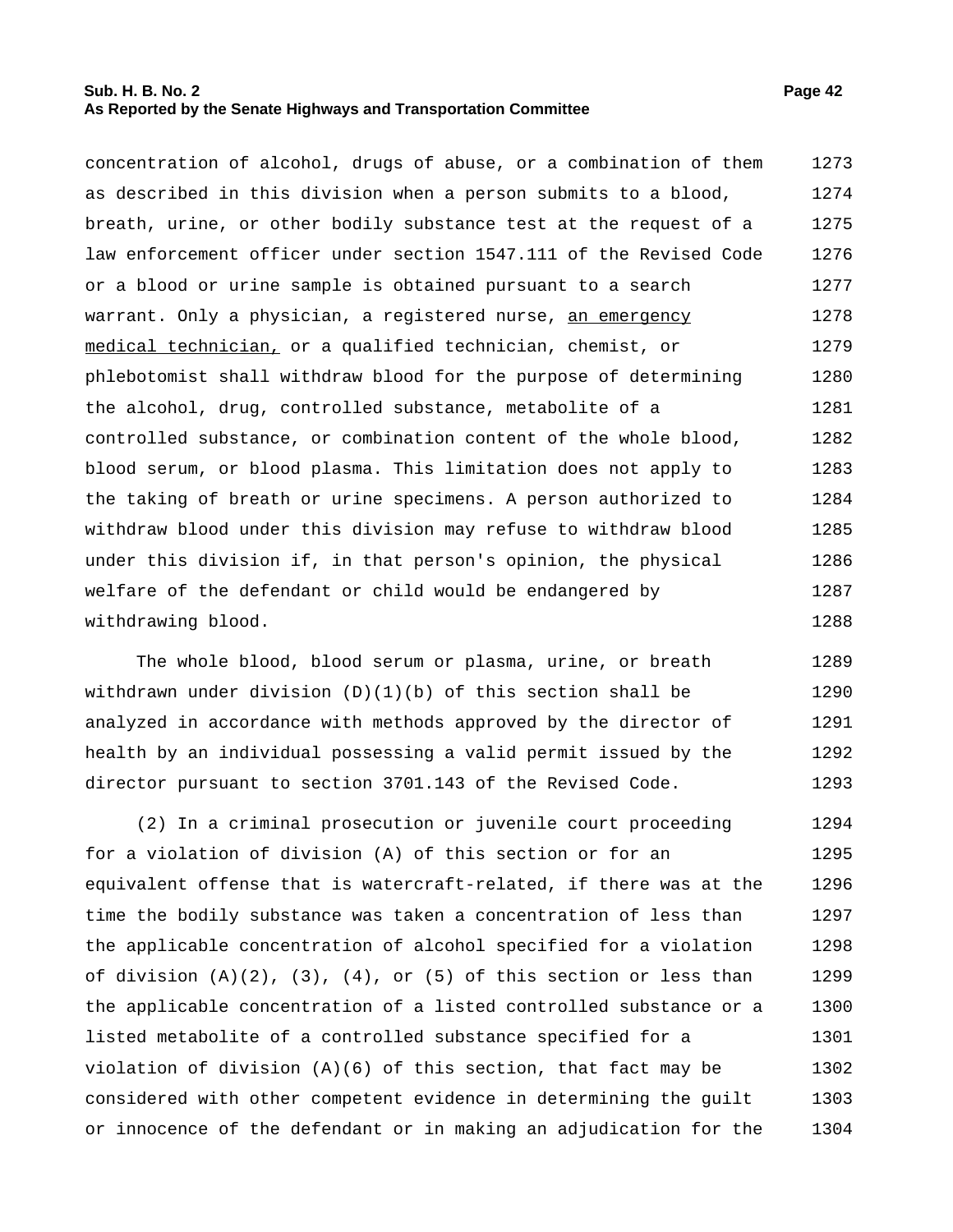## **Sub. H. B. No. 2 Page 43 As Reported by the Senate Highways and Transportation Committee**

child. This division does not limit or affect a criminal prosecution or juvenile court proceeding for a violation of division (B) of this section or for a violation of a prohibition that is substantially equivalent to that division. 1305 1306 1307 1308

(3) Upon the request of the person who was tested, the results of the chemical test shall be made available to the person or the person's attorney immediately upon completion of the test analysis. 1309 1310 1311 1312

If the chemical test was administered pursuant to division  $(D)(1)(b)$  of this section, the person tested may have a physician, a registered nurse, or a qualified technician, chemist, or phlebotomist of the person's own choosing administer a chemical test or tests in addition to any administered at the direction of a law enforcement officer, and shall be so advised. The failure or inability to obtain an additional test by a person shall not preclude the admission of evidence relating to the test or tests taken at the direction of a law enforcement officer. 1313 1314 1315 1316 1317 1318 1319 1320 1321

(E)(1) In any criminal prosecution or juvenile court proceeding for a violation of division (A) or (B) of this section, of a municipal ordinance relating to operating or being in physical control of any vessel underway or to manipulating any water skis, aquaplane, or similar device on the waters of this state while under the influence of alcohol, a drug of abuse, or a combination of them, or of a municipal ordinance relating to operating or being in physical control of any vessel underway or to manipulating any water skis, aquaplane, or similar device on the waters of this state with a prohibited concentration of alcohol, a controlled substance, or a metabolite of a controlled substance in the whole blood, blood serum or plasma, breath, or urine, if a law enforcement officer has administered a field sobriety test to the operator or person found to be in physical control of the vessel underway involved in the violation or the 1322 1323 1324 1325 1326 1327 1328 1329 1330 1331 1332 1333 1334 1335 1336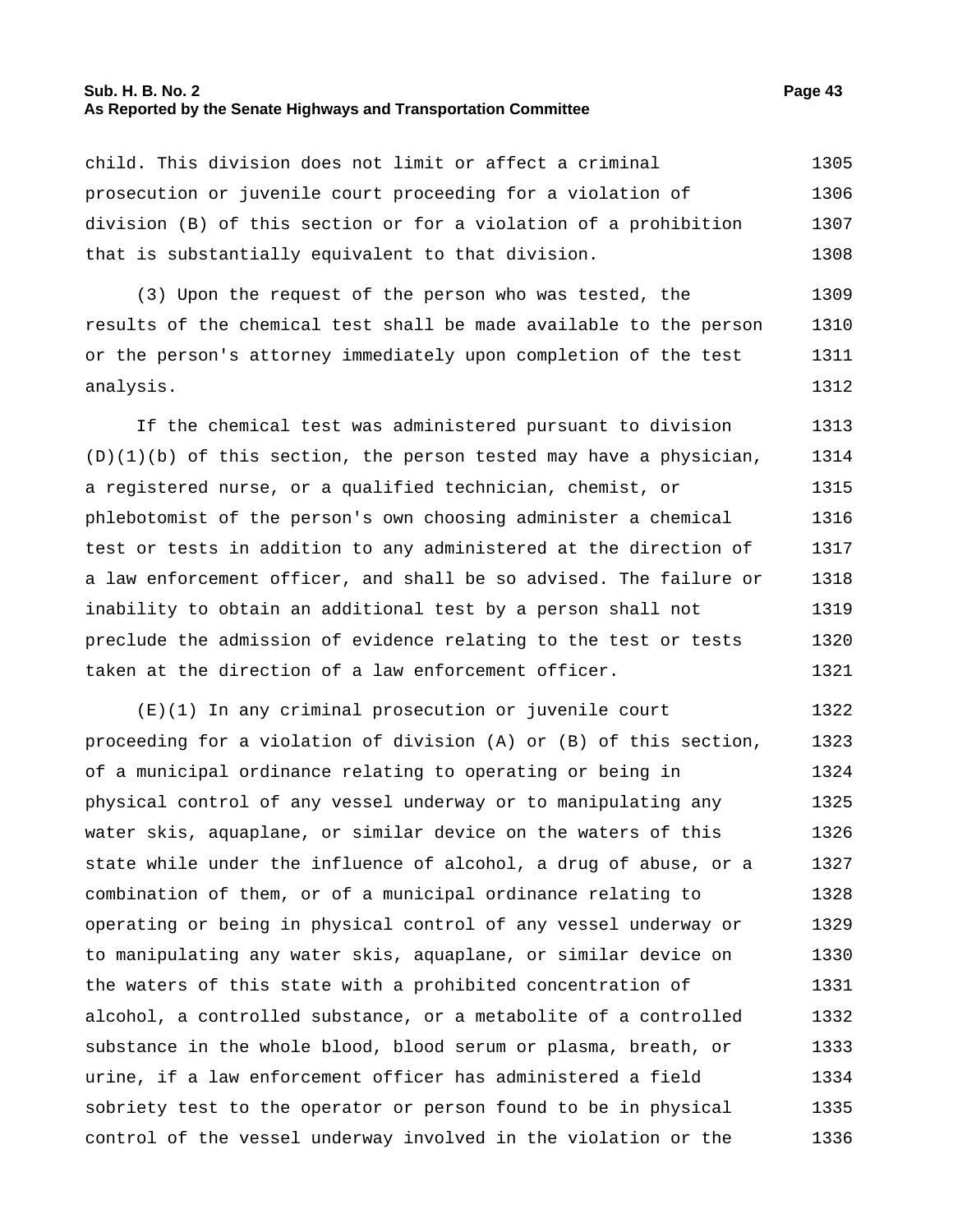# **Sub. H. B. No. 2 Page 44 As Reported by the Senate Highways and Transportation Committee**

person manipulating the water skis, aquaplane, or similar device involved in the violation and if it is shown by clear and convincing evidence that the officer administered the test in substantial compliance with the testing standards for reliable, credible, and generally accepted field sobriety tests for vehicles that were in effect at the time the tests were administered, including, but not limited to, any testing standards then in effect that have been set by the national highway traffic safety administration, that by their nature are not clearly inapplicable regarding the operation or physical control of vessels underway or the manipulation of water skis, aquaplanes, or similar devices, all of the following apply: 1337 1338 1339 1340 1341 1342 1343 1344 1345 1346 1347 1348

(a) The officer may testify concerning the results of the field sobriety test so administered. 1349 1350

(b) The prosecution may introduce the results of the field sobriety test so administered as evidence in any proceedings in the criminal prosecution or juvenile court proceeding. 1351 1352 1353

(c) If testimony is presented or evidence is introduced under division  $(E)(1)(a)$  or (b) of this section and if the testimony or evidence is admissible under the Rules of Evidence, the court shall admit the testimony or evidence, and the trier of fact shall give it whatever weight the trier of fact considers to be appropriate. 1354 1355 1356 1357 1358 1359

(2) Division (E)(1) of this section does not limit or preclude a court, in its determination of whether the arrest of a person was supported by probable cause or its determination of any other matter in a criminal prosecution or juvenile court proceeding of a type described in that division, from considering evidence or testimony that is not otherwise disallowed by division (E)(1) of this section. 1360 1361 1362 1363 1364 1365 1366

 $(F)(1)$  Subject to division  $(F)(3)$  of this section, in any 1367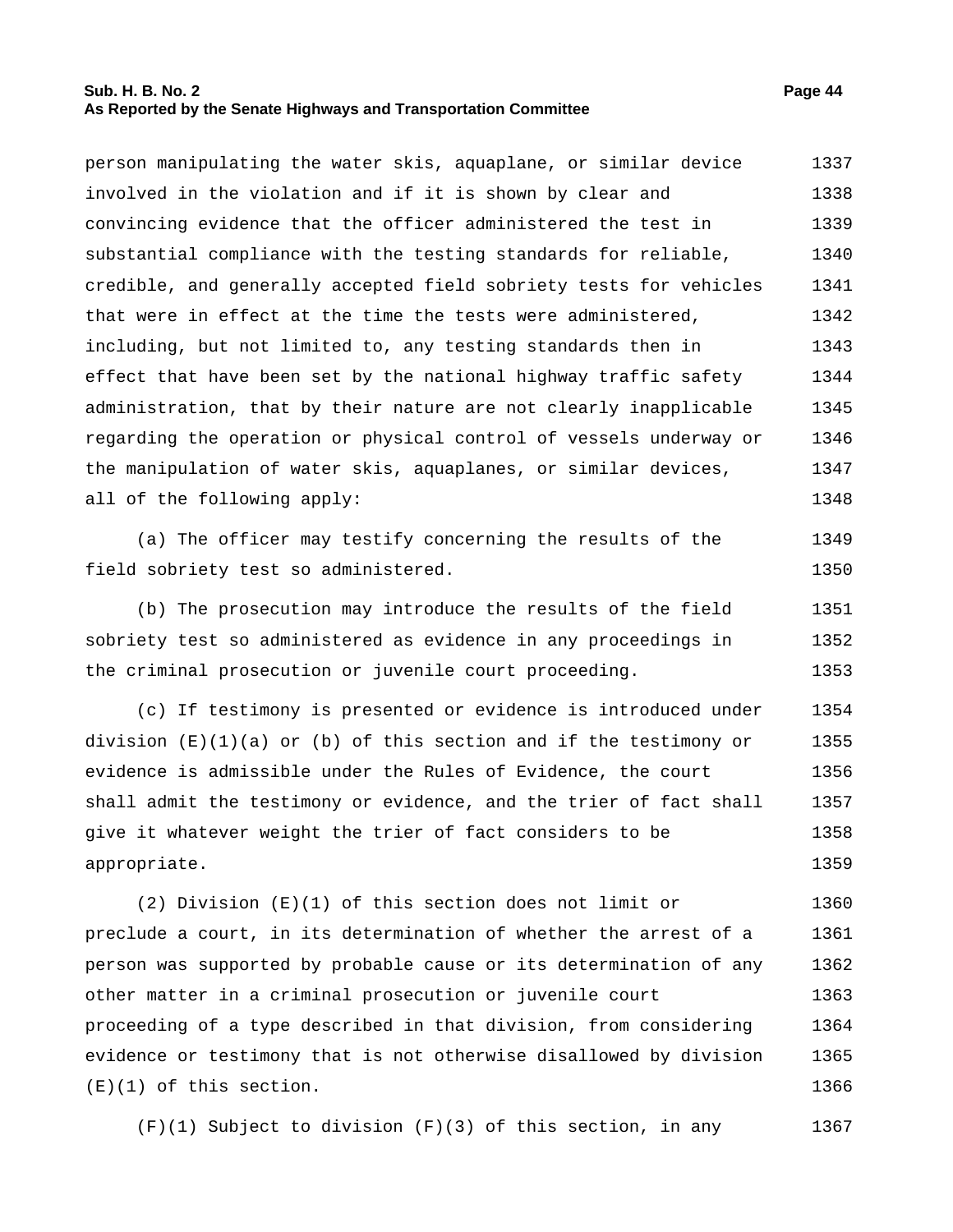### **Sub. H. B. No. 2 Page 45 As Reported by the Senate Highways and Transportation Committee**

| criminal prosecution or juvenile court proceeding for a violation | 1368 |
|-------------------------------------------------------------------|------|
| of division (A) or (B) of this section or for an equivalent       | 1369 |
| offense that is substantially equivalent to either of those       | 1370 |
| divisions, the court shall admit as prima-facie evidence a        | 1371 |
|                                                                   |      |

divisions, the court shall admit as primalaboratory report from any laboratory personnel issued a permit by the department of health authorizing an analysis as described in this division that contains an analysis of the whole blood, blood serum or plasma, breath, urine, or other bodily substance tested and that contains all of the information specified in this division. The laboratory report shall contain all of the following: 1371 1372 1373 1374 1375 1376 1377 1378

(a) The signature, under oath, of any person who performed the analysis; 1379 1380

(b) Any findings as to the identity and quantity of alcohol, a drug of abuse, a controlled substance, a metabolite of a controlled substance, or a combination of them that was found; 1381 1382 1383

(c) A copy of a notarized statement by the laboratory director or a designee of the director that contains the name of each certified analyst or test performer involved with the report, the analyst's or test performer's employment relationship with the laboratory that issued the report, and a notation that performing an analysis of the type involved is part of the analyst's or test performer's regular duties; 1384 1385 1386 1387 1388 1389 1390

(d) An outline of the analyst's or test performer's education, training, and experience in performing the type of analysis involved and a certification that the laboratory satisfies appropriate quality control standards in general and, in this particular analysis, under rules of the department of health. 1391 1392 1393 1394 1395

(2) Notwithstanding any other provision of law regarding the admission of evidence, a report of the type described in division (F)(1) of this section is not admissible against the defendant or 1396 1397 1398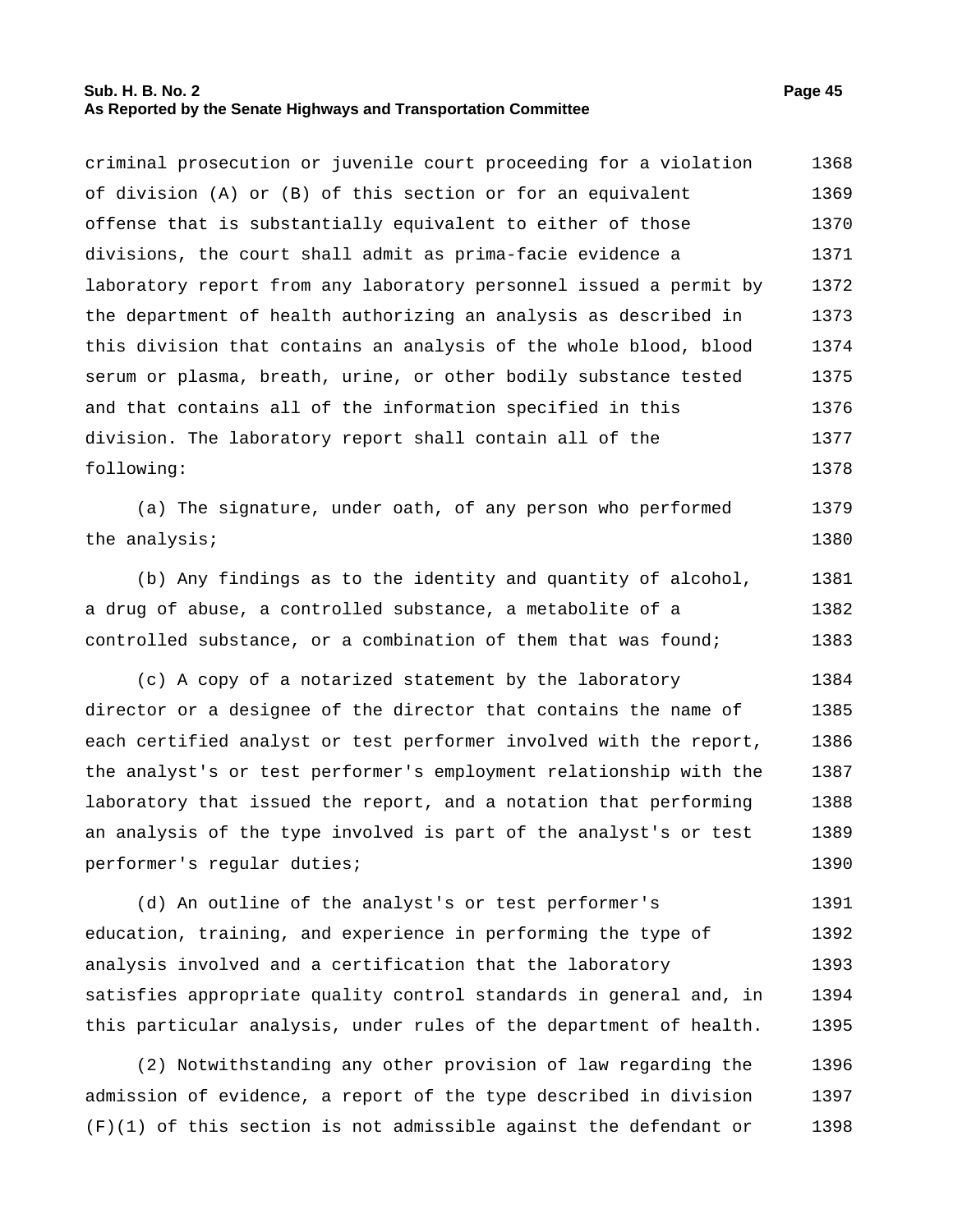# **Sub. H. B. No. 2 Page 46 As Reported by the Senate Highways and Transportation Committee**

child to whom it pertains in any proceeding, other than a preliminary hearing or a grand jury proceeding, unless the prosecutor has served a copy of the report on the defendant's or child's attorney or, if the defendant or child has no attorney, on the defendant or child. 1399 1400 1401 1402 1403

(3) A report of the type described in division  $(F)(1)$  of this section shall not be prima-facie evidence of the contents, identity, or amount of any substance if, within seven days after the defendant or child to whom the report pertains or the defendant's or child's attorney receives a copy of the report, the defendant or child or the defendant's or child's attorney demands the testimony of the person who signed the report. The judge in the case may extend the seven-day time limit in the interest of justice. 1404 1405 1406 1407 1408 1409 1410 1411 1412

(G) Except as otherwise provided in this division, any physician, registered nurse, emergency medical technician, or qualified technician, chemist, or phlebotomist who withdraws blood from a person pursuant to this section or section 1547.111 of the Revised Code, and a hospital, first-aid station, or clinic at which blood is withdrawn from a person pursuant to this section or section 1547.111 of the Revised Code, is immune from criminal and civil liability based upon a claim of assault and battery or any other claim that is not a claim of malpractice, for any act performed in withdrawing blood from the person. The immunity provided in this division also extends to an emergency medical service organization that employs an emergency medical technician who withdraws blood pursuant to this section. The immunity provided in this division is not available to a person who withdraws blood if the person engages in willful or wanton misconduct. 1413 1414 1415 1416 1417 1418 1419 1420 1421 1422 1423 1424 1425 1426 1427 1428

(H) Division (A)(6) of this section does not apply to a person who operates or is in physical control of a vessel underway 1429 1430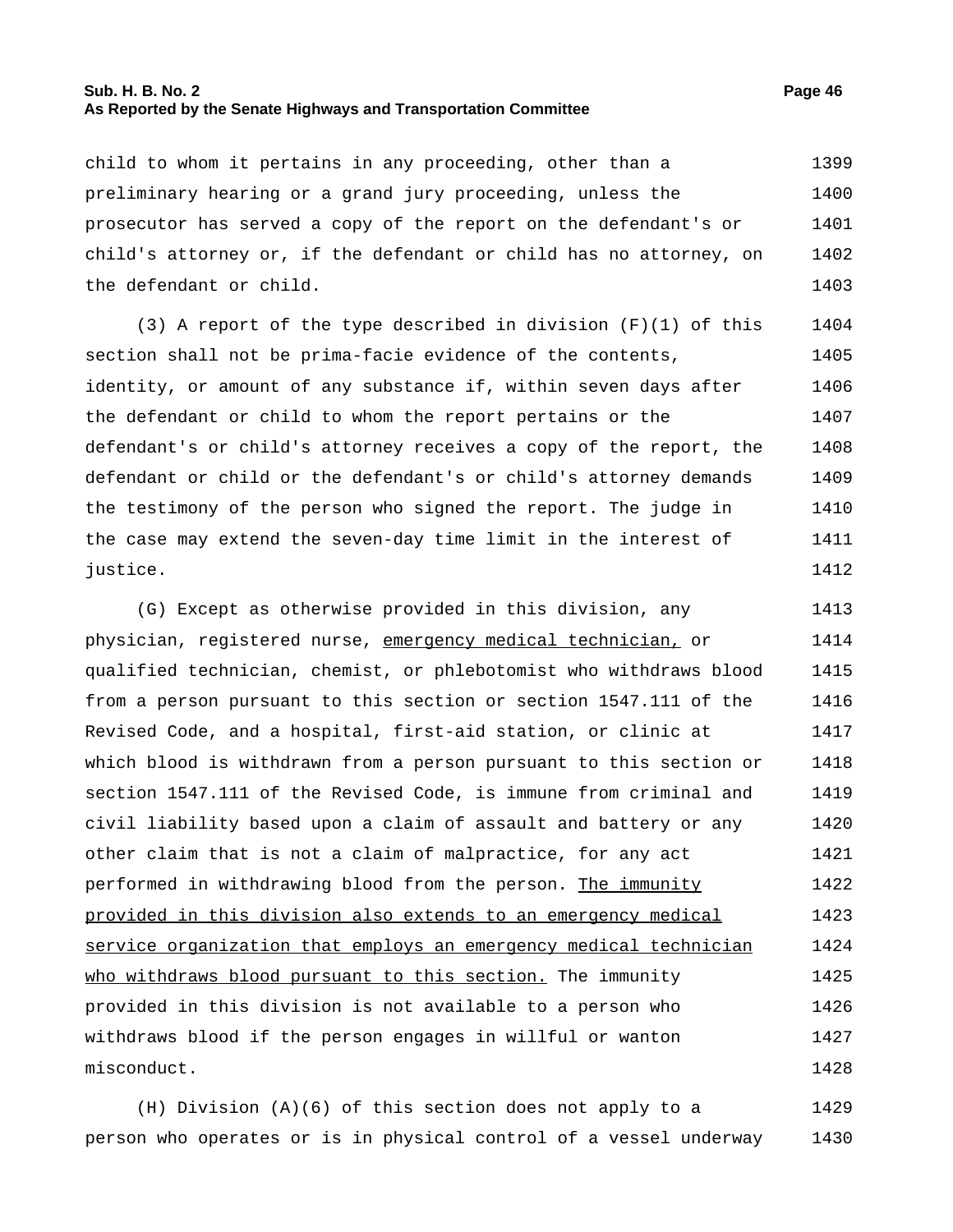#### **Sub. H. B. No. 2 Page 47 As Reported by the Senate Highways and Transportation Committee**

or manipulates any water skis, aquaplane, or similar device while the person has a concentration of a listed controlled substance or a listed metabolite of a controlled substance in the person's whole blood, blood serum or plasma, or urine that equals or exceeds the amount specified in that division, if both of the following apply: 1431 1432 1433 1434 1435 1436 (1) The person obtained the controlled substance pursuant to a prescription issued by a licensed health professional authorized to prescribe drugs. 1437 1438 1439 (2) The person injected, ingested, or inhaled the controlled substance in accordance with the health professional's directions. 1440 1441 (I) As used in this section and section 1547.111 of the Revised Code: 1442 1443 (1) "Equivalent offense" has the same meaning as in section 4511.181 of the Revised Code. 1444 1445

(2) "National highway traffic safety administration" has the same meaning as in section 4511.19 of the Revised Code. 1446 1447

(3) "Operate" means that a vessel is being used on the waters in this state when the vessel is not securely affixed to a dock or to shore or to any permanent structure to which the vessel has the right to affix or that a vessel is not anchored in a designated anchorage area or boat camping area that is established by the United States coast guard, this state, or a political subdivision and in which the vessel has the right to anchor. 1448 1449 1450 1451 1452 1453 1454

(4) "Controlled substance" and "marihuana" have the same meanings as in section 3719.01 of the Revised Code. 1455 1456

(5) "Cocaine" and "L.S.D." have the same meanings as in section 2925.01 of the Revised Code. 1457 1458

(6) "Equivalent offense that is watercraft-related" means an equivalent offense that is one of the following: 1459 1460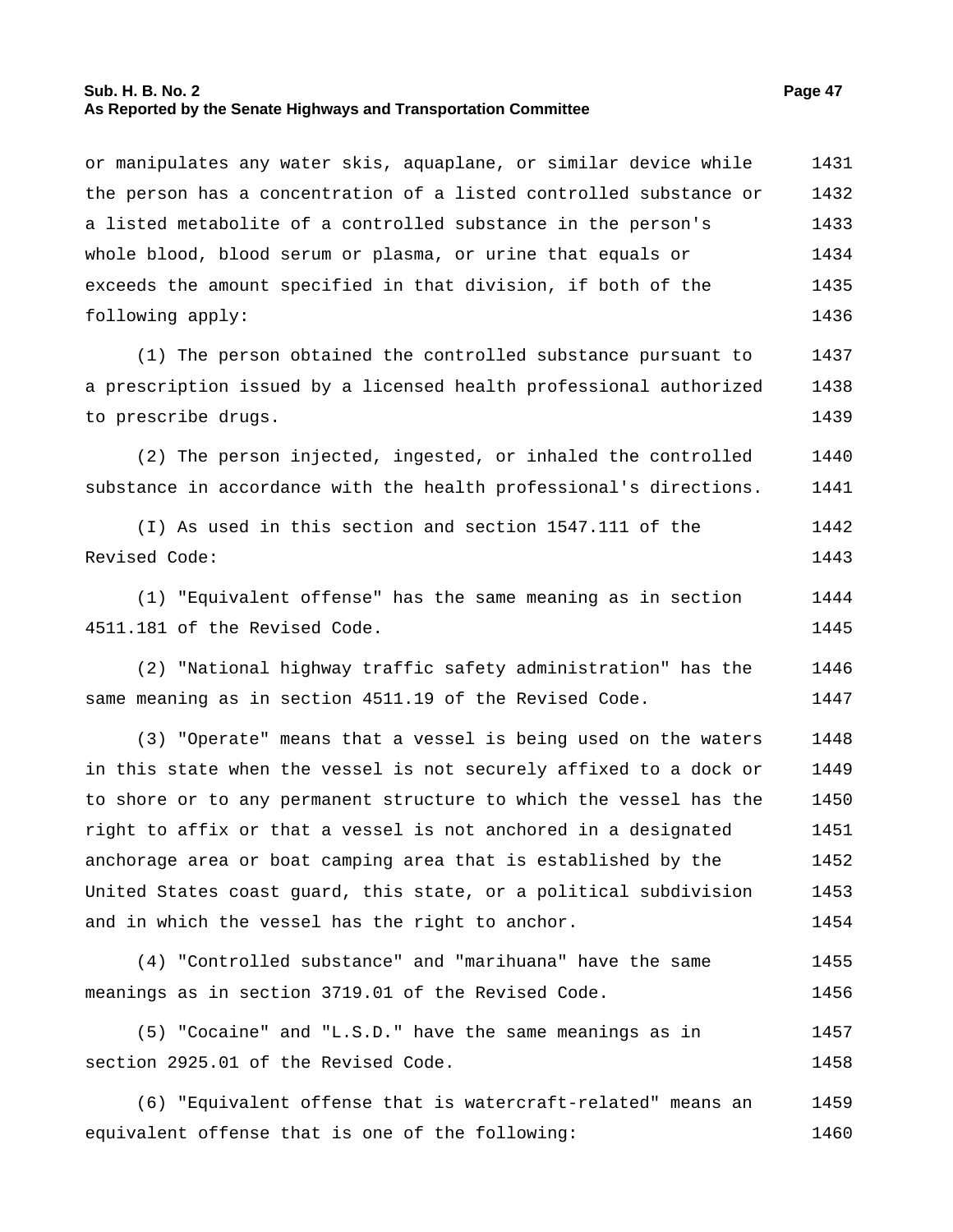(b) A violation of a municipal ordinance prohibiting a person from operating or being in physical control of any vessel underway or from manipulating any water skis, aquaplane, or similar device on the waters of this state while under the influence of alcohol, a drug of abuse, or a combination of them or prohibiting a person from operating or being in physical control of any vessel underway or from manipulating any water skis, aquaplane, or similar device on the waters of this state with a prohibited concentration of alcohol, a controlled substance, or a metabolite of a controlled substance in the whole blood, blood serum or plasma, breath, or urine; 1462 1463 1464 1465 1466 1467 1468 1469 1470 1471 1472

(a) A violation of division (A) or (B) of this section; 1461

(c) A violation of an existing or former municipal ordinance, law of another state, or law of the United States that is substantially equivalent to division (A) or (B) of this section; 1473 1474 1475

(d) A violation of a former law of this state that was substantially equivalent to division (A) or (B) of this section. 1476 1477

**Sec. 1548.10.** (A) The clerk of the court of common pleas shall charge a fee of five and retain fees as follows: 1478 1479

(1) Fifteen dollars for each memorandum certificate of title, each non-negotiable evidence of ownership, and each duplicate copy of a certificate of title. The fees shall be retained by the clerk shall retain that entire fee. 1480 1481 1482 1483

In addition to those fees, the clerk shall charge a fee of five 1484 1485

(2) Fifteen dollars for each certificate of title and for each, which shall include any notation or indication of any lien or security interest on a certificate of title and any memorandum certificate of title or non-negotiable evidence of ownership requested at the time the certificate of title is issued. The 1486 1487 1488 1489 1490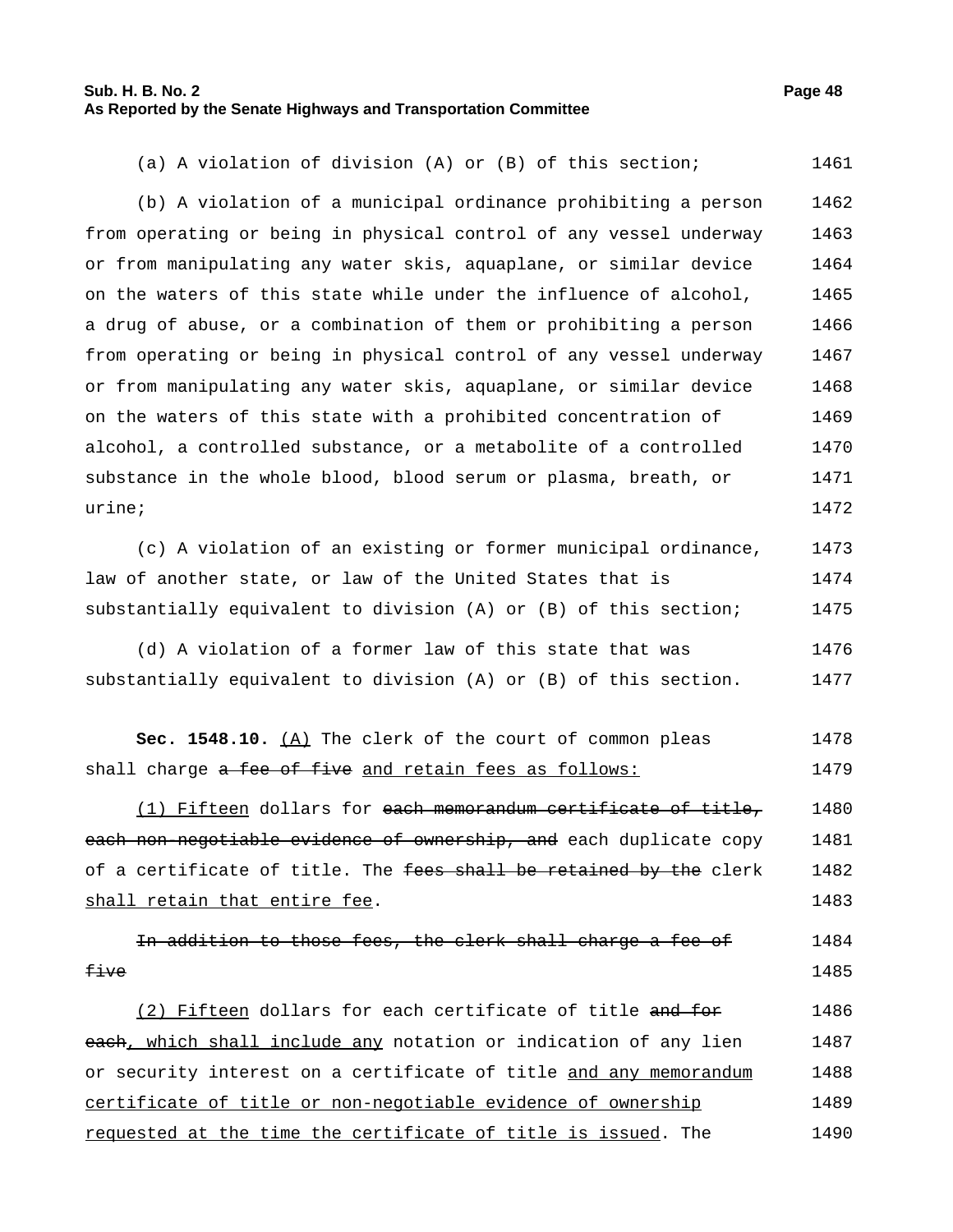# **Sub. H. B. No. 2 Page 49 As Reported by the Senate Highways and Transportation Committee**

| clerk shall retain two ten dollars and fifty cents of the that fee | 1491 |
|--------------------------------------------------------------------|------|
| charged for each certificate of title, and three dollars and fifty | 1492 |
| eents of the fee charged for each notation or indication of any    | 1493 |
| lien or security interest.                                         | 1494 |
| (3) Five dollars for each certificate of title with no             | 1495 |
| security interest noted that is issued to a licensed watercraft    | 1496 |
| dealer for resale purposes. The clerk shall retain two dollars of  | 1497 |
| <u>that fee.</u>                                                   | 1498 |
| (4) Five dollars for each memorandum certificate of title or       | 1499 |
| non-negotiable evidence of ownership that is applied for           | 1500 |
| separately. The clerk shall retain that entire fee.                | 1501 |
| (B) The remaining fees charged for a certificate of title and      | 1502 |
| the notation or indication of any lien or security interest on a   | 1503 |
| certificate of title that are not retained by the clerk shall be   | 1504 |
| paid to the chief of the division of watercraft by monthly         | 1505 |
| returns, which shall be forwarded to the chief not later than the  | 1506 |
| fifth day of the month next succeeding that in which the           | 1507 |
| certificate is forwarded, or that in which the chief is notified   | 1508 |
| of a lien or security interest or cancellation of a lien or        | 1509 |
| security interest.                                                 | 1510 |
| The chief shall deposit one dollar of the amount the chief         | 1511 |
| receives for each certificate of title in the automated title      | 1512 |
| processing fund created in section 4505.09 of the Revised Code.    | 1513 |
| Moneys deposited in that fund under this section shall be used for | 1514 |
| the purpose specified in division $(B)(3)(b)$ of that section.     | 1515 |
| Sec. 1751.53. (A) As used in this section:                         | 1516 |
| (1) "Group contract" means a group health insuring                 | 1517 |
| corporation contract covering employees that meets either of the   | 1518 |
| following conditions:                                              | 1519 |

(a) The contract was issued by an entity that, on June 4, 1520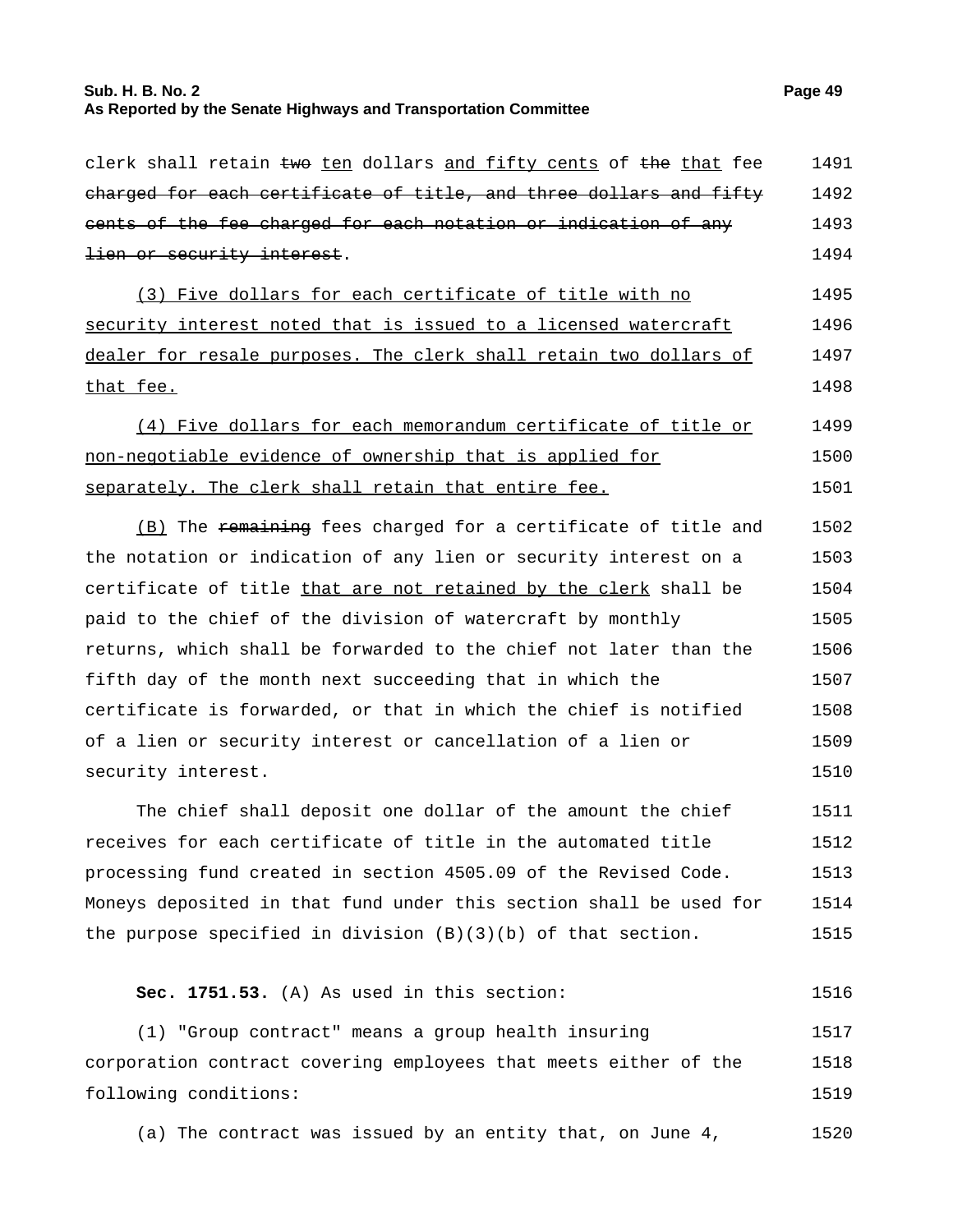## **Sub. H. B. No. 2 Page 50 As Reported by the Senate Highways and Transportation Committee**

1997, holds a certificate of authority or license to operate under Chapter 1738. or 1742. of the Revised Code, and covers an employee at the time the employee's employment is terminated. 1521 1522 1523 (b) The contract is delivered, issued for delivery, or renewed in this state after June 4, 1997, and covers an employee at the time the employee's employment is terminated. 1524 1525 1526

(2) "Eligible employee" means an employee to whom all of the following apply: 1527 1528

(a) The employee has been continuously covered under a group contract or under the contract and any prior similar group coverage replaced by the contract, during the entire three-month period preceding the termination of the employee's employment. 1529 1530 1531 1532

(b) The employee is entitled, at the time of the termination of this employment, to unemployment compensation benefits under Chapter 4141. of the Revised Code The employee did not voluntarily terminate the employee's employment and the termination of employment is not a result of any gross misconduct on the part of the employee. 1533 1534 1535 1536 1537 1538

(c) The employee is not, and does not become, covered by or eligible for coverage by medicare. 1539 1540

(d) The employee is not, and does not become, covered by or eligible for coverage by any other insured or uninsured arrangement that provides hospital, surgical, or medical coverage for individuals in a group and under which the employee was not covered immediately prior to the termination of employment. A person eligible for continuation of coverage under this section, who is also eligible for coverage under section 3923.123 of the Revised Code, may elect either coverage, but not both. A person who elects continuation of coverage may elect any coverage available under section 3923.123 of the Revised Code upon the termination of the continuation of coverage. 1541 1542 1543 1544 1545 1546 1547 1548 1549 1550 1551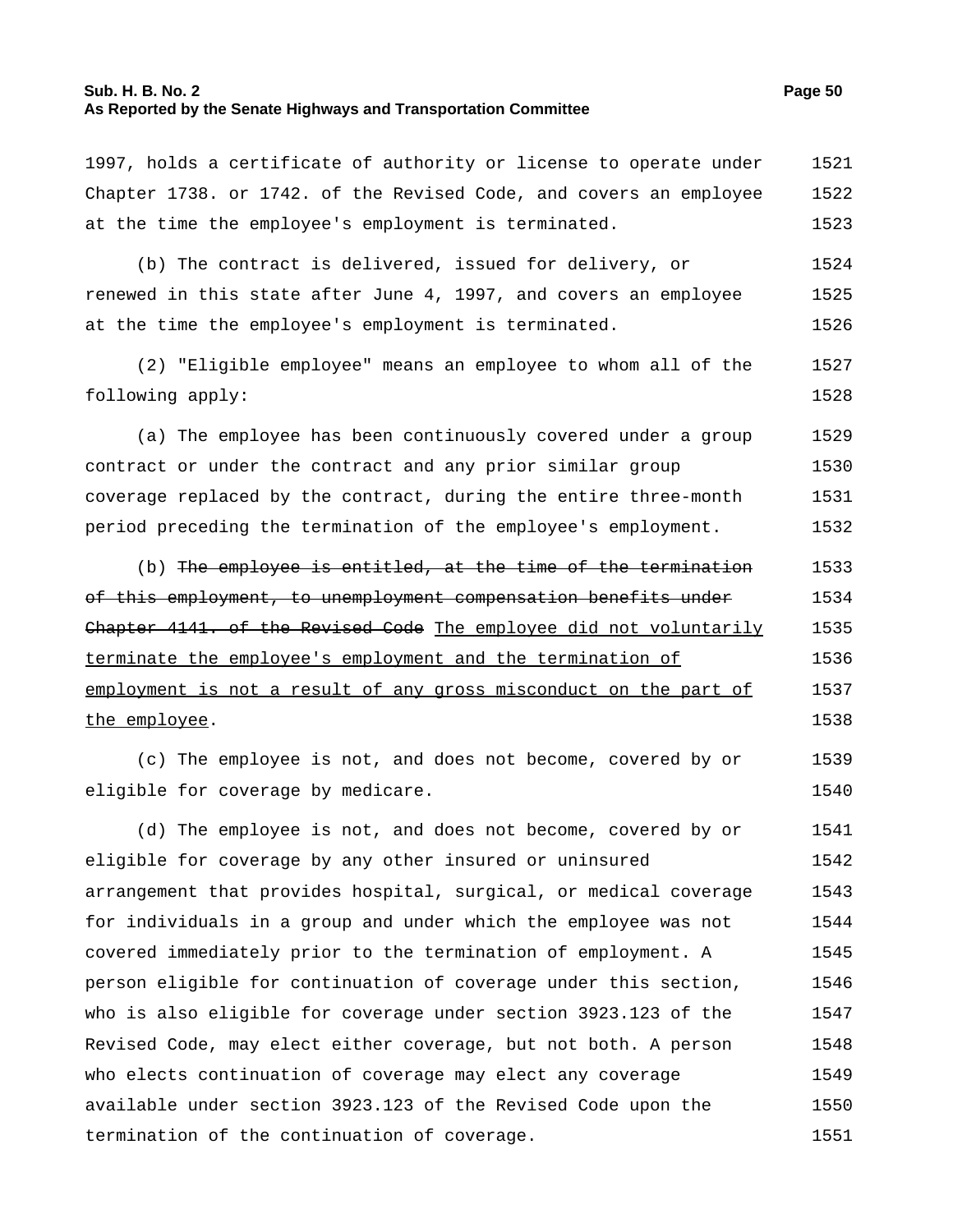#### **Sub. H. B. No. 2 Page 51 As Reported by the Senate Highways and Transportation Committee**

(B) A group contract shall provide that any eligible employee may continue the coverage under the contract, for the employee and the employee's eligible dependents, for a period of  $\frac{1}{2}$  twelve months after the date that the group coverage would otherwise terminate by reason of the termination of the employee's employment. Each certificate of coverage issued to employees under the contract shall include a notice of the employee's privilege of continuation. 1552 1553 1554 1555 1556 1557 1558 1559

(C) All of the following apply to the continuation of group coverage required under division (B) of this section: 1560 1561

(1) Continuation need not include any supplemental health care services benefits or specialty health care services benefits provided by the group contract. 1562 1563 1564

(2) The employer shall notify the employee of the right of continuation at the time the employer notifies the employee of the termination of employment. The notice shall inform the employee of the amount of contribution required by the employer under division (C)(4) of this section. 1565 1566 1567 1568 1569

(3) The employee shall file a written election of continuation with the employer and pay the employer the first contribution required under division  $(C)(4)$  of this section. The request and payment must be received by the employer no later than the earlier of any of the following dates: 1570 1571 1572 1573 1574

(a) Thirty-one days after the date on which the employee's coverage would otherwise terminate; 1575 1576

(b) Ten days after the date on which the employee's coverage would otherwise terminate, if the employer has notified the employee of the right of continuation prior to this date; 1577 1578 1579

(c) Ten days after the employer notifies the employee of the right of continuation, if the notice is given after the date on which the employee's coverage would otherwise terminate. 1580 1581 1582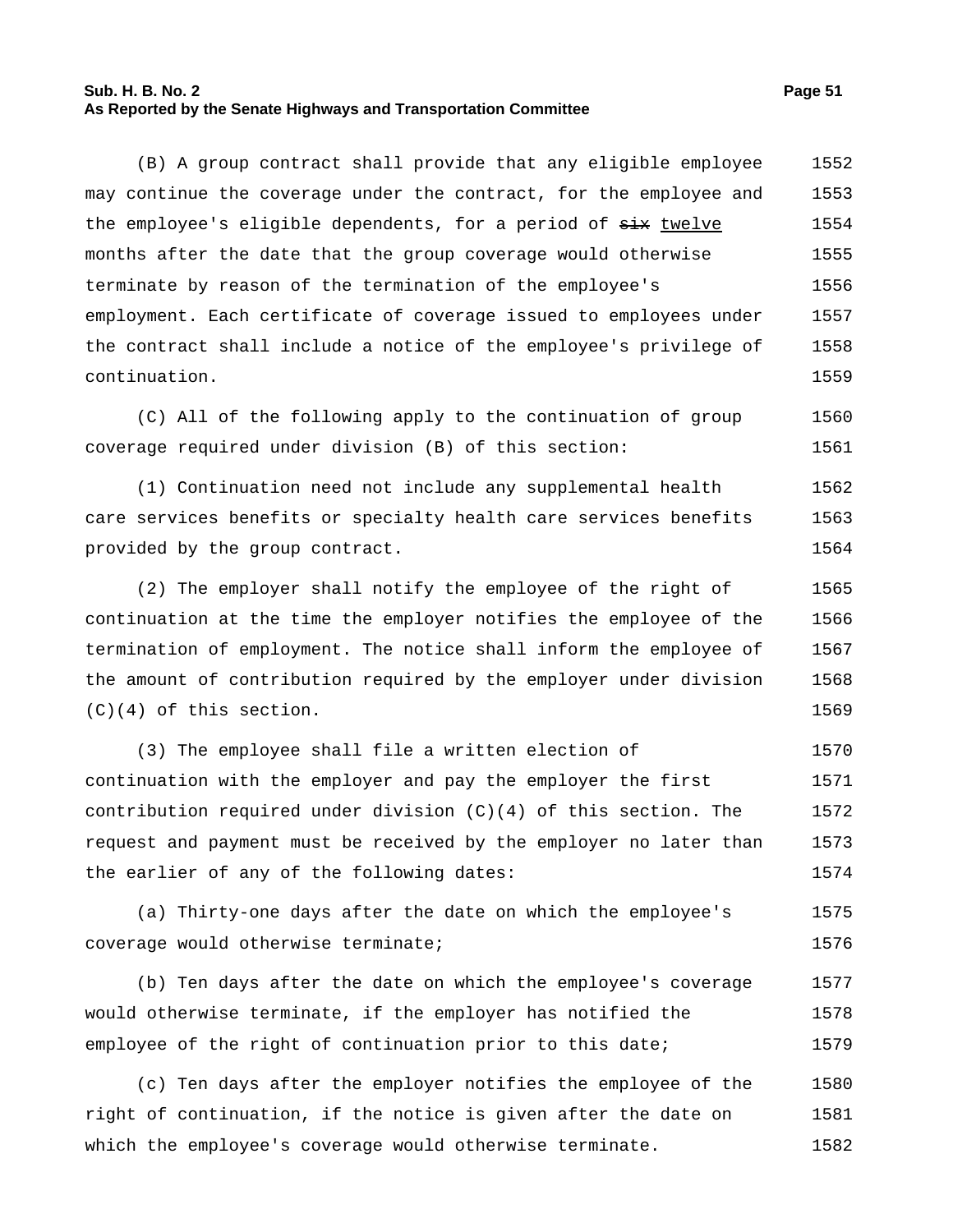# **Sub. H. B. No. 2 Page 52 As Reported by the Senate Highways and Transportation Committee**

(4) The employee must pay to the employer, on a monthly basis, in advance, the amount of contribution required by the employer. The amount required shall not exceed the group rate for the insurance being continued under the policy on the due date of each payment. 1583 1584 1585 1586 1587

(5) The employee's privilege to continue coverage and the coverage under any continuation ceases if any of the following occurs: 1588 1589 1590

(a) The employee ceases to be an eligible employee under division (A)(2)(c) or (d) of this section; 1591 1592

(b) A period of  $six$  twelve months expires after the date that the employee's coverage under the group contract would otherwise have terminated because of the termination of employment; 1593 1594 1595

(c) The employee fails to make a timely payment of a required contribution, in which event the coverage shall cease at the end of the coverage for which contributions were made; 1596 1597 1598

(d) The group contract is terminated, or the employer terminates participation under the contract, unless the employer replaces the coverage by similar coverage under another contract or other group health arrangement. If the employer replaces the contract with similar group health coverage, all of the following apply: 1599 1600 1601 1602 1603 1604

(i) The member shall be covered under the replacement coverage, for the balance of the period that the member would have remained covered under the terminated coverage if it had not been terminated. 1605 1606 1607 1608

(ii) The minimum level of benefits under the replacement coverage shall be the applicable level of benefits of the contract replaced reduced by any benefits payable under the contract replaced. 1609 1610 1611 1612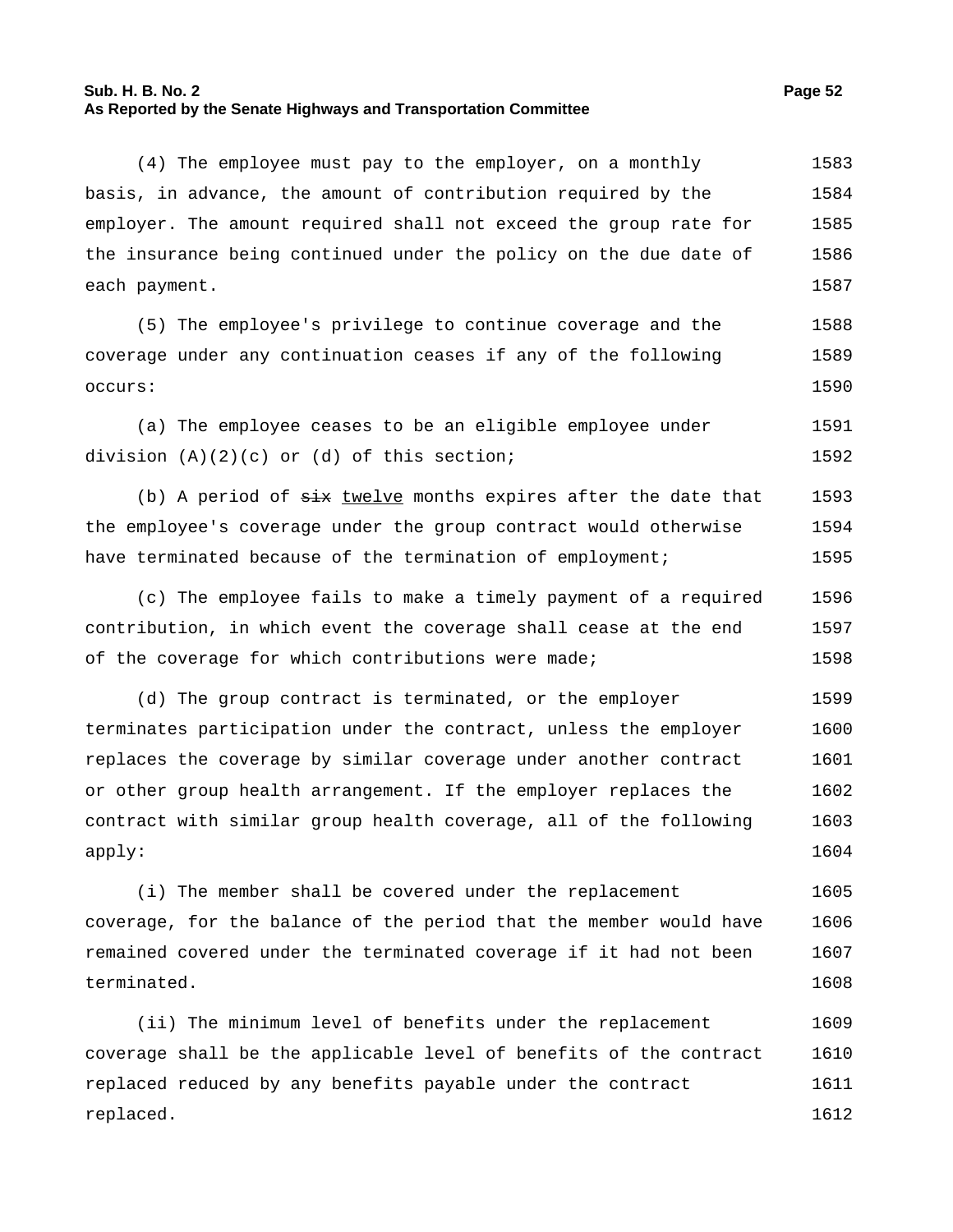# **Sub. H. B. No. 2 Page 53 As Reported by the Senate Highways and Transportation Committee**

(iii) The contract replaced shall continue to provide benefits to the extent of its accrued liabilities and extensions of benefits as if the replacement had not occurred. 1613 1614 1615 (D) This section does not apply to any group contract offering only supplemental health care services or specialty health care services. 1616 1617 1618 (E) An employee shall notify the health insuring corporation if the employee elects continuation of coverage under this section. The health insuring corporation may require the employer to provide documentation if the employee elects continuation of coverage and is seeking premium assistance for the continuation of coverage under the "American Recovery and Investment Act of 2009," Pub. L. No. 111-5, 123 Stat. 115. The director of insurance shall publish guidance for employers and health insuring corporations regarding the contents of such documentation. 1619 1620 1621 1622 1623 1624 1625 1626 1627 **Sec. 2911.21.** (A) No person, without privilege to do so, shall do any of the following: 1628 1629 (1) Knowingly enter or remain on the land or premises of another; 1630 1631 (2) Knowingly enter or remain on the land or premises of another, the use of which is lawfully restricted to certain persons, purposes, modes, or hours, when the offender knows the offender is in violation of any such restriction or is reckless in that regard; 1632 1633 1634 1635 1636 (3) Recklessly enter or remain on the land or premises of another, as to which notice against unauthorized access or presence is given by actual communication to the offender, or in a 1637 1638 1639

manner prescribed by law, or by posting in a manner reasonably calculated to come to the attention of potential intruders, or by fencing or other enclosure manifestly designed to restrict access; 1640 1641 1642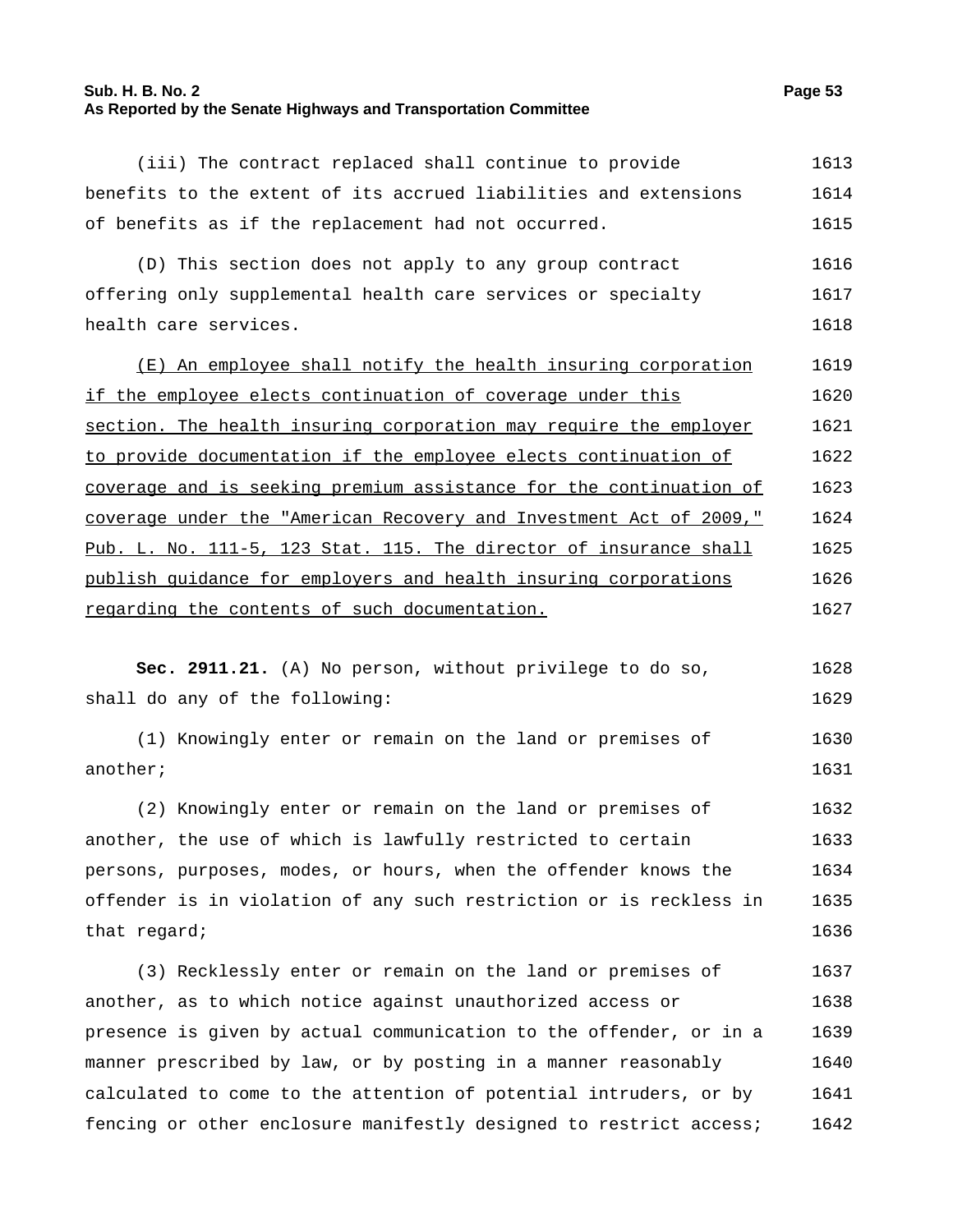# **Sub. H. B. No. 2 Page 54 As Reported by the Senate Highways and Transportation Committee**

(4) Being on the land or premises of another, negligently fail or refuse to leave upon being notified by signage posted in a conspicuous place or otherwise being notified to do so by the owner or occupant, or the agent or servant of either. 1643 1644 1645 1646 (B) It is no defense to a charge under this section that the land or premises involved was owned, controlled, or in custody of a public agency. 1647 1648 1649 (C) It is no defense to a charge under this section that the offender was authorized to enter or remain on the land or premises involved, when such authorization was secured by deception. 1650 1651 1652  $(D)(1)$  Whoever violates this section is guilty of criminal trespass, a misdemeanor of the fourth degree. 1653 1654  $(E+(2))$  Notwithstanding section 2929.28 of the Revised Code, if the person, in committing the violation of this section, used an all-purpose vehicle, the court shall impose a fine of two times the usual amount imposed for the violation. 1655 1656 1657 1658 (3) If an offender previously has been convicted of or pleaded guilty to two or more violations of this section or a substantially equivalent municipal ordinance, and the offender, in committing each violation, used an all-purpose vehicle, the court, in addition to or independent of all other penalties imposed for the violation, may impound the certificate of registration and license plate of that all-purpose vehicle for not less than sixty days. In such a case, section 4519.47 of the Revised Code applies. 1659 1660 1661 1662 1663 1664 1665 1666 (E) Notwithstanding any provision of the Revised Code, if the offender, in committing the violation of this section, used an all-purpose vehicle, the clerk of the court shall pay the fine imposed pursuant to this section to the state recreational vehicle fund created by section 4519.11 of the Revised Code. 1667 1668 1669 1670 1671

(F) As used in this section, "land: 1672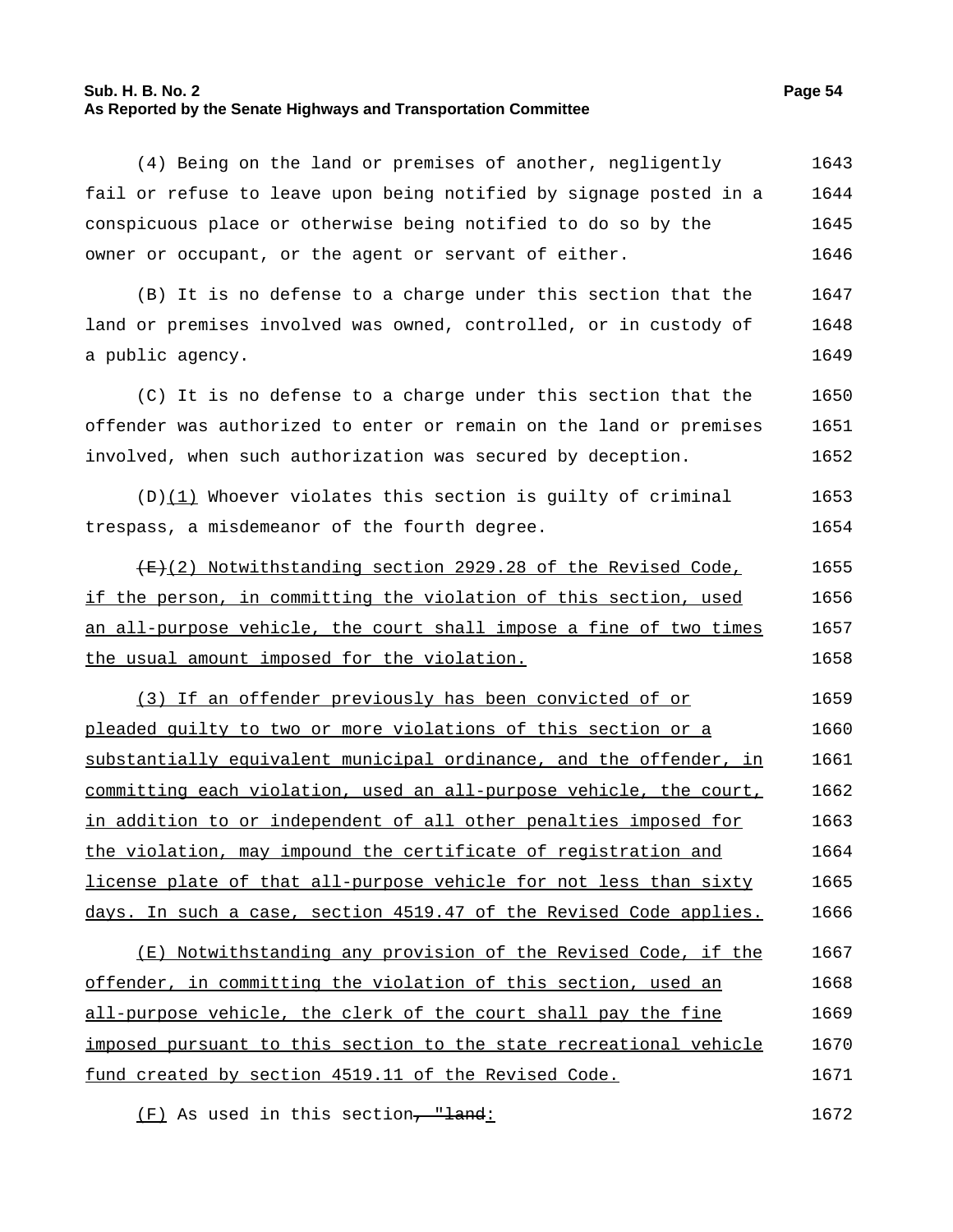# **Sub. H. B. No. 2 Page 55 As Reported by the Senate Highways and Transportation Committee**

| (1) "All-purpose vehicle" has the same meaning as in section      | 1673 |
|-------------------------------------------------------------------|------|
| 4519.01 of the Revised Code.                                      | 1674 |
| (2) "Land or premises" includes any land, building,               | 1675 |
| structure, or place belonging to, controlled by, or in custody of | 1676 |
| another, and any separate enclosure or room, or portion thereof.  | 1677 |

**Sec. 2949.094.** (A) The court in which any person is convicted of or pleads guilty to any moving violation shall impose an additional court cost of ten dollars upon the offender. The court shall not waive the payment of the ten dollars unless the court determines that the offender is indigent and waives the payment of all court costs imposed upon the indigent offender. 1678 1679 1680 1681 1682 1683

The clerk of the court shall transmit thirty-five per cent of all additional court costs collected pursuant to this division during a month on or before the twenty-third day of the following month to the division of criminal justice services, and the division of criminal justice services shall deposit the money so transmitted into state treasury of which ninety-seven per cent shall be credited to the drug law enforcement fund created under section 5502.68 of the Revised Code and the remaining three per cent shall be credited to the justice program services fund created under section 5502.67 of the Revised Code. The clerk shall transmit fifteen per cent of all additional court costs so collected during a month on or before the twenty-third day of the following month to the county or municipal indigent drivers alcohol treatment fund under the control of that court, as created by the county or municipal corporation under division (H) of section 4511.191 of the Revised Code. The clerk shall transmit fifty per cent of all additional court costs so collected during a month on or before the twenty-third day of the following month to the state treasury to be credited to the indigent defense support fund created pursuant to section 120.08 of the Revised Code. 1684 1685 1686 1687 1688 1689 1690 1691 1692 1693 1694 1695 1696 1697 1698 1699 1700 1701 1702 1703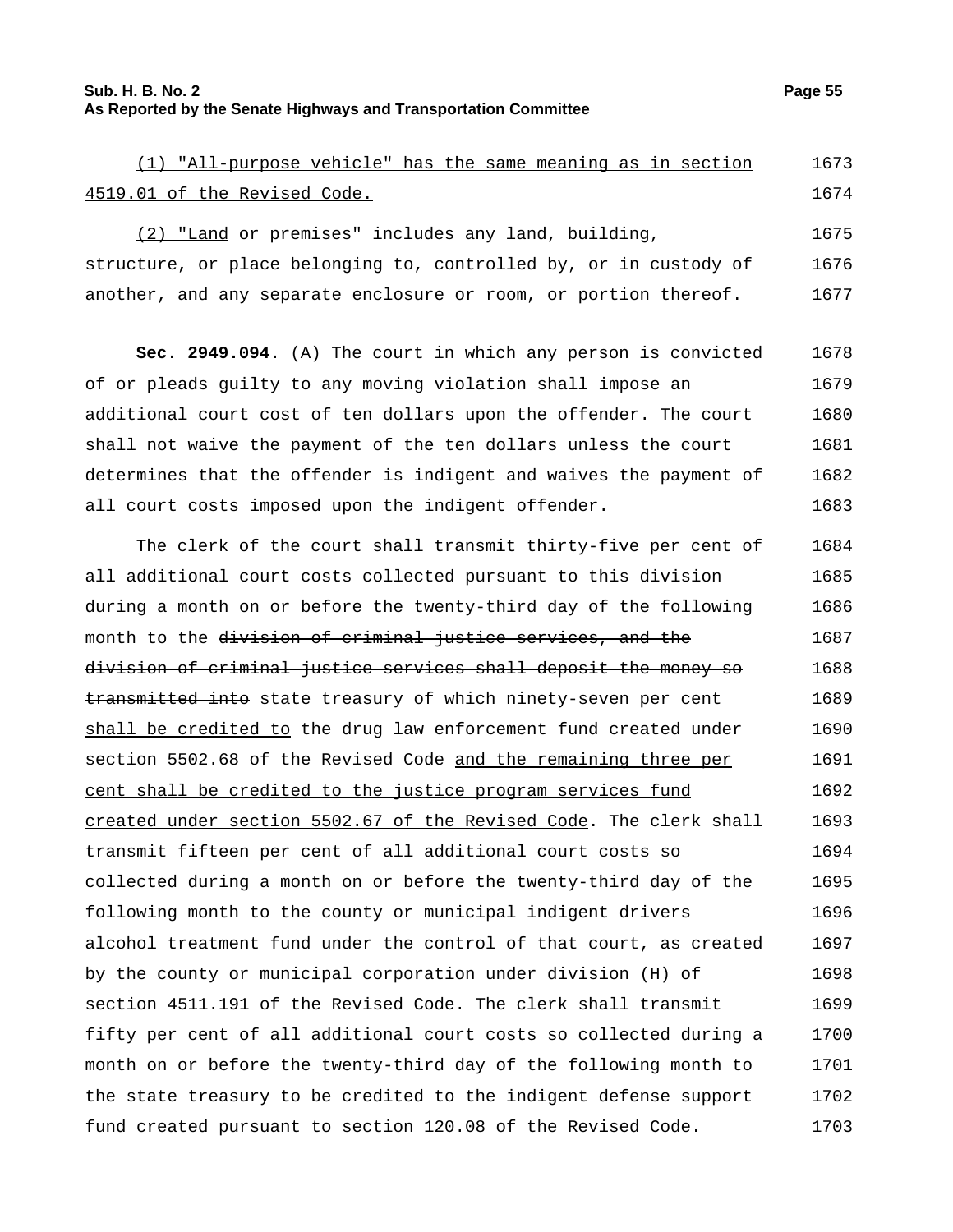(B) The juvenile court in which a child is found to be a juvenile traffic offender for an act that is a moving violation shall impose an additional court cost of ten dollars upon the juvenile traffic offender. The juvenile court shall not waive the payment of the ten dollars unless the court determines that the juvenile is indigent and waives the payment of all court costs imposed upon the indigent offender. 1705 1706 1707 1708 1709 1710 1711

The clerk of the court shall transmit thirty-five per cent of all additional court costs collected pursuant to this division during a month on or before the twenty-third day of the following month to the division of criminal justice services, and the division of criminal justice services shall deposit the money so transmitted into state treasury of which ninety-seven per cent shall be credited to the drug law enforcement fund created under section 5502.68 of the Revised Code and the remaining three per cent shall be credited to the justice program services fund created under section 5502.67 of the Revised Code. The clerk shall transmit fifteen per cent of all additional court costs so collected during a month on or before the twenty-third day of the following month to the county juvenile indigent drivers alcohol treatment fund under the control of that court, as created by the county under division (H) of section 4511.191 of the Revised Code. The clerk shall transmit fifty per cent of all additional court costs so collected during a month on or before the twenty-third day of the following month to the state treasury to be credited to the indigent defense support fund created pursuant to section 120.08 of the Revised Code. 1712 1713 1714 1715 1716 1717 1718 1719 1720 1721 1722 1723 1724 1725 1726 1727 1728 1729 1730 1731

1732

(C) Whenever a person is charged with any offense that is a moving violation and posts bail, the court shall add to the amount of the bail the ten dollars required to be paid by division (A) of 1733 1734 1735

1704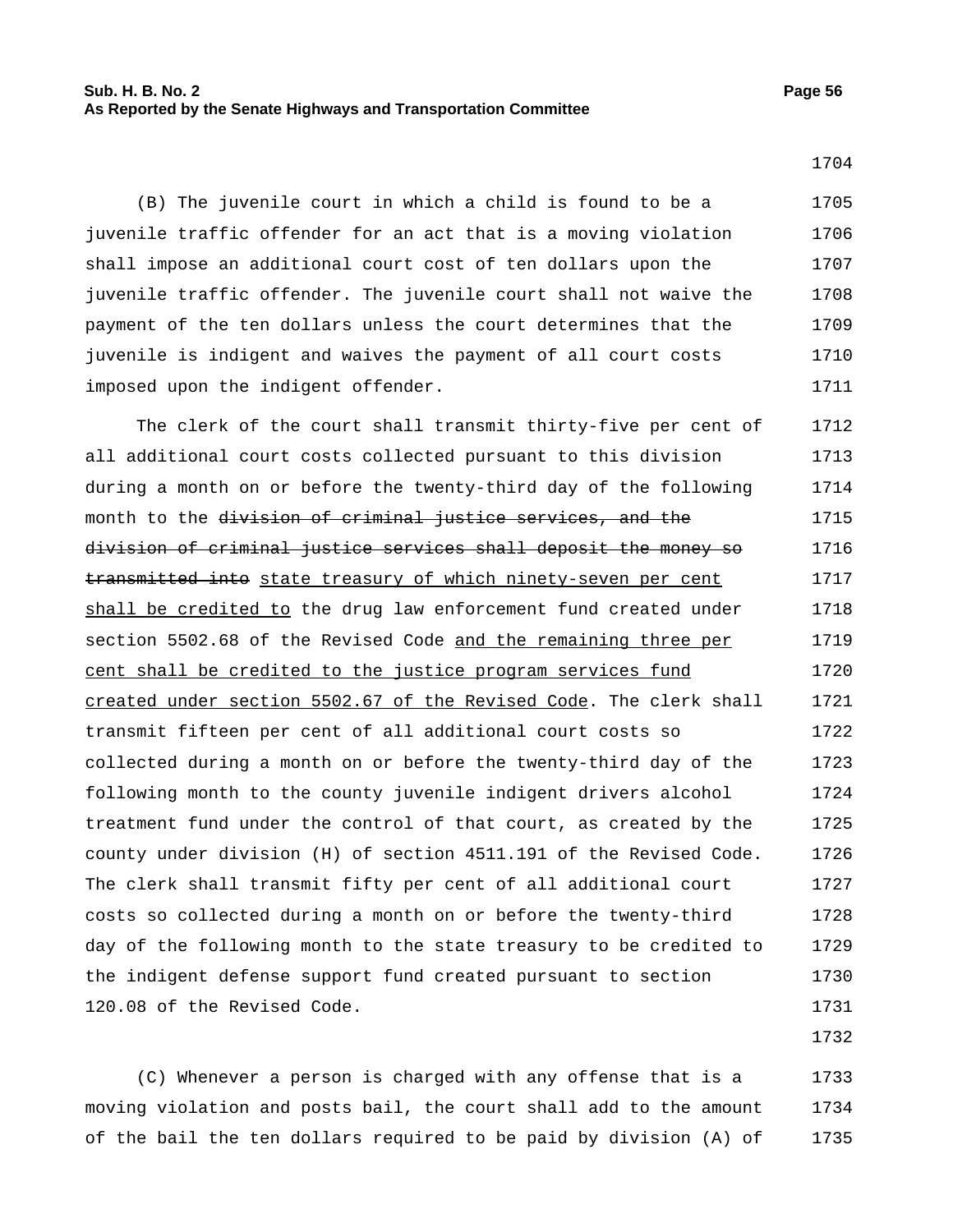#### **Sub. H. B. No. 2 Page 57 As Reported by the Senate Highways and Transportation Committee**

this section. The clerk of the court shall retain the ten dollars until the person is convicted, pleads guilty, forfeits bail, is found not guilty, or has the charges dismissed. If the person is convicted, pleads guilty, or forfeits bail, the clerk shall transmit three dollars and fifty cents out of the ten dollars to the division of criminal justice services, and the division of criminal justice services shall deposit the money so transmitted into state treasury of which ninety-seven per cent shall be credited to the drug law enforcement fund created under section 5502.68 of the Revised Code and the remaining three per cent shall be credited to the justice program services fund created under section 5502.67 of the Revised Code, the clerk shall transmit one dollar and fifty cents out of the ten dollars to the county, municipal, or county juvenile indigent drivers alcohol treatment fund under the control of that court, as created by the county or municipal corporation under division (H) of section 4511.191 of the Revised Code, and the clerk shall transmit five dollars out of the ten dollars to the state treasury to be credited to the indigent defense support fund created under section 120.08 of the Revised Code. If the person is found not guilty or the charges are dismissed, the clerk shall return the ten dollars to the person. 1736 1737 1738 1739 1740 1741 1742 1743 1744 1745 1746 1747 1748 1749 1750 1751 1752 1753 1754 1755 1756 1757

(D) No person shall be placed or held in a detention facility for failing to pay the court cost or bail that is required to be paid by this section. 1758 1759 1760

(E) As used in this section: 1761

(1) "Bail" and "moving violation" have the same meanings as in section 2949.093 of the Revised Code. 1762 1763

(2) "Detention facility" has the same meaning as in section 2921.01 of the Revised Code. 1764 1765

(3) "Division of criminal justice services" means the 1766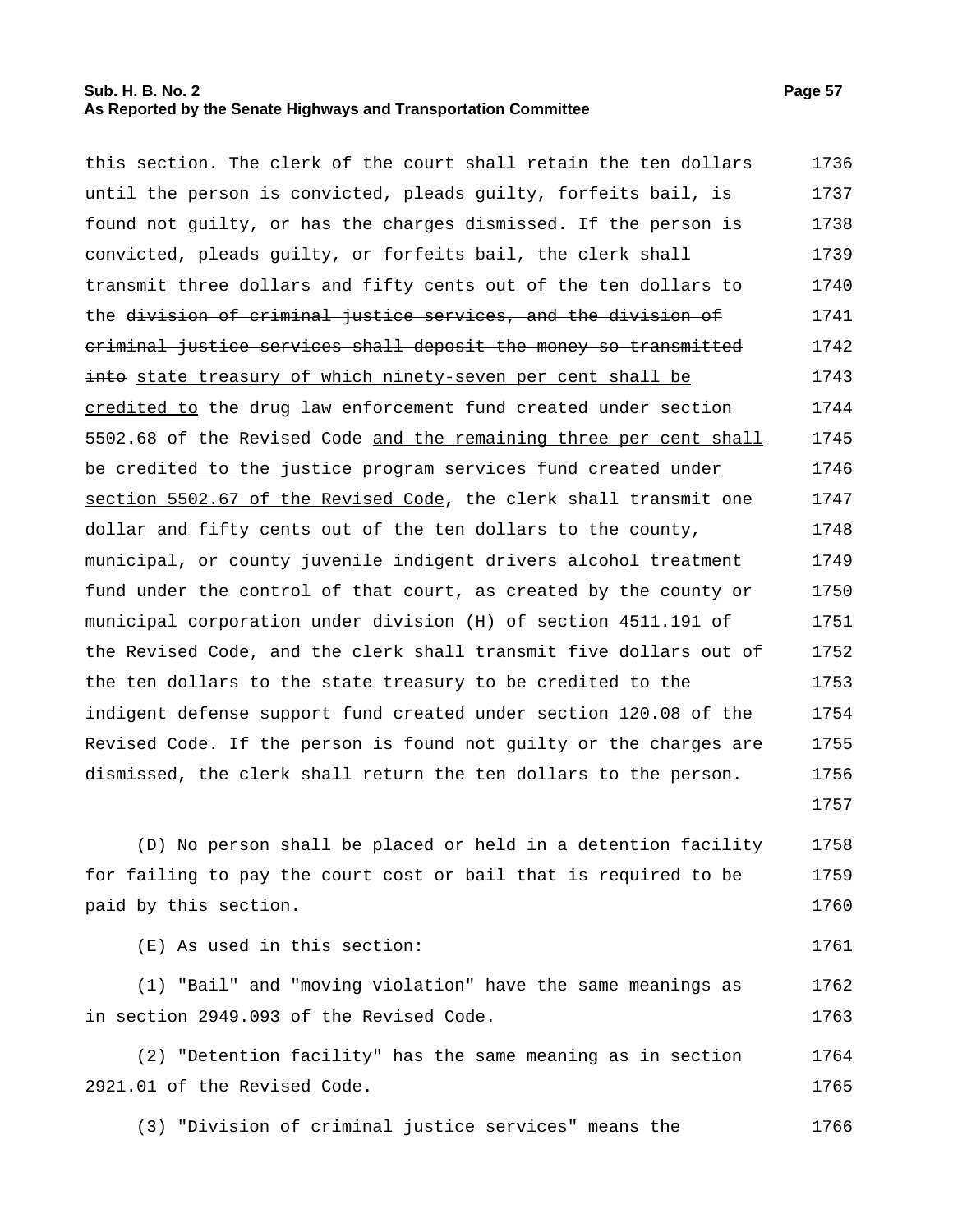#### **Sub. H. B. No. 2 Page 58 As Reported by the Senate Highways and Transportation Committee**

division of criminal justice services of the department of public safety, created by section 5502.62 of the Revised Code. 1767 1768

**Sec. 3781.01.** (A) Chapters 3781. and 3791. of the Revised Code do not prevent the legislative authority of a municipal corporation from making further and additional regulations, not in conflict with those chapters or with the rules the board of building standards adopts. Those chapters or rules do not modify or repeal any portion of any building code adopted by a municipal corporation and in force on September 13, 1911, that is not in direct conflict with those chapters or rules. 1769 1770 1771 1772 1773 1774 1775 1776

(B) The state residential building code the board of building standards adopts pursuant to section 3781.10 of the Revised Code does not prevent a local governing authority from adopting additional regulations governing residential structures that do not conflict with the state residential building code if the procedures in division (C) of this section are followed. 1777 1778 1779 1780 1781 1782

 $(C)(1)$  A local governing authority shall, and any person may, notify the board of building standards of any regulation the local governing authority adopts pursuant to division (B) of this section and request the board of building standards to determine whether that regulation conflicts with the state residential building code. 1783 1784 1785 1786 1787 1788

(2) Not later than sixty days after receiving a notice under division  $(C)(1)$  of this section, the board shall determine whether the regulation conflicts with the state residential building code and shall notify any person who submitted the notice and the local governing authority that adopted the regulation of the board's determination. 1789 1790 1791 1792 1793 1794

(a) If the board determines that a conflict does not exist, the board shall take no further action with regard to the regulation. If the board determines a conflict exists and the 1795 1796 1797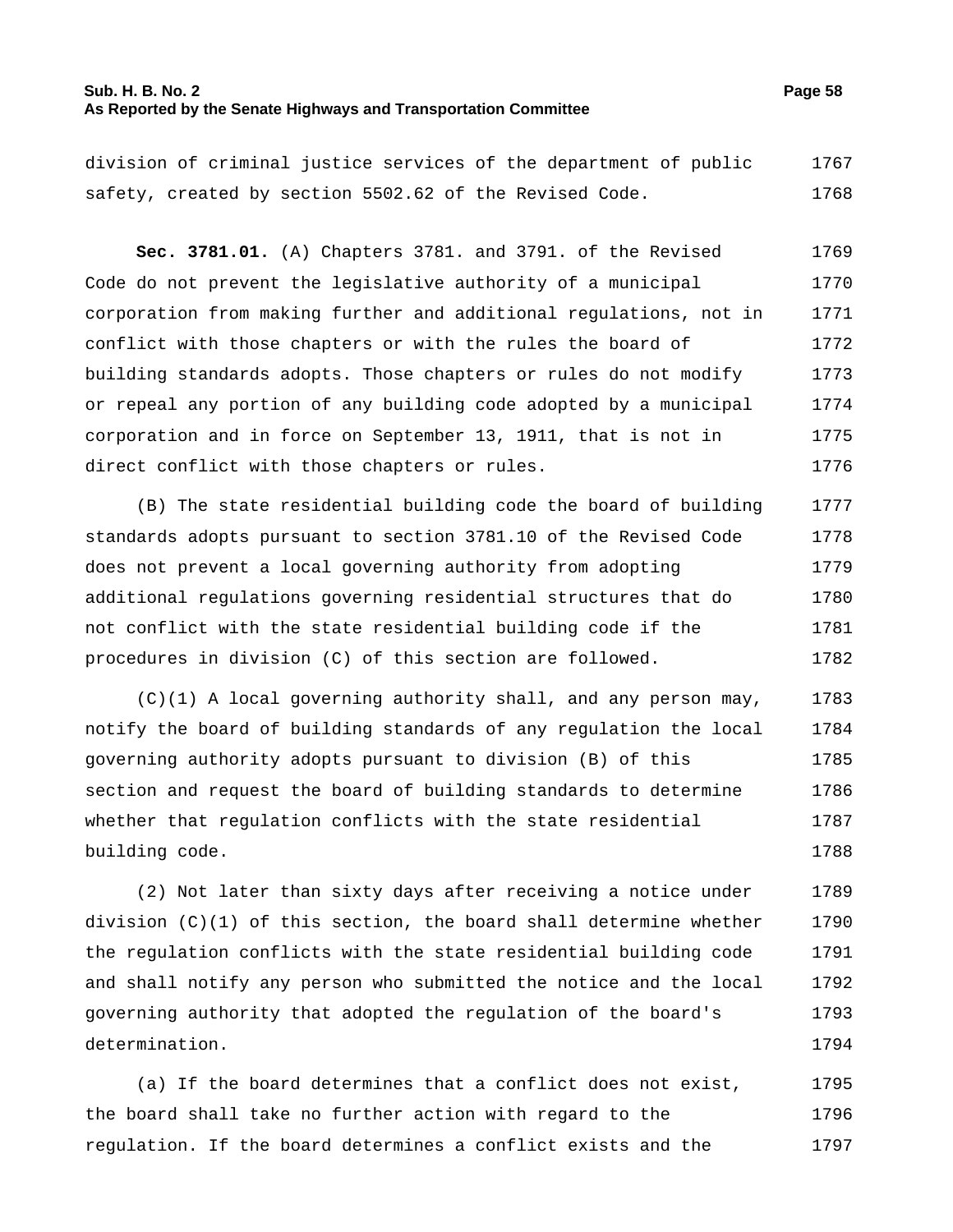# **Sub. H. B. No. 2 Page 59 As Reported by the Senate Highways and Transportation Committee**

regulation is not necessary to protect the health or safety of the persons within the local governing authority's jurisdiction, the regulation is not valid and the local governing authority may not enforce the regulation. 1798 1799 1800 1801

(b) If the board determines that a conflict exists and that the regulation is necessary to protect the health or safety of the persons within the local governing authority's jurisdiction, the board shall adopt a rule to incorporate the regulation into the state residential building code in accordance with division  $(D)(2)$ of section 4740.14 of the Revised Code. Until the rule becomes a part of the state residential building code, the board shall grant a temporary variance to the local governing authority and any similarly situated local governing authority to which the board determines the temporary variance should apply. 1802 1803 1804 1805 1806 1807 1808 1809 1810 1811

(D) As used in this section, "local governing authority" means a board of county commissioners, a board of township trustees, and the legislative authority of a municipal corporation. 1812 1813 1814 1815

**Sec. 3781.10.** (A)(1) The board of building standards shall formulate and adopt rules governing the erection, construction, repair, alteration, and maintenance of all buildings or classes of buildings specified in section 3781.06 of the Revised Code, including land area incidental to those buildings, the construction of industrialized units, the installation of equipment, and the standards or requirements for materials used in connection with those buildings. The board shall incorporate those rules into separate residential and nonresidential building codes. The residential building code adopted by the board shall be the only code for one-, two-, and three-family dwellings and shall include sanitation and plumbing standards. The standards shall relate to the conservation of energy and the safety and sanitation 1816 1817 1818 1819 1820 1821 1822 1823 1824 1825 1826 1827 1828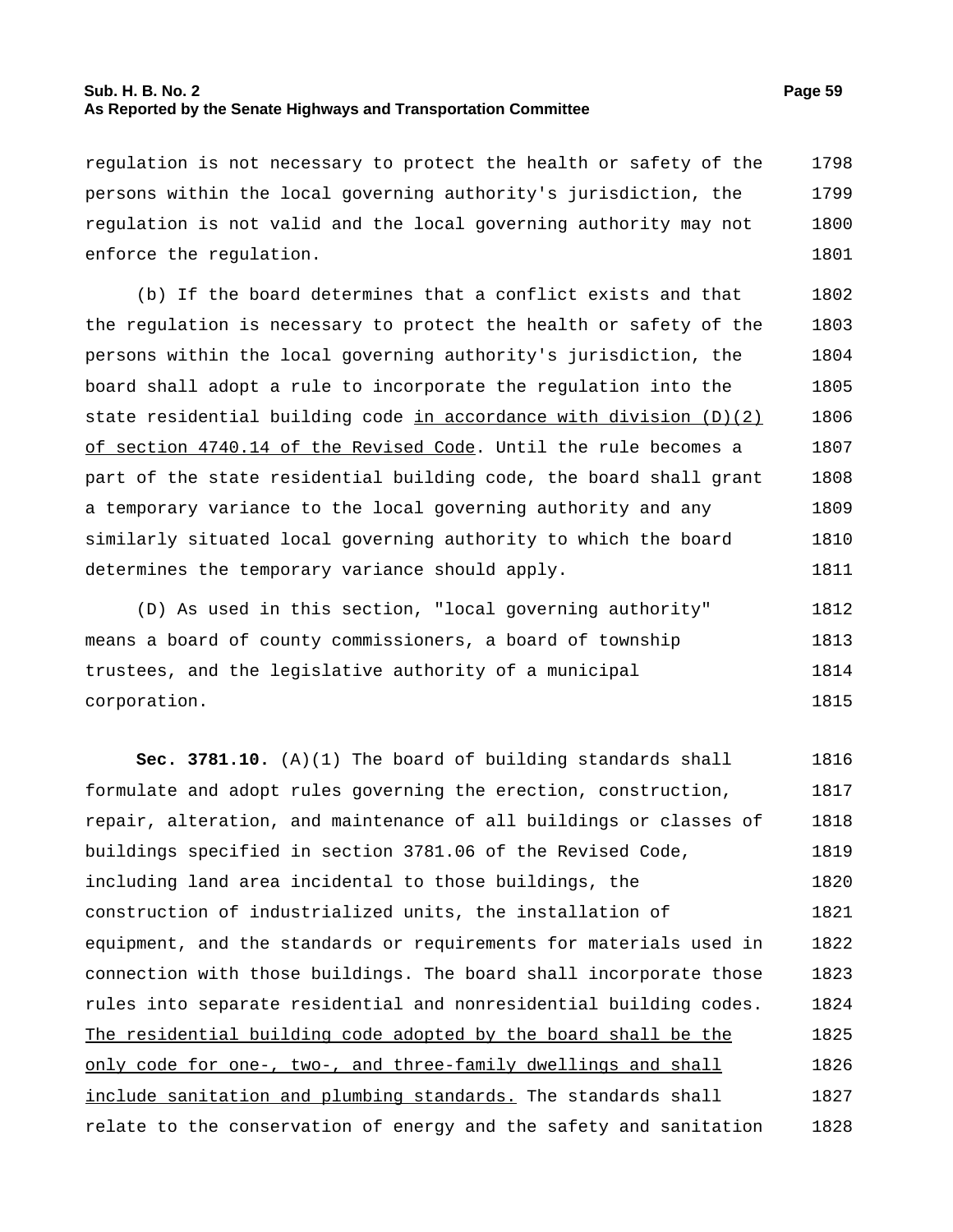of those buildings. 1829

(2) The rules governing nonresidential buildings are the lawful minimum requirements specified for those buildings and industrialized units, except that no rule other than as provided in division (C) of section 3781.108 of the Revised Code that specifies a higher requirement than is imposed by any section of the Revised Code is enforceable. The rules governing residential buildings are uniform requirements for residential buildings in any area with a building department certified to enforce the state residential building code. In no case shall any local code or regulation differ from conflict with the state residential building code unless that code or regulation addresses subject matter not addressed by the state residential building code or is adopted pursuant to section 3781.01 of the Revised Code. 1830 1831 1832 1833 1834 1835 1836 1837 1838 1839 1840 1841 1842

(3) The rules adopted pursuant to this section are complete, lawful alternatives to any requirements specified for buildings or industrialized units in any section of the Revised Code. The Except as otherwise limited by division (I) of this section, the board shall, on its own motion or on application made under sections 3781.12 and 3781.13 of the Revised Code, formulate, propose, adopt, modify, amend, or repeal the rules to the extent necessary or desirable to effectuate the purposes of sections 3781.06 to 3781.18 of the Revised Code. 1843 1844 1845 1846 1847 1848 1849 1850 1851

(B) The board shall report to the general assembly proposals for amendments to existing statutes relating to the purposes declared in section 3781.06 of the Revised Code that public health and safety and the development of the arts require and shall recommend any additional legislation to assist in carrying out fully, in statutory form, the purposes declared in that section. The board shall prepare and submit to the general assembly a summary report of the number, nature, and disposition of the petitions filed under sections 3781.13 and 3781.14 of the Revised 1852 1853 1854 1855 1856 1857 1858 1859 1860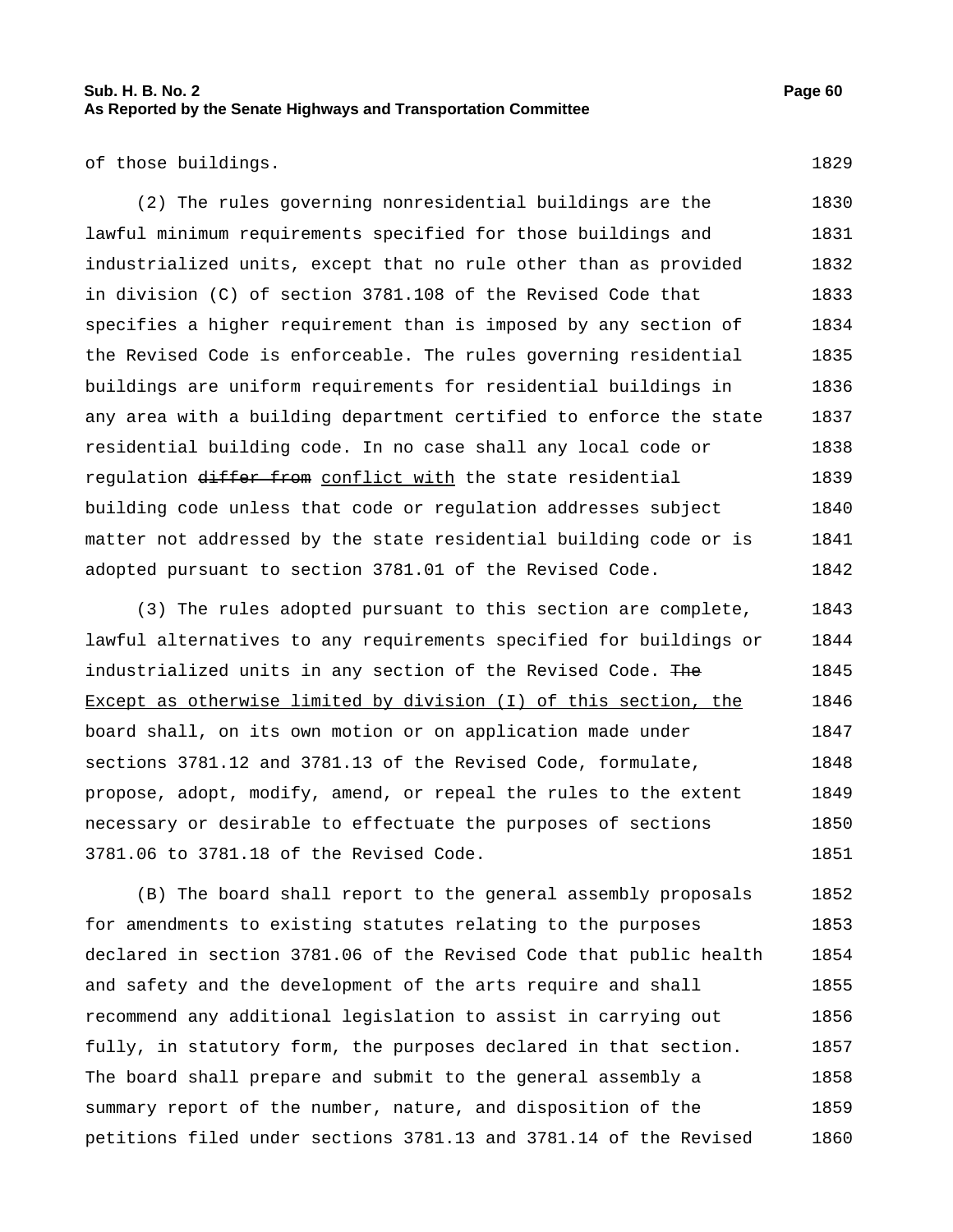# **Sub. H. B. No. 2 Page 61 As Reported by the Senate Highways and Transportation Committee**

Code. 1861

(C) On its own motion or on application made under sections 3781.12 and 3781.13 of the Revised Code, and after thorough testing and evaluation, the board shall determine by rule that any particular fixture, device, material, process of manufacture, manufactured unit or component, method of manufacture, system, or method of construction complies with performance standards adopted pursuant to section 3781.11 of the Revised Code. The board shall make its determination with regard to adaptability for safe and sanitary erection, use, or construction, to that described in any section of the Revised Code, wherever the use of a fixture, device, material, method of manufacture, system, or method of construction described in that section of the Revised Code is permitted by law. The board shall amend or annul any rule or issue an authorization for the use of a new material or manufactured unit on any like application. No department, officer, board, or commission of the state other than the board of building standards or the board of building appeals shall permit the use of any fixture, device, material, method of manufacture, newly designed product, system, or method of construction at variance with what is described in any rule the board of building standards adopts or issues or that is authorized by any section of the Revised Code. Nothing in this section shall be construed as requiring approval, by rule, of plans for an industrialized unit that conforms with the rules the board of building standards adopts pursuant to section 3781.11 of the Revised Code. 1862 1863 1864 1865 1866 1867 1868 1869 1870 1871 1872 1873 1874 1875 1876 1877 1878 1879 1880 1881 1882 1883 1884 1885 1886

(D) The board shall recommend rules, codes, and standards to help carry out the purposes of section 3781.06 of the Revised Code and to help secure uniformity of state administrative rulings and local legislation and administrative action to the bureau of workers' compensation, the director of commerce, any other department, officer, board, or commission of the state, and to 1887 1888 1889 1890 1891 1892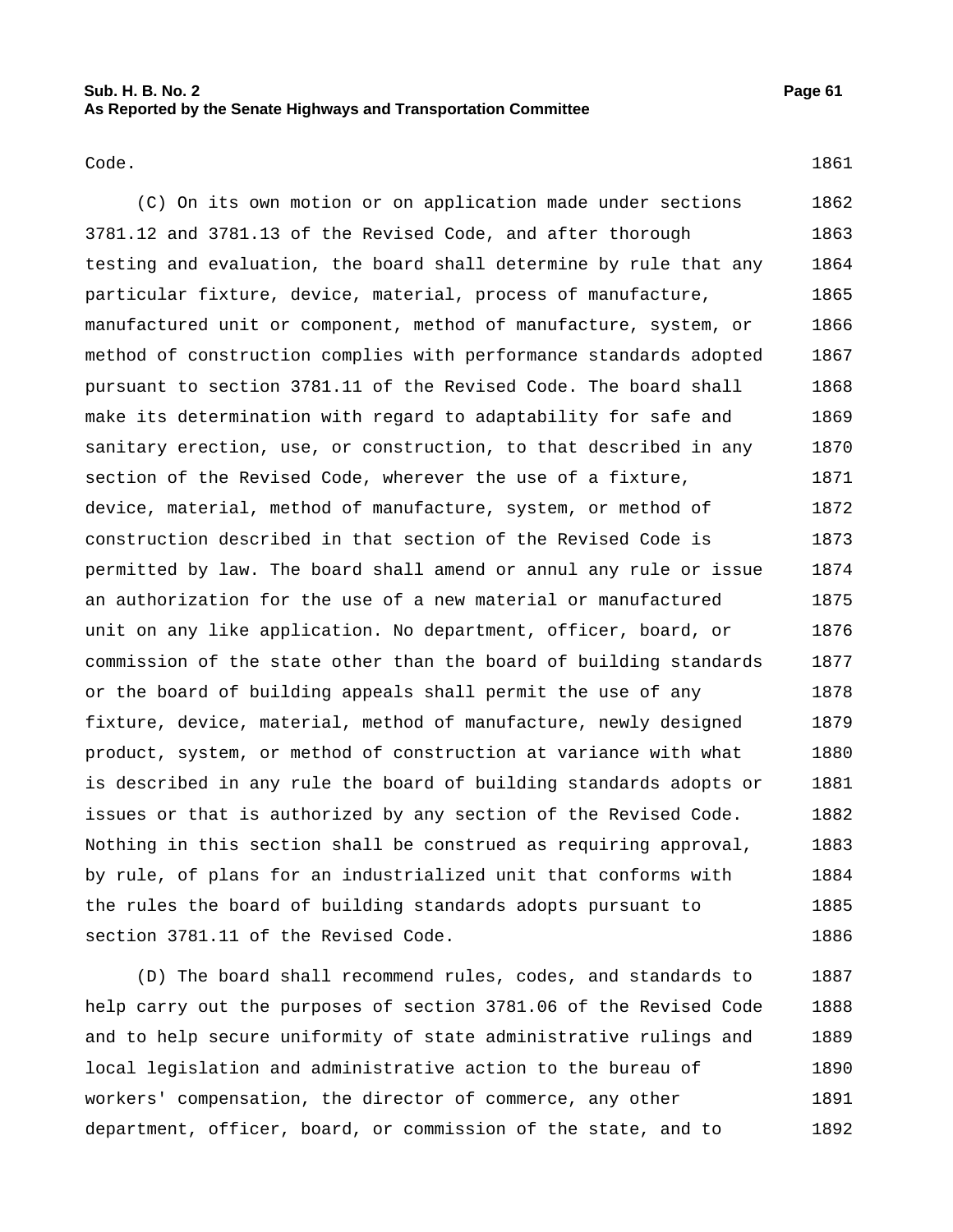# **Sub. H. B. No. 2 Page 62 As Reported by the Senate Highways and Transportation Committee**

legislative authorities and building departments of counties, townships, and municipal corporations, and shall recommend that they audit those recommended rules, codes, and standards by any appropriate action that they are allowed pursuant to law or the constitution. 1893 1894 1895 1896 1897

(E)(1) The board shall certify municipal, township, and county building departments and the personnel of those building departments, and persons and employees of individuals, firms, or corporations as described in division  $(E)(7)$  of this section to exercise enforcement authority, to accept and approve plans and specifications, and to make inspections, pursuant to sections 3781.03, 3791.04, and 4104.43 of the Revised Code. 1898 1899 1900 1901 1902 1903 1904

(2) The board shall certify departments, personnel, and persons to enforce the state residential building code, to enforce the nonresidential building code, or to enforce both the residential and the nonresidential building codes. Any department, personnel, or person may enforce only the type of building code for which certified. 1905 1906 1907 1908 1909 1910

(3) The board shall not require a building department, its personnel, or any persons that it employs to be certified for residential building code enforcement if that building department does not enforce the state residential building code. The board shall specify, in rules adopted pursuant to Chapter 119. of the Revised Code, the requirements for certification for residential and nonresidential building code enforcement, which shall be consistent with this division. The requirements for residential and nonresidential certification may differ. Except as otherwise provided in this division, the requirements shall include, but are not limited to, the satisfactory completion of an initial examination and, to remain certified, the completion of a specified number of hours of continuing building code education within each three-year period following the date of certification 1911 1912 1913 1914 1915 1916 1917 1918 1919 1920 1921 1922 1923 1924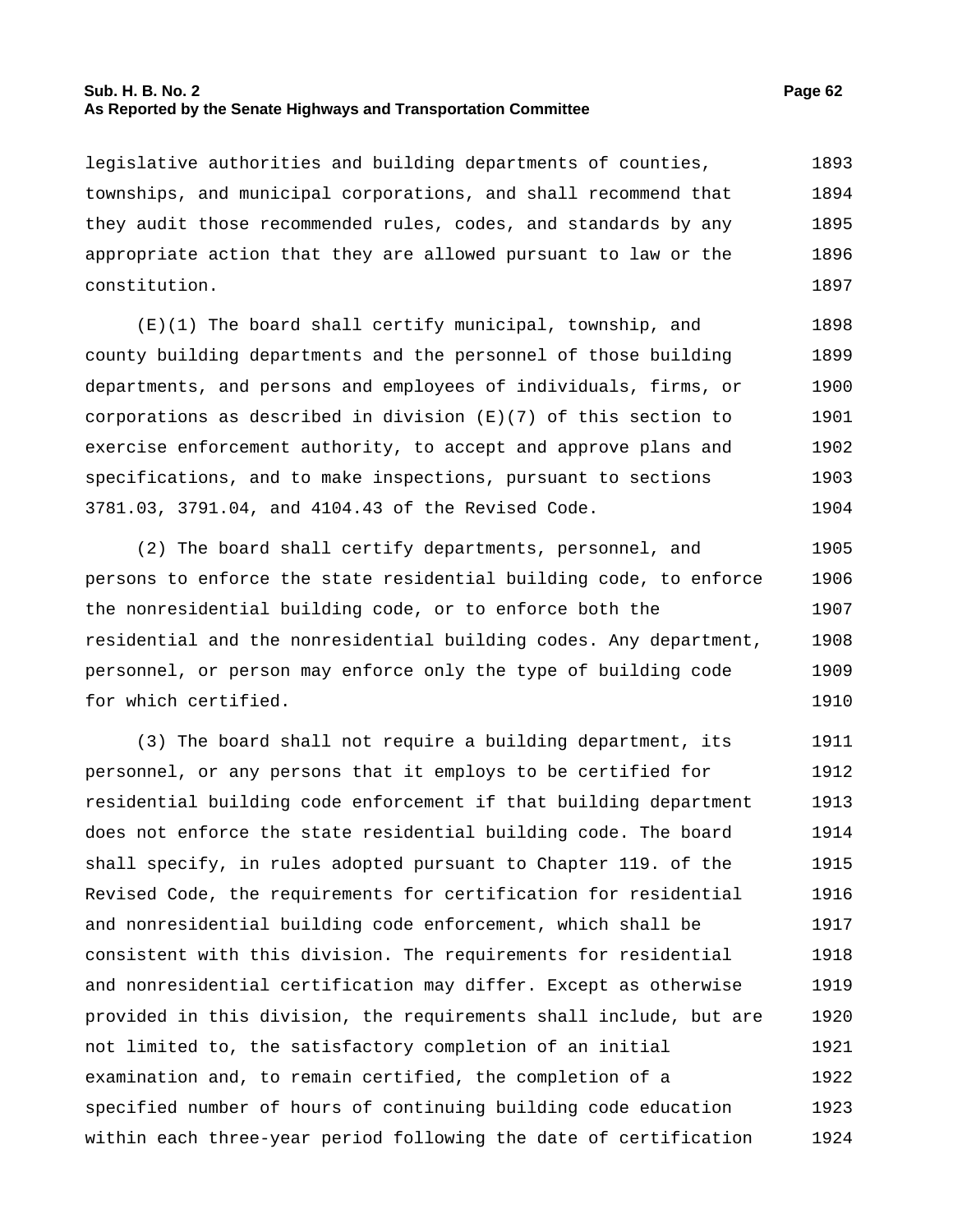## **Sub. H. B. No. 2 Page 63 As Reported by the Senate Highways and Transportation Committee**

that continuing education credits and certification issued by the council of American building officials, national model code organizations, and agencies or entities the board recognizes are acceptable for purposes of this division. The rules shall specify requirements that are compatible, to the extent possible, with requirements the council of American building officials and national model code organizations establish. 1926 1927 1928 1929 1930 1931 1932

(4) The board shall establish and collect a certification and renewal fee for building department personnel, and persons and employees of persons, firms, or corporations as described in this section, who are certified pursuant to this division. A portion of the fees collected shall be used to fund the implementation of the state residential building code and the operations of the residential construction advisory committee. 1933 1934 1935 1936 1937 1938 1939

(5) Any individual certified pursuant to this division shall complete the number of hours of continuing building code education that the board requires or, for failure to do so, forfeit certification. 1940 1941 1942 1943

(6) This division does not require or authorize the board to certify personnel of municipal, township, and county building departments, and persons and employees of persons, firms, or corporations as described in this section, whose responsibilities do not include the exercise of enforcement authority, the approval of plans and specifications, or making inspections under the state residential and nonresidential building codes. 1944 1945 1946 1947 1948 1949 1950

(7) Enforcement authority for approval of plans and specifications and enforcement authority for inspections may be exercised, and plans and specifications may be approved and inspections may be made on behalf of a municipal corporation, township, or county, by any of the following who the board of building standards certifies: 1951 1952 1953 1954 1955 1956

1925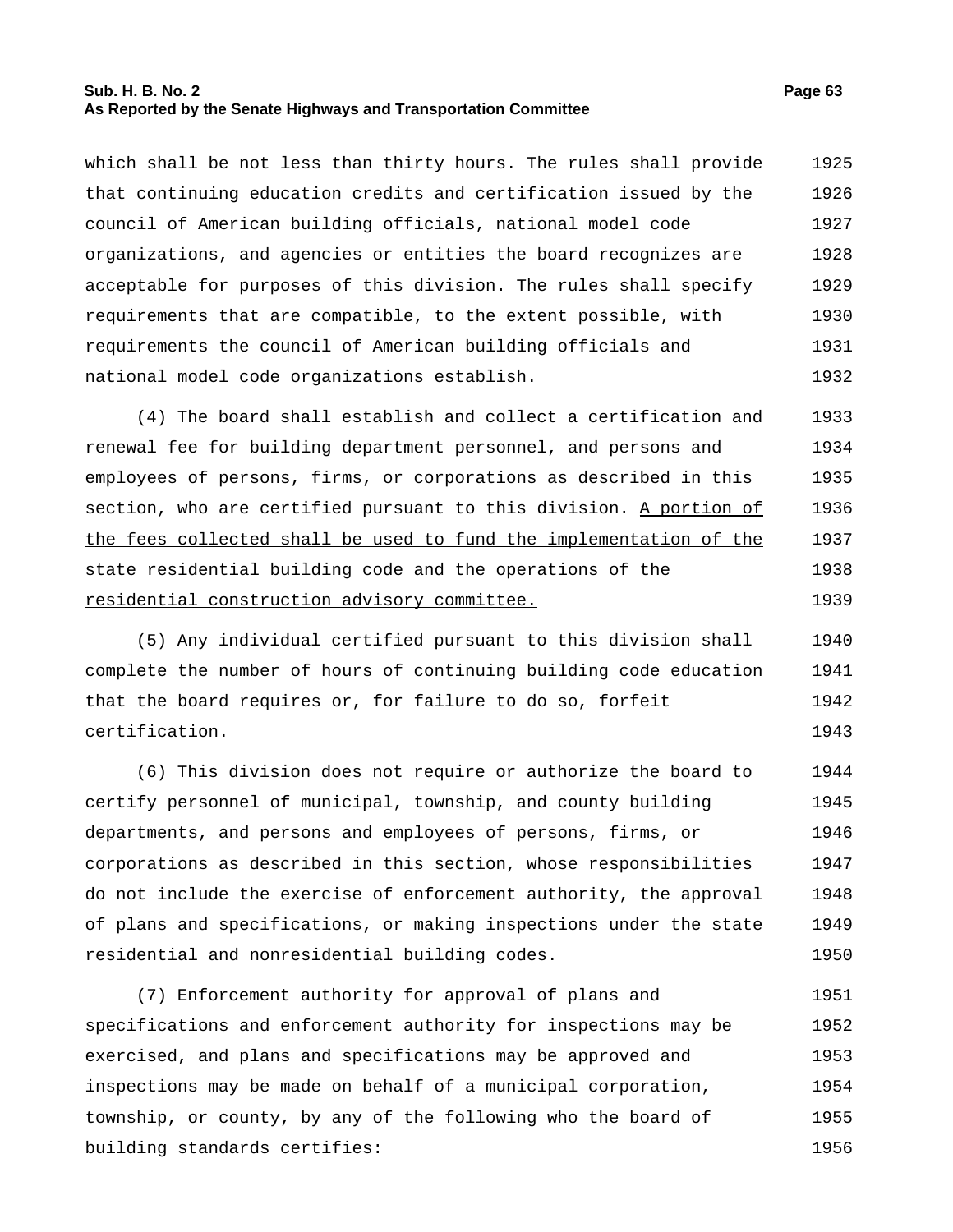## **Sub. H. B. No. 2 Page 64 As Reported by the Senate Highways and Transportation Committee**

(a) Officers or employees of the municipal corporation, township, or county; 1957 1958

(b) Persons, or employees of persons, firms, or corporations, pursuant to a contract to furnish architectural, engineering, or other services to the municipal corporation, township, or county; 1959 1960 1961

(c) Officers or employees of, and persons under contract with, a municipal corporation, township, county, health district, or other political subdivision, pursuant to a contract to furnish architectural, engineering, or other services. 1962 1963 1964 1965

(8) Municipal, township, and county building departments have jurisdiction within the meaning of sections 3781.03, 3791.04, and 4104.43 of the Revised Code, only with respect to the types of buildings and subject matters for which they are certified under this section. 1966 1967 1968 1969 1970

(9) Certification shall be granted upon application by the municipal corporation, the board of township trustees, or the board of county commissioners and approval of that application by the board of building standards. The application shall set forth: 1971 1972 1973 1974

(a) Whether the certification is requested for residential or nonresidential buildings, or both; 1975 1976

(b) The number and qualifications of the staff composing the building department; 1977 1978

(c) The names, addresses, and qualifications of persons, firms, or corporations contracting to furnish work or services pursuant to division (E)(7)(b) of this section; 1979 1980 1981

(d) The names of any other municipal corporation, township, county, health district, or political subdivision under contract to furnish work or services pursuant to division (E)(7) of this section; 1982 1983 1984 1985

(e) The proposed budget for the operation of the building 1986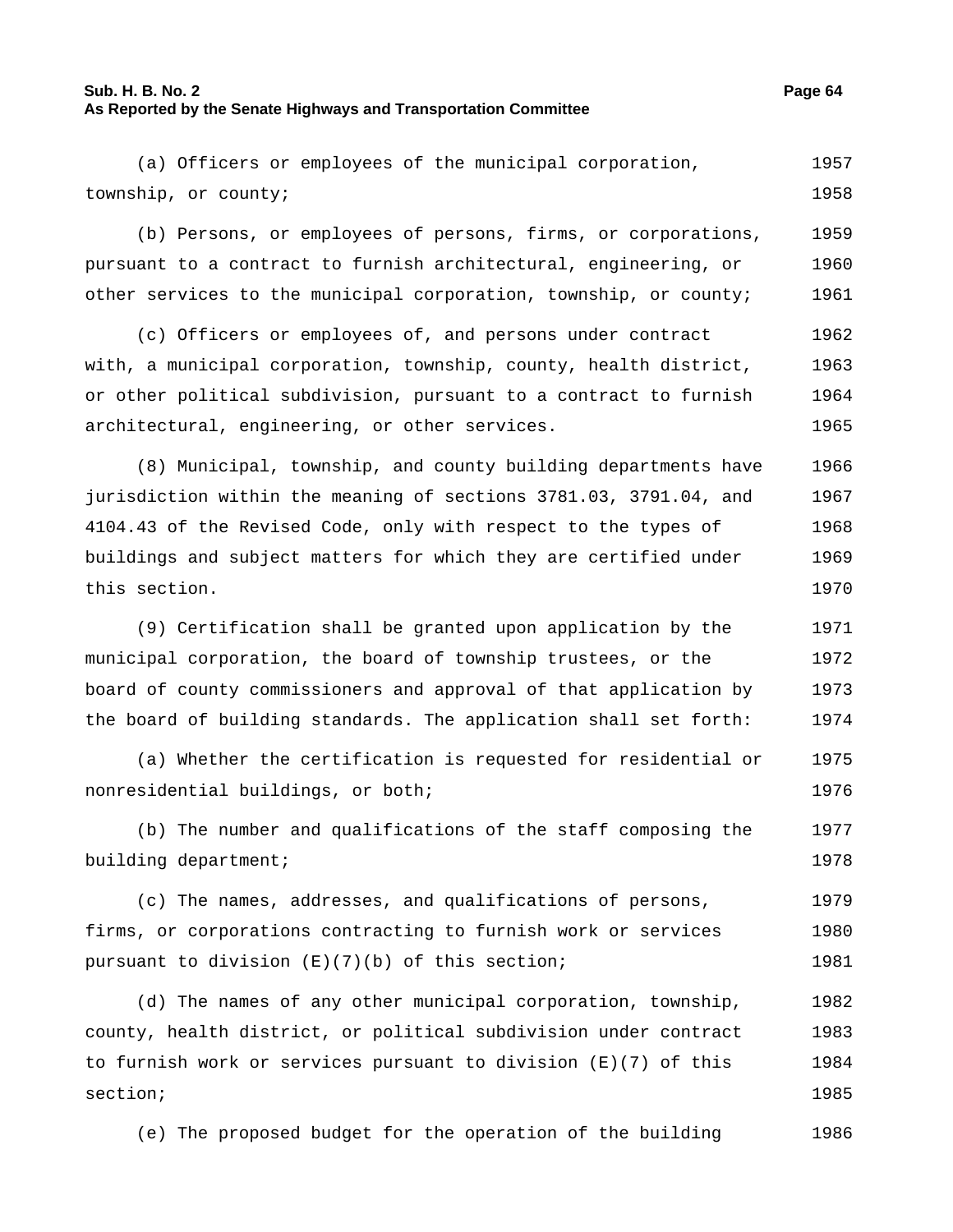# **Sub. H. B. No. 2 Page 65 As Reported by the Senate Highways and Transportation Committee**

department. 1987 (10) The board of building standards shall adopt rules governing all of the following: 1988 1989 (a) The certification of building department personnel and persons and employees of persons, firms, or corporations exercising authority pursuant to division (E)(7) of this section. The rules shall disqualify any employee of the department or person who contracts for services with the department from performing services for the department when that employee or person would have to pass upon, inspect, or otherwise exercise authority over any labor, material, or equipment the employee or person furnishes for the construction, alteration, or maintenance of a building or the preparation of working drawings or specifications for work within the jurisdictional area of the department. The department shall provide other similarly qualified personnel to enforce the residential and nonresidential building codes as they pertain to that work. 1990 1991 1992 1993 1994 1995 1996 1997 1998 1999 2000 2001 2002 2003

(b) The minimum services to be provided by a certified building department. 2004 2005

(11) The board of building standards may revoke or suspend certification to enforce the residential and nonresidential building codes, on petition to the board by any person affected by that enforcement or approval of plans, or by the board on its own motion. Hearings shall be held and appeals permitted on any proceedings for certification or revocation or suspension of certification in the same manner as provided in section 3781.101 of the Revised Code for other proceedings of the board of building standards. 2006 2007 2008 2009 2010 2011 2012 2013 2014

(12) Upon certification, and until that authority is revoked, any county or township building department shall enforce the residential and nonresidential building codes for which it is 2015 2016 2017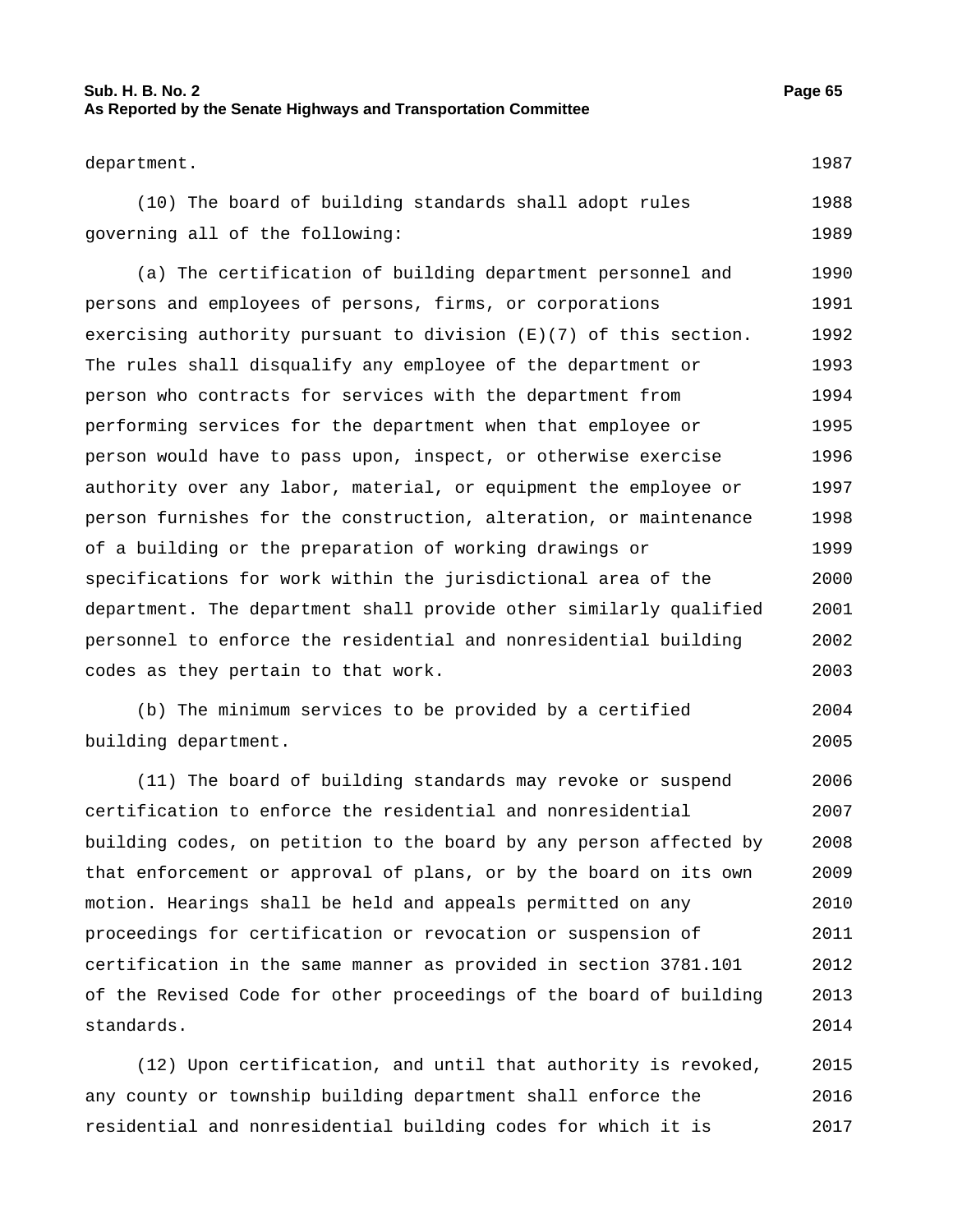#### **Sub. H. B. No. 2 Page 66 As Reported by the Senate Highways and Transportation Committee**

certified without regard to limitation upon the authority of boards of county commissioners under Chapter 307. of the Revised Code or boards of township trustees under Chapter 505. of the Revised Code. 2018 2019 2020 2021

(F) In addition to hearings sections 3781.06 to 3781.18 and 3791.04 of the Revised Code require, the board of building standards shall make investigations and tests, and require from other state departments, officers, boards, and commissions information the board considers necessary or desirable to assist it in the discharge of any duty or the exercise of any power mentioned in this section or in sections 3781.06 to 3781.18, 3791.04, and 4104.43 of the Revised Code. 2022 2023 2024 2025 2026 2027 2028 2029

(G) The board shall adopt rules and establish reasonable fees for the review of all applications submitted where the applicant applies for authority to use a new material, assembly, or product of a manufacturing process. The fee shall bear some reasonable relationship to the cost of the review or testing of the materials, assembly, or products and for the notification of approval or disapproval as provided in section 3781.12 of the Revised Code. 2030 2031 2032 2033 2034 2035 2036 2037

 $(H)(1)$  The residential construction advisory committee shall provide the board with a proposal for a state residential building code that the committee recommends pursuant to division  $(\theta)(D)(1)$ of section 4740.14 of the Revised Code. Upon receiving a recommendation from the committee that is acceptable to the board, the board shall adopt rules establishing that code as the state residential building code. 2038 2039 2040 2041 2042 2043 2044

(2) With respect to a residential energy code as a component of the residential building code, the board shall adopt rules to implement the most recently published international energy conservation code (IECC) or a code that the residential construction advisory committee determines achieves an equivalent 2045 2046 2047 2048 2049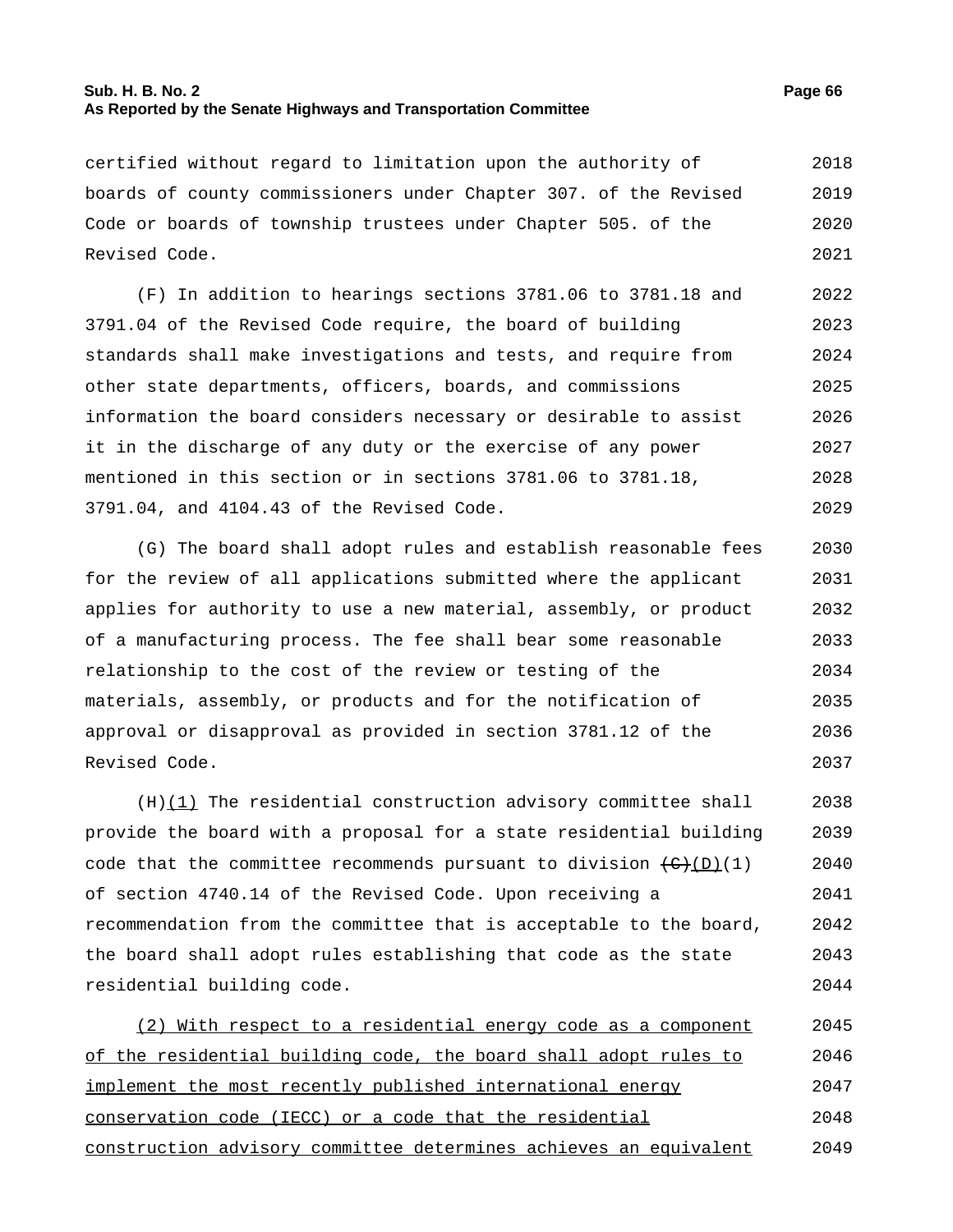# **Sub. H. B. No. 2 Page 67 As Reported by the Senate Highways and Transportation Committee**

| energy savings. No residential energy code shall be adopted by the | 2050 |
|--------------------------------------------------------------------|------|
| board until the residential construction advisory committee has    | 2051 |
| examined the code in accordance with the requirements of section   | 2052 |
| 4740.14 of the Revised Code.                                       | 2053 |

(I) The committee shall provide the board with proposed rules to update or amend the state residential building code or to update or amend rules that the board adopts pursuant to division (E) of this section that relate to the certification of entities that enforce the state residential building code that the committee recommends pursuant to division (D)(2) of section 4740.14 of the Revised Code. Upon receiving a recommendation from the committee that is acceptable to the board, the board shall adopt rules in accordance with that recommendation. 2054 2055 2056 2057 2058 2059 2060 2061 2062

The board shall not adopt any rules to update or amend the state residential building code or the rules the board adopts pursuant to division (E) of this section as those rules relate to the certification of entities that enforce the state residential building code unless the board first receives a recommendation from the committee as described in division  $(D)(2)$  of section 4740.14 of the Revised Code. 2063 2064 2065 2066 2067 2068 2069

(J) The board shall cooperate with the director of job and family services when the director promulgates rules pursuant to section 5104.05 of the Revised Code regarding safety and sanitation in type A family day-care homes. 2070 2071 2072 2073

 $(J+(K))$  The board shall adopt rules to implement the requirements of section 3781.108 of the Revised Code. 2074 2075

(L) With respect to a commercial energy code as a component of the commercial building code, the board of building standards shall adopt rules to implement the energy code for buildings developed by the American national standards institute, the American society of heating, refrigerating, and air conditioning, 2076 2077 2078 2079 2080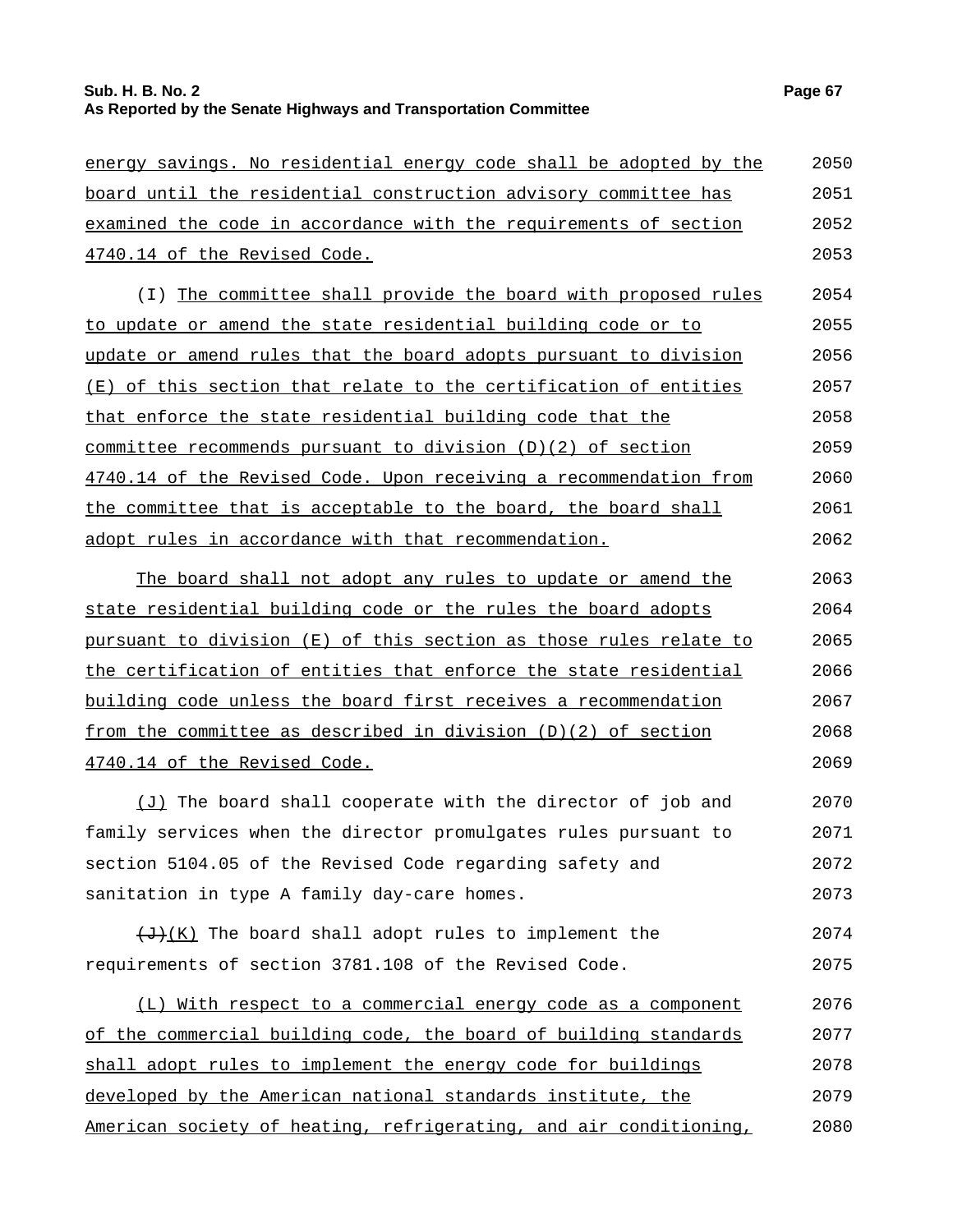# **Sub. H. B. No. 2 Page 68 As Reported by the Senate Highways and Transportation Committee**

| and the illuminating engineering society of North America, known | 2081 |
|------------------------------------------------------------------|------|
| as the ANSI/ASHRAE/IESNA Standard 90.1-2007, or a code that      | 2082 |
| achieves equivalent or greater energy savings.                   | 2083 |

**Sec. 3781.12.** (A)(1) Any person may petition the board of building standards to adopt, amend, or annul a rule adopted pursuant to section 3781.10 of the Revised Code, except for any rules regarding the state residential building code or rules the board adopts pursuant to division (E) of that section as those rules relate to the certification of entities that enforce the state residential building code, or to permit the use of any particular fixture, device, material, system, method of manufacture, product of a manufacturing process, or method or manner of construction or installation that complies with performance standards adopted pursuant to section 3781.11 of the Revised Code, as regards the purposes declared in section 3781.06 of the Revised Code, of the fixtures, devices, materials, systems, or methods or manners of construction, manufacture or installation described in any section of the Revised Code relating to those purposes, where the use is permitted by law. 2084 2085 2086 2087 2088 2089 2090 2091 2092 2093 2094 2095 2096 2097 2098 2099

(2) Any person may petition the residential construction advisory committee to recommend a rule to the board that the board adopts pursuant to division (E) of section 3781.10 of the Revised Code regarding the state residential building code or relating to the certification of entities that enforce the state residential building code. 2100 2101 2102 2103 2104 2105

(B) Upon petition under division (A) of this section, the board shall cause to be conducted testing and evaluation that the board determines desirable of any fixture, device, material, system, assembly or product of a manufacturing process, or method or manner of construction or installation sought to be used under the rules the board adopts pursuant to section 3781.10 of the 2106 2107 2108 2109 2110 2111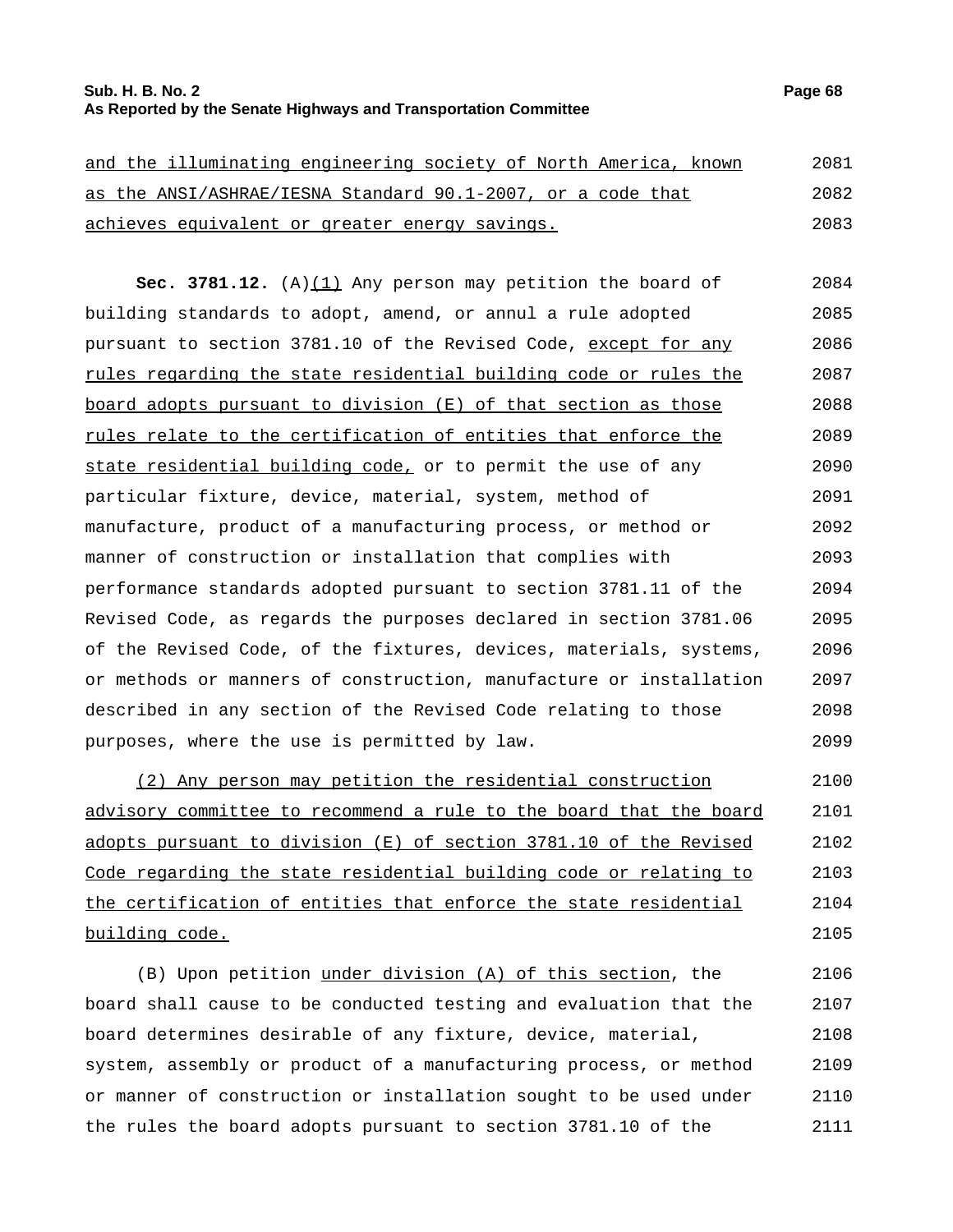# **Sub. H. B. No. 2 Page 69 As Reported by the Senate Highways and Transportation Committee**

Revised Code. 2112

(C) If the board, after hearing, determines it advisable to adopt the rule, amendment, or annulment, or to permit the use of the materials or assemblages petitioned for under division (A) of this section, it shall give at least thirty days' notice of the time and place of a public hearing as provided by section 119.03 of the Revised Code. No rule shall be adopted, amended, or annulled or the use of materials or assemblages authorized until after the public hearing. A copy of every rule, amendment, or annulment, and a copy of every approved material or assembly authorization signed by the chairperson of the board of building standards and sealed with the seal of the department of commerce shall, after final adoption or authorization by the board, be filed with the secretary of state and published as the board determines. The issuance of the authorization for the use of the materials or assemblages described in the petition constitutes approval for their use anywhere in this state. Any rule, amendment, or annulment does not take effect until a date the board fixes and states. No rule, amendment, or annulment applies to any building for which the plans or drawings, specifications, and data were approved prior to the time the rule, amendment, or annulment becomes effective. All hearings of the board are open to the public. Each member of the board may administer oaths in the performance of the member's duties. 2113 2114 2115 2116 2117 2118 2119 2120 2121 2122 2123 2124 2125 2126 2127 2128 2129 2130 2131 2132 2133 2134 2135

**Sec. 3781.19.** There is hereby established in the department of commerce a board of building appeals consisting of five members who shall be appointed by the governor with the advice and consent of the senate. Terms of office shall be for four years, commencing on the fourteenth day of October and ending on the thirteenth day of October. Each member shall hold office from the date of appointment until the end of the term for which the member was appointed. Any member appointed to fill a vacancy occurring prior 2136 2137 2138 2139 2140 2141 2142 2143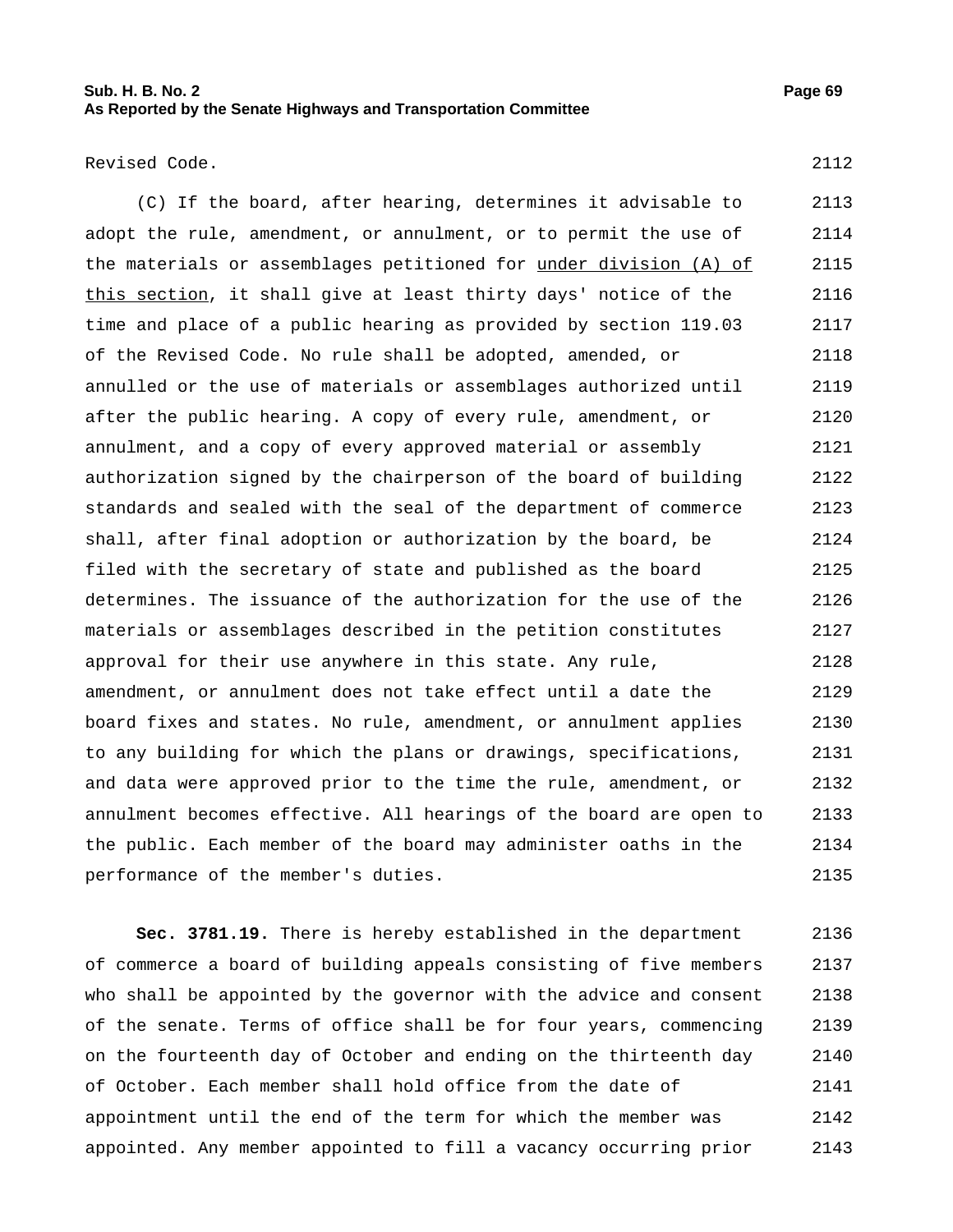# **Sub. H. B. No. 2 Page 70 As Reported by the Senate Highways and Transportation Committee**

to the expiration of the term for which the member's predecessor was appointed shall hold office for the remainder of such term. Any member shall continue in office subsequent to the expiration date of the member's term until a successor takes office, or until a period of sixty days has elapsed, whichever occurs first. One member shall be an attorney-at-law, admitted to the bar of this state and of the remaining members, one shall be a registered architect and one shall be a professional engineer, each of whom shall be duly licensed to practice their respective professions in this state, one shall be a fire prevention officer qualified under section 3737.66 of the Revised Code, and one shall be a person with recognized ability in the plumbing or pipefitting profession. No member of the board of building standards shall be a member of the board of building appeals. Each member shall be paid an amount fixed pursuant to Chapter 124. of the Revised Code per diem. The department shall provide and assign to the board such employees as are required by the board to perform its functions. The board may adopt its own rules of procedure not inconsistent with sections 3781.06 to 3781.18 and 3791.04 of the Revised Code, and may change them in its discretion. The board may establish reasonable fees, based on actual costs for administration of filing and processing, not to exceed two hundred dollars, for the costs of filing and processing appeals. A full and complete record of all proceedings of the board shall be kept and be open to public inspection. 2144 2145 2146 2147 2148 2149 2150 2151 2152 2153 2154 2155 2156 2157 2158 2159 2160 2161 2162 2163 2164 2165 2166 2167

In the enforcement by any department of the state or any political subdivision of this chapter and Chapter 3791., and sections 3737.41, 3737.42, 4104.02, 4104.06, 4104.43, 4104.44, 4104.45, 4105.011, and 4105.11 of the Revised Code and any rule made thereunder, such department is the agency referred to in sections 119.07, 119.08, and 119.10 of the Revised Code. 2168 2169 2170 2171 2172 2173

The appropriate municipal or county board of appeals, where one exists, certified pursuant to section 3781.20 of the Revised 2174 2175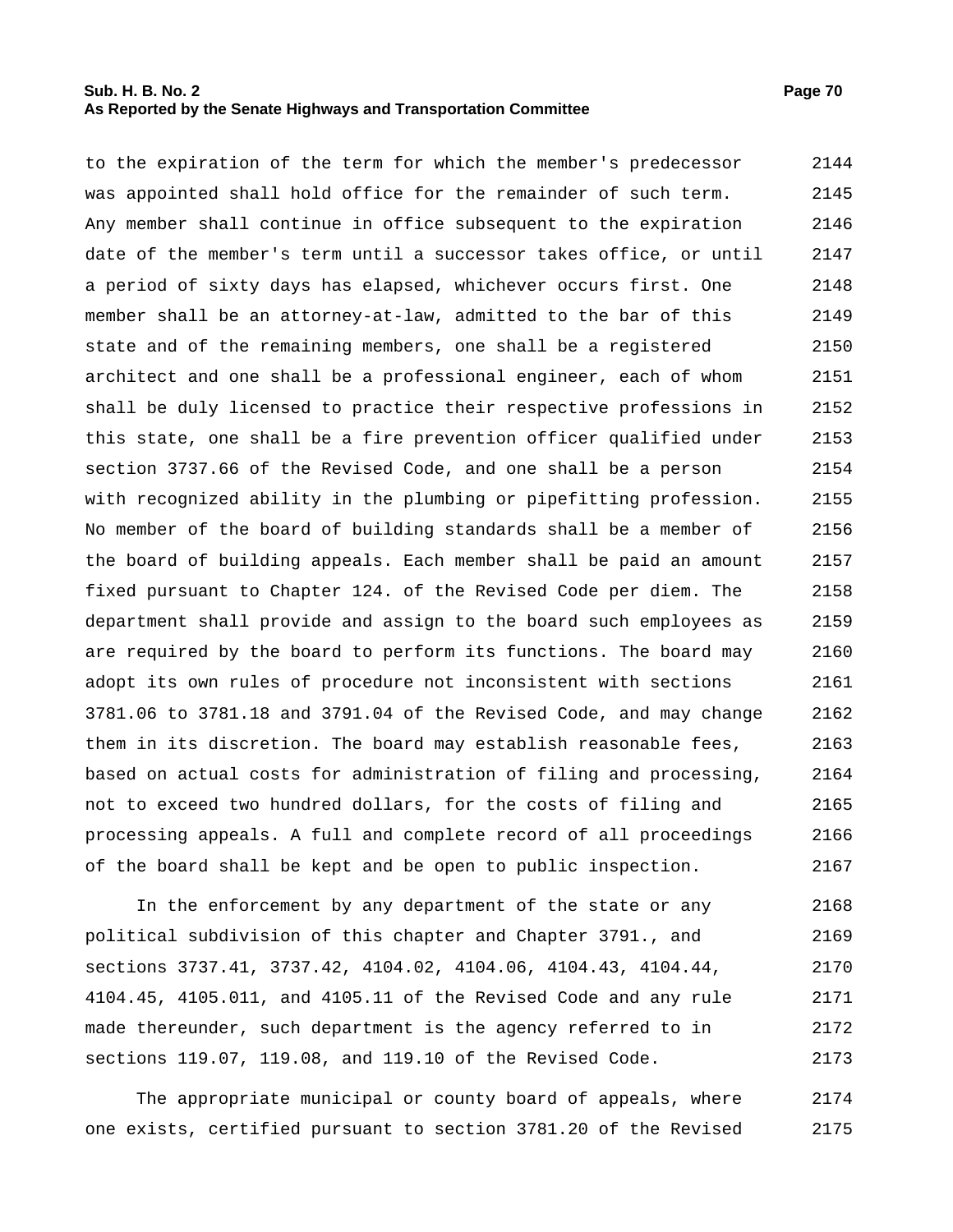# **Sub. H. B. No. 2 Page 71 As Reported by the Senate Highways and Transportation Committee**

Code shall conduct the adjudication hearing referred to in sections 119.09 to 119.13 and required by section 3781.031 of the Revised Code. If there is no certified municipal or county board of appeals, the board of building appeals shall conduct the adjudication hearing. If the adjudication hearing concerns section 3781.111 of the Revised Code or any rule made thereunder, reasonable notice of the time, date, place, and subject of the hearing shall be given to any local corporation, association, or other organization composed of or representing handicapped persons, as defined in section 3781.111 of the Revised Code, or if there is no local organization, then to any statewide corporation, association, or other organization composed of or representing handicapped persons. 2176 2177 2178 2179 2180 2181 2182 2183 2184 2185 2186 2187 2188

In addition to the provisions of Chapter 119. of the Revised Code, the municipal, county, or state board of building appeals, as the agency conducting the adjudication hearing, may reverse or modify the order of the enforcing agency if it finds that the order is contrary to this chapter and Chapters 3791. and 4104., and sections 3737.41, 3737.42, 4105.011, and 4105.11 of the Revised Code and any rule made thereunder or to a fair interpretation or application of such laws or any rule made thereunder, or that a variance from the provisions of such laws or any rule made thereunder, in the specific case, will not be contrary to the public interest where a literal enforcement of such provisions will result in unnecessary hardship. 2189 2190 2191 2192 2193 2194 2195 2196 2197 2198 2199 2200

The state board of building appeals or a certified municipal or county board of appeals shall render its decision within thirty days after the date of the adjudication hearing. Following the adjudication hearing, any municipal or county officer, official municipal or county board, or person who was a party to the hearing before the municipal or county board of appeals may apply to the state board of appeals for a de novo hearing before the 2201 2202 2203 2204 2205 2206 2207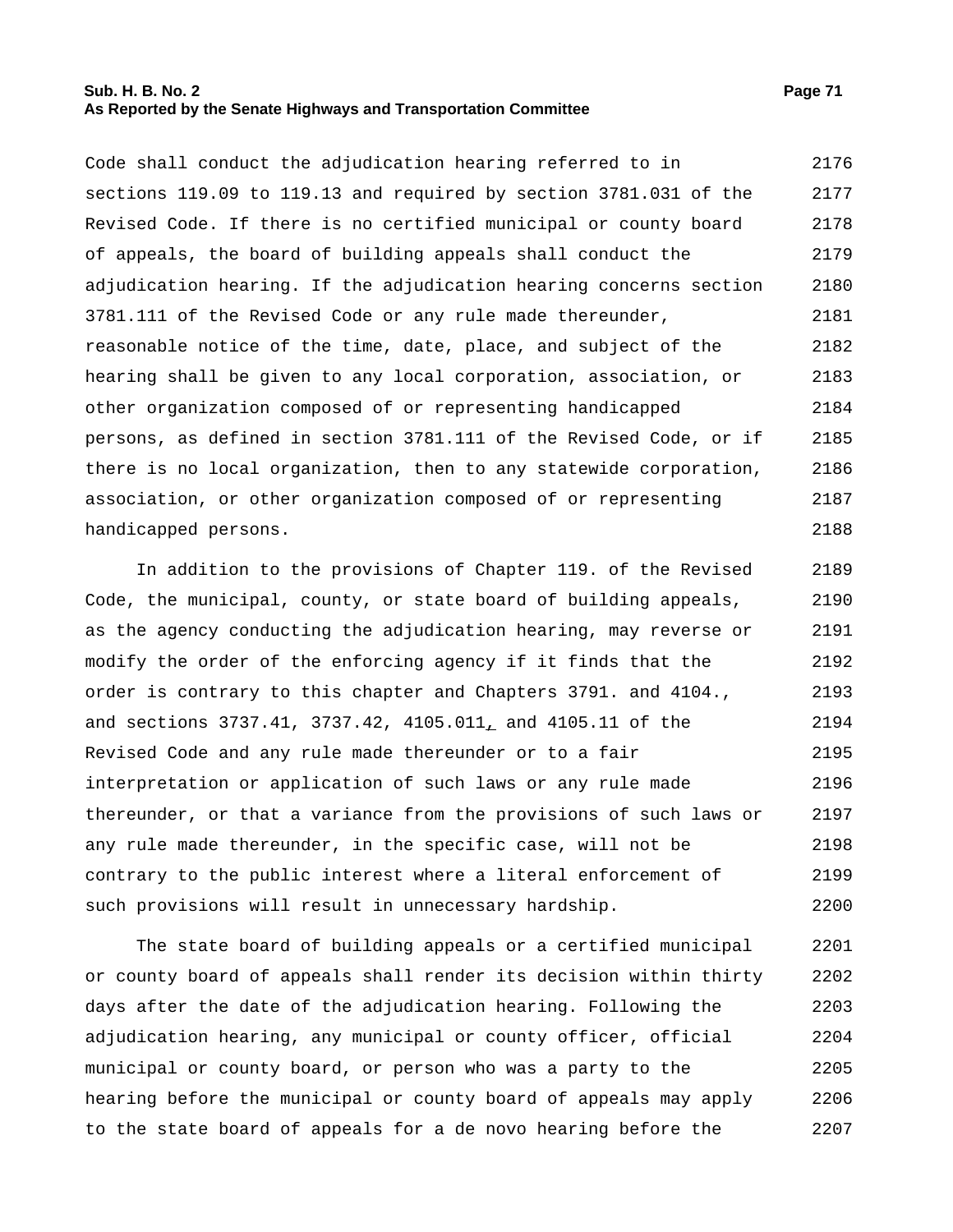#### **Sub. H. B. No. 2 Page 72 As Reported by the Senate Highways and Transportation Committee**

state board, or may appeal directly to the court of common pleas pursuant to section 3781.031 of the Revised Code. 2208 2209

In addition, any local corporation, association, or other organization composed of or representing handicapped persons as defined in section 3781.111 of the Revised Code, or, if no local corporation, association, or organization exists, then any statewide corporation, association, or other organization composed of or representing handicapped persons may apply for the de novo hearing or appeal to the court of common pleas from any decision of a certified municipal or county board of appeals interpreting, applying, or granting a variance from section 3781.111 of the Revised Code and any rule made thereunder. Application for a de novo hearing before the state board shall be made no later than thirty days after the municipal or county board renders its decision. 2210 2211 2212 2213 2214 2215 2216 2217 2218 2219 2220 2221 2222

The state board of building appeals or the appropriate certified local board of building appeals shall grant variances and exemptions from the requirements of section 3781.108 of the Revised Code in accordance with rules adopted by the board of building standards pursuant to division  $\overline{(J+K)}$  of section 3781.10 of the Revised Code. 2223 2224 2225 2226 2227 2228

The state board of building appeals or the appropriate certified local board of building appeals shall, in granting a variance or exemption from section 3781.108 of the Revised Code, in addition to any other considerations the state or the appropriate local board determines appropriate, consider the architectural and historical significance of the building. 2229 2230 2231 2232 2233 2234

**Sec. 3905.423.** (A) As used in this section: 2235

(1) "Consumer" has the same meaning as in section 1345.01 of the Revised Code. 2236 2237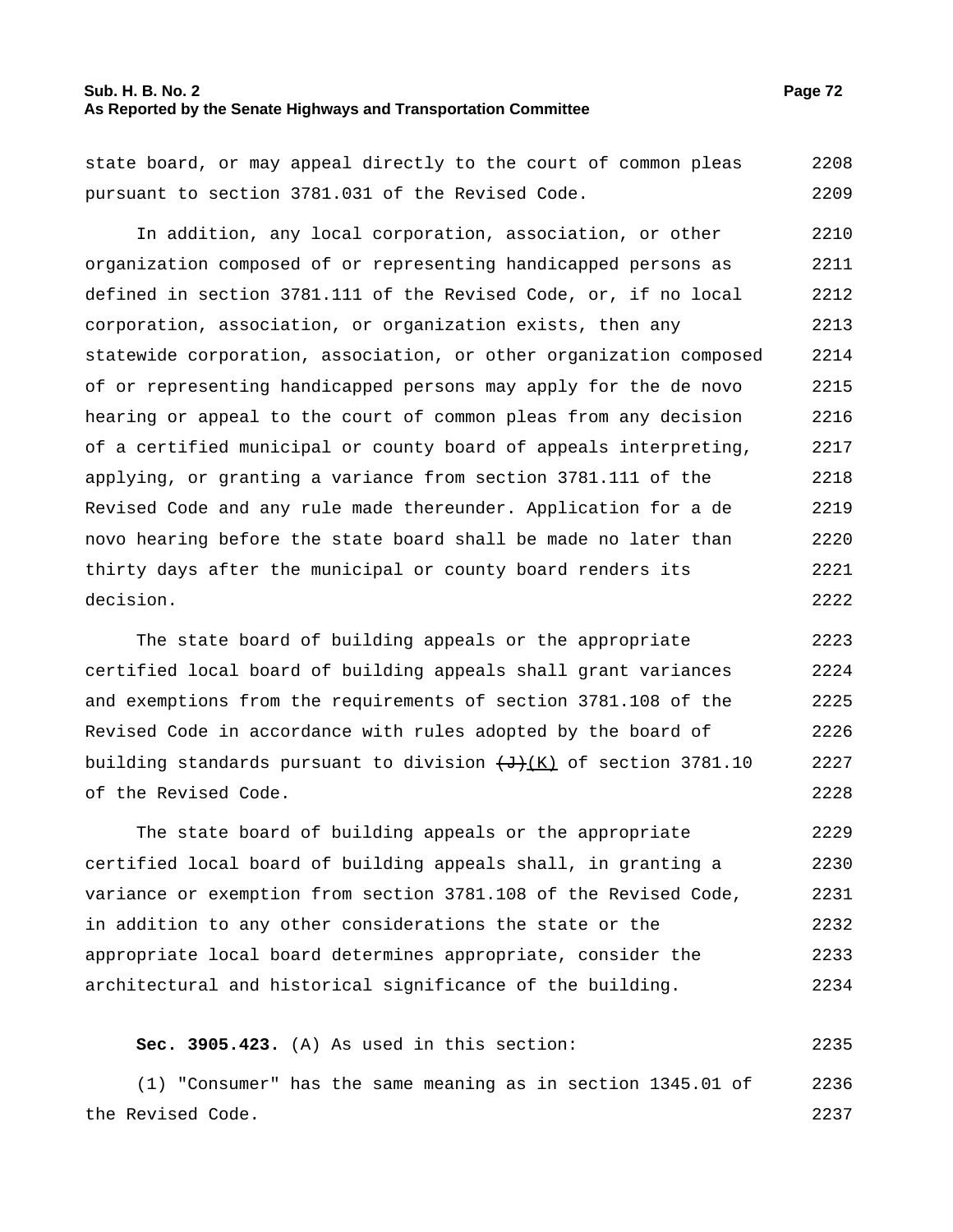#### **Sub. H. B. No. 2 Page 73 As Reported by the Senate Highways and Transportation Committee**

(2) "Consumer goods" means goods sold, leased, assigned, awarded by chance, or transferred to a consumer in a consumer transaction. 2238 2239 2240

(3) "Consumer goods service contract" means a contract or agreement to perform or pay for repairs, replacement, or maintenance of consumer goods due to a defect in materials or workmanship, normal wear and tear, power surges, or accidental damage from handling, that is effective for a specified duration and paid for by means other than the purchase of the consumer goods. "Consumer goods service contract" does not include any of the following: 2241 2242 2243 2244 2245 2246 2247 2248

(a) A contract or agreement to perform or pay for the repair, replacement, or maintenance of a motor vehicle or utility vehicle, as defined in section 4501.01 of the Revised Code, due to a defect in materials or workmanship, normal wear and tear, mechanical or electrical breakdown, or failure of parts or equipment of a motor vehicle that is effective for a specified duration and paid for by means other than the purchase of a motor vehicle or utility vehicle; 2249 2250 2251 2252 2253 2254 2255 2256

(b) A vehicle protection product as defined in section 3905.421 of the Revised Code; 2257 2258

(c) A home service contract as defined in section 3905.422 of the Revised Code<sub>i</sub> 2259 2260

(d) A motor vehicle tire or wheel road hazard contract as defined in section 3905.425 of the Revised Code; 2261 2262

(e) A motor vehicle ancillary product protection contract as defined in section 3905.426 of the Revised Code. 2263 2264

(4) "Consumer transaction" has the same meaning as in section 1345.01 of the Revised Code. 2265 2266

(5) "Contract holder" means the consumer who purchased goods 2267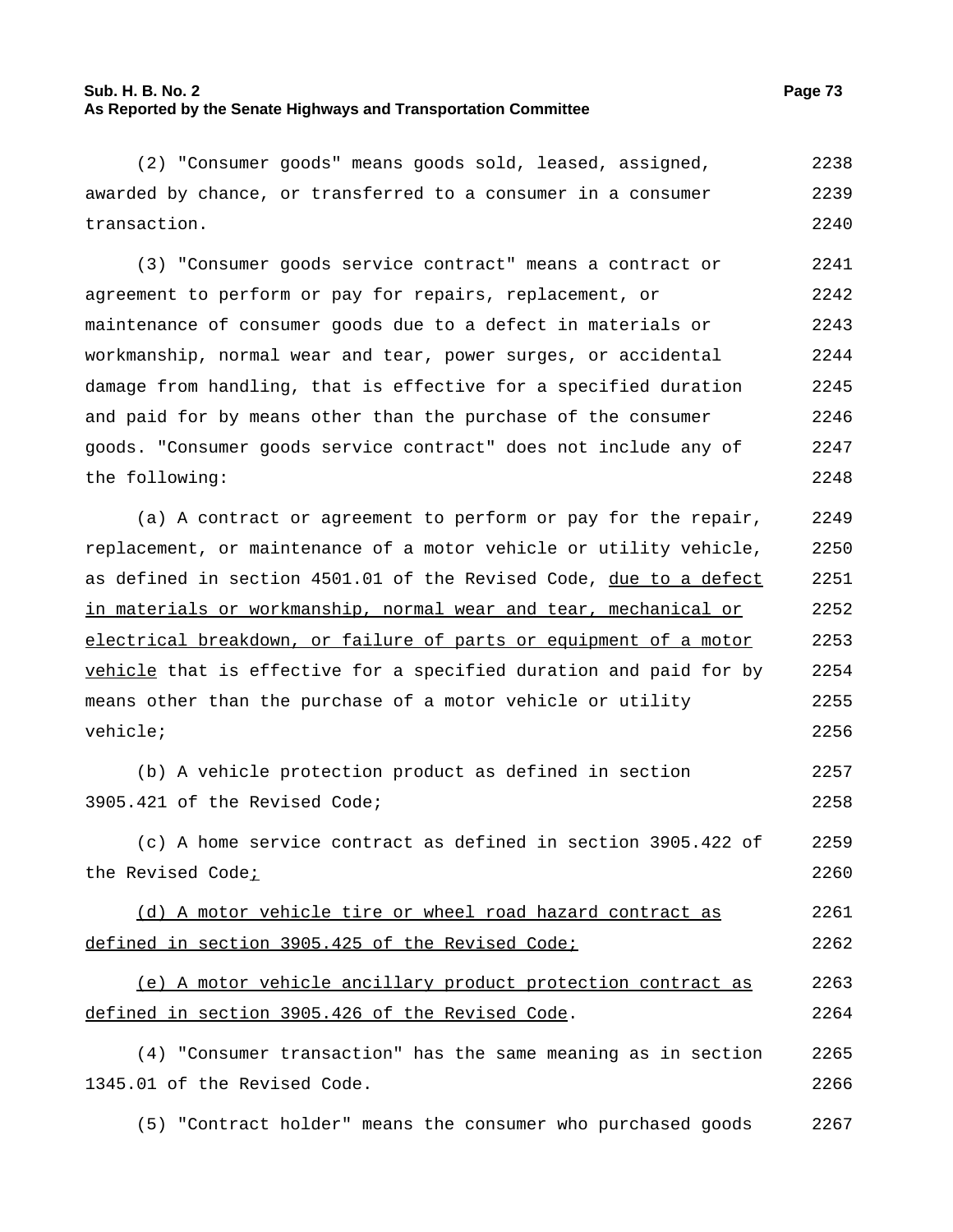#### **Sub. H. B. No. 2 Page 74 As Reported by the Senate Highways and Transportation Committee**

covered by a consumer goods service contract, any authorized transferee or assignee of the consumer, or any other person assuming the consumer's rights under the consumer goods service contract. 2268 2269 2270 2271 (6) "Provider" means a person who is contractually obligated 2272

to a contract holder under the terms of a consumer goods service contract. 2273 2274

(7) "Reimbursement insurance policy" means a policy of insurance issued by an insurer authorized or eligible to do business in this state to a provider to pay, on behalf of the provider, all covered contractual obligations incurred by the provider under the terms and conditions of the consumer goods service contract. 2275 2276 2277 2278 2279 2280

(8) "Supplier" has the same meaning as in section 1345.01 of the Revised Code. 2281 2282

(B) All consumer goods service contracts issued in this state that provide for the performance of or payment for repairs, replacement, or maintenance of consumer goods due to power surges or accidental damage from handling shall be covered by a reimbursement insurance policy. 2283 2284 2285 2286 2287

(C) A consumer goods service contract issued by a provider that is required to be covered by a reimbursement insurance policy under division (B) of this section shall comply with conspicuously state all of the following requirements: 2288 2289 2290 2291

(1) Conspicuously state that That the obligations of the provider are guaranteed under a reimbursement insurance policy; 2292 2293

(2) Conspicuously state that That if a provider fails to perform or make payment due under the terms of the contract within sixty days after the contract holder requests performance or payment pursuant to the terms of the contract, the contract holder may request performance or payment directly from the provider's 2294 2295 2296 2297 2298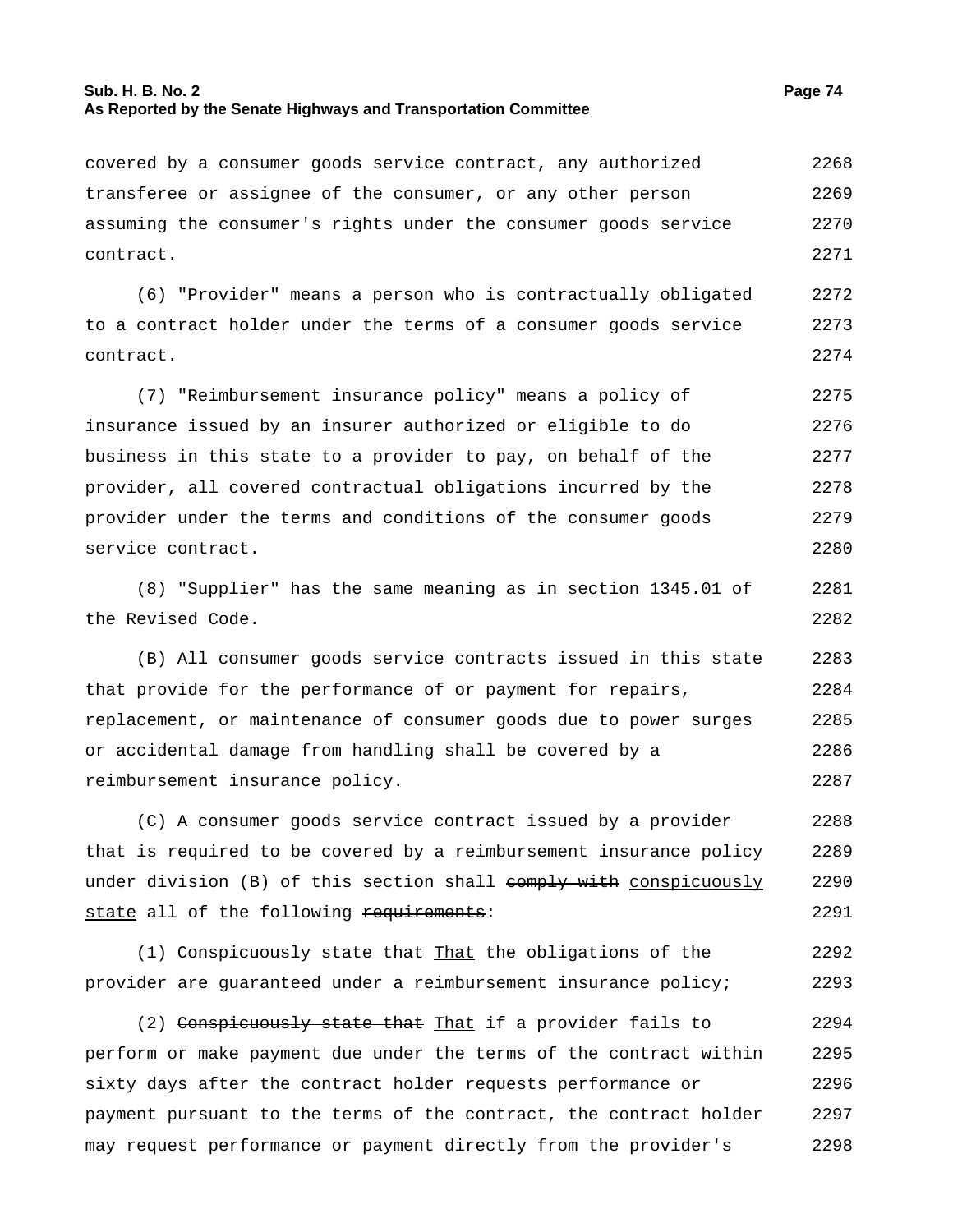#### **Sub. H. B. No. 2 Page 75 As Reported by the Senate Highways and Transportation Committee**

reimbursement insurance policy insurer, including, but not limited to, any obligation in the contract by which the provider must refund the contract holder upon cancellation of a contract; 2299 2300 2301 2302 (3) Conspicuously state the The name, address, and telephone number of the provider's reimbursement insurance policy insurer. 2303 2304 (D) A reimbursement insurance policy that is required to be issued under this section shall contain a: 2305 2306 (1) A statement that if a provider fails to perform or make payment due under the terms of the consumer goods service contract within sixty days after the contract holder requests performance or payment pursuant to the terms of the contract, the contract holder may request performance or payment directly from the provider's reimbursement insurance policy insurer, including, but not limited to, any obligation in the contract by which the provider must refund the contract holder upon cancellation of a contracti 2307 2308 2309 2310 2311 2312 2313 2314 2315 (2) A statement that in the event of cancellation of the provider's reimbursement insurance policy, insurance coverage will continue for all contract holders whose consumer goods service contracts were issued by the provider and reported to the insurer 2316 2317 2318 2319

for coverage during the term of the reimbursement insurance policy. 2320 2321

(E) The sale or issuance of a consumer goods service contract is a consumer transaction for purposes of sections 1345.01 to 1345.13 of the Revised Code. The provider is the supplier and the contract holder is the consumer for purposes of those sections. 2322 2323 2324 2325

(F) Unless issued by an insurer authorized or eligible to do business in this state, a consumer goods service contract does not constitute a contract substantially amounting to insurance, or the contract's issuance the business of insurance, under section 2326 2327 2328 2329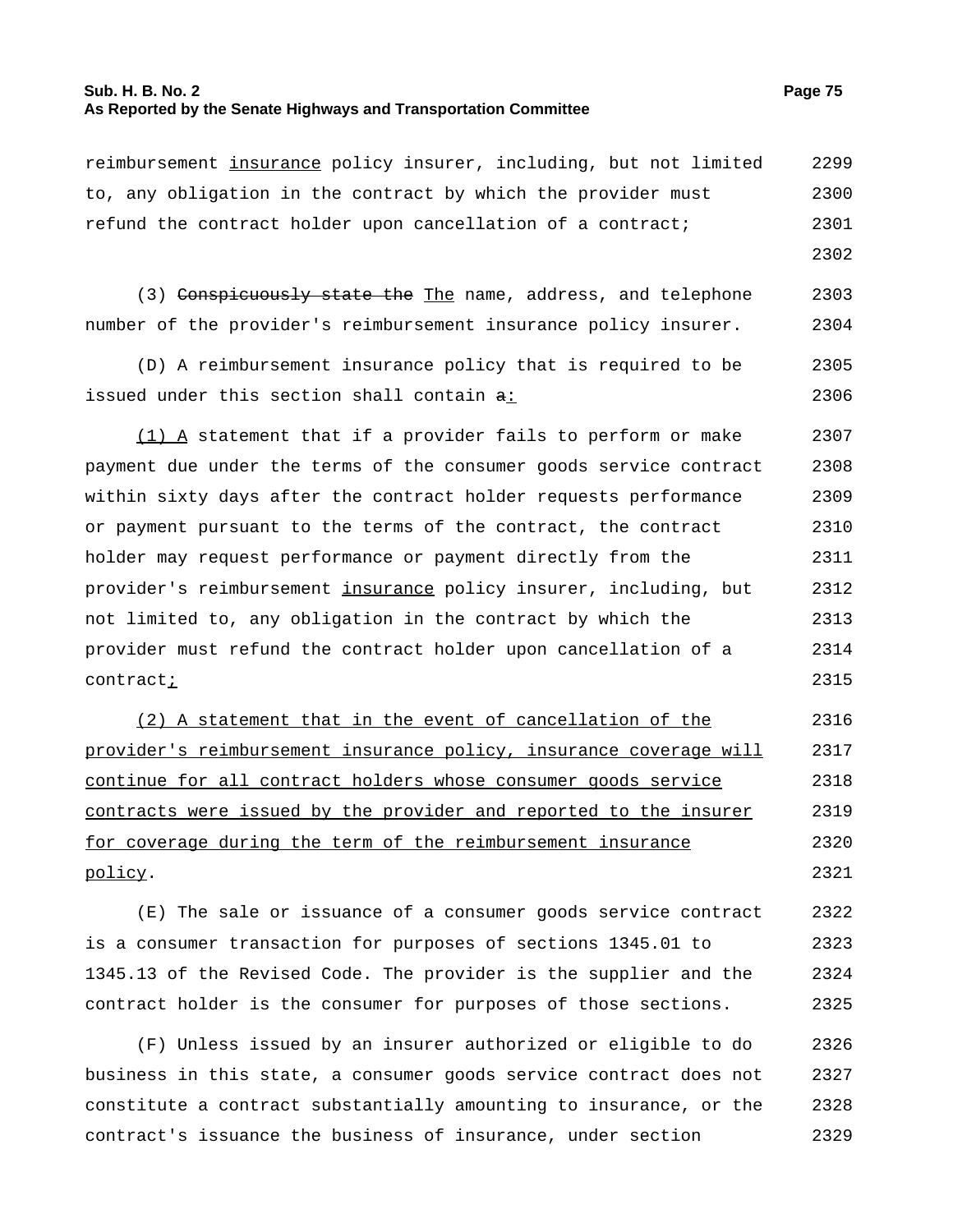### **Sub. H. B. No. 2 Page 76 As Reported by the Senate Highways and Transportation Committee**

3905.42 of the Revised Code. 2330

(G) The rights of a contract holder against a provider's reimbursement insurance policy insurer as provided in this section apply only in regard to a reimbursement insurance policy issued under this section. This section does not create any contractual rights in favor of a person that does not qualify as an insured under any other type of insurance policy described in Title XXXIX of the Revised Code. 2331 2332 2333 2334 2335 2336 2337

|  |  | Sec. 3905.425. (A) As used in this section: |  |  |  |  |  |  |  | 2338 |
|--|--|---------------------------------------------|--|--|--|--|--|--|--|------|
|--|--|---------------------------------------------|--|--|--|--|--|--|--|------|

| (1) "Contract holder" means the person who purchased a motor    | 2339 |
|-----------------------------------------------------------------|------|
| vehicle tire or wheel road hazard contract, any authorized      | 2340 |
| transferee or assignee of the purchaser, or any other person    | 2341 |
| assuming the purchaser's rights under the motor vehicle tire or | 2342 |
| wheel road hazard contract.                                     | 2343 |
|                                                                 |      |

(2) "Motor vehicle" has the same meaning as in section 4501.01 of the Revised Code and also includes utility vehicles as defined in that section. 2344 2345 2346

(3) "Motor vehicle tire or wheel road hazard contract" means a contract or agreement to perform or pay for repairs or replacement of tires or wheels damaged because of a road hazard with or without additional provisions for incidental payment of indemnity under limited circumstances, including, without limitation, towing, rental, and emergency road services, that is effective for a specified duration and paid for by means other than the purchase of the motor vehicle tire or wheel. "Motor vehicle tire or wheel road hazard contract" does not include any of the following: 2347 2348 2349 2350 2351 2352 2353 2354 2355 2356

(a) A contract or agreement to perform or pay for the repair, replacement, or maintenance of a motor vehicle due to a defect in materials or workership, normal wear and tear, mechanical or 2357 2358 2359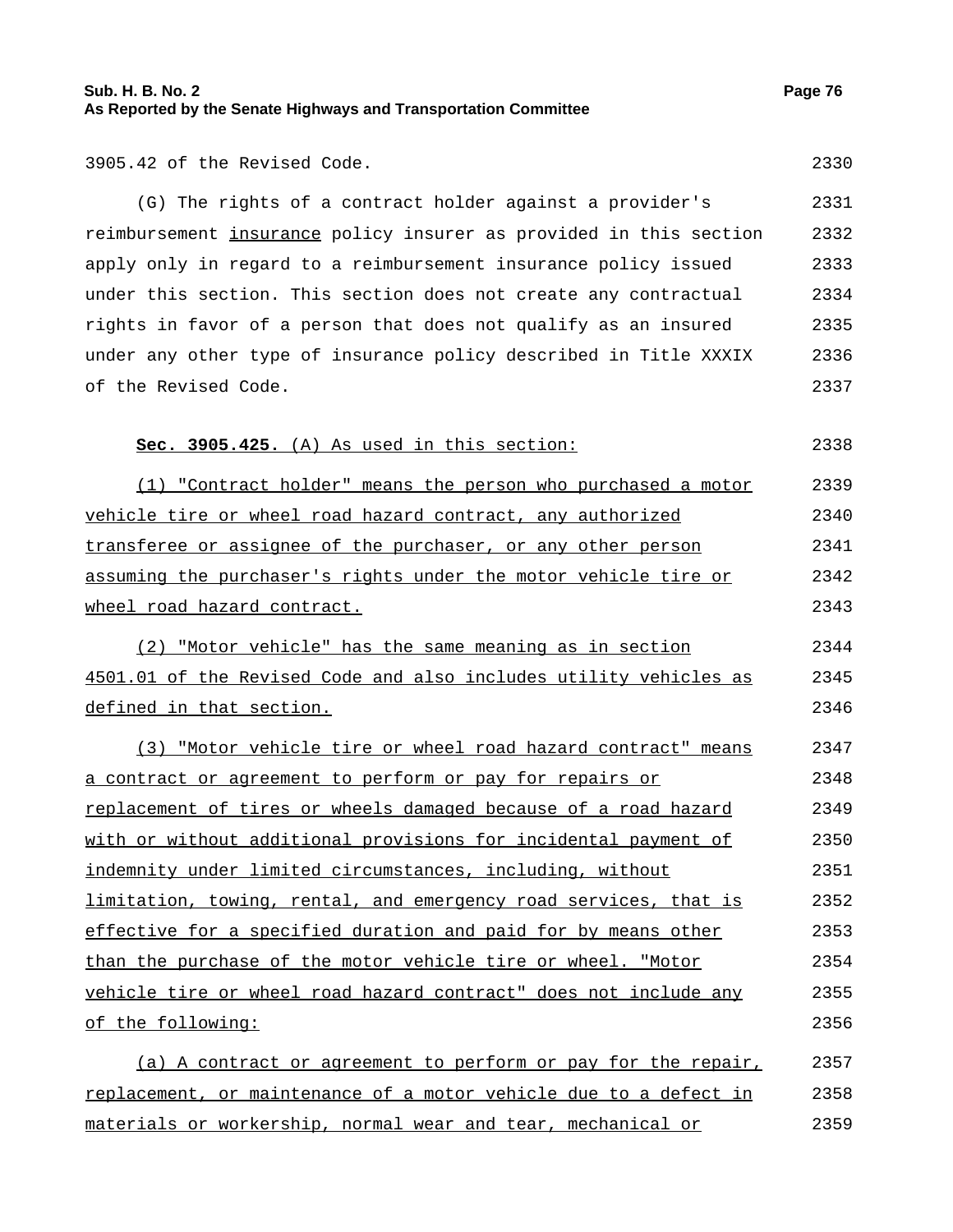# **Sub. H. B. No. 2 Page 77 As Reported by the Senate Highways and Transportation Committee**

| electrical breakdown, or failure of parts or equipment of a motor  | 2360 |
|--------------------------------------------------------------------|------|
| vehicle that is effective for a specified duration and paid for by | 2361 |
| means other than the purchase of a motor vehicle;                  | 2362 |
| (b) A vehicle protection product warranty as defined in            | 2363 |
| section 3905.421 of the Revised Code;                              | 2364 |
| (c) A home service contract as defined in section 3905.422 of      | 2365 |
| the Revised Code;                                                  | 2366 |
| (d) A consumer goods service contract as defined in section        | 2367 |
| 3905.423 of the Revised Code.                                      | 2368 |
| (4) "Provider" means a person who is contractually obligated       | 2369 |
| to a contract holder under the terms of a motor vehicle tire or    | 2370 |
| wheel road hazard contract.                                        | 2371 |
| (5) "Reimbursement insurance policy" means a policy of             | 2372 |
| insurance issued by an insurer authorized or eligible to do        | 2373 |
| business in this state to a provider to pay, on behalf of the      | 2374 |
| provider in the event of the provider's nonperformance, all        | 2375 |
| covered contractual obligations incurred by the provider under the | 2376 |
| terms and conditions of the motor vehicle tire or wheel road       | 2377 |
| hazard contract.                                                   | 2378 |
| (6) "Road hazard" means a condition that may cause damage or       | 2379 |
| wear and tear to a tire or wheel on a public or private roadway,   | 2380 |
| roadside, driveway, or parking lot or garage, including potholes,  | 2381 |
| nails, glass, road debris, and curbs. "Road hazard" does not       | 2382 |
| include fire, theft, vandalism or malicious mischief, or other     | 2383 |
| perils normally covered by automobile physical damage insurance.   | 2384 |
| (7) "Supplier" has the same meaning as in section 1345.01 of       | 2385 |
| the Revised Code.                                                  | 2386 |
| (B)(1) All motor vehicle tire or wheel road hazard contracts       | 2387 |
| issued in this state shall be covered by a reimbursement insurance | 2388 |
| policy.                                                            | 2389 |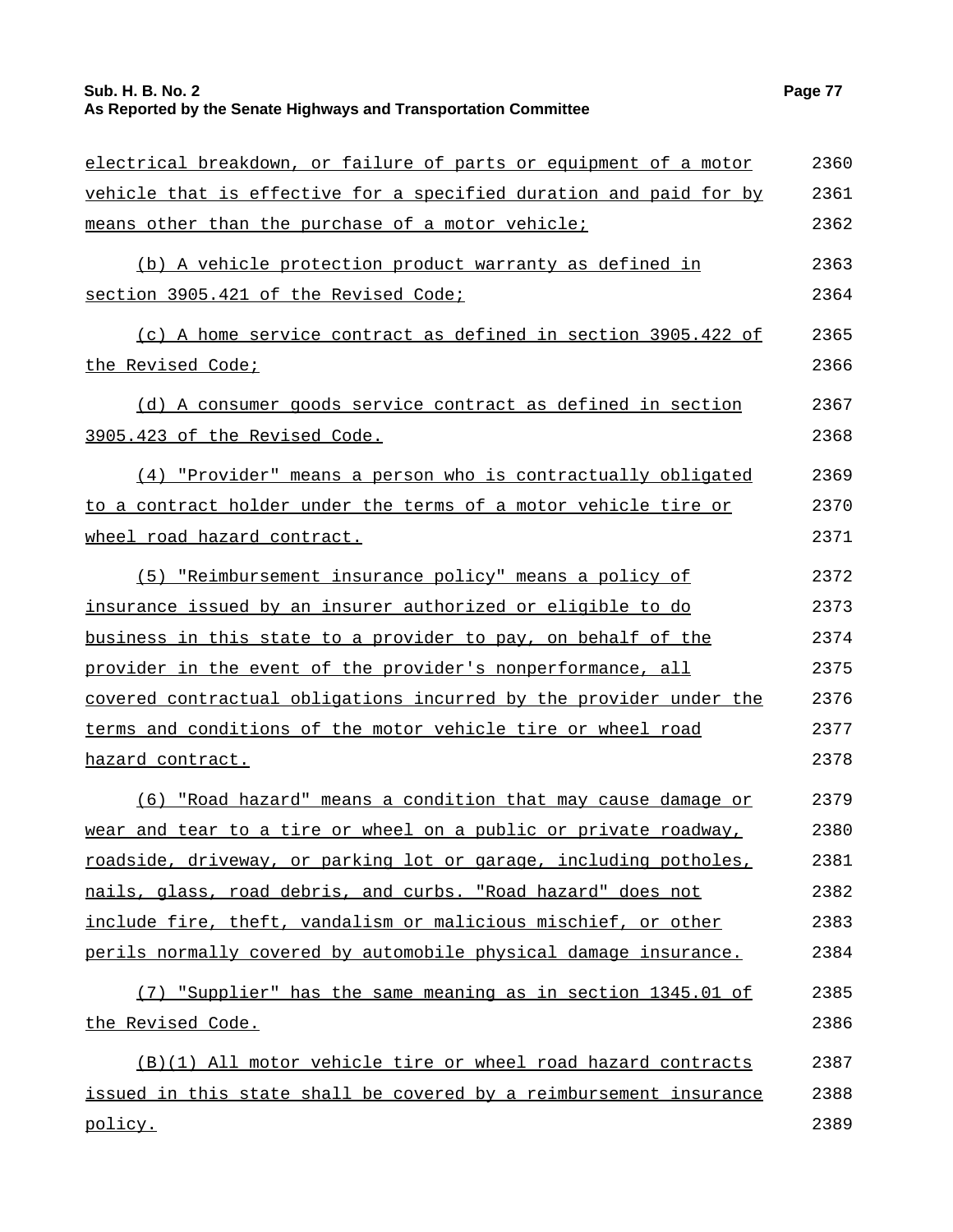# **Sub. H. B. No. 2 Page 78 As Reported by the Senate Highways and Transportation Committee**

| (2) A motor vehicle tire or wheel road hazard contract in          | 2390 |
|--------------------------------------------------------------------|------|
| which the provider is a tire manufacturer is exempt from the       | 2391 |
| requirement of division (B)(1) of this section.                    | 2392 |
| (C) A motor vehicle tire or wheel road hazard contract issued      | 2393 |
| by a provider that is required to be covered by a reimbursement    | 2394 |
| insurance policy under division (B) of this section shall          | 2395 |
| conspicuously state all of the following:                          | 2396 |
| (1) "This contract is not insurance and is not subject to the      | 2397 |
| insurance laws of this state."                                     | 2398 |
| (2) That the obligations of the provider are quaranteed under      | 2399 |
| a reimbursement insurance policy;                                  | 2400 |
| (3) That if a provider fails to perform or make payment due        | 2401 |
| under the terms of the contract within sixty days after the        | 2402 |
| contract holder requests performance or payment pursuant to the    | 2403 |
| terms of the contract, the contract holder may request performance | 2404 |
| or payment directly from the provider's reimbursement insurance    | 2405 |
| policy insurer, including any obligation in the contract by which  | 2406 |
| the provider must refund the contract holder upon cancellation of  | 2407 |
| a contract;                                                        | 2408 |
| (4) The name, address, and telephone number of the provider's      | 2409 |
| reimbursement insurance policy insurer.                            | 2410 |
| (D) A reimbursement insurance policy that is required to be        | 2411 |
| issued under this section shall contain:                           | 2412 |
| (1) A statement that if a provider fails to perform or make        | 2413 |
| payment due under the terms of the motor vehicle tire or wheel     | 2414 |
| road hazard contract within sixty days after the contract holder   | 2415 |
| requests performance or payment pursuant to the terms of the       | 2416 |
| contract, the contract holder may request performance or payment   | 2417 |
| directly from the provider's reimbursement insurance policy        | 2418 |
| insurer, including any obligation in the contract by which the     | 2419 |
| provider must refund the contract holder upon cancellation of a    | 2420 |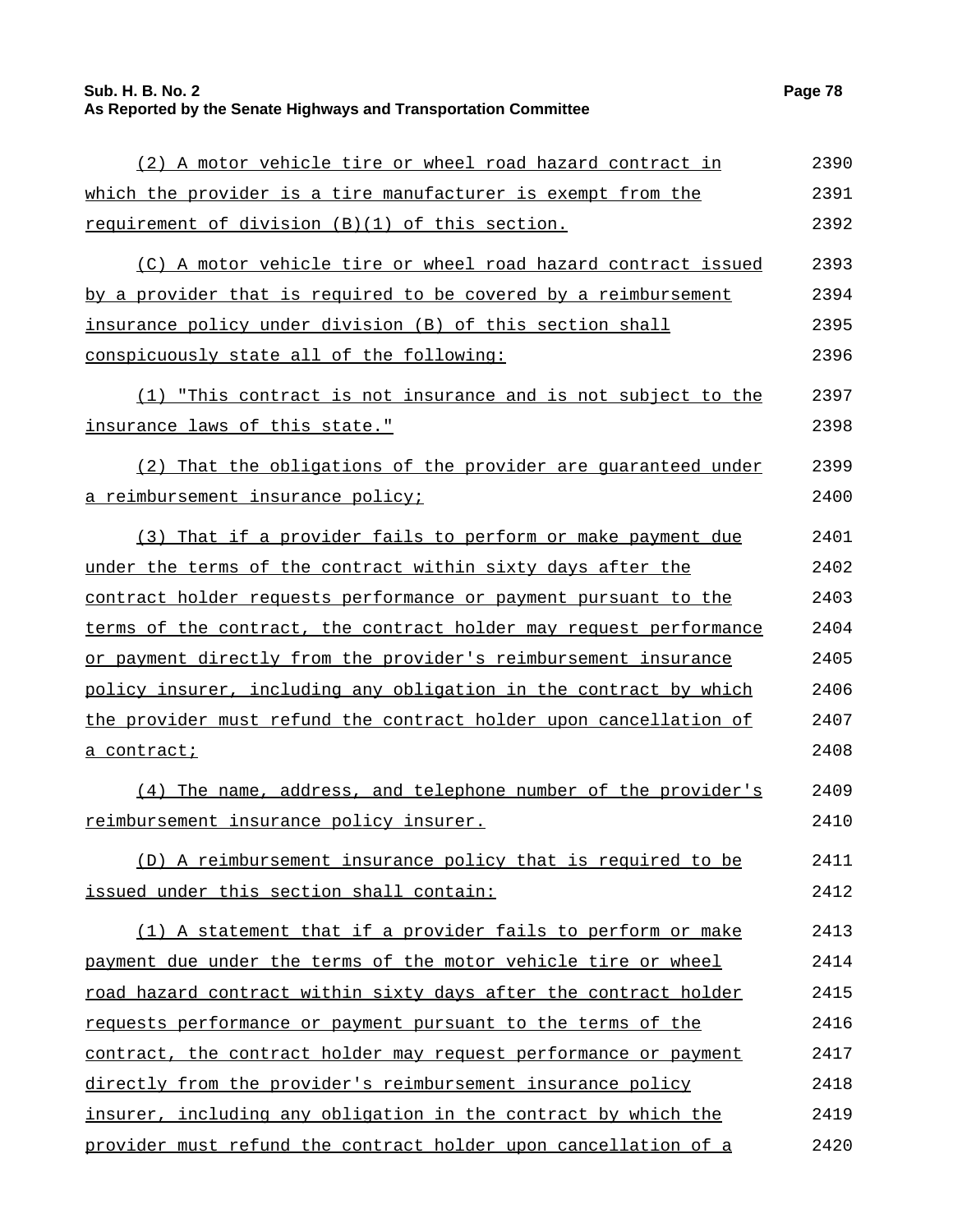## **Sub. H. B. No. 2 Page 79 As Reported by the Senate Highways and Transportation Committee**

| contract;                                                          | 2421 |
|--------------------------------------------------------------------|------|
| (2) A statement that in the event of cancellation of the           | 2422 |
| provider's reimbursement insurance policy, insurance coverage will | 2423 |
| continue for all contract holders whose motor vehicle tire or      | 2424 |
| wheel road hazard contracts were issued by the provider and        | 2425 |
| reported to the insurer for coverage during the term of the        | 2426 |
| reimbursement insurance policy.                                    | 2427 |
| (E) The sale or issuance of a motor vehicle tire or wheel          | 2428 |
| road hazard contract is a consumer transaction for purposes of     | 2429 |
| sections 1345.01 to 1345.13 of the Revised Code. The provider is   | 2430 |
| the supplier and the contract holder is the consumer for purposes  | 2431 |
| of those sections.                                                 | 2432 |
| (F) Unless issued by an insurer authorized or eligible to do       | 2433 |
| business in this state, a motor vehicle tire or wheel road hazard  | 2434 |
| contract does not constitute a contract substantially amounting to | 2435 |
| insurance, or the contract's issuance the business of insurance,   | 2436 |
| under section 3905.42 of the Revised Code.                         | 2437 |
| (G) The rights of a contract holder against a provider's           | 2438 |
| reimbursement insurance policy insurer as provided in this section | 2439 |
| apply only in regard to a reimbursement insurance policy issued    | 2440 |
| under this section. This section does not create any contractual   | 2441 |
| rights in favor of a person that does not qualify as an insured    | 2442 |
| under any other type of insurance policy described in Title XXXIX  | 2443 |
| of the Revised Code. This section does not prohibit the insurer of | 2444 |
| a provider's reimbursement insurance policy from assuming          | 2445 |
| liability for contracts issued prior to the effective date of the  | 2446 |
| policy or this statute.                                            | 2447 |
| Sec. 3905.426. (A) As used in this section:                        | 2448 |

(1) "Contract holder" means the person who purchased a motor vehicle ancillary product protection contract, any authorized 2449 2450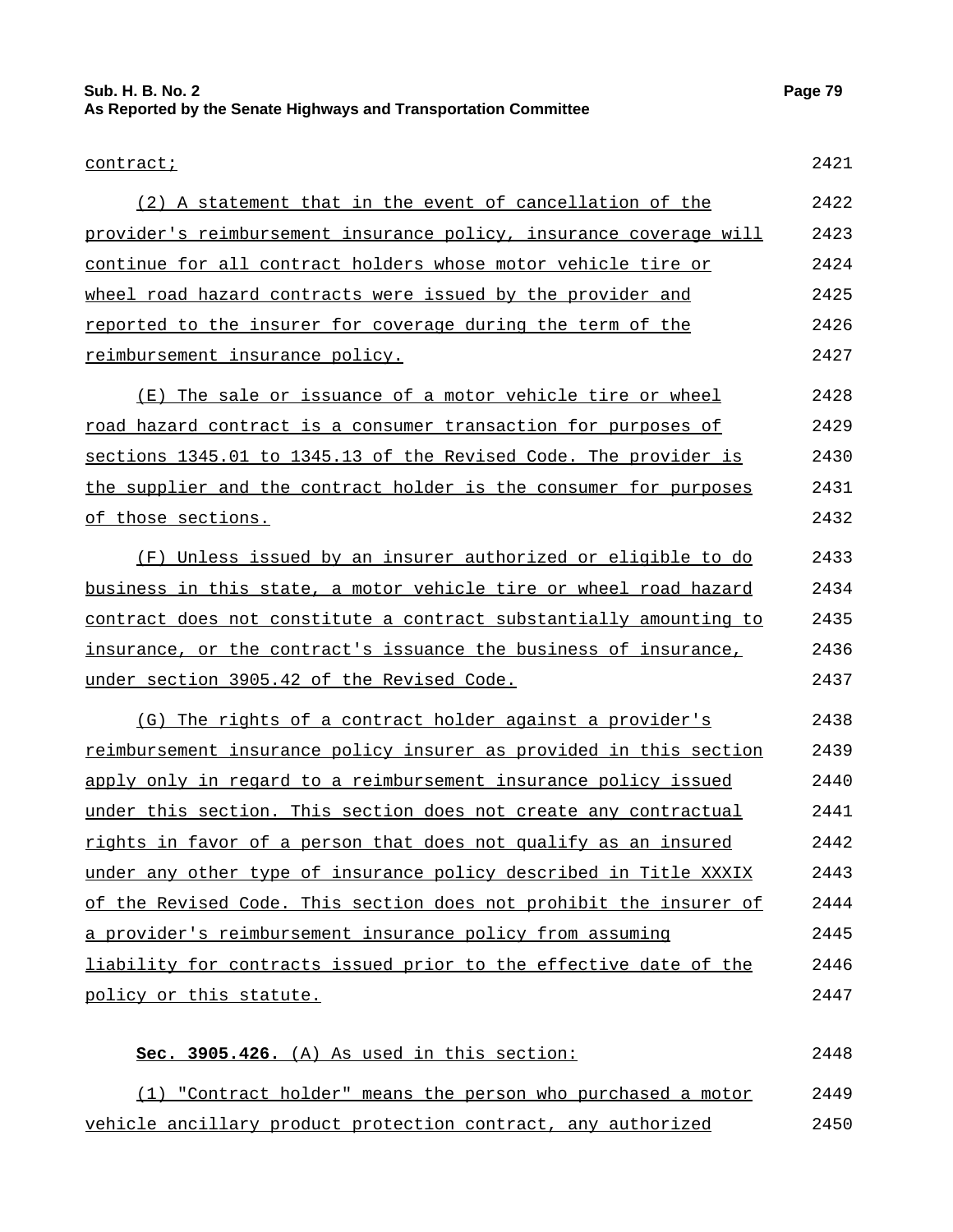# **Sub. H. B. No. 2 Page 80 As Reported by the Senate Highways and Transportation Committee**

| transferee or assignee of the purchaser, or any other person       | 2451 |
|--------------------------------------------------------------------|------|
| assuming the purchaser's rights under the motor vehicle ancillary  | 2452 |
| product protection contract.                                       | 2453 |
| (2) "Motor vehicle" has the same meaning as in section             | 2454 |
| 4501.01 of the Revised Code and also includes utility vehicles as  | 2455 |
| defined in that section.                                           | 2456 |
| (3)(a) "Motor vehicle ancillary product protection contract"       | 2457 |
| means a contract or agreement that is effective for a specified    | 2458 |
| duration and paid for by means other than the purchase of a motor  | 2459 |
| vehicle, or its parts or equipment, to perform any one or more of  | 2460 |
| the following services:                                            | 2461 |
| (i) Repair or replacement of glass on a motor vehicle              | 2462 |
| necessitated by wear and tear or damage caused by a road hazard;   | 2463 |
| (ii) Removal of a dent, ding, or crease without affecting the      | 2464 |
| existing paint finish using paintless dent removal techniques but  | 2465 |
| which expressly excludes replacement of vehicle body panels,       | 2466 |
| sanding, bonding, or painting;                                     | 2467 |
| (iii) Repair to the interior components of a motor vehicle         | 2468 |
| necessitated by wear and tear but which expressly excludes         | 2469 |
| replacement of any part or component of a motor vehicle's          | 2470 |
| interior.                                                          | 2471 |
| (b) "Motor vehicle ancillary product protection contract"          | 2472 |
| does not include any of the following:                             | 2473 |
| (i) A contract or agreement to perform or pay for the repair,      | 2474 |
| replacement, or maintenance of a motor vehicle due to defect in    | 2475 |
| materials or workmanship, normal wear and tear, mechanical or      | 2476 |
| electrical breakdown, or failure of parts or equipment of a motor  | 2477 |
| vehicle that is effective for a specified duration and paid for by | 2478 |
| means other than the purchase of a motor vehicle;                  | 2479 |
| (ii) A vehicle protection product warranty as defined in           | 2480 |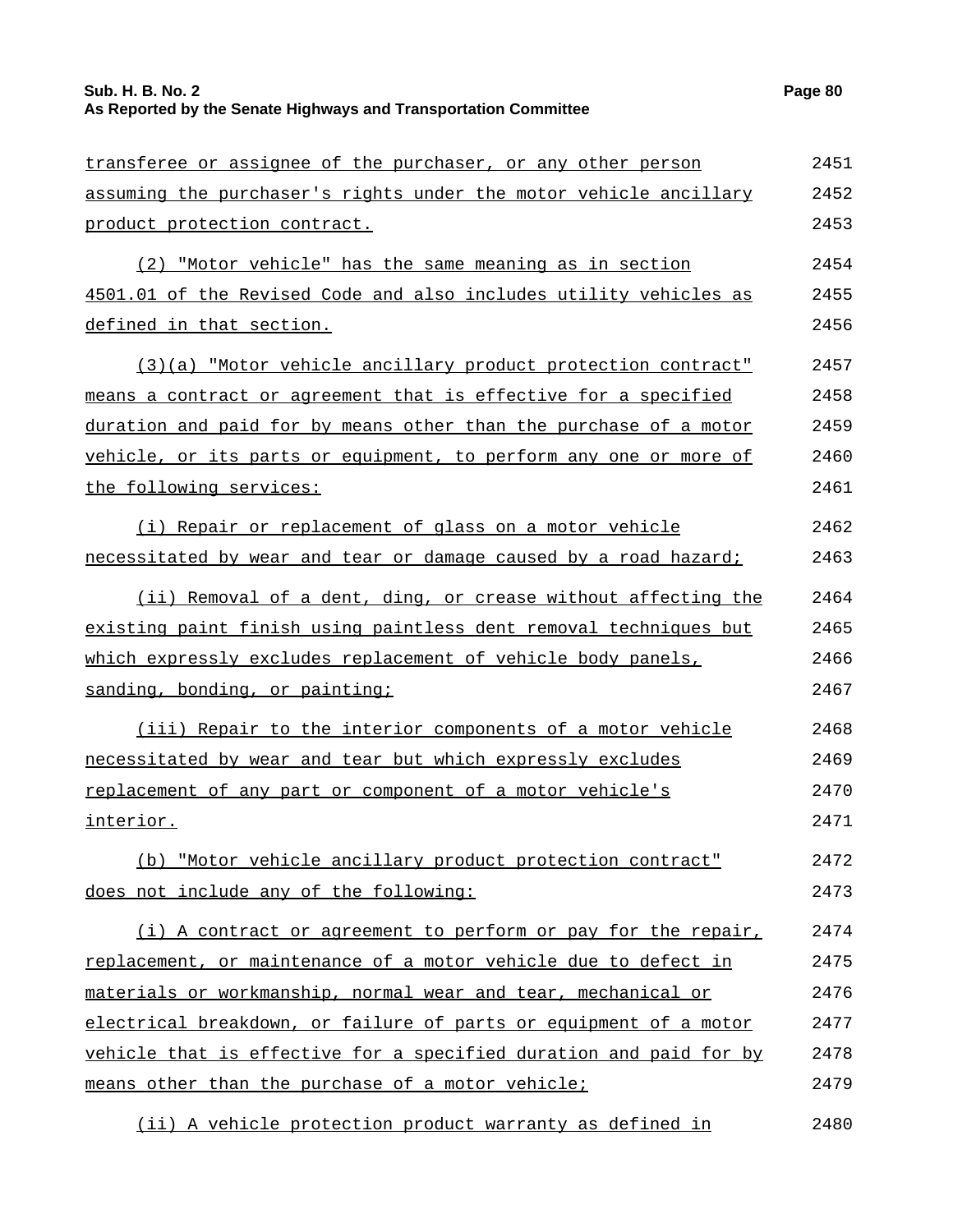| <b>Sub. H. B. No. 2</b><br>As Reported by the Senate Highways and Transportation Committee | Page 81 |
|--------------------------------------------------------------------------------------------|---------|
| section 3905.421 of the Revised Code;                                                      | 2481    |
| (iii) A home service contract as defined in section 3905.422                               | 2482    |
| of the Revised Code;                                                                       | 2483    |
| (iv) A consumer goods service contract as defined in section                               | 2484    |
| 3905.423 of the Revised Code;                                                              | 2485    |
| (v) A motor vehicle tire or wheel road hazard contract as                                  | 2486    |
| defined in section 3905.425 of the Revised Code.                                           | 2487    |
| (4) "Provider" means a person who is contractually obligated                               | 2488    |
| to a contract holder under the terms of a motor vehicle ancillary                          | 2489    |
| product protection contract.                                                               | 2490    |
| (5) "Reimbursement insurance policy" means a policy of                                     | 2491    |
| insurance issued by an insurer authorized or eligible to do                                | 2492    |
| business in this state to a provider to pay, on behalf of the                              | 2493    |
| provider, all covered contractual obligations incurred by the                              | 2494    |
| provider under the terms and conditions of the motor vehicle                               | 2495    |
| ancillary product protection contract.                                                     | 2496    |
| (6) "Supplier" has the same meaning as in section 1345.01 of                               | 2497    |
| the Revised Code.                                                                          | 2498    |
| (B) All motor vehicle ancillary product protection contracts                               | 2499    |
| issued in this state shall be covered by a reimbursement insurance                         | 2500    |
| policy.                                                                                    | 2501    |
| (C) A motor vehicle ancillary product protection contract                                  | 2502    |
| issued by a provider that is required to be covered by a                                   | 2503    |
| reimbursement insurance policy under division (B) of this section                          | 2504    |
| shall conspicuously state all of the following:                                            | 2505    |
| (1) "This contract is not insurance and is not subject to the                              | 2506    |
| insurance laws of this state."                                                             | 2507    |
| (2) "This contract may provide a duplication of coverage                                   | 2508    |
| already provided by your automobile physical damage insurance                              | 2509    |
| policy."                                                                                   | 2510    |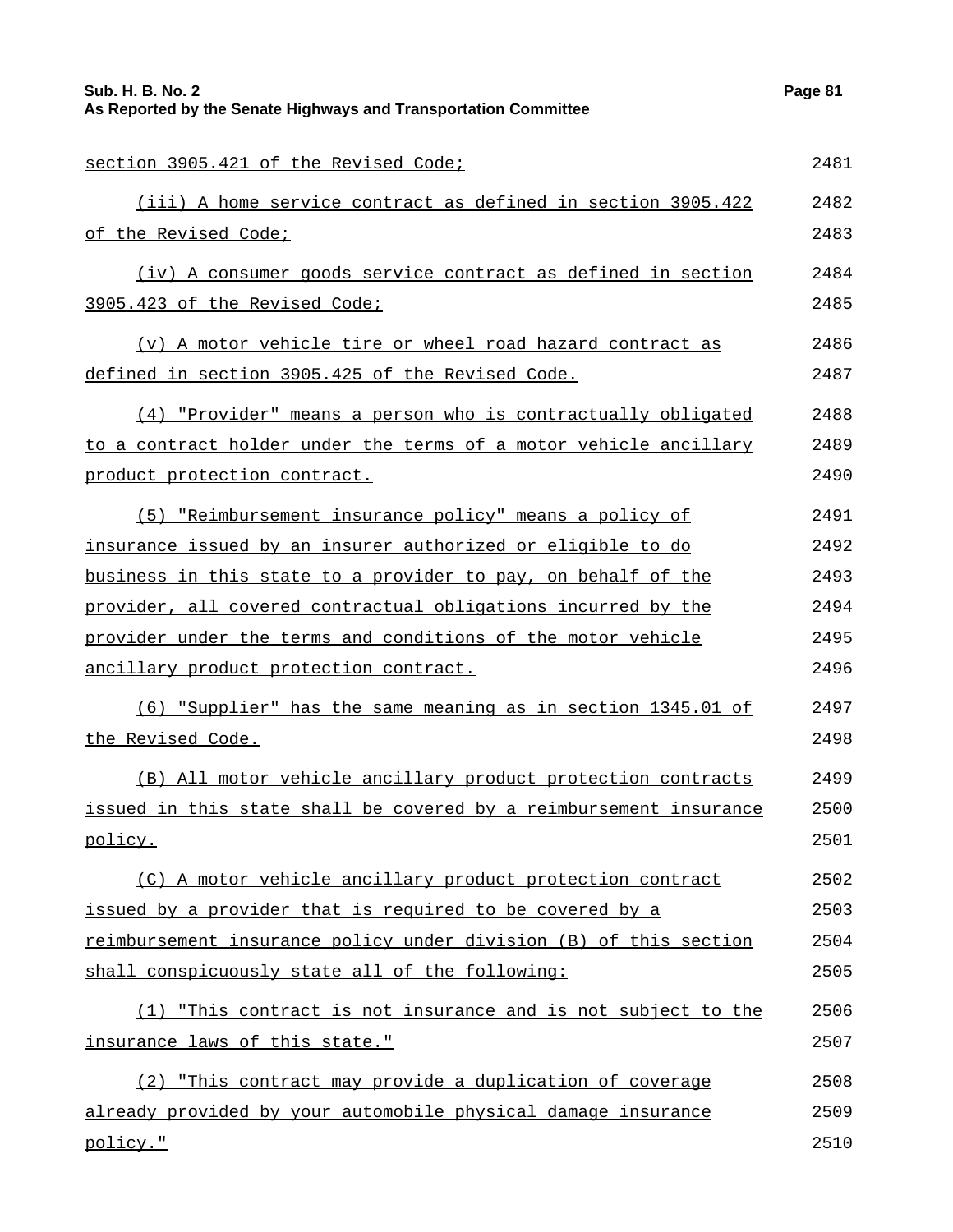#### **Sub. H. B. No. 2 Page 82 As Reported by the Senate Highways and Transportation Committee**

(3) That the obligations of the provider are guaranteed under a reimbursement insurance policy; 2511 2512 (4) That if a provider fails to perform or make payment due under the terms of the contract within sixty days after the contract holder requests performance or payment pursuant to the terms of the contract, the contract holder may request performance or payment directly from the provider's reimbursement insurance policy insurer, including any obligation in the contract by which the provider must refund the contract holder upon cancellation of a contract; 2513 2514 2515 2516 2517 2518 2519 2520 (5) The name, address, and telephone number of the provider's reimbursement insurance policy insurer. 2521 2522 (D) A reimbursement insurance policy that is required to be issued under this section shall contain: 2523 2524 (1) A statement that if a provider fails to perform or make payment due under the terms of the motor vehicle ancillary product protection contract within sixty days after the contract holder requests performance or payment pursuant to the terms of the contract, the contract holder may request performance or payment directly from the provider's reimbursement insurance policy insurer, including any obligation in the contract by which the provider must refund the contract holder upon cancellation of a contract. 2525 2526 2527 2528 2529 2530 2531 2532 2533 (2) A statement that in the event of cancellation of the provider's reimbursement insurance policy, insurance coverage will continue for all contract holders whose motor vehicle ancillary product protection contracts were issued by the provider and reported to the insurer for coverage during the term of the 2534 2535 2536 2537 2538

reimbursement insurance policy.

(E) The sale or issuance of a motor vehicle ancillary product protection contract is a consumer transaction for purposes of 2540 2541

2539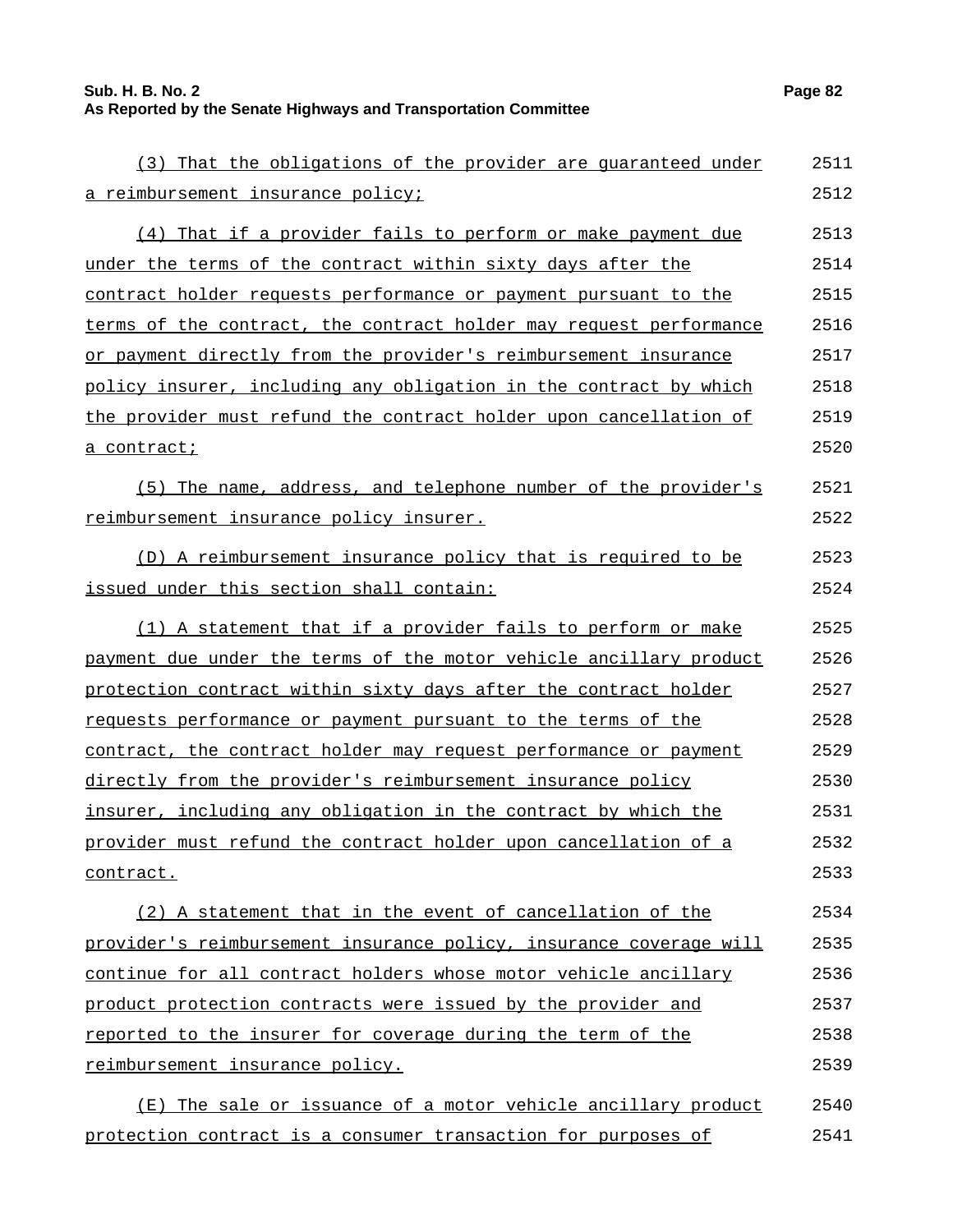**Sub. H. B. No. 2 Page 83 As Reported by the Senate Highways and Transportation Committee**

| sections 1345.01 to 1345.13 of the Revised Code. The provider is   | 2542 |
|--------------------------------------------------------------------|------|
| the supplier and the contract holder is the consumer for purposes  | 2543 |
| of those sections.                                                 | 2544 |
| (F) Unless issued by an insurer authorized or eligible to do       | 2545 |
| business in this state, a motor vehicle ancillary product          | 2546 |
| protection contract does not constitute a contract substantially   | 2547 |
| amounting to insurance, or the contract's issuance the business of | 2548 |
| insurance, under section 3905.42 of the Revised Code.              | 2549 |
| (G) The rights of a contract holder against a provider's           | 2550 |
| reimbursement insurance policy insurer as provided in this section | 2551 |
| apply only in regard to a reimbursement insurance policy issued    | 2552 |
| under this section. This section does not create any contractual   | 2553 |
| rights in favor of a person that does not qualify as an insured    | 2554 |
| under any other type of insurance policy described in Title XXXIX  | 2555 |
| of the Revised Code. This section does not prohibit the insurer of | 2556 |
| a provider's reimbursement insurance policy from assuming          | 2557 |
| liability for contracts issued prior to the effective date of the  | 2558 |
| policy or this statute.                                            | 2559 |
|                                                                    |      |

## **Sec. 3923.38.** (A) As used in this section: 2560

(1) "Group policy" includes any group sickness and accident policy or contract delivered, issued for delivery, or renewed in this state on or after June 28, 1984, and any private or public employer self-insurance plan or other plan that provides, or provides payment for, health care benefits for employees resident in this state other than through an insurer or health insuring corporation, to which both of the following apply: 2561 2562 2563 2564 2565 2566 2567

(a) The policy insures employees for hospital, surgical, or major medical insurance on an expense incurred or service basis, other than for specified diseases or for accidental injuries only. 2568 2569 2570

(b) The policy is in effect and covers an eligible employee 2571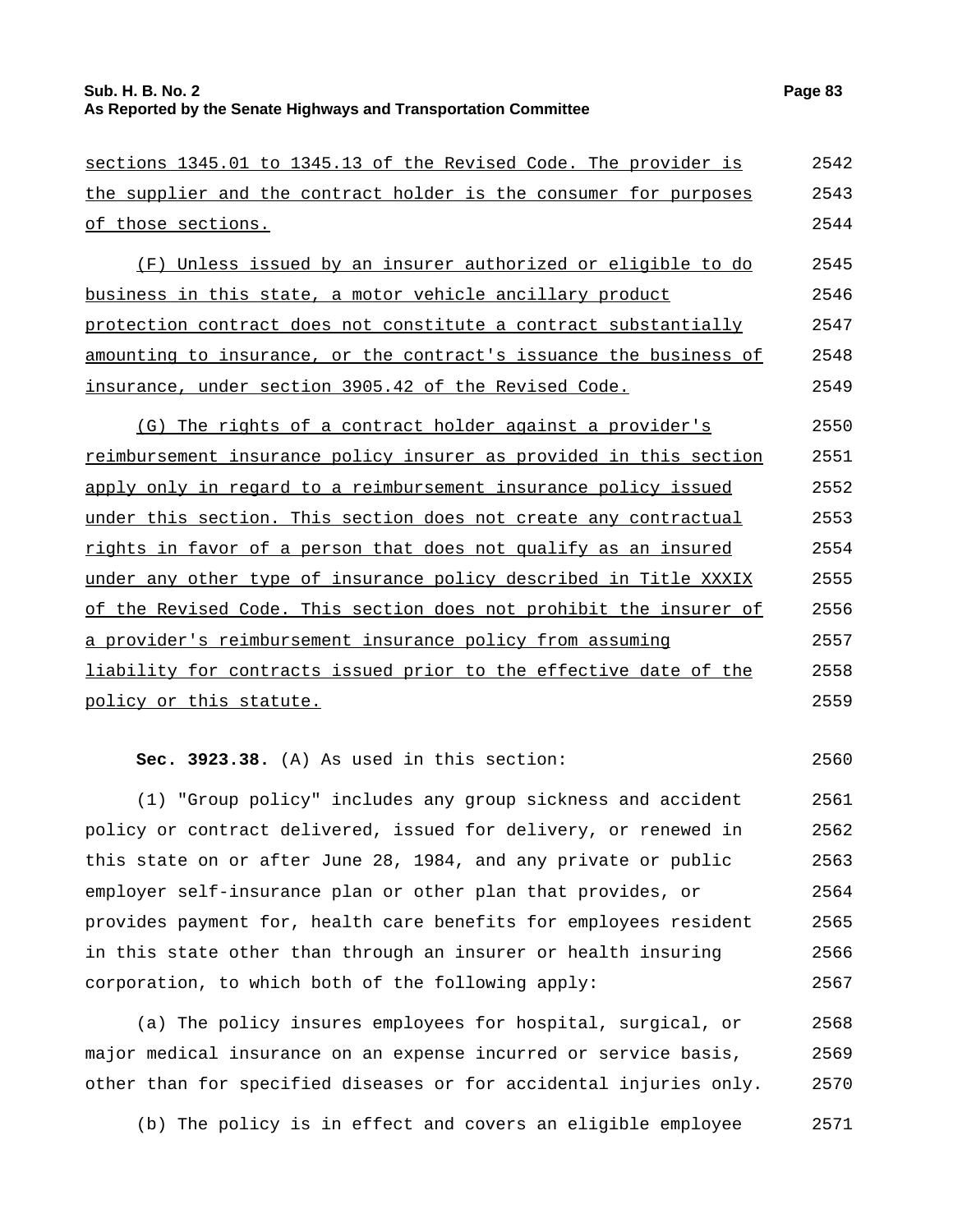#### **Sub. H. B. No. 2 Page 84 As Reported by the Senate Highways and Transportation Committee**

at the time the employee's employment is terminated. 2572

(2) "Eligible employee" includes only an employee to whom all of the following apply: 2573 2574

(a) The employee has been continuously insured under a group policy or under the policy and any prior similar group coverage replaced by the policy, during the entire three-month period preceding the termination of the employee's employment. 2575 2576 2577 2578

(b) The employee is entitled, at the time of the termination of the employee's employment, to unemployment compensation benefits under Chapter 4141. of the Revised Code The employee did not voluntarily terminate the employee's employment and the termination of employment is not a result of any gross misconduct on the part of the employee. 2579 2580 2581 2582 2583 2584

(c) The employee is not, and does not become, covered by or eligible for coverage by medicare under Title XVIII of the Social Security Act, as amended. 2585 2586 2587

(d) The employee is not, and does not become, covered by or eligible for coverage by any other insured or uninsured arrangement that provides hospital, surgical, or medical coverage for individuals in a group and under which the person was not covered immediately prior to such termination. A person eligible for continuation of coverage under this section, who is also eligible for coverage under section 3923.123 of the Revised Code, may elect either coverage, but not both. A person who elects continuation of coverage may elect any coverage available under section 3923.123 of the Revised Code upon the termination of the continuation of coverage. 2588 2589 2590 2591 2592 2593 2594 2595 2596 2597 2598

(3) "Group rate" means, in the case of an employer self-insurance or other health benefits plan, the average monthly cost per employee, over a period of at least twelve months, of the operation of the plan that would represent a group insurance rate 2599 2600 2601 2602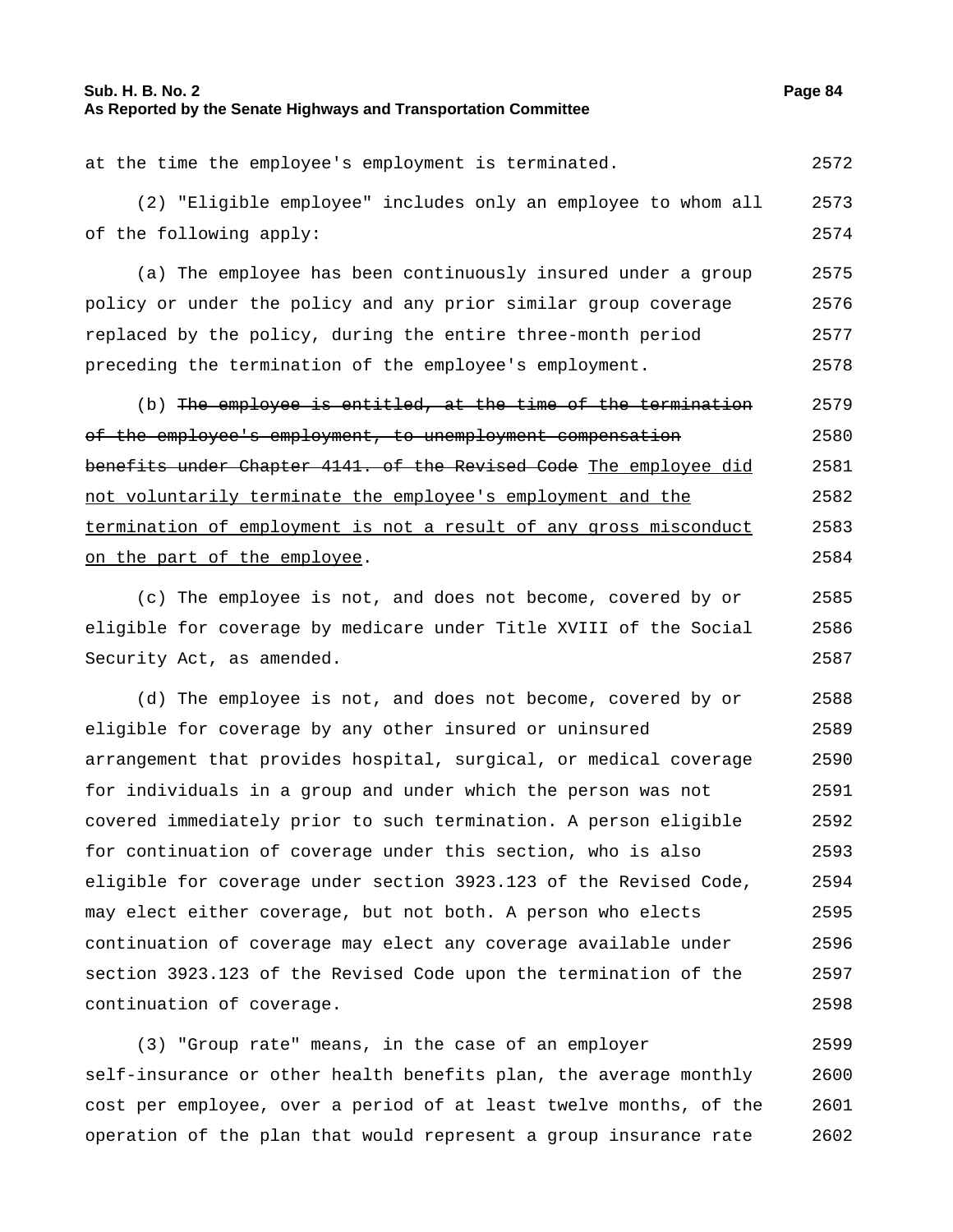#### **Sub. H. B. No. 2 Page 85 As Reported by the Senate Highways and Transportation Committee**

if the same coverage had been provided under a group sickness and accident insurance policy. 2603 2604

(B) A group policy shall provide that any eligible employee may continue the employee's hospital, surgical, and medical insurance under the policy, for the employee and the employee's eligible dependents, for a period of  $\frac{1}{x}$  twelve months after the date that the insurance coverage would otherwise terminate by reason of the termination of the employee's employment. Each certificate of coverage, or other notice of coverage, issued to employees under the policy shall include a notice of the employee's privilege of continuation. 2605 2606 2607 2608 2609 2610 2611 2612 2613

(C) All of the following apply to the continuation of coverage required under division (B) of this section: 2614 2615

(1) Continuation need not include dental, vision care, prescription drug benefits, or any other benefits provided under the policy in addition to its hospital, surgical, or major medical benefits. 2616 2617 2618 2619

(2) The employer shall notify the employee of the right of continuation at the time the employer notifies the employee of the termination of employment. The notice shall inform the employee of the amount of contribution required by the employer under division (C)(4) of this section. 2620 2621 2622 2623 2624

(3) The employee shall file a written election of continuation with the employer and pay the employer the first contribution required under division (C)(4) of this section. The request and payment must be received by the employer no later than the earlier of any of the following dates: 2625 2626 2627 2628 2629

(a) Thirty-one days after the date on which the employee's coverage would otherwise terminate; 2630 2631

(b) Ten days after the date on which the employee's coverage would otherwise terminate, if the employer has notified the 2632 2633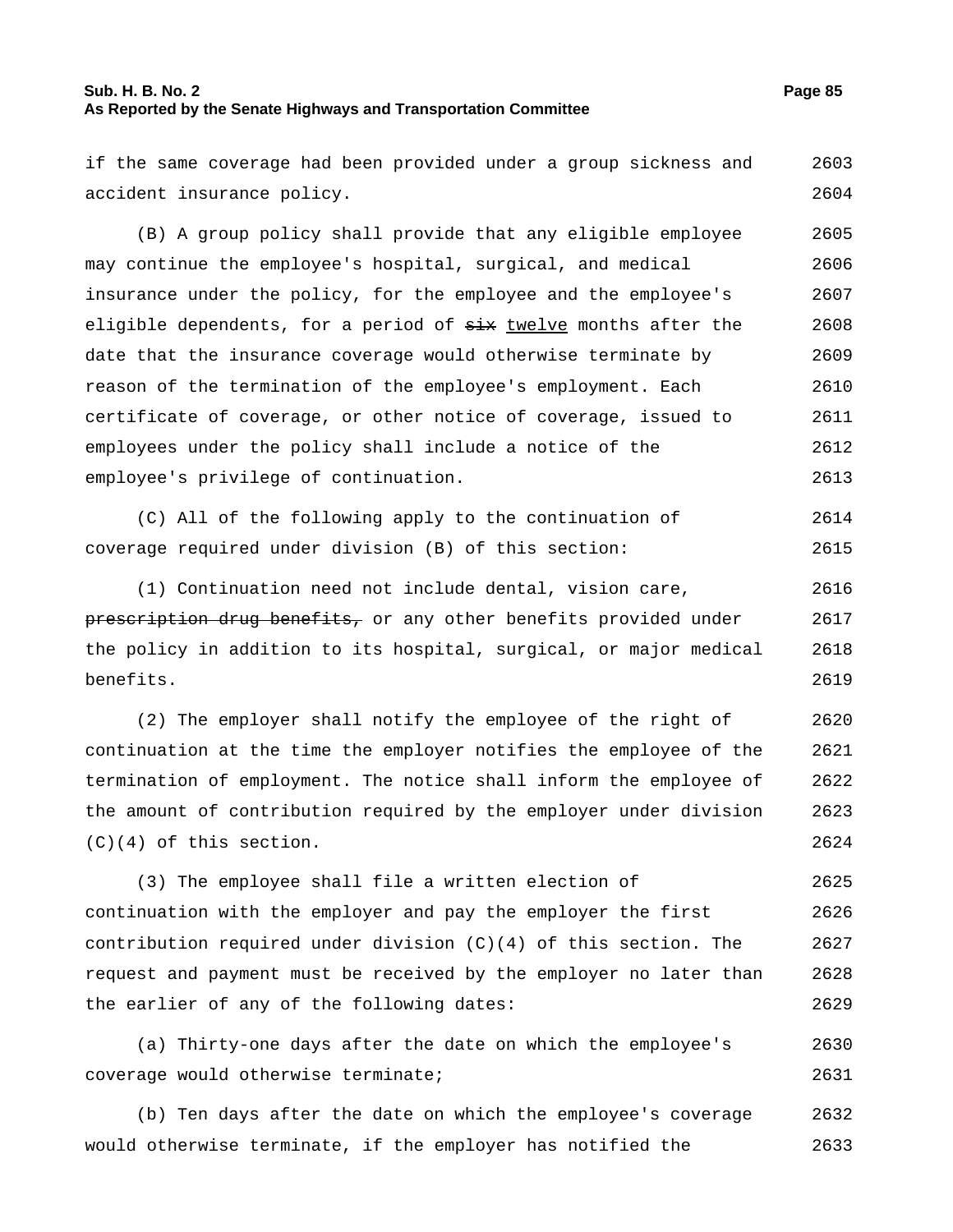#### **Sub. H. B. No. 2 Page 86 As Reported by the Senate Highways and Transportation Committee**

employee of the right of continuation prior to such date; 2634

(c) Ten days after the employer notifies the employee of the right of continuation, if the notice is given after the date on which the employee's coverage would otherwise terminate. 2635 2636 2637

(4) The employee must pay to the employer, on a monthly basis, in advance, the amount of contribution required by the employer. The amount required shall not exceed the group rate for the insurance being continued under the policy on the due date of each payment. 2638 2639 2640 2641 2642

(5) The employee's privilege to continue coverage and the coverage under any continuation ceases if any of the following occurs: 2643 2644 2645

(a) The employee ceases to be an eligible employee under division (A)(2)(c) or (d) of this section; 2646 2647

(b) A period of  $six$  twelve months expires after the date that the employee's insurance under the policy would otherwise have terminated because of the termination of employment; 2648 2649 2650

(c) The employee fails to make a timely payment of a required contribution, in which event the coverage shall cease at the end of the coverage for which contributions were made; 2651 2652 2653

(d) The policy is terminated, or the employer terminates participation under the policy, unless the employer replaces the coverage by similar coverage under another group policy or other group health arrangement. 2654 2655 2656 2657

If the employer replaces the policy with similar group health coverage, all of the following apply: 2658 2659

(i) The member shall be covered under the replacement coverage, for the balance of the period that the member would have remained covered under the terminated coverage if it had not been terminated. 2660 2661 2662 2663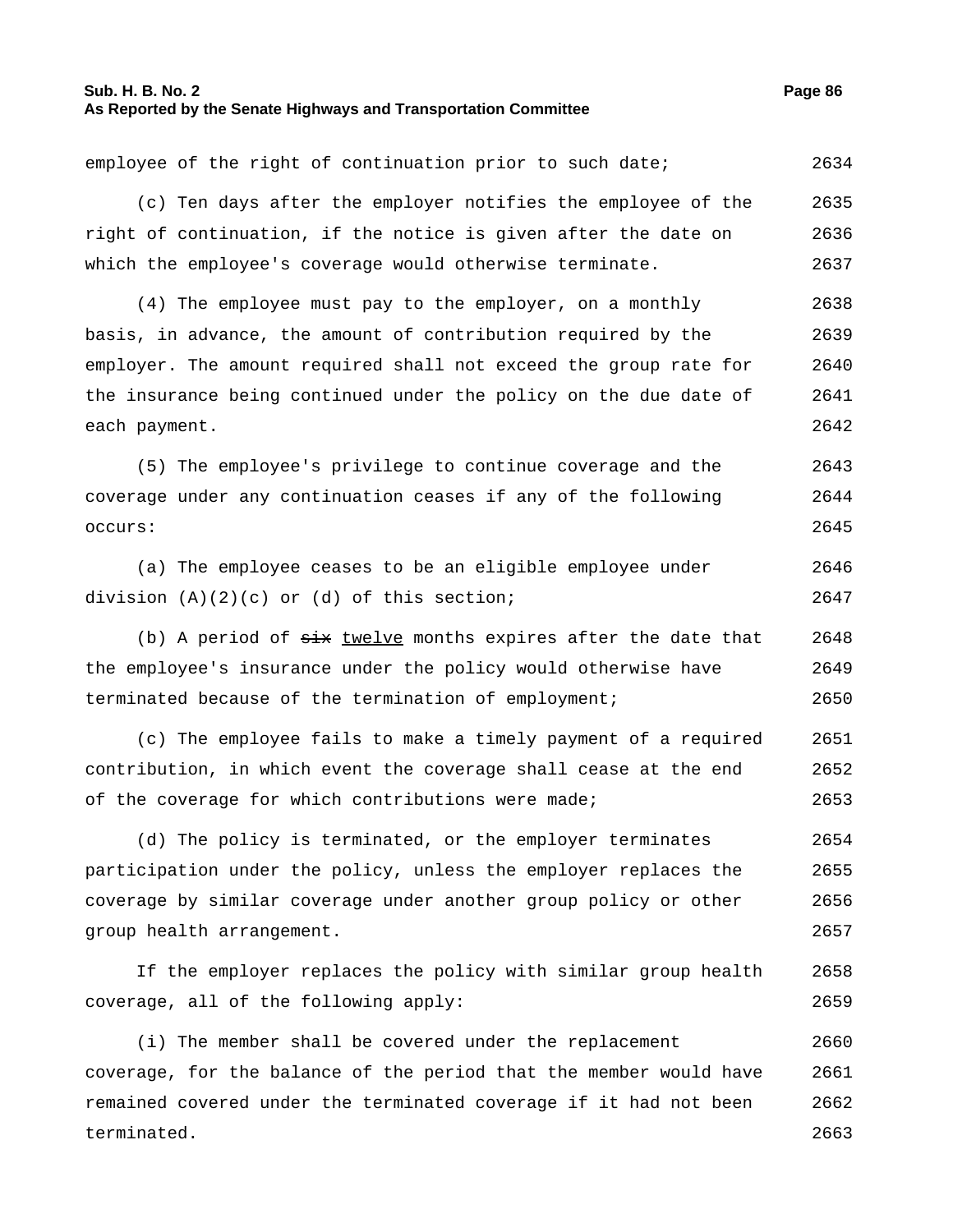#### **Sub. H. B. No. 2 Page 87 As Reported by the Senate Highways and Transportation Committee**

(ii) The minimum level of benefits under the replacement coverage shall be the applicable level of benefits of the policy replaced reduced by any benefits payable under the policy replaced. 2664 2665 2666 2667

(iii) The policy replaced shall continue to provide benefits to the extent of its accrued liabilities and extensions of benefits as if the replacement had not occurred. 2668 2669 2670

(D) This section does not apply to an employer's self-insurance plan if federal law supersedes, preempts, prohibits, or otherwise precludes its application to such plans. 2671 2672 2673

(E) An employee shall notify the insurer if the employee elects continuation of coverage under this section. The insurer may require the employer to provide documentation if the employee elects continuation of coverage and is seeking premium assistance for the continuation of coverage under the "American Recovery and Investment Act of 2009," Pub. L. No. 111-5, 123 Stat. 115. The director of insurance shall publish guidance for employers and insurers regarding the contents of such documentation. 2674 2675 2676 2677 2678 2679 2680 2681

**Sec. 4501.01.** As used in this chapter and Chapters 4503., 4505., 4507., 4509., 4510., 4511., 4513., 4515., and 4517. of the Revised Code, and in the penal laws, except as otherwise provided: 2682 2683 2684

(A) "Vehicles" means everything on wheels or runners, including motorized bicycles, but does not mean electric personal assistive mobility devices, vehicles that are operated exclusively on rails or tracks or from overhead electric trolley wires, and vehicles that belong to any police department, municipal fire department, or volunteer fire department, or that are used by such a department in the discharge of its functions. 2685 2686 2687 2688 2689 2690 2691

(B) "Motor vehicle" means any vehicle, including mobile homes and recreational vehicles, that is propelled or drawn by power 2692 2693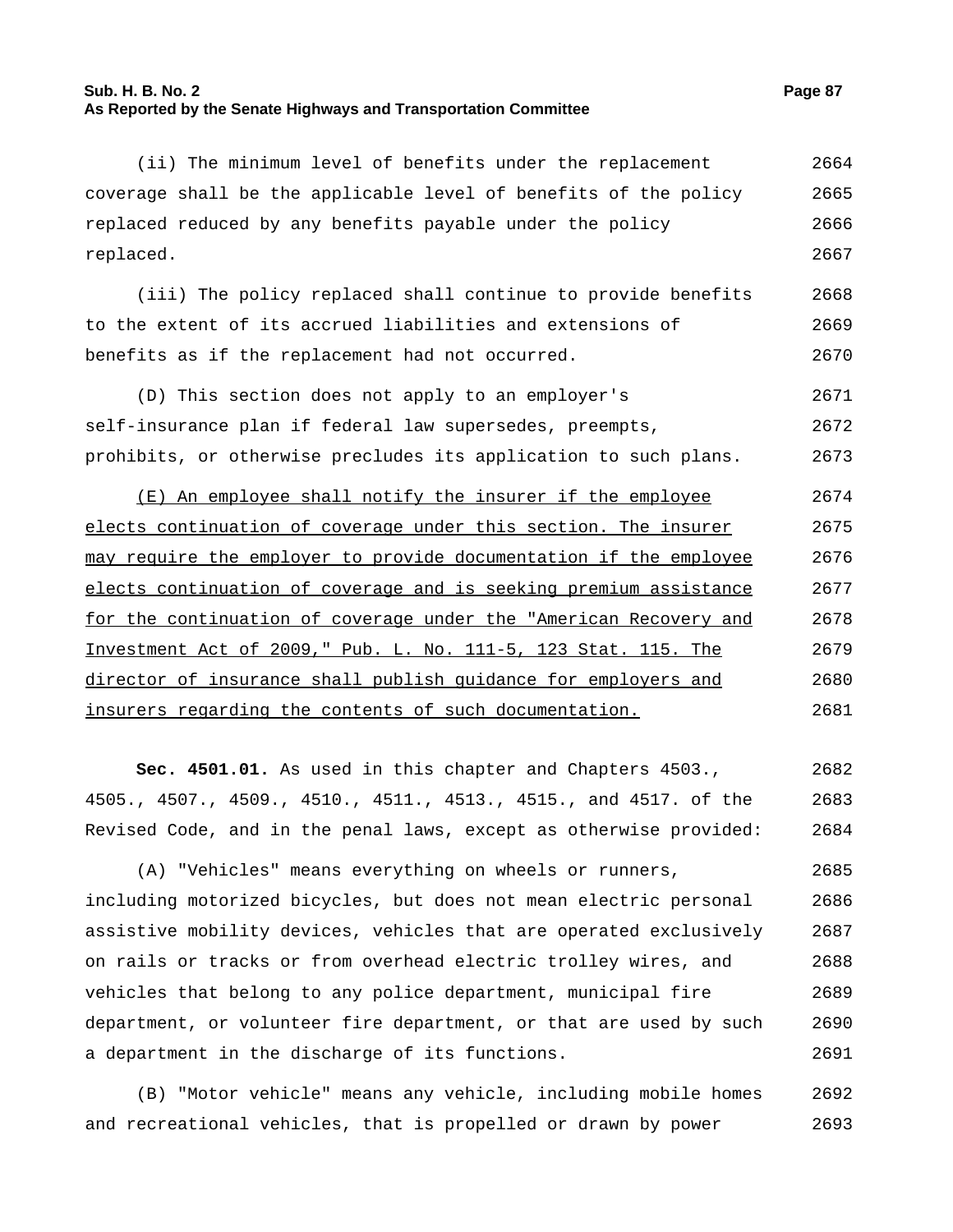#### **Sub. H. B. No. 2 Page 88 As Reported by the Senate Highways and Transportation Committee**

other than muscular power or power collected from overhead electric trolley wires. "Motor vehicle" does not include utility vehicles as defined in division (VV) of this section, motorized bicycles, road rollers, traction engines, power shovels, power cranes, and other equipment used in construction work and not designed for or employed in general highway transportation, well-drilling machinery, ditch-digging machinery, farm machinery, and trailers that are designed and used exclusively to transport a boat between a place of storage and a marina, or in and around a marina, when drawn or towed on a public road or highway for a distance of no more than ten miles and at a speed of twenty-five miles per hour or less. 2694 2695 2696 2697 2698 2699 2700 2701 2702 2703 2704 2705

(C) "Agricultural tractor" and "traction engine" mean any self-propelling vehicle that is designed or used for drawing other vehicles or wheeled machinery, but has no provisions for carrying loads independently of such other vehicles, and that is used principally for agricultural purposes. 2706 2707 2708 2709 2710

(D) "Commercial tractor," except as defined in division (C) of this section, means any motor vehicle that has motive power and either is designed or used for drawing other motor vehicles, or is designed or used for drawing another motor vehicle while carrying a portion of the other motor vehicle or its load, or both. 2711 2712 2713 2714 2715

(E) "Passenger car" means any motor vehicle that is designed and used for carrying not more than nine persons and includes any motor vehicle that is designed and used for carrying not more than fifteen persons in a ridesharing arrangement. 2716 2717 2718 2719

(F) "Collector's vehicle" means any motor vehicle or agricultural tractor or traction engine that is of special interest, that has a fair market value of one hundred dollars or more, whether operable or not, and that is owned, operated, collected, preserved, restored, maintained, or used essentially as a collector's item, leisure pursuit, or investment, but not as the 2720 2721 2722 2723 2724 2725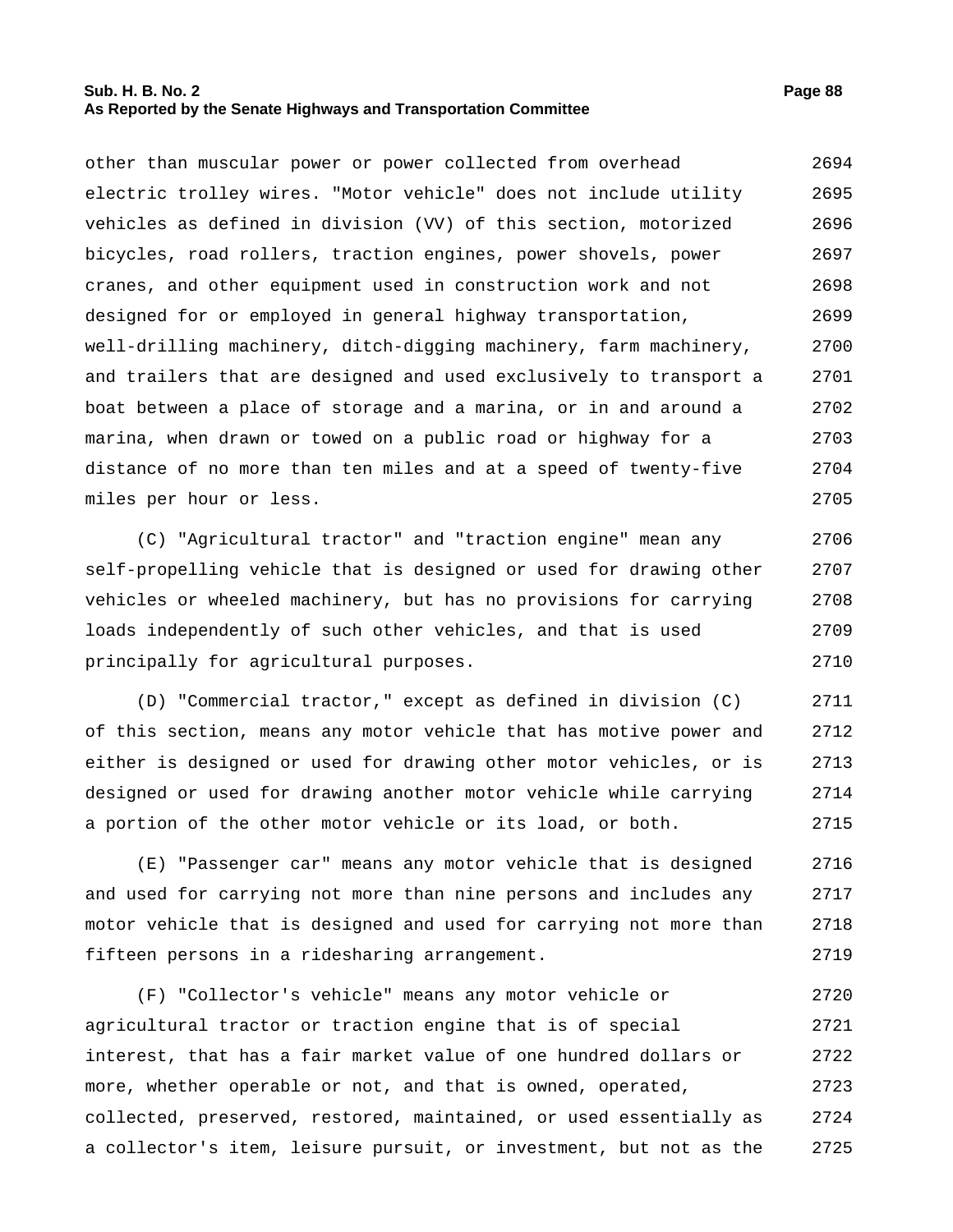#### **Sub. H. B. No. 2 Page 89 As Reported by the Senate Highways and Transportation Committee**

owner's principal means of transportation. "Licensed collector's vehicle" means a collector's vehicle, other than an agricultural tractor or traction engine, that displays current, valid license tags issued under section 4503.45 of the Revised Code, or a similar type of motor vehicle that displays current, valid license tags issued under substantially equivalent provisions in the laws of other states. 2726 2727 2728 2729 2730 2731 2732

(G) "Historical motor vehicle" means any motor vehicle that is over twenty-five years old and is owned solely as a collector's item and for participation in club activities, exhibitions, tours, parades, and similar uses, but that in no event is used for general transportation. 2733 2734 2735 2736 2737

(H) "Noncommercial motor vehicle" means any motor vehicle, including a farm truck as defined in section 4503.04 of the Revised Code, that is designed by the manufacturer to carry a load of no more than one ton and is used exclusively for purposes other than engaging in business for profit. 2738 2739 2740 2741 2742

(I) "Bus" means any motor vehicle that has motor power and is designed and used for carrying more than nine passengers, except any motor vehicle that is designed and used for carrying not more than fifteen passengers in a ridesharing arrangement. 2743 2744 2745 2746

(J) "Commercial car" or "truck" means any motor vehicle that has motor power and is designed and used for carrying merchandise or freight, or that is used as a commercial tractor. 2747 2748 2749

(K) "Bicycle" means every device, other than a tricycle that is designed solely for use as a play vehicle by a child, that is propelled solely by human power upon which any person may ride, and that has either two tandem wheels, or one wheel in front and two wheels in the rear, or two wheels in the front and one wheel in the rear, any of which is more than fourteen inches in diameter. 2750 2751 2752 2753 2754 2755 2756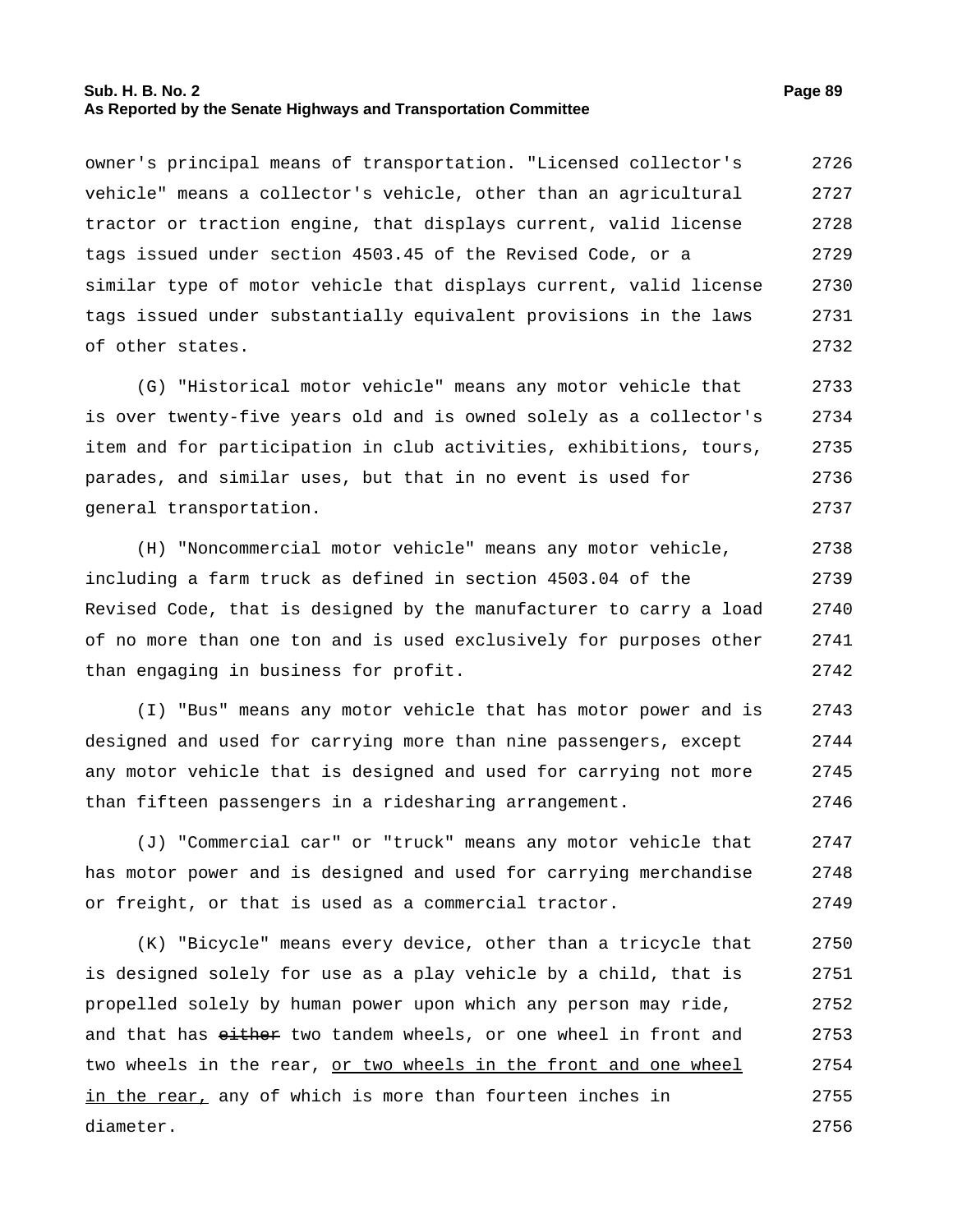#### **Sub. H. B. No. 2 Page 90 As Reported by the Senate Highways and Transportation Committee**

(L) "Motorized bicycle" means any vehicle that either has two tandem wheels or one wheel in the front and two wheels in the rear, that is capable of being pedaled, and that is equipped with a helper motor of not more than fifty cubic centimeters piston displacement that produces no more than one brake horsepower and is capable of propelling the vehicle at a speed of no greater than twenty miles per hour on a level surface. 2757 2758 2759 2760 2761 2762 2763

(M) "Trailer" means any vehicle without motive power that is designed or used for carrying property or persons wholly on its own structure and for being drawn by a motor vehicle, and includes any such vehicle that is formed by or operated as a combination of a semitrailer and a vehicle of the dolly type such as that commonly known as a trailer dolly, a vehicle used to transport agricultural produce or agricultural production materials between a local place of storage or supply and the farm when drawn or towed on a public road or highway at a speed greater than twenty-five miles per hour, and a vehicle that is designed and used exclusively to transport a boat between a place of storage and a marina, or in and around a marina, when drawn or towed on a public road or highway for a distance of more than ten miles or at a speed of more than twenty-five miles per hour. "Trailer" does not include a manufactured home or travel trailer. 2764 2765 2766 2767 2768 2769 2770 2771 2772 2773 2774 2775 2776 2777 2778

(N) "Noncommercial trailer" means any trailer, except a travel trailer or trailer that is used to transport a boat as described in division (B) of this section, but, where applicable, includes a vehicle that is used to transport a boat as described in division (M) of this section, that has a gross weight of no more than three thousand pounds, and that is used exclusively for purposes other than engaging in business for a profit. 2779 2780 2781 2782 2783 2784 2785

(O) "Mobile home" means a building unit or assembly of closed construction that is fabricated in an off-site facility, is more than thirty-five body feet in length or, when erected on site, is 2786 2787 2788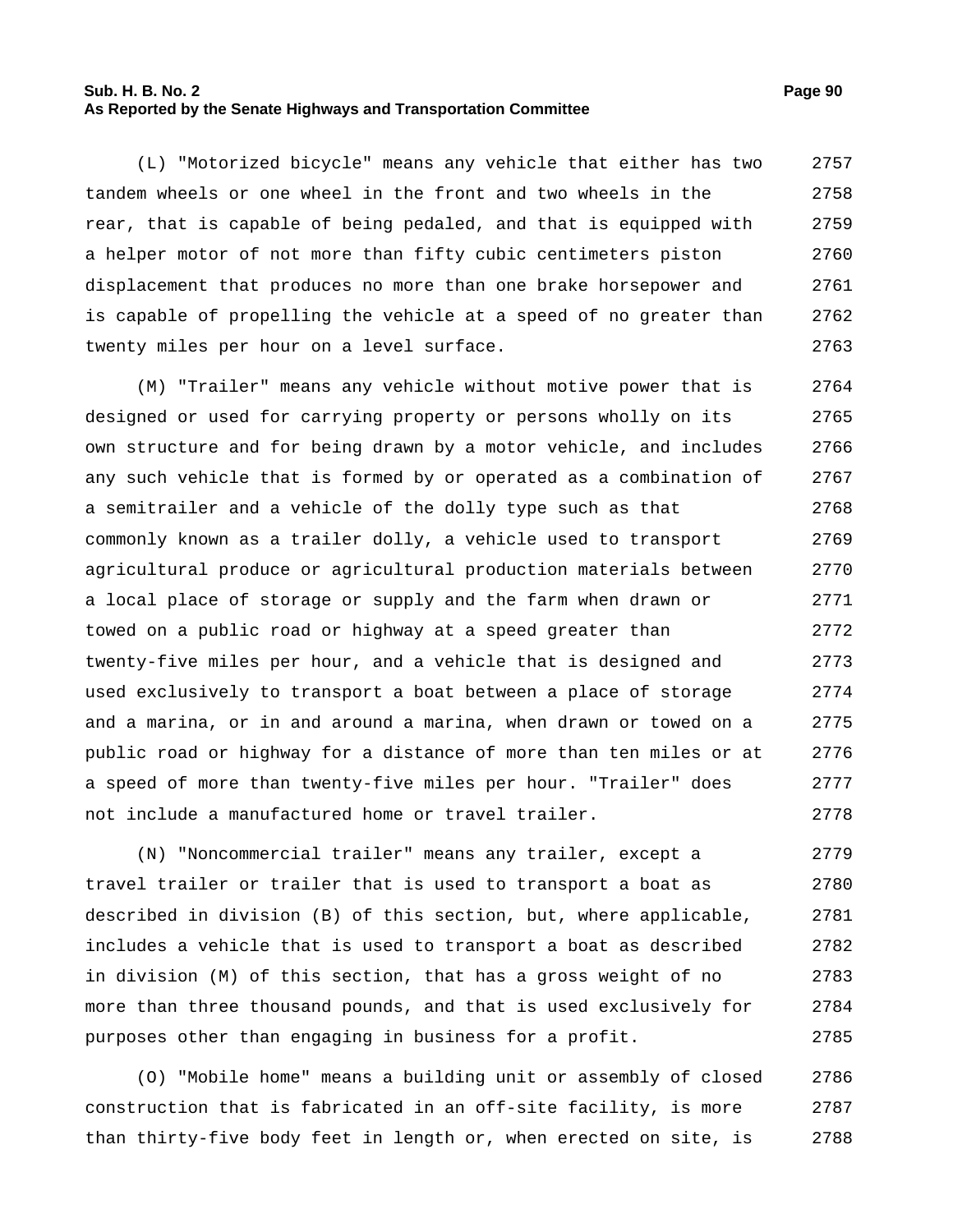#### **Sub. H. B. No. 2 Page 91 As Reported by the Senate Highways and Transportation Committee**

three hundred twenty or more square feet, is built on a permanent chassis, is transportable in one or more sections, and does not qualify as a manufactured home as defined in division  $(C)(4)$  of section 3781.06 of the Revised Code or as an industrialized unit as defined in division  $(C)(3)$  of section 3781.06 of the Revised Code. 2789 2790 2791 2792 2793 2794

(P) "Semitrailer" means any vehicle of the trailer type that does not have motive power and is so designed or used with another and separate motor vehicle that in operation a part of its own weight or that of its load, or both, rests upon and is carried by the other vehicle furnishing the motive power for propelling itself and the vehicle referred to in this division, and includes, for the purpose only of registration and taxation under those chapters, any vehicle of the dolly type, such as a trailer dolly, that is designed or used for the conversion of a semitrailer into a trailer. 2795 2796 2797 2798 2799 2800 2801 2802 2803 2804

(Q) "Recreational vehicle" means a vehicular portable structure that meets all of the following conditions: 2805 2806

|         |  |  |  |  | (1) It is designed for the sole purpose of recreational | 2807 |
|---------|--|--|--|--|---------------------------------------------------------|------|
| travel. |  |  |  |  |                                                         | 2808 |

(2) It is not used for the purpose of engaging in business for profit. 2809 2810

(3) It is not used for the purpose of engaging in intrastate commerce. 2811 2812

(4) It is not used for the purpose of commerce as defined in 49 C.F.R. 383.5, as amended. 2813 2814

(5) It is not regulated by the public utilities commission pursuant to Chapter 4919., 4921., or 4923. of the Revised Code. 2815 2816

(6) It is classed as one of the following: 2817

(a) "Travel trailer" means a nonself-propelled recreational 2818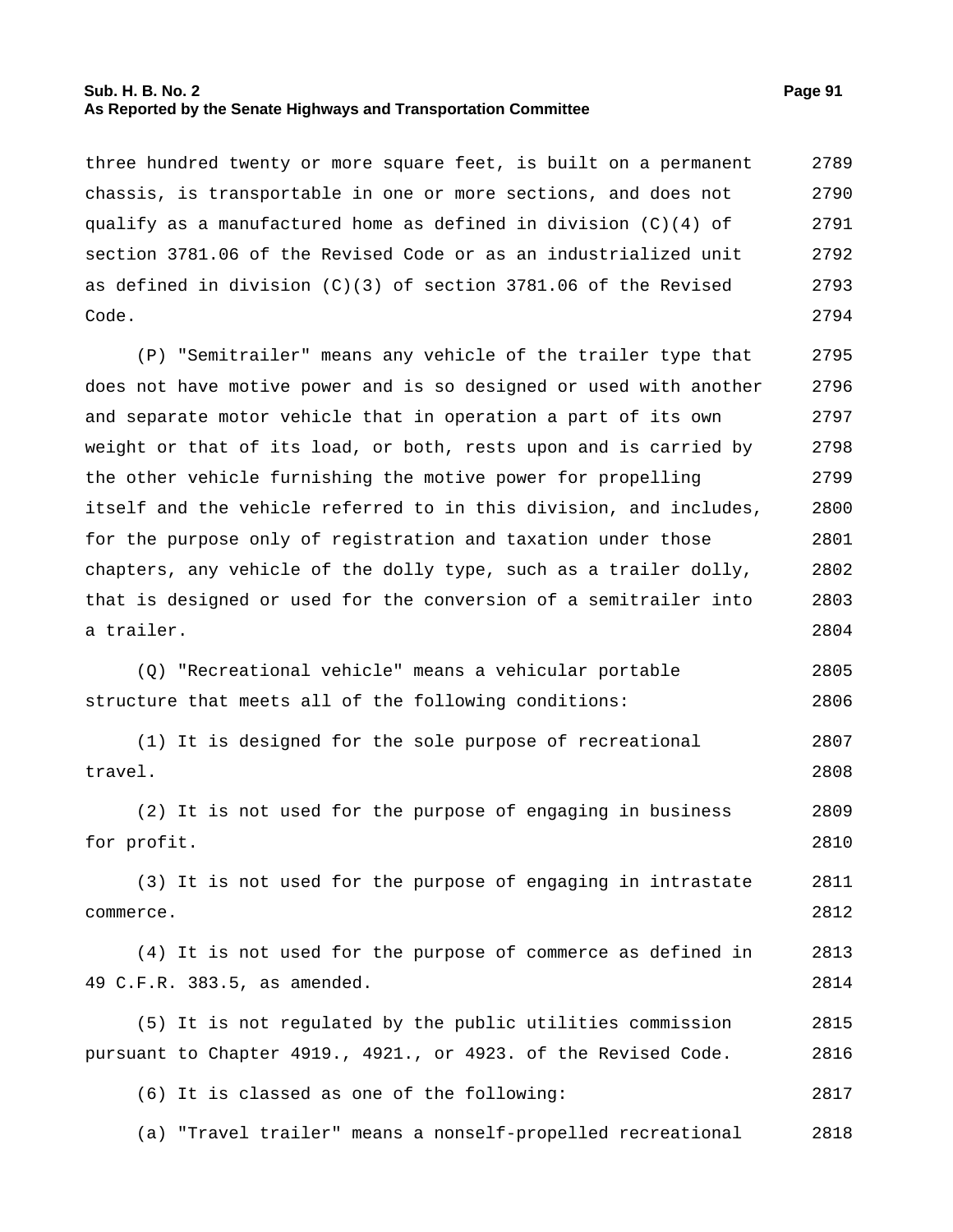#### **Sub. H. B. No. 2 Page 92 As Reported by the Senate Highways and Transportation Committee**

vehicle that does not exceed an overall length of thirty-five feet, exclusive of bumper and tongue or coupling, and contains less than three hundred twenty square feet of space when erected on site. "Travel trailer" includes a tent-type fold-out camping trailer as defined in section 4517.01 of the Revised Code. 2819 2820 2821 2822 2823

(b) "Motor home" means a self-propelled recreational vehicle that has no fifth wheel and is constructed with permanently installed facilities for cold storage, cooking and consuming of food, and for sleeping. 2824 2825 2826 2827

(c) "Truck camper" means a nonself-propelled recreational vehicle that does not have wheels for road use and is designed to be placed upon and attached to a motor vehicle. "Truck camper" does not include truck covers that consist of walls and a roof, but do not have floors and facilities enabling them to be used as a dwelling. 2828 2829 2830 2831 2832 2833

(d) "Fifth wheel trailer" means a vehicle that is of such size and weight as to be movable without a special highway permit, that has a gross trailer area of four hundred square feet or less, that is constructed with a raised forward section that allows a bi-level floor plan, and that is designed to be towed by a vehicle equipped with a fifth-wheel hitch ordinarily installed in the bed of a truck. 2834 2835 2836 2837 2838 2839 2840

(e) "Park trailer" means a vehicle that is commonly known as a park model recreational vehicle, meets the American national standard institute standard A119.5 (1988) for park trailers, is built on a single chassis, has a gross trailer area of four hundred square feet or less when set up, is designed for seasonal or temporary living quarters, and may be connected to utilities necessary for the operation of installed features and appliances. 2841 2842 2843 2844 2845 2846 2847

(R) "Pneumatic tires" means tires of rubber and fabric or tires of similar material, that are inflated with air. 2848 2849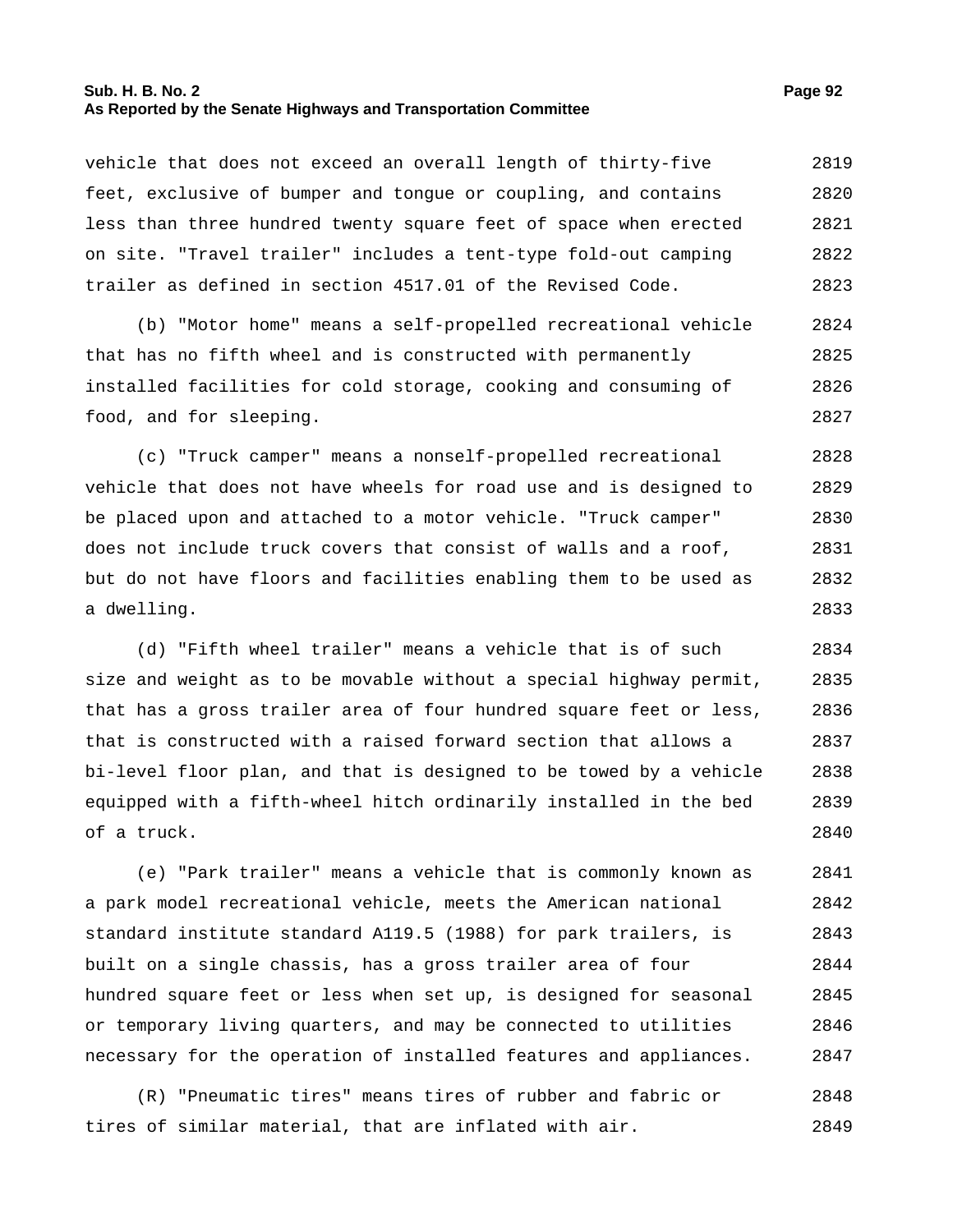#### **Sub. H. B. No. 2 Page 93 As Reported by the Senate Highways and Transportation Committee**

(S) "Solid tires" means tires of rubber or similar elastic material that are not dependent upon confined air for support of the load. 2850 2851 2852

(T) "Solid tire vehicle" means any vehicle that is equipped with two or more solid tires. 2853 2854

(U) "Farm machinery" means all machines and tools that are used in the production, harvesting, and care of farm products, and includes trailers that are used to transport agricultural produce or agricultural production materials between a local place of storage or supply and the farm, agricultural tractors, threshing machinery, hay-baling machinery, corn shellers, hammermills, and machinery used in the production of horticultural, agricultural, and vegetable products. 2855 2856 2857 2858 2859 2860 2861 2862

(V) "Owner" includes any person or firm, other than a manufacturer or dealer, that has title to a motor vehicle, except that, in sections 4505.01 to 4505.19 of the Revised Code, "owner" includes in addition manufacturers and dealers. 2863 2864 2865 2866

(W) "Manufacturer" and "dealer" include all persons and firms that are regularly engaged in the business of manufacturing, selling, displaying, offering for sale, or dealing in motor vehicles, at an established place of business that is used exclusively for the purpose of manufacturing, selling, displaying, offering for sale, or dealing in motor vehicles. A place of business that is used for manufacturing, selling, displaying, offering for sale, or dealing in motor vehicles shall be deemed to be used exclusively for those purposes even though snowmobiles or all-purpose vehicles are sold or displayed for sale thereat, even though farm machinery is sold or displayed for sale thereat, or even though repair, accessory, gasoline and oil, storage, parts, service, or paint departments are maintained thereat, or, in any county having a population of less than seventy-five thousand at the last federal census, even though a department in a place of 2867 2868 2869 2870 2871 2872 2873 2874 2875 2876 2877 2878 2879 2880 2881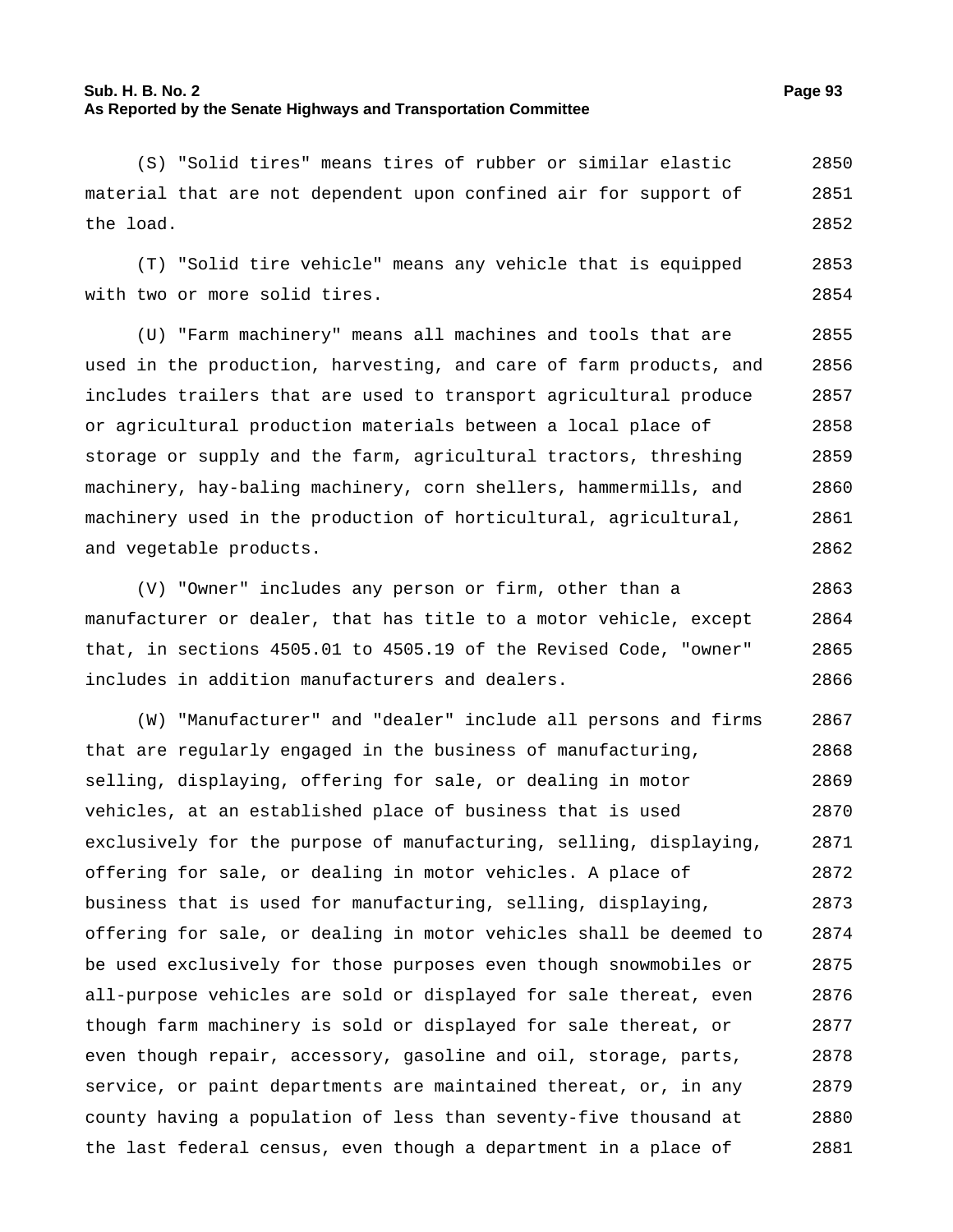#### **Sub. H. B. No. 2 Page 94 As Reported by the Senate Highways and Transportation Committee**

|  |  | business is used to dismantle, salvage, or rebuild motor vehicles |  |  |  |
|--|--|-------------------------------------------------------------------|--|--|--|

by means of used parts, if such departments are operated for the purpose of furthering and assisting in the business of manufacturing, selling, displaying, offering for sale, or dealing in motor vehicles. Places of business or departments in a place of business used to dismantle, salvage, or rebuild motor vehicles by means of using used parts are not considered as being maintained for the purpose of assisting or furthering the manufacturing, selling, displaying, and offering for sale or dealing in motor vehicles. 2883 2884 2885 2886 2887 2888 2889 2890 2891

(X) "Operator" includes any person who drives or operates a motor vehicle upon the public highways. 2892 2893

(Y) "Chauffeur" means any operator who operates a motor vehicle, other than a taxicab, as an employee for hire; or any operator whether or not the owner of a motor vehicle, other than a taxicab, who operates such vehicle for transporting, for gain, compensation, or profit, either persons or property owned by another. Any operator of a motor vehicle who is voluntarily involved in a ridesharing arrangement is not considered an employee for hire or operating such vehicle for gain, compensation, or profit. 2894 2895 2896 2897 2898 2899 2900 2901 2902

(Z) "State" includes the territories and federal districts of the United States, and the provinces of Canada. 2903 2904

(AA) "Public roads and highways" for vehicles includes all public thoroughfares, bridges, and culverts. 2905 2906

(BB) "Manufacturer's number" means the manufacturer's original serial number that is affixed to or imprinted upon the chassis or other part of the motor vehicle. 2907 2908 2909

(CC) "Motor number" means the manufacturer's original number that is affixed to or imprinted upon the engine or motor of the vehicle. 2910 2911 2912

2882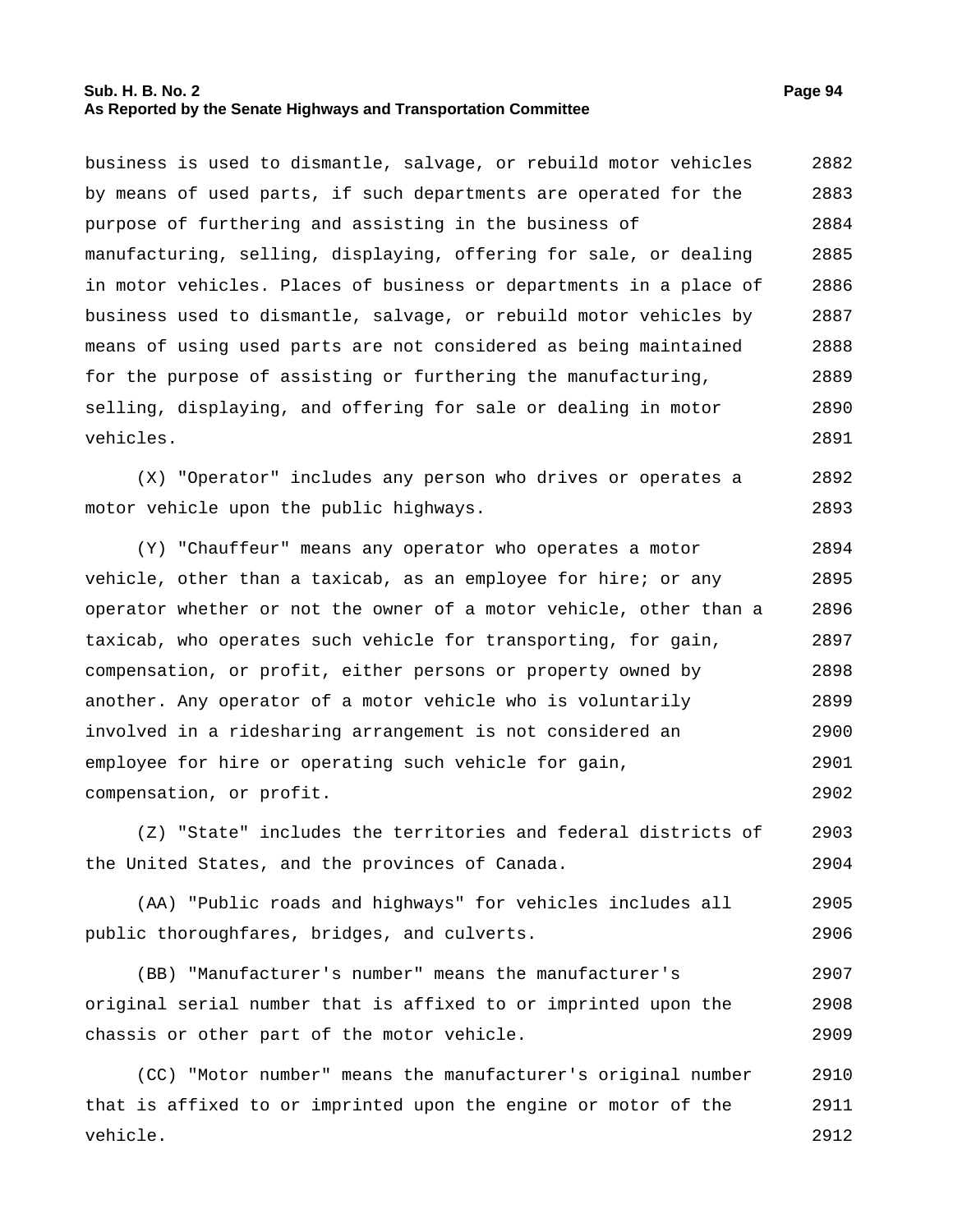#### **Sub. H. B. No. 2 Page 95 As Reported by the Senate Highways and Transportation Committee**

(DD) "Distributor" means any person who is authorized by a motor vehicle manufacturer to distribute new motor vehicles to licensed motor vehicle dealers at an established place of business that is used exclusively for the purpose of distributing new motor vehicles to licensed motor vehicle dealers, except when the distributor also is a new motor vehicle dealer, in which case the distributor may distribute at the location of the distributor's licensed dealership. 2913 2914 2915 2916 2917 2918 2919 2920

(EE) "Ridesharing arrangement" means the transportation of persons in a motor vehicle where the transportation is incidental to another purpose of a volunteer driver and includes ridesharing arrangements known as carpools, vanpools, and buspools. 2921 2922 2923 2924

(FF) "Apportionable vehicle" means any vehicle that is used or intended for use in two or more international registration plan member jurisdictions that allocate or proportionally register vehicles, that is used for the transportation of persons for hire or designed, used, or maintained primarily for the transportation of property, and that meets any of the following qualifications: 2925 2926 2927 2928 2929 2930

(1) Is a power unit having a gross vehicle weight in excess of twenty-six thousand pounds; 2931 2932

(2) Is a power unit having three or more axles, regardless of the gross vehicle weight; 2933 2934

(3) Is a combination vehicle with a gross vehicle weight in excess of twenty-six thousand pounds. 2935 2936

"Apportionable vehicle" does not include recreational vehicles, vehicles displaying restricted plates, city pick-up and delivery vehicles, buses used for the transportation of chartered parties, or vehicles owned and operated by the United States, this state, or any political subdivisions thereof. 2937 2938 2939 2940 2941

(GG) "Chartered party" means a group of persons who contract as a group to acquire the exclusive use of a passenger-carrying 2942 2943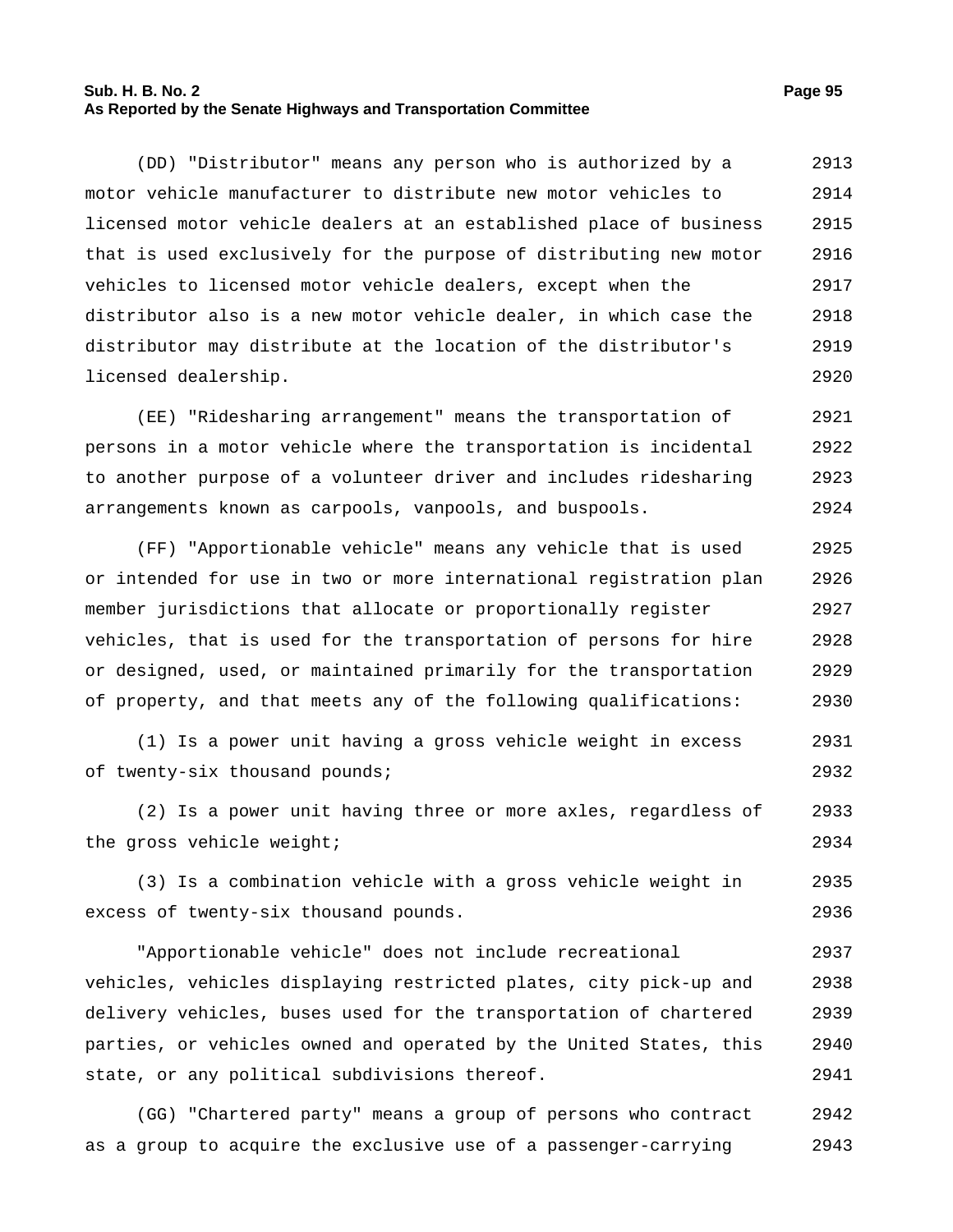#### **Sub. H. B. No. 2 Page 96 As Reported by the Senate Highways and Transportation Committee**

motor vehicle at a fixed charge for the vehicle in accordance with the carrier's tariff, lawfully on file with the United States department of transportation, for the purpose of group travel to a specified destination or for a particular itinerary, either agreed 2944 2945 2946 2947

upon in advance or modified by the chartered group after having left the place of origin. 2948 2949

(HH) "International registration plan" means a reciprocal agreement of member jurisdictions that is endorsed by the American association of motor vehicle administrators, and that promotes and encourages the fullest possible use of the highway system by authorizing apportioned registration of fleets of vehicles and recognizing registration of vehicles apportioned in member jurisdictions. 2950 2951 2952 2953 2954 2955 2956

(II) "Restricted plate" means a license plate that has a restriction of time, geographic area, mileage, or commodity, and includes license plates issued to farm trucks under division (J) of section 4503.04 of the Revised Code. 2957 2958 2959 2960

(JJ) "Gross vehicle weight," with regard to any commercial car, trailer, semitrailer, or bus that is taxed at the rates established under section 4503.042 of the Revised Code, means the unladen weight of the vehicle fully equipped plus the maximum weight of the load to be carried on the vehicle. 2961 2962 2963 2964 2965

(KK) "Combined gross vehicle weight" with regard to any combination of a commercial car, trailer, and semitrailer, that is taxed at the rates established under section 4503.042 of the Revised Code, means the total unladen weight of the combination of vehicles fully equipped plus the maximum weight of the load to be carried on that combination of vehicles. 2966 2967 2968 2969 2970 2971

(LL) "Chauffeured limousine" means a motor vehicle that is designed to carry nine or fewer passengers and is operated for hire on an hourly basis pursuant to a prearranged contract for the 2972 2973 2974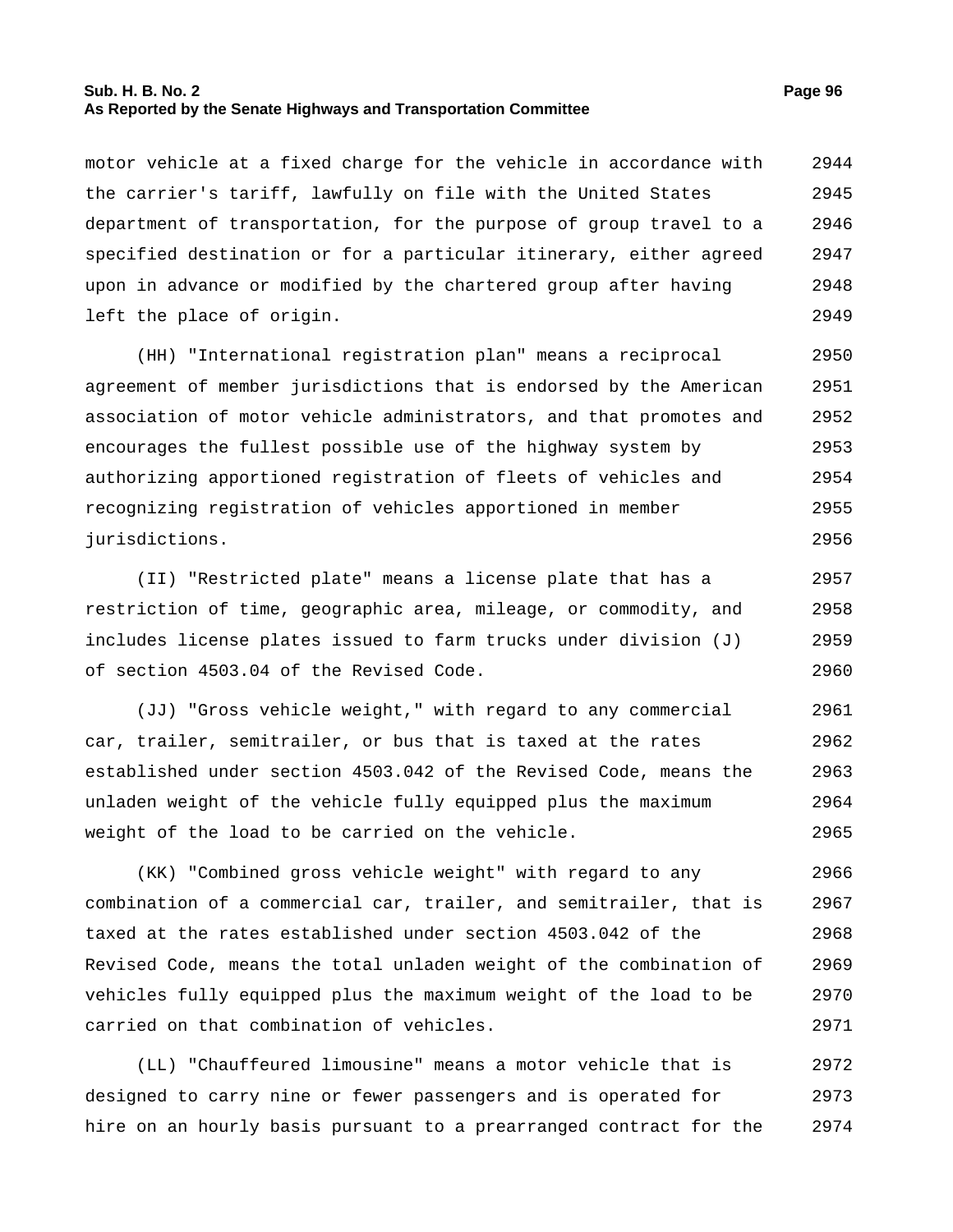#### **Sub. H. B. No. 2 Page 97 As Reported by the Senate Highways and Transportation Committee**

transportation of passengers on public roads and highways along a route under the control of the person hiring the vehicle and not over a defined and regular route. "Prearranged contract" means an agreement, made in advance of boarding, to provide transportation from a specific location in a chauffeured limousine at a fixed rate per hour or trip. "Chauffeured limousine" does not include any vehicle that is used exclusively in the business of funeral directing. 2975 2976 2977 2978 2979 2980 2981 2982

(MM) "Manufactured home" has the same meaning as in division (C)(4) of section 3781.06 of the Revised Code. 2983 2984

(NN) "Acquired situs," with respect to a manufactured home or a mobile home, means to become located in this state by the placement of the home on real property, but does not include the placement of a manufactured home or a mobile home in the inventory of a new motor vehicle dealer or the inventory of a manufacturer, remanufacturer, or distributor of manufactured or mobile homes. 2985 2986 2987 2988 2989 2990

(OO) "Electronic" includes electrical, digital, magnetic, optical, electromagnetic, or any other form of technology that entails capabilities similar to these technologies. 2991 2992 2993

(PP) "Electronic record" means a record generated, communicated, received, or stored by electronic means for use in an information system or for transmission from one information system to another. 2994 2995 2996 2997

(QQ) "Electronic signature" means a signature in electronic form attached to or logically associated with an electronic record. 2998 2999 3000

(RR) "Financial transaction device" has the same meaning as in division (A) of section 113.40 of the Revised Code. 3001 3002

(SS) "Electronic motor vehicle dealer" means a motor vehicle dealer licensed under Chapter 4517. of the Revised Code whom the registrar of motor vehicles determines meets the criteria 3003 3004 3005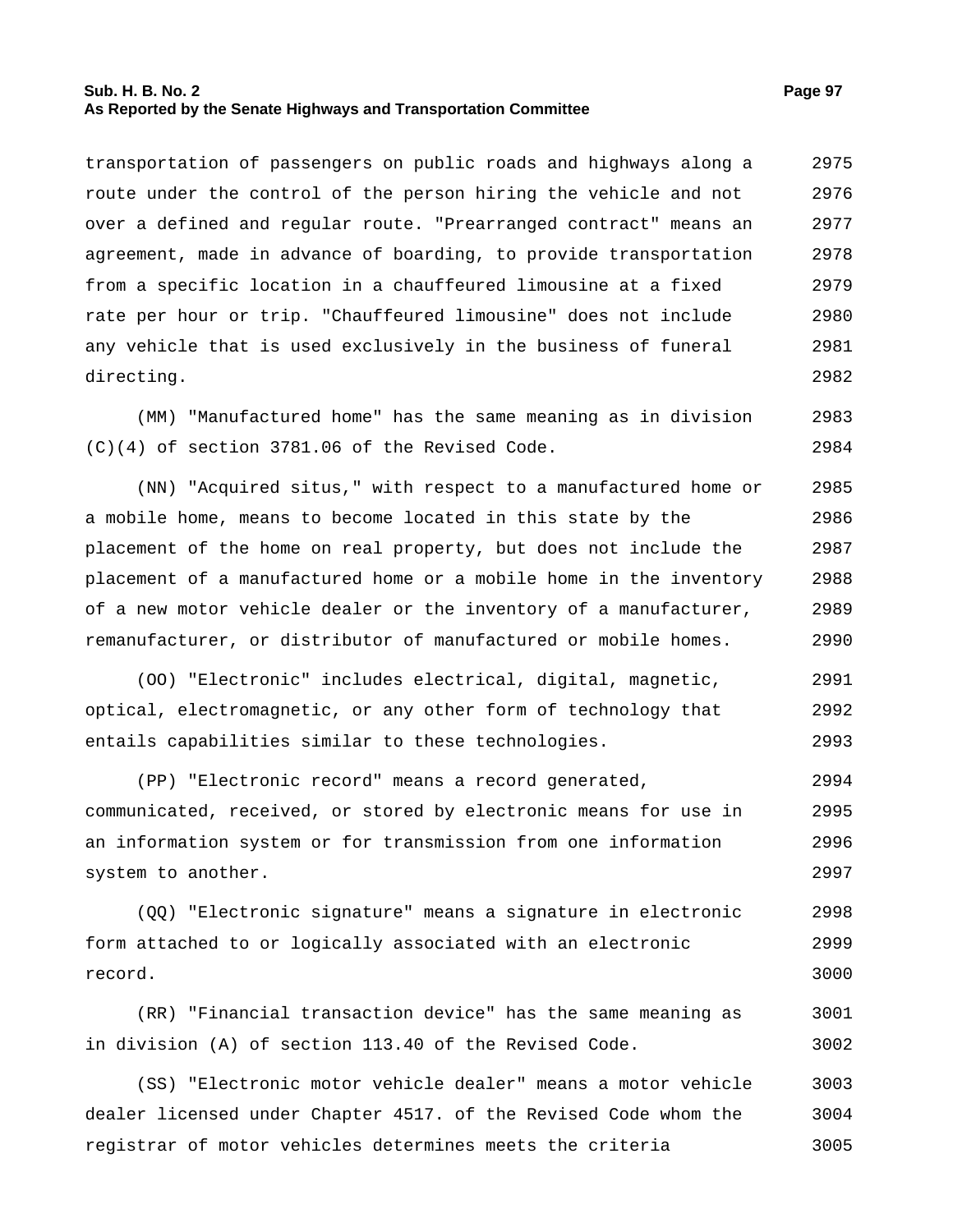#### **Sub. H. B. No. 2 Page 98 As Reported by the Senate Highways and Transportation Committee**

designated in section 4503.035 of the Revised Code for electronic motor vehicle dealers and designates as an electronic motor vehicle dealer under that section. 3006 3007 3008

(TT) "Electric personal assistive mobility device" means a self-balancing two non-tandem wheeled device that is designed to transport only one person, has an electric propulsion system of an average of seven hundred fifty watts, and when ridden on a paved level surface by an operator who weighs one hundred seventy pounds has a maximum speed of less than twenty miles per hour. 3009 3010 3011 3012 3013 3014

(UU) "Limited driving privileges" means the privilege to operate a motor vehicle that a court grants under section 4510.021 of the Revised Code to a person whose driver's or commercial driver's license or permit or nonresident operating privilege has been suspended. 3015 3016 3017 3018 3019

(VV) "Utility vehicle" means a self-propelled vehicle designed with a bed, principally for the purpose of transporting material or cargo in connection with construction, agricultural, forestry, grounds maintenance, lawn and garden, materials handling, or similar activities. "Utility vehicle" includes a vehicle with a maximum attainable speed of twenty miles per hour or less that is used exclusively within the boundaries of state parks by state park employees or volunteers for the operation or maintenance of state park facilities. 3020 3021 3022 3023 3024 3025 3026 3027 3028

**Sec. 4501.026.** The registrar of motor vehicles or a deputy registrar shall ask an individual with whom the registrar or deputy registrar conducts driver's license or identification card transactions if the individual is a veteran or is currently serving in the armed forces of the United States or any reserve component of the armed forces of the United States or the Ohio national guard. If the individual claims to be a veteran or to be currently serving in the armed forces of the United States or any 3029 3030 3031 3032 3033 3034 3035 3036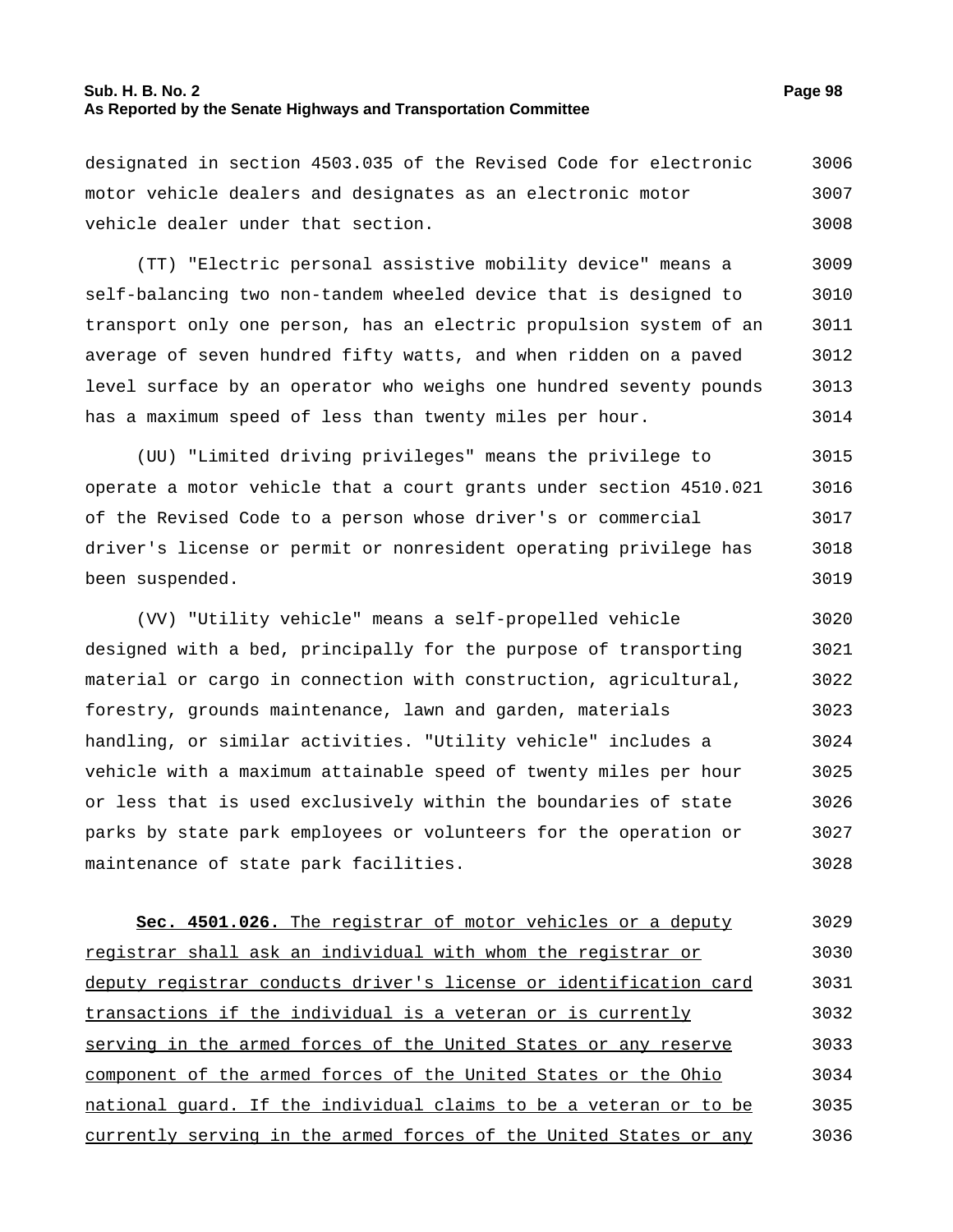| reserve component of the armed forces of the United States or the  | 3037 |
|--------------------------------------------------------------------|------|
| Ohio national quard, the registrar or deputy registrar shall       | 3038 |
| provide the individual's name, address, and military status to the | 3039 |
| department of veterans services for official government purposes   | 3040 |
| regarding benefits and services.                                   | 3041 |

**Sec. 4501.03.** The registrar of motor vehicles shall open an account with each county and district of registration in the state, and may assign each county and district of registration in the state a unique code for identification purposes. Except as provided in section 4501.044 or division  $\overline{(B)(A)}$  (1) of section 4501.045 of the Revised Code, the registrar shall pay all moneys the registrar receives under sections 4503.02, 4503.12, and 4504.09 of the Revised Code into the state treasury to the credit of the auto registration distribution fund, which is hereby created, for distribution in the manner provided for in this section and sections 4501.04, 4501.041, 4501.042, and 4501.043 of the Revised Code. All other moneys received by the registrar shall be deposited in the state bureau of motor vehicles fund established in section 4501.25 of the Revised Code for the purposes enumerated in that section, unless otherwise provided by law. 3042 3043 3044 3045 3046 3047 3048 3049 3050 3051 3052 3053 3054 3055 3056 3057

All moneys credited to the auto registration distribution fund shall be distributed to the counties and districts of registration, except for funds received by the registrar under section 4504.09 of the Revised Code, after receipt of certifications from the commissioners of the sinking fund certifying, as required by sections 5528.15 and 5528.35 of the Revised Code, that there are sufficient moneys to the credit of the highway improvement bond retirement fund created by section 5528.12 of the Revised Code to meet in full all payments of interest, principal, and charges for the retirement of bonds and 3058 3059 3060 3061 3062 3063 3064 3065 3066 3067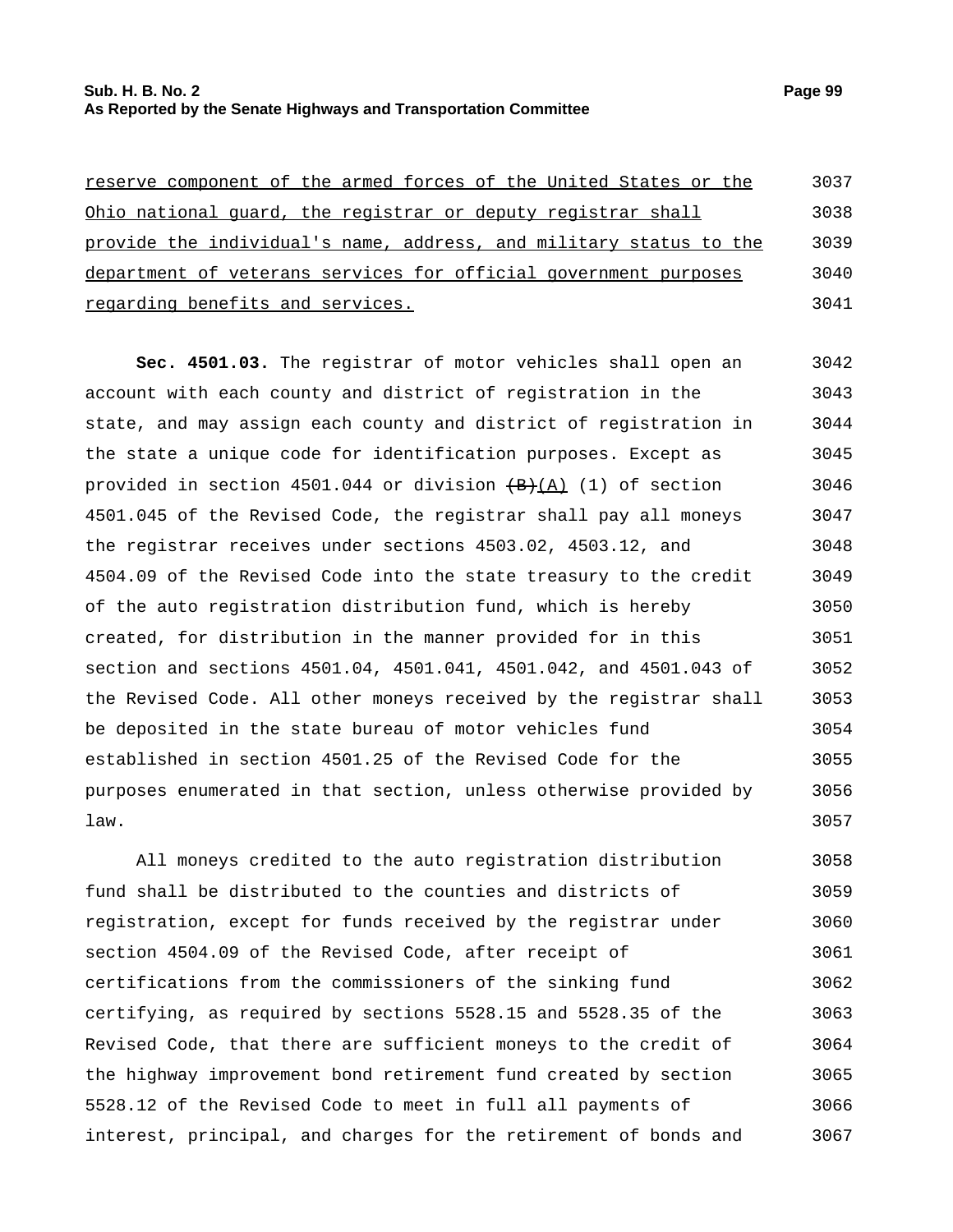#### **Sub. H. B. No. 2 Page 100 As Reported by the Senate Highways and Transportation Committee**

other obligations issued pursuant to Section 2g of Article VIII, Ohio Constitution, and sections 5528.10 and 5528.11 of the Revised Code due and payable during the current calendar year, and that there are sufficient moneys to the credit of the highway obligations bond retirement fund created by section 5528.32 of the Revised Code to meet in full all payments of interest, principal, and charges for the retirement of highway obligations issued pursuant to Section 2i of Article VIII, Ohio Constitution, and sections 5528.30 and 5528.31 of the Revised Code due and payable during the current calendar year, in the manner provided in section 4501.04 of the Revised Code. 3068 3069 3070 3071 3072 3073 3074 3075 3076 3077 3078

The treasurer of state may invest any portion of the moneys credited to the auto registration distribution fund, in the same manner and subject to all the laws with respect to the investment of state funds by the treasurer of state, and all investment earnings of the fund shall be credited to the fund. 3079 3080 3081 3082 3083

Once each month the registrar shall prepare vouchers in favor of the county auditor of each county for the amount of the tax collection pursuant to sections 4503.02 and 4503.12 of the Revised Code apportioned to the county and to the districts of registration located wholly or in part in the county auditor's county. The county auditor shall distribute the proceeds of the tax collections due the county and the districts of registration in the manner provided in section 4501.04 of the Revised Code. 3084 3085 3086 3087 3088 3089 3090 3091

Once each month the registrar also shall prepare vouchers in favor of the county auditor of each county levying a county motor vehicle license tax pursuant to section 4504.02, 4504.15, or 4504.16 of the Revised Code and of each county in which is located one or more townships levying a township motor vehicle license tax pursuant to section 4504.18 of the Revised Code for the amount of the tax due the county or townships in the county. 3092 3093 3094 3095 3096 3097 3098

All moneys received by the registrar under sections 4503.02, 3099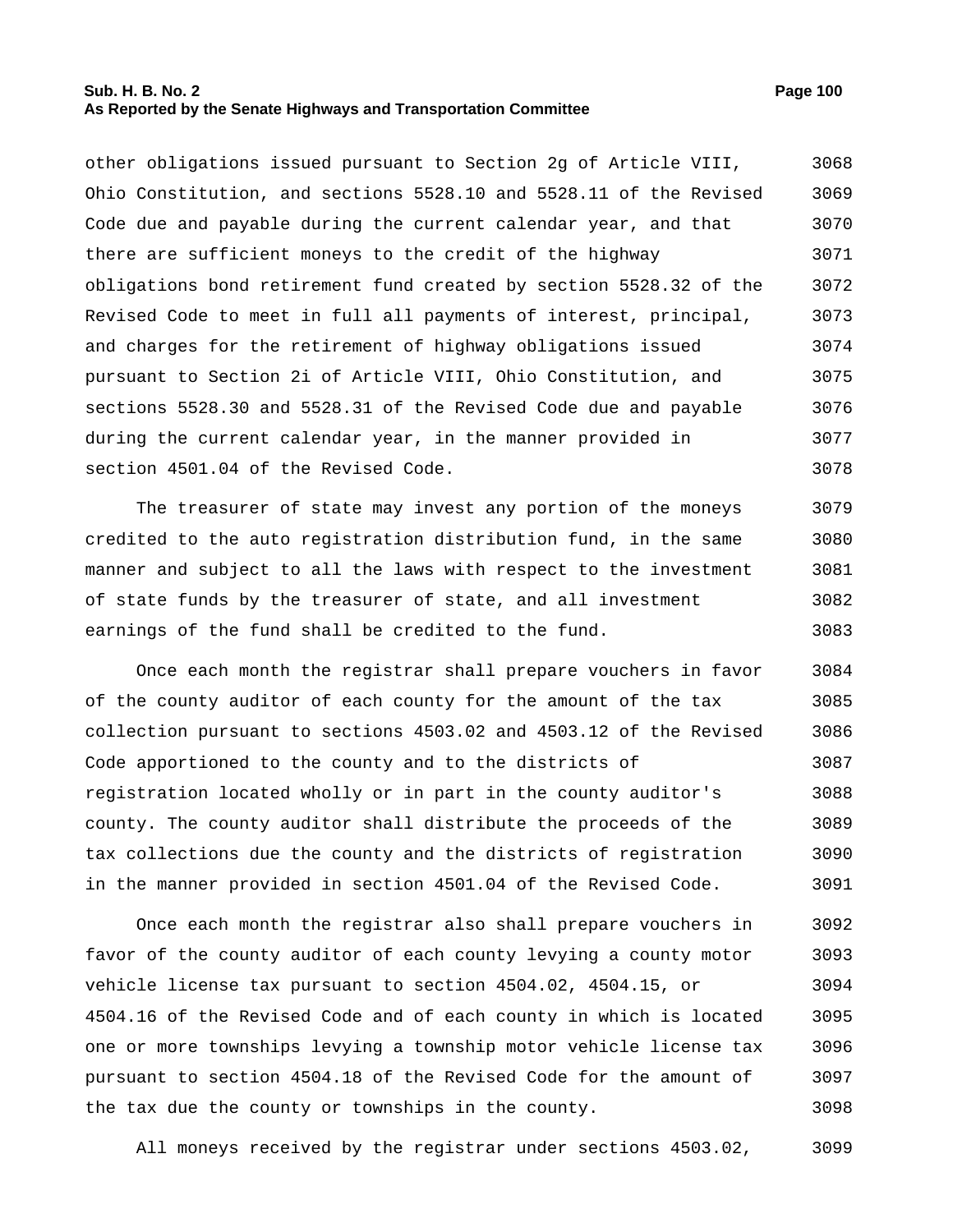#### **Sub. H. B. No. 2 Page 101 As Reported by the Senate Highways and Transportation Committee**

4503.12, and 4504.09 of the Revised Code shall be distributed to counties, townships, and municipal corporations within thirty days of the expiration of the registration year, except that a sum equal to five per cent of the total amount received under sections 4503.02 and 4503.12 of the Revised Code may be reserved to make final adjustments in accordance with the formula for distribution set forth in section 4501.04 of the Revised Code. If amounts set aside to make the adjustments are inadequate, necessary adjustments shall be made immediately out of funds available for distribution for the following two registration years. 3100 3101 3102 3103 3104 3105 3106 3107 3108 3109

**Sec. 4501.21.** (A) There is hereby created in the state treasury the license plate contribution fund. The fund shall consist of all contributions paid by motor vehicle registrants and collected by the registrar of motor vehicles pursuant to sections 4503.491, 4503.493, 4503.50, 4503.501, 4503.502, 4503.51, 4503.522, 4503.523, 4503.545, 4503.55, 4503.551, 4503.552, 4503.553, 4503.561, 4503.562, 4503.591, 4503.67, 4503.68, 4503.69, 4503.71, 4503.711, 4503.712, 4503.72, 4503.73, 4503.74, 4503.75, 4503.85, and 4503.92 of the Revised Code. 3110 3111 3112 3113 3114 3115 3116 3117 3118

(B) The registrar shall pay the contributions the registrar collects in the fund as follows: 3119 3120

The registrar shall pay the contributions received pursuant to section 4503.491 of the Revised Code to the breast cancer fund of Ohio, which shall use that money only to pay for programs that provide assistance and education to Ohio breast cancer patients and that improve access for such patients to quality health care and clinical trials and shall not use any of the money for abortion information, counseling, services, or other abortion-related activities. 3121 3122 3123 3124 3125 3126 3127 3128

The registrar shall pay the contributions received pursuant to section 4503.493 of the Revised Code to the autism society of 3129 3130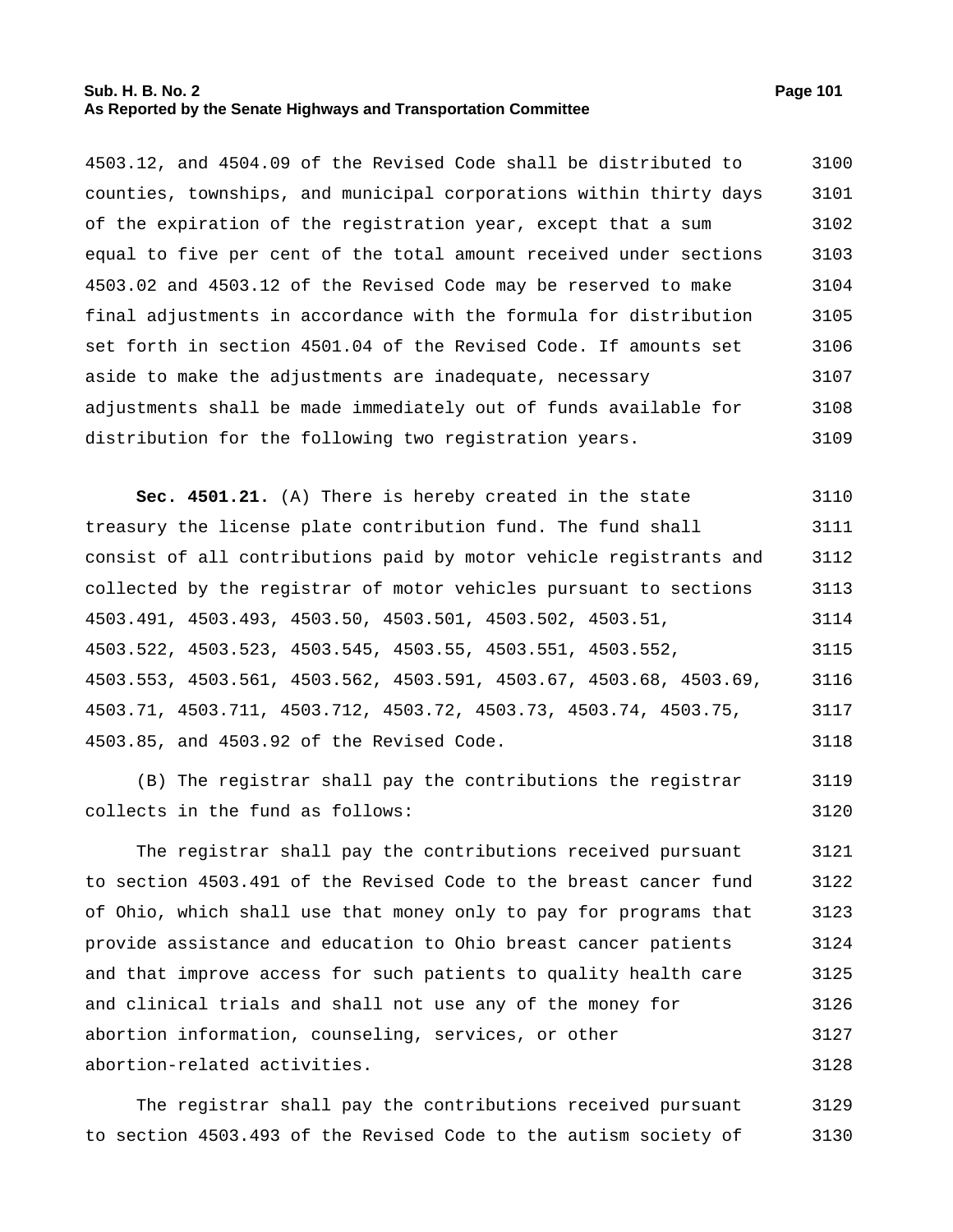#### **Sub. H. B. No. 2 Page 102 As Reported by the Senate Highways and Transportation Committee**

Ohio, which shall use the contributions for programs and autism awareness efforts throughout the state. 3131 3132

The registrar shall pay the contributions the registrar receives pursuant to section 4503.50 of the Revised Code to the future farmers of America foundation, which shall deposit the contributions into its general account to be used for educational and scholarship purposes of the future farmers of America foundation. 3133 3134 3135 3136 3137 3138

The registrar shall pay the contributions the registrar receives pursuant to section 4503.501 of the Revised Code to the 4-H youth development program of the Ohio state university extension program, which shall use those contributions to pay the expenses it incurs in conducting its educational activities. 3139 3140 3141 3142 3143

The registrar shall pay the contributions received pursuant to section 4503.502 of the Revised Code to the Ohio cattlemen's foundation, which shall use those contributions for scholarships and other educational activities. 3144 3145 3146 3147

The registrar shall pay each contribution the registrar receives pursuant to section 4503.51 of the Revised Code to the university or college whose name or marking or design appears on collegiate license plates that are issued to a person under that section. A university or college that receives contributions from the fund shall deposit the contributions into its general scholarship fund. 3148 3149 3150 3151 3152 3153 3154

The registrar shall pay the contributions the registrar receives pursuant to section 4503.522 of the Revised Code to the "friends of Perry's victory and international peace memorial, incorporated," a nonprofit corporation organized under the laws of this state, to assist that organization in paying the expenses it incurs in sponsoring or holding charitable, educational, and cultural events at the monument. 3155 3156 3157 3158 3159 3160 3161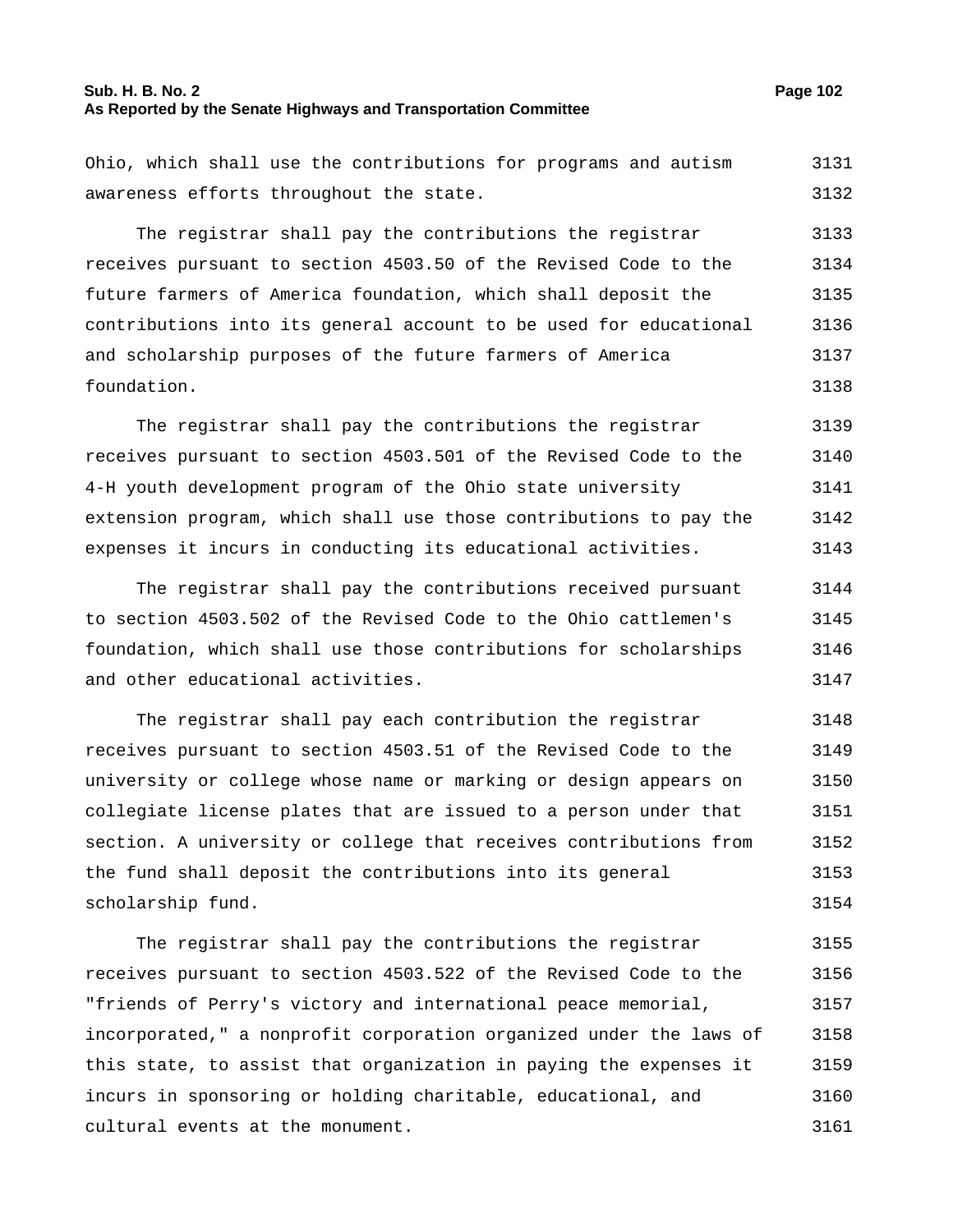#### **Sub. H. B. No. 2 Page 103 As Reported by the Senate Highways and Transportation Committee**

The registrar shall pay the contributions the registrar receives pursuant to section 4503.523 of the Revised Code to the fairport lights foundation, which shall use the money to pay for the restoration, maintenance, and preservation of the lighthouses of fairport harbor. 3162 3163 3164 3165 3166

The registrar shall pay the contributions the registrar receives pursuant to section 4503.55 of the Revised Code to the pro football hall of fame, which shall deposit the contributions into a special bank account that it establishes and which shall be separate and distinct from any other account the pro football hall of fame maintains, to be used exclusively for the purpose of promoting the pro football hall of fame as a travel destination. 3167 3168 3169 3170 3171 3172 3173

The registrar shall pay the contributions that are paid to the registrar pursuant to section 4503.545 of the Revised Code to the national rifle association foundation, which shall use the money to pay the costs of the educational activities and programs the foundation holds or sponsors in this state. 3174 3175 3176 3177 3178

In accordance with section 955.202 of the Revised Code, the The registrar shall pay to the Ohio pet fund the contributions the registrar receives pursuant to section 4503.551 of the Revised Code and any other money from any other source, including donations, gifts, and grants, that is designated by the source to be paid to the Ohio pet fund. The Ohio pet fund shall use the moneys it receives under this section  $\theta$ <sup>1</sup>y to support programs for the sterilization of dogs and cats and for educational programs concerning the proper veterinary care of those animals, and for expenses of the Ohio pet fund that are reasonably necessary for it to obtain and maintain its tax-exempt status and to perform its duties. 3179 3180 3181 3182 3183 3184 3185 3186 3187 3188 3189 3190

The registrar shall pay the contributions the registrar receives pursuant to section 4503.552 of the Revised Code to the rock and roll hall of fame and museum, incorporated. 3191 3192 3193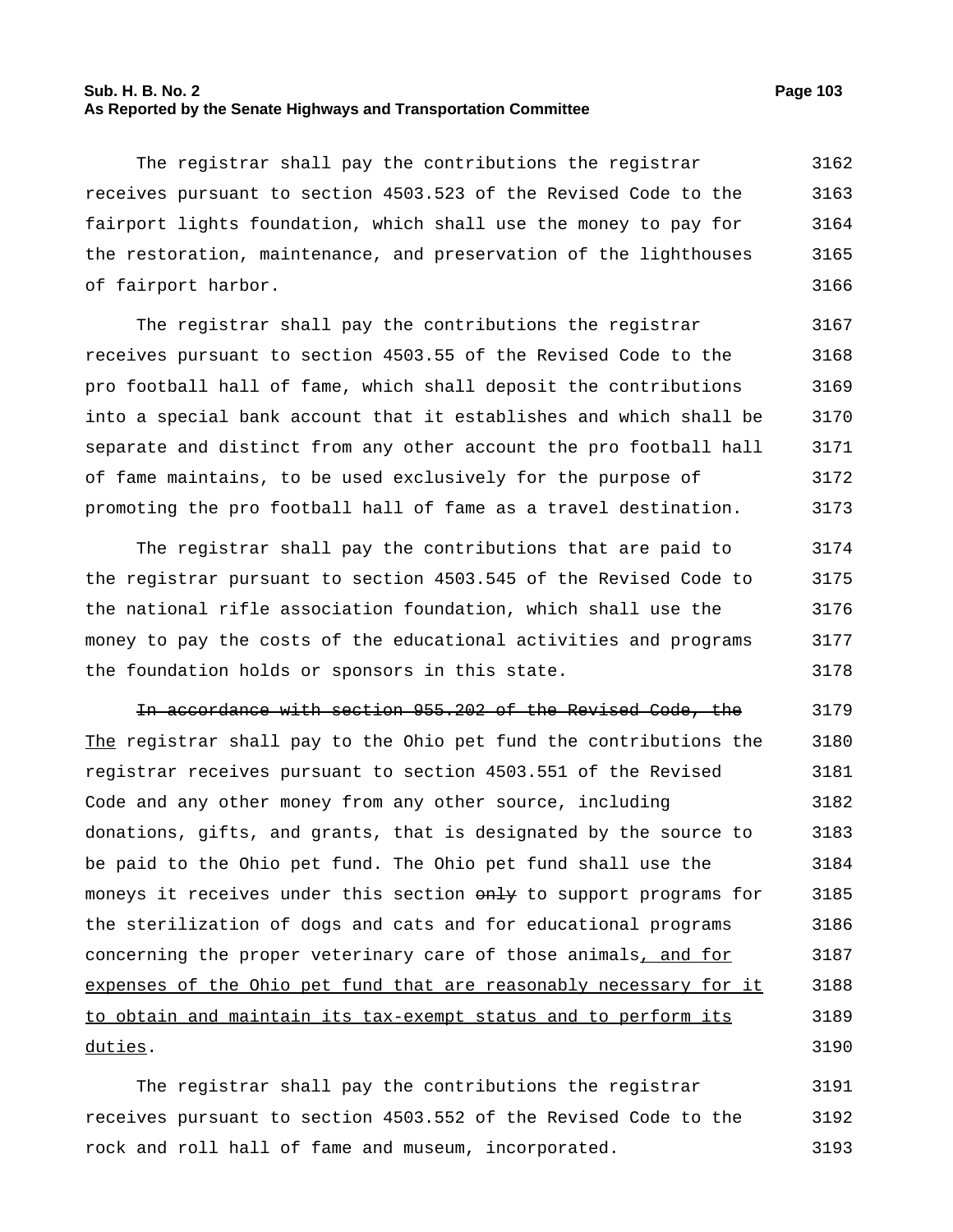#### **Sub. H. B. No. 2 Page 104 As Reported by the Senate Highways and Transportation Committee**

The registrar shall pay the contributions the registrar receives pursuant to section 4503.553 of the Revised Code to the Ohio coalition for animals, incorporated, a nonprofit corporation. Except as provided in division (B) of this section, the coalition shall distribute the money to its members, and the members shall use the money only to pay for educational, charitable, and other programs of each coalition member that provide care for unwanted, abused, and neglected horses. The Ohio coalition for animals may use a portion of the money to pay for reasonable marketing costs incurred in the design and promotion of the license plate and for administrative costs incurred in the disbursement and management of funds received under this section. 3194 3195 3196 3197 3198 3199 3200 3201 3202 3203 3204 3205

The registrar shall pay the contributions the registrar receives pursuant to section 4503.561 of the Revised Code to the state of Ohio chapter of ducks unlimited, inc., which shall deposit the contributions into a special bank account that it establishes. The special bank account shall be separate and distinct from any other account the state of Ohio chapter of ducks unlimited, inc., maintains and shall be used exclusively for the purpose of protecting, enhancing, restoring, and managing wetlands and conserving wildlife habitat. The state of Ohio chapter of ducks unlimited, inc., annually shall notify the registrar in writing of the name, address, and account to which such payments are to be made. 3206 3207 3208 3209 3210 3211 3212 3213 3214 3215 3216 3217

The registrar shall pay the contributions the registrar receives pursuant to section 4503.562 of the Revised Code to the Mahoning river consortium, which shall use the money to pay the expenses it incurs in restoring and maintaining the Mahoning river watershed. 3218 3219 3220 3221 3222

The registrar shall pay to a sports commission created pursuant to section 4503.591 of the Revised Code each contribution the registrar receives under that section that an applicant pays 3223 3224 3225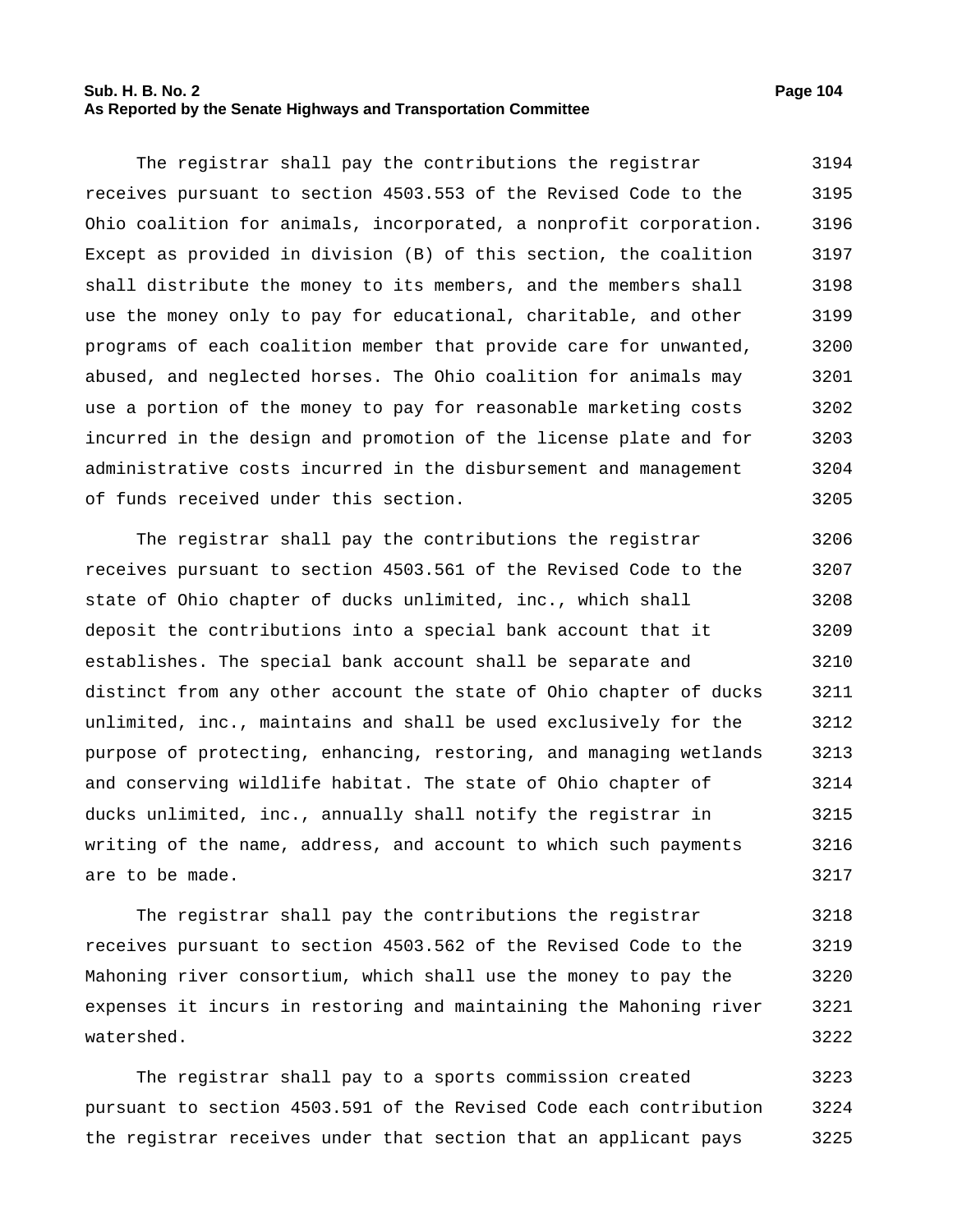#### **Sub. H. B. No. 2 Page 105 As Reported by the Senate Highways and Transportation Committee**

to obtain license plates that bear the logo of a professional sports team located in the county of that sports commission and that is participating in the license plate program pursuant to division (E) of that section, irrespective of the county of residence of an applicant. 3226 3227 3228 3229 3230

The registrar shall pay to a community charity each contribution the registrar receives under section 4503.591 of the Revised Code that an applicant pays to obtain license plates that bear the logo of a professional sports team that is participating in the license plate program pursuant to division (G) of that section. 3231 3232 3233 3234 3235 3236

The registrar shall pay the contributions the registrar receives pursuant to section 4503.67 of the Revised Code to the Dan Beard council of the boy scouts of America. The council shall distribute all contributions in an equitable manner throughout the state to regional councils of the boy scouts. 3237 3238 3239 3240 3241

The registrar shall pay the contributions the registrar receives pursuant to section 4503.68 of the Revised Code to the great river council of the girl scouts of the United States of America. The council shall distribute all contributions in an equitable manner throughout the state to regional councils of the girl scouts. 3242 3243 3244 3245 3246 3247

The registrar shall pay the contributions the registrar receives pursuant to section 4503.69 of the Revised Code to the Dan Beard council of the boy scouts of America. The council shall distribute all contributions in an equitable manner throughout the state to regional councils of the boy scouts. 3248 3249 3250 3251 3252

The registrar shall pay the contributions the registrar receives pursuant to section 4503.71 of the Revised Code to the fraternal order of police of Ohio, incorporated, which shall deposit the fees into its general account to be used for purposes 3253 3254 3255 3256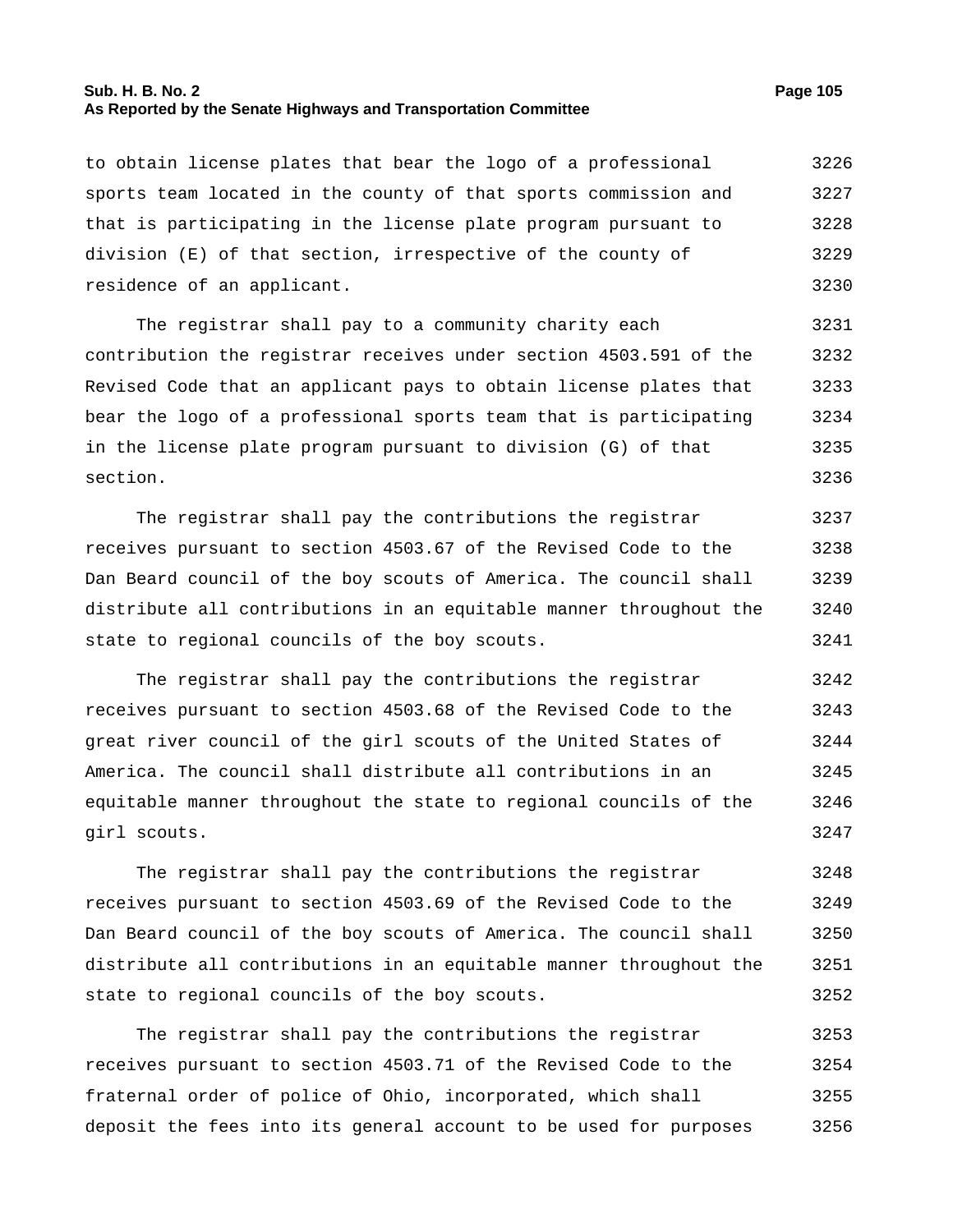of the fraternal order of police of Ohio, incorporated. 3257

The registrar shall pay the contributions the registrar receives pursuant to section 4503.711 of the Revised Code to the fraternal order of police of Ohio, incorporated, which shall deposit the contributions into an account that it creates to be used for the purpose of advancing and protecting the law enforcement profession, promoting improved law enforcement methods, and teaching respect for law and order. 3258 3259 3260 3261 3262 3263 3264

The registrar shall pay the contributions received pursuant to section 4503.712 of the Revised Code to Ohio concerns of police survivors, which shall use those contributions to provide whatever assistance may be appropriate to the families of Ohio law enforcement officers who are killed in the line of duty. 3265 3266 3267 3268 3269

The registrar shall pay the contributions the registrar receives pursuant to section 4503.72 of the Revised Code to the organization known on March 31, 2003, as the Ohio CASA/GAL association, a private, nonprofit corporation organized under Chapter 1702. of the Revised Code. The Ohio CASA/GAL association shall use these contributions to pay the expenses it incurs in administering a program to secure the proper representation in the courts of this state of abused, neglected, and dependent children, and for the training and supervision of persons participating in that program. 3270 3271 3272 3273 3274 3275 3276 3277 3278 3279

The registrar shall pay the contributions the registrar receives pursuant to section 4503.73 of the Revised Code to Wright B. Flyer, incorporated, which shall deposit the contributions into its general account to be used for purposes of Wright B. Flyer, incorporated. 3280 3281 3282 3283 3284

The registrar shall pay the contributions the registrar receives pursuant to section 4503.74 of the Revised Code to the Columbus zoological park association, which shall disburse the 3285 3286 3287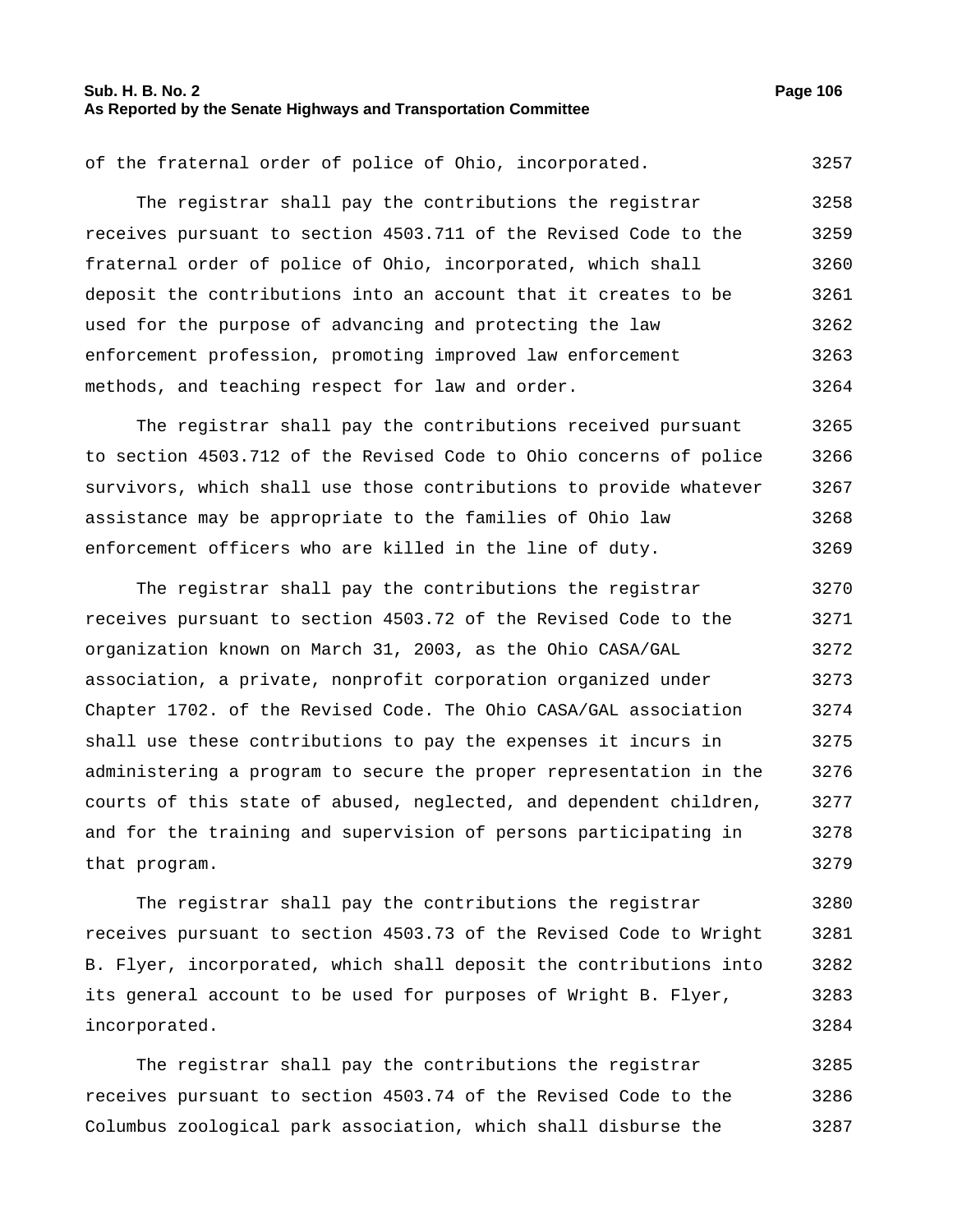#### **Sub. H. B. No. 2 Page 107 As Reported by the Senate Highways and Transportation Committee**

moneys to Ohio's major metropolitan zoos, as defined in section 4503.74 of the Revised Code, in accordance with a written agreement entered into by the major metropolitan zoos. 3288 3289 3290 The registrar shall pay the contributions the registrar 3291

receives pursuant to section 4503.75 of the Revised Code to the rotary foundation, located on March 31, 2003, in Evanston, Illinois, to be placed in a fund known as the permanent fund and used to endow educational and humanitarian programs of the rotary foundation. 3292 3293 3294 3295 3296

The registrar shall pay the contributions the registrar receives pursuant to section 4503.85 of the Revised Code to the Ohio sea grant college program to be used for Lake Erie area research projects. 3297 3298 3299 3300

The registrar shall pay the contributions received pursuant to section 4503.92 of the Revised Code to support our troops, incorporated, a national nonprofit corporation, which shall use those contributions in accordance with its articles of incorporation and for the benefit of servicemembers of the armed forces of the United States and their families when they are in financial need. 3301 3302 3303 3304 3305 3306 3307

(C) All investment earnings of the license plate contribution fund shall be credited to the fund. Not later than the first day of May of every year, the registrar shall distribute to each entity described in division (B) of this section the investment income the fund earned the previous calendar year. The amount of such a distribution paid to an entity shall be proportionate to the amount of money the entity received from the fund during the previous calendar year. 3308 3309 3310 3311 3312 3313 3314 3315

**Sec. 4503.03.** (A)(1)(a) The registrar of motor vehicles may designate the county auditor in each county a deputy registrar. If the population of a county is forty thousand or less according to 3316 3317 3318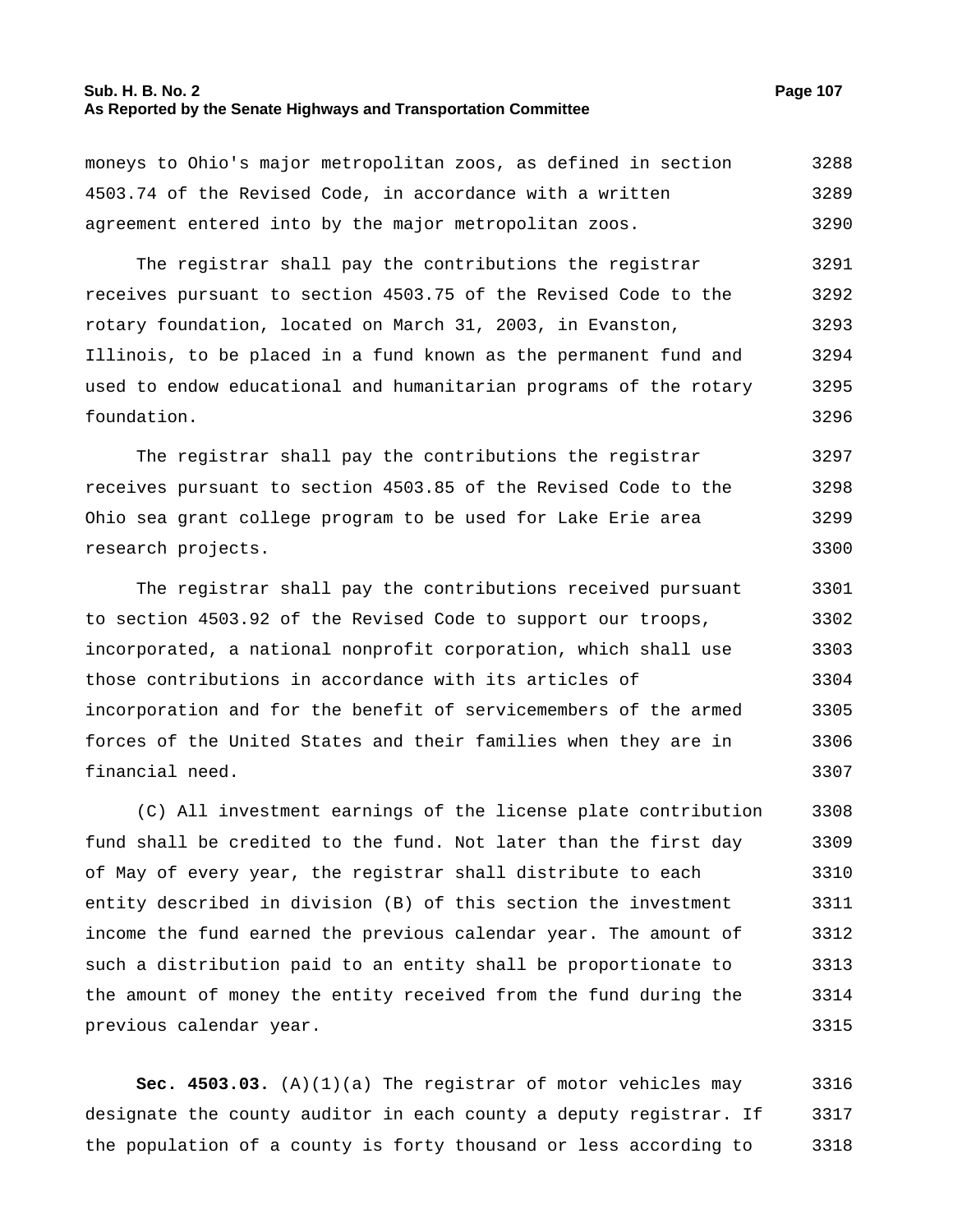#### **Sub. H. B. No. 2 Page 108 As Reported by the Senate Highways and Transportation Committee**

the last federal census and if the county auditor is designated by the registrar as a deputy registrar, no other person need be designated in the county to act as a deputy registrar. 3319 3320 3321

(b) The registrar may designate a clerk of a court of common pleas as a deputy registrar if the population of the county is forty thousand or less according to the last federal census.  $\underline{A}$ clerk of a court of common pleas in a county with a population greater than forty thousand according to the last federal census may apply to the registrar to act under contract as a full authority deputy registrar; the registrar shall award such contracts upon a competitive basis, subject to the terms and conditions prescribed by the registrar by rule. All fees collected and retained by a clerk for conducting deputy registrar services shall be paid into the county treasury to the credit of the certificate of title administration fund created under section 325.33 of the Revised Code. 3322 3323 3324 3325 3326 3327 3328 3329 3330 3331 3332 3333 3334

(c) In all other instances, the registrar shall contract with one or more other persons in each county to act as deputy registrars. 3335 3336 3337

(2) Deputy registrars shall accept applications for the annual license tax for any vehicle not taxed under section 4503.63 of the Revised Code and shall assign distinctive numbers in the same manner as the registrar. Such deputies shall be located in such locations in the county as the registrar sees fit. There shall be at least one deputy registrar in each county. 3338 3339 3340 3341 3342 3343

Deputy registrar contracts are subject to the provisions of division (B) of section 125.081 of the Revised Code. 3344 3345

(B) The registrar shall not contract with any person to act as a deputy registrar if the person or, where applicable, the person's spouse or a member of the person's immediate family has made, within the current calendar year or any one of the previous 3346 3347 3348 3349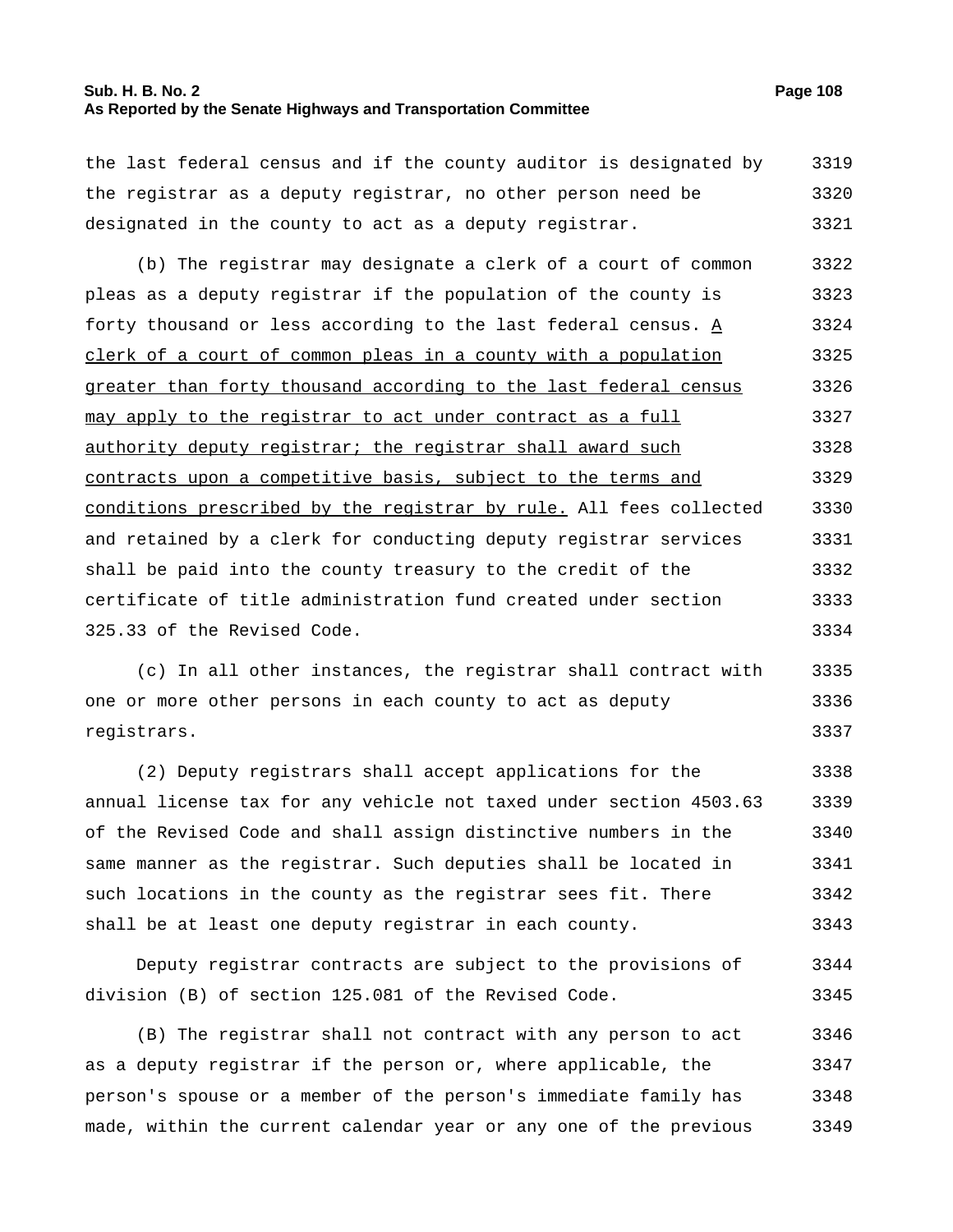### **Sub. H. B. No. 2 Page 109 As Reported by the Senate Highways and Transportation Committee**

three calendar years, one or more contributions totaling in excess of one hundred dollars to any person or entity included in division (A)(2) of section 4503.033 of the Revised Code. As used in this division, "immediate family" has the same meaning as in division (D) of section 102.01 of the Revised Code, and "entity" includes any political party and any "continuing association" as defined in division (B)(4) of section 3517.01 of the Revised Code or "political action committee" as defined in division (B)(8) of that section that is primarily associated with that political party. For purposes of this division, contributions to any continuing association or any political action committee that is primarily associated with a political party shall be aggregated with contributions to that political party. 3350 3351 3352 3353 3354 3355 3356 3357 3358 3359 3360 3361 3362

The contribution limitations contained in this division do not apply to any county auditor or clerk of a court of common pleas. 3363 3364 3365

The registrar shall not contract with either of the following to act as a deputy registrar: 3366 3367

(1) Any elected public official other than a county auditor or, as authorized by division  $(A)(1)(b)$  of this section, a clerk of a court of common pleas, acting in an official capacity; 3368 3369 3370

(2) Any person holding a current, valid contract to conduct motor vehicle inspections under section 3704.14 of the Revised Code. 3371 3372 3373

 $(C)(1)$  Except as provided in division  $(C)(2)$  of this section, deputy registrars are independent contractors and neither they nor their employees are employees of this state, except that nothing in this section shall affect the status of county auditors or clerks of courts of common pleas as public officials, nor the status of their employees as employees of any of the counties of this state, which are political subdivisions of this state. Each 3374 3375 3376 3377 3378 3379 3380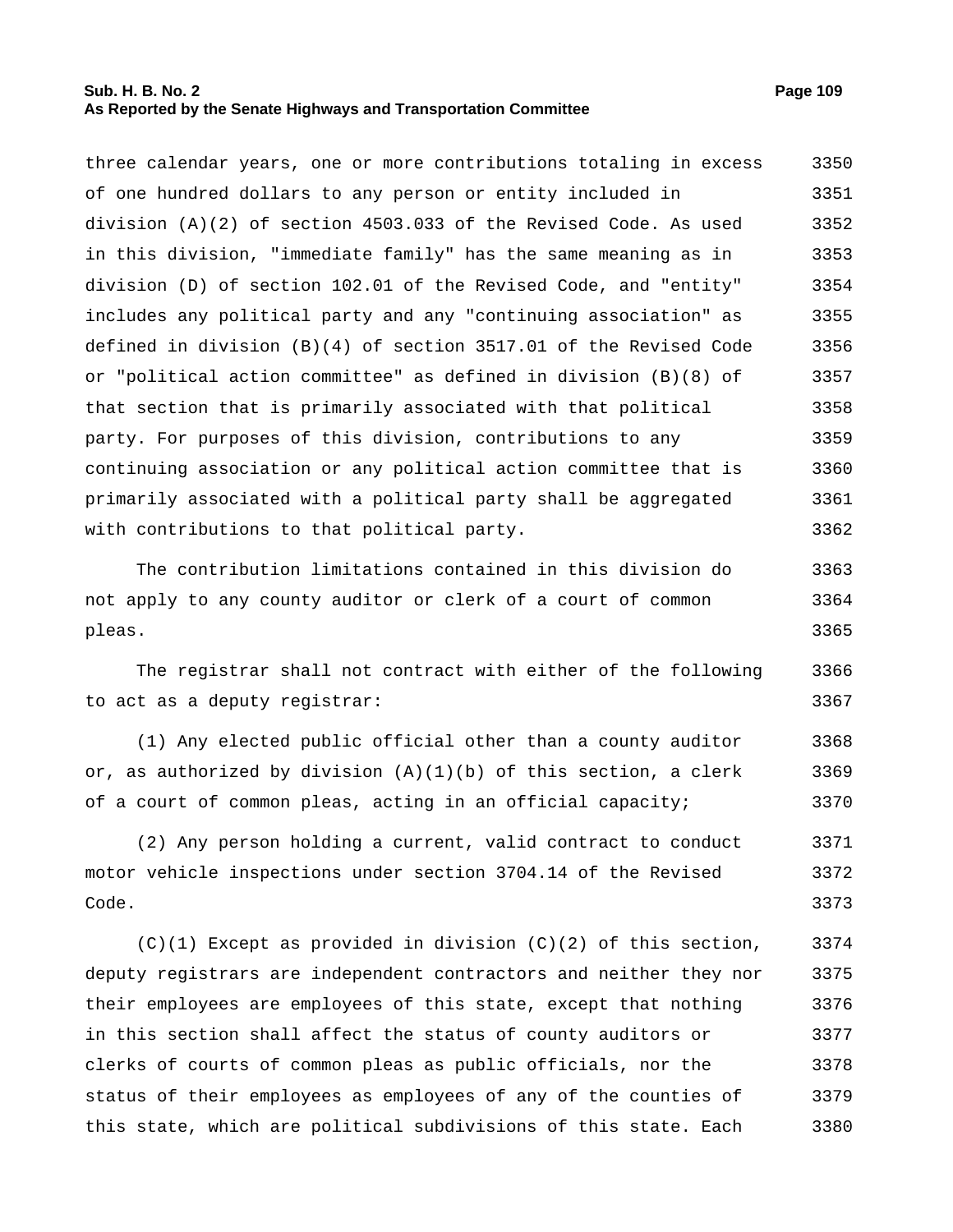## **Sub. H. B. No. 2 Page 110 As Reported by the Senate Highways and Transportation Committee**

deputy registrar shall be responsible for the payment of all unemployment compensation premiums, all workers' compensation premiums, social security contributions, and any and all taxes for which the deputy registrar is legally responsible. Each deputy registrar shall comply with all applicable federal, state, and local laws requiring the withholding of income taxes or other taxes from the compensation of the deputy registrar's employees. Each deputy registrar shall maintain during the entire term of the deputy registrar's contract a policy of business liability insurance satisfactory to the registrar and shall hold the department of public safety, the director of public safety, the bureau of motor vehicles, and the registrar harmless upon any and all claims for damages arising out of the operation of the deputy registrar agency. 3381 3382 3383 3384 3385 3386 3387 3388 3389 3390 3391 3392 3393 3394

(2) For purposes of Chapter 4141. of the Revised Code, determinations concerning the employment of deputy registrars and their employees shall be made under Chapter 4141. of the Revised Code. 3395 3396 3397 3398

(D)(1) With the approval of the director, the registrar shall adopt rules governing the terms of the contract between the registrar and each deputy registrar and specifications for the services to be performed. The rules shall include specifications relating to the amount of bond to be given as provided in this section; the size and location of the deputy's office; and the leasing of equipment necessary to conduct the vision screenings required under section 4507.12 of the Revised Code and training in the use of the equipment. The specifications shall permit and encourage every deputy registrar to inform the public of the location of the deputy registrar's office and hours of operation by means of public service announcements and allow any deputy registrar to advertise in regard to the operation of the deputy registrar's office. The rules also shall include specifications 3399 3400 3401 3402 3403 3404 3405 3406 3407 3408 3409 3410 3411 3412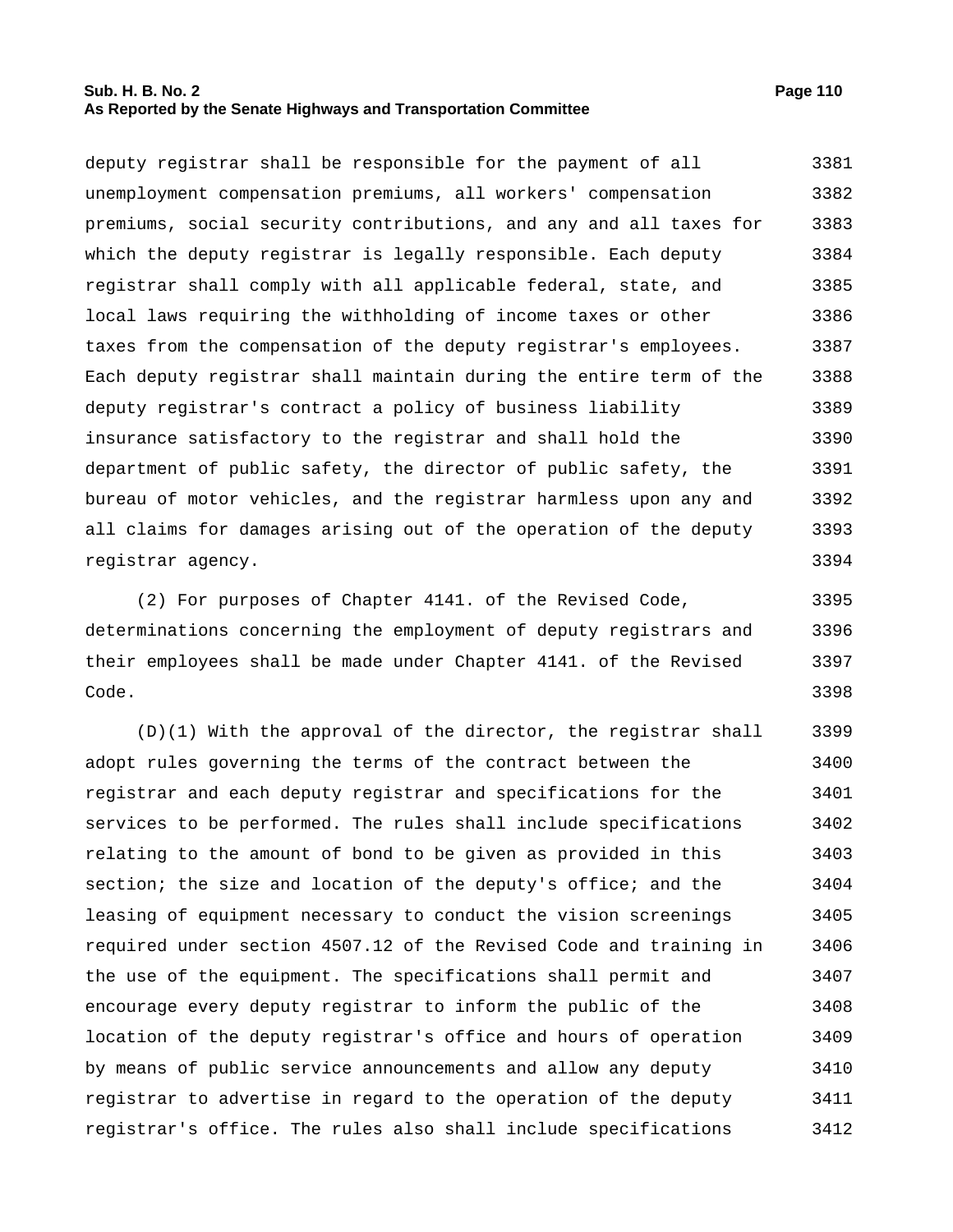# **Sub. H. B. No. 2 Page 111 As Reported by the Senate Highways and Transportation Committee**

for the hours the deputy's office is to be open to the public and shall require as a minimum that one deputy's office in each county be open to the public for at least four hours each weekend, provided that if only one deputy's office is located within the boundary of the county seat, that office is the office that shall be open for the four-hour period each weekend, and that every deputy's office in each county shall be open to the public until six-thirty p.m. on at least one weeknight each week. The rules also shall include specifications providing that every deputy in each county, upon request, provide any person with information about the location and office hours of all deputy registrars in the county and that every deputy prominently display within the deputy's office, the toll-free telephone number of the bureau. The rules shall not prohibit the award of a deputy registrar contract to a nonprofit corporation formed under the laws of this state. The rules shall prohibit any deputy registrar from operating more than one such office at any time, except that the rules may permit a nonprofit corporation formed for the purposes of providing automobile-related services to its members or the public and that provides such services from more than one location in this state to operate a deputy registrar office at any such location, provided that the nonprofit corporation operates no more than one deputy registrar office in any one county. The rules may include such other specifications as the registrar and director consider necessary to provide a high level of service. 3413 3414 3415 3416 3417 3418 3419 3420 3421 3422 3423 3424 3425 3426 3427 3428 3429 3430 3431 3432 3433 3434 3435 3436 3437

(2) With the prior approval of the registrar, each deputy registrar may conduct at the location of the deputy registrar's office any business that is consistent with the functions of a deputy registrar and that is not specifically mandated or authorized by this or another chapter of the Revised Code or by implementing rules of the registrar. 3438 3439 3440 3441 3442 3443

(3) As used in this section and in section 4507.01 of the 3444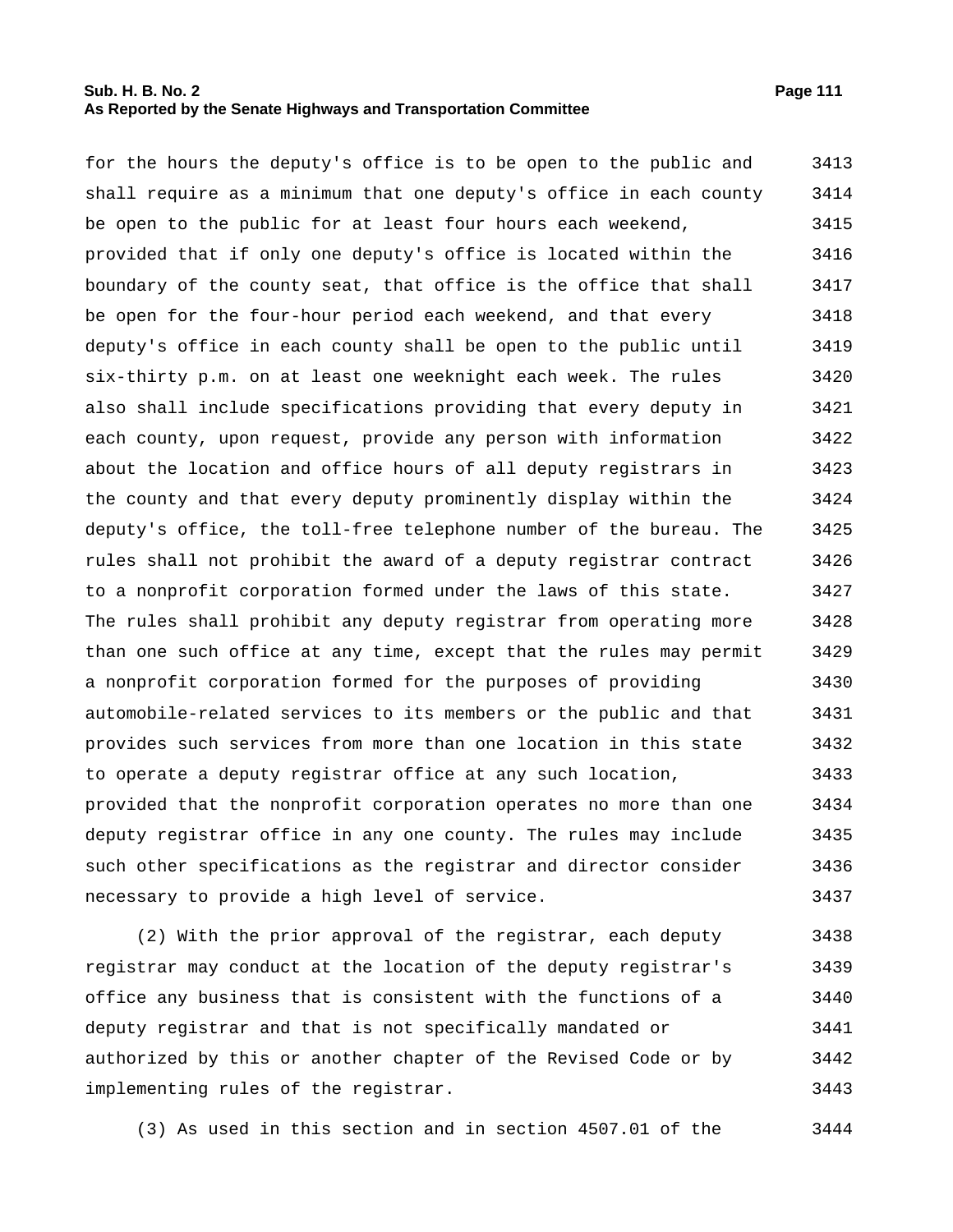### **Sub. H. B. No. 2 Page 112 As Reported by the Senate Highways and Transportation Committee**

Revised Code, "nonprofit corporation" has the same meaning as in section 1702.01 of the Revised Code. 3445 3446

(E) Unless otherwise terminated and except for interim contracts of less than one year, contracts with deputy registrars shall be for a term of at least two years, but no more than three years, and all contracts effective on or after July 1, 1996, shall be for a term of more than two years, but not more than three years. All contracts with deputy registrars shall expire on the last Saturday of June in the year of their expiration. The auditor of state may examine the accounts, reports, systems, and other data of each deputy registrar at least every two years. The registrar, with the approval of the director, shall immediately remove a deputy who violates any provision of the Revised Code related to the duties as a deputy, any rule adopted by the registrar, or a term of the deputy's contract with the registrar. The registrar also may remove a deputy who, in the opinion of the registrar, has engaged in any conduct that is either unbecoming to one representing this state or is inconsistent with the efficient operation of the deputy's office. 3447 3448 3449 3450 3451 3452 3453 3454 3455 3456 3457 3458 3459 3460 3461 3462 3463

If the registrar, with the approval of the director, determines that there is good cause to believe that a deputy registrar or a person proposing for a deputy registrar contract has engaged in any conduct that would require the denial or termination of the deputy registrar contract, the registrar may require the production of books, records, and papers as the registrar determines are necessary, and may take the depositions of witnesses residing within or outside the state in the same manner as is prescribed by law for the taking of depositions in civil actions in the court of common pleas, and for that purpose the registrar may issue a subpoena for any witness or a subpoena duces tecum to compel the production of any books, records, or papers, directed to the sheriff of the county where the witness 3464 3465 3466 3467 3468 3469 3470 3471 3472 3473 3474 3475 3476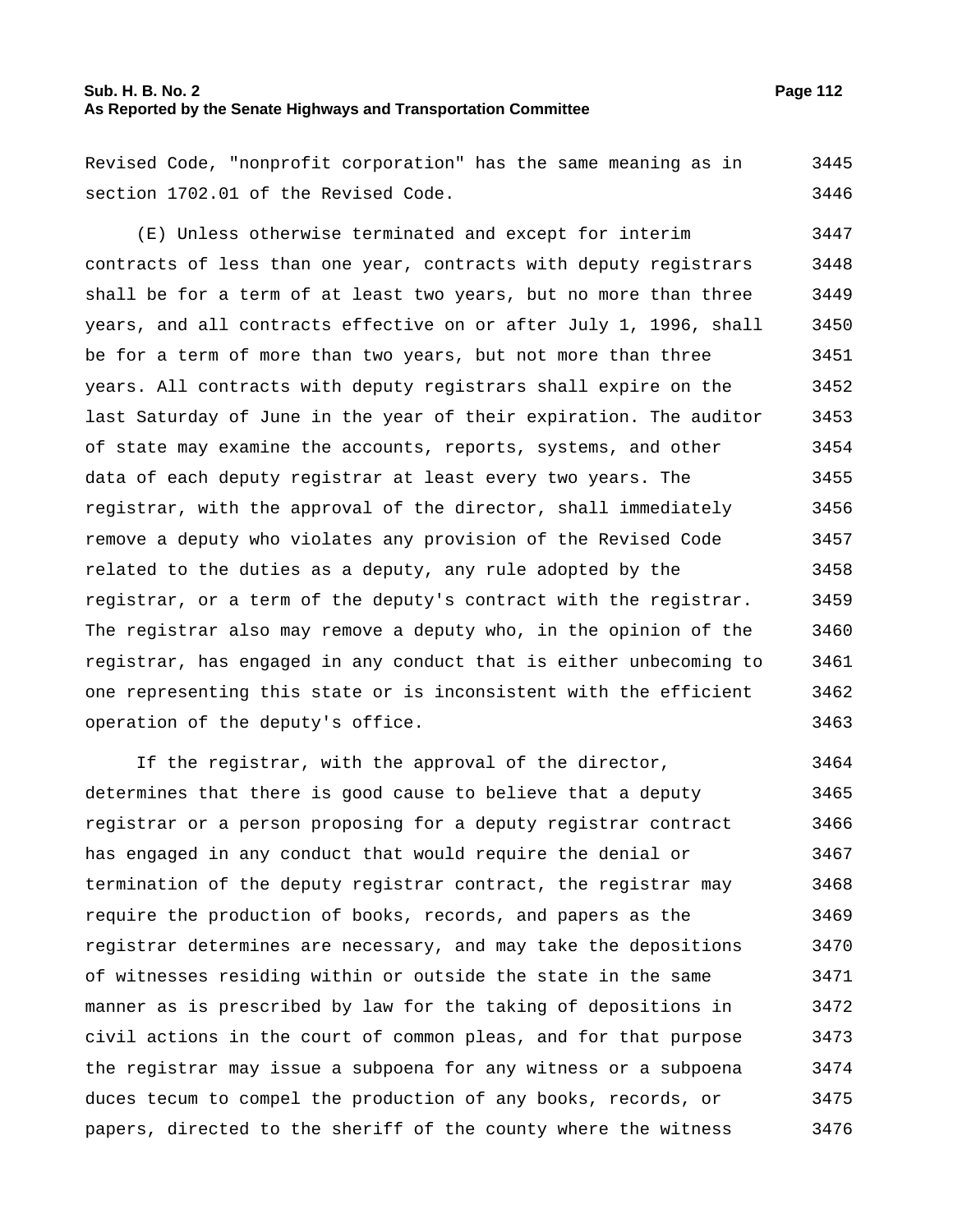#### **Sub. H. B. No. 2 Page 113 As Reported by the Senate Highways and Transportation Committee**

resides or is found. Such a subpoena shall be served and returned in the same manner as a subpoena in a criminal case is served and returned. The fees of the sheriff shall be the same as that allowed in the court of common pleas in criminal cases. Witnesses shall be paid the fees and mileage provided for under section 119.094 of the Revised Code. The fees and mileage shall be paid from the fund in the state treasury for the use of the agency in the same manner as other expenses of the agency are paid. 3477 3478 3479 3480 3481 3482 3483 3484

In any case of disobedience or neglect of any subpoena served on any person or the refusal of any witness to testify to any matter regarding which the witness lawfully may be interrogated, the court of common pleas of any county where the disobedience, neglect, or refusal occurs or any judge of that court, on application by the registrar, shall compel obedience by attachment proceedings for contempt, as in the case of disobedience of the requirements of a subpoena issued from that court, or a refusal to testify in that court. 3485 3486 3487 3488 3489 3490 3491 3492 3493

Nothing in this division shall be construed to require a hearing of any nature prior to the termination of any deputy registrar contract by the registrar, with the approval of the director, for cause. 3494 3495 3496 3497

(F) Except as provided in section 2743.03 of the Revised Code, no court, other than the court of common pleas of Franklin county, has jurisdiction of any action against the department of public safety, the director, the bureau, or the registrar to restrain the exercise of any power or authority, or to entertain any action for declaratory judgment, in the selection and appointment of, or contracting with, deputy registrars. Neither the department, the director, the bureau, nor the registrar is liable in any action at law for damages sustained by any person because of any acts of the department, the director, the bureau, or the registrar, or of any employee of the department or bureau, 3498 3499 3500 3501 3502 3503 3504 3505 3506 3507 3508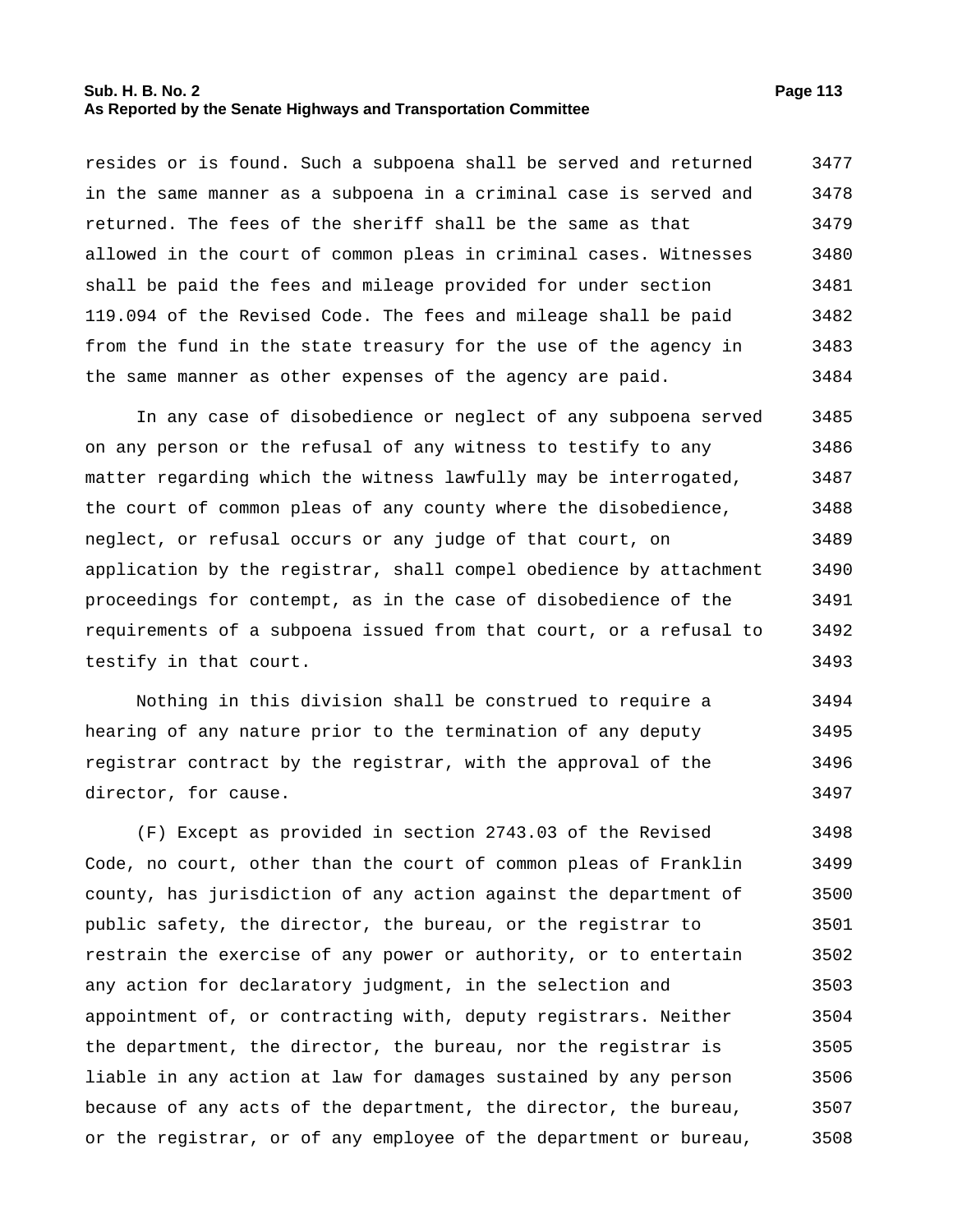#### **Sub. H. B. No. 2 Page 114 As Reported by the Senate Highways and Transportation Committee**

in the performance of official duties in the selection and appointment of, and contracting with, deputy registrars. 3509 3510

(G) The registrar shall assign to each deputy registrar a series of numbers sufficient to supply the demand at all times in the area the deputy registrar serves, and the registrar shall keep a record in the registrar's office of the numbers within the series assigned. Each deputy shall be required to give bond in the amount of at least twenty-five thousand dollars, or in such higher amount as the registrar determines necessary, based on a uniform schedule of bond amounts established by the registrar and determined by the volume of registrations handled by the deputy. The form of the bond shall be prescribed by the registrar. The bonds required of deputy registrars, in the discretion of the registrar, may be individual or schedule bonds or may be included in any blanket bond coverage carried by the department. 3511 3512 3513 3514 3515 3516 3517 3518 3519 3520 3521 3522 3523

(H) Each deputy registrar shall keep a file of each application received by the deputy and shall register that motor vehicle with the name and address of its owner. 3524 3525 3526

(I) Upon request, a deputy registrar shall make the physical inspection of a motor vehicle and issue the physical inspection certificate required in section 4505.061 of the Revised Code. 3527 3528 3529

(J) Each deputy registrar shall file a report semi-annually with the registrar of motor vehicles listing the number of applicants for licenses the deputy has served, the number of voter registration applications the deputy has completed and transmitted to the board of elections, and the number of voter registration applications declined. 3530 3531 3532 3533 3534 3535

**Sec. 4503.10.** (A) The owner of every snowmobile, off-highway motorcycle, and all-purpose vehicle required to be registered under section 4519.02 of the Revised Code shall file an application for registration under section 4519.03 of the Revised 3536 3537 3538 3539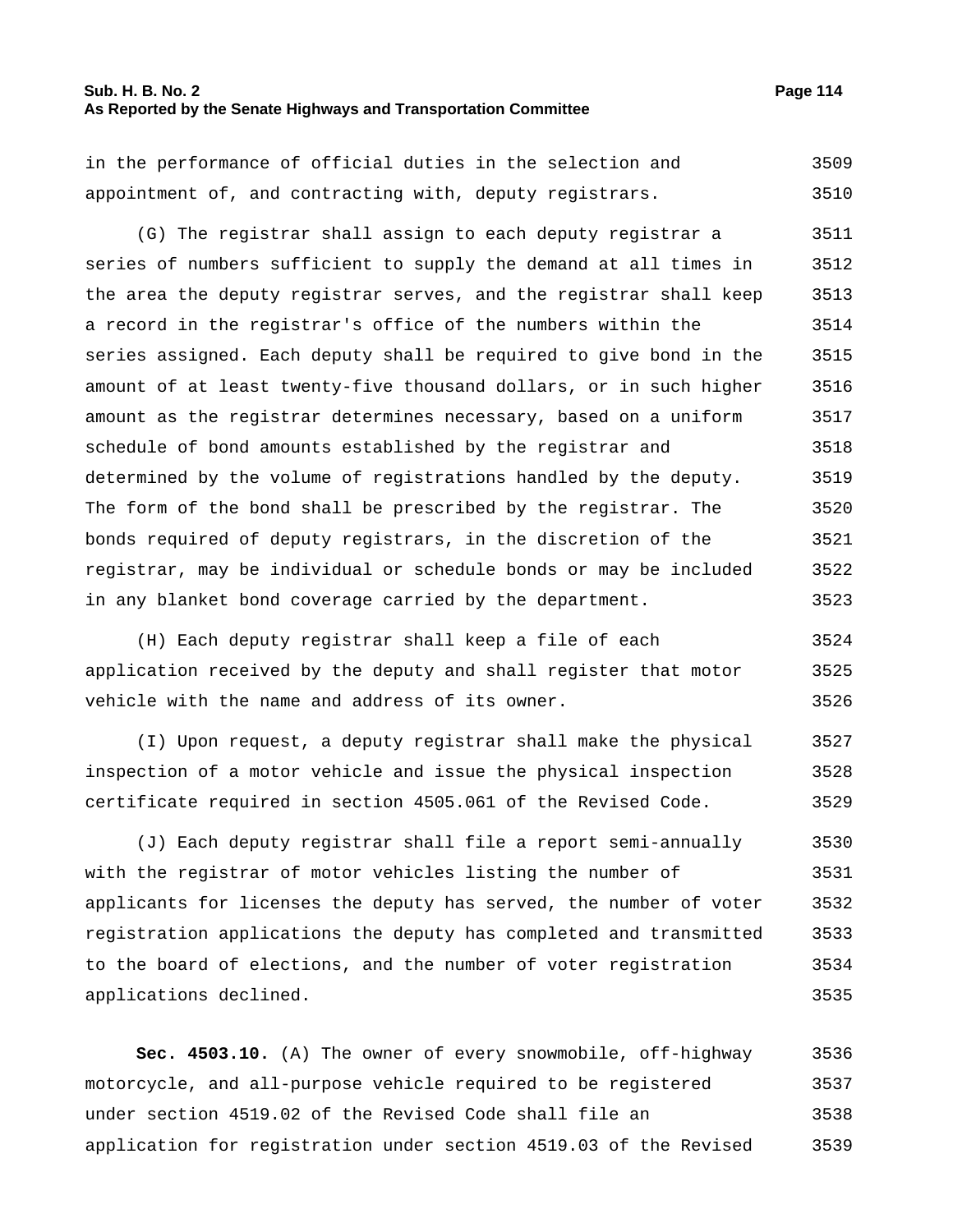# **Sub. H. B. No. 2 Page 115 As Reported by the Senate Highways and Transportation Committee**

Code. The owner of a motor vehicle, other than a snowmobile, off-highway motorcycle, or all-purpose vehicle, that is not designed and constructed by the manufacturer for operation on a street or highway may not register it under this chapter except upon certification of inspection pursuant to section 4513.02 of the Revised Code by the sheriff, or the chief of police of the municipal corporation or township, with jurisdiction over the political subdivision in which the owner of the motor vehicle resides. Except as provided in section 4503.103 of the Revised Code, every owner of every other motor vehicle not previously described in this section and every person mentioned as owner in the last certificate of title of a motor vehicle that is operated or driven upon the public roads or highways shall cause to be filed each year, by mail or otherwise, in the office of the registrar of motor vehicles or a deputy registrar, a written or electronic application or a preprinted registration renewal notice issued under section 4503.102 of the Revised Code, the form of which shall be prescribed by the registrar, for registration for the following registration year, which shall begin on the first day of January of every calendar year and end on the thirty-first day of December in the same year. Applications for registration and registration renewal notices shall be filed at the times established by the registrar pursuant to section 4503.101 of the Revised Code. A motor vehicle owner also may elect to apply for or renew a motor vehicle registration by electronic means using electronic signature in accordance with rules adopted by the registrar. Except as provided in division (J) of this section, applications for registration shall be made on blanks furnished by the registrar for that purpose, containing the following information: 3540 3541 3542 3543 3544 3545 3546 3547 3548 3549 3550 3551 3552 3553 3554 3555 3556 3557 3558 3559 3560 3561 3562 3563 3564 3565 3566 3567 3568 3569

(1) A brief description of the motor vehicle to be registered, including the year, make, model, and vehicle identification number, and, in the case of commercial cars, the 3570 3571 3572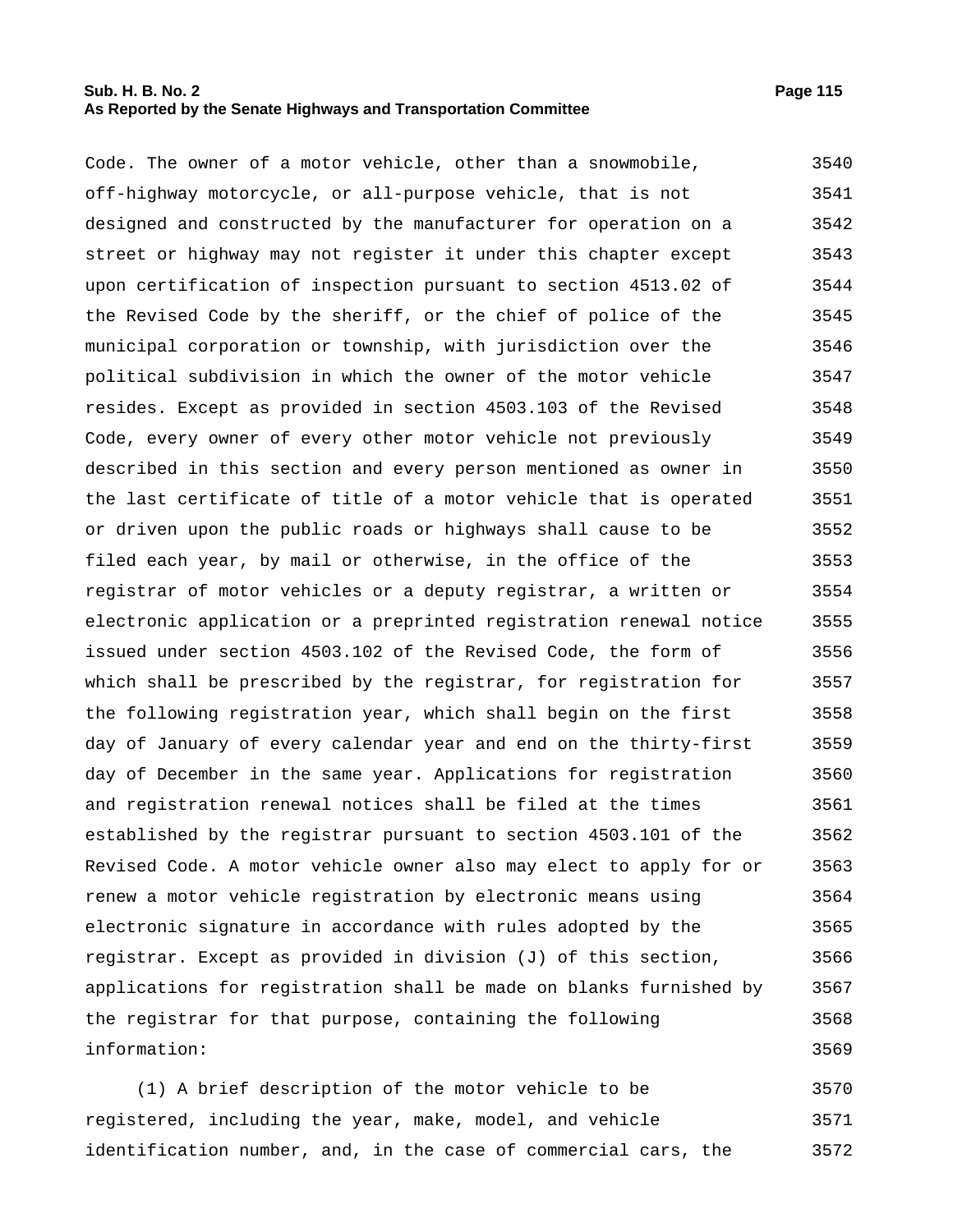#### **Sub. H. B. No. 2 Page 116 As Reported by the Senate Highways and Transportation Committee**

gross weight of the vehicle fully equipped computed in the manner prescribed in section 4503.08 of the Revised Code; 3573 3574

(2) The name and residence address of the owner, and the township and municipal corporation in which the owner resides; 3575 3576

(3) The district of registration, which shall be determined as follows: 3577 3578

(a) In case the motor vehicle to be registered is used for hire or principally in connection with any established business or branch business, conducted at a particular place, the district of registration is the municipal corporation in which that place is located or, if not located in any municipal corporation, the county and township in which that place is located. 3579 3580 3581 3582 3583 3584

(b) In case the vehicle is not so used, the district of registration is the municipal corporation or county in which the owner resides at the time of making the application. 3585 3586 3587

(4) Whether the motor vehicle is a new or used motor vehicle; 3588

(5) The date of purchase of the motor vehicle; 3589

(6) Whether the fees required to be paid for the registration or transfer of the motor vehicle, during the preceding registration year and during the preceding period of the current registration year, have been paid. Each application for registration shall be signed by the owner, either manually or by electronic signature, or pursuant to obtaining a limited power of attorney authorized by the registrar for registration, or other document authorizing such signature. If the owner elects to apply for or renew the motor vehicle registration with the registrar by electronic means, the owner's manual signature is not required. 3590 3591 3592 3593 3594 3595 3596 3597 3598 3599

(7) The owner's social security number, driver's license number, or state identification number, or, where a motor vehicle to be registered is used for hire or principally in connection 3600 3601 3602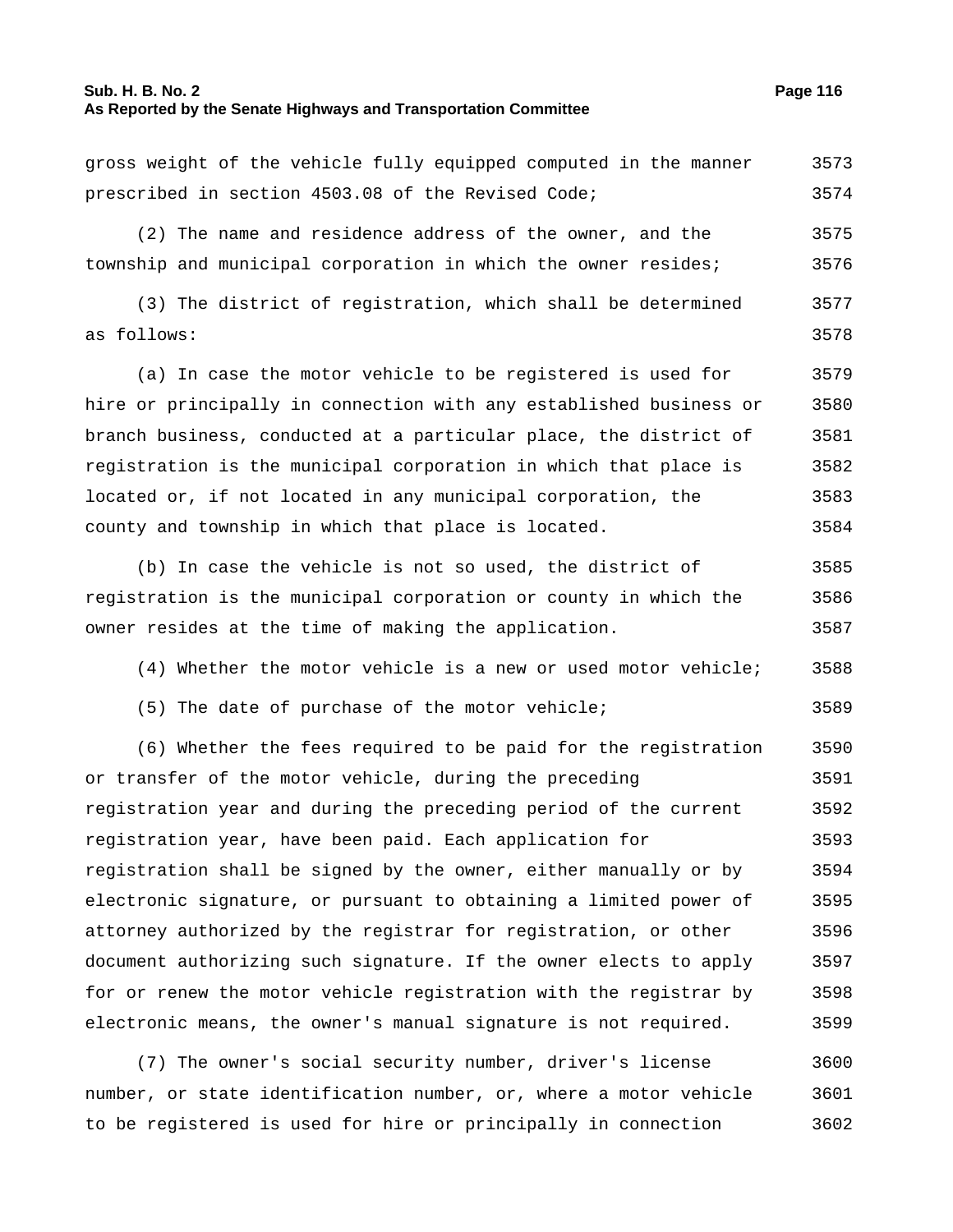### **Sub. H. B. No. 2 Page 117 As Reported by the Senate Highways and Transportation Committee**

with any established business, the owner's federal taxpayer identification number. The bureau of motor vehicles shall retain in its records all social security numbers provided under this section, but the bureau shall not place social security numbers on motor vehicle certificates of registration. 3603 3604 3605 3606 3607

(B) Except as otherwise provided in this division, each time an applicant first registers a motor vehicle in the applicant's name, the applicant shall present for inspection a physical certificate of title or memorandum certificate showing title to the motor vehicle to be registered in the name of the applicant if a physical certificate of title or memorandum certificate has been issued by a clerk of a court of common pleas. If, under sections 4505.021, 4505.06, and 4505.08 of the Revised Code, a clerk instead has issued an electronic certificate of title for the applicant's motor vehicle, that certificate may be presented for inspection at the time of first registration in a manner prescribed by rules adopted by the registrar. An applicant is not required to present a certificate of title to an electronic motor vehicle dealer acting as a limited authority deputy registrar in accordance with rules adopted by the registrar. When a motor vehicle inspection and maintenance program is in effect under section 3704.14 of the Revised Code and rules adopted under it, each application for registration for a vehicle required to be inspected under that section and those rules shall be accompanied by an inspection certificate for the motor vehicle issued in accordance with that section. The application shall be refused if any of the following applies: 3608 3609 3610 3611 3612 3613 3614 3615 3616 3617 3618 3619 3620 3621 3622 3623 3624 3625 3626 3627 3628 3629

(1) The application is not in proper form. 3630

(2) The application is prohibited from being accepted by division (D) of section 2935.27, division (A) of section 2937.221, division (A) of section 4503.13, division (B) of section 4510.22, or division (B)(1) of section 4521.10 of the Revised Code. 3631 3632 3633 3634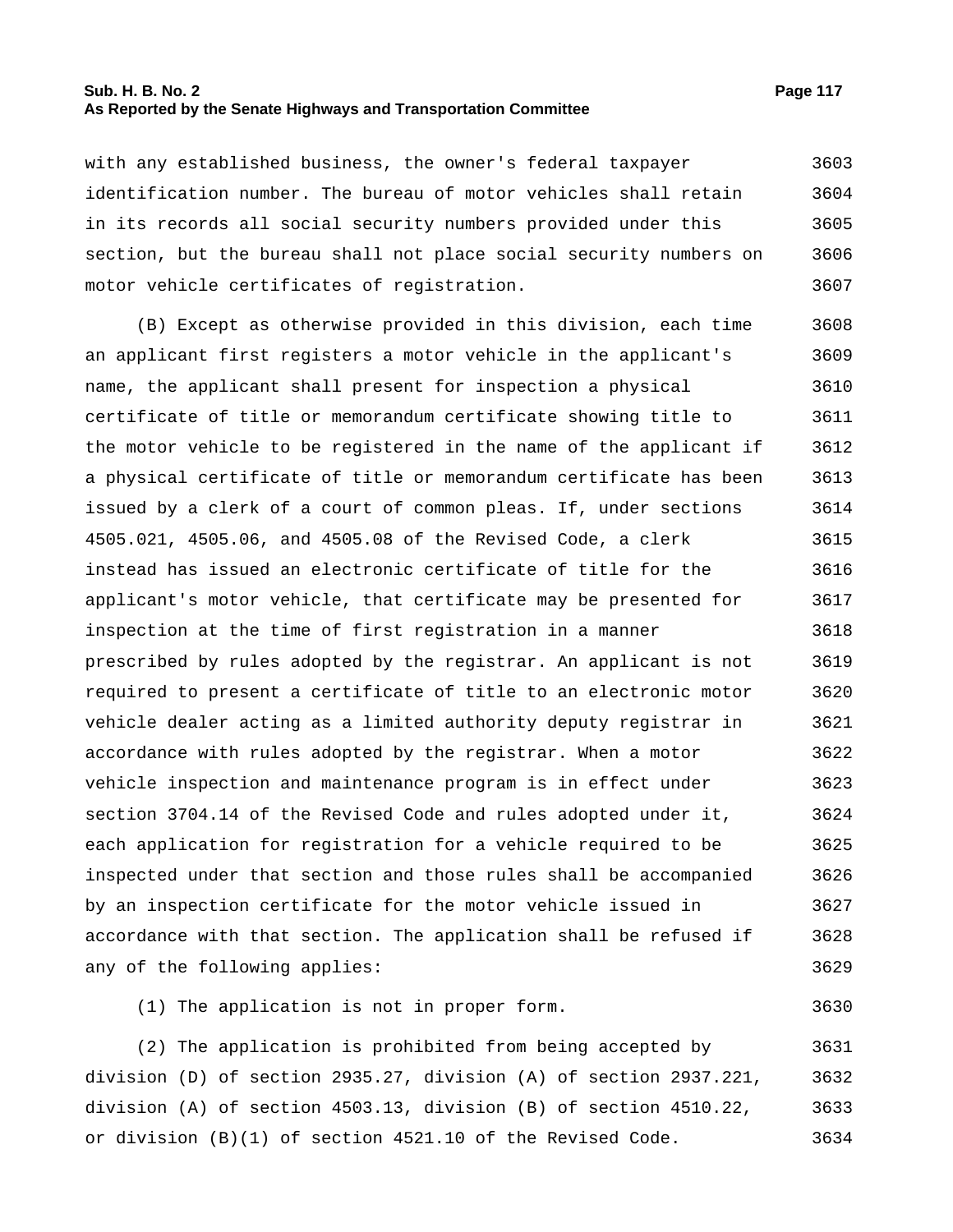#### **Sub. H. B. No. 2 Page 118 As Reported by the Senate Highways and Transportation Committee**

(3) A certificate of title or memorandum certificate of title is required but does not accompany the application or, in the case of an electronic certificate of title, is required but is not presented in a manner prescribed by the registrar's rules. 3635 3636 3637 3638

(4) All registration and transfer fees for the motor vehicle, for the preceding year or the preceding period of the current registration year, have not been paid. 3639 3640 3641

(5) The owner or lessee does not have an inspection certificate for the motor vehicle as provided in section 3704.14 of the Revised Code, and rules adopted under it, if that section is applicable. 3642 3643 3644 3645

This section does not require the payment of license or registration taxes on a motor vehicle for any preceding year, or for any preceding period of a year, if the motor vehicle was not taxable for that preceding year or period under sections 4503.02, 4503.04, 4503.11, 4503.12, and 4503.16 or Chapter 4504. of the Revised Code. When a certificate of registration is issued upon the first registration of a motor vehicle by or on behalf of the owner, the official issuing the certificate shall indicate the issuance with a stamp on the certificate of title or memorandum certificate or, in the case of an electronic certificate of title, an electronic stamp or other notation as specified in rules adopted by the registrar, and with a stamp on the inspection certificate for the motor vehicle, if any. The official also shall indicate, by a stamp or by other means the registrar prescribes, on the registration certificate issued upon the first registration of a motor vehicle by or on behalf of the owner the odometer reading of the motor vehicle as shown in the odometer statement included in or attached to the certificate of title. Upon each subsequent registration of the motor vehicle by or on behalf of the same owner, the official also shall so indicate the odometer reading of the motor vehicle as shown on the immediately preceding 3646 3647 3648 3649 3650 3651 3652 3653 3654 3655 3656 3657 3658 3659 3660 3661 3662 3663 3664 3665 3666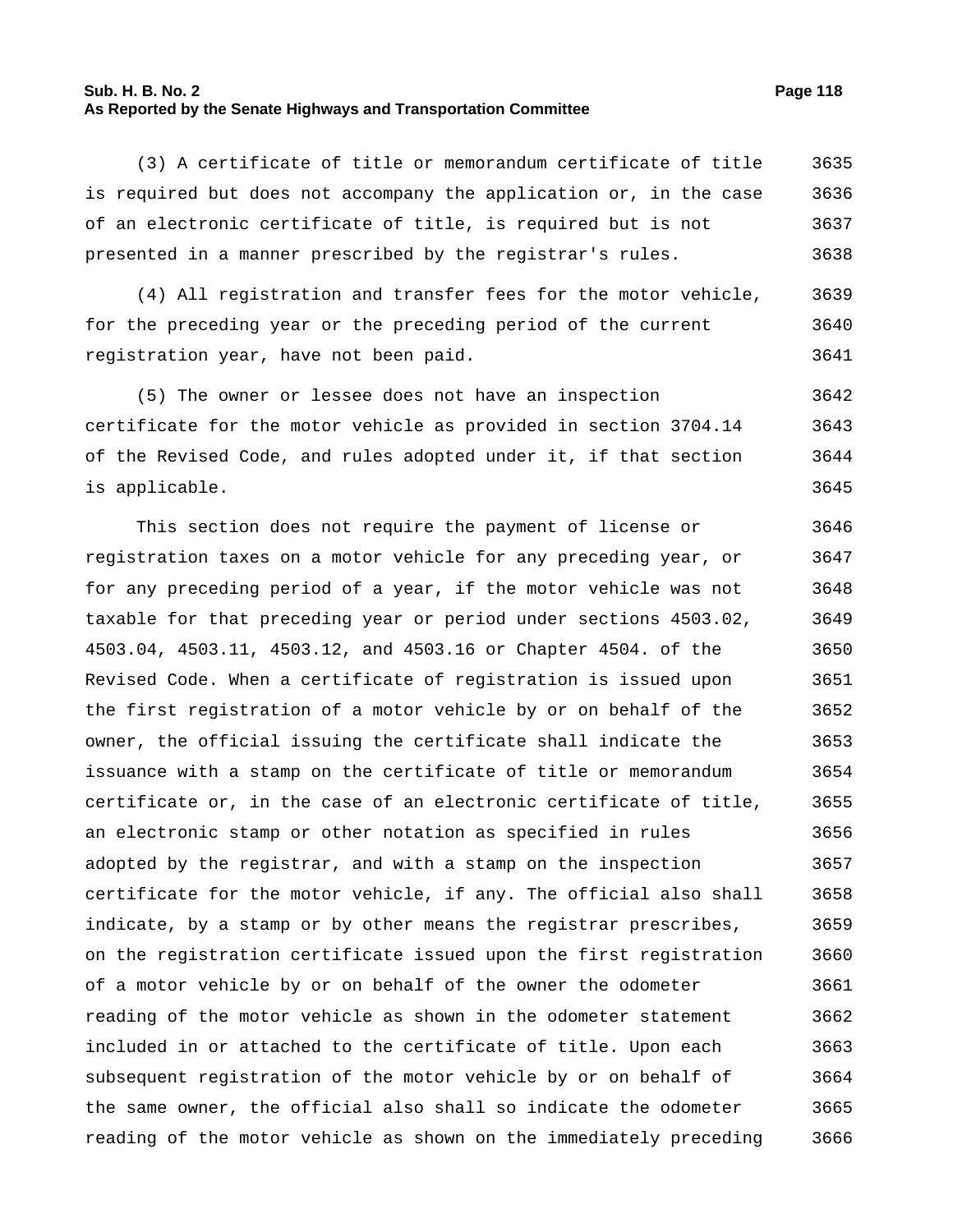certificate of registration.  $3667$ 

The registrar shall include in the permanent registration record of any vehicle required to be inspected under section 3704.14 of the Revised Code the inspection certificate number from the inspection certificate that is presented at the time of registration of the vehicle as required under this division. 3668 3669 3670 3671 3672

(C)(1) Commencing with each registration renewal with an expiration date on or after October 1, 2003, and for each initial application for registration received on and after that date, the registrar and each deputy registrar shall collect an additional fee of eleven dollars for each application for registration and registration renewal received. The additional fee is for the purpose of defraying the department of public safety's costs associated with the administration and enforcement of the motor vehicle and traffic laws of Ohio. Each deputy registrar shall transmit the fees collected under division (C)(1) of this section in the time and manner provided in this section. The registrar shall deposit all moneys received under division  $(C)(1)$  of this section into the state highway safety fund established in section 4501.06 of the Revised Code. 3673 3674 3675 3676 3677 3678 3679 3680 3681 3682 3683 3684 3685 3686

(2) In addition, a charge of twenty-five cents shall be made for each reflectorized safety license plate issued, and a single charge of twenty-five cents shall be made for each county identification sticker or each set of county identification stickers issued, as the case may be, to cover the cost of producing the license plates and stickers, including material, manufacturing, and administrative costs. Those fees shall be in addition to the license tax. If the total cost of producing the plates is less than twenty-five cents per plate, or if the total cost of producing the stickers is less than twenty-five cents per sticker or per set issued, any excess moneys accruing from the fees shall be distributed in the same manner as provided by 3687 3688 3689 3690 3691 3692 3693 3694 3695 3696 3697 3698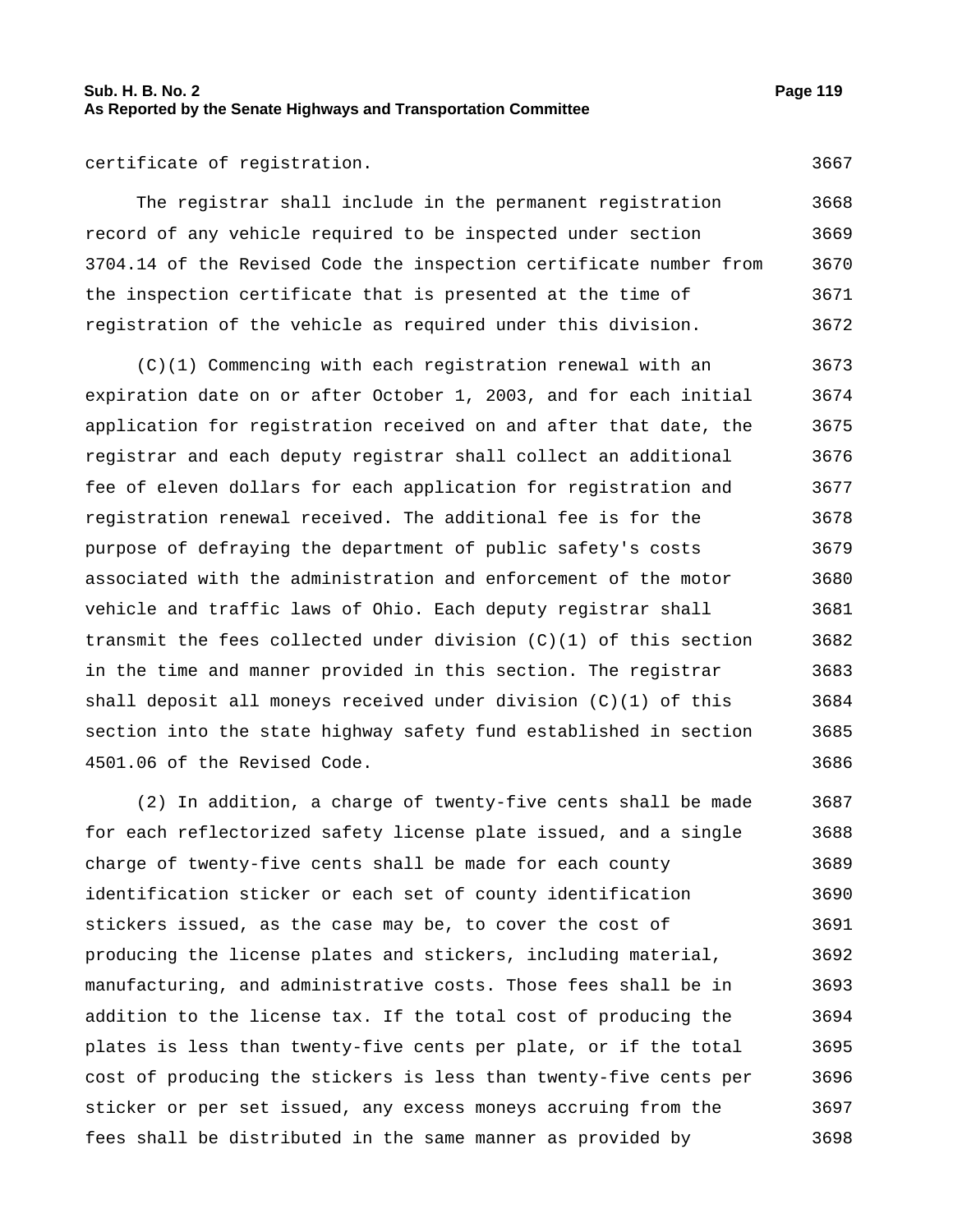### **Sub. H. B. No. 2 Page 120 As Reported by the Senate Highways and Transportation Committee**

section 4501.04 of the Revised Code for the distribution of license tax moneys. If the total cost of producing the plates exceeds twenty-five cents per plate, or if the total cost of producing the stickers exceeds twenty-five cents per sticker or per set issued, the difference shall be paid from the license tax moneys collected pursuant to section 4503.02 of the Revised Code. 3699 3700 3701 3702 3703 3704

(D) Each deputy registrar shall be allowed a fee of two dollars and seventy-five cents commencing on July 1, 2001, three dollars and twenty-five cents commencing on January 1, 2003, and three dollars and fifty cents commencing on January 1, 2004, for each application for registration and registration renewal notice the deputy registrar receives, which shall be for the purpose of compensating the deputy registrar for the deputy registrar's services, and such office and rental expenses, as may be necessary for the proper discharge of the deputy registrar's duties in the receiving of applications and renewal notices and the issuing of registrations. 3705 3706 3707 3708 3709 3710 3711 3712 3713 3714 3715

(E) Upon the certification of the registrar, the county sheriff or local police officials shall recover license plates erroneously or fraudulently issued. 3716 3717 3718

(F) Each deputy registrar, upon receipt of any application for registration or registration renewal notice, together with the license fee and any local motor vehicle license tax levied pursuant to Chapter 4504. of the Revised Code, shall transmit that fee and tax, if any, in the manner provided in this section, together with the original and duplicate copy of the application, to the registrar. The registrar, subject to the approval of the director of public safety, may deposit the funds collected by those deputies in a local bank or depository to the credit of the "state of Ohio, bureau of motor vehicles." Where a local bank or depository has been designated by the registrar, each deputy registrar shall deposit all moneys collected by the deputy 3719 3720 3721 3722 3723 3724 3725 3726 3727 3728 3729 3730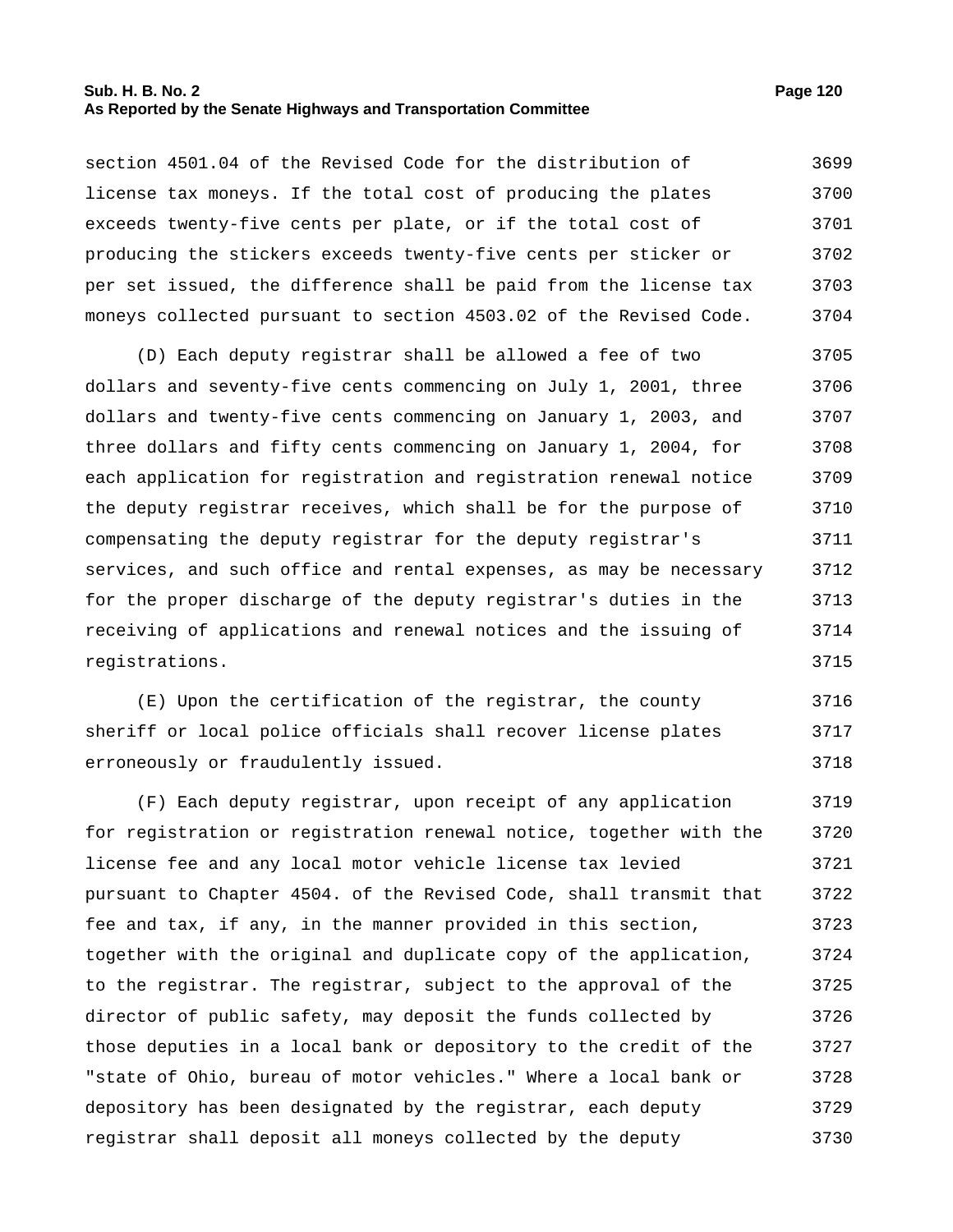# **Sub. H. B. No. 2 Page 121 As Reported by the Senate Highways and Transportation Committee**

registrar into that bank or depository not more than one business day after their collection and shall make reports to the registrar of the amounts so deposited, together with any other information, some of which may be prescribed by the treasurer of state, as the registrar may require and as prescribed by the registrar by rule. The registrar, within three days after receipt of notification of 3731 3732 3733 3734 3735 3736 3737

the deposit of funds by a deputy registrar in a local bank or depository, shall draw on that account in favor of the treasurer of state. The registrar, subject to the approval of the director and the treasurer of state, may make reasonable rules necessary for the prompt transmittal of fees and for safeguarding the interests of the state and of counties, townships, municipal corporations, and transportation improvement districts levying local motor vehicle license taxes. The registrar may pay service charges usually collected by banks and depositories for such service. If deputy registrars are located in communities where banking facilities are not available, they shall transmit the fees forthwith, by money order or otherwise, as the registrar, by rule approved by the director and the treasurer of state, may prescribe. The registrar may pay the usual and customary fees for such service. 3738 3739 3740 3741 3742 3743 3744 3745 3746 3747 3748 3749 3750 3751

(G) This section does not prevent any person from making an application for a motor vehicle license directly to the registrar by mail, by electronic means, or in person at any of the registrar's offices, upon payment of a service fee of two dollars and seventy-five cents commencing on July 1, 2001, three dollars and twenty-five cents commencing on January 1, 2003, and three dollars and fifty cents commencing on January 1, 2004, for each application. 3752 3753 3754 3755 3756 3757 3758 3759

(H) No person shall make a false statement as to the district of registration in an application required by division (A) of this section. Violation of this division is falsification under section 3760 3761 3762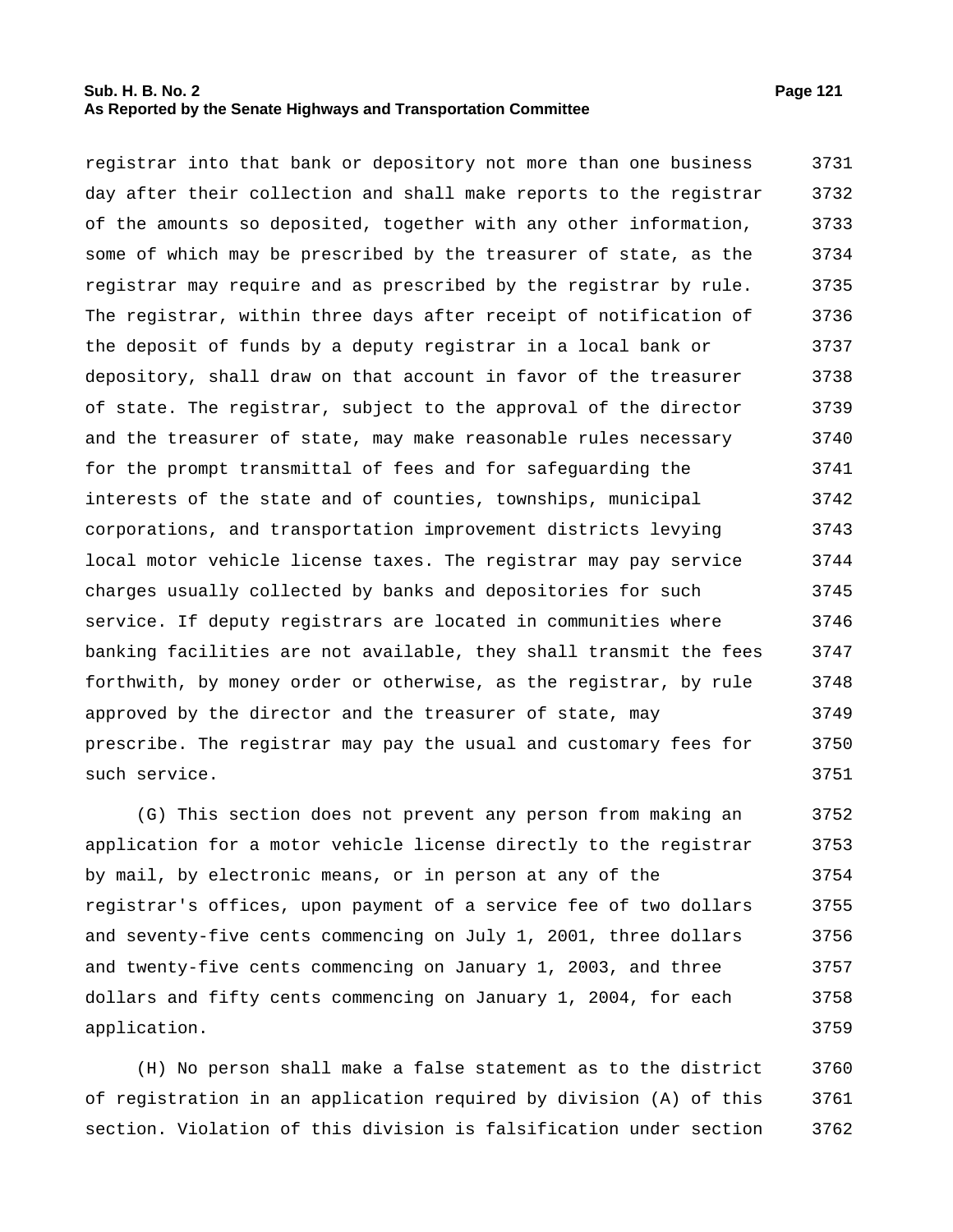# **Sub. H. B. No. 2 Page 122 As Reported by the Senate Highways and Transportation Committee**

2921.13 of the Revised Code and punishable as specified in that section. 3763 3764

(I)(1) Where applicable, the requirements of division (B) of this section relating to the presentation of an inspection certificate issued under section 3704.14 of the Revised Code and rules adopted under it for a motor vehicle, the refusal of a license for failure to present an inspection certificate, and the stamping of the inspection certificate by the official issuing the certificate of registration apply to the registration of and issuance of license plates for a motor vehicle under sections 4503.102, 4503.12, 4503.14, 4503.15, 4503.16, 4503.171, 4503.172, 4503.19, 4503.40, 4503.41, 4503.42, 4503.43, 4503.44, 4503.46, 4503.47, and 4503.51 of the Revised Code. 3765 3766 3767 3768 3769 3770 3771 3772 3773 3774 3775

(2)(a) The registrar shall adopt rules ensuring that each owner registering a motor vehicle in a county where a motor vehicle inspection and maintenance program is in effect under section 3704.14 of the Revised Code and rules adopted under it receives information about the requirements established in that section and those rules and about the need in those counties to present an inspection certificate with an application for registration or preregistration. 3776 3777 3778 3779 3780 3781 3782 3783

(b) Upon request, the registrar shall provide the director of environmental protection, or any person that has been awarded a contract under division (D) of section 3704.14 of the Revised Code, an on-line computer data link to registration information for all passenger cars, noncommercial motor vehicles, and commercial cars that are subject to that section. The registrar also shall provide to the director of environmental protection a magnetic data tape containing registration information regarding passenger cars, noncommercial motor vehicles, and commercial cars for which a multi-year registration is in effect under section 4503.103 of the Revised Code or rules adopted under it, including, 3784 3785 3786 3787 3788 3789 3790 3791 3792 3793 3794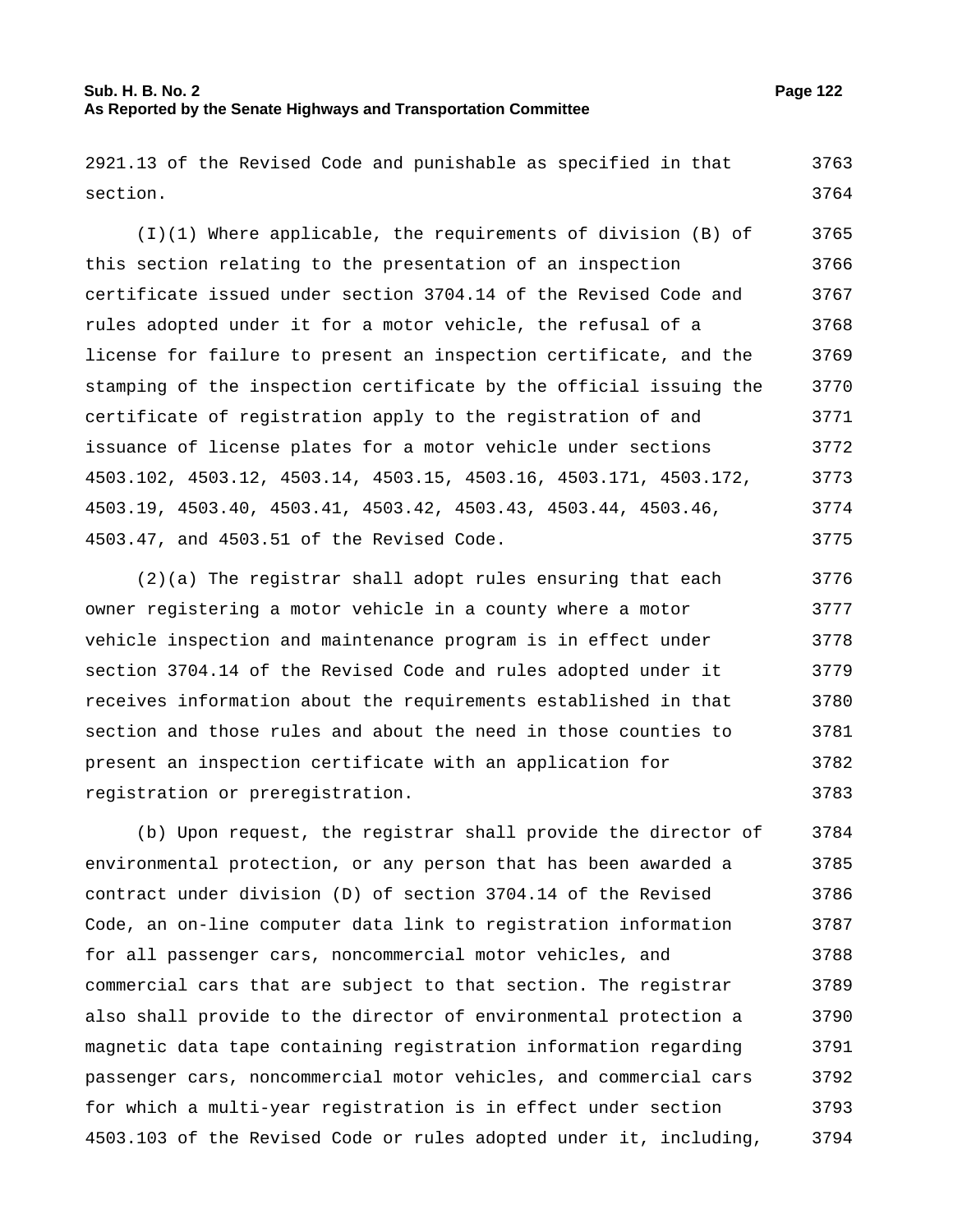# **Sub. H. B. No. 2 Page 123 As Reported by the Senate Highways and Transportation Committee**

| without limitation, the date of issuance of the multi-year            | 3795 |
|-----------------------------------------------------------------------|------|
| registration, the registration deadline established under rules       | 3796 |
| adopted under section 4503.101 of the Revised Code that was           | 3797 |
| applicable in the year in which the multi-year registration was       | 3798 |
| issued, and the registration deadline for renewal of the              | 3799 |
| multi-year registration.                                              | 3800 |
| (J) Application Subject to division (K) of this section,              | 3801 |
| application for registration under the international registration     | 3802 |
| plan, as set forth in sections 4503.60 to 4503.66 of the Revised      | 3803 |
| Code, shall be made to the registrar on forms furnished by the        | 3804 |
| registrar. In accordance with international registration plan         | 3805 |
| guidelines and pursuant to rules adopted by the registrar, the        | 3806 |
| forms shall include the following:                                    | 3807 |
| (1) A uniform mileage schedule;                                       | 3808 |
| (2) The gross vehicle weight of the vehicle or combined gross         | 3809 |
| vehicle weight of the combination vehicle as declared by the          | 3810 |
| registrant;                                                           | 3811 |
| (3) Any other information the registrar requires by rule.             | 3812 |
| (K) Not later than July 1, 2010, the registrar shall adopt            | 3813 |
| rules implementing a commercial fleet licensing and management        | 3814 |
| program that will enable the owners of commercial tractors,           | 3815 |
| <u>commercial trailers, and commercial semitrailers to conduct as</u> | 3816 |
| many transactions with the bureau and to send as much information     | 3817 |
| to the bureau via the internet as is technologically possible. The    | 3818 |
| registrar shall adopt new rules under this division or amend          | 3819 |
| existing rules adopted under this division as necessary in order      | 3820 |
| to respond to advances in technology.                                 | 3821 |
| If international registration plan guidelines and provisions          | 3822 |
| allow member jurisdictions to permit applications for                 | 3823 |
| registrations under the international registration plan to be made    | 3824 |
| via the internet, the rules the registrar adopts pursuant to this     | 3825 |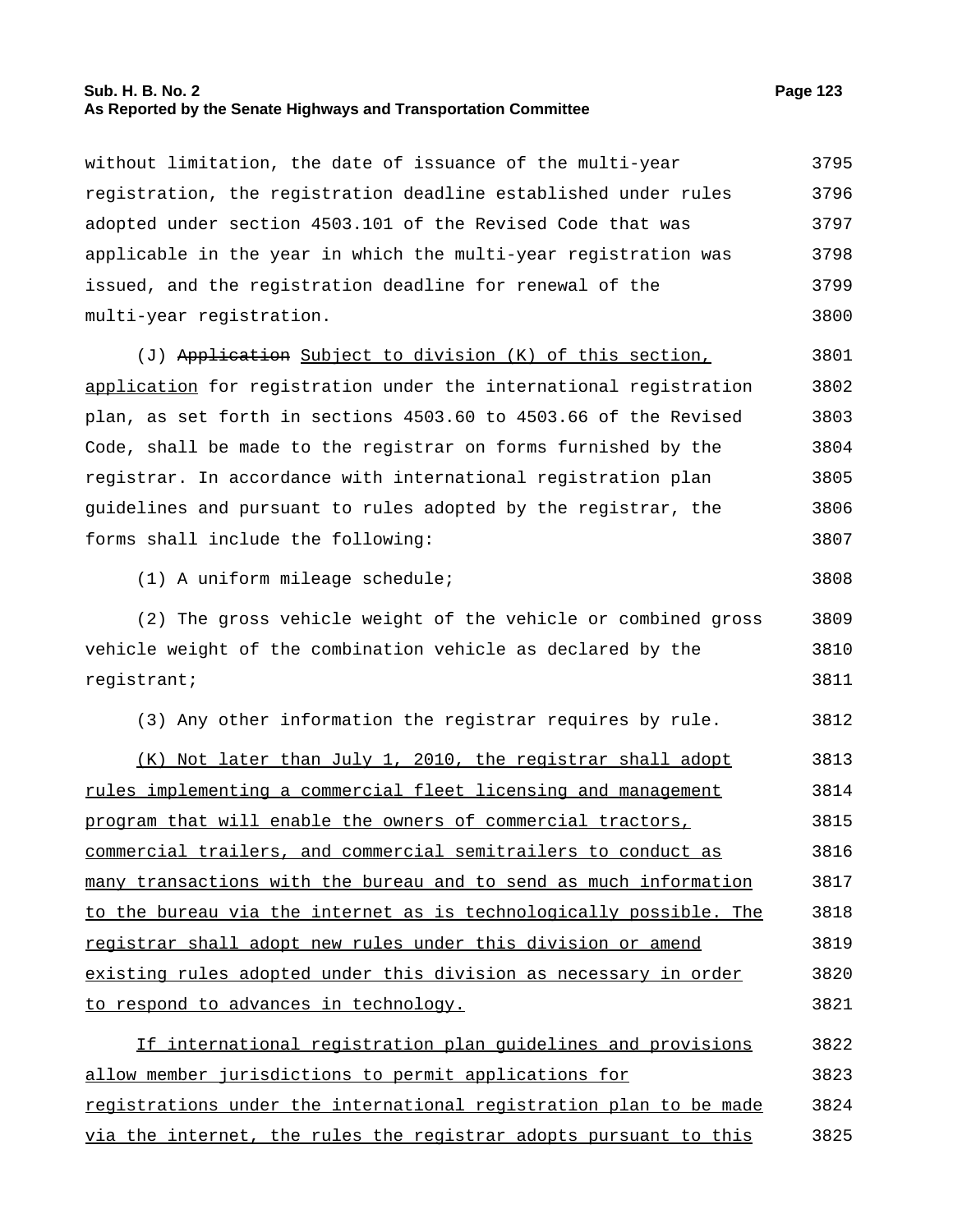# **Sub. H. B. No. 2 Page 124 As Reported by the Senate Highways and Transportation Committee**

## division shall permit such action. **3826** 3826

**Sec. 4503.103.** (A)(1)(a)(i) The registrar of motor vehicles may adopt rules to permit any person or lessee, other than a person receiving an apportioned license plate under the international registration plan, who owns or leases one or more motor vehicles to file a written application for registration for no more than five succeeding registration years. The rules adopted by the registrar may designate the classes of motor vehicles that are eligible for such registration. At the time of application, all annual taxes and fees shall be paid for each year for which the person is registering. 3827 3828 3829 3830 3831 3832 3833 3834 3835 3836

(ii) The Not later than October 1, 2009, the registrar shall adopt rules to permit any person or lessee who owns or leases two or more trailers or semitrailers that are subject to the tax rates prescribed in section 4503.042 of the Revised Code for such trailers or semitrailers to file a written application for registration for not more than five succeeding registration years. At the time of application, all annual taxes and fees shall be paid for each year for which the person is registering. 3837 3838 3839 3840 3841 3842 3843 3844

 $(b)(i)$  Except as provided in division  $(A)(1)(b)(ii)$  of this section, the registrar shall adopt rules to permit any person who owns a motor vehicle to file an application for registration for the next two succeeding registration years. At the time of application, the person shall pay the annual taxes and fees for each registration year, calculated in accordance with division (C) of section 4503.11 of the Revised Code. A person who is registering a vehicle under division (A)(1)(b) of this section shall pay for each year of registration the additional fee established under division (C)(1) of section 4503.10 of the Revised Code. The person shall also pay one and one-half times the amount of the deputy registrar service fee specified in division 3845 3846 3847 3848 3849 3850 3851 3852 3853 3854 3855 3856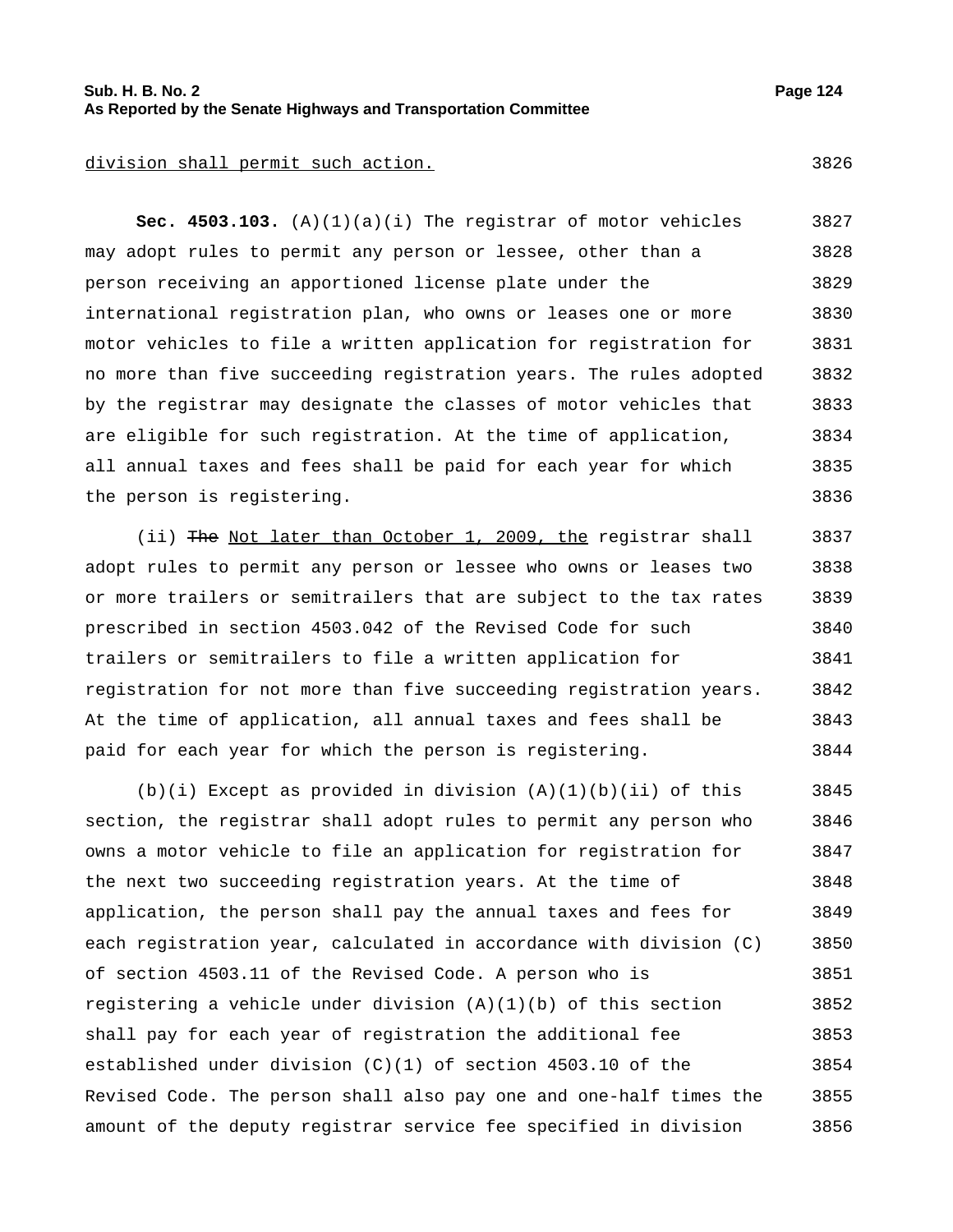#### **Sub. H. B. No. 2 Page 125 As Reported by the Senate Highways and Transportation Committee**

(D) of section 4503.10 of the Revised Code or the bureau of motor vehicles service fee specified in division (G) of that section, as applicable. 3857 3858 3859

(ii) Division  $(A)(1)(b)(i)$  of this section does not apply to a person receiving an apportioned license plate under the international registration plan, or the owner of a commercial car used solely in intrastate commerce, or the owner of a bus as defined in section 4513.50 of the Revised Code. 3860 3861 3862 3863 3864

(2) No person applying for a multi-year registration under division  $(A)(1)$  of this section is entitled to a refund of any taxes or fees paid. 3865 3866 3867

(3) The registrar shall not issue to any applicant who has been issued a final, nonappealable order under division (B) of this section a multi-year registration or renewal thereof under this division or rules adopted under it for any motor vehicle that is required to be inspected under section 3704.14 of the Revised Code the district of registration of which, as determined under section 4503.10 of the Revised Code, is or is located in the county named in the order. 3868 3869 3870 3871 3872 3873 3874 3875

(B) Upon receipt from the director of environmental protection of a notice issued under rules adopted under section 3704.14 of the Revised Code indicating that an owner of a motor vehicle that is required to be inspected under that section who obtained a multi-year registration for the vehicle under division (A) of this section or rules adopted under that division has not obtained a required inspection certificate for the vehicle, the registrar in accordance with Chapter 119. of the Revised Code shall issue an order to the owner impounding the certificate of registration and identification license plates for the vehicle. The order also shall prohibit the owner from obtaining or renewing a multi-year registration for any vehicle that is required to be inspected under that section, the district of registration of 3876 3877 3878 3879 3880 3881 3882 3883 3884 3885 3886 3887 3888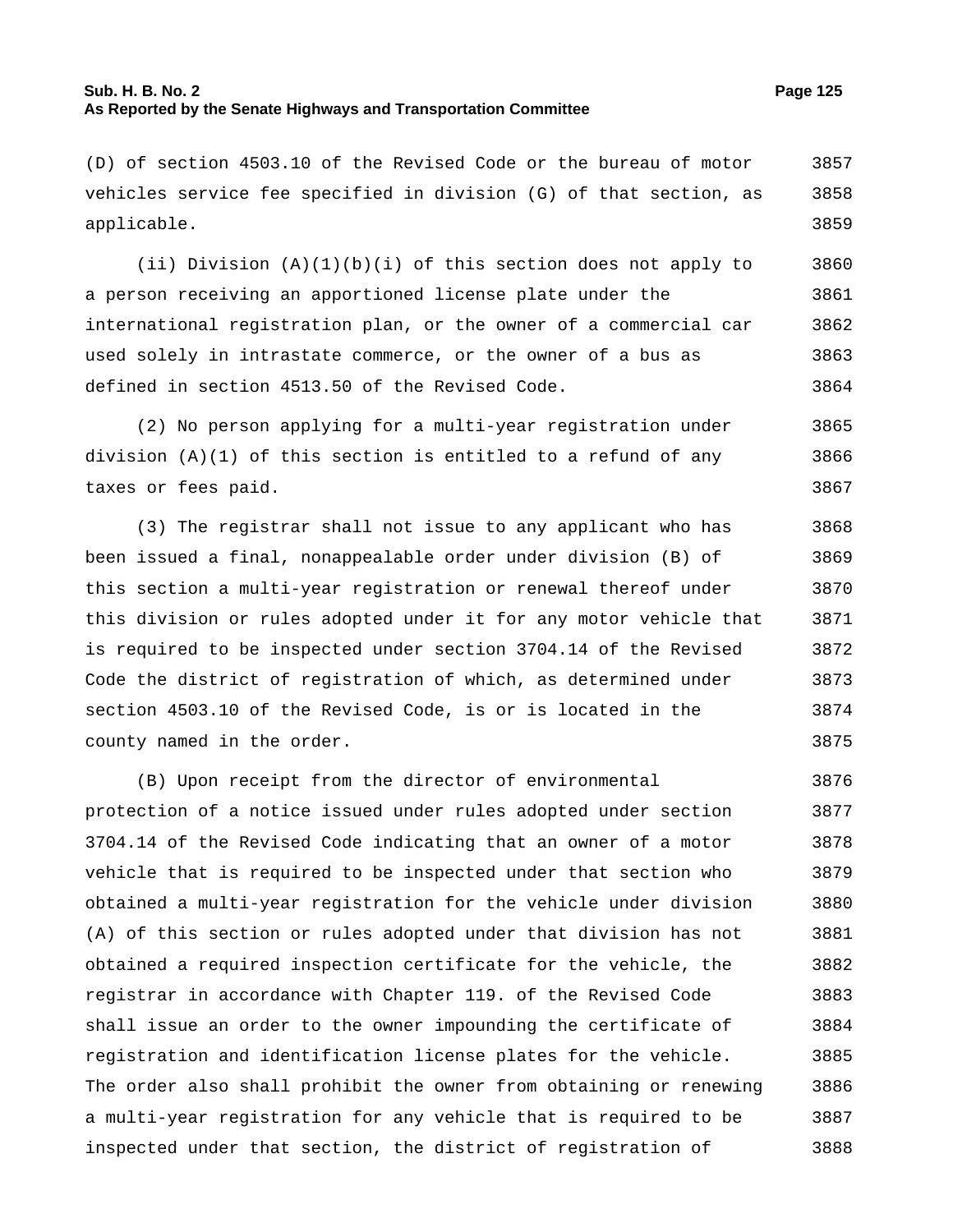# **Sub. H. B. No. 2 Page 126 As Reported by the Senate Highways and Transportation Committee**

which is or is located in the same county as the county named in the order during the number of years after expiration of the current multi-year registration that equals the number of years for which the current multi-year registration was issued. 3889 3890 3891 3892

An order issued under this division shall require the owner to surrender to the registrar the certificate of registration and license plates for the vehicle named in the order within five days after its issuance. If the owner fails to do so within that time, the registrar shall certify that fact to the county sheriff or local police officials who shall recover the certificate of registration and license plates for the vehicle. 3893 3894 3895 3896 3897 3898 3899

(C) Upon the occurrence of either of the following circumstances, the registrar in accordance with Chapter 119. of the Revised Code shall issue to the owner a modified order rescinding the provisions of the order issued under division (B) of this section impounding the certificate of registration and license plates for the vehicle named in that original order: 3900 3901 3902 3903 3904 3905

(1) Receipt from the director of environmental protection of a subsequent notice under rules adopted under section 3704.14 of the Revised Code that the owner has obtained the inspection certificate for the vehicle as required under those rules; 3906 3907 3908 3909

(2) Presentation to the registrar by the owner of the required inspection certificate for the vehicle. 3910 3911

(D) The owner of a motor vehicle for which the certificate of registration and license plates have been impounded pursuant to an order issued under division (B) of this section, upon issuance of a modified order under division (C) of this section, may apply to the registrar for their return. A fee of two dollars and fifty cents shall be charged for the return of the certificate of registration and license plates for each vehicle named in the application. 3912 3913 3914 3915 3916 3917 3918 3919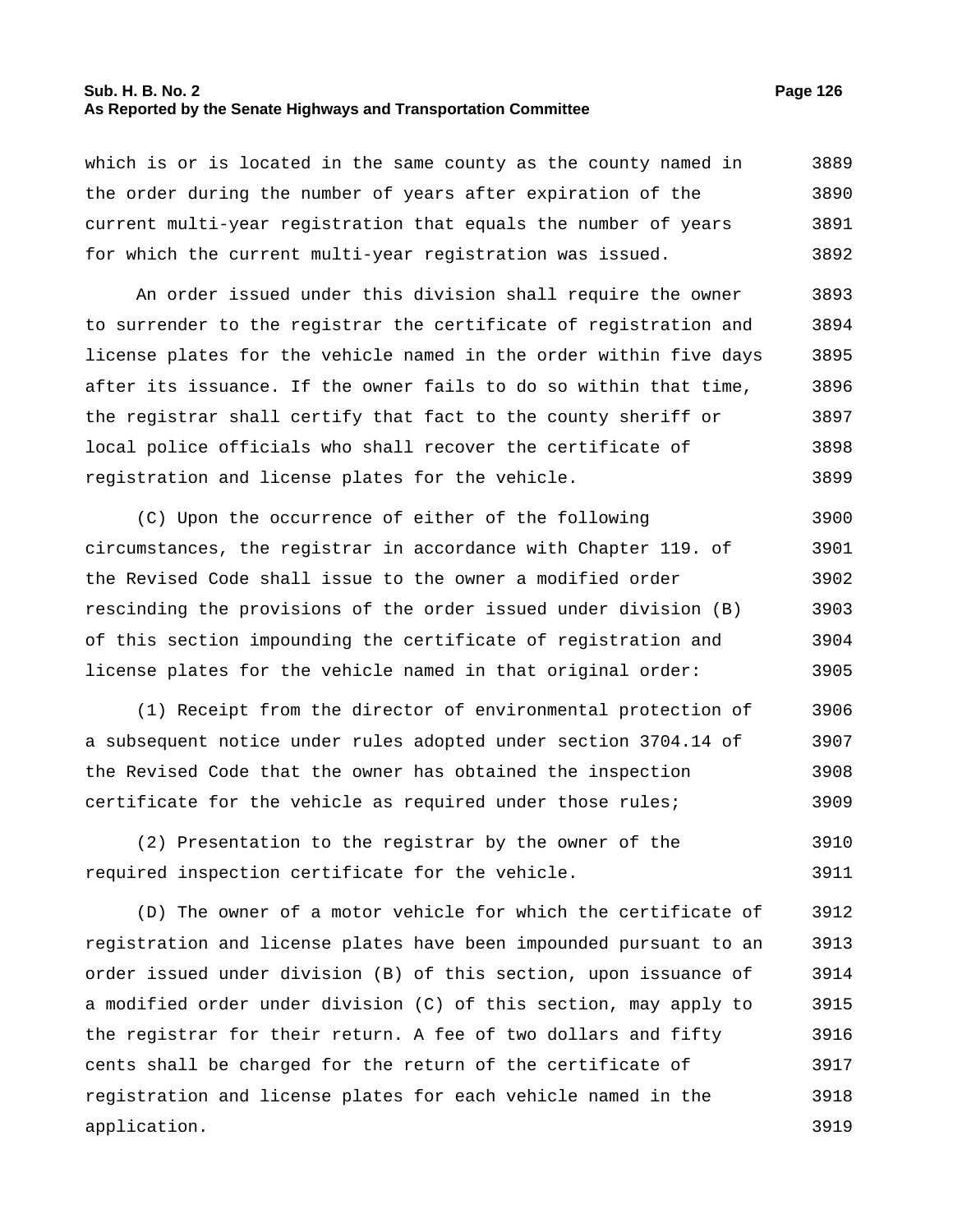**Sec. 4503.191.** (A)(1) The identification license plate shall be issued for a multi-year period as determined by the director of public safety, and shall be accompanied by a validation sticker, to be attached to the license plate. The Except as provided in  $division (A)(2) of this section, the validation sticker shall$ indicate the expiration of the registration period to which the motor vehicle for which the license plate is issued is assigned, in accordance with rules adopted by the registrar of motor vehicles. During each succeeding year of the multi-year period following the issuance of the plate and validation sticker, upon the filing of an application for registration and the payment of the tax therefor, a validation sticker alone shall be issued. The validation stickers required under this section shall be of different colors or shades each year, the new colors or shades to be selected by the director. 3920 3921 3922 3923 3924 3925 3926 3927 3928 3929 3930 3931 3932 3933 3934

(2) The director shall develop a universal validation sticker that may be issued to any owner of two hundred fifty or more passenger vehicles, so that a sticker issued to the owner may be placed on any passenger vehicle in that owner's fleet. The director may establish and charge an additional fee of not more than one dollar per registration to compensate for necessary costs of the universal validation sticker program. 3935 3936 3937 3938 3939 3940 3941

(B) Identification license plates shall be produced by Ohio penal industries. Validation stickers and county identification stickers shall be produced by Ohio penal industries unless the registrar adopts rules that permit the registrar or deputy registrars to print or otherwise produce them in house. 3942 3943 3944 3945 3946

**Sec. 4505.032.** (A)(1) If a person who is not an electronic motor vehicle dealer owns a motor vehicle for which a physical certificate of title has not been issued by a clerk of a court of common pleas and the person sells the motor vehicle to a motor 3947 3948 3949 3950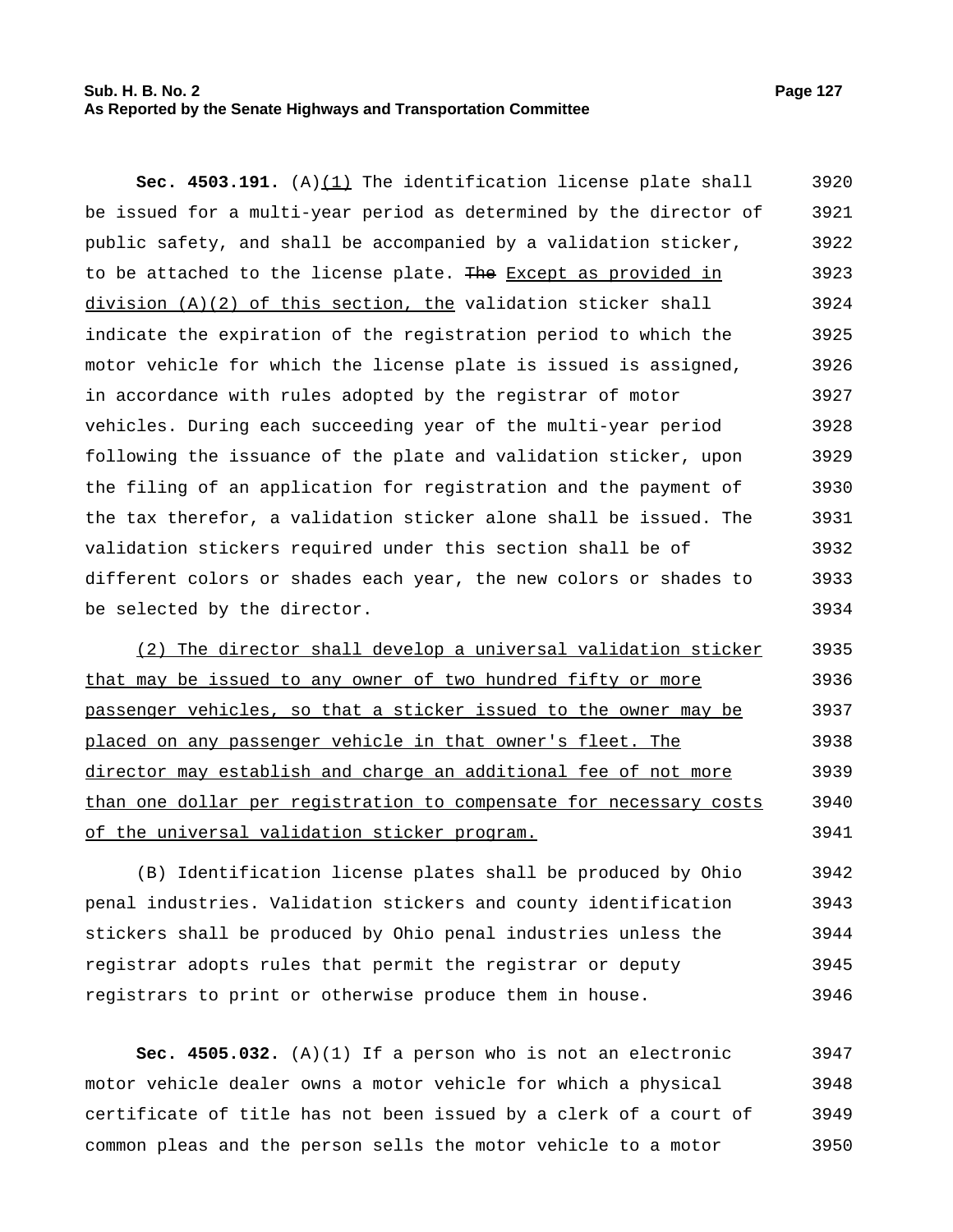vehicle dealer licensed under Chapter 4517. of the Revised Code, the person is not required to obtain a physical certificate of title to the motor vehicle in order to transfer ownership to the dealer. The person shall present the dealer, in a manner approved by the registrar of motor vehicles, with sufficient proof of the person's identity and complete and sign a form prescribed by the registrar attesting to the person's identity and assigning the motor vehicle to the dealer. Except as otherwise provided in this section, the motor vehicle dealer shall present the assignment form to any clerk of a court of common pleas together with an application for a certificate of title and payment of the fees prescribed by section 4505.09 of the Revised Code. 3951 3952 3953 3954 3955 3956 3957 3958 3959 3960 3961 3962

In a case in which an electronic certificate of title has been issued and either the buyer or seller of the motor vehicle is an electronic motor vehicle dealer, the electronic motor vehicle dealer instead may inform a clerk of a court of common pleas via electronic means of the sale of the motor vehicle and assignment of ownership of the vehicle. The clerk shall enter the information relating to the assignment, including, but not limited to, the odometer disclosure statement required by section 4505.06 of the Revised Code, into the automated title processing system, and ownership of the vehicle passes to the applicant when the clerk enters this information into the system. The dealer is not required to obtain a physical certificate of title to the vehicle in the dealer's name. 3963 3964 3965 3966 3967 3968 3969 3970 3971 3972 3973 3974 3975

 $(2)$  A (a) Except as provided in division  $(A)(2)(b)$  of this section, a clerk shall charge and collect from a dealer a fee of five fifteen dollars for each motor vehicle assignment sent by the dealer to the clerk under division  $(A)(1)$  of this section. 3976 3977 3978 3979

(b) A clerk shall charge and collect from the dealer a fee of five dollars for each motor vehicle assignment sent by the dealer 3980 3981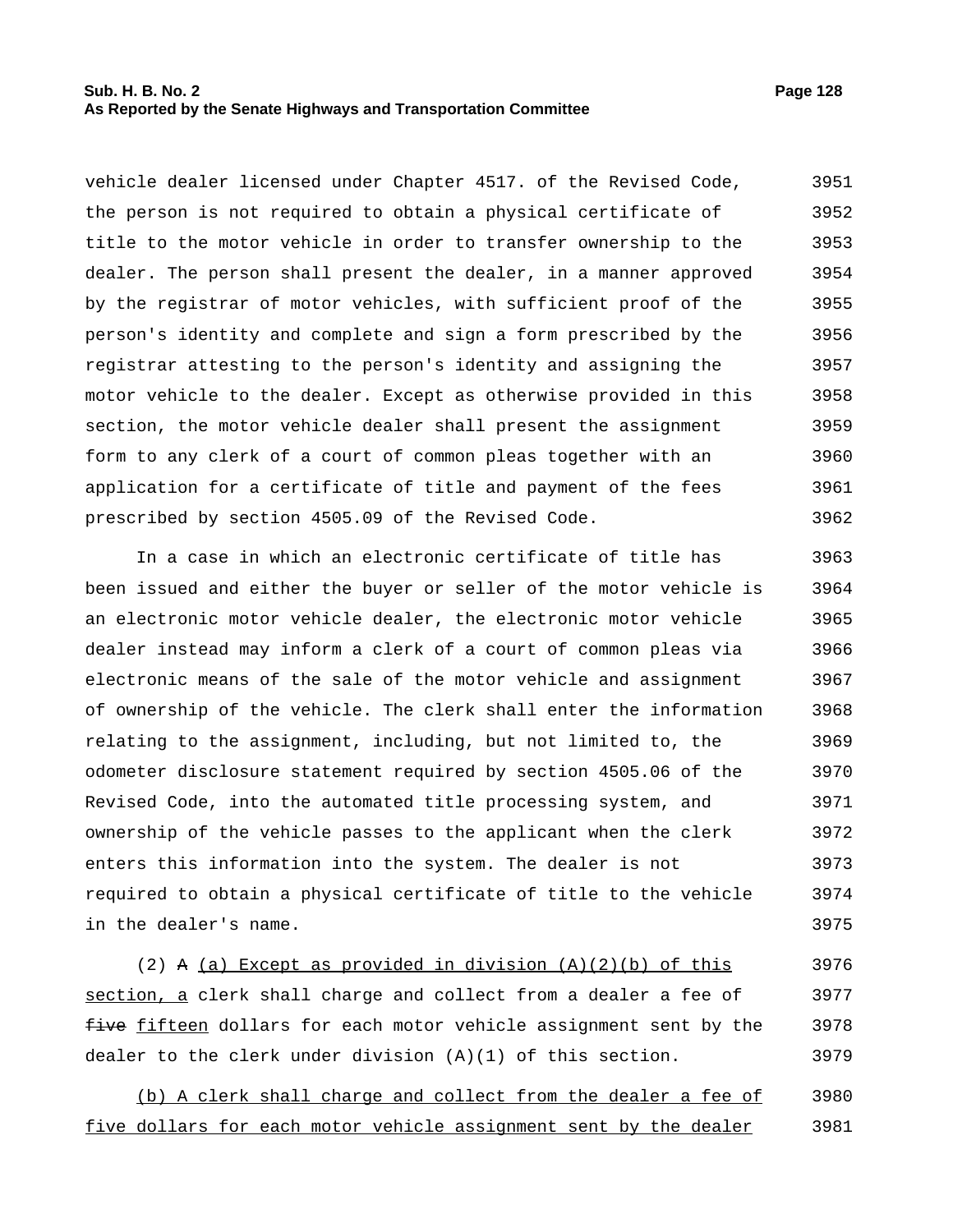# **Sub. H. B. No. 2 Page 129 As Reported by the Senate Highways and Transportation Committee**

#### to the clerk for resale purposes. 3982

(3) The fee fees shall be distributed in accordance with section 4505.09 of the Revised Code. 3983 3984

(B) If a person who is not an electronic motor vehicle dealer owns a motor vehicle for which a physical certificate of title has not been issued by a clerk of a court of common pleas and the person sells the motor vehicle to a person who is not a motor vehicle dealer licensed under Chapter 4517. of the Revised Code, the person shall obtain a physical certificate of title to the motor vehicle in order to transfer ownership of the vehicle to that person. 3985 3986 3987 3988 3989 3990 3991 3992

**Sec. 4505.09.** (A) $(1)$  The clerk of a court of common pleas shall charge a fee of five and retain fees as follows: 3993 3994

(a) Five dollars for each certificate of title that is not applied for within thirty days after the later of the assignment or delivery of the motor vehicle described in it. The fees entire fee shall be retained by the clerk. 3995 3996 3997 3998

In addition to those fees, the clerk shall charge a fee of  $five (b)$  Fifteen dollars for each certificate of title<sub>7</sub> or duplicate certificate of title<sub>7</sub> including the issuance of a memorandum certificate of title, or authorization to print a non-negotiable evidence of ownership described in division (G) of section 4505.08 of the Revised Code, non-negotiable evidence of ownership printed by the clerk under division (H) of that section, and notation of any lien on a certificate of title that is applied for at the same time as the certificate of title. The clerk shall retain two eleven dollars and twenty-five fifty cents of the that fee charged for each certificate of title, four dollars and seventy-five cents of the fee charged for each duplicate certificate of title, all of the fees charged for each memorandum certificate, authorization to print a non-negotiable evidence of 3999 4000 4001 4002 4003 4004 4005 4006 4007 4008 4009 4010 4011 4012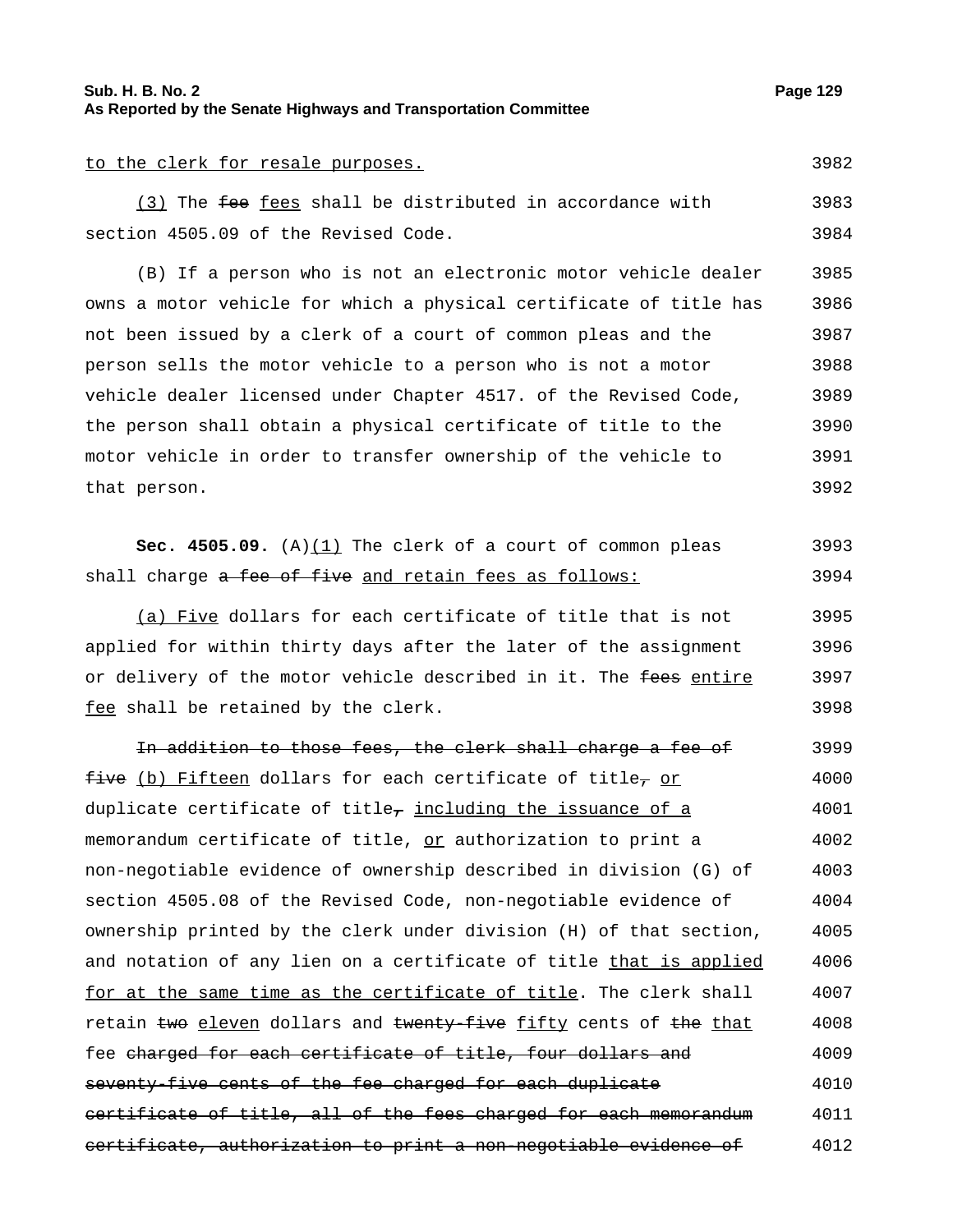# **Sub. H. B. No. 2 Page 130 As Reported by the Senate Highways and Transportation Committee**

| ownership, or non-negotiable evidence of ownership printed by the  | 4013 |
|--------------------------------------------------------------------|------|
| elerk, and four dollars and twenty five cents of the fee charged   | 4014 |
| for each notation of a lien.                                       | 4015 |
| (c) Five dollars for each certificate of title with no             | 4016 |
| security interest noted that is issued to a licensed motor vehicle | 4017 |
| dealer for resale purposes. The clerk shall retain two dollars and | 4018 |
| twenty-five cents of that fee.                                     | 4019 |
| (d) Five dollars for each memorandum certificate of title or       | 4020 |
| non-negotiable evidence of ownership that is applied for           | 4021 |
| separately. The clerk shall retain that entire fee.                | 4022 |
| (2) The remaining two dollars and seventy five cents charged       | 4023 |
| for the certificate of title, the remaining twenty-five cents      | 4024 |
| charged for the duplicate certificate of title, and the remaining  | 4025 |
| seventy-five cents charged for the notation of any lien on a       | 4026 |
| eertificate of title fees that are not retained by the clerk shall | 4027 |
| be paid to the registrar of motor vehicles by monthly returns,     | 4028 |
| which shall be forwarded to the registrar not later than the fifth | 4029 |
| day of the month next succeeding that in which the certificate is  | 4030 |
| issued or that in which the registrar is notified of a lien or     | 4031 |
| cancellation of a lien.                                            | 4032 |
| $(B)(1)$ The registrar shall pay twenty-five cents of the          | 4033 |
| amount received for each certificate of title and all of the       | 4034 |
| amounts received for each notation of any lien and each duplicate  | 4035 |
| eertificate issued to a motor vehicle dealer for resale and one    | 4036 |
| dollar for all other certificates of title issued into the state   | 4037 |
| bureau of motor vehicles fund established in section 4501.25 of    | 4038 |
| the Revised Code.                                                  | 4039 |

(2) Fifty cents of the amount received for each certificate of title shall be paid by the registrar as follows: 4040 4041

(a) Four cents shall be paid into the state treasury to the credit of the motor vehicle dealers board fund, which is hereby 4042 4043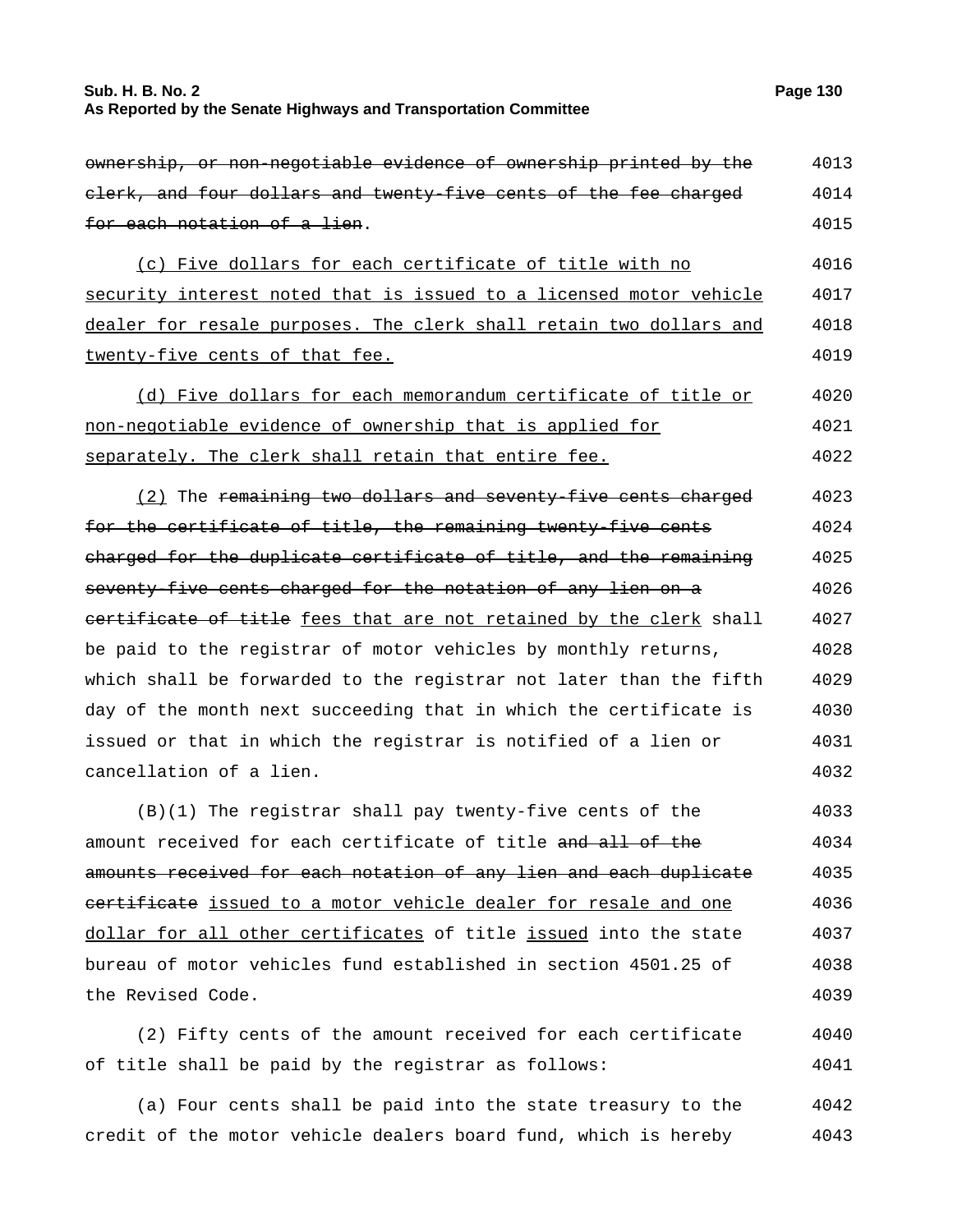#### **Sub. H. B. No. 2 Page 131 As Reported by the Senate Highways and Transportation Committee**

created. All investment earnings of the fund shall be credited to the fund. The moneys in the motor vehicle dealers board fund shall be used by the motor vehicle dealers board created under section 4517.30 of the Revised Code, together with other moneys appropriated to it, in the exercise of its powers and the performance of its duties under Chapter 4517. of the Revised Code, except that the director of budget and management may transfer excess money from the motor vehicle dealers board fund to the bureau of motor vehicles fund if the registrar determines that the amount of money in the motor vehicle dealers board fund, together with other moneys appropriated to the board, exceeds the amount required for the exercise of its powers and the performance of its duties under Chapter 4517. of the Revised Code and requests the director to make the transfer. 4044 4045 4046 4047 4048 4049 4050 4051 4052 4053 4054 4055 4056 4057

(b) Twenty-one cents shall be paid into the highway operating fund. 4058 4059

(c) Twenty-five cents shall be paid into the state treasury to the credit of the motor vehicle sales audit fund, which is hereby created. The moneys in the fund shall be used by the tax commissioner together with other funds available to the commissioner to conduct a continuing investigation of sales and use tax returns filed for motor vehicles in order to determine if sales and use tax liability has been satisfied. The commissioner shall refer cases of apparent violations of section 2921.13 of the Revised Code made in connection with the titling or sale of a motor vehicle and cases of any other apparent violations of the sales or use tax law to the appropriate county prosecutor whenever the commissioner considers it advisable. 4060 4061 4062 4063 4064 4065 4066 4067 4068 4069 4070 4071

(3)  $\frac{m}{2}$  One dollar and fifty cents of the amount received by the registrar for each certificate of title issued to a motor vehicle dealer for resale purposes and two dollars of the amount received by the registrar for each certificate all other 4072 4073 4074 4075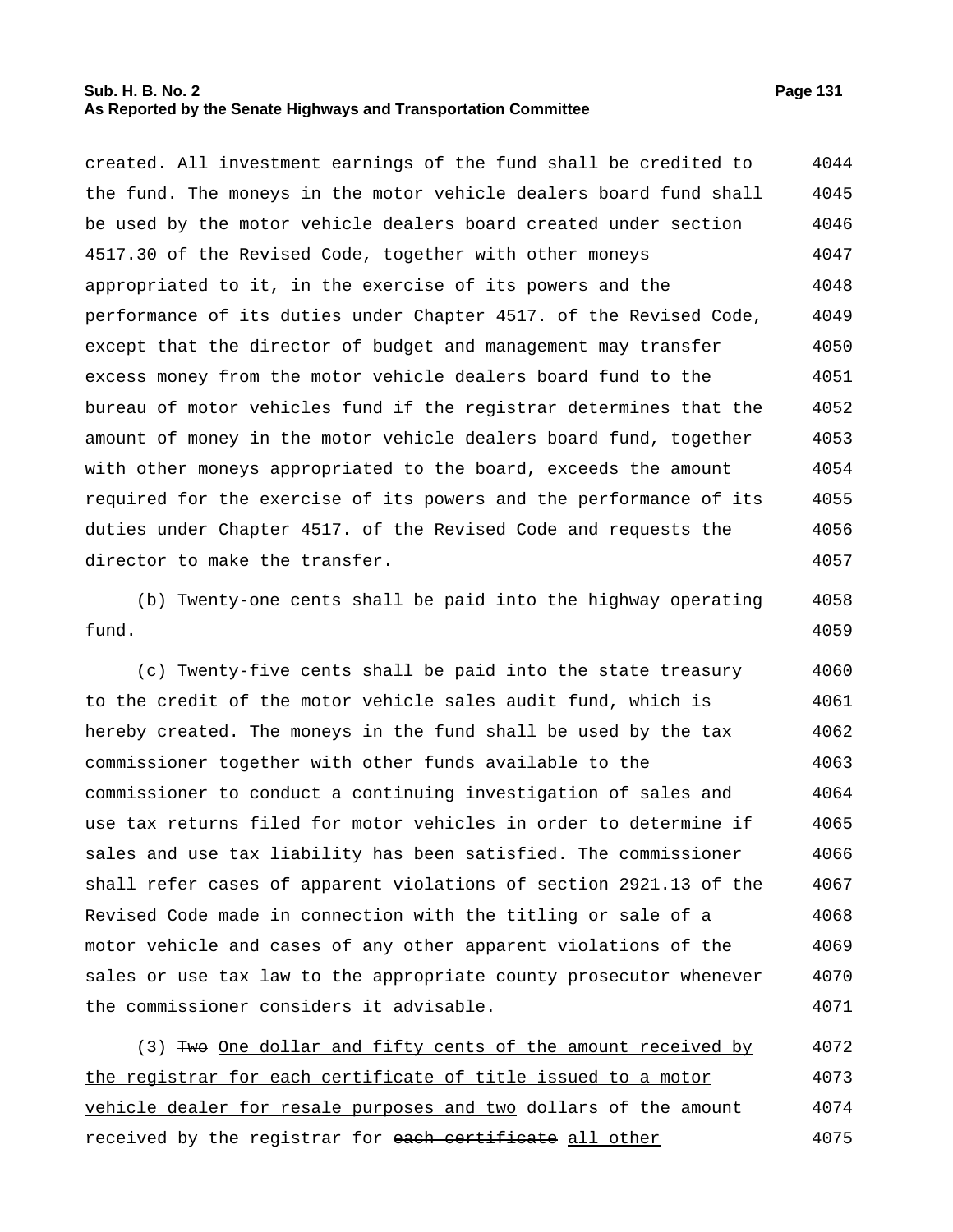#### **Sub. H. B. No. 2 Page 132 As Reported by the Senate Highways and Transportation Committee**

certificates of title shall be paid into the state treasury to the credit of the automated title processing fund, which is hereby created and which shall consist of moneys collected under division (B)(3) of this section and under sections 1548.10 and 4519.59 of the Revised Code. All investment earnings of the fund shall be credited to the fund. The moneys in the fund shall be used as follows: 4076 4077 4078 4079 4080 4081 4082

(a) Except for moneys collected under section 1548.10 of the Revised Code and as provided in division  $(B)(3)(c)$  of this section, moneys collected under division (B)(3) of this section shall be used to implement and maintain an automated title processing system for the issuance of motor vehicle, off-highway motorcycle, and all-purpose vehicle certificates of title in the offices of the clerks of the courts of common pleas. 4083 4084 4085 4086 4087 4088 4089

(b) Moneys collected under section 1548.10 of the Revised Code shall be used to issue marine certificates of title in the offices of the clerks of the courts of common pleas as provided in Chapter 1548. of the Revised Code. 4090 4091 4092 4093

(c) Moneys collected under division (B)(3) of this section shall be used in accordance with section 4505.25 of the Revised Code to implement Sub. S.B. 59 of the 124th general assembly. 4094 4095 4096

(4) The registrar shall pay fifty cents of the amount received for each certificate of title issued to a motor vehicle dealer for resale purposes into the title defect recision fund created in section 1345.52 of the Revised Code. 4097 4098 4099 4100

(C)(1) The automated title processing board is hereby created consisting of the registrar or the registrar's representative, a person selected by the registrar, the president of the Ohio clerks of court association or the president's representative, and two clerks of courts of common pleas appointed by the governor. The director of budget and management or the director's designee, the 4101 4102 4103 4104 4105 4106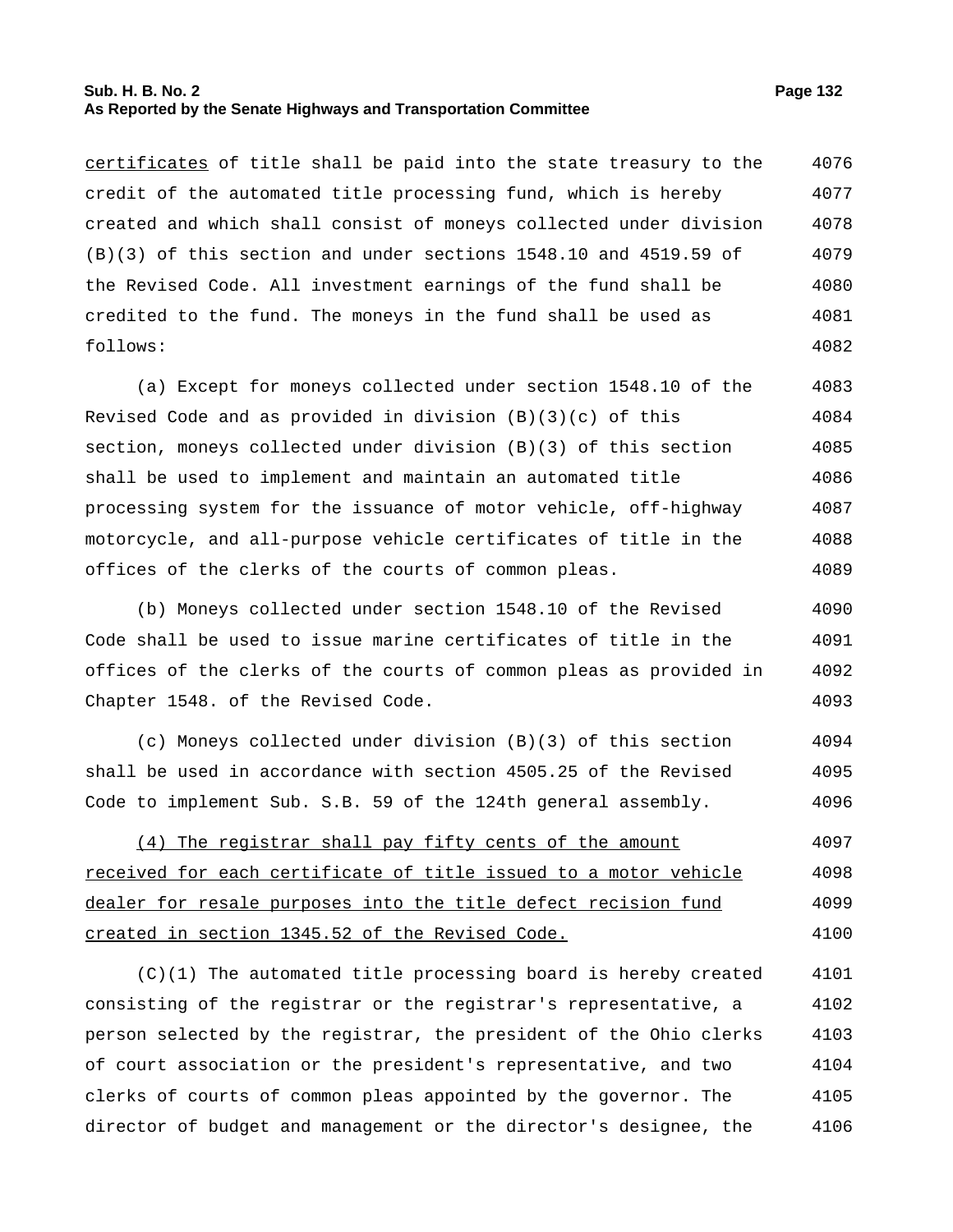# **Sub. H. B. No. 2 Page 133 As Reported by the Senate Highways and Transportation Committee**

chief of the division of watercraft in the department of natural

| resources or the chief's designee, and the tax commissioner or the | 4108 |
|--------------------------------------------------------------------|------|
| commissioner's designee shall be nonvoting members of the board.   | 4109 |
| The purpose of the board is to facilitate the operation and        | 4110 |
| maintenance of an automated title processing system and approve    | 4111 |
| the procurement of automated title processing system equipment.    | 4112 |
| Voting members of the board, excluding the registrar or the        | 4113 |
| registrar's representative, shall serve without compensation, but  | 4114 |
| shall be reimbursed for travel and other necessary expenses        | 4115 |
| incurred in the conduct of their official duties. The registrar or | 4116 |
| the registrar's representative shall receive neither compensation  | 4117 |
| nor reimbursement as a board member.                               | 4118 |
|                                                                    | 4119 |
| (2) The automated title processing board shall determine each      | 4120 |
| of the following:                                                  | 4121 |
| (a) The automated title processing equipment and certificates      | 4122 |
| of title requirements for each county;                             | 4123 |
| (b) The payment of expenses that may be incurred by the            | 4124 |
| counties in implementing an automated title processing system;     | 4125 |
| (c) The repayment to the counties for existing title               | 4126 |
| processing equipment.                                              | 4127 |
| (3) The registrar shall purchase, lease, or otherwise acquire      | 4128 |
| any automated title processing equipment and certificates of title | 4129 |
| that the board determines are necessary from moneys in the         | 4130 |
| automated title processing fund established by division (B)(3) of  | 4131 |
| this section.                                                      | 4132 |
| (D) All counties shall conform to the requirements of the          | 4133 |
| registrar regarding the operation of their automated title         | 4134 |
| processing system for motor vehicle titles, certificates of title  | 4135 |
| for off-highway motorcycles and all-purpose vehicles, and          | 4136 |
| certificates of title for watercraft and outboard motors.          | 4137 |

4107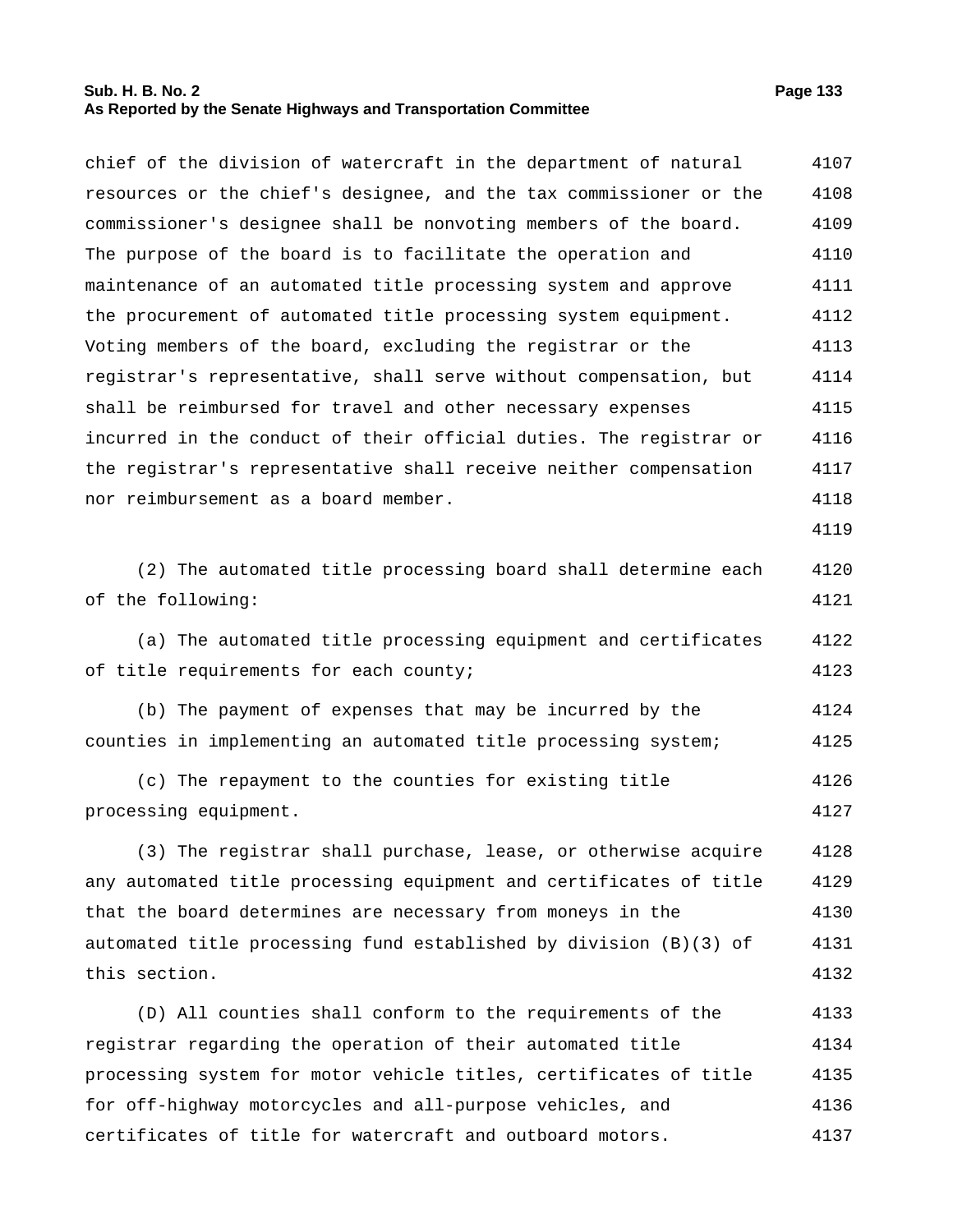### **Sub. H. B. No. 2 Page 134 As Reported by the Senate Highways and Transportation Committee**

**Sec. 4506.07.** (A) Every application for a commercial driver's license, restricted commercial driver's license, or a commercial driver's temporary instruction permit, or a duplicate of such a license, shall be made upon a form approved and furnished by the registrar of motor vehicles. Except as provided in section 4506.24 of the Revised Code in regard to a restricted commercial driver's license, the application shall be signed by the applicant and shall contain the following information: 4138 4139 4140 4141 4142 4143 4144 4145

(1) The applicant's name, date of birth, social security account number, sex, general description including height, weight, and color of hair and eyes, current residence, duration of residence in this state, country of citizenship, and occupation; 4146 4147 4148 4149

(2) Whether the applicant previously has been licensed to operate a commercial motor vehicle or any other type of motor vehicle in another state or a foreign jurisdiction and, if so, when, by what state, and whether the license or driving privileges currently are suspended or revoked in any jurisdiction, or the applicant otherwise has been disqualified from operating a commercial motor vehicle, or is subject to an out-of-service order issued under this chapter or any similar law of another state or a foreign jurisdiction and, if so, the date of, locations involved, and reason for the suspension, revocation, disqualification, or out-of-service order; 4150 4151 4152 4153 4154 4155 4156 4157 4158 4159 4160

(3) Whether the applicant is afflicted with or suffering from any physical or mental disability or disease that prevents the applicant from exercising reasonable and ordinary control over a motor vehicle while operating it upon a highway or is or has been subject to any condition resulting in episodic impairment of consciousness or loss of muscular control and, if so, the nature and extent of the disability, disease, or condition, and the names and addresses of the physicians attending the applicant; 4161 4162 4163 4164 4165 4166 4167 4168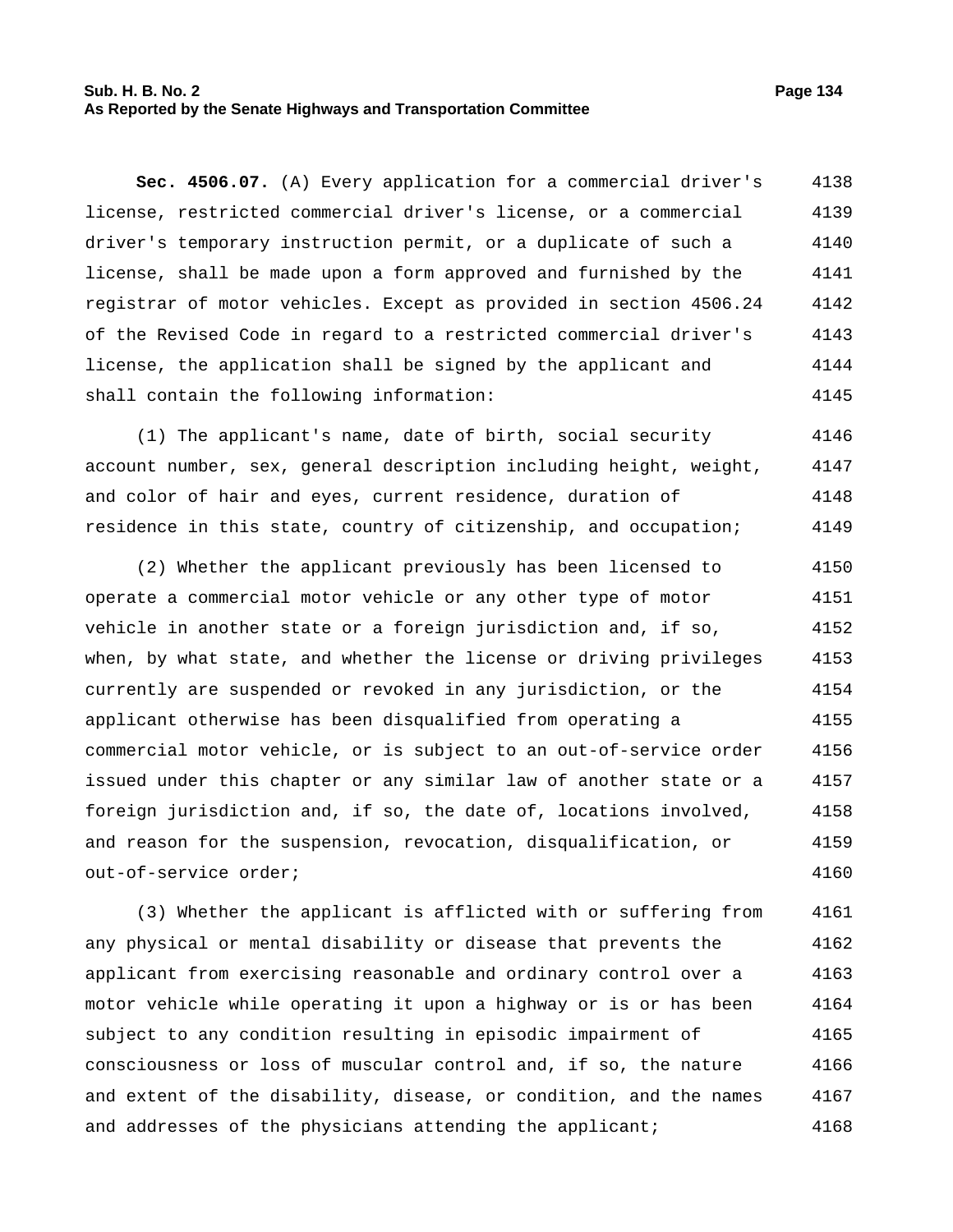#### **Sub. H. B. No. 2 Page 135 As Reported by the Senate Highways and Transportation Committee**

(4) Whether the applicant has obtained a medical examiner's certificate as required by this chapter; 4169 4170 (5) Whether the applicant has pending a citation for violation of any motor vehicle law or ordinance except a parking 4171 4172

violation and, if so, a description of the citation, the court having jurisdiction of the offense, and the date when the offense occurred; 4173 4174 4175

(6) Whether the applicant wishes to certify willingness to make an anatomical gift under section 2108.05 of the Revised Code, which shall be given no consideration in the issuance of a license; 4176 4177 4178 4179

(7) On and after May 1, 1993, whether the applicant has executed a valid durable power of attorney for health care pursuant to sections 1337.11 to 1337.17 of the Revised Code or has executed a declaration governing the use or continuation, or the withholding or withdrawal, of life-sustaining treatment pursuant to sections 2133.01 to 2133.15 of the Revised Code and, if the applicant has executed either type of instrument, whether the applicant wishes the license issued to indicate that the applicant has executed the instrument; 4180 4181 4182 4183 4184 4185 4186 4187 4188

 $(8)$  On and after the date that is fifteen months after the effective date of this amendment October 7, 2009, whether the applicant is an honorably discharged a veteran, active duty, or reservist of the armed forces of the United States and, if the applicant is such an honorably discharged veteran, whether the applicant wishes the license issued to indicate that the applicant is an honorably discharged a veteran, active duty, or reservist of the armed forces of the United States by a military designation on the license. 4189 4190 4191 4192 4193 4194 4195 4196 4197

(B) Every applicant shall certify, on a form approved and furnished by the registrar, all of the following: 4198 4199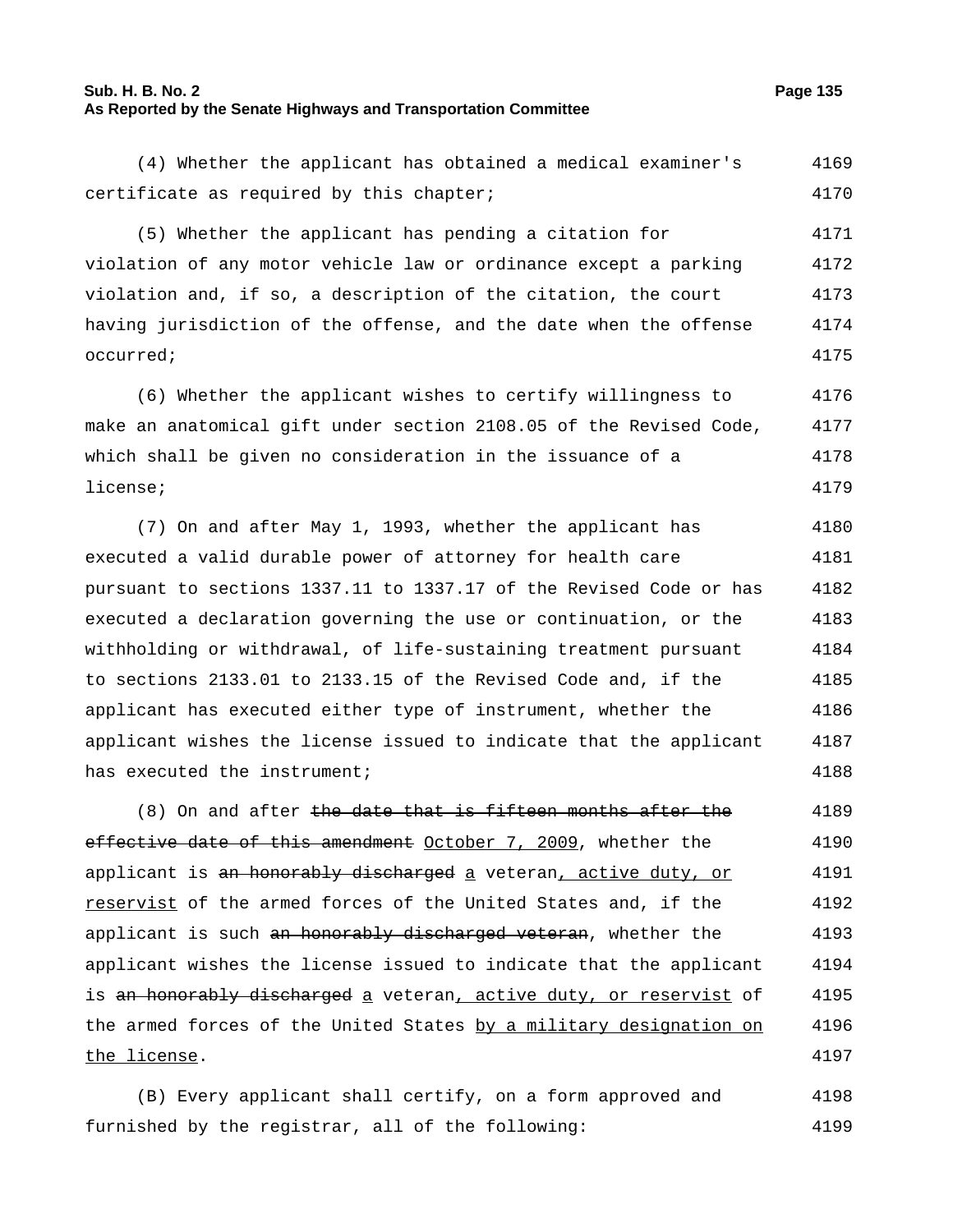#### **Sub. H. B. No. 2 Page 136 As Reported by the Senate Highways and Transportation Committee**

(1) That the motor vehicle in which the applicant intends to take the driving skills test is representative of the type of motor vehicle that the applicant expects to operate as a driver; 4200 4201 4202

(2) That the applicant is not subject to any disqualification or out-of-service order, or license suspension, revocation, or cancellation, under the laws of this state, of another state, or of a foreign jurisdiction and does not have more than one driver's license issued by this or another state or a foreign jurisdiction; 4203 4204 4205 4206 4207

(3) Any additional information, certification, or evidence that the registrar requires by rule in order to ensure that the issuance of a commercial driver's license to the applicant is in compliance with the law of this state and with federal law. 4208 4209 4210 4211

(C) Every applicant shall execute a form, approved and furnished by the registrar, under which the applicant consents to the release by the registrar of information from the applicant's driving record. 4212 4213 4214 4215

(D) The registrar or a deputy registrar, in accordance with section 3503.11 of the Revised Code, shall register as an elector any applicant for a commercial driver's license or for a renewal or duplicate of such a license under this chapter, if the applicant is eligible and wishes to be registered as an elector. The decision of an applicant whether to register as an elector shall be given no consideration in the decision of whether to issue the applicant a license or a renewal or duplicate. 4216 4217 4218 4219 4220 4221 4222 4223

(E) The registrar or a deputy registrar, in accordance with section 3503.11 of the Revised Code, shall offer the opportunity of completing a notice of change of residence or change of name to any applicant for a commercial driver's license or for a renewal or duplicate of such a license who is a resident of this state, if the applicant is a registered elector who has changed the applicant's residence or name and has not filed such a notice. 4224 4225 4226 4227 4228 4229 4230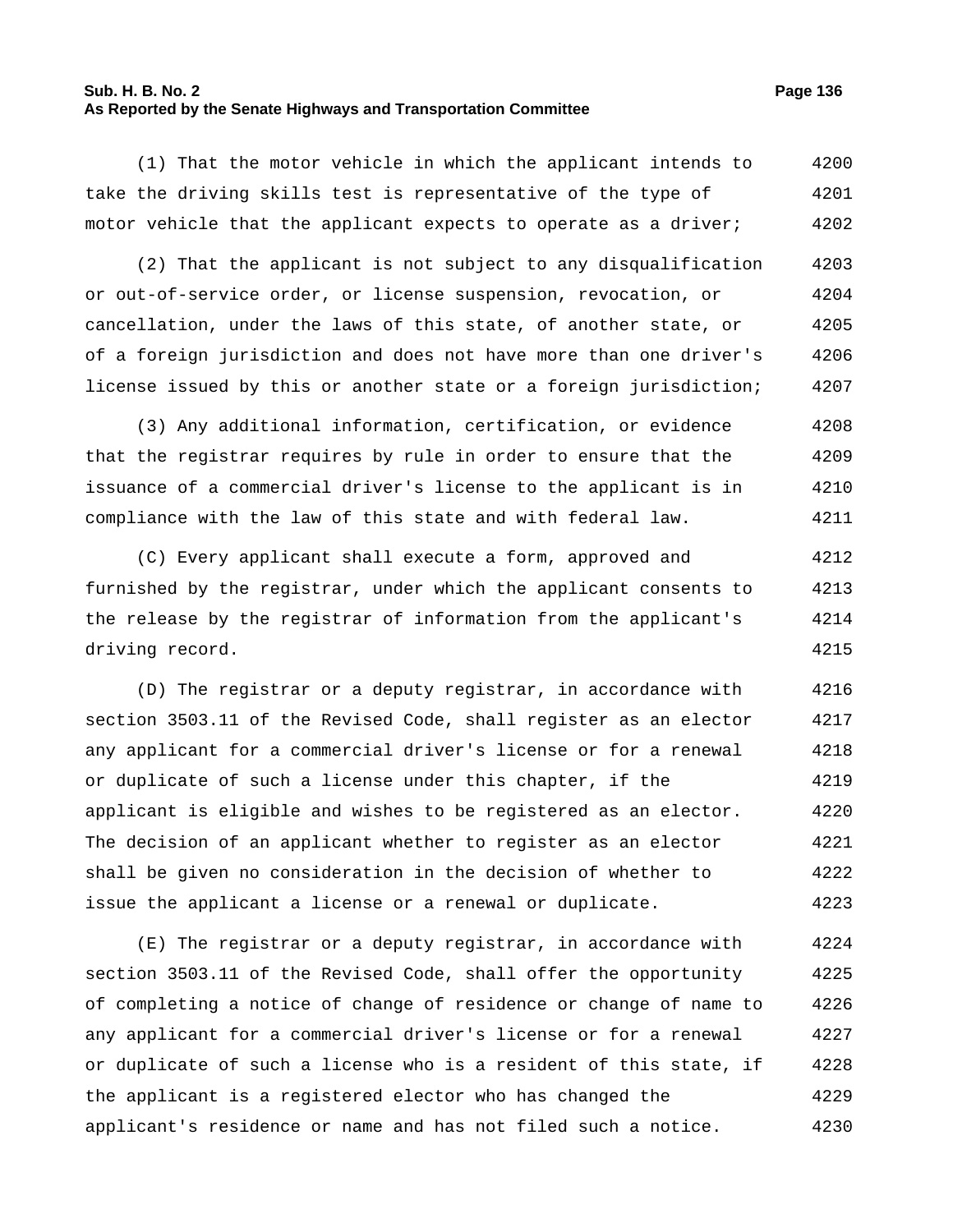#### **Sub. H. B. No. 2 Page 137 As Reported by the Senate Highways and Transportation Committee**

(F) In considering any application submitted pursuant to this section, the bureau of motor vehicles may conduct any inquiries necessary to ensure that issuance or renewal of a commercial driver's license would not violate any provision of the Revised Code or federal law. 4231 4232 4233 4234 4235

(G) In addition to any other information it contains, on and after the date that is fifteen months after the effective date of this amendment October 7, 2009, the form approved and furnished by the registrar of motor vehicles for an application for a commercial driver's license, restricted commercial driver's license, or a commercial driver's temporary instruction permit or an application for a duplicate of such a license shall inform applicants that the applicant must present a copy of the applicant's DD-214 or an equivalent document in order to qualify to have the license or duplicate indicate that the applicant is an honorably discharged a veteran, active duty, or reservist of the armed forces of the United States based on a request made pursuant to division (A)(8) of this section. 4236 4237 4238 4239 4240 4241 4242 4243 4244 4245 4246 4247 4248

**Sec. 4506.11.** (A) Every commercial driver's license shall be marked "commercial driver's license" or "CDL" and shall be of such material and so designed as to prevent its reproduction or alteration without ready detection, and, to this end, shall be laminated with a transparent plastic material. The commercial driver's license for licensees under twenty-one years of age shall have characteristics prescribed by the registrar of motor vehicles distinguishing it from that issued to a licensee who is twenty-one years of age or older. Every commercial driver's license shall display all of the following information: 4249 4250 4251 4252 4253 4254 4255 4256 4257 4258

(1) The name and residence address of the licensee; 4259

(2) A color photograph of the licensee showing the licensee's uncovered face; 4260 4261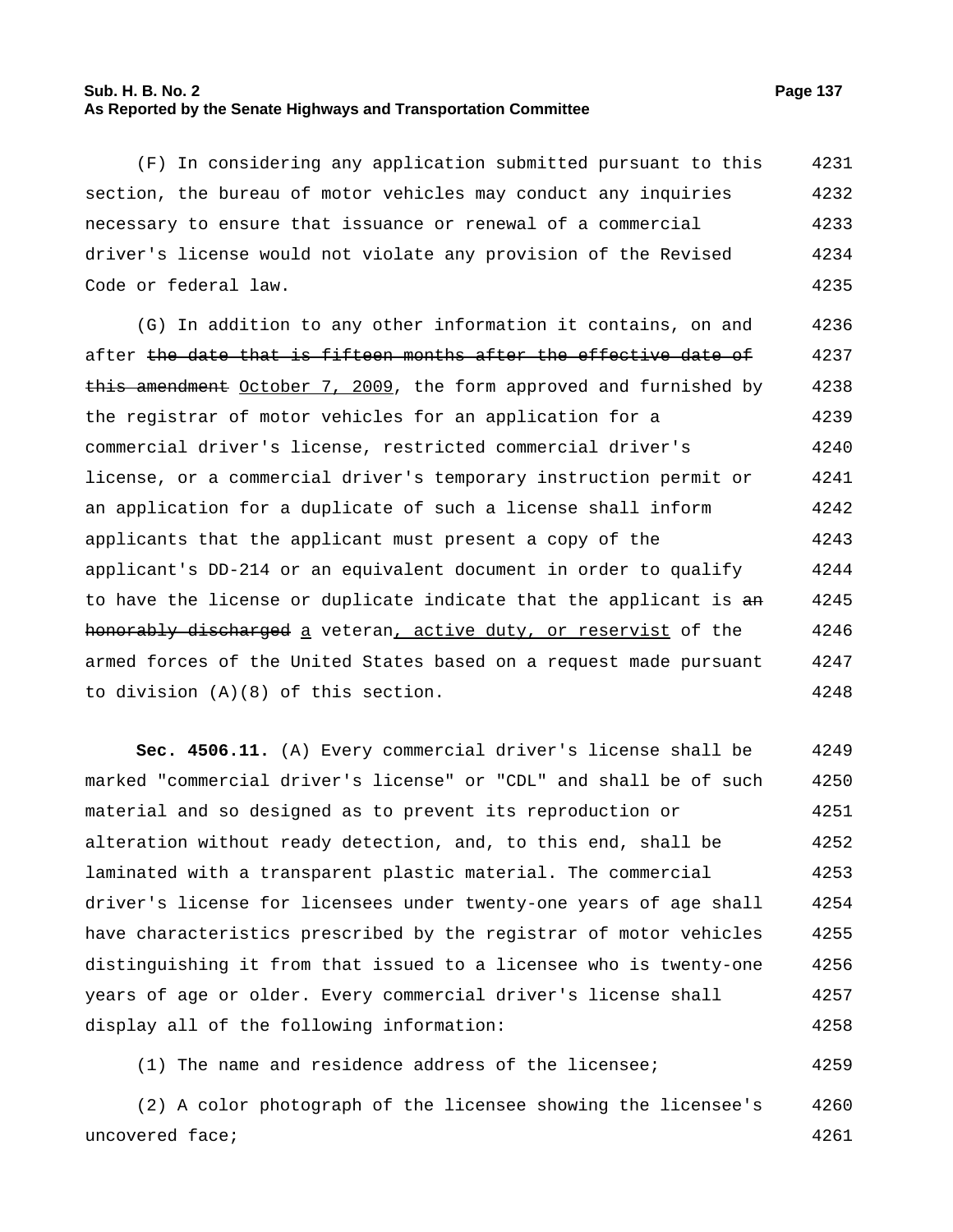# **Sub. H. B. No. 2 Page 138 As Reported by the Senate Highways and Transportation Committee**

| (3) A physical description of the licensee, including sex,         | 4262 |
|--------------------------------------------------------------------|------|
| height, weight, and color of eyes and hair;                        | 4263 |
| (4) The licensee's date of birth;                                  | 4264 |
| (5) The licensee's social security number if the person has        | 4265 |
| requested that the number be displayed in accordance with section  | 4266 |
| 4501.31 of the Revised Code or if federal law requires the social  | 4267 |
| security number to be displayed and any number or other identifier | 4268 |
| the director of public safety considers appropriate and            | 4269 |
| establishes by rules adopted under Chapter 119. of the Revised     | 4270 |
| Code and in compliance with federal law;                           | 4271 |
| (6) The licensee's signature;                                      | 4272 |
| (7) The classes of commercial motor vehicles the licensee is       | 4273 |
| authorized to drive and any endorsements or restrictions relating  | 4274 |
| to the licensee's driving of those vehicles;                       | 4275 |
| (8) The name of this state;                                        | 4276 |
| (9) The dates of issuance and of expiration of the license;        | 4277 |
| (10) If the licensee has certified willingness to make an          | 4278 |
| anatomical gift under section 2108.05 of the Revised Code, any     | 4279 |
| symbol chosen by the registrar of motor vehicles to indicate that  | 4280 |
| the licensee has certified that willingness;                       | 4281 |
| (11) If the licensee has executed a durable power of attorney      | 4282 |
| for health care or a declaration governing the use or              | 4283 |
| continuation, or the withholding or withdrawal, of life-sustaining | 4284 |
|                                                                    |      |
| treatment and has specified that the licensee wishes the license   | 4285 |
| to indicate that the licensee has executed either type of          | 4286 |
| instrument, any symbol chosen by the registrar to indicate that    | 4287 |
| the licensee has executed either type of instrument;               | 4288 |

effective date of this amendment October 7, 2009, if the licensee has specified that the licensee wishes the license to indicate 4290 4291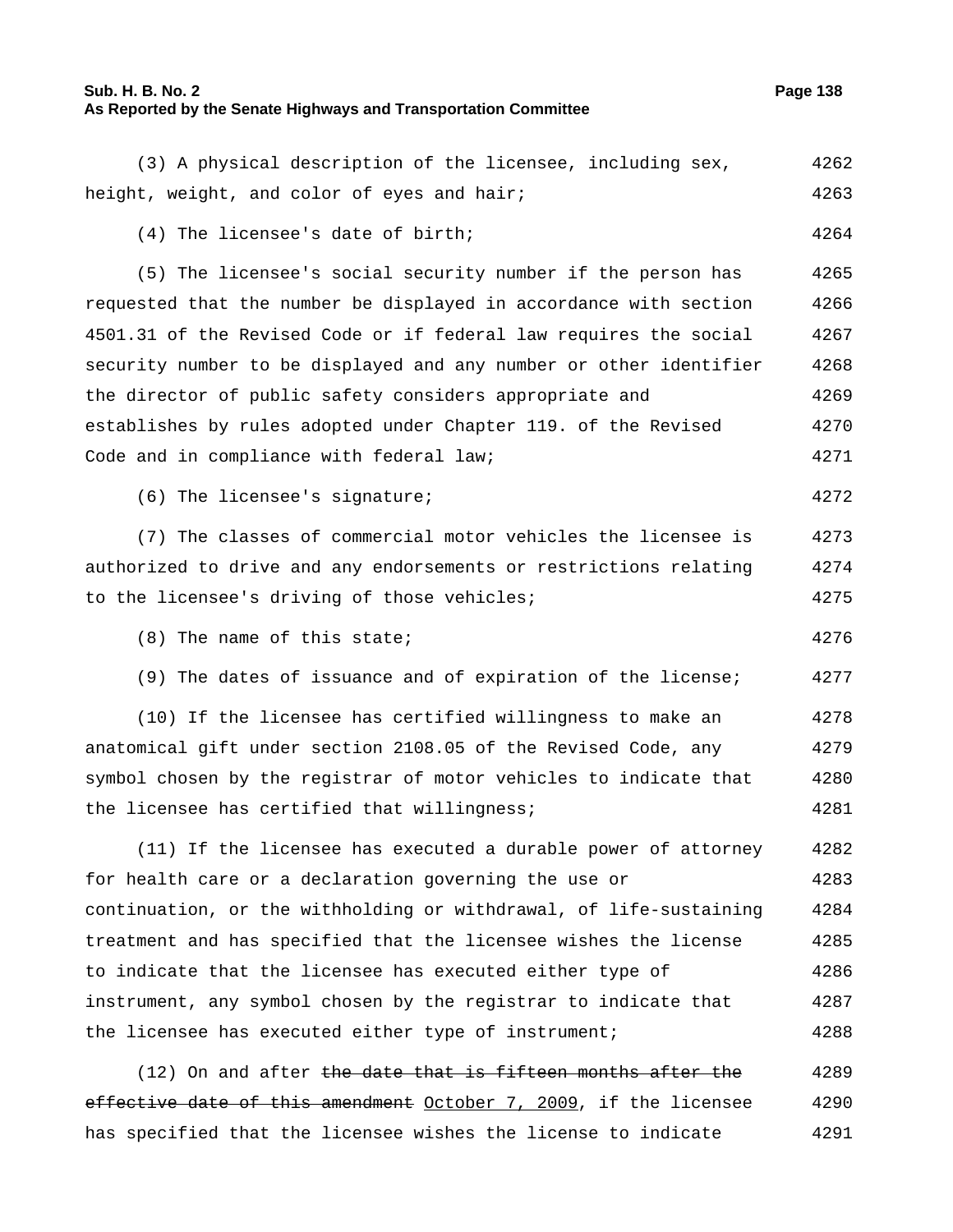#### **Sub. H. B. No. 2 Page 139 As Reported by the Senate Highways and Transportation Committee**

| that the licensee is an honorably discharged a veteran, active    | 4292 |
|-------------------------------------------------------------------|------|
| duty, or reservist of the armed forces of the United States and   | 4293 |
| has presented a copy of the licensee's DD-214 form or an          | 4294 |
| equivalent document, any symbol chosen by the registrar to        | 4295 |
| indicate that the licensee is an honorably discharged a veteran,  | 4296 |
| active duty, or reservist of the armed forces of the United       | 4297 |
| States;                                                           | 4298 |
| (13) Any other information the registrar considers advisable      | 4299 |
| and requires by rule.                                             | 4300 |
| (B) The registrar may establish and maintain a file of            | 4301 |
| negatives of photographs taken for the purposes of this section.  | 4302 |
| (C) Neither the registrar nor any deputy registrar shall          | 4303 |
| issue a commercial driver's license to anyone under twenty-one    | 4304 |
| years of age that does not have the characteristics prescribed by | 4305 |
| the registrar distinguishing it from the commercial driver's      | 4306 |
| license issued to persons who are twenty-one years of age or      | 4307 |
| older.                                                            | 4308 |
| (D) Whoever violates division (C) of this section is guilty       | 4309 |
| of a minor misdemeanor.                                           | 4310 |
| Sec. 4506.17. (A) Any person who holds a commercial driver's      | 4311 |
| license or operates a commercial motor vehicle requiring a        | 4312 |
| commercial driver's license within this state shall be deemed to  | 4313 |

commercial driver's license within this state shall be deemed to have given consent to a test or tests of the person's whole blood, blood serum or plasma, breath, or urine for the purpose of determining the person's alcohol concentration or the presence of any controlled substance or a metabolite of a controlled substance. 4313 4314 4315 4316 4317 4318

(B) A test or tests as provided in division (A) of this section may be administered at the direction of a peace officer having reasonable ground to stop or detain the person and, after 4319 4320 4321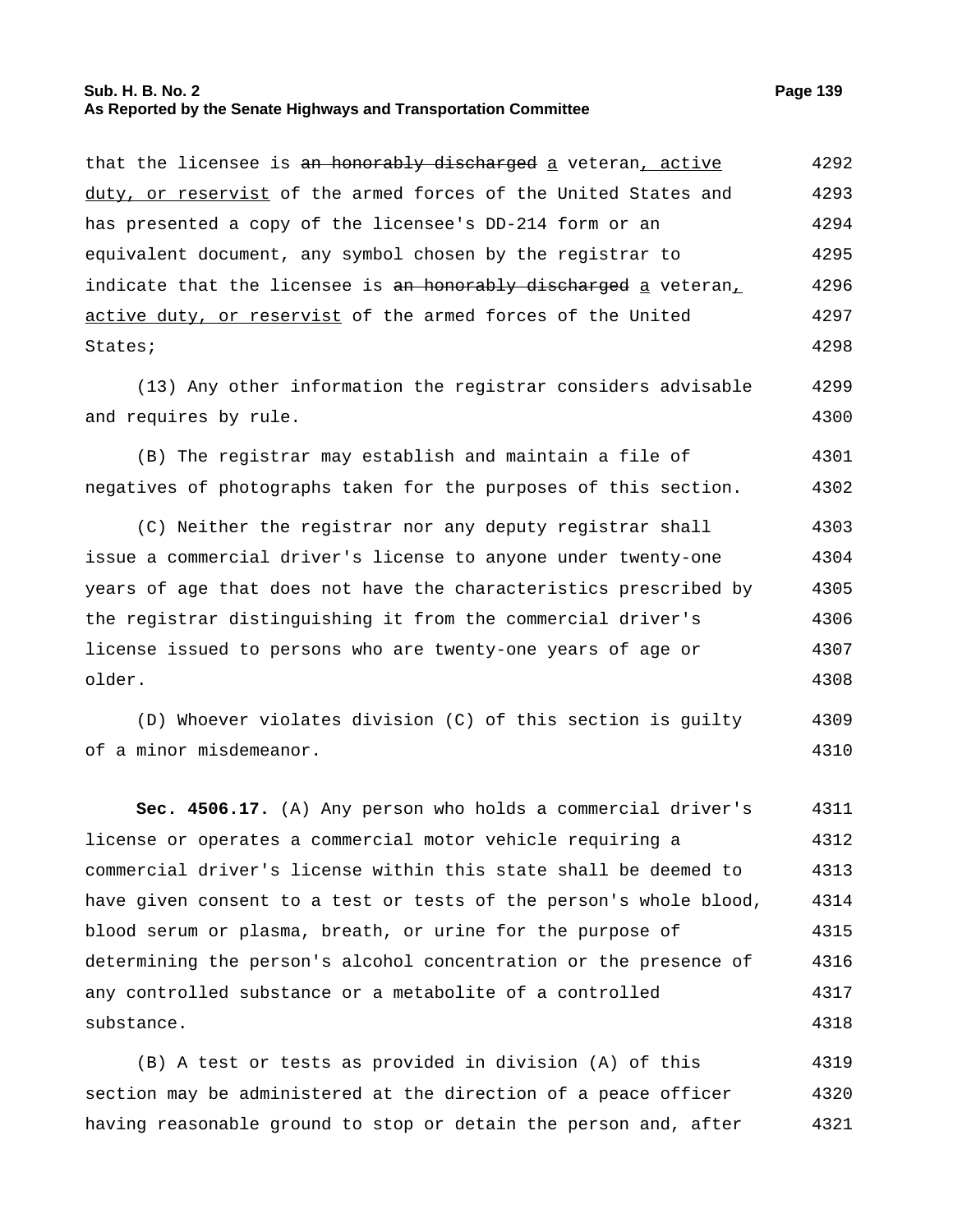## **Sub. H. B. No. 2 Page 140 As Reported by the Senate Highways and Transportation Committee**

investigating the circumstances surrounding the operation of the commercial motor vehicle, also having reasonable ground to believe the person was driving the commercial vehicle while having a measurable or detectable amount of alcohol or of a controlled substance or a metabolite of a controlled substance in the person's whole blood, blood serum or plasma, breath, or urine. Any such test shall be given within two hours of the time of the alleged violation. 4322 4323 4324 4325 4326 4327 4328 4329

(C) A person requested to submit to a test under division (A) of this section shall be advised by the peace officer requesting the test that a refusal to submit to the test will result in the person immediately being placed out-of-service for a period of twenty-four hours and being disqualified from operating a commercial motor vehicle for a period of not less than one year, and that the person is required to surrender the person's commercial driver's license to the peace officer. 4330 4331 4332 4333 4334 4335 4336 4337

(D) If a person refuses to submit to a test after being warned as provided in division (C) of this section or submits to a test that discloses the presence of a controlled substance or a metabolite of a controlled substance, an alcohol concentration of four-hundredths of one per cent or more by whole blood or breath, an alcohol concentration of forty-eight-thousandths of one per cent or more by blood serum or blood plasma, or an alcohol concentration of fifty-six-thousandths of one per cent or more by urine, the person immediately shall surrender the person's commercial driver's license to the peace officer. The peace officer shall forward the license, together with a sworn report, to the registrar of motor vehicles certifying that the test was requested pursuant to division (A) of this section and that the person either refused to submit to testing or submitted to a test that disclosed the presence of a controlled substance or a metabolite of a controlled substance or a prohibited alcohol 4338 4339 4340 4341 4342 4343 4344 4345 4346 4347 4348 4349 4350 4351 4352 4353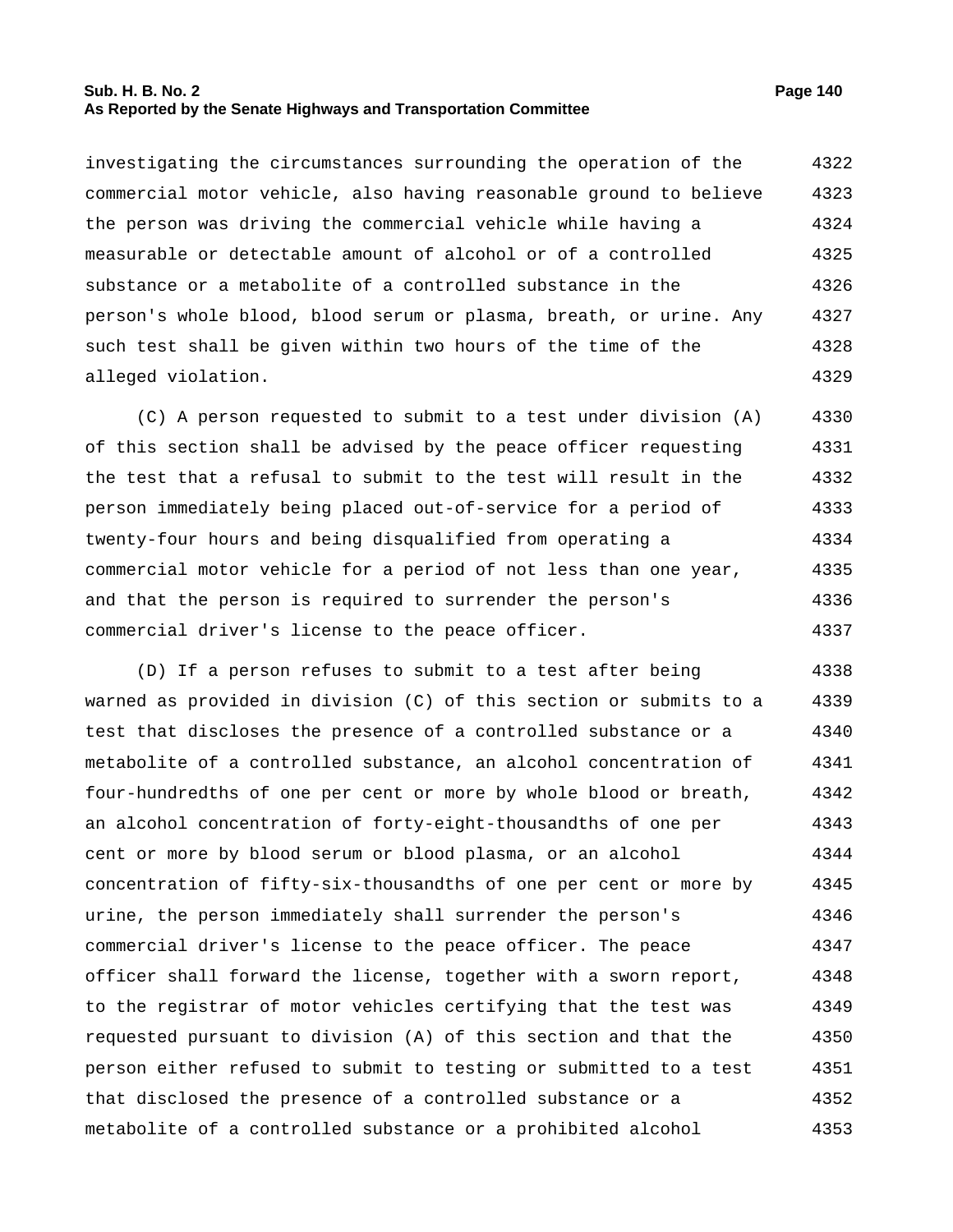### **Sub. H. B. No. 2 Page 141 As Reported by the Senate Highways and Transportation Committee**

concentration. The form and contents of the report required by this section shall be established by the registrar by rule, but shall contain the advice to be read to the driver and a statement to be signed by the driver acknowledging that the driver has been read the advice and that the form was shown to the driver. 4354 4355 4356 4357 4358

(E) Upon receipt of a sworn report from a peace officer as provided in division (D) of this section, the registrar shall disqualify the person named in the report from driving a commercial motor vehicle for the period described below: 4359 4360 4361 4362

(1) Upon a first incident, one year; 4363

(2) Upon an incident of refusal or of a prohibited concentration of alcohol, a controlled substance, or a metabolite of a controlled substance after one or more previous incidents of either refusal or of a prohibited concentration of alcohol, a controlled substance, or a metabolite of a controlled substance, the person shall be disqualified for life or such lesser period as prescribed by rule by the registrar. 4364 4365 4366 4367 4368 4369 4370

(F) A test of a person's whole blood or a person's blood serum or plasma given under this section shall comply with the applicable provisions of division (D) of section 4511.19 of the Revised Code and any physician, registered nurse, emergency medical technician, or qualified technician, chemist, or phlebotomist who withdraws whole blood or blood serum or plasma from a person under this section, and any hospital, first-aid station, clinic, or other facility at which whole blood or blood serum or plasma is withdrawn from a person pursuant to this section, is immune from criminal liability, and from civil liability that is based upon a claim of assault and battery or based upon any other claim of malpractice, for any act performed in withdrawing whole blood or blood serum or plasma from the person. The immunity provided in this division also extends to an emergency medical service organization that employs an emergency 4371 4372 4373 4374 4375 4376 4377 4378 4379 4380 4381 4382 4383 4384 4385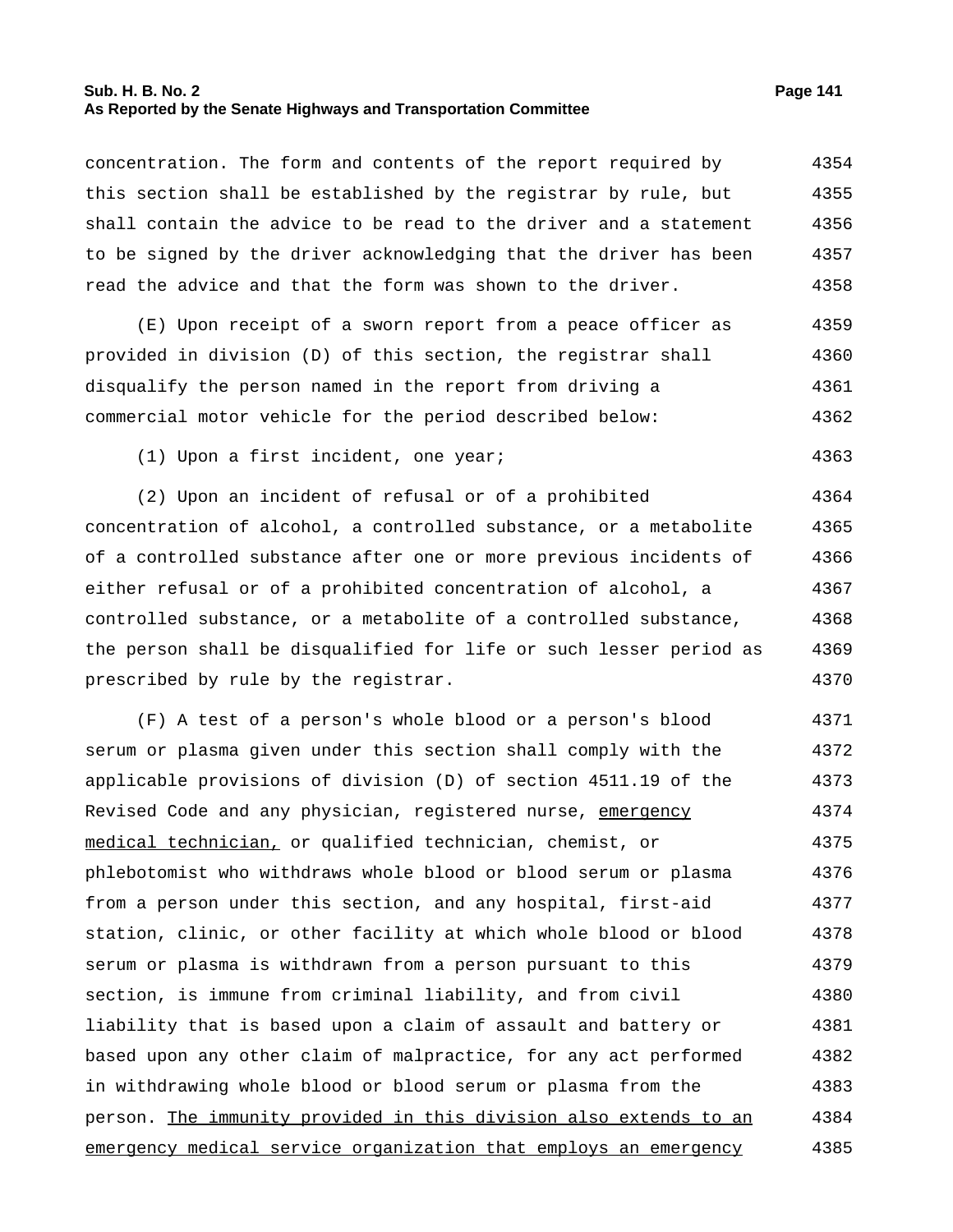# **Sub. H. B. No. 2 Page 142 As Reported by the Senate Highways and Transportation Committee**

#### medical technician who withdraws blood pursuant to this section. 4386

(G) When a person submits to a test under this section, the results of the test, at the person's request, shall be made available to the person, the person's attorney, or the person's agent, immediately upon completion of the chemical test analysis. The person also may have an additional test administered by a physician, a registered nurse, or a qualified technician, chemist, or phlebotomist of the person's own choosing as provided in division (D) of section 4511.19 of the Revised Code for tests administered under that section, and the failure to obtain such a test has the same effect as in that division. 4387 4388 4389 4390 4391 4392 4393 4394 4395 4396

(H) No person shall refuse to immediately surrender the person's commercial driver's license to a peace officer when required to do so by this section. 4397 4398 4399

(I) A peace officer issuing an out-of-service order or receiving a commercial driver's license surrendered under this section may remove or arrange for the removal of any commercial motor vehicle affected by the issuance of that order or the surrender of that license. 4400 4401 4402 4403 4404

(J)(1) Except for civil actions arising out of the operation of a motor vehicle and civil actions in which the state is a plaintiff, no peace officer of any law enforcement agency within this state is liable in compensatory damages in any civil action that arises under the Revised Code or common law of this state for an injury, death, or loss to person or property caused in the performance of official duties under this section and rules adopted under this section, unless the officer's actions were manifestly outside the scope of the officer's employment or official responsibilities, or unless the officer acted with malicious purpose, in bad faith, or in a wanton or reckless manner. 4405 4406 4407 4408 4409 4410 4411 4412 4413 4414 4415 4416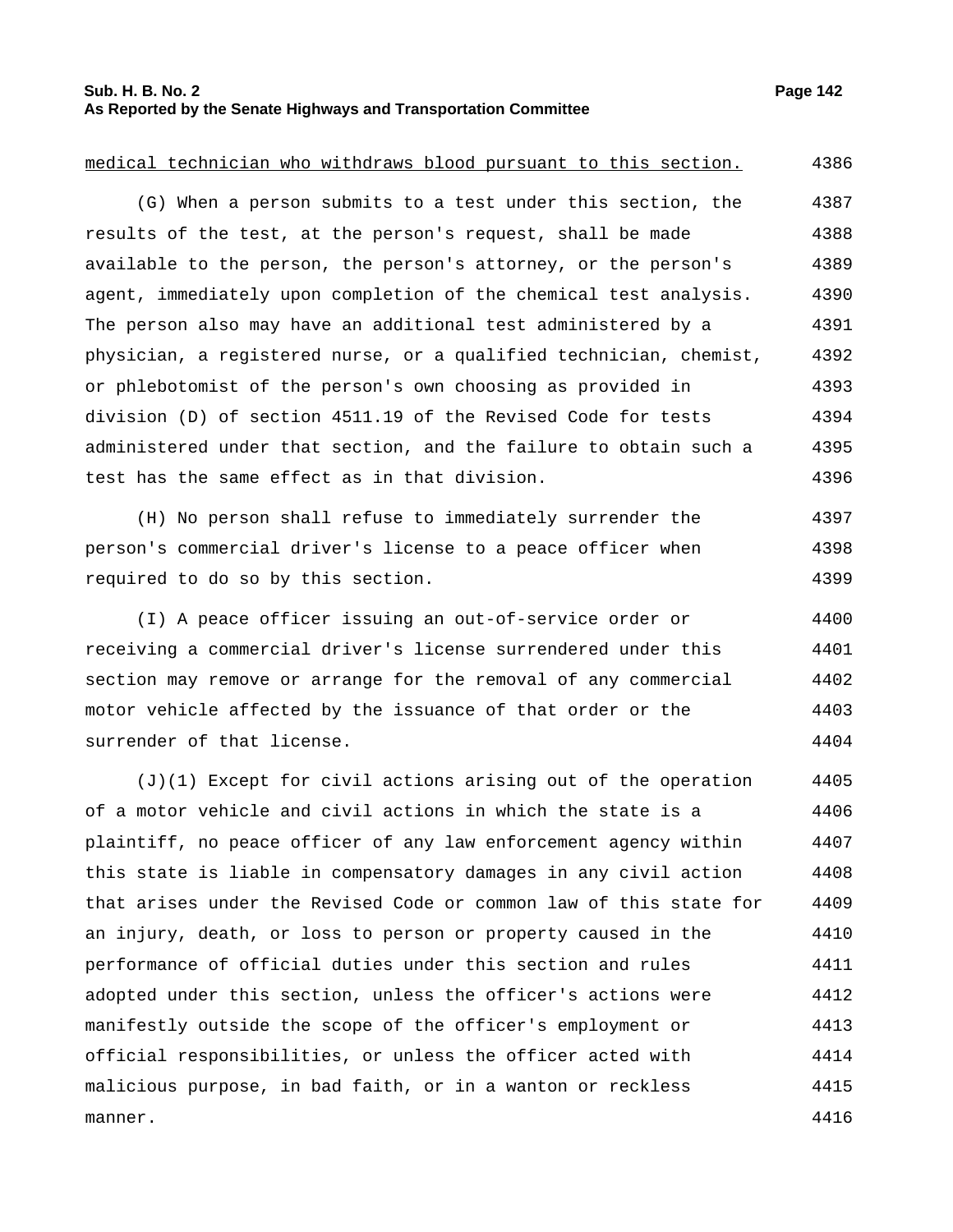#### **Sub. H. B. No. 2 Page 143 As Reported by the Senate Highways and Transportation Committee**

(2) Except for civil actions that arise out of the operation of a motor vehicle and civil actions in which the state is a plaintiff, no peace officer of any law enforcement agency within this state is liable in punitive or exemplary damages in any civil action that arises under the Revised Code or common law of this state for any injury, death, or loss to person or property caused in the performance of official duties under this section of the Revised Code and rules adopted under this section, unless the officer's actions were manifestly outside the scope of the officer's employment or official responsibilities, or unless the officer acted with malicious purpose, in bad faith, or in a wanton or reckless manner. 4417 4418 4419 4420 4421 4422 4423 4424 4425 4426 4427 4428

(K) When disqualifying a driver, the registrar shall cause the records of the bureau of motor vehicles to be updated to reflect the disqualification within ten days after it occurs. 4429 4430 4431

(L) The registrar immediately shall notify a driver who is subject to disqualification of the disqualification, of the length of the disqualification, and that the driver may request a hearing within thirty days of the mailing of the notice to show cause why the driver should not be disqualified from operating a commercial motor vehicle. If a request for such a hearing is not made within thirty days of the mailing of the notice, the order of disqualification is final. The registrar may designate hearing examiners who, after affording all parties reasonable notice, shall conduct a hearing to determine whether the disqualification order is supported by reliable evidence. The registrar shall adopt rules to implement this division. 4432 4433 4434 4435 4436 4437 4438 4439 4440 4441 4442 4443

(M) Any person who is disqualified from operating a commercial motor vehicle under this section may apply to the registrar for a driver's license to operate a motor vehicle other than a commercial motor vehicle, provided the person's commercial driver's license is not otherwise suspended. A person whose 4444 4445 4446 4447 4448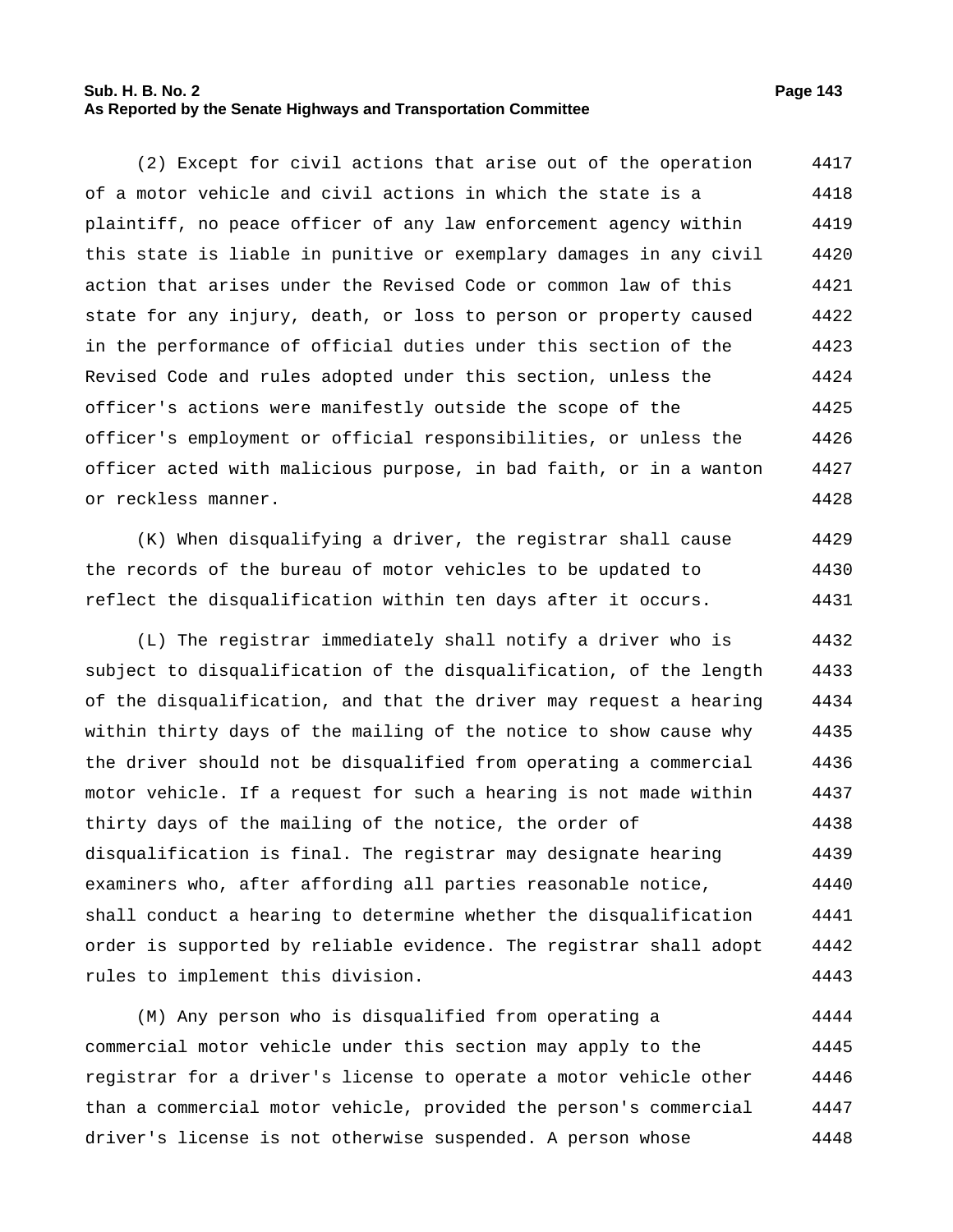#### **Sub. H. B. No. 2 Page 144 As Reported by the Senate Highways and Transportation Committee**

commercial driver's license is suspended shall not apply to the registrar for or receive a driver's license under Chapter 4507. of the Revised Code during the period of suspension. 4449 4450 4451

(N) Whoever violates division (H) of this section is guilty of a misdemeanor of the first degree. 4452 4453

**Sec. 4507.06.** (A)(1) Every application for a driver's license or motorcycle operator's license or endorsement, or duplicate of any such license or endorsement, shall be made upon the approved form furnished by the registrar of motor vehicles and shall be signed by the applicant. 4454 4455 4456 4457 4458

Every application shall state the following: 4459

(a) The applicant's name, date of birth, social security number if such has been assigned, sex, general description, including height, weight, color of hair, and eyes, residence address, including county of residence, duration of residence in this state, and country of citizenship; 4460 4461 4462 4463 4464

(b) Whether the applicant previously has been licensed as an operator, chauffeur, driver, commercial driver, or motorcycle operator and, if so, when, by what state, and whether such license is suspended or canceled at the present time and, if so, the date of and reason for the suspension or cancellation; 4465 4466 4467 4468 4469

(c) Whether the applicant is now or ever has been afflicted with epilepsy, or whether the applicant now is suffering from any physical or mental disability or disease and, if so, the nature and extent of the disability or disease, giving the names and addresses of physicians then or previously in attendance upon the applicant; 4470 4471 4472 4473 4474 4475

(d) Whether an applicant for a duplicate driver's license, or duplicate license containing a motorcycle operator endorsement has pending a citation for violation of any motor vehicle law or 4476 4477 4478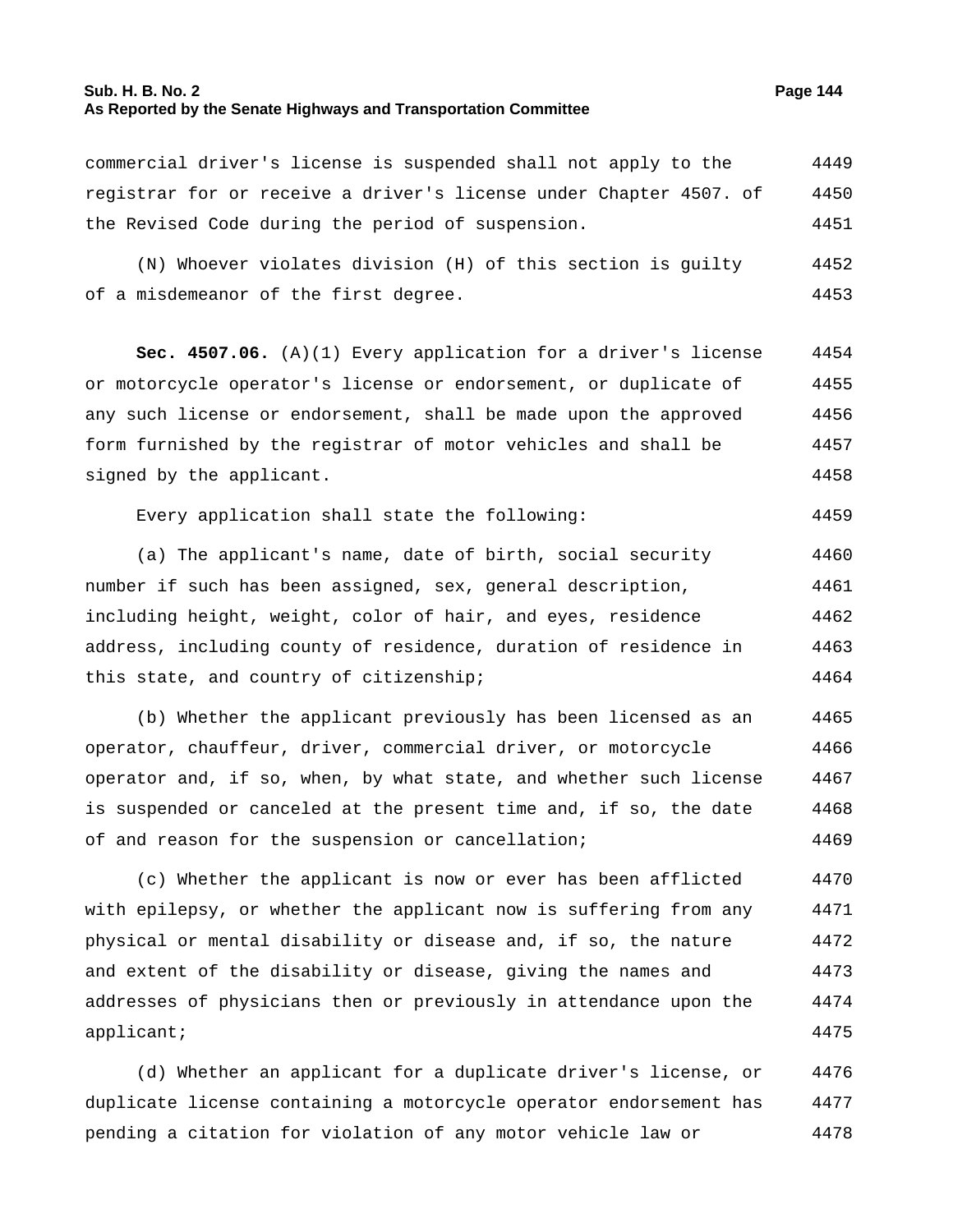# **Sub. H. B. No. 2 Page 145 As Reported by the Senate Highways and Transportation Committee**

ordinance, a description of any such citation pending, and the date of the citation; 4479 4480 (e) Whether the applicant wishes to certify willingness to make an anatomical gift under section 2108.05 of the Revised Code, which shall be given no consideration in the issuance of a license or endorsement; 4481 4482 4483 4484 (f) Whether the applicant has executed a valid durable power of attorney for health care pursuant to sections 1337.11 to 1337.17 of the Revised Code or has executed a declaration governing the use or continuation, or the withholding or withdrawal, of life-sustaining treatment pursuant to sections 2133.01 to 2133.15 of the Revised Code and, if the applicant has executed either type of instrument, whether the applicant wishes the applicant's license to indicate that the applicant has executed the instrument; 4485 4486 4487 4488 4489 4490 4491 4492 4493  $(g)$  On and after the date that is fifteen months after the 4494

effective date of this amendment October 7, 2009, whether the applicant is an honorably discharged a veteran, active duty, or reservist of the armed forces of the United States and, if the applicant is such an honorably discharged veteran, whether the applicant wishes the applicant's license to indicate that the applicant is an honorably discharged a veteran, active duty, or reservist of the armed forces of the United States by a military designation on the license. 4495 4496 4497 4498 4499 4500 4501 4502

(2) Every applicant for a driver's license shall be photographed in color at the time the application for the license is made. The application shall state any additional information that the registrar requires. 4503 4504 4505 4506

(B) The registrar or a deputy registrar, in accordance with section 3503.11 of the Revised Code, shall register as an elector any person who applies for a driver's license or motorcycle 4507 4508 4509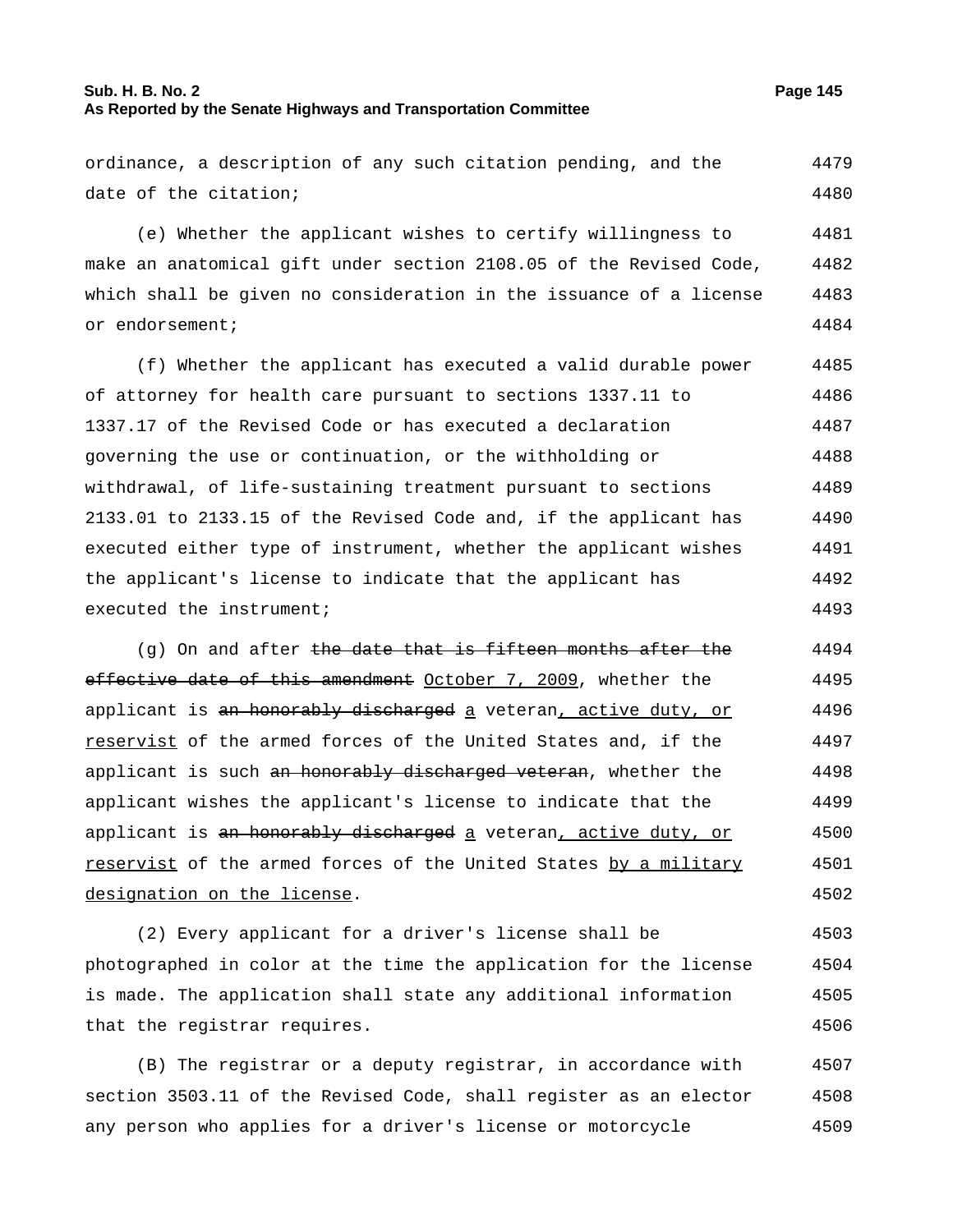#### **Sub. H. B. No. 2 Page 146 As Reported by the Senate Highways and Transportation Committee**

operator's license or endorsement under division (A) of this section, or for a renewal or duplicate of the license or endorsement, if the applicant is eligible and wishes to be registered as an elector. The decision of an applicant whether to register as an elector shall be given no consideration in the decision of whether to issue the applicant a license or endorsement, or a renewal or duplicate. 4510 4511 4512 4513 4514 4515 4516

(C) The registrar or a deputy registrar, in accordance with section 3503.11 of the Revised Code, shall offer the opportunity of completing a notice of change of residence or change of name to any applicant for a driver's license or endorsement under division (A) of this section, or for a renewal or duplicate of the license or endorsement, if the applicant is a registered elector who has changed the applicant's residence or name and has not filed such a notice. 4517 4518 4519 4520 4521 4522 4523 4524

(D) In addition to any other information it contains, on and after the date that is fifteen months after the effective date of this amendment October 7, 2009, the approved form furnished by the registrar of motor vehicles for an application for a driver's license or motorcycle operator's license or endorsement or an application for a duplicate of any such license or endorsement shall inform applicants that the applicant must present a copy of the applicant's DD-214 or an equivalent document in order to qualify to have the license or duplicate indicate that the applicant is an honorably discharged a veteran, active duty, or reservist of the armed forces of the United States based on a request made pursuant to division  $(A)(1)(g)$  of this section. 4525 4526 4527 4528 4529 4530 4531 4532 4533 4534 4535 4536

4537

**Sec. 4507.13.** (A) The registrar of motor vehicles shall issue a driver's license to every person licensed as an operator of motor vehicles other than commercial motor vehicles. No person 4538 4539 4540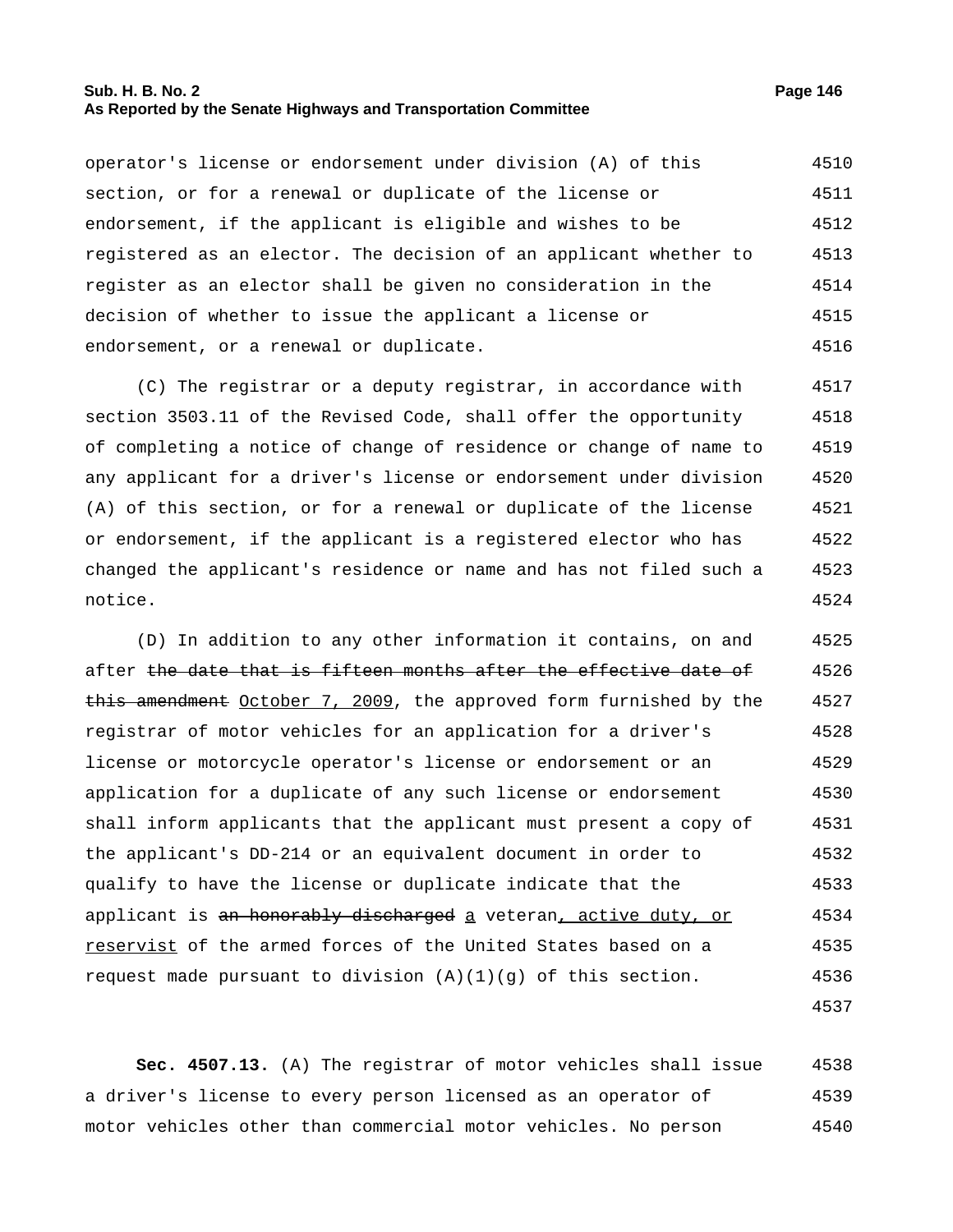# **Sub. H. B. No. 2 Page 147 As Reported by the Senate Highways and Transportation Committee**

licensed as a commercial motor vehicle driver under Chapter 4506. of the Revised Code need procure a driver's license, but no person shall drive any commercial motor vehicle unless licensed as a commercial motor vehicle driver. 4541 4542 4543 4544

Every driver's license shall display on it the distinguishing number assigned to the licensee and shall display the licensee's name and date of birth; the licensee's residence address and county of residence; a color photograph of the licensee; a brief description of the licensee for the purpose of identification; a facsimile of the signature of the licensee as it appears on the application for the license; a notation, in a manner prescribed by the registrar, indicating any condition described in division (D)(3) of section 4507.08 of the Revised Code to which the licensee is subject; if the licensee has executed a durable power of attorney for health care or a declaration governing the use or continuation, or the withholding or withdrawal, of life-sustaining treatment and has specified that the licensee wishes the license to indicate that the licensee has executed either type of instrument, any symbol chosen by the registrar to indicate that the licensee has executed either type of instrument; on and after the date that is fifteen months after the effective date of this amendment October 7, 2009, if the licensee has specified that the licensee wishes the license to indicate that the licensee is an honorably discharged a veteran, active duty, or reservist of the armed forces of the United States and has presented a copy of the licensee's DD-214 form or an equivalent document, any symbol chosen by the registrar to indicate that the licensee is an honorably discharged a veteran, active duty, or reservist of the armed forces of the United States; and any additional information that the registrar requires by rule. No license shall display the licensee's social security number unless the licensee specifically requests that the licensee's social security number be displayed on the license. If federal law requires the licensee's social 4545 4546 4547 4548 4549 4550 4551 4552 4553 4554 4555 4556 4557 4558 4559 4560 4561 4562 4563 4564 4565 4566 4567 4568 4569 4570 4571 4572 4573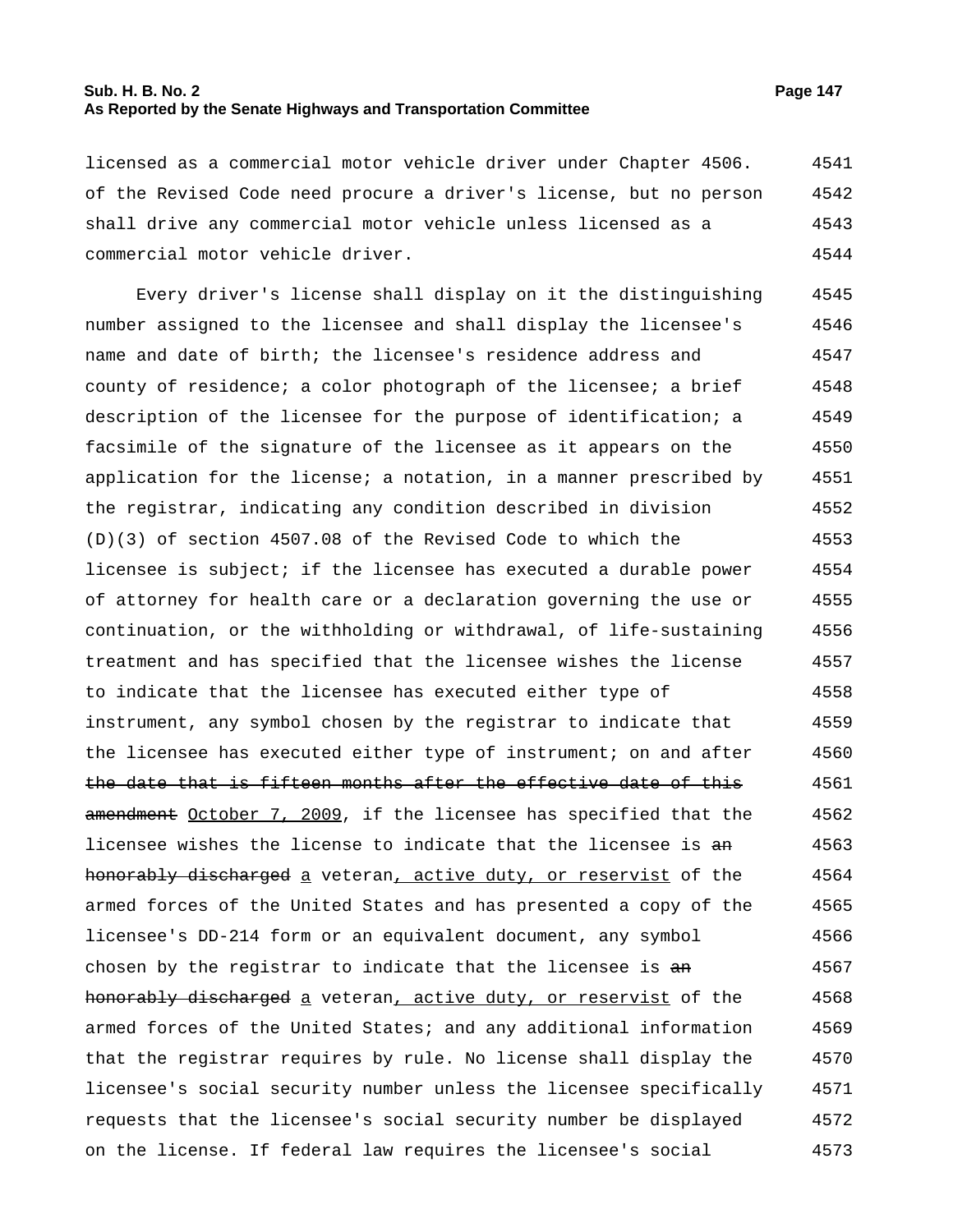# **Sub. H. B. No. 2 Page 148 As Reported by the Senate Highways and Transportation Committee**

security number to be displayed on the license, the social security number shall be displayed on the license notwithstanding this section. 4574 4575 4576

The driver's license for licensees under twenty-one years of age shall have characteristics prescribed by the registrar distinguishing it from that issued to a licensee who is twenty-one years of age or older, except that a driver's license issued to a person who applies no more than thirty days before the applicant's twenty-first birthday shall have the characteristics of a license issued to a person who is twenty-one years of age or older. 4577 4578 4579 4580 4581 4582 4583

The driver's license issued to a temporary resident shall contain the word "nonrenewable" and shall have any additional characteristics prescribed by the registrar distinguishing it from a license issued to a resident. 4584 4585 4586 4587

Every driver's or commercial driver's license displaying a motorcycle operator's endorsement and every restricted license to operate a motor vehicle also shall display the designation "novice," if the endorsement or license is issued to a person who is eighteen years of age or older and previously has not been licensed to operate a motorcycle by this state or another jurisdiction recognized by this state. The "novice" designation shall be effective for one year after the date of issuance of the motorcycle operator's endorsement or license. 4588 4589 4590 4591 4592 4593 4594 4595 4596

Each license issued under this section shall be of such material and so designed as to prevent its reproduction or alteration without ready detection and, to this end, shall be laminated with a transparent plastic material. 4597 4598 4599 4600

(B) Except in regard to a driver's license issued to a person who applies no more than thirty days before the applicant's twenty-first birthday, neither the registrar nor any deputy registrar shall issue a driver's license to anyone under 4601 4602 4603 4604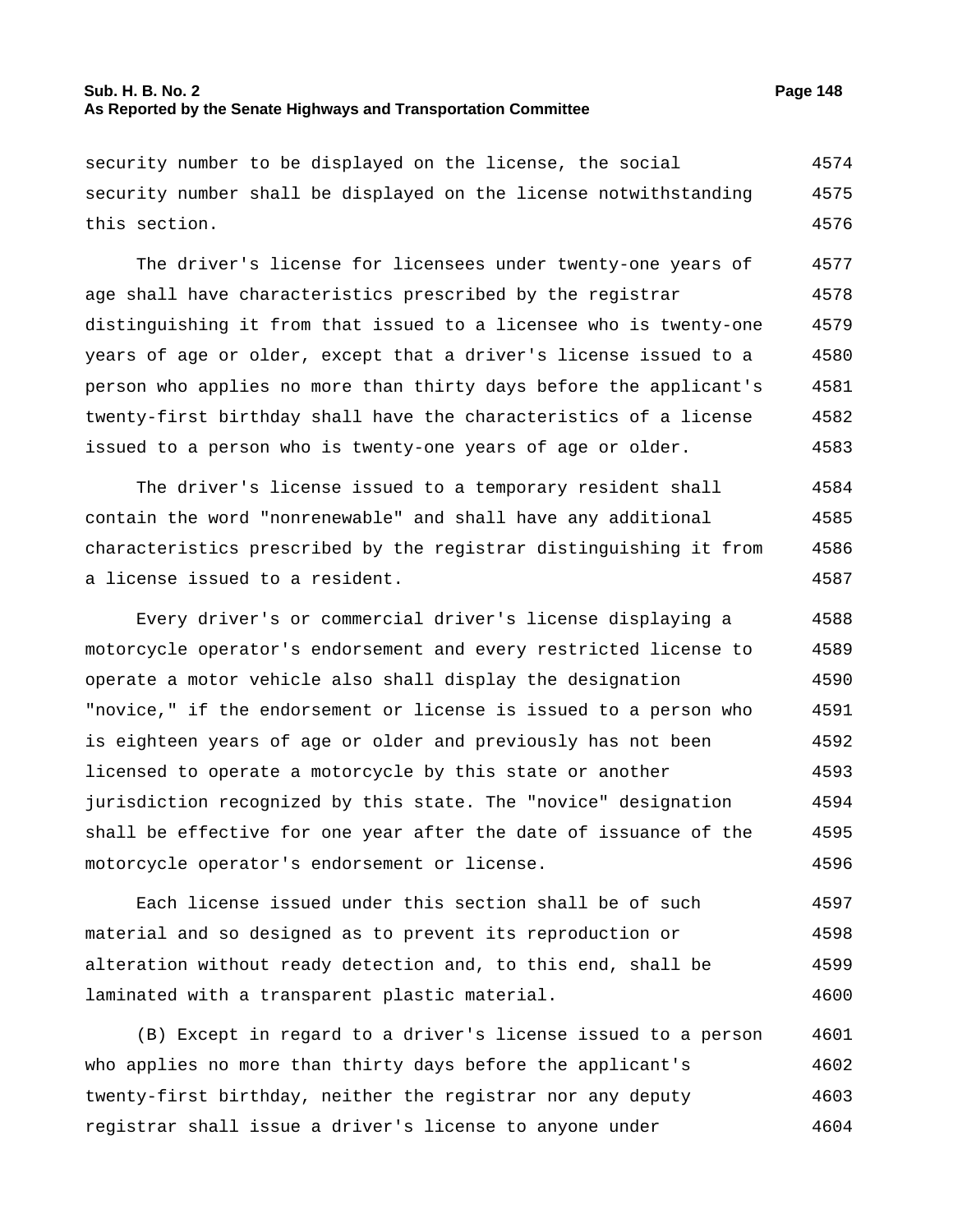# **Sub. H. B. No. 2 Page 149 As Reported by the Senate Highways and Transportation Committee**

twenty-one years of age that does not have the characteristics prescribed by the registrar distinguishing it from the driver's license issued to persons who are twenty-one years of age or older. 4605 4606 4607 4608

(C) Whoever violates division (B) of this section is guilty of a minor misdemeanor. 4609 4610

**Sec. 4507.51.** (A)(1) Every application for an identification card or duplicate shall be made on a form furnished by the registrar of motor vehicles, shall be signed by the applicant, and by the applicant's parent or guardian if the applicant is under eighteen years of age, and shall contain the following information pertaining to the applicant: name, date of birth, sex, general description including the applicant's height, weight, hair color, and eye color, address, and social security number. The application also shall state whether an applicant wishes to certify willingness to make an anatomical gift under section 2108.05 of the Revised Code and shall include information about the requirements of sections 2108.01 to 2108.29 of the Revised Code that apply to persons who are less than eighteen years of age. The statement regarding willingness to make such a donation shall be given no consideration in the decision of whether to issue an identification card. Each applicant shall be photographed in color at the time of making application. 4611 4612 4613 4614 4615 4616 4617 4618 4619 4620 4621 4622 4623 4624 4625 4626 4627

(2)(a) The application also shall state whether the applicant has executed a valid durable power of attorney for health care pursuant to sections 1337.11 to 1337.17 of the Revised Code or has executed a declaration governing the use or continuation, or the withholding or withdrawal, of life-sustaining treatment pursuant to sections 2133.01 to 2133.15 of the Revised Code and, if the applicant has executed either type of instrument, whether the applicant wishes the identification card issued to indicate that 4628 4629 4630 4631 4632 4633 4634 4635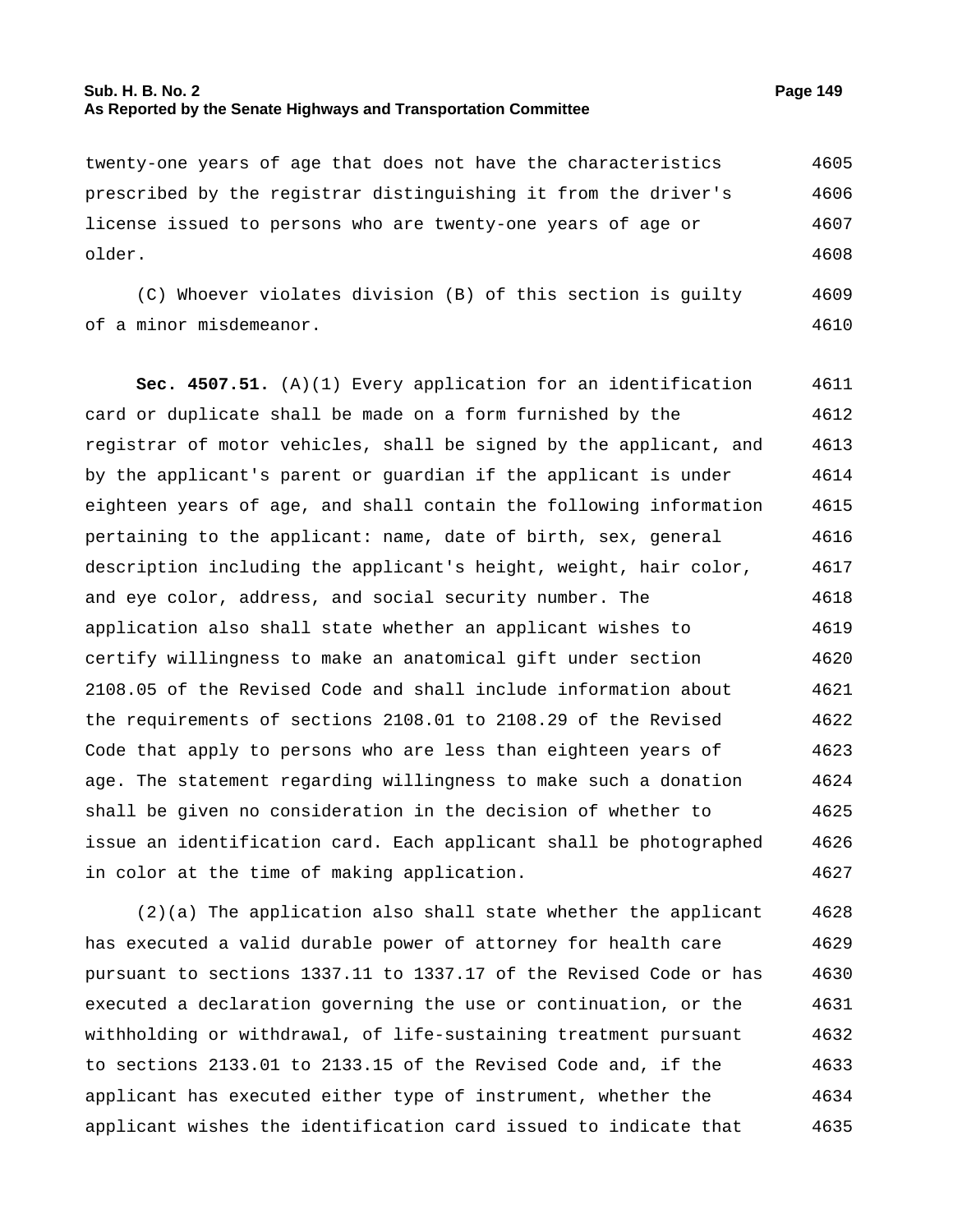# **Sub. H. B. No. 2 Page 150 As Reported by the Senate Highways and Transportation Committee**

the applicant has executed the instrument. 4636

(b) On and after the date that is fifteen months after the effective date of this amendment October 7, 2009, the application also shall state whether the applicant is an honorably discharged a veteran, active duty, or reservist of the armed forces of the United States and, if the applicant is such an honorably discharged veteran, whether the applicant wishes the identification card issued to indicate that the applicant is an honorably discharged a veteran, active duty, or reservist of the armed forces of the United States by a military designation on the identification card. 4637 4638 4639 4640 4641 4642 4643 4644 4645 4646

(3) The registrar or deputy registrar, in accordance with section 3503.11 of the Revised Code, shall register as an elector any person who applies for an identification card or duplicate if the applicant is eligible and wishes to be registered as an elector. The decision of an applicant whether to register as an elector shall be given no consideration in the decision of whether to issue the applicant an identification card or duplicate. 4647 4648 4649 4650 4651 4652 4653

(B) The application for an identification card or duplicate shall be filed in the office of the registrar or deputy registrar. Each applicant shall present documentary evidence as required by the registrar of the applicant's age and identity, and the applicant shall swear that all information given is true. An identification card issued by the department of rehabilitation and correction under section 5120.59 of the Revised Code shall be sufficient documentary evidence under this division. Upon issuing an identification card under this section for a person who has been issued an identification card under section 5120.59 of the Revised Code, the registrar or deputy registrar shall destroy the identification card issued under section 5120.59 of the Revised Code. 4654 4655 4656 4657 4658 4659 4660 4661 4662 4663 4664 4665 4666

All applications for an identification card or duplicate 4667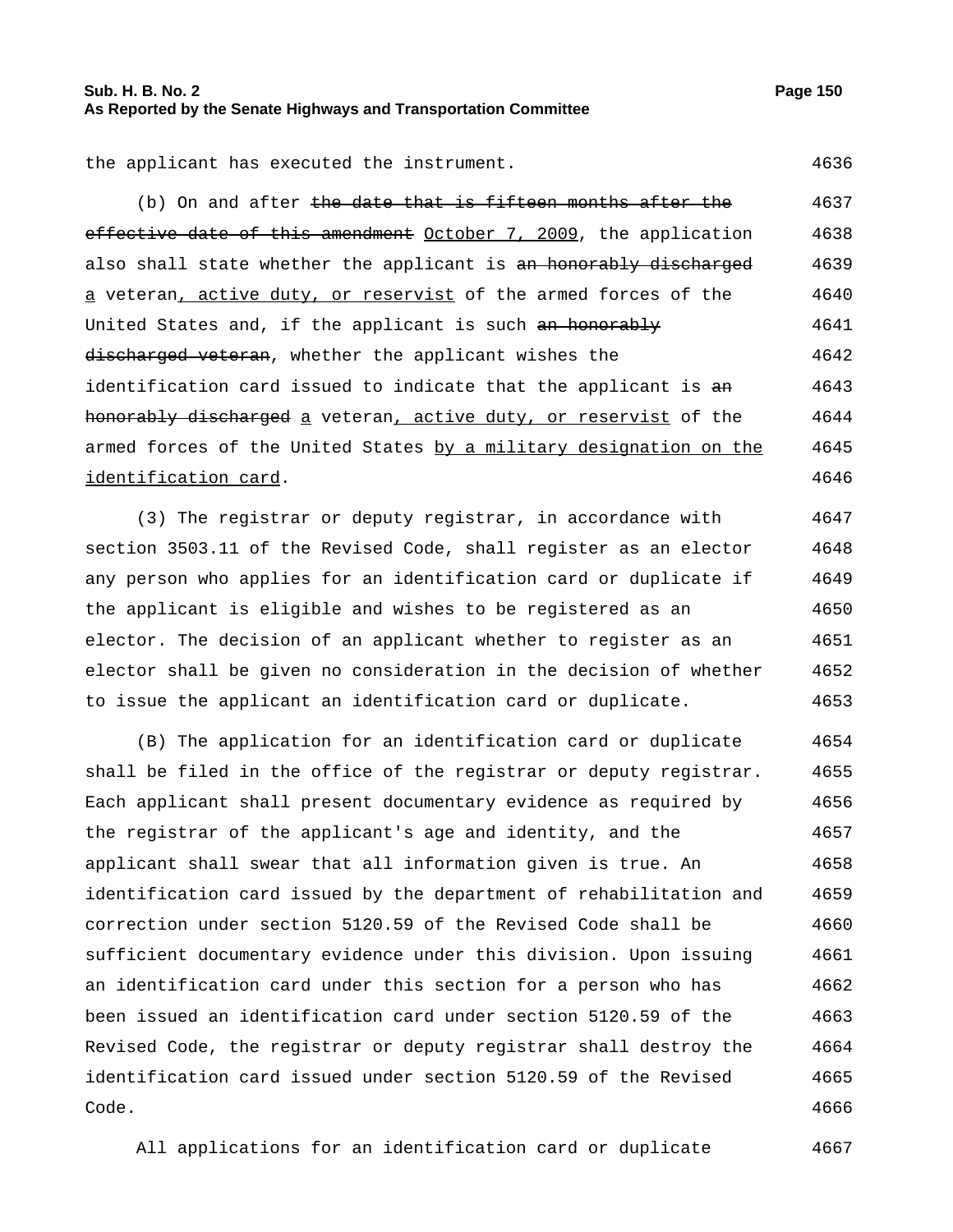# **Sub. H. B. No. 2 Page 151 As Reported by the Senate Highways and Transportation Committee**

shall be filed in duplicate, and if submitted to a deputy registrar, a copy shall be forwarded to the registrar. The registrar shall prescribe rules for the manner in which a deputy registrar is to file and maintain applications and other records. The registrar shall maintain a suitable, indexed record of all applications denied and cards issued or canceled. 4668 4669 4670 4671 4672 4673

(C) In addition to any other information it contains, on and after the date that is fifteen months after the effective date of this amendment, the form furnished by the registrar of motor vehicles for an application for an identification card or duplicate shall inform applicants that the applicant must present a copy of the applicant's DD-214 or an equivalent document in order to qualify to have the card or duplicate indicate that the applicant is an honorably discharged veteran of the armed forces of the United States based on a request made pursuant to division  $(A)(2)(b)$  of this section. 4674 4675 4676 4677 4678 4679 4680 4681 4682 4683

**Sec. 4507.52.** (A) Each identification card issued by the registrar of motor vehicles or a deputy registrar shall display a distinguishing number assigned to the cardholder, and shall display the following inscription: 4684 4685 4686 4687 "STATE OF OHIO IDENTIFICATION CARD 4688

This card is not valid for the purpose of operating a motor vehicle. It is provided solely for the purpose of establishing the identity of the bearer described on the card, who currently is not licensed to operate a motor vehicle in the state of Ohio." 4689 4690 4691 4692

The identification card shall display substantially the same information as contained in the application and as described in division (A)(1) of section 4507.51 of the Revised Code, but shall not display the cardholder's social security number unless the cardholder specifically requests that the cardholder's social security number be displayed on the card. If federal law requires 4693 4694 4695 4696 4697 4698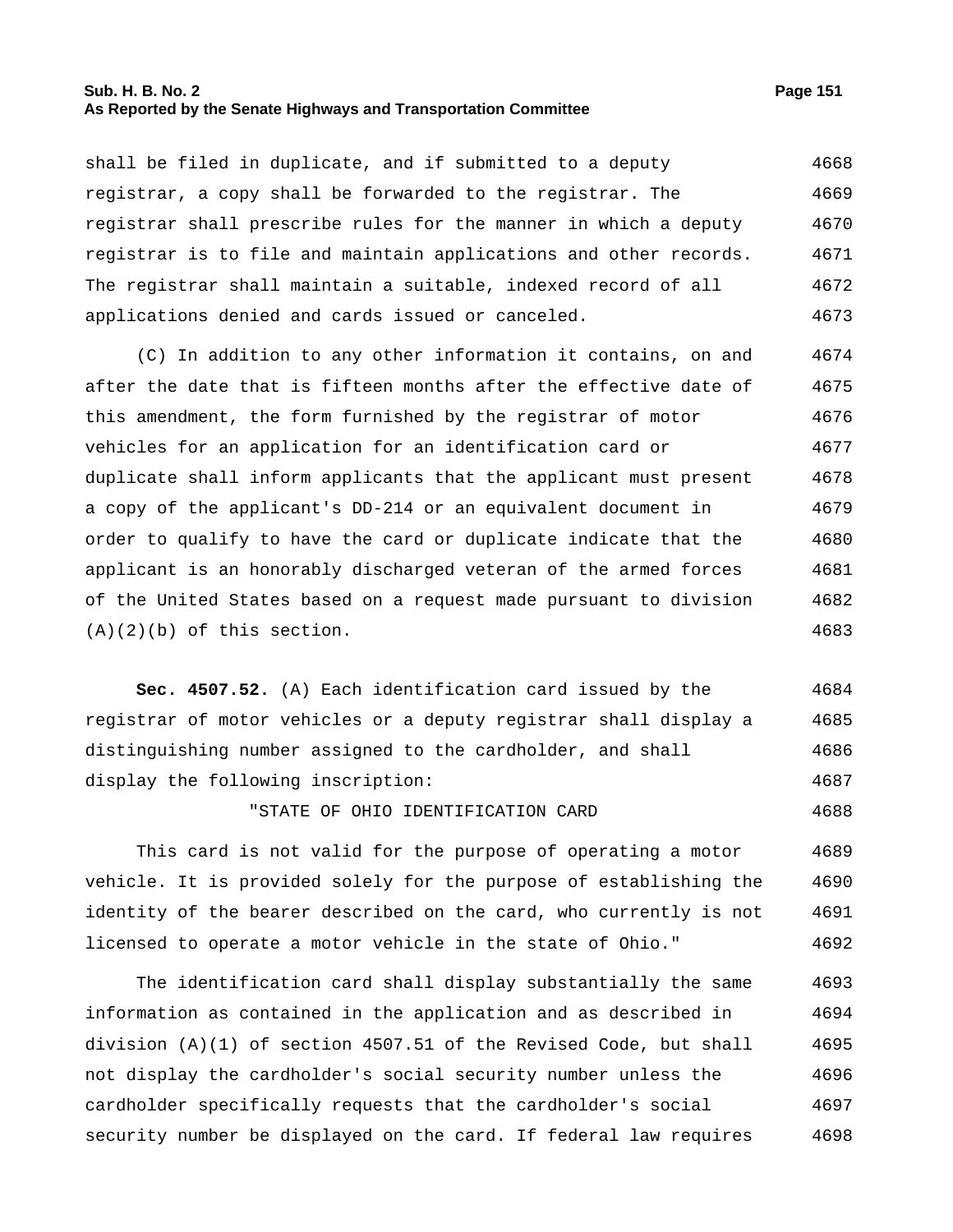# **Sub. H. B. No. 2 Page 152 As Reported by the Senate Highways and Transportation Committee**

the cardholder's social security number to be displayed on the identification card, the social security number shall be displayed on the card notwithstanding this section. The identification card also shall display the color photograph of the cardholder. If the cardholder has executed a durable power of attorney for health care or a declaration governing the use or continuation, or the withholding or withdrawal, of life-sustaining treatment and has specified that the cardholder wishes the identification card to indicate that the cardholder has executed either type of instrument, the card also shall display any symbol chosen by the registrar to indicate that the cardholder has executed either type of instrument. On and after the date that is fifteen months after the effectve date of this amendment October 7, 2009, if the cardholder has specified that the cardholder wishes the identification card to indicate that the cardholder is an honorably discharged a veteran, active duty, or reservist of the armed forces of the United States and has presented a copy of the cardholder's DD-214 form or an equivalent document, the card also shall display any symbol chosen by the registrar to indicate that the cardholder is an honorably discharged a veteran, active duty, or reservist of the armed forces of the United States. The card 4699 4700 4701 4702 4703 4704 4705 4706 4707 4708 4709 4710 4711 4712 4713 4714 4715 4716 4717 4718 4719

shall be sealed in transparent plastic or similar material and shall be so designed as to prevent its reproduction or alteration without ready detection. 4720 4721 4722

The identification card for persons under twenty-one years of age shall have characteristics prescribed by the registrar distinguishing it from that issued to a person who is twenty-one years of age or older, except that an identification card issued to a person who applies no more than thirty days before the applicant's twenty-first birthday shall have the characteristics of an identification card issued to a person who is twenty-one years of age or older. 4723 4724 4725 4726 4727 4728 4729 4730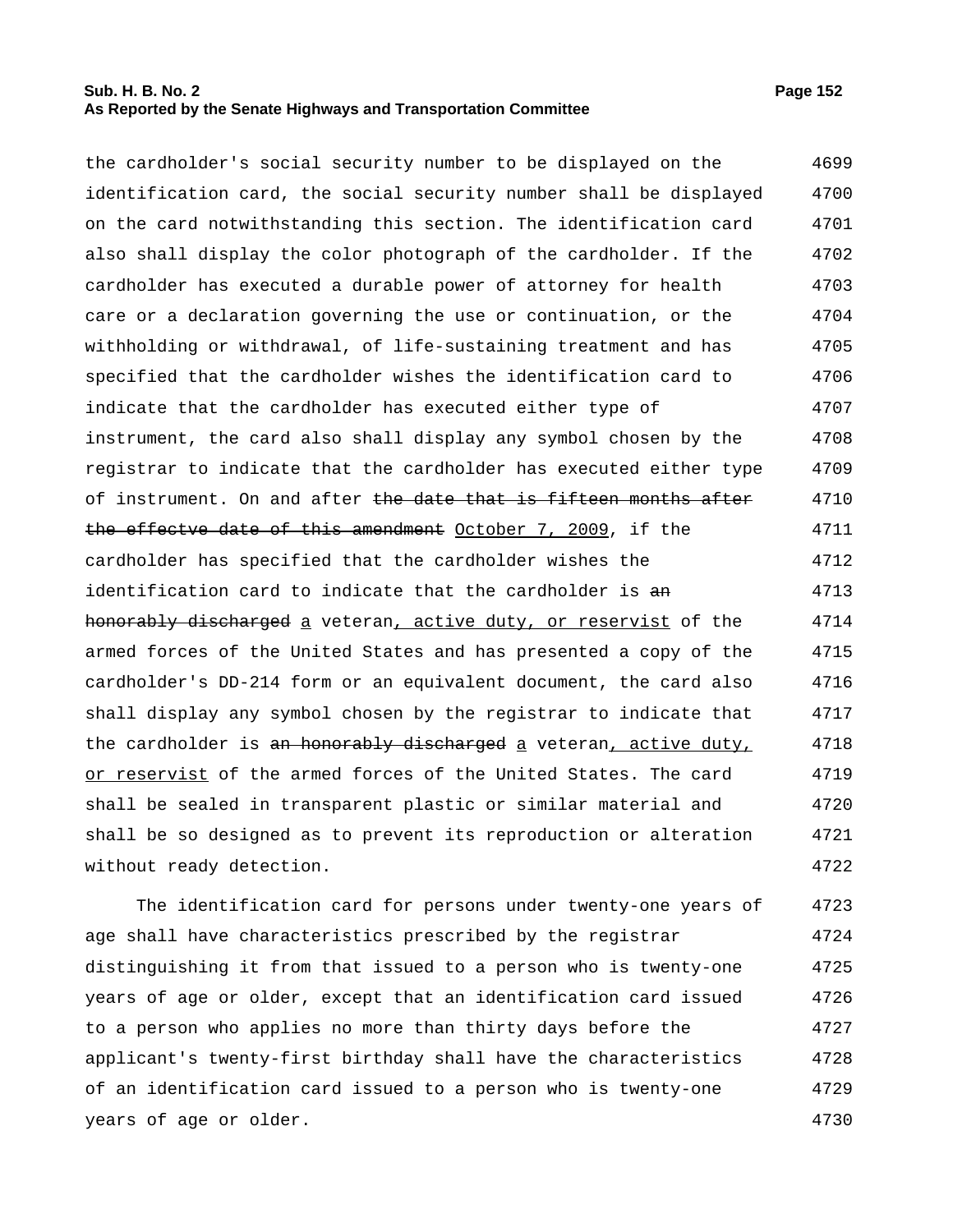### **Sub. H. B. No. 2 Page 153 As Reported by the Senate Highways and Transportation Committee**

Every identification card issued to a resident of this state shall expire, unless canceled or surrendered earlier, on the birthday of the cardholder in the fourth year after the date on which it is issued. Every identification card issued to a temporary resident shall expire in accordance with rules adopted by the registrar and is nonrenewable, but may be replaced with a new identification card upon the applicant's compliance with all applicable requirements. A cardholder may renew the cardholder's identification card within ninety days prior to the day on which it expires by filing an application and paying the prescribed fee in accordance with section 4507.50 of the Revised Code. 4731 4732 4733 4734 4735 4736 4737 4738 4739 4740 4741

If a cardholder applies for a driver's or commercial driver's license in this state or another licensing jurisdiction, the cardholder shall surrender the cardholder's identification card to the registrar or any deputy registrar before the license is issued. 4742 4743 4744 4745 4746

(B) If a card is lost, destroyed, or mutilated, the person to whom the card was issued may obtain a duplicate by doing both of the following: 4747 4748 4749

(1) Furnishing suitable proof of the loss, destruction, or mutilation to the registrar or a deputy registrar; 4750 4751

(2) Filing an application and presenting documentary evidence under section 4507.51 of the Revised Code. 4752 4753

Any person who loses a card and, after obtaining a duplicate, finds the original, immediately shall surrender the original to the registrar or a deputy registrar. 4754 4755 4756

A cardholder may obtain a replacement identification card that reflects any change of the cardholder's name by furnishing suitable proof of the change to the registrar or a deputy registrar and surrendering the cardholder's existing card. 4757 4758 4759 4760

When a cardholder applies for a duplicate or obtains a  $4761$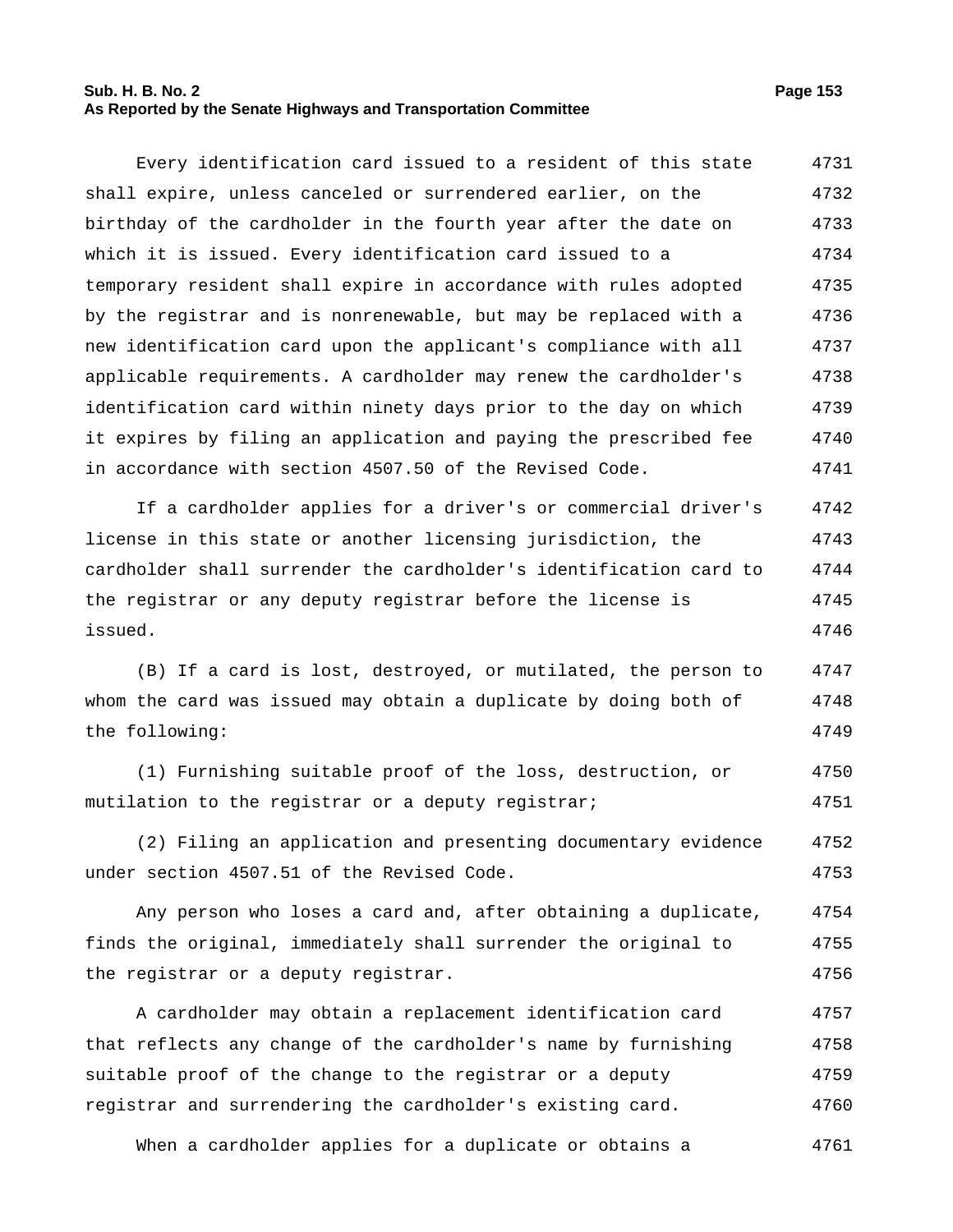# **Sub. H. B. No. 2 Page 154 As Reported by the Senate Highways and Transportation Committee**

replacement identification card, the cardholder shall pay a fee of two dollars and fifty cents. A deputy registrar shall be allowed an additional fee of two dollars and seventy-five cents commencing on July 1, 2001, three dollars and twenty-five cents commencing on January 1, 2003, and three dollars and fifty cents commencing on January 1, 2004, for issuing a duplicate or replacement identification card. A disabled veteran who is a cardholder and has a service-connected disability rated at one hundred per cent by the veterans' administration may apply to the registrar or a deputy registrar for the issuance of a duplicate or replacement identification card without payment of any fee prescribed in this section, and without payment of any lamination fee if the disabled veteran would not be required to pay a lamination fee in connection with the issuance of an identification card or 4762 4763 4764 4765 4766 4767 4768 4769 4770 4771 4772 4773 4774 4775

temporary identification card as provided in division (B) of section 4507.50 of the Revised Code. 4776 4777

A duplicate or replacement identification card shall expire on the same date as the card it replaces. 4778 4779

(C) The registrar shall cancel any card upon determining that the card was obtained unlawfully, issued in error, or was altered. The registrar also shall cancel any card that is surrendered to the registrar or to a deputy registrar after the holder has obtained a duplicate, replacement, or driver's or commercial driver's license. 4780 4781 4782 4783 4784 4785

(D)(1) No agent of the state or its political subdivisions shall condition the granting of any benefit, service, right, or privilege upon the possession by any person of an identification card. Nothing in this section shall preclude any publicly operated or franchised transit system from using an identification card for the purpose of granting benefits or services of the system. 4786 4787 4788 4789 4790 4791

(2) No person shall be required to apply for, carry, or possess an identification card. 4792 4793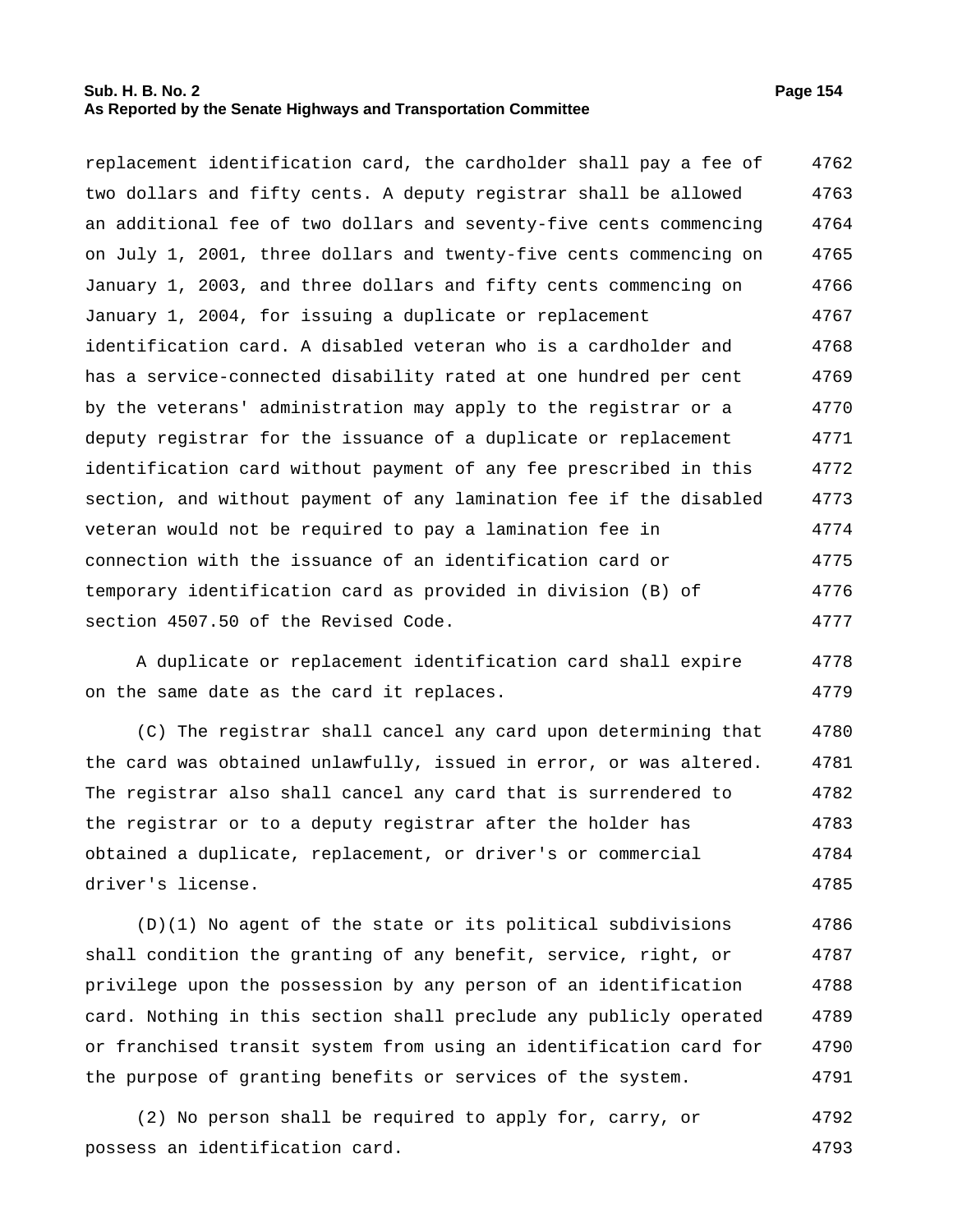#### **Sub. H. B. No. 2 Page 155 As Reported by the Senate Highways and Transportation Committee**

(E) Except in regard to an identification card issued to a person who applies no more than thirty days before the applicant's twenty-first birthday, neither the registrar nor any deputy registrar shall issue an identification card to a person under twenty-one years of age that does not have the characteristics prescribed by the registrar distinguishing it from the identification card issued to persons who are twenty-one years of age or older. 4794 4795 4796 4797 4798 4799 4800 4801

(F) Whoever violates division (E) of this section is guilty of a minor misdemeanor. 4802 4803

**Sec. 4511.01.** As used in this chapter and in Chapter 4513. of the Revised Code: 4804 4805

(A) "Vehicle" means every device, including a motorized bicycle, in, upon, or by which any person or property may be transported or drawn upon a highway, except that "vehicle" does not include any motorized wheelchair, any electric personal assistive mobility device, any device that is moved by power collected from overhead electric trolley wires or that is used exclusively upon stationary rails or tracks, or any device, other than a bicycle, that is moved by human power. 4806 4807 4808 4809 4810 4811 4812 4813

(B) "Motor vehicle" means every vehicle propelled or drawn by power other than muscular power or power collected from overhead electric trolley wires, except motorized bicycles, road rollers, traction engines, power shovels, power cranes, and other equipment used in construction work and not designed for or employed in general highway transportation, hole-digging machinery, well-drilling machinery, ditch-digging machinery, farm machinery, and trailers designed and used exclusively to transport a boat between a place of storage and a marina, or in and around a marina, when drawn or towed on a street or highway for a distance of no more than ten miles and at a speed of twenty-five miles per 4814 4815 4816 4817 4818 4819 4820 4821 4822 4823 4824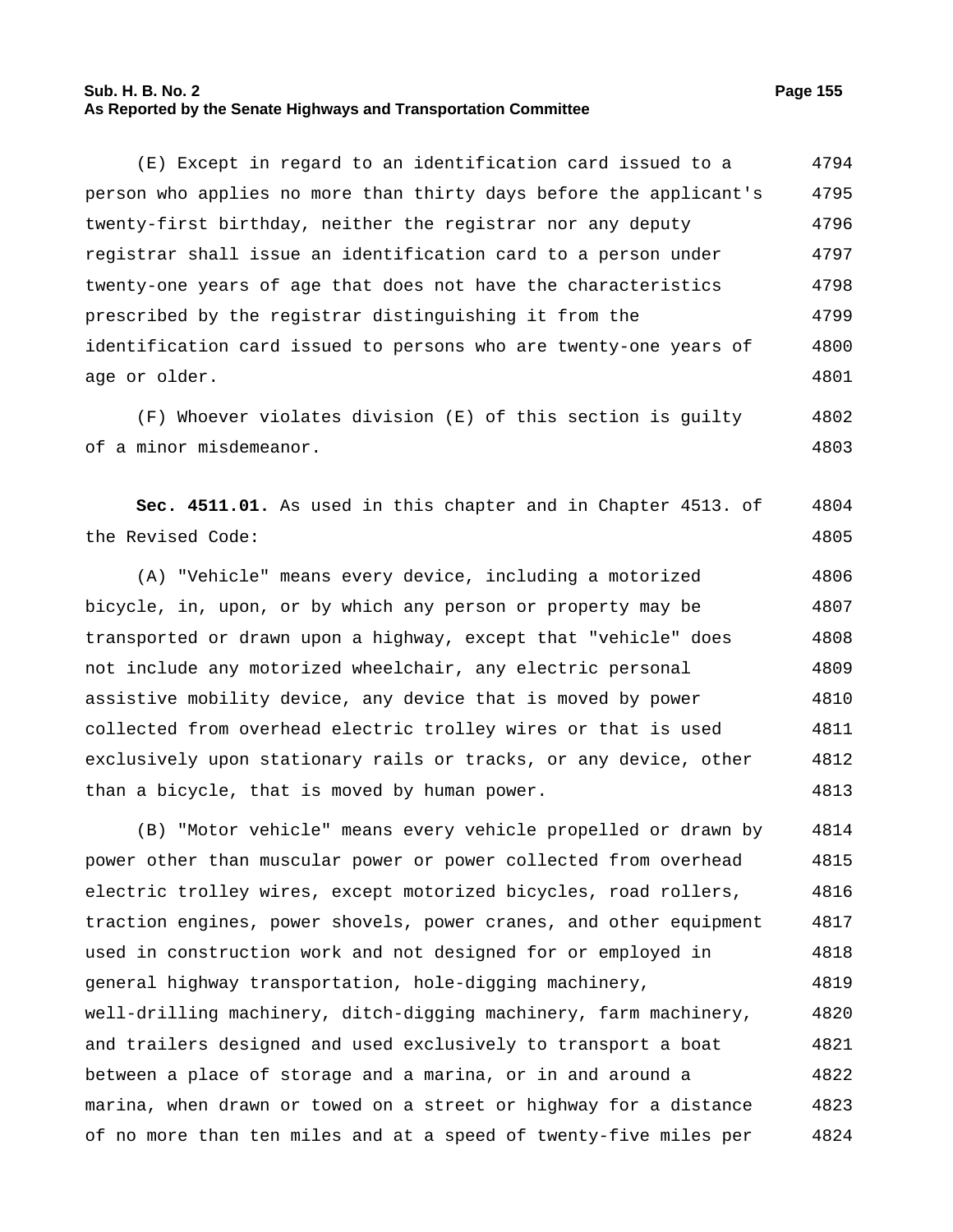# **Sub. H. B. No. 2 Page 156 As Reported by the Senate Highways and Transportation Committee**

hour or less. 4825

(C) "Motorcycle" means every motor vehicle, other than a tractor, having a seat or saddle for the use of the operator and designed to travel on not more than three wheels in contact with the ground, including, but not limited to, motor vehicles known as "motor-driven cycle," "motor scooter," or "motorcycle" without regard to weight or brake horsepower. 4826 4827 4828 4829 4830 4831

(D) "Emergency vehicle" means emergency vehicles of municipal, township, or county departments or public utility corporations when identified as such as required by law, the director of public safety, or local authorities, and motor vehicles when commandeered by a police officer. 4832 4833 4834 4835 4836

(E) "Public safety vehicle" means any of the following: 4837

(1) Ambulances, including private ambulance companies under contract to a municipal corporation, township, or county, and private ambulances and nontransport vehicles bearing license plates issued under section 4503.49 of the Revised Code; 4838 4839 4840 4841

(2) Motor vehicles used by public law enforcement officers or other persons sworn to enforce the criminal and traffic laws of the state; 4842 4843 4844

(3) Any motor vehicle when properly identified as required by the director of public safety, when used in response to fire emergency calls or to provide emergency medical service to ill or injured persons, and when operated by a duly qualified person who is a member of a volunteer rescue service or a volunteer fire department, and who is on duty pursuant to the rules or directives of that service. The state fire marshal shall be designated by the director of public safety as the certifying agency for all public safety vehicles described in division (E)(3) of this section. 4845 4846 4847 4848 4849 4850 4851 4852 4853

(4) Vehicles used by fire departments, including motor vehicles when used by volunteer fire fighters responding to 4854 4855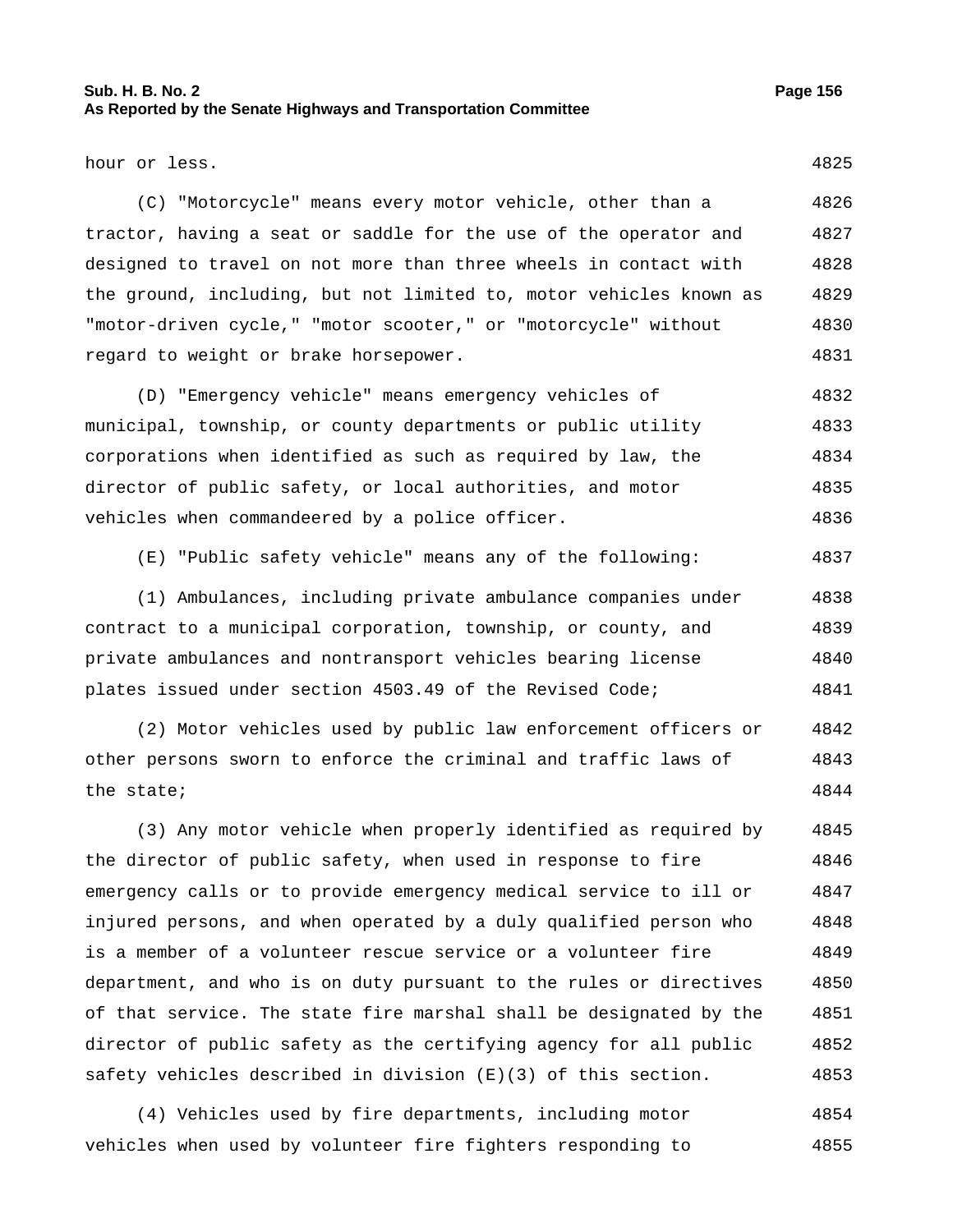# **Sub. H. B. No. 2 Page 157 As Reported by the Senate Highways and Transportation Committee**

emergency calls in the fire department service when identified as required by the director of public safety. 4856 4857

Any vehicle used to transport or provide emergency medical service to an ill or injured person, when certified as a public safety vehicle, shall be considered a public safety vehicle when transporting an ill or injured person to a hospital regardless of whether such vehicle has already passed a hospital. 4858 4859 4860 4861 4862

(5) Vehicles used by the motor carrier enforcement unit for the enforcement of orders and rules of the public utilities commission as specified in section 5503.34 of the Revised Code. 4863 4864 4865

(F) "School bus" means every bus designed for carrying more than nine passengers that is owned by a public, private, or governmental agency or institution of learning and operated for the transportation of children to or from a school session or a school function, or owned by a private person and operated for compensation for the transportation of children to or from a school session or a school function, provided "school bus" does not include a bus operated by a municipally owned transportation system, a mass transit company operating exclusively within the territorial limits of a municipal corporation, or within such limits and the territorial limits of municipal corporations immediately contiguous to such municipal corporation, nor a common passenger carrier certified by the public utilities commission unless such bus is devoted exclusively to the transportation of children to and from a school session or a school function, and "school bus" does not include a van or bus used by a licensed child day-care center or type A family day-care home to transport children from the child day-care center or type A family day-care home to a school if the van or bus does not have more than fifteen children in the van or bus at any time. 4866 4867 4868 4869 4870 4871 4872 4873 4874 4875 4876 4877 4878 4879 4880 4881 4882 4883 4884 4885

(G) "Bicycle" means every device, other than a tricycle designed solely for use as a play vehicle by a child, propelled 4886 4887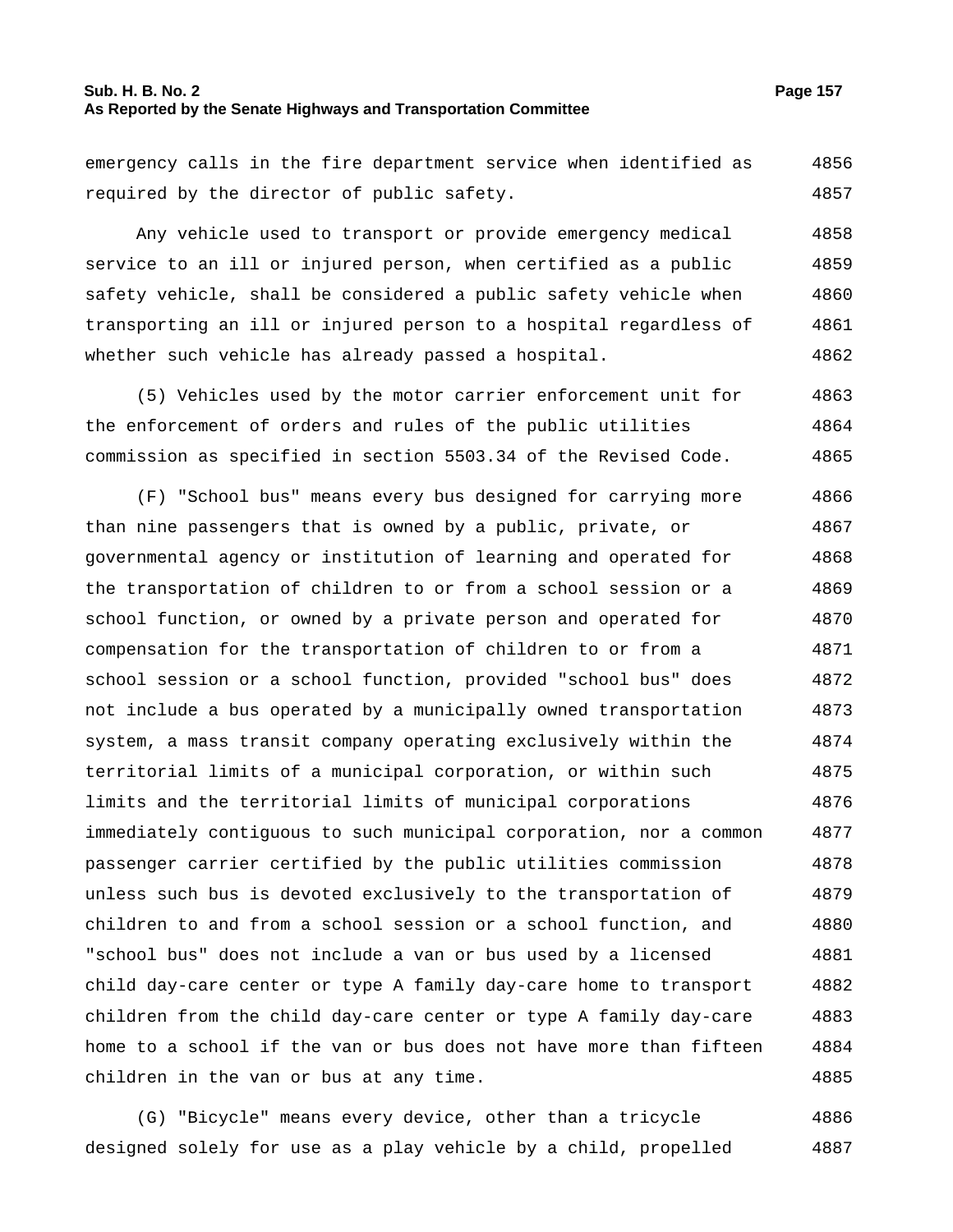# **Sub. H. B. No. 2 Page 158 As Reported by the Senate Highways and Transportation Committee**

solely by human power upon which any person may ride having either two tandem wheels, or one wheel in the front and two wheels in the rear, or two wheels in the front and one wheel in the rear, any of which is more than fourteen inches in diameter. 4888 4889 4890 4891

(H) "Motorized bicycle" means any vehicle having either two tandem wheels or one wheel in the front and two wheels in the rear, that is capable of being pedaled and is equipped with a helper motor of not more than fifty cubic centimeters piston displacement that produces no more than one brake horsepower and is capable of propelling the vehicle at a speed of no greater than twenty miles per hour on a level surface. 4892 4893 4894 4895 4896 4897 4898

(I) "Commercial tractor" means every motor vehicle having motive power designed or used for drawing other vehicles and not so constructed as to carry any load thereon, or designed or used for drawing other vehicles while carrying a portion of such other vehicles, or load thereon, or both. 4899 4900 4901 4902 4903

(J) "Agricultural tractor" means every self-propelling vehicle designed or used for drawing other vehicles or wheeled machinery but having no provision for carrying loads independently of such other vehicles, and used principally for agricultural purposes. 4904 4905 4906 4907 4908

(K) "Truck" means every motor vehicle, except trailers and semitrailers, designed and used to carry property. 4909 4910

(L) "Bus" means every motor vehicle designed for carrying more than nine passengers and used for the transportation of persons other than in a ridesharing arrangement, and every motor vehicle, automobile for hire, or funeral car, other than a taxicab or motor vehicle used in a ridesharing arrangement, designed and used for the transportation of persons for compensation. 4911 4912 4913 4914 4915 4916

(M) "Trailer" means every vehicle designed or used for carrying persons or property wholly on its own structure and for 4917 4918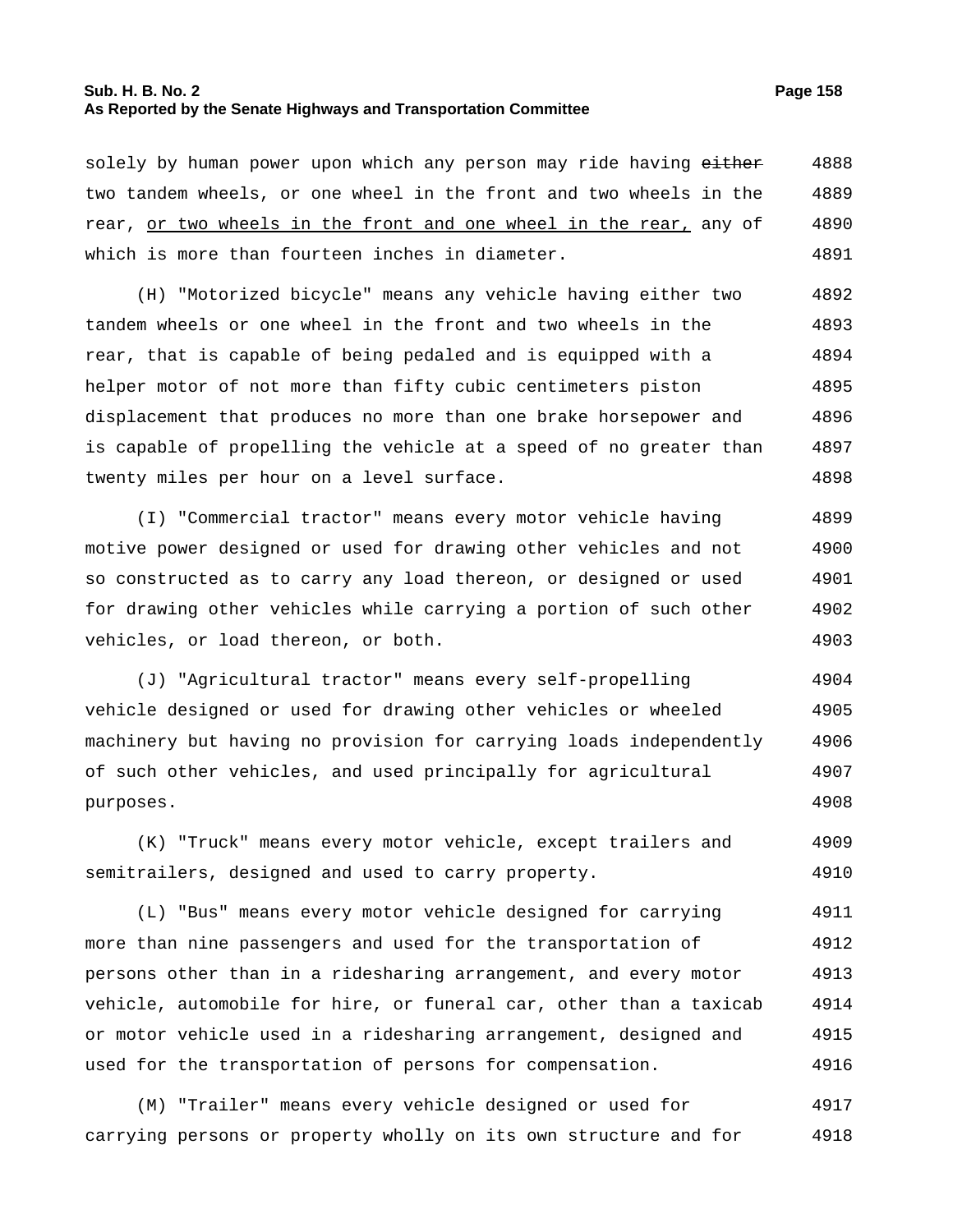# **Sub. H. B. No. 2 Page 159 As Reported by the Senate Highways and Transportation Committee**

being drawn by a motor vehicle, including any such vehicle when formed by or operated as a combination of a "semitrailer" and a vehicle of the dolly type, such as that commonly known as a "trailer dolly," a vehicle used to transport agricultural produce or agricultural production materials between a local place of storage or supply and the farm when drawn or towed on a street or highway at a speed greater than twenty-five miles per hour, and a vehicle designed and used exclusively to transport a boat between a place of storage and a marina, or in and around a marina, when drawn or towed on a street or highway for a distance of more than ten miles or at a speed of more than twenty-five miles per hour. 4919 4920 4921 4922 4923 4924 4925 4926 4927 4928 4929

(N) "Semitrailer" means every vehicle designed or used for carrying persons or property with another and separate motor vehicle so that in operation a part of its own weight or that of its load, or both, rests upon and is carried by another vehicle. 4930 4931 4932 4933

(O) "Pole trailer" means every trailer or semitrailer attached to the towing vehicle by means of a reach, pole, or by being boomed or otherwise secured to the towing vehicle, and ordinarily used for transporting long or irregular shaped loads such as poles, pipes, or structural members capable, generally, of sustaining themselves as beams between the supporting connections. 4934 4935 4936 4937 4938 4939

(P) "Railroad" means a carrier of persons or property operating upon rails placed principally on a private right-of-way. 4940 4941

(Q) "Railroad train" means a steam engine or an electric or other motor, with or without cars coupled thereto, operated by a railroad. 4942 4943 4944

(R) "Streetcar" means a car, other than a railroad train, for transporting persons or property, operated upon rails principally within a street or highway. 4945 4946 4947

(S) "Trackless trolley" means every car that collects its power from overhead electric trolley wires and that is not 4948 4949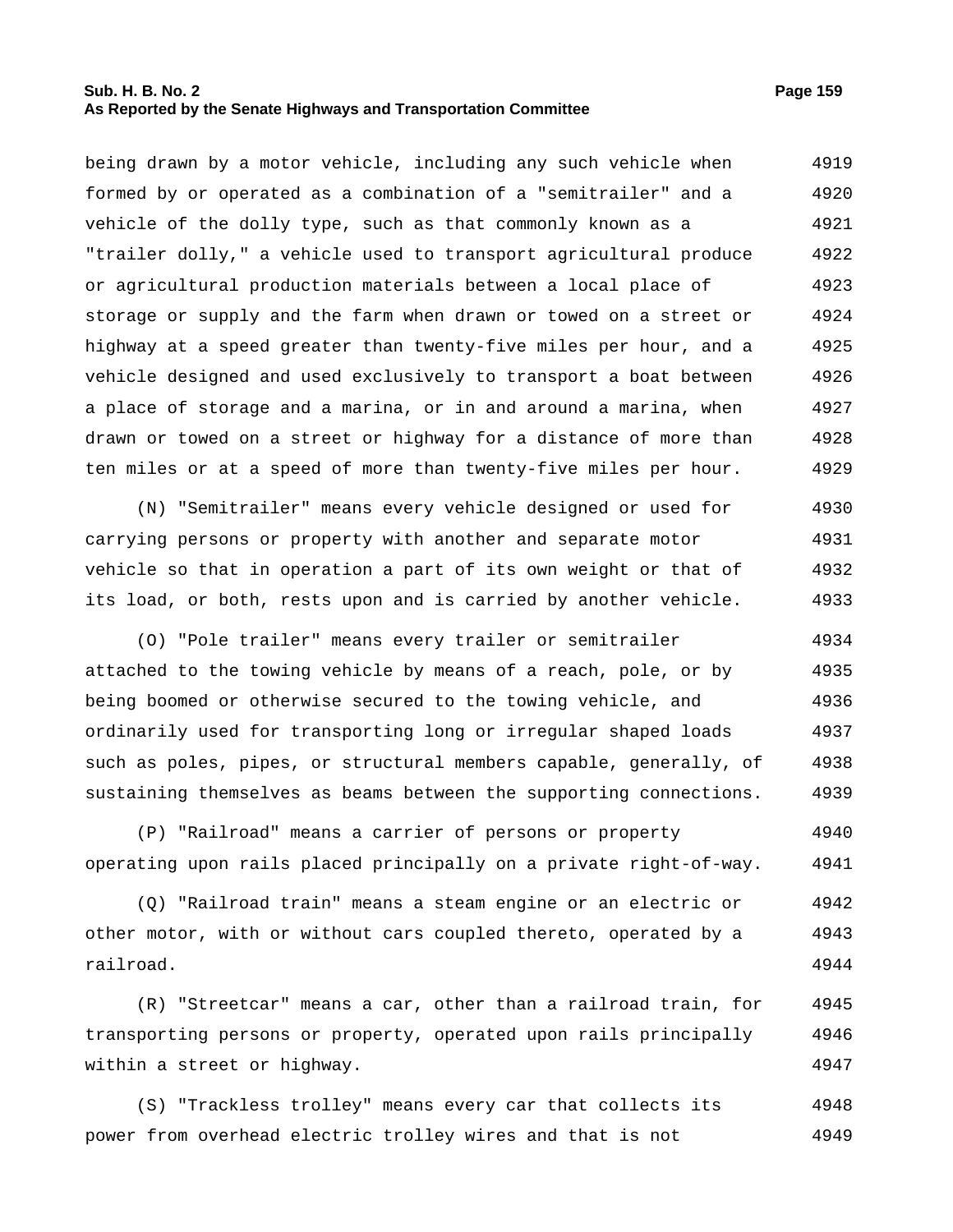operated upon rails or tracks. 4950

(T) "Explosives" means any chemical compound or mechanical mixture that is intended for the purpose of producing an explosion that contains any oxidizing and combustible units or other ingredients in such proportions, quantities, or packing that an ignition by fire, by friction, by concussion, by percussion, or by a detonator of any part of the compound or mixture may cause such a sudden generation of highly heated gases that the resultant gaseous pressures are capable of producing destructive effects on contiguous objects, or of destroying life or limb. Manufactured articles shall not be held to be explosives when the individual units contain explosives in such limited quantities, of such nature, or in such packing, that it is impossible to procure a simultaneous or a destructive explosion of such units, to the injury of life, limb, or property by fire, by friction, by concussion, by percussion, or by a detonator, such as fixed ammunition for small arms, firecrackers, or safety fuse matches. 4951 4952 4953 4954 4955 4956 4957 4958 4959 4960 4961 4962 4963 4964 4965 4966

(U) "Flammable liquid" means any liquid that has a flash point of seventy degrees fahrenheit, or less, as determined by a tagliabue or equivalent closed cup test device. 4967 4968 4969

(V) "Gross weight" means the weight of a vehicle plus the weight of any load thereon. 4970 4971

(W) "Person" means every natural person, firm, co-partnership, association, or corporation. 4972 4973

(X) "Pedestrian" means any natural person afoot. 4974

(Y) "Driver or operator" means every person who drives or is in actual physical control of a vehicle, trackless trolley, or streetcar. 4975 4976 4977

(Z) "Police officer" means every officer authorized to direct or regulate traffic, or to make arrests for violations of traffic regulations. 4978 4979 4980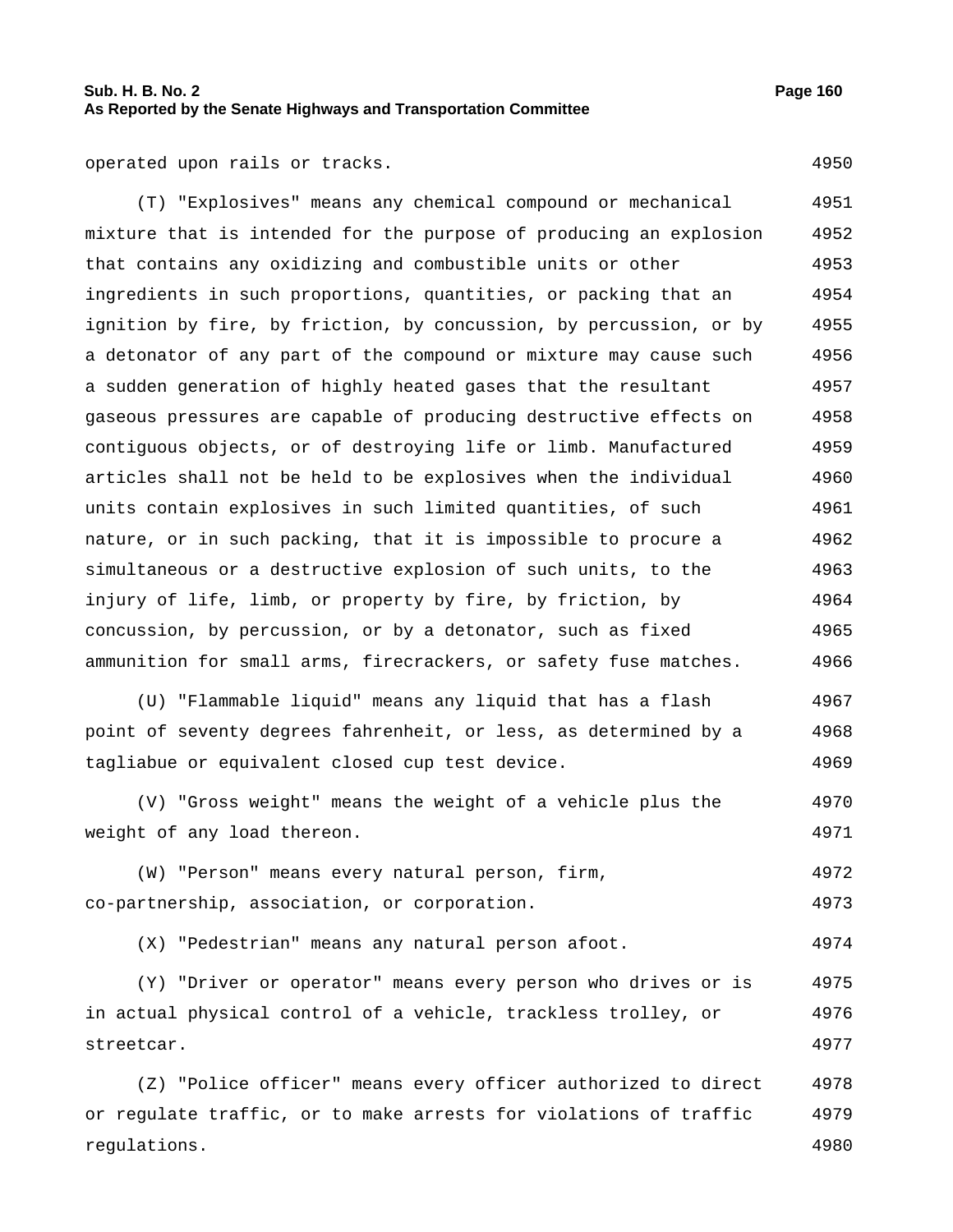#### **Sub. H. B. No. 2 Page 161 As Reported by the Senate Highways and Transportation Committee**

(AA) "Local authorities" means every county, municipal, and other local board or body having authority to adopt police regulations under the constitution and laws of this state. 4981 4982 4983

(BB) "Street" or "highway" means the entire width between the boundary lines of every way open to the use of the public as a thoroughfare for purposes of vehicular travel. 4984 4985 4986

(CC) "Controlled-access highway" means every street or highway in respect to which owners or occupants of abutting lands and other persons have no legal right of access to or from the same except at such points only and in such manner as may be determined by the public authority having jurisdiction over such street or highway. 4987 4988 4989 4990 4991 4992

(DD) "Private road or driveway" means every way or place in private ownership used for vehicular travel by the owner and those having express or implied permission from the owner but not by other persons. 4993 4994 4995 4996

(EE) "Roadway" means that portion of a highway improved, designed, or ordinarily used for vehicular travel, except the berm or shoulder. If a highway includes two or more separate roadways the term "roadway" means any such roadway separately but not all such roadways collectively. 4997 4998 4999 5000 5001

(FF) "Sidewalk" means that portion of a street between the curb lines, or the lateral lines of a roadway, and the adjacent property lines, intended for the use of pedestrians. 5002 5003 5004

(GG) "Laned highway" means a highway the roadway of which is divided into two or more clearly marked lanes for vehicular traffic. 5005 5006 5007

(HH) "Through highway" means every street or highway as provided in section 4511.65 of the Revised Code. 5008 5009

(II) "State highway" means a highway under the jurisdiction 5010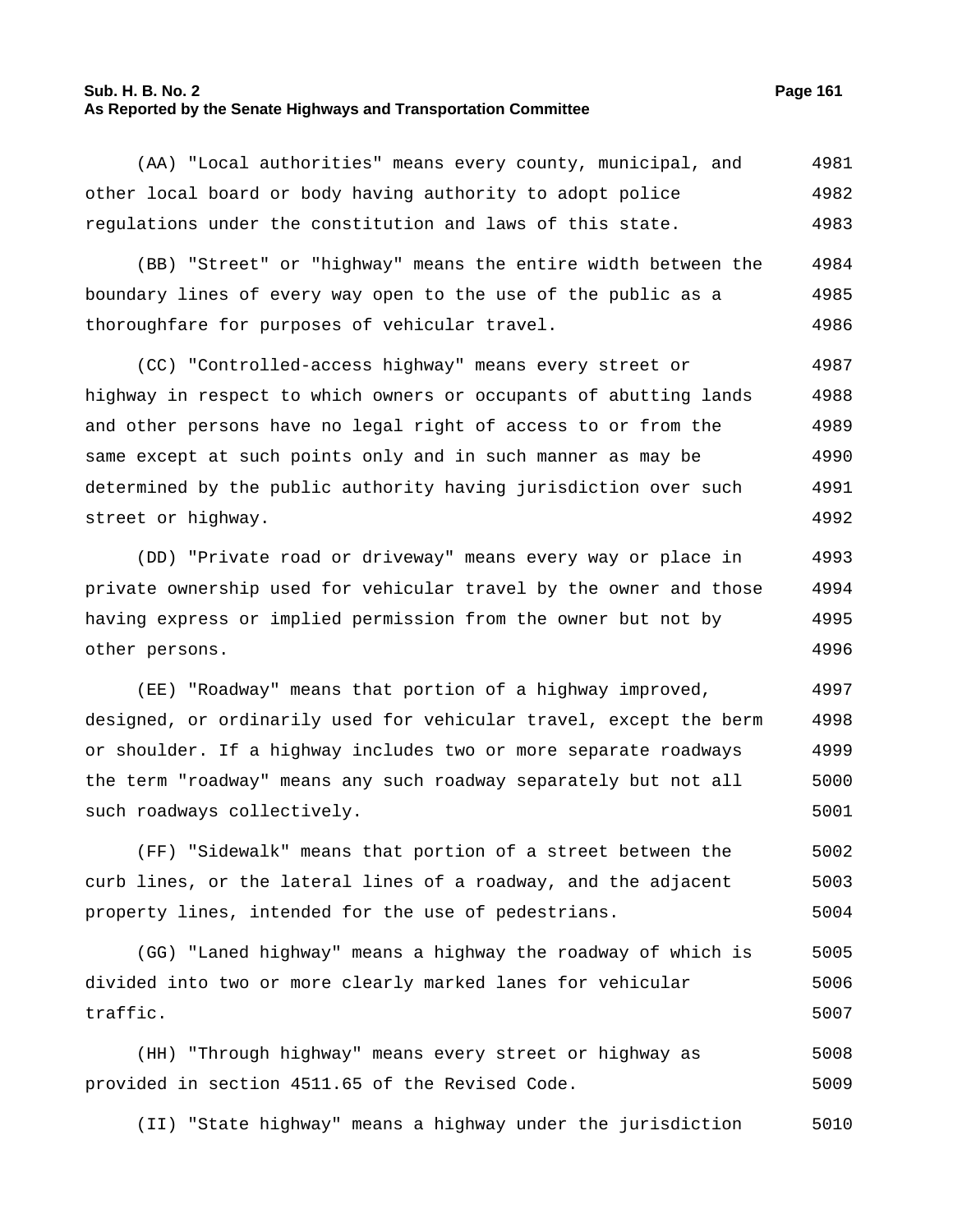### **Sub. H. B. No. 2 Page 162 As Reported by the Senate Highways and Transportation Committee**

of the department of transportation, outside the limits of municipal corporations, provided that the authority conferred upon the director of transportation in section 5511.01 of the Revised Code to erect state highway route markers and signs directing traffic shall not be modified by sections 4511.01 to 4511.79 and 4511.99 of the Revised Code. 5011 5012 5013 5014 5015 5016 (JJ) "State route" means every highway that is designated with an official state route number and so marked. 5017 5018 (KK) "Intersection" means: 5019 (1) The area embraced within the prolongation or connection of the lateral curb lines, or, if none, then the lateral boundary lines of the roadways of two highways which join one another at, or approximately at, right angles, or the area within which vehicles traveling upon different highways joining at any other angle may come in conflict. 5020 5021 5022 5023 5024 5025 (2) Where a highway includes two roadways thirty feet or more apart, then every crossing of each roadway of such divided highway by an intersecting highway shall be regarded as a separate intersection. If an intersecting highway also includes two roadways thirty feet or more apart, then every crossing of two roadways of such highways shall be regarded as a separate intersection. 5026 5027 5028 5029 5030 5031 5032 (3) The junction of an alley with a street or highway, or 5033

with another alley, shall not constitute an intersection. 5034

(LL) "Crosswalk" means: 5035

(1) That part of a roadway at intersections ordinarily included within the real or projected prolongation of property lines and curb lines or, in the absence of curbs, the edges of the traversable roadway; 5036 5037 5038 5039

(2) Any portion of a roadway at an intersection or elsewhere, 5040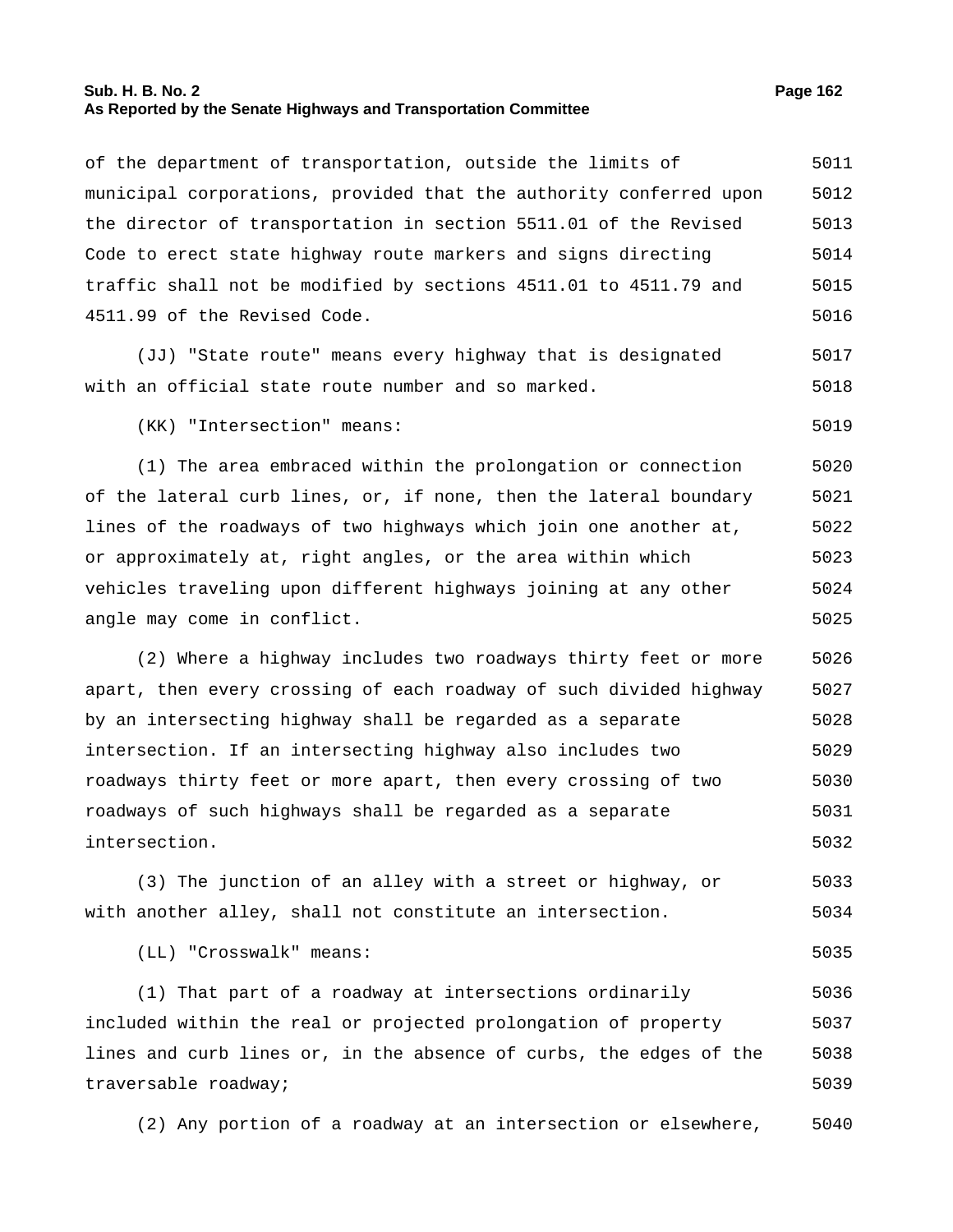### **Sub. H. B. No. 2 Page 163 As Reported by the Senate Highways and Transportation Committee**

distinctly indicated for pedestrian crossing by lines or other markings on the surface; 5041 5042

(3) Notwithstanding divisions (LL)(1) and (2) of this section, there shall not be a crosswalk where local authorities have placed signs indicating no crossing. 5043 5044 5045

(MM) "Safety zone" means the area or space officially set apart within a roadway for the exclusive use of pedestrians and protected or marked or indicated by adequate signs as to be plainly visible at all times. 5046 5047 5048 5049

(NN) "Business district" means the territory fronting upon a street or highway, including the street or highway, between successive intersections within municipal corporations where fifty per cent or more of the frontage between such successive intersections is occupied by buildings in use for business, or within or outside municipal corporations where fifty per cent or more of the frontage for a distance of three hundred feet or more is occupied by buildings in use for business, and the character of such territory is indicated by official traffic control devices. 5050 5051 5052 5053 5054 5055 5056 5057 5058

(OO) "Residence district" means the territory, not comprising a business district, fronting on a street or highway, including the street or highway, where, for a distance of three hundred feet or more, the frontage is improved with residences or residences and buildings in use for business. 5059 5060 5061 5062 5063

(PP) "Urban district" means the territory contiguous to and including any street or highway which is built up with structures devoted to business, industry, or dwelling houses situated at intervals of less than one hundred feet for a distance of a quarter of a mile or more, and the character of such territory is indicated by official traffic control devices. 5064 5065 5066 5067 5068 5069

(QQ) "Traffic control devices" means all flaggers, signs, signals, markings, and devices placed or erected by authority of a 5070 5071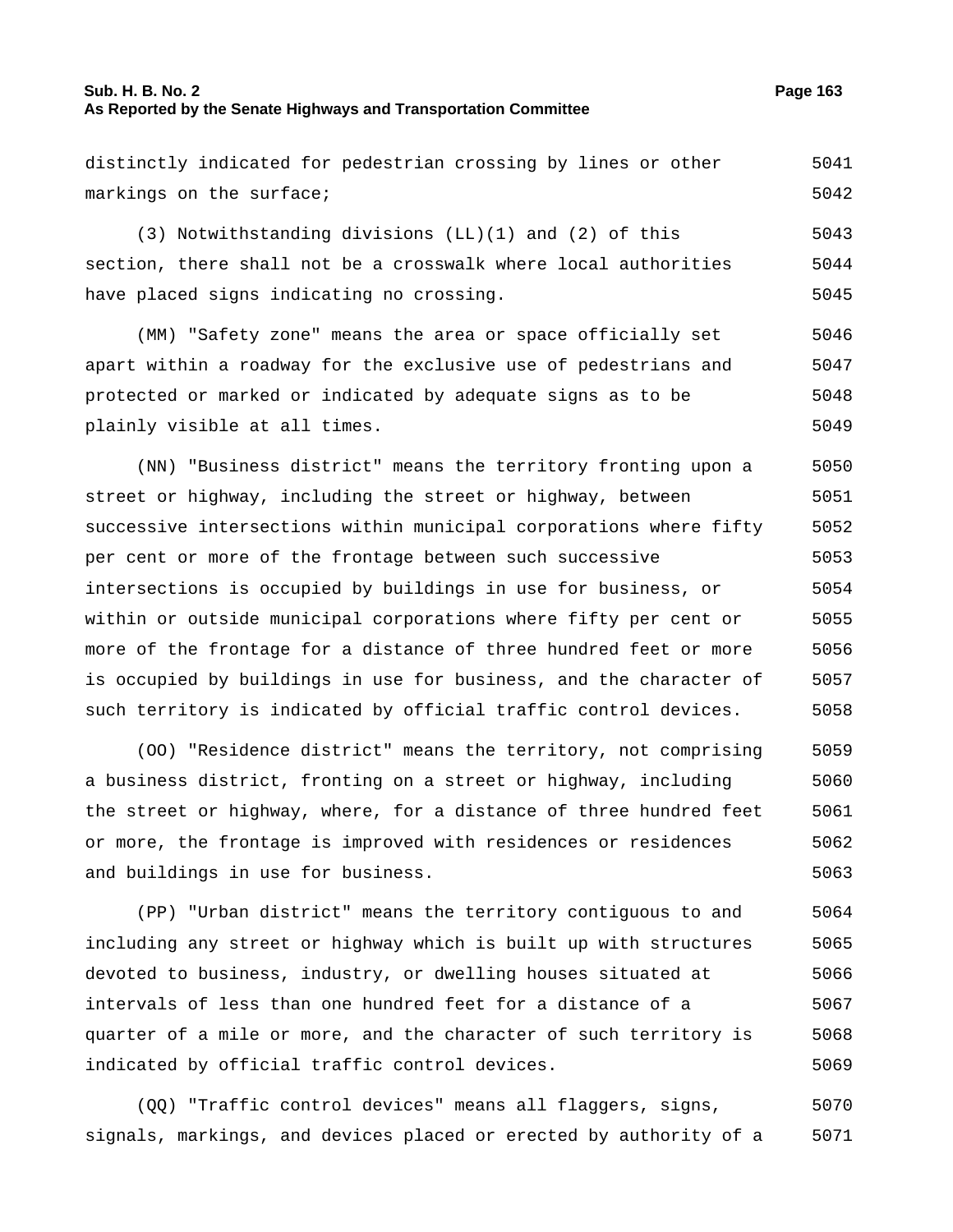### **Sub. H. B. No. 2 Page 164 As Reported by the Senate Highways and Transportation Committee**

public body or official having jurisdiction, for the purpose of regulating, warning, or guiding traffic, including signs denoting names of streets and highways. 5072 5073 5074

(RR) "Traffic control signal" means any device, whether manually, electrically, or mechanically operated, by which traffic is alternately directed to stop, to proceed, to change direction, or not to change direction. 5075 5076 5077 5078

(SS) "Railroad sign or signal" means any sign, signal, or device erected by authority of a public body or official or by a railroad and intended to give notice of the presence of railroad tracks or the approach of a railroad train. 5079 5080 5081 5082

(TT) "Traffic" means pedestrians, ridden or herded animals, vehicles, streetcars, trackless trolleys, and other devices, either singly or together, while using any highway for purposes of travel. 5083 5084 5085 5086

(UU) "Right-of-way" means either of the following, as the context requires: 5087 5088

(1) The right of a vehicle, streetcar, trackless trolley, or pedestrian to proceed uninterruptedly in a lawful manner in the direction in which it or the individual is moving in preference to another vehicle, streetcar, trackless trolley, or pedestrian approaching from a different direction into its or the individual's path; 5089 5090 5091 5092 5093 5094

(2) A general term denoting land, property, or the interest therein, usually in the configuration of a strip, acquired for or devoted to transportation purposes. When used in this context, right-of-way includes the roadway, shoulders or berm, ditch, and slopes extending to the right-of-way limits under the control of the state or local authority. 5095 5096 5097 5098 5099 5100

(VV) "Rural mail delivery vehicle" means every vehicle used to deliver United States mail on a rural mail delivery route. 5101 5102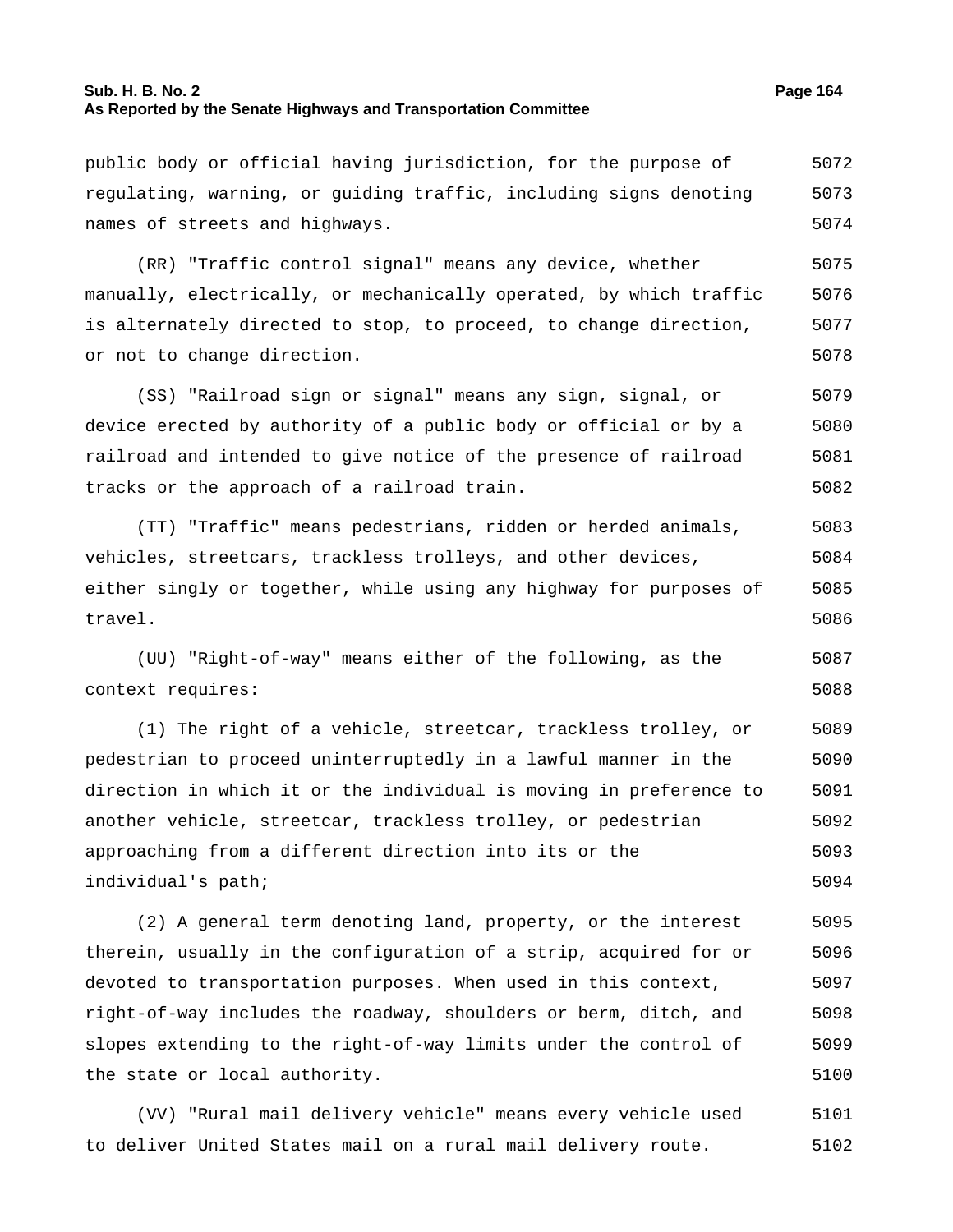# **Sub. H. B. No. 2 Page 165 As Reported by the Senate Highways and Transportation Committee**

prohibited.

5120

(WW) "Funeral escort vehicle" means any motor vehicle, including a funeral hearse, while used to facilitate the movement of a funeral procession. 5103 5104 5105 (XX) "Alley" means a street or highway intended to provide access to the rear or side of lots or buildings in urban districts and not intended for the purpose of through vehicular traffic, and includes any street or highway that has been declared an "alley" by the legislative authority of the municipal corporation in which such street or highway is located. 5106 5107 5108 5109 5110 5111 (YY) "Freeway" means a divided multi-lane highway for through traffic with all crossroads separated in grade and with full control of access. 5112 5113 5114 (ZZ) "Expressway" means a divided arterial highway for through traffic with full or partial control of access with an excess of fifty per cent of all crossroads separated in grade. 5115 5116 5117 (AAA) "Thruway" means a through highway whose entire roadway is reserved for through traffic and on which roadway parking is 5118 5119

(BBB) "Stop intersection" means any intersection at one or more entrances of which stop signs are erected. 5121 5122

(CCC) "Arterial street" means any United States or state numbered route, controlled access highway, or other major radial or circumferential street or highway designated by local authorities within their respective jurisdictions as part of a major arterial system of streets or highways. 5123 5124 5125 5126 5127

(DDD) "Ridesharing arrangement" means the transportation of persons in a motor vehicle where such transportation is incidental to another purpose of a volunteer driver and includes ridesharing arrangements known as carpools, vanpools, and buspools. 5128 5129 5130 5131

(EEE) "Motorized wheelchair" means any self-propelled vehicle 5132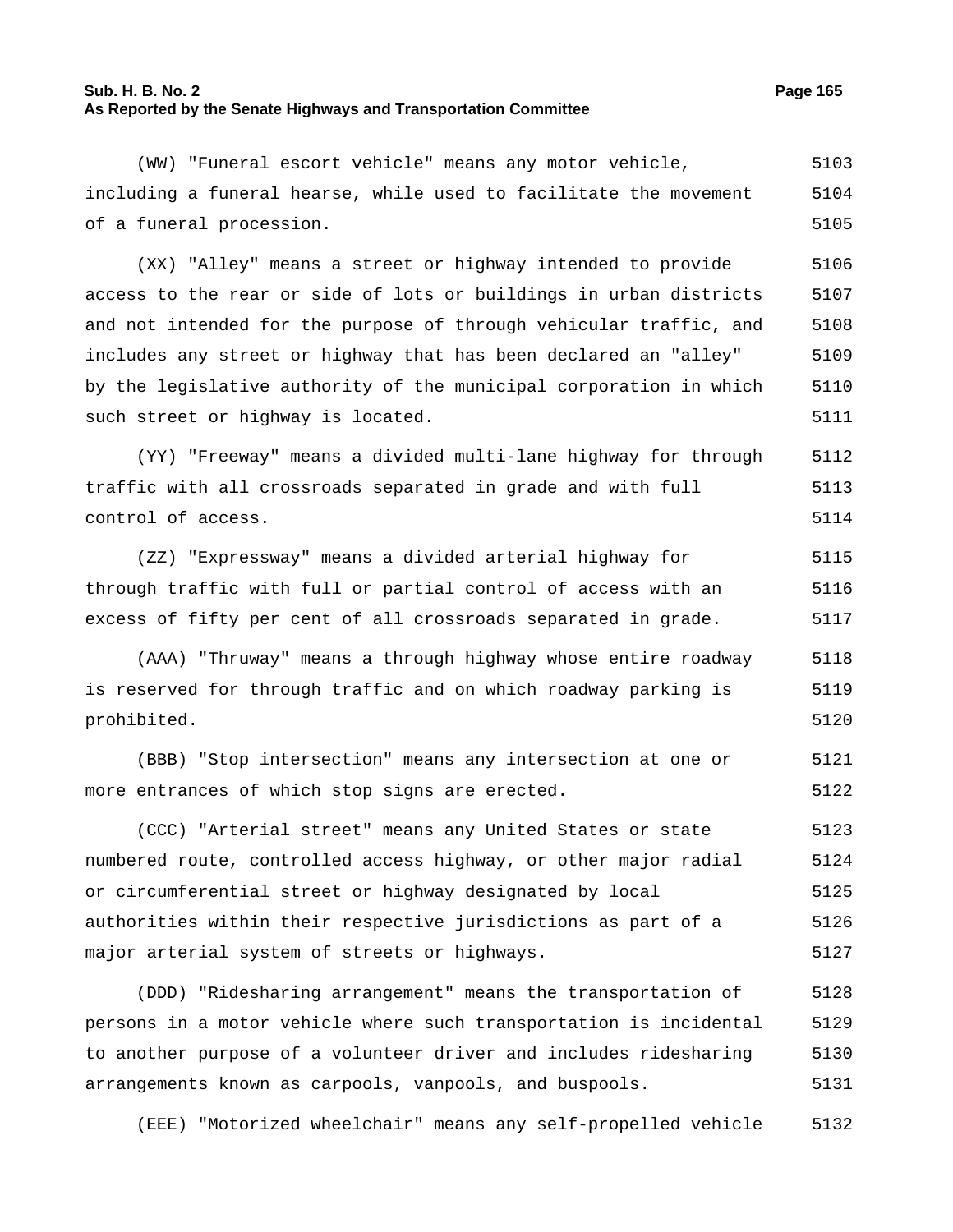# **Sub. H. B. No. 2 Page 166 As Reported by the Senate Highways and Transportation Committee**

designed for, and used by, a handicapped person and that is incapable of a speed in excess of eight miles per hour. 5133 5134 (FFF) "Child day-care center" and "type A family day-care 5135

home" have the same meanings as in section 5104.01 of the Revised Code. 5136 5137

(GGG) "Multi-wheel agricultural tractor" means a type of agricultural tractor that has two or more wheels or tires on each side of one axle at the rear of the tractor, is designed or used for drawing other vehicles or wheeled machinery, has no provision for carrying loads independently of the drawn vehicles or machinery, and is used principally for agricultural purposes. 5138 5139 5140 5141 5142 5143

(HHH) "Operate" means to cause or have caused movement of a vehicle, streetcar, or trackless trolley. 5144 5145

(III) "Predicate motor vehicle or traffic offense" means any of the following: 5146 5147

(1) A violation of section 4511.03, 4511.051, 4511.12, 4511.132, 4511.16, 4511.20, 4511.201, 4511.21, 4511.211, 4511.213, 4511.22, 4511.23, 4511.25, 4511.26, 4511.27, 4511.28, 4511.29, 4511.30, 4511.31, 4511.32, 4511.33, 4511.34, 4511.35, 4511.36, 4511.37, 4511.38, 4511.39, 4511.40, 4511.41, 4511.42, 4511.43, 4511.431, 4511.432, 4511.44, 4511.441, 4511.451, 4511.452, 4511.46, 4511.47, 4511.48, 4511.481, 4511.49, 4511.50, 4511.511, 4511.53, 4511.54, 4511.55, 4511.56, 4511.57, 4511.58, 4511.59, 4511.60, 4511.61, 4511.64, 4511.66, 4511.661, 4511.68, 4511.70, 4511.701, 4511.71, 4511.711, 4511.712, 4511.713, 4511.72, 4511.73, 4511.763, 4511.771, 4511.78, or 4511.84 of the Revised Code; 5148 5149 5150 5151 5152 5153 5154 5155 5156 5157 5158

(2) A violation of division (A)(2) of section 4511.17, divisions (A) to (D) of section 4511.51, or division (A) of section 4511.74 of the Revised Code; 5159 5160 5161

(3) A violation of any provision of sections 4511.01 to 4511.76 of the Revised Code for which no penalty otherwise is 5162 5163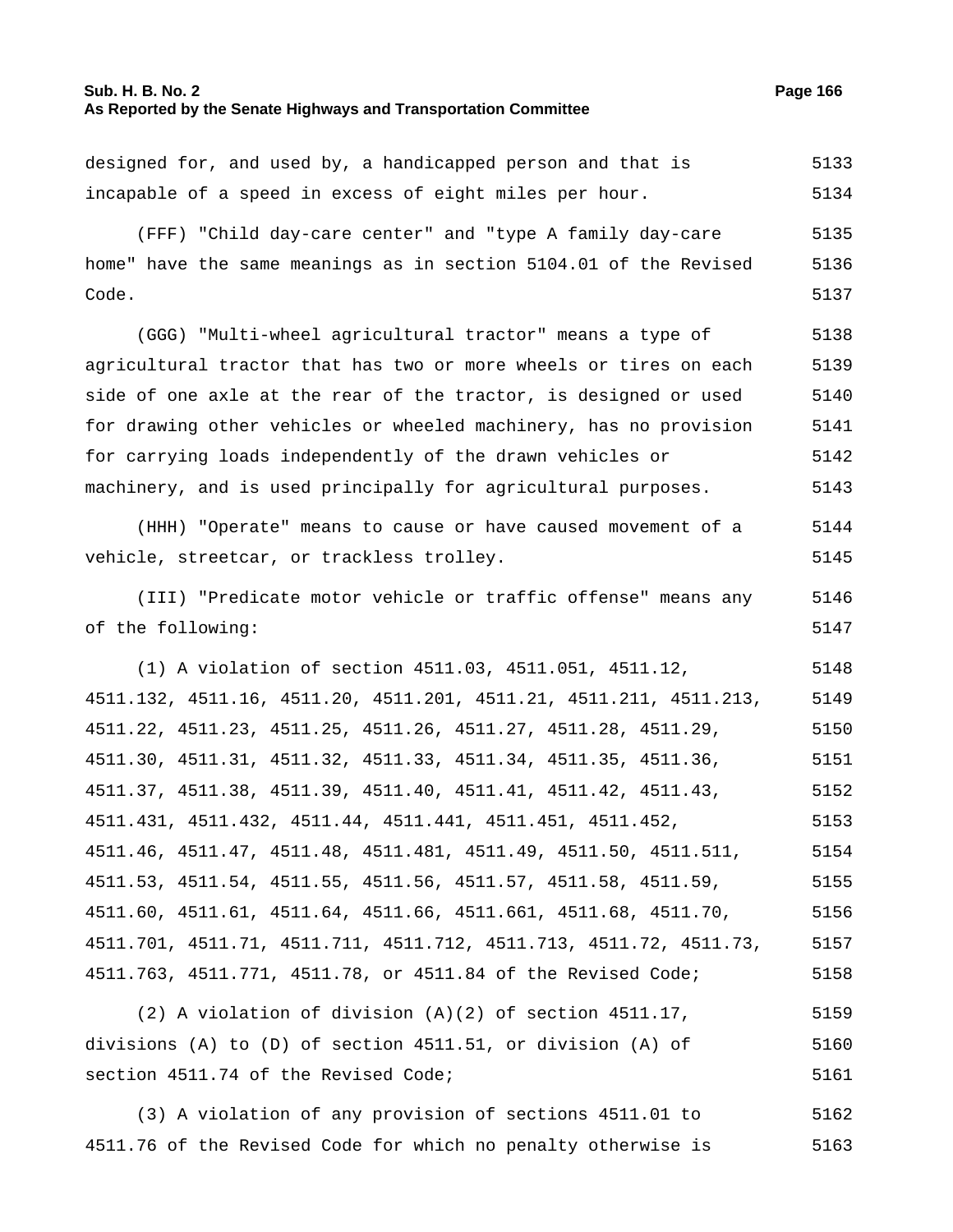# **Sub. H. B. No. 2 Page 167 As Reported by the Senate Highways and Transportation Committee**

provided in the section that contains the provision violated; 5164 (4) A violation of a municipal ordinance that is substantially similar to any section or provision set forth or described in division (III)(1), (2), or (3) of this section. 5165 5166 5167 (JJJ) "Road service vehicle" means wreckers, utility repair vehicles, and state, county, and municipal service vehicles equipped with visual signals by means of flashing, rotating, or 5168 5169 5170

oscillating lights. 5171 **Sec. 4511.108.** The director of transportation shall adopt 5172

rules under Chapter 119. of the Revised Code to establish a traffic generator sign program and shall set forth in the traffic engineering manual the specifications for a uniform system of traffic generator signs and the criteria for participation in the program. The department of transportation shall operate, construct, and maintain the program. The director shall establish, and, subject to approval by the controlling board, may revise at any time, an annual fee to be charged for a qualifying private business to participate in the traffic generator sign program. Money paid by the qualifying private business shall be remitted to the department and shall be deposited into the highway operating fund. 5173 5174 5175 5176 5177 5178 5179 5180 5181 5182 5183 5184

**Sec. 4511.181.** As used in sections 4511.181 to 4511.199 4511.198 of the Revised Code: 5185 5186

(A) "Equivalent offense" means any of the following: 5187

(1) A violation of division (A) or (B) of section 4511.19 of the Revised Code; 5188 5189

(2) A violation of a municipal OVI ordinance; 5190

(3) A violation of section 2903.04 of the Revised Code in a case in which the offender was subject to the sanctions described 5191 5192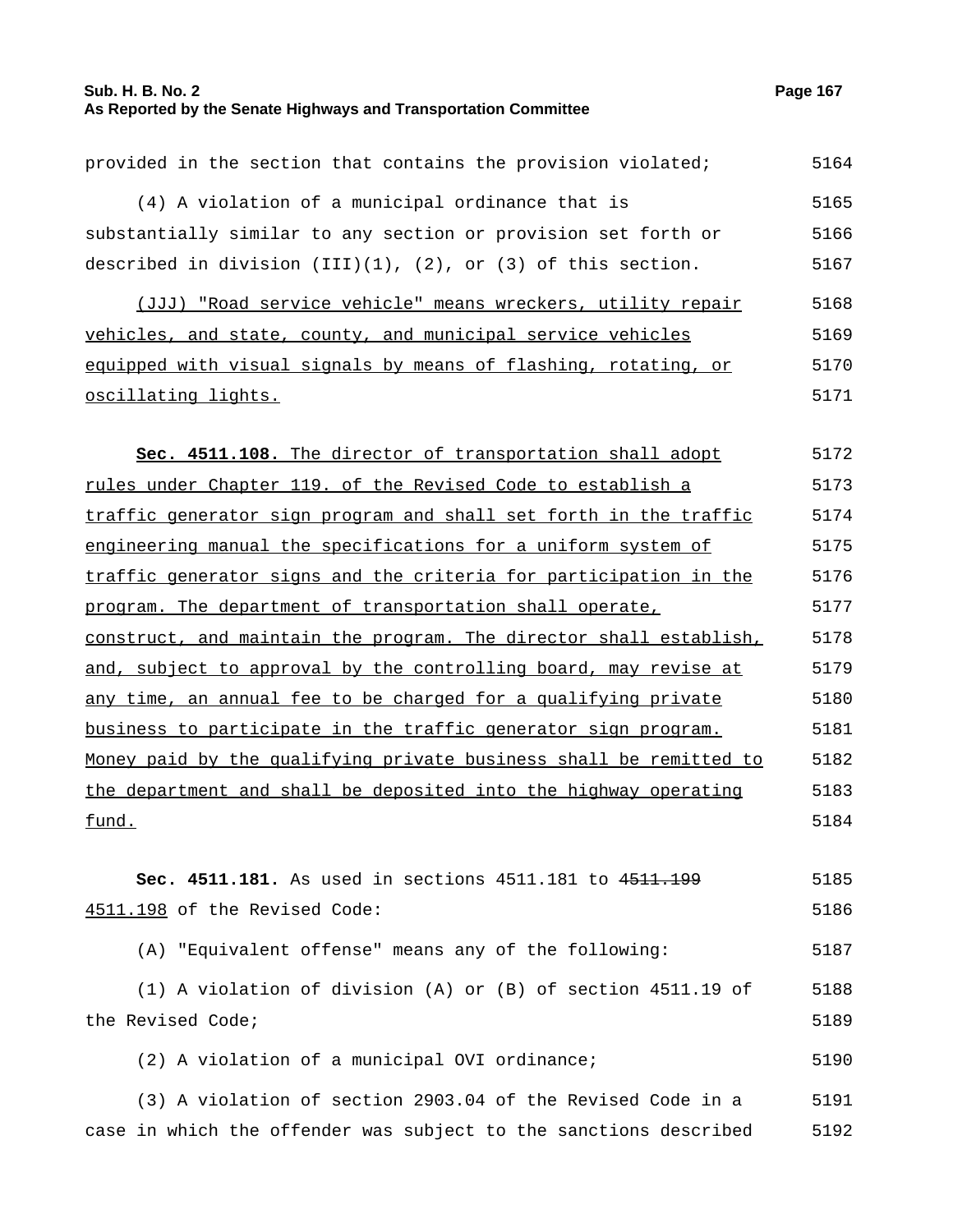### **Sub. H. B. No. 2 Page 168 As Reported by the Senate Highways and Transportation Committee**

in division (D) of that section; 5193

(4) A violation of division (A)(1) of section 2903.06 or 2903.08 of the Revised Code or a municipal ordinance that is substantially equivalent to either of those divisions; 5194 5195 5196

 $(5)$  A violation of division  $(A)(2)$ ,  $(3)$ , or  $(4)$  of section 2903.06, division (A)(2) of section 2903.08, or former section 2903.07 of the Revised Code, or a municipal ordinance that is substantially equivalent to any of those divisions or that former section, in a case in which a judge or jury as the trier of fact found that the offender was under the influence of alcohol, a drug of abuse, or a combination of them; 5197 5198 5199 5200 5201 5202 5203

(6) A violation of division (A) or (B) of section 1547.11 of the Revised Code; 5204 5205

(7) A violation of a municipal ordinance prohibiting a person from operating or being in physical control of any vessel underway or from manipulating any water skis, aquaplane, or similar device on the waters of this state while under the influence of alcohol, a drug of abuse, or a combination of them or prohibiting a person from operating or being in physical control of any vessel underway or from manipulating any water skis, aquaplane, or similar device on the waters of this state with a prohibited concentration of alcohol, a controlled substance, or a metabolite of a controlled substance in the whole blood, blood serum or plasma, breath, or urine; 5206 5207 5208 5209 5210 5211 5212 5213 5214 5215 5216

(8) A violation of an existing or former municipal ordinance, law of another state, or law of the United States that is substantially equivalent to division (A) or (B) of section 4511.19 or division (A) or (B) of section 1547.11 of the Revised Code; 5217 5218 5219 5220

(9) A violation of a former law of this state that was substantially equivalent to division (A) or (B) of section 4511.19 or division (A) or (B) of section 1547.11 of the Revised Code. 5221 5222 5223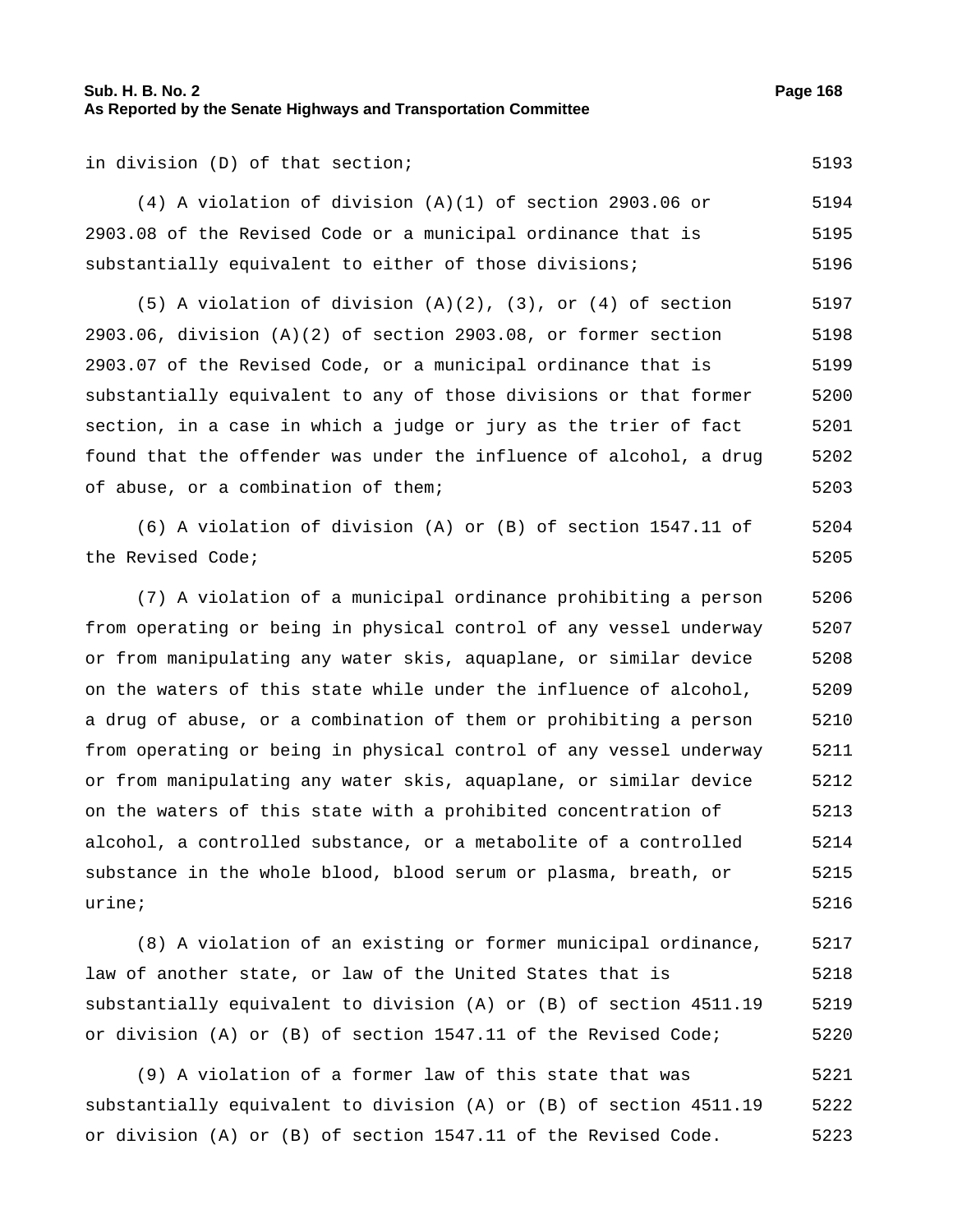#### **Sub. H. B. No. 2 Page 169 As Reported by the Senate Highways and Transportation Committee**

(B) "Mandatory jail term" means the mandatory term in jail of three, six, ten, twenty, thirty, or sixty days that must be imposed under division  $(G)(1)(a)$ ,  $(b)$ , or  $(c)$  of section 4511.19 of the Revised Code upon an offender convicted of a violation of division (A) of that section and in relation to which all of the following apply: 5224 5225 5226 5227 5228 5229

(1) Except as specifically authorized under section 4511.19 of the Revised Code, the term must be served in a jail. 5230 5231

(2) Except as specifically authorized under section 4511.19 of the Revised Code, the term cannot be suspended, reduced, or otherwise modified pursuant to sections 2929.21 to 2929.28 or any other provision of the Revised Code. 5232 5233 5234 5235

(C) "Municipal OVI ordinance" and "municipal OVI offense" mean any municipal ordinance prohibiting a person from operating a vehicle while under the influence of alcohol, a drug of abuse, or a combination of them or prohibiting a person from operating a vehicle with a prohibited concentration of alcohol, a controlled substance, or a metabolite of a controlled substance in the whole blood, blood serum or plasma, breath, or urine. 5236 5237 5238 5239 5240 5241 5242

(D) "Community residential sanction," "continuous alcohol monitoring," "jail," "mandatory prison term," "mandatory term of local incarceration," "sanction," and "prison term" have the same meanings as in section 2929.01 of the Revised Code. 5243 5244 5245 5246

(E) "Drug of abuse" has the same meaning as in section 4506.01 of the Revised Code. 5247 5248

(F) "Equivalent offense that is vehicle-related" means an equivalent offense that is any of the following: 5249 5250

(1) A violation described in division  $(A)(1)$ ,  $(2)$ ,  $(3)$ ,  $(4)$ , or (5) of this section; 5251 5252

(2) A violation of an existing or former municipal ordinance, 5253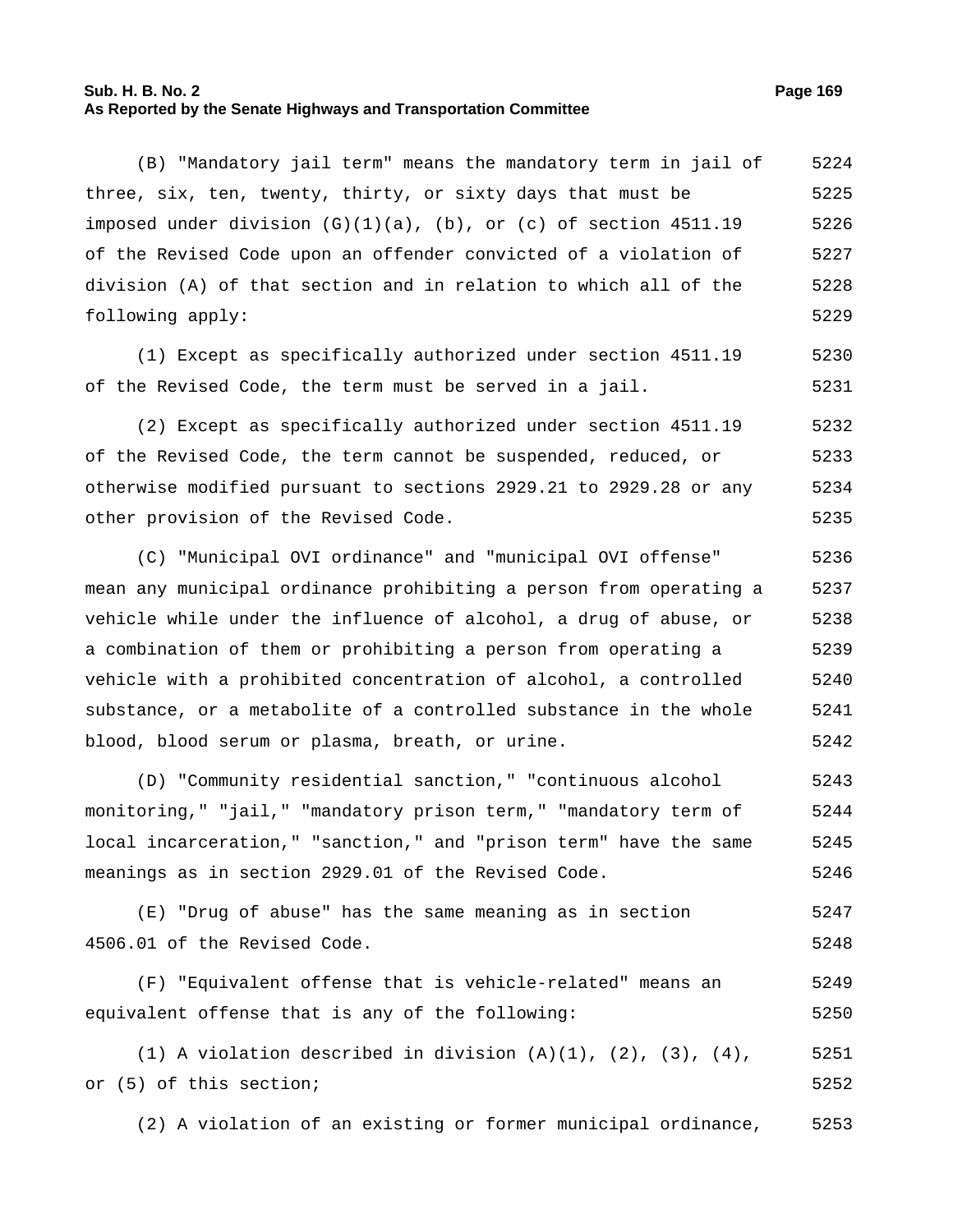### **Sub. H. B. No. 2 Page 170 As Reported by the Senate Highways and Transportation Committee**

law of another state, or law of the United States that is substantially equivalent to division (A) or (B) of section 4511.19 of the Revised Code; 5254 5255 5256 (3) A violation of a former law of this state that was substantially equivalent to division (A) or (B) of section 4511.19 of the Revised Code. 5257 5258 5259 **Sec. 4511.19.** (A)(1) No person shall operate any vehicle, streetcar, or trackless trolley within this state, if, at the time of the operation, any of the following apply: 5260 5261 5262 (a) The person is under the influence of alcohol, a drug of abuse, or a combination of them. 5263 5264 (b) The person has a concentration of eight-hundredths of one per cent or more but less than seventeen-hundredths of one per cent by weight per unit volume of alcohol in the person's whole blood. 5265 5266 5267 5268 (c) The person has a concentration of ninety-six-thousandths of one per cent or more but less than two hundred four-thousandths of one per cent by weight per unit volume of alcohol in the person's blood serum or plasma. 5269 5270 5271 5272 (d) The person has a concentration of eight-hundredths of one gram or more but less than seventeen-hundredths of one gram by weight of alcohol per two hundred ten liters of the person's breath. 5273 5274 5275 5276 (e) The person has a concentration of eleven-hundredths of one gram or more but less than two hundred thirty-eight-thousandths of one gram by weight of alcohol per one hundred milliliters of the person's urine. 5277 5278 5279 5280 (f) The person has a concentration of seventeen-hundredths of 5281

one per cent or more by weight per unit volume of alcohol in the person's whole blood. 5282 5283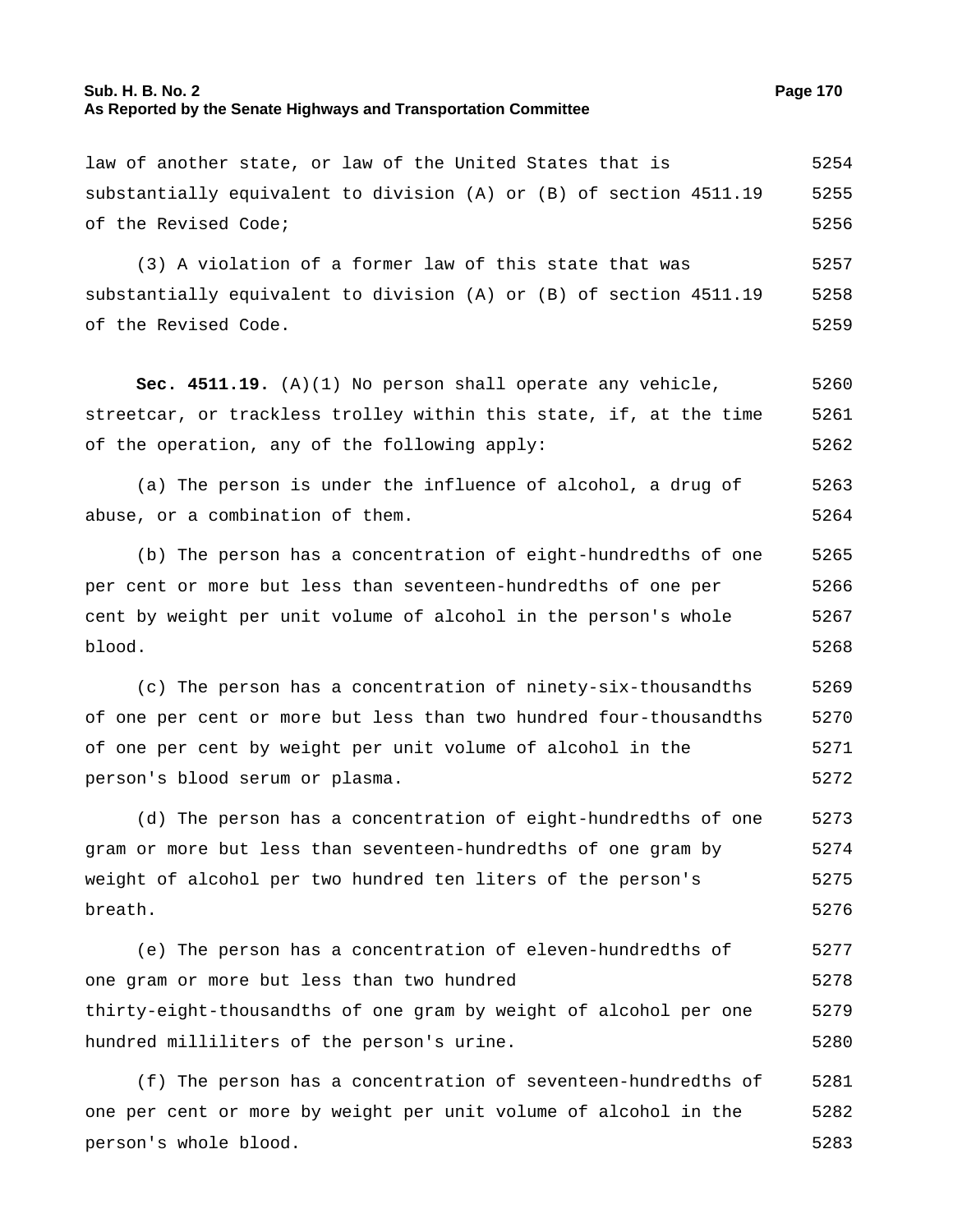### **Sub. H. B. No. 2 Page 171 As Reported by the Senate Highways and Transportation Committee**

(g) The person has a concentration of two hundred four-thousandths of one per cent or more by weight per unit volume of alcohol in the person's blood serum or plasma. 5284 5285 5286

(h) The person has a concentration of seventeen-hundredths of one gram or more by weight of alcohol per two hundred ten liters of the person's breath. 5287 5288 5289

(i) The person has a concentration of two hundred thirty-eight-thousandths of one gram or more by weight of alcohol per one hundred milliliters of the person's urine. 5290 5291 5292

(j) Except as provided in division (K) of this section, the person has a concentration of any of the following controlled substances or metabolites of a controlled substance in the person's whole blood, blood serum or plasma, or urine that equals or exceeds any of the following: 5293 5294 5295 5296 5297

(i) The person has a concentration of amphetamine in the person's urine of at least five hundred nanograms of amphetamine per milliliter of the person's urine or has a concentration of amphetamine in the person's whole blood or blood serum or plasma of at least one hundred nanograms of amphetamine per milliliter of the person's whole blood or blood serum or plasma. 5298 5299 5300 5301 5302 5303

(ii) The person has a concentration of cocaine in the person's urine of at least one hundred fifty nanograms of cocaine per milliliter of the person's urine or has a concentration of cocaine in the person's whole blood or blood serum or plasma of at least fifty nanograms of cocaine per milliliter of the person's whole blood or blood serum or plasma. 5304 5305 5306 5307 5308 5309

(iii) The person has a concentration of cocaine metabolite in the person's urine of at least one hundred fifty nanograms of cocaine metabolite per milliliter of the person's urine or has a concentration of cocaine metabolite in the person's whole blood or blood serum or plasma of at least fifty nanograms of cocaine 5310 5311 5312 5313 5314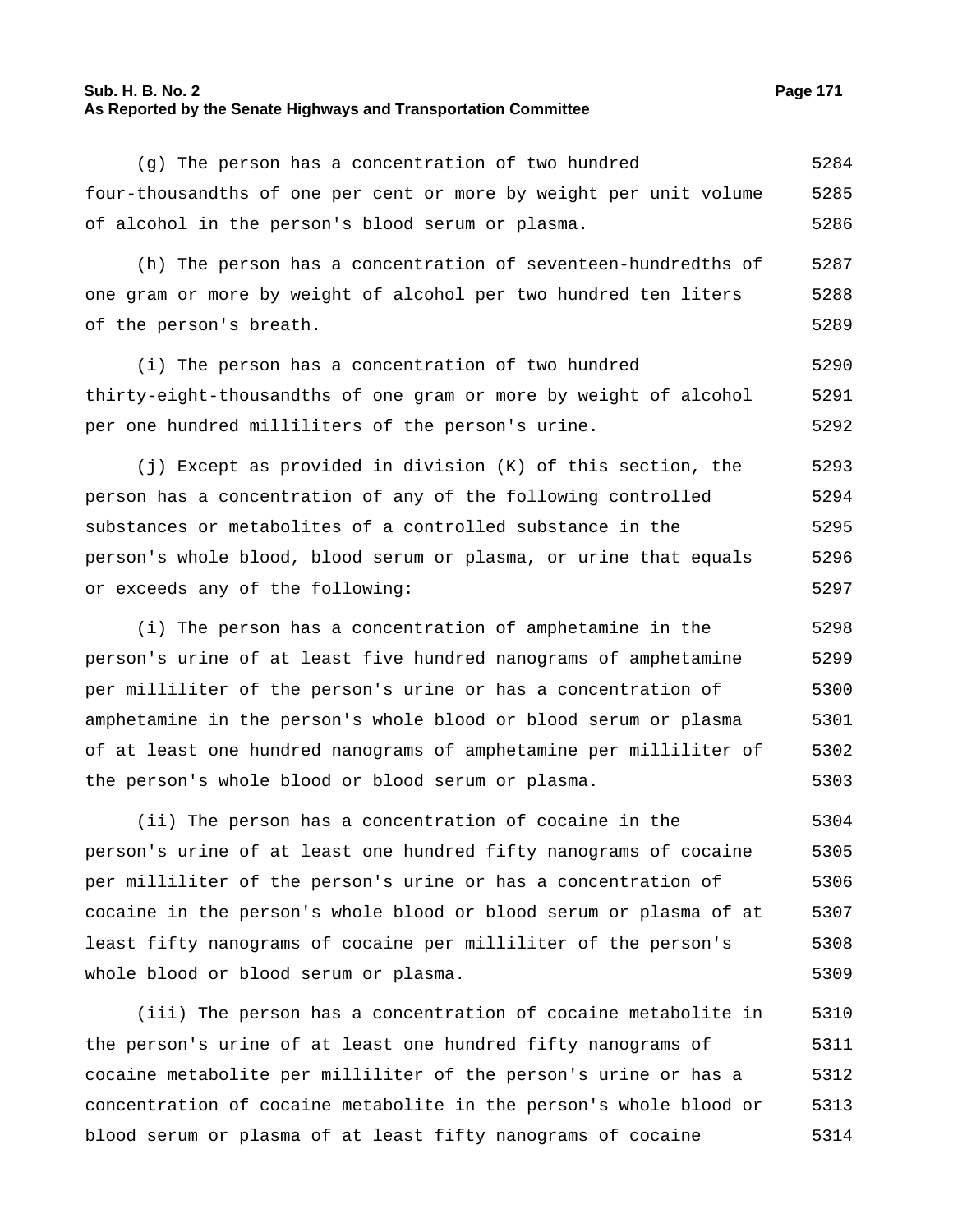### **Sub. H. B. No. 2 Page 172 As Reported by the Senate Highways and Transportation Committee**

metabolite per milliliter of the person's whole blood or blood serum or plasma. 5315 5316

(iv) The person has a concentration of heroin in the person's urine of at least two thousand nanograms of heroin per milliliter of the person's urine or has a concentration of heroin in the person's whole blood or blood serum or plasma of at least fifty nanograms of heroin per milliliter of the person's whole blood or blood serum or plasma. 5317 5318 5319 5320 5321 5322

(v) The person has a concentration of heroin metabolite (6-monoacetyl morphine) in the person's urine of at least ten nanograms of heroin metabolite (6-monoacetyl morphine) per milliliter of the person's urine or has a concentration of heroin metabolite (6-monoacetyl morphine) in the person's whole blood or blood serum or plasma of at least ten nanograms of heroin metabolite (6-monoacetyl morphine) per milliliter of the person's whole blood or blood serum or plasma. 5323 5324 5325 5326 5327 5328 5329 5330

(vi) The person has a concentration of L.S.D. in the person's urine of at least twenty-five nanograms of L.S.D. per milliliter of the person's urine or a concentration of L.S.D. in the person's whole blood or blood serum or plasma of at least ten nanograms of L.S.D. per milliliter of the person's whole blood or blood serum or plasma. 5331 5332 5333 5334 5335 5336

(vii) The person has a concentration of marihuana in the person's urine of at least ten nanograms of marihuana per milliliter of the person's urine or has a concentration of marihuana in the person's whole blood or blood serum or plasma of at least two nanograms of marihuana per milliliter of the person's whole blood or blood serum or plasma. 5337 5338 5339 5340 5341 5342

(viii) Either of the following applies: 5343

(I) The person is under the influence of alcohol, a drug of abuse, or a combination of them, and, as measured by gas 5344 5345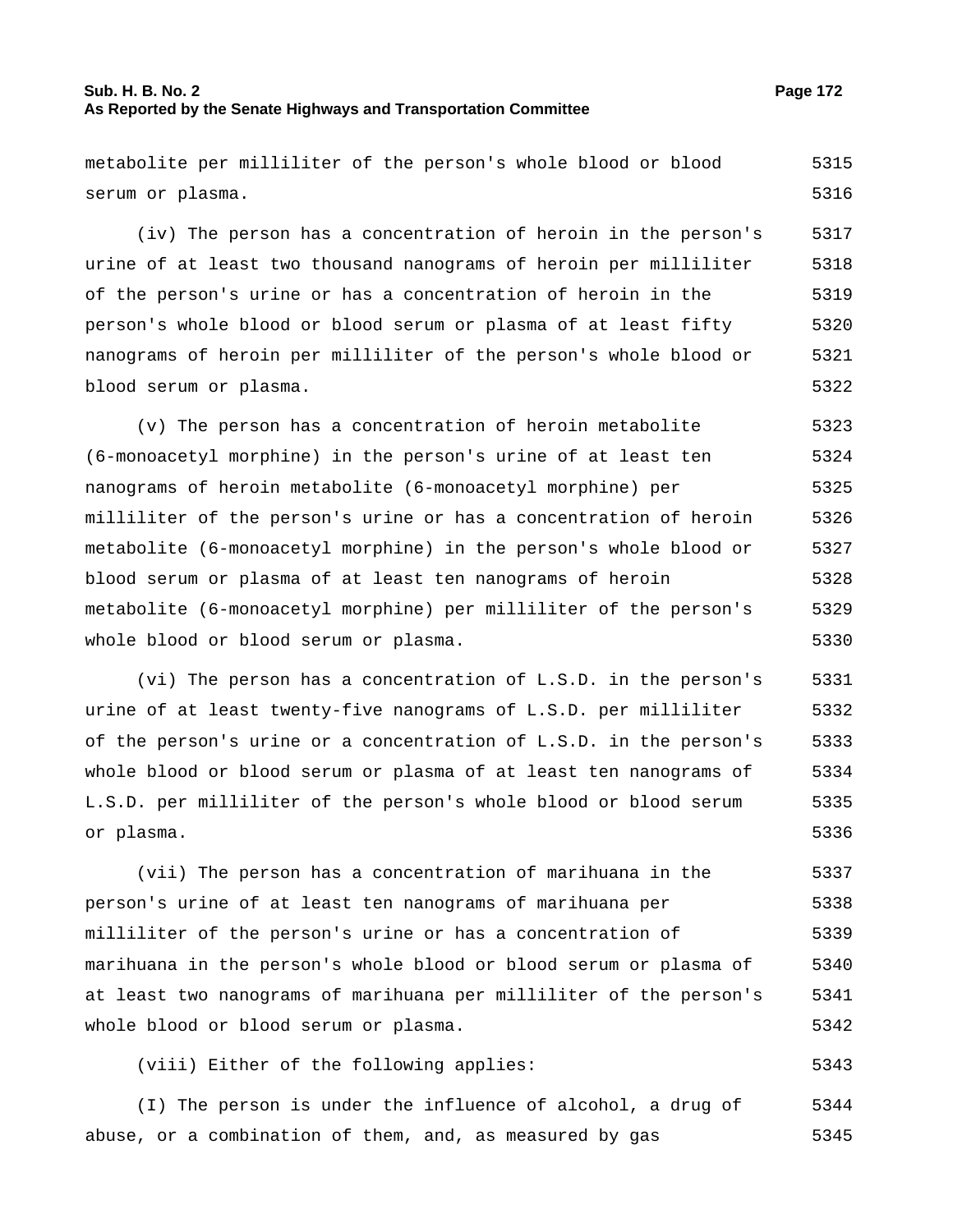### **Sub. H. B. No. 2 Page 173 As Reported by the Senate Highways and Transportation Committee**

chromatography mass spectrometry, the person has a concentration of marihuana metabolite in the person's urine of at least fifteen nanograms of marihuana metabolite per milliliter of the person's urine or has a concentration of marihuana metabolite in the person's whole blood or blood serum or plasma of at least five nanograms of marihuana metabolite per milliliter of the person's whole blood or blood serum or plasma. 5346 5347 5348 5349 5350 5351 5352

(II) As measured by gas chromatography mass spectrometry, the person has a concentration of marihuana metabolite in the person's urine of at least thirty-five nanograms of marihuana metabolite per milliliter of the person's urine or has a concentration of marihuana metabolite in the person's whole blood or blood serum or plasma of at least fifty nanograms of marihuana metabolite per milliliter of the person's whole blood or blood serum or plasma. 5353 5354 5355 5356 5357 5358 5359

(ix) The person has a concentration of methamphetamine in the person's urine of at least five hundred nanograms of methamphetamine per milliliter of the person's urine or has a concentration of methamphetamine in the person's whole blood or blood serum or plasma of at least one hundred nanograms of methamphetamine per milliliter of the person's whole blood or blood serum or plasma. 5360 5361 5362 5363 5364 5365 5366

(x) The person has a concentration of phencyclidine in the person's urine of at least twenty-five nanograms of phencyclidine per milliliter of the person's urine or has a concentration of phencyclidine in the person's whole blood or blood serum or plasma of at least ten nanograms of phencyclidine per milliliter of the person's whole blood or blood serum or plasma. 5367 5368 5369 5370 5371 5372

(xi) The state board of pharmacy has adopted a rule pursuant to section 4729.041 of the Revised Code that specifies the amount of salvia divinorum and the amount of salvinorin A that constitute concentrations of salvia divinorum and salvinorin A in a person's urine, in a person's whole blood, or in a person's blood serum or 5373 5374 5375 5376 5377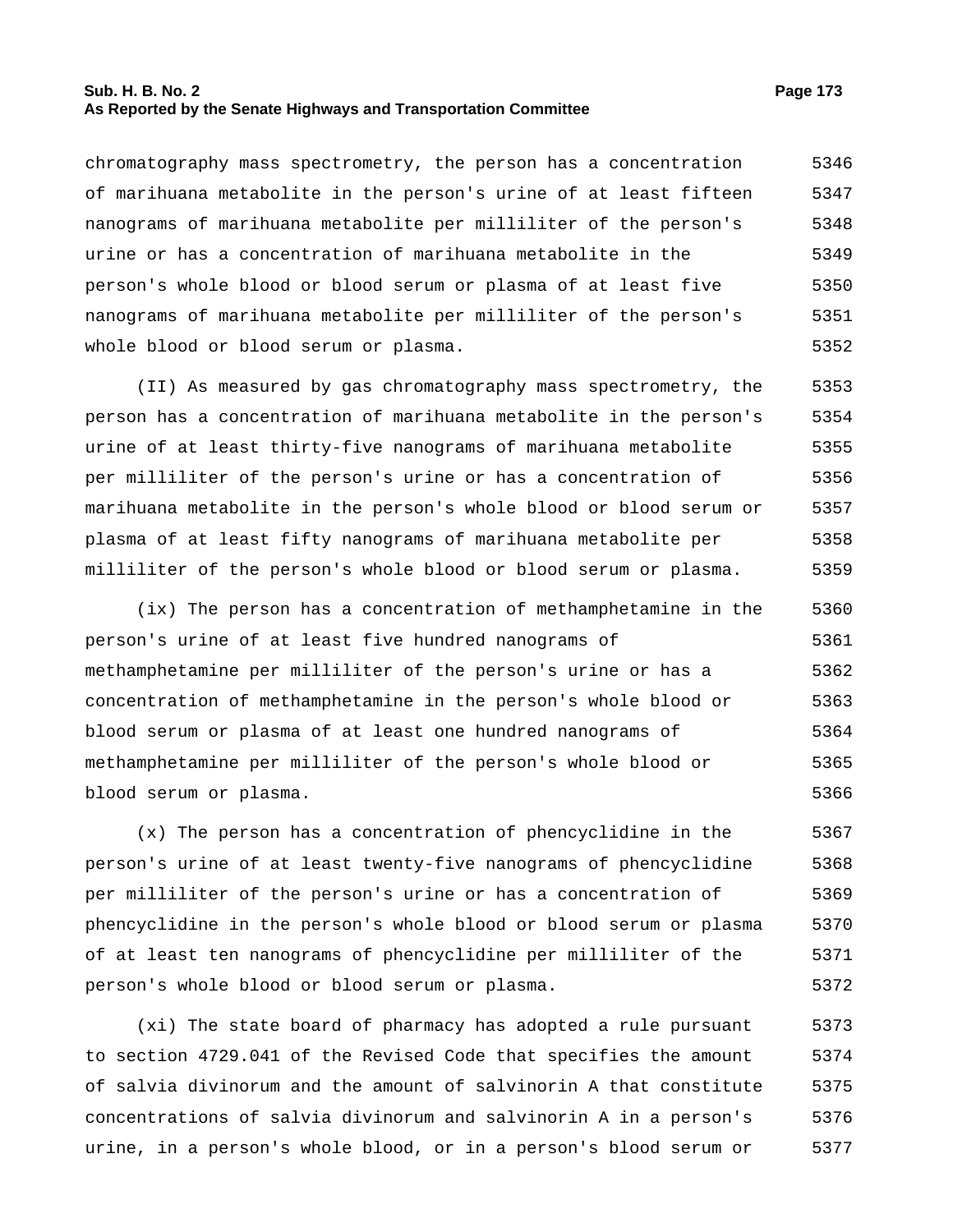### **Sub. H. B. No. 2 Page 174 As Reported by the Senate Highways and Transportation Committee**

plasma at or above which the person is impaired for purposes of operating any vehicle, streetcar, or trackless trolley within this state, the rule is in effect, and the person has a concentration of salvia divinorum or salvinorin A of at least that amount so specified by rule in the person's urine, in the person's whole blood, or in the person's blood serum or plasma. 5378 5379 5380 5381 5382 5383

(2) No person who, within twenty years of the conduct described in division  $(A)(2)(a)$  of this section, previously has been convicted of or pleaded guilty to a violation of this division, a violation of division (A)(1) or (B) of this section, or any other equivalent offense shall do both of the following: 5384 5385 5386 5387 5388

(a) Operate any vehicle, streetcar, or trackless trolley within this state while under the influence of alcohol, a drug of abuse, or a combination of them; 5389 5390 5391

(b) Subsequent to being arrested for operating the vehicle, streetcar, or trackless trolley as described in division (A)(2)(a) of this section, being asked by a law enforcement officer to submit to a chemical test or tests under section 4511.191 of the Revised Code, and being advised by the officer in accordance with section 4511.192 of the Revised Code of the consequences of the person's refusal or submission to the test or tests, refuse to submit to the test or tests. 5392 5393 5394 5395 5396 5397 5398 5399

(B) No person under twenty-one years of age shall operate any vehicle, streetcar, or trackless trolley within this state, if, at the time of the operation, any of the following apply: 5400 5401 5402

(1) The person has a concentration of at least two-hundredths of one per cent but less than eight-hundredths of one per cent by weight per unit volume of alcohol in the person's whole blood. 5403 5404 5405

(2) The person has a concentration of at least three-hundredths of one per cent but less than ninety-six-thousandths of one per cent by weight per unit volume 5406 5407 5408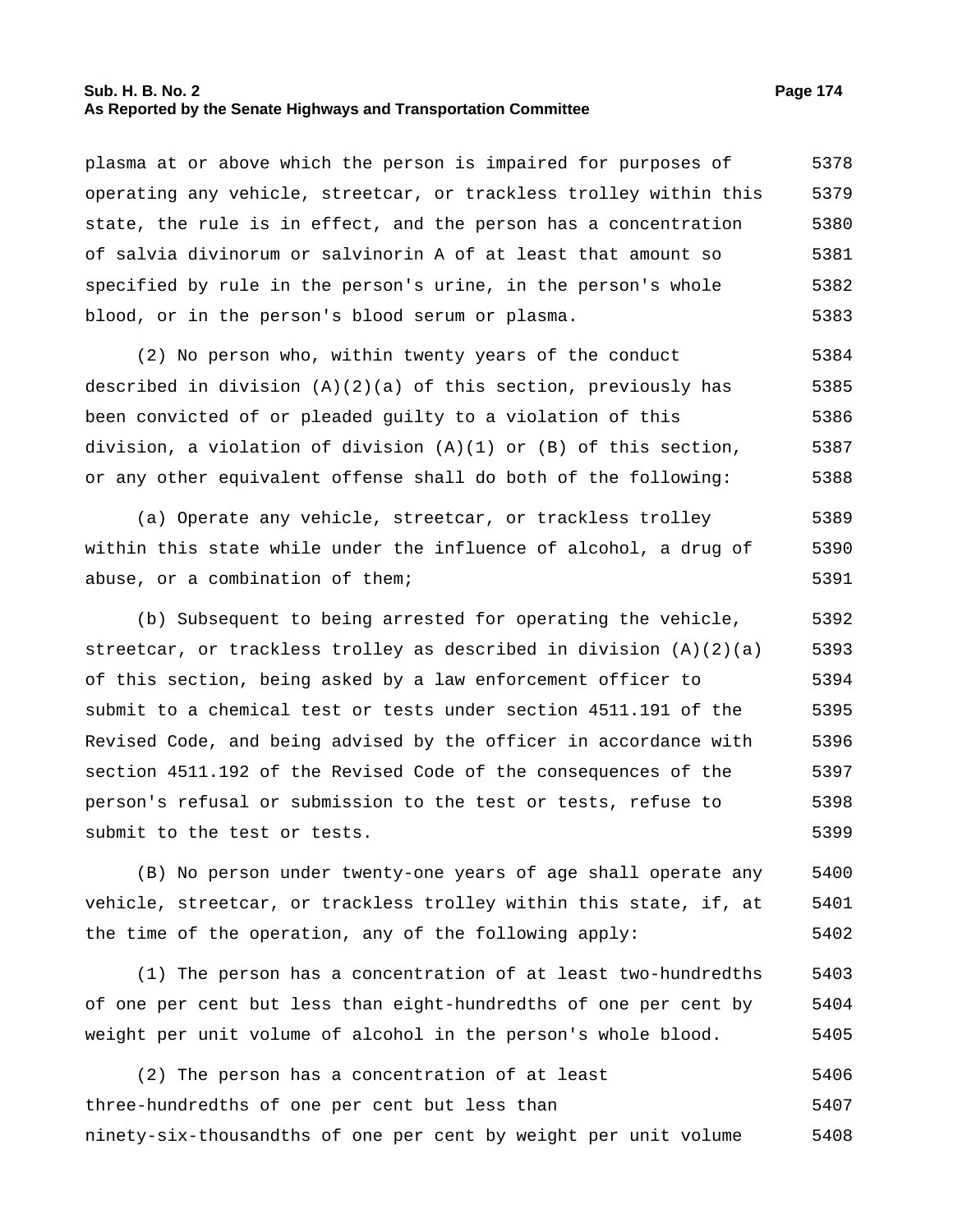# **Sub. H. B. No. 2 Page 175 As Reported by the Senate Highways and Transportation Committee**

of alcohol in the person's blood serum or plasma. 5409

(3) The person has a concentration of at least two-hundredths of one gram but less than eight-hundredths of one gram by weight of alcohol per two hundred ten liters of the person's breath. 5410 5411 5412

(4) The person has a concentration of at least twenty-eight one-thousandths of one gram but less than eleven-hundredths of one gram by weight of alcohol per one hundred milliliters of the person's urine. 5413 5414 5415 5416

(C) In any proceeding arising out of one incident, a person may be charged with a violation of division  $(A)(1)(a)$  or  $(A)(2)$ and a violation of division  $(B)(1)$ ,  $(2)$ , or  $(3)$  of this section, but the person may not be convicted of more than one violation of these divisions. 5417 5418 5419 5420 5421

(D)(1)(a) In any criminal prosecution or juvenile court proceeding for a violation of division  $(A)(1)(a)$  of this section or for an equivalent offense that is vehicle-related, the result of any test of any blood or urine withdrawn and analyzed at any health care provider, as defined in section 2317.02 of the Revised Code, may be admitted with expert testimony to be considered with any other relevant and competent evidence in determining the guilt or innocence of the defendant. 5422 5423 5424 5425 5426 5427 5428 5429

(b) In any criminal prosecution or juvenile court proceeding for a violation of division (A) or (B) of this section or for an equivalent offense that is vehicle-related, the court may admit evidence on the concentration of alcohol, drugs of abuse, controlled substances, metabolites of a controlled substance, or a combination of them in the defendant's whole blood, blood serum or plasma, breath, urine, or other bodily substance at the time of the alleged violation as shown by chemical analysis of the substance withdrawn within three hours of the time of the alleged violation. The three-hour time limit specified in this division 5430 5431 5432 5433 5434 5435 5436 5437 5438 5439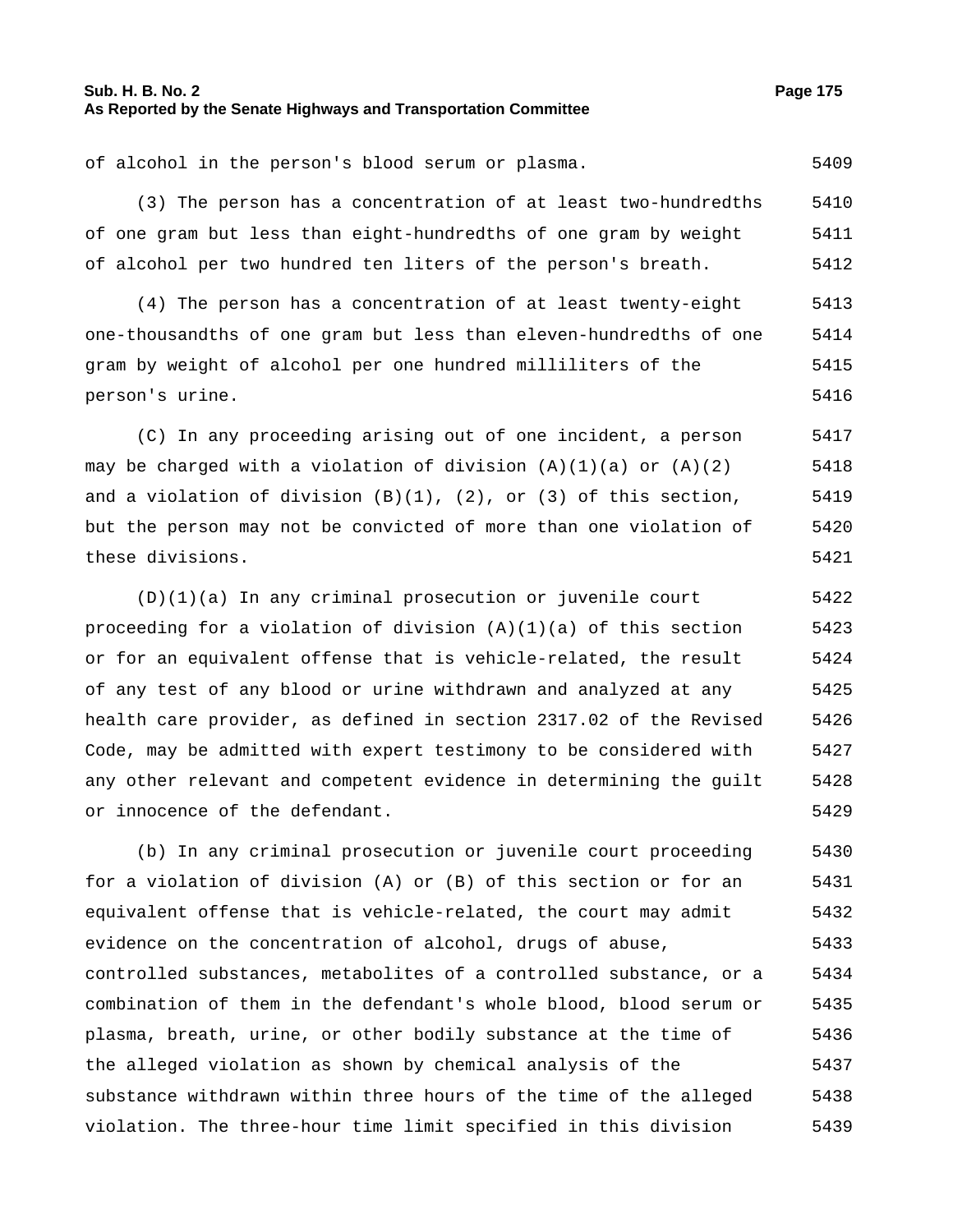# **Sub. H. B. No. 2 Page 176 As Reported by the Senate Highways and Transportation Committee**

regarding the admission of evidence does not extend or affect the two-hour time limit specified in division (A) of section 4511.192 of the Revised Code as the maximum period of time during which a person may consent to a chemical test or tests as described in that section. The court may admit evidence on the concentration of alcohol, drugs of abuse, or a combination of them as described in this division when a person submits to a blood, breath, urine, or other bodily substance test at the request of a law enforcement officer under section 4511.191 of the Revised Code or a blood or urine sample is obtained pursuant to a search warrant. Only a physician, a registered nurse, an emergency medical technician, or a qualified technician, chemist, or phlebotomist shall withdraw a blood sample for the purpose of determining the alcohol, drug, controlled substance, metabolite of a controlled substance, or combination content of the whole blood, blood serum, or blood plasma. This limitation does not apply to the taking of breath or urine specimens. A person authorized to withdraw blood under this division may refuse to withdraw blood under this division, if in that person's opinion, the physical welfare of the person would be endangered by the withdrawing of blood. 5440 5441 5442 5443 5444 5445 5446 5447 5448 5449 5450 5451 5452 5453 5454 5455 5456 5457 5458 5459

5460

The bodily substance withdrawn under division  $(D)(1)(b)$  of this section shall be analyzed in accordance with methods approved by the director of health by an individual possessing a valid permit issued by the director pursuant to section 3701.143 of the Revised Code. 5461 5462 5463 5464 5465

(2) In a criminal prosecution or juvenile court proceeding for a violation of division (A) of this section or for an equivalent offense that is vehicle-related, if there was at the time the bodily substance was withdrawn a concentration of less than the applicable concentration of alcohol specified in divisions  $(A)(1)(b)$ ,  $(c)$ ,  $(d)$ , and  $(e)$  of this section or less 5466 5467 5468 5469 5470 5471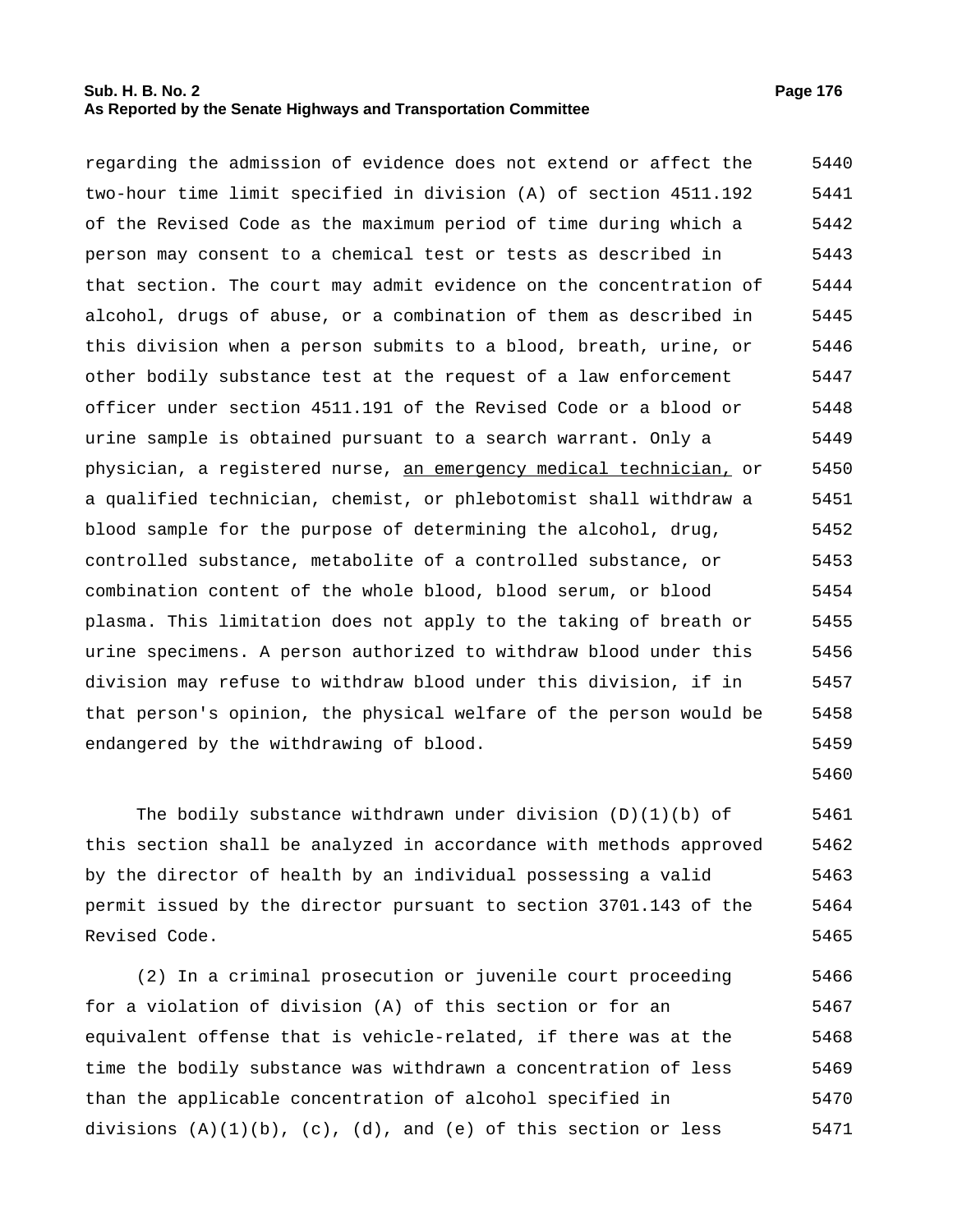#### **Sub. H. B. No. 2 Page 177 As Reported by the Senate Highways and Transportation Committee**

than the applicable concentration of a listed controlled substance or a listed metabolite of a controlled substance specified for a violation of division  $(A)(1)(j)$  of this section, that fact may be considered with other competent evidence in determining the guilt or innocence of the defendant. This division does not limit or affect a criminal prosecution or juvenile court proceeding for a violation of division (B) of this section or for an equivalent offense that is substantially equivalent to that division. 5472 5473 5474 5475 5476 5477 5478 5479

5480

(3) Upon the request of the person who was tested, the results of the chemical test shall be made available to the person or the person's attorney, immediately upon the completion of the chemical test analysis. 5481 5482 5483 5484

If the chemical test was obtained pursuant to division  $(D)(1)(b)$  of this section, the person tested may have a physician, a registered nurse, or a qualified technician, chemist, or phlebotomist of the person's own choosing administer a chemical test or tests, at the person's expense, in addition to any administered at the request of a law enforcement officer. If the person was under arrest as described in division  $(A)(5)$  of section 4511.191 of the Revised Code, the arresting officer shall advise the person at the time of the arrest that the person may have an independent chemical test taken at the person's own expense. If the person was under arrest other than described in division (A)(5) of section 4511.191 of the Revised Code, the form to be read to the person to be tested, as required under section 4511.192 of the Revised Code, shall state that the person may have an independent test performed at the person's expense. The failure or inability to obtain an additional chemical test by a person shall not preclude the admission of evidence relating to the chemical test or tests taken at the request of a law enforcement officer. 5485 5486 5487 5488 5489 5490 5491 5492 5493 5494 5495 5496 5497 5498 5499 5500 5501 5502 5503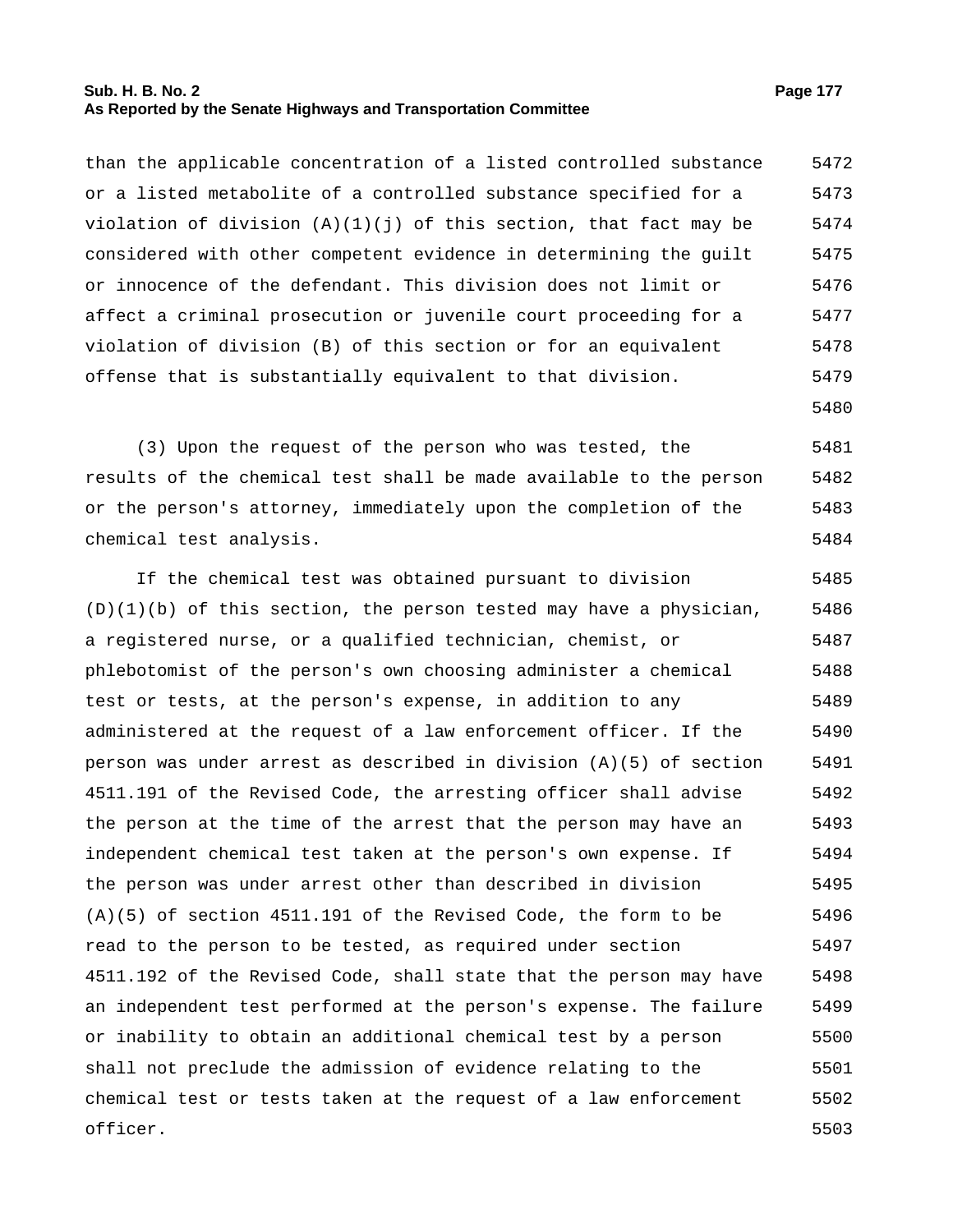### **Sub. H. B. No. 2 Page 178 As Reported by the Senate Highways and Transportation Committee**

 $(4)(a)$  As used in divisions  $(D)(4)(b)$  and  $(c)$  of this section, "national highway traffic safety administration" means the national highway traffic safety administration established as an administration of the United States department of transportation under 96 Stat. 2415 (1983), 49 U.S.C.A. 105. 5504 5505 5506 5507 5508

(b) In any criminal prosecution or juvenile court proceeding for a violation of division (A) or (B) of this section, of a municipal ordinance relating to operating a vehicle while under the influence of alcohol, a drug of abuse, or alcohol and a drug of abuse, or of a municipal ordinance relating to operating a vehicle with a prohibited concentration of alcohol, a controlled substance, or a metabolite of a controlled substance in the whole blood, blood serum or plasma, breath, or urine, if a law enforcement officer has administered a field sobriety test to the operator of the vehicle involved in the violation and if it is shown by clear and convincing evidence that the officer administered the test in substantial compliance with the testing standards for any reliable, credible, and generally accepted field sobriety tests that were in effect at the time the tests were administered, including, but not limited to, any testing standards then in effect that were set by the national highway traffic safety administration, all of the following apply: 5509 5510 5511 5512 5513 5514 5515 5516 5517 5518 5519 5520 5521 5522 5523 5524 5525

(i) The officer may testify concerning the results of the field sobriety test so administered. 5526 5527

(ii) The prosecution may introduce the results of the field sobriety test so administered as evidence in any proceedings in the criminal prosecution or juvenile court proceeding. 5528 5529 5530

(iii) If testimony is presented or evidence is introduced under division  $(D)(4)(b)(i)$  or (ii) of this section and if the testimony or evidence is admissible under the Rules of Evidence, the court shall admit the testimony or evidence and the trier of fact shall give it whatever weight the trier of fact considers to 5531 5532 5533 5534 5535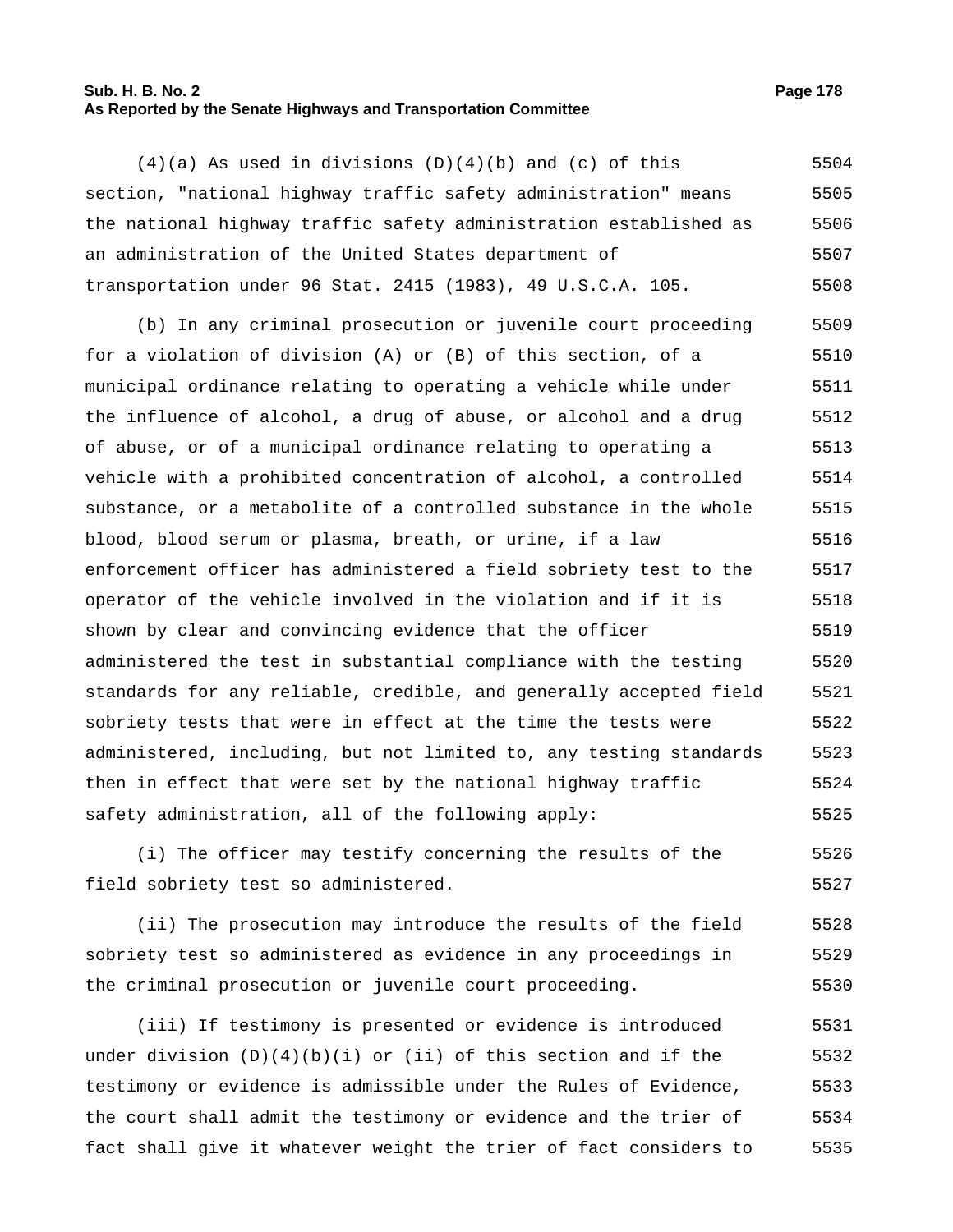# **Sub. H. B. No. 2 Page 179 As Reported by the Senate Highways and Transportation Committee**

be appropriate. 5536

(c) Division  $(D)(4)(b)$  of this section does not limit or preclude a court, in its determination of whether the arrest of a person was supported by probable cause or its determination of any other matter in a criminal prosecution or juvenile court proceeding of a type described in that division, from considering evidence or testimony that is not otherwise disallowed by division (D)(4)(b) of this section. 5537 5538 5539 5540 5541 5542 5543

(E)(1) Subject to division (E)(3) of this section, in any criminal prosecution or juvenile court proceeding for a violation of division  $(A)(1)(b)$ ,  $(c)$ ,  $(d)$ ,  $(e)$ ,  $(f)$ ,  $(g)$ ,  $(h)$ ,  $(i)$ , or  $(j)$ or  $(B)(1)$ ,  $(2)$ ,  $(3)$ , or  $(4)$  of this section or for an equivalent offense that is substantially equivalent to any of those divisions, a laboratory report from any laboratory personnel issued a permit by the department of health authorizing an analysis as described in this division that contains an analysis of the whole blood, blood serum or plasma, breath, urine, or other bodily substance tested and that contains all of the information specified in this division shall be admitted as prima-facie evidence of the information and statements that the report contains. The laboratory report shall contain all of the following: 5544 5545 5546 5547 5548 5549 5550 5551 5552 5553 5554 5555 5556 5557

(a) The signature, under oath, of any person who performed the analysis; 5558 5559

(b) Any findings as to the identity and quantity of alcohol, a drug of abuse, a controlled substance, a metabolite of a controlled substance, or a combination of them that was found; 5560 5561 5562

(c) A copy of a notarized statement by the laboratory director or a designee of the director that contains the name of each certified analyst or test performer involved with the report, the analyst's or test performer's employment relationship with the 5563 5564 5565 5566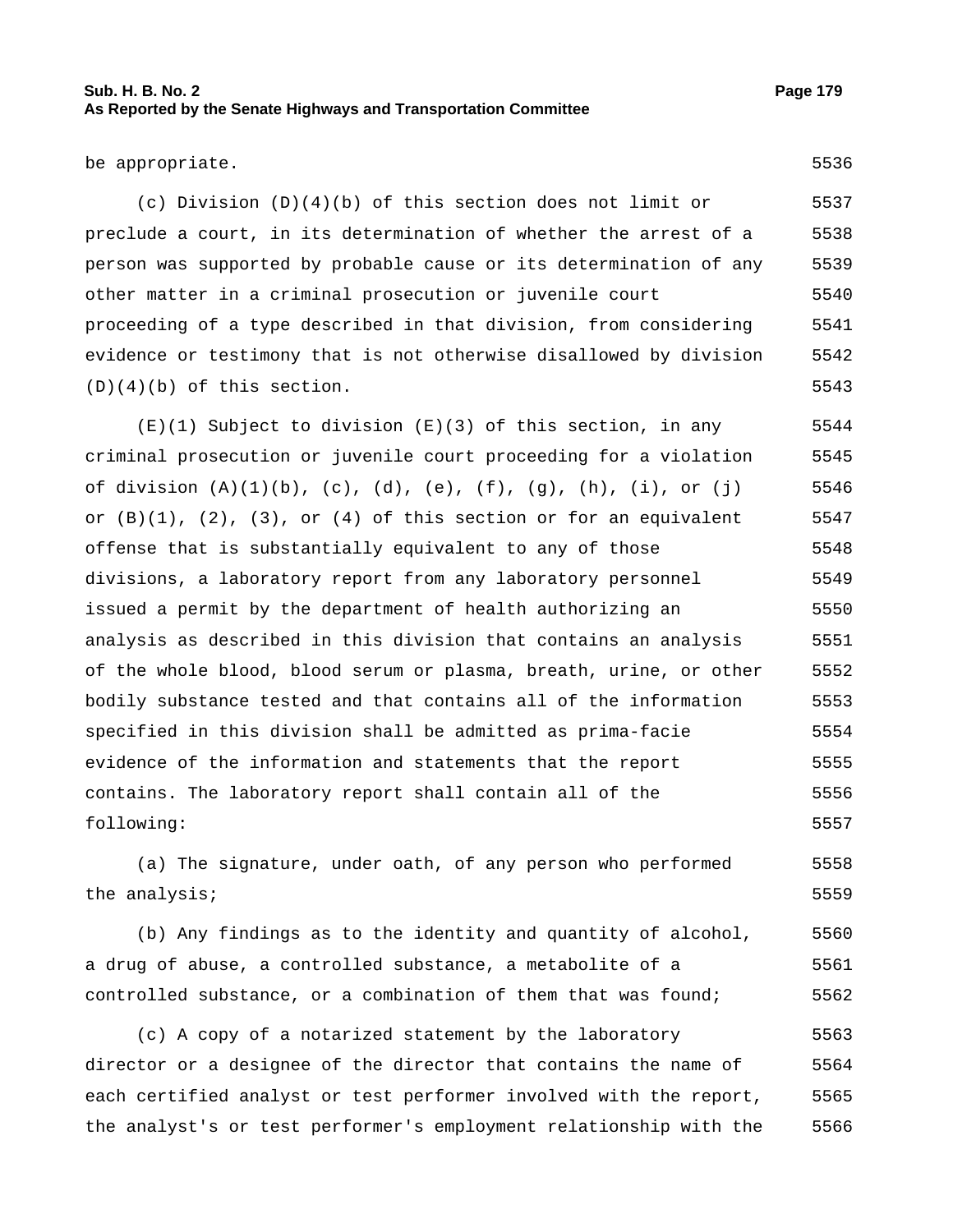# **Sub. H. B. No. 2 Page 180 As Reported by the Senate Highways and Transportation Committee**

laboratory that issued the report, and a notation that performing an analysis of the type involved is part of the analyst's or test performer's regular duties; 5567 5568 5569

(d) An outline of the analyst's or test performer's education, training, and experience in performing the type of analysis involved and a certification that the laboratory satisfies appropriate quality control standards in general and, in this particular analysis, under rules of the department of health. 5570 5571 5572 5573 5574

(2) Notwithstanding any other provision of law regarding the admission of evidence, a report of the type described in division (E)(1) of this section is not admissible against the defendant to whom it pertains in any proceeding, other than a preliminary hearing or a grand jury proceeding, unless the prosecutor has served a copy of the report on the defendant's attorney or, if the defendant has no attorney, on the defendant. 5575 5576 5577 5578 5579 5580 5581

(3) A report of the type described in division  $(E)(1)$  of this section shall not be prima-facie evidence of the contents, identity, or amount of any substance if, within seven days after the defendant to whom the report pertains or the defendant's attorney receives a copy of the report, the defendant or the defendant's attorney demands the testimony of the person who signed the report. The judge in the case may extend the seven-day time limit in the interest of justice. 5582 5583 5584 5585 5586 5587 5588 5589

(F) Except as otherwise provided in this division, any physician, registered nurse, emergency medical technician, or qualified technician, chemist, or phlebotomist who withdraws blood from a person pursuant to this section or section 4511.191 or 4511.192 of the Revised Code, and any hospital, first-aid station, or clinic at which blood is withdrawn from a person pursuant to this section or section 4511.191 or 4511.192 of the Revised Code, is immune from criminal liability and civil liability based upon a claim of assault and battery or any other claim that is not a 5590 5591 5592 5593 5594 5595 5596 5597 5598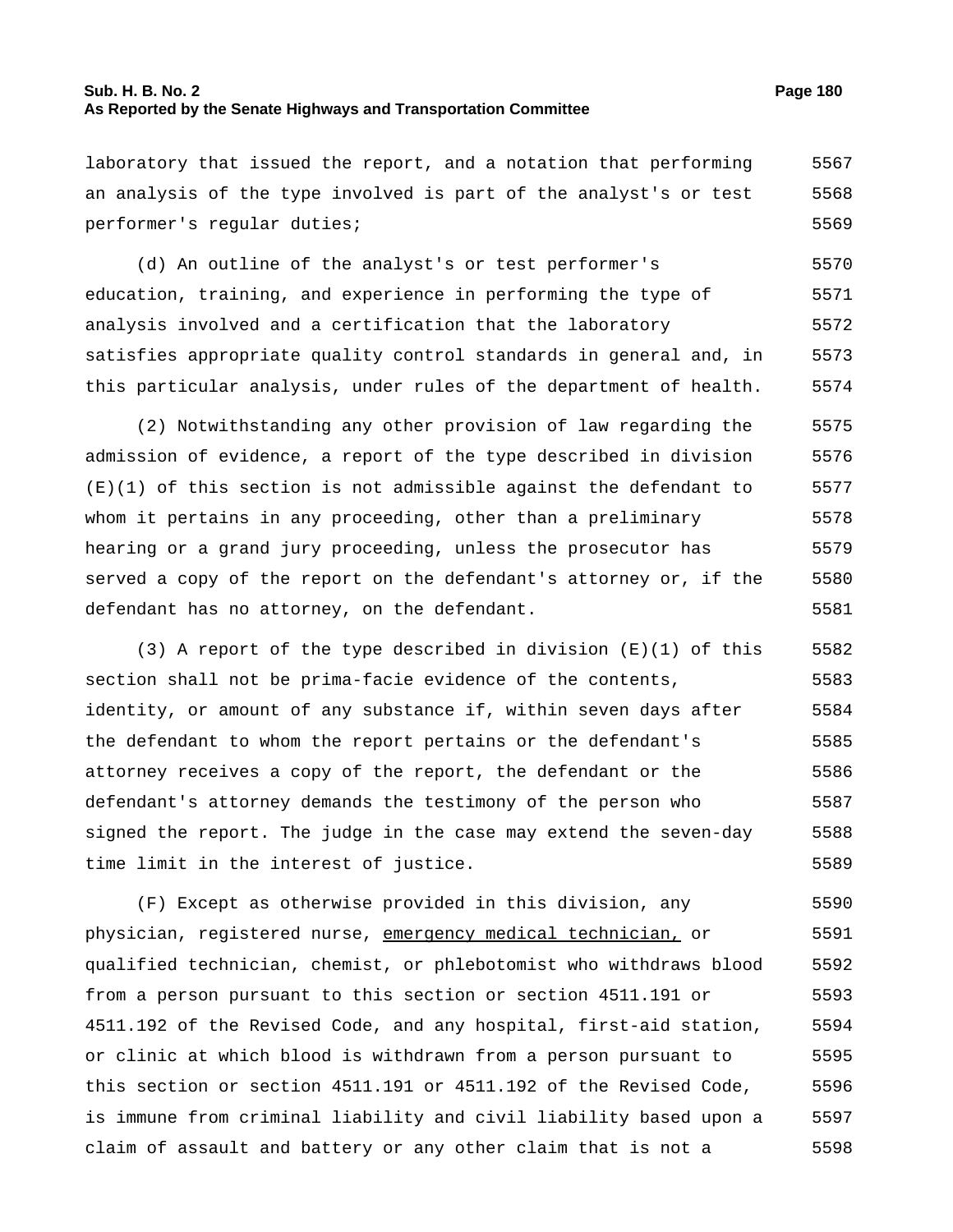## **Sub. H. B. No. 2 Page 181 As Reported by the Senate Highways and Transportation Committee**

claim of malpractice, for any act performed in withdrawing blood from the person. The immunity provided in this division also extends to an emergency medical service organization that employs an emergency medical technician who withdraws blood pursuant to this section. The immunity provided in this division is not available to a person who withdraws blood if the person engages in willful or wanton misconduct. 5599 5600 5601 5602 5603 5604 5605

 $(G)(1)$  Whoever violates any provision of divisions  $(A)(1)(a)$ to (i) or (A)(2) of this section is guilty of operating a vehicle under the influence of alcohol, a drug of abuse, or a combination of them. Whoever violates division  $(A)(1)(j)$  of this section is guilty of operating a vehicle while under the influence of a listed controlled substance or a listed metabolite of a controlled substance. The court shall sentence the offender for either offense under Chapter 2929. of the Revised Code, except as otherwise authorized or required by divisions  $(G)(1)(a)$  to  $(e)$  of this section: 5606 5607 5608 5609 5610 5611 5612 5613 5614 5615

(a) Except as otherwise provided in division  $(G)(1)(b)$ ,  $(c)$ , (d), or (e) of this section, the offender is guilty of a misdemeanor of the first degree, and the court shall sentence the offender to all of the following: 5616 5617 5618 5619

(i) If the sentence is being imposed for a violation of division  $(A)(1)(a)$ ,  $(b)$ ,  $(c)$ ,  $(d)$ ,  $(e)$ , or  $(j)$  of this section, a mandatory jail term of three consecutive days. As used in this division, three consecutive days means seventy-two consecutive hours. The court may sentence an offender to both an intervention program and a jail term. The court may impose a jail term in addition to the three-day mandatory jail term or intervention program. However, in no case shall the cumulative jail term imposed for the offense exceed six months. 5620 5621 5622 5623 5624 5625 5626 5627 5628

The court may suspend the execution of the three-day jail term under this division if the court, in lieu of that suspended 5629 5630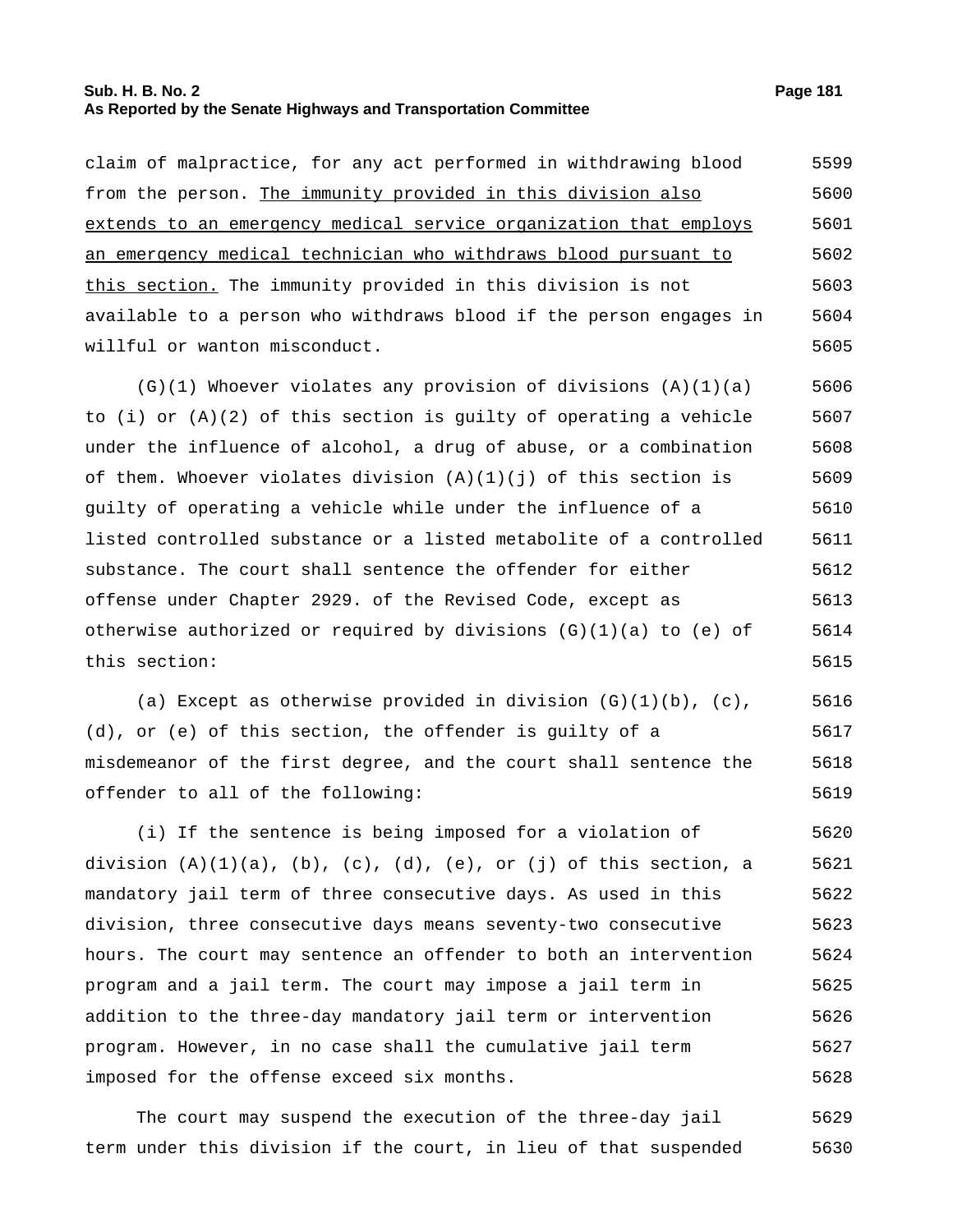# **Sub. H. B. No. 2 Page 182 As Reported by the Senate Highways and Transportation Committee**

term, places the offender under a community control sanction pursuant to section 2929.25 of the Revised Code and requires the offender to attend, for three consecutive days, a drivers' intervention program certified under section 3793.10 of the Revised Code. The court also may suspend the execution of any part of the three-day jail term under this division if it places the offender under a community control sanction pursuant to section 2929.25 of the Revised Code for part of the three days, requires the offender to attend for the suspended part of the term a drivers' intervention program so certified, and sentences the offender to a jail term equal to the remainder of the three consecutive days that the offender does not spend attending the program. The court may require the offender, as a condition of community control and in addition to the required attendance at a drivers' intervention program, to attend and satisfactorily complete any treatment or education programs that comply with the minimum standards adopted pursuant to Chapter 3793. of the Revised Code by the director of alcohol and drug addiction services that the operators of the drivers' intervention program determine that the offender should attend and to report periodically to the court on the offender's progress in the programs. The court also may impose on the offender any other conditions of community control that it considers necessary. 5631 5632 5633 5634 5635 5636 5637 5638 5639 5640 5641 5642 5643 5644 5645 5646 5647 5648 5649 5650 5651 5652 5653

(ii) If the sentence is being imposed for a violation of division  $(A)(1)(f)$ ,  $(g)$ ,  $(h)$ , or  $(i)$  or division  $(A)(2)$  of this section, except as otherwise provided in this division, a mandatory jail term of at least three consecutive days and a requirement that the offender attend, for three consecutive days, a drivers' intervention program that is certified pursuant to section 3793.10 of the Revised Code. As used in this division, three consecutive days means seventy-two consecutive hours. If the court determines that the offender is not conducive to treatment in a drivers' intervention program, if the offender refuses to 5654 5655 5656 5657 5658 5659 5660 5661 5662 5663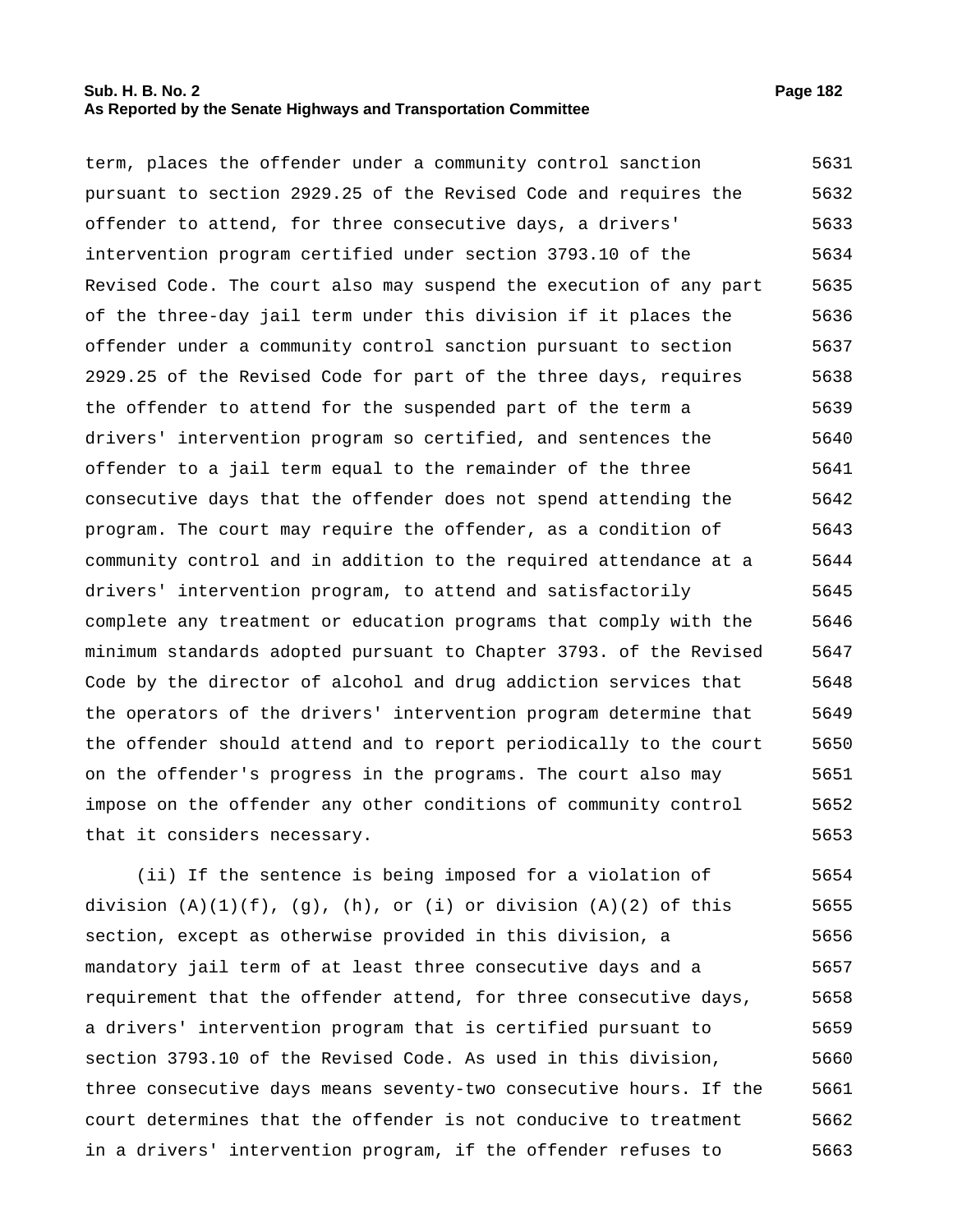# **Sub. H. B. No. 2 Page 183 As Reported by the Senate Highways and Transportation Committee**

attend a drivers' intervention program, or if the jail at which the offender is to serve the jail term imposed can provide a driver's intervention program, the court shall sentence the offender to a mandatory jail term of at least six consecutive days. 5664 5665 5666 5667 5668

The court may require the offender, under a community control sanction imposed under section 2929.25 of the Revised Code, to attend and satisfactorily complete any treatment or education programs that comply with the minimum standards adopted pursuant to Chapter 3793. of the Revised Code by the director of alcohol and drug addiction services, in addition to the required attendance at drivers' intervention program, that the operators of the drivers' intervention program determine that the offender should attend and to report periodically to the court on the offender's progress in the programs. The court also may impose any other conditions of community control on the offender that it considers necessary. 5669 5670 5671 5672 5673 5674 5675 5676 5677 5678 5679 5680

(iii) In all cases, a fine of not less than three hundred seventy-five and not more than one thousand seventy-five dollars; 5681 5682

(iv) In all cases, a class five license suspension of the offender's driver's or commercial driver's license or permit or nonresident operating privilege from the range specified in division (A)(5) of section 4510.02 of the Revised Code. The court may grant limited driving privileges relative to the suspension under sections 4510.021 and 4510.13 of the Revised Code. 5684 5685 5686 5687 5688 5689

(b) Except as otherwise provided in division  $(G)(1)(e)$  of this section, an offender who, within six years of the offense, previously has been convicted of or pleaded guilty to one violation of division (A) or (B) of this section or one other equivalent offense is guilty of a misdemeanor of the first degree. The court shall sentence the offender to all of the following: 5690 5691 5692 5693 5694 5695

5683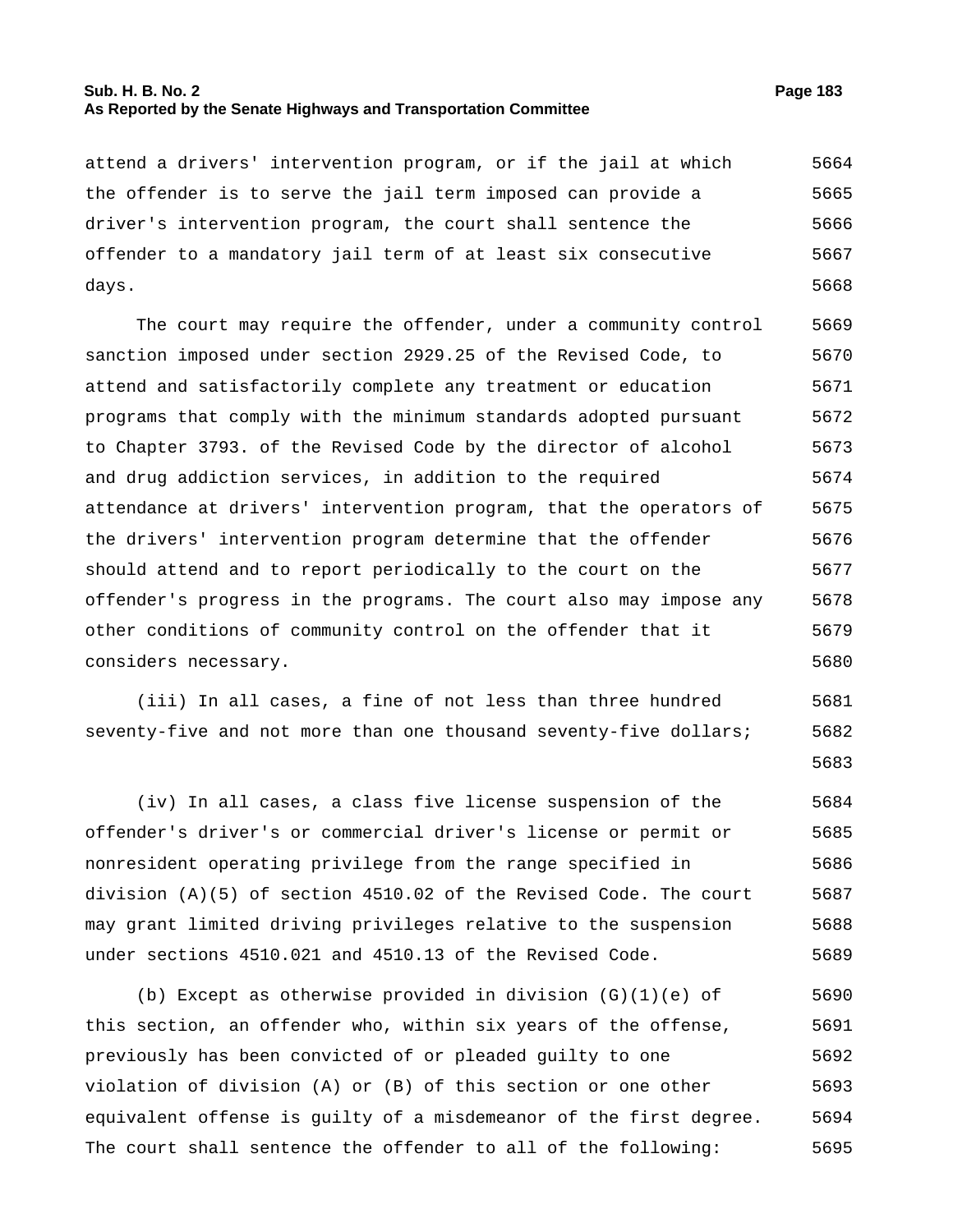### **Sub. H. B. No. 2 Page 184 As Reported by the Senate Highways and Transportation Committee**

(i) If the sentence is being imposed for a violation of division  $(A)(1)(a)$ ,  $(b)$ ,  $(c)$ ,  $(d)$ ,  $(e)$ , or  $(j)$  of this section, a mandatory jail term of ten consecutive days. The court shall impose the ten-day mandatory jail term under this division unless, subject to division  $(G)(3)$  of this section, it instead imposes a sentence under that division consisting of both a jail term and a term of house arrest with electronic monitoring, with continuous alcohol monitoring, or with both electronic monitoring and continuous alcohol monitoring. The court may impose a jail term in addition to the ten-day mandatory jail term. The cumulative jail term imposed for the offense shall not exceed six months. 5696 5697 5698 5699 5700 5701 5702 5703 5704 5705 5706

In addition to the jail term or the term of house arrest with electronic monitoring or continuous alcohol monitoring or both types of monitoring and jail term, the court shall require the offender to be assessed by an alcohol and drug treatment program that is authorized by section 3793.02 of the Revised Code, subject to division (I) of this section, and shall order the offender to follow the treatment recommendations of the program. The purpose of the assessment is to determine the degree of the offender's alcohol usage and to determine whether or not treatment is warranted. Upon the request of the court, the program shall submit the results of the assessment to the court, including all treatment recommendations and clinical diagnoses related to alcohol use. 5707 5708 5709 5710 5711 5712 5713 5714 5715 5716 5717 5718 5719

(ii) If the sentence is being imposed for a violation of division  $(A)(1)(f)$ ,  $(g)$ ,  $(h)$ , or  $(i)$  or division  $(A)(2)$  of this section, except as otherwise provided in this division, a mandatory jail term of twenty consecutive days. The court shall impose the twenty-day mandatory jail term under this division unless, subject to division  $(G)(3)$  of this section, it instead imposes a sentence under that division consisting of both a jail term and a term of house arrest with electronic monitoring, with 5720 5721 5722 5723 5724 5725 5726 5727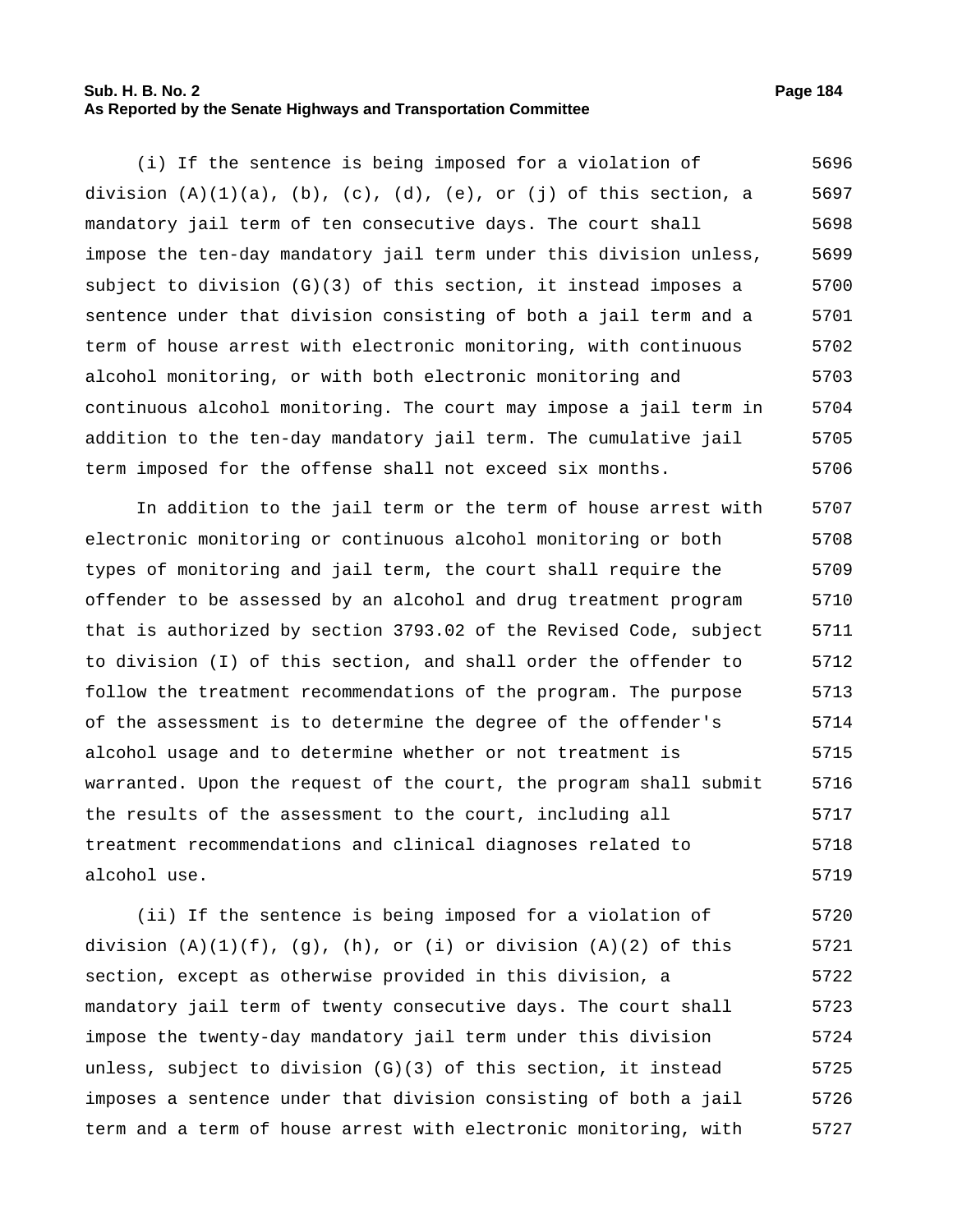### **Sub. H. B. No. 2 Page 185 As Reported by the Senate Highways and Transportation Committee**

continuous alcohol monitoring, or with both electronic monitoring and continuous alcohol monitoring. The court may impose a jail term in addition to the twenty-day mandatory jail term. The cumulative jail term imposed for the offense shall not exceed six months. 5728 5729 5730 5731 5732

In addition to the jail term or the term of house arrest with electronic monitoring or continuous alcohol monitoring or both types of monitoring and jail term, the court shall require the offender to be assessed by an alcohol and drug treatment program that is authorized by section 3793.02 of the Revised Code, subject to division (I) of this section, and shall order the offender to follow the treatment recommendations of the program. The purpose of the assessment is to determine the degree of the offender's alcohol usage and to determine whether or not treatment is warranted. Upon the request of the court, the program shall submit the results of the assessment to the court, including all treatment recommendations and clinical diagnoses related to alcohol use. 5733 5734 5735 5736 5737 5738 5739 5740 5741 5742 5743 5744 5745

(iii) In all cases, notwithstanding the fines set forth in Chapter 2929. of the Revised Code, a fine of not less than five hundred twenty-five and not more than one thousand six hundred twenty-five dollars; 5746 5747 5748 5749

(iv) In all cases, a class four license suspension of the offender's driver's license, commercial driver's license, temporary instruction permit, probationary license, or nonresident operating privilege from the range specified in division  $(A)(4)$  of section 4510.02 of the Revised Code. The court may grant limited driving privileges relative to the suspension under sections 4510.021 and 4510.13 of the Revised Code. 5750 5751 5752 5753 5754 5755 5756

(v) In all cases, if the vehicle is registered in the offender's name, immobilization of the vehicle involved in the offense for ninety days in accordance with section 4503.233 of the 5757 5758 5759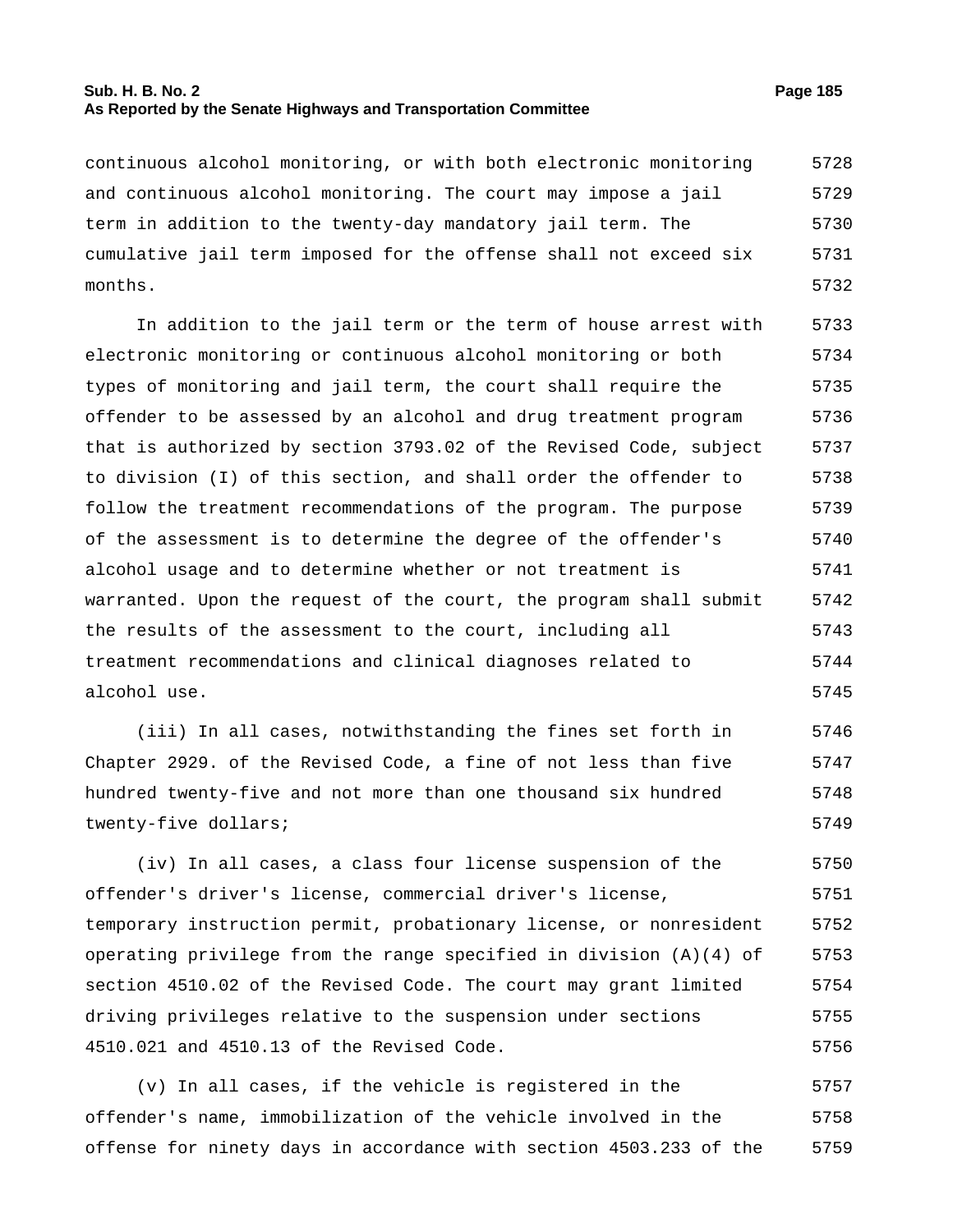# **Sub. H. B. No. 2 Page 186 As Reported by the Senate Highways and Transportation Committee**

Revised Code and impoundment of the license plates of that vehicle for ninety days. 5760 5761

(c) Except as otherwise provided in division  $(G)(1)(e)$  of this section, an offender who, within six years of the offense, previously has been convicted of or pleaded guilty to two violations of division (A) or (B) of this section or other equivalent offenses is guilty of a misdemeanor. The court shall sentence the offender to all of the following: 5762 5763 5764 5765 5766 5767

(i) If the sentence is being imposed for a violation of division  $(A)(1)(a)$ ,  $(b)$ ,  $(c)$ ,  $(d)$ ,  $(e)$ , or  $(j)$  of this section, a mandatory jail term of thirty consecutive days. The court shall impose the thirty-day mandatory jail term under this division unless, subject to division (G)(3) of this section, it instead imposes a sentence under that division consisting of both a jail term and a term of house arrest with electronic monitoring, with continuous alcohol monitoring, or with both electronic monitoring and continuous alcohol monitoring. The court may impose a jail term in addition to the thirty-day mandatory jail term. Notwithstanding the jail terms set forth in sections 2929.21 to 2929.28 of the Revised Code, the additional jail term shall not exceed one year, and the cumulative jail term imposed for the offense shall not exceed one year. 5768 5769 5770 5771 5772 5773 5774 5775 5776 5777 5778 5779 5780 5781

(ii) If the sentence is being imposed for a violation of division  $(A)(1)(f)$ ,  $(g)$ ,  $(h)$ , or  $(i)$  or division  $(A)(2)$  of this section, a mandatory jail term of sixty consecutive days. The court shall impose the sixty-day mandatory jail term under this division unless, subject to division (G)(3) of this section, it instead imposes a sentence under that division consisting of both a jail term and a term of house arrest with electronic monitoring, with continuous alcohol monitoring, or with both electronic monitoring and continuous alcohol monitoring. The court may impose a jail term in addition to the sixty-day mandatory jail term. 5782 5783 5784 5785 5786 5787 5788 5789 5790 5791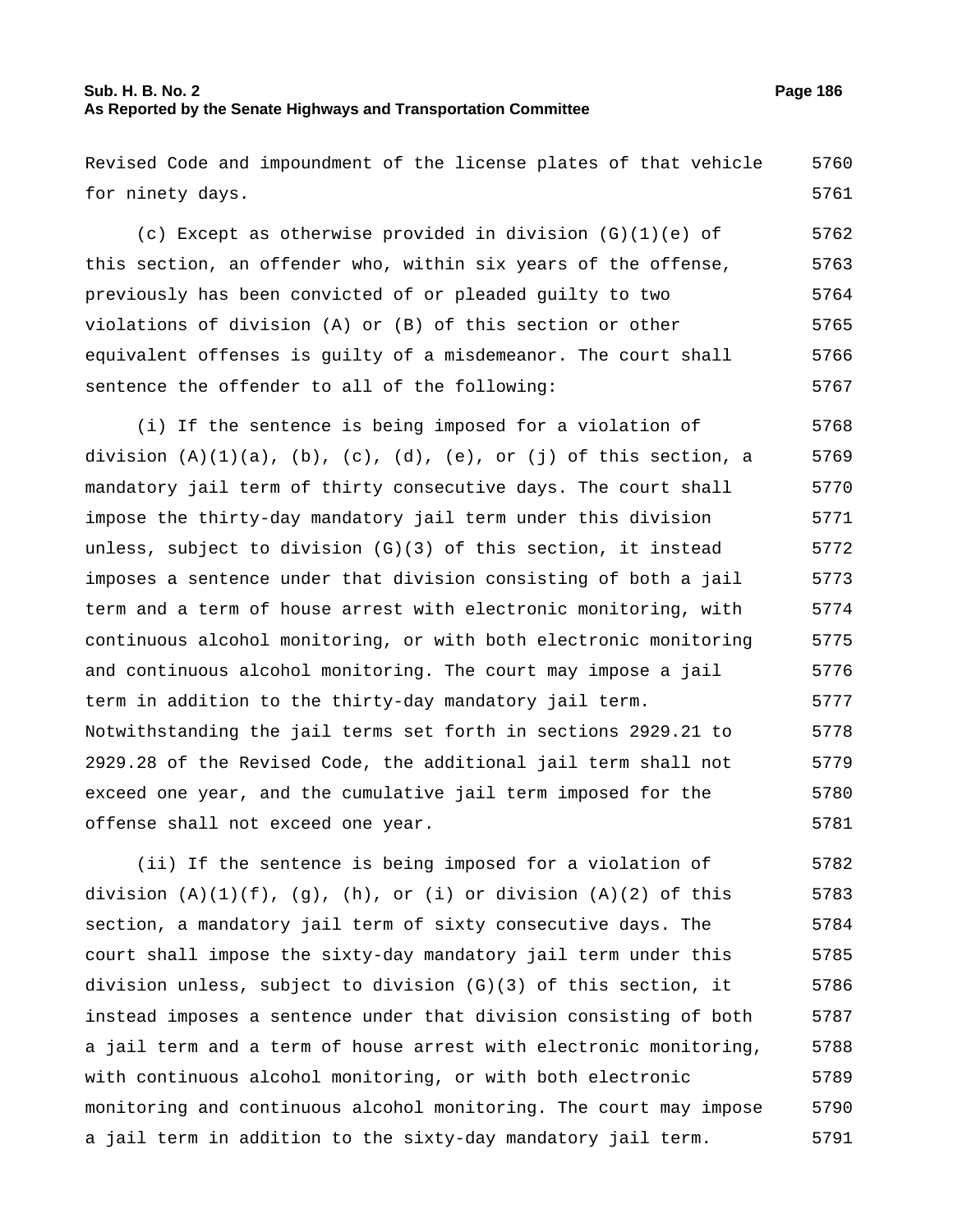# **Sub. H. B. No. 2 Page 187 As Reported by the Senate Highways and Transportation Committee**

Notwithstanding the jail terms set forth in sections 2929.21 to 2929.28 of the Revised Code, the additional jail term shall not exceed one year, and the cumulative jail term imposed for the offense shall not exceed one year. 5792 5793 5794 5795

(iii) In all cases, notwithstanding the fines set forth in Chapter 2929. of the Revised Code, a fine of not less than eight hundred fifty and not more than two thousand seven hundred fifty dollars; 5796 5797 5798 5799

(iv) In all cases, a class three license suspension of the offender's driver's license, commercial driver's license, temporary instruction permit, probationary license, or nonresident operating privilege from the range specified in division (A)(3) of section 4510.02 of the Revised Code. The court may grant limited driving privileges relative to the suspension under sections 4510.021 and 4510.13 of the Revised Code. 5800 5801 5802 5803 5804 5805 5806

(v) In all cases, if the vehicle is registered in the offender's name, criminal forfeiture of the vehicle involved in the offense in accordance with section 4503.234 of the Revised Code. Division (G)(6) of this section applies regarding any vehicle that is subject to an order of criminal forfeiture under this division. 5807 5808 5809 5810 5811 5812

(vi) In all cases, the court shall order the offender to participate in an alcohol and drug addiction program authorized by section 3793.02 of the Revised Code, subject to division (I) of this section, and shall order the offender to follow the treatment recommendations of the program. The operator of the program shall determine and assess the degree of the offender's alcohol dependency and shall make recommendations for treatment. Upon the request of the court, the program shall submit the results of the assessment to the court, including all treatment recommendations and clinical diagnoses related to alcohol use. 5813 5814 5815 5816 5817 5818 5819 5820 5821 5822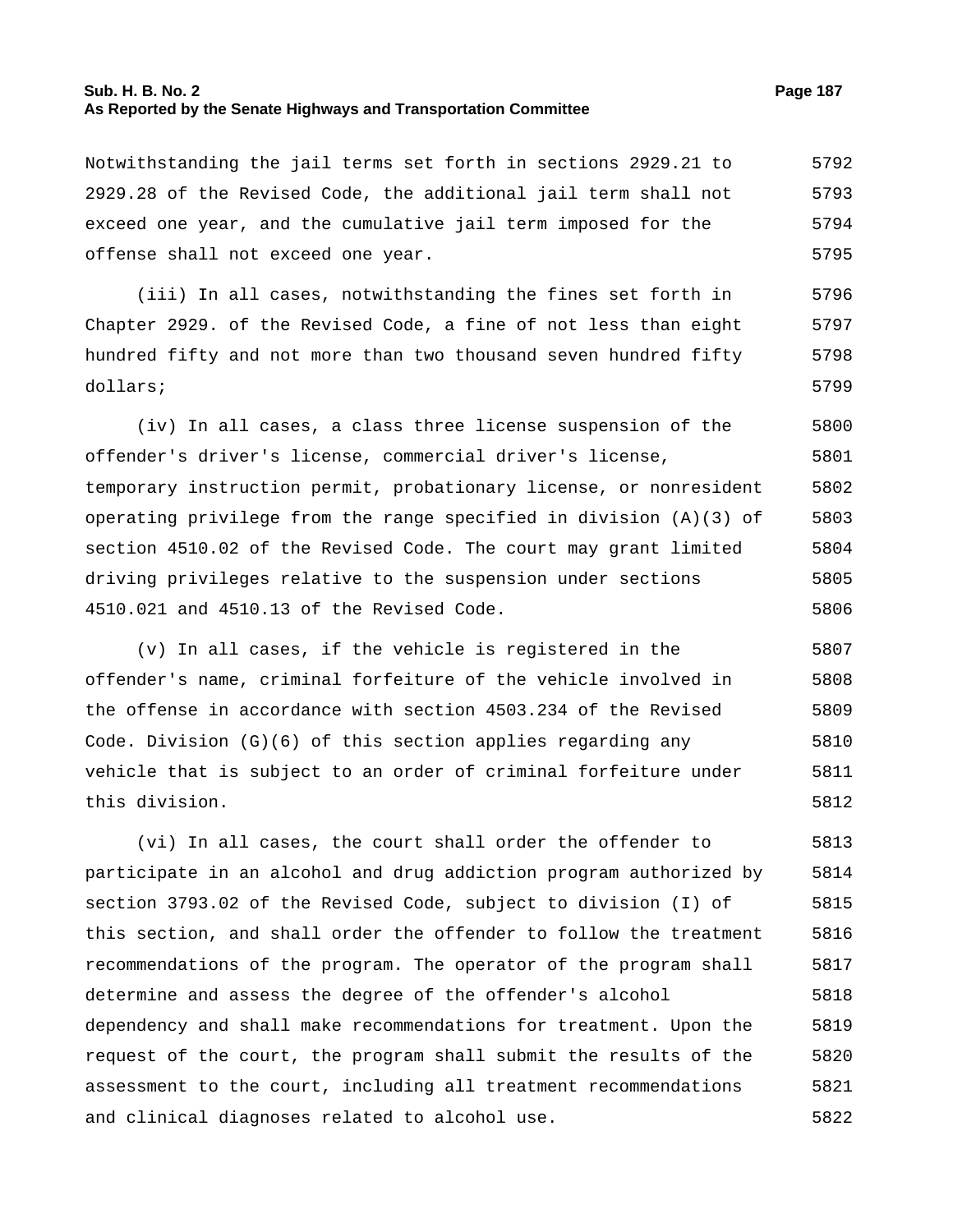#### **Sub. H. B. No. 2 Page 188 As Reported by the Senate Highways and Transportation Committee**

(d) Except as otherwise provided in division  $(G)(1)(e)$  of this section, an offender who, within six years of the offense, previously has been convicted of or pleaded guilty to three or four violations of division (A) or (B) of this section or other equivalent offenses or an offender who, within twenty years of the offense, previously has been convicted of or pleaded guilty to five or more violations of that nature is guilty of a felony of the fourth degree. The court shall sentence the offender to all of the following: 5823 5824 5825 5826 5827 5828 5829 5830 5831

(i) If the sentence is being imposed for a violation of division  $(A)(1)(a)$ ,  $(b)$ ,  $(c)$ ,  $(d)$ ,  $(e)$ , or  $(j)$  of this section, a mandatory prison term of one, two, three, four, or five years as required by and in accordance with division  $(G)(2)$  of section 2929.13 of the Revised Code if the offender also is convicted of or also pleads guilty to a specification of the type described in section 2941.1413 of the Revised Code or, in the discretion of the court, either a mandatory term of local incarceration of sixty consecutive days in accordance with division  $(G)(1)$  of section 2929.13 of the Revised Code or a mandatory prison term of sixty consecutive days in accordance with division  $(G)(2)$  of that section if the offender is not convicted of and does not plead guilty to a specification of that type. If the court imposes a mandatory term of local incarceration, it may impose a jail term in addition to the sixty-day mandatory term, the cumulative total of the mandatory term and the jail term for the offense shall not exceed one year, and, except as provided in division  $(A)(1)$  of section 2929.13 of the Revised Code, no prison term is authorized for the offense. If the court imposes a mandatory prison term, notwithstanding division (A)(4) of section 2929.14 of the Revised Code, it also may sentence the offender to a definite prison term that shall be not less than six months and not more than thirty months and the prison terms shall be imposed as described in division (G)(2) of section 2929.13 of the Revised Code. If the 5832 5833 5834 5835 5836 5837 5838 5839 5840 5841 5842 5843 5844 5845 5846 5847 5848 5849 5850 5851 5852 5853 5854 5855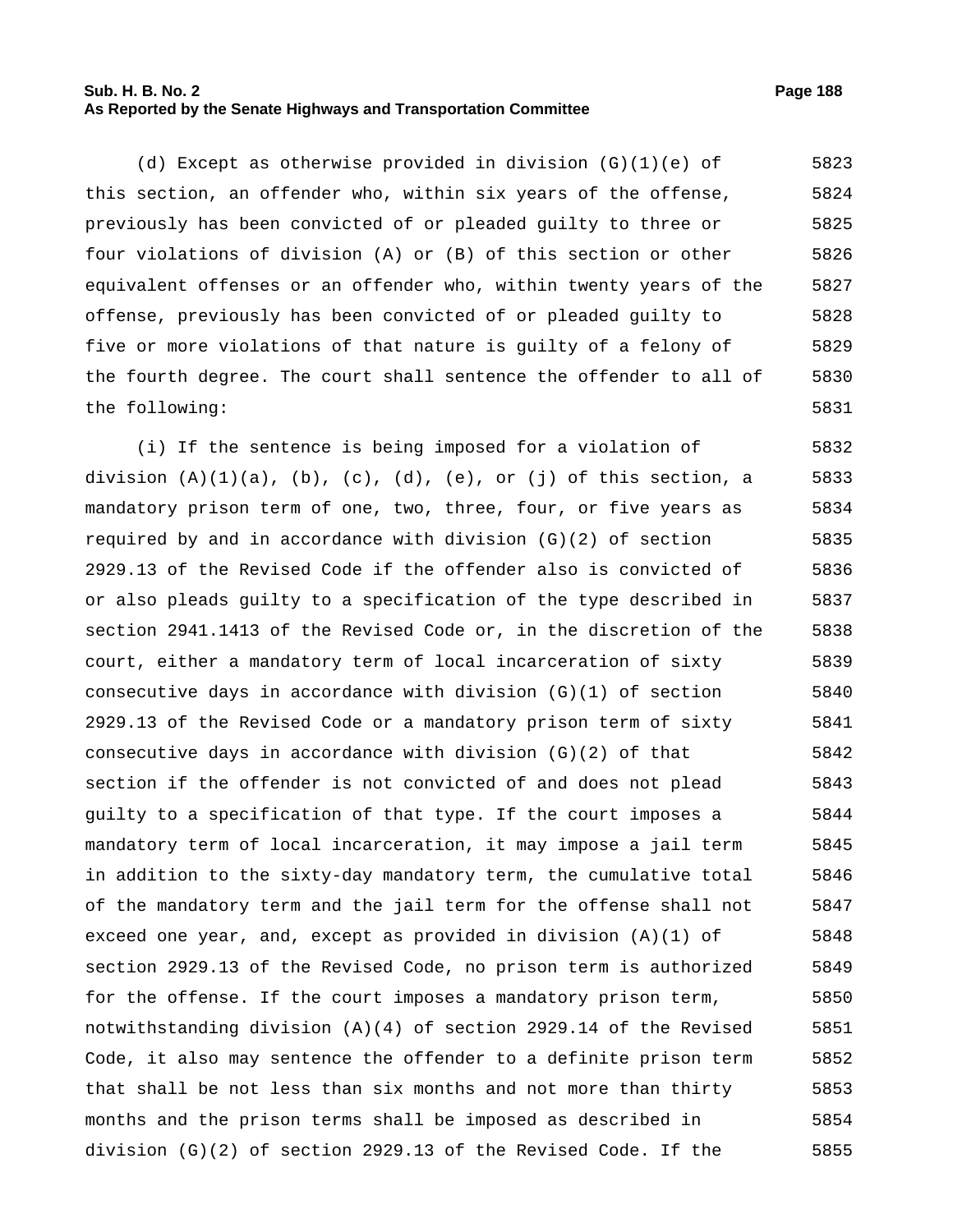### **Sub. H. B. No. 2 Page 189 As Reported by the Senate Highways and Transportation Committee**

court imposes a mandatory prison term or mandatory prison term and additional prison term, in addition to the term or terms so imposed, the court also may sentence the offender to a community control sanction for the offense, but the offender shall serve all of the prison terms so imposed prior to serving the community control sanction. 5856 5857 5858 5859 5860 5861

(ii) If the sentence is being imposed for a violation of division  $(A)(1)(f)$ ,  $(g)$ ,  $(h)$ , or  $(i)$  or division  $(A)(2)$  of this section, a mandatory prison term of one, two, three, four, or five years as required by and in accordance with division  $(G)(2)$  of section 2929.13 of the Revised Code if the offender also is convicted of or also pleads guilty to a specification of the type described in section 2941.1413 of the Revised Code or, in the discretion of the court, either a mandatory term of local incarceration of one hundred twenty consecutive days in accordance with division (G)(1) of section 2929.13 of the Revised Code or a mandatory prison term of one hundred twenty consecutive days in accordance with division  $(G)(2)$  of that section if the offender is not convicted of and does not plead guilty to a specification of that type. If the court imposes a mandatory term of local incarceration, it may impose a jail term in addition to the one hundred twenty-day mandatory term, the cumulative total of the mandatory term and the jail term for the offense shall not exceed one year, and, except as provided in division  $(A)(1)$  of section 2929.13 of the Revised Code, no prison term is authorized for the offense. If the court imposes a mandatory prison term, notwithstanding division (A)(4) of section 2929.14 of the Revised Code, it also may sentence the offender to a definite prison term that shall be not less than six months and not more than thirty months and the prison terms shall be imposed as described in division (G)(2) of section 2929.13 of the Revised Code. If the court imposes a mandatory prison term or mandatory prison term and additional prison term, in addition to the term or terms so 5862 5863 5864 5865 5866 5867 5868 5869 5870 5871 5872 5873 5874 5875 5876 5877 5878 5879 5880 5881 5882 5883 5884 5885 5886 5887 5888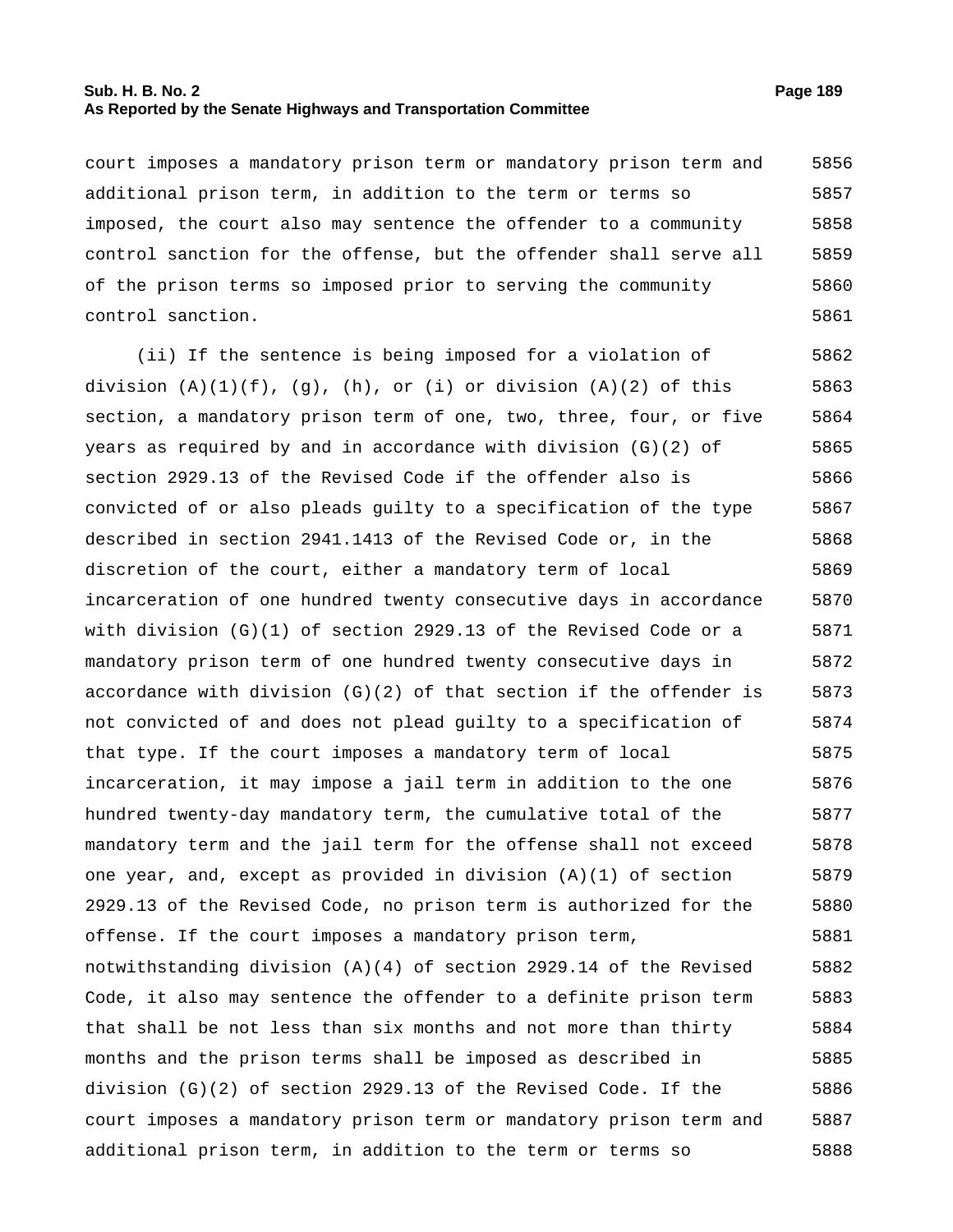# **Sub. H. B. No. 2 Page 190 As Reported by the Senate Highways and Transportation Committee**

imposed, the court also may sentence the offender to a community control sanction for the offense, but the offender shall serve all of the prison terms so imposed prior to serving the community 5889 5890 5891

control sanction.

(iii) In all cases, notwithstanding section 2929.18 of the Revised Code, a fine of not less than one thousand three hundred fifty nor more than ten thousand five hundred dollars; 5893 5894 5895

(iv) In all cases, a class two license suspension of the offender's driver's license, commercial driver's license, temporary instruction permit, probationary license, or nonresident operating privilege from the range specified in division (A)(2) of section 4510.02 of the Revised Code. The court may grant limited driving privileges relative to the suspension under sections 4510.021 and 4510.13 of the Revised Code. 5896 5897 5898 5899 5900 5901 5902

(v) In all cases, if the vehicle is registered in the offender's name, criminal forfeiture of the vehicle involved in the offense in accordance with section 4503.234 of the Revised Code. Division (G)(6) of this section applies regarding any vehicle that is subject to an order of criminal forfeiture under this division. 5903 5904 5905 5906 5907 5908

(vi) In all cases, the court shall order the offender to participate in an alcohol and drug addiction program authorized by section 3793.02 of the Revised Code, subject to division (I) of this section, and shall order the offender to follow the treatment recommendations of the program. The operator of the program shall determine and assess the degree of the offender's alcohol dependency and shall make recommendations for treatment. Upon the request of the court, the program shall submit the results of the assessment to the court, including all treatment recommendations and clinical diagnoses related to alcohol use. 5909 5910 5911 5912 5913 5914 5915 5916 5917 5918

(vii) In all cases, if the court sentences the offender to a 5919

5892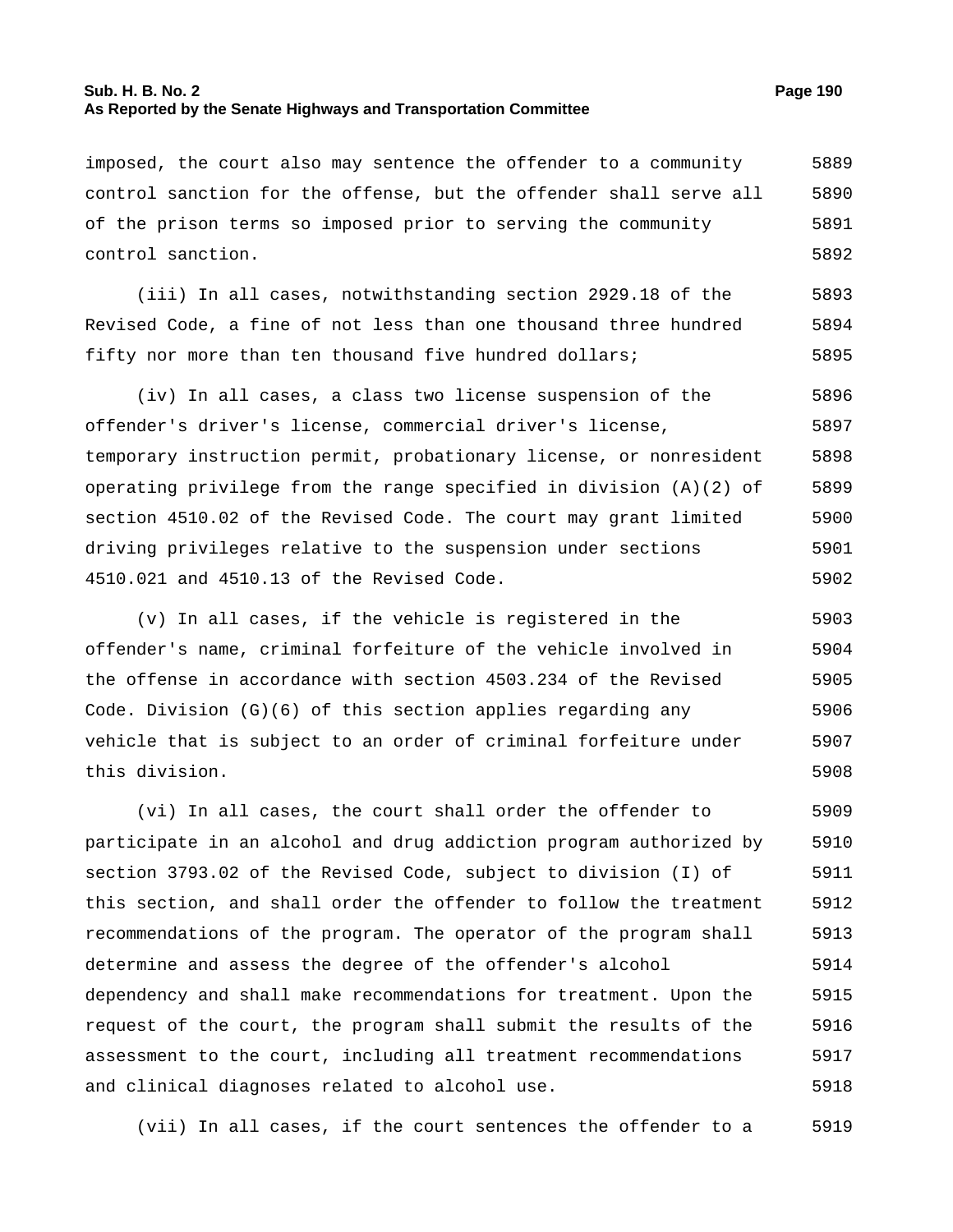### **Sub. H. B. No. 2 Page 191 As Reported by the Senate Highways and Transportation Committee**

mandatory term of local incarceration, in addition to the mandatory term, the court, pursuant to section 2929.17 of the Revised Code, may impose a term of house arrest with electronic monitoring. The term shall not commence until after the offender has served the mandatory term of local incarceration. 5920 5921 5922 5923 5924

(e) An offender who previously has been convicted of or pleaded guilty to a violation of division (A) of this section that was a felony, regardless of when the violation and the conviction or guilty plea occurred, is guilty of a felony of the third degree. The court shall sentence the offender to all of the following: 5925 5926 5927 5928 5929 5930

(i) If the offender is being sentenced for a violation of division  $(A)(1)(a)$ ,  $(b)$ ,  $(c)$ ,  $(d)$ ,  $(e)$ , or  $(j)$  of this section, a mandatory prison term of one, two, three, four, or five years as required by and in accordance with division  $(G)(2)$  of section 2929.13 of the Revised Code if the offender also is convicted of or also pleads guilty to a specification of the type described in section 2941.1413 of the Revised Code or a mandatory prison term of sixty consecutive days in accordance with division  $(G)(2)$  of section 2929.13 of the Revised Code if the offender is not convicted of and does not plead guilty to a specification of that type. The court may impose a prison term in addition to the mandatory prison term. The cumulative total of a sixty-day mandatory prison term and the additional prison term for the offense shall not exceed five years. In addition to the mandatory prison term or mandatory prison term and additional prison term the court imposes, the court also may sentence the offender to a community control sanction for the offense, but the offender shall serve all of the prison terms so imposed prior to serving the community control sanction. 5931 5932 5933 5934 5935 5936 5937 5938 5939 5940 5941 5942 5943 5944 5945 5946 5947 5948 5949

(ii) If the sentence is being imposed for a violation of division  $(A)(1)(f)$ ,  $(g)$ ,  $(h)$ , or  $(i)$  or division  $(A)(2)$  of this 5950 5951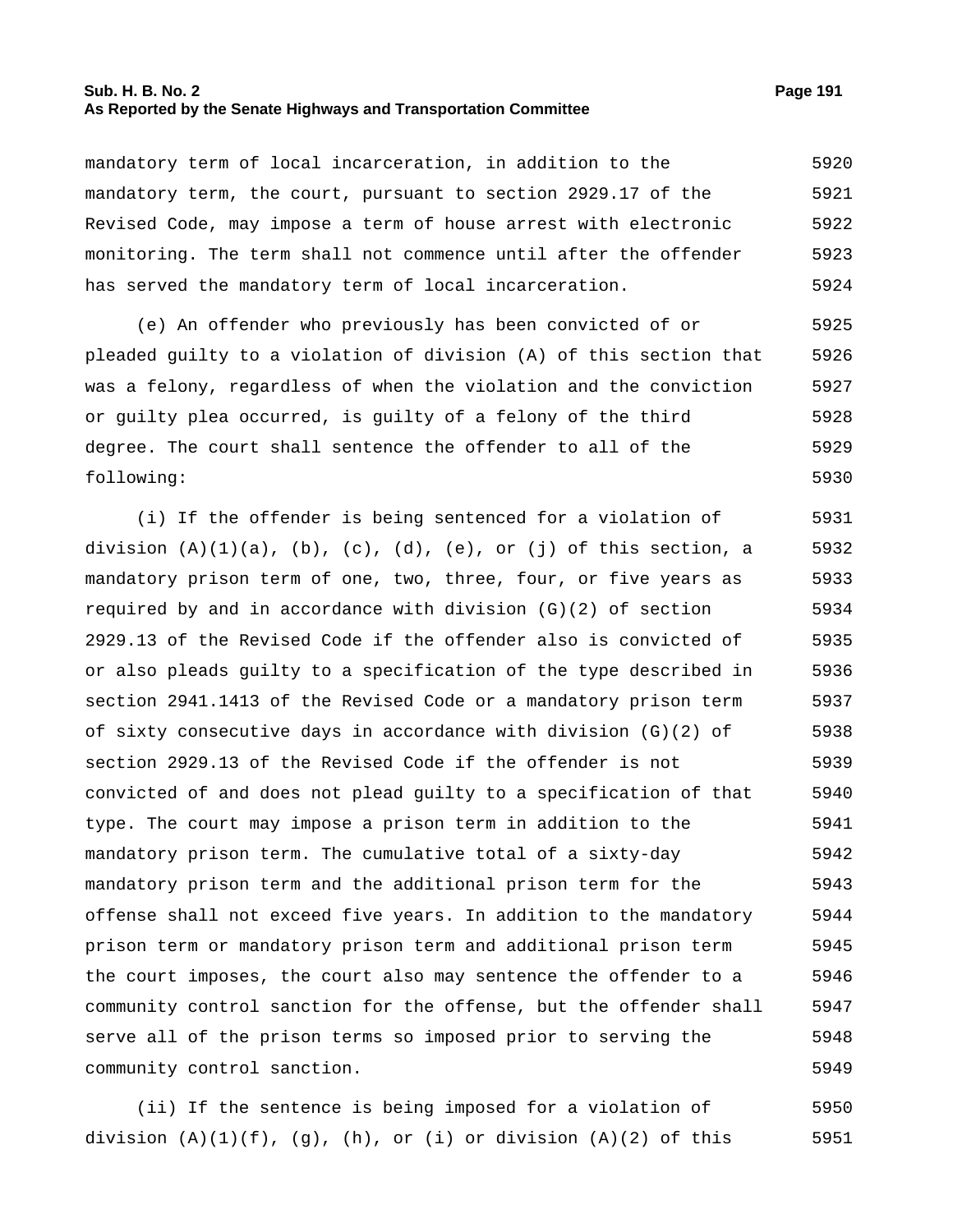# **Sub. H. B. No. 2 Page 192 As Reported by the Senate Highways and Transportation Committee**

section, a mandatory prison term of one, two, three, four, or five years as required by and in accordance with division (G)(2) of section 2929.13 of the Revised Code if the offender also is convicted of or also pleads guilty to a specification of the type described in section 2941.1413 of the Revised Code or a mandatory prison term of one hundred twenty consecutive days in accordance with division  $(G)(2)$  of section 2929.13 of the Revised Code if the offender is not convicted of and does not plead guilty to a specification of that type. The court may impose a prison term in addition to the mandatory prison term. The cumulative total of a one hundred twenty-day mandatory prison term and the additional prison term for the offense shall not exceed five years. In addition to the mandatory prison term or mandatory prison term and additional prison term the court imposes, the court also may sentence the offender to a community control sanction for the offense, but the offender shall serve all of the prison terms so imposed prior to serving the community control sanction. 5952 5953 5954 5955 5956 5957 5958 5959 5960 5961 5962 5963 5964 5965 5966 5967 5968

(iii) In all cases, notwithstanding section 2929.18 of the Revised Code, a fine of not less than one thousand three hundred fifty nor more than ten thousand five hundred dollars; 5969 5970 5971

(iv) In all cases, a class two license suspension of the offender's driver's license, commercial driver's license, temporary instruction permit, probationary license, or nonresident operating privilege from the range specified in division (A)(2) of section 4510.02 of the Revised Code. The court may grant limited driving privileges relative to the suspension under sections 4510.021 and 4510.13 of the Revised Code. 5972 5973 5974 5975 5976 5977 5978

(v) In all cases, if the vehicle is registered in the offender's name, criminal forfeiture of the vehicle involved in the offense in accordance with section 4503.234 of the Revised Code. Division (G)(6) of this section applies regarding any vehicle that is subject to an order of criminal forfeiture under 5979 5980 5981 5982 5983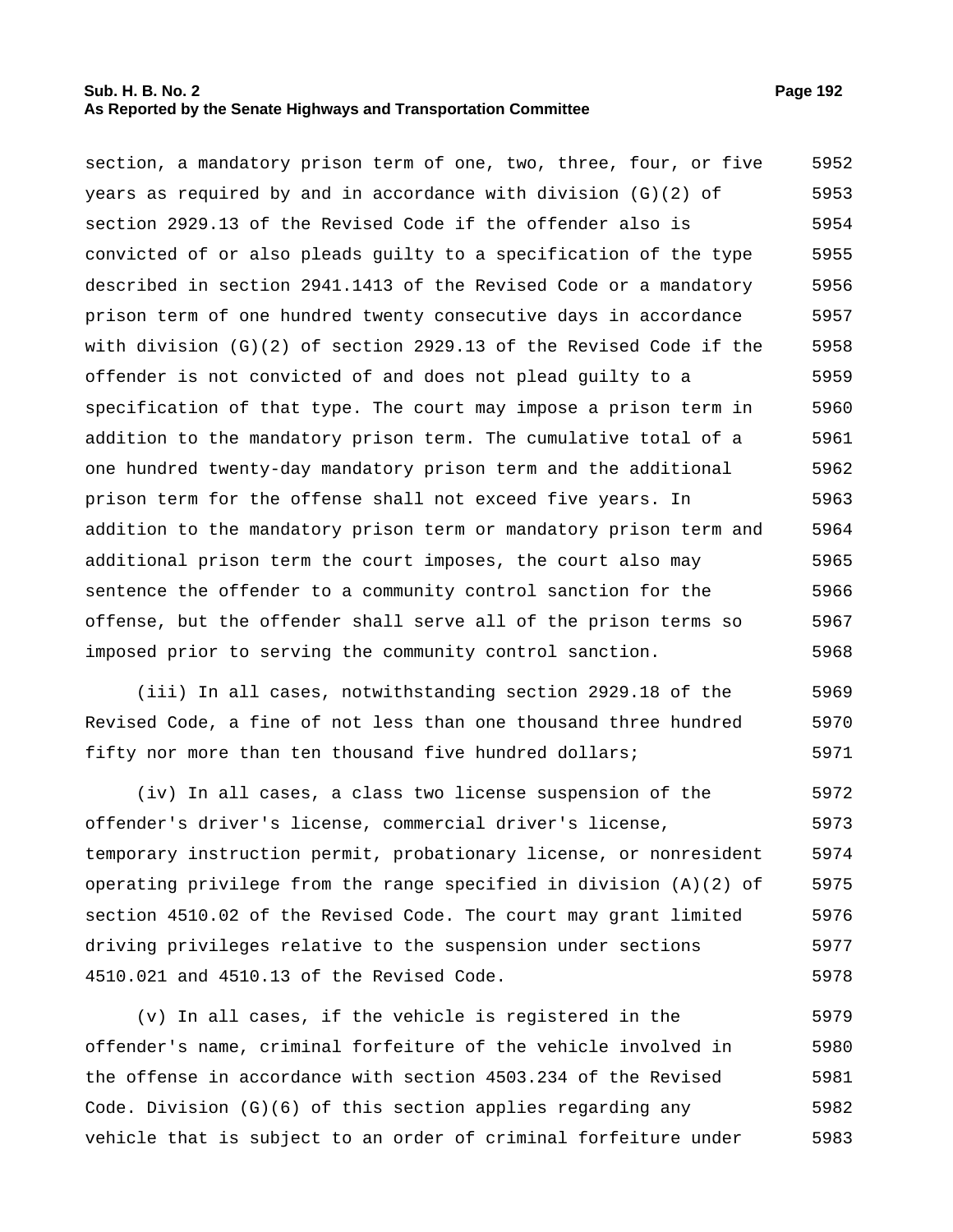# **Sub. H. B. No. 2 Page 193 As Reported by the Senate Highways and Transportation Committee**

this division. 5984

(vi) In all cases, the court shall order the offender to participate in an alcohol and drug addiction program authorized by section 3793.02 of the Revised Code, subject to division (I) of this section, and shall order the offender to follow the treatment recommendations of the program. The operator of the program shall determine and assess the degree of the offender's alcohol dependency and shall make recommendations for treatment. Upon the request of the court, the program shall submit the results of the assessment to the court, including all treatment recommendations and clinical diagnoses related to alcohol use. 5985 5986 5987 5988 5989 5990 5991 5992 5993 5994

(2) An offender who is convicted of or pleads guilty to a violation of division (A) of this section and who subsequently seeks reinstatement of the driver's or occupational driver's license or permit or nonresident operating privilege suspended under this section as a result of the conviction or guilty plea shall pay a reinstatement fee as provided in division  $(F)(2)$  of section 4511.191 of the Revised Code. 5995 5996 5997 5998 5999 6000 6001

(3) If an offender is sentenced to a jail term under division  $(G)(1)(b)(i)$  or  $(ii)$  or  $(G)(1)(c)(i)$  or  $(ii)$  of this section and if, within sixty days of sentencing of the offender, the court issues a written finding on the record that, due to the unavailability of space at the jail where the offender is required to serve the term, the offender will not be able to begin serving that term within the sixty-day period following the date of sentencing, the court may impose an alternative sentence under this division that includes a term of house arrest with electronic monitoring, with continuous alcohol monitoring, or with both electronic monitoring and continuous alcohol monitoring. 6002 6003 6004 6005 6006 6007 6008 6009 6010 6011 6012

As an alternative to a mandatory jail term of ten consecutive days required by division  $(G)(1)(b)(i)$  of this section, the court, under this division, may sentence the offender to five consecutive 6013 6014 6015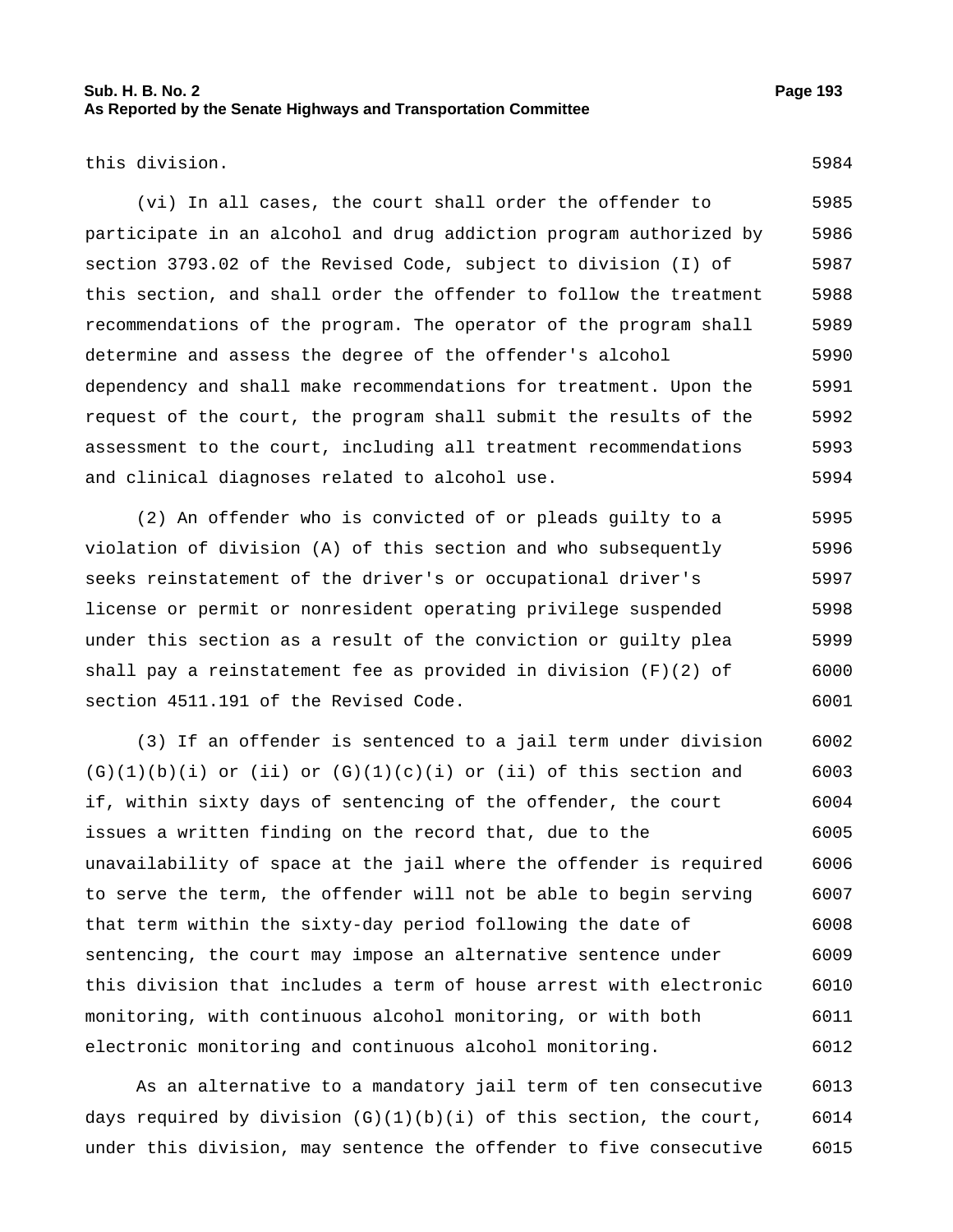#### **Sub. H. B. No. 2 Page 194 As Reported by the Senate Highways and Transportation Committee**

days in jail and not less than eighteen consecutive days of house arrest with electronic monitoring, with continuous alcohol monitoring, or with both electronic monitoring and continuous alcohol monitoring. The cumulative total of the five consecutive days in jail and the period of house arrest with electronic monitoring, continuous alcohol monitoring, or both types of monitoring shall not exceed six months. The five consecutive days in jail do not have to be served prior to or consecutively to the period of house arrest. 6016 6017 6018 6019 6020 6021 6022 6023 6024

As an alternative to the mandatory jail term of twenty consecutive days required by division  $(G)(1)(b)(ii)$  of this section, the court, under this division, may sentence the offender to ten consecutive days in jail and not less than thirty-six consecutive days of house arrest with electronic monitoring, with continuous alcohol monitoring, or with both electronic monitoring and continuous alcohol monitoring. The cumulative total of the ten consecutive days in jail and the period of house arrest with electronic monitoring, continuous alcohol monitoring, or both types of monitoring shall not exceed six months. The ten consecutive days in jail do not have to be served prior to or consecutively to the period of house arrest. 6025 6026 6027 6028 6029 6030 6031 6032 6033 6034 6035 6036

As an alternative to a mandatory jail term of thirty consecutive days required by division  $(G)(1)(c)(i)$  of this section, the court, under this division, may sentence the offender to fifteen consecutive days in jail and not less than fifty-five consecutive days of house arrest with electronic monitoring, with continuous alcohol monitoring, or with both electronic monitoring and continuous alcohol monitoring. The cumulative total of the fifteen consecutive days in jail and the period of house arrest with electronic monitoring, continuous alcohol monitoring, or both types of monitoring shall not exceed one year. The fifteen consecutive days in jail do not have to be served prior to or 6037 6038 6039 6040 6041 6042 6043 6044 6045 6046 6047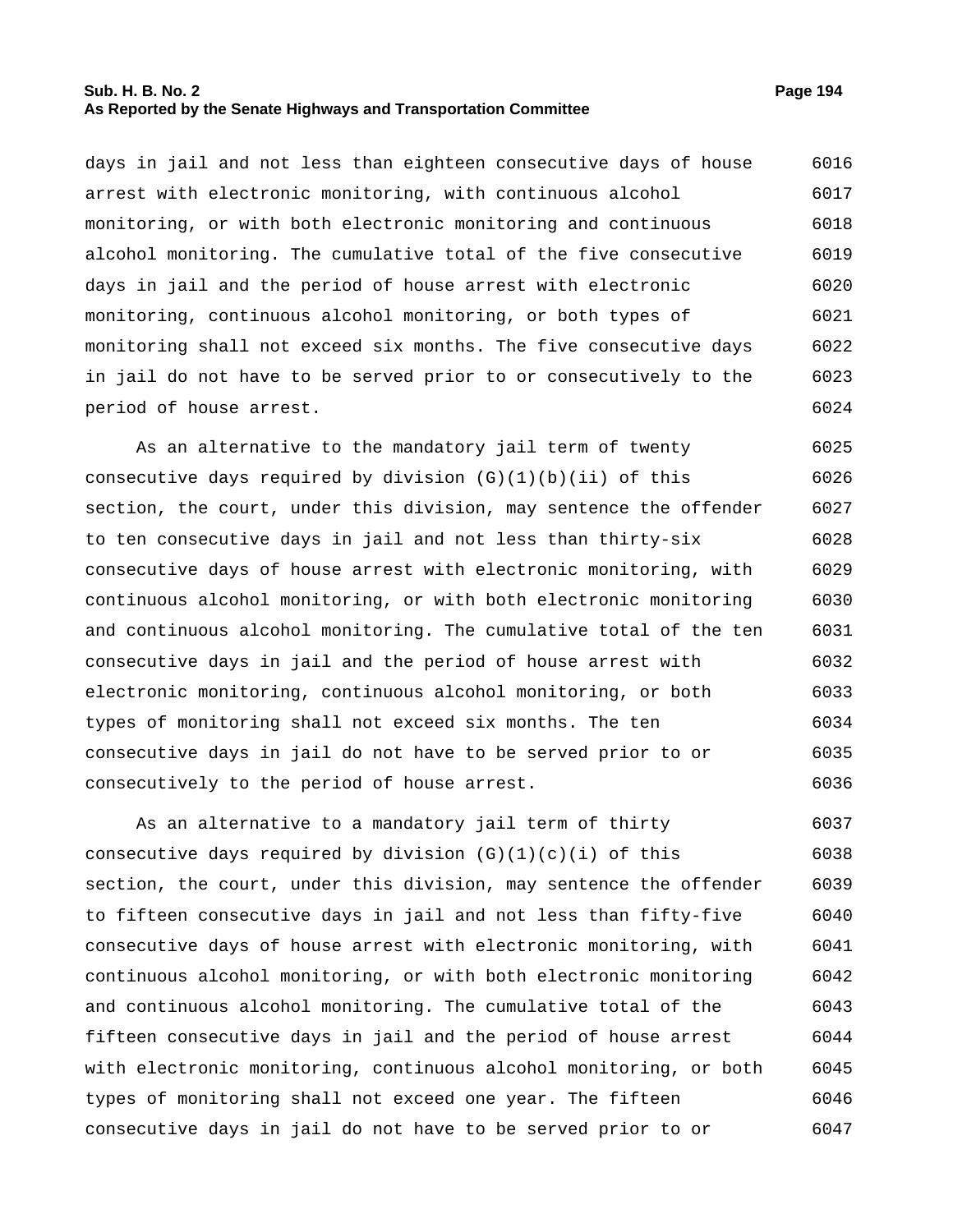consecutively to the period of house arrest. 6048

As an alternative to the mandatory jail term of sixty consecutive days required by division  $(G)(1)(c)(ii)$  of this section, the court, under this division, may sentence the offender to thirty consecutive days in jail and not less than one hundred ten consecutive days of house arrest with electronic monitoring, with continuous alcohol monitoring, or with both electronic monitoring and continuous alcohol monitoring. The cumulative total of the thirty consecutive days in jail and the period of house arrest with electronic monitoring, continuous alcohol monitoring, or both types of monitoring shall not exceed one year. The thirty consecutive days in jail do not have to be served prior to or consecutively to the period of house arrest. 6049 6050 6051 6052 6053 6054 6055 6056 6057 6058 6059 6060

(4) If an offender's driver's or occupational driver's license or permit or nonresident operating privilege is suspended under division (G) of this section and if section 4510.13 of the Revised Code permits the court to grant limited driving privileges, the court may grant the limited driving privileges in accordance with that section. If division (A)(7) of that section requires that the court impose as a condition of the privileges that the offender must display on the vehicle that is driven subject to the privileges restricted license plates that are issued under section 4503.231 of the Revised Code, except as provided in division (B) of that section, the court shall impose that condition as one of the conditions of the limited driving privileges granted to the offender, except as provided in division (B) of section 4503.231 of the Revised Code. 6061 6062 6063 6064 6065 6066 6067 6068 6069 6070 6071 6072 6073 6074

(5) Fines imposed under this section for a violation of division (A) of this section shall be distributed as follows: 6075 6076

(a) Twenty-five dollars of the fine imposed under division  $(G)(1)(a)(iii)$ , thirty-five dollars of the fine imposed under division (G)(1)(b)(iii), one hundred twenty-three dollars of the 6077 6078 6079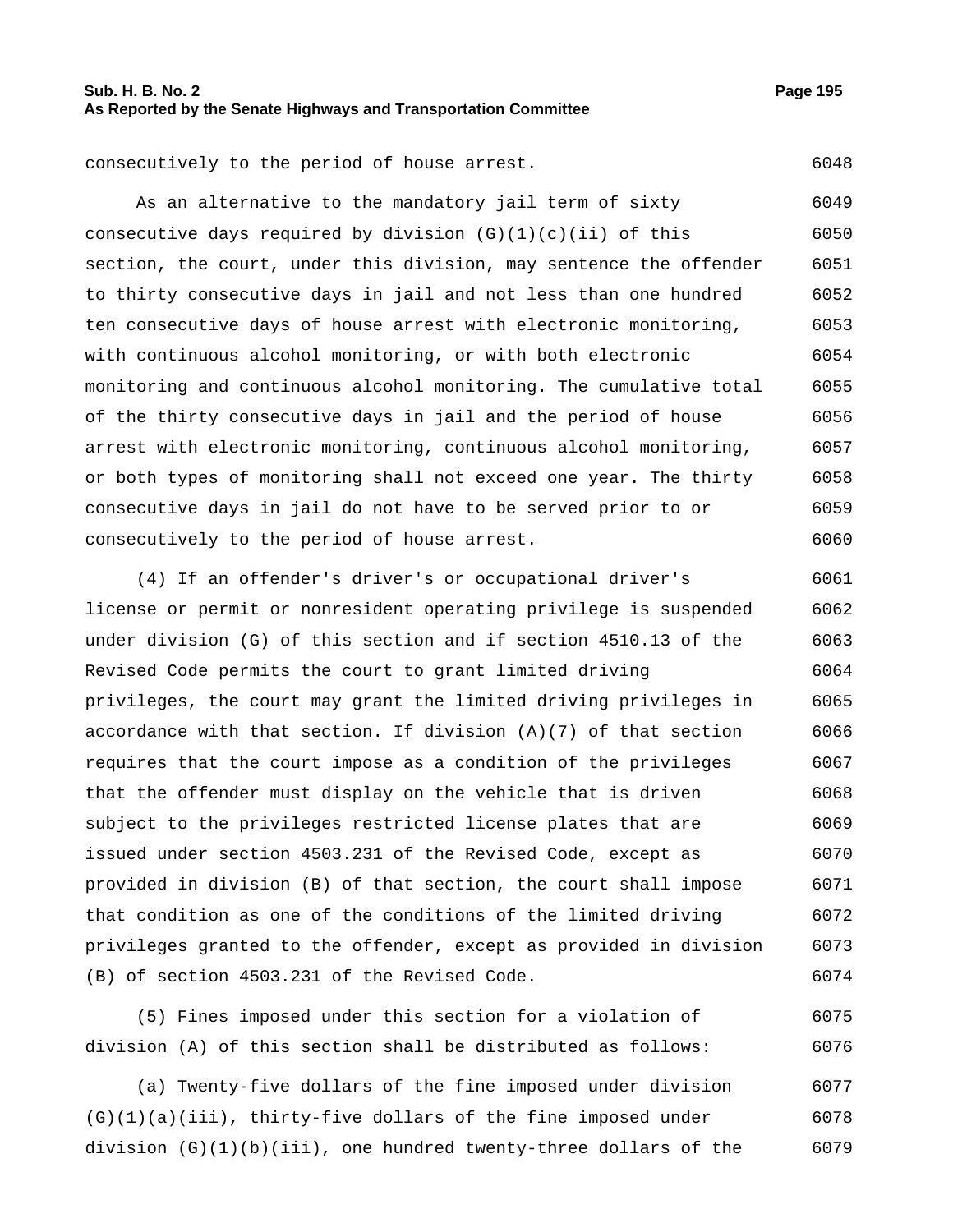### **Sub. H. B. No. 2 Page 196 As Reported by the Senate Highways and Transportation Committee**

fine imposed under division  $(G)(1)(c)(iii)$ , and two hundred ten dollars of the fine imposed under division  $(G)(1)(d)(iii)$  or (e)(iii) of this section shall be paid to an enforcement and education fund established by the legislative authority of the law enforcement agency in this state that primarily was responsible for the arrest of the offender, as determined by the court that imposes the fine. The agency shall use this share to pay only those costs it incurs in enforcing this section or a municipal OVI ordinance and in informing the public of the laws governing the operation of a vehicle while under the influence of alcohol, the dangers of the operation of a vehicle under the influence of alcohol, and other information relating to the operation of a vehicle under the influence of alcohol and the consumption of alcoholic beverages. 6080 6081 6082 6083 6084 6085 6086 6087 6088 6089 6090 6091 6092 6093

(b) Fifty dollars of the fine imposed under division  $(G)(1)(a)(iii)$  of this section shall be paid to the political subdivision that pays the cost of housing the offender during the offender's term of incarceration. If the offender is being sentenced for a violation of division  $(A)(1)(a)$ ,  $(b)$ ,  $(c)$ ,  $(d)$ , (e), or (j) of this section and was confined as a result of the offense prior to being sentenced for the offense but is not sentenced to a term of incarceration, the fifty dollars shall be paid to the political subdivision that paid the cost of housing the offender during that period of confinement. The political subdivision shall use the share under this division to pay or reimburse incarceration or treatment costs it incurs in housing or providing drug and alcohol treatment to persons who violate this section or a municipal OVI ordinance, costs of any immobilizing or disabling device used on the offender's vehicle, and costs of electronic house arrest equipment needed for persons who violate this section. 6094 6095 6096 6097 6098 6099 6100 6101 6102 6103 6104 6105 6106 6107 6108 6109 6110

(c) Twenty-five dollars of the fine imposed under division 6111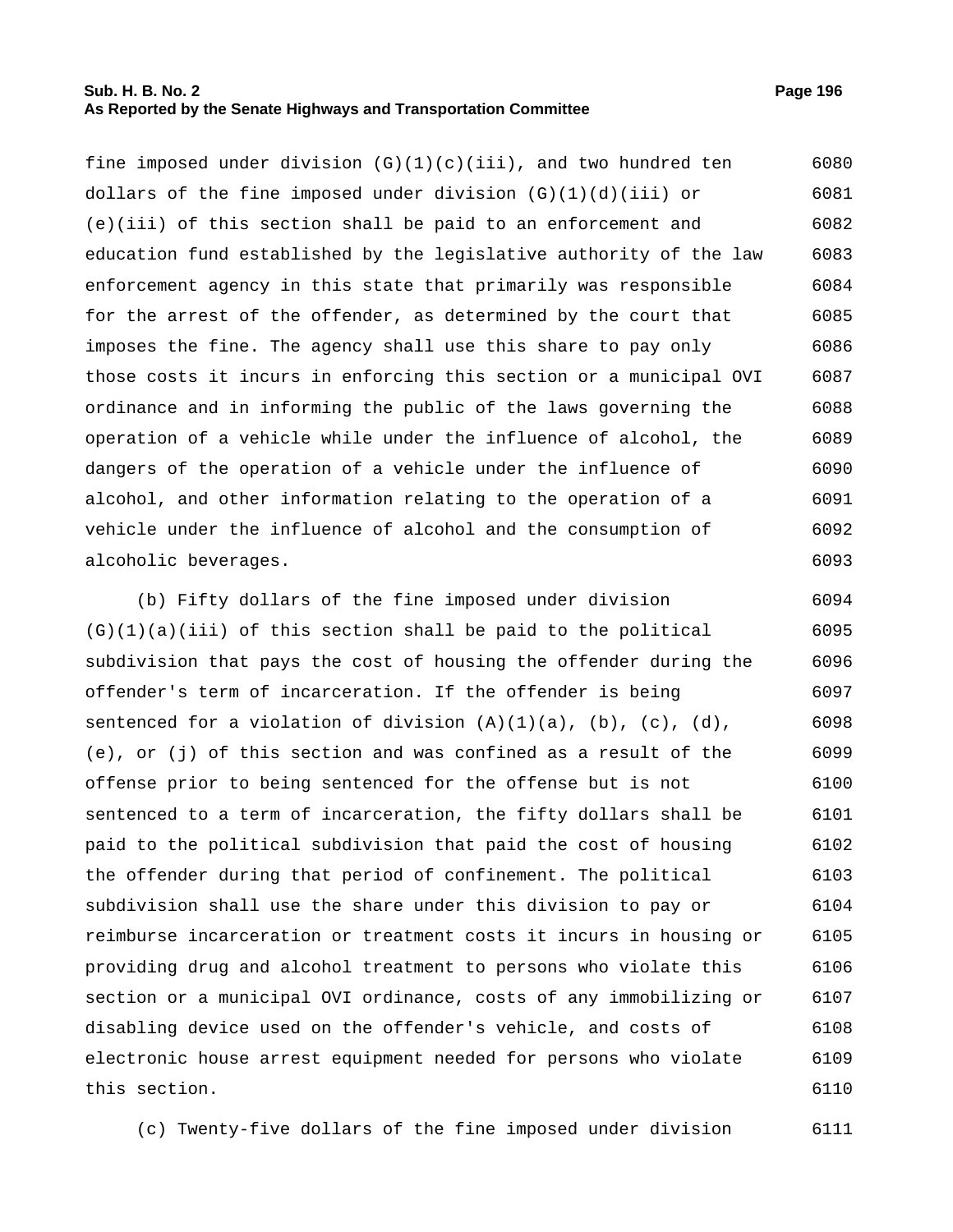### **Sub. H. B. No. 2 Page 197 As Reported by the Senate Highways and Transportation Committee**

 $(G)(1)(a)(iii)$  and fifty dollars of the fine imposed under division  $(G)(1)(b)(iii)$  of this section shall be deposited into the county or municipal indigent drivers' alcohol treatment fund under the control of that court, as created by the county or municipal corporation under division (F) of section 4511.191 of the Revised Code. 6112 6113 6114 6115 6116 6117

(d) One hundred fifteen dollars of the fine imposed under division  $(G)(1)(b)(iii)$ , two hundred seventy-seven dollars of the fine imposed under division  $(G)(1)(c)(iii)$ , and four hundred forty dollars of the fine imposed under division  $(G)(1)(d)(iii)$  or (e)(iii) of this section shall be paid to the political subdivision that pays the cost of housing the offender during the offender's term of incarceration. The political subdivision shall use this share to pay or reimburse incarceration or treatment costs it incurs in housing or providing drug and alcohol treatment to persons who violate this section or a municipal OVI ordinance, costs for any immobilizing or disabling device used on the offender's vehicle, and costs of electronic house arrest equipment needed for persons who violate this section. 6118 6119 6120 6121 6122 6123 6124 6125 6126 6127 6128 6129 6130

(e) Fifty dollars of the fine imposed under divisions  $(G)(1)(a)(iii), (G)(1)(b)(iii), (G)(1)(c)(iii), (G)(1)(d)(iii),$ and  $(G)(1)(e)(iii)$  of this section shall be deposited into the special projects fund of the court in which the offender was convicted and that is established under division  $(E)(1)$  of section 2303.201, division (B)(1) of section 1901.26, or division (B)(1) of section 1907.24 of the Revised Code, to be used exclusively to cover the cost of immobilizing or disabling devices, including certified ignition interlock devices, and remote alcohol monitoring devices for indigent offenders who are required by a judge to use either of these devices. If the court in which the offender was convicted does not have a special projects fund that is established under division (E)(1) of section 2303.201, division 6131 6132 6133 6134 6135 6136 6137 6138 6139 6140 6141 6142 6143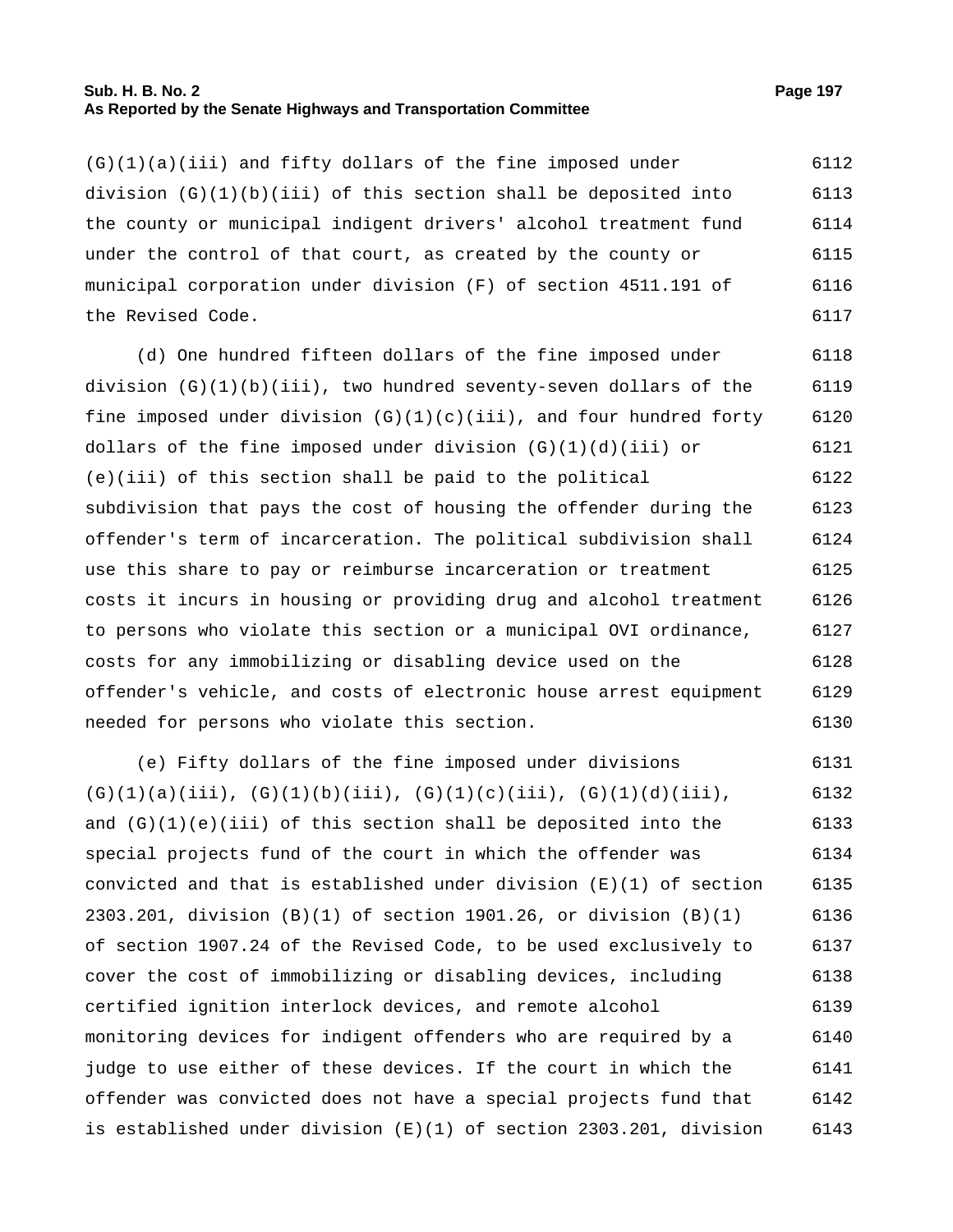### **Sub. H. B. No. 2 Page 198 As Reported by the Senate Highways and Transportation Committee**

(B)(1) of section 1901.26, or division (B)(1) of section 1907.24 of the Revised Code, the fifty dollars shall be deposited into the indigent drivers interlock and alcohol monitoring fund under division (I) of section 4511.191 of the Revised Code. 6144 6145 6146 6147

6148

(f) Seventy-five dollars of the fine imposed under division  $(G)(1)(a)(iii)$ , one hundred twenty-five dollars of the fine imposed under division (G)(1)(b)(iii), two hundred fifty dollars of the fine imposed under division  $(G)(1)(c)(iii)$ , and five hundred dollars of the fine imposed under division  $(G)(1)(d)(iii)$ or (e)(iii) of this section shall be transmitted to the treasurer of state for deposit into the indigent defense support fund established under section 120.08 of the Revised Code. 6149 6150 6151 6152 6153 6154 6155 6156

(g) The balance of the fine imposed under division  $(G)(1)(a)(iii)$ ,  $(b)(iii)$ ,  $(c)(iii)$ ,  $(d)(iii)$ , or  $(e)(iii)$  of this section shall be disbursed as otherwise provided by law. 6157 6158 6159

(6) If title to a motor vehicle that is subject to an order of criminal forfeiture under division  $(G)(1)(c)$ ,  $(d)$ , or  $(e)$  of this section is assigned or transferred and division (B)(2) or (3) of section 4503.234 of the Revised Code applies, in addition to or independent of any other penalty established by law, the court may fine the offender the value of the vehicle as determined by publications of the national auto dealers association. The proceeds of any fine so imposed shall be distributed in accordance with division (C)(2) of that section. 6160 6161 6162 6163 6164 6165 6166 6167 6168

(7) As used in division (G) of this section, "electronic monitoring," "mandatory prison term," and "mandatory term of local incarceration" have the same meanings as in section 2929.01 of the Revised Code. 6169 6170 6171 6172

(H) Whoever violates division (B) of this section is guilty of operating a vehicle after underage alcohol consumption and 6173 6174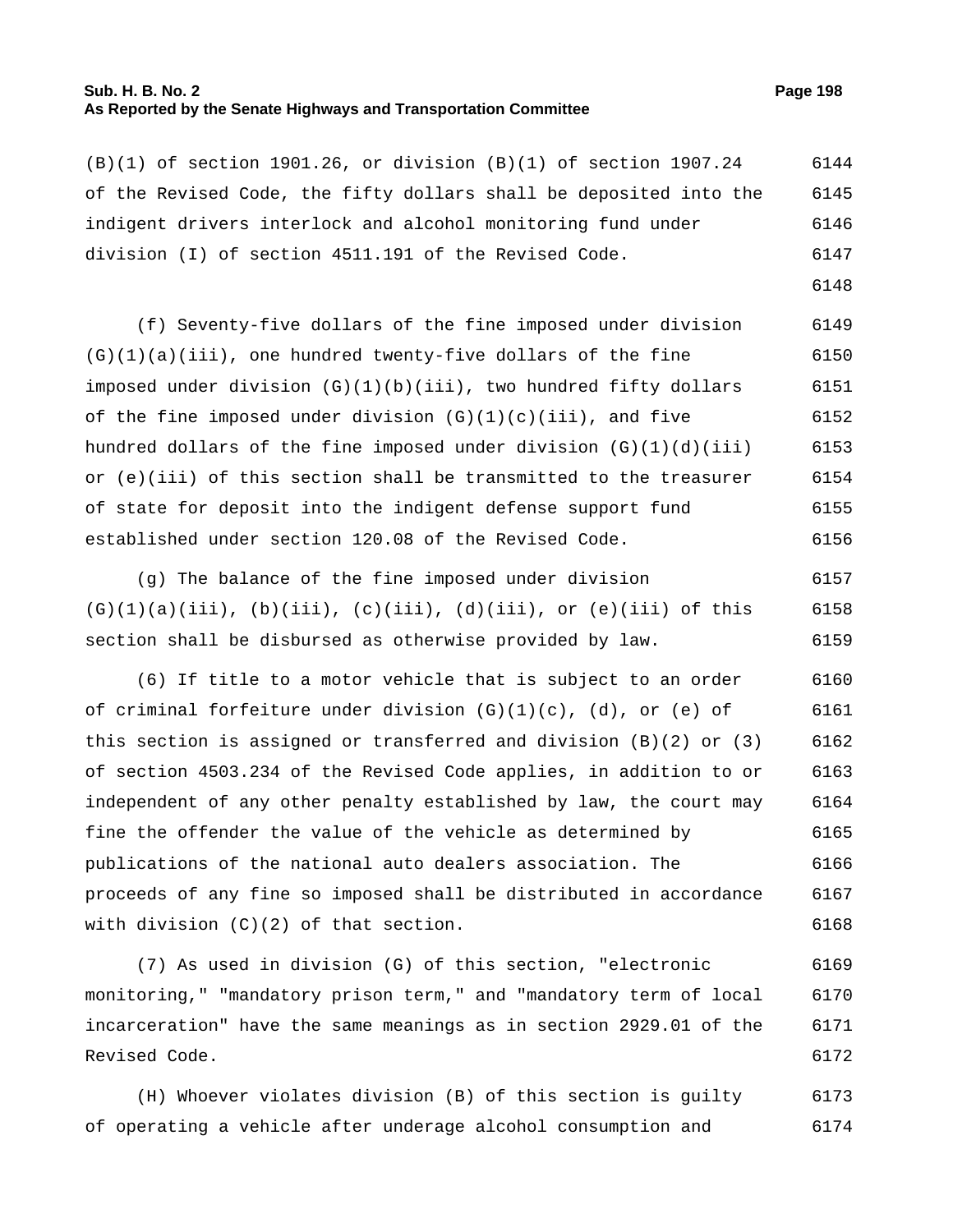### **Sub. H. B. No. 2 Page 199 As Reported by the Senate Highways and Transportation Committee**

shall be punished as follows: 6175

(1) Except as otherwise provided in division (H)(2) of this section, the offender is guilty of a misdemeanor of the fourth degree. In addition to any other sanction imposed for the offense, the court shall impose a class six suspension of the offender's driver's license, commercial driver's license, temporary instruction permit, probationary license, or nonresident operating privilege from the range specified in division (A)(6) of section 4510.02 of the Revised Code. 6176 6177 6178 6179 6180 6181 6182 6183

(2) If, within one year of the offense, the offender previously has been convicted of or pleaded guilty to one or more violations of division (A) or (B) of this section or other equivalent offenses, the offender is guilty of a misdemeanor of the third degree. In addition to any other sanction imposed for the offense, the court shall impose a class four suspension of the offender's driver's license, commercial driver's license, temporary instruction permit, probationary license, or nonresident operating privilege from the range specified in division (A)(4) of section 4510.02 of the Revised Code. 6184 6185 6186 6187 6188 6189 6190 6191 6192 6193

(3) If the offender also is convicted of or also pleads guilty to a specification of the type described in section 2941.1416 of the Revised Code and if the court imposes a jail term for the violation of division (B) of this section, the court shall impose upon the offender an additional definite jail term pursuant to division (E) of section 2929.24 of the Revised Code. 6194 6195 6196 6197 6198 6199

(I)(1) No court shall sentence an offender to an alcohol treatment program under this section unless the treatment program complies with the minimum standards for alcohol treatment programs adopted under Chapter 3793. of the Revised Code by the director of alcohol and drug addiction services. 6200 6201 6202 6203 6204

(2) An offender who stays in a drivers' intervention program 6205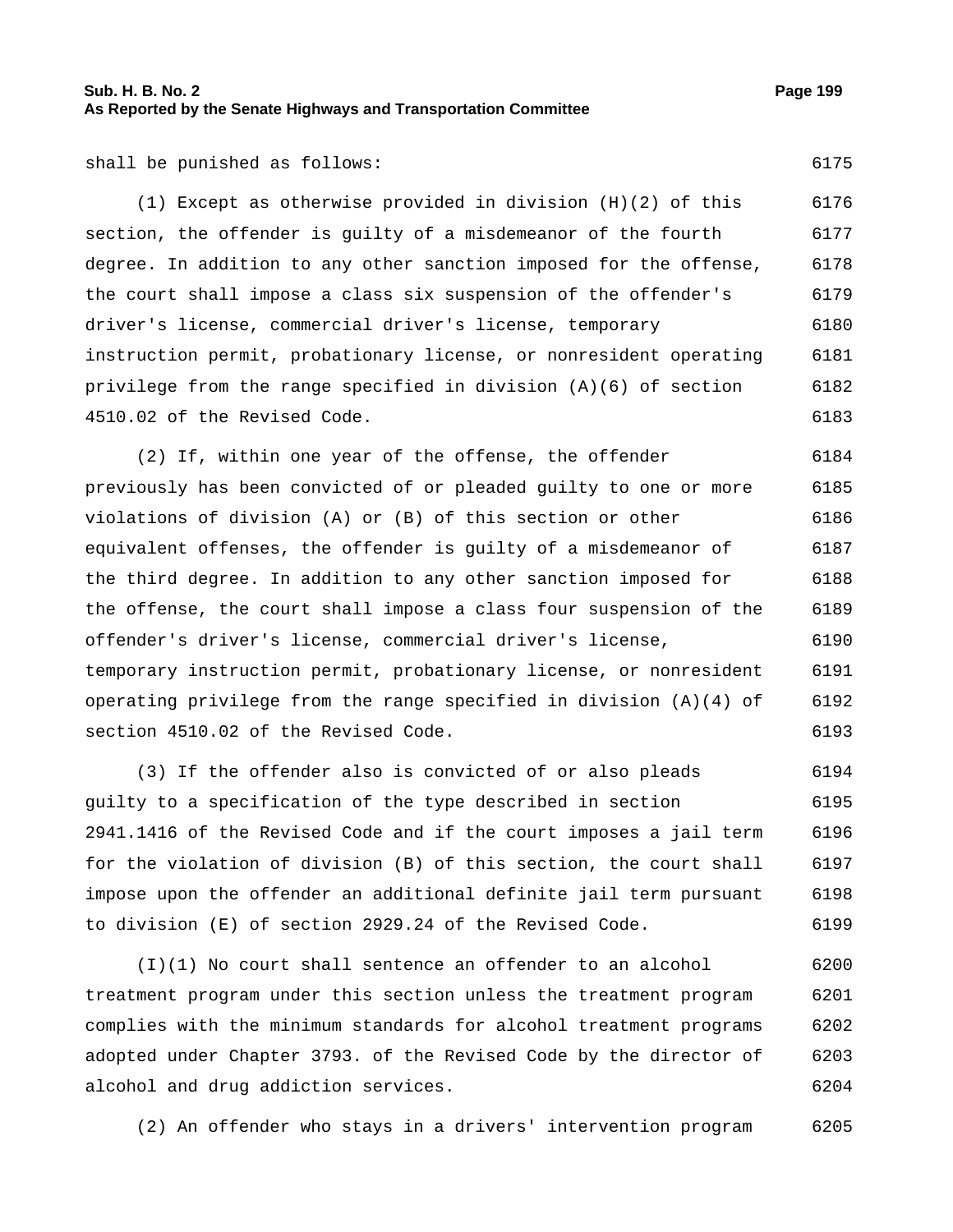### **Sub. H. B. No. 2 Page 200 As Reported by the Senate Highways and Transportation Committee**

or in an alcohol treatment program under an order issued under this section shall pay the cost of the stay in the program. However, if the court determines that an offender who stays in an alcohol treatment program under an order issued under this section is unable to pay the cost of the stay in the program, the court may order that the cost be paid from the court's indigent drivers' alcohol treatment fund. 6206 6207 6208 6209 6210 6211 6212

(J) If a person whose driver's or commercial driver's license or permit or nonresident operating privilege is suspended under this section files an appeal regarding any aspect of the person's trial or sentence, the appeal itself does not stay the operation of the suspension. 6213 6214 6215 6216 6217

 $(K)$  Division  $(A)(1)(i)$  of this section does not apply to a person who operates a vehicle, streetcar, or trackless trolley while the person has a concentration of a listed controlled substance or a listed metabolite of a controlled substance in the person's whole blood, blood serum or plasma, or urine that equals or exceeds the amount specified in that division, if both of the following apply: 6218 6219 6220 6221 6222 6223 6224

(1) The person obtained the controlled substance pursuant to a prescription issued by a licensed health professional authorized to prescribe drugs. 6225 6226 6227

(2) The person injected, ingested, or inhaled the controlled substance in accordance with the health professional's directions. 6228 6229

(L) The prohibited concentrations of a controlled substance or a metabolite of a controlled substance listed in division  $(A)(1)(j)$  of this section also apply in a prosecution of a violation of division (D) of section 2923.16 of the Revised Code in the same manner as if the offender is being prosecuted for a prohibited concentration of alcohol. 6230 6231 6232 6233 6234 6235

(M) All terms defined in section 4510.01 of the Revised Code 6236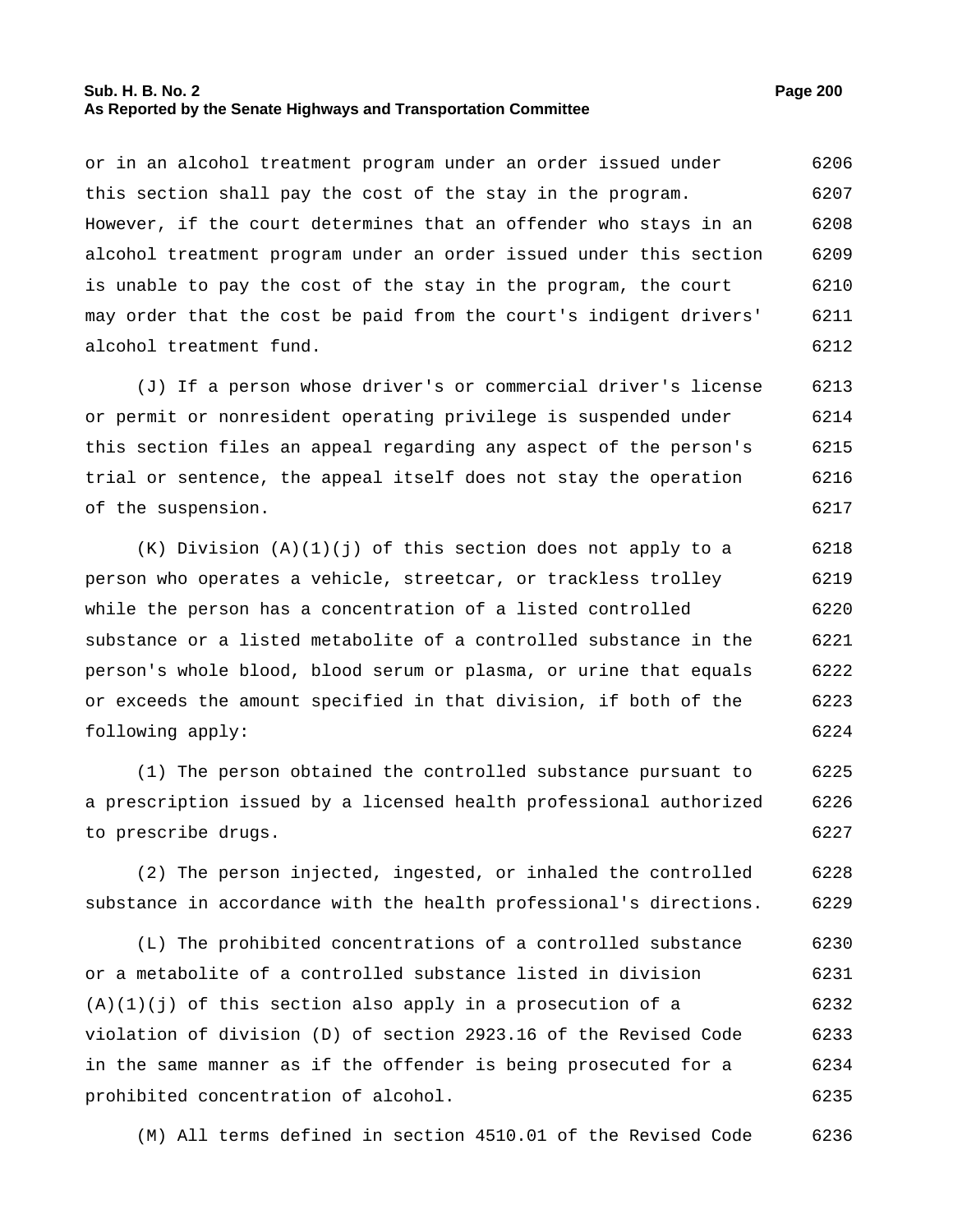### **Sub. H. B. No. 2 Page 201 As Reported by the Senate Highways and Transportation Committee**

apply to this section. If the meaning of a term defined in section 4510.01 of the Revised Code conflicts with the meaning of the same term as defined in section 4501.01 or 4511.01 of the Revised Code, the term as defined in section 4510.01 of the Revised Code applies to this section. 6237 6238 6239 6240 6241

(N)(1) The Ohio Traffic Rules in effect on January 1, 2004, as adopted by the supreme court under authority of section 2937.46 of the Revised Code, do not apply to felony violations of this section. Subject to division (N)(2) of this section, the Rules of Criminal Procedure apply to felony violations of this section. 6242 6243 6244 6245 6246

(2) If, on or after January 1, 2004, the supreme court modifies the Ohio Traffic Rules to provide procedures to govern felony violations of this section, the modified rules shall apply to felony violations of this section. 6247 6248 6249 6250

#### **Sec. 4511.191.** (A)(1) As used in this section: 6251

(a) "Physical control" has the same meaning as in section 4511.194 of the Revised Code. 6252 6253

(b) "Alcohol monitoring device" means any device that provides for continuous alcohol monitoring, any ignition interlock device, any immobilizing or disabling device other than an ignition interlock device that is constantly available to monitor the concentration of alcohol in a person's system, or any other device that provides for the automatic testing and periodic reporting of alcohol consumption by a person and that a court orders a person to use as a sanction imposed as a result of the person's conviction of or plea of guilty to an offense. 6254 6255 6256 6257 6258 6259 6260 6261 6262

(2) Any person who operates a vehicle, streetcar, or trackless trolley upon a highway or any public or private property used by the public for vehicular travel or parking within this state or who is in physical control of a vehicle, streetcar, or 6263 6264 6265 6266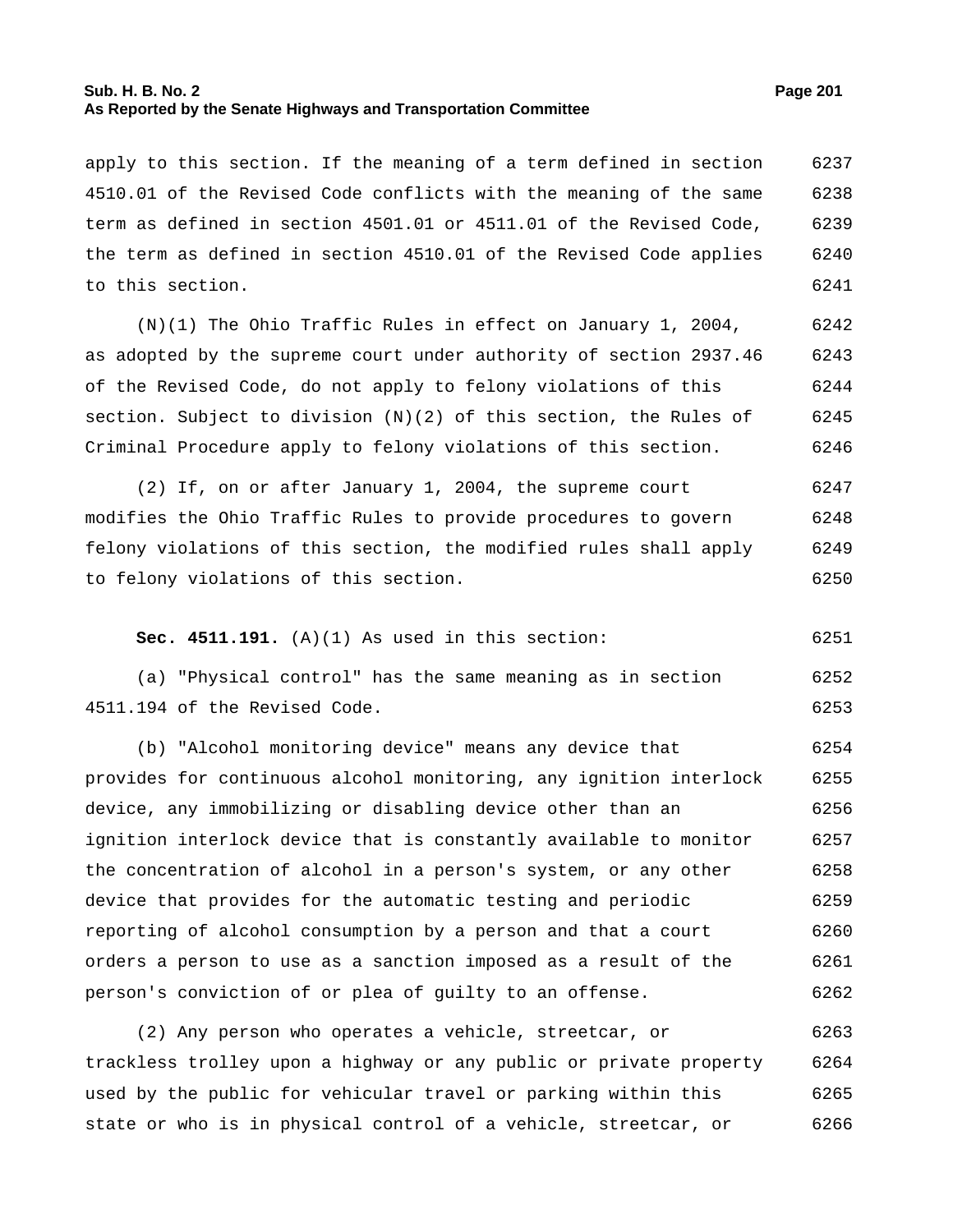### **Sub. H. B. No. 2 Page 202 As Reported by the Senate Highways and Transportation Committee**

trackless trolley shall be deemed to have given consent to a chemical test or tests of the person's whole blood, blood serum or plasma, breath, or urine to determine the alcohol, drug of abuse, controlled substance, metabolite of a controlled substance, or combination content of the person's whole blood, blood serum or plasma, breath, or urine if arrested for a violation of division (A) or (B) of section 4511.19 of the Revised Code, section 4511.194 of the Revised Code or a substantially equivalent municipal ordinance, or a municipal OVI ordinance. 6267 6268 6269 6270 6271 6272 6273 6274 6275

(3) The chemical test or tests under division (A)(2) of this section shall be administered at the request of a law enforcement officer having reasonable grounds to believe the person was operating or in physical control of a vehicle, streetcar, or trackless trolley in violation of a division, section, or ordinance identified in division  $(A)(2)$  of this section. The law enforcement agency by which the officer is employed shall designate which of the tests shall be administered. 6276 6277 6278 6279 6280 6281 6282 6283

(4) Any person who is dead or unconscious, or who otherwise is in a condition rendering the person incapable of refusal, shall be deemed to have consented as provided in division  $(A)(2)$  of this section, and the test or tests may be administered, subject to sections 313.12 to 313.16 of the Revised Code. 6284 6285 6286 6287 6288

(5)(a) If a law enforcement officer arrests a person for a violation of division (A) or (B) of section 4511.19 of the Revised Code, section 4511.194 of the Revised Code or a substantially equivalent municipal ordinance, or a municipal OVI ordinance and if the person if convicted would be required to be sentenced under division  $(G)(1)(c)$ ,  $(d)$ , or  $(e)$  of section 4511.19 of the Revised Code, the law enforcement officer shall request the person to submit, and the person shall submit, to a chemical test or tests of the person's whole blood, blood serum or plasma, breath, or urine for the purpose of determining the alcohol, drug of abuse, 6289 6290 6291 6292 6293 6294 6295 6296 6297 6298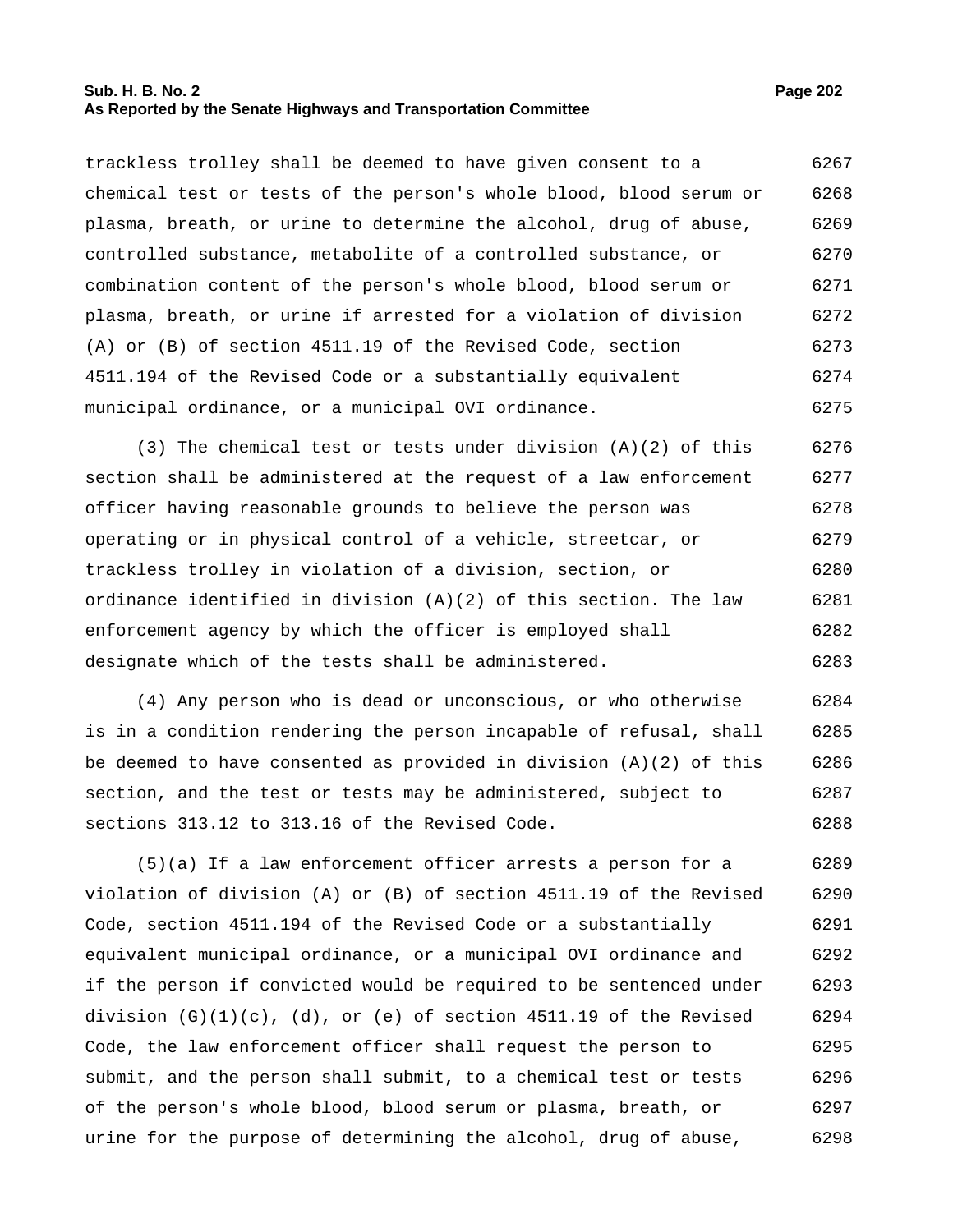# **Sub. H. B. No. 2 Page 203 As Reported by the Senate Highways and Transportation Committee**

controlled substance, metabolite of a controlled substance, or combination content of the person's whole blood, blood serum or plasma, breath, or urine. A law enforcement officer who makes a request pursuant to this division that a person submit to a chemical test or tests is not required to advise the person of the consequences of submitting to, or refusing to submit to, the test or tests and is not required to give the person the form described in division (B) of section 4511.192 of the Revised Code, but the officer shall advise the person at the time of the arrest that if the person refuses to take a chemical test the officer may employ whatever reasonable means are necessary to ensure that the person submits to a chemical test of the person's whole blood or blood serum or plasma. The officer shall also advise the person at the time of the arrest that the person may have an independent chemical test taken at the person's own expense. Divisions  $(A)(3)$ and (4) of this section apply to the administration of a chemical test or tests pursuant to this division. 6299 6300 6301 6302 6303 6304 6305 6306 6307 6308 6309 6310 6311 6312 6313 6314 6315

6316

(b) If a person refuses to submit to a chemical test upon a request made pursuant to division  $(A)(5)(a)$  of this section, the law enforcement officer who made the request may employ whatever reasonable means are necessary to ensure that the person submits to a chemical test of the person's whole blood or blood serum or plasma. A law enforcement officer who acts pursuant to this division to ensure that a person submits to a chemical test of the person's whole blood or blood serum or plasma is immune from criminal and civil liability based upon a claim for assault and battery or any other claim for the acts, unless the officer so acted with malicious purpose, in bad faith, or in a wanton or reckless manner. 6317 6318 6319 6320 6321 6322 6323 6324 6325 6326 6327 6328

(B)(1) Upon receipt of the sworn report of a law enforcement officer who arrested a person for a violation of division (A) or 6329 6330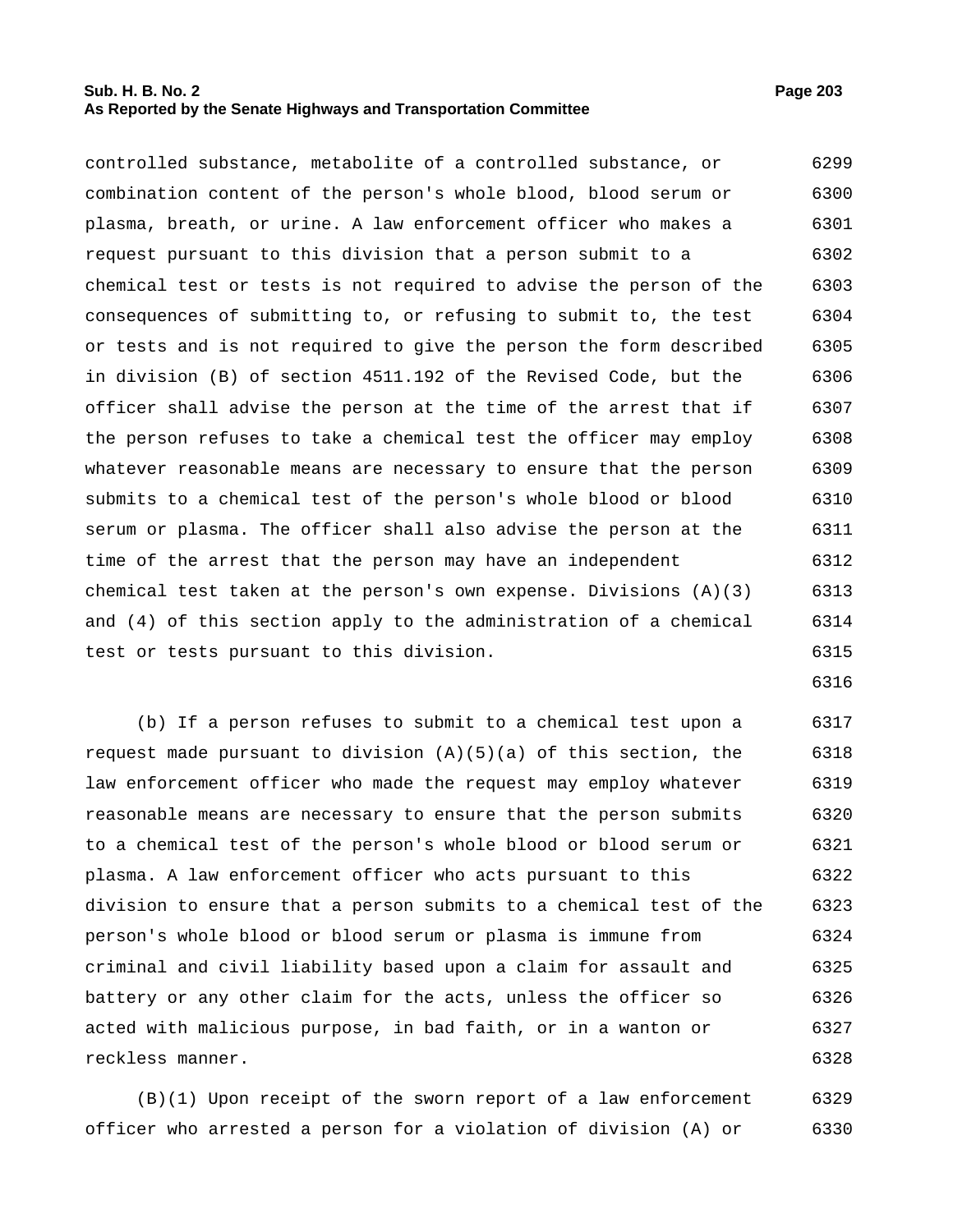#### **Sub. H. B. No. 2 Page 204 As Reported by the Senate Highways and Transportation Committee**

(B) of section 4511.19 of the Revised Code, section 4511.194 of the Revised Code or a substantially equivalent municipal ordinance, or a municipal OVI ordinance that was completed and sent to the registrar and a court pursuant to section 4511.192 of the Revised Code in regard to a person who refused to take the designated chemical test, the registrar shall enter into the registrar's records the fact that the person's driver's or commercial driver's license or permit or nonresident operating privilege was suspended by the arresting officer under this division and that section and the period of the suspension, as determined under this section. The suspension shall be subject to appeal as provided in section 4511.197 of the Revised Code. The suspension shall be for whichever of the following periods applies: 6331 6332 6333 6334 6335 6336 6337 6338 6339 6340 6341 6342 6343 6344

(a) Except when division  $(B)(1)(b)$ ,  $(c)$ , or  $(d)$  of this section applies and specifies a different class or length of suspension, the suspension shall be a class C suspension for the period of time specified in division (B)(3) of section 4510.02 of the Revised Code. 6345 6346 6347 6348 6349

(b) If the arrested person, within six years of the date on which the person refused the request to consent to the chemical test, had refused one previous request to consent to a chemical test or had been convicted of or pleaded guilty to one violation of division (A) or (B) of section 4511.19 of the Revised Code or one other equivalent offense, the suspension shall be a class B suspension imposed for the period of time specified in division (B)(2) of section 4510.02 of the Revised Code. 6350 6351 6352 6353 6354 6355 6356 6357

(c) If the arrested person, within six years of the date on which the person refused the request to consent to the chemical test, had refused two previous requests to consent to a chemical test, had been convicted of or pleaded guilty to two violations of division (A) or (B) of section 4511.19 of the Revised Code or 6358 6359 6360 6361 6362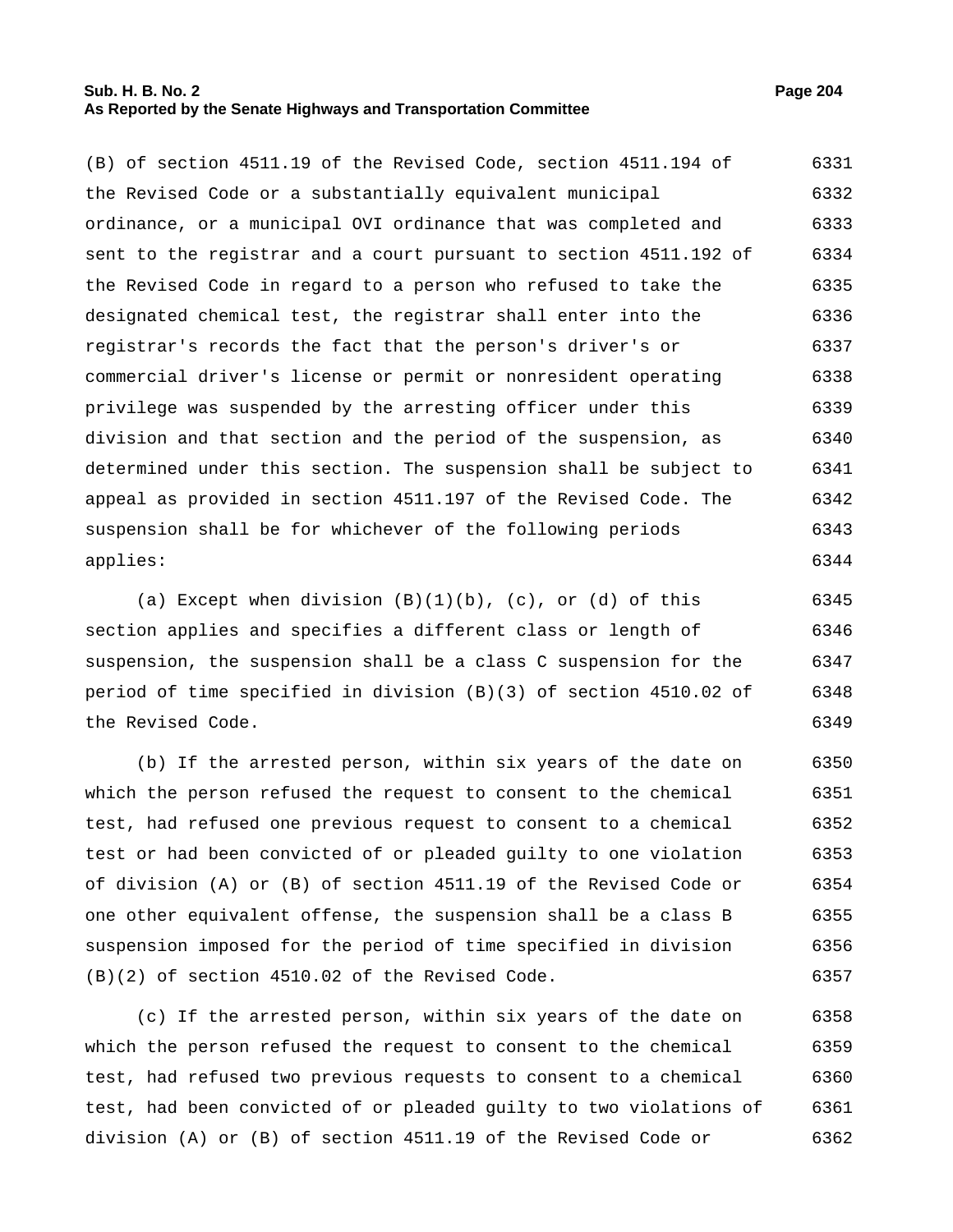### **Sub. H. B. No. 2 Page 205 As Reported by the Senate Highways and Transportation Committee**

other equivalent offenses, or had refused one previous request to consent to a chemical test and also had been convicted of or pleaded guilty to one violation of division (A) or (B) of section 4511.19 of the Revised Code or other equivalent offenses, which violation or offense arose from an incident other than the incident that led to the refusal, the suspension shall be a class A suspension imposed for the period of time specified in division (B)(1) of section 4510.02 of the Revised Code. 6363 6364 6365 6366 6367 6368 6369 6370

(d) If the arrested person, within six years of the date on which the person refused the request to consent to the chemical test, had refused three or more previous requests to consent to a chemical test, had been convicted of or pleaded guilty to three or more violations of division (A) or (B) of section 4511.19 of the Revised Code or other equivalent offenses, or had refused a number of previous requests to consent to a chemical test and also had been convicted of or pleaded guilty to a number of violations of division (A) or (B) of section 4511.19 of the Revised Code or other equivalent offenses that cumulatively total three or more such refusals, convictions, and guilty pleas, the suspension shall be for five years. 6371 6372 6373 6374 6375 6376 6377 6378 6379 6380 6381 6382

(2) The registrar shall terminate a suspension of the driver's or commercial driver's license or permit of a resident or of the operating privilege of a nonresident, or a denial of a driver's or commercial driver's license or permit, imposed pursuant to division (B)(1) of this section upon receipt of notice that the person has entered a plea of guilty to, or that the person has been convicted after entering a plea of no contest to, operating a vehicle in violation of section 4511.19 of the Revised Code or in violation of a municipal OVI ordinance, if the offense for which the conviction is had or the plea is entered arose from the same incident that led to the suspension or denial. 6383 6384 6385 6386 6387 6388 6389 6390 6391 6392 6393

The registrar shall credit against any judicial suspension of 6394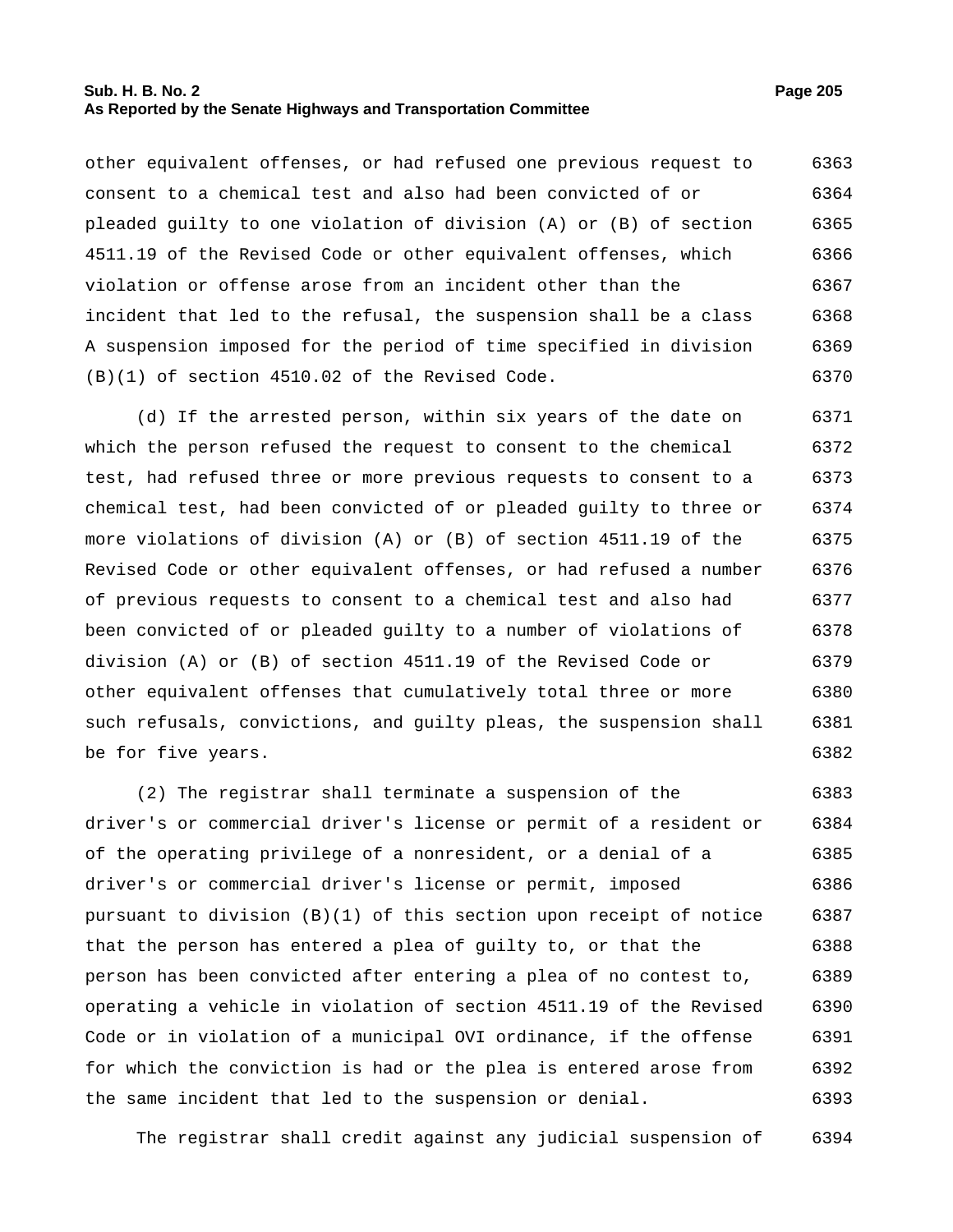### **Sub. H. B. No. 2 Page 206 As Reported by the Senate Highways and Transportation Committee**

a person's driver's or commercial driver's license or permit or nonresident operating privilege imposed pursuant to section 4511.19 of the Revised Code, or pursuant to section 4510.07 of the Revised Code for a violation of a municipal OVI ordinance, any time during which the person serves a related suspension imposed pursuant to division (B)(1) of this section. 6395 6396 6397 6398 6399 6400

(C)(1) Upon receipt of the sworn report of the law enforcement officer who arrested a person for a violation of division (A) or (B) of section 4511.19 of the Revised Code or a municipal OVI ordinance that was completed and sent to the registrar and a court pursuant to section 4511.192 of the Revised Code in regard to a person whose test results indicate that the person's whole blood, blood serum or plasma, breath, or urine contained at least the concentration of alcohol specified in division  $(A)(1)(b)$ ,  $(c)$ ,  $(d)$ , or  $(e)$  of section 4511.19 of the Revised Code or at least the concentration of a listed controlled substance or a listed metabolite of a controlled substance specified in division  $(A)(1)(j)$  of section 4511.19 of the Revised Code, the registrar shall enter into the registrar's records the fact that the person's driver's or commercial driver's license or permit or nonresident operating privilege was suspended by the arresting officer under this division and section 4511.192 of the Revised Code and the period of the suspension, as determined under divisions  $(C)(1)(a)$  to  $(d)$  of this section. The suspension shall be subject to appeal as provided in section 4511.197 of the Revised Code. The suspension described in this division does not apply to, and shall not be imposed upon, a person arrested for a violation of section 4511.194 of the Revised Code or a substantially equivalent municipal ordinance who submits to a designated chemical test. The suspension shall be for whichever of the following periods applies: 6401 6402 6403 6404 6405 6406 6407 6408 6409 6410 6411 6412 6413 6414 6415 6416 6417 6418 6419 6420 6421 6422 6423 6424 6425

(a) Except when division  $(C)(1)(b)$ ,  $(c)$ , or  $(d)$  of this 6426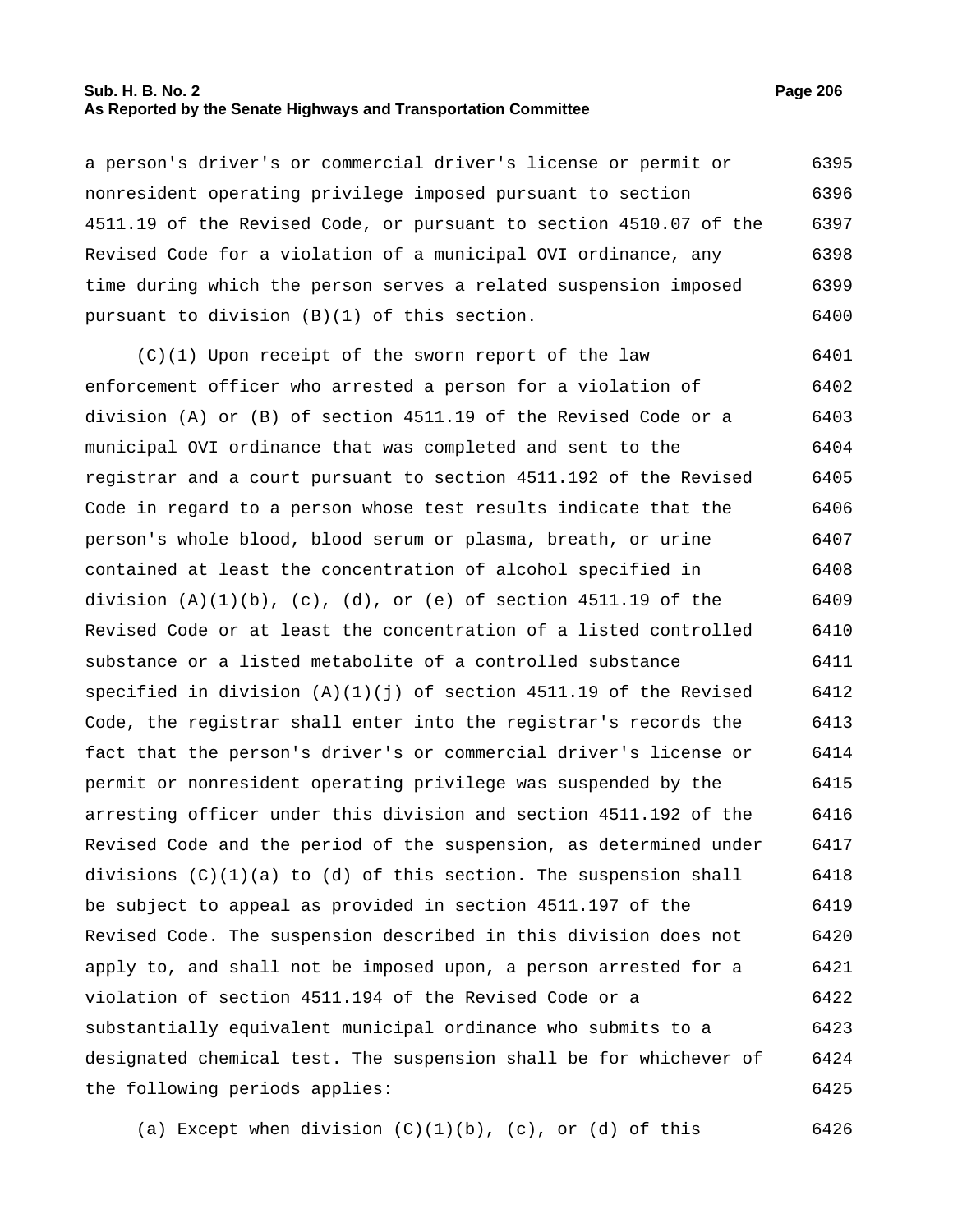# **Sub. H. B. No. 2 Page 207 As Reported by the Senate Highways and Transportation Committee**

section applies and specifies a different period, the suspension shall be a class E suspension imposed for the period of time specified in division (B)(5) of section 4510.02 of the Revised Code. 6427 6428 6429 6430

(b) The suspension shall be a class C suspension for the period of time specified in division (B)(3) of section 4510.02 of the Revised Code if the person has been convicted of or pleaded guilty to, within six years of the date the test was conducted, one violation of division (A) or (B) of section 4511.19 of the Revised Code or one other equivalent offense. 6431 6432 6433 6434 6435 6436

(c) If, within six years of the date the test was conducted, the person has been convicted of or pleaded guilty to two violations of a statute or ordinance described in division  $(C)(1)(b)$  of this section, the suspension shall be a class B suspension imposed for the period of time specified in division (B)(2) of section 4510.02 of the Revised Code. 6437 6438 6439 6440 6441 6442

(d) If, within six years of the date the test was conducted, the person has been convicted of or pleaded guilty to more than two violations of a statute or ordinance described in division  $(C)(1)(b)$  of this section, the suspension shall be a class A suspension imposed for the period of time specified in division (B)(1) of section 4510.02 of the Revised Code. 6443 6444 6445 6446 6447 6448

(2) The registrar shall terminate a suspension of the driver's or commercial driver's license or permit of a resident or of the operating privilege of a nonresident, or a denial of a driver's or commercial driver's license or permit, imposed pursuant to division (C)(1) of this section upon receipt of notice that the person has entered a plea of guilty to, or that the person has been convicted after entering a plea of no contest to, operating a vehicle in violation of section 4511.19 of the Revised Code or in violation of a municipal OVI ordinance, if the offense for which the conviction is had or the plea is entered arose from 6449 6450 6451 6452 6453 6454 6455 6456 6457 6458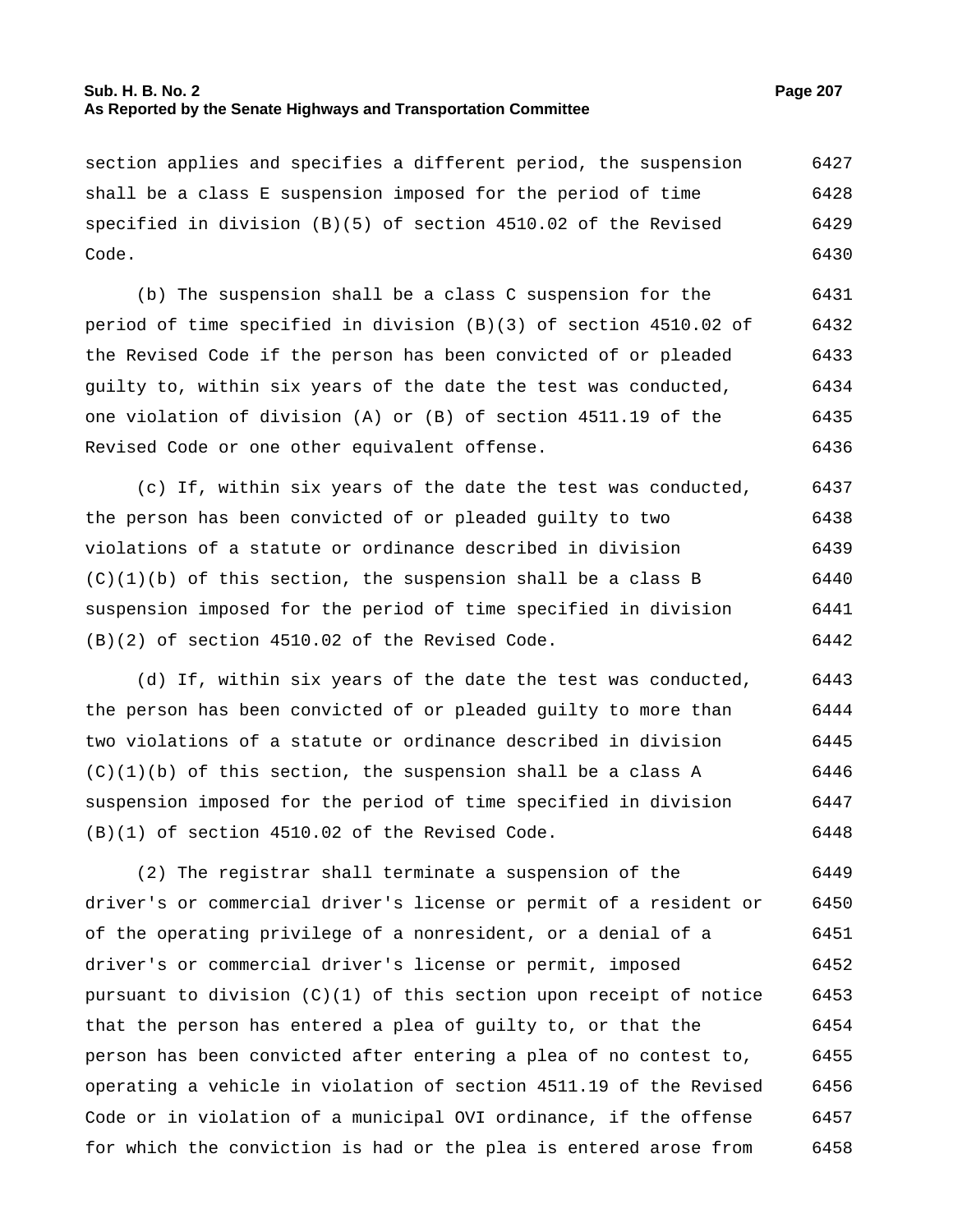## **Sub. H. B. No. 2 Page 208 As Reported by the Senate Highways and Transportation Committee**

the same incident that led to the suspension or denial. 6459

The registrar shall credit against any judicial suspension of a person's driver's or commercial driver's license or permit or nonresident operating privilege imposed pursuant to section 4511.19 of the Revised Code, or pursuant to section 4510.07 of the Revised Code for a violation of a municipal OVI ordinance, any time during which the person serves a related suspension imposed pursuant to division (C)(1) of this section. 6460 6461 6462 6463 6464 6465 6466

(D)(1) A suspension of a person's driver's or commercial driver's license or permit or nonresident operating privilege under this section for the time described in division (B) or (C) of this section is effective immediately from the time at which the arresting officer serves the notice of suspension upon the arrested person. Any subsequent finding that the person is not guilty of the charge that resulted in the person being requested to take the chemical test or tests under division (A) of this section does not affect the suspension. 6467 6468 6469 6470 6471 6472 6473 6474 6475

(2) If a person is arrested for operating a vehicle, streetcar, or trackless trolley in violation of division (A) or (B) of section 4511.19 of the Revised Code or a municipal OVI ordinance, or for being in physical control of a vehicle, streetcar, or trackless trolley in violation of section 4511.194 of the Revised Code or a substantially equivalent municipal ordinance, regardless of whether the person's driver's or commercial driver's license or permit or nonresident operating privilege is or is not suspended under division (B) or (C) of this section or Chapter 4510. of the Revised Code, the person's initial appearance on the charge resulting from the arrest shall be held within five days of the person's arrest or the issuance of the citation to the person, subject to any continuance granted by the court pursuant to section 4511.197 of the Revised Code regarding the issues specified in that division. 6476 6477 6478 6479 6480 6481 6482 6483 6484 6485 6486 6487 6488 6489 6490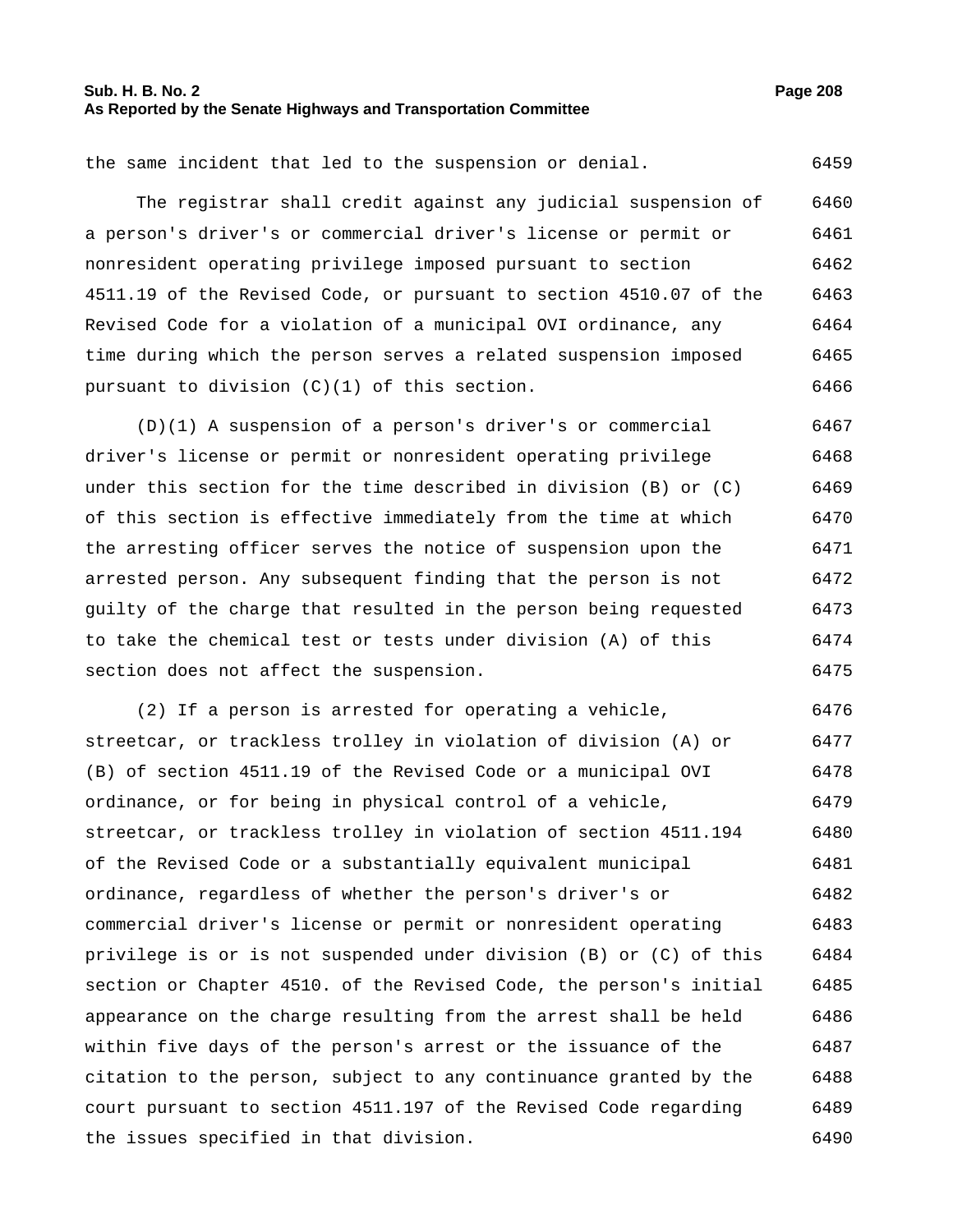#### **Sub. H. B. No. 2 Page 209 As Reported by the Senate Highways and Transportation Committee**

(E) When it finally has been determined under the procedures of this section and sections 4511.192 to 4511.197 of the Revised Code that a nonresident's privilege to operate a vehicle within this state has been suspended, the registrar shall give information in writing of the action taken to the motor vehicle administrator of the state of the person's residence and of any state in which the person has a license. 6491 6492 6493 6494 6495 6496 6497

(F) At the end of a suspension period under this section, under section 4511.194, section 4511.196, or division (G) of section 4511.19 of the Revised Code, or under section 4510.07 of the Revised Code for a violation of a municipal OVI ordinance and upon the request of the person whose driver's or commercial driver's license or permit was suspended and who is not otherwise subject to suspension, cancellation, or disqualification, the registrar shall return the driver's or commercial driver's license or permit to the person upon the occurrence of all of the conditions specified in divisions  $(F)(1)$  and  $(2)$  of this section: 6498 6499 6500 6501 6502 6503 6504 6505 6506 6507

(1) A showing that the person has proof of financial responsibility, a policy of liability insurance in effect that meets the minimum standards set forth in section 4509.51 of the Revised Code, or proof, to the satisfaction of the registrar, that the person is able to respond in damages in an amount at least equal to the minimum amounts specified in section 4509.51 of the Revised Code. 6508 6509 6510 6511 6512 6513 6514

(2) Subject to the limitation contained in division (F)(3) of this section, payment by the person to the bureau of motor vehicles of a license reinstatement fee of four hundred seventy-five dollars, which fee shall be deposited in the state treasury and credited as follows: 6515 6516 6517 6518 6519

(a) One hundred twelve dollars and fifty cents shall be credited to the statewide treatment and prevention fund created by section 4301.30 of the Revised Code. The fund shall be used to pay 6520 6521 6522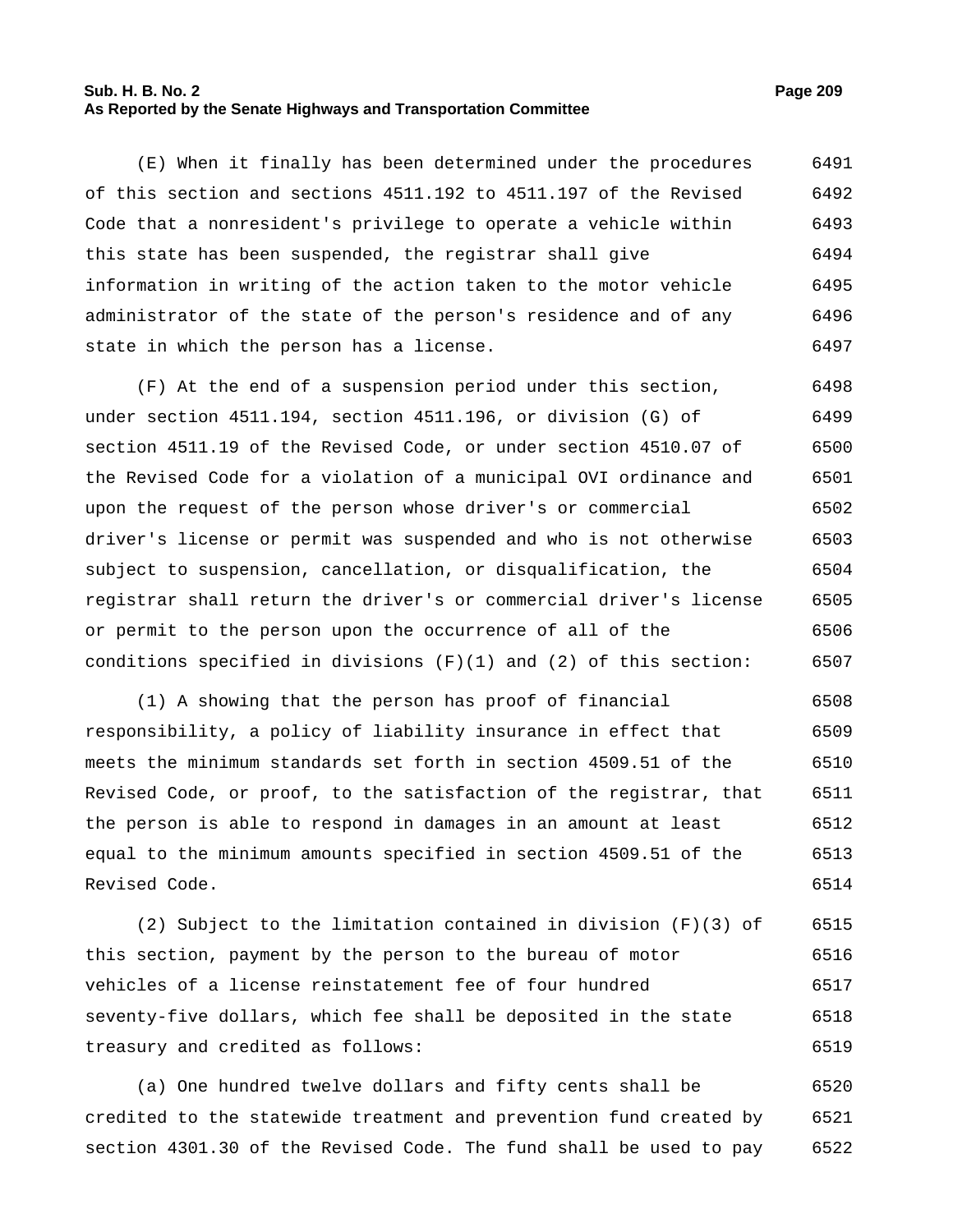### **Sub. H. B. No. 2 Page 210 As Reported by the Senate Highways and Transportation Committee**

the costs of driver treatment and intervention programs operated pursuant to sections 3793.02 and 3793.10 of the Revised Code. The director of alcohol and drug addiction services shall determine the share of the fund that is to be allocated to alcohol and drug addiction programs authorized by section 3793.02 of the Revised Code, and the share of the fund that is to be allocated to drivers' intervention programs authorized by section 3793.10 of the Revised Code. 6523 6524 6525 6526 6527 6528 6529 6530

(b) Seventy-five dollars shall be credited to the reparations fund created by section 2743.191 of the Revised Code. 6531 6532

(c) Thirty-seven dollars and fifty cents shall be credited to the indigent drivers alcohol treatment fund, which is hereby established. Except as otherwise provided in division (F)(2)(c) of this section, moneys in the fund shall be distributed by the department of alcohol and drug addiction services to the county indigent drivers alcohol treatment funds, the county juvenile indigent drivers alcohol treatment funds, and the municipal indigent drivers alcohol treatment funds that are required to be established by counties and municipal corporations pursuant to this section, and shall be used only to pay the cost of an alcohol and drug addiction treatment program attended by an offender or juvenile traffic offender who is ordered to attend an alcohol and drug addiction treatment program by a county, juvenile, or municipal court judge and who is determined by the county, juvenile, or municipal court judge not to have the means to pay for the person's attendance at the program or to pay the costs specified in division  $(H)(4)$  of this section in accordance with that division. In addition, a county, juvenile, or municipal court judge may use moneys in the county indigent drivers alcohol treatment fund, county juvenile indigent drivers alcohol treatment fund, or municipal indigent drivers alcohol treatment fund to pay for the cost of the continued use of an alcohol monitoring device 6533 6534 6535 6536 6537 6538 6539 6540 6541 6542 6543 6544 6545 6546 6547 6548 6549 6550 6551 6552 6553 6554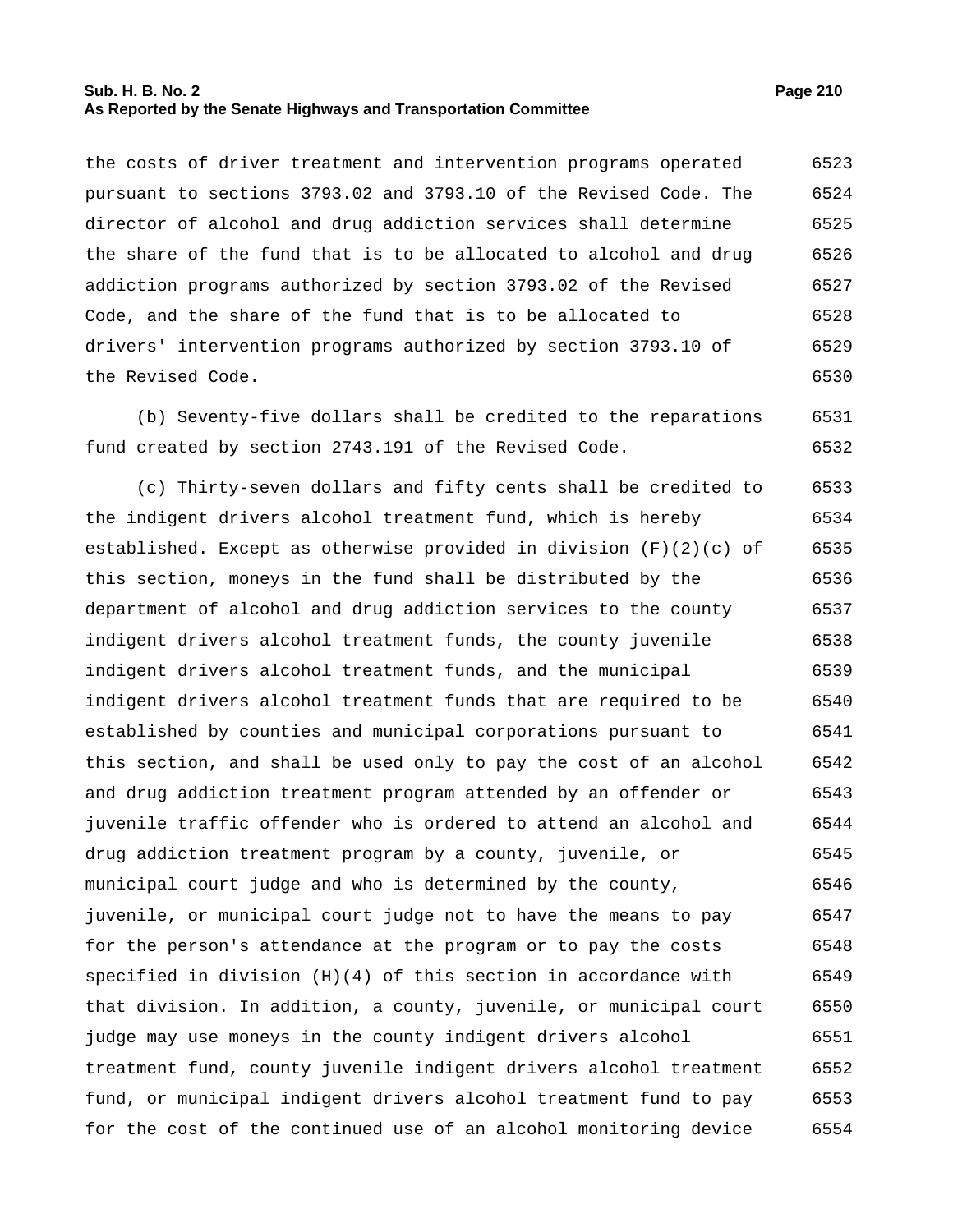### **Sub. H. B. No. 2 Page 211 As Reported by the Senate Highways and Transportation Committee**

as described in divisions  $(H)(3)$  and  $(4)$  of this section. Moneys in the fund that are not distributed to a county indigent drivers alcohol treatment fund, a county juvenile indigent drivers alcohol treatment fund, or a municipal indigent drivers alcohol treatment fund under division (H) of this section because the director of alcohol and drug addiction services does not have the information necessary to identify the county or municipal corporation where the offender or juvenile offender was arrested may be transferred by the director of budget and management to the statewide treatment and prevention fund created by section 4301.30 of the Revised Code, upon certification of the amount by the director of alcohol and drug addiction services. 6555 6556 6557 6558 6559 6560 6561 6562 6563 6564 6565 6566

(d) Seventy-five dollars shall be credited to the Ohio rehabilitation services commission established by section 3304.12 of the Revised Code, to the services for rehabilitation fund, which is hereby established. The fund shall be used to match available federal matching funds where appropriate, and for any other purpose or program of the commission to rehabilitate people with disabilities to help them become employed and independent. 6567 6568 6569 6570 6571 6572 6573

(e) Seventy-five dollars shall be deposited into the state treasury and credited to the drug abuse resistance education programs fund, which is hereby established, to be used by the attorney general for the purposes specified in division (F)(4) of this section. 6574 6575 6576 6577 6578

(f) Thirty dollars shall be credited to the state bureau of motor vehicles fund created by section 4501.25 of the Revised Code. 6579 6580 6581

(g) Twenty dollars shall be credited to the trauma and emergency medical services grants fund created by section 4513.263 of the Revised Code. 6582 6583 6584

(h) Fifty dollars shall be credited to the indigent drivers 6585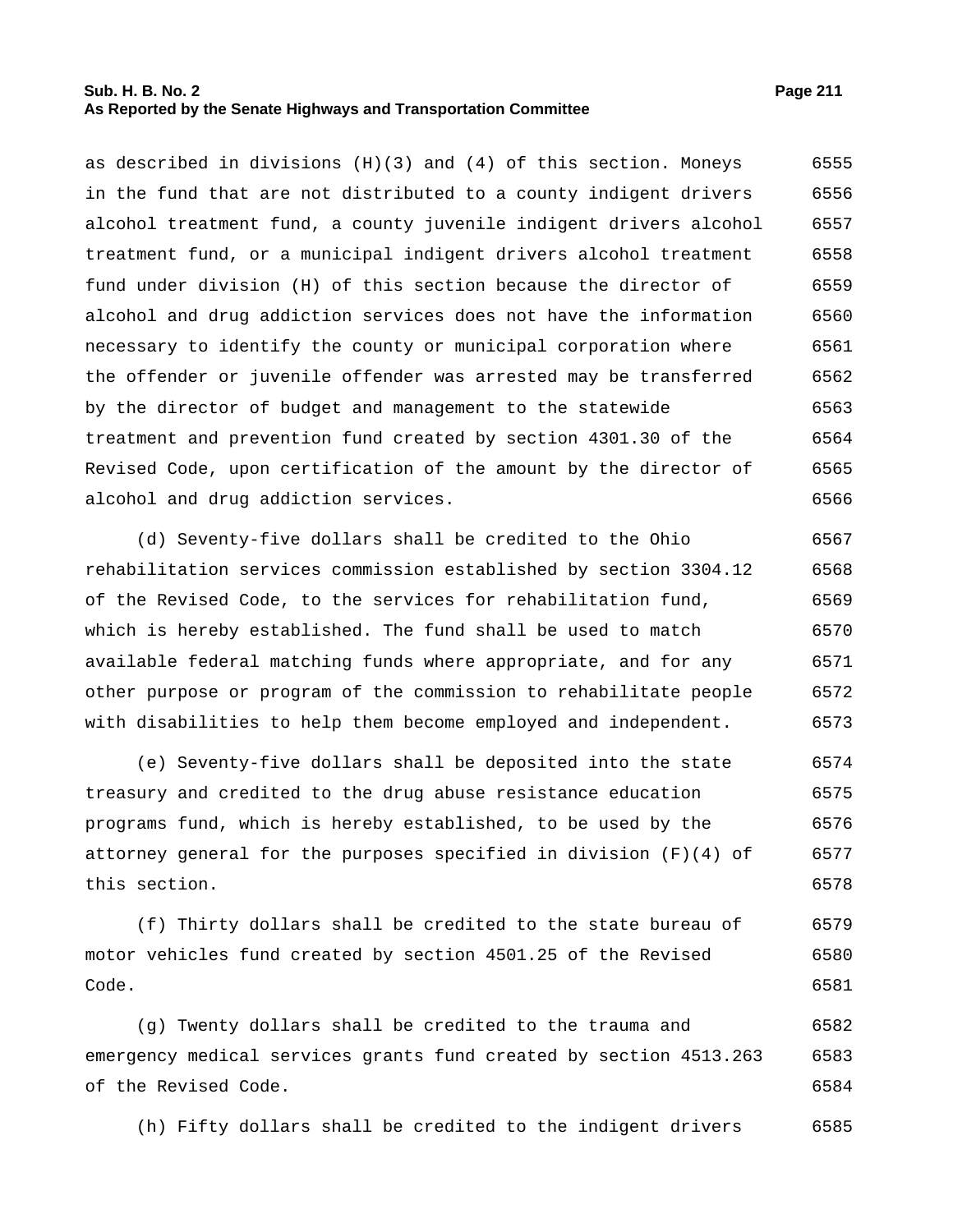# **Sub. H. B. No. 2 Page 212 As Reported by the Senate Highways and Transportation Committee**

interlock and alcohol monitoring fund, which is hereby established in the state treasury. Monies in the fund shall be distributed by the department of public safety to the county indigent drivers interlock and alcohol monitoring funds, the county juvenile indigent drivers interlock and alcohol monitoring funds, and the municipal indigent drivers interlock and alcohol monitoring funds that are required to be established by counties and municipal corporations pursuant to this section, and shall be used only to pay the cost of an immobilizing or disabling device, including a certified ignition interlock device, or an alcohol monitoring device used by an offender or juvenile offender who is ordered to use the device by a county, juvenile, or municipal court judge and who is determined by the county, juvenile, or municipal court judge not to have the means to pay for the person's use of the device. 6586 6587 6588 6589 6590 6591 6592 6593 6594 6595 6596 6597 6598 6599 6600

(3) If a person's driver's or commercial driver's license or permit is suspended under this section, under section 4511.196 or division (G) of section 4511.19 of the Revised Code, under section 4510.07 of the Revised Code for a violation of a municipal OVI ordinance or under any combination of the suspensions described in division  $(F)(3)$  of this section, and if the suspensions arise from a single incident or a single set of facts and circumstances, the person is liable for payment of, and shall be required to pay to the bureau, only one reinstatement fee of four hundred twenty-five seventy-five dollars. The reinstatement fee shall be distributed by the bureau in accordance with division  $(F)(2)$  of this section. 6601 6602 6603 6604 6605 6606 6607 6608 6609 6610 6611

(4) The attorney general shall use amounts in the drug abuse resistance education programs fund to award grants to law enforcement agencies to establish and implement drug abuse resistance education programs in public schools. Grants awarded to a law enforcement agency under this section shall be used by the agency to pay for not more than fifty per cent of the amount of 6612 6613 6614 6615 6616 6617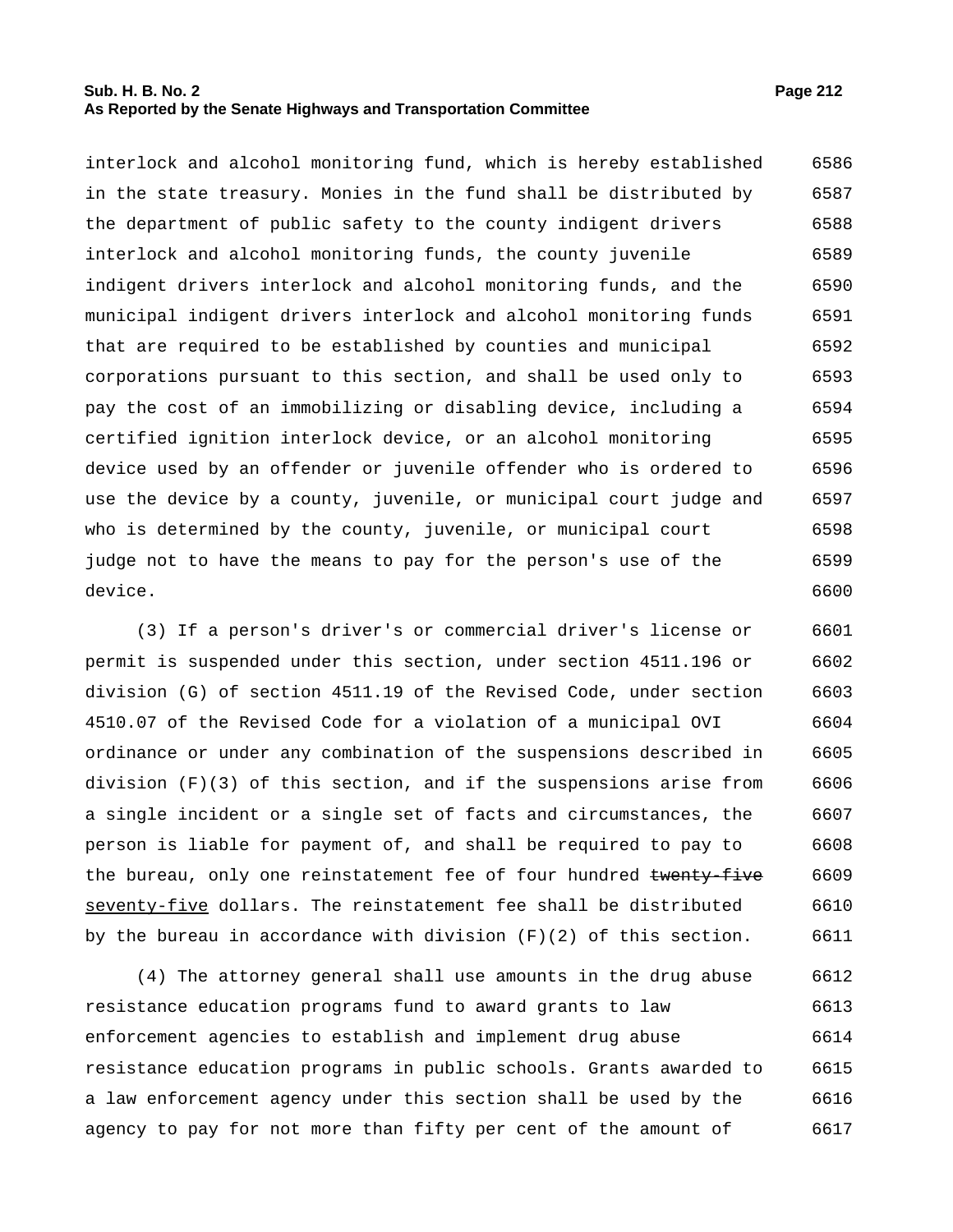### **Sub. H. B. No. 2 Page 213 As Reported by the Senate Highways and Transportation Committee**

the salaries of law enforcement officers who conduct drug abuse resistance education programs in public schools. The attorney general shall not use more than six per cent of the amounts the attorney general's office receives under division (F)(2)(e) of this section to pay the costs it incurs in administering the grant program established by division (F)(2)(e) of this section and in providing training and materials relating to drug abuse resistance education programs. 6618 6619 6620 6621 6622 6623 6624 6625

The attorney general shall report to the governor and the general assembly each fiscal year on the progress made in establishing and implementing drug abuse resistance education programs. These reports shall include an evaluation of the effectiveness of these programs. 6626 6627 6628 6629 6630

(G) Suspension of a commercial driver's license under division (B) or (C) of this section shall be concurrent with any period of disqualification under section 3123.611 or 4506.16 of the Revised Code or any period of suspension under section 3123.58 of the Revised Code. No person who is disqualified for life from holding a commercial driver's license under section 4506.16 of the Revised Code shall be issued a driver's license under Chapter 4507. of the Revised Code during the period for which the commercial driver's license was suspended under division (B) or (C) of this section. No person whose commercial driver's license is suspended under division (B) or (C) of this section shall be issued a driver's license under Chapter 4507. of the Revised Code during the period of the suspension. 6631 6632 6633 6634 6635 6636 6637 6638 6639 6640 6641 6642 6643

(H)(1) Each county shall establish an indigent drivers alcohol treatment fund, each county shall establish a juvenile indigent drivers alcohol treatment fund, and each municipal corporation in which there is a municipal court shall establish an indigent drivers alcohol treatment fund. All revenue that the general assembly appropriates to the indigent drivers alcohol 6644 6645 6646 6647 6648 6649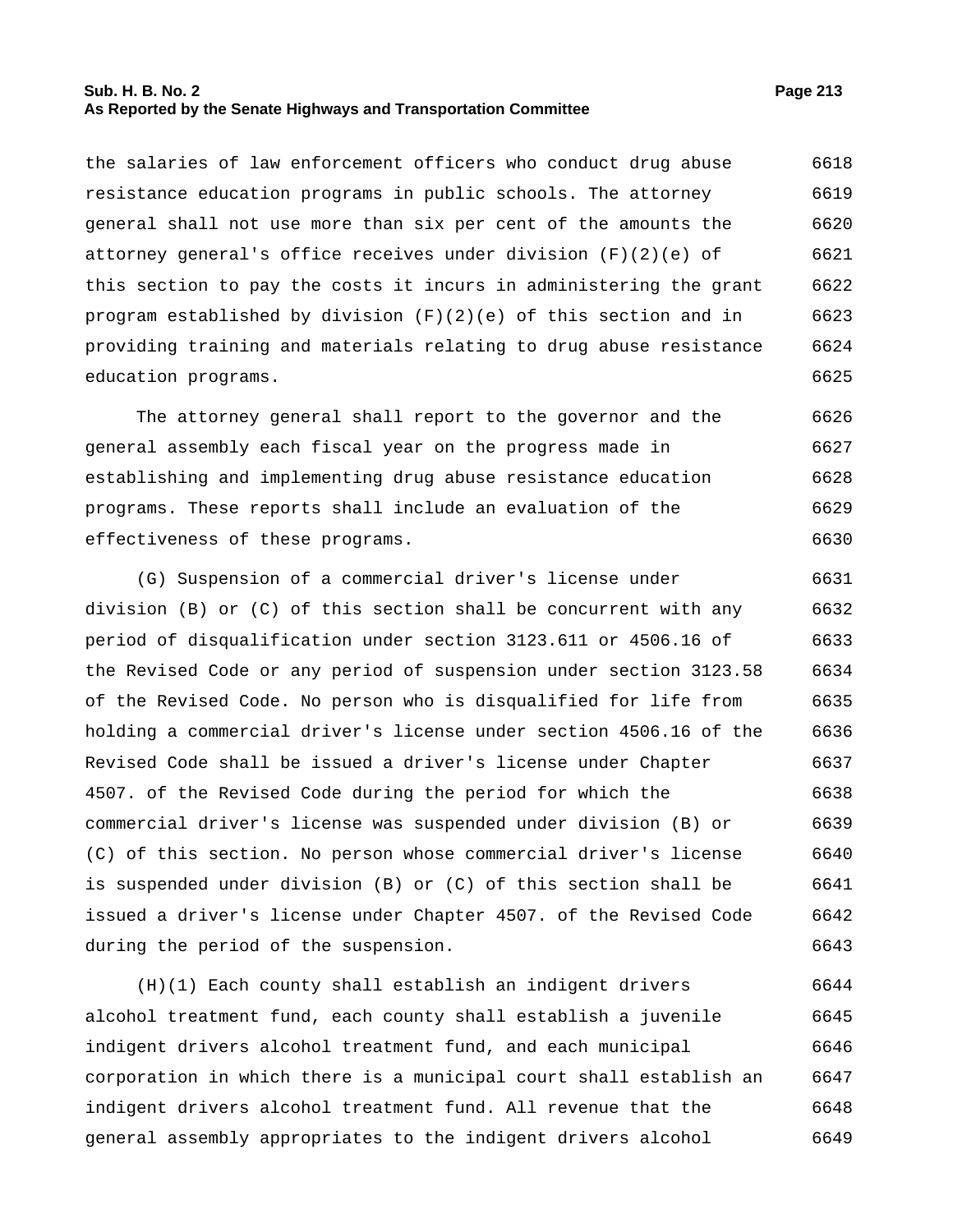# **Sub. H. B. No. 2 Page 214 As Reported by the Senate Highways and Transportation Committee**

treatment fund for transfer to a county indigent drivers alcohol treatment fund, a county juvenile indigent drivers alcohol treatment fund, or a municipal indigent drivers alcohol treatment fund, all portions of fees that are paid under division (F) of this section and that are credited under that division to the indigent drivers alcohol treatment fund in the state treasury for a county indigent drivers alcohol treatment fund, a county juvenile indigent drivers alcohol treatment fund, or a municipal indigent drivers alcohol treatment fund, all portions of additional costs imposed under section 2949.094 of the Revised Code that are specified for deposit into a county, county juvenile, or municipal indigent drivers alcohol treatment fund by that section, and all portions of fines that are specified for deposit into a county or municipal indigent drivers alcohol treatment fund by section 4511.193 of the Revised Code shall be deposited into that county indigent drivers alcohol treatment fund, county juvenile indigent drivers alcohol treatment fund, or municipal indigent drivers alcohol treatment fund. The portions of the fees paid under division (F) of this section that are to be so deposited shall be determined in accordance with division  $(H)(2)$ of this section. Additionally, all portions of fines that are paid for a violation of section 4511.19 of the Revised Code or of any prohibition contained in Chapter 4510. of the Revised Code, and that are required under section 4511.19 or any provision of Chapter 4510. of the Revised Code to be deposited into a county indigent drivers alcohol treatment fund or municipal indigent drivers alcohol treatment fund shall be deposited into the appropriate fund in accordance with the applicable division of the section or provision. 6650 6651 6652 6653 6654 6655 6656 6657 6658 6659 6660 6661 6662 6663 6664 6665 6666 6667 6668 6669 6670 6671 6672 6673 6674 6675 6676 6677 6678

(2) That portion of the license reinstatement fee that is paid under division (F) of this section and that is credited under that division to the indigent drivers alcohol treatment fund shall be deposited into a county indigent drivers alcohol treatment 6679 6680 6681 6682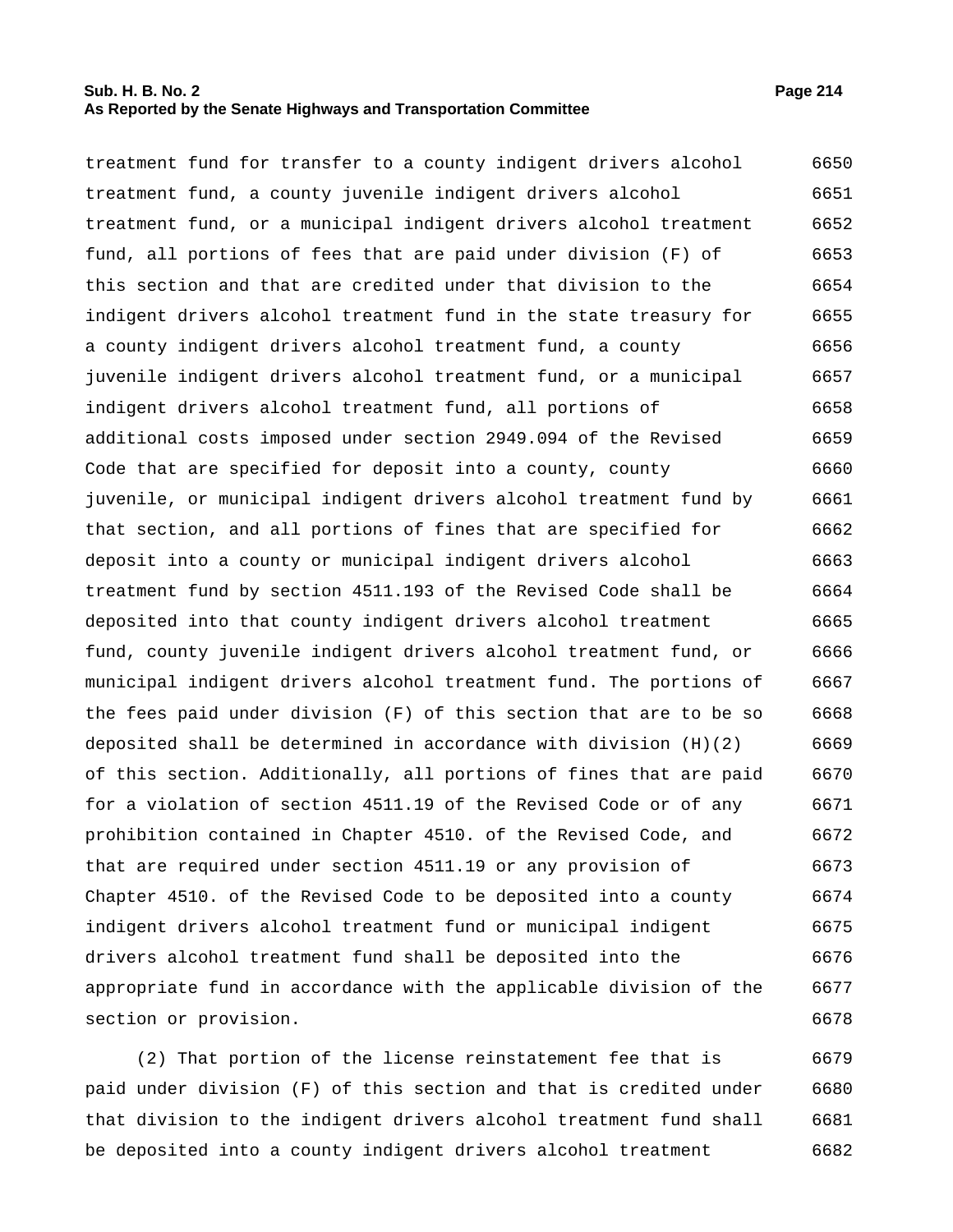### **Sub. H. B. No. 2 Page 215 As Reported by the Senate Highways and Transportation Committee**

6685

fund, a county juvenile indigent drivers alcohol treatment fund, or a municipal indigent drivers alcohol treatment fund as follows: 6683 6684

(a) Regarding a suspension imposed under this section, that portion of the fee shall be deposited as follows: 6686 6687

(i) If the fee is paid by a person who was charged in a county court with the violation that resulted in the suspension or in the imposition of the court costs, the portion shall be deposited into the county indigent drivers alcohol treatment fund under the control of that court; 6688 6689 6690 6691 6692

(ii) If the fee is paid by a person who was charged in a juvenile court with the violation that resulted in the suspension or in the imposition of the court costs, the portion shall be deposited into the county juvenile indigent drivers alcohol treatment fund established in the county served by the court; 6693 6694 6695 6696 6697

(iii) If the fee is paid by a person who was charged in a municipal court with the violation that resulted in the suspension or in the imposition of the court costs, the portion shall be deposited into the municipal indigent drivers alcohol treatment fund under the control of that court. 6698 6699 6700 6701 6702

(b) Regarding a suspension imposed under section 4511.19 of the Revised Code or under section 4510.07 of the Revised Code for a violation of a municipal OVI ordinance, that portion of the fee shall be deposited as follows: 6703 6704 6705 6706

(i) If the fee is paid by a person whose license or permit was suspended by a county court, the portion shall be deposited into the county indigent drivers alcohol treatment fund under the control of that court; 6707 6708 6709 6710

(ii) If the fee is paid by a person whose license or permit was suspended by a municipal court, the portion shall be deposited into the municipal indigent drivers alcohol treatment fund under 6711 6712 6713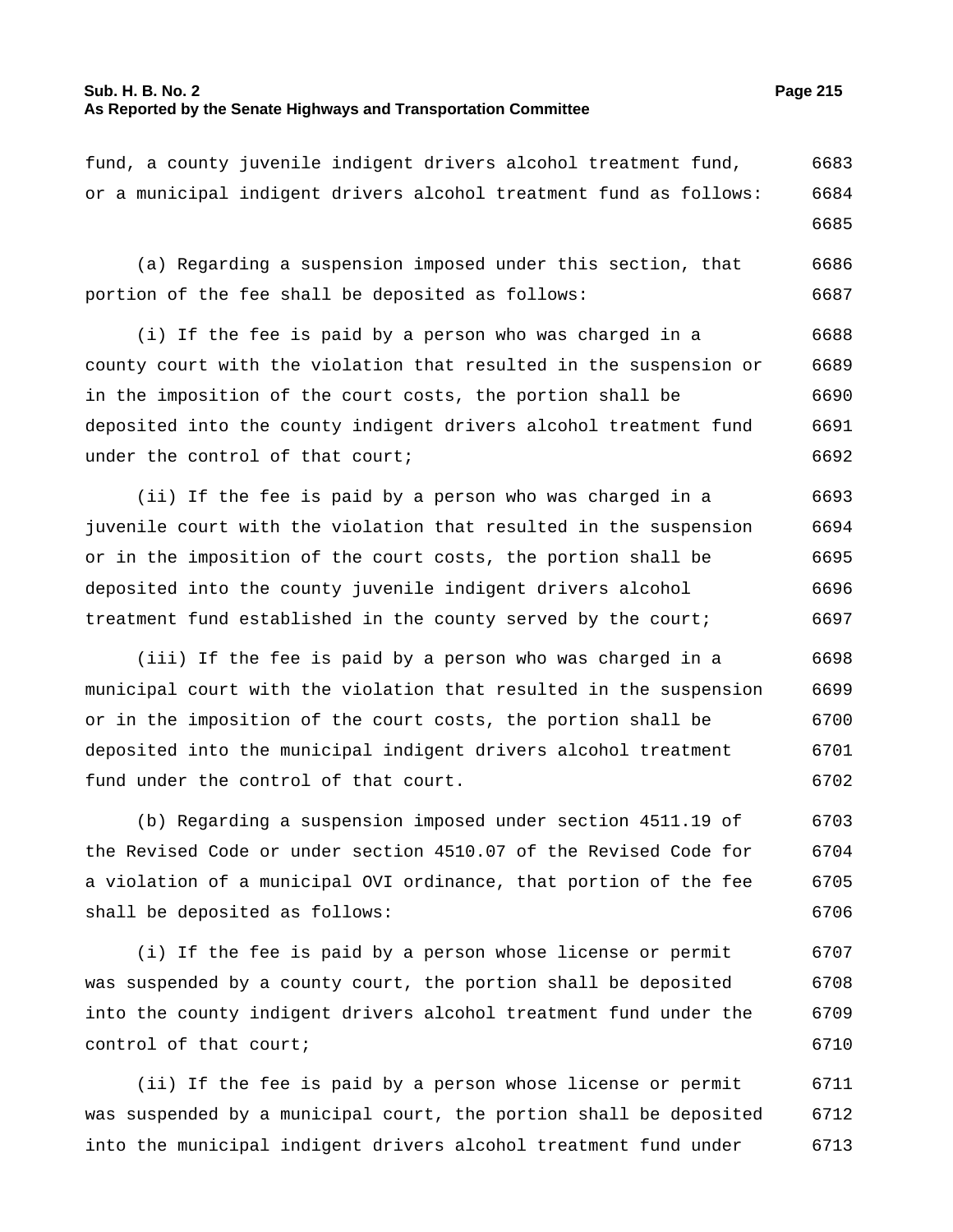the control of that court. 6714

(3) Expenditures from a county indigent drivers alcohol treatment fund, a county juvenile indigent drivers alcohol treatment fund, or a municipal indigent drivers alcohol treatment fund shall be made only upon the order of a county, juvenile, or municipal court judge and only for payment of the cost of an assessment or the cost of the attendance at an alcohol and drug addiction treatment program of a person who is convicted of, or found to be a juvenile traffic offender by reason of, a violation of division (A) of section 4511.19 of the Revised Code or a substantially similar municipal ordinance, who is ordered by the court to attend the alcohol and drug addiction treatment program, and who is determined by the court to be unable to pay the cost of the assessment or the cost of attendance at the treatment program or for payment of the costs specified in division (H)(4) of this section in accordance with that division. The alcohol and drug addiction services board or the board of alcohol, drug addiction, and mental health services established pursuant to section 340.02 or 340.021 of the Revised Code and serving the alcohol, drug addiction, and mental health service district in which the court is located shall administer the indigent drivers alcohol treatment program of the court. When a court orders an offender or juvenile traffic offender to obtain an assessment or attend an alcohol and drug addiction treatment program, the board shall determine which program is suitable to meet the needs of the offender or juvenile traffic offender, and when a suitable program is located and space is available at the program, the offender or juvenile traffic offender shall attend the program designated by the board. A reasonable amount not to exceed five per cent of the amounts credited to and deposited into the county indigent drivers alcohol treatment fund, the county juvenile indigent drivers alcohol treatment fund, or the municipal indigent drivers alcohol treatment fund serving every court whose program is administered 6715 6716 6717 6718 6719 6720 6721 6722 6723 6724 6725 6726 6727 6728 6729 6730 6731 6732 6733 6734 6735 6736 6737 6738 6739 6740 6741 6742 6743 6744 6745 6746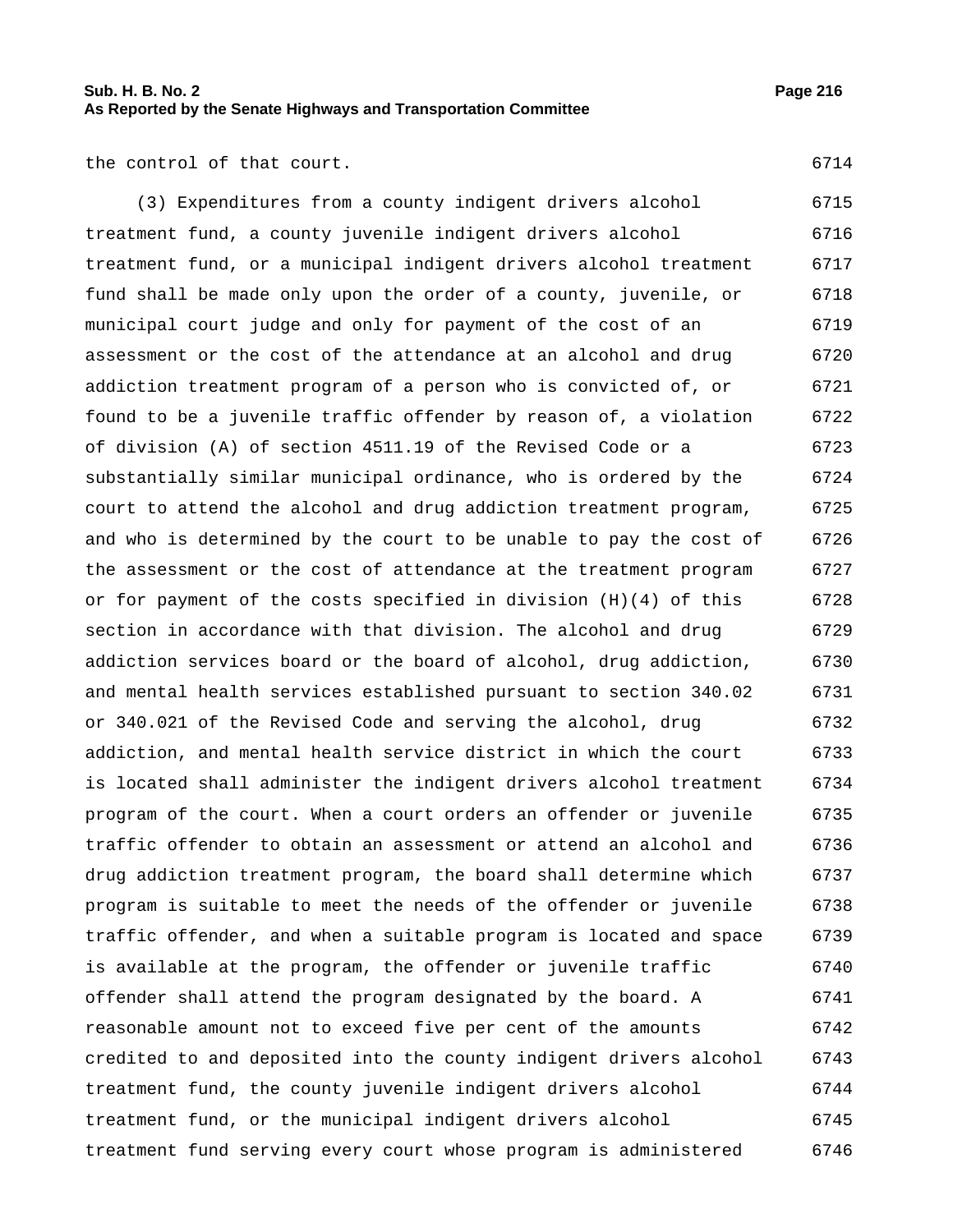## **Sub. H. B. No. 2 Page 217 As Reported by the Senate Highways and Transportation Committee**

by that board shall be paid to the board to cover the costs it incurs in administering those indigent drivers alcohol treatment programs. 6747 6748 6749

In addition, upon exhaustion of moneys in the indigent drivers interlock and alcohol monitoring fund for the use of an alcohol monitoring device, a county, juvenile, or municipal court judge may use moneys in the county indigent drivers alcohol treatment fund, county juvenile indigent drivers alcohol treatment fund, or municipal indigent drivers alcohol treatment fund in the following manners: 6750 6751 6752 6753 6754 6755 6756

(a) If the source of the moneys was an appropriation of the general assembly, a portion of a fee that was paid under division (F) of this section, a portion of a fine that was specified for deposit into the fund by section 4511.193 of the Revised Code, or a portion of a fine that was paid for a violation of section 4511.19 of the Revised Code or of a provision contained in Chapter 4510. of the Revised Code that was required to be deposited into the fund, to pay for the continued use of an alcohol monitoring device by an offender or juvenile traffic offender, in conjunction with a treatment program approved by the department of alcohol and drug addiction services, when such use is determined clinically necessary by the treatment program and when the court determines that the offender or juvenile traffic offender is unable to pay all or part of the daily monitoring or cost of the device; 6757 6758 6759 6760 6761 6762 6763 6764 6765 6766 6767 6768 6769 6770

6771

(b) If the source of the moneys was a portion of an additional court cost imposed under section 2949.094 of the Revised Code, to pay for the continued use of an alcohol monitoring device by an offender or juvenile traffic offender when the court determines that the offender or juvenile traffic offender is unable to pay all or part of the daily monitoring or cost of the device. The moneys may be used for a device as 6772 6773 6774 6775 6776 6777 6778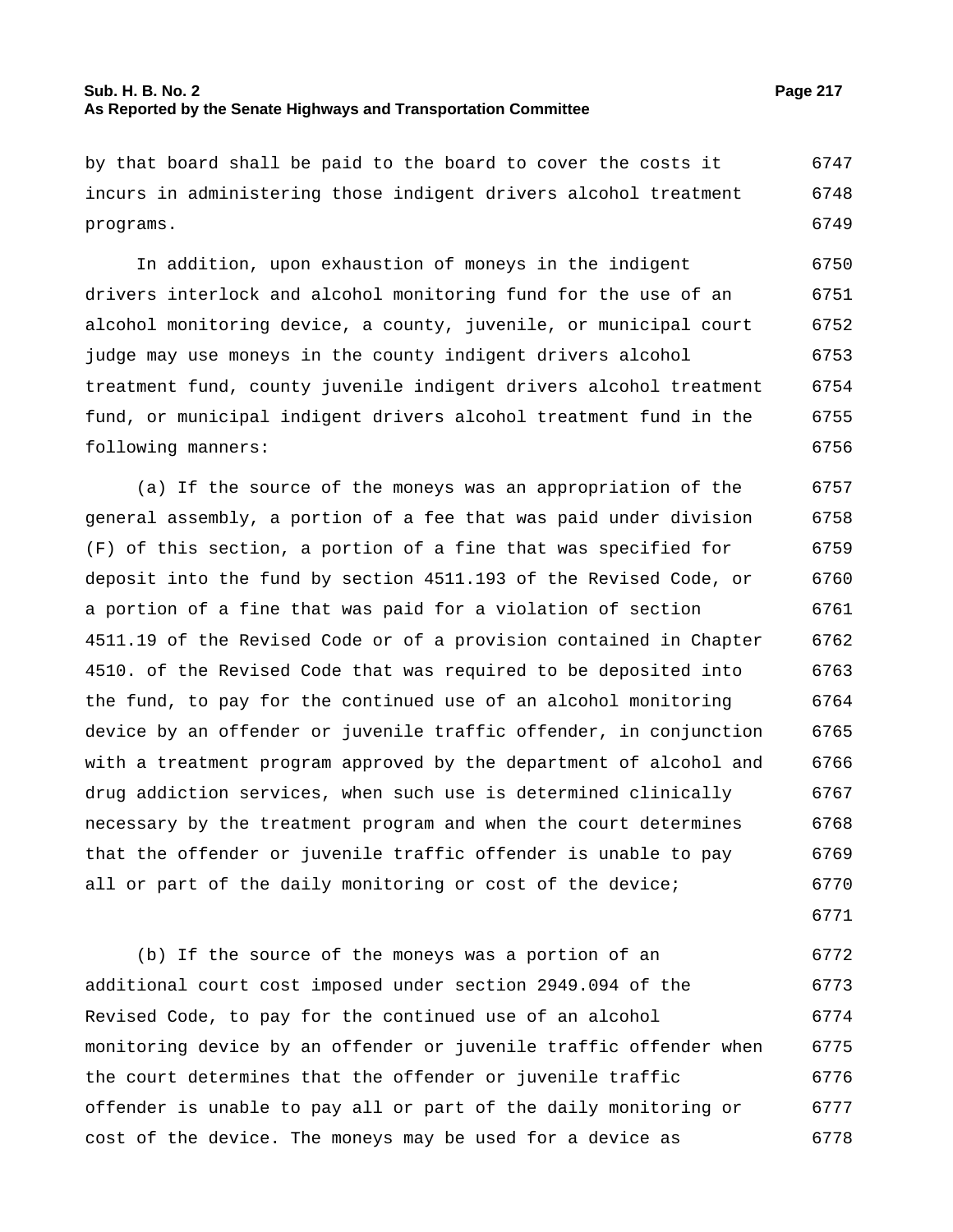## **Sub. H. B. No. 2 Page 218 As Reported by the Senate Highways and Transportation Committee**

described in this division if the use of the device is in conjunction with a treatment program approved by the department of alcohol and drug addiction services, when the use of the device is determined clinically necessary by the treatment program, but the use of a device is not required to be in conjunction with a treatment program approved by the department in order for the moneys to be used for the device as described in this division. 6779 6780 6781 6782 6783 6784 6785

(4) If a county, juvenile, or municipal court determines, in consultation with the alcohol and drug addiction services board or the board of alcohol, drug addiction, and mental health services established pursuant to section 340.02 or 340.021 of the Revised Code and serving the alcohol, drug addiction, and mental health district in which the court is located, that the funds in the county indigent drivers alcohol treatment fund, the county juvenile indigent drivers alcohol treatment fund, or the municipal indigent drivers alcohol treatment fund under the control of the court are more than sufficient to satisfy the purpose for which the fund was established, as specified in divisions (H)(1) to (3) of this section, the court may declare a surplus in the fund. If the court declares a surplus in the fund, the court may expend the amount of the surplus in the fund for: 6786 6787 6788 6789 6790 6791 6792 6793 6794 6795 6796 6797 6798 6799

(a) Alcohol and drug abuse assessment and treatment of persons who are charged in the court with committing a criminal offense or with being a delinquent child or juvenile traffic offender and in relation to whom both of the following apply: 6800 6801 6802 6803

(i) The court determines that substance abuse was a contributing factor leading to the criminal or delinquent activity or the juvenile traffic offense with which the person is charged. 6804 6805 6806

(ii) The court determines that the person is unable to pay the cost of the alcohol and drug abuse assessment and treatment for which the surplus money will be used. 6807 6808 6809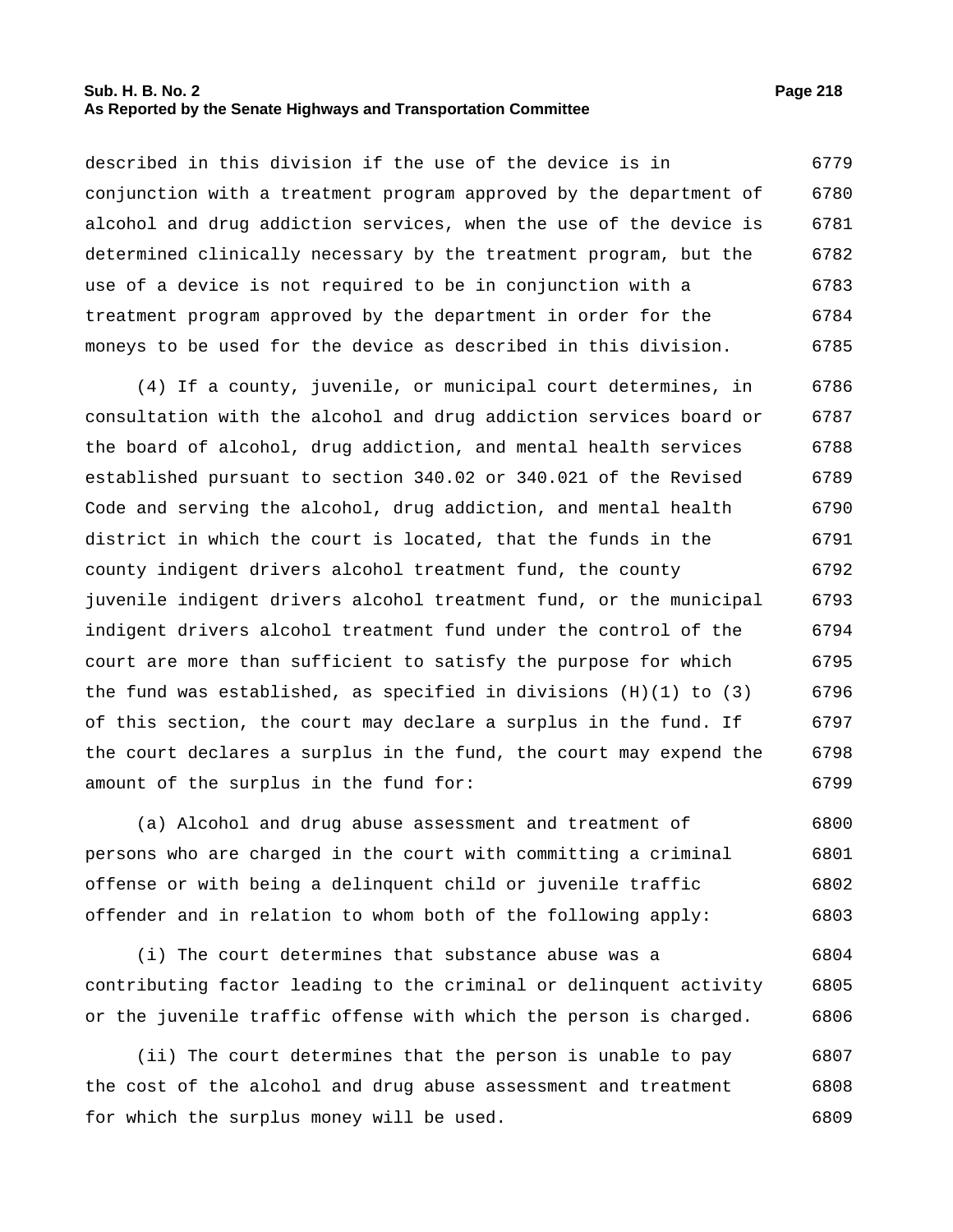#### **Sub. H. B. No. 2 Page 219 As Reported by the Senate Highways and Transportation Committee**

(b) All or part of the cost of purchasing alcohol monitoring devices to be used in conjunction with division (H)(3) of this section, upon exhaustion of moneys in the indigent drivers interlock and alcohol monitoring fund for the use of an alcohol monitoring device. 6810 6811 6812 6813 6814

(5) For the purpose of determining as described in division  $(F)(2)(c)$  of this section whether an offender does not have the means to pay for the offender's attendance at an alcohol and drug addiction treatment program or whether an alleged offender or delinquent child is unable to pay the costs specified in division (H)(4) of this section, the court shall use the indigent client eligibility guidelines and the standards of indigency established by the state public defender to make the determination. 6815 6816 6817 6818 6819 6820 6821 6822

(6) The court shall identify and refer any alcohol and drug addiction program that is not certified under section 3793.06 of the Revised Code and that is interested in receiving amounts from the surplus in the fund declared under division  $(H)(4)$  of this section to the department of alcohol and drug addiction services in order for the program to become a certified alcohol and drug addiction program. The department shall keep a record of applicant referrals received pursuant to this division and shall submit a report on the referrals each year to the general assembly. If a program interested in becoming certified makes an application to become certified pursuant to section 3793.06 of the Revised Code, the program is eligible to receive surplus funds as long as the application is pending with the department. The department of alcohol and drug addiction services must offer technical assistance to the applicant. If the interested program withdraws the certification application, the department must notify the court, and the court shall not provide the interested program with any further surplus funds. 6823 6824 6825 6826 6827 6828 6829 6830 6831 6832 6833 6834 6835 6836 6837 6838 6839 6840

(I)(1) Each county shall establish an indigent drivers 6841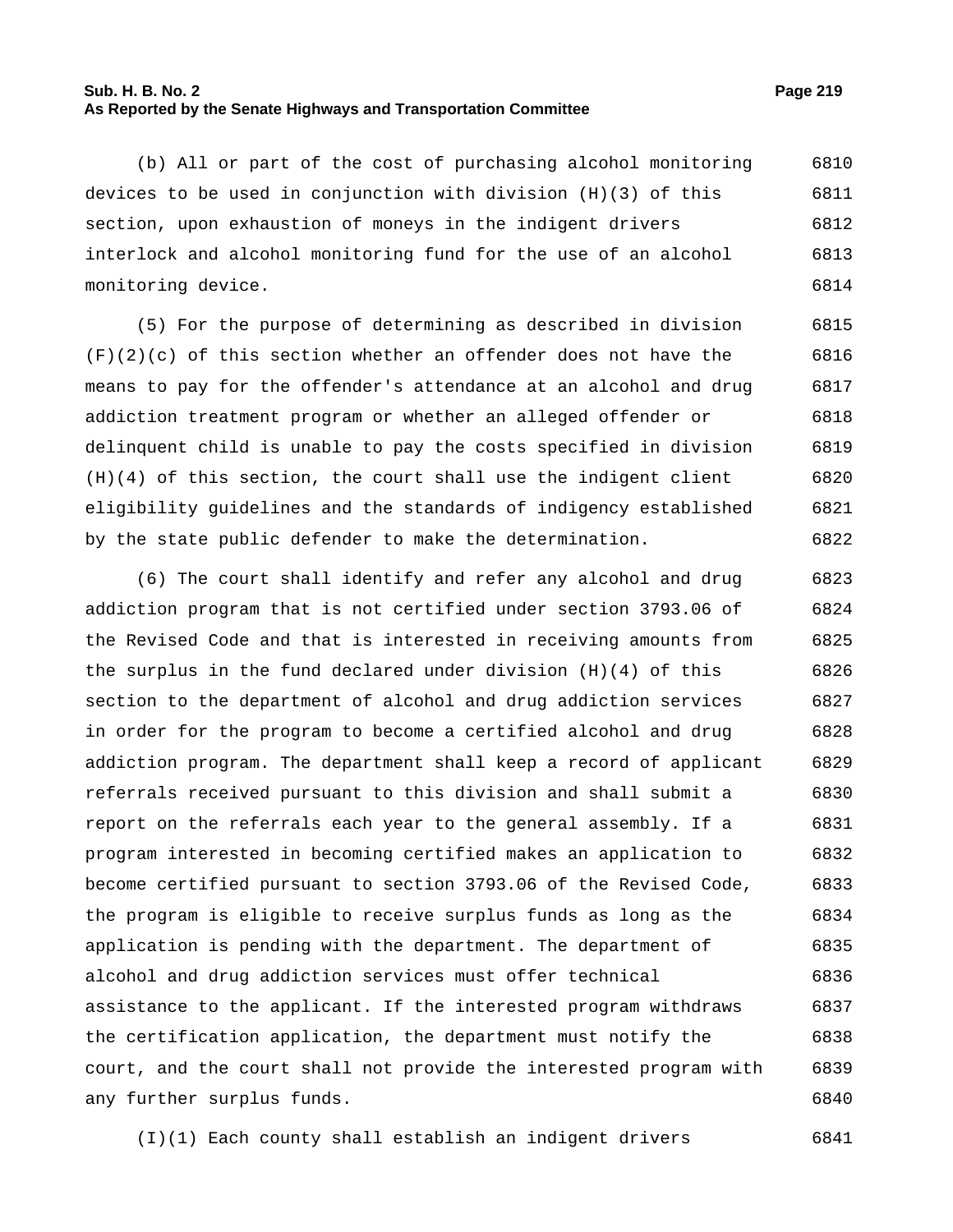## **Sub. H. B. No. 2 Page 220 As Reported by the Senate Highways and Transportation Committee**

interlock and alcohol monitoring fund and a juvenile indigent drivers interlock and alcohol treatment fund, and each municipal corporation in which there is a municipal court shall establish an indigent drivers interlock and alcohol monitoring fund. All revenue that the general assembly appropriates to the indigent drivers interlock and alcohol monitoring fund for transfer to a county indigent drivers interlock and alcohol monitoring fund, a county juvenile indigent drivers interlock and alcohol monitoring fund, or a municipal indigent drivers interlock and alcohol monitoring fund, all portions of license reinstatement fees that are paid under division  $(F)(2)$  of this section and that are credited under that division to the indigent drivers interlock and alcohol monitoring fund in the state treasury, and all portions of fines that are paid under division (G) of section 4511.19 of the Revised Code and that are credited by division  $(G)(5)(e)$  of that section to the indigent drivers interlock and alcohol monitoring fund in the state treasury shall be deposited in the appropriate fund in accordance with division (I)(2) of this section. 6842 6843 6844 6845 6846 6847 6848 6849 6850 6851 6852 6853 6854 6855 6856 6857 6858 6859

(2) That portion of the license reinstatement fee that is paid under division (F) of this section and that portion of the fine paid under division (G) of section 4511.19 of the Revised Code and that is credited under either division to the indigent drivers interlock and alcohol monitoring fund shall be deposited into a county indigent drivers interlock and alcohol monitoring fund, a county juvenile indigent drivers interlock and alcohol monitoring fund, or a municipal indigent drivers interlock and alcohol monitoring fund as follows: 6860 6861 6862 6863 6864 6865 6866 6867 6868

(a) If the fee or fine is paid by a person who was charged in a county court with the violation that resulted in the suspension or fine, the portion shall be deposited into the county indigent drivers interlock and alcohol monitoring fund under the control of that court. 6869 6870 6871 6872 6873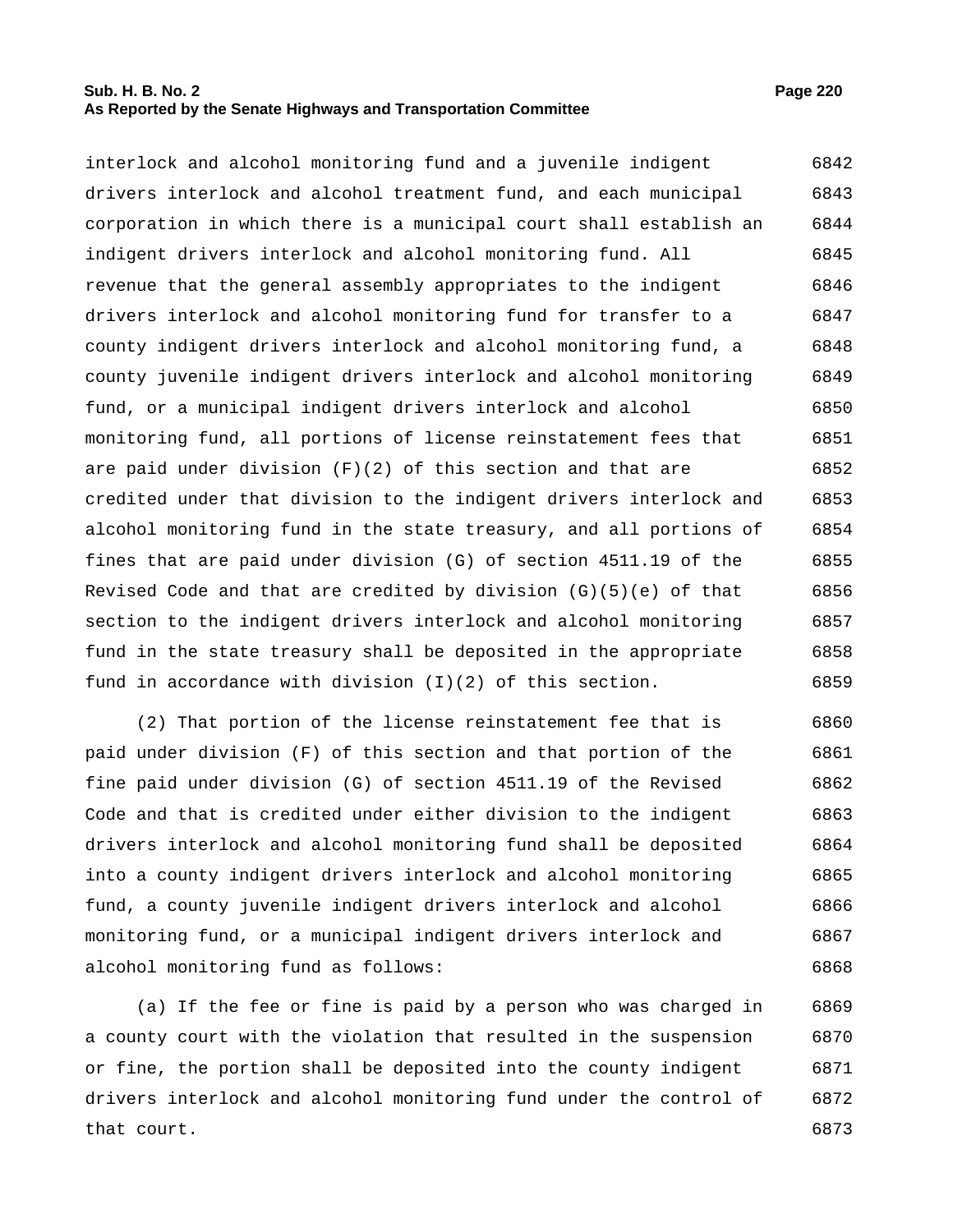#### **Sub. H. B. No. 2 Page 221 As Reported by the Senate Highways and Transportation Committee**

(b) If the fee or fine is paid by a person who was charged in a juvenile court with the violation that resulted in the suspension or fine, the portion shall be deposited into the county juvenile indigent drivers interlock and alcohol monitoring fund established in the county served by the court. 6874 6875 6876 6877 6878

(c) If the fee or fine is paid by a person who was charged in a municipal court with the violation that resulted in the suspension, the portion shall be deposited into the municipal indigent drivers interlock and alcohol monitoring fund under the control of that court. 6879 6880 6881 6882 6883

**Sec. 4511.21.** (A) No person shall operate a motor vehicle, trackless trolley, or streetcar at a speed greater or less than is reasonable or proper, having due regard to the traffic, surface, and width of the street or highway and any other conditions, and no person shall drive any motor vehicle, trackless trolley, or streetcar in and upon any street or highway at a greater speed than will permit the person to bring it to a stop within the assured clear distance ahead. 6884 6885 6886 6887 6888 6889 6890 6891

(B) It is prima-facie lawful, in the absence of a lower limit declared or established pursuant to this section by the director of transportation or local authorities, for the operator of a motor vehicle, trackless trolley, or streetcar to operate the same at a speed not exceeding the following: 6892 6893 6894 6895 6896

(1)(a) Twenty miles per hour in school zones during school recess and while children are going to or leaving school during the opening or closing hours, and when twenty miles per hour school speed limit signs are erected; except that, on controlled-access highways and expressways, if the right-of-way line fence has been erected without pedestrian opening, the speed shall be governed by division (B)(4) of this section and on freeways, if the right-of-way line fence has been erected without 6897 6898 6899 6900 6901 6902 6903 6904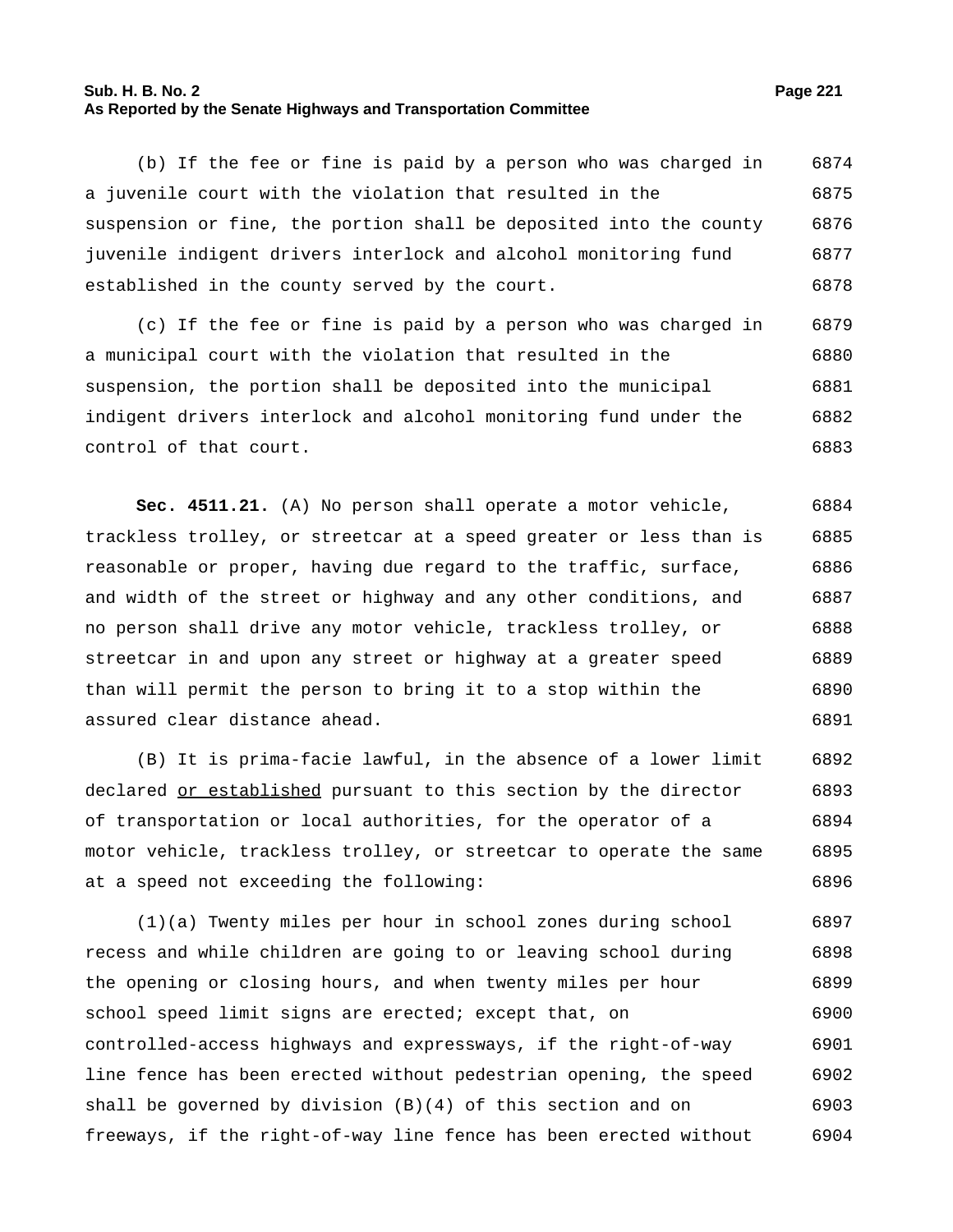## **Sub. H. B. No. 2 Page 222 As Reported by the Senate Highways and Transportation Committee**

pedestrian opening, the speed shall be governed by divisions (B)(9) and (10) of this section. The end of every school zone may be marked by a sign indicating the end of the zone. Nothing in this section or in the manual and specifications for a uniform system of traffic control devices shall be construed to require school zones to be indicated by signs equipped with flashing or other lights, or giving other special notice of the hours in which the school zone speed limit is in effect. 6905 6906 6907 6908 6909 6910 6911 6912

(b) As used in this section and in section 4511.212 of the Revised Code, "school" means any school chartered under section 3301.16 of the Revised Code and any nonchartered school that during the preceding year filed with the department of education in compliance with rule 3301-35-08 of the Ohio Administrative Code, a copy of the school's report for the parents of the school's pupils certifying that the school meets Ohio minimum standards for nonchartered, nontax-supported schools and presents evidence of this filing to the jurisdiction from which it is requesting the establishment of a school zone. "School" also includes a special elementary school that in writing requests the county engineer of the county in which the special elementary school is located to create a school zone at the location of that school. Upon receipt of such a written request, the county engineer shall create a school zone at that location by erecting the appropriate signs. 6913 6914 6915 6916 6917 6918 6919 6920 6921 6922 6923 6924 6925 6926 6927 6928

(c) As used in this section, "school zone" means that portion of a street or highway passing a school fronting upon the street or highway that is encompassed by projecting the school property lines to the fronting street or highway, and also includes that portion of a state highway. Upon request from local authorities for streets and highways under their jurisdiction and that portion of a state highway under the jurisdiction of the director of transportation or a request from a county engineer in the case of 6929 6930 6931 6932 6933 6934 6935 6936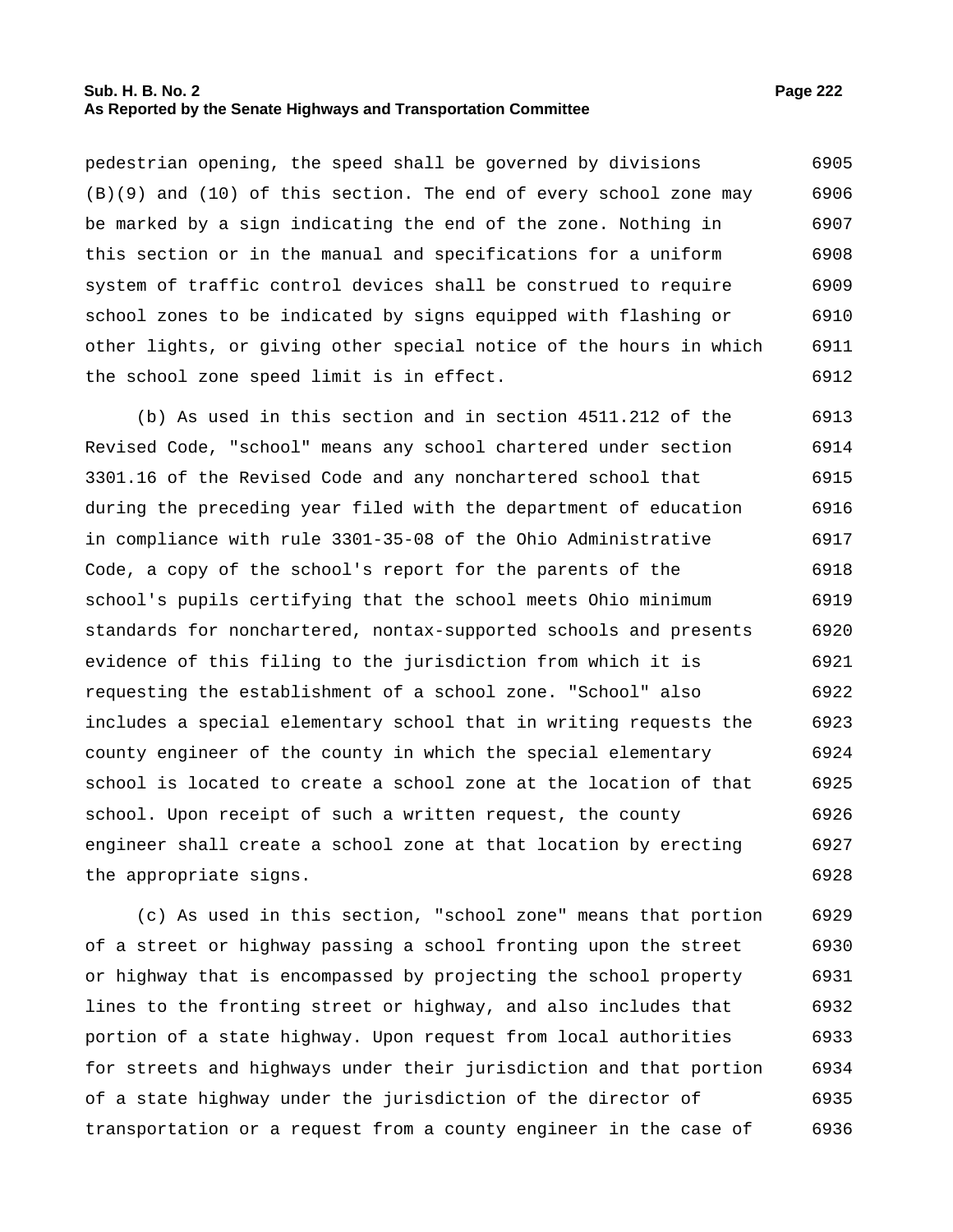#### **Sub. H. B. No. 2 Page 223 As Reported by the Senate Highways and Transportation Committee**

a school zone for a special elementary school, the director may extend the traditional school zone boundaries. The distances in divisions  $(B)(1)(c)(i)$ , (ii), and (iii) of this section shall not exceed three hundred feet per approach per direction and are bounded by whichever of the following distances or combinations thereof the director approves as most appropriate: 6937 6938 6939 6940 6941 6942

(i) The distance encompassed by projecting the school building lines normal to the fronting highway and extending a distance of three hundred feet on each approach direction; 6943 6944 6945

(ii) The distance encompassed by projecting the school property lines intersecting the fronting highway and extending a distance of three hundred feet on each approach direction; 6946 6947 6948

(iii) The distance encompassed by the special marking of the pavement for a principal school pupil crosswalk plus a distance of three hundred feet on each approach direction of the highway. 6949 6950 6951

Nothing in this section shall be construed to invalidate the director's initial action on August 9, 1976, establishing all school zones at the traditional school zone boundaries defined by projecting school property lines, except when those boundaries are extended as provided in divisions  $(B)(1)(a)$  and  $(c)$  of this section. 6952 6953 6954 6955 6956 6957

(d) As used in this division, "crosswalk" has the meaning given that term in division (LL)(2) of section 4511.01 of the Revised Code. 6958 6959 6960

The director may, upon request by resolution of the legislative authority of a municipal corporation, the board of trustees of a township, or a county board of mental retardation and developmental disabilities created pursuant to Chapter 5126. of the Revised Code, and upon submission by the municipal corporation, township, or county board of such engineering, traffic, and other information as the director considers 6961 6962 6963 6964 6965 6966 6967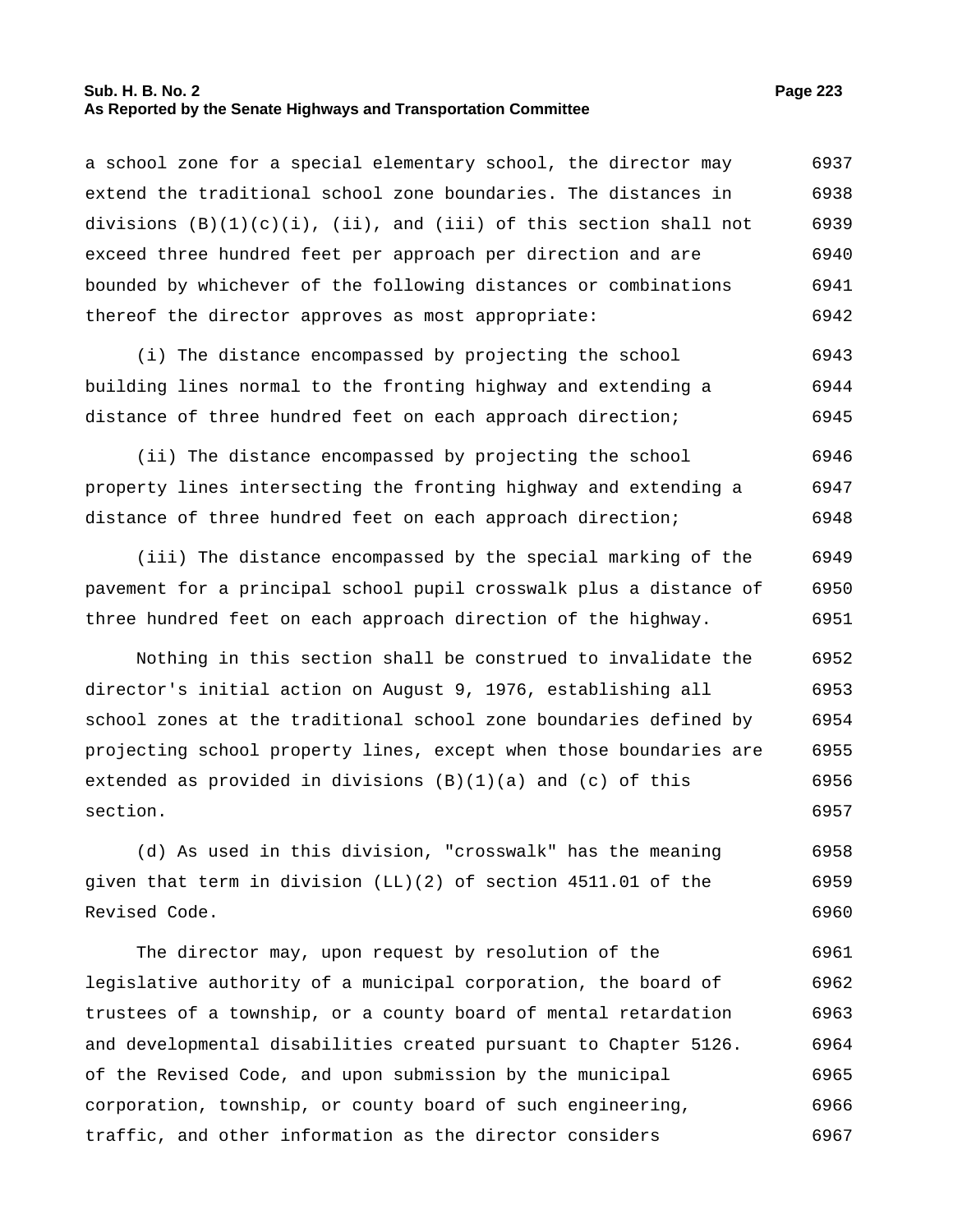## **Sub. H. B. No. 2 Page 224 As Reported by the Senate Highways and Transportation Committee**

necessary, designate a school zone on any portion of a state route lying within the municipal corporation, lying within the unincorporated territory of the township, or lying adjacent to the property of a school that is operated by such county board, that includes a crosswalk customarily used by children going to or leaving a school during recess and opening and closing hours, whenever the distance, as measured in a straight line, from the school property line nearest the crosswalk to the nearest point of the crosswalk is no more than one thousand three hundred twenty feet. Such a school zone shall include the distance encompassed by the crosswalk and extending three hundred feet on each approach direction of the state route. 6968 6969 6970 6971 6972 6973 6974 6975 6976 6977 6978 6979

(e) As used in this section, "special elementary school" means a school that meets all of the following criteria: 6980 6981

(i) It is not chartered and does not receive tax revenue from any source. 6982 6983

(ii) It does not educate children beyond the eighth grade. 6984

(iii) It is located outside the limits of a municipal corporation. 6985 6986

(iv) A majority of the total number of students enrolled at the school are not related by blood. 6987 6988

(v) The principal or other person in charge of the special elementary school annually sends a report to the superintendent of the school district in which the special elementary school is located indicating the total number of students enrolled at the school, but otherwise the principal or other person in charge does not report any other information or data to the superintendent. 6989 6990 6991 6992 6993 6994

(2) Twenty-five miles per hour in all other portions of a municipal corporation, except on state routes outside business districts, through highways outside business districts, and alleys; 6995 6996 6997 6998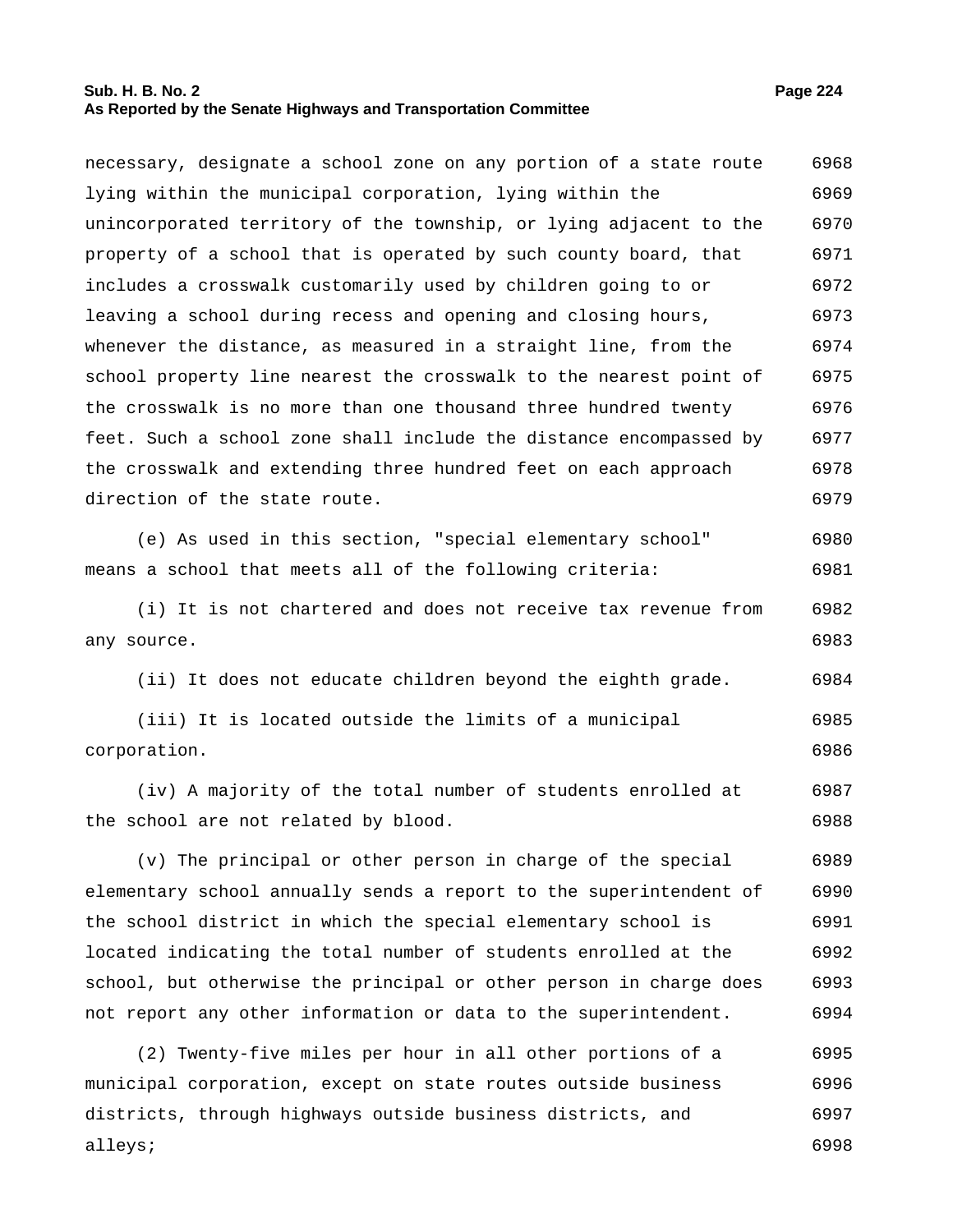# **Sub. H. B. No. 2 Page 225 As Reported by the Senate Highways and Transportation Committee**

| (3) Thirty-five miles per hour on all state routes or through      | 6999 |
|--------------------------------------------------------------------|------|
| highways within municipal corporations outside business districts, | 7000 |
| except as provided in divisions (B)(4) and (6) of this section;    | 7001 |
| (4) Fifty miles per hour on controlled-access highways and         | 7002 |
| expressways within municipal corporations;                         | 7003 |
| (5) Fifty-five miles per hour on highways outside municipal        | 7004 |
| corporations, other than highways within island jurisdictions as   | 7005 |
| provided in division $(B)(8)$ of this section and freeways as      | 7006 |
| provided in division $(B)$ $(13)$ $(12)$ of this section;          | 7007 |
| (6) Fifty miles per hour on state routes within municipal          | 7008 |
| corporations outside urban districts unless a lower prima-facie    | 7009 |
| speed is established as further provided in this section;          | 7010 |
| (7) Fifteen miles per hour on all alleys within the municipal      | 7011 |
| corporation;                                                       | 7012 |
| (8) Thirty-five miles per hour on highways outside municipal       | 7013 |
| corporations that are within an island jurisdiction;               | 7014 |
| (9) Fifty-five miles per hour at all times on freeways with        | 7015 |
| paved shoulders inside municipal corporations, other than freeways | 7016 |
| as provided in division $(B)$ $\frac{13}{12}$ of this section;     | 7017 |
| (10) Fifty-five miles per hour at all times on freeways            | 7018 |
| outside municipal corporations, other than freeways as provided in | 7019 |
| division $(B)$ $(13)$ $(12)$ of this section;                      | 7020 |
| (11) Fifty-five miles per hour at all times on all portions        | 7021 |
| of freeways that are part of the interstate system and on all      | 7022 |
| portions of freeways that are not part of the interstate system,   | 7023 |
| but are built to the standards and specifications that are         | 7024 |
| applicable to freeways that are part of the interstate system for  | 7025 |
| operators of any motor vehicle weighing in excess of eight         | 7026 |
| thousand pounds empty weight and any noncommercial bus;            | 7027 |
|                                                                    |      |

(12) Fifty-five miles per hour for operators of any motor 7028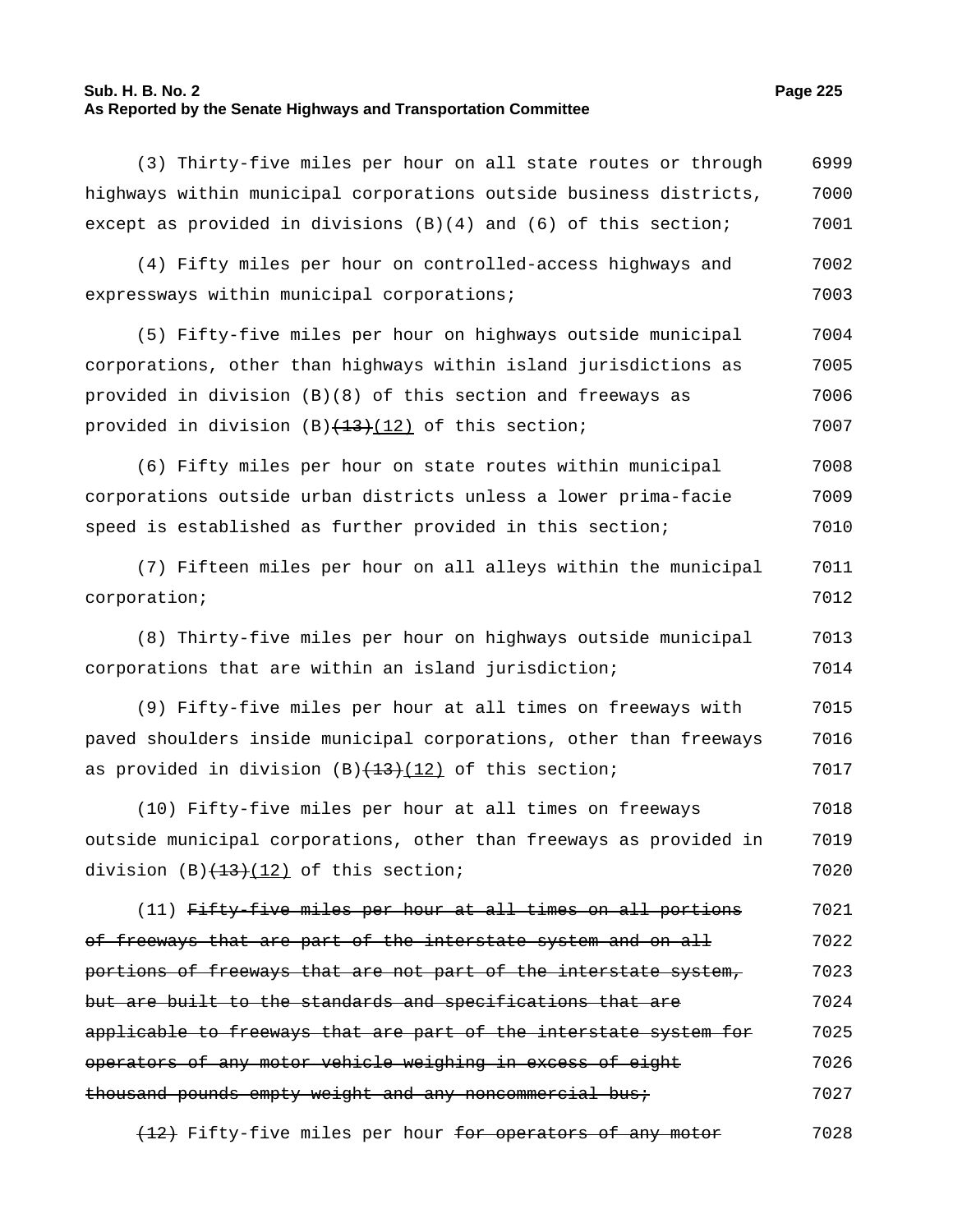## **Sub. H. B. No. 2 Page 226 As Reported by the Senate Highways and Transportation Committee**

| vehicle weighing eight thousand pounds or less empty weight and   | 7029 |
|-------------------------------------------------------------------|------|
| any commercial bus at all times on all portions of freeways that  | 7030 |
| are part of the interstate system and that had such a speed limit | 7031 |
| established prior to October 1, 1995, and freeways that are not   | 7032 |
| part of the interstate system, but are built to the standards and | 7033 |
| specifications that are applicable to freeways that are part of   | 7034 |
| the interstate system and that had such a speed limit established | 7035 |
| prior to October 1, 1995, unless a higher speed limit is          | 7036 |
| established under division (L) of this section;                   | 7037 |

 $(13)(12)$  Sixty-five miles per hour for operators of any motor vehicle weighing eight thousand pounds or less empty weight and any commercial bus at all times on all portions of the following: 7038 7039 7040

(a) Freeways that are part of the interstate system and that had such a speed limit established prior to October 1, 1995, and freeways that are not part of the interstate system, but are built to the standards and specifications that are applicable to freeways that are part of the interstate system and that had such a speed limit established prior to October 1, 1995; 7041 7042 7043 7044 7045 7046

(b) Freeways that are part of the interstate system and freeways that are not part of the interstate system but are built to the standards and specifications that are applicable to freeways that are part of the interstate system, and that had such a speed limit established under division (L) of this section; 7047 7048 7049 7050 7051

(c) Rural, divided, multi-lane highways that are designated as part of the national highway system under the "National Highway System Designation Act of 1995," 109 Stat. 568, 23 U.S.C.A. 103, and that had such a speed limit established under division (M) of this section. 7052 7053 7054 7055 7056

(C) It is prima-facie unlawful for any person to exceed any of the speed limitations in divisions  $(B)(1)(a)$ ,  $(2)$ ,  $(3)$ ,  $(4)$ , (6), (7), and (8) of this section, or any declared or established 7057 7058 7059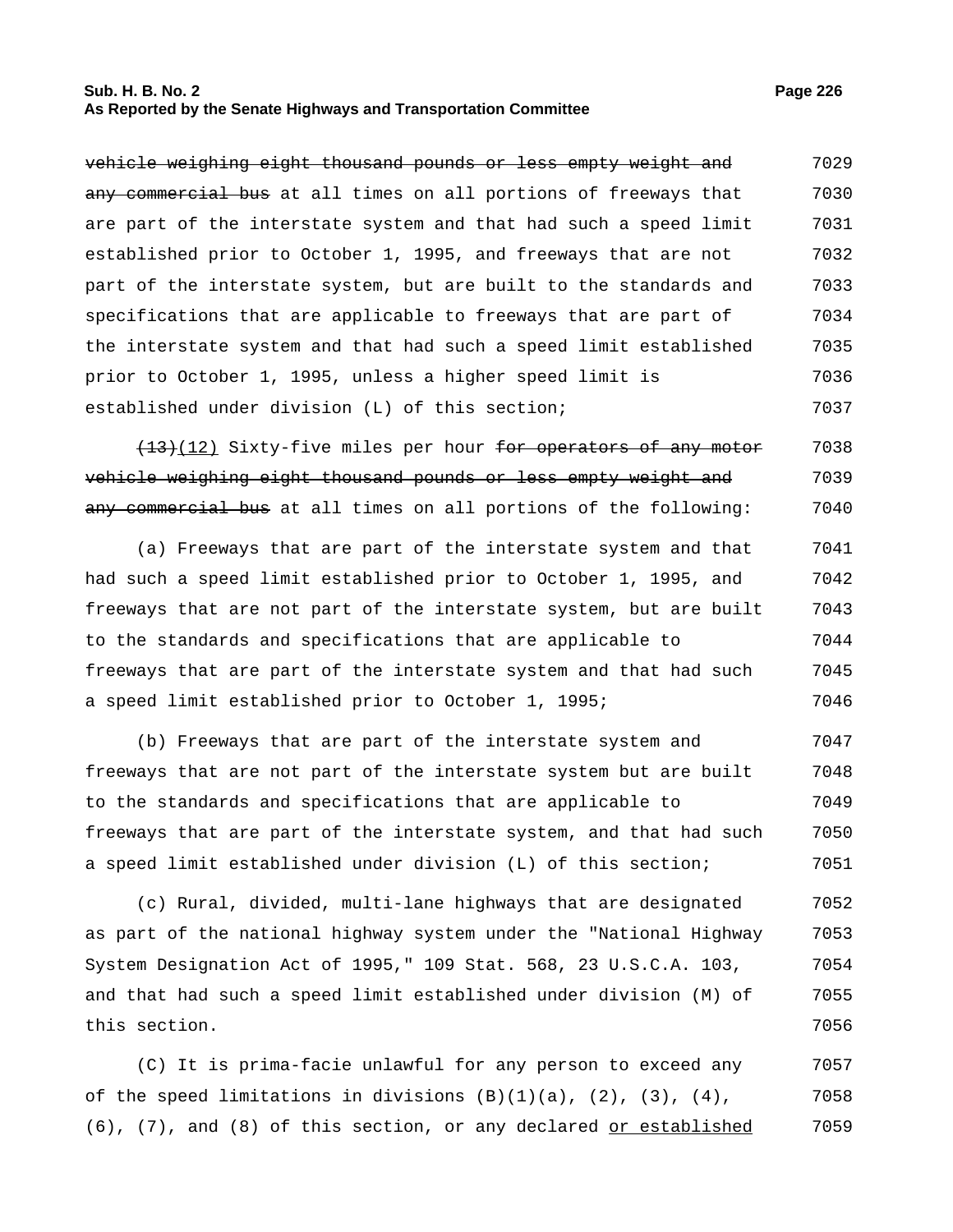## **Sub. H. B. No. 2 Page 227 As Reported by the Senate Highways and Transportation Committee**

pursuant to this section by the director or local authorities and it is unlawful for any person to exceed any of the speed limitations in division (D) of this section. No person shall be convicted of more than one violation of this section for the same conduct, although violations of more than one provision of this section may be charged in the alternative in a single affidavit. 7060 7061 7062 7063 7064 7065

(D) No person shall operate a motor vehicle, trackless trolley, or streetcar upon a street or highway as follows: 7066 7067

(1) At a speed exceeding fifty-five miles per hour, except upon a freeway as provided in division  $(B)(13)(12)$  of this section; 7068 7069 7070

(2) At a speed exceeding sixty-five miles per hour upon a freeway as provided in division  $(B)(13)(12)$  of this section except as otherwise provided in division (D)(3) of this section; 7071 7072 7073

(3) If a motor vehicle weighing in excess of eight thousand pounds empty weight or a noncommercial bus as prescribed in division (B)(11) of this section, at a speed exceeding fifty-five miles per hour upon a freeway as provided in that division; 7074 7075 7076 7077

 $(4)$  At a speed exceeding the posted speed limit upon a freeway for which the director has determined and declared a speed limit of not more than sixty-five miles per hour pursuant to division (L)(2) or (M) of this section; 7078 7079 7080 7081

 $(5)(4)$  At a speed exceeding sixty-five miles per hour upon a freeway for which such a speed limit has been established through the operation of division (L)(3) of this section; 7082 7083 7084

 $(6)(5)$  At a speed exceeding the posted speed limit upon a freeway for which the director has determined and declared a speed limit pursuant to division (I)(2) of this section. 7085 7086 7087

(E) In every charge of violation of this section the affidavit and warrant shall specify the time, place, and speed at 7088 7089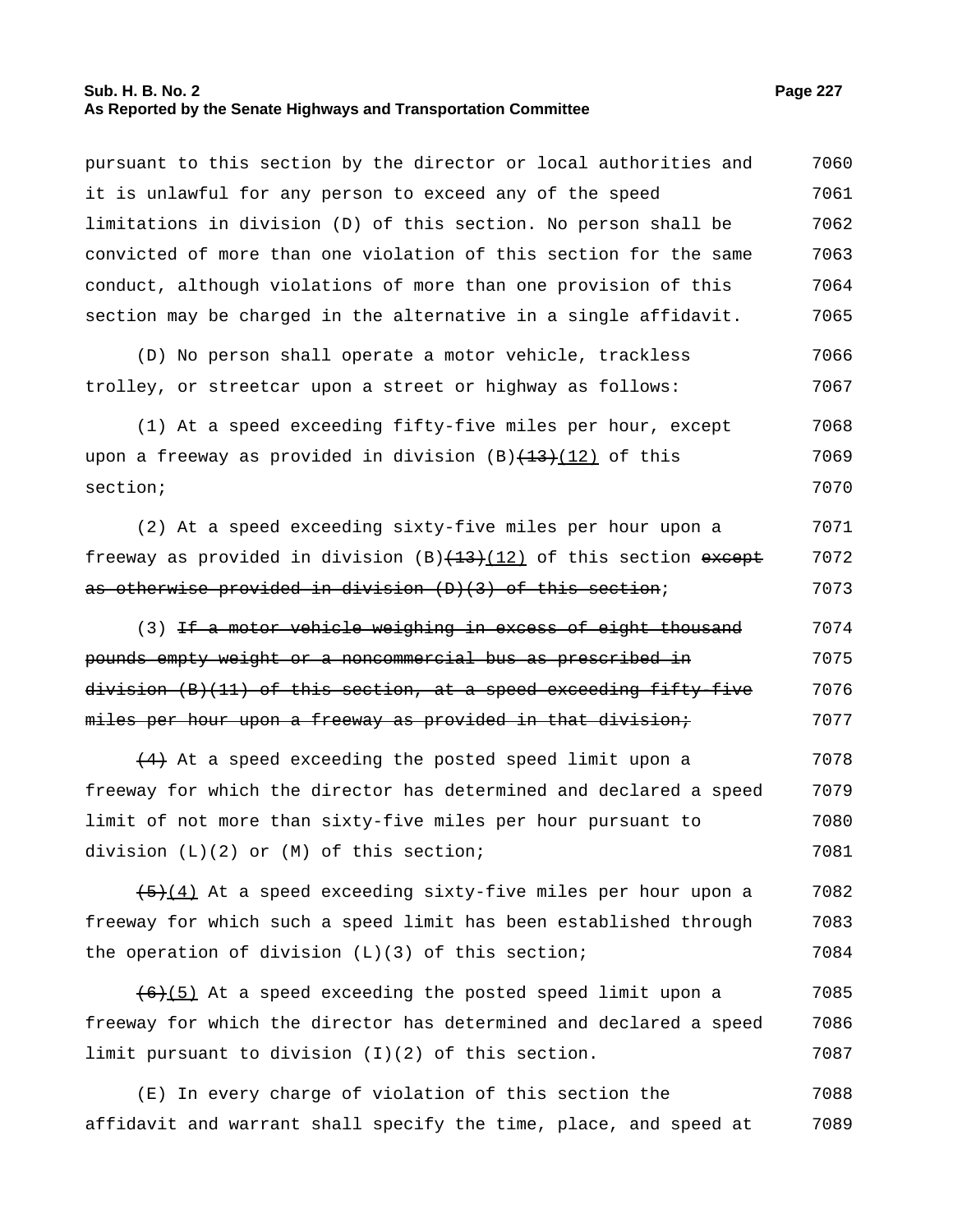## **Sub. H. B. No. 2 Page 228 As Reported by the Senate Highways and Transportation Committee**

which the defendant is alleged to have driven, and in charges made in reliance upon division (C) of this section also the speed which division  $(B)(1)(a)$ ,  $(2)$ ,  $(3)$ ,  $(4)$ ,  $(6)$ ,  $(7)$ , or  $(8)$  of, or a limit declared or established pursuant to, this section declares is prima-facie lawful at the time and place of such alleged violation, except that in affidavits where a person is alleged to have driven at a greater speed than will permit the person to bring the vehicle to a stop within the assured clear distance ahead the affidavit and warrant need not specify the speed at which the defendant is alleged to have driven. 7090 7091 7092 7093 7094 7095 7096 7097 7098 7099

(F) When a speed in excess of both a prima-facie limitation and a limitation in division  $(D)(1)$ ,  $(2)$ ,  $(3)$ ,  $(4)$ ,  $p$   $(p)$ ,  $q$ of this section is alleged, the defendant shall be charged in a single affidavit, alleging a single act, with a violation indicated of both division  $(B)(1)(a)$ ,  $(2)$ ,  $(3)$ ,  $(4)$ ,  $(6)$ ,  $(7)$ , or (8) of this section, or of a limit declared or established pursuant to this section by the director or local authorities, and of the limitation in division  $(D)(1)$ ,  $(2)$ ,  $(3)$ ,  $(4)$ , or  $(5)$ , or  $(6)$  of this section. If the court finds a violation of division  $(B)(1)(a)$ ,  $(2)$ ,  $(3)$ ,  $(4)$ ,  $(6)$ ,  $(7)$ , or  $(8)$  of, or a limit declared or established pursuant to, this section has occurred, it shall enter a judgment of conviction under such division and dismiss the charge under division  $(D)(1)$ ,  $(2)$ ,  $(3)$ ,  $(4)$ ,  $p$   $(p)$ ,  $q$ this section. If it finds no violation of division  $(B)(1)(a)$ ,  $(2)$ ,  $(3)$ ,  $(4)$ ,  $(6)$ ,  $(7)$ , or  $(8)$  of, or a limit declared or established pursuant to, this section, it shall then consider whether the evidence supports a conviction under division (D)(1), (2), (3),  $(4)$ , or  $(5)$ , or  $(6)$  of this section. 7100 7101 7102 7103 7104 7105 7106 7107 7108 7109 7110 7111 7112 7113 7114 7115 7116 7117

(G) Points shall be assessed for violation of a limitation under division (D) of this section in accordance with section 4510.036 of the Revised Code. 7118 7119 7120

(H) Whenever the director determines upon the basis of a 7121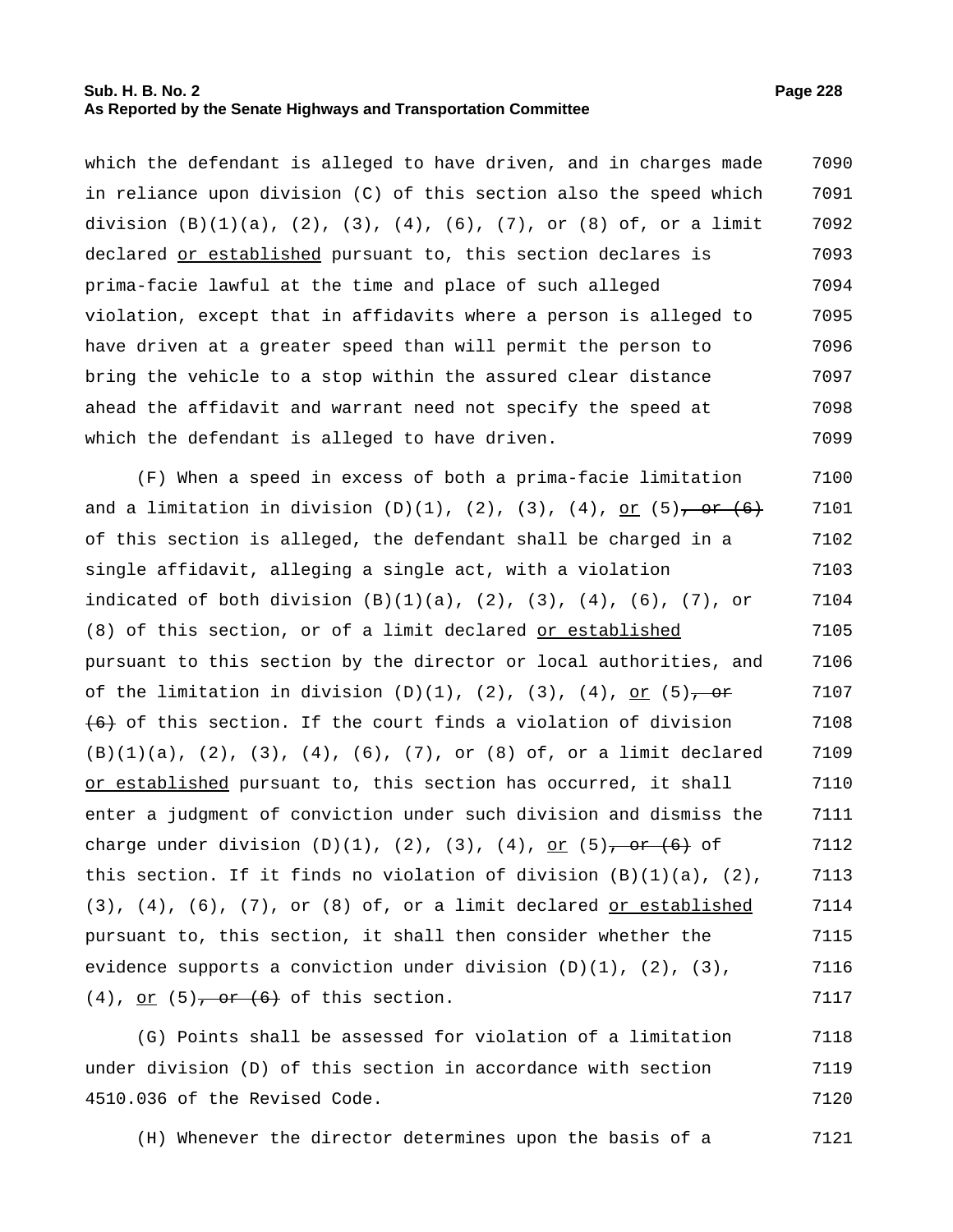## **Sub. H. B. No. 2 Page 229 As Reported by the Senate Highways and Transportation Committee**

geometric and traffic characteristic study that any speed limit set forth in divisions  $(B)(1)(a)$  to  $(D)$  of this section is greater or less than is reasonable or safe under the conditions found to exist at any portion of a street or highway under the jurisdiction of the director, the director shall determine and declare a reasonable and safe prima-facie speed limit, which shall be effective when appropriate signs giving notice of it are erected at the location. 7122 7123 7124 7125 7126 7127 7128 7129

 $(1)(1)$  Except as provided in divisions  $(1)(2)$  and  $(K)$  of this section, whenever local authorities determine upon the basis of an engineering and traffic investigation that the speed permitted by divisions  $(B)(1)(a)$  to  $(D)$  of this section, on any part of a highway under their jurisdiction, is greater than is reasonable and safe under the conditions found to exist at such location, the local authorities may by resolution request the director to determine and declare a reasonable and safe prima-facie speed limit. Upon receipt of such request the director may determine and declare a reasonable and safe prima-facie speed limit at such location, and if the director does so, then such declared speed limit shall become effective only when appropriate signs giving notice thereof are erected at such location by the local authorities. The director may withdraw the declaration of a prima-facie speed limit whenever in the director's opinion the altered prima-facie speed becomes unreasonable. Upon such withdrawal, the declared prima-facie speed shall become ineffective and the signs relating thereto shall be immediately removed by the local authorities. 7130 7131 7132 7133 7134 7135 7136 7137 7138 7139 7140 7141 7142 7143 7144 7145 7146 7147 7148

(2) A local authority may determine on the basis of a geometric and traffic characteristic study that the speed limit of sixty-five miles per hour on a portion of a freeway under its jurisdiction that was established through the operation of division (L)(3) of this section is greater than is reasonable or 7149 7150 7151 7152 7153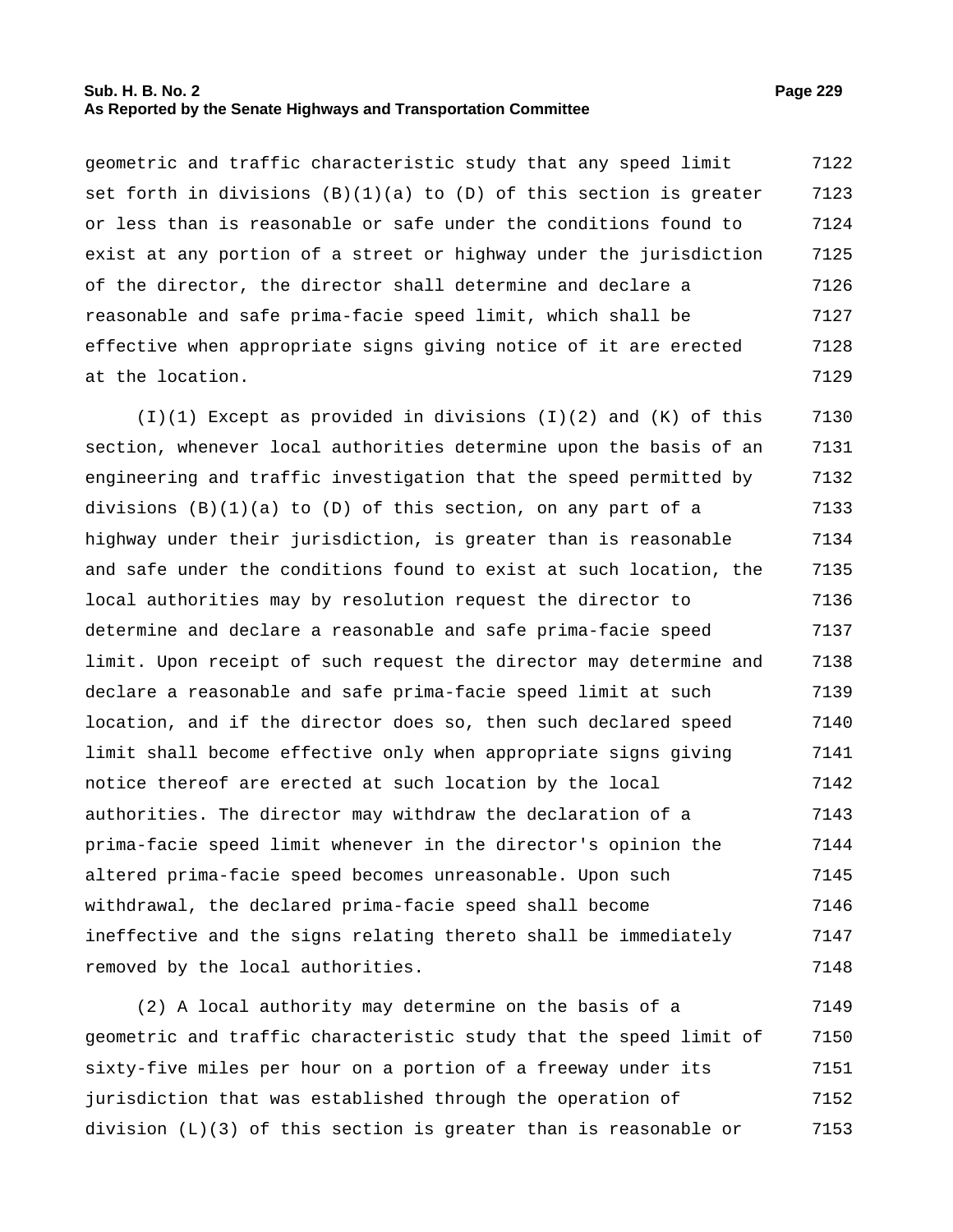#### **Sub. H. B. No. 2 Page 230 As Reported by the Senate Highways and Transportation Committee**

safe under the conditions found to exist at that portion of the freeway. If the local authority makes such a determination, the local authority by resolution may request the director to determine and declare a reasonable and safe speed limit of not less than fifty-five miles per hour for that portion of the freeway. If the director takes such action, the declared speed limit becomes effective only when appropriate signs giving notice of it are erected at such location by the local authority. 7154 7155 7156 7157 7158 7159 7160 7161

(J) Local authorities in their respective jurisdictions may authorize by ordinance higher prima-facie speeds than those stated in this section upon through highways, or upon highways or portions thereof where there are no intersections, or between widely spaced intersections, provided signs are erected giving notice of the authorized speed, but local authorities shall not modify or alter the basic rule set forth in division (A) of this section or in any event authorize by ordinance a speed in excess of fifty miles per hour. 7162 7163 7164 7165 7166 7167 7168 7169 7170

Alteration of prima-facie limits on state routes by local authorities shall not be effective until the alteration has been approved by the director. The director may withdraw approval of any altered prima-facie speed limits whenever in the director's opinion any altered prima-facie speed becomes unreasonable, and upon such withdrawal, the altered prima-facie speed shall become ineffective and the signs relating thereto shall be immediately removed by the local authorities. 7171 7172 7173 7174 7175 7176 7177 7178

 $(K)(1)$  As used in divisions  $(K)(1)$ ,  $(2)$ ,  $(3)$ , and  $(4)$  of this section, "unimproved highway" means a highway consisting of any of the following: 7179 7180 7181

(a) Unimproved earth; 7182

- (b) Unimproved graded and drained earth; 7183
- (c) Gravel. 7184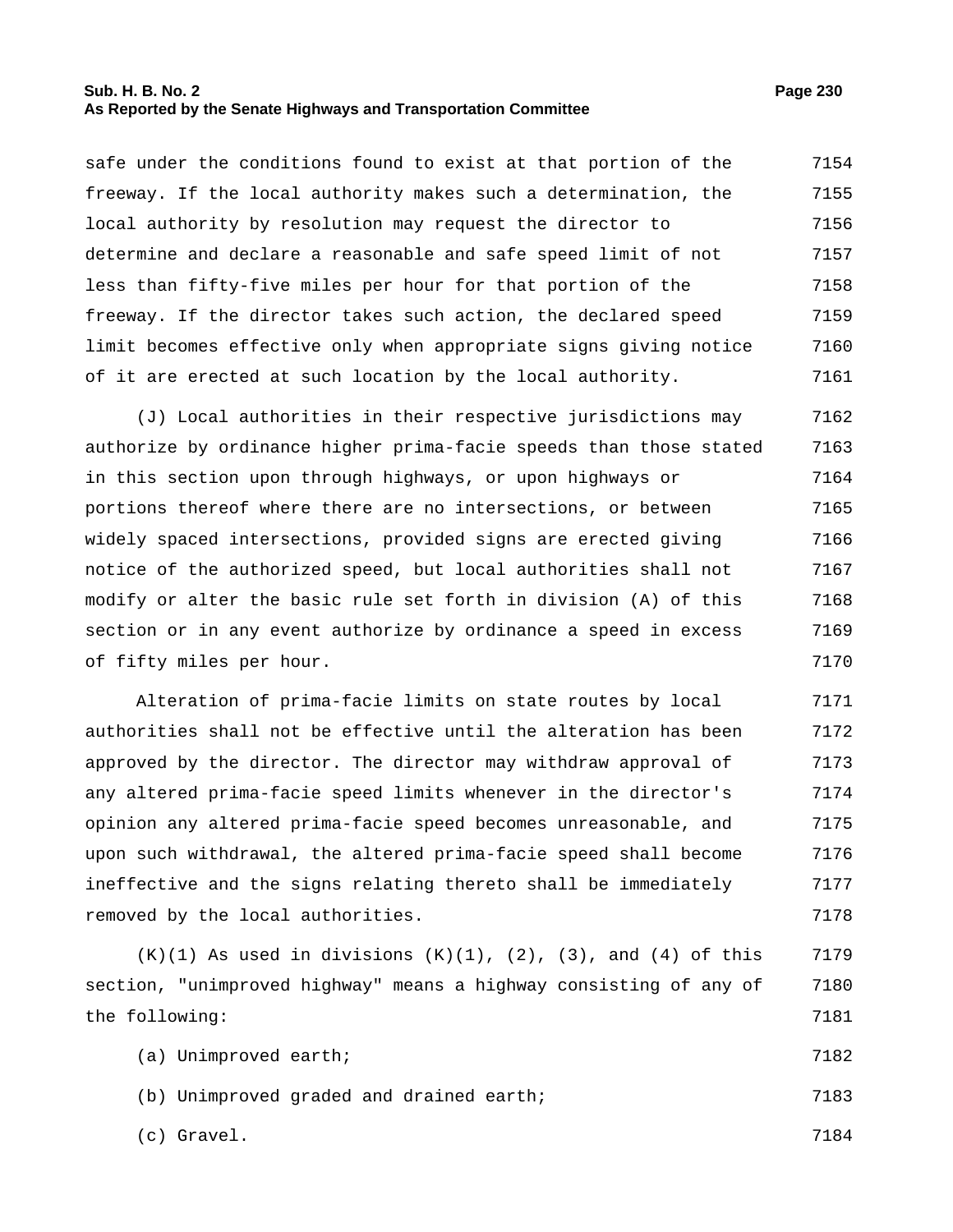## **Sub. H. B. No. 2 Page 231 As Reported by the Senate Highways and Transportation Committee**

(2) Except as otherwise provided in divisions  $(K)(4)$  and  $(5)$ of this section, whenever a board of township trustees determines upon the basis of an engineering and traffic investigation that the speed permitted by division (B)(5) of this section on any part of an unimproved highway under its jurisdiction and in the unincorporated territory of the township is greater than is reasonable or safe under the conditions found to exist at the location, the board may by resolution declare a reasonable and safe prima-facie speed limit of fifty-five but not less than twenty-five miles per hour. An altered speed limit adopted by a board of township trustees under this division becomes effective when appropriate traffic control devices, as prescribed in section 4511.11 of the Revised Code, giving notice thereof are erected at the location, which shall be no sooner than sixty days after adoption of the resolution. 7185 7186 7187 7188 7189 7190 7191 7192 7193 7194 7195 7196 7197 7198 7199

(3)(a) Whenever, in the opinion of a board of township trustees, any altered prima-facie speed limit established by the board under this division becomes unreasonable, the board may adopt a resolution withdrawing the altered prima-facie speed limit. Upon the adoption of such a resolution, the altered prima-facie speed limit becomes ineffective and the traffic control devices relating thereto shall be immediately removed. 7200 7201 7202 7203 7204 7205 7206

(b) Whenever a highway ceases to be an unimproved highway and the board has adopted an altered prima-facie speed limit pursuant to division (K)(2) of this section, the board shall, by resolution, withdraw the altered prima-facie speed limit as soon as the highway ceases to be unimproved. Upon the adoption of such a resolution, the altered prima-facie speed limit becomes ineffective and the traffic control devices relating thereto shall be immediately removed. 7207 7208 7209 7210 7211 7212 7213 7214

(4)(a) If the boundary of two townships rests on the centerline of an unimproved highway in unincorporated territory 7215 7216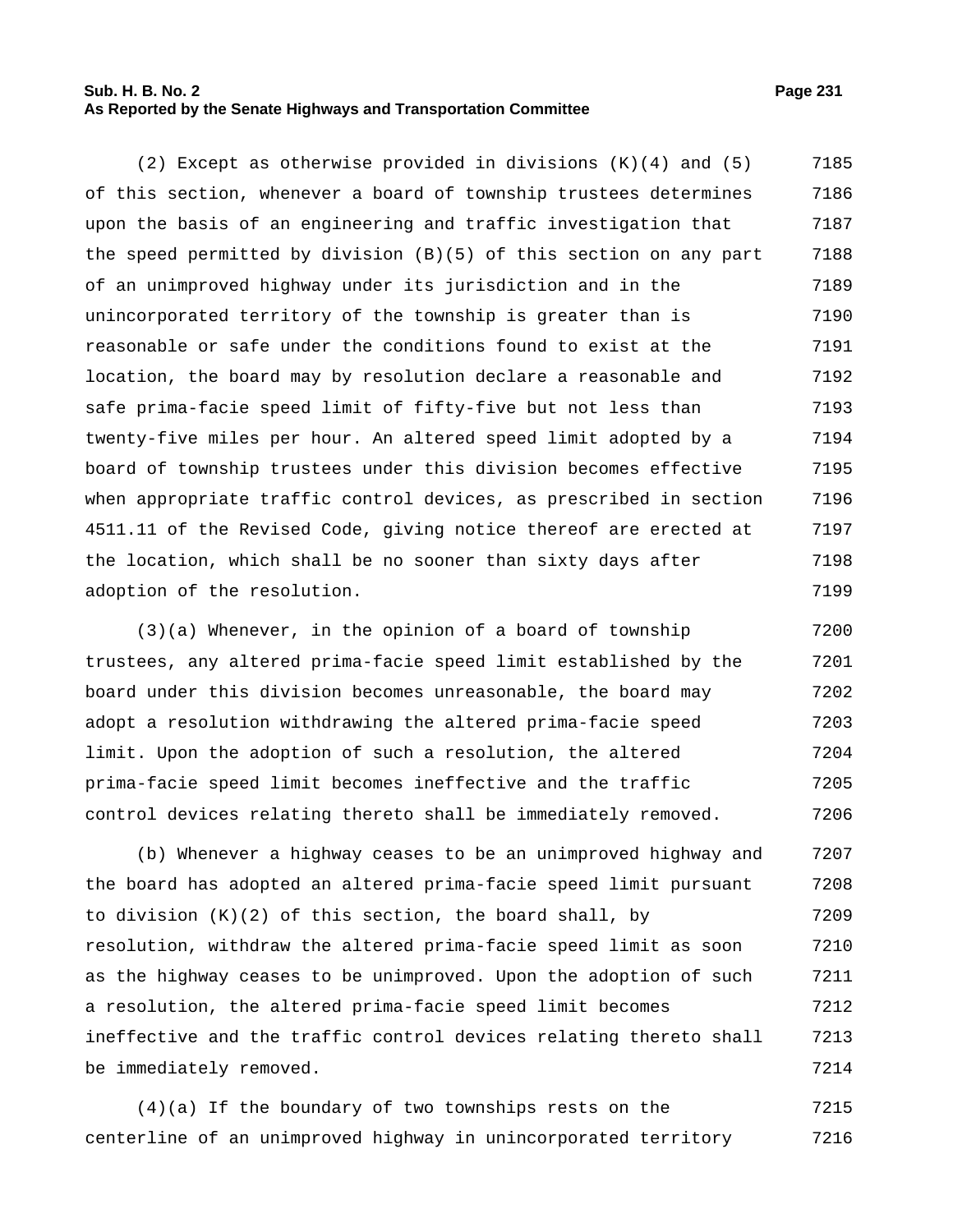## **Sub. H. B. No. 2 Page 232 As Reported by the Senate Highways and Transportation Committee**

and both townships have jurisdiction over the highway, neither of the boards of township trustees of such townships may declare an altered prima-facie speed limit pursuant to division (K)(2) of this section on the part of the highway under their joint jurisdiction unless the boards of township trustees of both of the townships determine, upon the basis of an engineering and traffic investigation, that the speed permitted by division (B)(5) of this section is greater than is reasonable or safe under the conditions found to exist at the location and both boards agree upon a reasonable and safe prima-facie speed limit of less than fifty-five but not less than twenty-five miles per hour for that location. If both boards so agree, each shall follow the procedure specified in division  $(K)(2)$  of this section for altering the prima-facie speed limit on the highway. Except as otherwise provided in division  $(K)(4)(b)$  of this section, no speed limit altered pursuant to division  $(K)(4)(a)$  of this section may be withdrawn unless the boards of township trustees of both townships determine that the altered prima-facie speed limit previously adopted becomes unreasonable and each board adopts a resolution withdrawing the altered prima-facie speed limit pursuant to the procedure specified in division  $(K)(3)(a)$  of this section. 7217 7218 7219 7220 7221 7222 7223 7224 7225 7226 7227 7228 7229 7230 7231 7232 7233 7234 7235 7236 7237

(b) Whenever a highway described in division  $(K)(4)(a)$  of this section ceases to be an unimproved highway and two boards of township trustees have adopted an altered prima-facie speed limit pursuant to division  $(K)(4)(a)$  of this section, both boards shall, by resolution, withdraw the altered prima-facie speed limit as soon as the highway ceases to be unimproved. Upon the adoption of the resolution, the altered prima-facie speed limit becomes ineffective and the traffic control devices relating thereto shall be immediately removed. 7238 7239 7240 7241 7242 7243 7244 7245 7246

- (5) As used in division (K)(5) of this section: 7247
- (a) "Commercial subdivision" means any platted territory 7248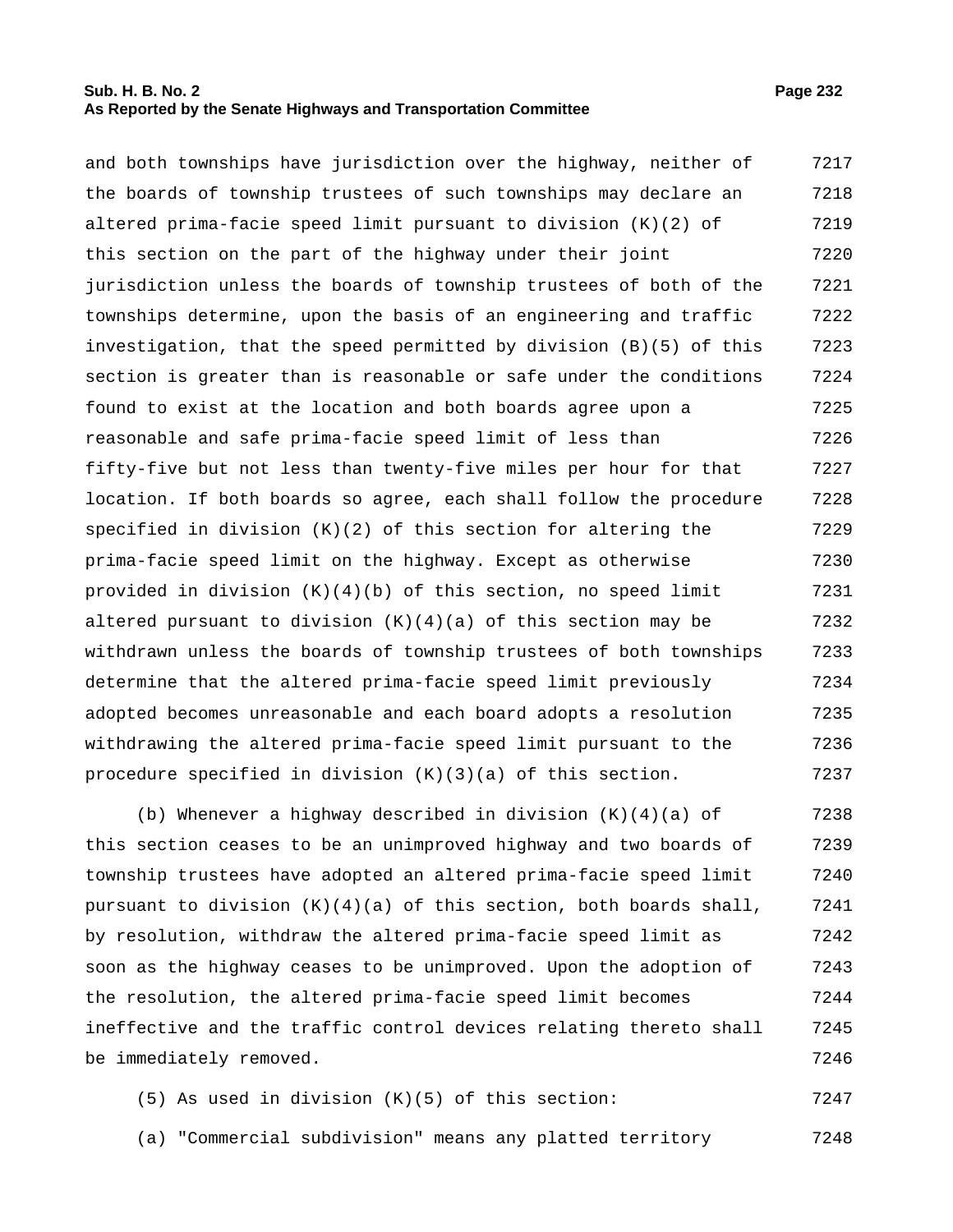## **Sub. H. B. No. 2 Page 233 As Reported by the Senate Highways and Transportation Committee**

outside the limits of a municipal corporation and fronting a highway where, for a distance of three hundred feet or more, the frontage is improved with buildings in use for commercial purposes, or where the entire length of the highway is less than three hundred feet long and the frontage is improved with buildings in use for commercial purposes. 7249 7250 7251 7252 7253 7254

(b) "Residential subdivision" means any platted territory outside the limits of a municipal corporation and fronting a highway, where, for a distance of three hundred feet or more, the frontage is improved with residences or residences and buildings in use for business, or where the entire length of the highway is less than three hundred feet long and the frontage is improved with residences or residences and buildings in use for business. 7255 7256 7257 7258 7259 7260 7261

Whenever a board of township trustees finds upon the basis of an engineering and traffic investigation that the prima-facie speed permitted by division (B)(5) of this section on any part of a highway under its jurisdiction that is located in a commercial or residential subdivision, except on highways or portions thereof at the entrances to which vehicular traffic from the majority of intersecting highways is required to yield the right-of-way to vehicles on such highways in obedience to stop or yield signs or traffic control signals, is greater than is reasonable and safe under the conditions found to exist at the location, the board may by resolution declare a reasonable and safe prima-facie speed limit of less than fifty-five but not less than twenty-five miles per hour at the location. An altered speed limit adopted by a board of township trustees under this division shall become effective when appropriate signs giving notice thereof are erected at the location by the township. Whenever, in the opinion of a board of township trustees, any altered prima-facie speed limit established by it under this division becomes unreasonable, it may adopt a resolution withdrawing the altered prima-facie speed, and 7262 7263 7264 7265 7266 7267 7268 7269 7270 7271 7272 7273 7274 7275 7276 7277 7278 7279 7280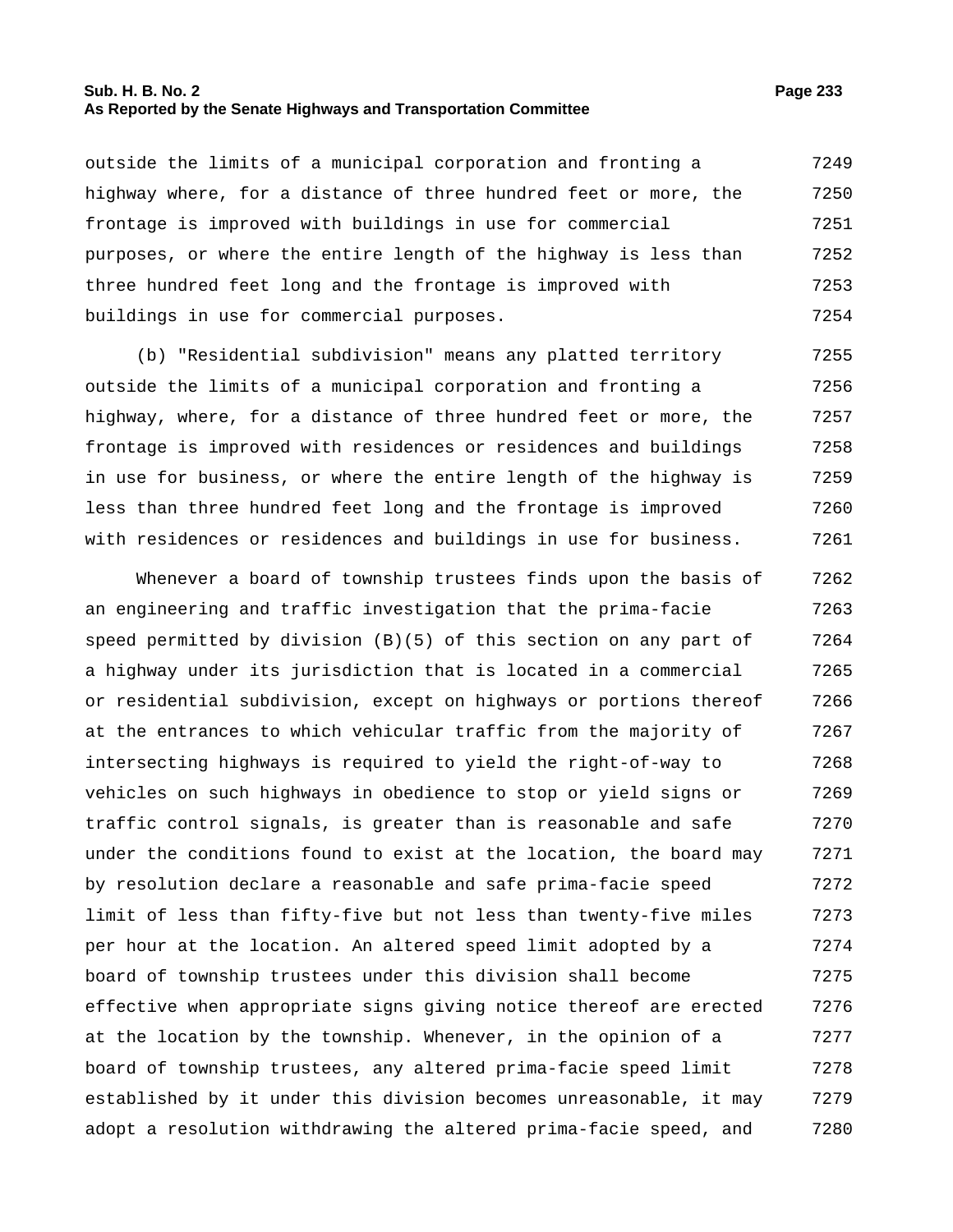## **Sub. H. B. No. 2 Page 234 As Reported by the Senate Highways and Transportation Committee**

upon such withdrawal, the altered prima-facie speed shall become ineffective, and the signs relating thereto shall be immediately removed by the township. 7281 7282 7283

(L)(1) Within one hundred twenty days of February 29, 1996, the director of transportation, based upon a geometric and traffic characteristic study of a freeway that is part of the interstate system or that is not part of the interstate system, but is built to the standards and specifications that are applicable to freeways that are part of the interstate system, in consultation with the director of public safety and, if applicable, the local authority having jurisdiction over a portion of such freeway, may determine and declare that the speed limit of less than sixty-five miles per hour established on such freeway or portion of freeway either is reasonable and safe or is less than that which is reasonable and safe. 7284 7285 7286 7287 7288 7289 7290 7291 7292 7293 7294 7295

(2) If the established speed limit for such a freeway or portion of freeway is determined to be less than that which is reasonable and safe, the director of transportation, in consultation with the director of public safety and, if applicable, the local authority having jurisdiction over the portion of freeway, shall determine and declare a reasonable and safe speed limit of not more than sixty-five miles per hour for that freeway or portion of freeway. 7296 7297 7298 7299 7300 7301 7302 7303

The director of transportation or local authority having jurisdiction over the freeway or portion of freeway shall erect appropriate signs giving notice of the speed limit at such location within one hundred fifty days of February 29, 1996. Such speed limit becomes effective only when such signs are erected at the location. 7304 7305 7306 7307 7308 7309

(3) If, within one hundred twenty days of February 29, 1996, the director of transportation does not make a determination and declaration of a reasonable and safe speed limit for a freeway or 7310 7311 7312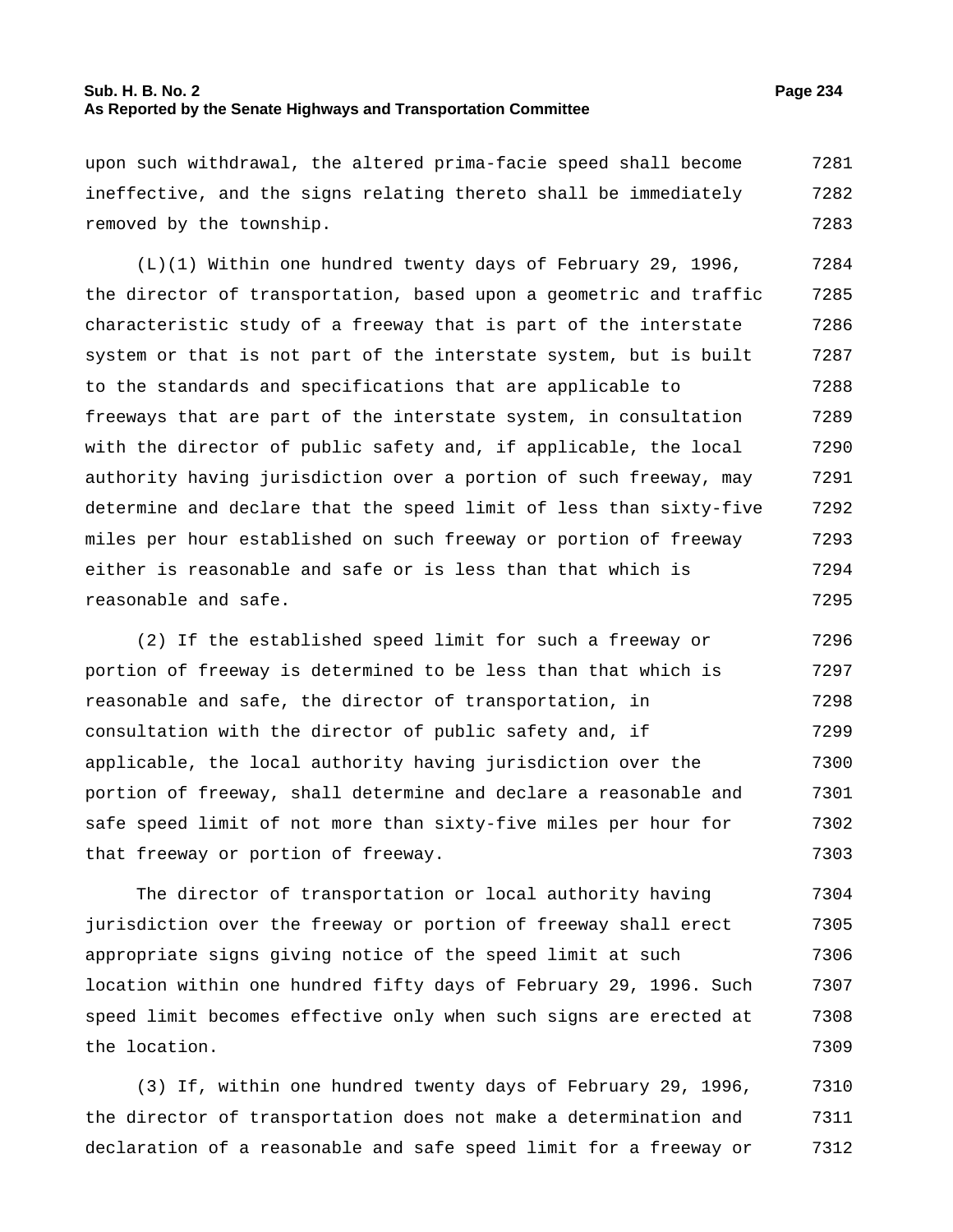## **Sub. H. B. No. 2 Page 235 As Reported by the Senate Highways and Transportation Committee**

portion of freeway that is part of the interstate system or that is not part of the interstate system, but is built to the standards and specifications that are applicable to freeways that are part of the interstate system and that has a speed limit of less than sixty-five miles per hour, the speed limit on that freeway or portion of a freeway shall be sixty-five miles per hour. The director of transportation or local authority having jurisdiction over the freeway or portion of the freeway shall erect appropriate signs giving notice of the speed limit of sixty-five miles per hour at such location within one hundred fifty days of February 29, 1996. Such speed limit becomes effective only when such signs are erected at the location. A speed limit established through the operation of division  $(L)(3)$ of this section is subject to reduction under division (I)(2) of this section. 7313 7314 7315 7316 7317 7318 7319 7320 7321 7322 7323 7324 7325 7326 7327

(M) Within three hundred sixty days after February 29, 1996, the director of transportation, based upon a geometric and traffic characteristic study of a rural, divided, multi-lane highway that has been designated as part of the national highway system under the "National Highway System Designation Act of 1995," 109 Stat. 568, 23 U.S.C.A. 103, in consultation with the director of public safety and, if applicable, the local authority having jurisdiction over a portion of the highway, may determine and declare that the speed limit of less than sixty-five miles per hour established on the highway or portion of highway either is reasonable and safe or is less than that which is reasonable and safe. 7328 7329 7330 7331 7332 7333 7334 7335 7336 7337 7338

If the established speed limit for the highway or portion of highway is determined to be less than that which is reasonable and safe, the director of transportation, in consultation with the director of public safety and, if applicable, the local authority having jurisdiction over the portion of highway, shall determine and declare a reasonable and safe speed limit of not more than 7339 7340 7341 7342 7343 7344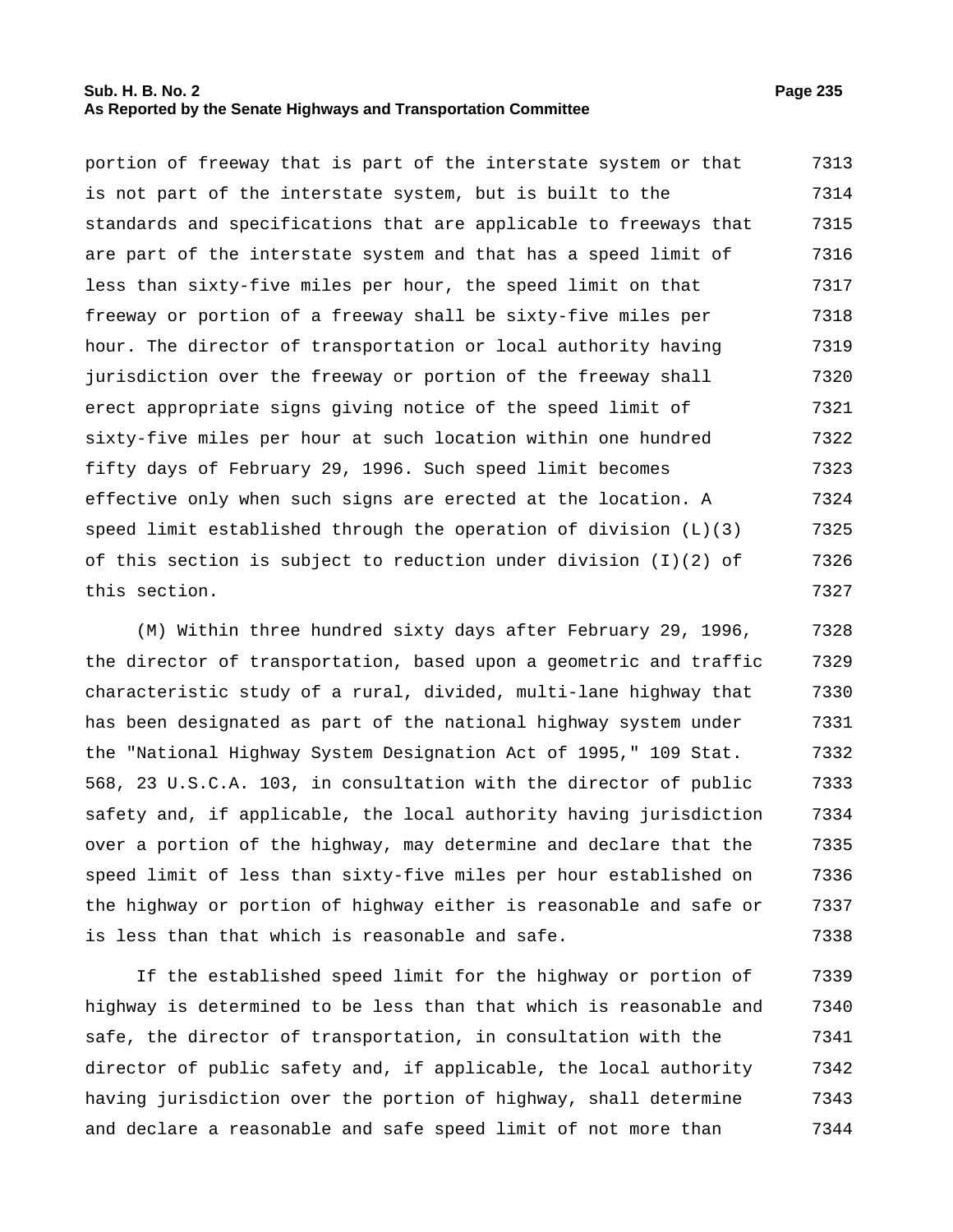#### **Sub. H. B. No. 2 Page 236 As Reported by the Senate Highways and Transportation Committee**

sixty-five miles per hour for that highway or portion of highway. The director of transportation or local authority having jurisdiction over the highway or portion of highway shall erect appropriate signs giving notice of the speed limit at such location within three hundred ninety days after February 29, 1996. The speed limit becomes effective only when such signs are erected at the location. 7345 7346 7347 7348 7349 7350 7351  $(N)(1)(a)$  If the boundary of two local authorities rests on the centerline of a highway and both authorities have jurisdiction over the highway, the speed limit for the part of the highway within their joint jurisdiction shall be either one of the following as agreed to by both authorities: 7352 7353 7354 7355 7356 (i) Either prima-facie speed limit permitted by division (B) of this section; 7357 7358 (ii) An altered speed limit determined and posted in accordance with this section. 7359 7360 (b) If the local authorities are unable to reach an agreement, the speed limit shall remain as established and posted under this section. 7361 7362 7363 (2) Neither local authority may declare an altered prima-facie speed limit pursuant to this section on the part of the highway under their joint jurisdiction unless both of the local authorities determine, upon the basis of an engineering and traffic investigation, that the speed permitted by this section is greater than is reasonable or safe under the conditions found to exist at the location and both authorities agree upon a uniform reasonable and safe prima-facie speed limit of less than fifty-five but not less than twenty-five miles per hour for that location. If both authorities so agree, each shall follow the procedure specified in this section for altering the prima-facie speed limit on the highway, and the speed limit for the part of 7364 7365 7366 7367 7368 7369 7370 7371 7372 7373 7374 7375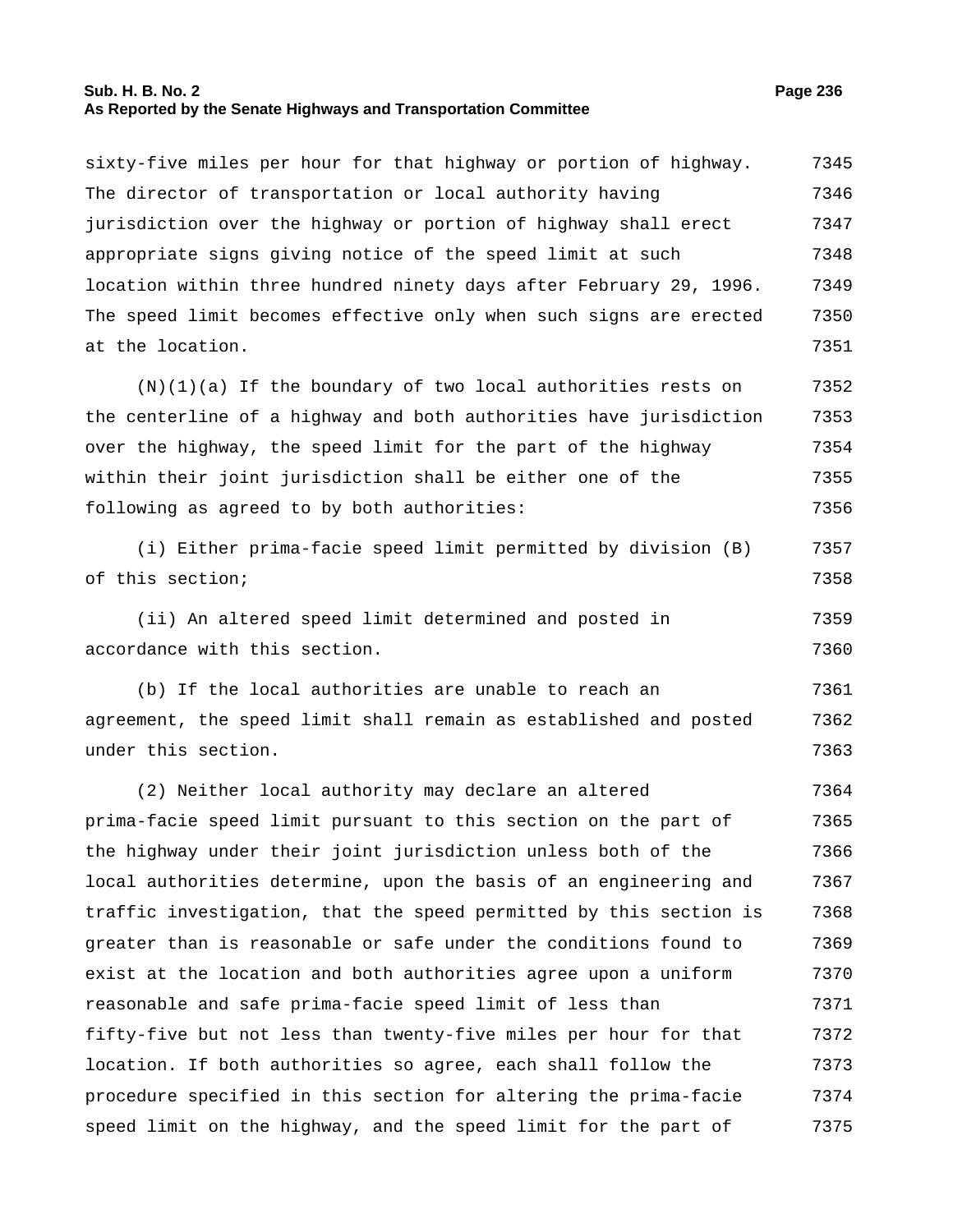# **Sub. H. B. No. 2 Page 237 As Reported by the Senate Highways and Transportation Committee**

| the highway within their joint jurisdiction shall be uniformly                         | 7376 |
|----------------------------------------------------------------------------------------|------|
| altered. No altered speed limit may be withdrawn unless both local                     | 7377 |
| authorities determine that the altered prima-facie speed limit                         | 7378 |
| previously adopted becomes unreasonable and each adopts a                              | 7379 |
| resolution withdrawing the altered prima-facie speed limit                             | 7380 |
| pursuant to the procedure specified in this section.                                   | 7381 |
| (0) At any location on a state highway where the posted speed                          | 7382 |
| limit decreases by twenty or more miles per hour, the director of                      | 7383 |
| transportation shall establish a speed transition zone consisting,                     | 7384 |
| at a minimum, of the preceding one thousand feet. The speed limit                      | 7385 |
| for the speed transition zone shall be ten miles per hour more                         | 7386 |
| than the speed limit to which the posted speed limit decreases by                      | 7387 |
| twenty or more miles per hour. A reduced speed limit established                       | 7388 |
| by the director pursuant to this division becomes effective when                       | 7389 |
| the department of transportation erects appropriate signs giving                       | 7390 |
| notice thereof on the state highway.                                                   | 7391 |
| $(P)$ As used in this section÷                                                         | 7392 |
| (1) "Interstate, "interstate system" has the same meaning as                           | 7393 |
| in 23 U.S.C.A. 101.                                                                    | 7394 |
| (2) "Commercial bus" means a motor vehicle designed for                                | 7395 |
| earrying more than nine passengers and used for the transportation                     | 7396 |
| of persons for compensation.                                                           | 7397 |
| (3) "Noncommercial bus" includes but is not limited to a                               | 7398 |
| school bus or a motor vehicle operated solely for the                                  | 7399 |
| transportation of persons associated with a charitable or                              | 7400 |
| nonprofit organization.                                                                | 7401 |
| $(\mathsf{P} \setminus \{0\})$ (1) A violation of any provision of this section is one | 7402 |
| of the following:                                                                      | 7403 |
| (a) Except as otherwise provided in divisions $(\mathbb{P} \setminus (0)(1)(b))$ ,     | 7404 |
| $(1)(c)$ , $(2)$ , and $(3)$ of this section, a minor misdemeanor;                     | 7405 |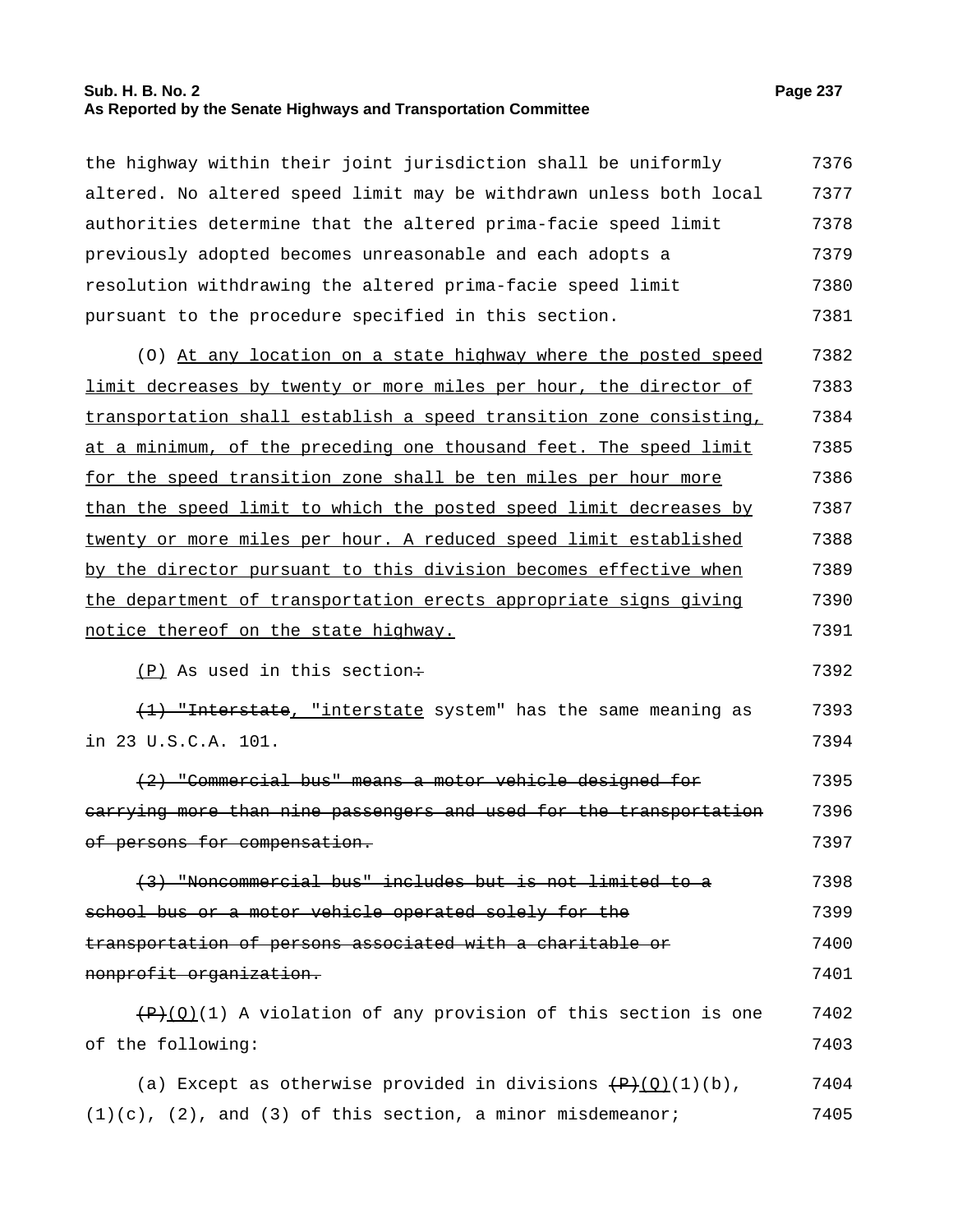#### **Sub. H. B. No. 2 Page 238 As Reported by the Senate Highways and Transportation Committee**

(b) If, within one year of the offense, the offender previously has been convicted of or pleaded guilty to two violations of any provision of this section or of any provision of a municipal ordinance that is substantially similar to any provision of this section, a misdemeanor of the fourth degree; 7406 7407 7408 7409 7410

(c) If, within one year of the offense, the offender previously has been convicted of or pleaded guilty to three or more violations of any provision of this section or of any provision of a municipal ordinance that is substantially similar to any provision of this section, a misdemeanor of the third degree. 7411 7412 7413 7414 7415 7416

(2) If the offender has not previously been convicted of or pleaded guilty to a violation of any provision of this section or of any provision of a municipal ordinance that is substantially similar to this section and operated a motor vehicle faster than thirty-five miles an hour in a business district of a municipal corporation, faster than fifty miles an hour in other portions of a municipal corporation, or faster than thirty-five miles an hour in a school zone during recess or while children are going to or leaving school during the school's opening or closing hours, a misdemeanor of the fourth degree. 7417 7418 7419 7420 7421 7422 7423 7424 7425 7426

(3) Notwithstanding division  $(+)$  (0)(1) of this section, if the offender operated a motor vehicle in a construction zone where a sign was then posted in accordance with section 4511.98 of the Revised Code, the court, in addition to all other penalties provided by law, shall impose upon the offender a fine of two times the usual amount imposed for the violation. No court shall impose a fine of two times the usual amount imposed for the violation upon an offender if the offender alleges, in an affidavit filed with the court prior to the offender's sentencing, that the offender is indigent and is unable to pay the fine imposed pursuant to this division and if the court determines that 7427 7428 7429 7430 7431 7432 7433 7434 7435 7436 7437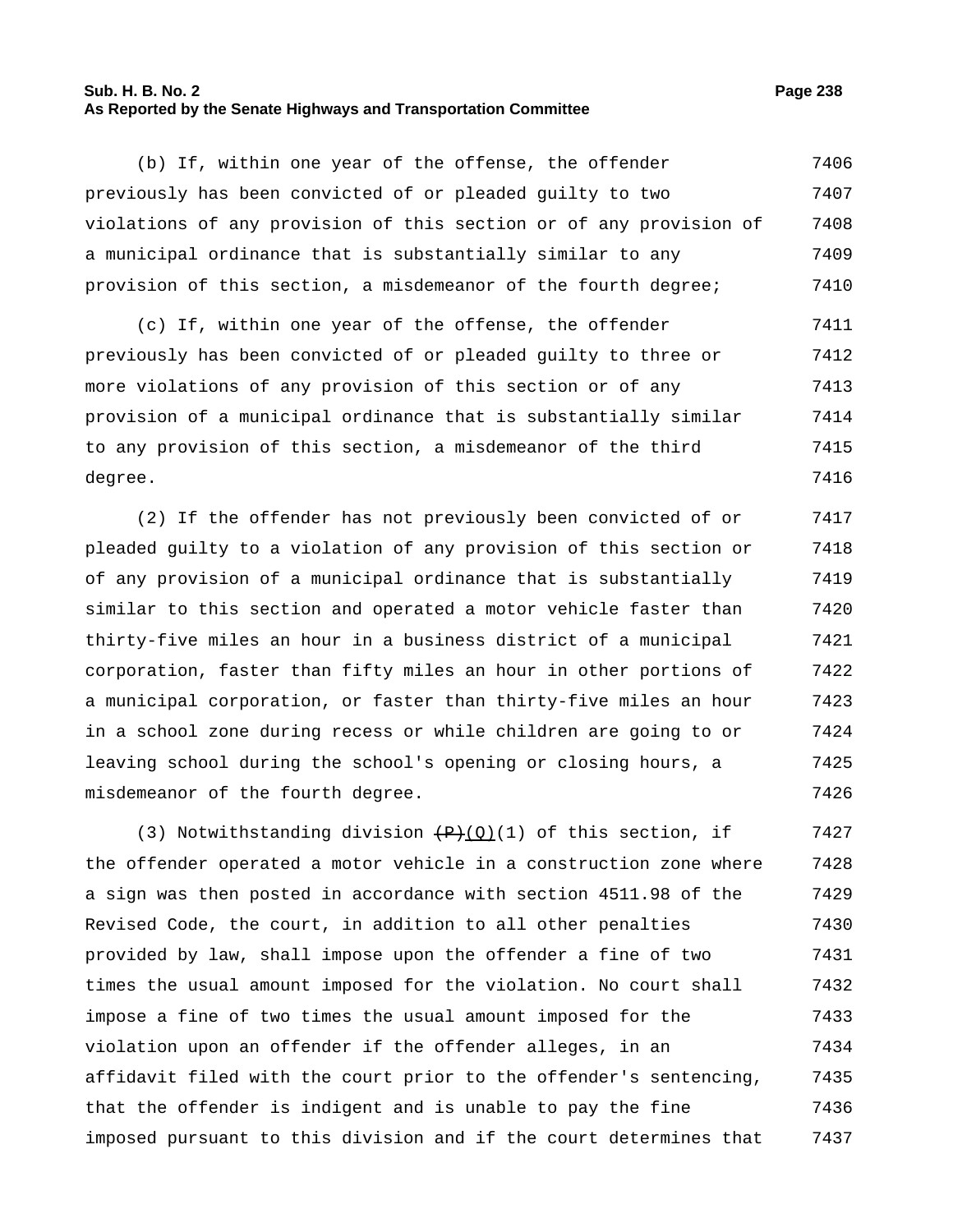## **Sub. H. B. No. 2 Page 239 As Reported by the Senate Highways and Transportation Committee**

the offender is an indigent person and unable to pay the fine. 7438

**Sec. 4511.213.** (A) The driver of a motor vehicle, upon approaching a stationary public safety vehicle, an emergency vehicle, or a road service vehicle that is displaying a flashing red light, flashing combination red and white light, oscillating or rotating red light, oscillating or rotating combination red and white light, flashing blue light, the appropriate visual signals by means of flashing combination blue and white light, oscillating or rotating blue light, or, oscillating, or rotating combination blue and white light lights, as prescribed in section 4513.17 of the Revised Code, shall do either of the following: 7439 7440 7441 7442 7443 7444 7445 7446 7447 7448

(1) If the driver of the motor vehicle is traveling on a highway that consists of at least two lanes that carry traffic in the same direction of travel as that of the driver's motor vehicle, the driver shall proceed with due caution and, if possible and with due regard to the road, weather, and traffic conditions, shall change lanes into a lane that is not adjacent to that of the stationary public safety vehicle, an emergency vehicle, or a road service vehicle. 7449 7450 7451 7452 7453 7454 7455 7456

(2) If the driver is not traveling on a highway of a type described in division (A)(1) of this section, or if the driver is traveling on a highway of that type but it is not possible to change lanes or if to do so would be unsafe, the driver shall proceed with due caution, reduce the speed of the motor vehicle, and maintain a safe speed for the road, weather, and traffic conditions. 7457 7458 7459 7460 7461 7462 7463

(B) This section does not relieve the driver of a public safety vehicle, an emergency vehicle, or a road service vehicle from the duty to drive with due regard for the safety of all persons and property upon the highway. 7464 7465 7466 7467

(C) No person shall fail to drive a motor vehicle in 7468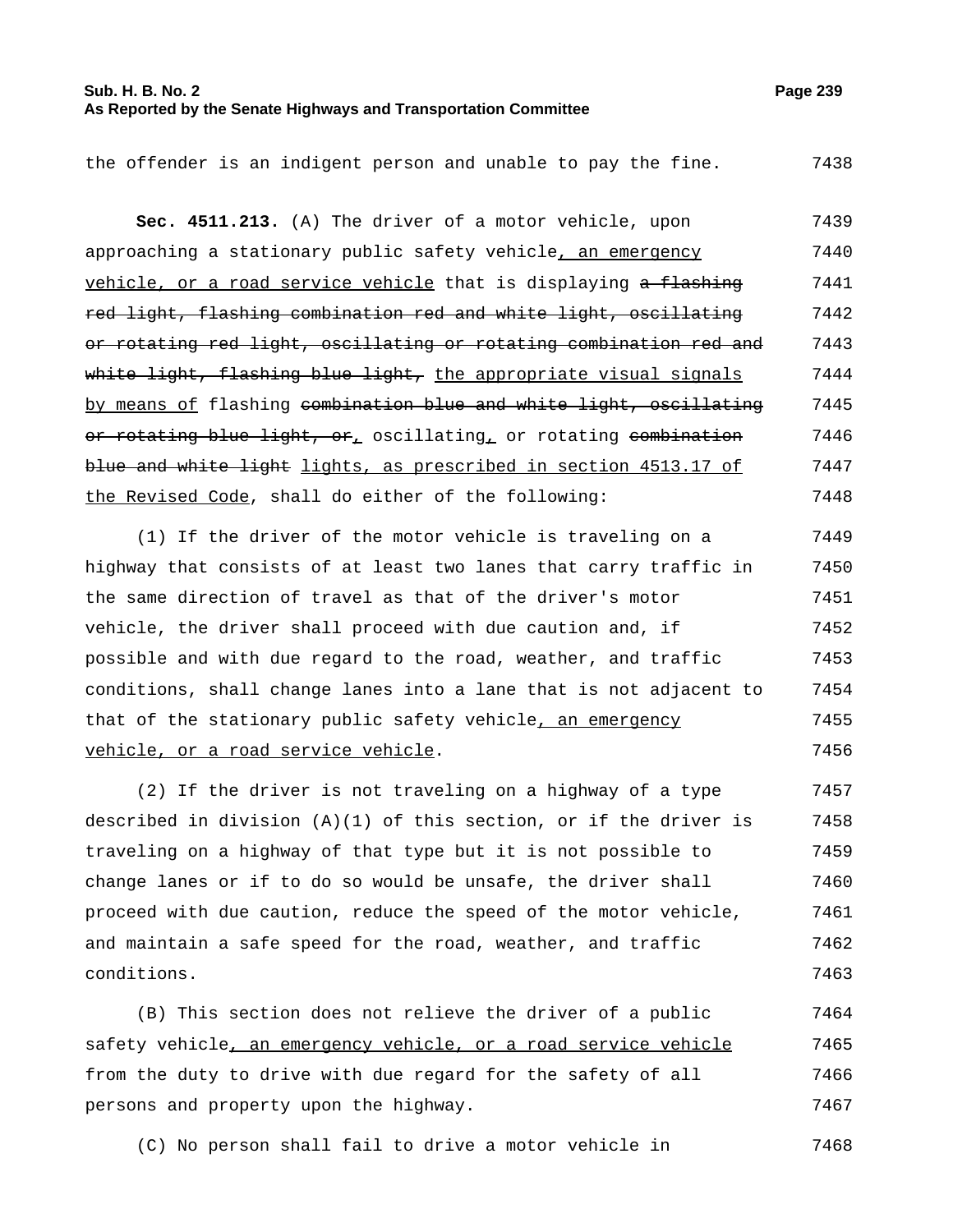## **Sub. H. B. No. 2 Page 240 As Reported by the Senate Highways and Transportation Committee**

compliance with division  $(A)(1)$  or  $(2)$  of this section when so required by division (A) of this section. 7469 7470

(D)(1) Except as otherwise provided in this division, whoever violates this section is guilty of a minor misdemeanor. If, within one year of the offense, the offender previously has been convicted of or pleaded guilty to one predicate motor vehicle or traffic offense, whoever violates this section is guilty of a misdemeanor of the fourth degree. If, within one year of the offense, the offender previously has been convicted of two or more predicate motor vehicle or traffic offenses, whoever violates this section is guilty of a misdemeanor of the third degree. 7471 7472 7473 7474 7475 7476 7477 7478 7479

(2) Notwithstanding section 2929.28 of the Revised Code, upon a finding that a person operated a motor vehicle in violation of division (C) of this section, the court, in addition to all other penalties provided by law, shall impose a fine of two times the usual amount imposed for the violation. 7480 7481 7482 7483 7484

(E) As used in this section, "public safety vehicle" has the same meaning as in section 4511.01 of the Revised Code. 7485 7486

**Sec. 4513.263.** (A) As used in this section and in section 4513.99 of the Revised Code: 7487 7488

(1) "Automobile" means any commercial tractor, passenger car, commercial car, or truck that is required to be factory-equipped with an occupant restraining device for the operator or any passenger by regulations adopted by the United States secretary of transportation pursuant to the "National Traffic and Motor Vehicle Safety Act of 1966," 80 Stat. 719, 15 U.S.C.A. 1392. 7489 7490 7491 7492 7493 7494

(2) "Occupant restraining device" means a seat safety belt, shoulder belt, harness, or other safety device for restraining a person who is an operator of or passenger in an automobile and that satisfies the minimum federal vehicle safety standards 7495 7496 7497 7498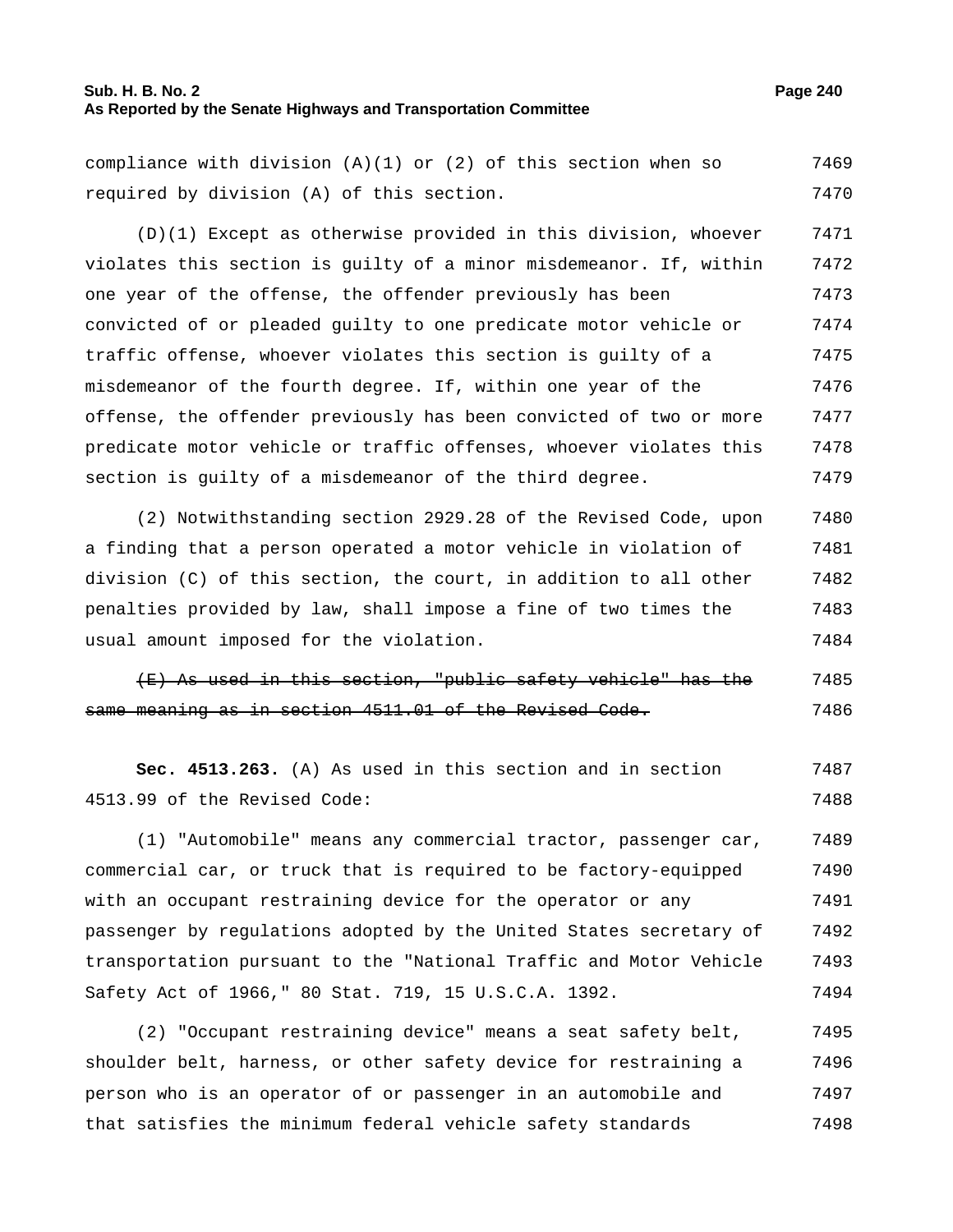## **Sub. H. B. No. 2 Page 241 As Reported by the Senate Highways and Transportation Committee**

established by the United States department of transportation. 7499

(3) "Passenger" means any person in an automobile, other than its operator, who is occupying a seating position for which an occupant restraining device is provided. 7500 7501 7502

(4) "Commercial tractor," "passenger car," and "commercial car" have the same meanings as in section 4501.01 of the Revised Code. 7503 7504 7505

(5) "Vehicle" and "motor vehicle," as used in the definitions of the terms set forth in division  $(A)(4)$  of this section, have the same meanings as in section 4511.01 of the Revised Code. 7506 7507 7508

(6) "Tort action" means a civil action for damages for injury, death, or loss to person or property. "Tort action" includes a product liability claim, as defined in section 2307.71 of the Revised Code, and an asbestos claim, as defined in section 2307.91 of the Revised Code, but does not include a civil action for damages for breach of contract or another agreement between persons. 7509 7510 7511 7512 7513 7514 7515

(B) No person shall do any of the following: 7516

(1) Operate an automobile on any street or highway unless that person is wearing all of the available elements of a properly adjusted occupant restraining device, or operate a school bus that has an occupant restraining device installed for use in its operator's seat unless that person is wearing all of the available elements of the device, as properly adjusted; 7517 7518 7519 7520 7521 7522

(2) Operate an automobile on any street or highway unless each passenger in the automobile who is subject to the requirement set forth in division (B)(3) of this section is wearing all of the available elements of a properly adjusted occupant restraining device; 7523 7524 7525 7526 7527

(3) Occupy, as a passenger, a seating position on the front 7528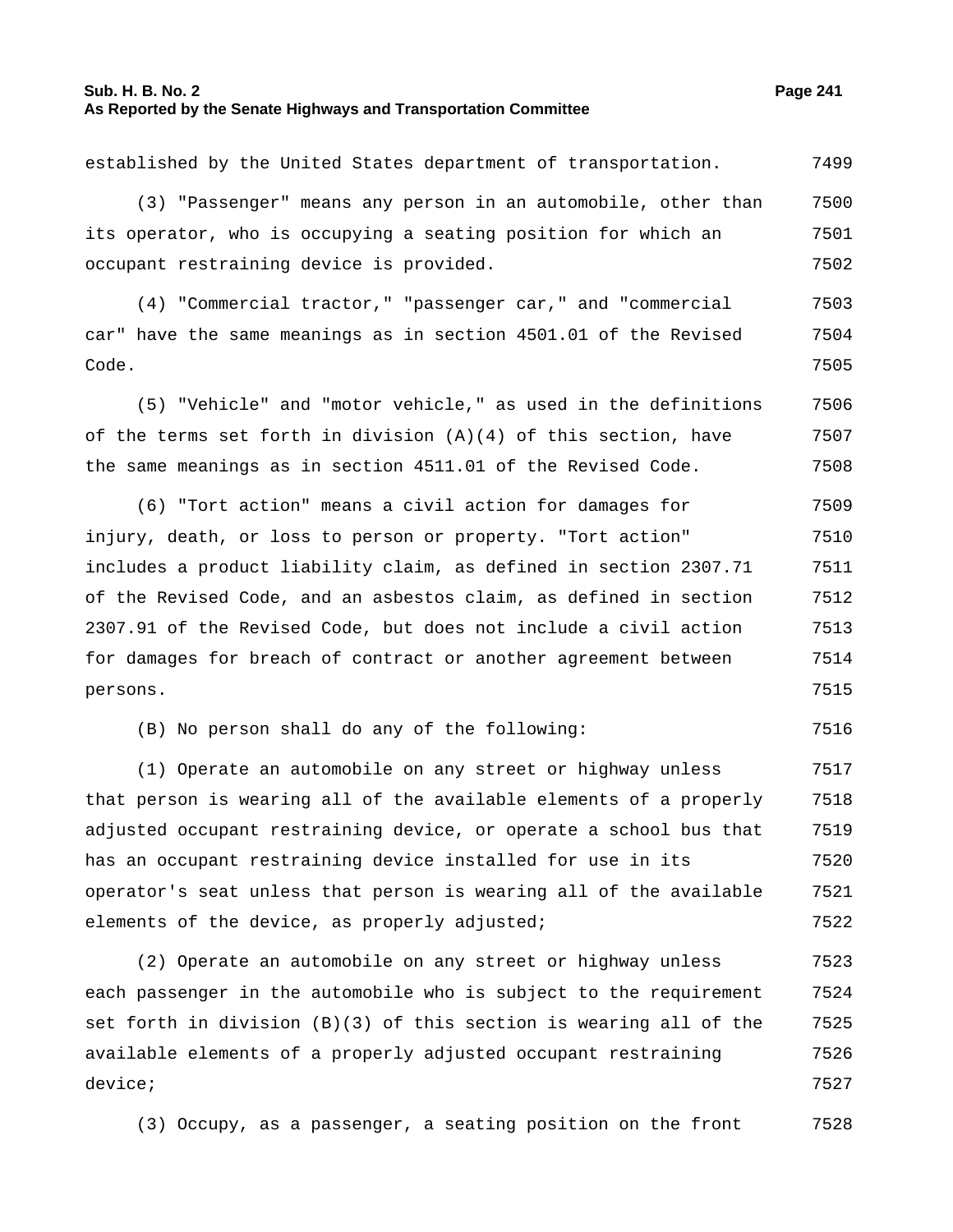## **Sub. H. B. No. 2 Page 242 As Reported by the Senate Highways and Transportation Committee**

seat of an automobile being operated on any street or highway unless that person is wearing all of the available elements of a properly adjusted occupant restraining device; 7529 7530 7531

(4) Operate a taxicab on any street or highway unless all factory-equipped occupant restraining devices in the taxicab are maintained in usable form. 7532 7533 7534

(C) Division (B)(3) of this section does not apply to a person who is required by section 4511.81 of the Revised Code to be secured in a child restraint device or booster seat. Division (B)(1) of this section does not apply to a person who is an employee of the United States postal service or of a newspaper home delivery service, during any period in which the person is engaged in the operation of an automobile to deliver mail or newspapers to addressees. Divisions (B)(1) and (3) of this section do not apply to a person who has an affidavit signed by a physician licensed to practice in this state under Chapter 4731. of the Revised Code or a chiropractor licensed to practice in this state under Chapter 4734. of the Revised Code that states that the person has a physical impairment that makes use of an occupant restraining device impossible or impractical. 7535 7536 7537 7538 7539 7540 7541 7542 7543 7544 7545 7546 7547 7548

(D) Notwithstanding any provision of law to the contrary, no law enforcement officer shall cause an operator of an automobile being operated on any street or highway to stop the automobile for the sole purpose of determining whether a violation of division (B) of this section has been or is being committed or for the sole purpose of issuing a ticket, citation, or summons for a violation of that nature or causing the arrest of or commencing a prosecution of a person for a violation of that nature, and no law enforcement officer shall view the interior or visually inspect any automobile being operated on any street or highway for the sole purpose of determining whether a violation of that nature has been or is being committed. 7549 7550 7551 7552 7553 7554 7555 7556 7557 7558 7559 7560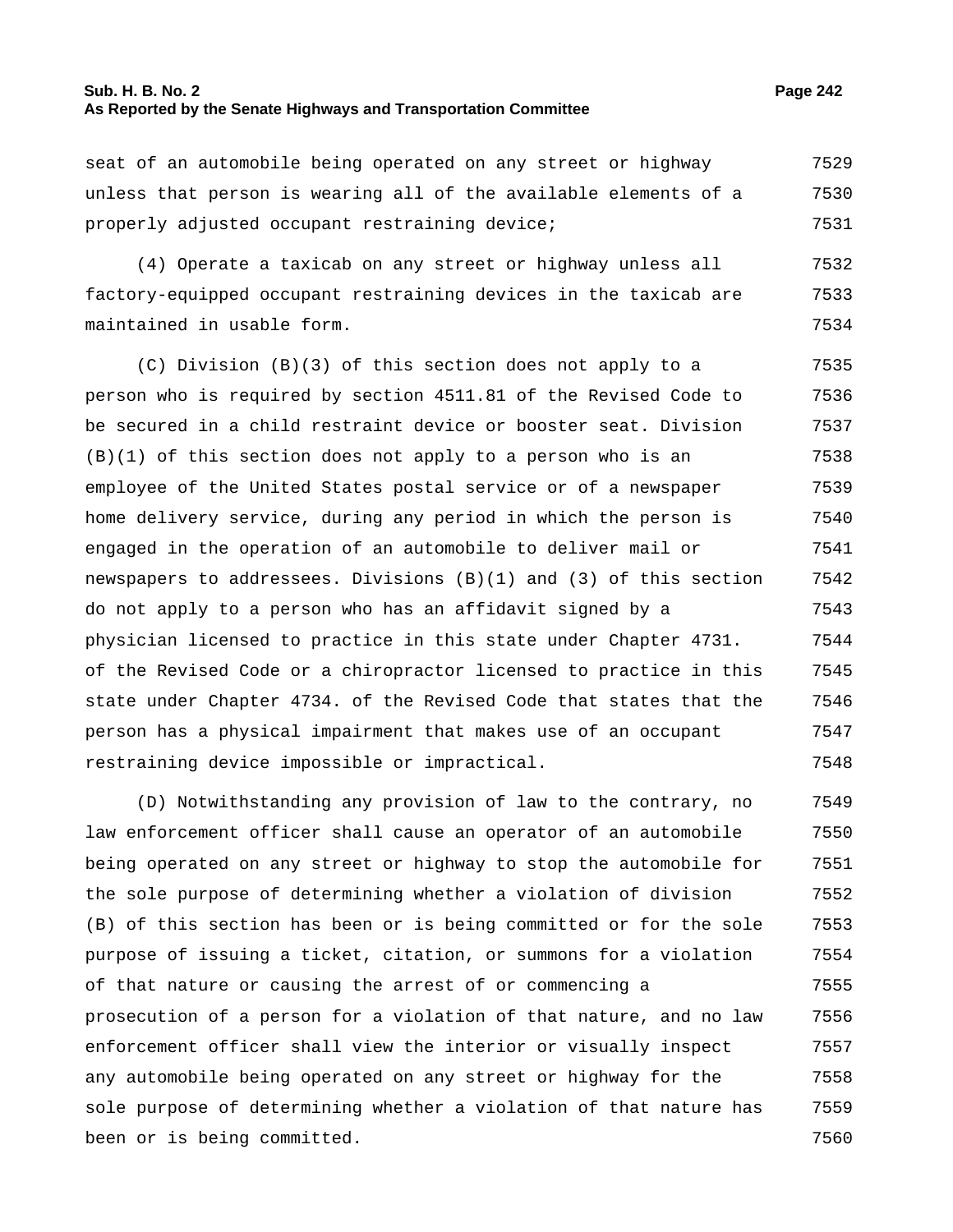## **Sub. H. B. No. 2 Page 243 As Reported by the Senate Highways and Transportation Committee**

7583

(E) All fines collected for violations of division (B) of this section, or for violations of any ordinance or resolution of a political subdivision that is substantively comparable to that division, shall be forwarded to the treasurer of state for deposit as follows: 7561 7562 7563 7564 7565

(1) Eight per cent shall be deposited into the seat belt education fund, which is hereby created in the state treasury, and shall be used by the department of public safety to establish a seat belt education program. 7566 7567 7568 7569

(2) Eight per cent shall be deposited into the elementary school program fund, which is hereby created in the state treasury, and shall be used by the department of public safety to establish and administer elementary school programs that encourage seat safety belt use. 7570 7571 7572 7573 7574

(3) Two per cent shall be deposited into the occupational licensing and regulatory fund created by section 4743.05 of the Revised Code. 7575 7576 7577

(4) Twenty-eight per cent shall be deposited into the trauma and emergency medical services fund, which is hereby created in the state treasury, and shall be used by the department of public safety for the administration of the division of emergency medical services and the state board of emergency medical services. 7578 7579 7580 7581 7582

(5) Fifty-four per cent shall be deposited into the trauma and emergency medical services grants fund, which is hereby created in the state treasury, and shall be used by the state board of emergency medical services to make grants, in accordance with section 4765.07 of the Revised Code and rules the board adopts under section 4765.11 of the Revised Code. 7584 7585 7586 7587 7588 7589

(F)(1) Subject to division (F)(2) of this section, the failure of a person to wear all of the available elements of a 7590 7591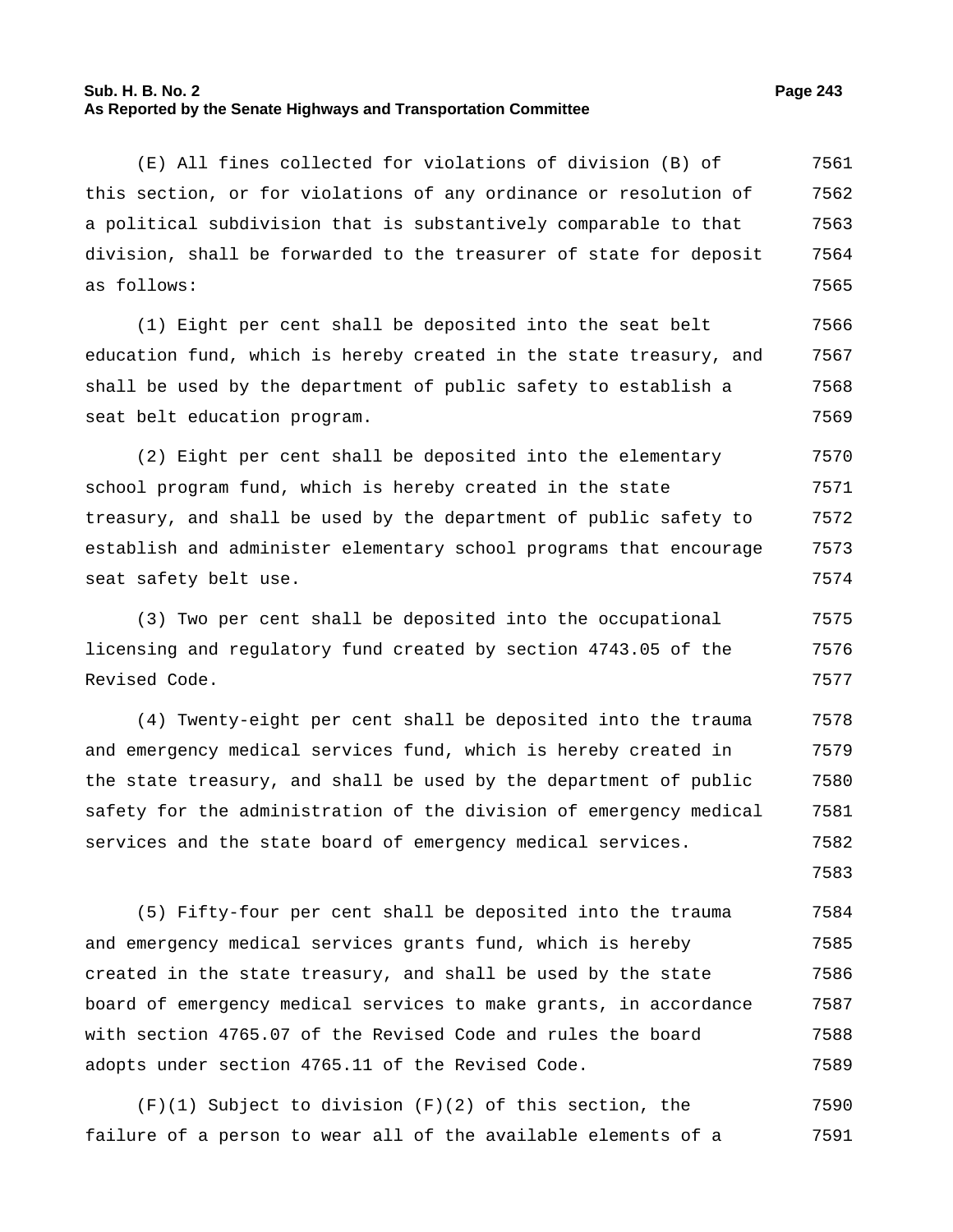## **Sub. H. B. No. 2 Page 244 As Reported by the Senate Highways and Transportation Committee**

properly adjusted occupant restraining device in violation of division  $(B)(1)$  or  $(3)$  of this section or the failure of a person to ensure that each minor who is a passenger of an automobile being operated by that person is wearing all of the available elements of a properly adjusted occupant restraining device in violation of division (B)(2) of this section shall not be considered or used by the trier of fact in a tort action as evidence of negligence or contributory negligence. But, the trier of fact may determine based on evidence admitted consistent with the Ohio Rules of Evidence that the failure contributed to the harm alleged in the tort action and may diminish a recovery of compensatory damages that represents noneconomic loss, as defined in section 2307.011 of the Revised Code, in a tort action that could have been recovered but for the plaintiff's failure to wear all of the available elements of a properly adjusted occupant restraining device. Evidence of that failure shall not be used as a basis for a criminal prosecution of the person other than a prosecution for a violation of this section; and shall not be admissible as evidence in a criminal action involving the person other than a prosecution for a violation of this section. 7592 7593 7594 7595 7596 7597 7598 7599 7600 7601 7602 7603 7604 7605 7606 7607 7608 7609 7610 7611

(2) If, at the time of an accident involving a passenger car equipped with occupant restraining devices, any occupant of the passenger car who sustained injury or death was not wearing an available occupant restraining device, was not wearing all of the available elements of such a device, or was not wearing such a device as properly adjusted, then, consistent with the Rules of Evidence, the fact that the occupant was not wearing the available occupant restraining device, was not wearing all of the available elements of such a device, or was not wearing such a device as properly adjusted is admissible in evidence in relation to any claim for relief in a tort action to the extent that the claim for relief satisfies all of the following: 7612 7613 7614 7615 7616 7617 7618 7619 7620 7621 7622 7623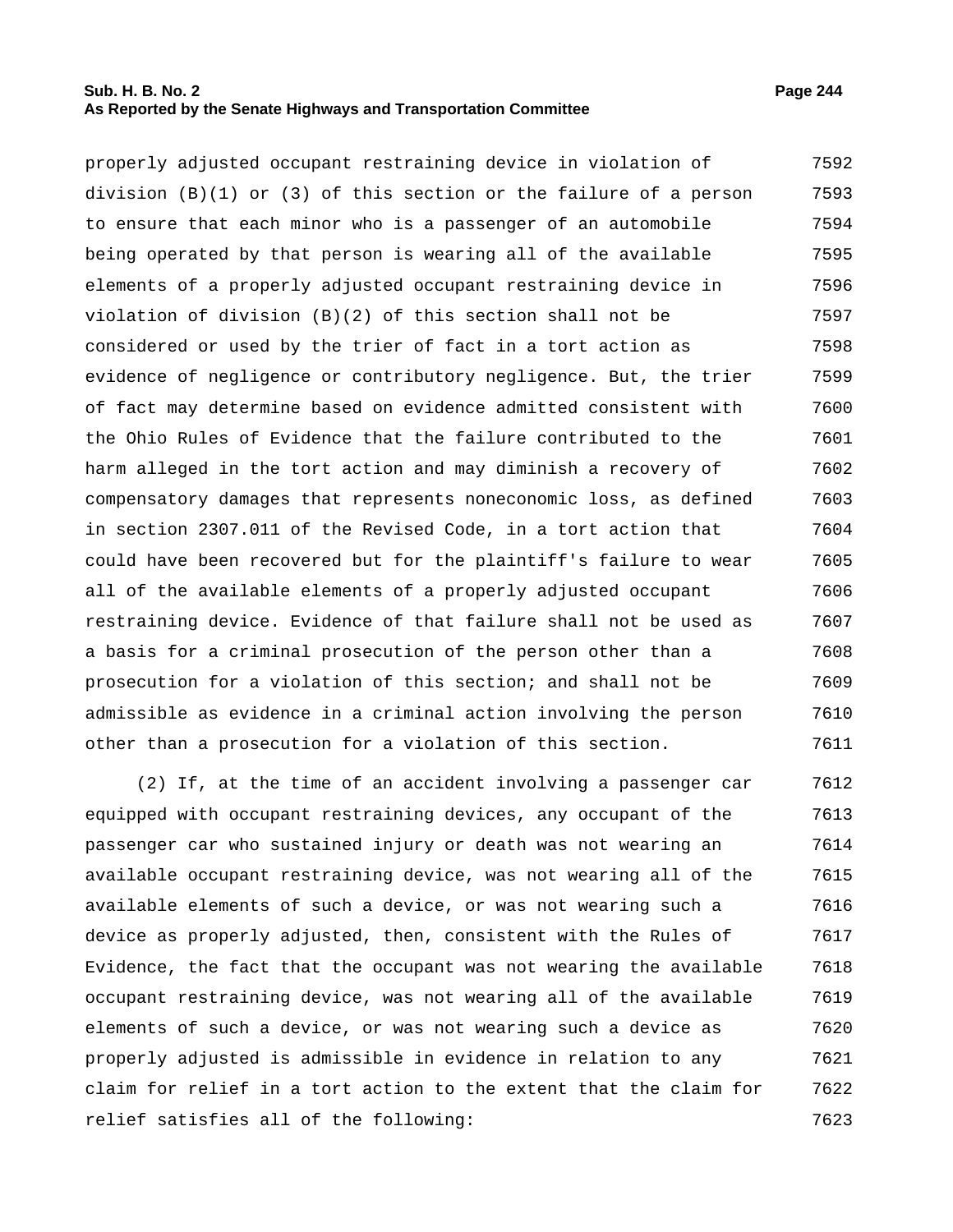## **Sub. H. B. No. 2 Page 245 As Reported by the Senate Highways and Transportation Committee**

| (a) It seeks to recover damages for injury or death to the          | 7624 |
|---------------------------------------------------------------------|------|
| occupant.                                                           | 7625 |
| (b) The defendant in question is the manufacturer, designer,        | 7626 |
| distributor, or seller of the passenger car.                        | 7627 |
| (c) The claim for relief against the defendant in question is       | 7628 |
| that the injury or death sustained by the occupant was enhanced or  | 7629 |
| aggravated by some design defect in the passenger car or that the   | 7630 |
| passenger car was not crashworthy.                                  | 7631 |
| $(G)(1)$ Whoever violates division $(B)(1)$ of this section shall   | 7632 |
| be fined thirty dollars.                                            | 7633 |
| $(2)$ Whoever violates division $(B)(3)$ of this section shall be   | 7634 |
| fined twenty dollars.                                               | 7635 |
| (3) Whoever violates division $(B)(4)$ of this section shall be     | 7636 |
| fined twenty dollars.                                               | 7637 |
| $(4)$ Except as otherwise provided in this division $(G)(4)$ of     | 7638 |
| this section, whoever violates division $(B)(4)$ of this section is | 7639 |
| guilty of a minor misdemeanor. If the offender previously has been  | 7640 |
| convicted of or pleaded guilty to a violation of division $(B)(4)$  | 7641 |
| of this section, whoever violates division $(B)(4)$ of this section | 7642 |
| is guilty of a misdemeanor of the third degree.                     | 7643 |
|                                                                     | 7644 |
| Sec. 4513.34. (A) The director of transportation with respect       |      |
| to all highways that are a part of the state highway system and     | 7645 |
| local authorities with respect to highways under their              | 7646 |
| jurisdiction, upon application in writing and for good cause        | 7647 |
| shown, may issue a special permit in writing authorizing the        | 7648 |
| applicant to operate or move a vehicle or combination of vehicles   | 7649 |
| of a size or weight of vehicle or load exceeding the maximum        | 7650 |
| specified in sections 5577.01 to 5577.09 of the Revised Code, or    | 7651 |
| otherwise not in conformity with sections 4513.01 to 4513.37 of     | 7652 |
| the Revised Code, upon any highway under the jurisdiction of the    | 7653 |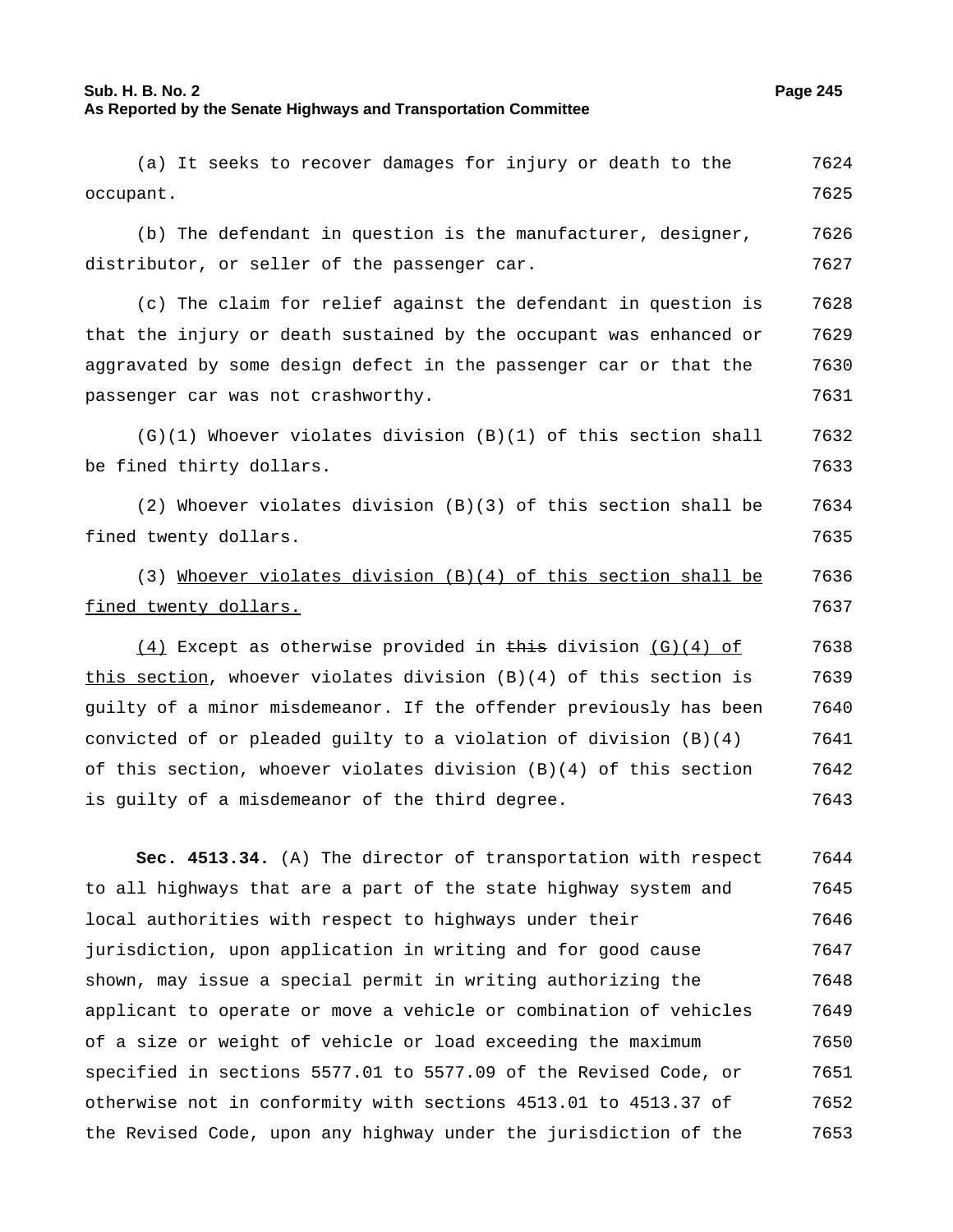authority granting the permit. 7654

For purposes of this section, the director may designate certain state highways or portions of state highways as special economic development highways. If an application submitted to the director under this section involves travel of a nonconforming vehicle or combination of vehicles upon a special economic development highway, the director, in determining whether good cause has been shown that issuance of a permit is justified, shall consider the effect the travel of the vehicle or combination of vehicles will have on the economic development in the area in which the designated highway or portion of highway is located. 7655 7656 7657 7658 7659 7660 7661 7662 7663 7664

(B) Notwithstanding sections 715.22 and 723.01 of the Revised Code, the holder of a special permit issued by the director under this section may move the vehicle or combination of vehicles described in the special permit on any highway that is a part of the state highway system when the movement is partly within and partly without the corporate limits of a municipal corporation. No local authority shall require any other permit or license or charge any license fee or other charge against the holder of a permit for the movement of a vehicle or combination of vehicles on any highway that is a part of the state highway system. The director shall not require the holder of a permit issued by a local authority to obtain a special permit for the movement of vehicles or combination of vehicles on highways within the jurisdiction of the local authority. Permits may be issued for any period of time not to exceed one year, as the director in the director's discretion or a local authority in its discretion determines advisable, or for the duration of any public construction project. 7665 7666 7667 7668 7669 7670 7671 7672 7673 7674 7675 7676 7677 7678 7679 7680 7681 7682

(C) The application for a permit shall be in the form that the director or local authority prescribes. The director or local 7683 7684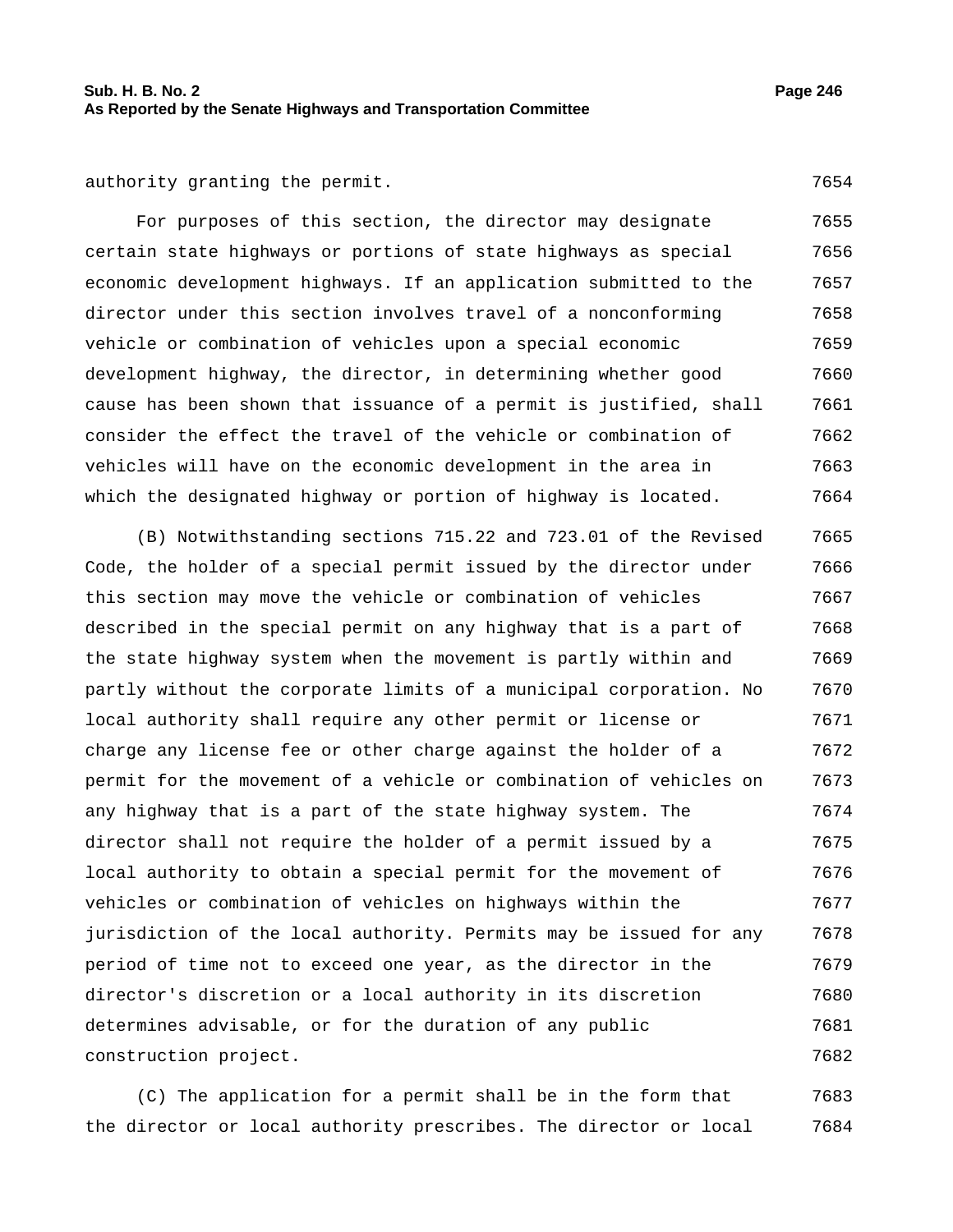## **Sub. H. B. No. 2 Page 247 As Reported by the Senate Highways and Transportation Committee**

authority may prescribe a permit fee to be imposed and collected when any permit described in this section is issued. The permit fee may be in an amount sufficient to reimburse the director or local authority for the administrative costs incurred in issuing the permit, and also to cover the cost of the normal and expected damage caused to the roadway or a street or highway structure as the result of the operation of the nonconforming vehicle or combination of vehicles. The director, in accordance with Chapter 119. of the Revised Code, shall establish a schedule of fees for permits issued by the director under this section; provided, that the rules of the director shall include issuance of a continuing annual permit over routes reported to the director. 7685 7686 7687 7688 7689 7690 7691 7692 7693 7694 7695 7696

For the purposes of this section and of rules adopted by the director under this section, milk transported in bulk by vehicle is deemed a nondivisible load. 7697 7698 7699

(D) The director or local authority may issue or withhold a permit. If a permit is to be issued, the director or local authority may limit or prescribe conditions of operation for the vehicle and may require the posting of a bond or other security conditioned upon the sufficiency of the permit fee to compensate for damage caused to the roadway or a street or highway structure. In addition, a local authority, as a condition of issuance of an overweight permit, may require the applicant to develop and enter into a mutual agreement with the local authority to compensate for or to repair excess damage caused to the roadway by travel under the permit. 7700 7701 7702 7703 7704 7705 7706 7707 7708 7709 7710

For a permit that will allow travel of a nonconforming vehicle or combination of vehicles on a special economic development highway, the director, as a condition of issuance, may require the applicant to agree to make periodic payments to the department to compensate for damage caused to the roadway by travel under the permit. 7711 7712 7713 7714 7715 7716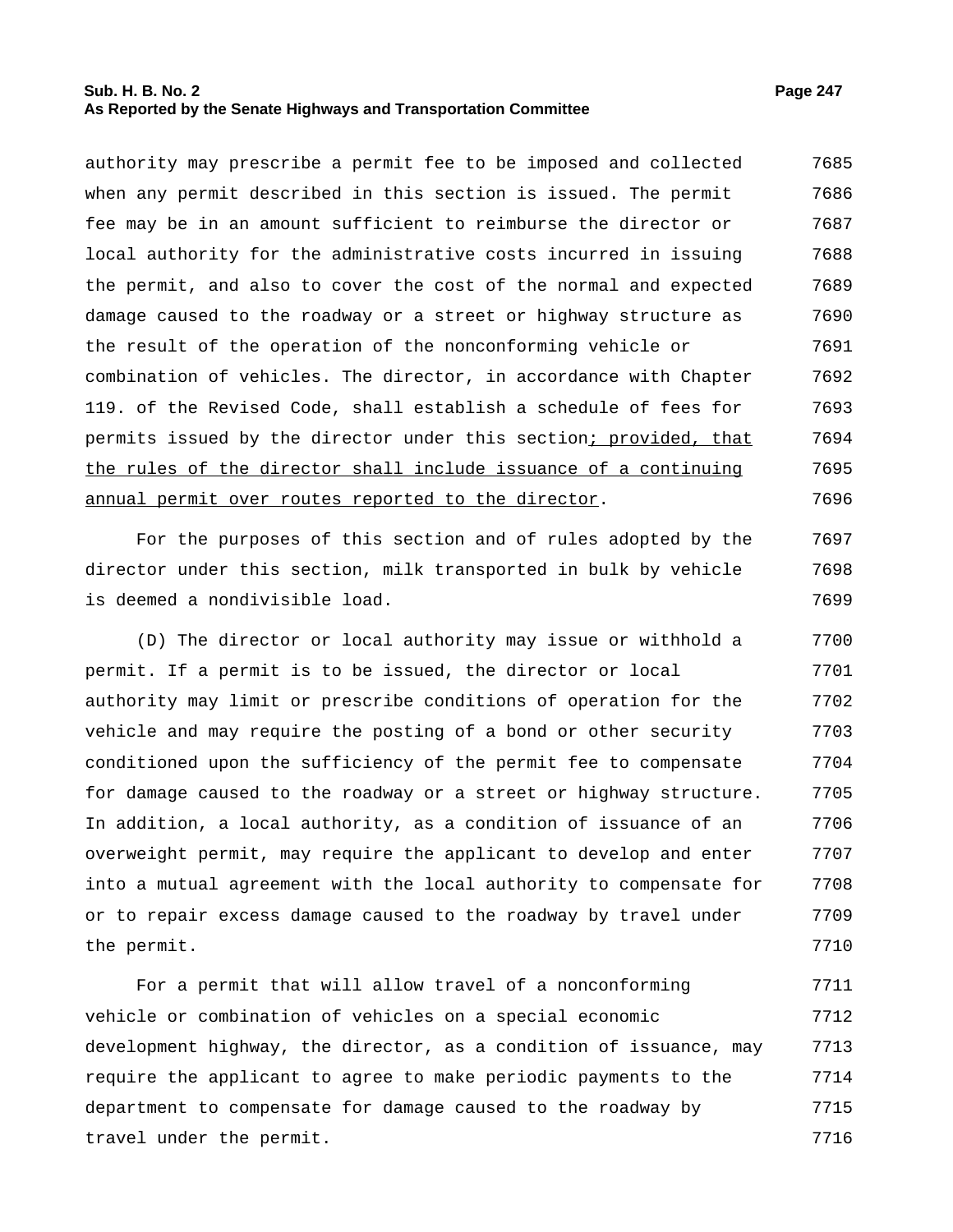#### **Sub. H. B. No. 2 Page 248 As Reported by the Senate Highways and Transportation Committee**

(E) Every permit shall be carried in the vehicle or combination of vehicles to which it refers and shall be open to inspection by any police officer or authorized agent of any authority granting the permit. No person shall violate any of the terms of a permit. 7717 7718 7719 7720 7721

(F) The director may debar an applicant from applying for a special permit under this section upon a finding based on a reasonable belief that the applicant has done any of the following: 7722 7723 7724 7725

(1) Abused the process by repeatedly submitting false information or false travel plans or by using another company or individual's name, insurance, or escrow account without proper authorization; 7726 7727 7728 7729

(2) Failed to comply with or substantially perform under a previously issued special permit according to its terms, conditions, and specifications within specified time limits; 7730 7731 7732

(3) Failed to cooperate in the application process for the special permit or in any other procedures that are related to the issuance of the special permit by refusing to provide information or documents required in a permit or by failing to respond to and correct matters related to the special permit; 7733 7734 7735 7736 7737

(4) Accumulated repeated justified complaints regarding performance under a special permit that was previously issued to the applicant or previously failed to obtain a special permit when such a permit was required; 7738 7739 7740 7741

(5) Attempted to influence a public employee to breach ethical conduct standards; 7742 7743

(6) Been convicted of a criminal offense related to the application for, or performance under, a special permit, including, but not limited to, bribery, falsification, fraud or destruction of records, receiving stolen property, and any other 7744 7745 7746 7747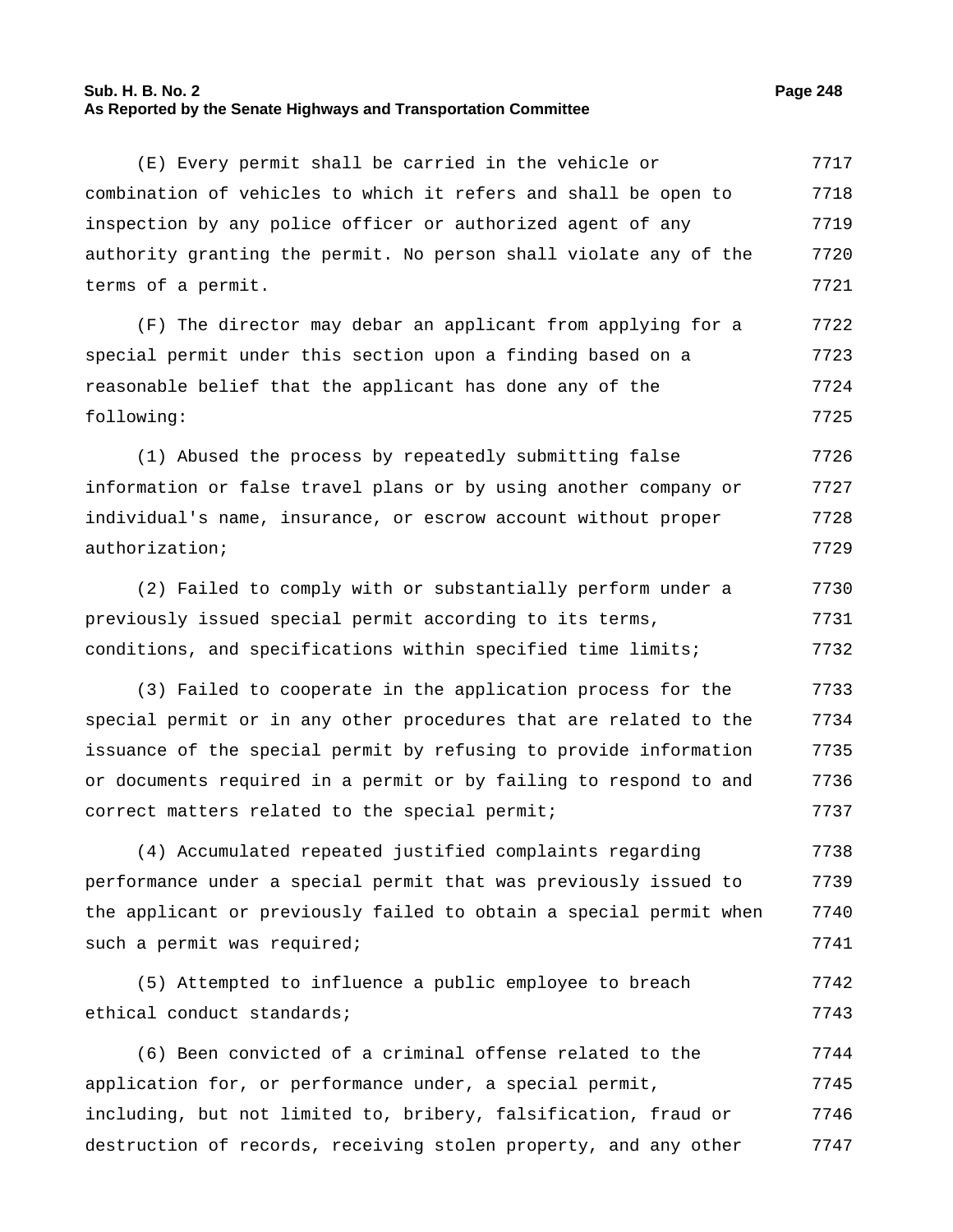# **Sub. H. B. No. 2 Page 249 As Reported by the Senate Highways and Transportation Committee**

| offense that directly reflects on the applicant's integrity or     | 7748 |
|--------------------------------------------------------------------|------|
| commercial driver's license;                                       | 7749 |
| (7) Accumulated repeated convictions under a state or federal      | 7750 |
| safety law governing commercial motor vehicles or a rule or        | 7751 |
| regulation adopted under such a law;                               | 7752 |
| (8) Accumulated repeated convictions under a law, rule, or         | 7753 |
| regulation governing the movement of traffic over the public       | 7754 |
| streets and highways;                                              | 7755 |
| (9) Failed to pay any fees associated with any permitted           | 7756 |
| operation or move;                                                 | 7757 |
| (10) Deliberately or willfully submitted false or misleading       | 7758 |
| information in connection with the application for, or performance | 7759 |
| under, a special permit issued under this section.                 | 7760 |
| If the applicant is a partnership, association, or                 | 7761 |
| corporation, the director also may debar from consideration for    | 7762 |
| special permits any partner of the partnership, or the officers,   | 7763 |
| directors, or employees of the association or corporation being    | 7764 |
| debarred.                                                          | 7765 |
| The director may adopt rules in accordance with Chapter 119.       | 7766 |
| of the Revised Code governing the debarment of an applicant.       | 7767 |
| (G) When the director reasonably believes that grounds for         | 7768 |
| debarment exist, the director shall send the person that is        | 7769 |
| subject to debarment a notice of the proposed debarment. A notice  | 7770 |
| of proposed debarment shall indicate the grounds for the debarment | 7771 |
| of the person and the procedure for requesting a hearing. The      | 7772 |
| notice and hearing shall be in accordance with Chapter 119. of the | 7773 |
| Revised Code. If the person does not respond with a request for a  | 7774 |
| hearing in the manner specified in that chapter, the director      | 7775 |
| shall issue the debarment decision without a hearing and shall     | 7776 |
| notify the person of the decision by certified mail, return        | 7777 |
| receipt requested. The debarment period may be of any length       | 7778 |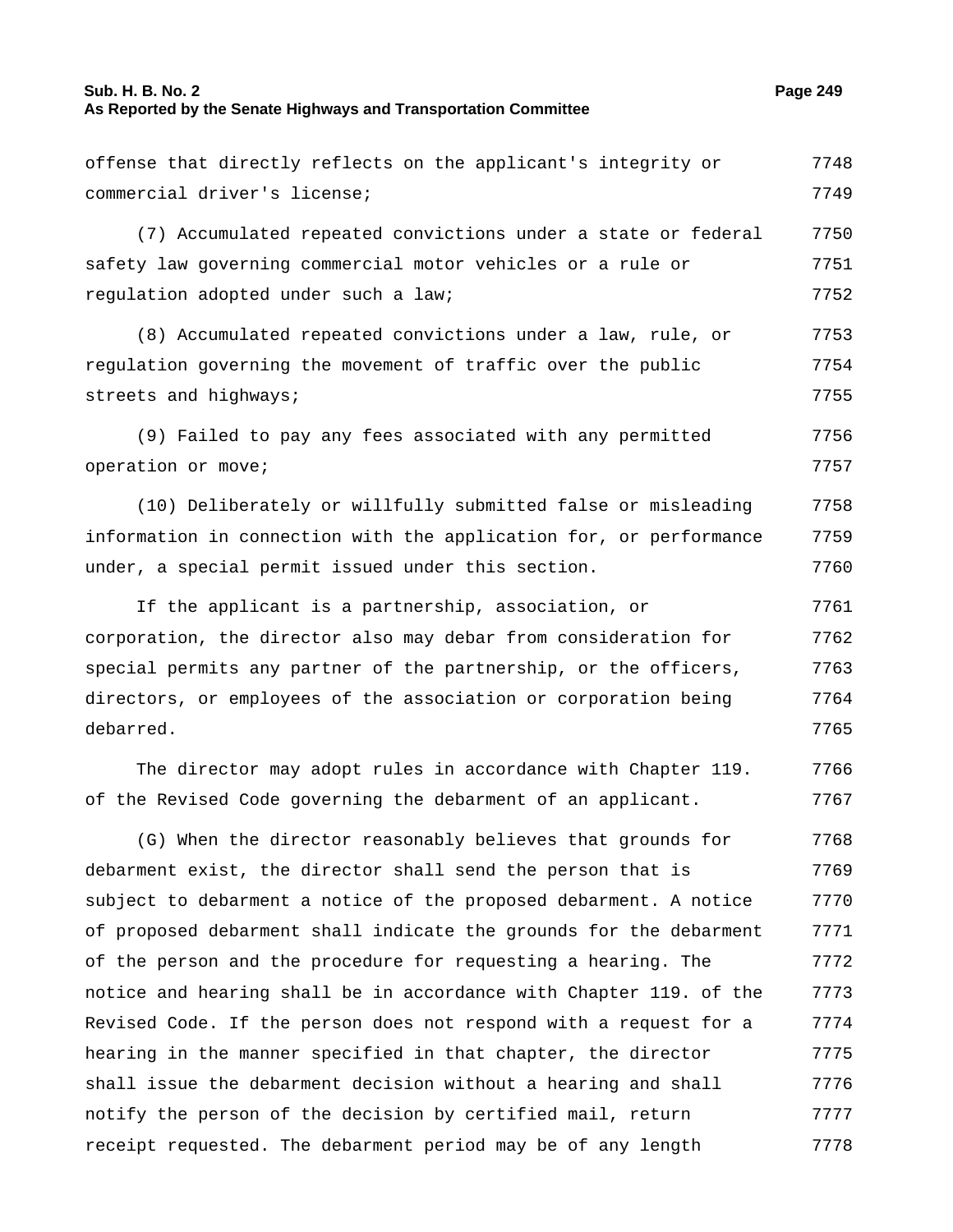#### **Sub. H. B. No. 2 Page 250 As Reported by the Senate Highways and Transportation Committee**

determined by the director, and the director may modify or rescind the debarment at any time. During the period of debarment, the director shall not issue, or consider issuing, a special permit to any partnership, association, or corporation that is affiliated with a debarred person. After the debarment period expires, the person, and any partnership, association, or corporation affiliated with the person, may reapply for a special permit. 7779 7780 7781 7782 7783 7784 7785

(H) Whoever violates this section shall be punished as provided in section 4513.99 of the Revised Code. 7786 7787

**Sec. 4517.021.** (A) Sections 4517.01, 4517.02, and 4517.03 to 4517.45 of the Revised Code do not apply to a person auctioning classic motor vehicles, provided all of the following apply: 7788 7789 7790

(1) The person is responsible for not more than two auctions of classic motor vehicles per year, with no auction lasting more than one day two days; 7791 7792 7793

(2) The person requests and receives permission for the auction from the registrar of motor vehicles by filing an application for each proposed auction of classic motor vehicles, at least thirty days before the auction, in a form prescribed by the registrar, signed and sworn to by the person, that contains all of the following: 7794 7795 7796 7797 7798 7799

(a) The person's name and business address; 7800

(b) The location of the auction; 7801

(c) Evidence, sufficient to satisfy the registrar, that the person does not exclusively sell motor vehicles; 7802 7803

(d) Any necessary, reasonable, and relevant information that the registrar may require to verify compliance with this section. 7804 7805

(3) The person will be auctioning the classic motor vehicle to the general public for the legal owner of the vehicle, which ownership must be evidenced at the time of the auction by a valid 7806 7807 7808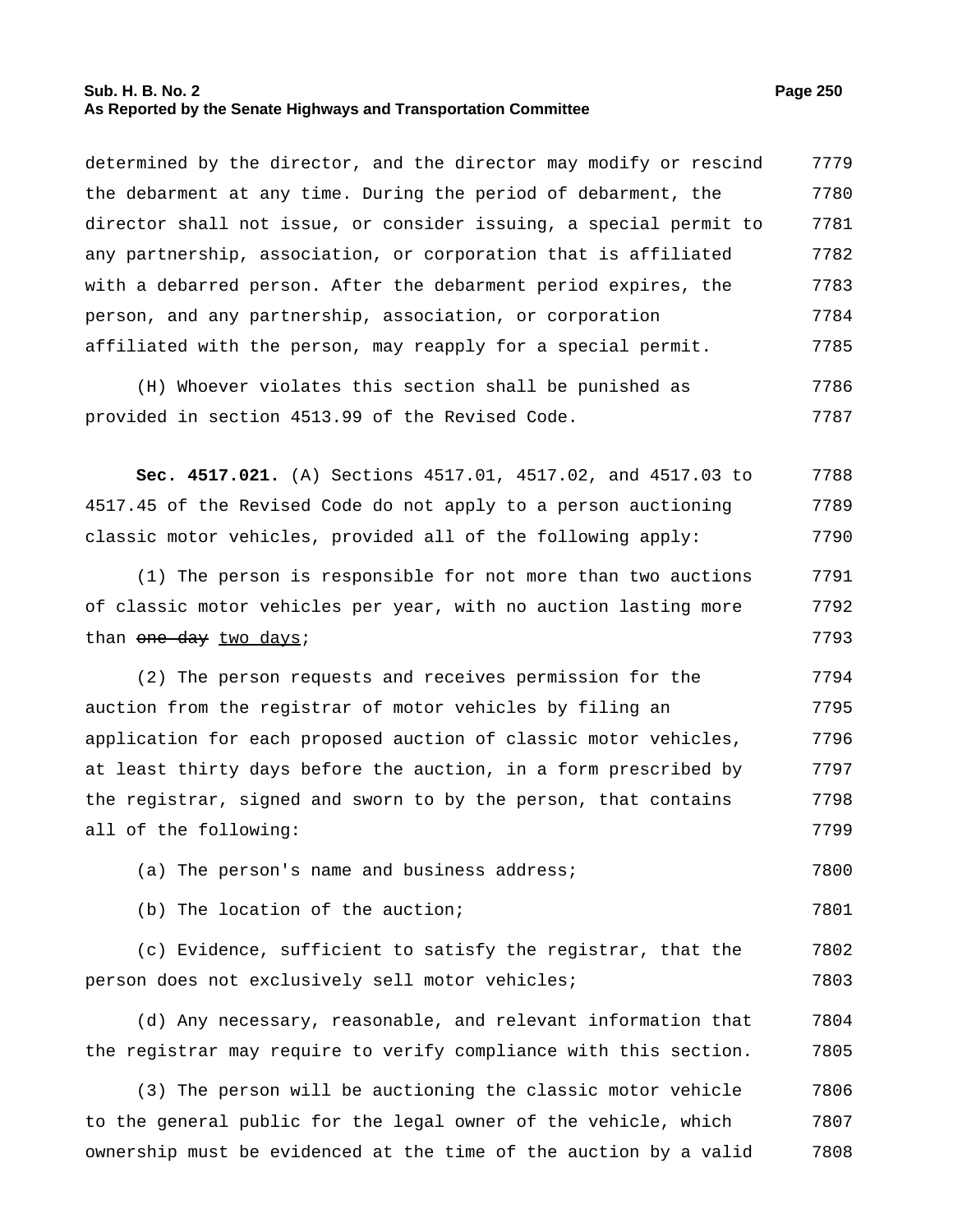## **Sub. H. B. No. 2 Page 251 As Reported by the Senate Highways and Transportation Committee**

certificate of title issued pursuant to Chapter 4505. of the Revised Code; 7809 7810 (4) The person keeps a record of the following information for each classic motor vehicle offered for sale at auction, in a manner prescribed by the registrar: 7811 7812 7813 (a) The certificate of title number, county, and state of registration; 7814 7815 (b) The year, make, model, and vehicle identification number; 7816 (c) The name and address of the person offering the vehicle for sale; 7817 7818 (d) The name and address of any vehicle purchaser; 7819 (e) The date the vehicle is offered for sale; 7820 (f) Any purchase price; 7821 (g) The odometer reading at the time of the auction and an odometer statement from the person offering the vehicle for sale at auction that complies with 49 U.S.C. 32705. 7822 7823 7824 (5) The person allows reasonable inspection by the registrar of the person's records relating to each classic motor vehicle auction. 7825 7826 7827 (B) Any person that auctions classic motor vehicles under this section shall use the auction services of an auction firm to conduct the auction. 7828 7829 7830 (C) The registrar may refuse permission to hold an auction if the registrar finds that the person has not complied with division (A) of this section or has made a false statement of a material fact in the application filed under division (A)(2) of this section. 7831 7832 7833 7834 7835

(D) The registrar shall not authorize a person licensed under section 4707.072 of the Revised Code to offer auction services or 7836 7837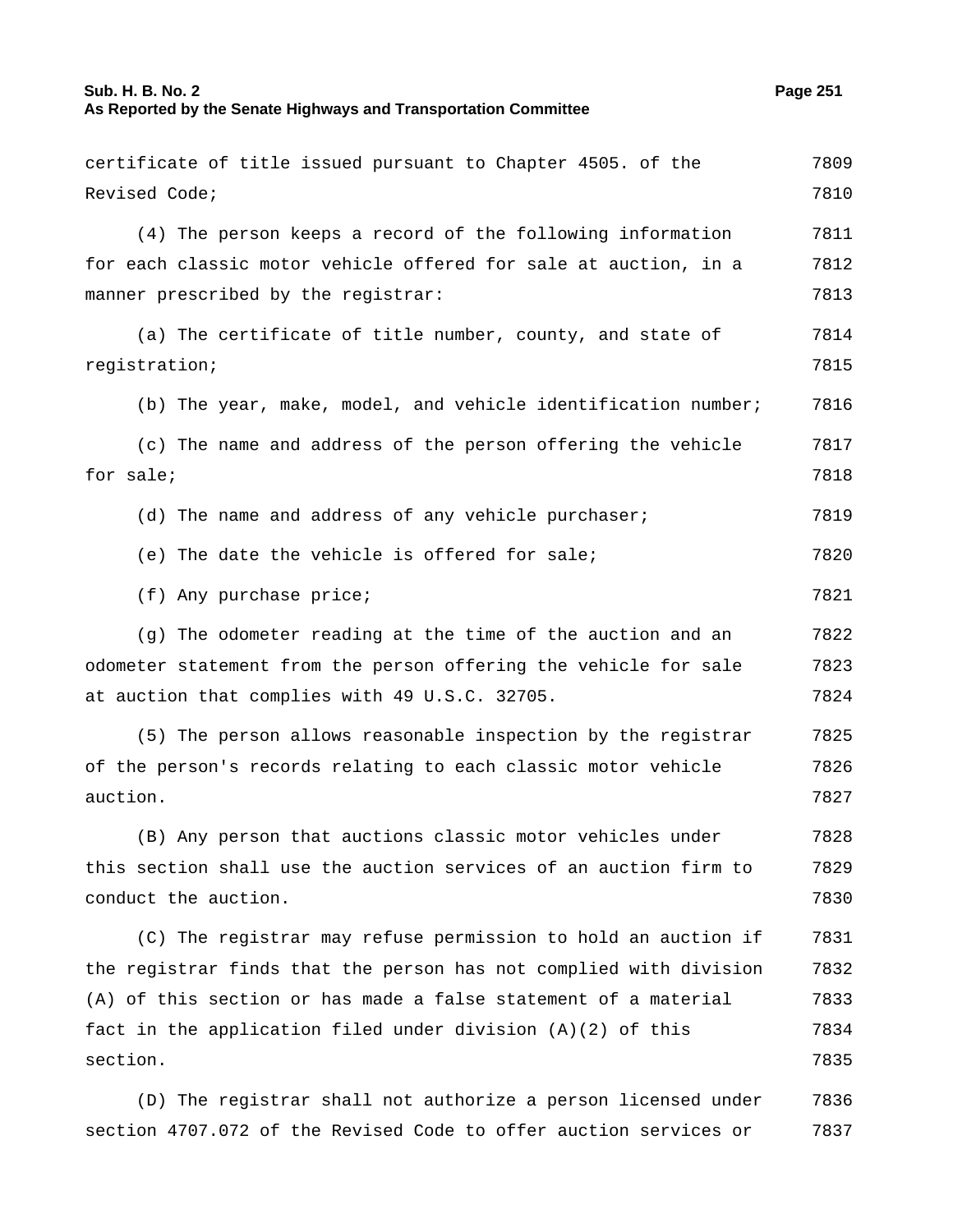## **Sub. H. B. No. 2 Page 252 As Reported by the Senate Highways and Transportation Committee**

act as an auctioneer in regard to an auction of classic motor vehicles pursuant to this section. 7838 7839

(E) As used in this section: 7840

(1) "Auction firm" and "auction services" have the same meanings as in section 4707.01 of the Revised Code. 7841 7842

(2) "Classic motor vehicle" means a motor vehicle that is over twenty-six years old. 7843 7844

**Sec. 4519.02.** (A) Except as provided in divisions (B), (C), and (D) of this section, no person shall operate any snowmobile, off-highway motorcycle, or all-purpose vehicle within this state unless the snowmobile, off-highway motorcycle, or all-purpose vehicle is registered and numbered in accordance with sections 4519.03 and 4519.04 of the Revised Code. 7845 7846 7847 7848 7849 7850

 $(B)(1)$  No registration is required for a snowmobile, or off-highway motorcycle, or all purpose vehicle that is operated exclusively upon lands owned by the owner of the snowmobile,  $p$ off-highway motorcycle, or all-purpose vehicle, or on lands to which the owner of the snowmobile or off-highway motorcycle has a contractual right. 7851 7852 7853 7854 7855 7856

(2) No registration is required for an all-purpose vehicle that is used primarily on a farm as a farm implement. 7857 7858

(C) No registration is required for a snowmobile, off-highway motorcycle, or all-purpose vehicle owned and used in this state by a resident of another state whenever that state has in effect a registration law similar to this chapter and the snowmobile, off-highway motorcycle, or all-purpose vehicle is properly registered under that state's law. Any snowmobile, off-highway motorcycle, or all-purpose vehicle owned and used in this state by a resident of a state not having a registration law similar to this chapter shall comply with section 4519.09 of the Revised 7859 7860 7861 7862 7863 7864 7865 7866 7867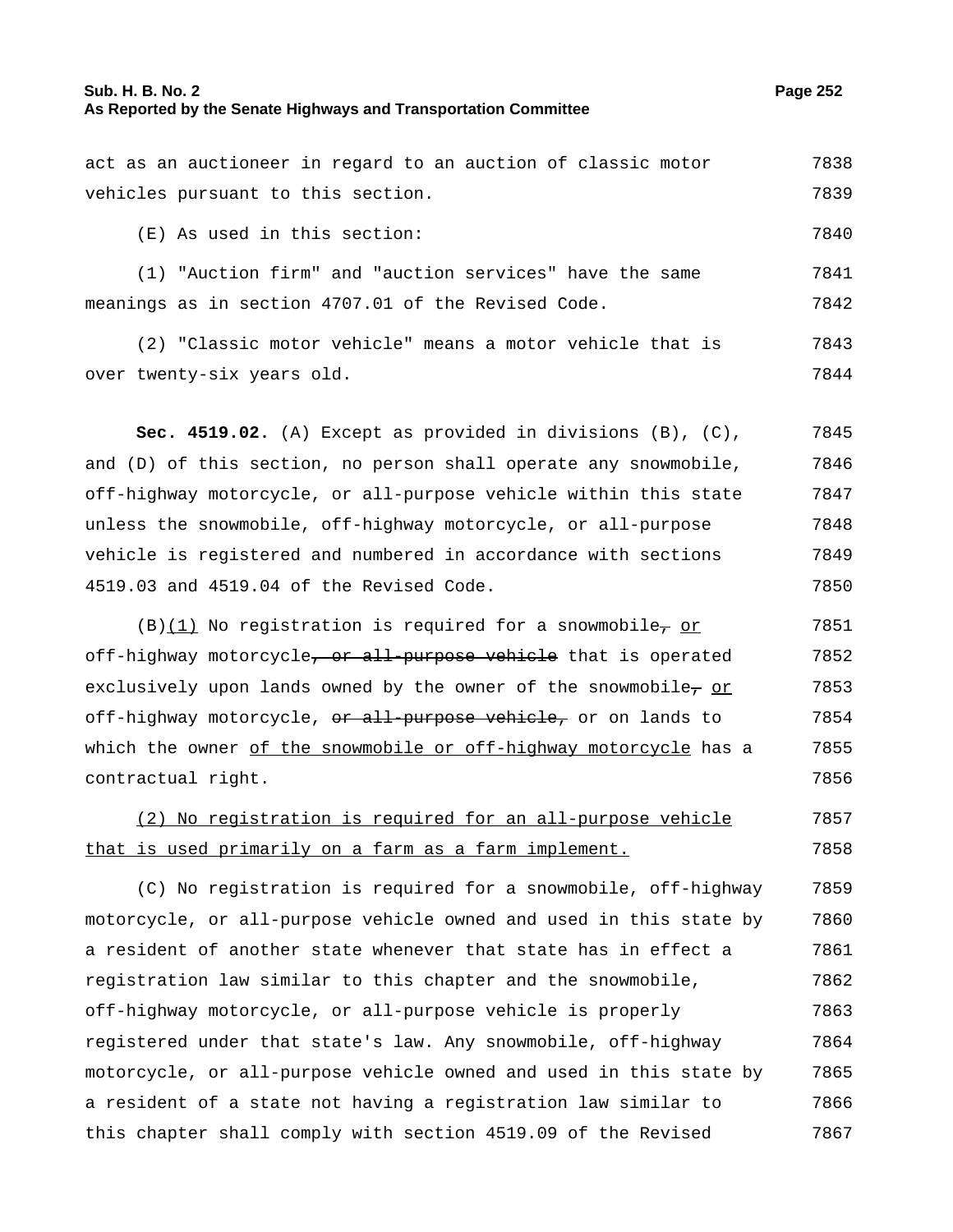# **Sub. H. B. No. 2 Page 253 As Reported by the Senate Highways and Transportation Committee**

Code. 7868

(D) No registration is required for a snowmobile, off-highway motorcycle, or all-purpose vehicle owned and used in this state by the United States, another state, or a political subdivision thereof, but the snowmobile, off-highway motorcycle, or all-purpose vehicle shall display the name of the owner thereon. 7869 7870 7871 7872 7873

(E) The owner or operator of any all-purpose vehicle operated or used upon the waters in this state shall comply with Chapters 1547. and 1548. of the Revised Code relative to the operation of watercraft. 7874 7875 7876 7877

(F) Except as otherwise provided in this division, whoever violates division (A) of this section shall be fined not  $m$ ore less than twenty five fifty dollars but not more than one hundred dollars. If the offender previously has been convicted of or pleaded guilty to a violation of division (A) of this section, whoever violates division (A) of this section shall be fined not less than twenty-five nor more than fifty dollars. 7878 7879 7880 7881 7882 7883 7884

**Sec. 4519.03.** (A) The owner of every snowmobile, off-highway motorcycle, and all-purpose vehicle required to be registered under section 4519.02 of the Revised Code shall file an application for registration with the registrar of motor vehicles or a deputy registrar, on blanks furnished by the registrar for that purpose and containing all of the following information: 7885 7886 7887 7888 7889 7890

(1) A brief description of the snowmobile, off-highway motorcycle, or all-purpose vehicle, including the year, make, model, and the vehicle identification number; 7891 7892 7893

(2) The name, residence, and business address of the owner; 7894

(3) A statement that the snowmobile, off-highway motorcycle, or all-purpose vehicle is equipped as required by section 4519.20 of the Revised Code and any rule adopted under that section. The 7895 7896 7897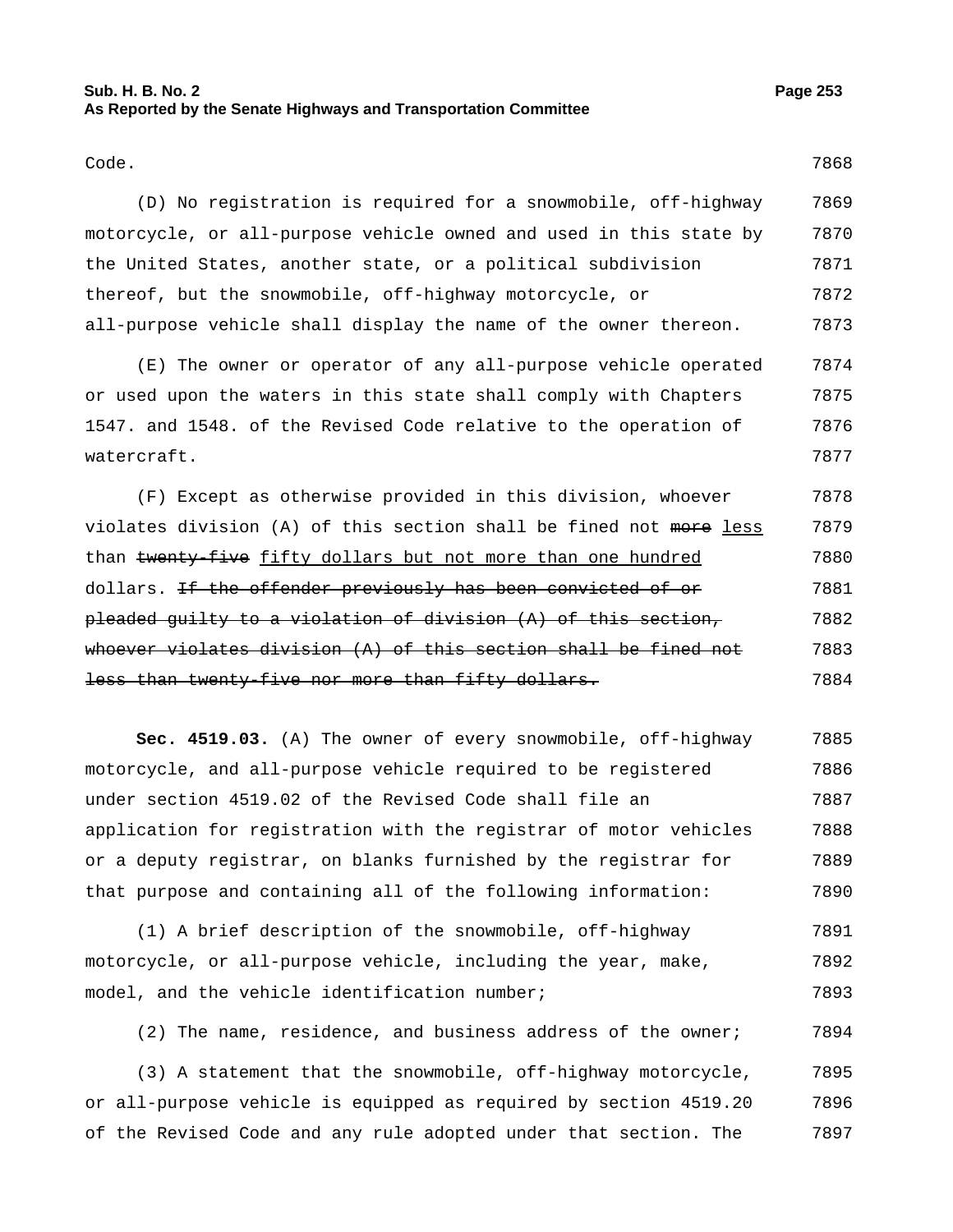# **Sub. H. B. No. 2 Page 254 As Reported by the Senate Highways and Transportation Committee**

statement shall include a check list of the required equipment items in the form the registrar shall prescribe. 7898 7899

The application shall be signed by the owner of the snowmobile, off-highway motorcycle, or all-purpose vehicle and shall be accompanied by a fee as provided in division (C) of section 4519.04 of the Revised Code. 7900 7901 7902 7903

If the application is not in proper form, or if the vehicle for which registration is sought does not appear to be equipped as required by section 4519.20 of the Revised Code or any rule adopted under that section, the registration shall be refused, and no registration sticker, license plate, or validation sticker shall be issued. 7904 7905 7906 7907 7908 7909

(B) On and after July 1, 1999, no certificate of registration or renewal of a certificate of registration shall be issued for an off-highway motorcycle or all-purpose vehicle required to be registered under section 4519.02 of the Revised Code, and no certificate of registration issued under this chapter for an off-highway motorcycle or all-purpose vehicle that is sold or otherwise transferred shall be transferred to the new owner of the off-highway motorcycle or all-purpose vehicle as permitted by division (B) of section 4519.05 of the Revised Code, unless a certificate of title has been issued under this chapter for the motorcycle or vehicle, and the owner or new owner, as the case may be, presents a physical certificate of title or memorandum certificate of title for inspection at the time the owner or new owner first submits a registration application, registration renewal application, or registration transfer application for the motorcycle or vehicle on or after July 1, 1999, if a physical certificate of title or memorandum certificate has been issued by a clerk of a court of common pleas. If, under sections 4519.512 and 4519.58 of the Revised Code, a clerk instead has issued an electronic certificate of title for the applicant's off-highway 7910 7911 7912 7913 7914 7915 7916 7917 7918 7919 7920 7921 7922 7923 7924 7925 7926 7927 7928 7929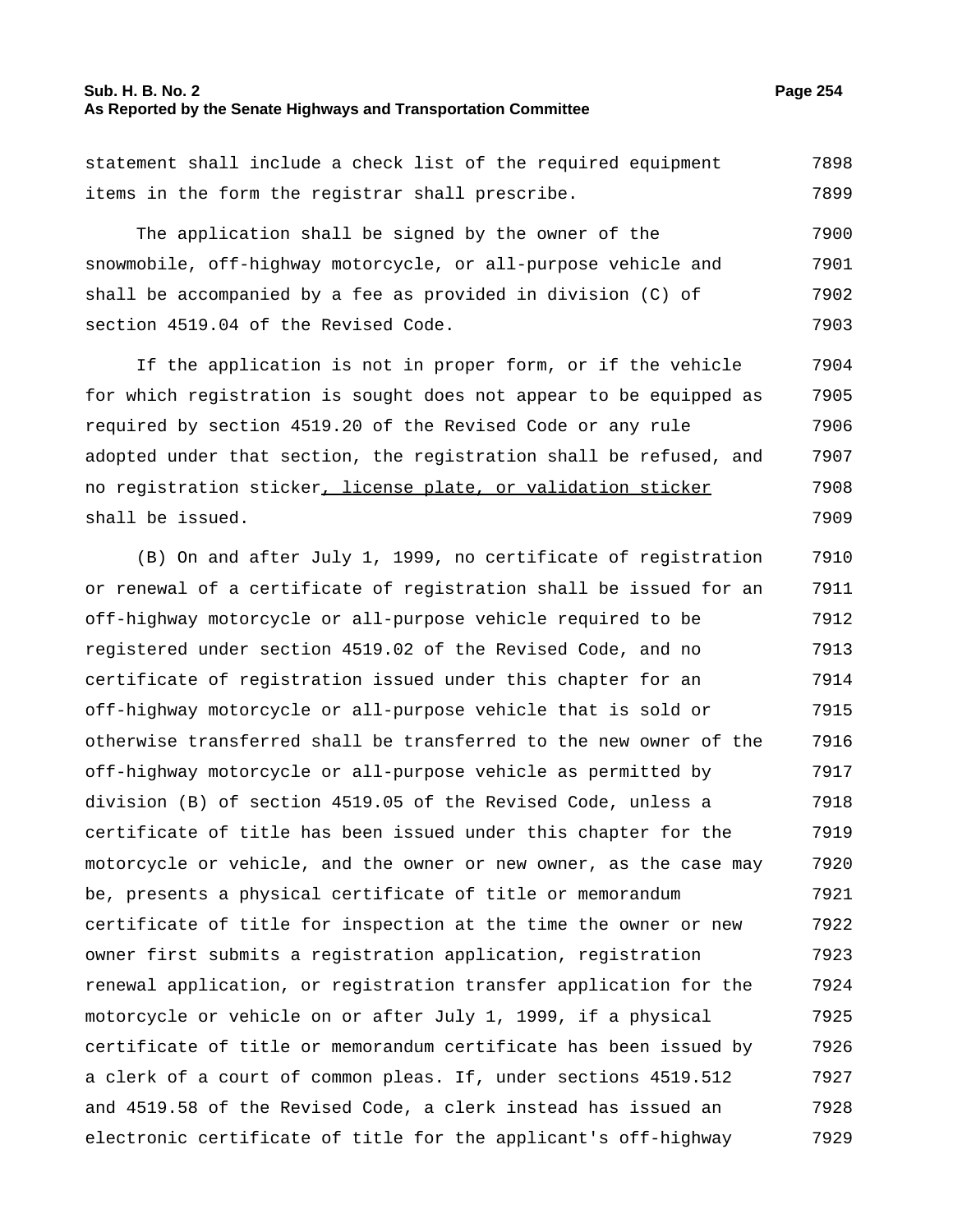# **Sub. H. B. No. 2 Page 255 As Reported by the Senate Highways and Transportation Committee**

motorcycle or all-purpose vehicle, that certificate may be presented for inspection at the time of first registration in a manner prescribed by rules adopted by the registrar. 7930 7931 7932

(C) When the owner of an off-highway motorcycle or all-purpose vehicle first registers it in the owner's name, and a certificate of title has been issued for the motorcycle or vehicle, the owner shall present for inspection a physical certificate of title or memorandum certificate of title showing title to the off-highway motorcycle or all-purpose vehicle in the name of the owner if a physical certificate of title or memorandum certificate has been issued by a clerk of a court of common pleas. If, under sections 4519.512 and 4519.58 of the Revised Code, a clerk instead has issued an electronic certificate of title for the applicant's off-highway motorcycle or all-purpose vehicle, that certificate may be presented for inspection at the time of first registration in a manner prescribed by rules adopted by the registrar. If, when the owner of such an off-highway motorcycle or all-purpose vehicle first makes application to register it in the owner's name, the application is not in proper form or the certificate of title or memorandum certificate of title does not accompany the registration or, in the case of an electronic certificate of title, is not presented in a manner prescribed by the registrar, the registration shall be refused, and neither a certificate of registration nor a registration sticker, license plate, or validation sticker shall be issued. When a certificate of registration and registration sticker, license plate, or validation sticker are issued upon the first registration of an off-highway motorcycle or all-purpose vehicle by or on behalf of the owner, the official issuing them shall indicate the issuance with a stamp on the certificate of title or memorandum certificate of title or, in the case of an electronic certificate of title, an electronic stamp or other notation as specified in rules adopted by the registrar. 7933 7934 7935 7936 7937 7938 7939 7940 7941 7942 7943 7944 7945 7946 7947 7948 7949 7950 7951 7952 7953 7954 7955 7956 7957 7958 7959 7960 7961 7962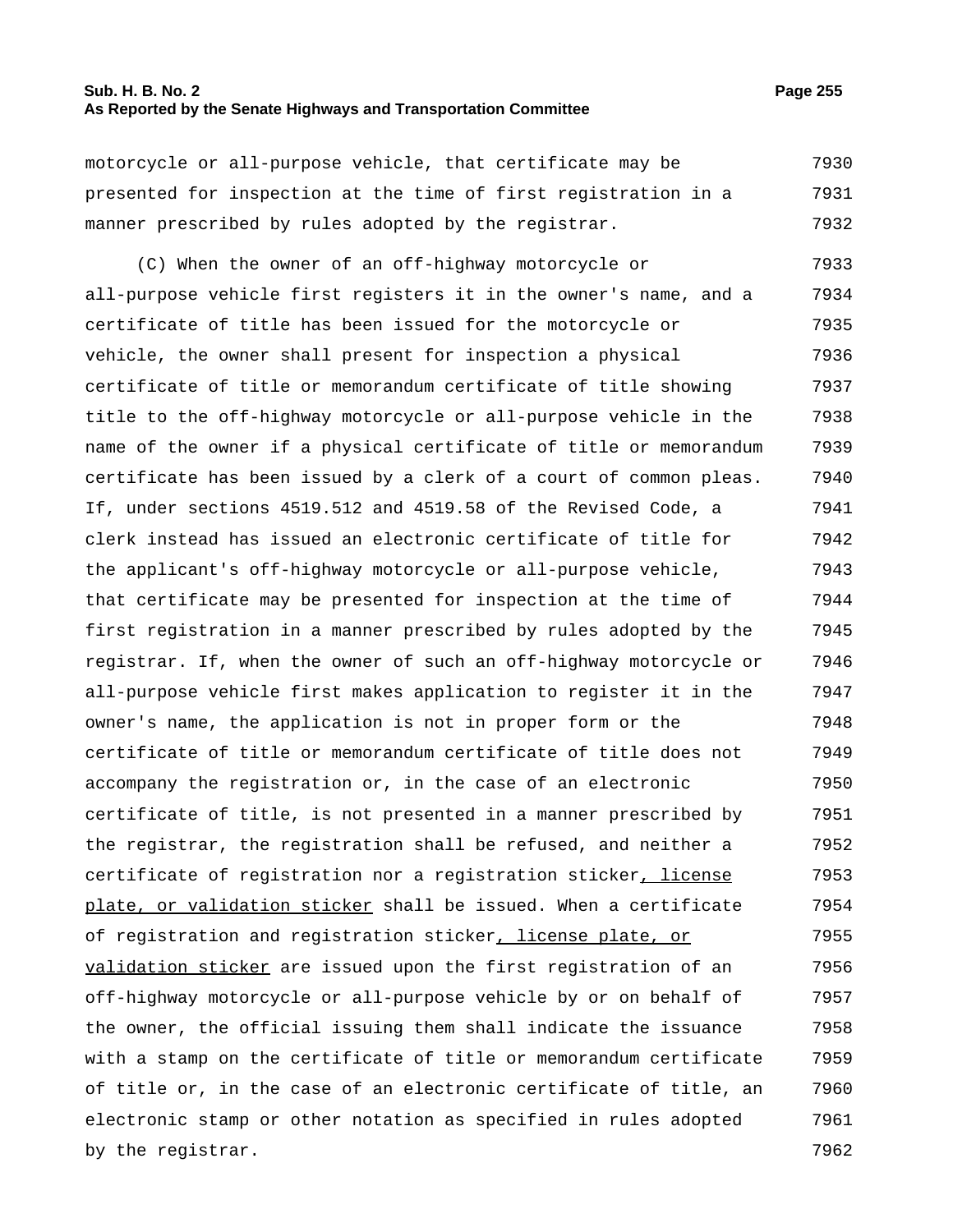# **Sub. H. B. No. 2 Page 256 As Reported by the Senate Highways and Transportation Committee**

(D) Each deputy registrar shall be allowed a fee of  $\epsilon_{\text{w}o}$ dollars and seventy-five cents commencing on July 1, 2001, three dollars and twenty-five cents commencing on January 1, 2003, and three dollars and fifty cents commencing on January 1, 2004, for each application or renewal application received by the deputy registrar, which shall be for the purpose of compensating the deputy registrar for services, and office and rental expense, as may be necessary for the proper discharge of the deputy registrar's duties in the receiving of applications and the issuing of certificates of registration. 7963 7964 7965 7966 7967 7968 7969 7970 7971 7972

Each deputy registrar, upon receipt of any application for registration, together with the registration fee, shall transmit the fee, together with the original and duplicate copy of the application, to the registrar in the manner and at the times the registrar, subject to the approval of the director of public safety and the treasurer of state, shall prescribe by rule. 7973 7974 7975 7976 7977 7978

**Sec. 4519.04.** (A) Upon the filing of an application for registration of a snowmobile, off-highway motorcycle, or all-purpose vehicle and the payment of the tax therefor, the registrar of motor vehicles or a deputy registrar shall assign to the snowmobile, off-highway motorcycle, or all-purpose vehicle a distinctive number and issue and deliver to the owner in such manner as the registrar may select, a certificate of registration, in such form as the registrar shall prescribe. Any number so assigned to a snowmobile, off-highway motorcycle, or all-purpose vehicle shall be a permanent number, and shall not be issued to any other snowmobile, off-highway motorcycle, or all-purpose vehicle. 7979 7980 7981 7982 7983 7984 7985 7986 7987 7988 7989 7990

 $(B)(1)$  In addition to the certificate of registration, the registrar or deputy registrar also shall issue to the owner of the a snowmobile<sub>7</sub> or off-highway motorcycle<del>, or all-purpose vehicle</del> a 7991 7992 7993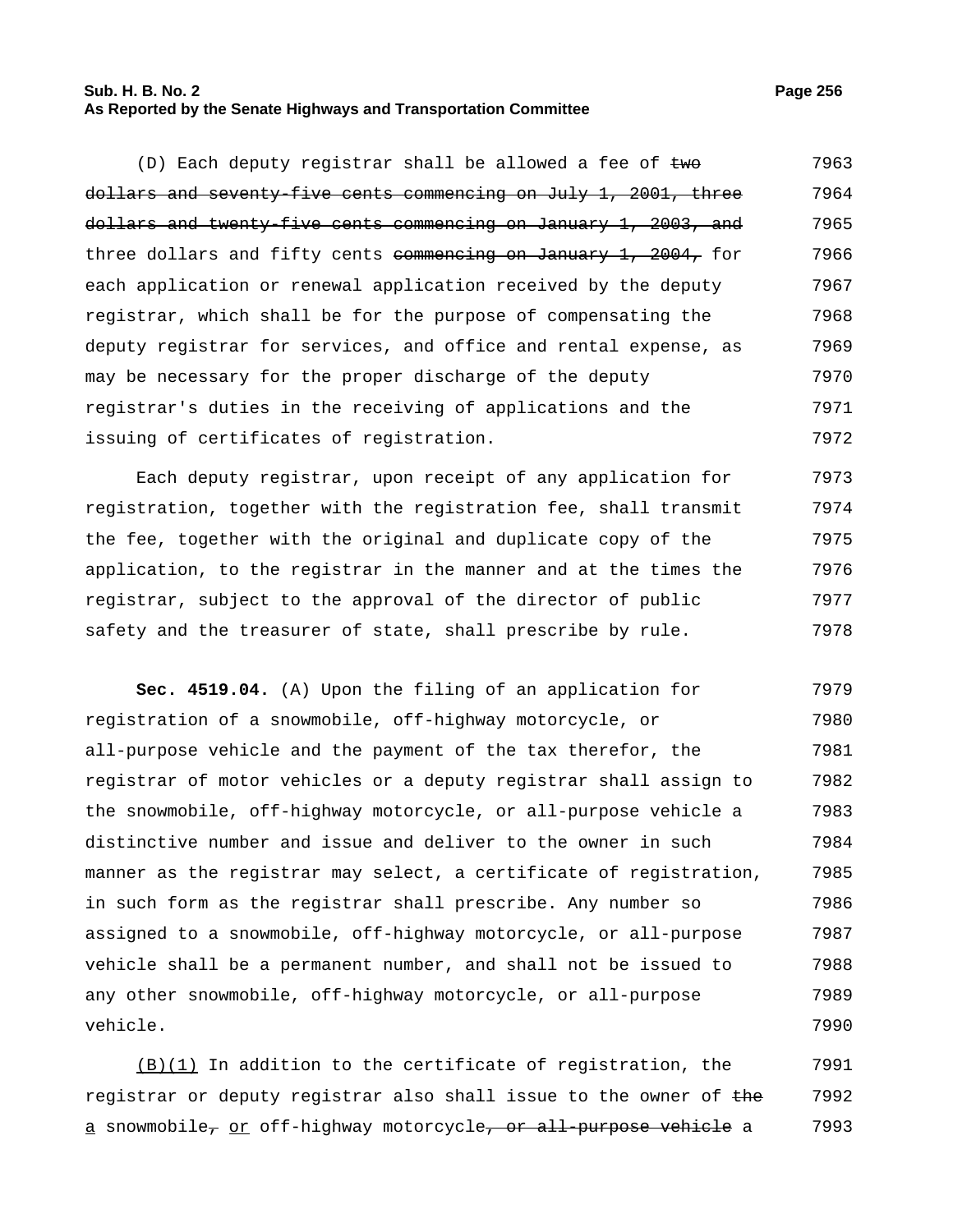# **Sub. H. B. No. 2 Page 257 As Reported by the Senate Highways and Transportation Committee**

registration sticker. The registrar shall prescribe the color and size of the sticker, the combination of numerals and letters displayed on it, and placement of the sticker on the snowmobileor off-highway motorcycle, or all-purpose vehicle. 7994 7995 7996 7997 (B) Upon receipt of a certificate of registration for a snowmobile, the owner shall paint or otherwise attach upon each side of the forward cowling of the snowmobile the identifying registration number, in block characters of not less than two inches in height and of such color as to be distinctly visible and legible. 7998 7999 8000 8001 8002 8003 (2) The registrar or deputy registrar also shall issue to the owner of an all-purpose vehicle, in addition to the certificate of registration, one license plate and a validation sticker, or a validation sticker alone when applicable upon a registration renewal. The license plate and validation sticker shall be displayed on the all-purpose vehicle so that they are distinctly 8004 8005 8006 8007 8008 8009

visible, in accordance with such rules as the registrar adopts. The validation sticker shall indicate the expiration date of the registration period of the all-purpose vehicle. During each succeeding registration period following the issuance of the license plate and validation sticker, upon the filing of an application for registration and payment of the fee specified in division (C) of this section, a validation sticker alone shall be issued. 8010 8011 8012 8013 8014 8015 8016 8017

(C) Unless previously canceled, each certificate of registration issued for a snowmobile, off-highway motorcycle, or all-purpose vehicle expires upon the thirty-first day of December in the third year after the date it is issued. Application for renewal of a certificate may be made not earlier than ninety days preceding the expiration date, and shall be accompanied by a fee of  $f$ ive thirty-one dollars and twenty-five cents. 8018 8019 8020 8021 8022 8023 8024

Notwithstanding section 4519.11 of the Revised Code, of each 8025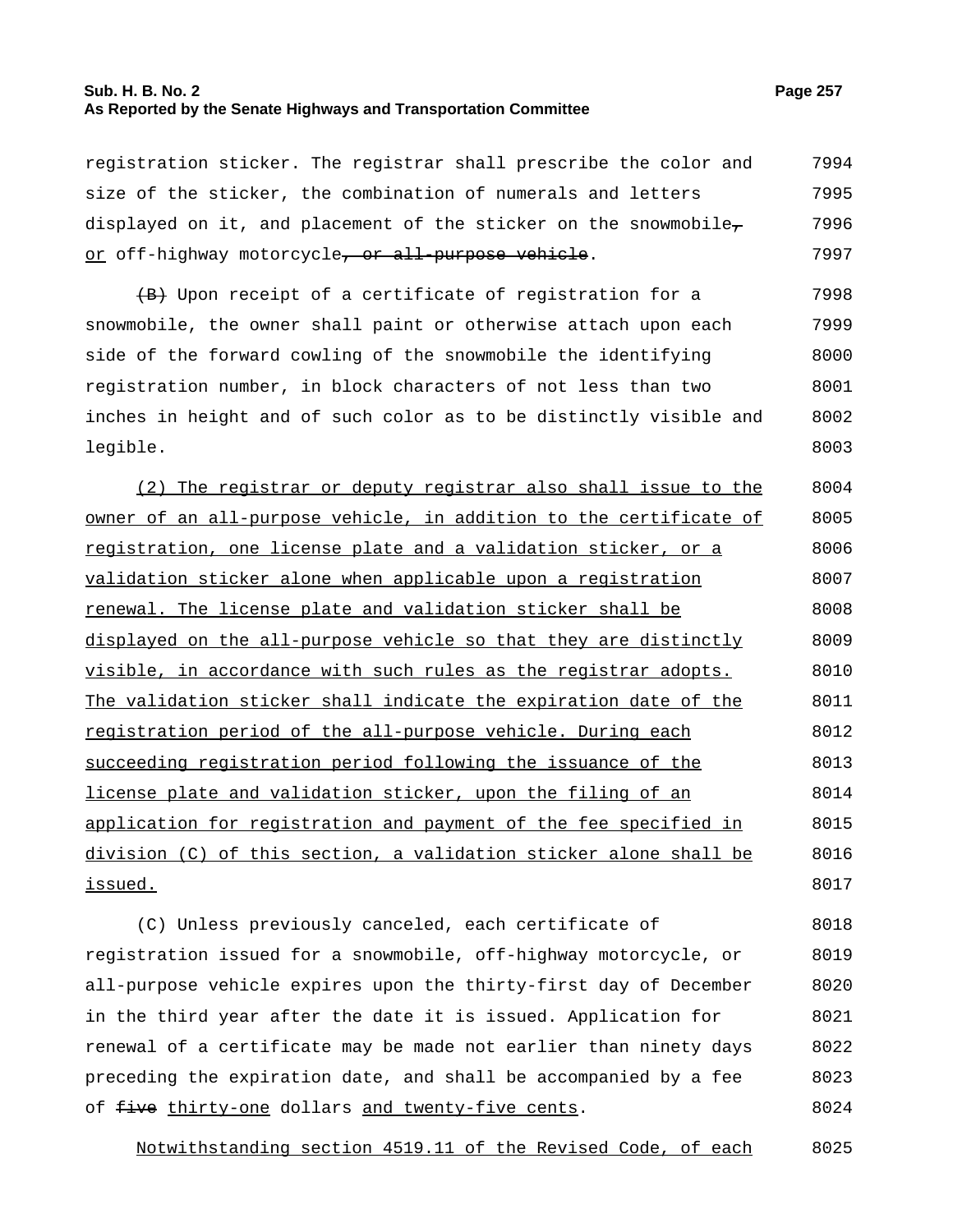# **Sub. H. B. No. 2 Page 258 As Reported by the Senate Highways and Transportation Committee**

| thirty-one dollar and twenty-five-cent fee collected for the       | 8026 |
|--------------------------------------------------------------------|------|
| registration of an all-purpose vehicle, the registrar shall retain | 8027 |
| not more than five dollars to pay for the licensing and            | 8028 |
| registration costs the bureau of motor vehicles incurs in          | 8029 |
| registering the all-purpose vehicle. The remainder of the fee      | 8030 |
| shall be deposited into the state treasury to the credit of the    | 8031 |
| state recreational vehicle fund created by section 4519.11 of the  | 8032 |
| Revised Code.                                                      | 8033 |

**Sec. 4519.08.** Any snowmobile, off-highway motorcycle, or all-purpose vehicle owned or leased by the state, by any of its political subdivisions, or by any volunteer organization that uses such vehicles exclusively for emergency purposes shall be registered free of charge. The registration number and registration sticker assigned to each such snowmobile<sub>7</sub> or off-highway motorcycle,  $\Theta$  and the license plate and validation sticker assigned to such an all-purpose vehicle, shall be displayed as required by section 4519.04 of the Revised Code. 8034 8035 8036 8037 8038 8039 8040 8041 8042

**Sec. 4519.09.** Every owner or operator of a snowmobile, off-highway motorcycle, or all-purpose vehicle who is a resident of a state not having a registration law similar to this chapter, and who expects to use the snowmobile, off-highway motorcycle, or all-purpose vehicle in Ohio, shall apply to the registrar of motor vehicles or a deputy registrar for a temporary operating permit. The temporary operating permit shall be issued for a period not to exceed fifteen days one year from the date of issuance, shall be in such form as the registrar determines, shall include the name and address of the owner and operator of the snowmobile, off-highway motorcycle, or all-purpose vehicle, and any other information as the registrar considers necessary, and shall be issued upon payment of a fee of five eleven dollars and twenty-five cents. Every owner or operator receiving a temporary 8043 8044 8045 8046 8047 8048 8049 8050 8051 8052 8053 8054 8055 8056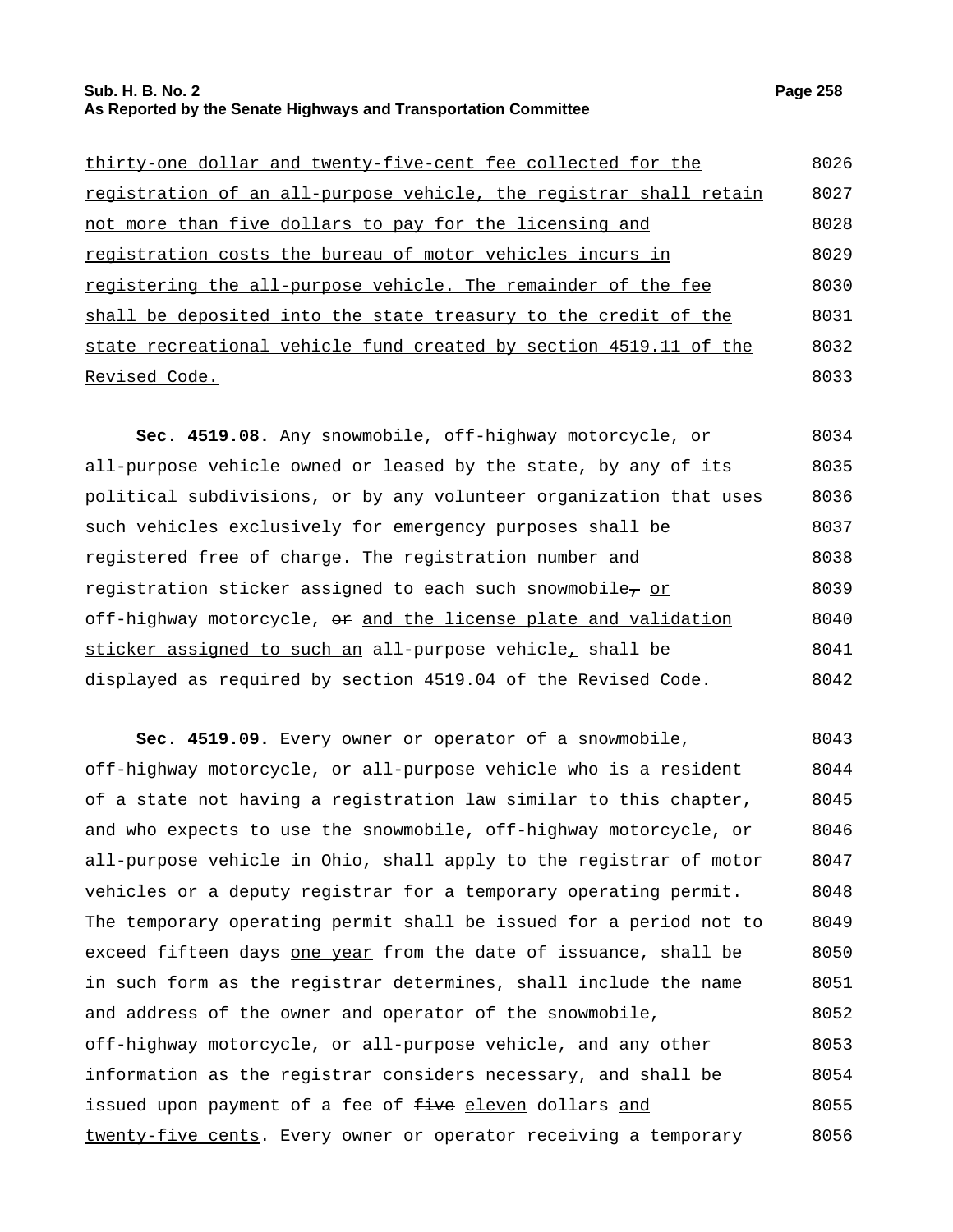# **Sub. H. B. No. 2 Page 259 As Reported by the Senate Highways and Transportation Committee**

operating permit shall display it upon the reasonable request of any law enforcement officer or other person as authorized by sections 4519.42 and 4519.43 of the Revised Code. 8057 8058 8059

**Sec. 4519.10.** (A) The purchaser of an off-highway motorcycle or all-purpose vehicle, upon application and proof of purchase, may obtain a temporary license placard for it. The application for such a placard shall be signed by the purchaser of the off-highway motorcycle or all-purpose vehicle. The temporary license placard shall be issued only for the applicant's use of the off-highway motorcycle or all-purpose vehicle to enable the applicant to operate it legally while proper title and a registration sticker or license plate and validation sticker are being obtained and shall be displayed on no other off-highway motorcycle or all-purpose vehicle. A temporary license placard issued under this section shall be in a form prescribed by the registrar of motor vehicles, shall differ in some distinctive manner from a placard issued under section 4503.182 of the Revised Code, shall be valid for a period of thirty days from the date of issuance, and shall not be transferable or renewable. The placard either shall consist of or be coated with such material as will enable it to remain legible and relatively intact despite the environmental conditions to which the placard is likely to be exposed during the thirty-day period for which it is valid. The purchaser of an off-highway motorcycle or all-purpose vehicle shall attach the temporary license placard to it, in a manner prescribed by rules the registrar shall adopt, so that the placard numerals or letters are clearly visible. 8060 8061 8062 8063 8064 8065 8066 8067 8068 8069 8070 8071 8072 8073 8074 8075 8076 8077 8078 8079 8080 8081 8082 8083

The fee for a temporary license placard issued under this section shall be two dollars. If the placard is issued by a deputy registrar, the deputy registrar shall charge an additional fee of two dollars and seventy-five cents commencing on July 1, 2001, three dollars and twenty-five cents commencing on January 1, 2003, 8084 8085 8086 8087 8088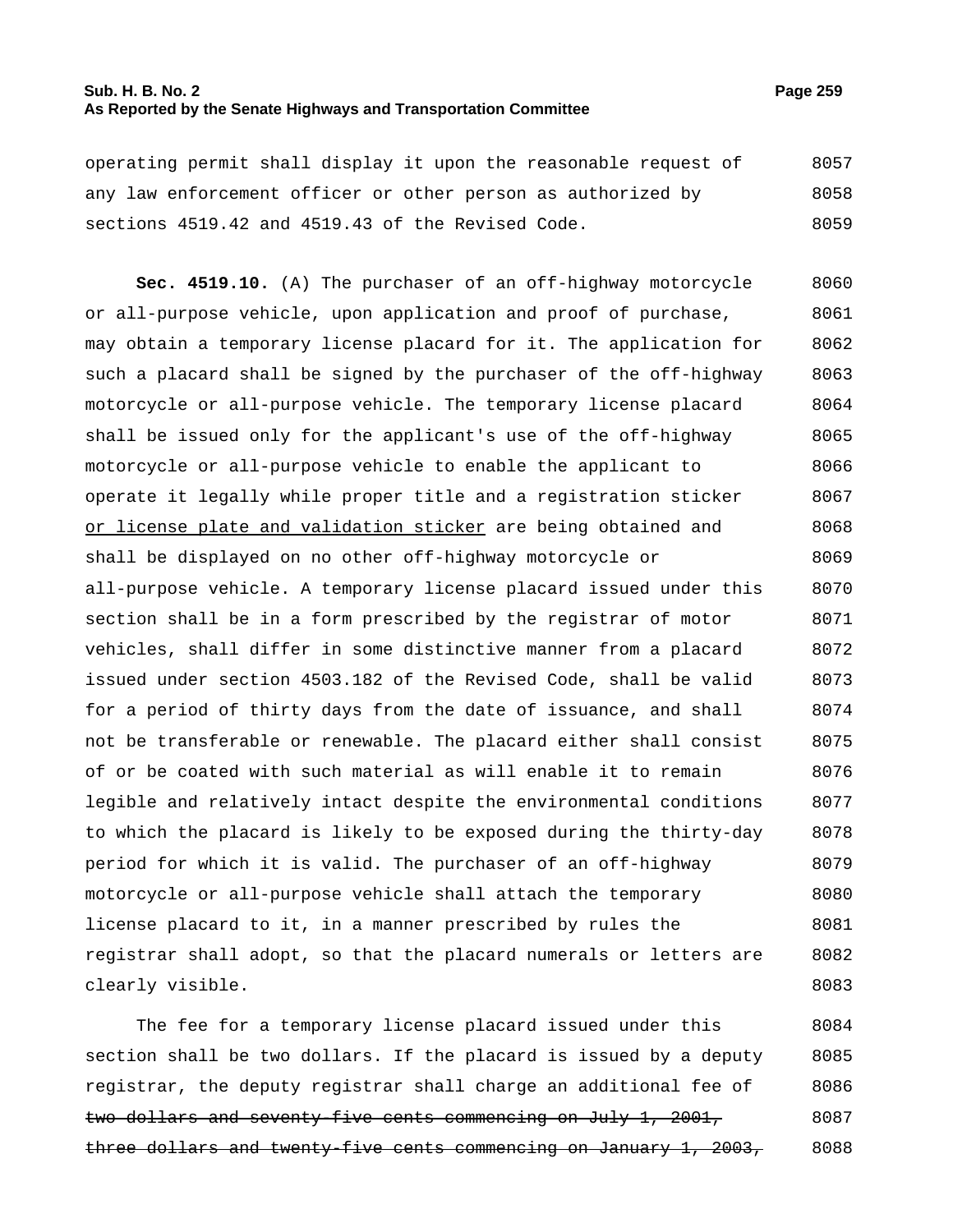# **Sub. H. B. No. 2 Page 260 As Reported by the Senate Highways and Transportation Committee**

the Revised Code.

and three dollars and fifty cents <del>commencing on January 1, 2004</del>, which the deputy registrar shall retain. The deputy registrar shall transmit each two-dollar fee received by the deputy registrar under this section to the registrar, who shall pay the two dollars to the treasurer of state for deposit into the state bureau of motor vehicles fund established by section 4501.25 of 8089 8090 8091 8092 8093 8094

(B) The registrar may issue temporary license placards to a dealer to be issued to purchasers for use on vehicles sold by the dealer, in accordance with rules prescribed by the registrar. The dealer shall notify the registrar within forty-eight hours of proof of issuance on a form prescribed by the registrar. 8096 8097 8098 8099 8100

The fee for each such placard issued by the registrar to a dealer shall be two dollars plus a fee of two dollars and seventy-five cents commencing on July 1, 2001, three dollars and twenty-five cents commencing on January 1, 2003, and three dollars and fifty cents commencing on January 1, 2004. 8101 8102 8103 8104 8105

**Sec. 4519.44.** (A) No person who does not hold a valid, current motor vehicle driver's or commercial driver's license, motorcycle operator's endorsement, or probationary license, issued under Chapter 4506. or 4507. of the Revised Code or a valid, current driver's license issued by another jurisdiction, shall operate a snowmobile, off-highway motorcycle, or all-purpose vehicle on any street or highway in this state, on any portion of the right-of-way thereof, or on any public land or waters. 8106 8107 8108 8109 8110 8111 8112 8113

(B) No person who is less than sixteen years of age shall operate a snowmobile, off-highway motorcycle, or all-purpose vehicle on any land or waters other than private property or waters owned by or leased to the person's parent or guardian, unless accompanied by another person who is eighteen years of age, or older, and who holds a license as provided in division (A) of 8114 8115 8116 8117 8118 8119

8095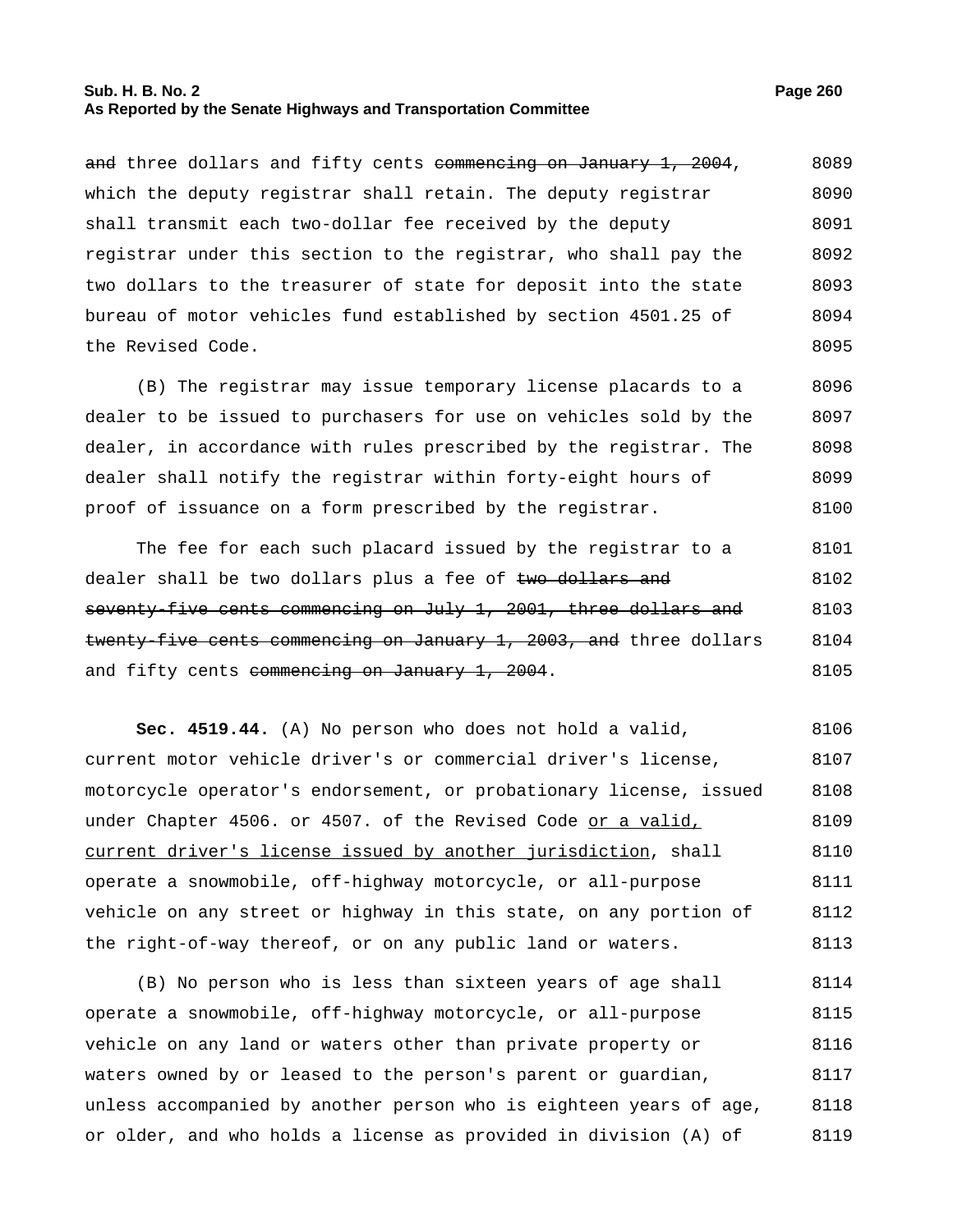# **Sub. H. B. No. 2 Page 261 As Reported by the Senate Highways and Transportation Committee**

this section, except that the department of natural resources may permit such operation on state controlled land under its jurisdiction when such person is less than sixteen years of age, but is twelve years of age or older and is accompanied by a parent or guardian who is a licensed driver eighteen years of age or older. 8120 8121 8122 8123 8124 8125

(C) Whoever violates this section shall be fined not less than fifty nor more than five hundred dollars, imprisoned not less than three nor more than thirty days, or both. 8126 8127 8128

**Sec. 4519.47.** (A) Whenever a person is found guilty of operating a snowmobile, off-highway motorcycle, or all-purpose vehicle in violation of any rule authorized to be adopted under section 4519.21 or 4519.42 of the Revised Code, the trial judge of any court of record, in addition to or independent of any other penalties provided by law, may impound for not less than sixty days the certificate of registration and license plate, if applicable, of that snowmobile, off-highway motorcycle, or all-purpose vehicle. The court shall send the impounded certificate of registration and license plate, if applicable, to the registrar of motor vehicles, who shall retain the certificate of registration and license plate, if applicable, until the expiration of the period of impoundment. 8129 8130 8131 8132 8133 8134 8135 8136 8137 8138 8139 8140 8141

(B) If a court impounds the certificate of registration and license plate of an all-purpose vehicle pursuant to section 2911.21 of the Revised Code, the court shall send the impounded certificate of registration and license plate to the registrar, who shall retain them until the expiration of the period of impoundment. 8142 8143 8144 8145 8146 8147

**Sec. 4519.59.** (A) $(1)$  The clerk of a court of common pleas shall charge a fee of five and retain fees as follows: 8148 8149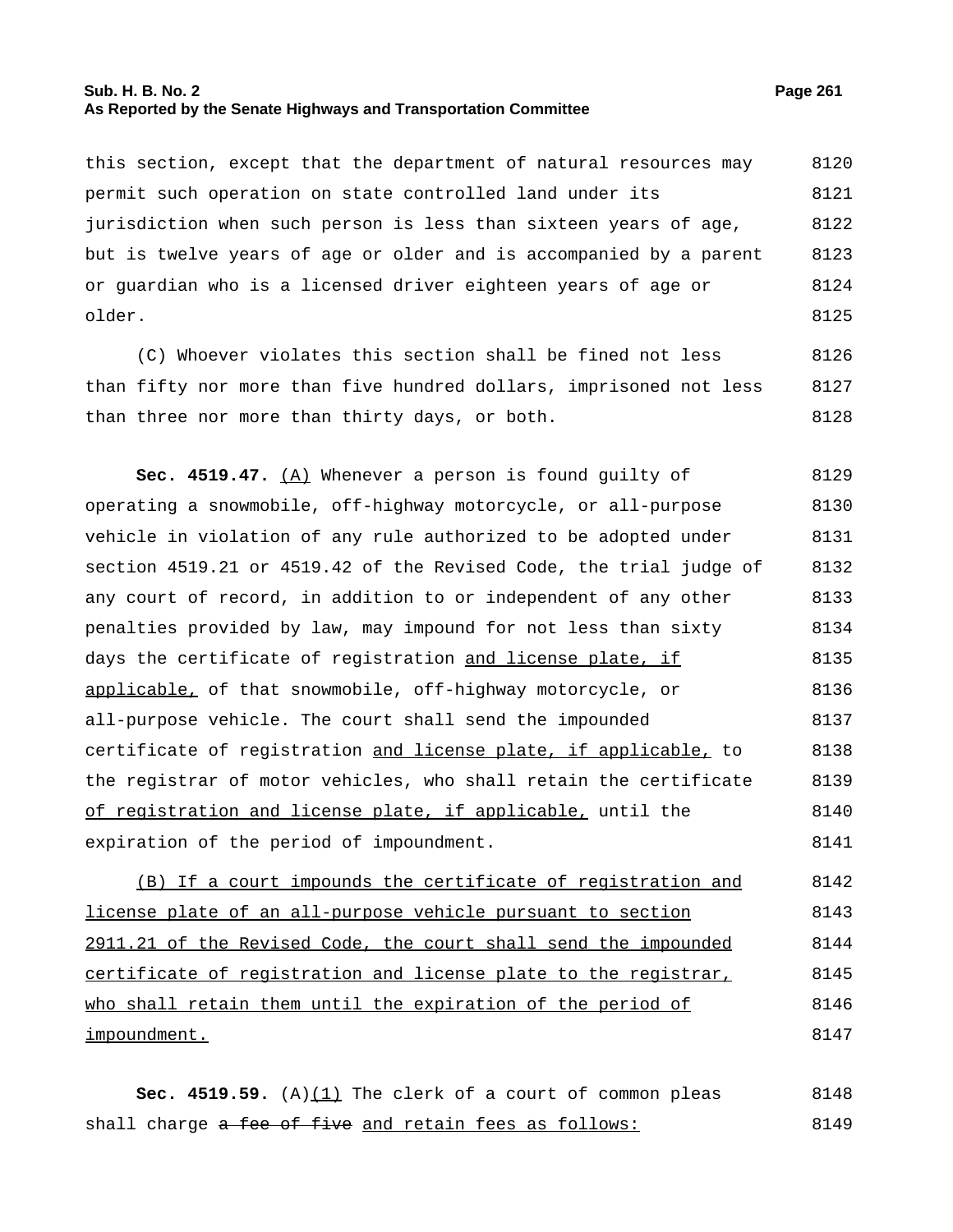# **Sub. H. B. No. 2 Page 262 As Reported by the Senate Highways and Transportation Committee**

(a) Fifteen dollars for each certificate of title<sub>7</sub> or duplicate certificate of title $\tau$  including the issuance of a memorandum certificate of title, authorization to print a non-negotiable evidence of ownership described in division (D) of section 4519.58 of the Revised Code, non-negotiable evidence of ownership printed by the clerk under division (E) of that section, and notation of any lien on a certificate of title that is applied for at the same time as the certificate of title. The clerk shall retain two eleven dollars and twenty-five fifty cents of the that fee charged for each certificate of title, four dollars and seventy-five cents of the fee charged for each duplicate certificate of title, all of the fees charged for each memorandum certificate, authorization to print a non-negotiable evidence of ownership, or non-negotiable evidence of ownership printed by the clerk, and four dollars and twenty-five cents of the fee charged for each notation of a lien. 8150 8151 8152 8153 8154 8155 8156 8157 8158 8159 8160 8161 8162 8163 8164 8165 (b) Five dollars for each certificate of title with no security interest noted that is issued to a licensed motor vehicle dealer for resale purposes. The clerk shall retain two dollars and twenty-five cents of that fee. 8166 8167 8168 8169 (c) Five dollars for each memorandum certificate of title or non-negotiable evidence of ownership that is applied for separately. The clerk shall retain that entire fee. 8170 8171 8172 (2) The remaining two dollars and seventy-five cents charged for the certificate of title, the remaining twenty-five cents charged for the duplicate certificate of title, and the remaining seventy-five cents charged for the notation of any lien on a eertificate of title fees that are not retained by the clerk shall be paid to the registrar of motor vehicles by monthly returns, which shall be forwarded to the registrar not later than the fifth day of the month next succeeding that in which the certificate is forwarded or that in which the registrar is notified of a lien or 8173 8174 8175 8176 8177 8178 8179 8180 8181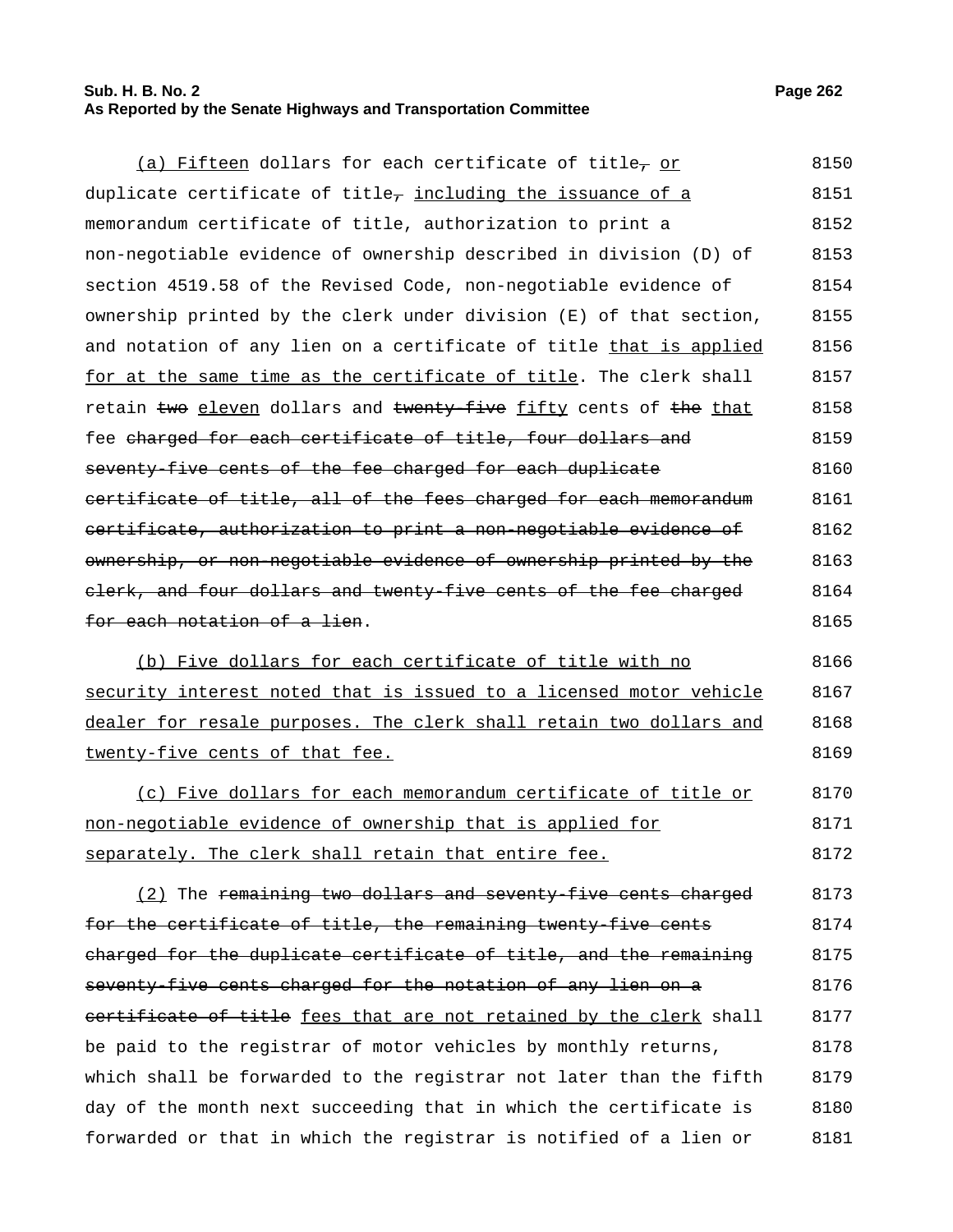# **Sub. H. B. No. 2 Page 263 As Reported by the Senate Highways and Transportation Committee**

cancellation of a lien. 8182

(B)(1) The registrar shall pay twenty-five cents of the amount received for each certificate of title and all of the amounts received for each notation of any lien and each duplicate certificate that is issued to a motor vehicle dealer for resale and one dollar for all other certificates of title issued into the state bureau of motor vehicles fund established in section 4501.25 of the Revised Code. 8183 8184 8185 8186 8187 8188 8189

(2) Fifty cents of the amount received for each certificate of title shall be paid by the registrar as follows: 8190 8191

(a) Four cents shall be paid into the state treasury to the credit of the motor vehicle dealers board fund created in section 4505.09 of the Revised Code, for use as described in division  $(B)(2)(a)$  of that section. 8192 8193 8194 8195

(b) Twenty-one cents shall be paid into the highway operating fund. 8196 8197

(c) Twenty-five cents shall be paid into the state treasury to the credit of the motor vehicle sales audit fund created in section 4505.09 of the Revised Code, for use as described in division (B)(2)(c) of that section. 8198 8199 8200 8201

(3) Two dollars of the amount received by the registrar for each certificate of title shall be paid into the state treasury to the credit of the automated title processing fund created in section 4505.09 of the Revised Code, for use as described in divisions (B)(3)(a) and (c) of that section. 8202 8203 8204 8205 8206

**Sec. 4561.17.** (A) To provide revenue for administering sections 4561.17 to 4561.22 of the Revised Code relative to the registration of aircraft, for the surveying of and the establishment, checking, maintenance, and repair of aviation air marking and of air navigation facilities, for the acquiring, 8207 8208 8209 8210 8211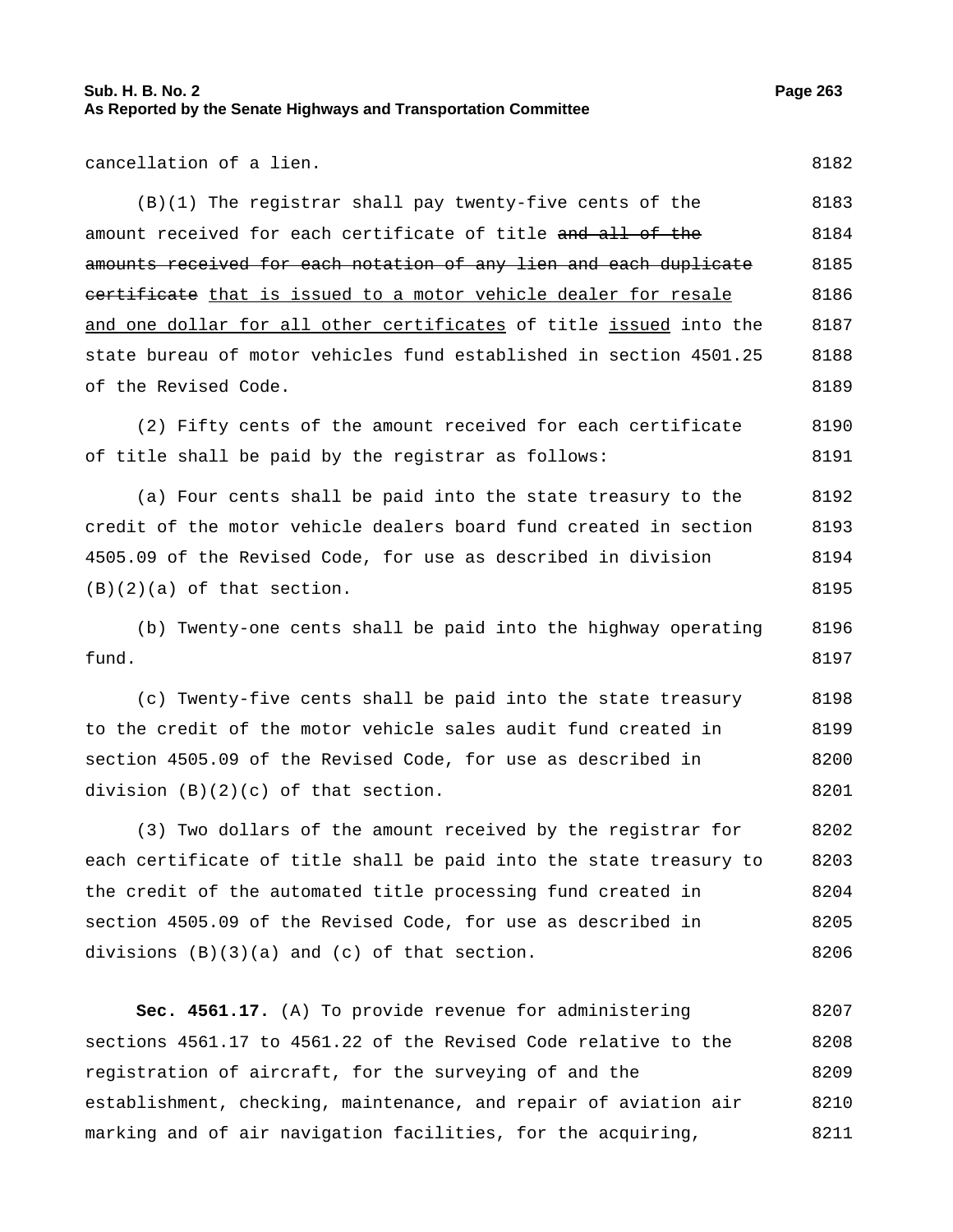# **Sub. H. B. No. 2 Page 264 As Reported by the Senate Highways and Transportation Committee**

| maintaining, and repairing of equipment necessary for those          | 8212 |
|----------------------------------------------------------------------|------|
| purposes, and for the cost of creating and distributing Ohio         | 8213 |
| aeronautical charts and Ohio airport and landing field               | 8214 |
| directories, an annual license tax is hereby levied upon all         | 8215 |
| aircraft based in this state for which an aircraft worthiness        | 8216 |
| certificate issued by the federal aviation administration is in      | 8217 |
| effect except the following:                                         | 8218 |
| (1) Aircraft owned by the United States or any territory of          | 8219 |
| the United States;                                                   | 8220 |
| (2) Aircraft owned by any foreign government;                        | 8221 |
| (3) Aircraft owned by any state or any political subdivision         | 8222 |
| of a state;                                                          | 8223 |
| (4) Aircraft operated under a certificate of convenience and         | 8224 |
| necessity issued by the civil aeronautics board or any successor     | 8225 |
| <del>to that board;</del>                                            | 8226 |
| (5) Aircraft owned by aircraft manufacturers or aircraft             | 8227 |
| engine manufacturers and operated only for purposes of testing,      | 8228 |
| delivery, or demonstration;                                          | 8229 |
| $(6)$ (5) Aircraft operated for hire over regularly scheduled        | 8230 |
| routes within the state.                                             | 8231 |
| (B) The license tax this section requires shall be at the            | 8232 |
| rates specified in section 4561.18 of the Revised Code, and shall    | 8233 |
| be paid to and collected by the director of transportation at the    | 8234 |
| time of making application as provided in that section.              | 8235 |
|                                                                      |      |
| Sec. 4561.18. (A) The owner of any aircraft that is based in         | 8236 |
| this state and that is not of a type specified in divisions $(A)(1)$ | 8237 |
|                                                                      |      |

to  $\left(6\right)\left(5\right)$  of section 4561.17 of the Revised Code, shall register that aircraft with the department of transportation pursuant to this section. 8238 8239 8240

(B) Applications for the licensing and registration of 8241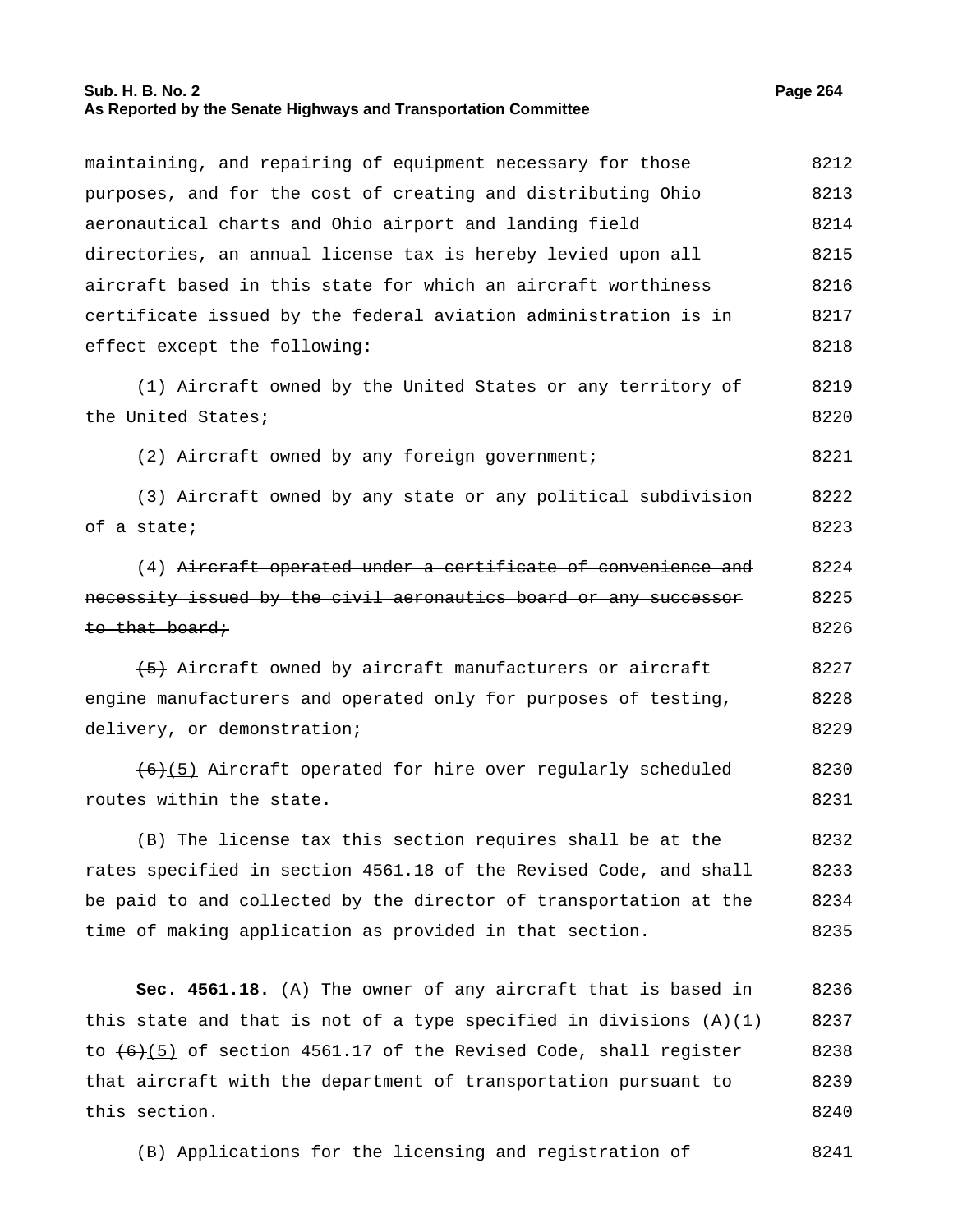# **Sub. H. B. No. 2 Page 265 As Reported by the Senate Highways and Transportation Committee**

aircraft shall be made and signed by the owner on forms the department of transportation prepares. The forms shall contain a description of the aircraft, including its federal registration number, the airport or other place at which the aircraft is based, and any other information the department requires. 8242 8243 8244 8245 8246

(C)(1) Registration forms shall be filed with the director of transportation annually at the time the director specifies and shall be renewed according to the standard renewal procedure of sections 4745.01 to 4745.03 of the Revised Code. If the airport or other place at which the aircraft usually is based changes, the owner shall update the registration by filing a new form with the office of aviation. 8247 8248 8249 8250 8251 8252 8253

(2) An application for the registration of any aircraft not previously registered in this state that is acquired or becomes subject to the license tax subsequent to the last day of January in any year, shall be made for the balance of the year in which the aircraft is acquired, within thirty days after the acquisition or after becoming subject to the license tax. 8254 8255 8256 8257 8258 8259

(D)(1) Each registration form shall be accompanied by the proper license tax, which, for all aircraft other than those described in  $\frac{divisions}{division}$  (D)(2) and  $\frac{3}{4}$  of this section, shall be at the annual rate of fifteen dollars per seat, based on the manufacturer's maximum listed seating capacity. 8260 8261 8262 8263 8264

(2) The license tax for gliders and balloons shall be fifteen dollars annually. 8265 8266

#### (3) The annual license tax for commercial cargo aircraft shall be seven hundred fifty dollars per aircraft. 8267 8268

(E) The department of transportation shall maintain all registrations filed with it under this section and shall develop a program to track and enforce the registration of aircraft based in this state. 8269 8270 8271 8272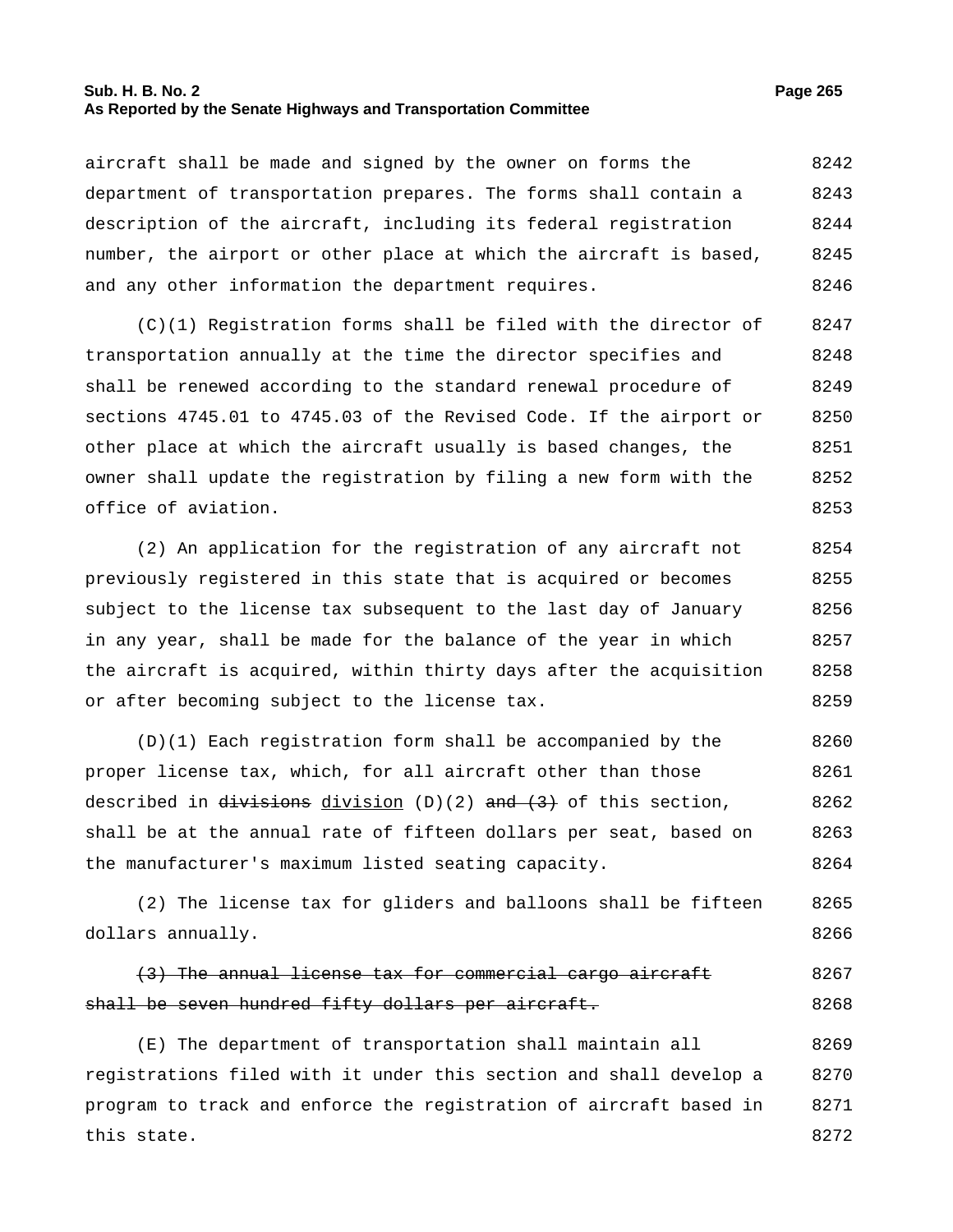# **Sub. H. B. No. 2 Page 266 As Reported by the Senate Highways and Transportation Committee**

(F) The taxes this section requires are in lieu of all other taxes on or with respect to ownership of an aircraft. 8273 8274

(G) The director of transportation shall impose a fine pursuant to section 4561.22 of the Revised Code for each aircraft that an owner fails to register as this section requires and shall require the owner to register the aircraft within the time the director specifies. The director may impose a separate fine for each registration period during which the owner fails to register the aircraft. 8275 8276 8277 8278 8279 8280 8281

(H) As used in this section, "commercial cargo aircraft" means any aircraft used in connection with an all-cargo operation, as defined in 14 C.F.R. 119.3. 8282 8283 8284

**Sec. 4561.21.** (A) The director of transportation shall deposit all aircraft transfer fees in the state treasury to the credit of the general fund. 8285 8286 8287

(B) The director shall deposit all aircraft license taxes and fines in the state treasury to the credit of the airport assistance fund, which is hereby created. Money in the fund shall be used for maintenance and capital improvements to publicly owned airports, and the director shall distribute the money to eligible recipients in accordance with such procedures, guidelines, and criteria as the director shall establish. 8288 8289 8290 8291 8292 8293 8294

**Sec. 4740.14.** (A) There is hereby created within the department of commerce the residential construction advisory committee consisting of nine persons the director of commerce appoints. Of the advisory committee's members, three The advisory committee shall consist of the following members: 8295 8296 8297 8298 8299

(1) Three shall be general contractors who have recognized ability and experience in the construction of residential buildings<del>, two</del>; 8300 8301 8302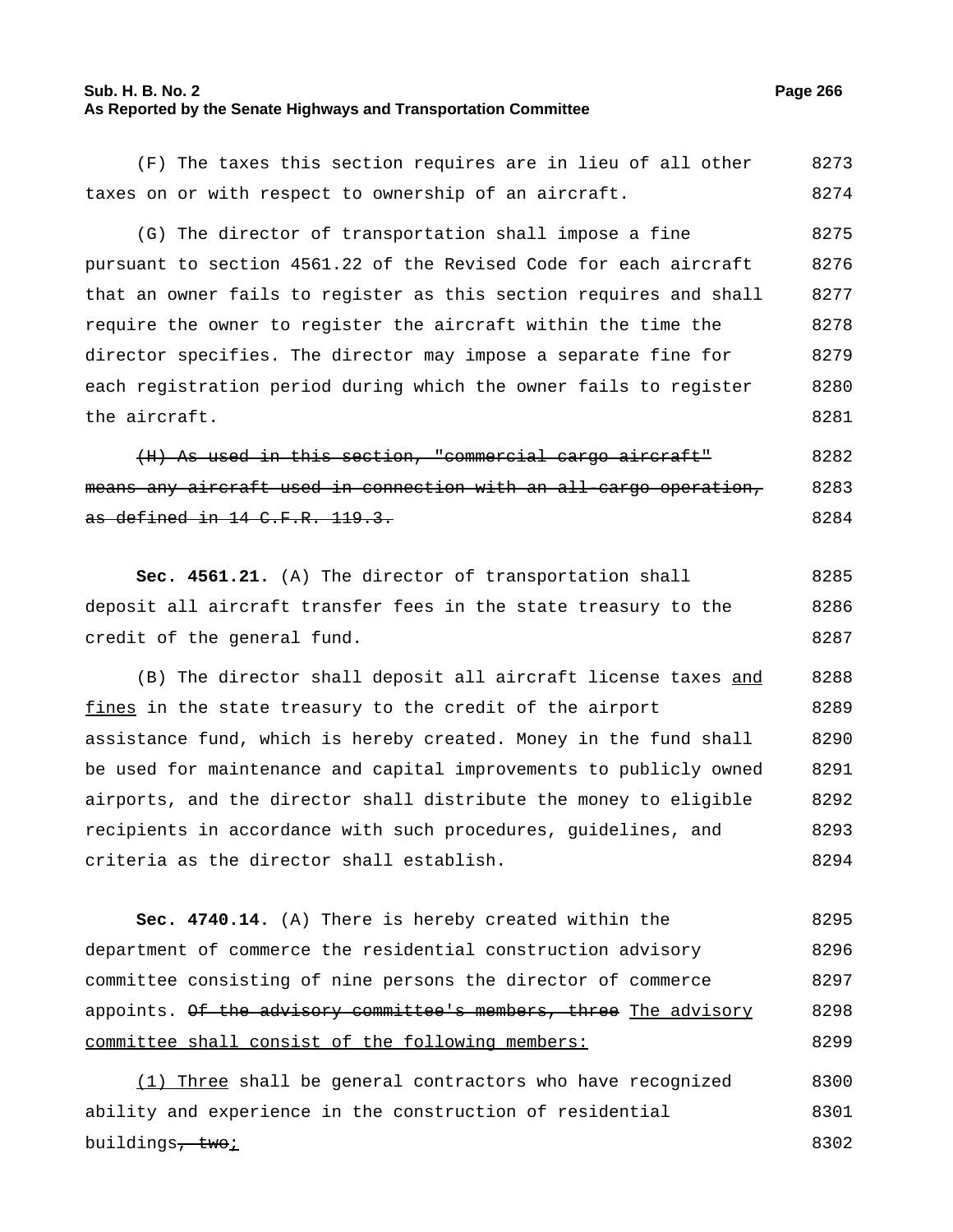# **Sub. H. B. No. 2 Page 267 As Reported by the Senate Highways and Transportation Committee**

| (2) Two shall be building officials who have experience            | 8303 |
|--------------------------------------------------------------------|------|
| administering and enforcing a residential building code, one,      | 8304 |
| chosen from a list of three names the Ohio fire chief's            | 8305 |
| association submits, i                                             | 8306 |
| (3) One shall be from the fire service certified as a fire         | 8307 |
| safety inspector who has at least ten years of experience          | 8308 |
| enforcing fire or building codes-onei                              | 8309 |
| (4) One shall be a residential contractor who has recognized       | 8310 |
| ability and experience in the remodeling and construction of       | 8311 |
| residential buildings <del>, one</del> <i>i</i>                    | 8312 |
| (5) One shall be an architect registered pursuant to Chapter       | 8313 |
| 4703. of the Revised Code, with recognized ability and experience  | 8314 |
| in the architecture of residential buildings, and one, chosen from | 8315 |
| a list of three names the Ohio municipal league submits to the     | 8316 |
| director, i                                                        | 8317 |
| (6) One shall be a mayor of a municipal corporation in which       | 8318 |
| the Ohio residential building code is being enforced in the        | 8319 |
| municipal corporation by a certified building department.          | 8320 |
| (B) The director shall make appointments to the advisory           | 8321 |
| committee within ninety days after May 27, 2005. The members       | 8322 |
| described in divisions $(A)(1)$ and $(4)$ of this section shall be | 8323 |
| chosen from a list of seven names the Ohio home builders           | 8324 |

association submits to the director. The members described in division  $(A)(2)$  of this section shall be chosen from a list of five names the Ohio building officials association submits to the director. The member described in division (A)(3) of this section shall be chosen from a list of three names the Ohio fire chief's association submits to the director. The member described in  $division (A)(6)$  of this section shall be chosen from a list of three names the Ohio municipal league submits to the director. 8325 8326 8327 8328 8329 8330 8331 8332

(C) Terms of office shall be for three years, with each term 8333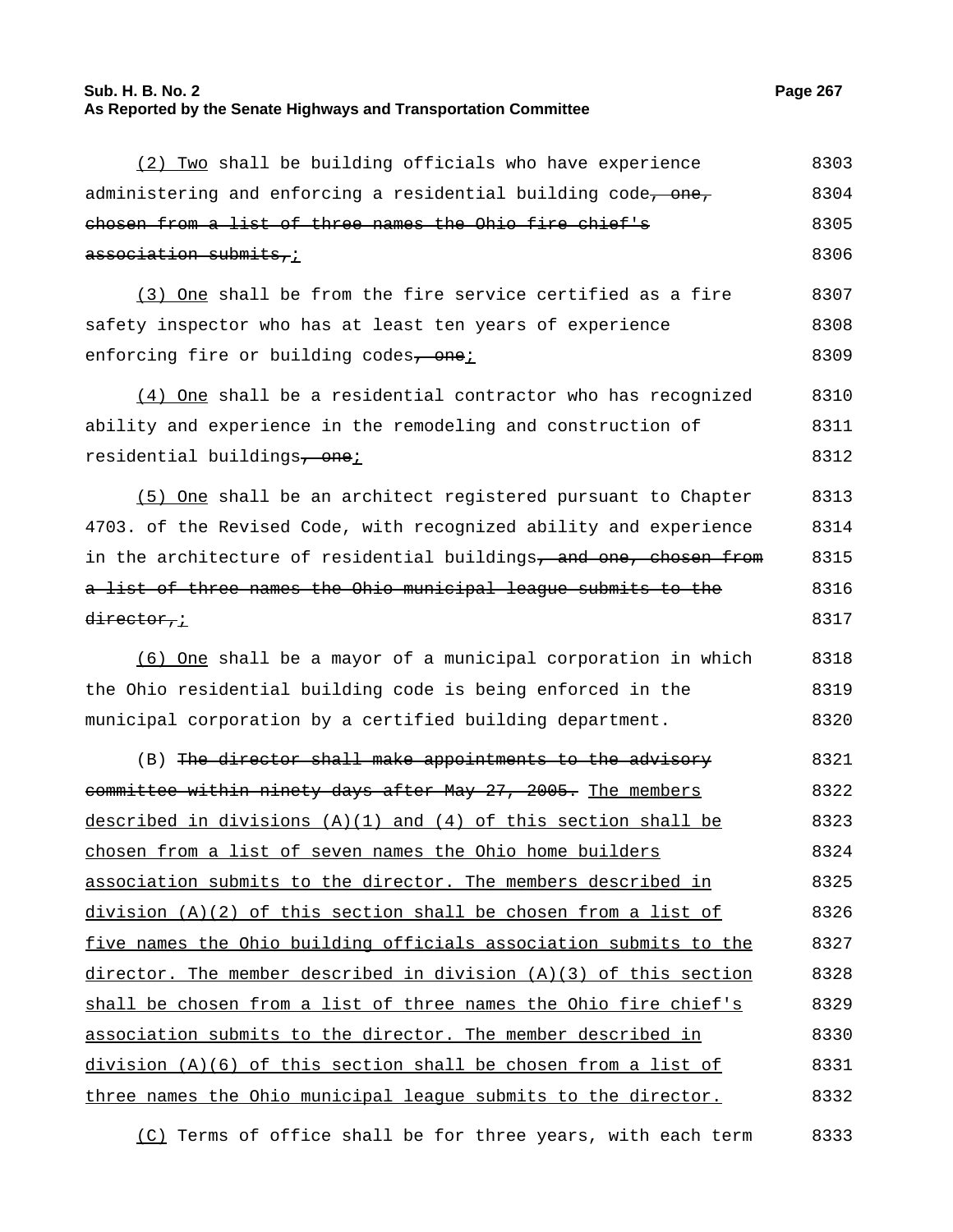# **Sub. H. B. No. 2 Page 268 As Reported by the Senate Highways and Transportation Committee**

ending on the date three years after the date of appointment. Each member shall hold office from the date of appointment until the end of the term for which the member was appointed. The director shall fill a vacancy in the manner provided for initial appointments. Any member appointed to fill a vacancy in an unexpired term shall hold office for the remainder of that term. 8334 8335 8336 8337 8338 8339  $\left(\frac{C}{D}\right)$  The advisory committee shall do all of the following: 8340 (1) Recommend to the board of building standards a building code for residential buildings. The committee shall recommend a code that it models may model on a residential building code a national model code organization issues, with adaptations necessary to implement the code in this state. If the board of building standards decides not to adopt a code the committee recommends, the committee shall revise the code and resubmit it until the board adopts a code the committee recommends as the state residential building code; 8341 8342 8343 8344 8345 8346 8347 8348 8349 (2) Provide the board with any rule the committee recommends to update or amend the state residential building code or to update or amend rules that the board adopts pursuant to division (E) of section 3781.10 of the Revised Code that relate to the certification of entities that enforce the state residential building code; 8350 8351 8352 8353 8354 8355

(3) Advise the board regarding the establishment of standards for certification of building officials who enforce the state residential building code; 8356 8357 8358

 $(3)(4)$  Assist the board in providing information and guidance to residential contractors and building officials who enforce the state residential building code; 8359 8360 8361

 $(4)$ (5) Advise the board regarding the interpretation of the state residential building code; 8362 8363

 $\overline{(5)(6)}$  Provide other assistance the committee considers 8364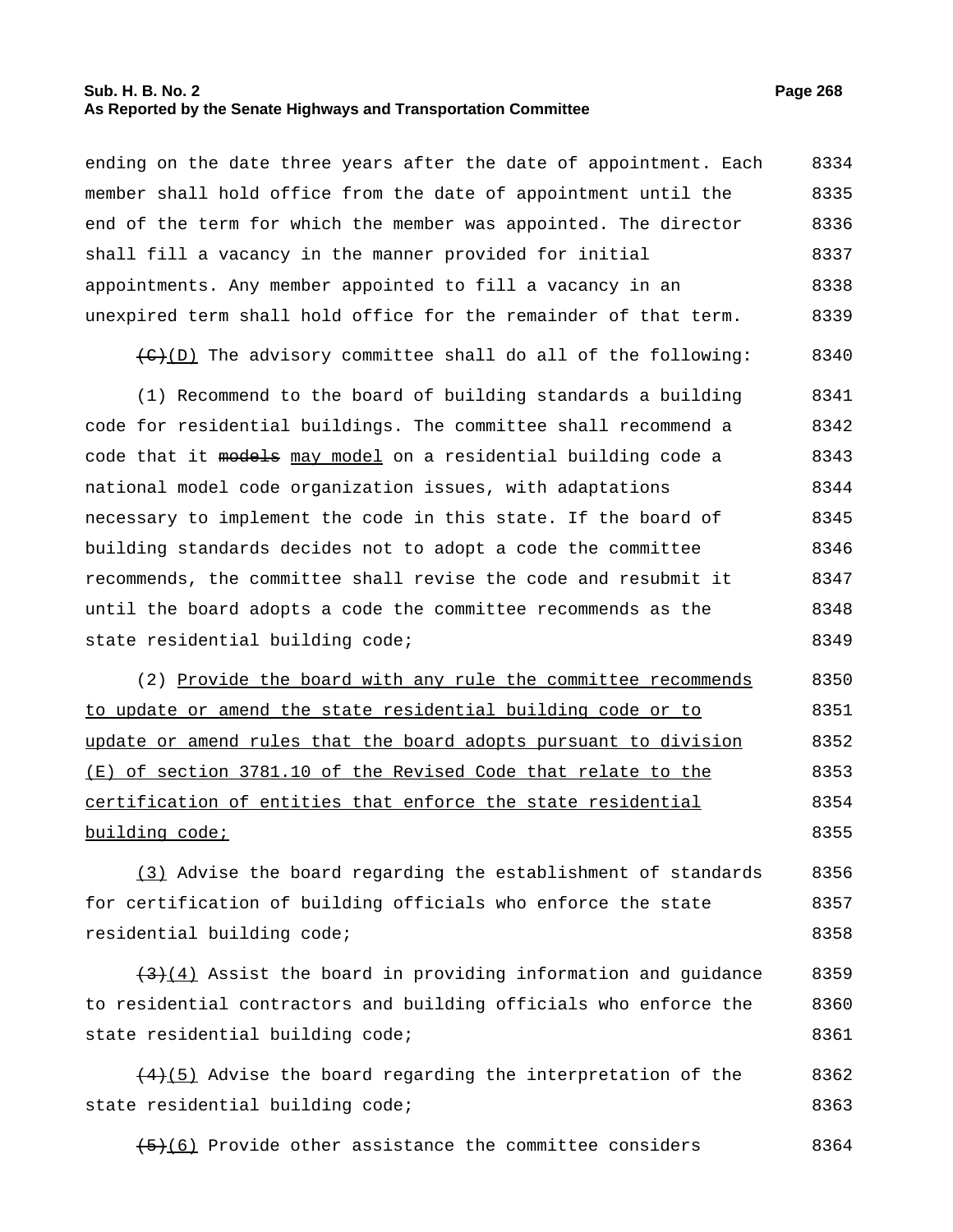| <b>Sub. H. B. No. 2</b>                                         | Page 269 |
|-----------------------------------------------------------------|----------|
| As Reported by the Senate Highways and Transportation Committee |          |

| necessary-i                                                                                          | 8365 |
|------------------------------------------------------------------------------------------------------|------|
| (D) In making (7) Provide the board with a written report of                                         | 8366 |
| the committee's findings for each consideration required by                                          | 8367 |
| division (E) of this section;                                                                        | 8368 |
| (8) Provide the board with any rule the committee recommends                                         | 8369 |
| regarding the state residential building code or relating to the                                     | 8370 |
| certification of entities that enforce the state residential                                         | 8371 |
| building code after receiving a petition as described in division                                    | 8372 |
| (A)(2) of section 3781.12 of the Revised Code.                                                       | 8373 |
| (E) The committee shall not make its recommendation to the                                           | 8374 |
| board pursuant to $\frac{div}{\sin(\theta)}$ (c)(1) $\frac{div}{\sin \theta}$ (D)(1), (2), (3), (5), | 8375 |
| and $(8)$ of this section, until the advisory committee shall                                        | 8376 |
| eonsider has considered all of the following:                                                        | 8377 |
| (1) The impact that the state residential building code may                                          | 8378 |
| have upon the health, safety, and welfare of the public;                                             | 8379 |
| (2) The economic reasonableness of the residential building                                          | 8380 |
| code;                                                                                                | 8381 |
| (3) The technical feasibility of the residential building                                            | 8382 |
| code;                                                                                                | 8383 |
| (4) The financial impact that the residential building code                                          | 8384 |
| may have on the public's ability to purchase affordable housing.                                     | 8385 |
| $\overline{f(x)}$ Members of the advisory committee shall receive no                                 | 8386 |
| salary for the performance of their duties as members, but shall                                     | 8387 |
| receive reimbursement for their actual and necessary expenses                                        | 8388 |
| incurred in the performance of their duties as members of the                                        | 8389 |
| advisory committee and shall receive a per diem for each day in                                      | 8390 |
| attendance at an official meeting of the committee, to be paid                                       | 8391 |
| from the industrial compliance operating fund in the state                                           | 8392 |
| treasury, using fees collected in connection with residential                                        | 8393 |
| buildings pursuant to division $(F)(2)$ of section 3781.102 of the                                   | 8394 |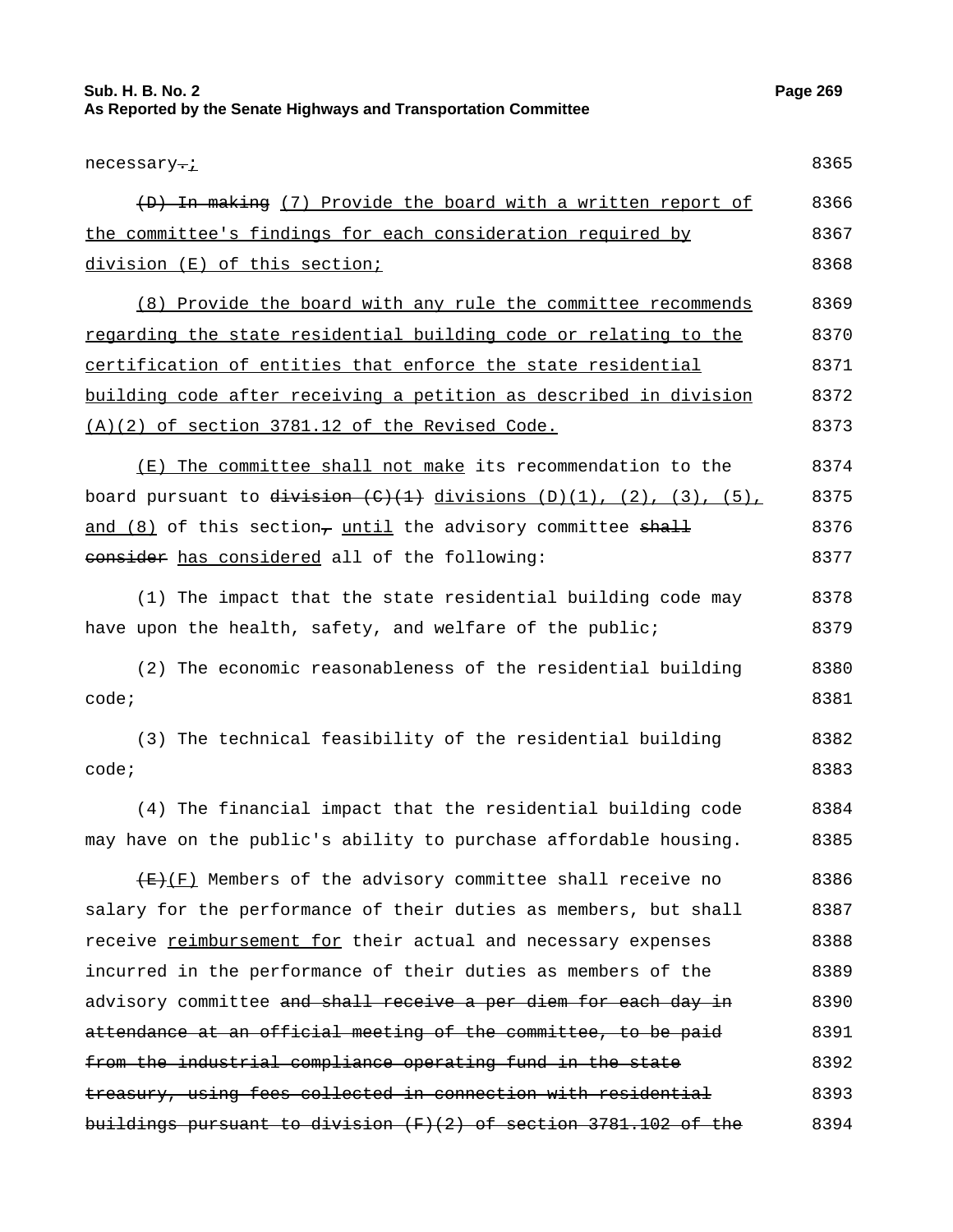# **Sub. H. B. No. 2 Page 270 As Reported by the Senate Highways and Transportation Committee**

|                   |  |  |  | Revised Code and deposited in that fund, including travel | 8395 |
|-------------------|--|--|--|-----------------------------------------------------------|------|
| <u>expenses</u> . |  |  |  |                                                           | 8396 |

 $(F+(G)$  The advisory committee is not subject to divisions (A) and (B) of section 101.84 of the Revised Code. 8397 8398

**Sec. 4765.37.** (A) An emergency medical technician-basic shall perform the emergency medical services described in this section in accordance with this chapter and any rules adopted under it by the state board of emergency medical services. 8399 8400 8401 8402

(B) An emergency medical technician-basic may operate, or be responsible for operation of, an ambulance and may provide emergency medical services to patients. In an emergency, an EMT-basic may determine the nature and extent of illness or injury and establish priority for required emergency medical services. An EMT-basic may render emergency medical services such as opening and maintaining an airway, giving positive pressure ventilation, cardiac resuscitation, electrical interventions with automated defibrillators to support or correct the cardiac function and other methods determined by the board, controlling of hemorrhage, treatment of shock, immobilization of fractures, bandaging, assisting in childbirth, management of mentally disturbed patients, initial care of poison and burn patients, and determining triage of adult and pediatric trauma victims. Where patients must in an emergency be extricated from entrapment, an EMT-basic may assess the extent of injury and render all possible emergency medical services and protection to the entrapped patient; provide light rescue services if an ambulance has not been accompanied by a specialized unit; and after extrication, provide additional care in sorting of the injured in accordance with standard emergency procedures. 8403 8404 8405 8406 8407 8408 8409 8410 8411 8412 8413 8414 8415 8416 8417 8418 8419 8420 8421 8422 8423

(C) An EMT-basic may perform any other emergency medical services approved pursuant to rules adopted under section 4765.11 8424 8425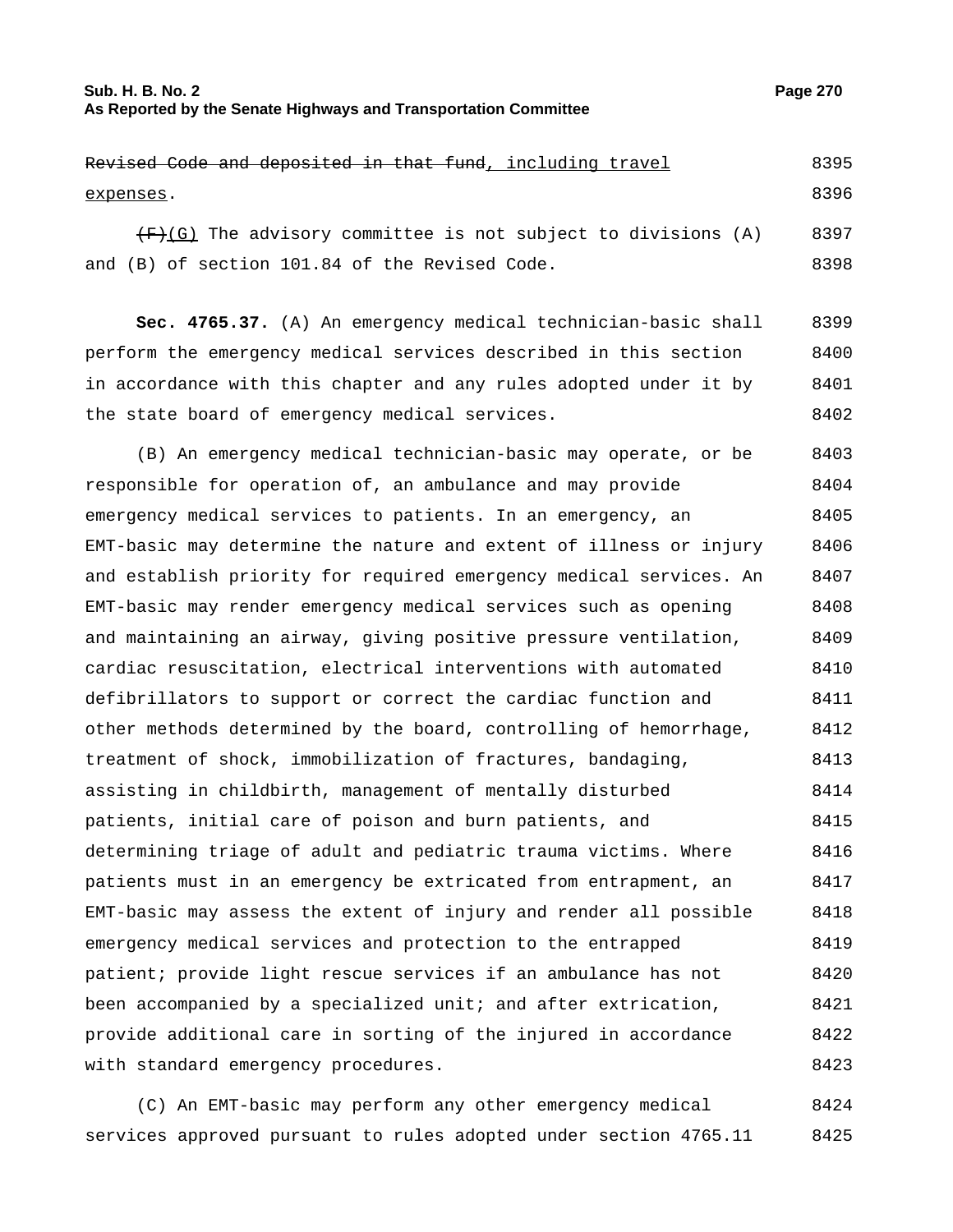#### **Sub. H. B. No. 2 Page 271 As Reported by the Senate Highways and Transportation Committee**

of the Revised Code. The board shall determine whether the nature of any such service requires that an EMT-basic receive authorization prior to performing the service. 8426 8427 8428

(D)(1) Except as provided in division (D)(2) of this section, if the board determines under division (C) of this section that a service requires prior authorization, the service shall be performed only pursuant to the written or verbal authorization of a physician or of the cooperating physician advisory board, or pursuant to an authorization transmitted through a direct communication device by a physician or registered nurse designated by a physician. 8429 8430 8431 8432 8433 8434 8435 8436

(2) If communications fail during an emergency situation or the required response time prohibits communication, an EMT-basic may perform services subject to this division, if, in the judgment of the EMT-basic, the life of the patient is in immediate danger. Services performed under these circumstances shall be performed in accordance with the protocols for triage of adult and pediatric trauma victims established in rules adopted under sections 4765.11 and 4765.40 of the Revised Code and any applicable protocols adopted by the emergency medical service organization with which the EMT-basic is affiliated. 8437 8438 8439 8440 8441 8442 8443 8444 8445 8446

(E) In addition to providing emergency medical services, an EMT-basic may withdraw blood as provided under sections 1547.11, 4506.17, and 4511.19 of the Revised Code. An EMT-basic shall withdraw blood in accordance with this chapter and any rules adopted under it by the state board of emergency medical services. 8447 8448 8449 8450 8451

8452

**Sec. 4765.38.** (A) An emergency medical technician-intermediate shall perform the emergency medical services described in this section in accordance with this chapter and any rules adopted under it. 8453 8454 8455 8456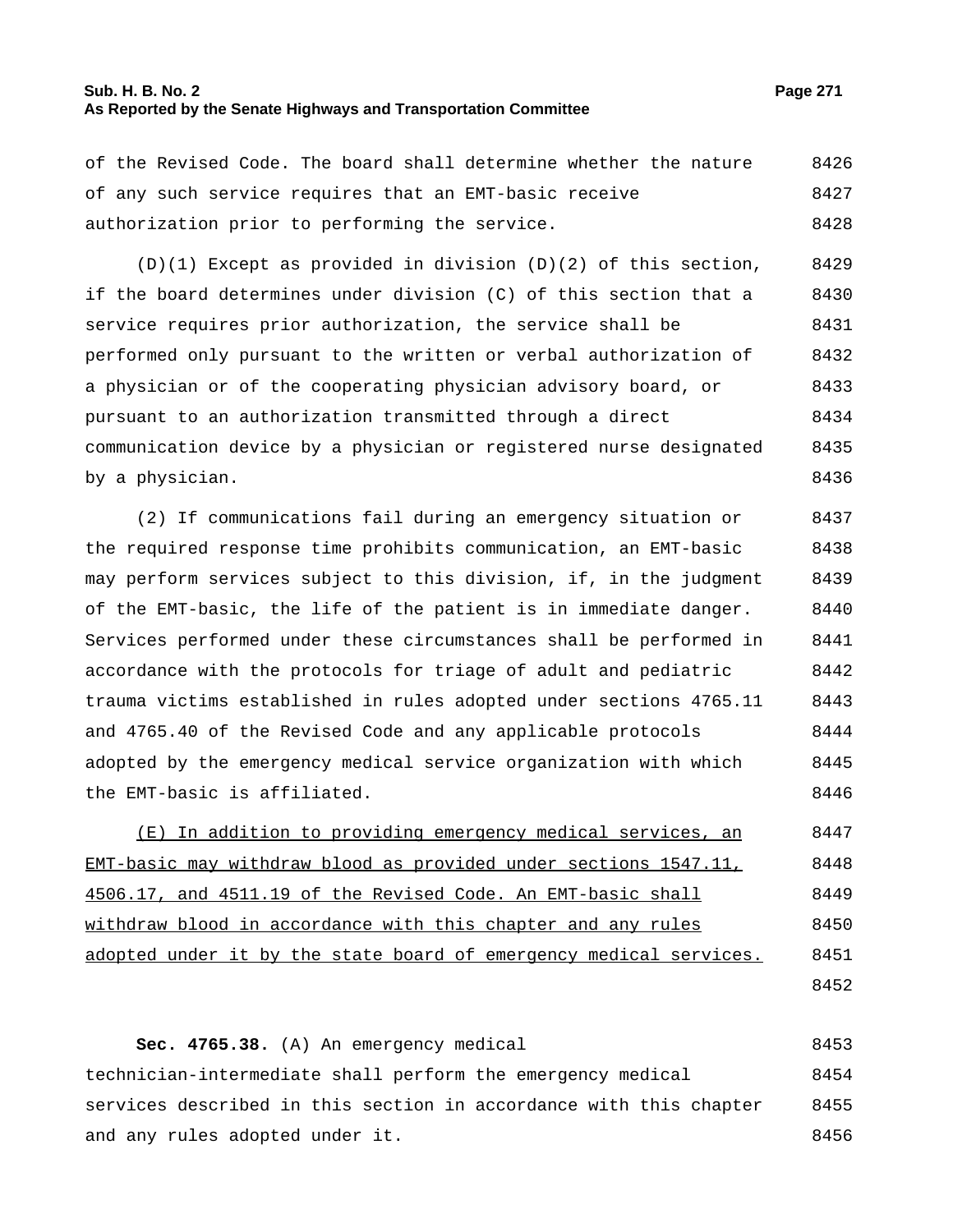| (B) An EMT-I may do any of the following:                          | 8457 |
|--------------------------------------------------------------------|------|
| (1) Establish and maintain an intravenous lifeline that has        | 8458 |
| been approved by a cooperating physician or physician advisory     | 8459 |
| board;                                                             | 8460 |
| (2) Perform cardiac monitoring;                                    | 8461 |
| (3) Perform electrical interventions to support or correct         | 8462 |
| the cardiac function;                                              | 8463 |
| (4) Administer epinephrine;                                        | 8464 |
| (5) Determine triage of adult and pediatric trauma victims;        | 8465 |
| (6) Perform any other emergency medical services approved          | 8466 |
| pursuant to rules adopted under section 4765.11 of the Revised     | 8467 |
| Code.                                                              | 8468 |
| $(C)(1)$ Except as provided in division $(C)(2)$ of this section,  | 8469 |
| the services described in division (B) of this section shall be    | 8470 |
| performed by an EMT-I only pursuant to the written or verbal       | 8471 |
| authorization of a physician or of the cooperating physician       | 8472 |
| advisory board, or pursuant to an authorization transmitted        | 8473 |
| through a direct communication device by a physician or registered | 8474 |
| nurse designated by a physician.                                   | 8475 |
| (2) If communications fail during an emergency situation or        | 8476 |
| the required response time prohibits communication, an EMT-I may   | 8477 |
| perform any of the services described in division (B) of this      | 8478 |
| section, if, in the judgment of the EMT-I, the life of the patient | 8479 |
| is in immediate danger. Services performed under these             | 8480 |
| circumstances shall be performed in accordance with the protocols  | 8481 |
| for triage of adult and pediatric trauma victims established in    | 8482 |
| rules adopted under sections 4765.11 and 4765.40 of the Revised    | 8483 |
| Code and any applicable protocols adopted by the emergency medical | 8484 |
| service organization with which the EMT-I is affiliated.           | 8485 |

(D) In addition to providing emergency medical services, an 8486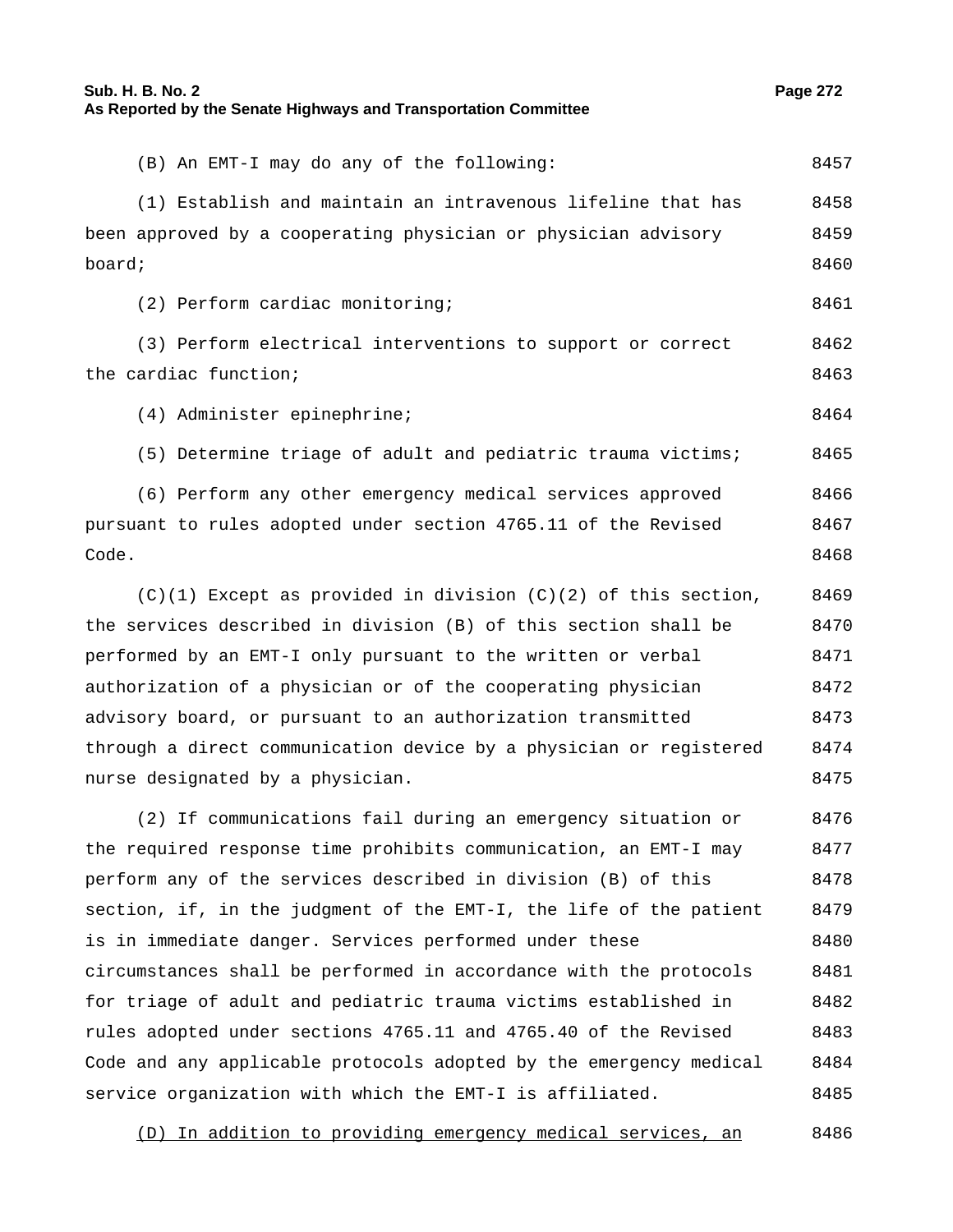# **Sub. H. B. No. 2 Page 273 As Reported by the Senate Highways and Transportation Committee**

| EMT-I may withdraw blood as provided under sections 1547.11,       | 8487 |
|--------------------------------------------------------------------|------|
| 4506.17, and 4511.19 of the Revised Code. An EMT-I shall withdraw  | 8488 |
| blood in accordance with this chapter and any rules adopted under  | 8489 |
| it by the state board of emergency medical services.               | 8490 |
|                                                                    |      |
| Sec. 4765.39. (A) An emergency medical technician-paramedic        | 8491 |
| shall perform the emergency medical services described in this     | 8492 |
| section in accordance with this chapter and any rules adopted      | 8493 |
| under it.                                                          | 8494 |
| (B) A paramedic may do any of the following:                       | 8495 |
| (1) Perform cardiac monitoring;                                    | 8496 |
| (2) Perform electrical interventions to support or correct         | 8497 |
| the cardiac function;                                              | 8498 |
| (3) Perform airway procedures;                                     | 8499 |
| (4) Perform relief of pneumothorax;                                | 8500 |
| (5) Administer appropriate drugs and intravenous fluids;           | 8501 |
| (6) Determine triage of adult and pediatric trauma victims;        | 8502 |
| (7) Perform any other emergency medical services, including        | 8503 |
| life support or intensive care techniques, approved pursuant to    | 8504 |
| rules adopted under section 4765.11 of the Revised Code.           | 8505 |
| $(C)(1)$ Except as provided in division $(C)(2)$ of this section,  | 8506 |
| the services described in division (B) of this section shall be    | 8507 |
| performed by a paramedic only pursuant to the written or verbal    | 8508 |
| authorization of a physician or of the cooperating physician       | 8509 |
| advisory board, or pursuant to an authorization transmitted        | 8510 |
| through a direct communication device by a physician or registered | 8511 |
| nurse designated by a physician.                                   | 8512 |

(2) If communications fail during an emergency situation or the required response time prohibits communication, a paramedic may perform any of the services described in division (B) of this 8513 8514 8515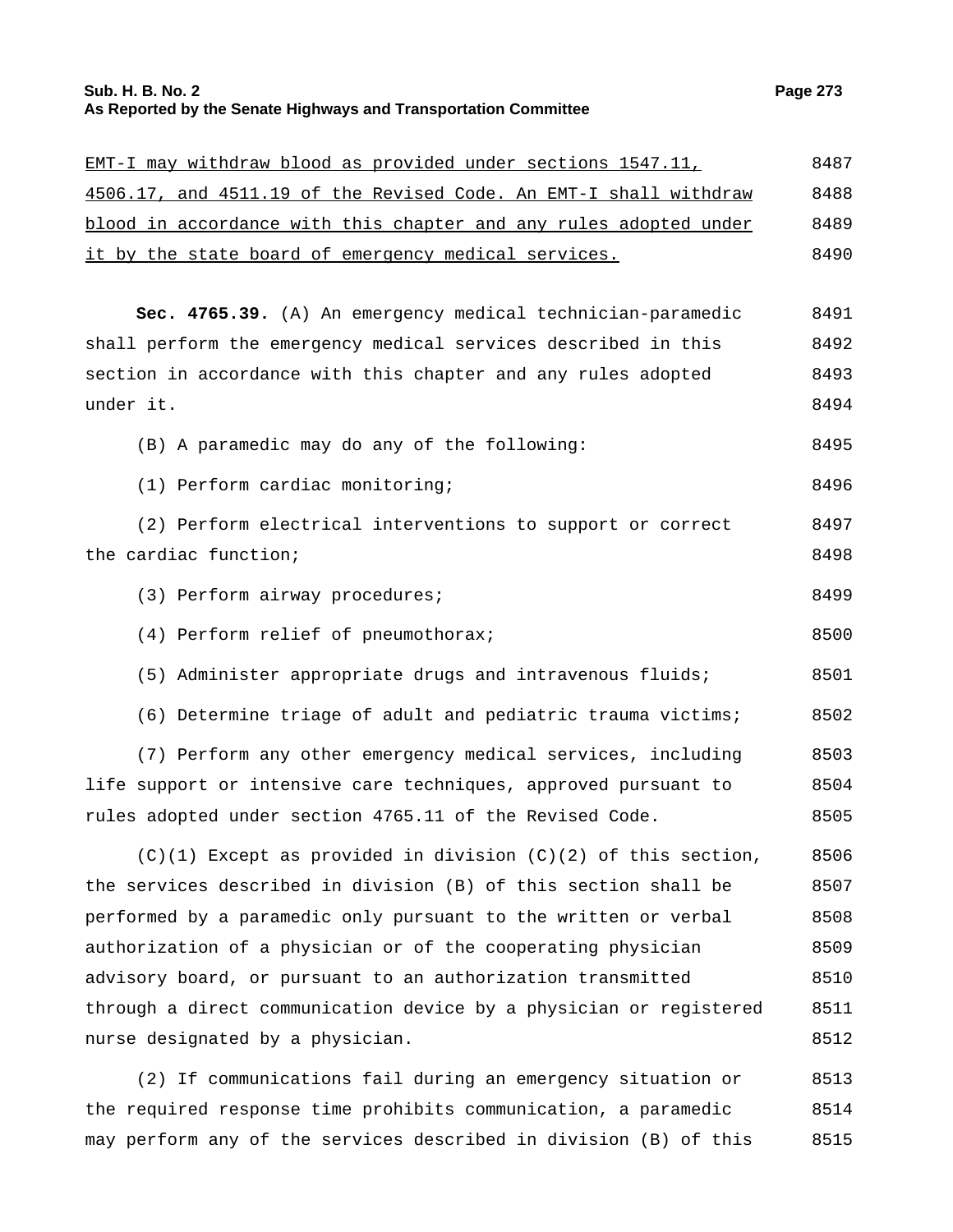# **Sub. H. B. No. 2 Page 274 As Reported by the Senate Highways and Transportation Committee**

section, if, in the paramedic's judgment, the life of the patient is in immediate danger. Services performed under these circumstances shall be performed in accordance with the protocols for triage of adult and pediatric trauma victims established in rules adopted under sections 4765.11 and 4765.40 of the Revised Code and any applicable protocols adopted by the emergency medical service organization with which the paramedic is affiliated. 8516 8517 8518 8519 8520 8521 8522

(D) In addition to providing emergency medical services, a paramedic may withdraw blood as provided under sections 1547.11, 4506.17, and 4511.19 of the Revised Code. An paramedic shall withdraw blood in accordance with this chapter and any rules adopted under it by the state board of emergency medical services. 8523 8524 8525 8526 8527

**Sec. 4928.64.** (A)(1) As used in sections 4928.64 and 4928.65 of the Revised Code, "alternative energy resource" means an advanced energy resource or renewable energy resource, as defined in section 4928.01 of the Revised Code that has a placed-in-service date of January 1, 1998, or after; a renewable energy resource created on or after January 1, 1998, by the modification or retrofit of any facility placed in service prior to January 1, 1998; or a mercantile customer-sited advance advanced energy resource or renewable energy resource, whether new or existing, that the mercantile customer commits for integration into the electric distribution utility's demand-response, energy efficiency, or peak demand reduction programs as provided under division  $\overline{(B)(A)(2)}$  $\overline{(b)(c)}$  of section 4928.66 of the Revised Code, including, but not limited to, any of the following: 8529 8530 8531 8532 8533 8534 8535 8536 8537 8538 8539 8540 8541 8542

8543

(a) A resource that has the effect of improving the relationship between real and reactive power; 8544 8545

(b) A resource that makes efficient use of waste heat or  $8546$ 

8528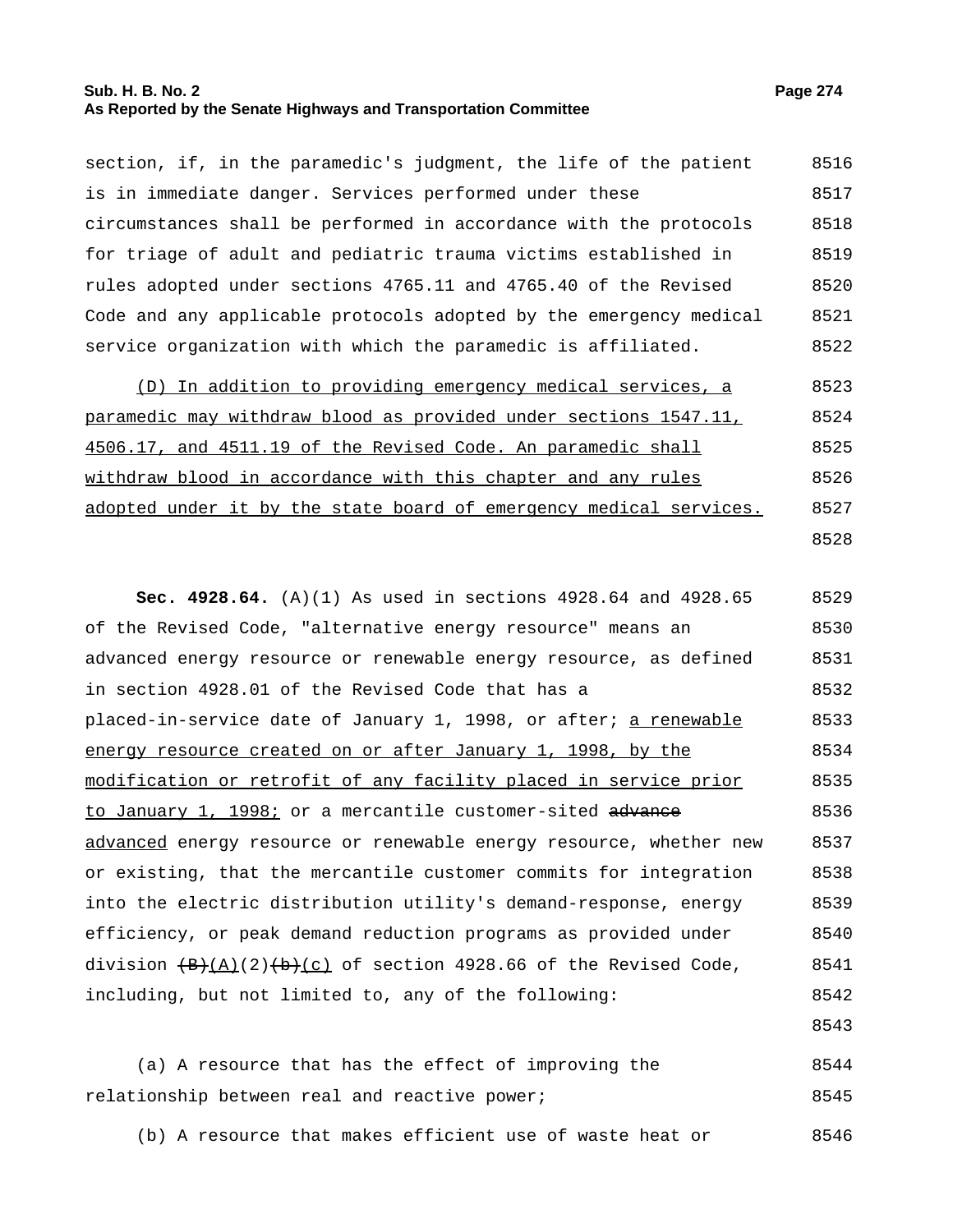# **Sub. H. B. No. 2 Page 275 As Reported by the Senate Highways and Transportation Committee**

other thermal capabilities owned or controlled by a mercantile customer; 8547 8548 (c) Storage technology that allows a mercantile customer more flexibility to modify its demand or load and usage characteristics; 8549 8550 8551 (d) Electric generation equipment owned or controlled by a mercantile customer that uses an advanced energy resource or renewable energy resource; 8552 8553 8554 (e) Any advanced energy resource or renewable energy resource of the mercantile customer that can be utilized effectively as part of any advanced energy resource plan of an electric distribution utility and would otherwise qualify as an alternative energy resource if it were utilized directly by an electric distribution utility. 8555 8556 8557 8558 8559 8560

(2) For the purpose of this section and as it considers appropriate, the public utilities commission may classify any new technology as such an advanced energy resource or a renewable energy resource. 8561 8562 8563 8564

(B) By 2025 and thereafter, an electric distribution utility shall provide from alternative energy resources, including, at its discretion, alternative energy resources obtained pursuant to an electricity supply contract, a portion of the electricity supply required for its standard service offer under section 4928.141 of the Revised Code, and an electric services company shall provide a portion of its electricity supply for retail consumers in this state from alternative energy resources, including, at its discretion, alternative energy resources obtained pursuant to an electricity supply contract. That portion shall equal twenty-five per cent of the total number of kilowatt hours of electricity sold by the subject utility or company to any and all retail electric consumers whose electric load centers are served by that utility 8565 8566 8567 8568 8569 8570 8571 8572 8573 8574 8575 8576 8577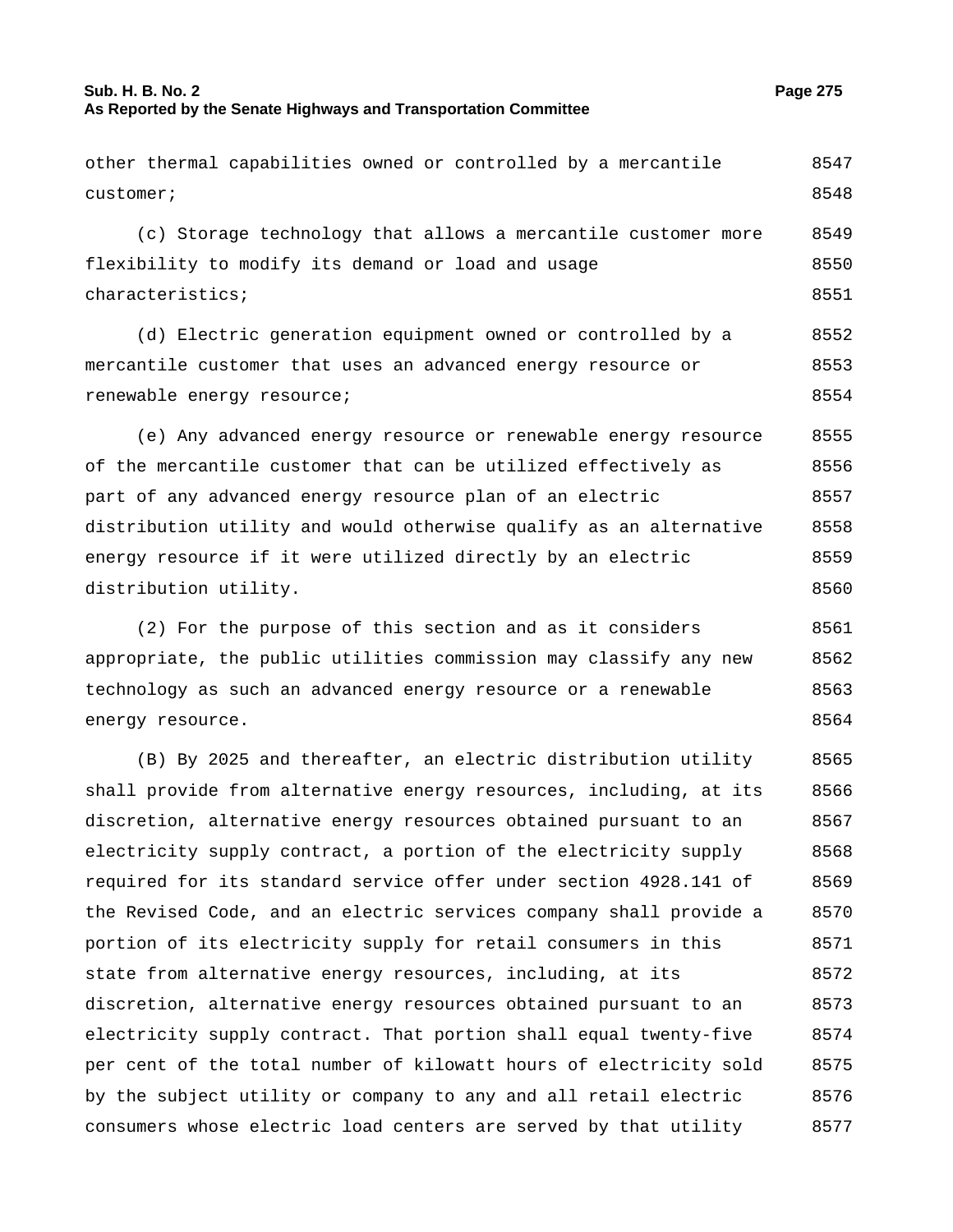# **Sub. H. B. No. 2 Page 276 As Reported by the Senate Highways and Transportation Committee**

and are located within the utility's certified territory or, in the case of an electric services company, are served by the company and are located within this state. However, nothing in this section precludes a utility or company from providing a greater percentage. The baseline for a utility's or company's compliance with the alternative energy resource requirements of this section shall be the average of such total kilowatt hours it sold in the preceding three calendar years, except that the commission may reduce a utility's or company's baseline to adjust for new economic growth in the utility's certified territory or, in the case of an electric services company, in the company's service area in this state. 8578 8579 8580 8581 8582 8583 8584 8585 8586 8587 8588 8589

Of the alternative energy resources implemented by the subject utility or company by 2025 and thereafter: 8591 8592

(1) Half may be generated from advanced energy resources; 8593

(2) At least half shall be generated from renewable energy resources, including one-half per cent from solar energy resources, in accordance with the following benchmarks: 8594 8595 8596

By end of year Renewable energy resources Solar energy resources 8597 2009 0.25% 0.004% 8598 2010 0.50% 0.010% 8599

| 2011 | $1\%$          | 0.030%               | 8600 |
|------|----------------|----------------------|------|
| 2012 | 1.5%           | 0.060%               | 8601 |
| 2013 | 2 <sup>°</sup> | $0.090$ <sup>8</sup> | 8602 |
| 2014 | 2.5%           | $0.12$ %             | 8603 |
| 2015 | 3.5%           | 0.15%                | 8604 |
| 2016 | 4.5%           | 0.18%                | 8605 |
| 2017 | 5.5%           | $0.22$ $%$           | 8606 |
| 2018 | 6.5%           | 0.26%                | 8607 |
| 2019 | 7.5%           | 0.3%                 | 8608 |

8590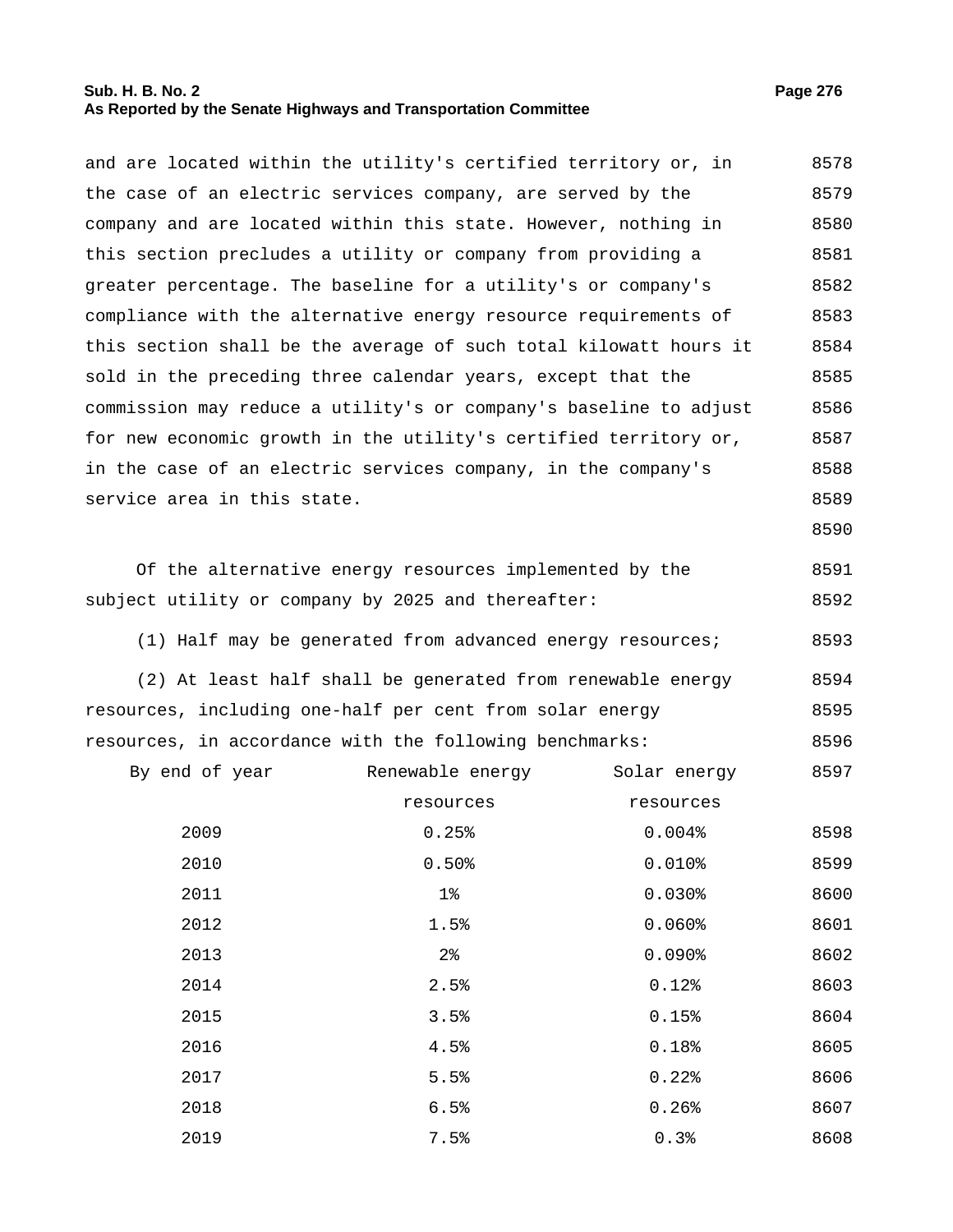| <b>Sub. H. B. No. 2</b>                                         | <b>Page 277</b> |
|-----------------------------------------------------------------|-----------------|
| As Reported by the Senate Highways and Transportation Committee |                 |

| 2020                   | 8.5%  | 0.34% | 8609 |
|------------------------|-------|-------|------|
| 2021                   | 9.5%  | 0.38% | 8610 |
| 2022                   | 10.5% | 0.42% | 8611 |
| 2023                   | 11.5% | 0.46% | 8612 |
| 2024 and each calendar | 12.5% | 0.5%  | 8613 |
|                        |       |       |      |

year thereafter

(3) At least one-half of the renewable energy resources implemented by the utility or company shall be met through facilities located in this state; the remainder shall be met with resources that can be shown to be deliverable into this state. 8614 8615 8616 8617

(C)(1) The commission annually shall review an electric distribution utility's or electric services company's compliance with the most recent applicable benchmark under division (B)(2) of this section and, in the course of that review, shall identify any undercompliance or noncompliance of the utility or company that it determines is weather-related, related to equipment or resource shortages for advanced energy or renewable energy resources as applicable, or is otherwise outside the utility's or company's control. 8618 8619 8620 8621 8622 8623 8624 8625 8626

(2) Subject to the cost cap provisions of division (C)(3) of this section, if the commission determines, after notice and opportunity for hearing, and based upon its findings in that review regarding avoidable undercompliance or noncompliance, but subject to division  $(C)(4)$  of this section, that the utility or company has failed to comply with any such benchmark, the commission shall impose a renewable energy compliance payment on the utility or company. 8627 8628 8629 8630 8631 8632 8633 8634

(a) The compliance payment pertaining to the solar energy resource benchmarks under division (B)(2) of this section shall be an amount per megawatt hour of undercompliance or noncompliance in the period under review, starting at four hundred fifty dollars for 2009, four hundred dollars for 2010 and 2011, and similarly 8635 8636 8637 8638 8639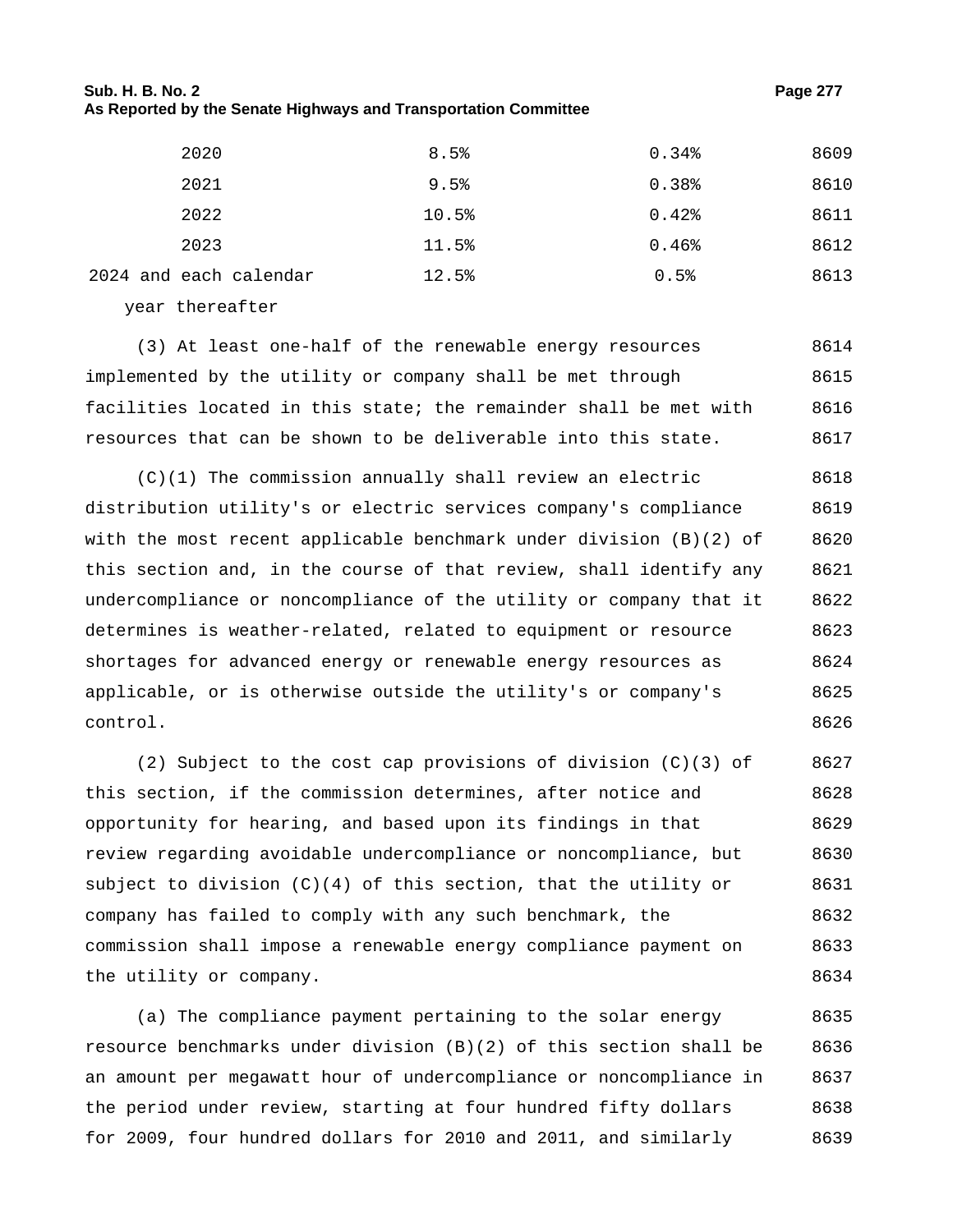# **Sub. H. B. No. 2 Page 278 As Reported by the Senate Highways and Transportation Committee**

reduced every two years thereafter through 2024 by fifty dollars, to a minimum of fifty dollars. 8640 8641

(b) The compliance payment pertaining to the renewable energy resource benchmarks under division (B)(2) of this section shall equal the number of additional renewable energy credits that the electric distribution utility or electric services company would have needed to comply with the applicable benchmark in the period under review times an amount that shall begin at forty-five dollars and shall be adjusted annually by the commission to reflect any change in the consumer price index as defined in section 101.27 of the Revised Code, but shall not be less than forty-five dollars. 8642 8643 8644 8645 8646 8647 8648 8649 8650 8651

(c) The compliance payment shall not be passed through by the electric distribution utility or electric services company to consumers. The compliance payment shall be remitted to the commission, for deposit to the credit of the advanced energy fund created under section 4928.61 of the Revised Code. Payment of the compliance payment shall be subject to such collection and enforcement procedures as apply to the collection of a forfeiture under sections 4905.55 to 4905.60 and 4905.64 of the Revised Code. 8652 8653 8654 8655 8656 8657 8658 8659

8660

(3) An electric distribution utility or an electric services company need not comply with a benchmark under division (B)(1) or (2) of this section to the extent that its reasonably expected cost of that compliance exceeds its reasonably expected cost of otherwise producing or acquiring the requisite electricity by three per cent or more. 8661 8662 8663 8664 8665 8666

(4)(a) An electric distribution utility or electric services company may request the commission to make a force majeure determination pursuant to this division regarding all or part of the utility's or company's compliance with any minimum benchmark under division  $(B)(2)$  of this section during the period of review 8667 8668 8669 8670 8671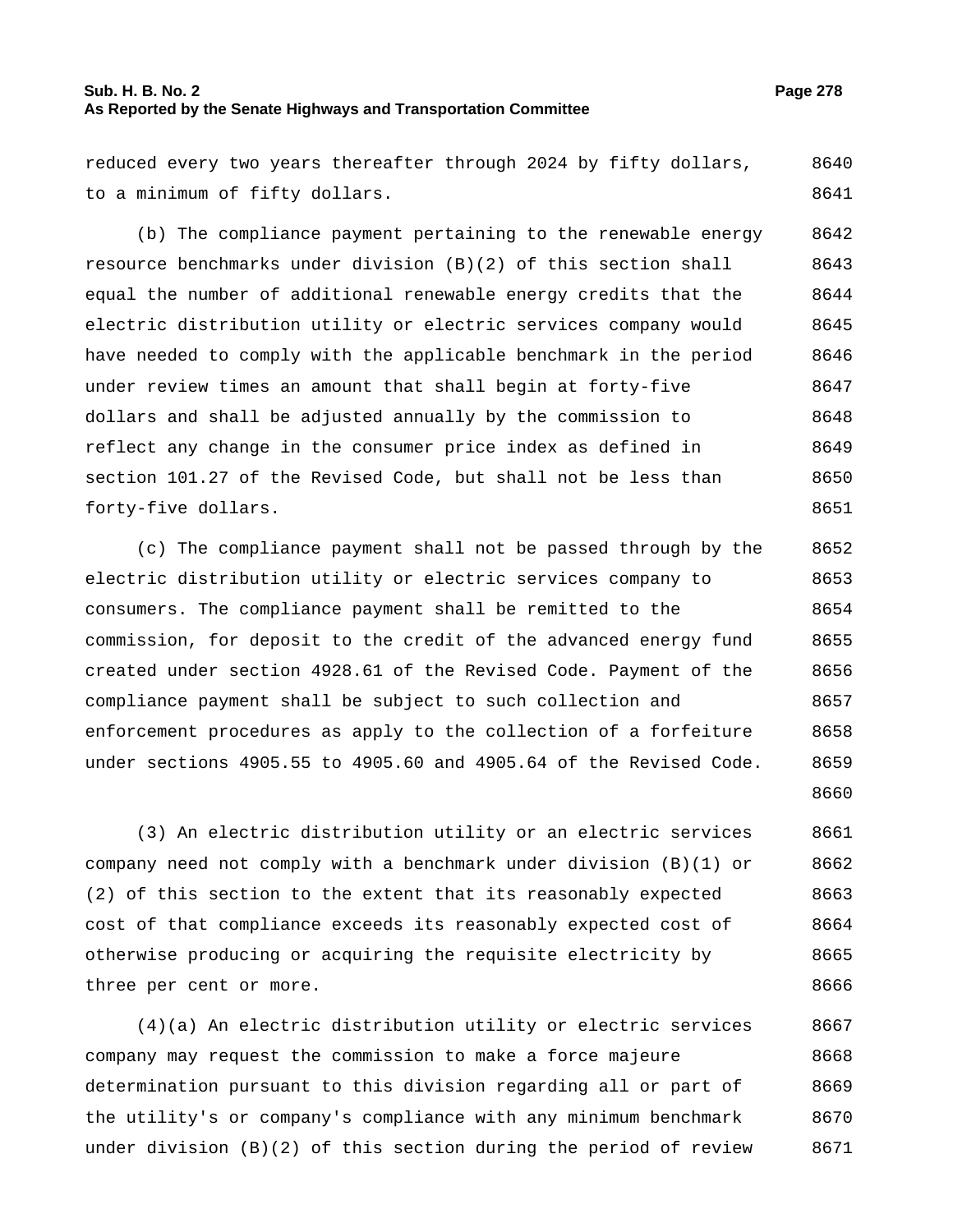#### **Sub. H. B. No. 2 Page 279 As Reported by the Senate Highways and Transportation Committee**

occurring pursuant to division  $(C)(2)$  of this section. The commission may require the electric distribution utility or electric services company to make solicitations for renewable energy resource credits as part of its default service before the utility's or company's request of force majeure under this division can be made. 8672 8673 8674 8675 8676 8677

(b) Within ninety days after the filing of a request by an electric distribution utility or electric services company under division  $(C)(4)(a)$  of this section, the commission shall determine if renewable energy resources are reasonably available in the marketplace in sufficient quantities for the utility or company to comply with the subject minimum benchmark during the review period. In making this determination, the commission shall consider whether the electric distribution utility or electric services company has made a good faith effort to acquire sufficient renewable energy or, as applicable, solar energy resources to so comply, including, but not limited to, by banking or seeking renewable energy resource credits or by seeking the resources through long-term contracts. Additionally, the commission shall consider the availability of renewable energy or solar energy resources in this state and other jurisdictions in the PJM interconnection regional transmission organization or its successor and the midwest system operator or its successor. 8678 8679 8680 8681 8682 8683 8684 8685 8686 8687 8688 8689 8690 8691 8692 8693 8694

(c) If, pursuant to division  $(C)(4)(b)$  of this section, the commission determines that renewable energy or solar energy resources are not reasonably available to permit the electric distribution utility or electric services company to comply, during the period of review, with the subject minimum benchmark prescribed under division (B)(2) of this section, the commission shall modify that compliance obligation of the utility or company as it determines appropriate to accommodate the finding. Commission modification shall not automatically reduce the 8695 8696 8697 8698 8699 8700 8701 8702 8703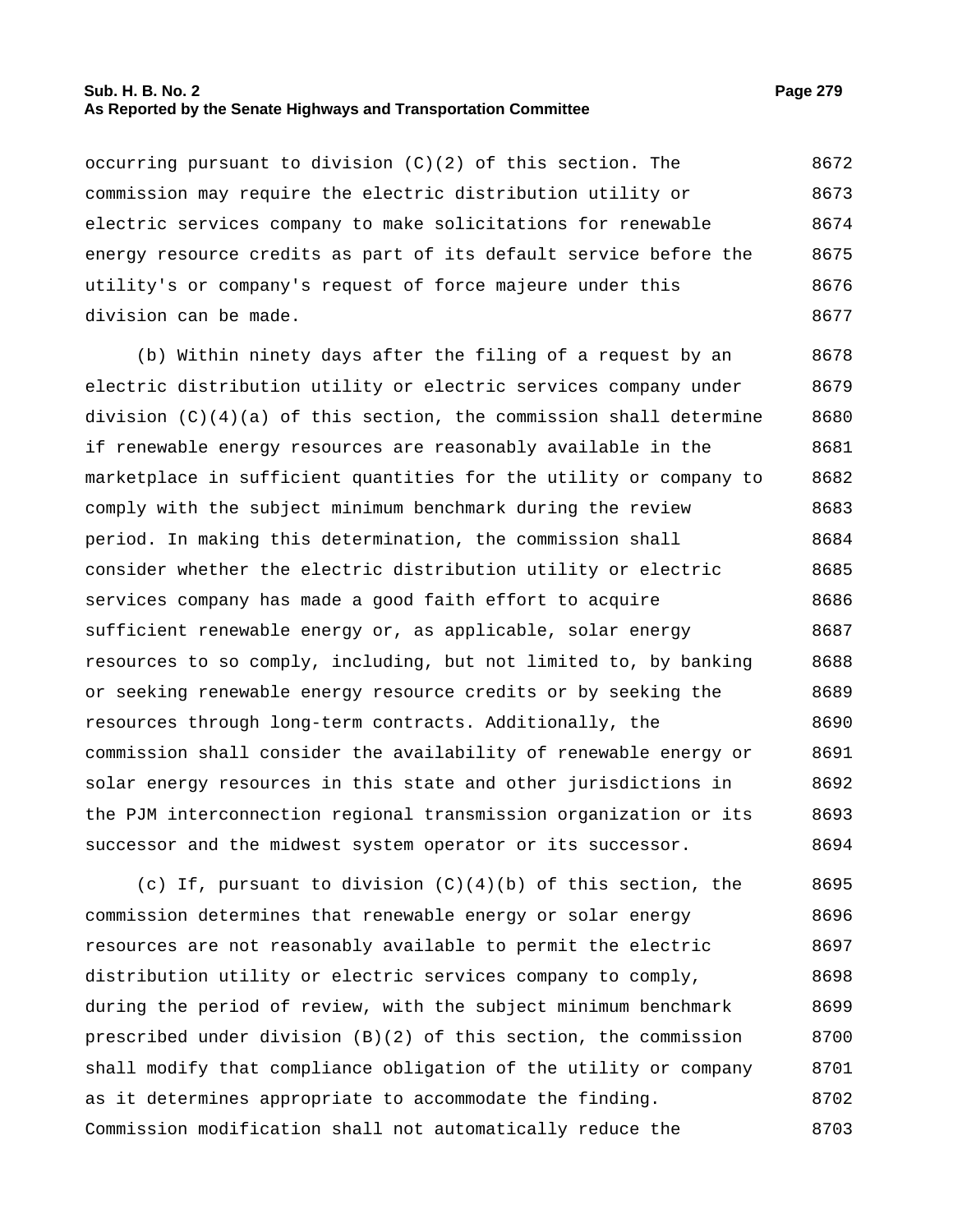# **Sub. H. B. No. 2 Page 280 As Reported by the Senate Highways and Transportation Committee**

obligation for the electric distribution utility's or electric services company's compliance in subsequent years. If it modifies the electric distribution utility or electric services company obligation under division (C)(4)(c) of this section, the commission may require the utility or company, if sufficient renewable energy resource credits exist in the marketplace, to acquire additional renewable energy resource credits in subsequent years equivalent to the utility's or company's modified obligation under division (C)(4)(c) of this section. 8704 8705 8706 8707 8708 8709 8710 8711 8712

(5) The commission shall establish a process to provide for at least an annual review of the alternative energy resource market in this state and in the service territories of the regional transmission organizations that manage transmission systems located in this state. The commission shall use the results of this study to identify any needed changes to the amount of the renewable energy compliance payment specified under divisions  $(C)(2)(a)$  and  $(b)$  of this section. Specifically, the commission may increase the amount to ensure that payment of compliance payments is not used to achieve compliance with this section in lieu of actually acquiring or realizing energy derived from renewable energy resources. However, if the commission finds that the amount of the compliance payment should be otherwise changed, the commission shall present this finding to the general assembly for legislative enactment. 8713 8714 8715 8716 8717 8718 8719 8720 8721 8722 8723 8724 8725 8726 8727

8728

(D)(1) The commission annually shall submit to the general assembly in accordance with section 101.68 of the Revised Code a report describing the compliance of electric distribution utilities and electric services companies with division (B) of this section and any strategy for utility and company compliance or for encouraging the use of alternative energy resources in supplying this state's electricity needs in a manner that 8729 8730 8731 8732 8733 8734 8735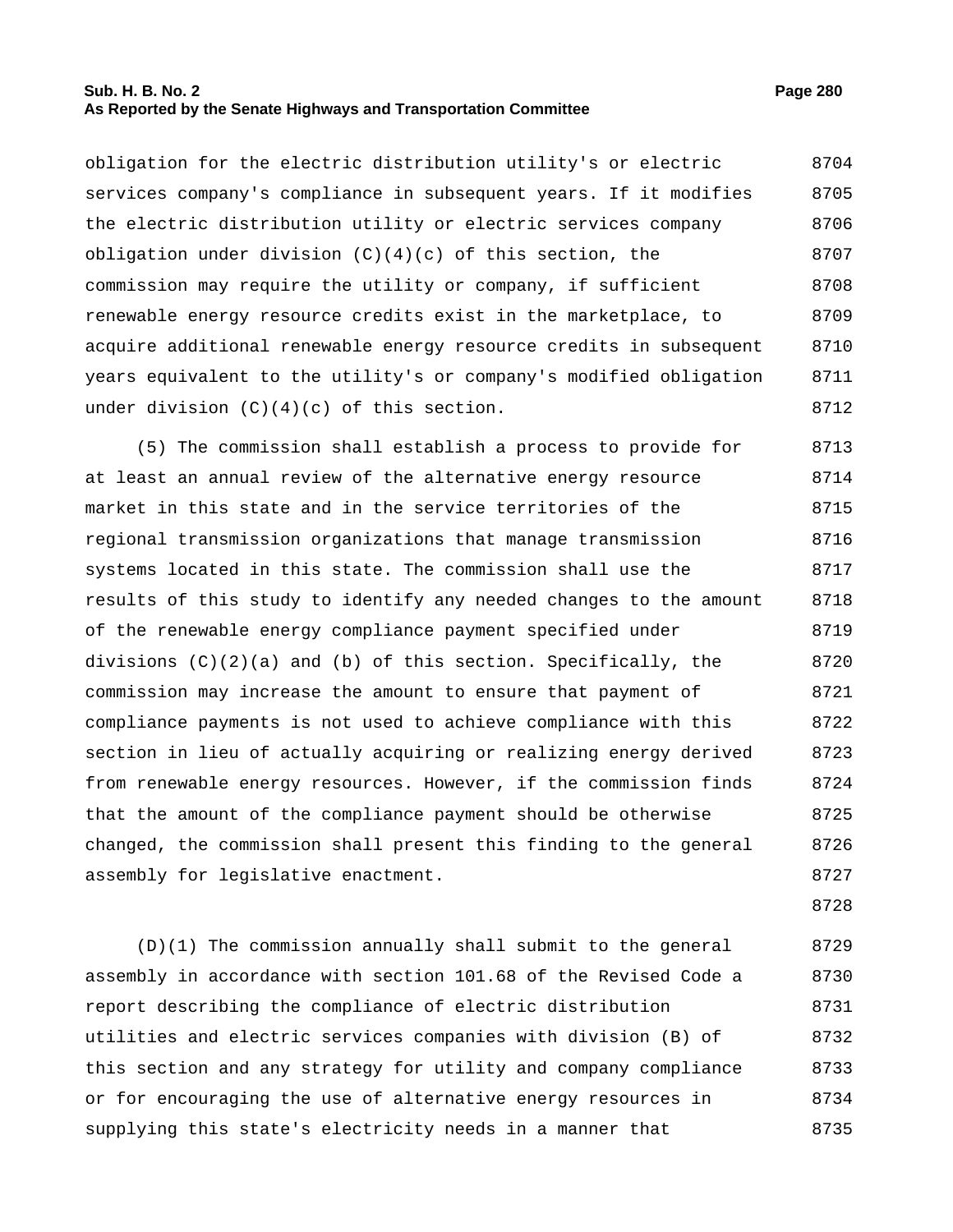# **Sub. H. B. No. 2 Page 281 As Reported by the Senate Highways and Transportation Committee**

8743

considers available technology, costs, job creation, and economic impacts. The commission shall allow and consider public comments on the report prior to its submission to the general assembly. Nothing in the report shall be binding on any person, including any utility or company for the purpose of its compliance with any benchmark under division (B) of this section, or the enforcement of that provision under division (C) of this section. 8736 8737 8738 8739 8740 8741 8742

(2) The governor, in consultation with the commission chairperson, shall appoint an alternative energy advisory committee. The committee shall examine available technology for and related timetables, goals, and costs of the alternative energy resource requirements under division (B) of this section and shall submit to the commission a semiannual report of its recommendations. 8744 8745 8746 8747 8748 8749 8750

(E) All costs incurred by an electric distribution utility in complying with the requirements of this section shall be bypassable by any consumer that has exercised choice of supplier under section 4928.03 of the Revised Code. 8751 8752 8753 8754

**Sec. 4928.65.** An electric distribution utility or electric services company may use renewable energy credits any time in the five calendar years following the date of their purchase or acquisition from any entity, including, but not limited to, a mercantile customer or an owner or operator of a hydroelectric generating facility that is located at a dam on a river, or on any water discharged to a river, that is within or bordering this state or within or bordering an adjoining state, for the purpose of complying with the renewable energy and solar energy resource requirements of division (B)(2) of section 4928.64 of the Revised Code. The public utilities commission shall adopt rules specifying that one unit of credit shall equal one megawatt hour of 8755 8756 8757 8758 8759 8760 8761 8762 8763 8764 8765 8766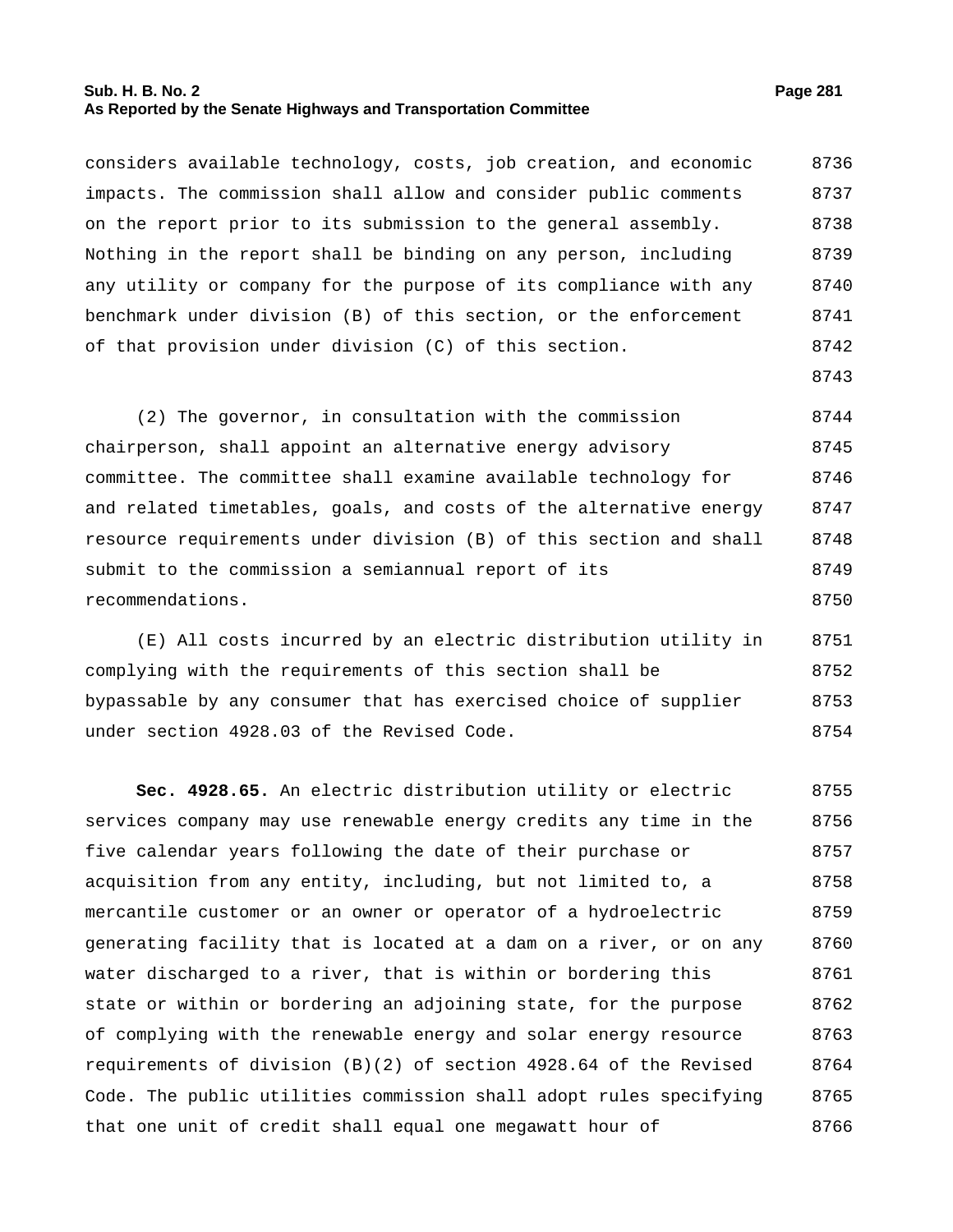# **Sub. H. B. No. 2 Page 282 As Reported by the Senate Highways and Transportation Committee**

| for a generating facility of seventy-five megawatts or greater       | 8768 |
|----------------------------------------------------------------------|------|
| that is situated within this state and has committed by December     | 8769 |
| 31, 2009, to modify or retrofit its generating unit or units to      | 8770 |
| enable the facility to generate principally from biomass energy by   | 8771 |
| June 30, 2013, each megawatt hour of electricity generated           | 8772 |
| principally from that biomass energy shall equal, in units of        | 8773 |
| credit, the product obtained by multiplying the actual percentage    | 8774 |
| of biomass feedstock heat input used to generate such megawatt       | 8775 |
| hour by the quotient obtained by dividing the then existing unit     | 8776 |
| dollar amount used to determine a renewable energy compliance        | 8777 |
| payment as provided under division $(C)(2)(b)$ of section 4928.64 of | 8778 |
| the Revised Code by the then existing market value of one            | 8779 |
| renewable energy credit, but such megawatt hour shall not equal      | 8780 |
| less than one unit of credit. The rules also shall provide for       | 8781 |
| this state a system of registering renewable energy credits by       | 8782 |
| specifying which of any generally available registries shall be      | 8783 |
| used for that purpose and not by creating a registry. That           | 8784 |
| selected system of registering renewable energy credits shall        | 8785 |
| allow a hydroelectric generating facility to be eligible for         | 8786 |
| obtaining renewable energy credits and shall allow customer-sited    | 8787 |
| projects or actions the broadest opportunities to be eligible for    | 8788 |
| obtaining renewable energy credits.                                  | 8789 |
|                                                                      | 8790 |

**Sec. 5501.03.** (A) The department of transportation shall: 8791

(1) Exercise and perform such other duties, powers, and functions as are conferred by law on the director, the department, the assistant directors, the deputy directors, or on the divisions of the department; 8792 8793 8794 8795

(2) Coordinate and develop, in cooperation with local, regional, state, and federal planning agencies and authorities, 8796 8797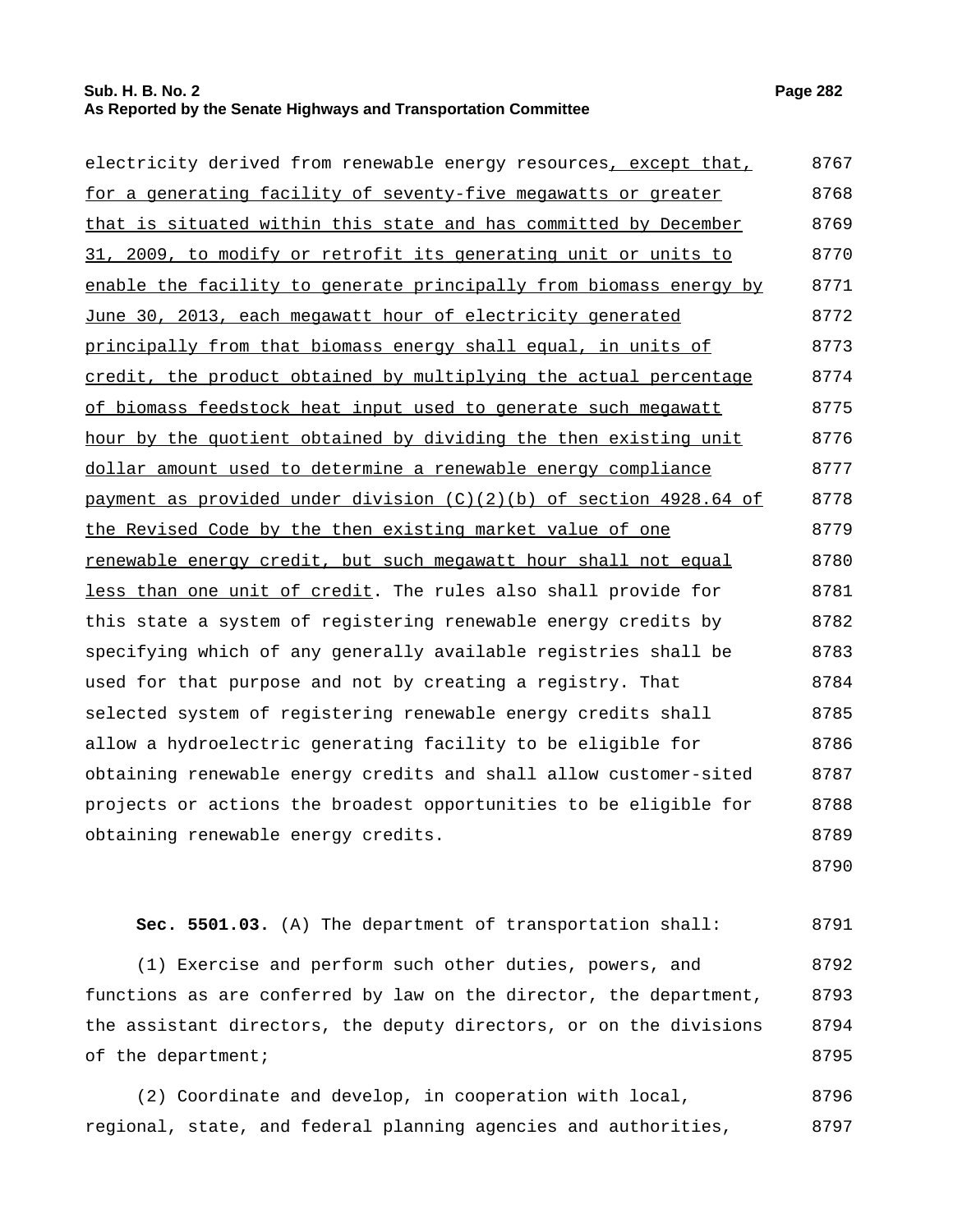# **Sub. H. B. No. 2 Page 283 As Reported by the Senate Highways and Transportation Committee**

comprehensive and balanced state policy and planning to meet 8798

present and future needs for adequate transportation facilities in this state, including recommendations for adequate funding of the implementation of such planning; 8799 8800 8801

(3) Coordinate its activities with those of other appropriate state departments, public agencies, and authorities, and enter into any contracts with such departments, agencies, and authorities as may be necessary to carry out its duties, powers, and functions; 8802 8803 8804 8805 8806

(4) Cooperate with and assist the public utilities commission in the commission's administration of sections 4907.47 to 4907.476 of the Revised Code, particularly with respect to the federal highway administration-; 8807 8808 8809 8810

(5) Give particular consideration to the development of policy and planning for public transportation facilities, and to the coordination of associated activities relating thereto, as prescribed under divisions (A)(2) and (3) of this section; 8811 8812 8813 8814

(6) Conduct, in cooperation with the Ohio legislative service commission, any studies or comparisons of state traffic laws and local traffic ordinances with model laws and ordinances that may be required to meet program standards adopted by the United States department of transportation pursuant to the "Highway Safety Act of 1966," 80 Stat. 731, U.S.C.A. 401; 8815 8816 8817 8818 8819 8820

(7) Prepare, print, distribute, and advertise books, maps, pamphlets, and other information that, in the judgment of the director, will inform the public and other governmental departments, agencies, and authorities as to the duties, powers, and functions of the department; 8821 8822 8823 8824 8825

(8) In its research and development program, consider technologies for improving roadways, including construction techniques and materials to prolong project life, being used or 8826 8827 8828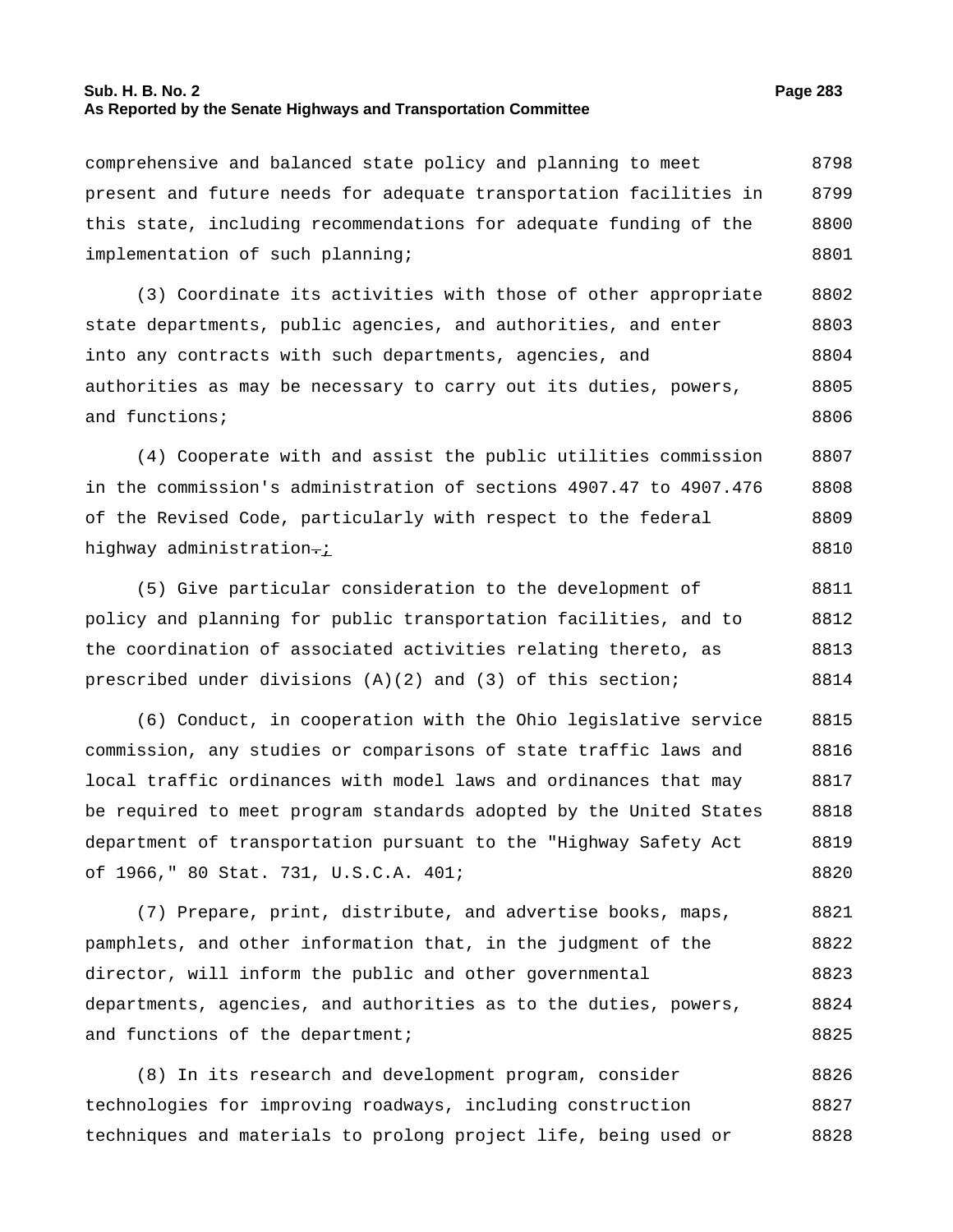# **Sub. H. B. No. 2 Page 284 As Reported by the Senate Highways and Transportation Committee**

developed by other states that have geographic, geologic, or climatic features similar to this state's, and collaborate with those states in that development. 8829 8830 8831

(B) Nothing contained in division (A)(1) of this section shall be held to in any manner affect, limit, restrict, or otherwise interfere with the exercise of powers relating to transportation facilities by appropriate agencies of the federal government, or by counties, municipal corporations, or other political subdivisions or special districts in this state authorized by law to exercise such powers. 8832 8833 8834 8835 8836 8837 8838

 $(H)$ (C) The department may use all appropriate sources of revenue to assist in the development and implementation of rail service as defined by division (C) of section 4981.01 of the Revised Code. 8839 8840 8841 8842

 $\left\{ \left( \epsilon \right)$ (D) The director of transportation may enter into contracts with public agencies including political subdivisions, other state agencies, boards, commissions, regional transit authorities, county transit boards, and port authorities, to administer the design, qualification of bidders, competitive bid letting, construction inspection, and acceptance of any projects administered by the department, provided the administration of such projects is performed in accordance with all applicable state and federal laws and regulations with oversight by the department. 8843 8844 8845 8846 8847 8848 8849 8850 8851

8852

**Sec. 5501.311.** (A) Notwithstanding sections 123.01 and 127.16 of the Revised Code the director of transportation may lease or lease-purchase all or any part of a transportation facility to or from one or more persons, one or more governmental agencies, a transportation improvement district, or any combination thereof, and, in conjunction therewith, may grant leases, easements, or licenses for lands under the control of the department of 8853 8854 8855 8856 8857 8858 8859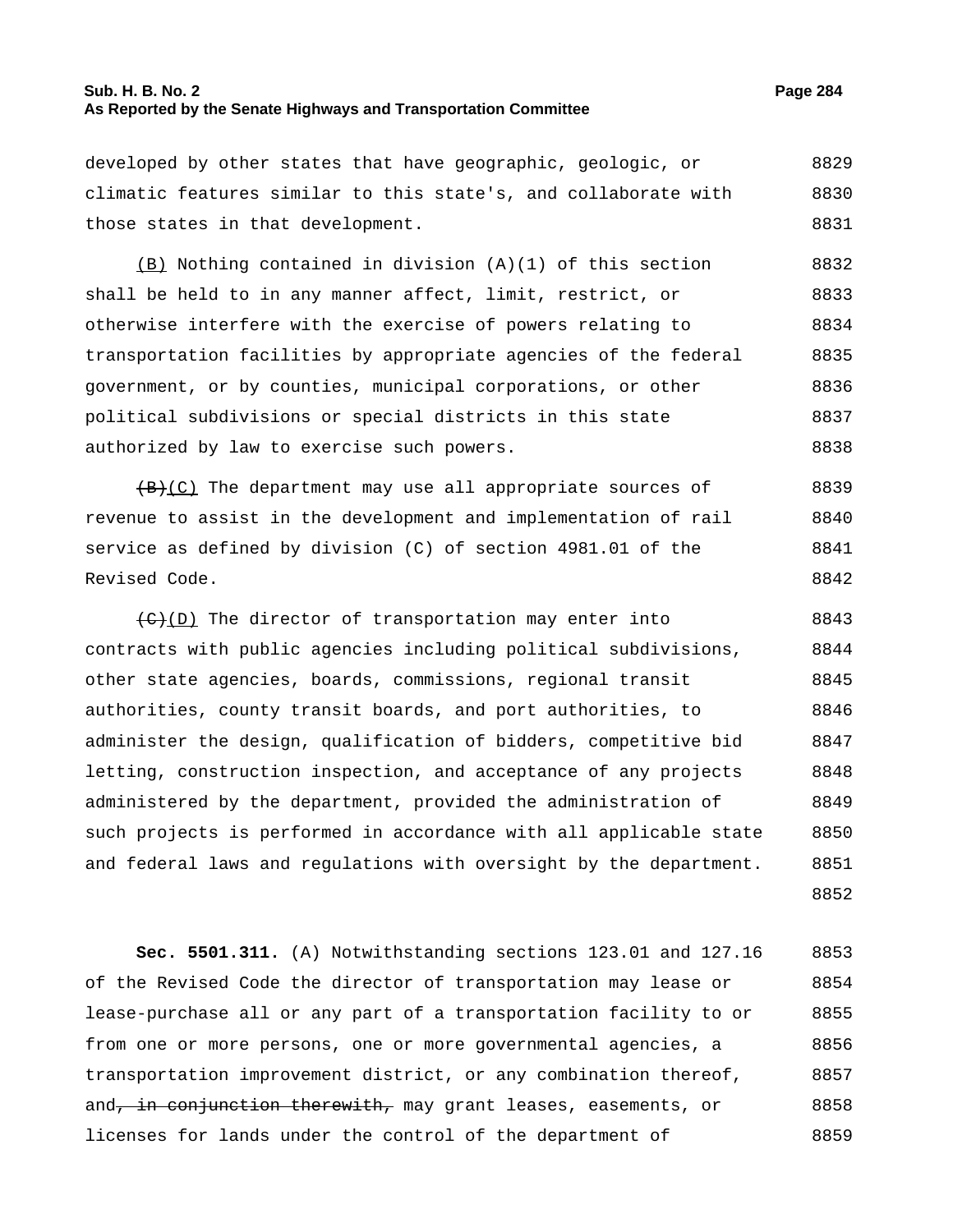# **Sub. H. B. No. 2 Page 285 As Reported by the Senate Highways and Transportation Committee**

transportation. The director may adopt rules necessary to give effect to this section. 8860 8861

(B) Plans and specifications for the construction of a transportation facility under a lease or lease-purchase agreement are subject to approval of the director and must meet or exceed all applicable standards of the department. 8862 8863 8864 8865

(C) Any lease or lease-purchase agreement under which the department is the lessee shall be for a period not exceeding the then current two-year period for which appropriations have been made by the general assembly to the department, and such agreement may contain such other terms as the department and the other parties thereto agree, notwithstanding any other provision of law, including provisions that rental payments in amounts sufficient to pay bond service charges payable during the current two-year lease term shall be an absolute and unconditional obligation of the department independent of all other duties under the agreement without set-off or deduction or any other similar rights or defenses. Any such agreement may provide for renewal of the agreement at the end of each term for another term, not exceeding two years, provided that no renewal shall be effective until the effective date of an appropriation enacted by the general assembly from which the department may lawfully pay rentals under such agreement. Any such agreement may include, without limitation, any agreement by the department with respect to any costs of transportation facilities to be included prior to acquisition and construction of such transportation facilities. Any such agreement shall not constitute a debt or pledge of the faith and credit of the state, or of any political subdivision of the state, and the lessor shall have no right to have taxes or excises levied by the general assembly, or the taxing authority of any political subdivision of the state, for the payment of rentals thereunder. Any such agreement shall contain a statement to that effect. 8866 8867 8868 8869 8870 8871 8872 8873 8874 8875 8876 8877 8878 8879 8880 8881 8882 8883 8884 8885 8886 8887 8888 8889 8890 8891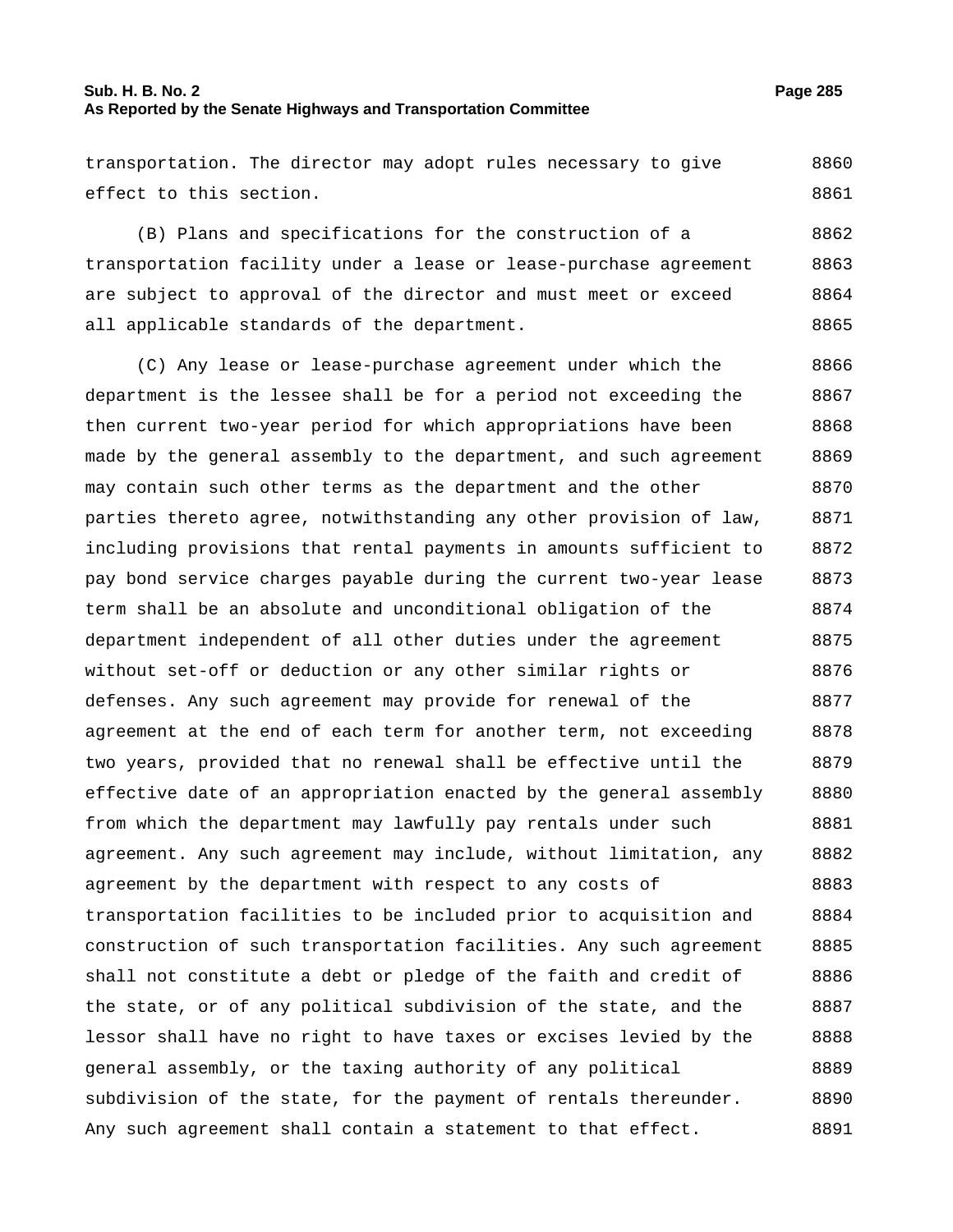# **Sub. H. B. No. 2 Page 286 As Reported by the Senate Highways and Transportation Committee**

(D) A municipal corporation, township, or county may use service payments in lieu of taxes credited to special funds or accounts pursuant to sections 5709.43, 5709.75, and 5709.80 of the Revised Code to provide its contribution to the cost of a transportation facility, provided such facility was among the purposes for which such service payments were authorized. The contribution may be in the form of a lump sum or periodic payments. 8892 8893 8894 8895 8896 8897 8898 8899 (E) Pursuant to 47 U.S.C. 332," the "Telecommunications Act 8900

of  $\frac{1966}{1996}$ , " 110 Stat. 152, 47 U.S.C. 332 note, the director may grant a lease, easement, or license in a transportation facility to a telecommunications service provider for construction, placement, or operation of a telecommunications facility. An interest granted under this seetion division is subject to all of the following conditions: 8901 8902 8903 8904 8905 8906

(1) The transportation facility is owned in fee simple or easement by this state at the time the lease, easement, or license is granted to the telecommunications provider. 8907 8908 8909

(2) The lease, easement, or license shall be granted on a competitive basis in accordance with policies and procedures to be determined by the director. The policies and procedures may include provisions for master leases for multiple sites. 8910 8911 8912 8913

(3) The telecommunications facility shall be designed to accommodate the state's multi-agency radio communication system, the intelligent transportation system, and the department's communication system as the director may determine is necessary for highway or other departmental purposes. 8914 8915 8916 8917 8918

(4) The telecommunications facility shall be designed to accommodate such additional telecommunications equipment as may feasibly be co-located thereon as determined in the discretion of the director. 8919 8920 8921 8922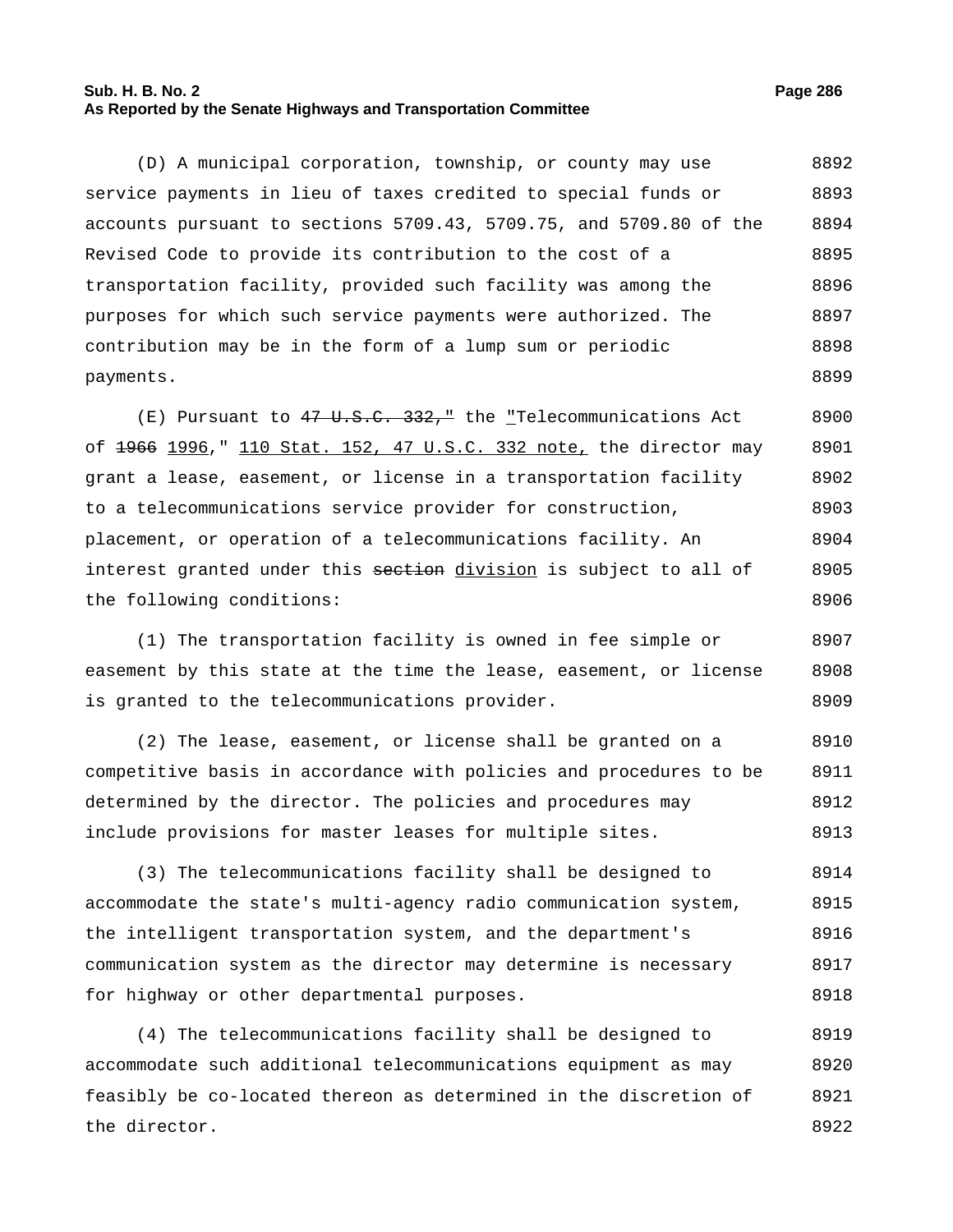# **Sub. H. B. No. 2 Page 287 As Reported by the Senate Highways and Transportation Committee**

(5) The telecommunications service providers awarded the lease, easement, or license, agree to permit other telecommunications service providers to co-locate on the telecommunications facility, and agree to the terms and conditions of the co-location as determined in the discretion of the director. 8923 8924 8925 8926 8927 8928

(6) The director shall require indemnity agreements in favor of the department as a condition of any lease, easement, or license granted under this division. Each indemnity agreement shall secure this state and its agents from liability for damages arising out of safety hazards, zoning, and any other matter of public interest the director considers necessary. 8929 8930 8931 8932 8933 8934

(7) The telecommunications service provider fully complies with any permit issued under section 5515.01 of the Revised Code pertaining to land that is the subject of the lease, easement, or license. 8935 8936 8937 8938

(8) All plans and specifications shall meet with the director's approval. 8939 8940

(9) Any other conditions the director determines necessary. 8941

(F) Money received by the department under division (E) of this section shall be deposited to the credit of the highway operating fund. 8942 8943 8944

(G) A lease, easement, or license granted under division (E) of this section, and any telecommunications facility relating to such interest in a transportation facility, is hereby deemed to further the essential highway purpose of building and maintaining a safe, efficient, and accessible transportation system. 8945 8946 8947 8948 8949

8950

**Sec. 5501.51.** (A) The state shall reimburse a utility for the cost of relocation of utility facilities necessitated by the 8951 8952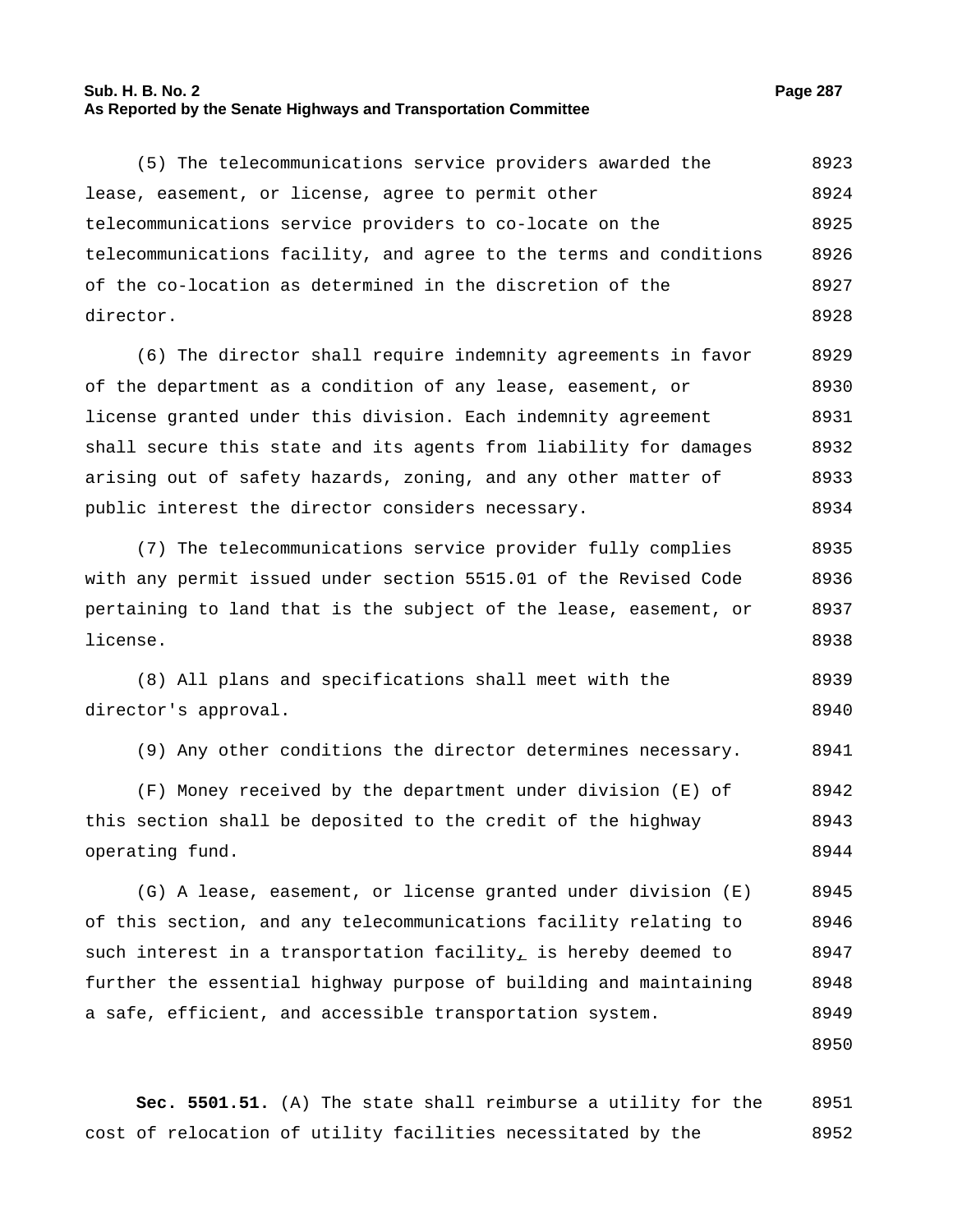# **Sub. H. B. No. 2 Page 288 As Reported by the Senate Highways and Transportation Committee**

construction of a highway project only in the event that the utility can evidence a vested interest in the nature of a fee interest, an easement interest, or a lesser estate in the real property it occupies in the event that the utility possesses a vested interest in such property. The utility shall present evidence satisfactory to the state substantiating the cost of relocation. The director may audit all financial records which the director determines necessary to verify such actual costs. 8953 8954 8955 8956 8957 8958 8959 8960

(B) Notwithstanding division (A) of this section or any other provision of the Revised Code, if relocation of utility facilities or any parts thereof is directed by the state or a county, township, or municipal corporation and is necessitated by the construction, reconstruction, improvement, maintenance, or repair of a road, highway, or bridge that is financed in whole or in part by federal funds provided as part of or as a result of "The American Recovery and Reinvestment Act of 2009," Pub. L. No. 111-5, 123 Stat. 115, the state, county, township, or municipal corporation shall reimburse the utility for the cost of the relocation. 8961 8962 8963 8964 8965 8966 8967 8968 8969 8970 8971

(C) The director of transportation may establish and enforce such rules and procedures as he the director may determine to be necessary to assure consistency governing any and all aspects of the cost of utility relocations. The director may adopt such amendments to such rules as are necessary and within the guidelines of this section. 8972 8973 8974 8975 8976 8977

# (C)(1) As used in division (A) of this section: 8978

(1) "Utility", "utility" includes publicly, privately, and cooperatively owned utilities that are subject to the authority of the public utilities commission of Ohio. 8979 8980 8981

(2) As used in division (B) of this section, "utility" includes publicly, privately, and cooperatively owned utilities 8982 8983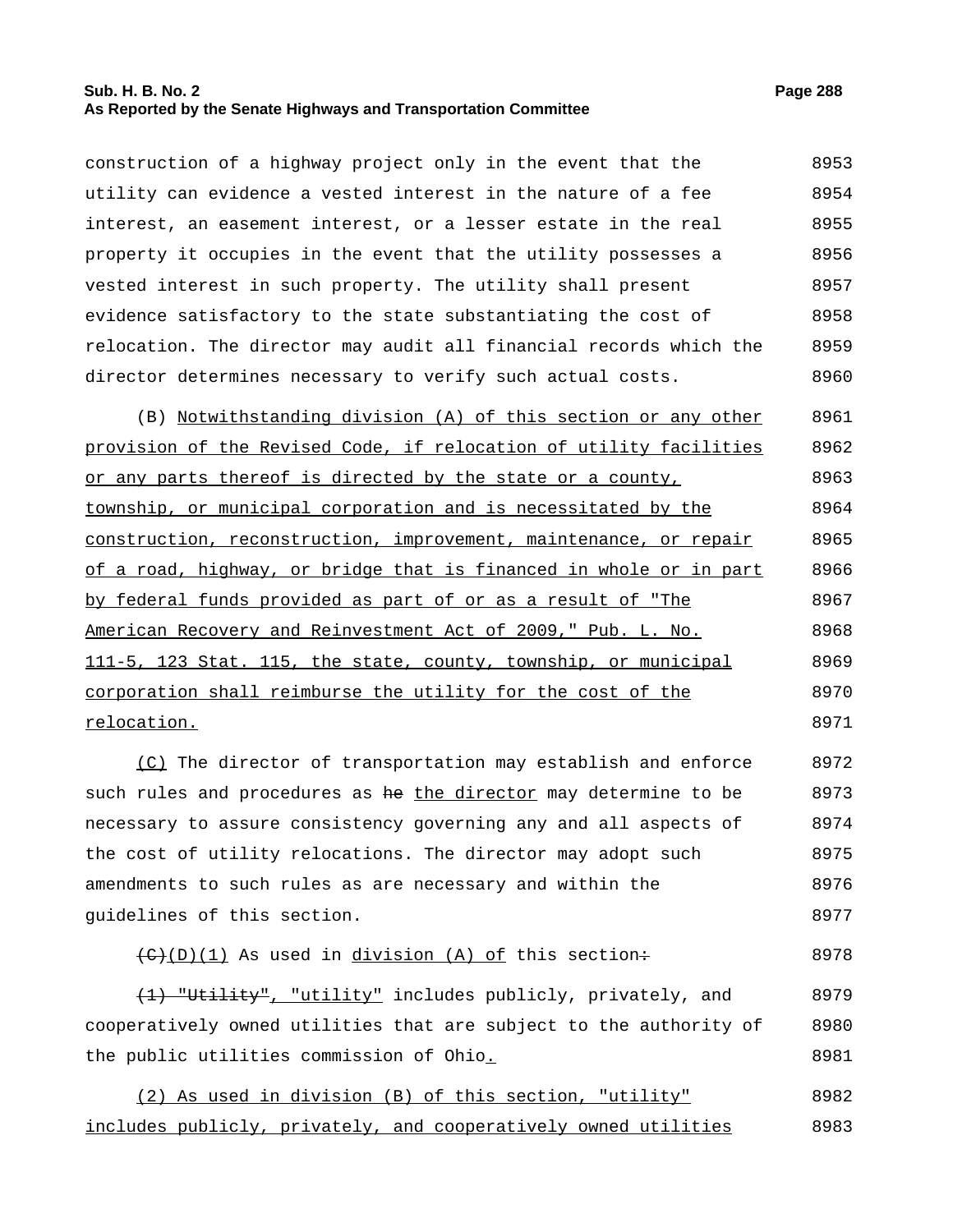## **Sub. H. B. No. 2 Page 289 As Reported by the Senate Highways and Transportation Committee**

| that are subject to the authority of the public utilities         | 8984 |
|-------------------------------------------------------------------|------|
| commission of Ohio, and a cable operator as defined in the "Cable | 8985 |
| Communications Policy Act of 1984," 98 Stat. 2780, 47 U.S.C. 522, | 8986 |
| as amended by the "Telecommunications Act of 1996," 110 Stat. 56, | 8987 |
| and includes the provision of other information or                | 8988 |
| telecommunications services, or both.                             | 8989 |

 $(2)(3)$  As used in this section, "Cost cost of relocation" includes the actual cost paid by a utility directly attributable to relocation after deducting any increase in the value of the new facility and any salvage value derived from the old facility. 8990 8991 8992 8993

| sec. 5501.60. The department of transportation shall not              | 8994 |
|-----------------------------------------------------------------------|------|
| erect a quardrail or any other barrier that blocks or otherwise       | 8995 |
| interferes in any manner with the only right-of-way to a parcel of    | 8996 |
| <u>real property. If the department erects a quardrail or other</u>   | 8997 |
| barrier that blocks or otherwise interferes in any manner with the    | 8998 |
| <u>only right-of-way to a parcel of real property, the department</u> | 8999 |
| shall remove the quardrail or other barrier promptly. If the          | 9000 |
| department fails to remove such a quardrail or other barrier, the     | 9001 |
| owner or occupier of the parcel of real property may remove or        | 9002 |
| cause the removal of the quardrail or other barrier and the           | 9003 |
| <u>department shall reimburse fully the owner or occupier of the</u>  | 9004 |
| parcel of real property for the actual cost to the owner or           | 9005 |
| occupier of the parcel of real property of the removal.               | 9006 |

**Sec. 5502.67.** There is hereby created in the state treasury the justice program services fund. The fund shall consist of the court costs designated for the fund pursuant to section 2949.094 of the Revised Code and all money collected by the division of criminal justice services for nonfederal purposes, including subscription fees for participating in the Ohio incident-based reporting system under division (C) of section 5502.62 of the Revised Code, unless otherwise designated by law. The justice 9007 9008 9009 9010 9011 9012 9013 9014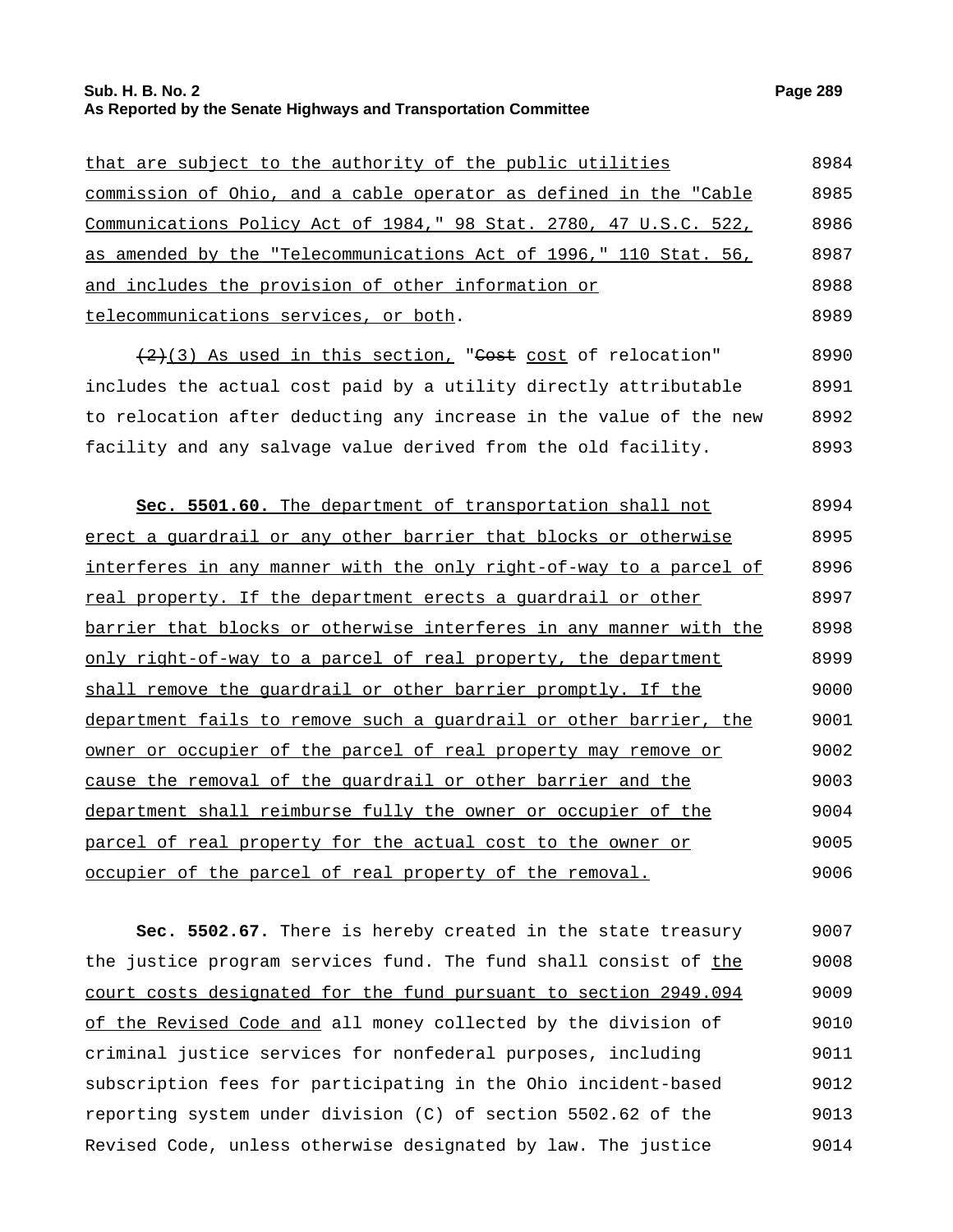### **Sub. H. B. No. 2 Page 290 As Reported by the Senate Highways and Transportation Committee**

program services fund shall be used to pay costs of administering the operations of the division of criminal justice services. 9015 9016 9017

**Sec. 5502.68.** (A) There is hereby created in the state treasury the drug law enforcement fund. Three Ninety-seven per cent of three dollars and fifty cents out of each ten-dollar court cost imposed pursuant to section 2949.094 of the Revised Code shall be credited to the fund. Money in the fund shall be used only in accordance with this section to award grants to counties, municipal corporations, townships, township police districts, and joint township police districts to defray the expenses that a drug task force organized in the county, or in the county in which the municipal corporation, township, or district is located, incurs in performing its functions related to the enforcement of the state's drug laws and other state laws related to illegal drug activity. 9018 9019 9020 9021 9022 9023 9024 9025 9026 9027 9028 9029

9030

The division of criminal justice services shall administer all money deposited into the drug law enforcement fund and, by rule adopted under Chapter 119. of the Revised Code, shall establish procedures for a county, municipal corporation, township, township police district, or joint township police district to apply for money from the fund to defray the expenses that a drug task force organized in the county, or in the county in which the municipal corporation, township, or district is located, incurs in performing its functions related to the enforcement of the state's drug laws and other state laws related to illegal drug activity, procedures and criteria for determining eligibility of applicants to be provided money from the fund, and procedures and criteria for determining the amount of money to be provided out of the fund to eligible applicants. 9031 9032 9033 9034 9035 9036 9037 9038 9039 9040 9041 9042 9043 9044

(B) The procedures and criteria established under division 9045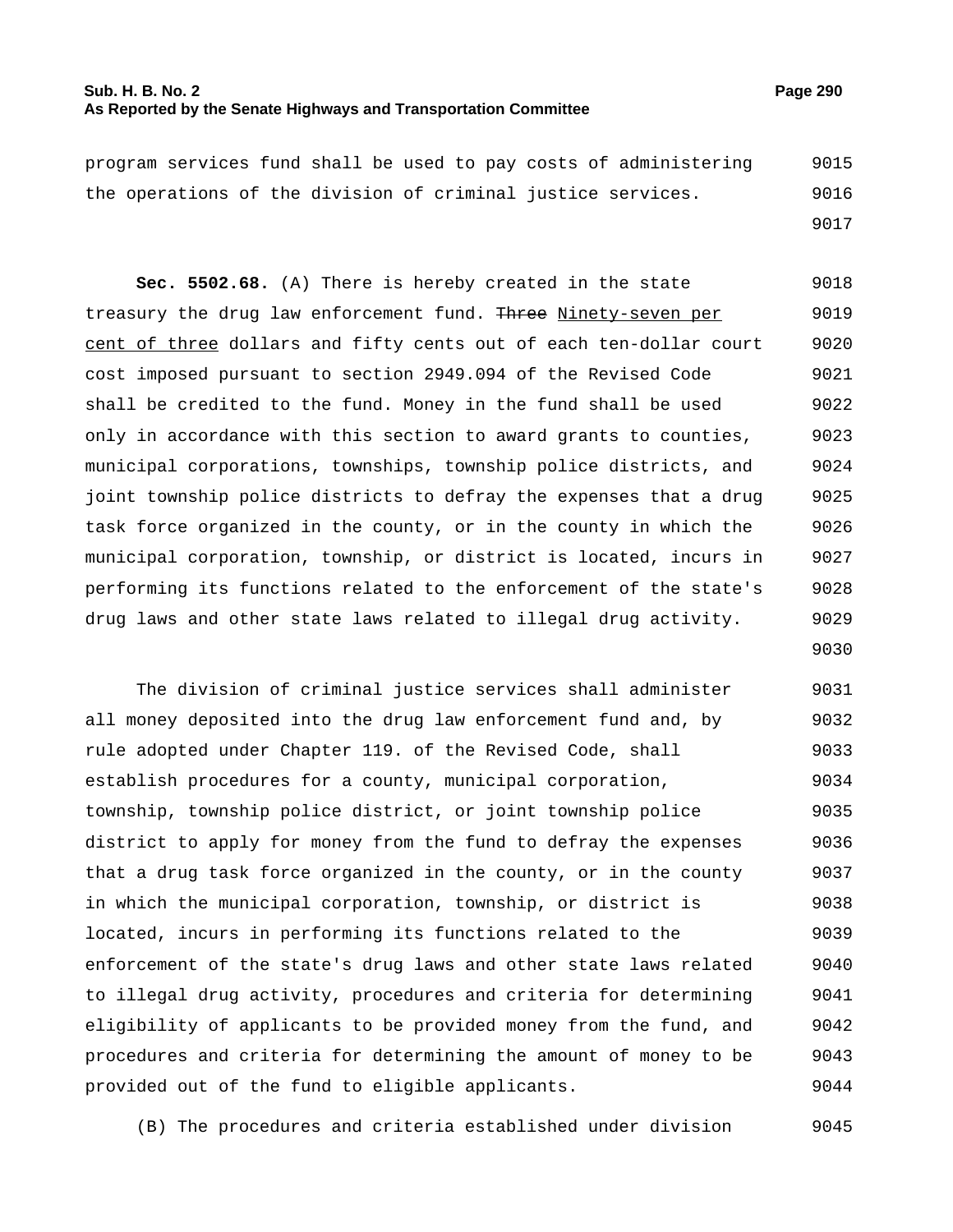### **Sub. H. B. No. 2 Page 291 As Reported by the Senate Highways and Transportation Committee**

(A) of this section for applying for money from the fund shall include, but shall not be limited to, a provision requiring a county, municipal corporation, township, township police district, or joint township police district that applies for money from the fund to specify in its application the amount of money desired from the fund, provided that the cumulative amount requested in all applications submitted for any single drug task force may not exceed more than two hundred fifty thousand dollars in any calendar year for that task force. 9046 9047 9048 9049 9050 9051 9052 9053 9054

(C) The procedures and criteria established under division (A) of this section for determining eligibility of applicants to be provided money from the fund and for determining the amount of money to be provided out of the fund to eligible applicants shall include, but not be limited to, all of the following: 9055 9056 9057 9058 9059

(1) Provisions requiring that, in order to be eligible to be provided money from the fund, a drug task force that applies for money from the fund must provide evidence that the drug task force will receive a local funding match of at least twenty-five per cent of the task force's projected operating costs in the period of time covered by the grant; 9060 9061 9062 9063 9064 9065

(2) Provisions requiring that money from the fund be allocated and provided to drug task forces that apply for money from the fund in accordance with the following priorities: 9066 9067 9068

(a) Drug task forces that apply, that are in existence on the date of the application, and that are determined to be eligible applicants, and to which either of the following applies shall be given first priority to be provided money from the fund: 9069 9070 9071 9072

(i) Drug task forces that received funding through the division of criminal justice services in calendar year 2007; 9073 9074

(ii) Drug task forces in a county that has a population that exceeds seven hundred fifty thousand. 9075 9076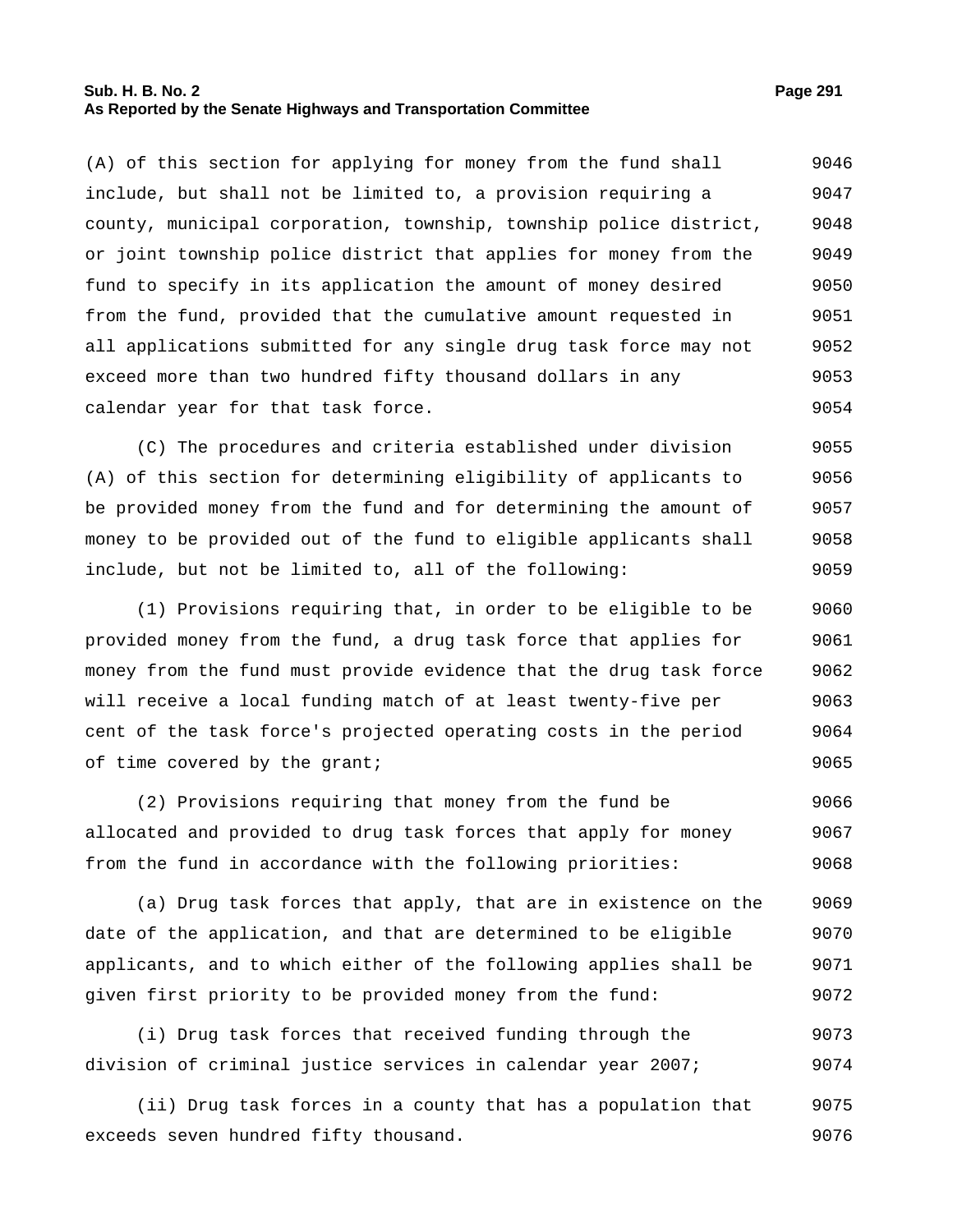# **Sub. H. B. No. 2 Page 292 As Reported by the Senate Highways and Transportation Committee**

(b) If any moneys remain in the fund after all drug task forces that apply, that are in existence on the date of the application, that are determined to be eligible applicants, and that satisfy the criteria set forth in division  $(C)(2)(a)(i)$  or (ii) of this section are provided money from the fund as described in division (C)(2)(a) of this section, the following categories of drug task forces that apply and that are determined to be eligible applicants shall be given priority to be provided money from the fund in the order in which they apply for money from the fund: 9077 9078 9079 9080 9081 9082 9083 9084 9085

(i) Drug task forces that are not in existence on the date of the application; 9087 9088

(ii) Drug task forces that are in existence on the date of the application but that do not satisfy the criteria set forth in division (C)(2)(a)(i) or (ii) of this section. 9089 9090 9091

(D) The procedures and criteria established under division (A) of this section for determining the amount of money to be provided out of the fund to eligible applicants shall include, but shall not be limited to, a provision specifying that the cumulative amount provided to any single drug task force may not exceed more than two hundred fifty thousand dollars in any calendar year. 9092 9093 9094 9095 9096 9097 9098

 $(E)$  As used in this section, "drug task force" means a drug task force organized in any county by the sheriff of the county, the prosecuting attorney of the county, the chief of police of the organized police department of any municipal corporation or township in the county, and the chief of police of the police force of any township police district or joint township police district in the county to perform functions related to the enforcement of state drug laws and other state laws related to illegal drug activity. 9099 9100 9101 9102 9103 9104 9105 9106 9107

9086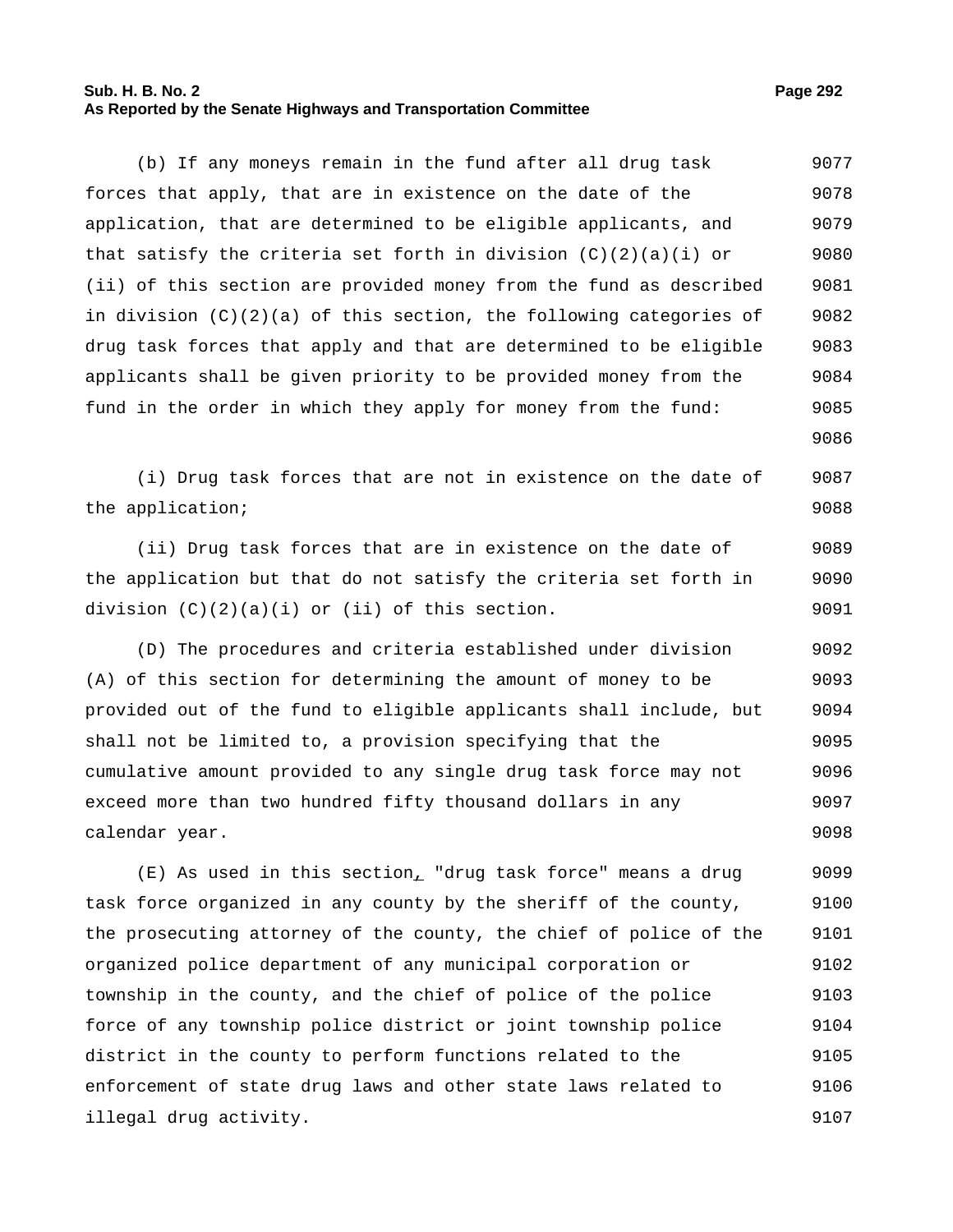### **Sub. H. B. No. 2 Page 293 As Reported by the Senate Highways and Transportation Committee**

**Sec. 5515.01.** The director of transportation may upon formal application being made to the director, grant a permit to any individual, firm, or corporation to use or occupy such portion of a road or highway on the state highway system as will not incommode the traveling public. Such permits, when granted, shall be upon the following conditions: 9108 9109 9110 9111 9112 9113

(A) The occupancy of such roads or highways shall be in the location as prescribed by the director may issue a permit to any individual, firm, or corporation for any use of a road or highway on the state highway system that is consistent with applicable federal law or federal regulations. 9114 9115 9116 9117 9118

(B) Such location shall be changed as prescribed by the director when the director deems such change necessary for the convenience of the traveling public, or in connection with or contemplation of the construction, reconstruction, improvement, relocating, maintenance, or repair of such road or highway. 9119 9120 9121 9122 9123

(C) The placing of objects or things shall be at a grade and in accordance with such plans, specifications, or both, as shall be first approved by the director. 9124 9125 9126

(D) The road or highway in all respects shall be fully restored to its former condition of usefulness and at the expense of such individual, firm, or corporation. 9127 9128 9129

(E) Such individual, firm, or corporation shall maintain all objects and things in a proper manner, promptly repair all damages resulting to such road or highway on account thereof, and in event of failure to so repair such road or highway to pay to the state all costs and expenses which may be expended by the director in repairing any damage. 9130 9131 9132 9133 9134 9135

(F) Such other conditions as may seem reasonable to the director, but no condition shall be prescribed which imposes the 9136 9137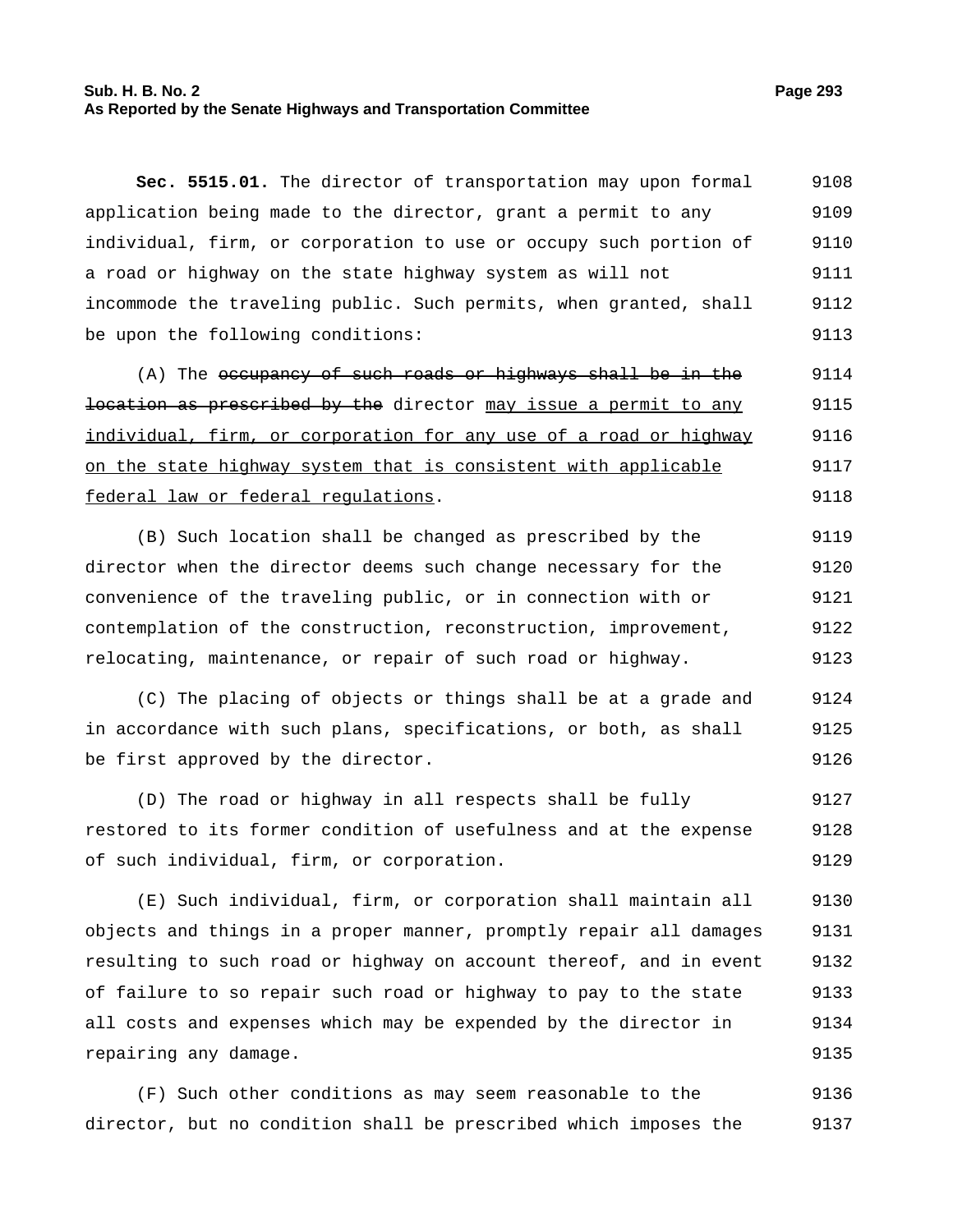### **Sub. H. B. No. 2 Page 294 As Reported by the Senate Highways and Transportation Committee**

payment of a money consideration for the privilege granted. Nothing in this division prohibits the director from requiring payment of money consideration for a lease, easement, license, or other interest in a transportation facility under control of the department of transportation. 9138 9139 9140 9141 9142

(G) Permits may be revoked by the director at any time for a noncompliance with the conditions imposed. 9143 9144

(H) As a condition precedent to the issuance of a permit to a telecommunications service provider, the director shall require the applicant to provide proof it is party to a lease, easement, or license for the construction, placement, or operation of a telecommunications facility in or on a transportation facility. 9145 9146 9147 9148 9149

Except as otherwise provided in this section and section 5501.311 of the Revised Code, Chapters 5501., 5503., 5511., 5513., 5515., 5516., 5517., 5519., 5521., 5523., 5525., 5527., 5528., 5529., 5531., 5533., and 5535. of the Revised Code do not prohibit telegraph, telephone, and electric light and power companies from constructing, maintaining, and using telegraph, telephone, or electric light and power lines along and upon such roads or highways under sections 4931.19, 4933.14, or other sections of the Revised Code, or to affect existing rights of any such companies, or to require such companies to obtain a permit from the director, except with respect to the location of poles, wires, conduits, and other equipment comprising lines on or beneath the surface of such road or highways. 9150 9151 9152 9153 9154 9155 9156 9157 9158 9159 9160 9161 9162

This section does not prohibit steam or electric railroad companies from constructing tracks across such roads or highways, nor authorize the director to grant permission to any company owning, operating, controlling, or managing a steam railroad or interurban railway in this state to build a new line of railroad, or to change or alter the location of existing tracks across any road or highway on the state highway system at grade. No such 9163 9164 9165 9166 9167 9168 9169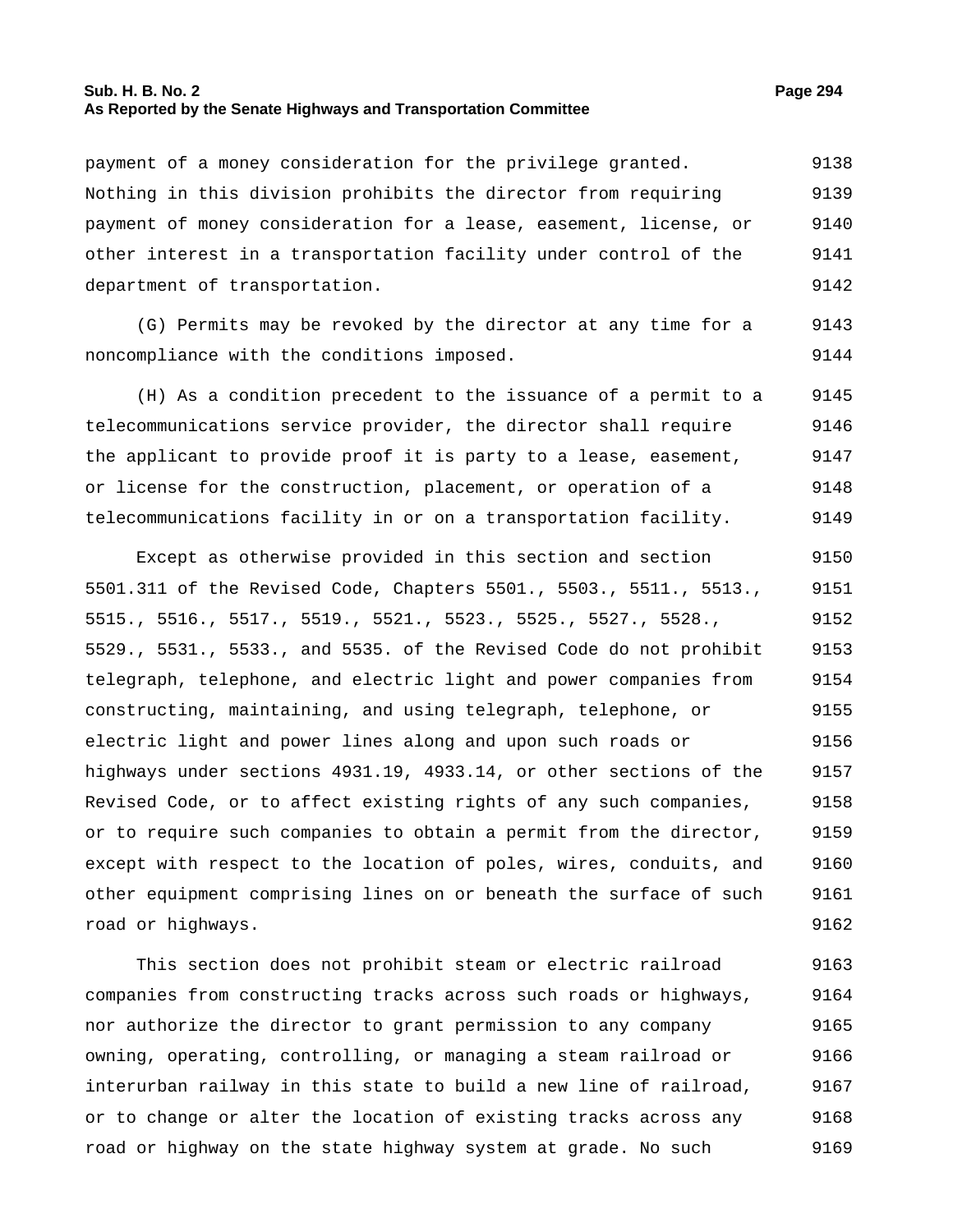### **Sub. H. B. No. 2 Page 295 As Reported by the Senate Highways and Transportation Committee**

company shall change the elevation of any of its tracks across such road or highway except in accordance with plans and specifications first approved by the director. 9170 9171 9172

This section does not relieve any individual, firm, or corporation from the obligation of satisfying any claim or demand of an owner of lands abutting on such road or highway on the state highway system on account of placing in such road or highway a burden in addition to public travel. 9173 9174 9175 9176 9177

**Sec. 5515.07.** (A) The director of transportation, in accordance with Chapter 119. of the Revised Code, shall adopt rules consistent with the safety of the traveling public and consistent with the national policy to govern the use and control of rest areas within the limits of the right-of-way of interstate highways and other state highways and in other areas within the limits of the right-of-way of interstate highways. 9178 9179 9180 9181 9182 9183 9184

(B) Except as provided in division (C) of this section  $or$  as</u> otherwise authorized by applicable federal law or federal regulations, no person shall engage in selling or offering for sale or exhibiting for purposes of sale, goods, products, merchandise, or services within the bounds of rest areas within the limits of the right-of-way of interstate highways and other state highways, or in other areas within the limits of the right-of-way of interstate highways, unless the director issues a permit in accordance with section 5515.01 of the Revised Code. Notwithstanding any rules adopted by the director to the contrary or any other policy changes proposed by the director, each district deputy director of the department of transportation shall continue to implement any program allowing organizations to dispense free coffee or similar items after obtaining a permit that operated within the district prior to January 1, 1997. Each district deputy director shall operate such program within the 9185 9186 9187 9188 9189 9190 9191 9192 9193 9194 9195 9196 9197 9198 9199 9200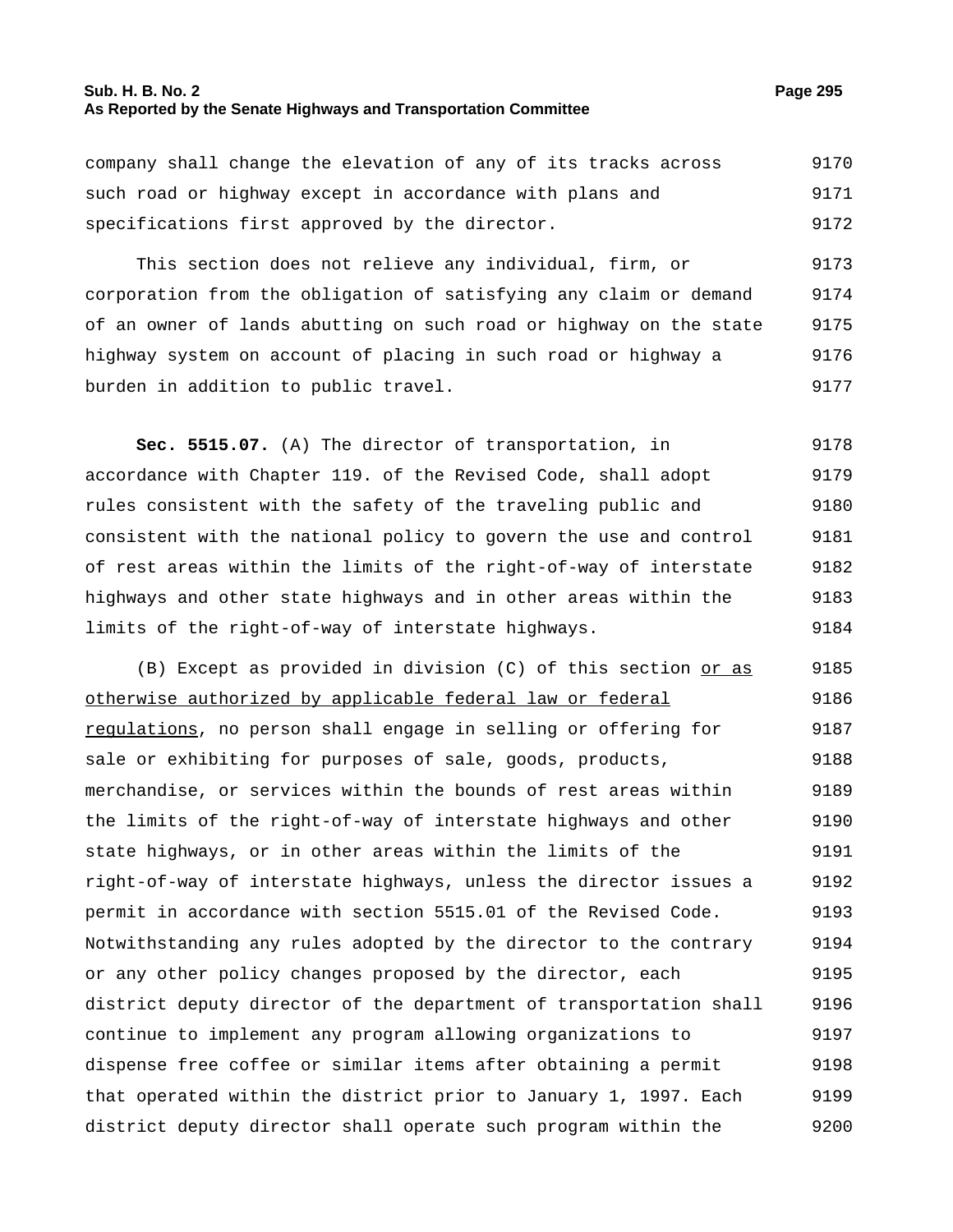### **Sub. H. B. No. 2 Page 296 As Reported by the Senate Highways and Transportation Committee**

district in the same manner as the program was operated prior to that date. 9201 9202 (C) In accordance with rules adopted under division (A) of this section, the director may cause vending machines to be placed within each rest area that is able to accommodate the machines. The vending machines shall dispense food, drink, and other appropriate articles. 9203 9204 9205 9206 9207 (D) This section does not apply to the sale of goods, products, merchandise, or services required for the emergency repair of motor vehicles or emergency medical treatment, or to the department of transportation as provided in section 5515.08 of the 9208 9209 9210 9211

Revised Code. 9212

**Sec. 5517.011.** Notwithstanding section 5517.01 of the Revised Code, the director of transportation may establish a program to expedite the sale and construction of special projects by combining the design and construction elements of a highway or bridge project into a single contract. The director shall prepare and distribute a scope of work document upon which the bidders shall base their bids. Except in regard to those requirements relating to providing plans, the director shall award contracts under this section in accordance with Chapter 5525. of the Revised Code. 9213 9214 9215 9216 9217 9218 9219 9220 9221 9222

For On the effective date of this amendment and until July 1, 2011, the total dollar value of contracts made under this section shall not exceed one billion dollars. On and after July 1, 2011, for each biennium, the total dollar value of contracts made under this section shall not exceed two hundred fifty million dollars unless otherwise authorized by the general assembly. 9223 9224 9225 9226 9227 9228

**Sec. 5525.15.** The director of transportation may provide that the estimate of cost of any project to be constructed by the 9229 9230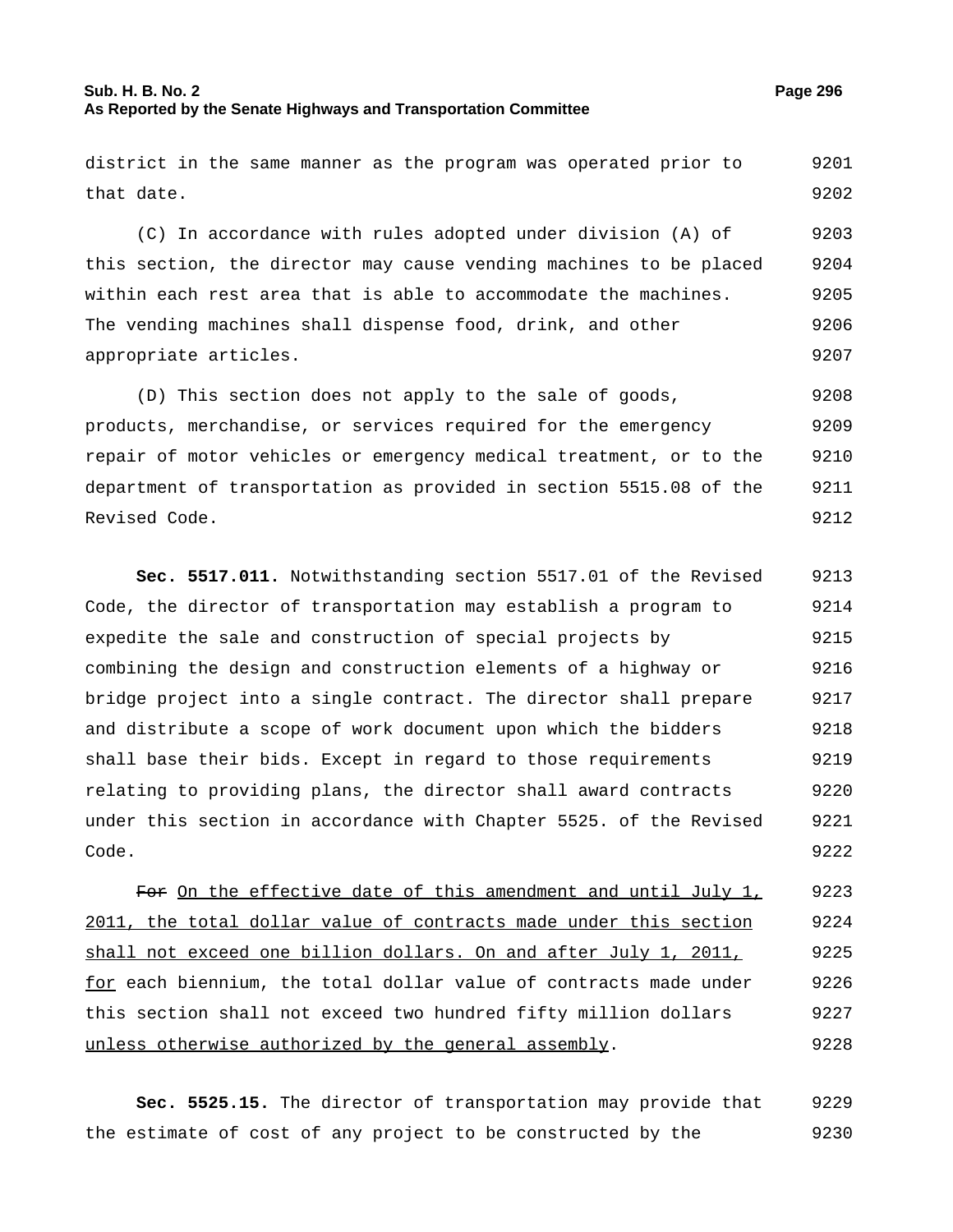### **Sub. H. B. No. 2 Page 297 As Reported by the Senate Highways and Transportation Committee**

department by the taking of bids and awarding of contracts shall be confidential information and so remain until after all bids on the project have been received. The total amount of the estimate then shall be publicly read prior to the opening of the bids of the subject published. 9231 9232 9233 9234 9235

When the director exercises the authority conferred by this section, all information with respect to the total estimate of cost of the project to be built by contract and with respect to the estimate of cost of any particular item of work involved therein shall be kept and regarded by the director and all the director's subordinates as confidential, and shall not be revealed to any person not employed in the department, or by the United States department of transportation in the case of projects financed in whole or part by federal funds, until after the bids on the project have been opened and read published. Section 5517.01 of the Revised Code with respect to the public inspection of estimates of cost prior to the opening of bids and with respect to filing estimates of cost in the office of the district deputy director of transportation does not apply when the authority conferred by this section is exercised. This section does not prohibit the department from furnishing estimates of cost to counties, municipal corporations, or other local political subdivisions or to railroad or railway companies proposing to pay any portion of the cost of an improvement. 9236 9237 9238 9239 9240 9241 9242 9243 9244 9245 9246 9247 9248 9249 9250 9251 9252 9253 9254

Section 5525.10 of the Revised Code, which provides that no contract for any improvement shall be awarded for a greater sum than the estimated cost thereof plus five per cent, does not apply in the case of any project with respect to which the authority conferred by this section is exercised. In cases in which the authority conferred by this section is exercised and in which the bid of the successful bidder exceeds the estimate, the director, before entering into a contract, shall determine that the bid of 9255 9256 9257 9258 9259 9260 9261 9262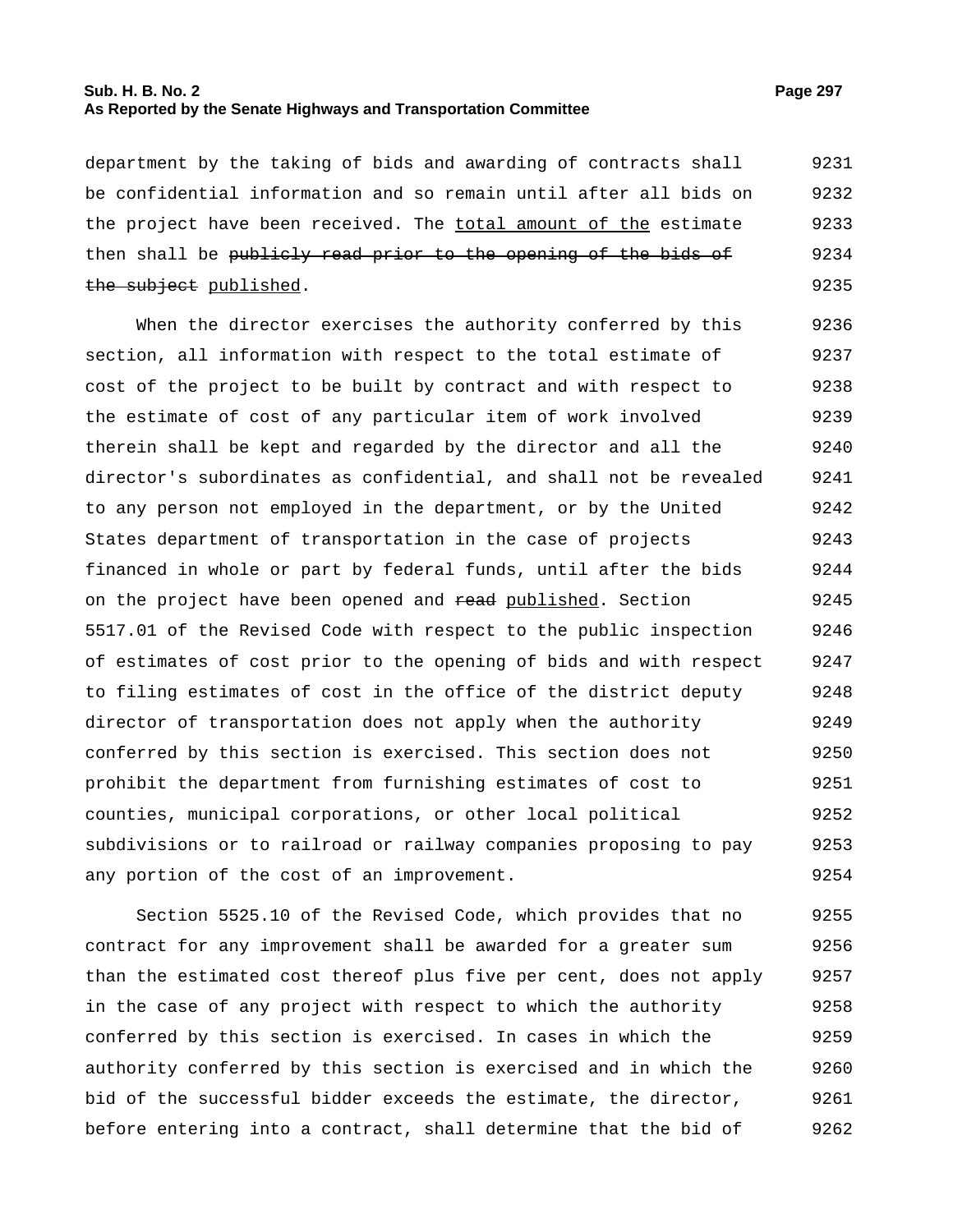### **Sub. H. B. No. 2 Page 298 As Reported by the Senate Highways and Transportation Committee**

the successful bidder is fair and reasonable, and as long as the federal government imposes regulation on prices charged for construction service, shall require the successful bidder to certify that the bidder's bid does not exceed the maximum permitted by such federal regulation. 9263 9264 9265 9266 9267

**Sec. 5531.09.** (A) The state infrastructure bank shall consist of the highway and transit infrastructure bank fund, the aviation infrastructure bank fund, the rail infrastructure bank fund, and the infrastructure bank obligations fund, which are hereby created as funds of the state treasury, to be administered by the director of transportation and used for the purposes described in division (B) of this section. The highway and transit infrastructure bank fund, the aviation infrastructure bank fund, and the rail infrastructure bank fund shall consist of federal grants and awards or other assistance received by the state and eligible for deposit therein under applicable federal law, payments received by the department in connection with providing financial assistance for qualifying projects under division (B) of this section, and such other amounts as may be provided by law. The infrastructure bank obligations fund shall consist of such amounts of the proceeds of obligations issued under section 5531.10 of the Revised Code as the director of transportation determines with the advice of the director of budget and management; and such other amounts as may be provided by law. The director of budget and management, upon the request of the director of transportation, may transfer amounts between the funds created in this division, except the infrastructure bank obligations fund. The investment earnings of each fund created by this division shall be credited to such fund. 9268 9269 9270 9271 9272 9273 9274 9275 9276 9277 9278 9279 9280 9281 9282 9283 9284 9285 9286 9287 9288 9289 9290 9291

(B) The director of transportation shall use the state infrastructure bank to encourage public and private investment in transportation facilities that contribute to the multi-modal and 9292 9293 9294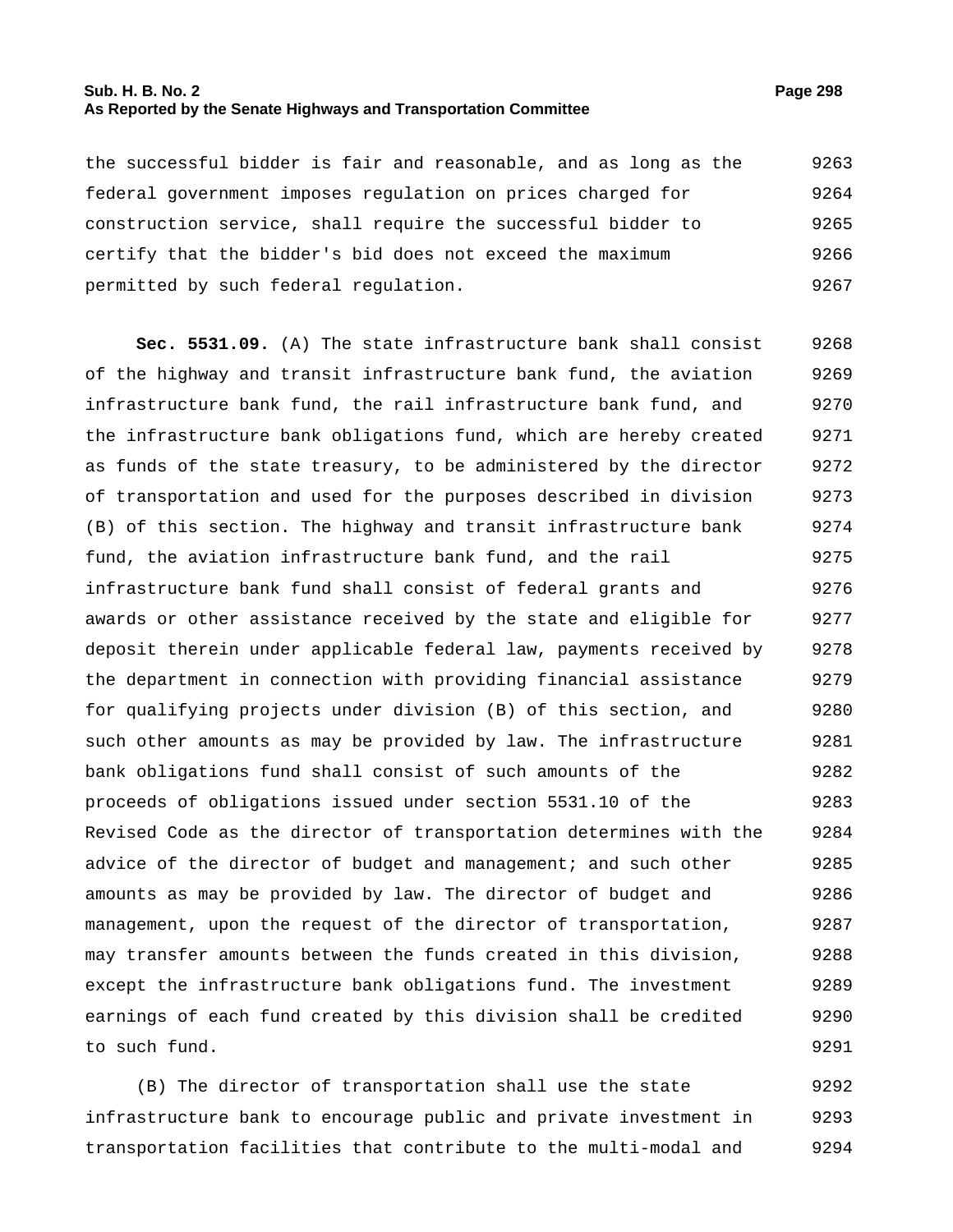### **Sub. H. B. No. 2 Page 299 As Reported by the Senate Highways and Transportation Committee**

intermodal transportation capabilities of the state, develop a variety of financing techniques designed to expand the availability of funding resources and to reduce direct state costs, maximize private and local participation in financing projects, and improve the efficiency of the state transportation system by using and developing the particular advantages of each transportation mode to the fullest extent. In furtherance of these purposes, the director shall use the state infrastructure bank to provide financial assistance to public or private entities for qualified projects. Such assistance shall be in the form of loans, loan guarantees, letters of credit, leases, lease-purchase agreements, interest rate subsidies, debt service reserves, and such other forms as the director determines to be appropriate. All fees, charges, rates of interest, payment schedules, security for, and other terms and conditions relating to such assistance shall be determined by the director. The highway and transit infrastructure bank fund, the aviation infrastructure bank fund, and the rail infrastructure bank fund may be used to pay debt service on obligations whose proceeds have been deposited into the infrastructure bank obligations fund. 9295 9296 9297 9298 9299 9300 9301 9302 9303 9304 9305 9306 9307 9308 9309 9310 9311 9312 9313 9314

9315

(C) The director of transportation shall adopt rules establishing guidelines necessary for the implementation and exercise of the authority granted by this section, including rules for receiving, reviewing, evaluating, and selecting projects for which financial assistance may be approved. 9316 9317 9318 9319 9320

(D) As used in this section and in section 5531.10 of the Revised Code, "qualified project" means any public or private transportation project as determined by the director of transportation, including, without limitation, planning, environmental impact studies, engineering, construction, reconstruction, resurfacing, restoring, rehabilitation, or 9321 9322 9323 9324 9325 9326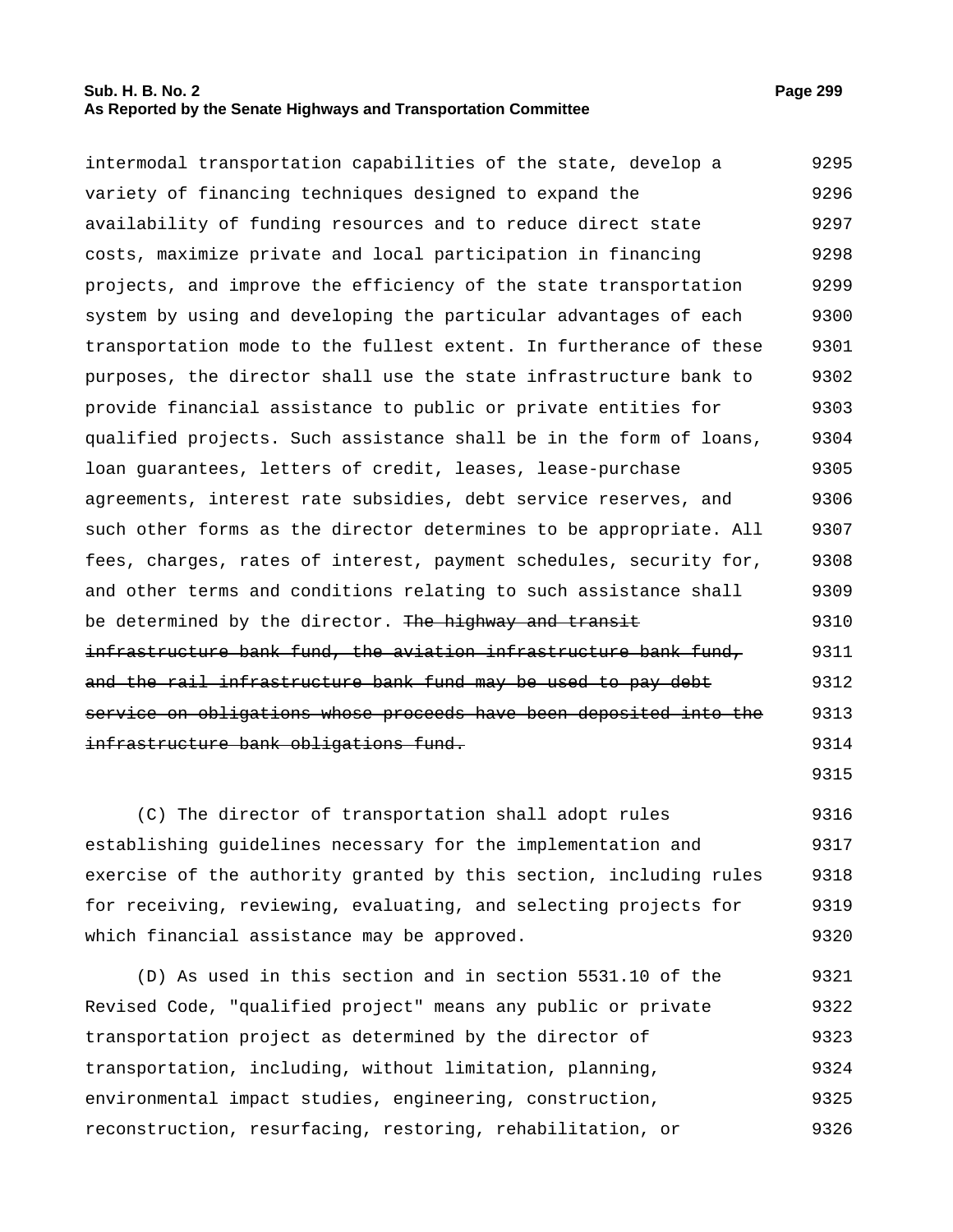### **Sub. H. B. No. 2 Page 300 As Reported by the Senate Highways and Transportation Committee**

replacement of public or private transportation facilities within the state, studying the feasibility thereof, and the acquisition of real or personal property or interests therein; any highway, 9327 9328 9329

public transit, aviation, rail, or other transportation project eligible for financing or aid under any federal or state program; and any project involving the maintaining, repairing, improving, or construction of any public or private highway, road, street, parkway, public transit, aviation, or rail project, and any related rights-of-way, bridges, tunnels, railroad-highway crossings, drainage structures, signs, guardrails, or protective structures. 9330 9331 9332 9333 9334 9335 9336 9337

(E) The general assembly finds that state infrastructure projects, as defined in division (A)(8) of section 5531.10 of the Revised Code, and the state infrastructure bank, will materially contribute to the economic revitalization of areas of the state and result in improving the economic welfare of all the people of the state. Accordingly, it is declared to be the public purpose of the state, through operations under sections 5531.09 and 5531.10 of the Revised Code, and other applicable laws adopted pursuant to Section 13 of Article VIII, Ohio Constitution, and other authority vested in the general assembly, to assist in and facilitate the purposes set forth in division (B) of section 5531.10 of the Revised Code, and to assist and cooperate with any governmental agency in achieving such purposes. 9338 9339 9340 9341 9342 9343 9344 9345 9346 9347 9348 9349 9350

**Sec. 5533.93.** The interchange of interstate route seventy-seven and Shuffel street, northwest, located in Jackson township in Stark county, shall be known as the "Fred Krum Memorial Interchange." 9351 9352 9353 9354

The director of transportation may erect suitable markers at the interchange indicating its name. 9355 9356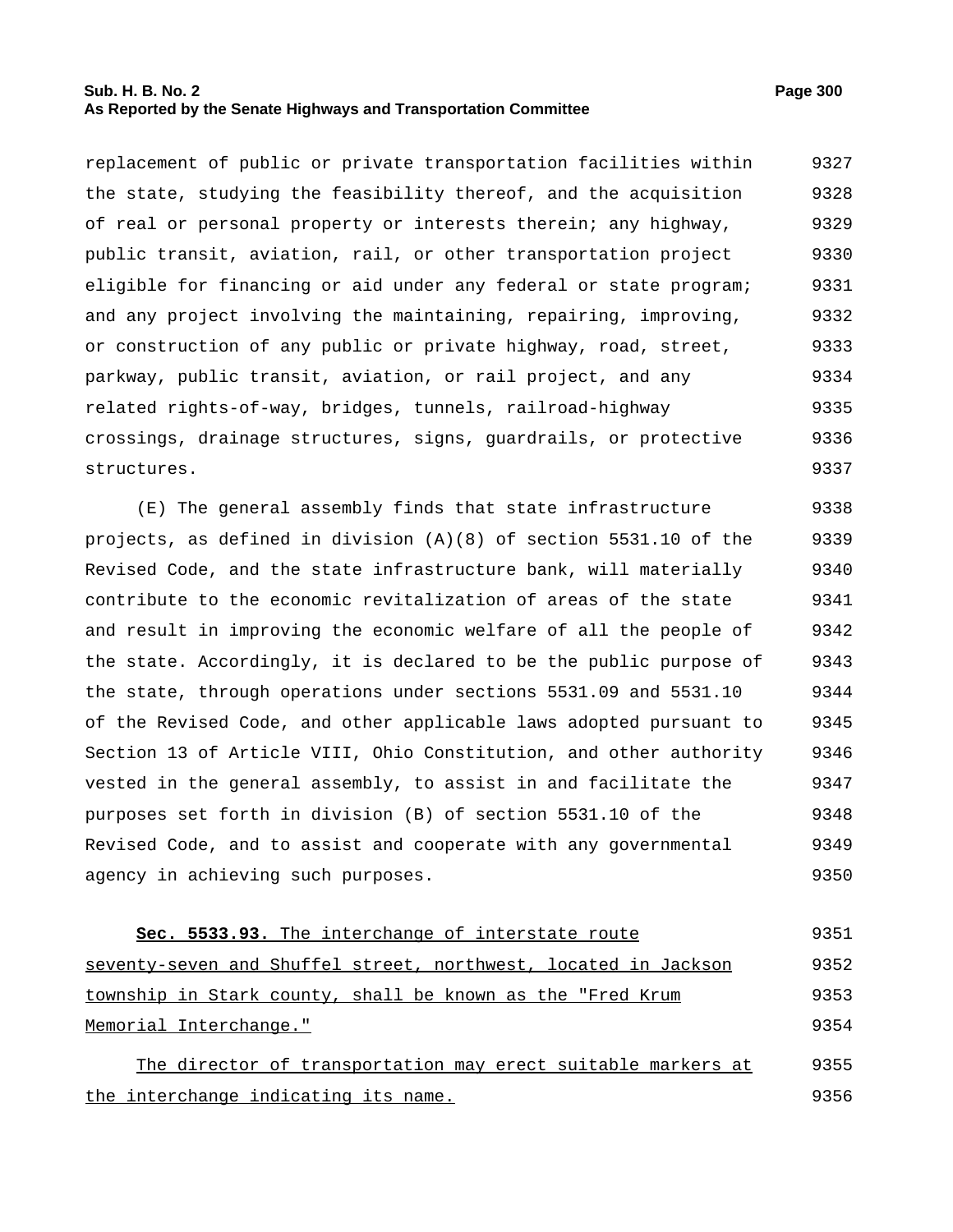**Sec. 5537.07.** (A) When the cost to the Ohio turnpike commission under any contract with a person other than a governmental agency involves an expenditure of more than fifty thousand dollars, the commission shall make a written contract with the lowest responsive and responsible bidder in accordance with section 9.312 of the Revised Code after advertisement for not less than two consecutive weeks in a newspaper of general circulation in Franklin county, and in such other publications as the commission determines, which notice shall state the general character of the work and the general character of the materials to be furnished, the place where plans and specifications therefor may be examined, and the time and place of receiving bids. The commission may require that the cost estimate for the construction, demolition, alteration, repair, improvement, renovation, or reconstruction of roadways and bridges for which the commission is required to receive bids be kept confidential and remain confidential until after all bids for the public improvement have been received or the deadline for receiving bids has passed. Thereafter, and before opening the bids submitted for the roadways and bridges, the commission shall make the cost estimate public knowledge by reading the cost estimate in a public place. The commission may reject any and all bids. The requirements of this division do not apply to contracts for the acquisition of real property or compensation for professional or other personal services. 9357 9358 9359 9360 9361 9362 9363 9364 9365 9366 9367 9368 9369 9370 9371 9372 9373 9374 9375 9376 9377 9378 9379 9380 9381

(B) Each bid for a contract for construction, demolition, alteration, repair, improvement, renovation, or reconstruction shall contain the full name of every person interested in it and shall meet the requirements of section 153.54 of the Revised Code. 9382 9383 9384 9385

(C) Each bid for a contract, other Other than for a contract referred to in division (B) of this section, each bid for a contract that involves an expenditure in excess of one hundred 9386 9387 9388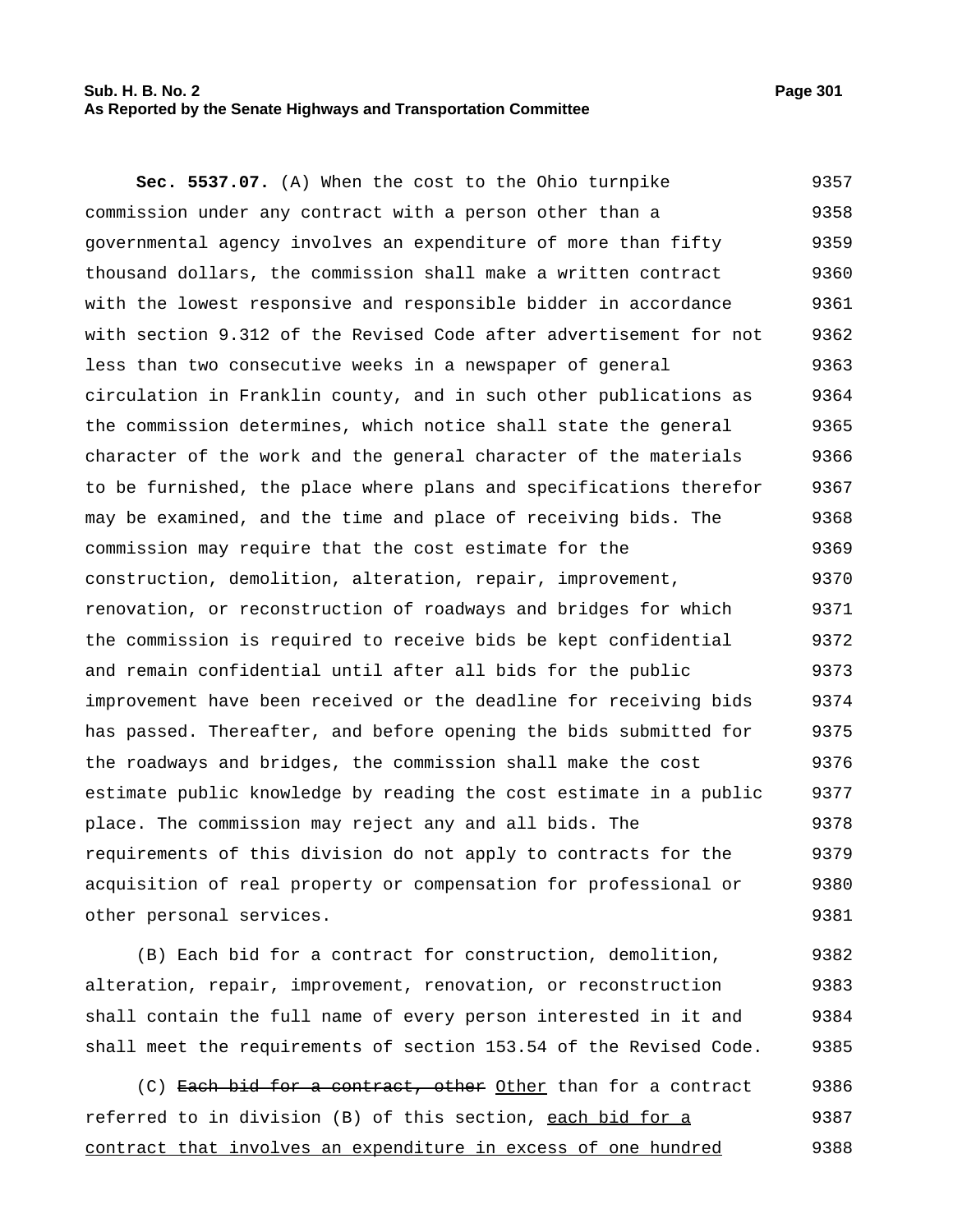### **Sub. H. B. No. 2 Page 302 As Reported by the Senate Highways and Transportation Committee**

9413

| fifty thousand dollars or any contract with a service facility                 | 9389 |
|--------------------------------------------------------------------------------|------|
| operator shall contain the full name of every person interested in             | 9390 |
| it and shall be accompanied by a sufficient bond or certified                  | 9391 |
| check on a solvent bank that if the bid is accepted a contract                 | 9392 |
| will be entered into and the performance of its proposal secured.              | 9393 |
| (D) A Other than a contract referred to in division (B) of                     | 9394 |
| this section, a bond with good and sufficient surety, in a form as             | 9395 |
| prescribed and approved by the commission, shall be required of                | 9396 |
| every contractor awarded a contract, other than a contract                     | 9397 |
| referred to in division (B) of this section, that involves an                  | 9398 |
| expenditure in excess of one hundred fifty thousand dollars or any             | 9399 |
| contract with a service facility operator. The bond shall be in an             | 9400 |
| amount equal to at least fifty per cent of the contract price <sub>7</sub> and | 9401 |
| shall be conditioned upon the faithful performance of the                      | 9402 |
| contract.                                                                      | 9403 |
| (E) Notwithstanding any other provisions of this section, the                  | 9404 |
| commission may establish a program to expedite special projects by             | 9405 |
| combining the design and construction elements of any public                   | 9406 |
| improvement project into a single contract. The commission shall               | 9407 |
| prepare and distribute a scope of work document upon which the                 | 9408 |
| bidders shall base their bids. At a minimum, bidders shall meet                | 9409 |
| the requirements of section 4733.161 of the Revised Code. Except               | 9410 |
| in regard to those requirements relating to providing plans, the               | 9411 |
| commission shall award contracts following the requirements set                | 9412 |

**Sec. 5537.30.** (A) Not later than December 31, 2009, the Ohio turnpike commission, in accordance with 23 U.S.C.A. 109(d), 131(f), and 315, as amended, shall establish a program for the placement of business logos for identification purposes on directional signs within the turnpike right-of-way. 9414 9415 9416 9417 9418

forth in divisions (A), (B), (C), and (D) of this section.

(B)(1) The commission shall establish, and may revise at any 9419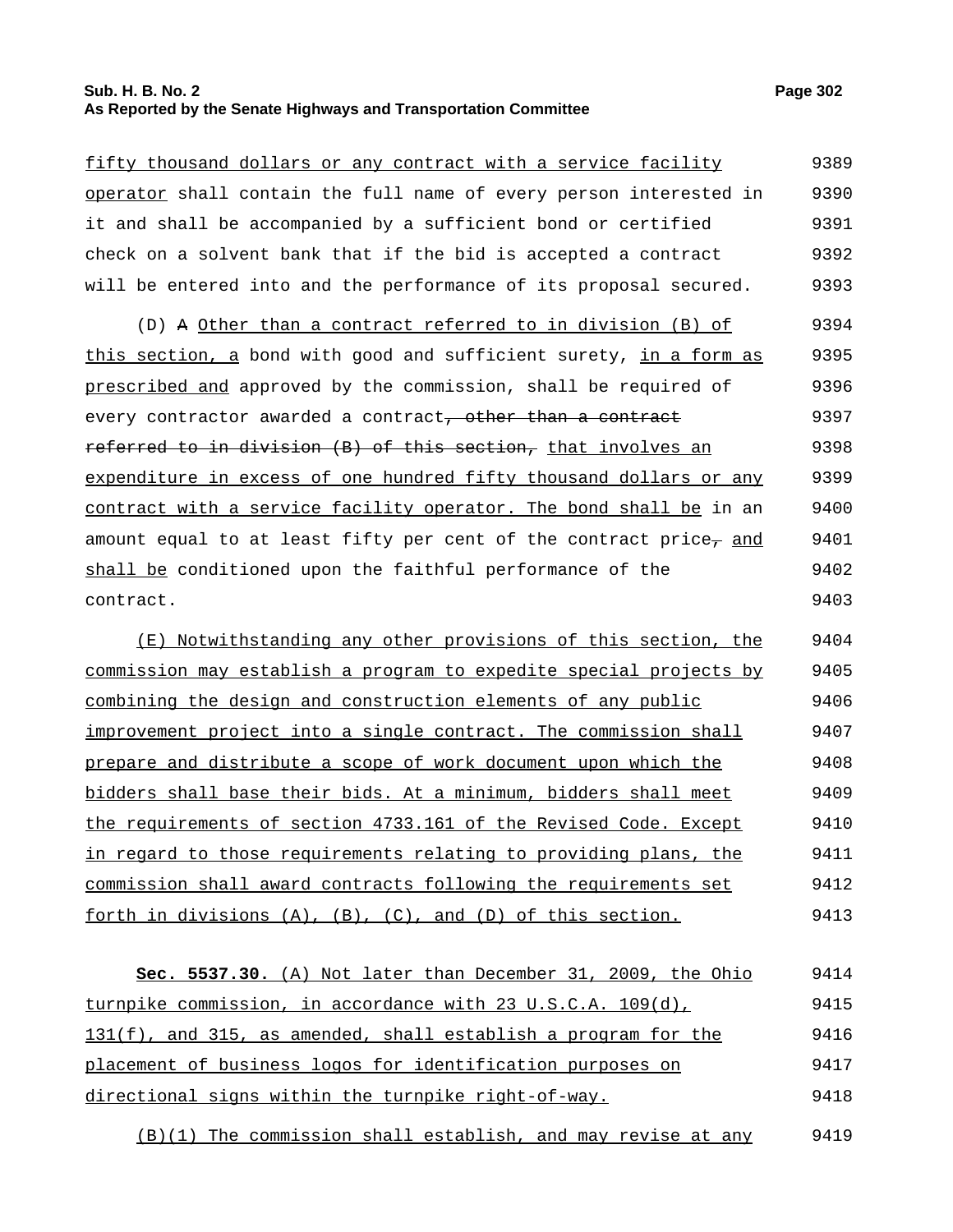# **Sub. H. B. No. 2 Page 303 As Reported by the Senate Highways and Transportation Committee**

| <u>time, a fee for participation in the business logo sign program.</u> | 9420 |
|-------------------------------------------------------------------------|------|
| All direct and indirect costs of the business logo sign program         | 9421 |
| established pursuant to this section shall be fully paid by the         | 9422 |
| businesses applying for participation in the program. The direct        | 9423 |
| and indirect costs of the program shall include, but not be             | 9424 |
| limited to, the cost of capital, directional signs, blanks, posts,      | 9425 |
| logos, installation, repair, engineering, design, insurance,            | 9426 |
| removal, replacement, and administration.                               | 9427 |
| (2) Money generated from participating businesses in excess             | 9428 |
| of the direct and indirect costs and any reasonable profit earned       | 9429 |
| by a person awarded a contract under division (C) of this section       | 9430 |
| shall be remitted to the commission.                                    | 9431 |
| (3) If the commission operates such a program and does not              | 9432 |
| contract with a private person to operate it, all money collected       | 9433 |
| from participating businesses shall be retained by the commission.      | 9434 |
|                                                                         | 9435 |
| (C) The commission, in accordance with rules adopted pursuant           | 9436 |
| to Chapter 119. of the Revised Code, may contract with any private      | 9437 |
| person to operate, maintain, or market the business logo sign           | 9438 |
| program. The contract may allow for a reasonable profit to be           | 9439 |
| earned by the successful applicant. In awarding the contract, the       | 9440 |
| commission shall consider the skill, expertise, prior experience,       | 9441 |
| and other qualifications of each applicant.                             | 9442 |
| (D) The program shall permit the business logo signs of a               | 9443 |
| seller of motor vehicle fuel to include on the seller's signs a         | 9444 |
| marking or symbol indicating that the seller sells one or more          | 9445 |
| types of alternative fuel so long as the seller in fact sells that      | 9446 |
| fuel. As used in this division, "alternative fuel" has the same         | 9447 |
| meaning as in section 125.831 of the Revised Code.                      | 9448 |
|                                                                         |      |

**Sec. 5537.99.** (A) Except as provided in division (B) of this section, whoever violates division (C) of section 5537.16 of the 9449 9450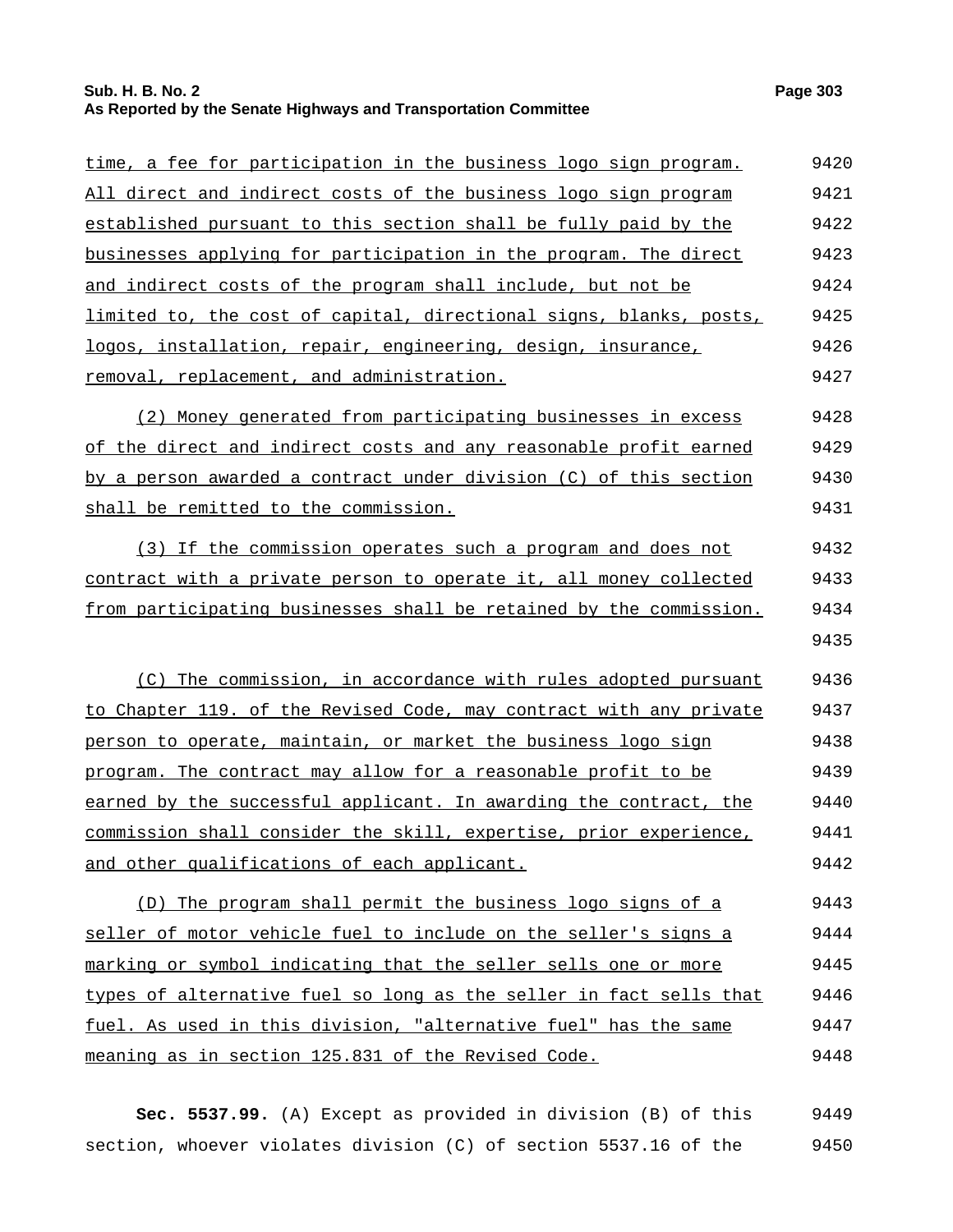### **Sub. H. B. No. 2 Page 304 As Reported by the Senate Highways and Transportation Committee**

Revised Code is guilty of a minor misdemeanor on a first offense; on each subsequent offense such person is guilty of a misdemeanor of the fourth degree. 9451 9452 9453

 $(B)(1)$  Whoever violates division (C) of section 5537.16 of the Revised Code when the violation is a civil violation for failure to comply with toll collection rules is subject to a fee or charge established by the commission by rule. 9454 9455 9456 9457

(2) Whoever violates division (C) of section 5537.16 of the Revised Code in regard to allowable axle or vehicle loads shall be fined in accordance with division (A) of section 5577.99 of the Revised Code. 9458 9459 9460 9461

**Sec. 5541.05.** (A) Except as otherwise provided in division (D) of this section, a board of county commissioners by resolution may place a graveled or unimproved county road under its jurisdiction that is not passable year-round or any portion of such a road on nonmaintained status. Prior to adopting a resolution that places a road on nonmaintained status, the board, at special or regular meetings, shall hold at least two public hearings to allow for public comment on the proposed resolution. The board shall publicize the times and places of the hearings by causing a notice to be published in a newspaper of general circulation in the county in which the road is located at least ten days prior to the date of the first meeting. If the county maintains a web site on the internet, the same notice also shall be posted on the web site at least ten days prior to the date of the first meeting. Upon adoption of such a resolution, the board is not required to cause the road to be dragged at any time, or to cut, destroy, or remove any brush, weeds, briers, bushes, or thistles upon or along the road, or to remove snow from the road, or to maintain or repair the road in any manner. The board, in its discretion, may cause any of these actions to be performed on or 9462 9463 9464 9465 9466 9467 9468 9469 9470 9471 9472 9473 9474 9475 9476 9477 9478 9479 9480 9481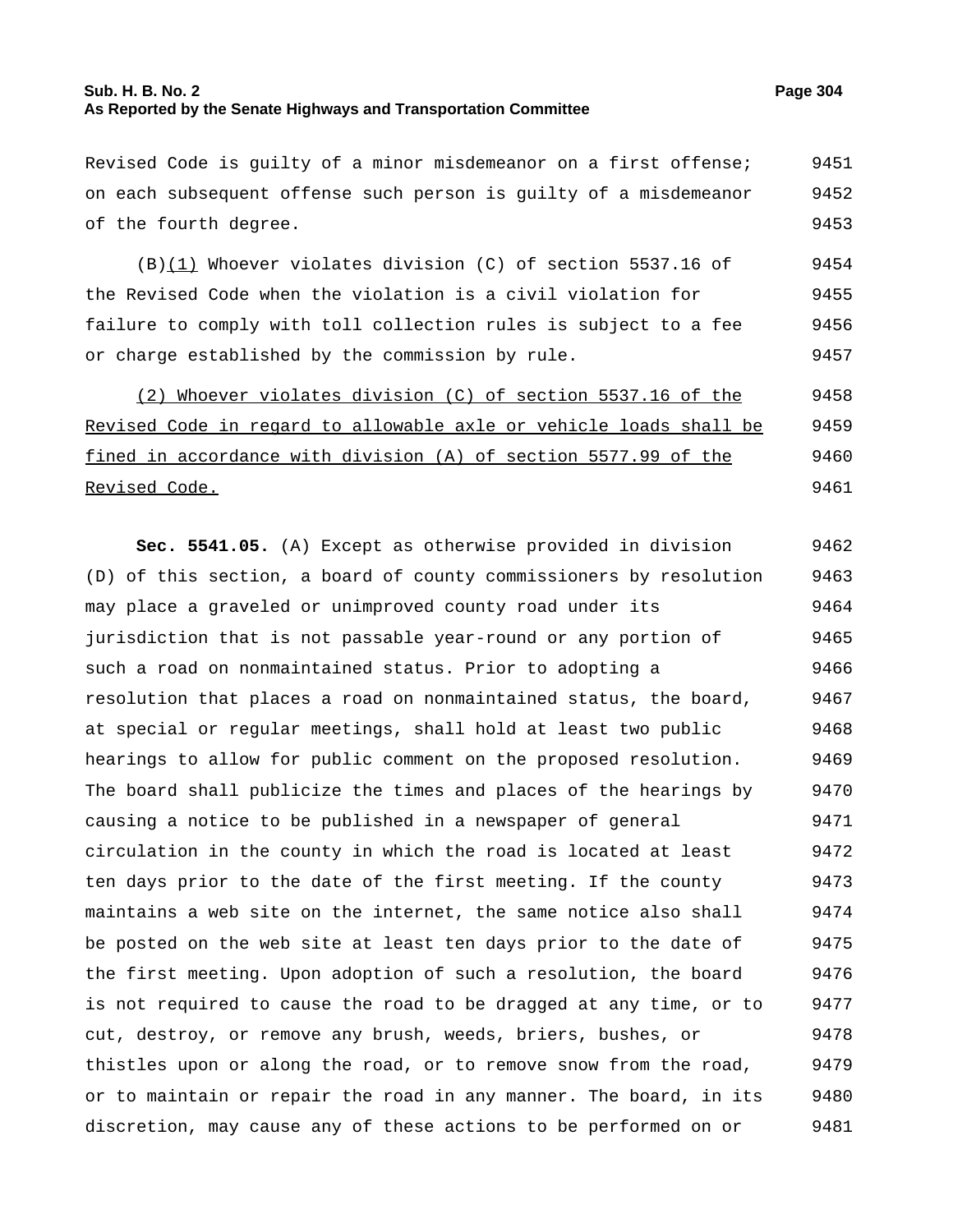to a road that it has placed on nonmaintained status. 9482

9483

(B) Prior to adopting a resolution under division (A) of this section, the board shall request the county engineer to issue an advisory opinion regarding the consequences of placing the road on nonmaintained status, including any impact such action would have on adjoining property owners. A board may adopt a resolution under division (A) of this section only after the county engineer issues the advisory opinion and the county engineer, in the advisory opinion, finds that placing the road on nonmaintained status will not unduly adversely affect the flow of motor vehicle traffic on that road or on any adjacent road. 9484 9485 9486 9487 9488 9489 9490 9491 9492 9493

(C)(1) A board may terminate the nonmaintained status of a county road by adopting a resolution to that effect. If the owner of land adjoining a road that has been placed on nonmaintained status requests the board to terminate the nonmaintained status of the road, the board, in its resolution that terminates that nonmaintained status, may require the owner to pay the costs of upgrading the road to locally adopted county standards. 9494 9495 9496 9497 9498 9499 9500

9501

(2) If the owner of land adjoining a road that has been placed on nonmaintained status upgrades the road to the standards most recently certified by the county engineer for the road, the board shall terminate the nonmaintained status of the road and then shall maintain and repair the road according to such standards. However, division (C)(2) of this section does not apply to a road or portion of a road that, prior to being placed on nonmaintained status, was not certified by the board of county commissioners to the director of transportation in accordance with division (D) of section 4501.04 of the Revised Code as mileage in the county used by and maintained for the public. 9502 9503 9504 9505 9506 9507 9508 9509 9510 9511 9512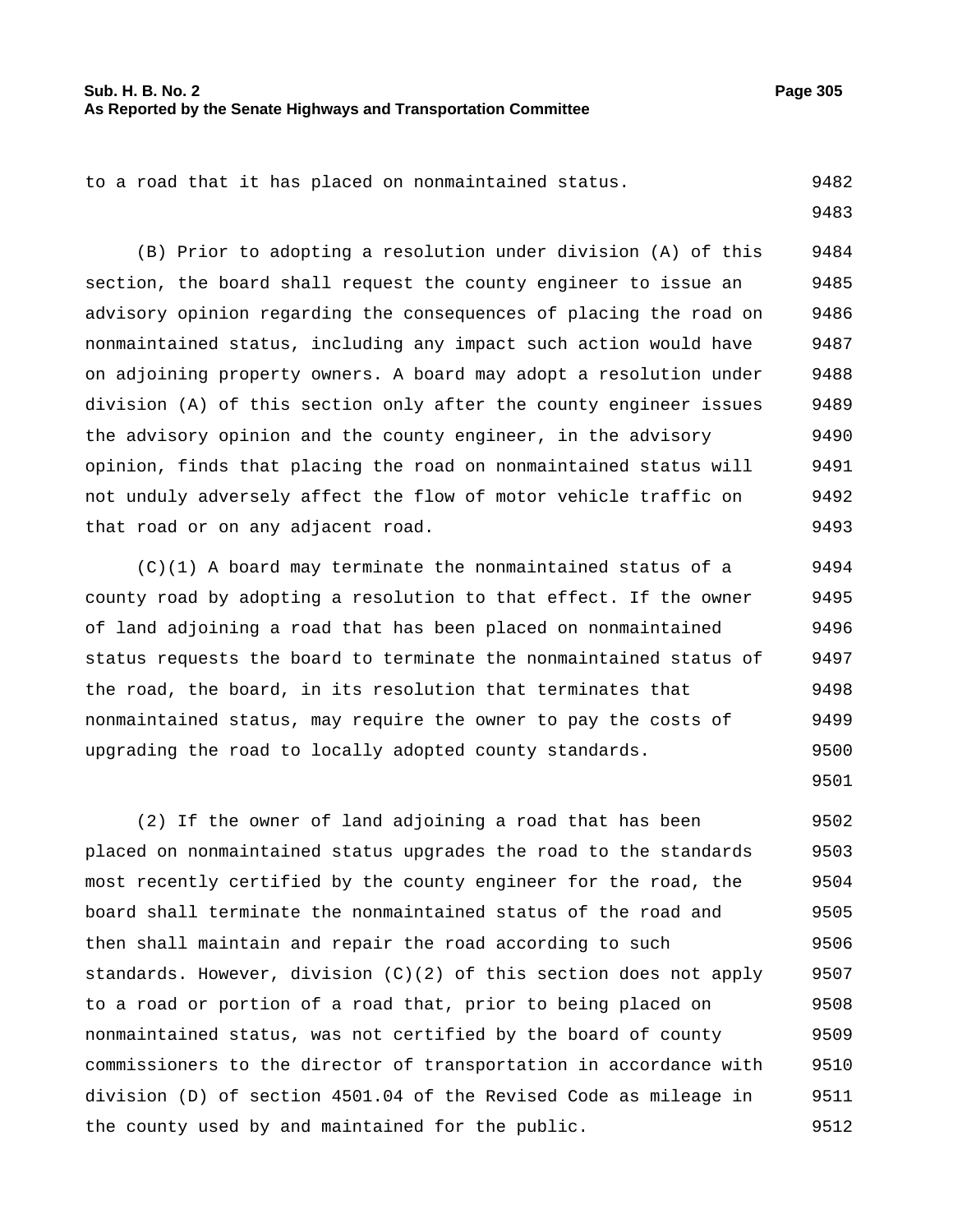### **Sub. H. B. No. 2 Page 306 As Reported by the Senate Highways and Transportation Committee**

(3) The owner of land adjoining a road that was placed on nonmaintained status prior to the effective date of this amendment April 7, 2009, or the owner of land whose only access to such a road is by easement may petition the board for review of the nonmaintained status of the road if the road provides the exclusive means for obtaining access to the land. Upon receipt of a petition, the board shall review the status of the road and shall terminate the nonmaintained status if the board finds that the road provides such exclusive means for obtaining access to the land. After completing the review, the board shall adopt a resolution either retaining or terminating the nonmaintained status of the road. If the board terminates the nonmaintained status of a road under division (C)(3) of this section, the board shall not require the owner to pay the costs of upgrading, maintaining, or repairing the road. However, division  $(C)(3)$  of this section does not apply to a road or portion of a road that, prior to being placed on nonmaintained status, was not certified by the board of county commissioners to the director in accordance with division (D) of section 4501.04 of the Revised Code as mileage in the county used by and maintained for the public. 9513 9514 9515 9516 9517 9518 9519 9520 9521 9522 9523 9524 9525 9526 9527 9528 9529 9530 9531 9532

(D) A graveled or unimproved road may not be placed on nonmaintained status if the road is the exclusive means for obtaining access to land that adjoins that road and the road is passable year-round. 9533 9534 9535 9536

(E) For purposes of this section, a road is passable year-round if a four-wheeled, two-wheel drive passenger motor vehicle can be driven on the road year-round, apart from seasonal conditions caused by weather-related events. 9537 9538 9539 9540

**Sec. 5571.20.** (A) Except as otherwise provided in division (D) of this section, a board of township trustees by resolution may place a graveled or unimproved township road under its 9541 9542 9543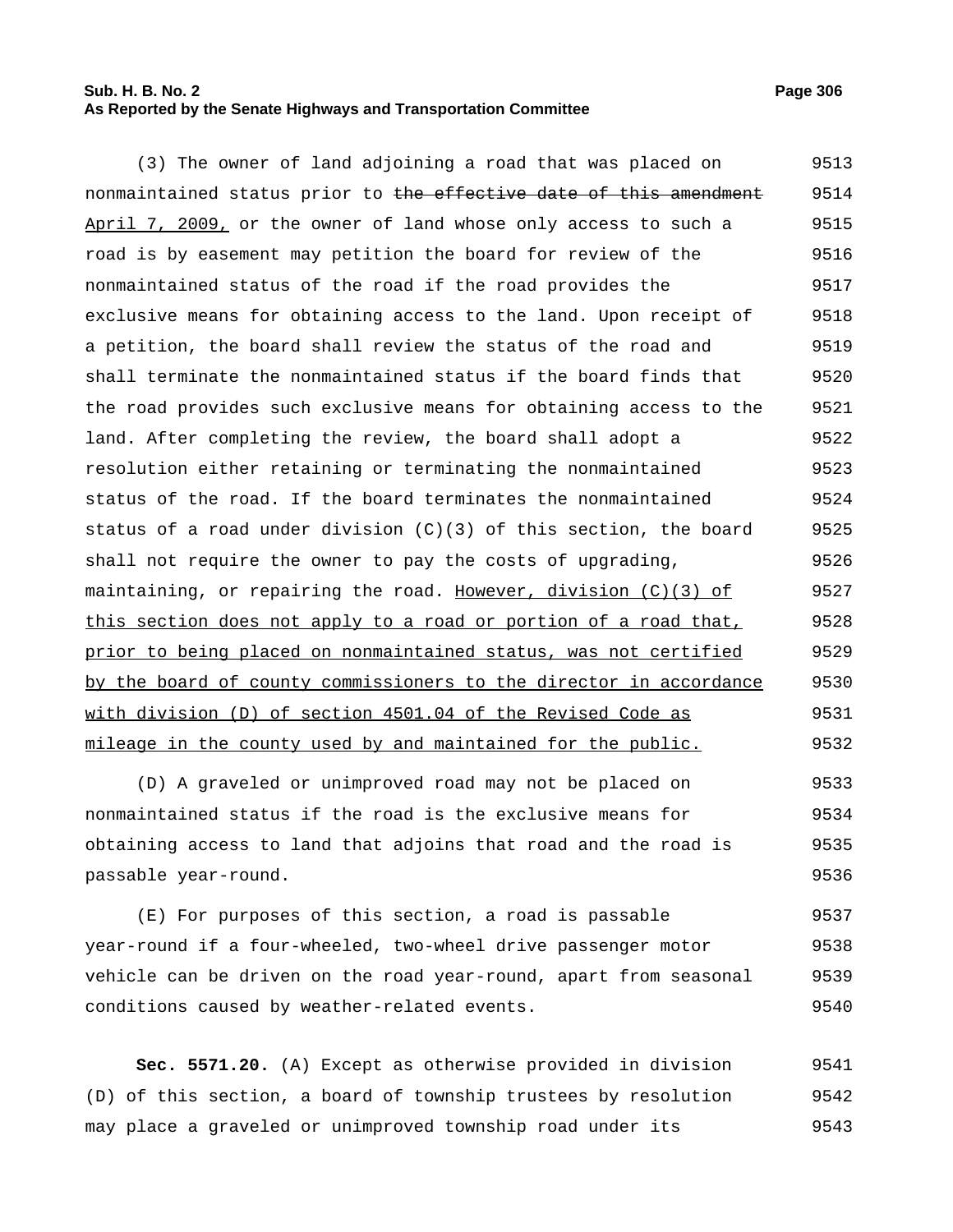jurisdiction that is not passable year-round or any portion of such a road on nonmaintained status. Prior to adopting a resolution that places a road on nonmaintained status, the board shall hold at least two public hearings to allow for public comment on the proposed resolution. The board, at special or regular meetings, shall publicize the times and places of the hearings by causing a notice to be published in a newspaper of general circulation in the county in which the road is located at least ten days prior to the date of the first meeting. If the township maintains a web site on the internet, the same notice also shall be posted on the web site at least ten days prior to the date of the first meeting. Upon adoption of such a resolution, the board is not required to cause the road to be dragged at any time, or to cut, destroy, or remove any brush, weeds, briers, bushes, or thistles upon or along the road, or to remove snow from the road, or to maintain or repair the road in any manner. The board, in its discretion, may cause any of these actions to be performed on or to a road that it has placed on nonmaintained status. 9544 9545 9546 9547 9548 9549 9550 9551 9552 9553 9554 9555 9556 9557 9558 9559 9560 9561 9562

(B) Prior to adopting a resolution under division (A) of this section, the board shall request the county engineer to issue an advisory opinion regarding the consequences of placing the road on nonmaintained status, including any impact such action would have on adjoining property owners. A board may adopt a resolution under division (A) of this section only after the county engineer issues the advisory opinion and the county engineer, in the advisory opinion, finds that placing the road on nonmaintained status will not unduly adversely affect the flow of motor vehicle traffic on that road or on any adjacent road. 9563 9564 9565 9566 9567 9568 9569 9570 9571 9572

(C)(1) A board may terminate the nonmaintained status of a township road by adopting a resolution to that effect. If the owner of land adjoining a road that has been placed on 9573 9574 9575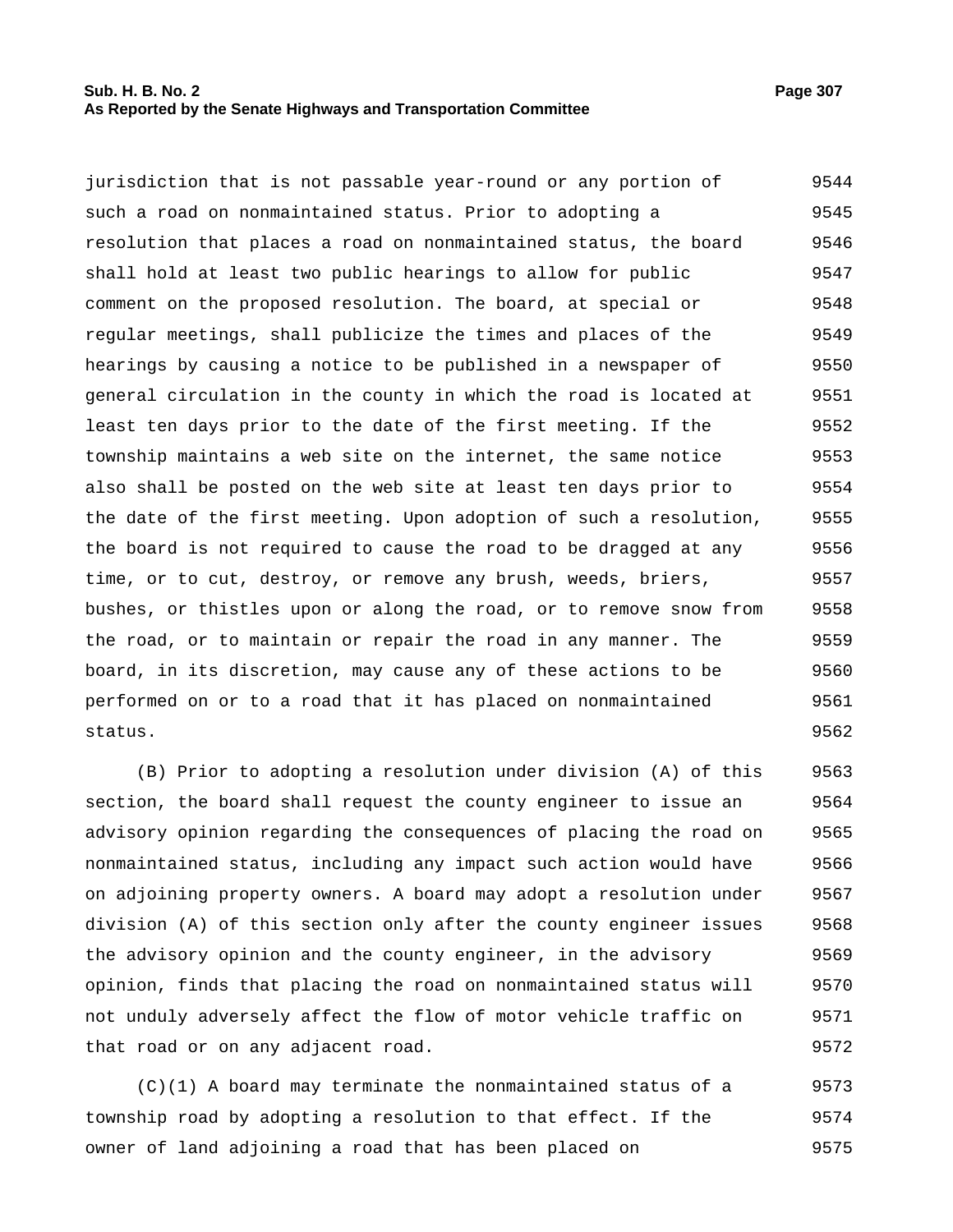### **Sub. H. B. No. 2 Page 308 As Reported by the Senate Highways and Transportation Committee**

nonmaintained status requests the board to terminate the nonmaintained status of the road, the board, in its resolution that terminates that nonmaintained status, may require the owner to pay the costs of upgrading the road to locally adopted township standards. 9576 9577 9578 9579 9580

(2) If the owner of land adjoining a road that has been placed on nonmaintained status upgrades the road to the standards most recently certified by the county engineer for the road, the board shall terminate the nonmaintained status of the road and then shall maintain and repair the road according to such standards. However, division (C)(2) of this section does not apply to a road or portion of a road that, prior to being placed on nonmaintained status, was not certified by the board of township trustees to the director of transportation in accordance with division (E) of section 4501.04 of the Revised Code as mileage in the township used by and maintained for the public. 9581 9582 9583 9584 9585 9586 9587 9588 9589 9590 9591

(3) The owner of land adjoining a road that was placed on nonmaintained status prior to the effective date of this amendment April 7, 2009, or land owner of land whose only access to such a road is by easement may petition the board for review of the nonmaintained status of the road if the road provides the exclusive means for obtaining access to the land. Upon receipt of a petition, the board shall review the status of the road and shall terminate the nonmaintained status if the board finds that the road provides such exclusive means for obtaining access to the land. After completing the review, the board shall adopt a resolution either retaining or terminating the nonmaintained status of the road. If the board terminates the nonmaintained status of a road under division (C)(3) of this section, the board shall not require the owner to pay the costs of upgrading, maintaining, or repairing the road. However, division (C)(3) of this section does not apply to a road or portion of a road that, 9592 9593 9594 9595 9596 9597 9598 9599 9600 9601 9602 9603 9604 9605 9606 9607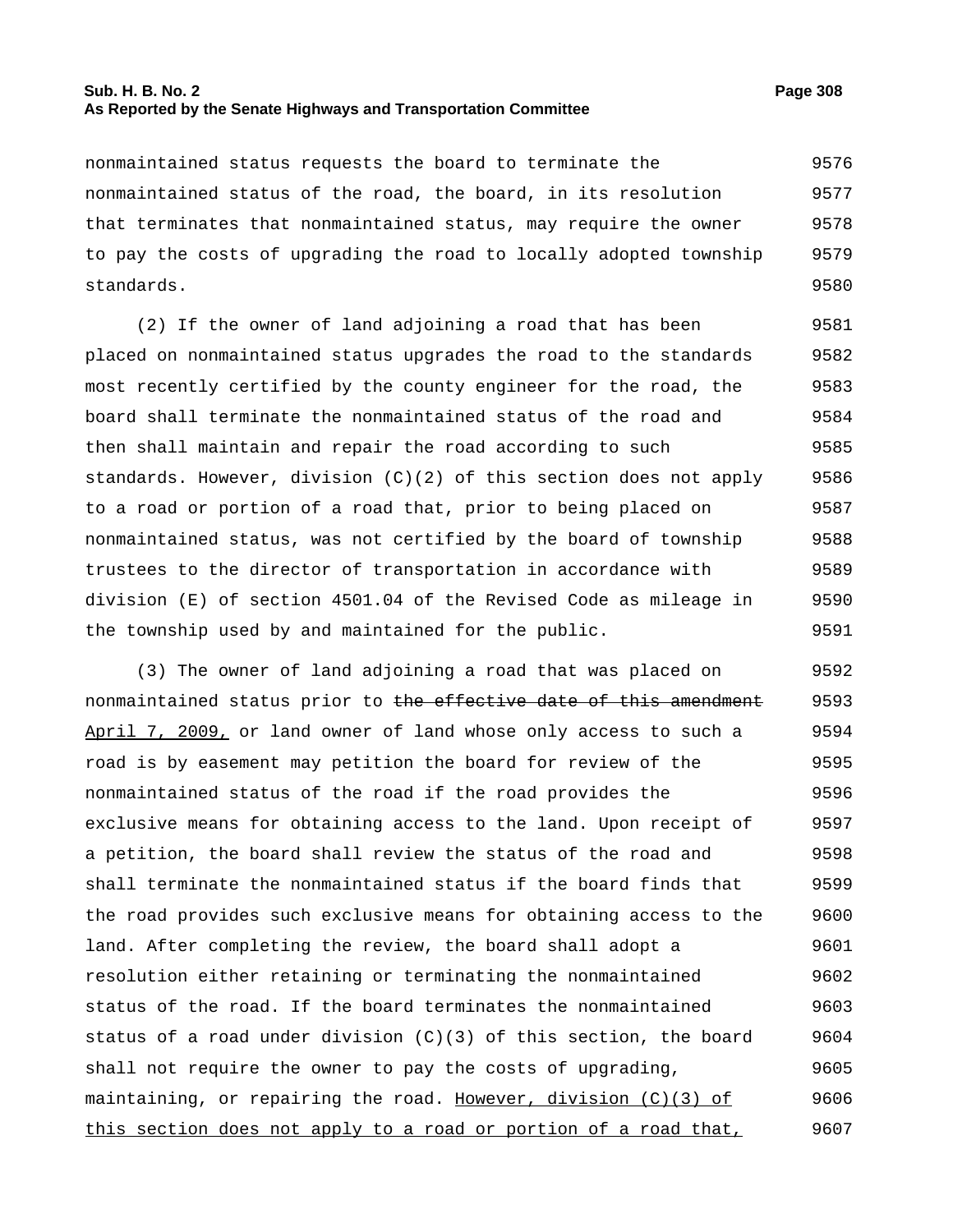# **Sub. H. B. No. 2 Page 309 As Reported by the Senate Highways and Transportation Committee**

| prior to being placed on nonmaintained status, was not certified  | 9608 |
|-------------------------------------------------------------------|------|
| by the board of township trustees to the director in accordance   | 9609 |
| with division (E) of section 4501.04 of the Revised Code as       | 9610 |
| mileage in the township used by and maintained for the public.    | 9611 |
| (D) A graveled or unimproved road may not be placed on            | 9612 |
| nonmaintained status if the road is the exclusive means for       | 9613 |
| obtaining access to land that adjoins that road and the road is   | 9614 |
| passable year-round.                                              | 9615 |
| (E) For purposes of this section, a road is passable              | 9616 |
| year-round if a four-wheeled, two-wheel drive passenger motor     | 9617 |
| vehicle can be driven on the road year-round, apart from seasonal | 9618 |
| conditions caused by weather-related events.                      | 9619 |
|                                                                   |      |
| Sec. 5577.042. (A) As used in this section:                       | 9620 |
| (1) "Farm machinery" has the same meaning as in section           | 9621 |
| 4501.01 of the Revised Code.                                      | 9622 |
| (2) "Farm commodities" includes livestock, bulk milk, corn,       | 9623 |
| soybeans, tobacco, and wheat.                                     | 9624 |
| (3) "Farm truck" means a truck used in the transportation         | 9625 |
| from a farm of farm commodities when the truck is operated in     | 9626 |
| accordance with this section.                                     | 9627 |
| (4) "Log truck" means a truck used in the transportation of       | 9628 |
| timber from the site of its cutting when the truck is operated in | 9629 |
| accordance with this section.                                     | 9630 |
| (5) "Coal truck" means a truck transporting coal from the         | 9631 |
| site where it is mined when the truck is operated in accordance   | 9632 |
| with this section.                                                | 9633 |
| (6) "Solid waste" has the same meaning as in section 3734.01      | 9634 |
| of the Revised Code.                                              | 9635 |
|                                                                   |      |

(7) "Solid waste haul vehicle" means a vehicle hauling solid 9636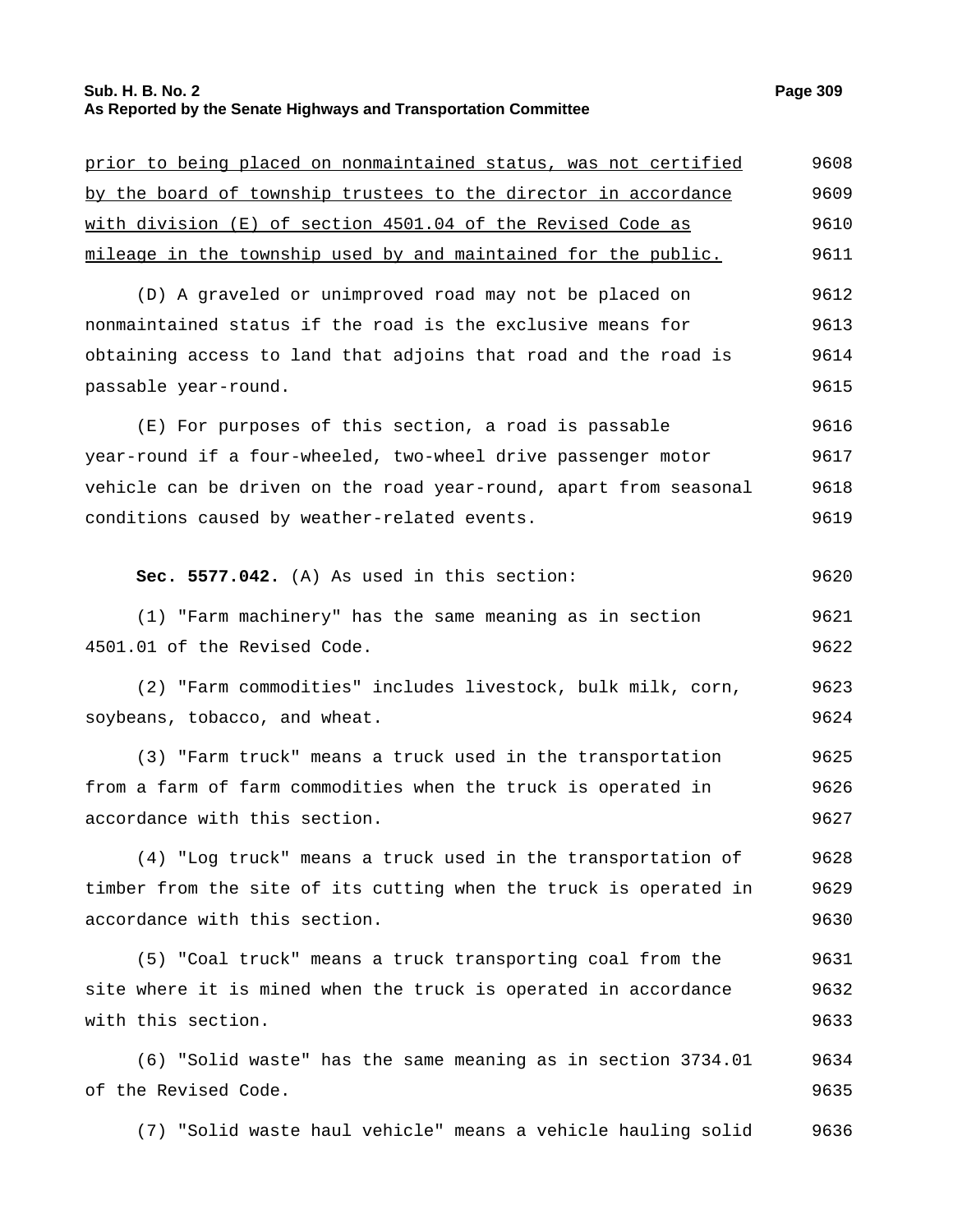# **Sub. H. B. No. 2 Page 310 As Reported by the Senate Highways and Transportation Committee**

waste for which a bill of lading has not been issued. 9637

| $(B)(1)$ Notwithstanding sections 5577.02 and 5577.04 of the       | 9638 |
|--------------------------------------------------------------------|------|
| Revised Code, a coal truck transporting coal, a farm truck or farm | 9639 |
| machinery transporting farm commodities, a log truck transporting  | 9640 |
| timber, or a solid waste haul vehicle hauling solid waste, from    | 9641 |
| the place of production to the first point of delivery where the   | 9642 |
| commodities are weighed and title to the commodities, coal, or     | 9643 |
| timber is transferred, or, in the case of solid waste, from the    | 9644 |
| place of production to the first point of delivery where the solid | 9645 |
| waste is disposed of or title to the solid waste is transferred,   | 9646 |
| the following vehicles under the described conditions may exceed   | 9647 |
| by no more than seven and one-half per cent the weight provisions  | 9648 |
| of sections 5577.01 to 5577.09 of the Revised Code and no penalty  | 9649 |
| prescribed in section 5577.99 of the Revised Code shall be         | 9650 |
| imposed:                                                           | 9651 |
| (a) A coal truck transporting coal, from the place of              | 9652 |
| production to the first point of delivery where title to the coal  | 9653 |
| <u>is transferred;</u>                                             | 9654 |
| (b) A farm truck or farm machinery transporting farm               | 9655 |
| commodities, from the place of production to the first point of    | 9656 |
| delivery where the commodities are weighed and title to the        | 9657 |
| commodities is transferred;                                        | 9658 |
| (c) A log truck transporting timber, from the place of             | 9659 |
| production to the first point of delivery where title to the       | 9660 |
| timber is transferred;                                             | 9661 |
| (d) A solid waste haul vehicle hauling solid waste, from the       | 9662 |
| place of production to the first point of delivery where the solid | 9663 |
| waste is disposed of or title to the solid waste is transferred;   | 9664 |
| (e) A concrete transport truck transporting and mixing             | 9665 |
| concrete, from the place of production to the point of delivery    | 9666 |
| where the concrete is discharged. If                               | 9667 |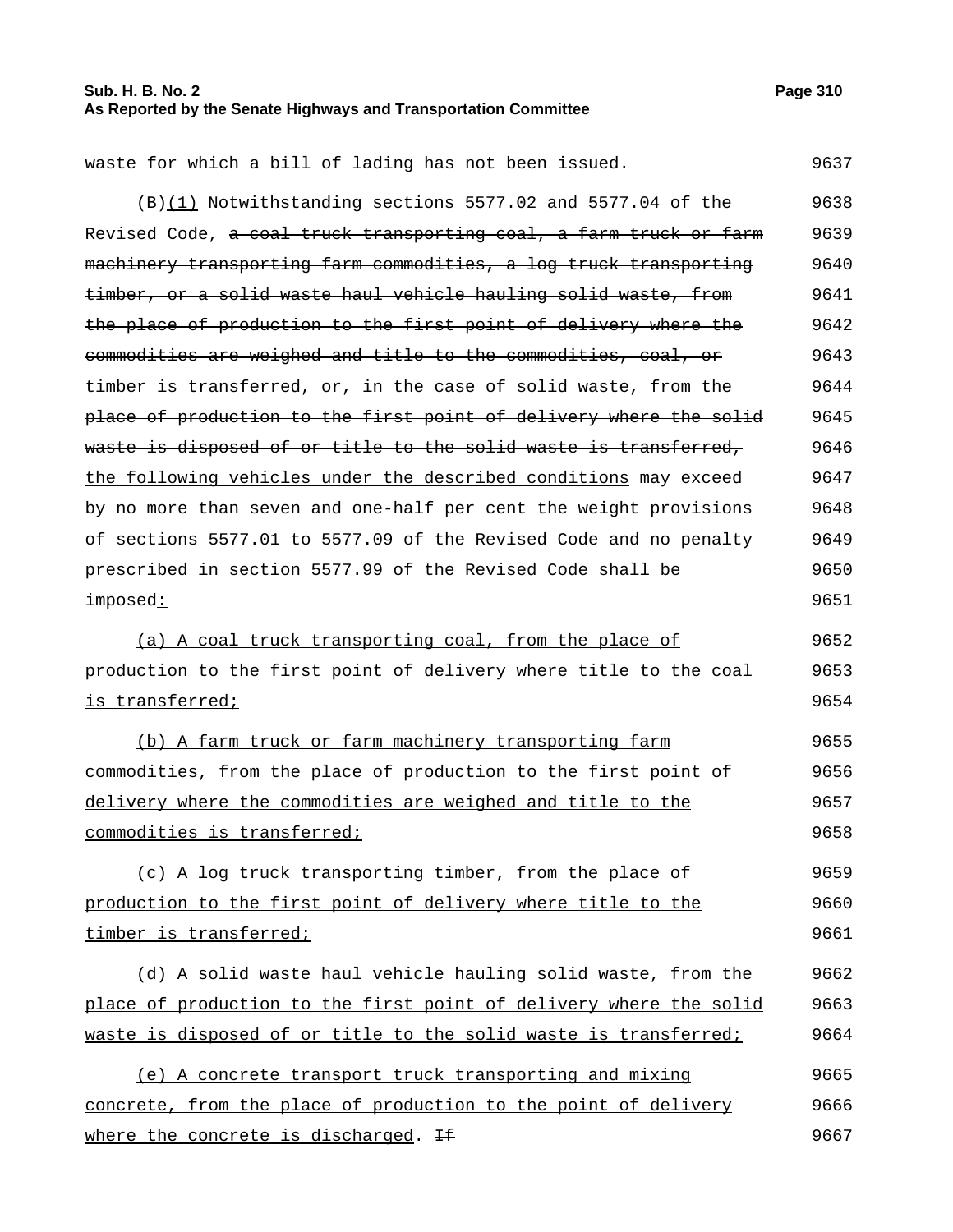# **Sub. H. B. No. 2 Page 311 As Reported by the Senate Highways and Transportation Committee**

| farm machinery so transporting farm commodities, a timber truck so  | 9669 |
|---------------------------------------------------------------------|------|
| transporting timber, or a solid waste haul vehicle hauling solid    | 9670 |
| waste, <u>or a concrete truck transporting and mixing concrete,</u> | 9671 |
| exceeds by more than seven and one-half per cent the weight         | 9672 |
| provisions of those sections, both of the following apply without   | 9673 |
| regard to the seven and one-half per cent allowance provided by     | 9674 |
| this division:                                                      | 9675 |
| $\{+\}$ (a) The applicable penalty prescribed in section 5577.99    | 9676 |
| of the Revised Code;                                                | 9677 |
| $(2)$ (b) The civil liability imposed by section 5577.12 of the     | 9678 |
| Revised Code.                                                       | 9679 |
| $(C)(1)$ Division (B) of this section does not apply to the         | 9680 |
| operation of a farm truck, log truck, or farm machinery             | 9681 |
| transporting farm commodities during the months of February and     | 9682 |
| March.                                                              | 9683 |
| (2) Regardless of when the operation occurs, division $(B)(1)$      | 9684 |
| of this section does not apply to the operation of a coal truck, a  | 9685 |
| farm truck, a log truck, a solid waste haul vehicle, a concrete     | 9686 |
| truck transporting and mixing concrete, or farm machinery           | 9687 |
| transporting farm commodities on either of the following:           | 9688 |
| (a) A highway that is part of the interstate system;                | 9689 |
| (b) A highway, road, or bridge that is subject to reduced           | 9690 |
| maximum weights under section 4513.33, 5577.07, 5577.071, 5577.08,  | 9691 |
| 5577.09, or 5591.42 of the Revised Code.                            | 9692 |
|                                                                     |      |
| <b>Section 101.02.</b> That existing sections 121.51, 133.52,       | 9693 |
| 151.01, 151.09, 151.40, 955.201, 1345.52, 1547.11, 1548.10,         | 9694 |
| 1751.53, 2911.21, 2949.094, 3781.01, 3781.10, 3781.12, 3781.19,     | 9695 |
| 3905.423, 3923.38, 4501.01, 4501.03, 4501.21, 4503.03, 4503.10,     | 9696 |

(2) If a coal truck so transporting coal, a farm truck or

4503.103, 4503.191, 4505.032, 4505.09, 4506.07, 4506.11, 4506.17, 9697

9668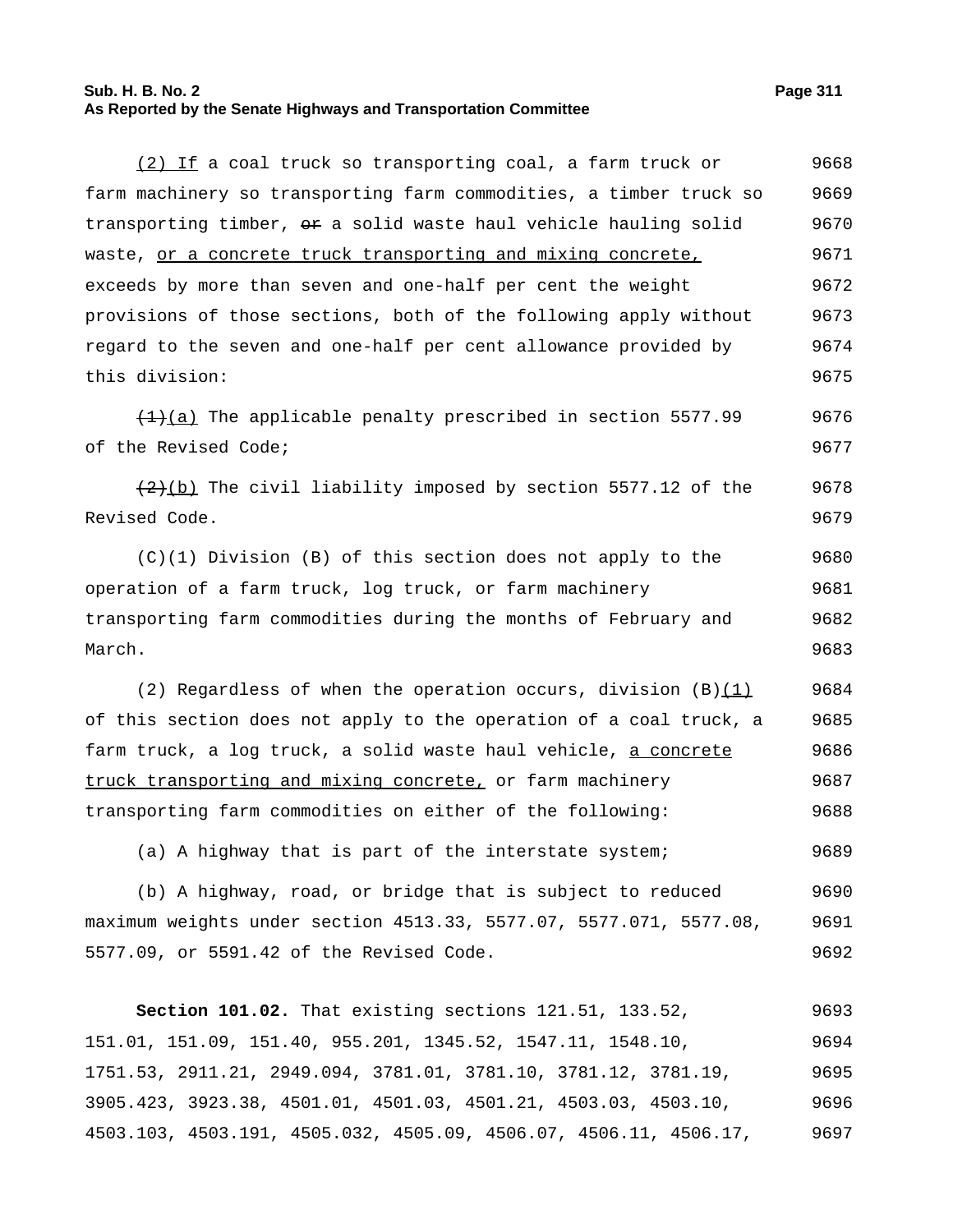4507.06, 4507.13, 4507.51, 4507.52, 4511.01, 4511.181, 4511.19, 4511.191, 4511.21, 4511.213, 4513.263, 4513.34, 4517.021, 4519.02, 4519.03, 4519.04, 4519.08, 4519.09, 4519.10, 4519.44, 4519.47, 4519.59, 4561.17, 4561.18, 4561.21, 4740.14, 4765.37, 4765.38, 4765.39, 4928.64, 4928.65, 5501.03, 5501.311, 5501.51, 5502.67, 5502.68, 5515.01, 5515.07, 5517.011, 5525.15, 5531.09, 5537.07, 5537.99, 5541.05, 5571.20, and 5577.042 of the Revised Code are hereby repealed. 9698 9699 9700 9701 9702 9703 9704 9705

**Section 105.01.** That sections 955.202 and 5902.09 of the Revised Code are hereby repealed. 9706 9707

**Section 105.05.** Section 121.53 of the Revised Code is hereby repealed, effective September 30, 2013. 9708 9709

**Section 115.01.** That sections 1751.53 and 3923.38 of the Revised Code be amended to read as follows: 9710 9711

**Sec. 1751.53.** (A) As used in this section: 9712

(1) "Group contract" means a group health insuring corporation contract covering employees that meets either of the following conditions: 9713 9714 9715

(a) The contract was issued by an entity that, on June 4, 1997, holds a certificate of authority or license to operate under Chapter 1738. or 1742. of the Revised Code, and covers an employee at the time the employee's employment is terminated. 9716 9717 9718 9719

(b) The contract is delivered, issued for delivery, or renewed in this state after June 4, 1997, and covers an employee at the time the employee's employment is terminated. 9720 9721 9722

(2) "Eligible employee" means an employee to whom all of the following apply: 9723 9724

(a) The employee has been continuously covered under a group 9725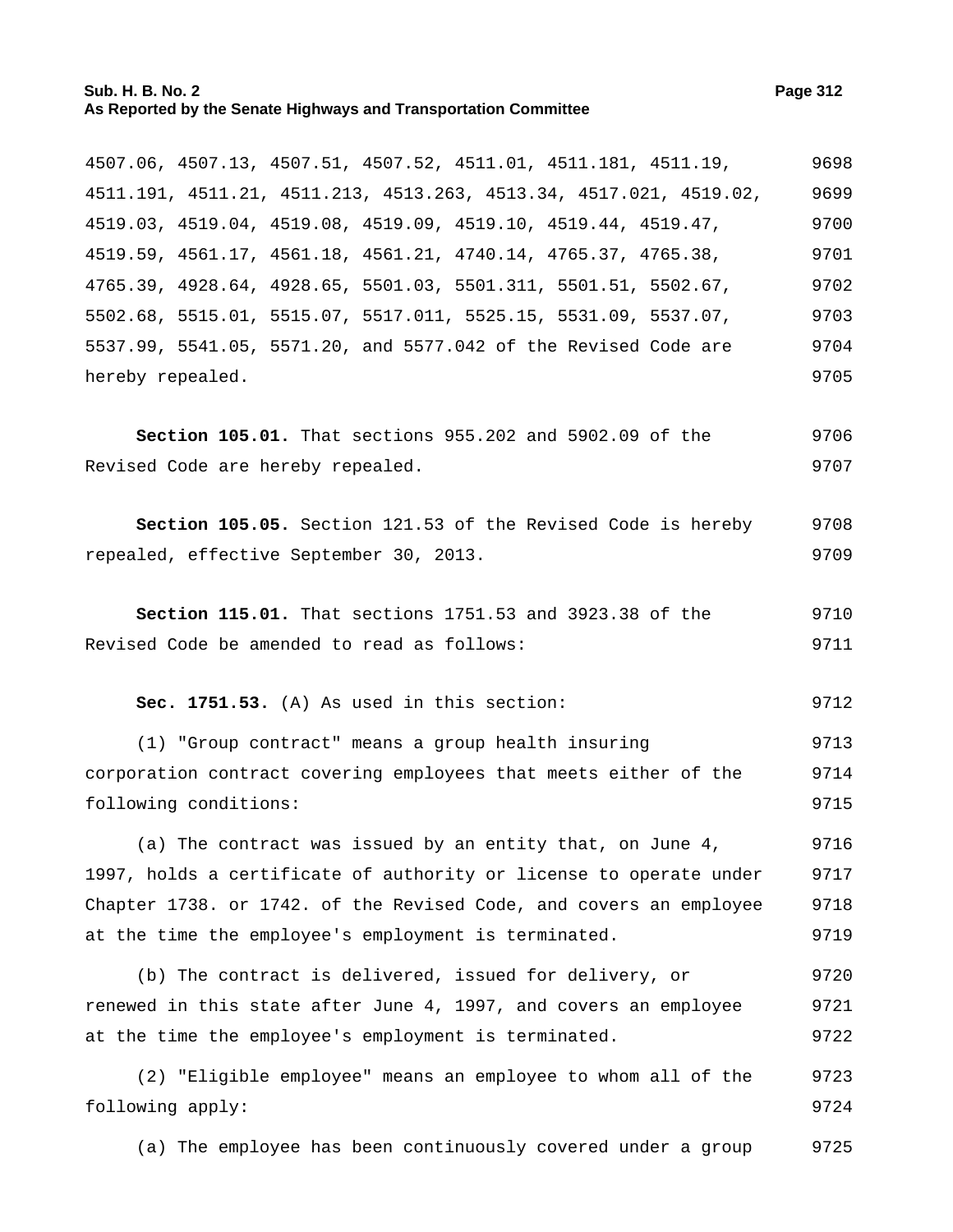### **Sub. H. B. No. 2 Page 313 As Reported by the Senate Highways and Transportation Committee**

termination of the continuation of coverage.

contract or under the contract and any prior similar group

coverage replaced by the contract, during the entire three-month period preceding the termination of the employee's employment. 9727 9728 (b) The employee did not voluntarily terminate the employee's employment and the termination of employment is not a result of any gross misconduct on the part of the employee The employee is entitled, at the time of the termination of this employment, to unemployment compensation benefits under Chapter 4141. of the Revised Code. 9729 9730 9731 9732 9733 9734 (c) The employee is not, and does not become, covered by or eligible for coverage by medicare. 9735 9736 (d) The employee is not, and does not become, covered by or eligible for coverage by any other insured or uninsured arrangement that provides hospital, surgical, or medical coverage for individuals in a group and under which the employee was not covered immediately prior to the termination of employment. A person eligible for continuation of coverage under this section, who is also eligible for coverage under section 3923.123 of the Revised Code, may elect either coverage, but not both. A person who elects continuation of coverage may elect any coverage available under section 3923.123 of the Revised Code upon the 9737 9738 9739 9740 9741 9742 9743 9744 9745 9746

(B) A group contract shall provide that any eligible employee may continue the coverage under the contract, for the employee and the employee's eligible dependents, for a period of twelve six months after the date that the group coverage would otherwise terminate by reason of the termination of the employee's employment. Each certificate of coverage issued to employees under the contract shall include a notice of the employee's privilege of continuation. 9748 9749 9750 9751 9752 9753 9754 9755

(C) All of the following apply to the continuation of group 9756

9726

9747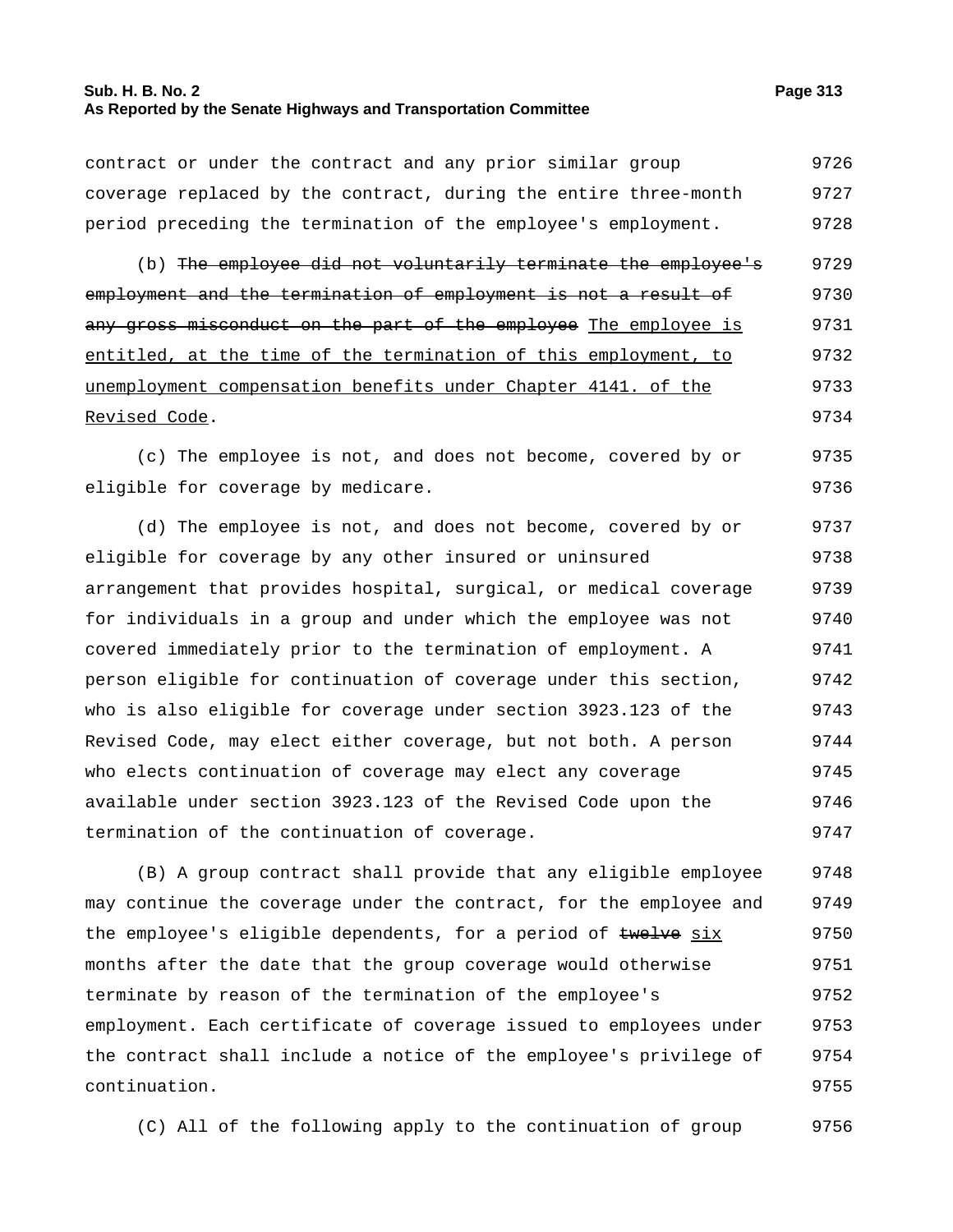### **Sub. H. B. No. 2 Page 314 As Reported by the Senate Highways and Transportation Committee**

coverage required under division (B) of this section: 9757 (1) Continuation need not include any supplemental health care services benefits or specialty health care services benefits provided by the group contract. 9758 9759 9760 (2) The employer shall notify the employee of the right of continuation at the time the employer notifies the employee of the termination of employment. The notice shall inform the employee of the amount of contribution required by the employer under division (C)(4) of this section. 9761 9762 9763 9764 9765 (3) The employee shall file a written election of continuation with the employer and pay the employer the first contribution required under division (C)(4) of this section. The request and payment must be received by the employer no later than the earlier of any of the following dates: 9766 9767 9768 9769 9770 (a) Thirty-one days after the date on which the employee's coverage would otherwise terminate; 9771 9772 (b) Ten days after the date on which the employee's coverage would otherwise terminate, if the employer has notified the employee of the right of continuation prior to this date; 9773 9774 9775 (c) Ten days after the employer notifies the employee of the right of continuation, if the notice is given after the date on which the employee's coverage would otherwise terminate. 9776 9777 9778 (4) The employee must pay to the employer, on a monthly basis, in advance, the amount of contribution required by the employer. The amount required shall not exceed the group rate for the insurance being continued under the policy on the due date of each payment. 9779 9780 9781 9782 9783 (5) The employee's privilege to continue coverage and the coverage under any continuation ceases if any of the following occurs: 9784 9785 9786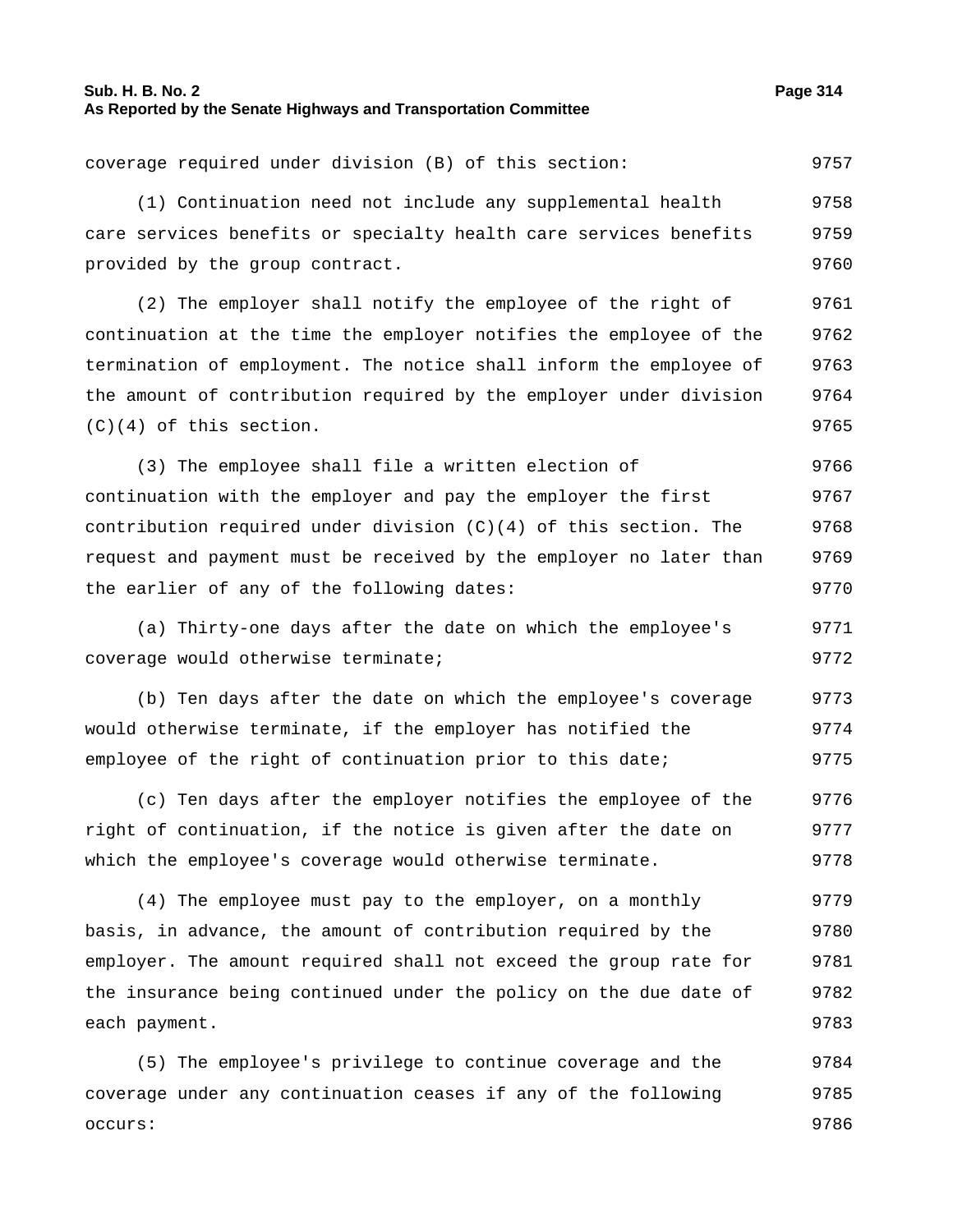### **Sub. H. B. No. 2 Page 315 As Reported by the Senate Highways and Transportation Committee**

(a) The employee ceases to be an eligible employee under division (A)(2)(c) or (d) of this section; 9787 9788

(b) A period of  $t$ welve six months expires after the date that the employee's coverage under the group contract would otherwise have terminated because of the termination of employment; 9789 9790 9791

(c) The employee fails to make a timely payment of a required contribution, in which event the coverage shall cease at the end of the coverage for which contributions were made; 9792 9793 9794

(d) The group contract is terminated, or the employer terminates participation under the contract, unless the employer replaces the coverage by similar coverage under another contract or other group health arrangement. If the employer replaces the contract with similar group health coverage, all of the following apply: 9795 9796 9797 9798 9799 9800

(i) The member shall be covered under the replacement coverage, for the balance of the period that the member would have remained covered under the terminated coverage if it had not been terminated. 9801 9802 9803 9804

(ii) The minimum level of benefits under the replacement coverage shall be the applicable level of benefits of the contract replaced reduced by any benefits payable under the contract replaced. 9805 9806 9807 9808

(iii) The contract replaced shall continue to provide benefits to the extent of its accrued liabilities and extensions of benefits as if the replacement had not occurred. 9809 9810 9811

(D) This section does not apply to any group contract offering only supplemental health care services or specialty health care services. 9812 9813 9814

(E) An employee shall notify the health insuring corporation if the employee elects continuation of coverage under this 9815 9816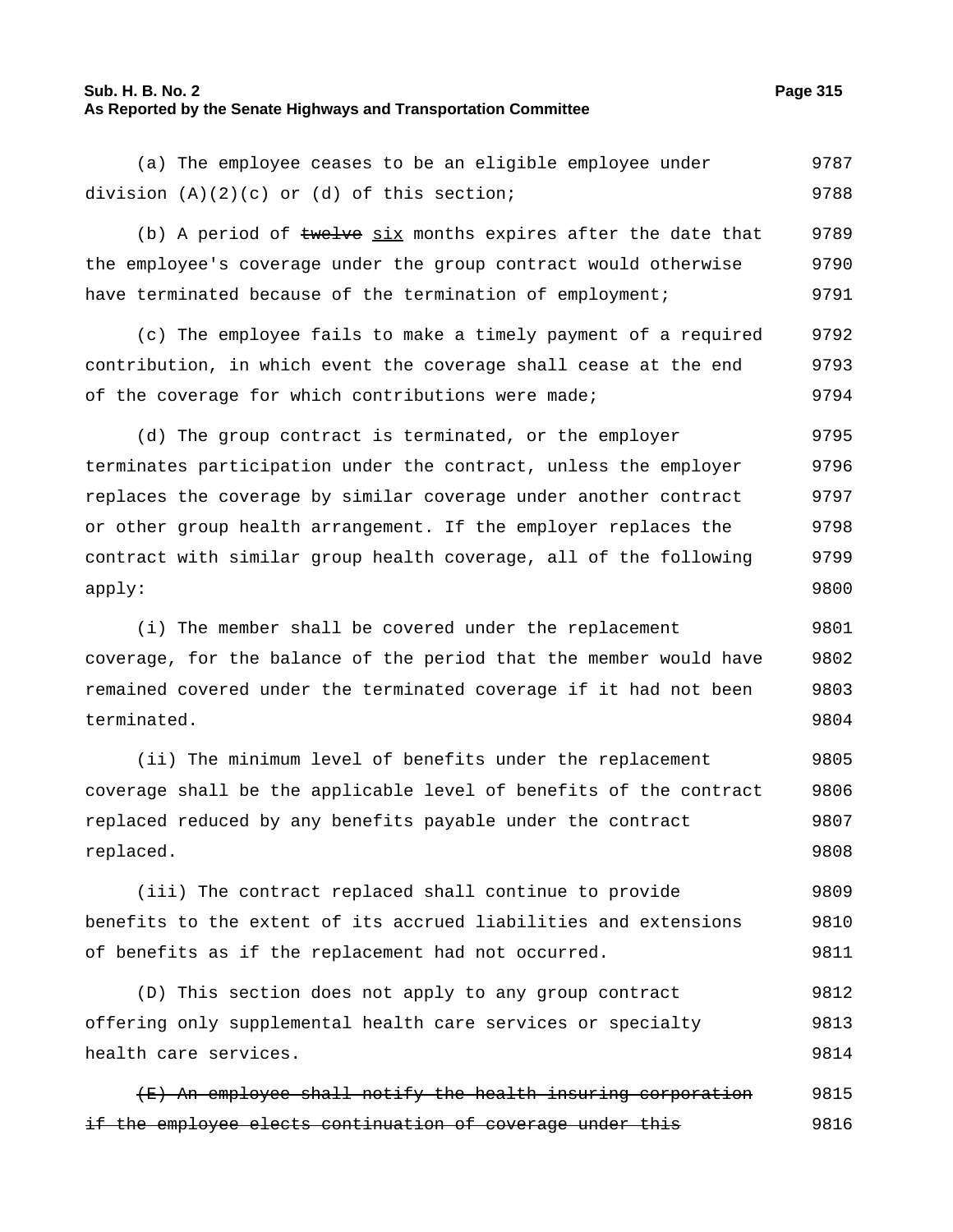### **Sub. H. B. No. 2 Page 316 As Reported by the Senate Highways and Transportation Committee**

| section. The health insuring corporation may require the employer  | 9817 |
|--------------------------------------------------------------------|------|
| to provide documentation if the employee elects continuation of    | 9818 |
| coverage and is seeking premium assistance for the continuation of | 9819 |
| eoverage under the "American Recovery and Investment Act of 2009," | 9820 |
| Pub. L. No. 111-5, 123 Stat. 115. The director of insurance shall  | 9821 |
| publish guidance for employers and health insuring corporations    | 9822 |
| regarding the contents of such documentation.                      | 9823 |

**Sec. 3923.38.** (A) As used in this section: 9824

(1) "Group policy" includes any group sickness and accident policy or contract delivered, issued for delivery, or renewed in this state on or after June 28, 1984, and any private or public employer self-insurance plan or other plan that provides, or provides payment for, health care benefits for employees resident in this state other than through an insurer or health insuring corporation, to which both of the following apply: 9825 9826 9827 9828 9829 9830 9831

(a) The policy insures employees for hospital, surgical, or major medical insurance on an expense incurred or service basis, other than for specified diseases or for accidental injuries only. 9832 9833 9834

(b) The policy is in effect and covers an eligible employee at the time the employee's employment is terminated. 9835 9836

(2) "Eligible employee" includes only an employee to whom all of the following apply: 9837 9838

(a) The employee has been continuously insured under a group policy or under the policy and any prior similar group coverage replaced by the policy, during the entire three-month period preceding the termination of the employee's employment. 9839 9840 9841 9842

(b) The employee did not voluntarily terminate the employee's employment and the termination of employment is not a result of any gross misconduct on the part of the employee The employee is entitled, at the time of the termination of the employee's 9843 9844 9845 9846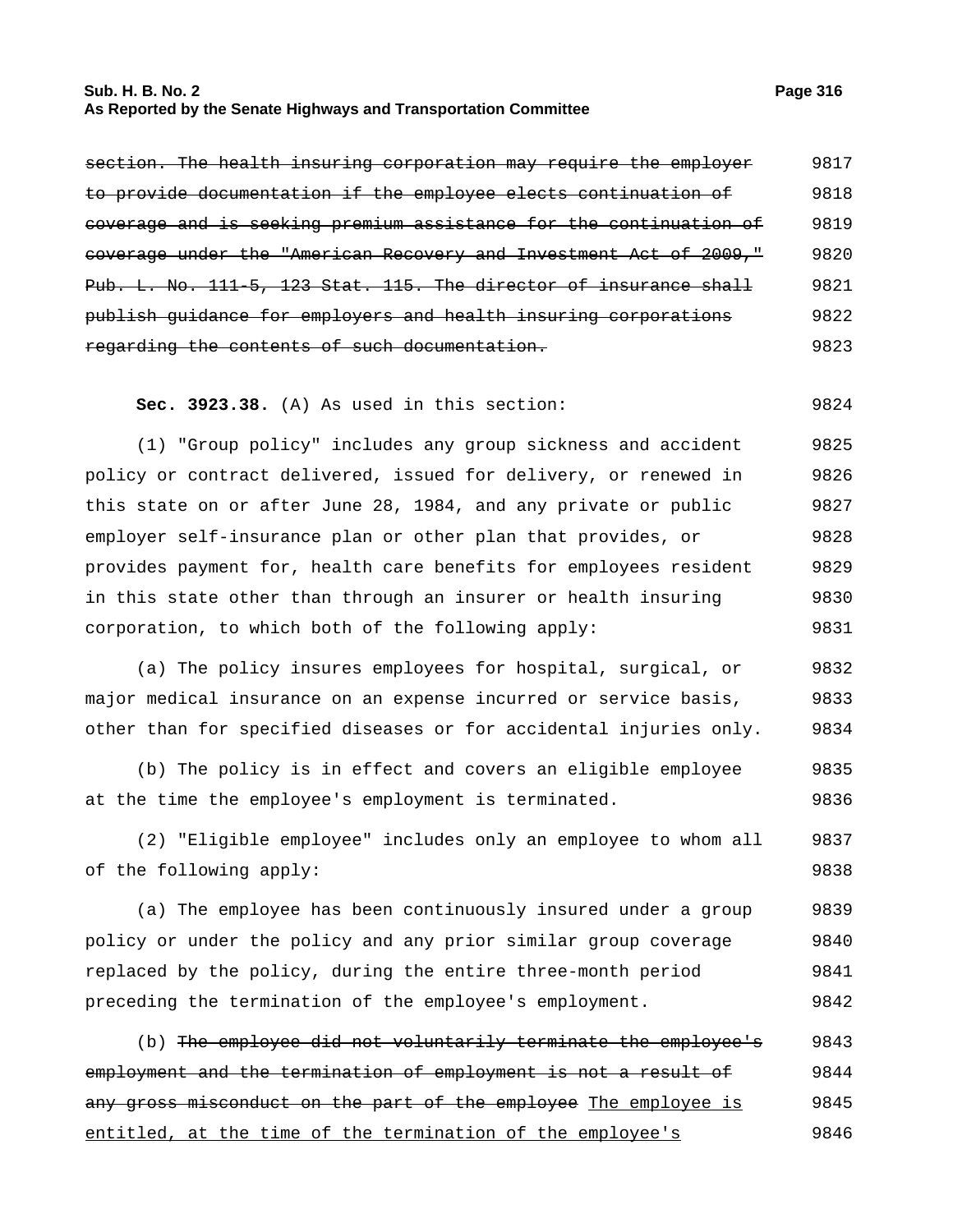# **Sub. H. B. No. 2 Page 317 As Reported by the Senate Highways and Transportation Committee**

| employment, to unemployment compensation benefits under Chapter   | 9847 |
|-------------------------------------------------------------------|------|
| 4141. of the Revised Code.                                        | 9848 |
| (c) The employee is not, and does not become, covered by or       | 9849 |
| eligible for coverage by medicare under Title XVIII of the Social | 9850 |
| Security Act, as amended.                                         | 9851 |
| (d) The employee is not, and does not become, covered by or       | 9852 |
| eligible for coverage by any other insured or uninsured           | 9853 |
| arrangement that provides hospital, surgical, or medical coverage | 9854 |
| for individuals in a group and under which the person was not     | 9855 |
| covered immediately prior to such termination. A person eligible  | 9856 |
| for continuation of coverage under this section, who is also      | 9857 |
| eligible for coverage under section 3923.123 of the Revised Code, | 9858 |
| may elect either coverage, but not both. A person who elects      | 9859 |
| continuation of coverage may elect any coverage available under   | 9860 |
| section 3923.123 of the Revised Code upon the termination of the  | 9861 |
| continuation of coverage.                                         | 9862 |
|                                                                   |      |

(3) "Group rate" means, in the case of an employer self-insurance or other health benefits plan, the average monthly cost per employee, over a period of at least twelve months, of the operation of the plan that would represent a group insurance rate if the same coverage had been provided under a group sickness and accident insurance policy. 9863 9864 9865 9866 9867 9868

(B) A group policy shall provide that any eligible employee may continue the employee's hospital, surgical, and medical insurance under the policy, for the employee and the employee's eligible dependents, for a period of twelve six months after the date that the insurance coverage would otherwise terminate by reason of the termination of the employee's employment. Each certificate of coverage, or other notice of coverage, issued to employees under the policy shall include a notice of the employee's privilege of continuation. 9869 9870 9871 9872 9873 9874 9875 9876 9877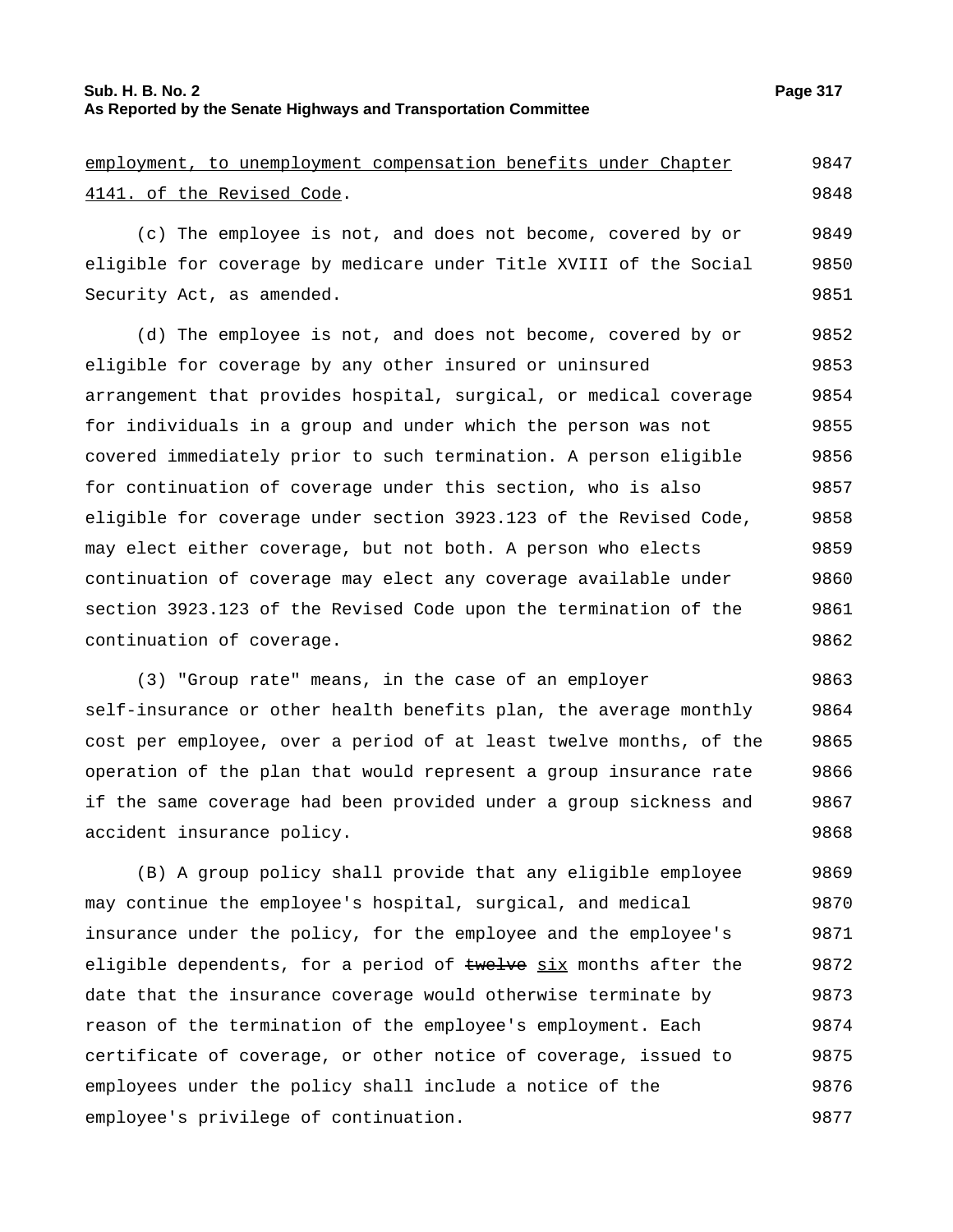### **Sub. H. B. No. 2 Page 318 As Reported by the Senate Highways and Transportation Committee**

(C) All of the following apply to the continuation of coverage required under division (B) of this section: 9878 9879

(1) Continuation need not include dental, vision care, prescription drug benefits, or any other benefits provided under the policy in addition to its hospital, surgical, or major medical benefits. 9880 9881 9882 9883

(2) The employer shall notify the employee of the right of continuation at the time the employer notifies the employee of the termination of employment. The notice shall inform the employee of the amount of contribution required by the employer under division (C)(4) of this section. 9884 9885 9886 9887 9888

(3) The employee shall file a written election of continuation with the employer and pay the employer the first contribution required under division (C)(4) of this section. The request and payment must be received by the employer no later than the earlier of any of the following dates: 9889 9890 9891 9892 9893

(a) Thirty-one days after the date on which the employee's coverage would otherwise terminate; 9894 9895

(b) Ten days after the date on which the employee's coverage would otherwise terminate, if the employer has notified the employee of the right of continuation prior to such date; 9896 9897 9898

(c) Ten days after the employer notifies the employee of the right of continuation, if the notice is given after the date on which the employee's coverage would otherwise terminate. 9899 9900 9901

(4) The employee must pay to the employer, on a monthly basis, in advance, the amount of contribution required by the employer. The amount required shall not exceed the group rate for the insurance being continued under the policy on the due date of each payment. 9902 9903 9904 9905 9906

(5) The employee's privilege to continue coverage and the 9907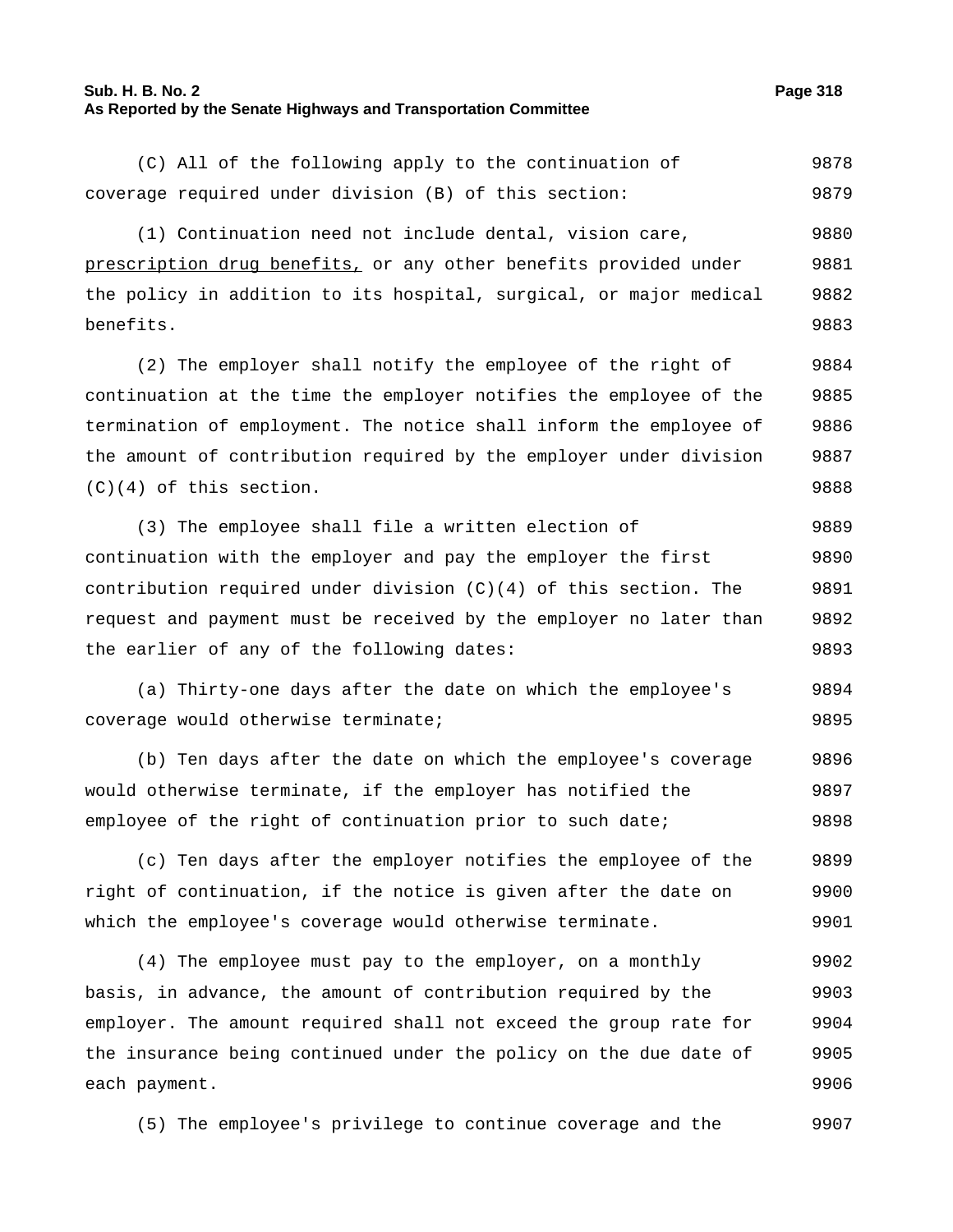### **Sub. H. B. No. 2 Page 319 As Reported by the Senate Highways and Transportation Committee**

coverage under any continuation ceases if any of the following occurs: 9908 9909 (a) The employee ceases to be an eligible employee under division (A)(2)(c) or (d) of this section; 9910 9911 (b) A period of  $t$ welve six months expires after the date that the employee's insurance under the policy would otherwise have terminated because of the termination of employment; 9912 9913 9914 (c) The employee fails to make a timely payment of a required contribution, in which event the coverage shall cease at the end of the coverage for which contributions were made; 9915 9916 9917 (d) The policy is terminated, or the employer terminates participation under the policy, unless the employer replaces the coverage by similar coverage under another group policy or other group health arrangement. 9918 9919 9920 9921 If the employer replaces the policy with similar group health coverage, all of the following apply: 9922 9923 (i) The member shall be covered under the replacement coverage, for the balance of the period that the member would have remained covered under the terminated coverage if it had not been terminated. 9924 9925 9926 9927 (ii) The minimum level of benefits under the replacement coverage shall be the applicable level of benefits of the policy replaced reduced by any benefits payable under the policy replaced. 9928 9929 9930 9931 (iii) The policy replaced shall continue to provide benefits to the extent of its accrued liabilities and extensions of benefits as if the replacement had not occurred. 9932 9933 9934 (D) This section does not apply to an employer's self-insurance plan if federal law supersedes, preempts, prohibits, or otherwise precludes its application to such plans. 9935 9936 9937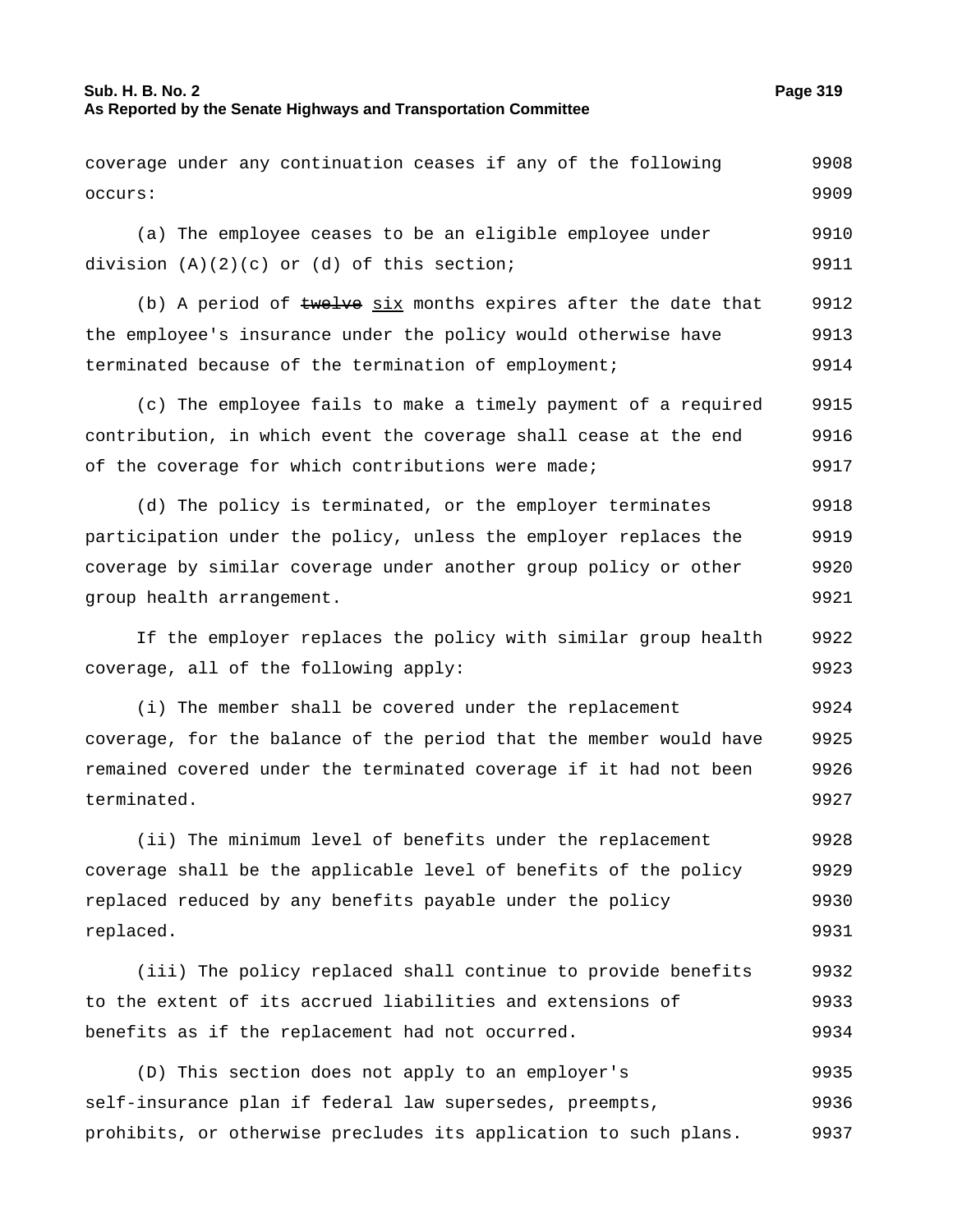### **Sub. H. B. No. 2 Page 320 As Reported by the Senate Highways and Transportation Committee**

|                                                                   | (E) An employee shall notify the insurer if the employee           |    |                 |            | 9938 |  |
|-------------------------------------------------------------------|--------------------------------------------------------------------|----|-----------------|------------|------|--|
|                                                                   | elects continuation of coverage under this section. The insurer    |    |                 |            | 9939 |  |
| may require the employer to provide documentation if the employee |                                                                    |    |                 |            |      |  |
|                                                                   | elects continuation of coverage and is seeking premium assistance  |    |                 |            | 9941 |  |
|                                                                   | for the continuation of coverage under the "American Recovery and  |    |                 |            | 9942 |  |
|                                                                   | Investment Act of 2009," Pub. L. No. 111-5, 123 Stat. 115. The     |    |                 |            | 9943 |  |
|                                                                   | director of insurance shall publish guidance for employers and     |    |                 |            | 9944 |  |
|                                                                   | insurers regarding the contents of such documentation.             |    |                 |            | 9945 |  |
|                                                                   | Section 115.02. That existing sections 1751.53 and 3923.38 of      |    |                 |            | 9946 |  |
|                                                                   | the Revised Code are hereby repealed.                              |    |                 |            | 9947 |  |
|                                                                   | Section 115.03. Sections 115.01 and 115.02 take effect             |    |                 |            | 9948 |  |
| January 1, 2010.                                                  |                                                                    |    |                 |            | 9949 |  |
|                                                                   | Section 201.10. Except as otherwise provided, all                  |    |                 |            | 9950 |  |
|                                                                   | appropriation items in this act are hereby appropriated out of any |    |                 |            | 9951 |  |
|                                                                   | moneys in the state treasury to the credit of the designated fund  |    |                 |            | 9952 |  |
|                                                                   | that are not otherwise appropriated. For all appropriations made   |    |                 |            | 9953 |  |
|                                                                   | in this act, the amounts in the first column are for fiscal year   |    |                 |            | 9954 |  |
|                                                                   | 2010 and the amounts in the second column are for fiscal year      |    |                 |            | 9955 |  |
| 2011.                                                             |                                                                    |    |                 |            | 9956 |  |
|                                                                   | Section 203.10. DOT DEPARTMENT OF TRANSPORTATION                   |    |                 |            | 9957 |  |
| FUND                                                              | TITLE                                                              |    | FY 2010         | FY 2011    | 9958 |  |
|                                                                   | Highway Operating Fund Group                                       |    |                 |            | 9959 |  |
| 2120 772426                                                       | Highway                                                            | \$ | $4,018,649$ \$  | 4,018,649  | 9960 |  |
|                                                                   | Infrastructure Bank -                                              |    |                 |            |      |  |
|                                                                   | Federal                                                            |    |                 |            |      |  |
| 2120 772427                                                       | Highway                                                            | \$ | 10,209,272 \$   | 10,209,272 | 9961 |  |
|                                                                   | Infrastructure Bank -                                              |    |                 |            |      |  |
|                                                                   | State                                                              |    |                 |            |      |  |
| 2120 772429                                                       | Highway                                                            | \$ | $11,499,999$ \$ | 11,499,999 | 9962 |  |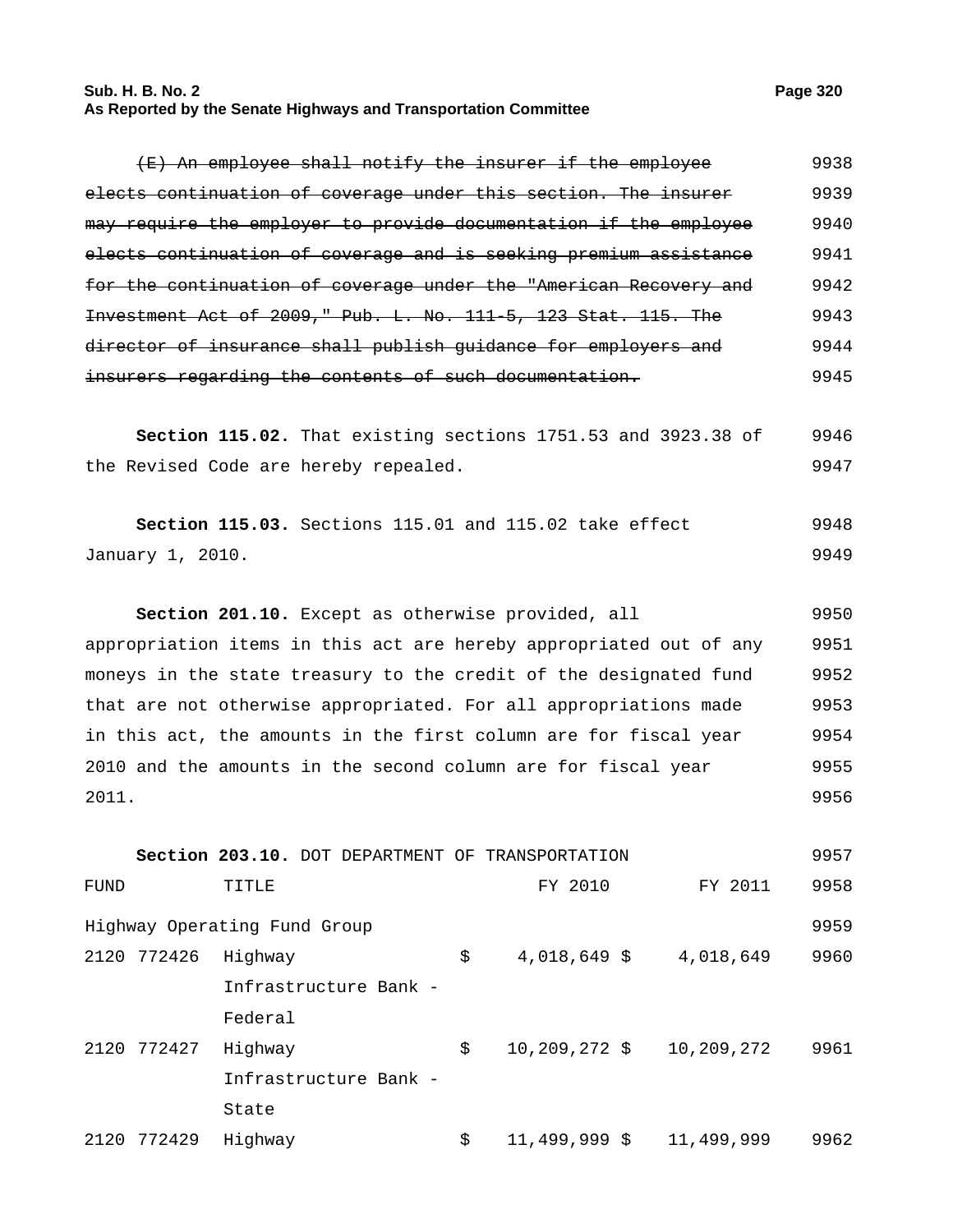| OUD. N. D. IVU. <i>L</i> | As Reported by the Senate Highways and Transportation Committee |                       |                               | raye əz i |
|--------------------------|-----------------------------------------------------------------|-----------------------|-------------------------------|-----------|
|                          | Infrastructure Bank -                                           |                       |                               |           |
|                          | Local                                                           |                       |                               |           |
| 2120 772430              | Infrastructure Debt                                             | \$<br>$1,500,000$ \$  | 1,500,000                     | 9963      |
|                          | Reserve Title 23-49                                             |                       |                               |           |
| 2120 775408              | Transit                                                         | \$<br>$812,685$ \$    | 812,685                       | 9964      |
|                          | Infrastructure Bank -                                           |                       |                               |           |
|                          | Local                                                           |                       |                               |           |
| 2120 775455              | Title 49                                                        | \$<br>$312,795$ \$    | 312,795                       | 9965      |
|                          | Infrastructure - Bank                                           |                       |                               |           |
|                          | - State                                                         |                       |                               |           |
| 2130 772431              | Roadway                                                         | \$<br>$1,000,000$ \$  | 1,000,000                     | 9966      |
|                          | Infrastructure Bank -                                           |                       |                               |           |
|                          | State                                                           |                       |                               |           |
| 2130 772432              | Roadway                                                         | \$<br>$6,000,000$ \$  | 6,000,000                     | 9967      |
|                          | Infrastructure Bank -                                           |                       |                               |           |
|                          | Local                                                           |                       |                               |           |
| 2130 772433              | Infrastructure Debt                                             | \$<br>$2,000,000$ \$  | 2,000,000                     | 9968      |
|                          | Reserve - State                                                 |                       |                               |           |
| 2130 775457              | Transit                                                         | \$<br>$312,082$ \$    | 312,082                       | 9969      |
|                          | Infrastructure Bank -                                           |                       |                               |           |
|                          | State                                                           |                       |                               |           |
| 2130 775460              | Transit                                                         | \$<br>$1,000,000$ \$  | 1,000,000                     | 9970      |
|                          | Infrastructure Bank -                                           |                       |                               |           |
|                          | Local                                                           |                       |                               |           |
| 2130 777477              | Aviation                                                        | \$                    | 3,500,000 \$3,500,000         | 9971      |
|                          | Infrastructure Bank -                                           |                       |                               |           |
|                          | State                                                           |                       |                               |           |
| 2130 777478              | Aviation                                                        | \$                    | $6,000,000 \approx 6,000,000$ | 9972      |
|                          | Infrastructure Bank -                                           |                       |                               |           |
|                          | Local                                                           |                       |                               |           |
| 2160 772439              | New Generation                                                  | \$<br>$50,000,000$ \$ | 0                             | 9973      |
|                          | Highway Loan                                                    |                       |                               |           |
| 2160 772440              | New Generation                                                  | \$<br>$50,000,000$ \$ | 0                             | 9974      |

# **Sub. H. B. No. 2 Page 321**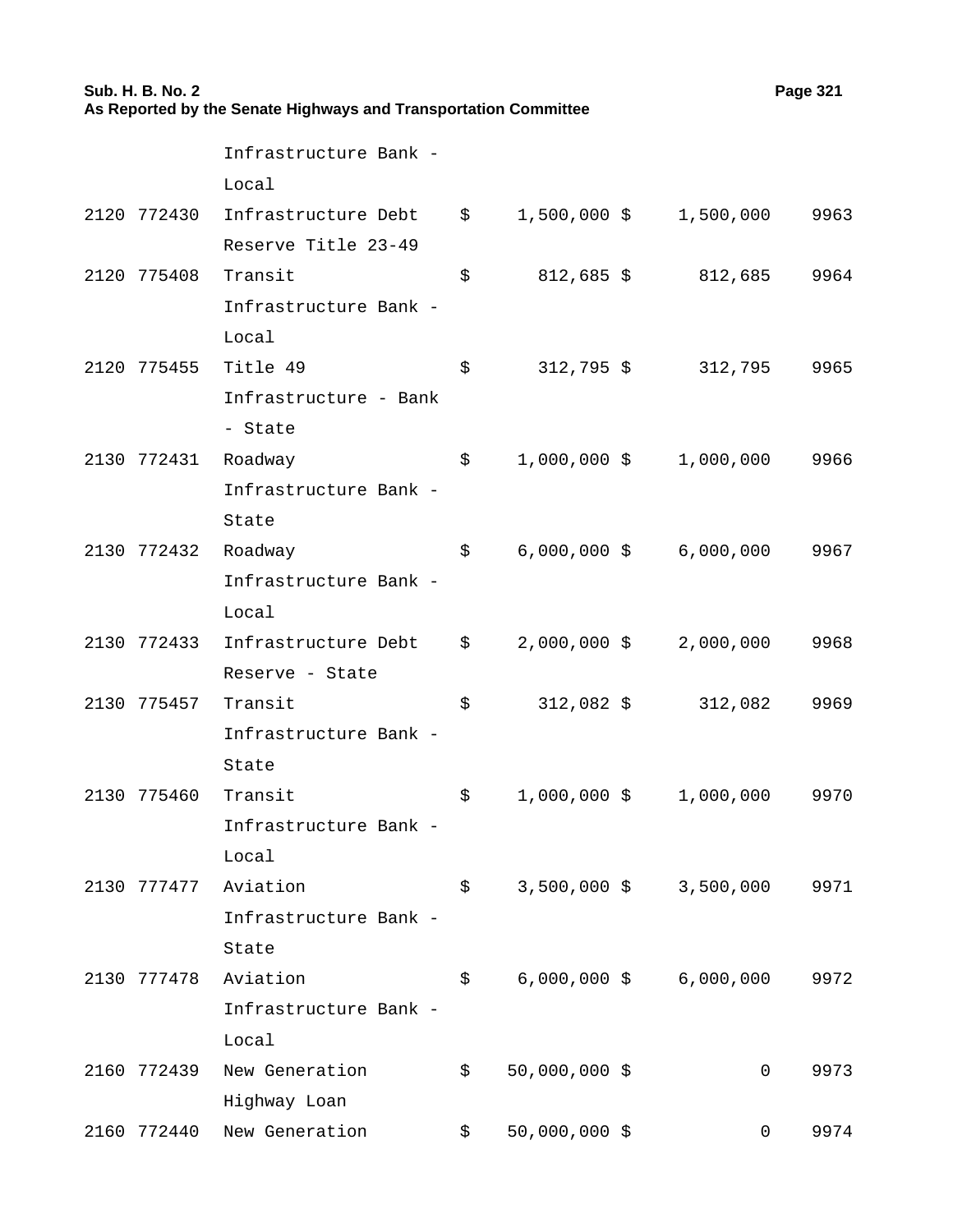| Sub. H. B. No. 2                                                | Page 322 |
|-----------------------------------------------------------------|----------|
| As Reported by the Senate Highways and Transportation Committee |          |

|             | Highway Bond                                                            |                     |                    |                                                 |      |
|-------------|-------------------------------------------------------------------------|---------------------|--------------------|-------------------------------------------------|------|
| 2180 775461 | New Generation Multi                                                    | \$                  | $120,000,000$ \$   | 0                                               | 9975 |
|             | Modal Loan                                                              |                     |                    |                                                 |      |
| 2180 775462 | New Generation Multi                                                    | $\ddot{\mathsf{S}}$ | $120,000,000 \$ \$ | 0                                               | 9976 |
|             | Modal Bond                                                              |                     |                    |                                                 |      |
| 7002 770003 | Administration -                                                        | \$                  | 3,415,700 \$       | 1,821,000                                       | 9977 |
|             | State - Debt Service                                                    |                     |                    |                                                 |      |
| 7002 771411 | Planning and Research                                                   |                     | $$21,044,516$ \$   | 21, 463, 169                                    | 9978 |
|             | - State                                                                 |                     |                    |                                                 |      |
| 7002 771412 | Planning and Research $\frac{1}{5}$ 23,970,770 $\frac{1}{5}$ 24,214,310 |                     |                    |                                                 | 9979 |
|             | - Federal                                                               |                     |                    |                                                 |      |
| 7002 772421 | Highway Construction                                                    |                     | $$542,801,332$ \$  | 517, 419, 558                                   | 9980 |
|             | - State                                                                 |                     |                    |                                                 |      |
| 7002 772422 | Highway Construction \$1,091,378,700 \$1,065,737,629                    |                     |                    |                                                 | 9981 |
|             | - Federal                                                               |                     |                    |                                                 |      |
| 7002 772424 | Highway Construction                                                    |                     | $$121,377,011$ \$  | 109,694,836                                     | 9982 |
|             | - Other                                                                 |                     |                    |                                                 |      |
| 7002 772437 | GARVEE Debt Service - \$ 21,778,200 \$ 27,547,900                       |                     |                    |                                                 | 9983 |
|             | State                                                                   |                     |                    |                                                 |      |
| 7002 772438 | GARVEE Debt Service - \$                                                |                     | 131,814,700 \$     | 136,513,200                                     | 9984 |
|             | Federal                                                                 |                     |                    |                                                 |      |
| 7002 773431 | Highway Maintenance - $\approx$ 405,633,542 \$                          |                     |                    | 425, 329, 858                                   | 9985 |
|             | State                                                                   |                     |                    |                                                 |      |
|             | 7002 775452 Public Transportation \$ 27,060,785 \$ 27,060,785           |                     |                    |                                                 | 9986 |
|             | - Federal                                                               |                     |                    |                                                 |      |
| 7002 775454 | Public Transportation \$                                                |                     | $1,500,000$ \$     | 1,500,000                                       | 9987 |
|             | - Other                                                                 |                     |                    |                                                 |      |
| 7002 775459 | Elderly and Disabled                                                    |                     |                    | $\frac{1}{5}$ 4,730,000 $\frac{1}{5}$ 4,730,000 | 9988 |
|             | Special Equipment                                                       |                     |                    |                                                 |      |
| 7002 776462 | Grade Crossings -                                                       |                     | $\uparrow$         | 15,000,000 \$ 15,000,000                        | 9989 |
|             | Federal                                                                 |                     |                    |                                                 |      |
|             | 7002 777472 Airport Improvements                                        | $\ddot{\mathsf{S}}$ | $405,000$ \$       | 405,000                                         | 9990 |
|             | - Federal                                                               |                     |                    |                                                 |      |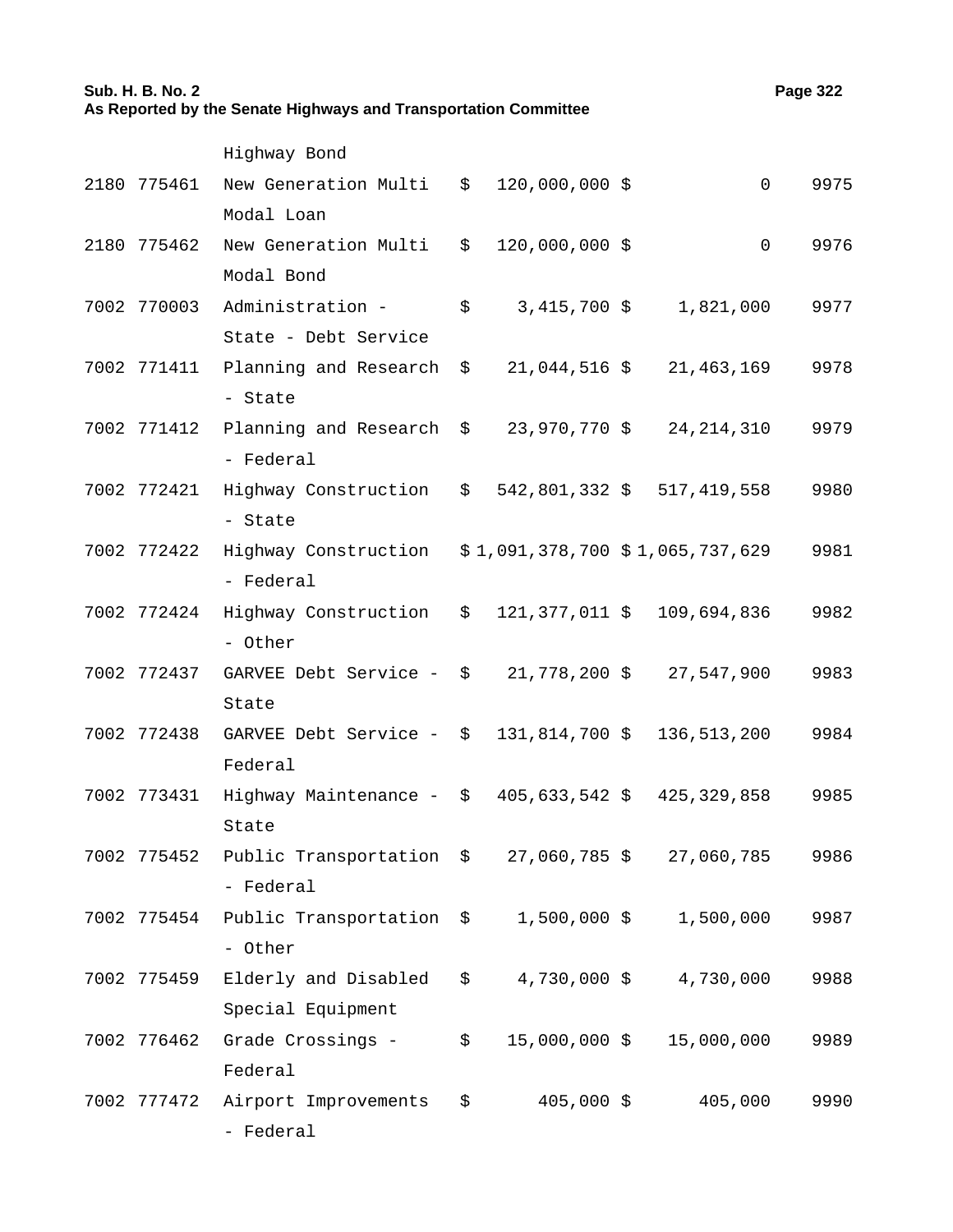# **Sub. H. B. No. 2 Page 323 As Reported by the Senate Highways and Transportation Committee**

| 7002 777475 Aviation                       |                                                                | \$    |            |  | 4,945,697 \$5,186,959                                | 9991  |  |
|--------------------------------------------|----------------------------------------------------------------|-------|------------|--|------------------------------------------------------|-------|--|
|                                            | Administration                                                 |       |            |  |                                                      |       |  |
| 7002 779491                                | Administration -                                               | \$    |            |  | 131,087,437 \$ 134,889,042                           | 9992  |  |
|                                            | State                                                          |       |            |  |                                                      |       |  |
| TOTAL HOF Highway Operating                |                                                                |       |            |  |                                                      | 9993  |  |
| Fund Group                                 |                                                                |       |            |  | \$2,936,108,872 \$2,566,678,728                      | 9994  |  |
| State Special Revenue Fund Group           |                                                                |       |            |  |                                                      | 9995  |  |
|                                            | 4N40 776663 Panhandle Lease                                    | \$    | 762,600 \$ |  | 764,300                                              | 9996  |  |
|                                            | Reserve Payments                                               |       |            |  |                                                      |       |  |
| 4N40 776664                                | Rail Transportation -                                          |       |            |  | $\frac{1}{2}$ , 111, 500 $\frac{1}{2}$ , 2, 111, 500 | 9997  |  |
|                                            | Other                                                          |       |            |  |                                                      |       |  |
|                                            | 5W90 777615 County Airport                                     | \$    | 620,000 \$ |  | 620,000                                              | 9998  |  |
|                                            | Maintenance                                                    |       |            |  |                                                      |       |  |
|                                            | TOTAL SSR State Special Revenue                                |       |            |  |                                                      | 9999  |  |
| Fund Group                                 |                                                                | \$    |            |  | $3,494,100 \approx 3,495,800$                        | 10000 |  |
| Intrastructure Bank Obligations Fund Group |                                                                |       |            |  | 10001                                                |       |  |
| 7045 772428                                | Highway                                                        | \$    |            |  | $71,000,000 \,$ \$ 65,000,000                        | 10002 |  |
|                                            | Infrastructure Bank -                                          |       |            |  |                                                      |       |  |
|                                            | Bonds                                                          |       |            |  |                                                      |       |  |
| TOTAL 045 Infrastructure Bank              |                                                                |       |            |  | 10003                                                |       |  |
| Obligations Fund Group                     |                                                                | \$    |            |  | 71,000,000 \$ 65,000,000                             | 10004 |  |
| Highway Capital Improvement Fund Group     |                                                                |       |            |  |                                                      |       |  |
|                                            | 7042 772723 Highway Construction \$ 194,000,000 \$ 163,000,000 |       |            |  |                                                      | 10006 |  |
|                                            | - Bonds                                                        |       |            |  |                                                      |       |  |
| TOTAL 042 Highway Capital                  |                                                                | 10007 |            |  |                                                      |       |  |
| Improvement Fund Group                     |                                                                |       |            |  | 194,000,000 \$ 163,000,000                           | 10008 |  |
|                                            | TOTAL ALL BUDGET FUND GROUPS                                   |       |            |  | $$3,204,602,972$ $$2,798,174,528$                    | 10009 |  |
|                                            |                                                                |       |            |  |                                                      |       |  |

**Section 203.11.** PUBLIC ACCESS ROADS FOR DNR FACILITIES 10011 Of the foregoing appropriation item 772421, Highway Construction – State, \$5,000,000 shall be used in each fiscal year for the construction, reconstruction, or maintenance of public 10012 10013 10014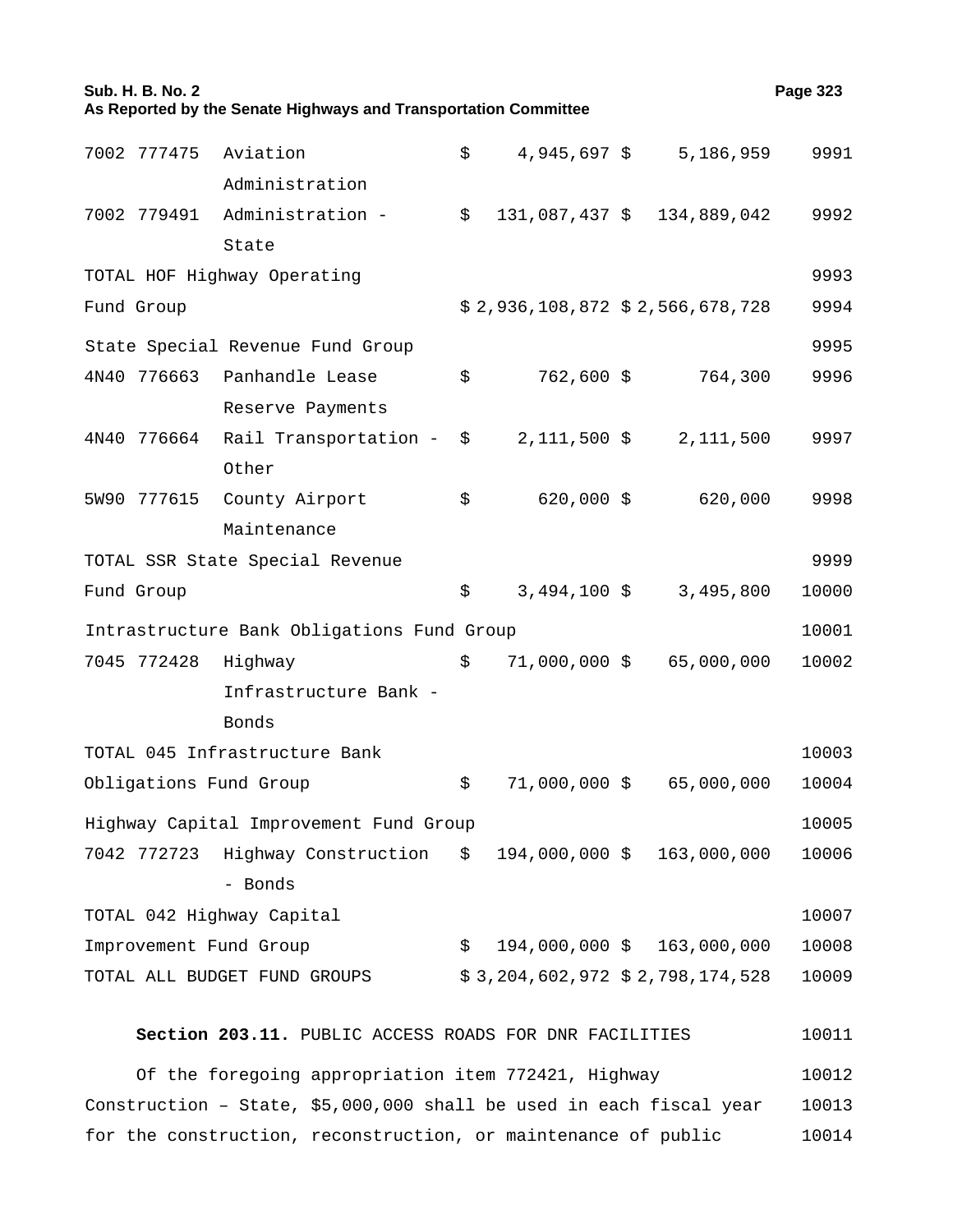### **Sub. H. B. No. 2 Page 324 As Reported by the Senate Highways and Transportation Committee**

access roads, including support features, to and within state facilities owned or operated by the Department of Natural Resources. 10015 10016 10017

**Section 203.12.** PUBLIC ACCESS ROADS FOR PARKS AND EXPOSITIONS COMMISSION FACILITIES 10018 10019

Notwithstanding section 5511.06 of the Revised Code, of the foregoing appropriation item 772421, Highway Construction – State, \$2,228,000 in each fiscal year shall be used for the construction, reconstruction, or maintenance of park drives or park roads within the boundaries of metropolitan parks. 10020 10021 10022 10023 10024

The Department of Transportation may use the foregoing appropriation item 772421, Highway Construction – State, to perform related road work on behalf of the Ohio Expositions Commission at the state fairgrounds, including reconstruction or maintenance of public access roads and support features to and within fairground facilities, as requested by the Commission and approved by the Director of Transportation. 10025 10026 10027 10028 10029 10030 10031

# **Section 203.13.** DIRECT INVESTMENT IN PUBLIC TRANSIT 10032

Of the foregoing appropriation item 772422, Highway Construction – Federal, \$7,500,000 shall be used in each fiscal year to provide grants to local transit authorities to purchase or improve public transit vehicles. To provide for a cleaner environment, new transit vehicles purchased and improvements made to a local transit authority's existing fleet of vehicles with funds provided under this section must foster the goals of increasing fuel efficiency, reducing emissions, and using alternative fuels, as appropriate. 10033 10034 10035 10036 10037 10038 10039 10040 10041

### **Section 203.20.** ISSUANCE OF BONDS 10042

The Treasurer of State, upon the request of the Director of 10043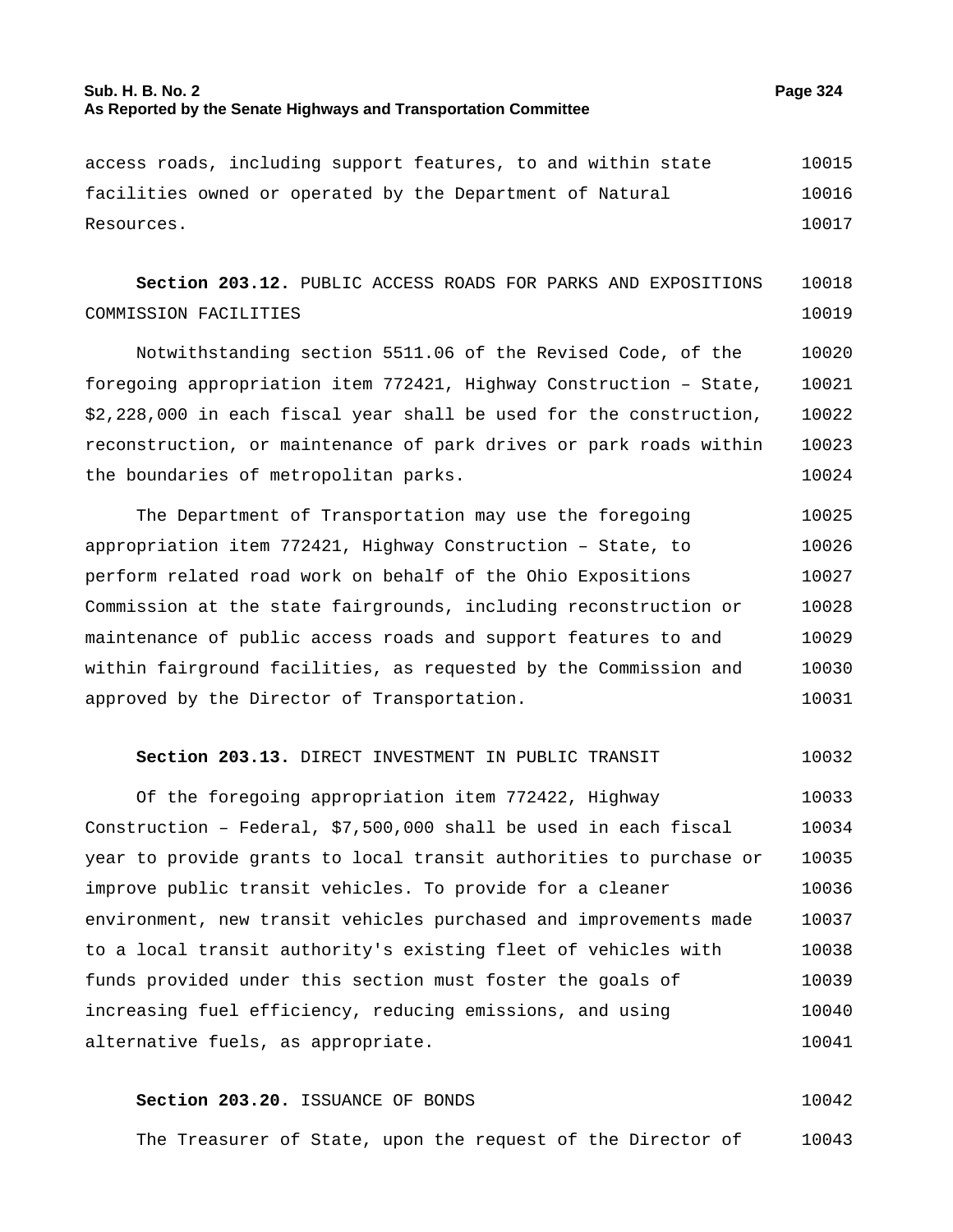#### **Sub. H. B. No. 2 Page 325 As Reported by the Senate Highways and Transportation Committee**

Transportation, is authorized to issue and sell, in accordance with Section 2m of Article VIII, Ohio Constitution, and Chapter 151. and particularly sections 151.01 and 151.06 of the Revised Code, obligations, including bonds and notes, in the aggregate amount of \$352,000,000 in addition to the original issuance of obligations authorized by prior acts of the General Assembly. 10044 10045 10046 10047 10048 10049

The obligations shall be dated, issued, and sold from time to time in amounts necessary to provide sufficient moneys to the credit of the Highway Capital Improvement Fund (Fund 7042) created by section 5528.53 of the Revised Code to pay costs charged to the fund when due as estimated by the Director of Transportation, provided, however, that such obligations shall be issued and sold at such time or times so that not more than \$220,000,000 original principal amount of obligations, plus the principal amount of obligations that in prior fiscal years could have been, but were not, issued within the \$220,000,000 limit, may be issued in any fiscal year, and not more than \$1,200,000,000 original principal amount of such obligations are outstanding at any one time. 10050 10051 10052 10053 10054 10055 10056 10057 10058 10059 10060 10061

**Section 203.30.** TRANSFER OF HIGHWAY OPERATING FUND (FUND 7002) APPROPRIATIONS: PLANNING AND RESEARCH, HIGHWAY CONSTRUCTION, HIGHWAY MAINTENANCE, RAIL, AVIATION, AND ADMINISTRATION 10062 10063 10064

10065

The Director of Budget and Management may approve requests from the Director of Transportation for transfer of Highway Operating Fund (Fund 7002) appropriations for highway planning and research (appropriation items 771411 and 771412), highway construction (appropriation items 772421, 772422, 772424, 772437, and 772438), highway maintenance (appropriation item 773431), rail grade crossings (appropriation item 776462), aviation (appropriation item 777475), and administration (appropriation item 779491). The Director of Budget and Management may not make 10066 10067 10068 10069 10070 10071 10072 10073 10074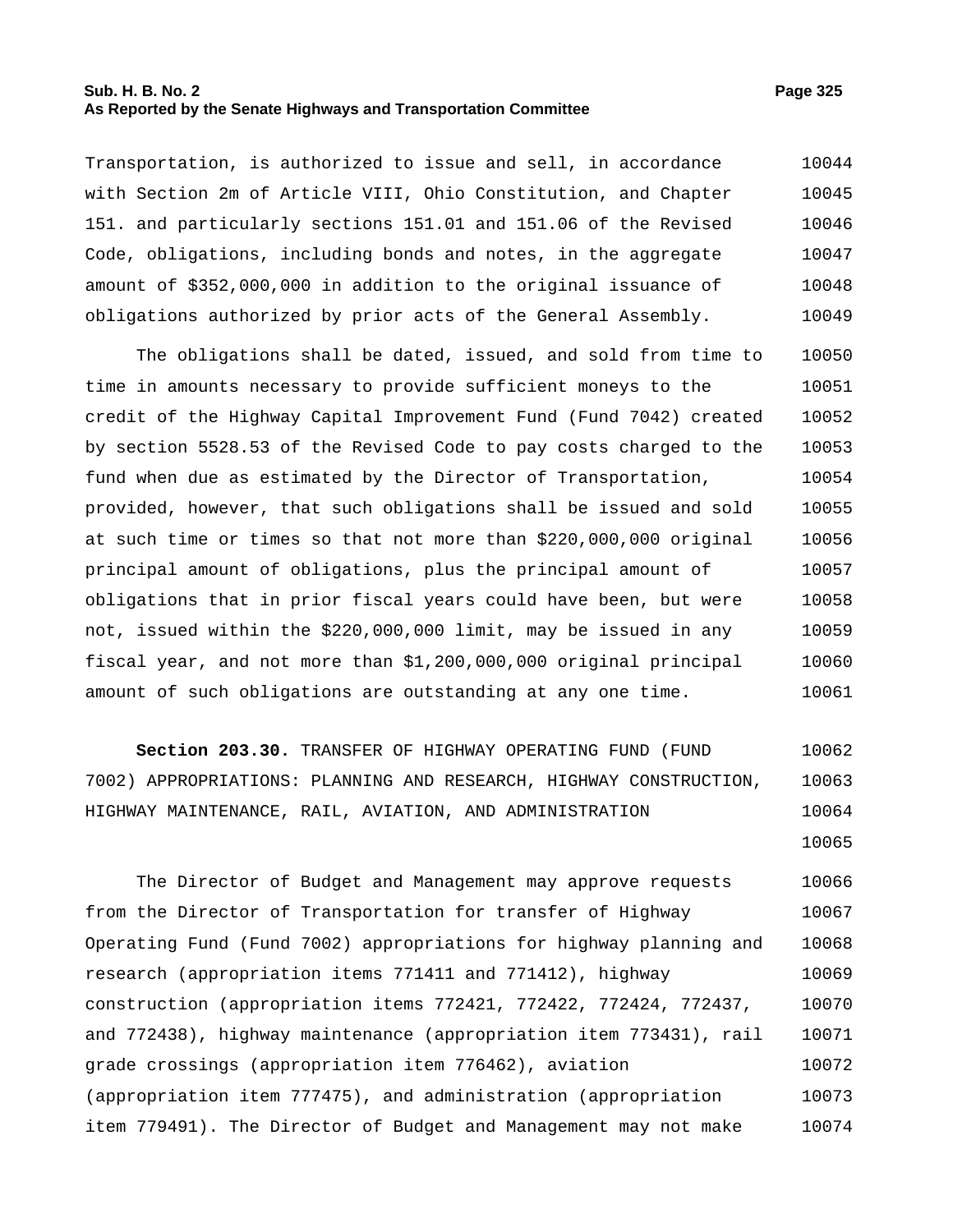# **Sub. H. B. No. 2 Page 326 As Reported by the Senate Highways and Transportation Committee**

transfers out of debt service appropriation items unless the Director determines that the appropriated amounts exceed the actual and projected debt service requirements. Transfers of appropriations may be made upon the written request of the Director of Transportation and with the approval of the Director of Budget and Management. The transfers shall be reported to the Controlling Board at the next regularly scheduled meeting of the board. 10075 10076 10077 10078 10079 10080 10081 10082

This transfer authority is intended to provide for emergency situations and flexibility to meet unforeseen conditions that could arise during the budget period. It also is intended to allow the department to optimize the use of available resources and adjust to circumstances affecting the obligation and expenditure of federal funds. 10083 10084 10085 10086 10087 10088

TRANSFER OF APPROPRIATIONS: FEDERAL HIGHWAY AND FEDERAL AND LOCAL TRANSIT 10089 10090

The Director of Budget and Management may approve written requests from the Director of Transportation for the transfer of appropriations between appropriation items 772422, Highway Construction - Federal, 775452, Public Transportation - Federal, 775454, Public Transportation - Other, and 775459, Elderly and Disabled Special Equipment, based upon transit capital projects meeting Federal Highway Administration and Federal Transit Administration funding guidelines. The transfers shall be reported to the Controlling Board at its next regularly scheduled meeting. 10091 10092 10093 10094 10095 10096 10097 10098 10099

TRANSFER OF APPROPRIATIONS AND CASH: STATE INFRASTRUCTURE BANK 10100 10101

The Director of Budget and Management may approve requests from the Director of Transportation for transfer of appropriations and cash of the Infrastructure Bank funds created in section 5531.09 of the Revised Code, including transfers between fiscal 10102 10103 10104 10105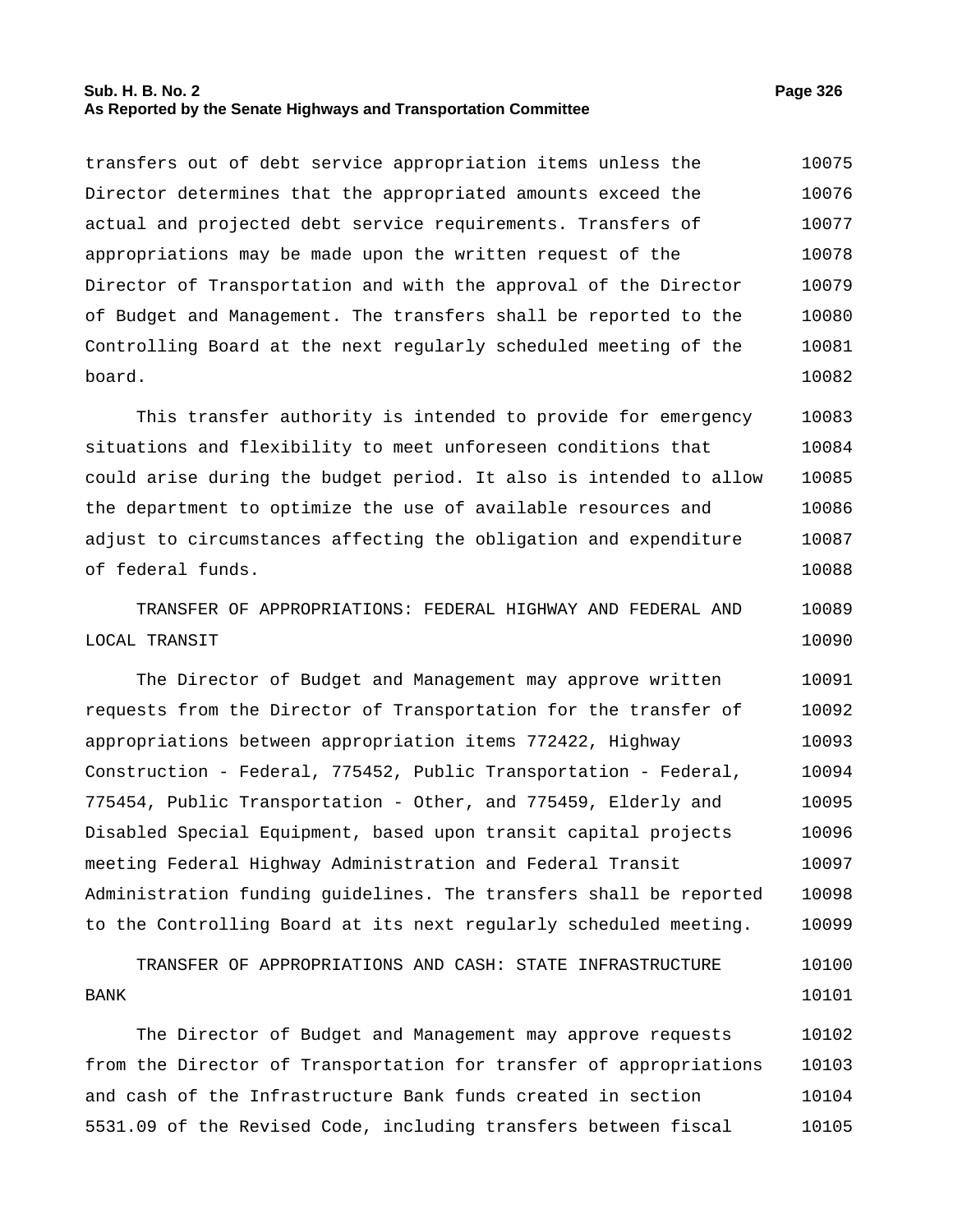#### **Sub. H. B. No. 2 Page 327 As Reported by the Senate Highways and Transportation Committee**

years 2010 and 2011. The transfers shall be reported to the Controlling Board at its next regularly scheduled meeting. 10106 10107

The Director of Budget and Management may approve requests from the Director of Transportation for transfer of appropriations and cash from the Highway Operating Fund (Fund 7002) to the Infrastructure Bank funds created in section 5531.09 of the Revised Code. The Director of Budget and Management may transfer from the Infrastructure Bank funds to the Highway Operating Fund up to the amounts originally transferred to the Infrastructure Bank funds under this section. However, the Director may not make transfers between modes or transfers between different funding sources. The transfers shall be reported to the Controlling Board at its next regularly scheduled meeting. 10108 10109 10110 10111 10112 10113 10114 10115 10116 10117 10118

#### INCREASING APPROPRIATIONS: STATE FUNDS 10119

In the event that receipts or unexpended balances credited to the Highway Operating Fund (Fund 7002) exceed the estimates upon which the appropriations have been made in this act, upon the request of the Director of Transportation, the Controlling Board may increase those appropriations in the manner prescribed in section 131.35 of the Revised Code. 10120 10121 10122 10123 10124 10125

INCREASING APPROPRIATIONS: FEDERAL AND LOCAL FUNDS 10126

In the event that receipts or unexpended balances credited to the Highway Operating Fund (Fund 7002) or apportionments or allocations made available from the federal and local government exceed the estimates upon which the appropriations have been made in this act, upon the request of the Director of Transportation, the Controlling Board may increase those appropriations in the manner prescribed in section 131.35 of the Revised Code. 10127 10128 10129 10130 10131 10132 10133

#### REAPPROPRIATIONS 10134

Upon approval of the Director of Budget and Management, all appropriations of the Highway Operating Fund (Fund 7002), the 10135 10136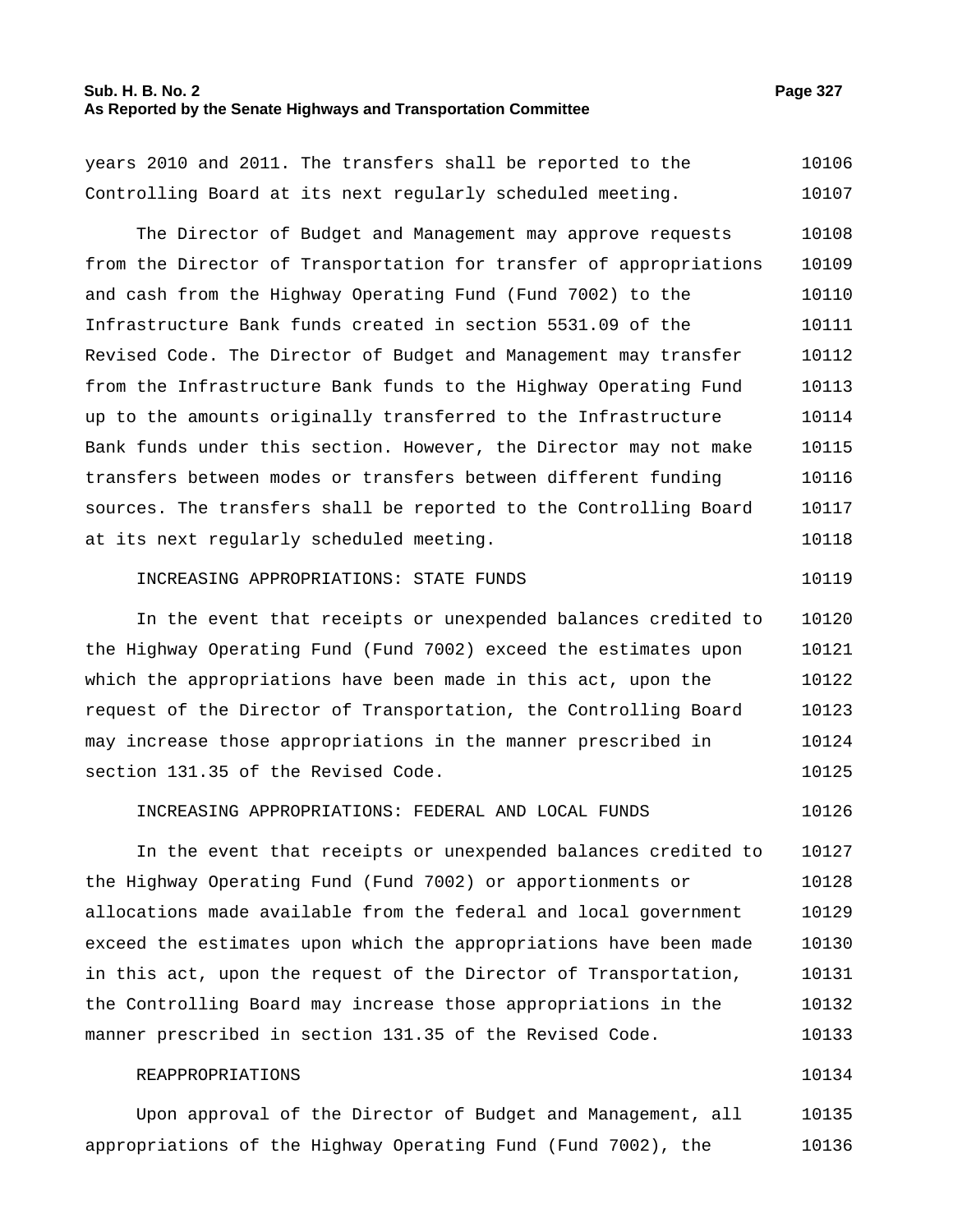#### **Sub. H. B. No. 2 Page 328 As Reported by the Senate Highways and Transportation Committee**

Highway Capital Improvement Fund (Fund 7042), and the Infrastructure Bank funds created in section 5531.09 of the Revised Code remaining unencumbered on June 30, 2009, are hereby reappropriated for the same purpose in fiscal year 2010. 10137 10138 10139 10140

Upon approval of the Director of Budget and Management, all appropriations of the Highway Operating Fund (Fund 7002), the Highway Capital Improvement Fund (Fund 7042), and the Infrastructure Bank funds created in section 5531.09 of the Revised Code remaining unencumbered on June 30, 2010, are hereby reappropriated for the same purpose in fiscal year 2011. 10141 10142 10143 10144 10145 10146

Any balances of prior years' appropriations to the Highway Operating Fund (Fund 7002), the Highway Capital Improvement Fund (Fund 7042), and the Infrastructure Bank funds created in section 5531.09 of the Revised Code that are unencumbered on June 30, 2009, subject to the availability of revenue as determined by the Director of Transportation, are hereby reappropriated for the same purpose in fiscal year 2010 upon the request of the Director of Transportation and with the approval of the Director of Budget and Management. The reappropriations shall be reported to the Controlling Board. 10147 10148 10149 10150 10151 10152 10153 10154 10155 10156

Any balances of prior years' appropriations to the Highway Operating Fund (Fund 7002), the Highway Capital Improvement Fund (Fund 7042), and the Infrastructure Bank funds created in section 5531.09 of the Revised Code that are unencumbered on June 30, 2010, subject to the availability of revenue as determined by the Director of Transportation, are hereby reappropriated for the same purpose in fiscal year 2011 upon the request of the Director of Transportation and with the approval of the Director of Budget and Management. The reappropriations shall be reported to the Controlling Board. 10157 10158 10159 10160 10161 10162 10163 10164 10165 10166

LIQUIDATION OF UNFORESEEN LIABILITIES 10167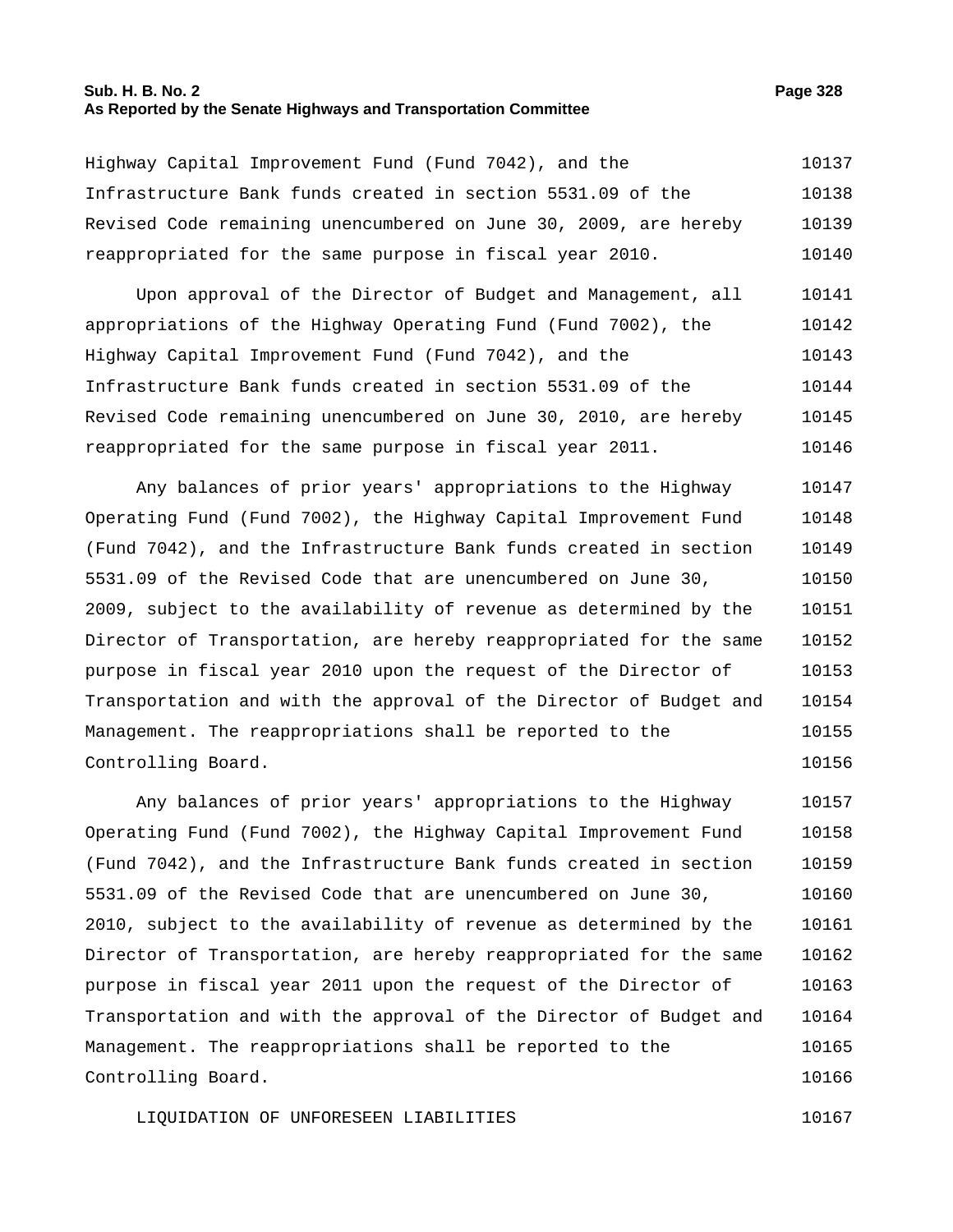#### **Sub. H. B. No. 2 Page 329 As Reported by the Senate Highways and Transportation Committee**

Any appropriation made from the Highway Operating Fund (Fund 7002) not otherwise restricted by law is available to liquidate unforeseen liabilities arising from contractual agreements of prior years when the prior year encumbrance is insufficient. 10168 10169 10170 10171

#### **Section 203.40.** MAINTENANCE INTERSTATE HIGHWAYS 10172

The Director of Transportation may remove snow and ice and maintain, repair, improve, or provide lighting upon interstate highways that are located within the boundaries of municipal corporations, adequate to meet the requirements of federal law. When agreed in writing by the Director of Transportation and the legislative authority of a municipal corporation and notwithstanding sections 125.01 and 125.11 of the Revised Code, the Department of Transportation may reimburse a municipal corporation for all or any part of the costs, as provided by such agreement, incurred by the municipal corporation in maintaining, repairing, lighting, and removing snow and ice from the interstate system. 10173 10174 10175 10176 10177 10178 10179 10180 10181 10182 10183 10184

#### **Section 203.50.** PUBLIC TRANSPORTATION HIGHWAY PURPOSE GRANTS 10185

The Director of Transportation may use revenues from the state motor vehicle fuel tax to match approved federal grants awarded to the Department of Transportation, regional transit authorities, or eligible public transportation systems, for public transportation highway purposes, or to support local or state funded projects for public transportation highway purposes. Public transportation highway purposes include: the construction or repair of high-occupancy vehicle traffic lanes, the acquisition or construction of park-and-ride facilities, the acquisition or construction of public transportation vehicle loops, the construction or repair of bridges used by public transportation vehicles or that are the responsibility of a regional transit 10186 10187 10188 10189 10190 10191 10192 10193 10194 10195 10196 10197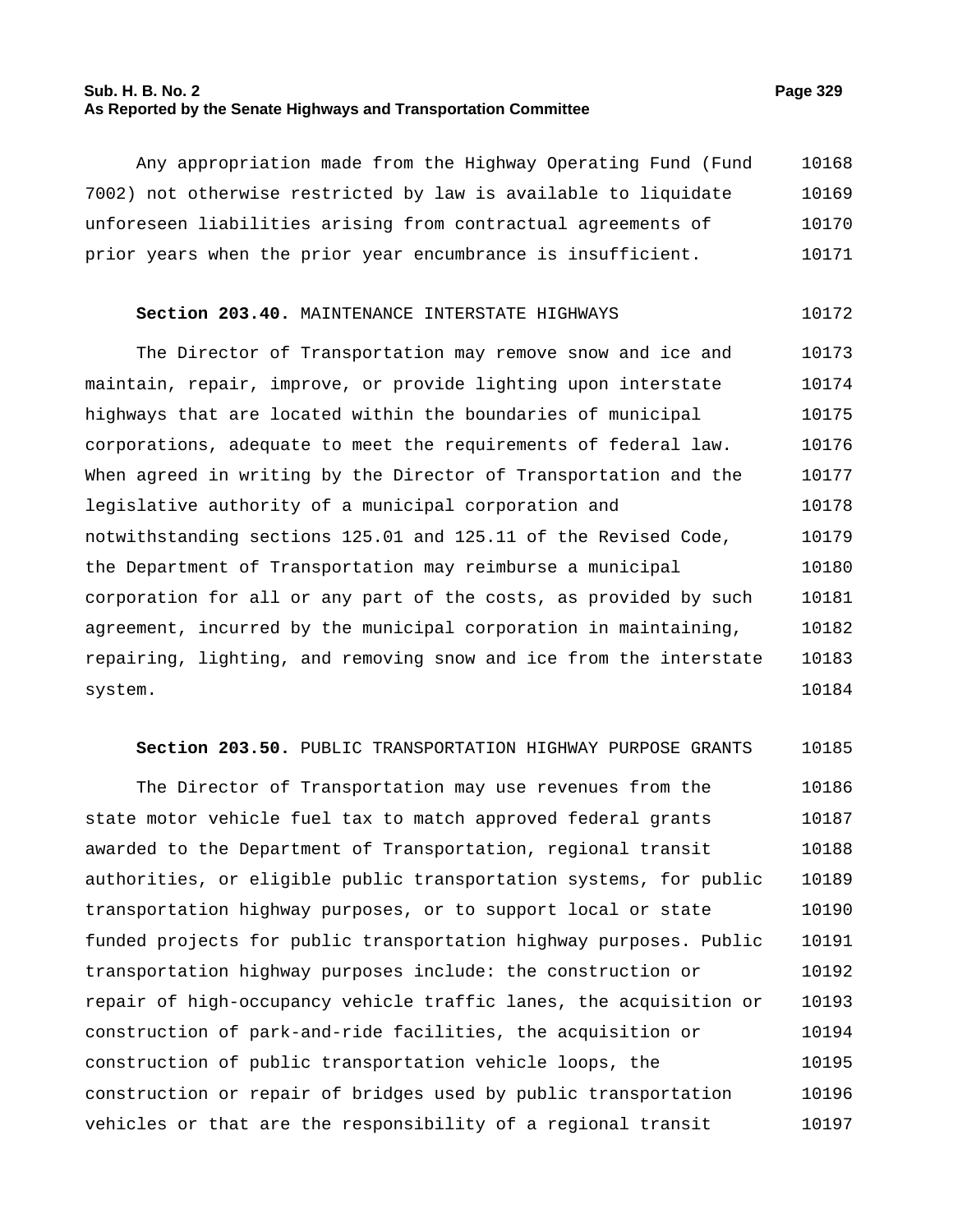#### **Sub. H. B. No. 2 Page 330 As Reported by the Senate Highways and Transportation Committee**

authority or other public transportation system, or other similar construction that is designated as an eligible public transportation highway purpose. Motor vehicle fuel tax revenues may not be used for operating assistance or for the purchase of vehicles, equipment, or maintenance facilities. 10198 10199 10200 10201 10202

# **Section 203.60.** RENTAL PAYMENTS - OBA 10203

The foregoing appropriation item 770003, Administration - State - Debt Service, shall be used to pay rent to the Ohio Building Authority for the period July 1, 2009, to June 30, 2011, under the primary leases and agreements for various transportation related capital facilities financed by obligations issued under Chapter 152. of the Revised Code. The rental payments shall be made from revenues received from the motor vehicle fuel tax. The amounts of any bonds and notes to finance such capital facilities shall be at the request of the Director of Transportation. Notwithstanding section 152.24 of the Revised Code, the Ohio Building Authority may, with approval of the Office of Budget and Management, lease capital facilities to the Department of Transportation. 10204 10205 10206 10207 10208 10209 10210 10211 10212 10213 10214 10215 10216

The Director of Transportation shall hold title to any land purchased and any resulting structures that are attributable to appropriation item 770003. Notwithstanding section 152.18 of the Revised Code, the Director of Transportation shall administer any purchase of land and any contract for construction, reconstruction, and rehabilitation of facilities as a result of this appropriation. 10217 10218 10219 10220 10221 10222 10223

Should the appropriation and any reappropriations from prior years in appropriation item 770003 exceed the rental payments for fiscal year 2010 or 2011, then prior to June 30, 2011, the balance may be transferred to appropriation item 772421, Highway Construction - State, 773431, Highway Maintenance - State, or 10224 10225 10226 10227 10228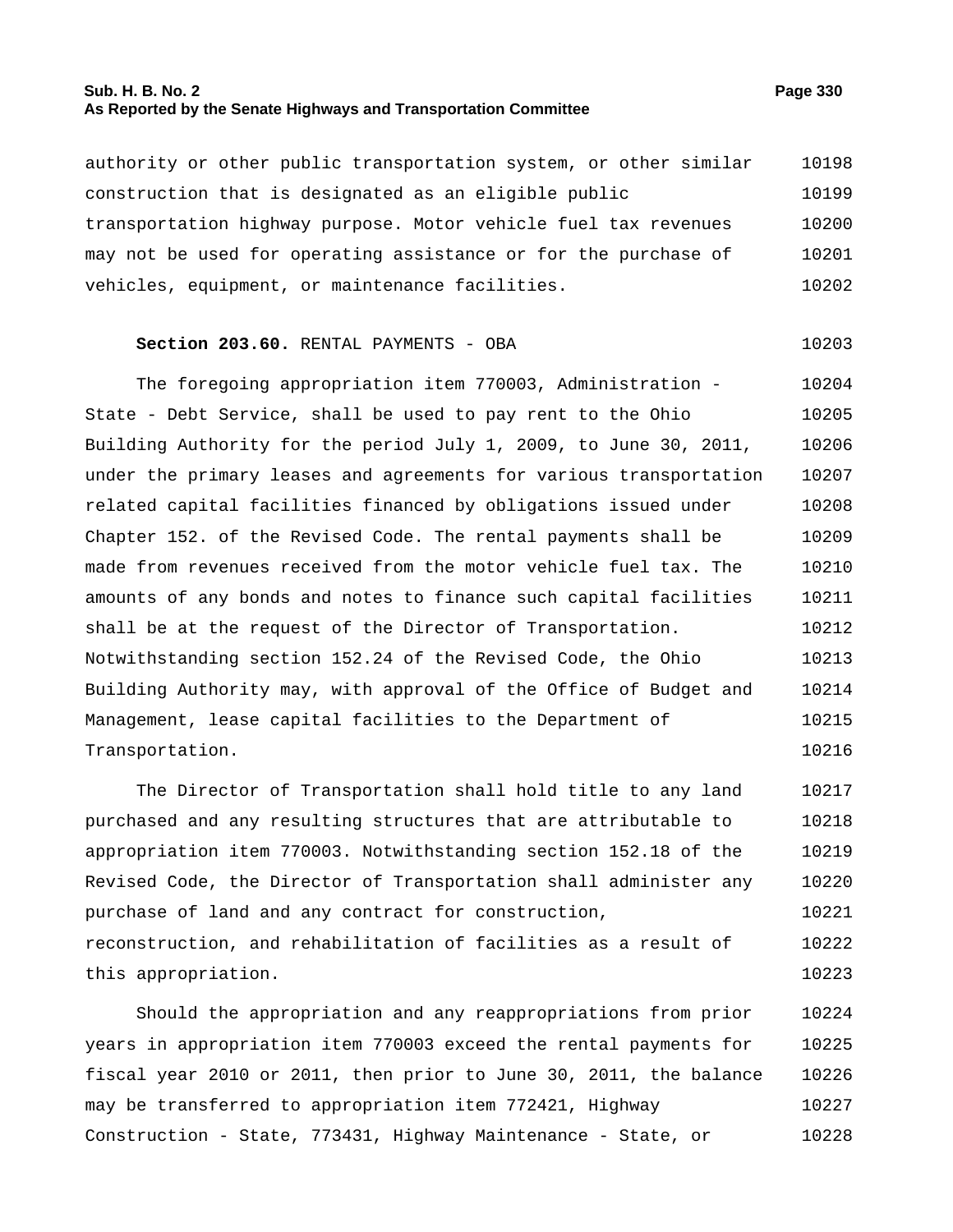# **Sub. H. B. No. 2 Page 331 As Reported by the Senate Highways and Transportation Committee**

appropriated for infrastructure improvements.

779491, Administration - State, upon the written request of the Director of Transportation and with the approval of the Director of Budget and Management. The transfer shall be reported to the Controlling Board at its next regularly scheduled meeting. 10229 10230 10231 10232 **Section 207.10.** DEV DEPARTMENT OF DEVELOPMENT  $10233$ State Special Revenue Fund Group 10234 4W00 195629 Roadwork Development \$ 18,699,900 \$ 18,699,900 10235 TOTAL SSR State Special Revenue 10236 Fund Group 3 3 3 4 5 4 5 4 5 4 5 4 5 5 699,900 \$ 5 6 5 6 6 7 6 7 7 8 6 7 7 8 7 6 7 7 8 7 7 8 7 7 8 7 7 8 7 7 8 7 7 8 7 7 8 7 7 8 7 7 8 7 7 8 7 7 8 7 7 8 7 7 8 7 7 8 7 7 8 7 7 8 7 7 8 7 7 8 7 7 8 7 7 8 7 7 8 7 7 8 7 7 8 7 7 TOTAL ALL BUDGET FUND GROUPS \$ 18,699,900 \$ 18,699,900 10238 ROADWORK DEVELOPMENT FUND 10239 The Roadwork Development Fund shall be used for road improvements associated with economic development opportunities that will retain or attract businesses for Ohio. "Road improvements" are improvements to public roadway facilities located on, or serving or capable of serving, a project site. 10240 10241 10242 10243 10244 The Department of Transportation, under the direction of the Department of Development, shall provide these funds in accordance with all guidelines and requirements established for Department of Development appropriation item 195412, Business Development, including Controlling Board review and approval as well as the requirements for usage of gas tax revenue prescribed in Section 5a of Article XII, Ohio Constitution. Should the Department of Development require the assistance of the Department of Transportation to bring a project to completion, the Department of Transportation shall use its authority under Title LV of the Revised Code to provide such assistance and may enter into contracts on behalf of the Department of Development. In addition, these funds may be used in conjunction with appropriation item 195412, Business Development, or any other state funds 10245 10246 10247 10248 10249 10250 10251 10252 10253 10254 10255 10256 10257 10258

10259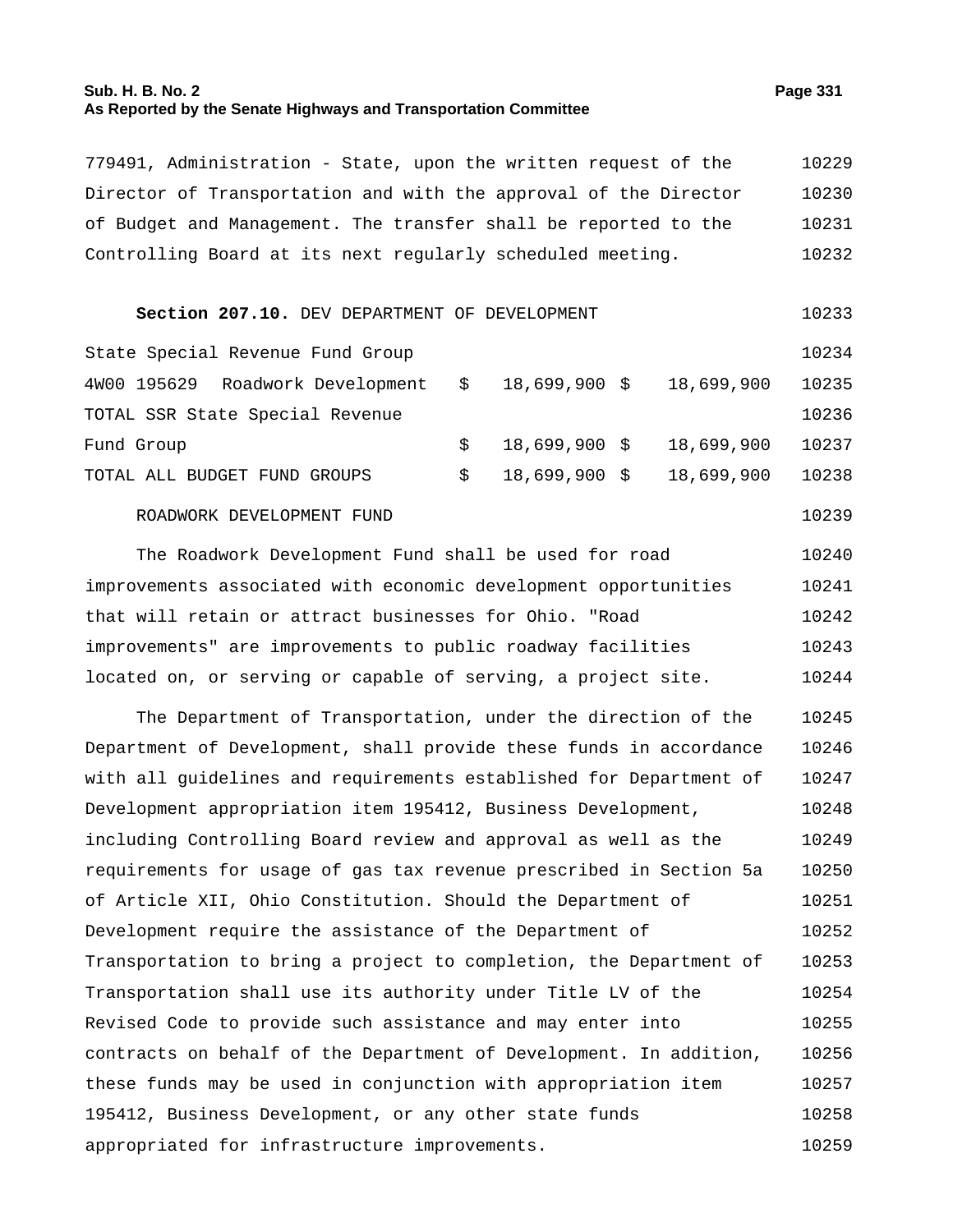#### **Sub. H. B. No. 2 Page 332 As Reported by the Senate Highways and Transportation Committee**

The Director of Budget and Management, pursuant to a plan submitted by the Director of Development or as otherwise determined by the Director of Budget and Management, shall set a cash transfer schedule to meet the cash needs of the Department of Development's Roadwork Development Fund (Fund 4W00), less any other available cash. The Director shall transfer to the Roadwork Development Fund from the Highway Operating Fund (Fund 7002), established in section 5735.291 of the Revised Code, such amounts at such times as determined by the transfer schedule. 10260 10261 10262 10263 10264 10265 10266 10267 10268 TRANSPORTATION IMPROVEMENT DISTRICTS 10269 Notwithstanding section 5540.151 of the Revised Code and any other restrictions that apply to the distribution of Roadwork Development Grants, of the foregoing appropriation item 195629, Roadwork Development, \$250,000 in each fiscal year shall be distributed by the Director of Development to each of the Transportation Improvement Districts in Belmont, Butler, Clermont, Hamilton, Lorain, Medina, Montgomery, Muskingum, and Stark counties, and to the Rossford Transportation Improvement District in Wood County. 10270 10271 10272 10273 10274 10275 10276 10277 10278 **Section 209.10.** PWC PUBLIC WORKS COMMISSION 10279 Local Transportation Improvements Fund Group 10280 7052 150402 Local Transportation \$ 299,001 \$ 306,178 10281 Improvement Program - Operating 7052 150701 Local Transportation \$ 67,317,000 \$ 67,400,000 10282 Improvement Program TOTAL 052 Local Transportation 10283 Improvements Fund Group \$ 67,616,001 \$ 67,706,178 10284 Local Infrastructure Improvements Fund Group 10285 7038 150321 State Capital \$ 897,383 \$ 918,912 10286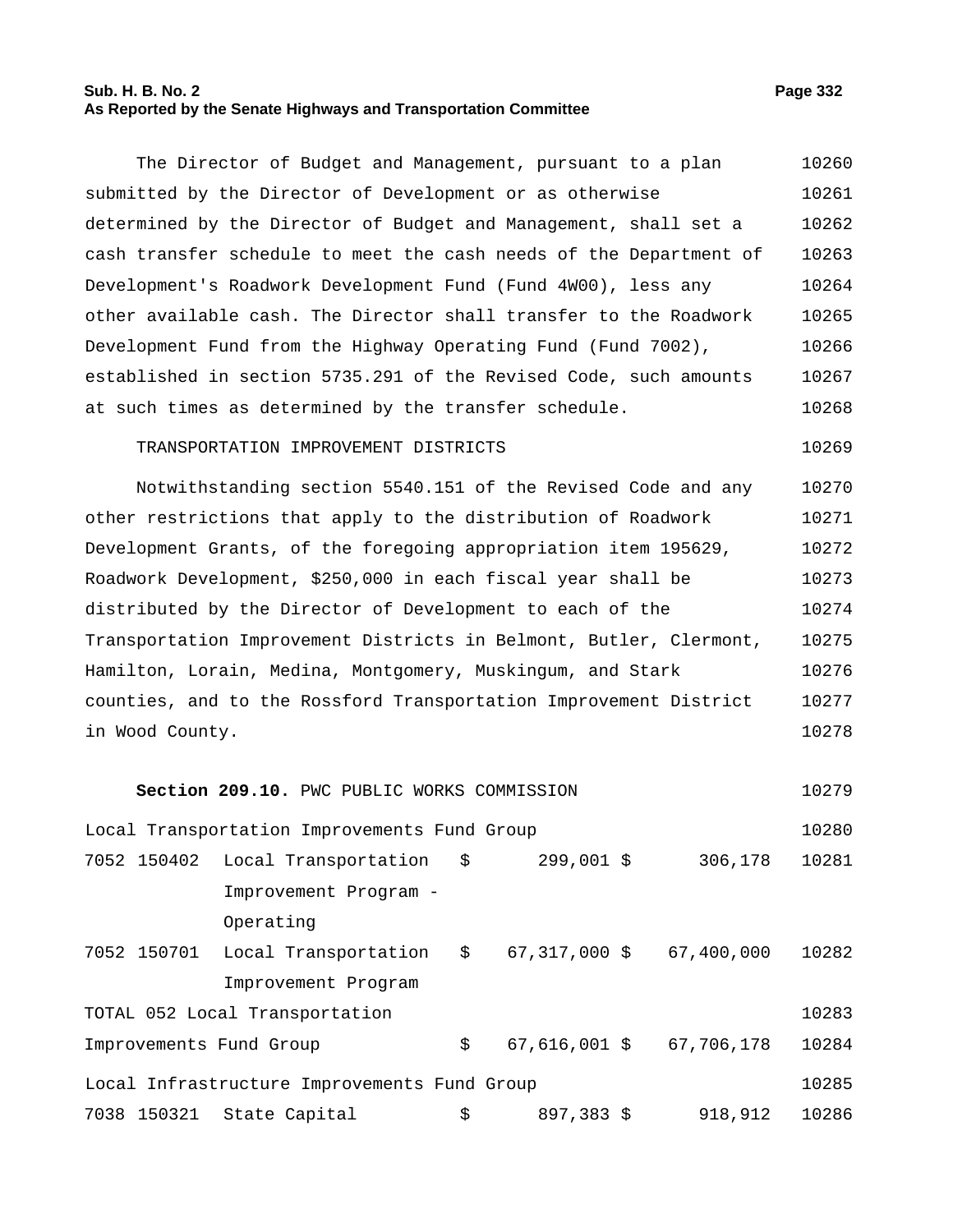| <b>Sub. H. B. No. 2</b>                                         | Page 333 |
|-----------------------------------------------------------------|----------|
| As Reported by the Senate Highways and Transportation Committee |          |

| Improvements Program |  |
|----------------------|--|
|----------------------|--|

#### - Operating Expenses

| TOTAL LIF Local Infrastructure |            |                               | 10287 |
|--------------------------------|------------|-------------------------------|-------|
| Improvements Fund Group        | 897,383 \$ | 918,912 10288                 |       |
| TOTAL ALL BUDGET FUND GROUPS   |            | 68,513,384 \$68,625,090 10289 |       |

#### DISTRICT ADMINISTRATION COSTS 10290

The Director of the Public Works Commission is authorized to create a District Administration Costs Program from interest earnings of the Capital Improvements Fund and Local Transportation Improvement Program Fund proceeds. The program shall be used to provide for the direct costs of district administration of the nineteen public works districts. Districts choosing to participate in the program shall only expend State Capital Improvements Fund moneys for State Capital Improvements Fund costs and Local Transportation Improvement Program Fund moneys for Local Transportation Improvement Program Fund costs. The account shall not exceed \$1,235,000 per fiscal year. Each public works district may be eligible for up to \$65,000 per fiscal year from its district allocation as provided in sections 164.08 and 164.14 of the Revised Code. 10291 10292 10293 10294 10295 10296 10297 10298 10299 10300 10301 10302 10303 10304

The Director, by rule, shall define allowable and nonallowable costs for the purpose of the District Administration Costs Program. Nonallowable costs include indirect costs, elected official salaries and benefits, and project-specific costs. No district public works committee may participate in the District Administration Costs Program without the approval of those costs by the district public works committee under section 164.04 of the Revised Code. 10305 10306 10307 10308 10309 10310 10311 10312

# REAPPROPRIATIONS 10313

All capital appropriations from the Local Transportation Improvement Program Fund (Fund 7052) in Am. Sub. H.B. 67 of the 127th General Assembly remaining unencumbered as of June 30, 2009, 10314 10315 10316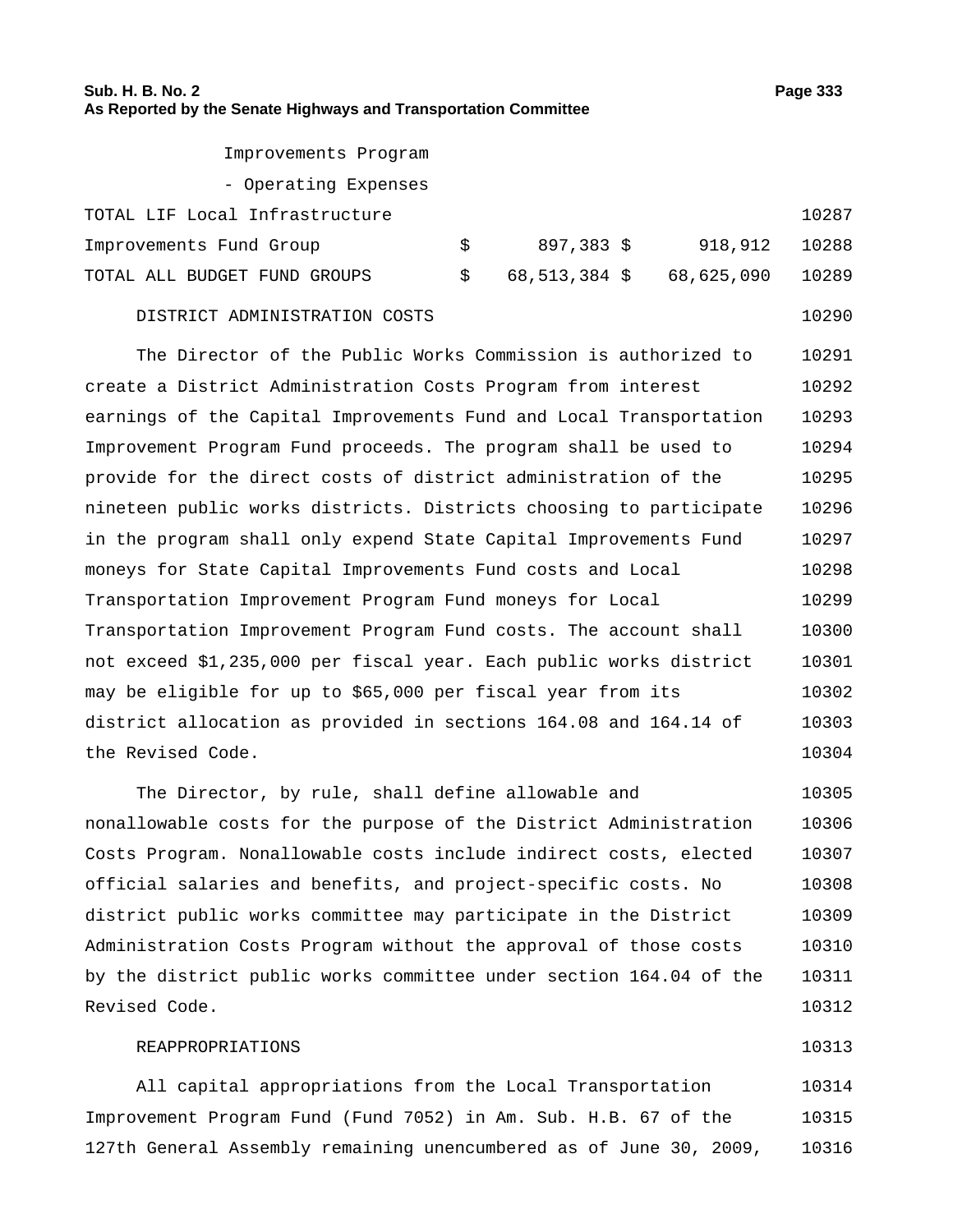#### **Sub. H. B. No. 2 Page 334 As Reported by the Senate Highways and Transportation Committee**

are reappropriated for use during the period July 1, 2009, through June 30, 2010, for the same purpose. 10317 10318 Notwithstanding division (B) of section 127.14 of the Revised Code, all capital appropriations and reappropriations from the Local Transportation Improvement Program Fund (Fund 7052) in this act remaining unencumbered as of June 30, 2010, are reappropriated for use during the period July 1, 2010, through June 30, 2011, for the same purposes, subject to the availability of revenue as determined by the Director of the Public Works Commission. 10319 10320 10321 10322 10323 10324 10325 10326

**Section 301.10.** For all appropriations made in Sections 303.10, 305.10, 307.10, 309.10, 311.10, 313.10, 315.10, 317.10, 317.20, 319.10, 321.10, and 325.10 of this act, those in the first column are for fiscal year 2008 and those in the second column are for fiscal year 2009. The appropriations made in these sections are in addition to any other appropriations made for fiscal years 2008 and 2009. 10327 10328 10329 10330 10331 10332 10333

**Section 303.10.** The federal payments made to the state for the nutrition program under Title VIII of Division A of the American Recovery and Reinvestment Act of 2009 shall be deposited to the credit of the Federal Supportive Services Fund (Fund 3M40). 10334 10335 10336 10337

10338

The federal payments made to the state for the senior community service employment program under Title VIII of Division A of the American Recovery and Reinvestment Act of 2009 shall be deposited to the credit of the Federal Aging Grants Fund (Fund 3220). 10339 10340 10341 10342 10343

The items in this section are appropriated as designated out of any moneys in the state treasury to the credit of their respective funds that are not otherwise appropriated. 10344 10345 10346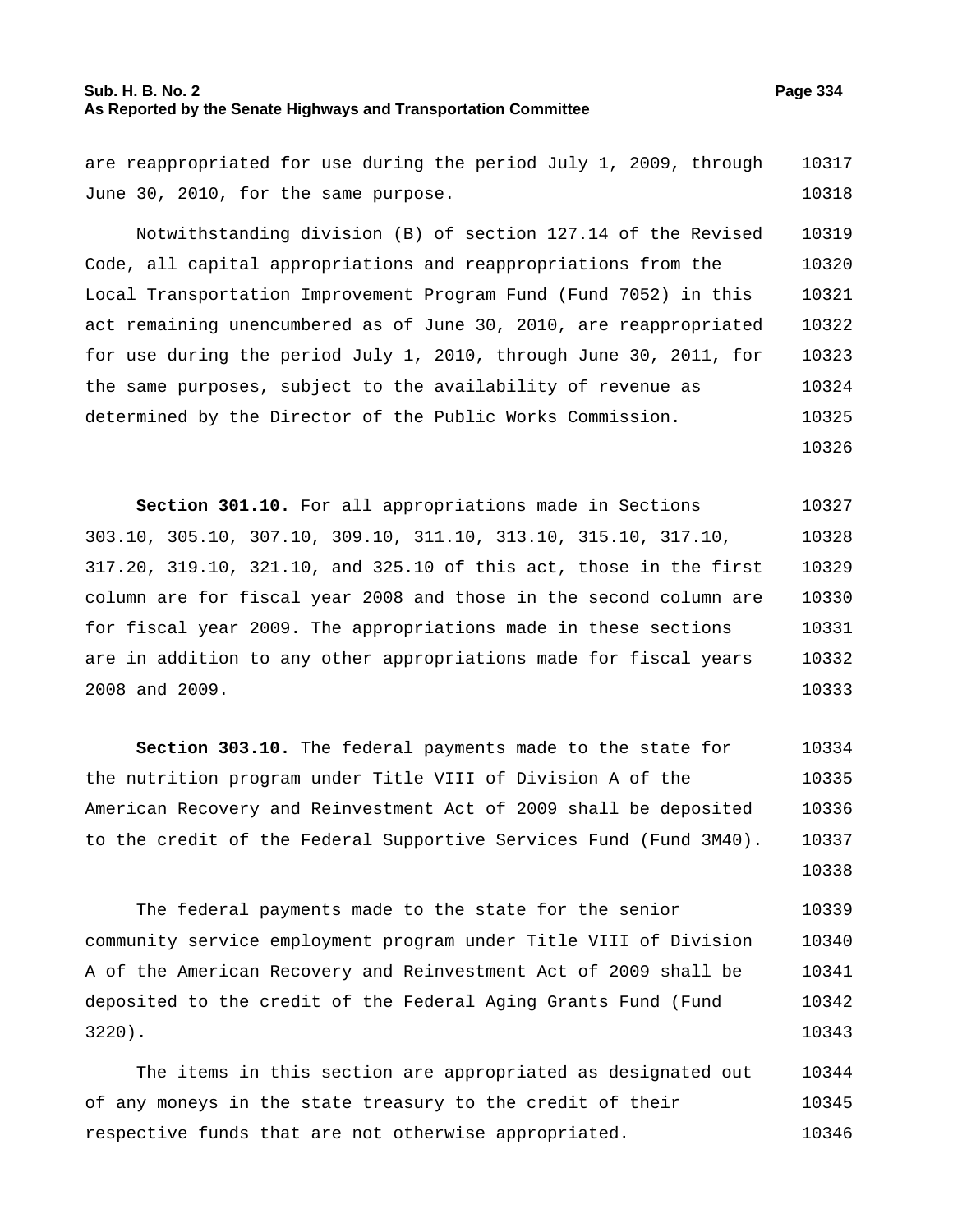# **Sub. H. B. No. 2 Page 335 As Reported by the Senate Highways and Transportation Committee**

|            |                              |                                                         |    |                |                | Appropriations |       |
|------------|------------------------------|---------------------------------------------------------|----|----------------|----------------|----------------|-------|
|            |                              | AGE DEPARTMENT OF AGING                                 |    |                |                |                | 10347 |
|            |                              | Federal Special Revenue Fund Group                      |    |                |                |                | 10348 |
|            |                              | 3220 490618 Federal Aging Grants                        | \$ | 0 \$           |                | 5,278,000      | 10349 |
|            |                              | 3M40 490612 Federal Supportive                          | \$ | 0 <sup>5</sup> |                | 2,991,000      | 10350 |
|            | Services                     |                                                         |    |                |                |                |       |
|            |                              | TOTAL FED Federal Special Revenue                       | \$ | 0 \$           |                | 8,269,000      | 10351 |
| Fund Group |                              |                                                         |    |                |                |                |       |
|            | TOTAL ALL BUDGET FUND GROUPS |                                                         | \$ |                | 0 <sup>5</sup> | 8,269,000      | 10352 |
|            |                              | The foregoing appropriation items 490618, Federal Aging |    |                |                |                | 10353 |

Grants, and 490612, Federal Supportive Services, shall be used in accordance with the requirements of the American Recovery and Reinvestment Act of 2009 that apply to the money appropriated. 10354 10355 10356

**Section 305.10.** The federal payments made to the state for crime victims assistance grants under Title II of Division A of the American Recovery and Reinvestment Act of 2009 shall be deposited to the credit of the Crime Victims Assistance Fund (Fund 3830). 10357 10358 10359 10360 10361

The federal payments made to the state for crime victims compensation under Title II of Division A of the American Recovery and Reinvestment Act of 2009 shall be deposited to the credit of the Reparations Fund (Fund 4020). 10362 10363 10364 10365

The items in this section are appropriated as designated out of any moneys in the state treasury to the credit of their respective funds that are not otherwise appropriated. 10366 10367 10368

Appropriations

|                                    | AGO ATTORNEY GENERAL |     |                      | 10369 |
|------------------------------------|----------------------|-----|----------------------|-------|
| Federal Special Revenue Fund Group |                      |     |                      | 10370 |
| 3830 055634 Crime Victims          |                      | S – | 0 \$ 1,271,000 10371 |       |
| Assistance                         |                      |     |                      |       |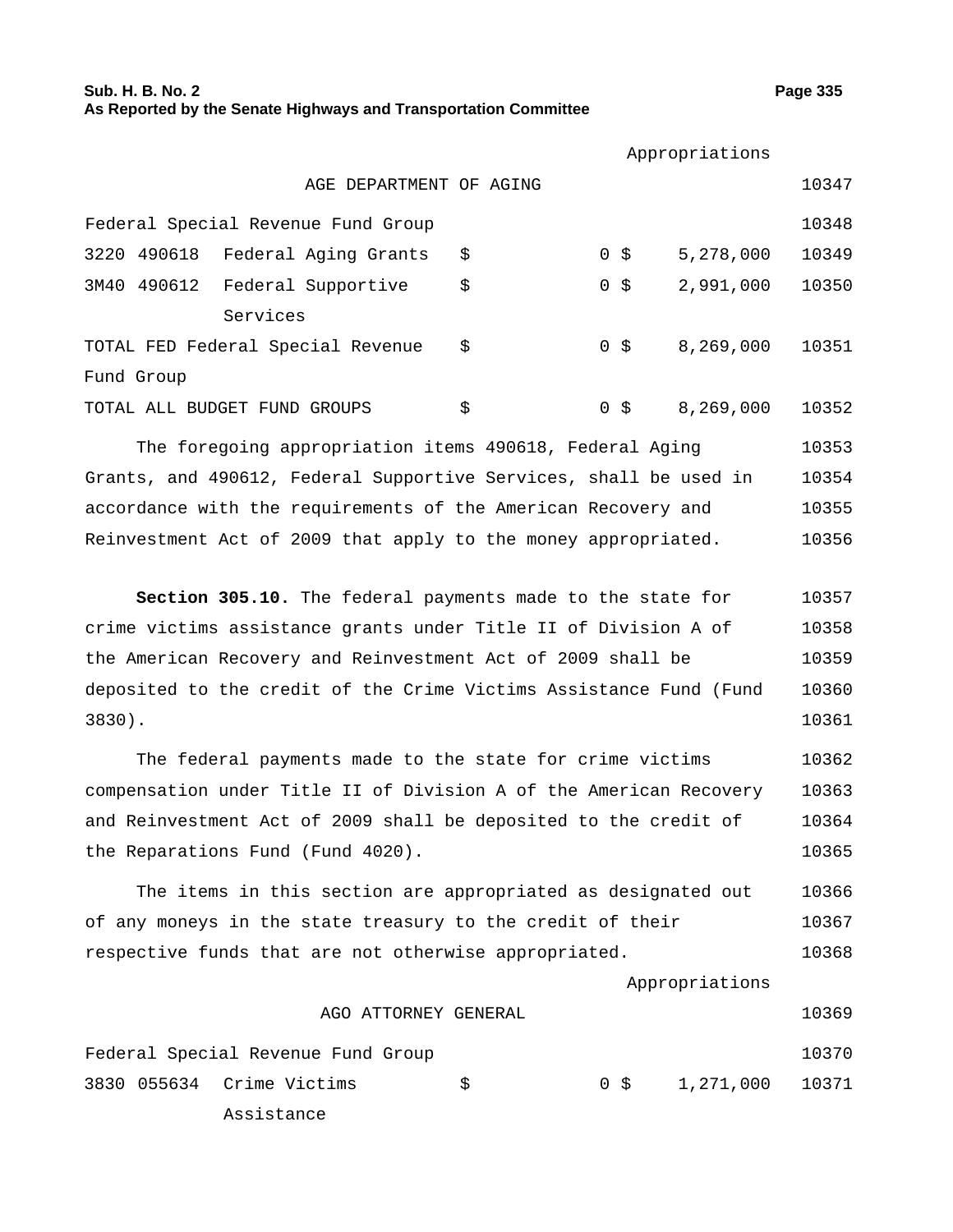| <b>Sub. H. B. No. 2</b><br>As Reported by the Senate Highways and Transportation Committee |    |                |                | Page 336 |
|--------------------------------------------------------------------------------------------|----|----------------|----------------|----------|
| TOTAL FED Federal Special Revenue                                                          | \$ | 0 \$           | 1,271,000      | 10372    |
| Fund Group                                                                                 |    |                |                |          |
| State Special Revenue Fund Group                                                           |    |                |                | 10373    |
| 4020 055616 Victims of Crime                                                               | \$ | 0 <sup>5</sup> | 2,061,000      | 10374    |
| TOTAL SSR State Special Revenue                                                            | \$ | $0$ \$         | 2,061,000      | 10375    |
| Fund Group                                                                                 |    |                |                |          |
| TOTAL ALL BUDGET FUND GROUPS                                                               | \$ | $0 \quad $$    | 3,332,000      | 10376    |
| The foregoing appropriation items 055634, Crime Victims                                    |    |                |                | 10377    |
| Assistance, and 055616, Victims of Crime, shall be used in                                 |    |                |                | 10378    |
| accordance with the requirements of the American Recovery and                              |    |                |                | 10379    |
| Reinvestment Act of 2009 that apply to the money appropriated.                             |    |                |                | 10380    |
| Section 307.10. The federal payments made to the state for                                 |    |                |                | 10381    |
| the Leaking Underground Storage Tank Trust Fund under Title II of                          |    |                |                | 10382    |
| Division A of the American Recovery and Reinvestment Act of 2009                           |    |                |                | 10383    |
| shall be deposited to the credit of the Leaking Underground                                |    |                |                | 10384    |
| Storage Tank Fund (Fund 3480).                                                             |    |                |                | 10385    |
| The item in this section is appropriated as designated out of                              |    |                |                | 10386    |
| any moneys in the state treasury to the credit of Fund 3480 that                           |    |                |                | 10387    |
| are not otherwise appropriated.                                                            |    |                |                | 10388    |
|                                                                                            |    |                | Appropriations |          |
| COM DEPARTMENT OF COMMERCE                                                                 |    |                |                | 10389    |
| Federal Special Revenue Fund Group                                                         |    |                |                | 10390    |
| 3480 800624<br>Leaking Underground                                                         | \$ | $0$ \$         | 10,000,000     | 10391    |
| Storage Tank                                                                               |    |                |                |          |

TOTAL FED Federal Special Revenue Fund Group  $0 \,$ \$ 10,000,000 10392 TOTAL ALL BUDGET FUND GROUPS \$ 0 \$ 10,000,000 10393

The foregoing appropriation item 800624, Leaking Underground Storage Tank, shall be used in accordance with the requirements of the American Recovery and Reinvestment Act of 2009 that apply to the money appropriated. 10394 10395 10396 10397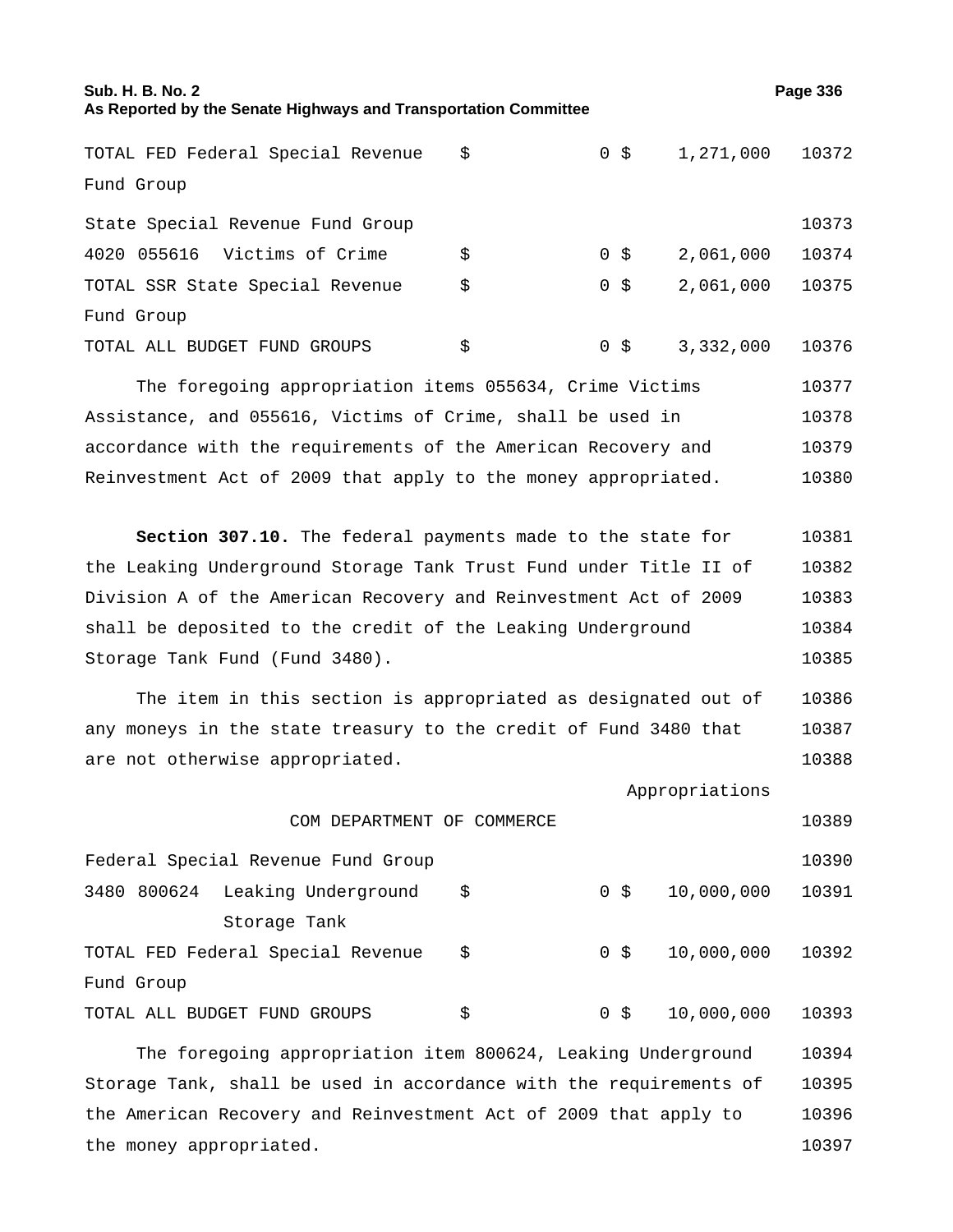#### **Sub. H. B. No. 2 Page 337 As Reported by the Senate Highways and Transportation Committee**

**Section 309.10.** The federal payments made to the state for the Weatherization Assistance Program and the State Energy Grant Program under Title IV of Division A of the American Recovery and Reinvestment Act of 2009 shall be deposited to the credit of the Federal Special Revenue Fund (Fund 3080). 10398 10399 10400 10401 10402

The federal payments made to the state for the Energy Star Rebate Program under the American Recovery and Reinvestment Act of 2009 shall be deposited to the credit of the Energy Star Rebate Program Fund (Fund 3DA0), which is hereby created in the state treasury. 10403 10404 10405 10406 10407

The federal payments made to the state for the Energy Efficiency and Conservation Block Grants Program under Title IV of Division A of the American Recovery and Reinvestment Act of 2009 shall be deposited to the credit of the Energy Efficiency and Conservation Block Grants Fund (Fund 3DB0), which is hereby created in the state treasury. 10408 10409 10410 10411 10412 10413

The federal payments made to the state for the Community Development Block Grant program under Title XII of Division A of the American Recovery and Reinvestment Act of 2009 shall be deposited to the credit of the Community Development Block Grant Fund (Fund 3K80). 10414 10415 10416 10417 10418

The federal payments made to the state for community services block grants under Title XII of Division A of the American Recovery and Reinvestment Act of 2009 shall be deposited to the credit of the Community Services Block Grant Fund (Fund 3L00). 10419 10420 10421 10422

The federal payments made to the state for the Home Investment Partnerships Program under Title XII of Division A of the American Recovery and Reinvestment Act of 2009 shall be deposited to the credit of the HOME Program Fund (Fund 3V10). 10424 10425 10426 10427

10423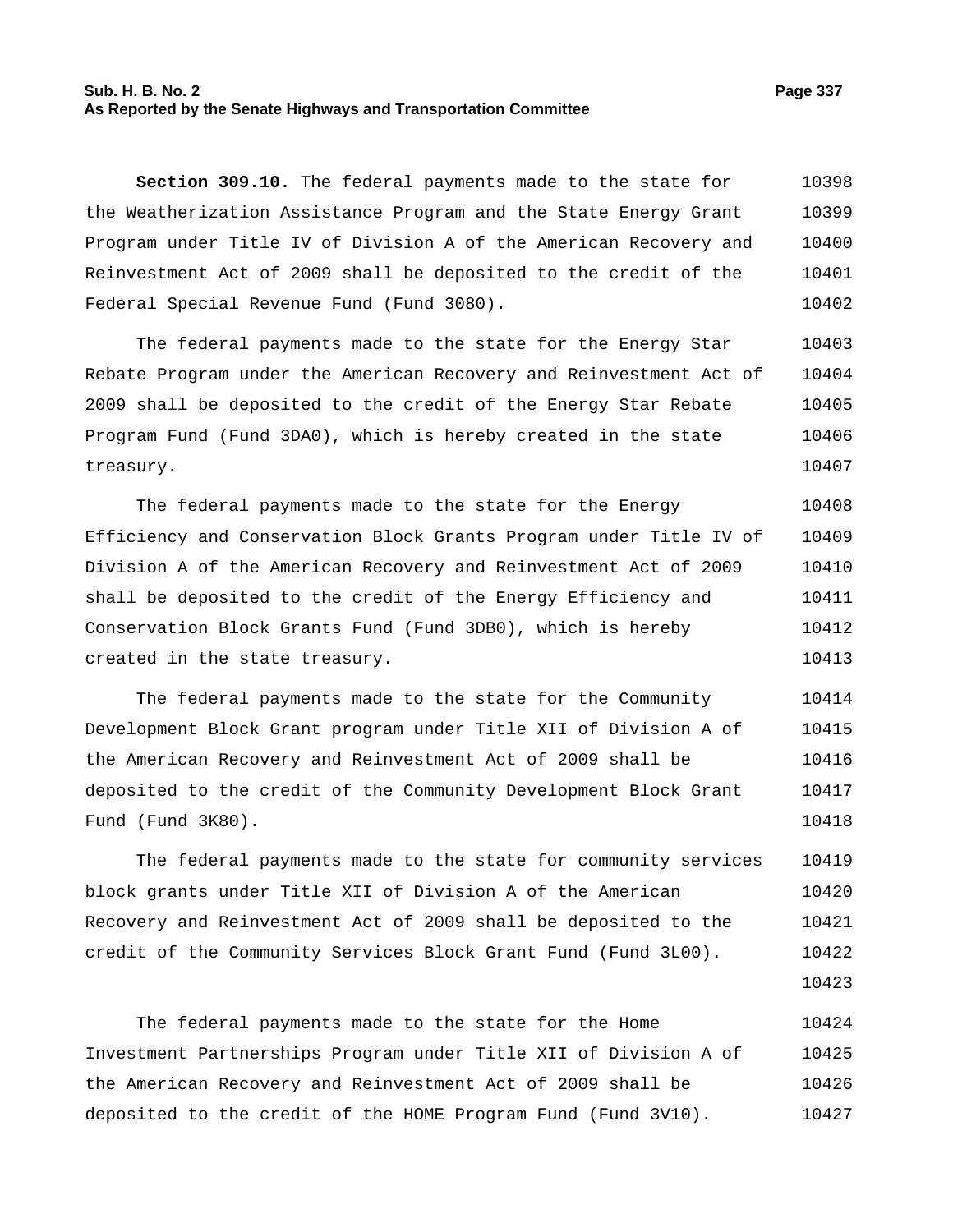#### **Sub. H. B. No. 2 Page 338 As Reported by the Senate Highways and Transportation Committee**

The items in this division are appropriated as designated out of any moneys in the state treasury to the credit of their respective funds that are not otherwise appropriated. 10428 10429 10430 Appropriations DEV DEPARTMENT OF DEVELOPMENT 70431 Federal Special Revenue Fund Group 10432 3080 195603 Housing and Urban Development  $\uparrow$  \$ 0  $\uparrow$  26,205,724 10433 3080 195605 Federal Projects \$ 0 \$ 276,553,000 10434 3080 195618 Energy Federal Grants \$ 0 \$ 122,604,000 10435 3DA0 195632 Federal Stimulus - Energy Star Rebate Program  $$ 0 \t{5} 11,000,000 10436$ 3DB0 195642 Federal Stimulus - Energy Efficiency and Conservation Block Grants  $$ 0 \t{5} 21,000,000 10437$ 3K80 195613 Community Development Block Grant  $\uparrow$  \$ 0  $\uparrow$  12,957,527 10438 3L00 195612 Community Services Block Grant \$ 0 \$ 38,979,000 10439 3V10 195601 HOME Program \$ 0 \$ 83,484,547 10440 TOTAL FED Federal Special Revenue Fund Group  $$ 0 \$ 592,783,798 10441$ TOTAL ALL BUDGET FUND GROUPS \$ 0 \$ 592,783,798 10442

The foregoing appropriation item 195605, Federal Projects, shall be used to carry out the Home Weatherization Assistance Program, subject to any requirements of the American Recovery and Reinvestment Act of 2009 that apply to the money appropriated. 10443 10444 10445 10446

The foregoing appropriation items 195603, Housing and Urban Development, 195618, Energy Federal Grants, 195613, Community Development Block Grant, 195612, Community Services Block Grant, 10447 10448 10449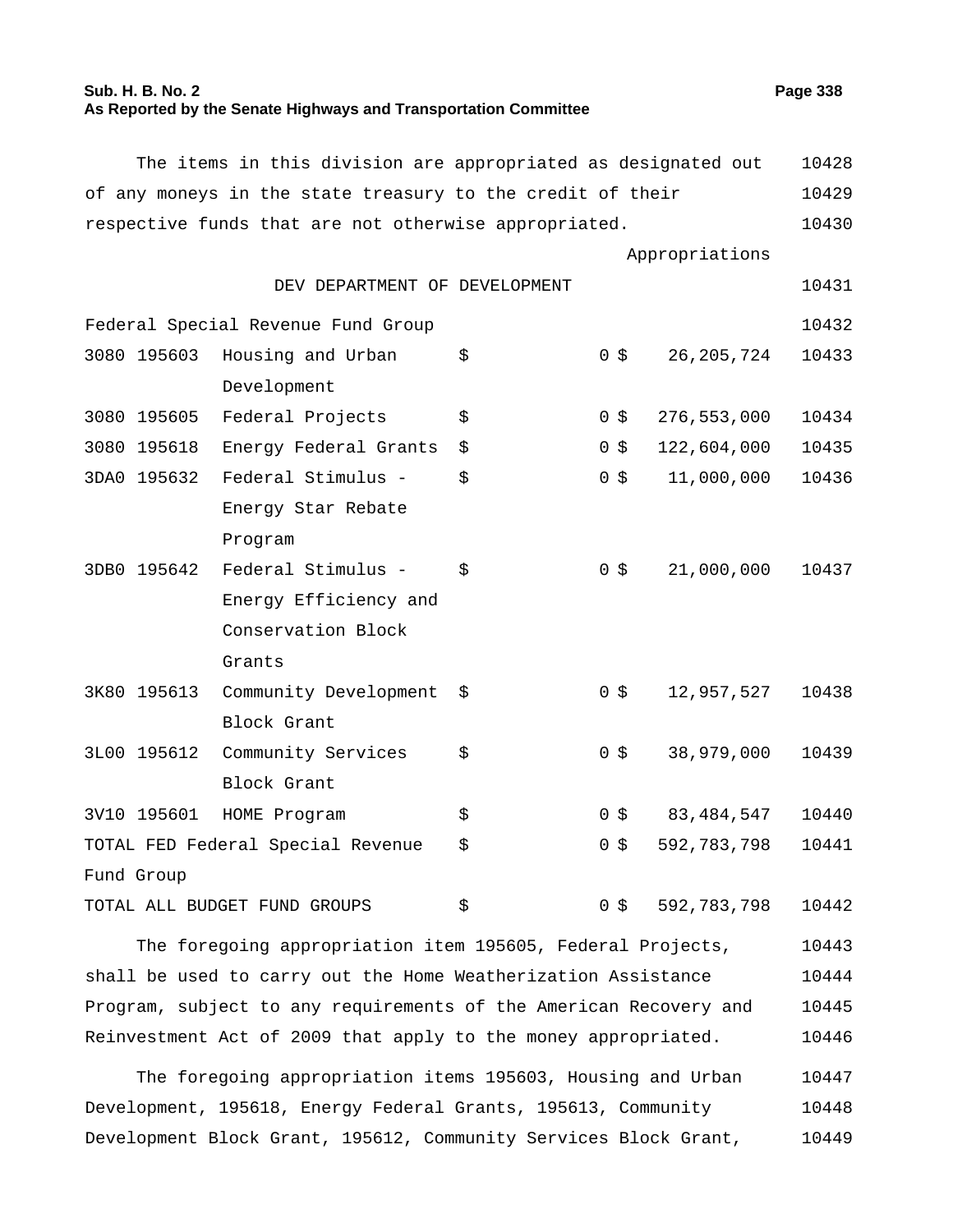# **Sub. H. B. No. 2 Page 339 As Reported by the Senate Highways and Transportation Committee**

195601, HOME Program, 195632, Federal Stimulus - Energy Star Rebate Program, and 195642, Federal Stimulus - Energy Efficiency and Conservation Block Grants, shall be used in accordance with the requirements of the American Recovery and Reinvestment Act of 2009 that apply to the money appropriated. 10450 10451 10452 10453 10454

**Section 311.10.** The federal payments made to the state for the national school lunch program under Title VIII of Division A of the American Recovery and Reinvestment Act of 2009 shall be deposited to the credit of the Federal Stimulus School Lunch Fund (Fund 3DC0), which is hereby created in the state treasury. 10455 10456 10457 10458 10459

The federal payments made to the state for the Head Start program under Title VIII of Division A of the American Recovery and Reinvestment Act of 2009 shall be deposited to the credit of the Federal Stimulus Head Start Fund (Fund 3DD0), which is created in the state treasury. 10460 10461 10462 10463 10464

The federal payments made to the state for the McKinney-Vento Homeless Assistance Act under Title VIII of Division A of the American Recovery and Reinvestment Act of 2009 shall be deposited to the credit of the Consolidated Federal Grant Administration Fund (Fund 3Z30). 10465 10466 10467 10468 10469

The items in this section are appropriated as designated out of any moneys in the state treasury to the credit of their respective funds that are not otherwise appropriated. 10470 10471 10472

Appropriations

# EDU DEPARTMENT OF EDUCATION 10473 Federal Special Revenue Fund Group 10474 3DC0 200625 Federal Stimulus - School Lunch  $\uparrow$  \$ 0  $\uparrow$  3,107,000 10475 3DD0 200629 Federal Stimulus - Head Start  $$ 0 \t$ 27,338,000 10476$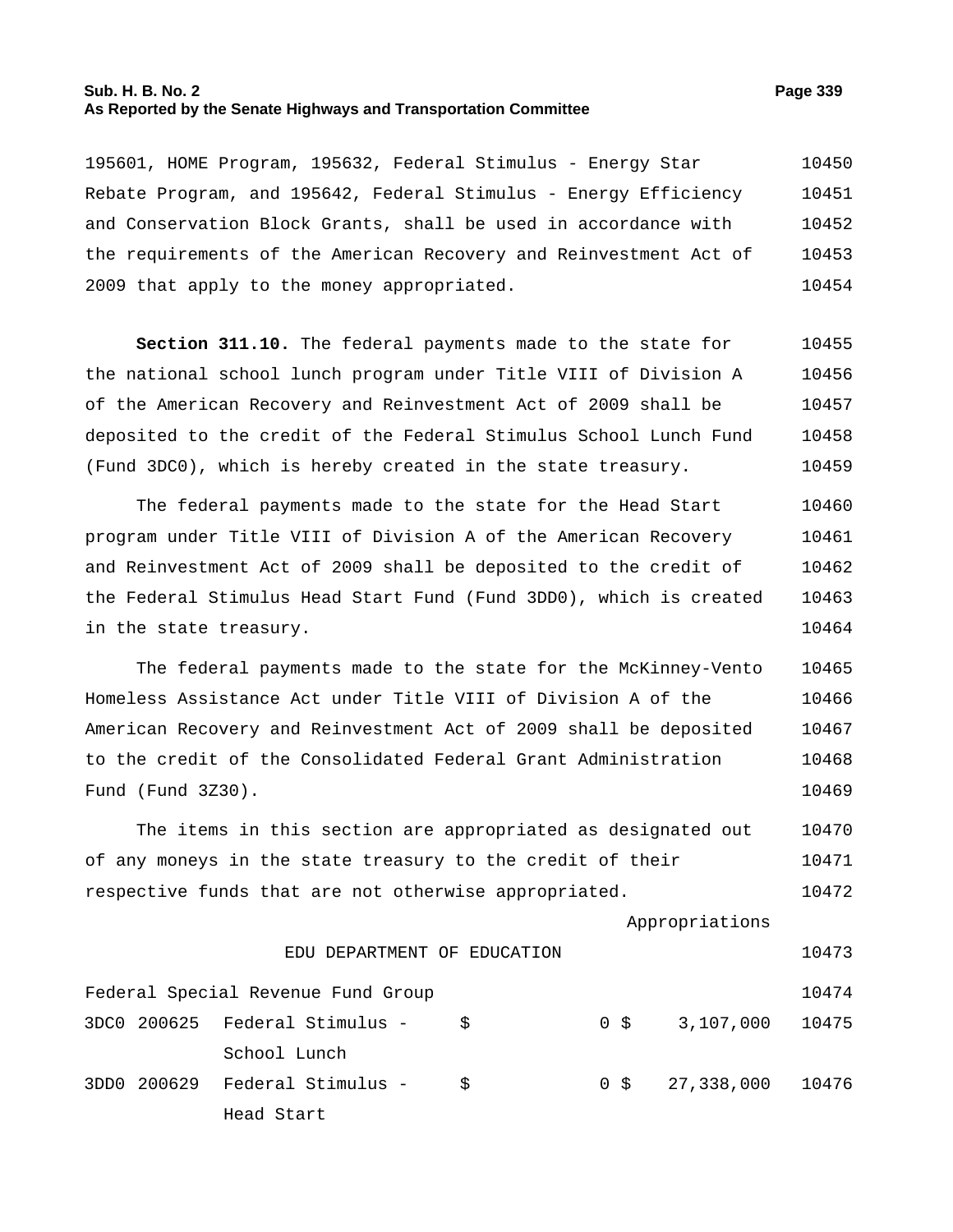| <b>Sub. H. B. No. 2</b><br>As Reported by the Senate Highways and Transportation Committee | <b>Page 340</b> |
|--------------------------------------------------------------------------------------------|-----------------|
| Consolidated Federal<br>3Z30 200645<br>\$<br>$0$ \$<br>1,384,000                           | 10477           |
| Grant Administration                                                                       |                 |
| TOTAL FED Federal Special Revenue<br>31,829,000<br>\$<br>0 \$                              | 10478           |
| Fund Group                                                                                 |                 |
| \$<br>0 <sup>5</sup><br>31,829,000<br>TOTAL ALL BUDGET FUND GROUPS                         | 10479           |
| The foregoing appropriation item 200645, Consolidated Federal                              | 10480           |
| Grant Administration, 200625, Federal Stimulus - School Lunch, and                         | 10481           |
| 200629, Federal Stimulus - Head Start shall be used in accordance                          | 10482           |
| with the requirements of the American Recovery and Reinvestment                            | 10483           |
| Act of 2009 that apply to the money appropriated.                                          | 10484           |
|                                                                                            |                 |
| Section 313.10. The federal payments made to the state for                                 | 10485           |
| clean air under Title VII of Division A of the American Recovery                           | 10486           |
| and Reinvestment Act of 2009 shall be deposited to the credit of                           | 10487           |
| the Clean Air Fund (Fund 4K20).                                                            | 10488           |
| The item in this section is appropriated as designated out of                              | 10489           |
| any moneys in the state treasury to the credit of Fund 4K20 that                           | 10490           |
| are not otherwise appropriated.                                                            | 10491           |
| Appropriations                                                                             |                 |
| EPA ENVIRONMENTAL PROTECTION AGENCY                                                        | 10492           |
| State Special Revenue Fund Group                                                           | 10493           |
| Clean Air Non-Title V<br>$0$ \$<br>1,700,000<br>4K20 715648<br>\$                          | 10494           |
| \$<br>$0$ \$<br>1,700,000<br>TOTAL SSR State Special Revenue                               | 10495           |
| Fund Group                                                                                 |                 |
| $0 \quad $$<br>1,700,000<br>\$<br>TOTAL ALL BUDGET FUND GROUPS                             | 10496           |
| The foregoing appropriation item 715648, Clean Air Non-Title                               | 10497           |
| V, shall be used in accordance with the requirements of the                                | 10498           |
| American Recovery and Reinvestment Act of 2009 that apply to the                           | 10499           |
| money appropriated.                                                                        | 10500           |

**Section 315.10.** The federal payments made to the state for the education technology program under Title VIII of Division A of 10501 10502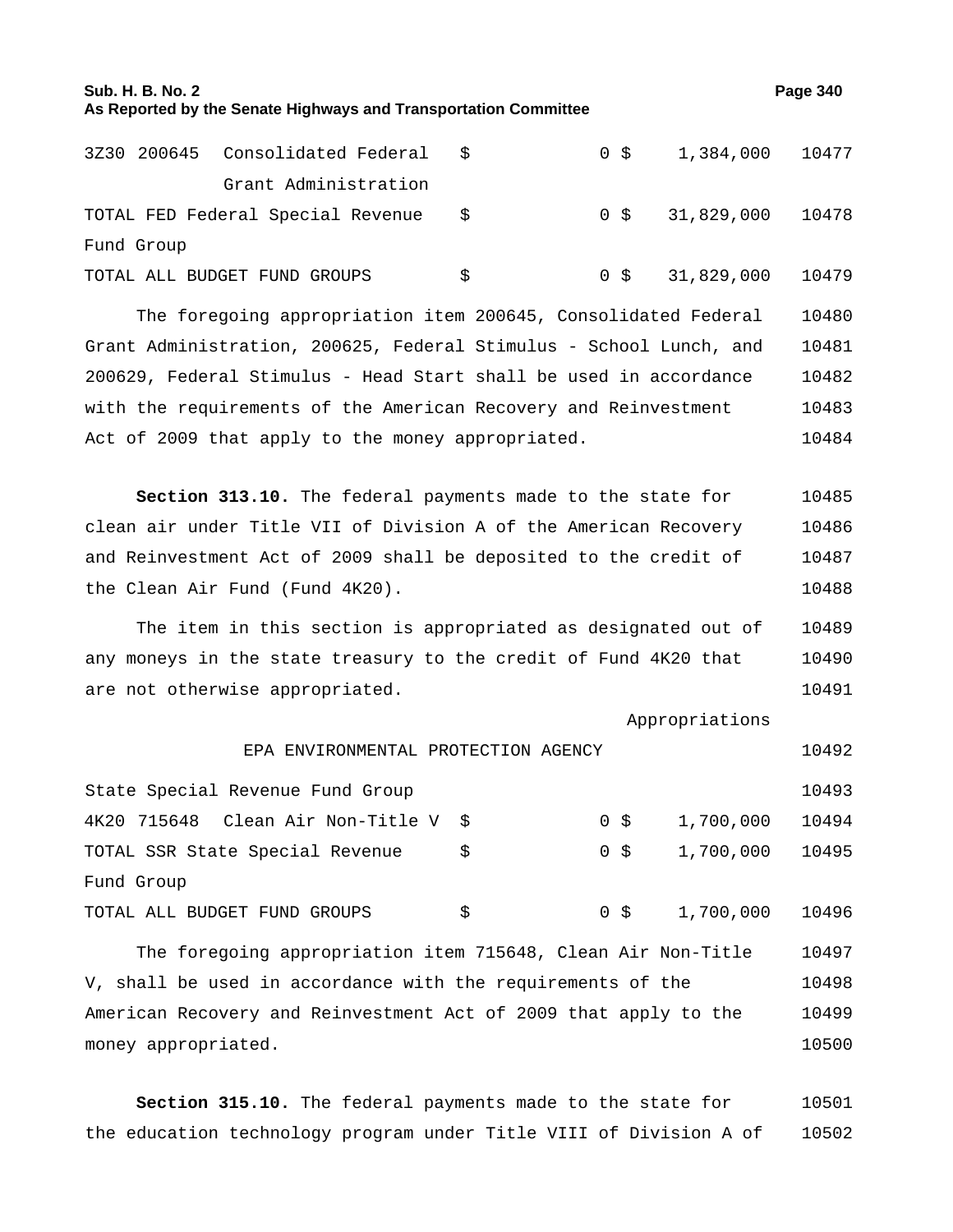# **Sub. H. B. No. 2 Page 341 As Reported by the Senate Highways and Transportation Committee**

|              | the American Recovery and Reinvestment Act of 2009 shall be       |                      |                | 10503 |
|--------------|-------------------------------------------------------------------|----------------------|----------------|-------|
|              | deposited to the credit of the Technology Literacy Challenge Fund |                      |                | 10504 |
| (Fund 3S30). |                                                                   |                      |                | 10505 |
|              | The item in this section is appropriated as designated out of     |                      |                | 10506 |
|              | any moneys in the state treasury to the credit of Fund 3S30 that  |                      |                | 10507 |
|              | are not otherwise appropriated.                                   |                      |                | 10508 |
|              |                                                                   |                      | Appropriations |       |
|              | ETC ETECH OHIO                                                    |                      |                | 10509 |
|              | Federal Special Revenue Fund Group                                |                      |                | 10510 |
|              | 3S30 935606 Enhancing Educational \$                              | 0 <sup>5</sup>       | 23,902,000     | 10511 |
|              | Technology                                                        |                      |                |       |
|              | TOTAL FED Federal Special Revenue                                 | \$<br>0 <sup>5</sup> | 23,902,000     | 10512 |
| Fund Group   |                                                                   |                      |                |       |
|              | TOTAL ALL BUDGET FUND GROUPS                                      | \$<br>0 \$           | 23,902,000     | 10513 |
|              |                                                                   |                      |                |       |

The foregoing appropriation item 935606, Enhancing Educational Technology, shall be used in accordance with the requirements of the American Recovery and Reinvestment Act of 2009 that apply to the money appropriated to make grants under Section 315.11 of this act. 10514 10515 10516 10517 10518

**Section 315.11.** (A) The eTech Ohio Commission shall develop and implement the Twenty-First Century Learning Environments Technology Grant Program. Under the program, the Commission, in consultation with the Department of Education, shall award competitive grants to school districts for the purchase or lease of technology hardware, software, training, and support packages (education solution packages) that meet the specifications developed jointly by the Commission and the Department. Twenty-five per cent of any grant award shall be used for professional development that focuses on utilizing digital environments to enable new teaching methods, such as 10519 10520 10521 10522 10523 10524 10525 10526 10527 10528 10529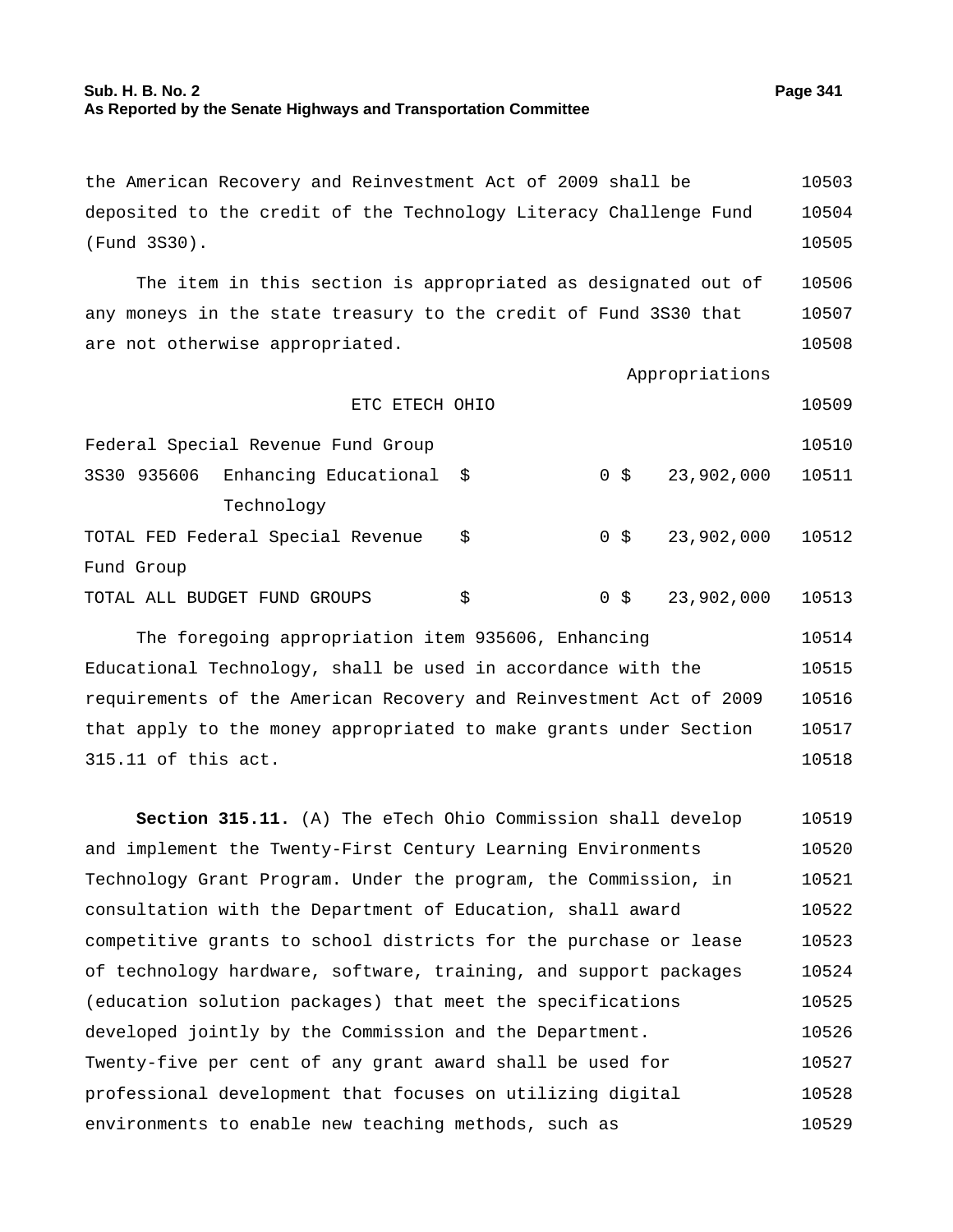#### **Sub. H. B. No. 2 Page 342 As Reported by the Senate Highways and Transportation Committee**

individualizing instruction and project-based learning. This professional development shall include at least one component of training in the classroom. The Commission shall limit the number of grants so that each grant recipient receives an amount that is sufficient to create large-scale learning environment changes that facilitate the goals expressed in division (D) of this section. The Commission shall award grants in a manner that ensures diversity among grant recipients according to geographical regions, economic scale, and school district size. 10530 10531 10532 10533 10534 10535 10536 10537 10538

(B) The Commission and the Department shall develop specifications for education solution packages that may be purchased or leased by school districts with a grant awarded under this section. The specification shall include at least the following components: 10539 10540 10541 10542 10543

(1) Hardware and software, including wireless laptop computers, for creating content, project-based learning, and student-centered collaborative learning practices; 10544 10545 10546

```
(2) Access to digital content through a statewide content
repository;
                                                                       10547
                                                                       10548
```
(3) Professional development that is supported by the integration of technology; 10549 10550

(4) Technical support. 10551

(C) A school district that receives a grant award under this section may combine the funds under that award with other federal, state, or local funds to purchase or lease education solution packages that meet the specifications developed under division (B) of this section. 10552 10553 10554 10555 10556

The Commission and the Department shall assist schools and districts that do not receive grant awards under this section in applying those specifications to purchase or lease education 10557 10558 10559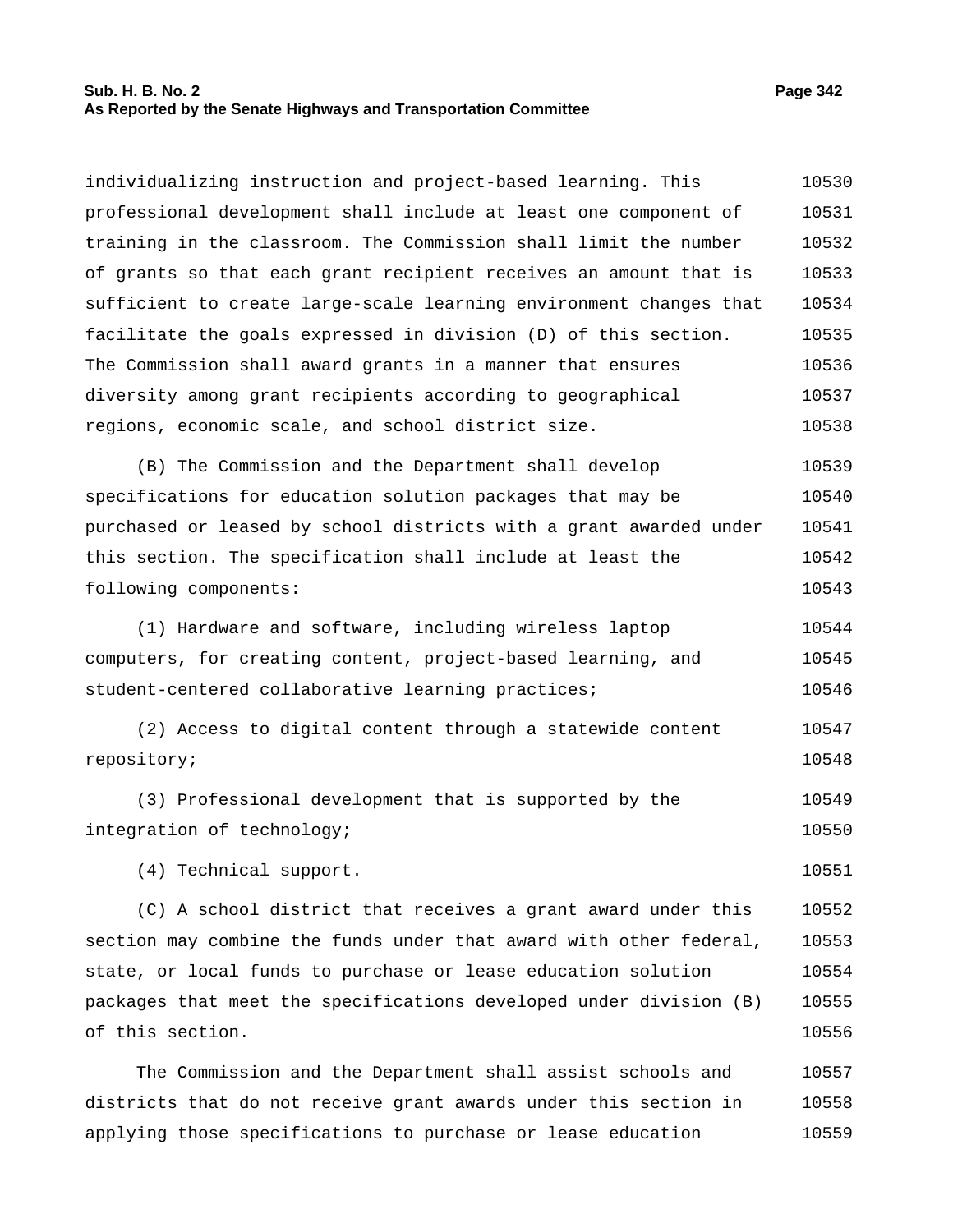### **Sub. H. B. No. 2 Page 343 As Reported by the Senate Highways and Transportation Committee**

solution packages using other federal, state, and local funds.  $10560$ 

(D) The goals of the Twenty-First Century Learning Environments Technology Grant Program are: 10561 10562

(1) To facilitate innovative teaching and learning strategies that help accelerate achievement in core academic subject areas; 10563 10564

(2) To help students develop twenty-first century skills including critical thinking and problem solving, communication and collaboration, media literacy, leadership and productivity, adaptability and accountability; 10565 10566 10567 10568

(3) To demonstrate ways for schools to invest in learning environments that improve academic effectiveness and efficiencies, including ways for schools to use a portion of their base funding to invest in appropriate digital environments than enable proven practices; 10569 10570 10571 10572 10573

(4) To demonstrate ways that mobile technology can extend learning time, improve academic engagement, and accelerate achievement for low-performing students; 10574 10575 10576

(5) To demonstrate ways in which technology can enable innovative teaching formats, including project-based learning, interdisciplinary methods, relevance, and community service learning that lead to improved academic achievement; 10577 10578 10579 10580

(6) To demonstrate how teachers and students can create and access multimedia content that is shared utilizing the "Ohio iTunes U" web site and other online distribution mechanisms. 10581 10582 10583

**Section 317.10.** The federal payments made to the state for the IDEA – Infants and Children Program under Title VIII of Division A of the American Recovery and Reinvestment Act of 2009 shall be deposited to the credit of the Maternal Child Health Block Grant Fund (Fund 3200). 10584 10585 10586 10587 10588

The federal payments made to the state for the Immunization 10589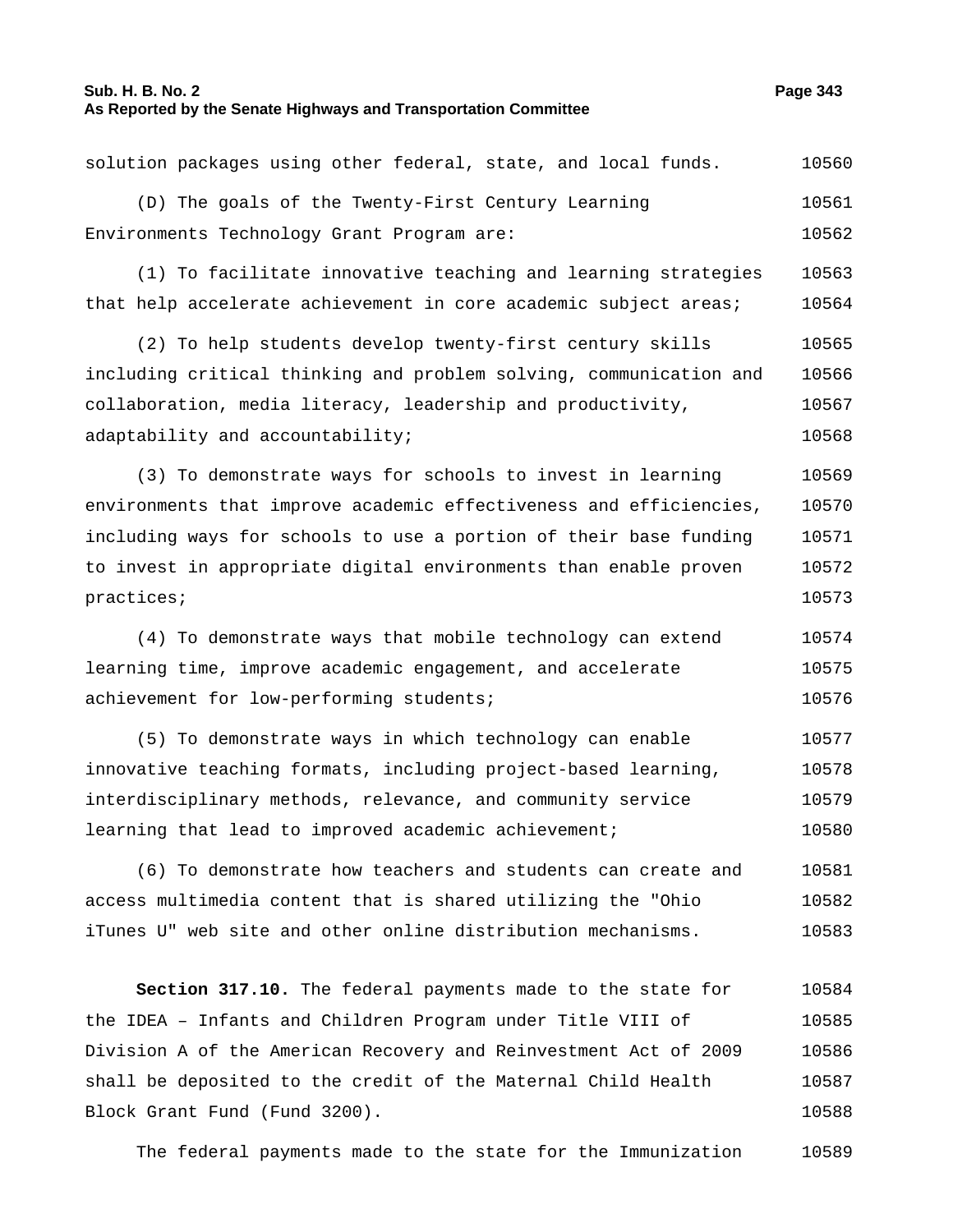#### **Sub. H. B. No. 2 Page 344 As Reported by the Senate Highways and Transportation Committee**

Program under Title VIII of Division A of the American Recovery and Reinvestment Act of 2009 shall be deposited to the credit of the Preventive Health Block Grant Fund (Fund 3870). 10590 10591 10592 The federal payments made to the state for the Special Supplemental Nutrition Program under Title VIII of Division A of the American Recovery and Reinvestment Act of 2009 shall be deposited to the credit of the Women, Infants, and Children Fund (Fund 3890). 10593 10594 10595 10596 10597 The items in this section are appropriated as designated out of any moneys in the state treasury to the credit of their respective funds that are not otherwise appropriated. 10598 10599 10600 Appropriations DOH DEPARTMENT OF HEALTH 10601 Federal Special Revenue Fund Group 10602 3200 440601 Maternal Child Health Block Grant  $\sin 0^\circ$   $\sin 14,410,000$  10603 3870 440602 Preventive Health Block Grant  $$ 0 \t$ 9,893,000 10604$ 3890 440604 Women, Infants, and Children  $\uparrow$  \$ 0  $\uparrow$  2,000,000 10605 TOTAL FED Federal Special Revenue Fund Group  $$ 0 \t$ 26,303,000 10606$ TOTAL ALL BUDGET FUND GROUPS \$ 0 \$ 26,303,000 10607

The foregoing appropriation items 440601, Maternal Child Health Block Grant, 440602, Preventive Health Block Grant, and 440604, Women, Infants, and Children, shall be used in accordance with the requirements of the American Recovery and Reinvestment Act of 2009 that apply to the money appropriated. 10608 10609 10610 10611 10612

**Section 317.20.** All items in this section are hereby appropriated as designated out of any moneys in the state treasury to the credit of the Deputy Inspector General for Funds Received 10613 10614 10615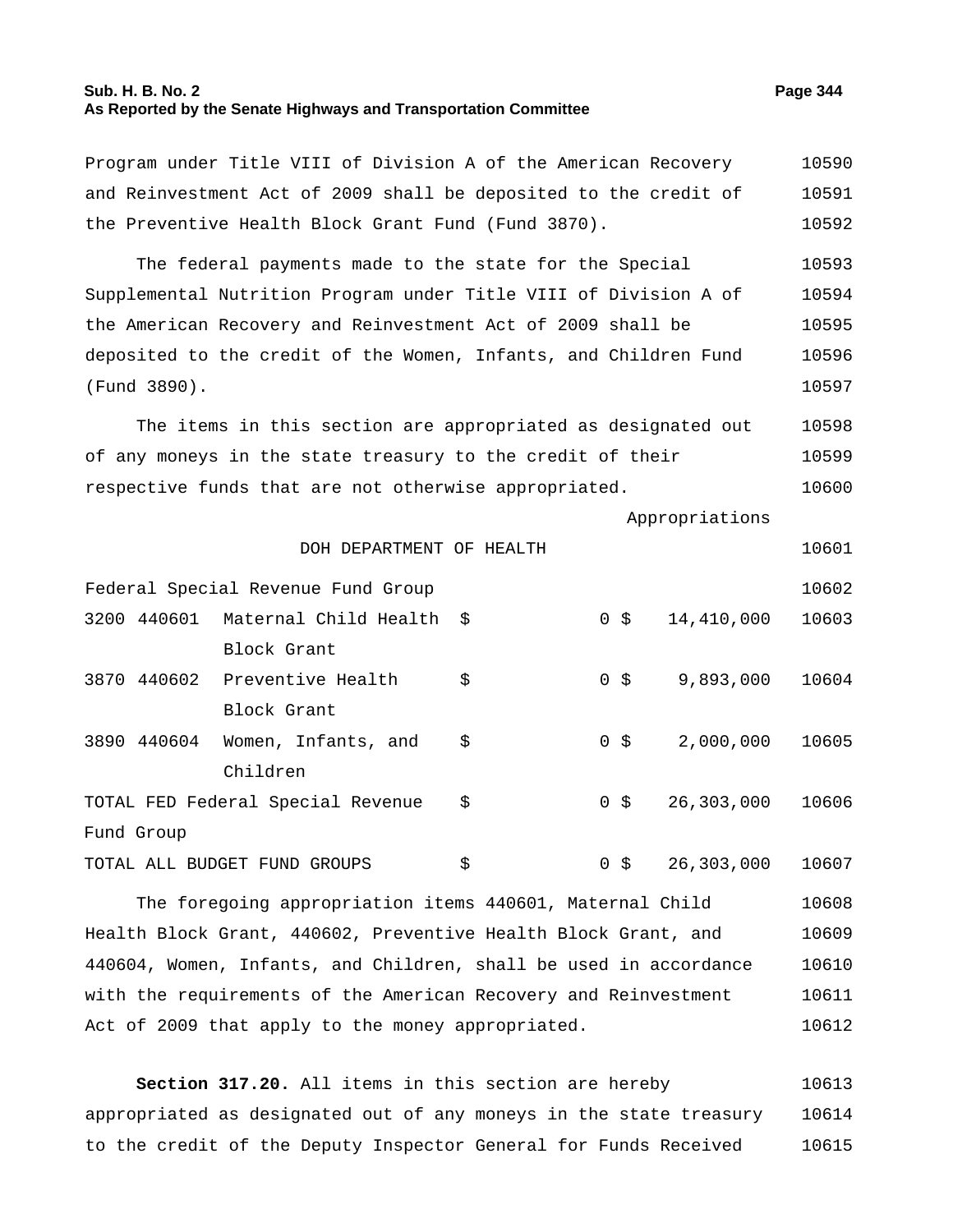# **Sub. H. B. No. 2 Page 345 As Reported by the Senate Highways and Transportation Committee**

through the American Recovery and Reinvestment Act of 2009 Fund (Fund 5GI0). 10616 10617 Appropriations IGO OFFICE OF THE INSPECTOR GENERAL 10618 General Services Fund Group 10619 5GI0 965605 Deputy Inspector General for ARRA  $$ 0 \t$ 150,000 10620$ TOTAL GSF General Services Fund Group  $$ 0 \t$ 150,000 10621$ TOTAL ALL BUDGET FUND GROUPS  $\begin{array}{ccc} \xi & 0 & \xi & 150,000 & 10622 \end{array}$ 

The foregoing appropriation item 965605, Deputy Inspector General for ARRA, shall be used to pay the operating expenses incurred by the Deputy Inspector General for Funds Received through the American Recovery and Reinvestment Act of 2009 in performing the duties specified in section 121.53 of the Revised Code. 10623 10624 10625 10626 10627 10628

There is established in appropriation item 965605, Deputy Inspector General for ARRA, an appropriation of \$450,000 in fiscal year 2010 and of \$600,000 in fiscal year 2011 to pay the operating expenses incurred by the Deputy Inspector General for Funds Received through the American Recovery and Reinvestment Act of 2009 in performing the duties specified in section 121.53 of the Revised Code. Any unencumbered and unexpended appropriations remaining on June 30, 2010, are reappropriated for the same purposes in fiscal year 2011. 10629 10630 10631 10632 10633 10634 10635 10636 10637

**Section 319.10.** The federal payments made to the state for the Supplemental Nutrition Assistance Program under Title VIII of Division A of the American Recovery and Reinvestment Act of 2009 shall be deposited to the credit of the Food Stamps and State Administration Fund (Fund 3840). 10638 10639 10640 10641 10642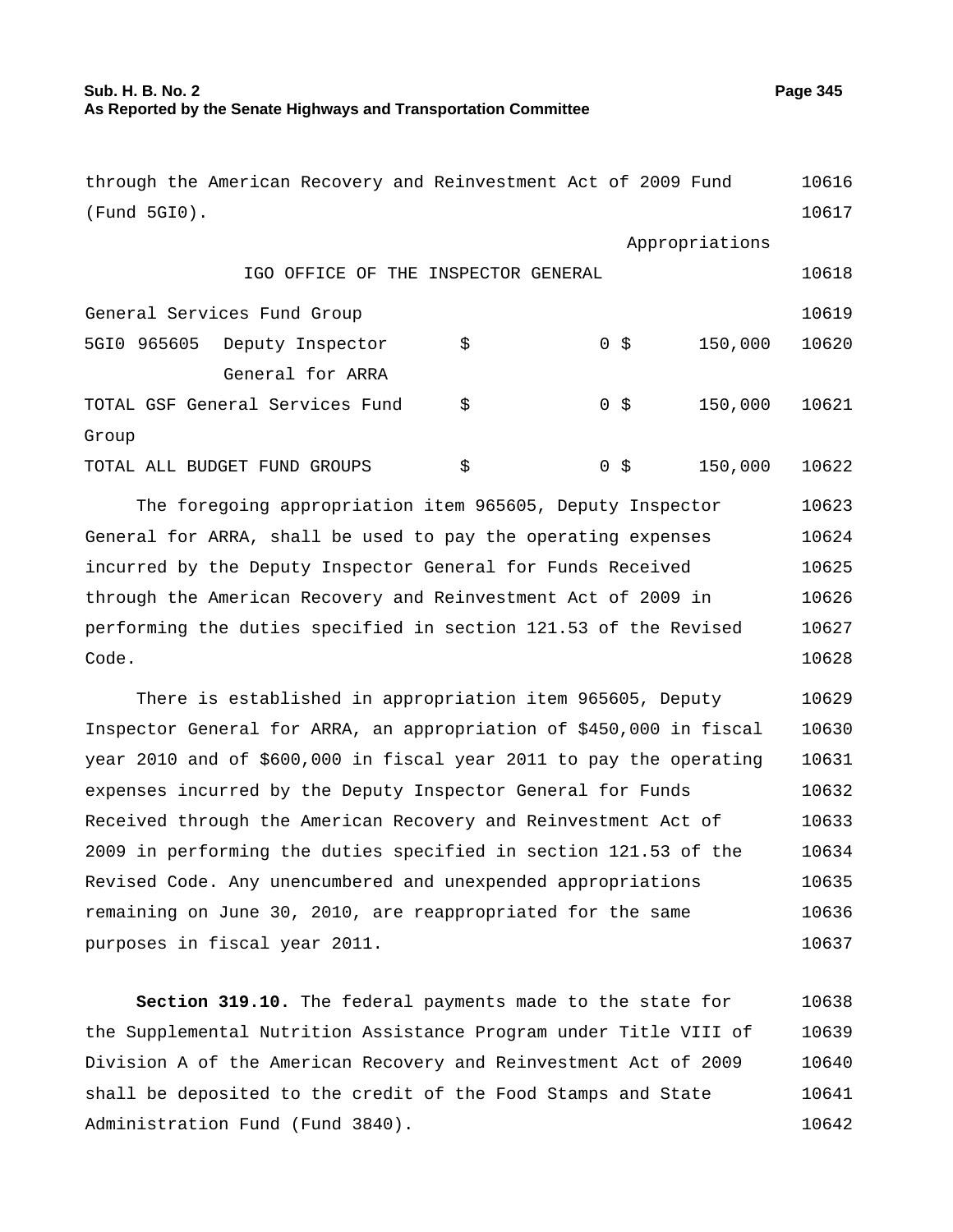#### **Sub. H. B. No. 2 Page 346 As Reported by the Senate Highways and Transportation Committee**

The federal payments made to the state for the Commodity Assistance Program under Title VIII of Division A of the American Recovery and Reinvestment Act of 2009 shall be deposited to the credit of the Emergency Food Distribution Fund (Fund 3A20). 10643 10644 10645 10646

The federal payments made to the state for the Foster Care/Adoption Program under Title VIII of Division A of the American Recovery and Reinvestment Act of 2009 shall be deposited to the credit of the IV-E Foster Care Maintenance/Pass Through Fund (Fund 3N00). 10647 10648 10649 10650 10651

The federal payments made to the state for the Unemployment Insurance Program under Title VIII of Division A of the American Recovery and Reinvestment Act of 2009 shall be deposited to the credit of the Unemployment Compensation Review Commission Fund (Fund 3V40). 10652 10653 10654 10655 10656

The federal payments made to the state for the Medicaid disproportionate share hospitals under Title VIII of Division A of the American Recovery and Reinvestment Act of 2009 shall be deposited to the credit of the Medicaid Program Support Fund (Fund 5C90). 10657 10658 10659 10660 10661

The items in this section are appropriated as designated out of any moneys in the state treasury to the credit of their respective funds that are not otherwise appropriated. 10662 10663 10664

Appropriations

|                             | JFS DEPARTMENT OF JOB AND FAMILY SERVICES |            |            | 10665 |
|-----------------------------|-------------------------------------------|------------|------------|-------|
| General Services Fund Group |                                           |            |            | 10666 |
| 5C90 600671                 | Medicaid Program                          | \$<br>0 \$ | 20,417,000 | 10667 |
|                             | Support                                   |            |            |       |
|                             | TOTAL GSF General Services Fund           | \$<br>0 \$ | 20,417,000 | 10668 |
| Group                       |                                           |            |            |       |
|                             | Federal Special Revenue Fund Group        |            |            | 10669 |
| 3840<br>600610              | Food Assistance and                       | 0 \$       | 11,200,000 | 10670 |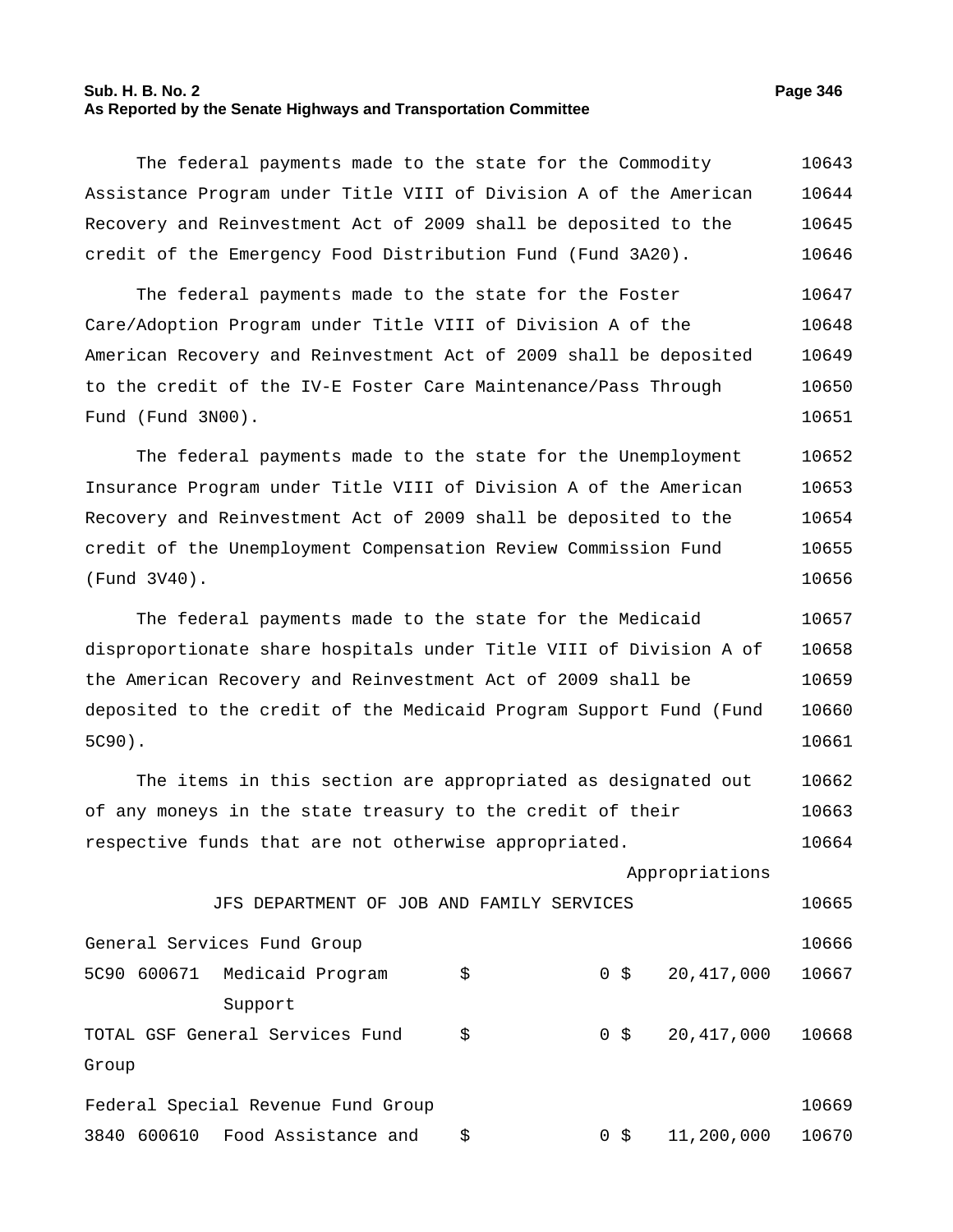| Sub. H. B. No. 2 | As Reported by the Senate Highways and Transportation Committee    |                      |             | Page 347 |
|------------------|--------------------------------------------------------------------|----------------------|-------------|----------|
|                  | State Administration                                               |                      |             |          |
| 3A20 600641      | Emergency Food                                                     | \$<br>0 \$           | 4,254,000   | 10671    |
|                  | Distribution                                                       |                      |             |          |
| 3N00 600628      | IV-E Foster Care                                                   | \$<br>0 \$           | 40,327,000  | 10672    |
|                  | Maintenance                                                        |                      |             |          |
| 3V40 600678      | Federal Unemployment                                               | \$<br>0 <sup>5</sup> | 25,545,000  | 10673    |
|                  | Programs                                                           |                      |             |          |
|                  | TOTAL FED Federal Special Revenue                                  | \$<br>0 <sup>5</sup> | 81,326,000  | 10674    |
| Fund Group       |                                                                    |                      |             |          |
|                  | TOTAL ALL BUDGET FUND GROUPS                                       | \$<br>0 \$           | 101,743,000 | 10675    |
|                  | The foregoing appropriation items 600610, Food Assistance and      |                      |             | 10676    |
|                  | State Administration, 600641, Emergency Food Distribution, 600628, |                      |             | 10677    |
|                  | IV-E Foster Care Maintenance, 600678, Federal Unemployment         |                      |             | 10678    |
|                  | Programs, and 600671, Medicaid Program Support, shall be used in   |                      |             | 10679    |
|                  | accordance with the requirements of the American Recovery and      |                      |             | 10680    |
|                  | Reinvestment Act of 2009 that apply to the money appropriated.     |                      |             | 10681    |
|                  |                                                                    |                      |             |          |
|                  | Section 321.10. The federal payments made to the state for         |                      |             | 10682    |
|                  | the Vocational Rehabilitation Program under Title VIII of Division |                      |             | 10683    |

A of the American Recovery and Reinvestment Act of 2009 shall be deposited to the credit of the Consolidated Federal Fund (Fund 3790). 10684 10685 10686

The federal payments made to the state for the Independent Living Program under Title VIII of Division A of the American Recovery and Reinvestment Act of 2009 shall be deposited to the credit of the Independent Living/Vocational Rehabilitation Fund (Fund 3L40). 10687 10688 10689 10690 10691

The items in this section are appropriated as designated out of any moneys in the state treasury to the credit of their respective funds that are not otherwise appropriated. 10692 10693 10694

Appropriations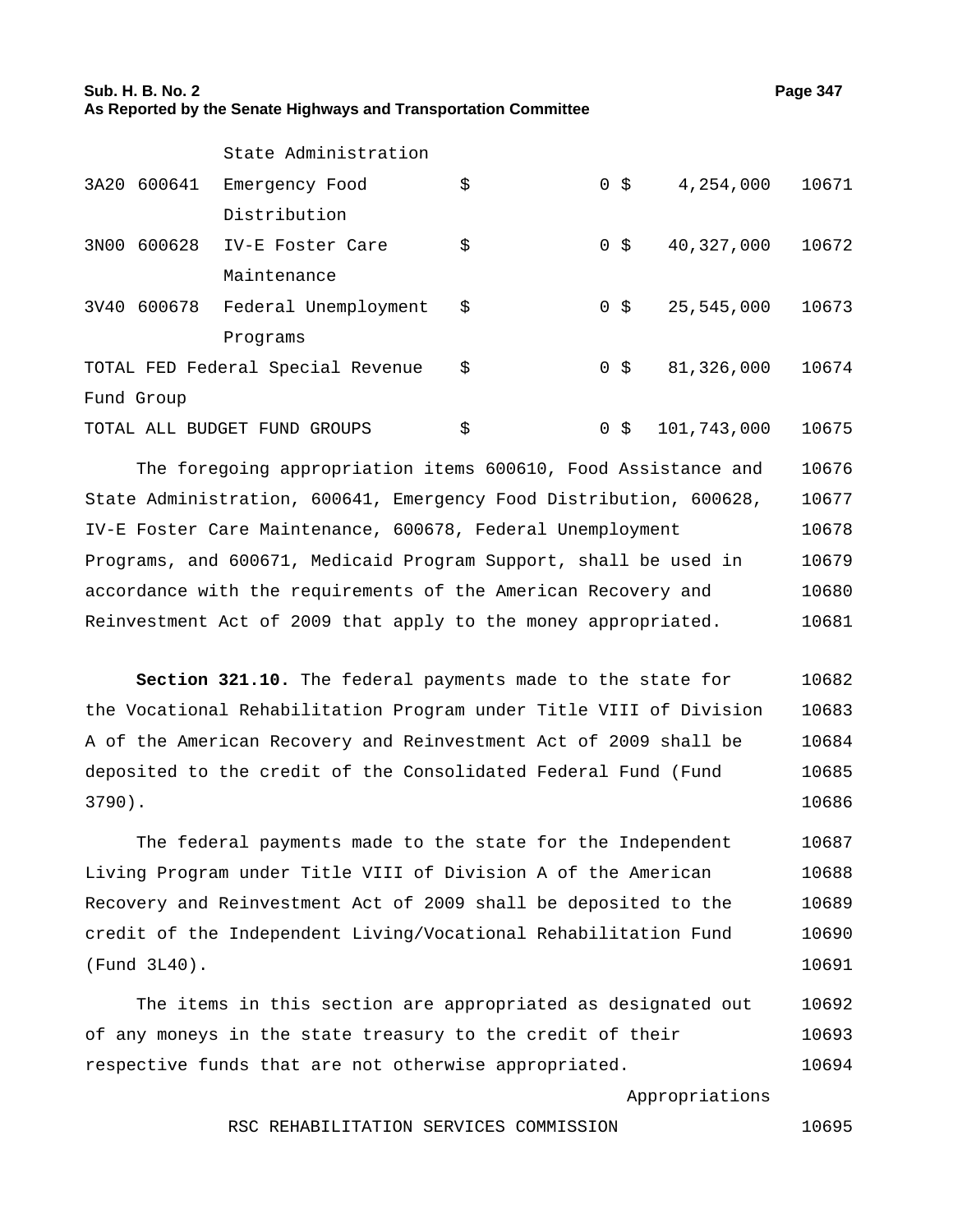|             | As Reported by the Senate Highways and Transportation Committee |                   |            |       |
|-------------|-----------------------------------------------------------------|-------------------|------------|-------|
|             | Federal Special Revenue Fund Group                              |                   |            | 10696 |
|             | 3790 415616 Federal - Vocational                                | \$<br>$0 \quad $$ | 21,590,000 | 10697 |
|             | Rehabilitation                                                  |                   |            |       |
|             | 3L40 415612 Federal Independent                                 | \$<br>$0 \quad $$ | 509,000    | 10698 |
|             | Living Centers or                                               |                   |            |       |
|             | Services                                                        |                   |            |       |
| 3L40 415617 | Independent                                                     | \$<br>$0 \quad $$ | 1,392,958  | 10699 |
|             | Living/Vocational                                               |                   |            |       |
|             | Rehabilitation                                                  |                   |            |       |
|             | Programs                                                        |                   |            |       |
|             | TOTAL FED Federal Special Revenue                               | \$<br>$0 \quad $$ | 23,491,958 | 10700 |
| Fund Group  |                                                                 |                   |            |       |
|             | TOTAL ALL BUDGET FUND GROUPS                                    | \$<br>0 \$        | 23,491,958 | 10701 |
|             |                                                                 |                   |            |       |

**Sub. H. B. No. 2 Page 348**

The foregoing appropriation items 415616, Federal – Vocational Rehabilitation, 415612, Federal Independent Living Centers or Services, and 415617, Independent Living/Vocational Rehabilitation Programs, shall be used in accordance with the requirements of the American Recovery and Reinvestment Act of 2009 that apply to the money appropriated. 10702 10703 10704 10705 10706 10707

**Section 323.10.** Expenditures from the appropriations made in Sections 303.10, 305.10, 307.10, 309.10, 311.10, 313.10, 315.10, 317.10, 319.10, 321.10, and 325.10 of this act shall be accounted for as though made in the relevant main operating appropriations act. The appropriations made in this division are subject to all provisions of the relevant main operating appropriations act that are generally applicable to the appropriations. 10708 10709 10710 10711 10712 10713 10714

**Section 325.10.** The federal payments made to the state for highway infrastructure under Title XII of Division A of the American Recovery and Reinvestment Act of 2009 shall be deposited to the credit of the Highway Operating Fund (Fund 7002), which is created in section 5735.291 of the Revised Code. 10715 10716 10717 10718 10719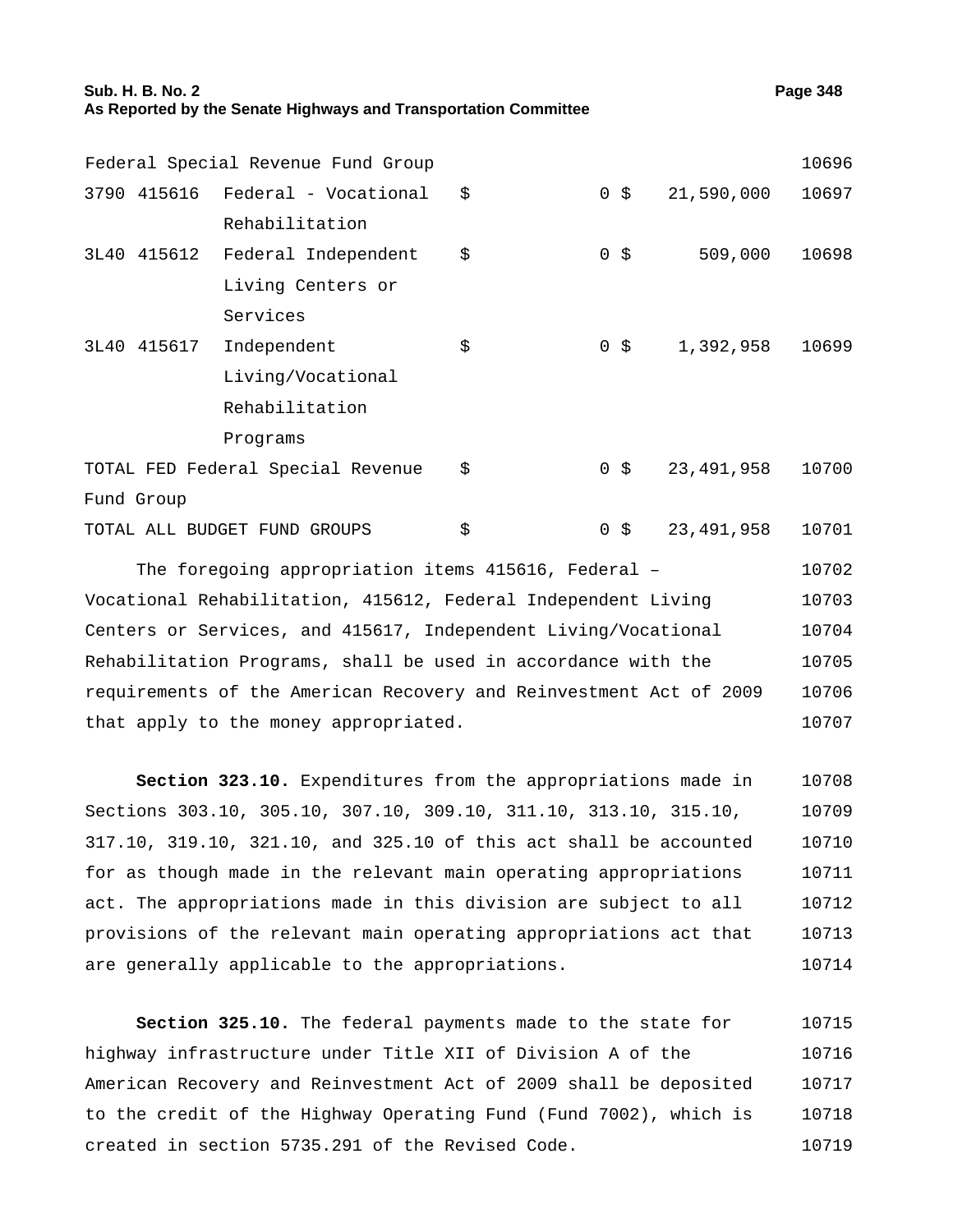#### **Sub. H. B. No. 2 Page 349 As Reported by the Senate Highways and Transportation Committee**

The federal payments made to the state for transit agencies under Title XII of Division A of the American Recovery and Reinvestment Act of 2009 shall be deposited to the credit of the Highway Operating Fund (Fund 7002). 10720 10721 10722 10723

The items in this division are appropriated as designated out of any moneys in the state treasury to the credit of their respective funds that are not otherwise appropriated. 10724 10725 10726

Appropriations

|             | DOT DEPARTMENT OF TRANSPORTATION |    |      |                         | 10727 |
|-------------|----------------------------------|----|------|-------------------------|-------|
|             | Highway Operating Fund Group     |    |      |                         | 10728 |
| 7002 772422 | Highway Construction             | \$ | 0 \$ | 935,677,000             | 10729 |
|             | - Federal                        |    |      |                         |       |
| 7002 775463 | Federal Stimulus -               | \$ | 0 \$ | 167,036,000             | 10730 |
|             | Transit                          |    |      |                         |       |
|             | TOTAL HOF Highway Operating Fund | \$ |      | $0$ \$ 1,102,713,000    | 10731 |
| Group       |                                  |    |      |                         |       |
|             | TOTAL ALL BUDGET FUND<br>GROUPS  | \$ |      | $0$ \$ 1, 102, 713, 000 | 10732 |

**Section 325.11.** ALLOCATION OF FEDERAL STIMULUS TO DISTRICTS 10734 Of the foregoing appropriation item 772422, Highway Construction – Federal, not less than \$15,000,000 shall be allocated to each district of the Department of Transportation. 10735 10736 10737

#### TRANSFER OF APPROPRIATIONS **10738**

The Director of Budget and Management may approve written requests from the Director of Transportation for the transfer of appropriations between appropriation items 771412, Planning and Research – Federal, 772422, Highway Construction - Federal, 772424, Highway Construction – Other, 775452, Public Transportation - Federal, 776462, Grade Crossing - Federal, and 777472, Airport Improvements - Federal, based upon the requirements of the American Recovery and Reinvestment Act of 2009 10739 10740 10741 10742 10743 10744 10745 10746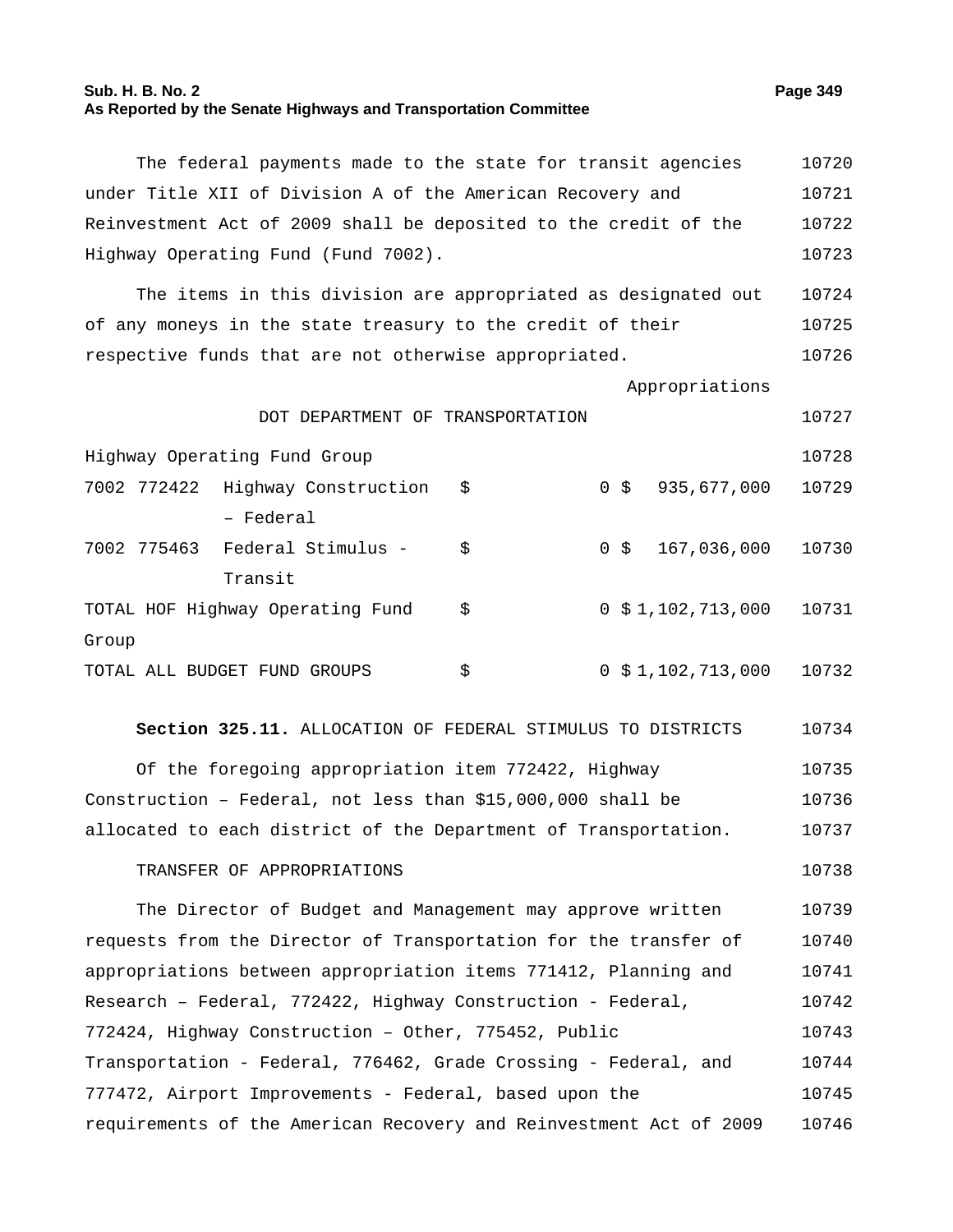#### **Sub. H. B. No. 2 Page 350 As Reported by the Senate Highways and Transportation Committee**

that apply to the money appropriated. The transfers shall be reported to the Controlling Board at its next regularly scheduled meeting. 10747 10748 10749 Expenditures from appropriations made in this section shall be accounted for as though made in Am. Sub. H.B. 67 of the 127th General Assembly. However, law contained the relevant operating appropriations act that is generally applicable to the appropriations made in that act also is generally applicable to the appropriations made in Section 325.10 of this act. 10750 10751 10752 10753 10754 10755 **Section 327.10.** The unexpended, unencumbered portions of the 10756

appropriation items made in Sections 303.10, 305.10, 307.10, 309.10, 311.10, 313.10, 315.10, 317.10, 317.20, 319.10, 321.10, and 325.10 at the end of fiscal year 2009 are hereby reappropriated for the same purposes for fiscal year 2010. 10757 10758 10759 10760

#### **Section 503.20.** PASSENGER RAIL 10761

The Ohio Rail Development Commission or the Director of Transportation may apply for federal funding for passenger rail made available through the federal American Recovery and Reinvestment Act of 2009. However, before any such funds for passenger rail are expended, they shall be specifically appropriated by the General Assembly. 10762 10763 10764 10765 10766 10767

**Section 503.30.** It is the intent of the General Assembly to make appropriations for the Department of Public Safety in the main operating appropriations act of the 128th General Assembly. 10768 10769 10770

**Section 509.10.** AUTHORIZATION FOR OHIO BUILDING AUTHORITY AND OBM TO EFFECTUATE CERTAIN LEASE RENTAL PAYMENTS 10771 10772

The Director of Budget and Management shall initiate and process payments from lease rental payment appropriation items 10773 10774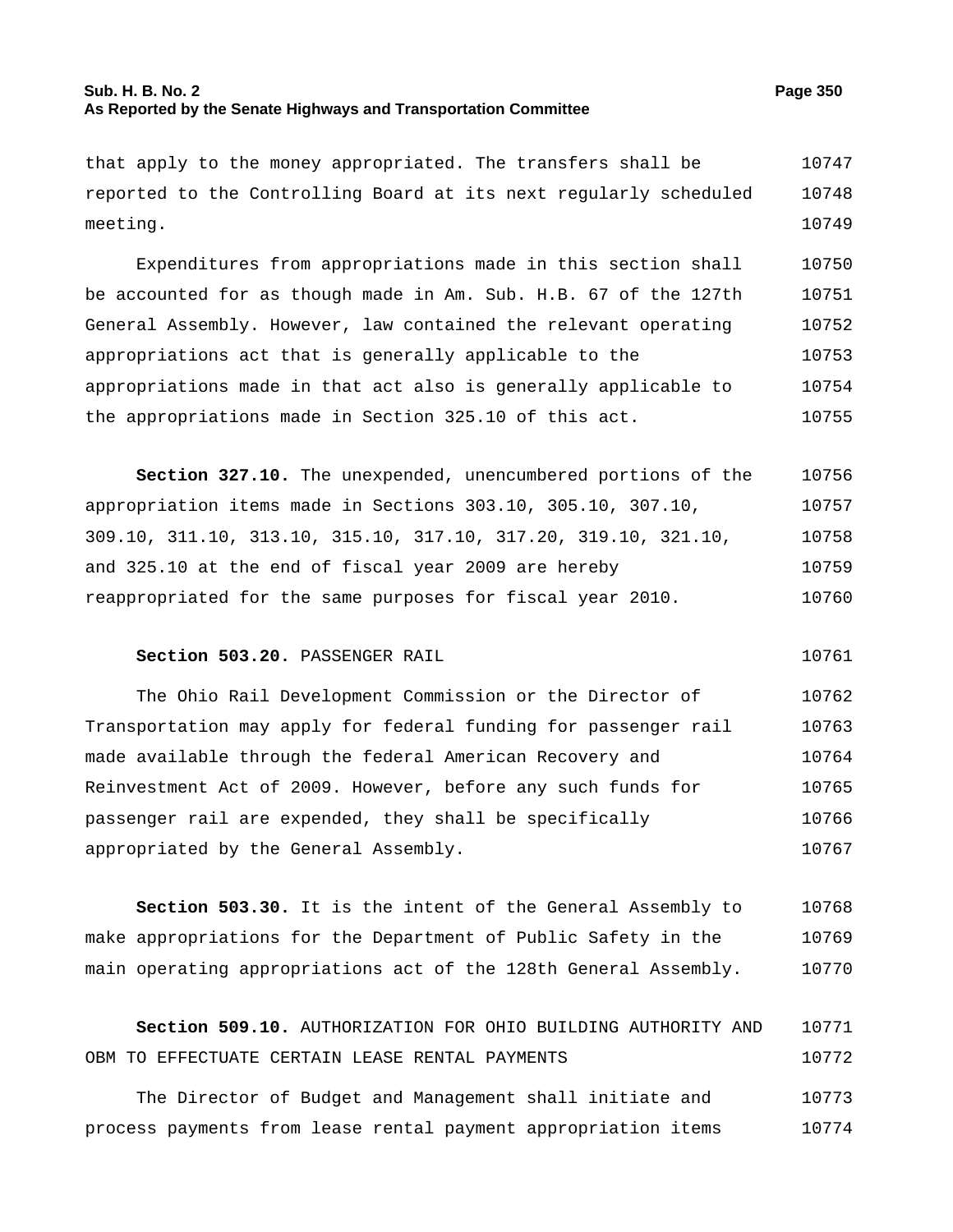#### **Sub. H. B. No. 2 Page 351 As Reported by the Senate Highways and Transportation Committee**

during the period from July 1, 2009, to June 30, 2011, pursuant to the lease agreements for bonds or notes issued under Section 2i of Article VIII of the Ohio Constitution and Chapter 152. of the Revised Code. Payments shall be made upon certification by the Ohio Building Authority of the dates and amounts due on those dates. 10775 10776 10777 10778 10779 10780

#### **Section 509.20.** LEASE PAYMENTS TO OBA AND TREASURER 10781

Certain appropriations are in this act for the purpose of lease payments to the Ohio Building Authority or to the Treasurer of State under leases and agreements relating to bonds or notes issued by the Ohio Building Authority or the Treasurer of State under the Ohio Constitution and acts of the General Assembly. If it is determined that additional appropriations are necessary for this purpose, such amounts are hereby appropriated. 10782 10783 10784 10785 10786 10787 10788

**Section 512.10.** TRANSFERS OF CASH BETWEEN THE HIGHWAY OPERATING FUND AND THE HIGHWAY CAPITAL IMPROVEMENT FUND 10789 10790

Upon the request of the Director of Transportation, the Director of Budget and Management may transfer cash from the Highway Operating Fund (Fund 7002) to the Highway Capital Improvement Fund (Fund 7042) created in section 5528.53 of the Revised Code. The Director of Budget and Management may transfer from Fund 7042 to Fund 7002 up to the amounts previously transferred to Fund 7042 under this section. 10791 10792 10793 10794 10795 10796 10797

#### **Section 512.20.** MONTHLY TRANSFERS TO GASOLINE EXCISE TAX FUND 10798

The Director of Budget and Management shall transfer cash in equal monthly increments totaling \$183,493,000 in each fiscal year of the 2010-2011 biennium from the Highway Operating Fund, created in section 5735.291 of the Revised Code, to the Gasoline Excise Tax Fund created in division (A) of section 5735.27 of the Revised 10799 10800 10801 10802 10803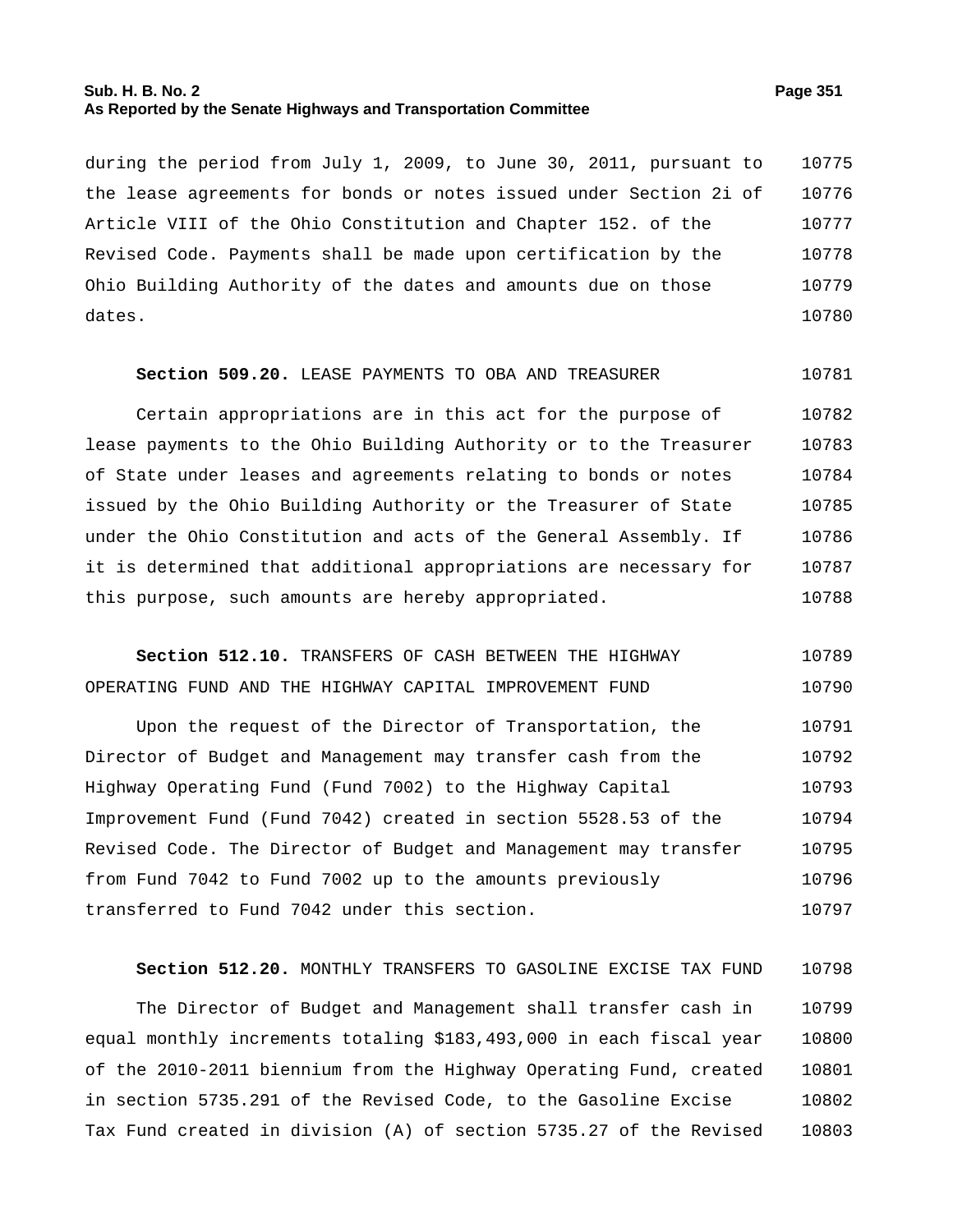#### **Sub. H. B. No. 2 Page 352 As Reported by the Senate Highways and Transportation Committee**

Code. The monthly amounts transferred under this section shall be distributed as follows: 42.86 per cent shall be distributed among the municipal corporations within the state under division  $(A)(2)$ of section 5735.27 of the Revised Code; 37.14 per cent shall be distributed among the counties within the state under division (A)(3) of section 5735.27 of the Revised Code; and 20 per cent 10804 10805 10806 10807 10808 10809

shall be distributed among the townships within the state under division (A)(5)(b) of section 5735.27 of the Revised Code. 10810 10811

#### **Section 512.30.** LOCAL TRANSPORTATION IMPROVEMENT PROGRAM 10812

The Director of Budget and Management is authorized, upon written request of the Director of the Public Works Commission, to make periodic transfers of cash from the Highway Operating Fund created in section 5735.291 of the Revised Code to the Local Transportation Improvement Program Fund created in section 164.14 of the Revised Code. These periodic transfers must total \$100,000,000 in fiscal year 2010 and \$100,000,000 in fiscal year 2011 and are intended to fulfill the purposes of Section 18 of Am. Sub. H.B. 554 of the 127th General Assembly. 10813 10814 10815 10816 10817 10818 10819 10820 10821

#### **Section 512.40.** DEPUTY INSPECTOR GENERAL FOR ODOT FUNDING 10822

On July 1, 2009, and on January 1, 2010, respectively, or as soon as possible thereafter, the Director of Budget and Management shall transfer \$200,000 in cash, for each period, from the Highway Operating Fund (Fund 7002) to the Deputy Inspector General for ODOT Fund (Fund 5FA0). 10823 10824 10825 10826 10827

On July 1, 2010, and on January 1, 2011, or as soon as possible thereafter, respectively, the Director of Budget and Management shall transfer \$200,000 in cash, for each period, from the Highway Operating Fund (Fund 7002) to the Deputy Inspector General for ODOT Fund (Fund 5FA0). 10828 10829 10830 10831 10832

Should additional amounts be necessary, the Inspector 10833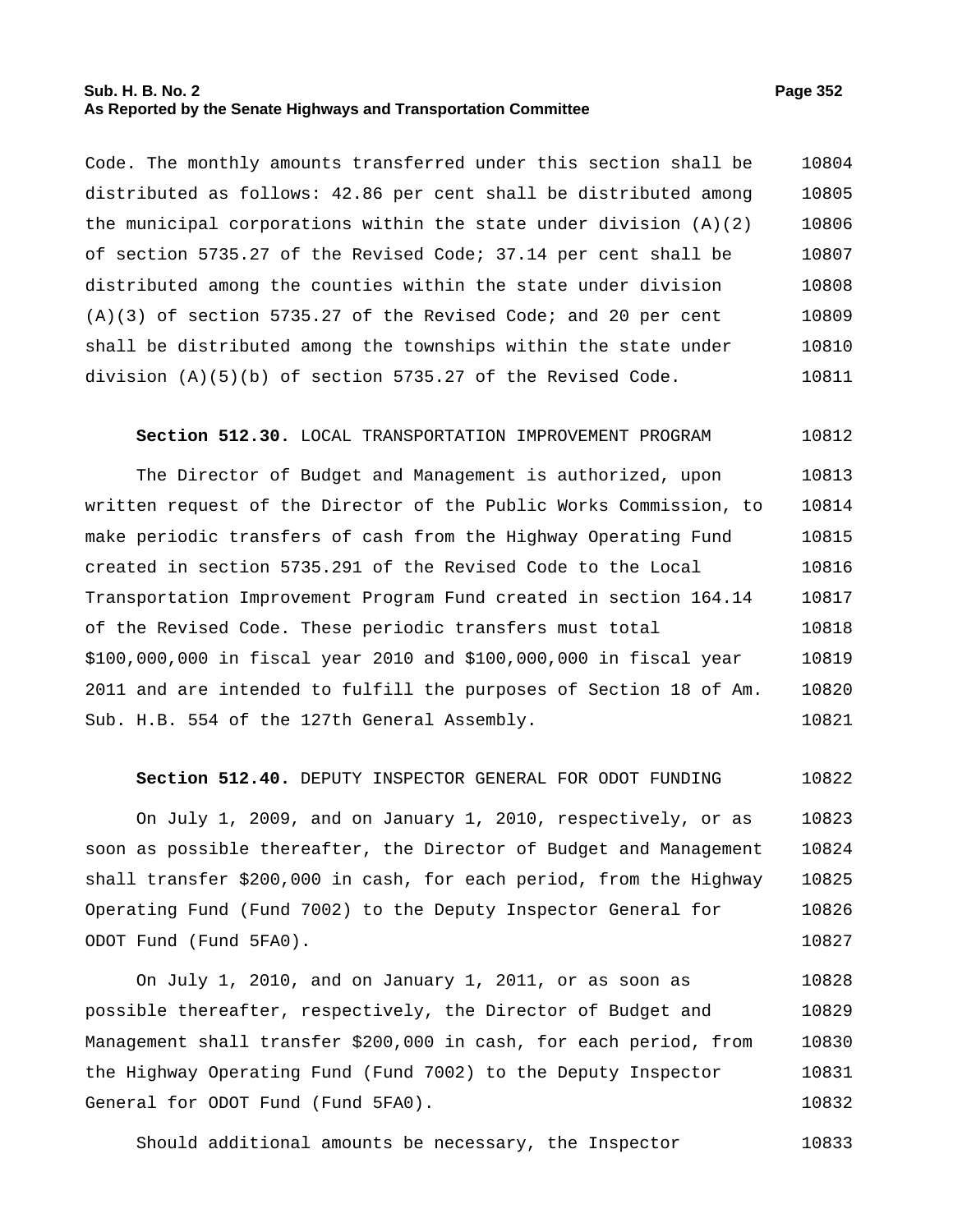# **Sub. H. B. No. 2 Page 353 As Reported by the Senate Highways and Transportation Committee**

General, with the consent of the Director of Budget and Management, may seek Controlling Board approval for additional transfers of cash and to increase the amount appropriated from appropriation item 965603, Deputy Inspector General for ODOT, in the amount of the additional transfers. 10834 10835 10836 10837 10838

**Section 512.41.** DEPUTY INSPECTOR GENERAL FOR FUNDS RECEIVED THROUGH THE AMERICAN RECOVERY AND REINVESTMENT ACT OF 2009 10839 10840

On the effective date of this section, and on July 1, 2009, or as soon as possible thereafter, respectively, the Director of Budget and Management shall transfer \$150,000 in cash, for each period, from the General Revenue Fund to the Deputy Inspector General for Funds Received through the American Recovery and Reinvestment Act of 2009 Fund (Fund 5GI0), which is created in section 121.53 of the Revised Code. 10841 10842 10843 10844 10845 10846 10847

On January 1, 2010, July 1, 2010, and January 1, 2011, or as soon as possible thereafter, respectively, the Director of Budget and Management shall transfer \$300,000 in cash, for each period, from the General Revenue Fund to the Deputy Inspector General for Funds Received through the American Recovery and Reinvestment Act of 2009 Fund (Fund 5GI0). 10848 10849 10850 10851 10852 10853

**Section 512.43.** DIESEL EMISSIONS REDUCTION GRANT PROGRAM 10854

There is established in the Highway Operating Fund (Fund 7002) in the Department of Transportation a Diesel Emissions Reduction Grant Program. The Director of Development shall administer the program and shall solicit, evaluate, score, and select projects submitted by public entities, small business concerns as the concerns are defined in 13 C.F.R. 121, as amended, and disadvantaged business enterprises as they are defined in 49 C.F.R. 26 that are eligible for the federal Congestion Mitigation and Air Quality (CMAQ) Program. The Director of Transportation 10855 10856 10857 10858 10859 10860 10861 10862 10863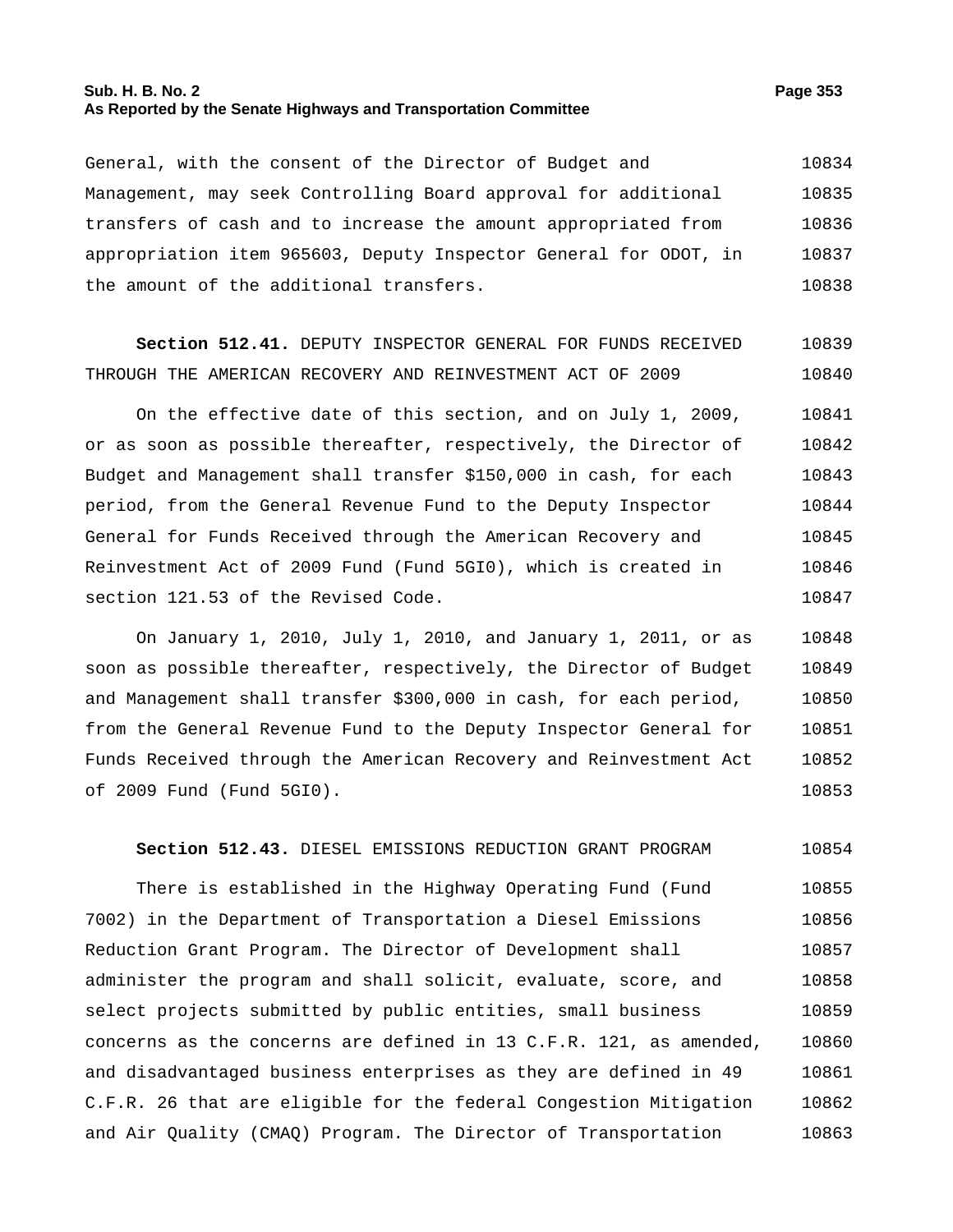#### **Sub. H. B. No. 2 Page 354 As Reported by the Senate Highways and Transportation Committee**

shall process Federal Highway Administration-approved projects as recommended by the Director of Development. 10864 10865

In addition to the allowable expenditures set forth in section 122.861 of the Revised Code, Diesel Emissions Reduction Grant Program funds also may be used to fund projects involving the purchase or use of hybrid and alternative fuel vehicles that are allowed under guidance developed by the Federal Highway Administration for the CMAQ Program. 10866 10867 10868 10869 10870 10871

Public entities eligible to receive funds under section 122.861 of the Revised Code and CMAQ shall be reimbursed from the Department of Transportation's Diesel Emissions Reduction Grant Program. 10872 10873 10874 10875

Small business concerns and disadvantaged business enterprises eligible to receive funds under section 122.861 of the Revised Code and CMAQ shall be reimbursed through transfers of cash from the Department of Transportation's Diesel Emissions Reduction Grant Program to the Diesel Emissions Reduction Grant Fund (Fund 3BD0) used by the Department of Development. Total expenditures between both the Departments of Development and Transportation shall not exceed the amounts appropriated in this section. 10876 10877 10878 10879 10880 10881 10882 10883 10884

Appropriation item 195697, Diesel Emissions Reduction Grants, is established with an appropriation of \$20,000,000 for fiscal year 2010. 10885 10886 10887

On or before June 30, 2010, any unencumbered balance of the foregoing appropriation item 195697, Diesel Emissions Reduction Grants, for fiscal year 2010 is appropriated for the same purposes in fiscal year 2011. 10888 10889 10890 10891

Any cash transfers or allocations under this section represent CMAQ program moneys within the Department of Transportation for use by the Diesel Emissions Reduction Grant 10892 10893 10894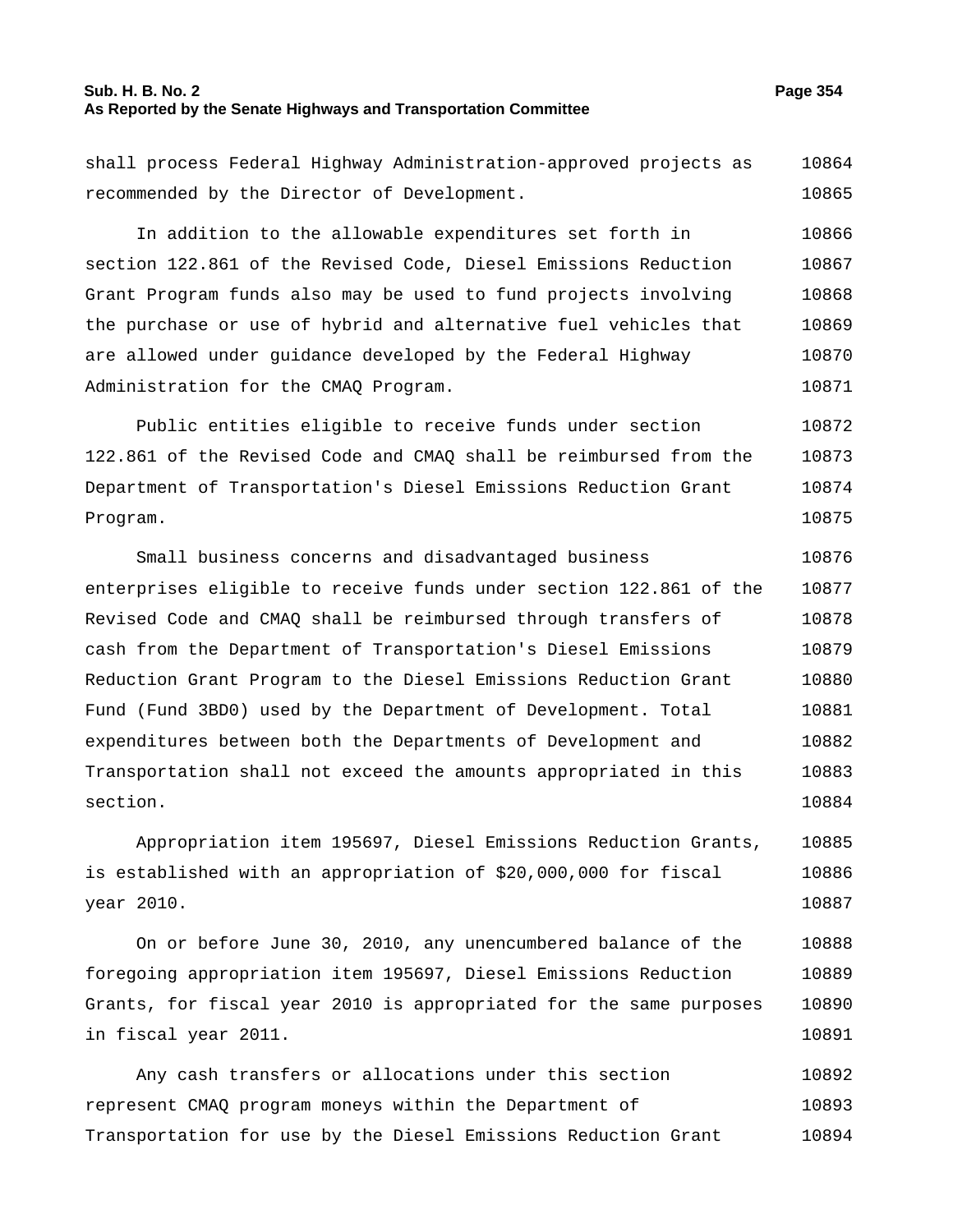#### **Sub. H. B. No. 2 Page 355 As Reported by the Senate Highways and Transportation Committee**

Program by the Department of Development. These allocations shall not reduce the amount of such moneys designated for metropolitan planning organizations. 10895 10896 10897 The Director of Development, in consultation with the Directors of Environmental Protection and Transportation, shall develop guidance for the distribution of funds and for the administration of the Diesel Emissions Reduction Grant Program. The guidance shall include a method of prioritization for projects, acceptable technologies, and procedures for awarding grants. 10898 10899 10900 10901 10902 10903 10904

**Section 512.50.** CASH TRANSFER TO GRF 10905

On July 1, 2009, or as soon as possible thereafter, the Director of Budget and Management shall transfer the cash balances of the ODOT Memorial Fund (Fund 4T50) and the Transportation Building Fund (Fund 7029), as of June 30, 2009, to the General Revenue Fund. Upon completion of the transfers, Funds 4T50 and 7029 are abolished. 10906 10907 10908 10909 10910 10911

**Section 512.60.** CASH TRANSFER FROM AUTOMATED TITLE PROCESSING FUND TO TITLE DEFECT RECISION FUND 10912 10913

Notwithstanding any other provision of law to the contrary, on July 1, 2009, or as soon as possible thereafter, the Director of Budget and Management shall transfer \$1,000,000 in cash from the Automated Title Processing Fund (Fund 8490) to the Title Defect Recision Fund (Fund 4Y70). 10914 10915 10916 10917 10918

**Section 512.70.** TRANSFER FROM STATE FIRE MARSHAL FUND TO EMA SERVICE AND REIMBURSEMENT FUND 10919 10920

On July 1 of each fiscal year, or as soon as possible thereafter, the Director of Budget and Management shall transfer \$200,000 in cash from the State Fire Marshal Fund (Fund 5460) to 10921 10922 10923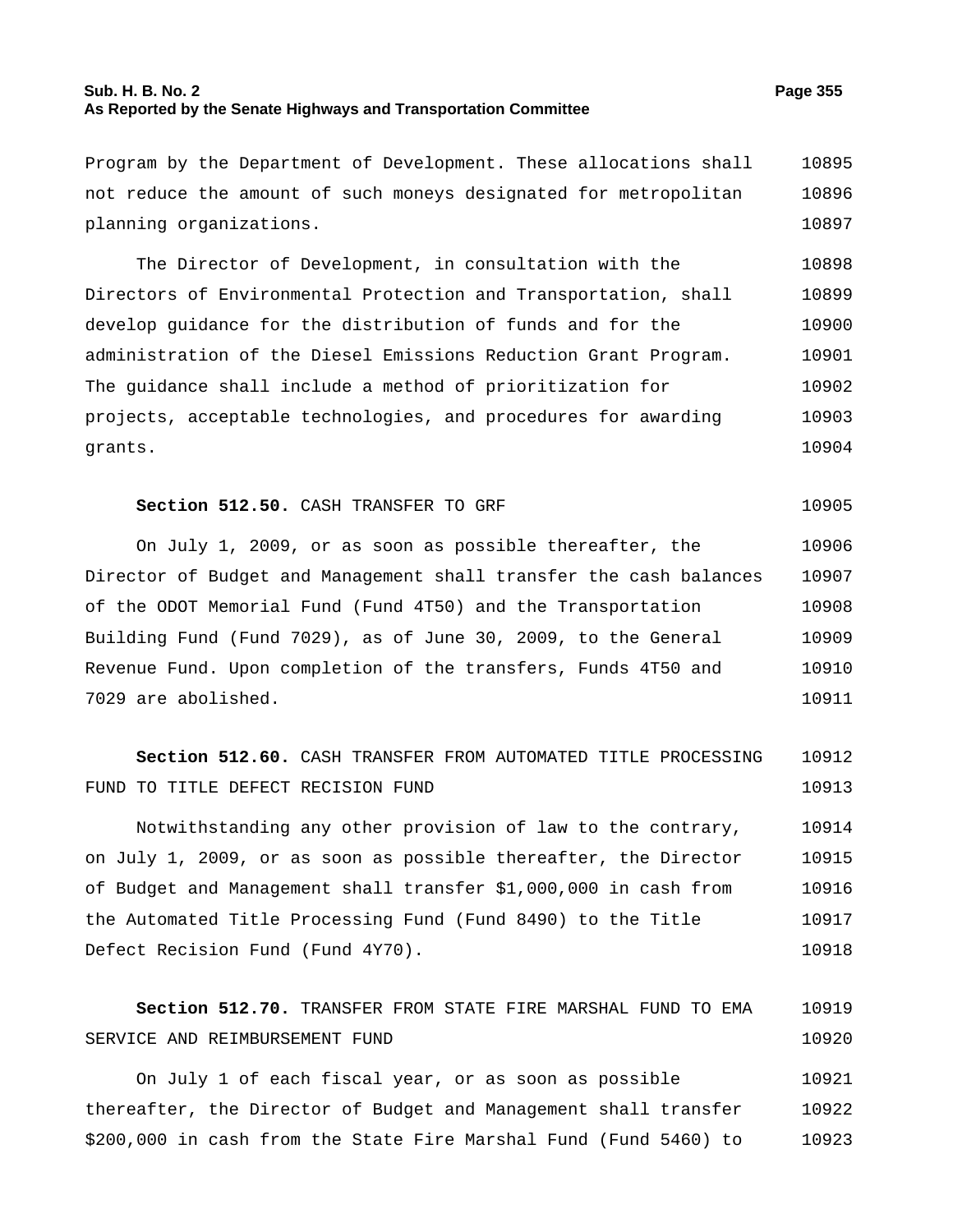#### **Sub. H. B. No. 2 Page 356 As Reported by the Senate Highways and Transportation Committee**

the EMA Service and Reimbursement Fund (Fund 4V30) to be distributed to the Ohio Task Force One-Urban Search and Rescue 10924 10925

Unit and other urban search and rescue programs around the state.

**Section 521.10.** The federal payments that are made to the state from the Clean Water State Revolving Fund pursuant to Title VIII of the American Recovery and Reinvestment Act of 2009 shall be credited to the Water Pollution Control Loan Fund created in section 6111.036 of the Revised Code. Notwithstanding the requirements of section 6111.036 of the Revised Code, money credited to the Fund under this section shall be used and administered to provide financial assistance in any manner that is consistent with the requirements of the Federal Water Pollution Control Act or the American Recovery and Reinvestment Act of 2009. 10927 10928 10929 10930 10931 10932 10933 10934 10935 10936

Notwithstanding the requirements of section 6111.036 of the Revised Code, rules adopted under it, and Chapter 3745-47 of the Administrative Code, the Director of Environmental Protection, for the purpose of obtaining federal payments pursuant to Title VIII of the American Recovery and Reinvestment Act of 2009, may impose alternative public comment procedures for the draft intended use plan, including alternative time frames for public notice and comment and the frequency of public meetings. 10937 10938 10939 10940 10941 10942 10943 10944

**Section 521.20.** The federal payments that are made to the state from the Drinking Water State Revolving Fund pursuant to Title VIII of the American Recovery and Reinvestment Act of 2009 shall be credited to the Drinking Water Assistance Fund created in section 6109.22 of the Revised Code. Notwithstanding the requirements of section 6109.22 of the Revised Code, money credited to the Fund under this section shall be used and administered to provide financial assistance in any manner that is consistent with the requirements of the Safe Drinking Water Act or the American Recovery and Reinvestment Act of 2009. 10945 10946 10947 10948 10949 10950 10951 10952 10953 10954

10926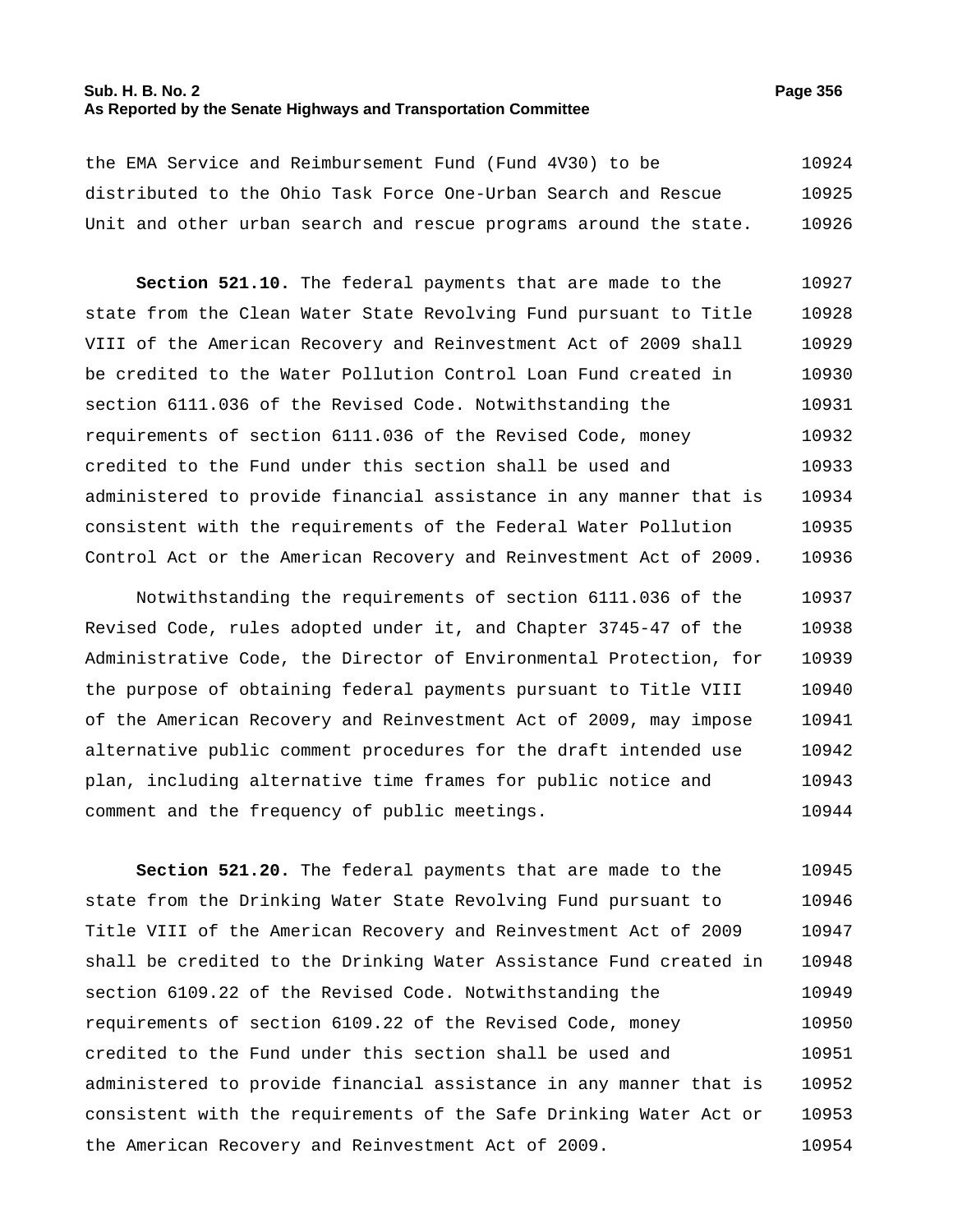#### **Sub. H. B. No. 2 Page 357 As Reported by the Senate Highways and Transportation Committee**

Notwithstanding the requirements of section 6109.22 of the Revised Code, rules adopted under it, and Chapter 3745-47 of the Administrative Code, the Director of Environmental Protection, for the purpose of obtaining federal payments pursuant to Title VIII of the American Recovery and Reinvestment Act of 2009, may impose alternative public comment procedures for the draft intended use plan, including alternative time frames for public notice and comment and the frequency of public meetings. 10955 10956 10957 10958 10959 10960 10961 10962

**Section 521.30.** To the extent permitted by federal law, federal money received by the state for fiscal stabilization and recovery purposes shall be used in accordance with the preferences for products and services made or performed in the United States and Ohio established in section 125.09 of the Revised Code. 10963 10964 10965 10966 10967 10968

**Section 523.10.** The Director of Transportation shall permit the construction of a curb cut on State Route 91, near Vine Street, in Lake County. 10969 10970 10971

**Section 610.10.** That Section 229.10 of Am. Sub. H.B. 67 of the 127th General Assembly, as amended by Am. Sub. H.B. 554 of the 127th General Assembly, be amended to read as follows: 10972 10973 10974

**Sec. 229.10.** PWC PUBLIC WORKS COMMISSION 10975 Local Transportation Improvements Fund Group 10976 052 150-402 Local Transportation Improvement Program - Operating \$ 291,537 \$ 306,178 10977 052 150-701 Local Transportation Improvement Program \$ 67,500,000 \$ 267,500,000 10978

TOTAL 052 Local Transportation 10979 Improvements Fund Group \$ 67,791,537 \$ 267,806,178 10980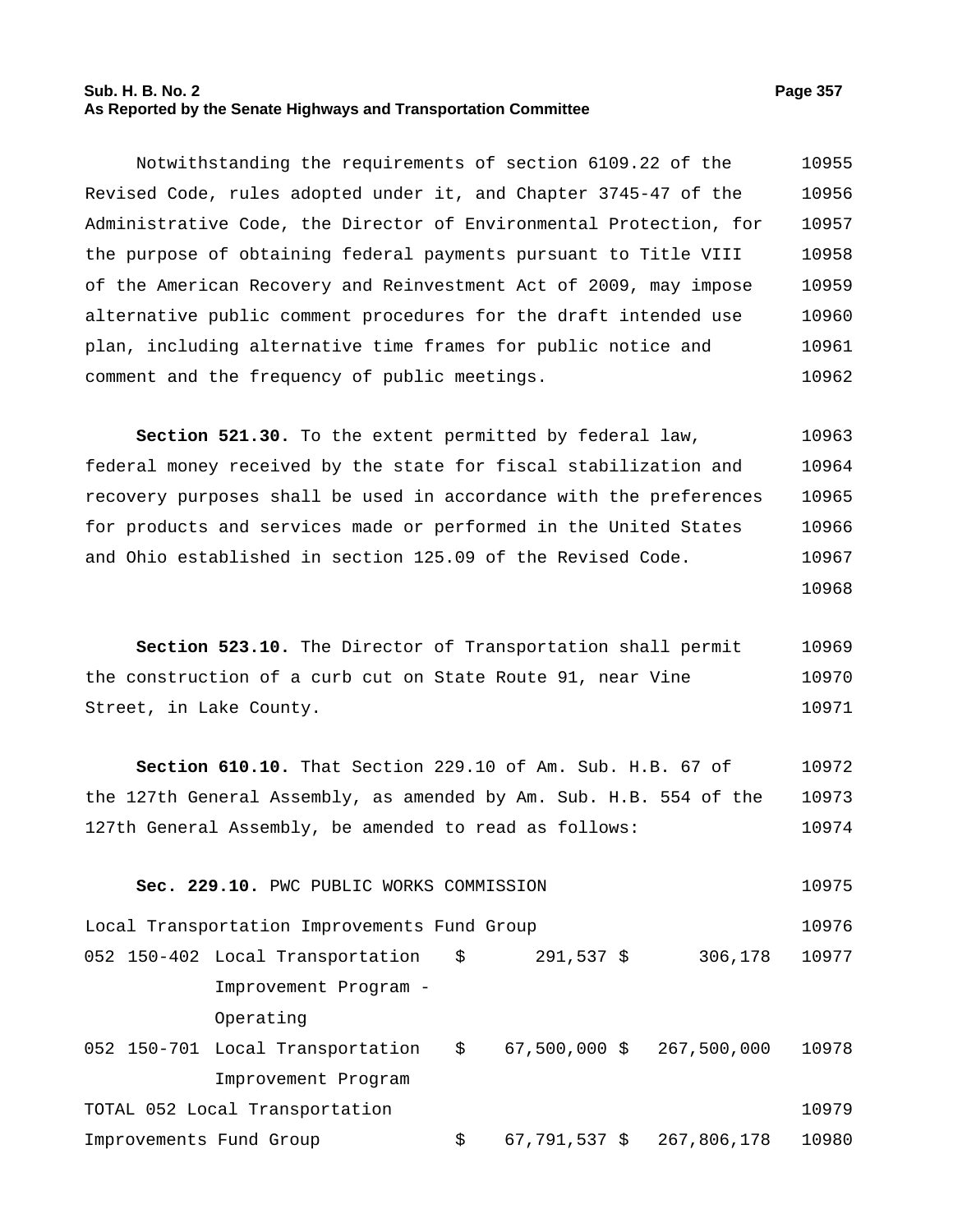| <b>Sub. H. B. No. 2</b><br>Page 358<br>As Reported by the Senate Highways and Transportation Committee |       |  |  |  |
|--------------------------------------------------------------------------------------------------------|-------|--|--|--|
| Local Infrastructure Improvements Fund Group                                                           |       |  |  |  |
| 038 150-321 State Capital<br>879,237 \$<br>918,912<br>\$                                               | 10982 |  |  |  |
| Improvements Program -                                                                                 |       |  |  |  |
| Operating Expenses                                                                                     |       |  |  |  |
| TOTAL LIF Local Infrastructure                                                                         | 10983 |  |  |  |
| $879,237$ \$<br>Improvements Fund Group<br>918,912<br>\$                                               | 10984 |  |  |  |
| 68,670,774 \$ 268,725,090<br>TOTAL ALL BUDGET FUND GROUPS<br>\$                                        | 10985 |  |  |  |
| CASH TRANSFER FROM THE BUDGET STABILIZATION FUND                                                       | 10986 |  |  |  |
| the Director of Budget and Management shall transfer                                                   |       |  |  |  |
| \$200,000,000 in cash from the Budget Stabilization Fund to the                                        |       |  |  |  |
| <u>Local Transportation Improvement Program Fund created in section</u>                                |       |  |  |  |
| 164.14 of the Revised Code.                                                                            |       |  |  |  |
| DISTRICT ADMINISTRATION COSTS                                                                          |       |  |  |  |
| The Director of the Public Works Commission is authorized to                                           |       |  |  |  |
| create a District Administration Costs Program from interest                                           |       |  |  |  |
| earnings of the Capital Improvements Fund and Local Transportation                                     |       |  |  |  |
| Improvement Program Fund proceeds. The program shall be used to                                        |       |  |  |  |
| provide for the direct costs of district administration of the                                         |       |  |  |  |
| nineteen public works districts. Districts choosing to participate                                     |       |  |  |  |
| in the program shall only expend Capital Improvements Fund moneys                                      |       |  |  |  |
| for Capital Improvements Fund costs and Local Transportation                                           |       |  |  |  |
| Improvement Program Fund moneys for Local Transportation                                               |       |  |  |  |
| Improvement Program Fund costs. The account shall not exceed                                           |       |  |  |  |
| \$1,235,000 per fiscal year. Each public works district may be                                         |       |  |  |  |
| eligible for up to \$65,000 per fiscal year from its district                                          |       |  |  |  |
| allocation as provided in sections 164.08 and 164.14 of the                                            |       |  |  |  |
| Revised Code.                                                                                          |       |  |  |  |
| The Director, by rule, shall define allowable and                                                      | 11006 |  |  |  |
| nonallowable costs for the purpose of the District Administration                                      |       |  |  |  |
| Costs Program. Nonallowable costs include indirect costs, elected                                      |       |  |  |  |
| official salaries and benefits, and project-specific costs. No<br>11009                                |       |  |  |  |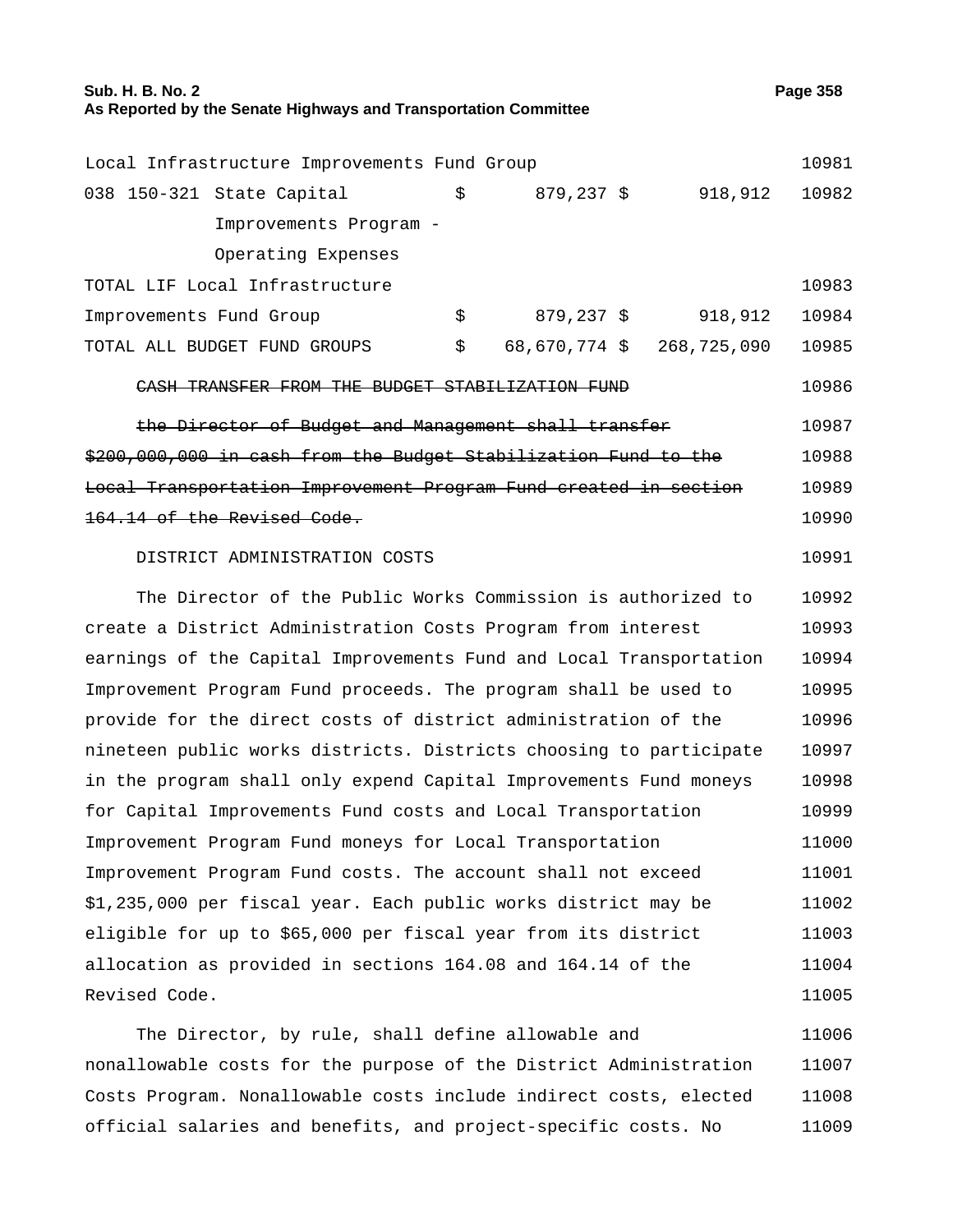# **Sub. H. B. No. 2 Page 359 As Reported by the Senate Highways and Transportation Committee**

district public works committee may participate in the District Administration Costs Program without the approval of those costs by the district public works committee under section 164.04 of the Revised Code. 11010 11011 11012 11013 REAPPROPRIATIONS 11014 All capital appropriations from the Local Transportation Improvement Program Fund (Fund 052) in Am. Sub. H.B. 68 of the 126th General Assembly remaining unencumbered as of June 30, 2007, are reappropriated for use during the period July 1, 2007, through June 30, 2008, for the same purpose. 11015 11016 11017 11018 11019 Notwithstanding division (B) of section 127.14 of the Revised 11020

Code, all capital appropriations and reappropriations from the Local Transportation Improvement Program Fund (Fund 052) in this act Am. Sub. H.B. 67 of the 127th General Assembly remaining unencumbered as of June 30, 2008, are reappropriated for use during the period July 1, 2008, through June 30, 2009, for the same purposes, subject to the availability of revenue as determined by the Director of the Public Works Commission. 11021 11022 11023 11024 11025 11026 11027

**Section 610.11.** That existing Section 229.10 of Am. Sub. H.B. 67 of the 127th General Assembly, as amended by Am. Sub. H.B. 554 of the 127th General Assembly, is hereby repealed. 11028 11029 11030

**Section 610.20.** That Sections 217.10, 217.11, 239.10, 241.10, 243.10, and 243.11 of Am. Sub. H.B. 562 of the 127th General Assembly be amended to read as follows: 11031 11032 11033

**Sec. 217.10.** The items set forth in this section are hereby appropriated out of any moneys in the state treasury to the credit of the Clean Ohio Revitalization Fund (Fund 7003) that are not otherwise appropriated: 11034 11035 11036 11037

Appropriations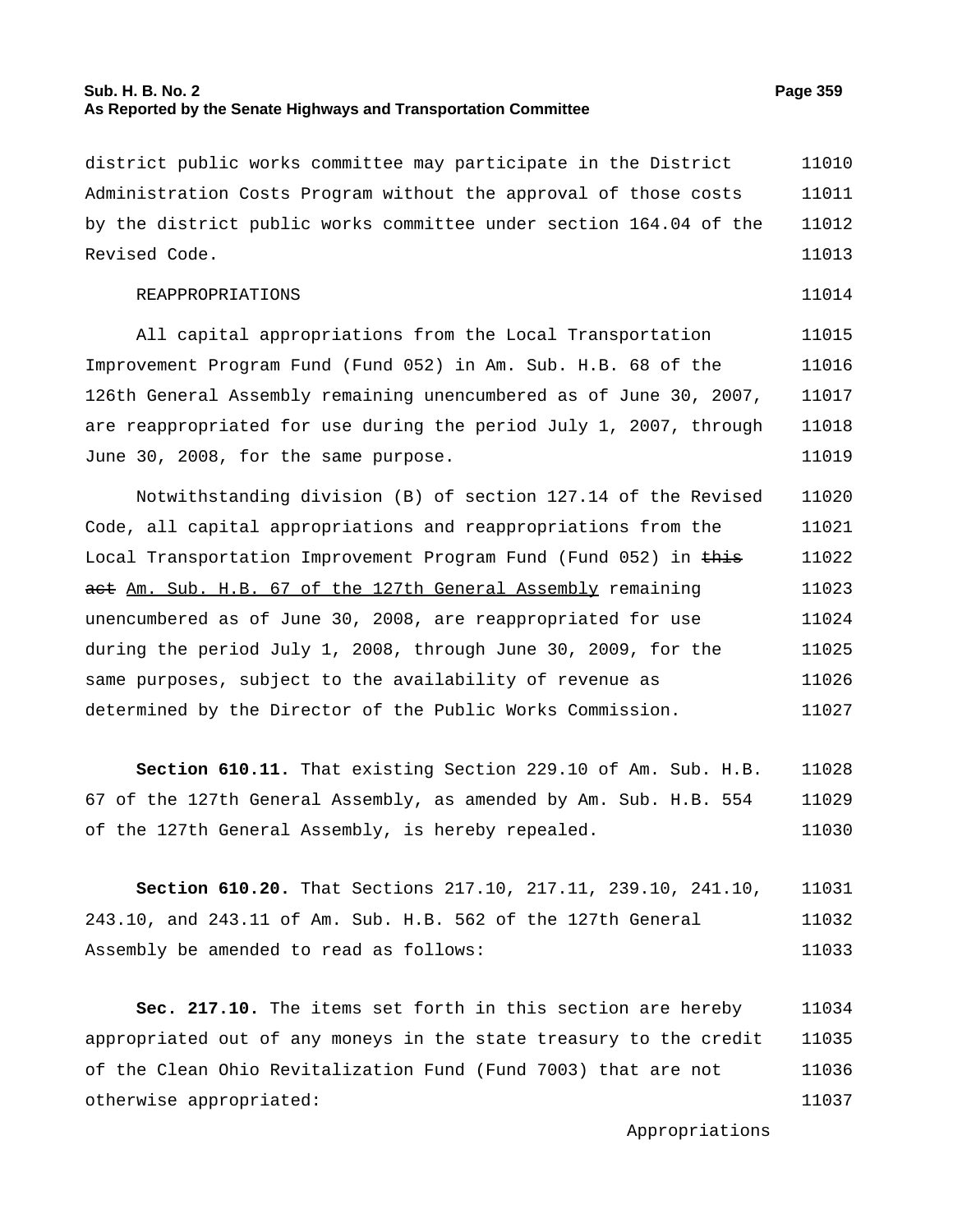| Sub. H. B. No. 2<br>As Reported by the Senate Highways and Transportation Committee |                                  |    |             | Page 360 |
|-------------------------------------------------------------------------------------|----------------------------------|----|-------------|----------|
|                                                                                     | DEV DEPARTMENT OF DEVELOPMENT    |    |             | 11038    |
| C19500                                                                              | Clean Ohio Revitalization        | \$ | 32,000,000  | 11039    |
|                                                                                     |                                  |    | 80,000,000  |          |
| C19501                                                                              | Clean Ohio Assistance            | \$ | 8,000,000   | 11040    |
|                                                                                     |                                  |    | 20,000,000  |          |
|                                                                                     | Total Department of Development  | \$ | 40,000,000  | 11041    |
|                                                                                     |                                  |    | 100,000,000 |          |
|                                                                                     | TOTAL Clean Ohio Assistance Fund | \$ | 40,000,000  | 11042    |
|                                                                                     |                                  |    | 100,000,000 |          |

# **Sec. 217.11.** CLEAN OHIO REVITALIZATION 11044

The Treasurer of State is hereby authorized to issue and sell, in accordance with Section 2o and 2q of Article VIII, Ohio Constitution, and pursuant to sections 151.01 and 151.40 of the Revised Code, original obligations in an aggregate principal amount not to exceed  $$40,000,000$  \$100,000,000 in addition to the original issuance of obligations heretofore authorized by prior acts of the General Assembly. These authorized obligations shall be issued and sold from time to time, subject to applicable constitutional and statutory limitations, as needed to ensure sufficient moneys to the credit of the Clean Ohio Revitalization Fund (Fund 7003) to pay costs of revitalization projects. 11045 11046 11047 11048 11049 11050 11051 11052 11053 11054 11055

**Sec. 239.10.** The items set forth in this section are hereby appropriated out of any moneys in the state treasury to the credit of the Clean Ohio Conservation Fund (Fund 7056) that are not otherwise appropriated. 11056 11057 11058 11059

#### Appropriations

# PWC PUBLIC WORKS COMMISSION 11060 C15060 Clean Ohio Conservation \$ 30,000,000 75,000,000 11061 Total Public Works Commission  $\zeta = 30,000,000$ 75,000,000 11062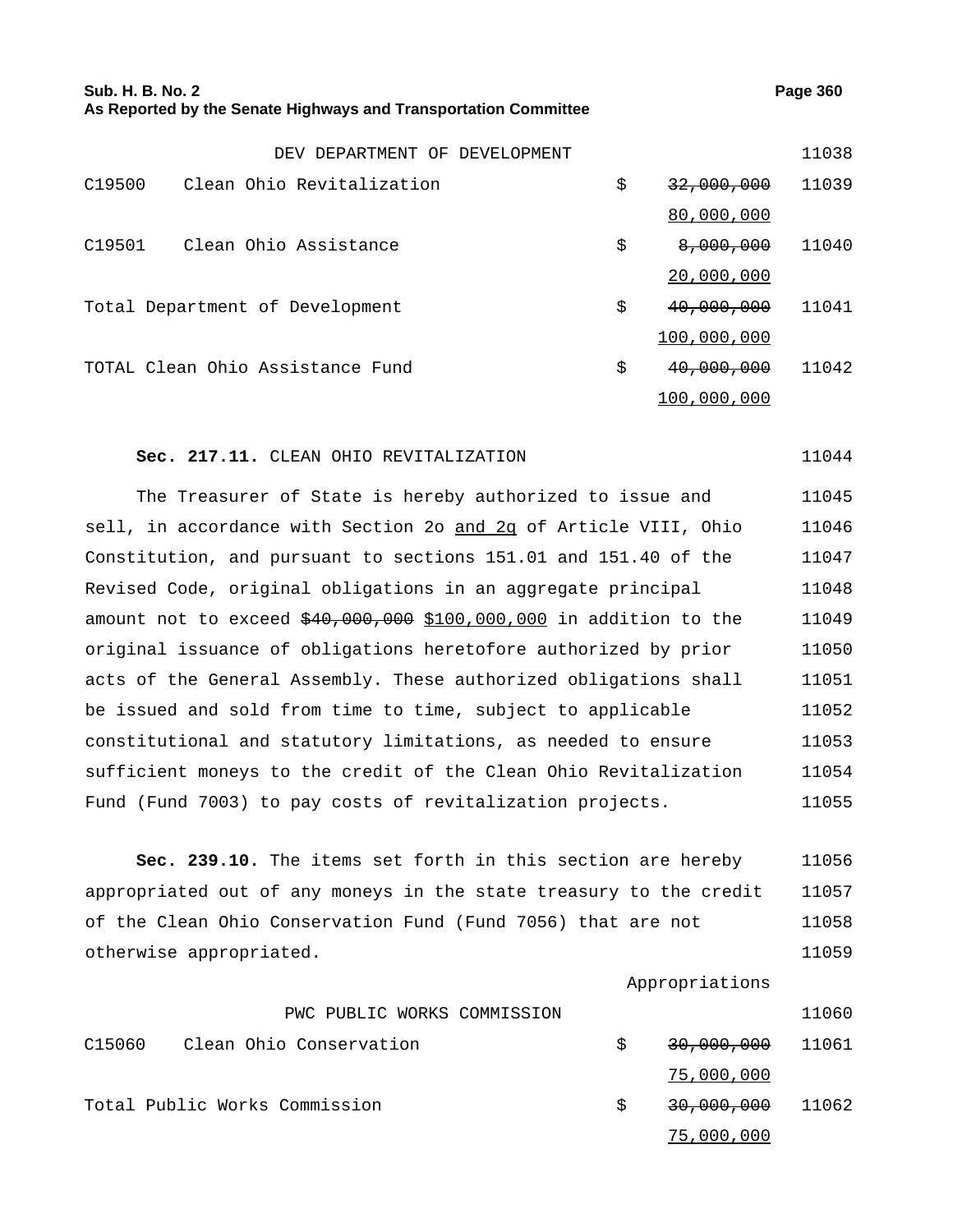| Sub. H. B. No. 2                                                | Page 361 |
|-----------------------------------------------------------------|----------|
| As Reported by the Senate Highways and Transportation Committee |          |

|  | TOTAL Clean Ohio Conservation Fund |  | <del>30,000,000</del> | 11063 |
|--|------------------------------------|--|-----------------------|-------|
|  |                                    |  | 75,000,000            |       |

The foregoing appropriation item C15060, Clean Ohio Conservation, shall be used in accordance with sections 164.20 to 164.27 of the Revised Code. If the Public Works Commission receives refunds due to project overpayments that are discovered during the post-project audit, the Director of the Public Works Commission may certify to the Director of Budget and Management that refunds have been received. If the Director of Budget and Management determines that the project refunds are available to support additional appropriations, such amounts are hereby appropriated. 11064 11065 11066 11067 11068 11069 11070 11071 11072 11073

**Sec. 241.10.** The items set forth in this section are hereby appropriated out of any moneys in the state treasury to the credit of the Clean Ohio Agricultural Easement Fund (Fund 7057) that are not otherwise appropriated. 11074 11075 11076 11077

Appropriations

|        | AGR DEPARTMENT OF AGRICULTURE               |    |                      | 11078 |
|--------|---------------------------------------------|----|----------------------|-------|
| C70009 | Clean Ohio Agricultural Easements           | \$ | <del>5,000,000</del> | 11079 |
|        |                                             |    | 12,500,000           |       |
|        | Total Department of Agriculture             | \$ | <del>5,000,000</del> | 11080 |
|        |                                             |    | 12,500,000           |       |
|        | TOTAL Clean Ohio Agricultural Easement Fund | \$ | <del>5,000,000</del> | 11081 |
|        |                                             |    | 12,500,000           |       |

**Sec. 243.10.** The items set forth in this section are hereby appropriated out of any moneys in the state treasury to the credit of the Clean Ohio Trail Fund (Fund 7061) that are not otherwise appropriated. 11083 11084 11085 11086

Appropriations

DNR DEPARTMENT OF NATURAL RESOURCES 11087  $C72514$  Clean Ohio Trail - Grants  $\sim$  \$  $5,000,000$  11088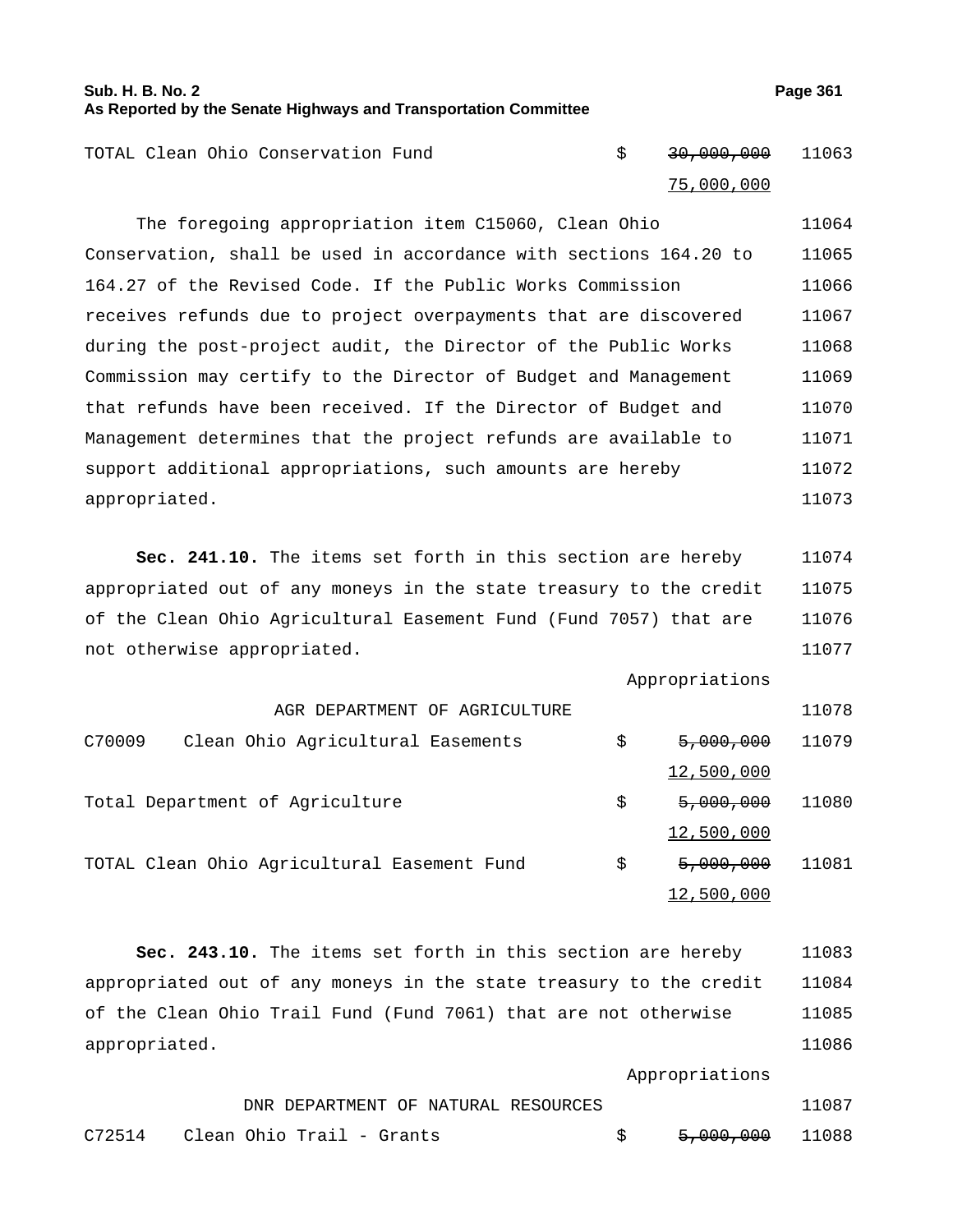| Sub. H. B. No. 2                                                | Page 362 |
|-----------------------------------------------------------------|----------|
| As Reported by the Senate Highways and Transportation Committee |          |

11105

|                                       |     | 12,500,000                 |  |
|---------------------------------------|-----|----------------------------|--|
| Total Department of Natural Resources | S – | <del>5,000,000</del> 11089 |  |
|                                       |     | 12,500,000                 |  |
| TOTAL Clean Ohio Trail Fund           | S.  | <del>5,000,000</del> 11090 |  |
|                                       |     | 12,500,000                 |  |

**Sec. 243.11.** The Ohio Public Facilities Commission is hereby authorized to issue and sell, in accordance with Section 2o and 2q of Article VIII, Ohio Constitution, and pursuant to sections 151.01 and 151.09 of the Revised Code, original obligations of the state in an aggregate principal amount not to exceed \$40,000,000 \$100,000,000 in addition to the original issuance of obligations heretofore authorized by prior acts of the General Assembly. These authorized obligations shall be issued and sold from time to time, subject to applicable constitutional and statutory limitations, as needed to ensure sufficient moneys to the credit of the Clean Ohio Conservation Fund (Fund 7056), the Clean Ohio Agricultural Easement Fund (Fund 7057), and the Clean Ohio Trail Fund (Fund 7061) to pay costs of conservation projects. 11092 11093 11094 11095 11096 11097 11098 11099 11100 11101 11102 11103 11104

**Section 610.21.** That existing Sections 217.10, 217.11, 239.10, 241.10, 243.10, and 243.11 of Am. Sub. H.B. 562 of the 127th General Assembly are hereby repealed. 11106 11107 11108

**Section 610.30.** That Section 503.40 of Am. Sub. H.B. 562 of the 127th General Assembly be amended to read as follows: 11109 11110

**Sec. 503.40.** All appropriation items in this section are appropriated out of the money in the state treasury to the credit of the designated fund. For all appropriations made in this section, the amounts in the first column are for fiscal year 2008 and the amounts in the second column are for fiscal year 2009. 11111 11112 11113 11114 11115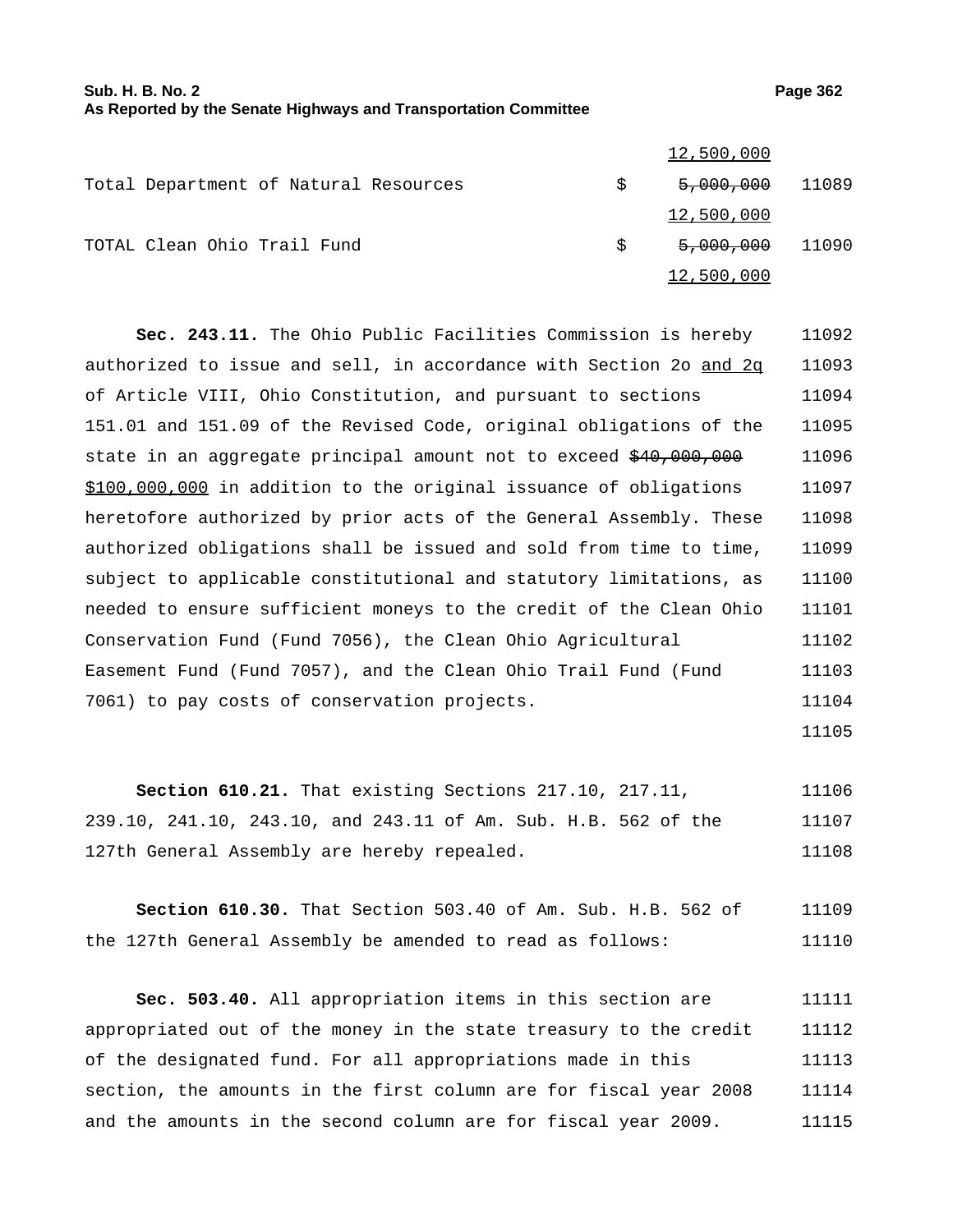| <b>Sub. H. B. No. 2</b><br>As Reported by the Senate Highways and Transportation Committee |                      |         | Page 363 |  |
|--------------------------------------------------------------------------------------------|----------------------|---------|----------|--|
| LSC LEGISLATIVE SERVICE COMMISSION                                                         |                      |         | 11116    |  |
| General Revenue Fund                                                                       |                      |         | 11117    |  |
| \$<br>035-321 Operating Expenses<br>GRF                                                    | 0 \$                 | 200,000 | 11118    |  |
| 035-407 Legislative Taskforce<br>\$<br>GRF                                                 | 0 <sup>5</sup>       | 750,000 | 11119    |  |
| on Redistricting                                                                           |                      |         |          |  |
| TOTAL GRF General Revenue Fund<br>\$                                                       | $0$ \$               | 950,000 | 11120    |  |
| \$<br>TOTAL ALL BUDGET FUND GROUPS                                                         | \$<br>$\overline{0}$ | 950,000 | 11121    |  |
| COMMISSION COMMISSIONS ON CUYAHOGA COUNTY GOVERNMENT REFORM                                |                      |         | 11122    |  |
| AND LOCAL GOVERNMENT REFORM AND COLLABORATION                                              |                      |         | 11123    |  |
| The foregoing appropriation item 035-321, Operating Expenses,                              |                      |         | 11124    |  |
| shall be used to support the Commission on Cuyahoga County                                 |                      |         | 11125    |  |
| Government Reform and the Ohio Commission on Local Government                              |                      |         | 11126    |  |
| Reform and Collaboration, both created in this act Am. Sub. H.B.                           |                      |         | 11127    |  |
| 562 of the 127th General Assembly.                                                         |                      |         | 11128    |  |
| An amount equal to the unexpended, unencumbered portion of                                 |                      |         | 11129    |  |
| the foregoing appropriation item 035-321, Operating Expenses, at                           |                      |         |          |  |
| the end of fiscal year 2009, is hereby reappropriated for the same                         |                      |         |          |  |
| purpose for fiscal year 2010.                                                              |                      |         | 11132    |  |
| LEGISLATIVE TASKFORCE ON REDISTRICTING                                                     |                      |         | 11133    |  |
| An amount equal to the unexpended, unencumbered portion of                                 |                      |         | 11134    |  |
| the foregoing appropriation item 035-407, Legislative Taskforce on                         |                      |         | 11135    |  |
| Redistricting, at the end of fiscal year 2009 is hereby                                    |                      |         | 11136    |  |
| reappropriated to the Legislative Service Commission for the same                          |                      |         |          |  |
| purpose for fiscal year 2010.                                                              |                      |         | 11138    |  |
| The appropriations made in this section are subject to all                                 |                      |         | 11139    |  |
| the provisions of Am. Sub. H.B. 119 of the 127th General Assembly                          |                      |         |          |  |
| that are generally applicable to such appropriations except for                            |                      |         |          |  |
| Section 809.03 of Am. Sub. H.B. 119 of the 127th General Assembly.                         |                      |         |          |  |
| Expenditures from appropriations contained in this section shall                           |                      |         |          |  |
| be accounted for as though made in Am. Sub. H.B. 119 of the 127th<br>11144                 |                      |         |          |  |
| General Assembly.<br>11145                                                                 |                      |         |          |  |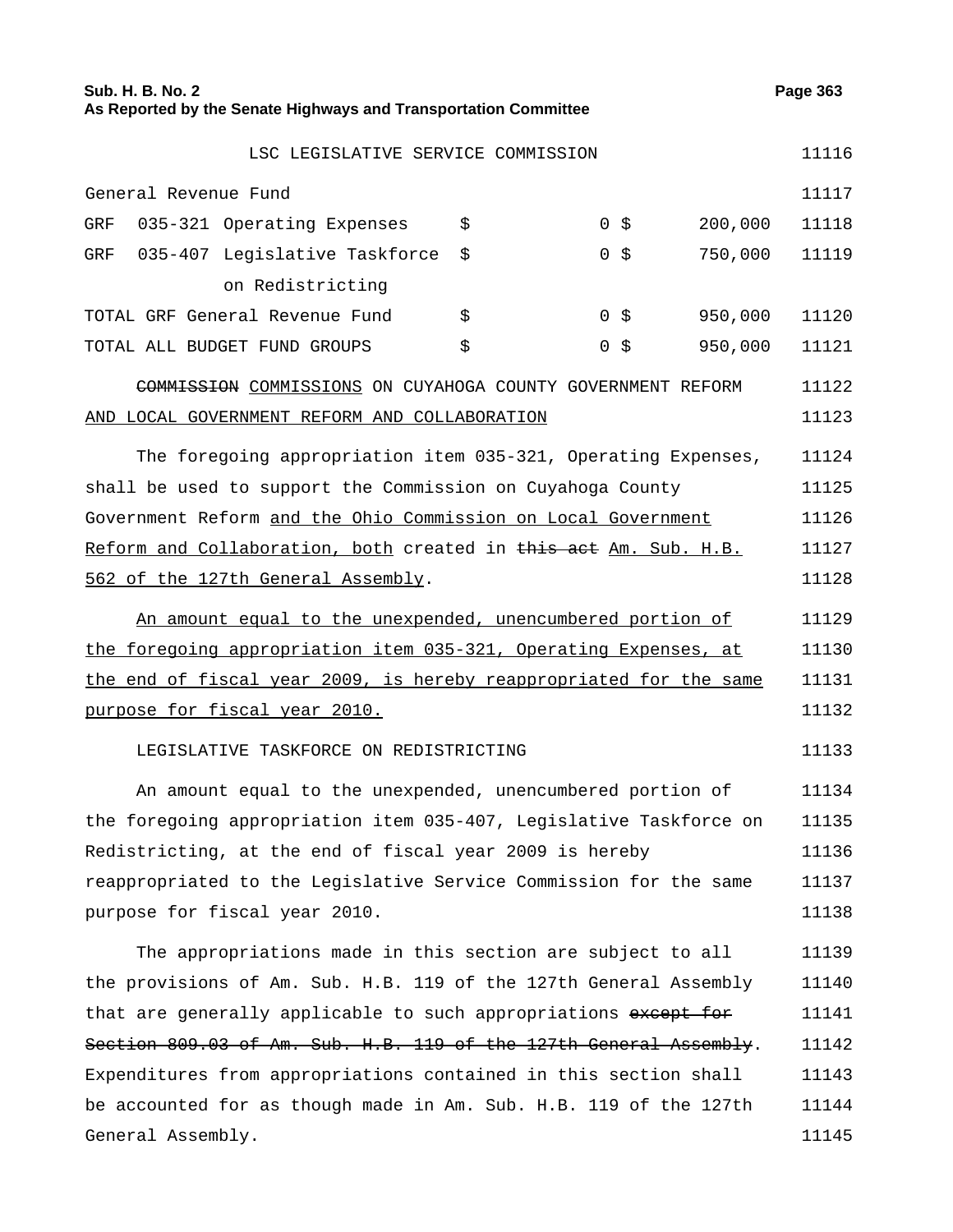## **Sub. H. B. No. 2 Page 364 As Reported by the Senate Highways and Transportation Committee**

**Section 610.31.** That existing Section 503.40 of Am. Sub. H.B. 562 of the 127th General Assembly is hereby repealed. 11146 11147

**Section 747.10.** (A) The terms of the members of the Residential Construction Advisory Committee serving on the effective date of section 4740.14 of the Revised Code as amended by this act shall expire one hundred eighty days after the effective date of section 4740.14 of the Revised Code as amended by this act. 11148 11149 11150 11151 11152 11153

(B) Upon the expiration of the terms of the members of the Residential Construction Advisory Committee serving on the effective date of section 4740.14 of the Revised Code as amended by this act, the members of the Residential Construction Advisory Committee shall be appointed as described in section 4740.14 of the Revised Code as amended by this act and such members' terms shall expire as follows: 11154 11155 11156 11157 11158 11159 11160

(1) The terms of the members described in divisions (A)(3),  $(A)(6)$ , and one of the members described in division  $(A)(1)$  of section 4740.14 of the Revised Code as amended by this act shall expire on January 1, 2012. 11161 11162 11163 11164

(2) The terms of the member described in division  $(A)(4)$ , one of the members described in division (A)(1), and one of the members described in division (A)(2) of section 4740.14 of the Revised Code as amended by this act shall expire on January 1, 2013. 11165 11166 11167 11168 11169

(3) The terms of the member described in division  $(A)(5)$ , one of the members described in division (A)(1), and one of the members described in division (A)(2) of section 4740.14 of the Revised Code as amended by this act shall expire on January 1, 2014. 11170 11171 11172 11173 11174

(C) The Board of Building Standards shall determine which of 11175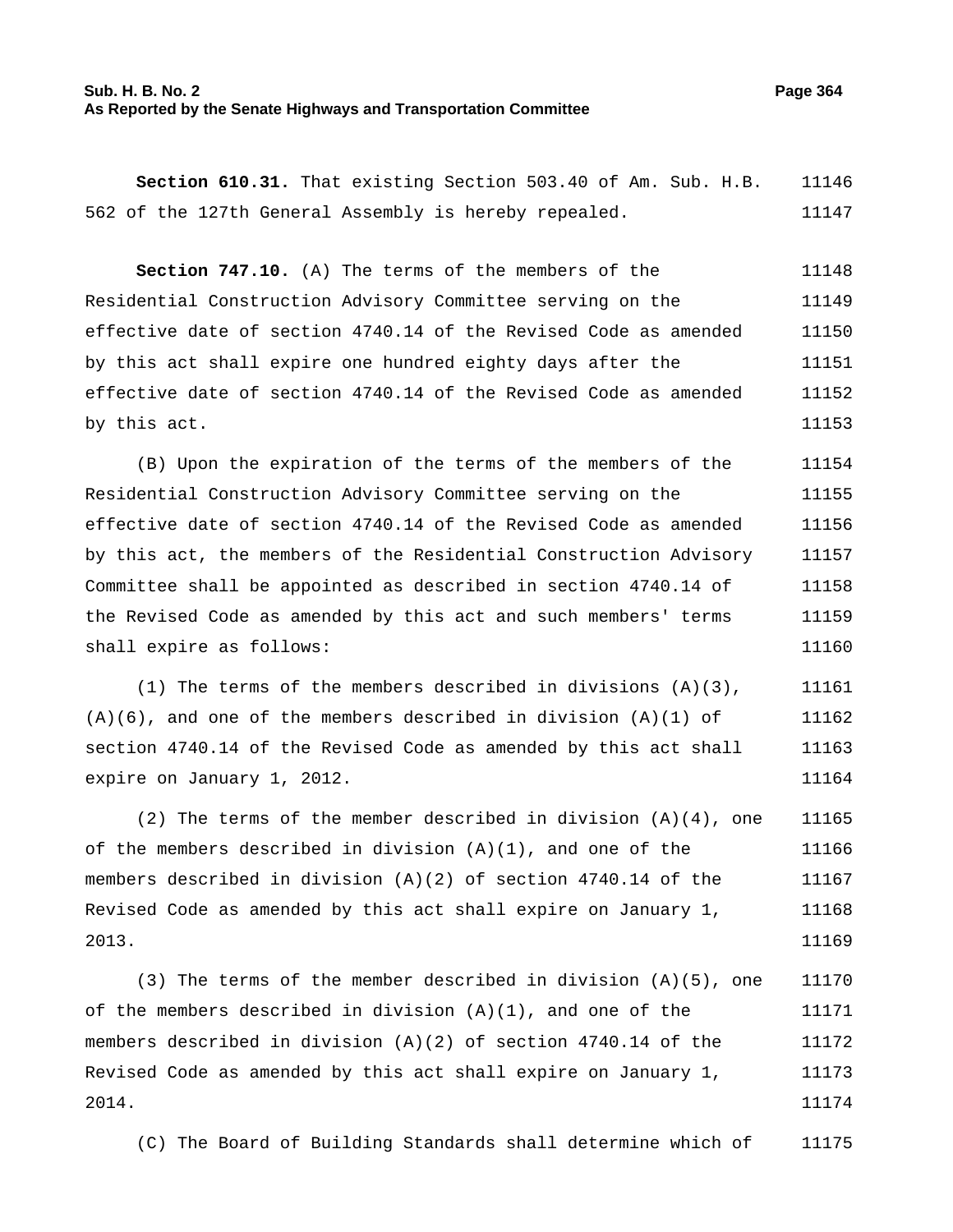## **Sub. H. B. No. 2 Page 365 As Reported by the Senate Highways and Transportation Committee**

the members appointed pursuant to division  $(A)(1)$  of section 4740.14 of the Revised Code as amended by this act will serve the term described in division (B)(1), which member will serve the term described in division (B)(2), and which member will serve the term described in division (B)(3) of this section, and shall 11176 11177 11178 11179 11180

determine which of the members appointed pursuant to division (A)(2) of section 4740.14 of the Revised Code as amended by this act will serve the term described in division (B)(2) and which member will serve the term described in division (B)(3) of this section. 11181 11182 11183 11184 11185

(D) Upon the expiration of the appointments to the Residential Construction Advisory Committee made by division (B) of this section, all successive terms shall last for the period described in division (C) of section 4740.14 of the Revised Code as amended by this act. 11186 11187 11188 11189 11190

**Section 755.10.** The Director of Transportation may enter into agreements as provided in this section with the United States or any department or agency of the United States, including, but not limited to, the United States Army Corps of Engineers, the United States Forest Service, the United States Environmental Protection Agency, and the United States Fish and Wildlife Service. An agreement entered into pursuant to this section shall be solely for the purpose of dedicating staff to the expeditious and timely review of environmentally related documents submitted by the Director of Transportation, as necessary for the approval of federal permits. The agreements may include provisions for advance payment by the Director of Transportation for labor and all other identifiable costs of the United States or any department or agency of the United States providing the services, as may be estimated by the United States, or the department or agency of the United States. The Director shall submit a request to the Controlling Board indicating the amount of the agreement, the 11191 11192 11193 11194 11195 11196 11197 11198 11199 11200 11201 11202 11203 11204 11205 11206 11207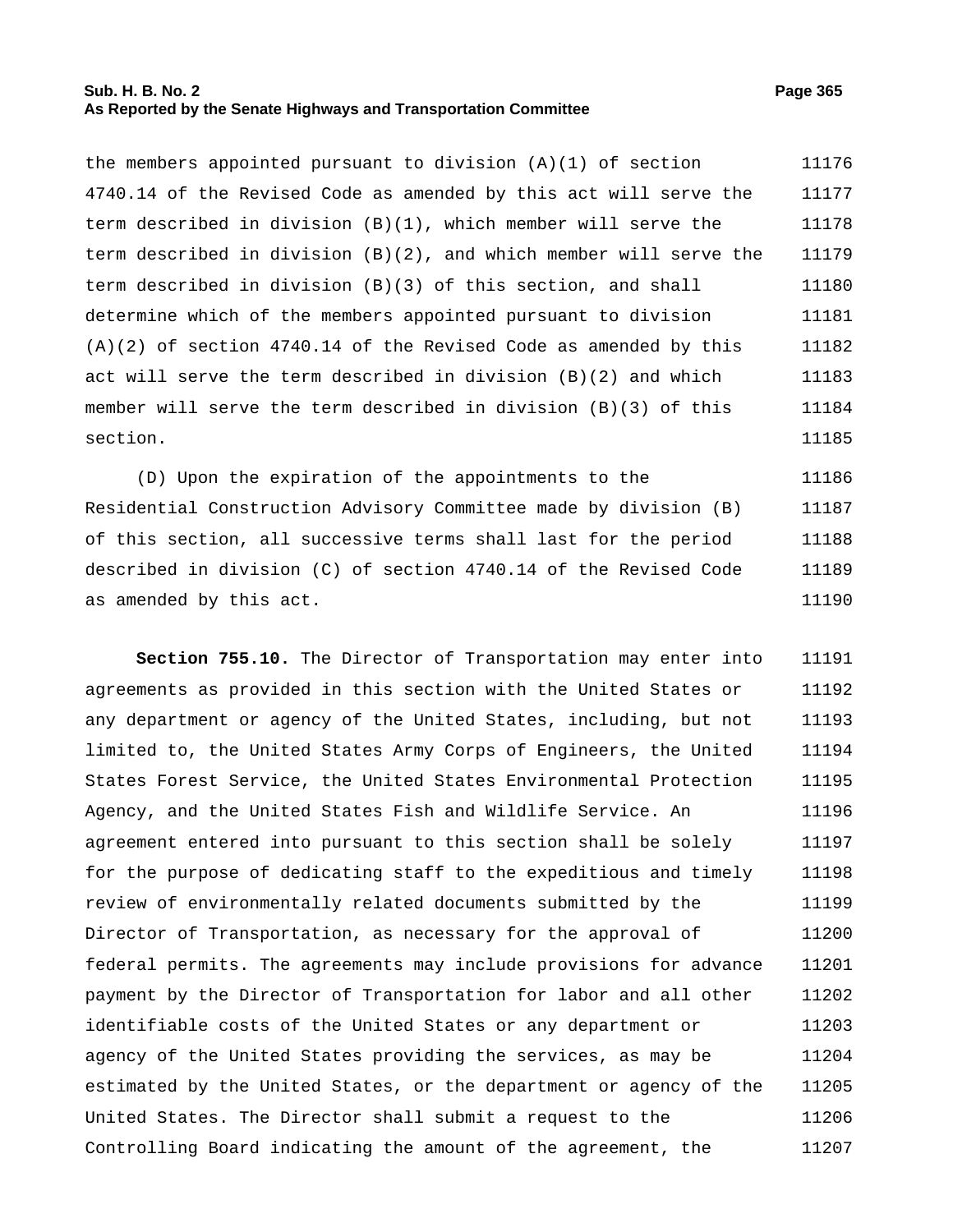services to be performed by the United States or the department or agency of the United States, and the circumstances giving rise to the agreement. 11208 11209 11210

**Section 755.40.** (A) The Department of Public Safety shall form a study group to conduct a study and make recommendations to improve services related to vehicle registrations, driver's license and identification card issuance, and vehicle title issuance. The study group shall include representatives from the Department of Public Safety, the Bureau of Motor Vehicles, the Office of Budget and Management, the Ohio Clerk of Courts Association, the County Auditors' Association, the Ohio Trucking Association, the Deputy Registrars' Association, the Ohio Auto Dealers' Association, the County Commissioners' Association, the Ohio Municipal League, and two members of the public, one of whom shall be appointed by the President of the Senate and one of whom shall be appointed by the Speaker of the House of Representatives. 11211 11212 11213 11214 11215 11216 11217 11218 11219 11220 11221 11222 11223

(B) In regard to services related to vehicle registrations, driver's license and identification card issuance, and vehicle title issuance, the study group shall do all of the following: 11224 11225 11226

(1) Evaluate ways to improve the efficient delivery of services; 11227 11228

(2) Examine existing statutory authority governing the supporting processes and infrastructure systems and analyze methods to improve such processes and systems; 11229 11230 11231

(3) Review demographic data, conduct a financial assessment of existing procedures, and identify additional services that may be provided; 11232 11233 11234

(4) Review current business methods and identify new technology that may improve processes and procedures. 11235 11236

 $(C)$  Not later than six months after the effective date of  $11237$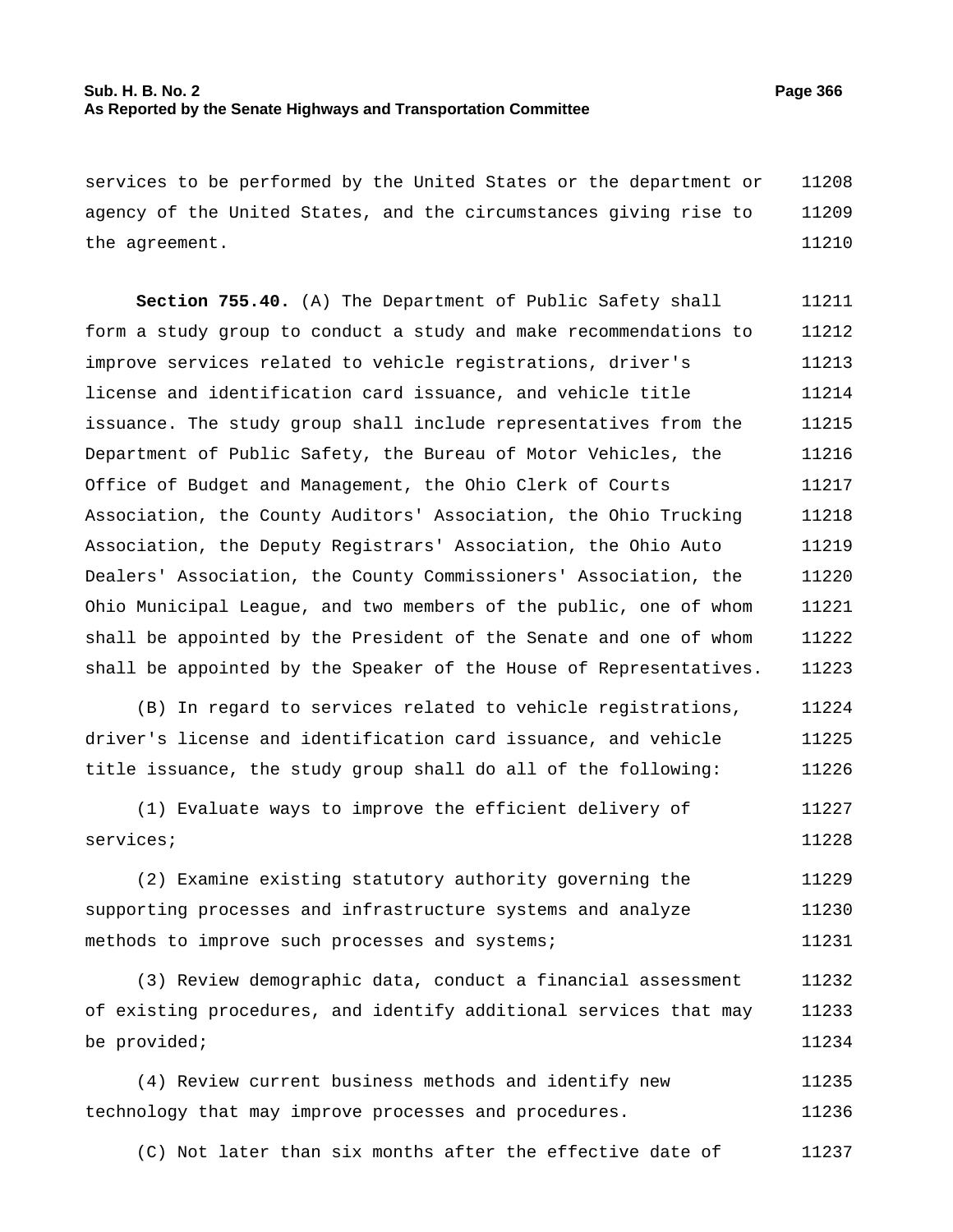# **Sub. H. B. No. 2 Page 367 As Reported by the Senate Highways and Transportation Committee**

this section, the study group shall submit its report with recommendations to the Governor, the Speaker of the House of Representatives, the Minority Leader of the House of Representatives, the President of the Senate, and the Minority Leader of the Senate. Upon submitting its report, the study group shall cease to exist. 11238 11239 11240 11241 11242 11243

**Section 755.50.** The Department of Transportation shall compile and produce a report on the financial and policy implications of the Department assuming primary responsibility for all state routes throughout Ohio regardless of local government jurisdiction. The report shall review the range of possible participation in the paving and maintenance of these routes by the Department. The Department shall submit the report to the Speaker of the House of Representatives, the Minority Leader of the House of Representatives, the President of the Senate, the Minority Leader of the Senate, and the Governor not later than December 15, 2009. 11244 11245 11246 11247 11248 11249 11250 11251 11252 11253 11254

**Section 755.60.** The Ohio Turnpike Commission may conduct a study to examine ways to increase the application of green technology, including the reduction of diesel emissions, in the construction, maintenance, improvement, repair, and operation of Ohio Turnpike Commission facilities. Additionally, the study shall evaluate all opportunities to develop energy alternatives, including solar, geothermal, natural gas, and wind, in cooperation with the Power Siting Board and the Ohio Department of Transportation. Provided, That the Ohio Turnpike Commission shall not use any money derived from the Commission's operation of the Ohio Turnpike to conduct the study authorized by this section. 11255 11256 11257 11258 11259 11260 11261 11262 11263 11264 11265

If the Ohio Turnpike Commission conducts such a study, not later than six months after the effective date of this section, the Ohio Turnpike Commission shall report the results of its study 11266 11267 11268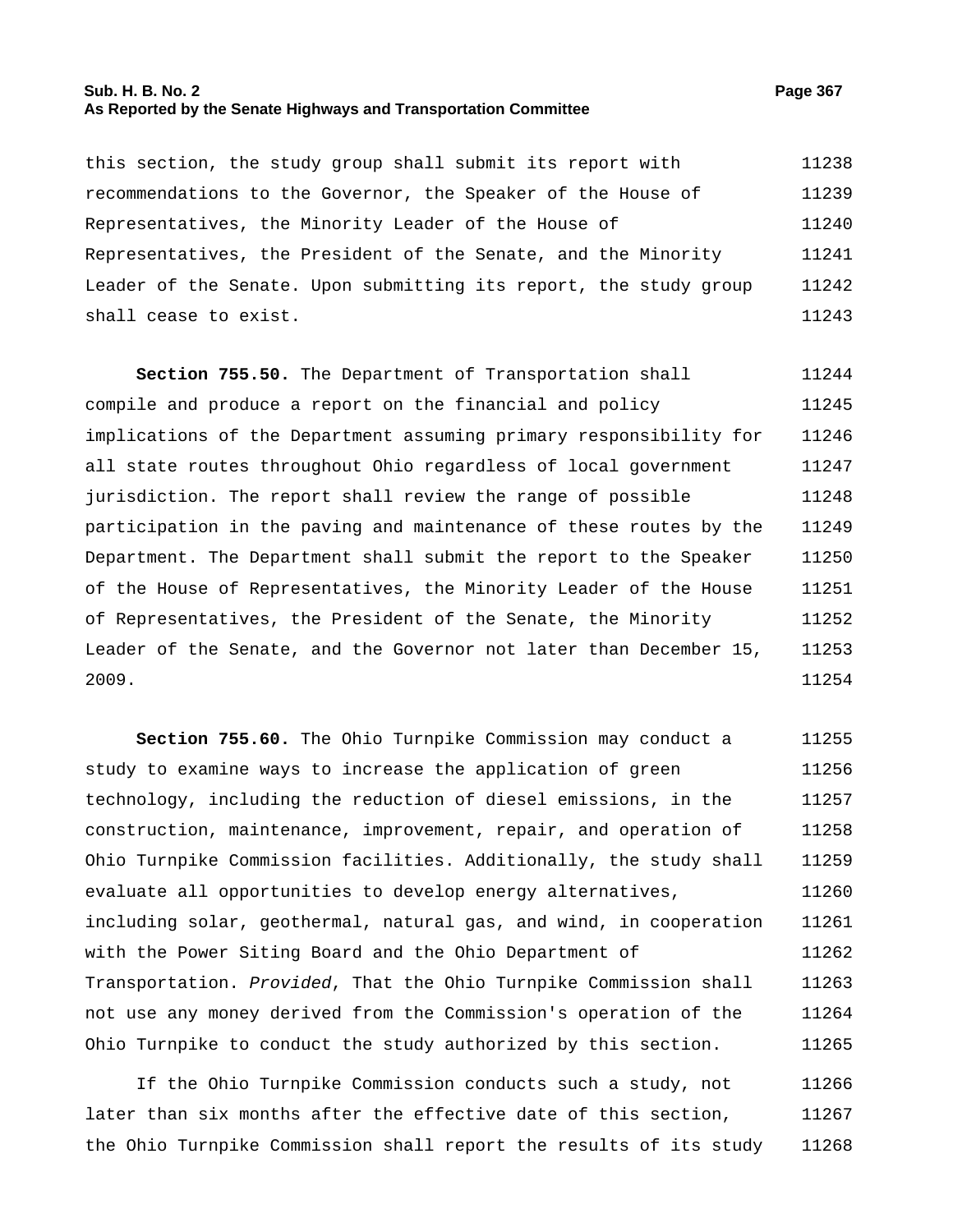# **Sub. H. B. No. 2 Page 368 As Reported by the Senate Highways and Transportation Committee**

to the Speaker and the Minority Leader of the House of Representatives, the President and the Minority Leader of the Senate, and the Governor. 11269 11270 11271

**Section 755.70.** Notwithstanding sections 4519.02, 4519.03, 4519.04, 4519.08, 4519.09, 4519.10, 4519.44, and 4519.47 of the Revised Code as amended in Section 101.01 of this act, the Bureau of Motor Vehicles shall not be required to issue license plates and validation stickers to all-purpose vehicles until one year after the effective date of this section. 11272 11273 11274 11275 11276 11277

**Section 755.80.** (A) There is established a MARCS Task Force to explore and issue recommendations on the organizational structure and operational and capital funding options for the long-term sustainability and more ubiquitous utilization of the MARCS System. 11278 11279 11280 11281 11282

The Task Force shall consist of seventeen members as follows: three members appointed by the Governor; three members appointed by the Speaker of the House of Representatives, not more than two from the same political party; three members appointed by the President of the Senate, not more than two from the same political party; one representative from the Department of Public Safety, appointed by the Director of Public Safety; one representative from the State Highway Patrol, appointed by the Director of Public Safety; one representative from the Buckeye State Sheriffs' Association, appointed by the Governor; one representative from the Ohio Association of Chiefs of Police, appointed by the Governor; one representative from the Ohio Fire Chiefs Association, appointed by the Governor; one representative from MARCS, appointed by the Director of Administrative Services; one representative of an emergency management agency, appointed by the Governor; and the Director of Administrative Services or the Director's designee. The appointed members shall be appointed not 11283 11284 11285 11286 11287 11288 11289 11290 11291 11292 11293 11294 11295 11296 11297 11298 11299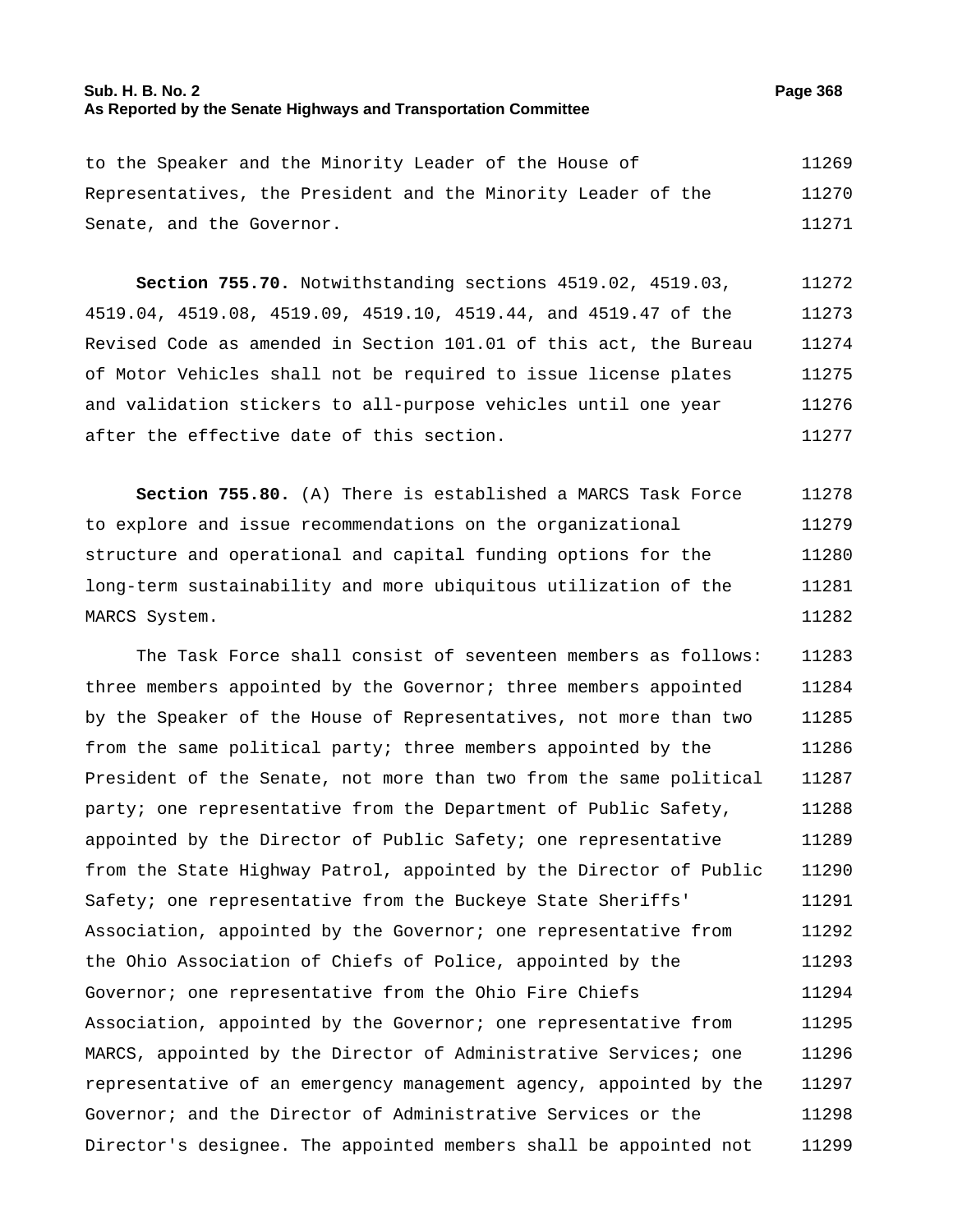# **Sub. H. B. No. 2 Page 369 As Reported by the Senate Highways and Transportation Committee**

later than forty-five days after the effective date of this section. 11300 11301 The Director of Administrative Services or the Director's designee shall serve as chairperson of the Task Force. 11302 11303 Members of the Task Force shall receive no compensation or reimbursement for their services. 11304 11305 (B) Not later than nine months after the effective date of this section, the Task Force shall submit a report to the Governor, the President of the Senate, and the Speaker of the House of Representatives. The report shall make recommendations on the matters outlined in the first paragraph of division (A) of this section for the MARCS System. 11306 11307 11308 11309 11310 11311

**Section 755.90.** The Department of Transportation shall not impose the overweight or overdimension vehicle movement permit fee increases established in paragraphs  $(A)(2)$ ,  $(D)(2)$ ,  $(G)$ ,  $(H)$ ,  $(I)$ , (J), and (K) of rule 5501:2-1-10 of the Administrative Code that are scheduled to take effect on July 1, 2009. Rather, the fees that took effect on March 1, 2009, shall apply. The Director of Transportation shall amend rule 5501:2-1-10 of the Administrative Code to comply with this section, but shall not subsequently increase the rates by rule until July 1, 2010. 11312 11313 11314 11315 11316 11317 11318 11319 11320

**Section 756.10.** (A) There is hereby established the Ohio Commercial Vehicle Weight Task Force, consisting of twelve members as follows: the Director of Transportation or the Director's designee, one member of the Senate appointed by the President of the Senate, one member of the Senate appointed by the Minority Leader of the Senate, one member of the House of Representatives appointed by the Speaker of the House of Representatives, one member of the House of Representatives appointed by the Minority Leader of the House of Representatives, one member who represents 11321 11322 11323 11324 11325 11326 11327 11328 11329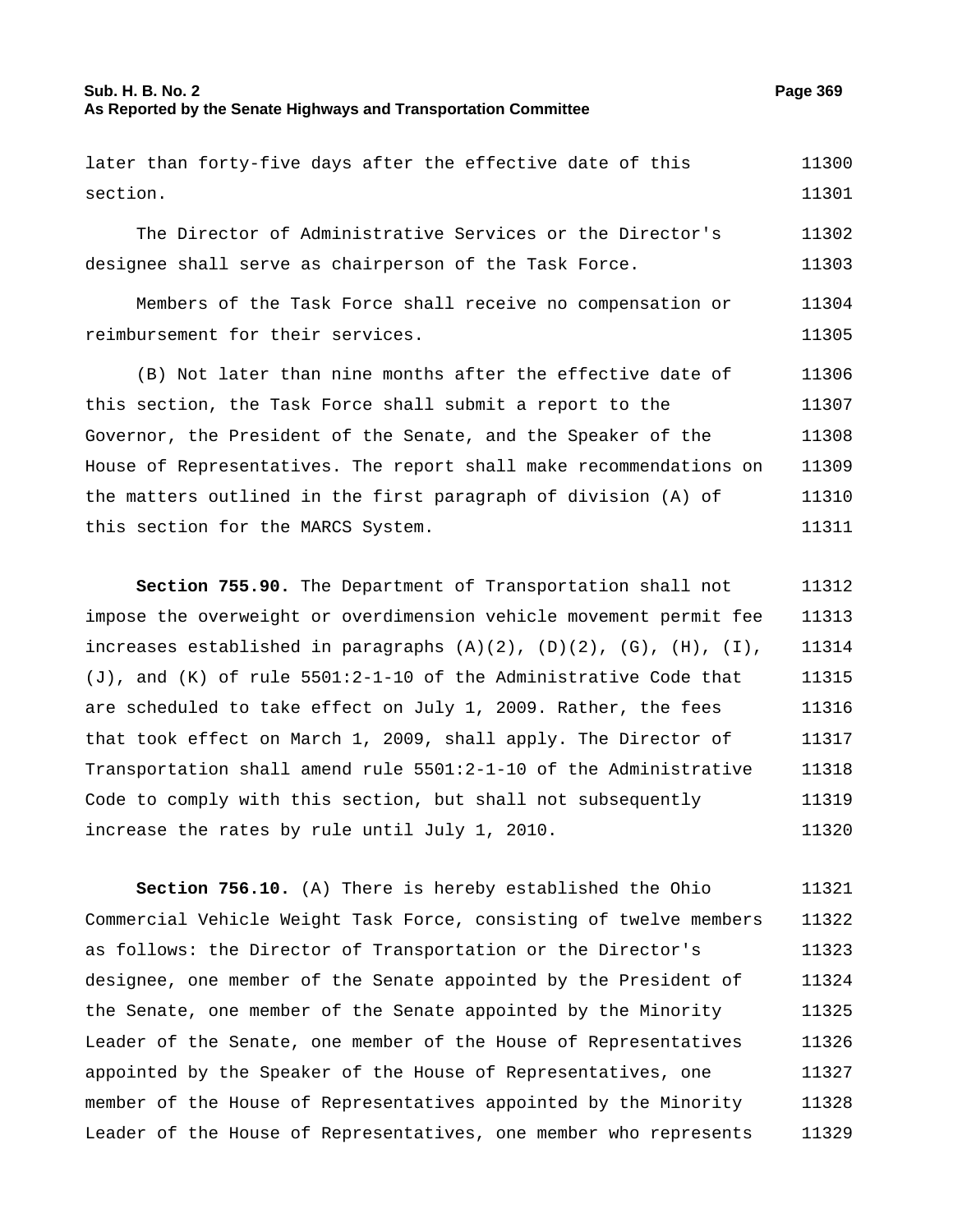## **Sub. H. B. No. 2 Page 370 As Reported by the Senate Highways and Transportation Committee**

the Ohio Trucking Association, one member who represents the Ohio Contractors Association, one member appointed by the Governor to represent the railroad industry in this state, one member appointed by the Governor to represent a port authority located in this state, one member appointed by the President of the Senate to represent the public, one member appointed by the Speaker of the House of Representatives to represent the public, and one member appointed by the Governor to represent the public. The appointed members shall be appointed not later than forty-five days after the effective date of this section. 11330 11331 11332 11333 11334 11335 11336 11337 11338 11339

The Director of Transportation or the Director's designee shall serve as chairperson of the Task Force. Members of the Task Force shall receive no compensation or reimbursement for their services. 11340 11341 11342 11343

(B) The Task Force shall study the issues surrounding weight limits and commercial motor vehicles, especially those in the configuration of commercial tractor and trailer or semitrailer. The Task Force shall evaluate what actions can be taken to address those issues and shall formulate such recommendations as it considers advisable. The Task Force shall compile a written report that contains its findings and recommendations. 11344 11345 11346 11347 11348 11349 11350

(C) Not later than twelve months after the effective date of this section, the Task Force shall submit its report to the Governor, the President of the Senate, the Minority Leader of the Senate, the Speaker of the House of Representatives, and the Minority Leader of the House of Representatives. At that point, the Task Force shall cease to exist. 11351 11352 11353 11354 11355 11356

**Section 756.20.** (A) There is hereby established the Ohio State Highway Patrol Mission Review Task Force, consisting of fourteen members as follows: the Director of Public Safety or the 11357 11358 11359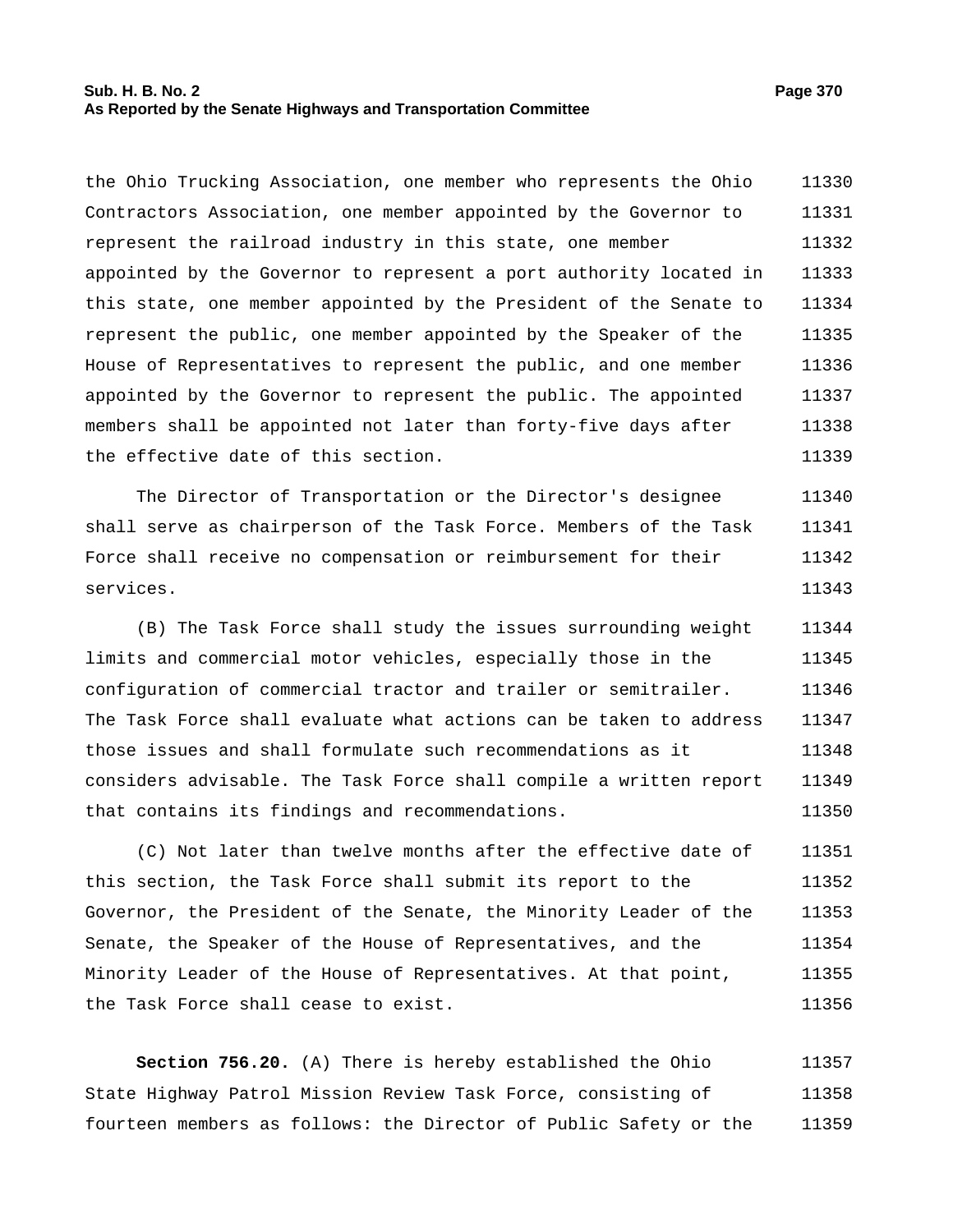Director's designee, two members of the Senate appointed by the President of the Senate, one member of the Senate appointed by the Minority Leader of the Senate, two members of the House of Representatives appointed by the Speaker of the House of Representatives, one member of the House of Representatives appointed by the Minority Leader of the House of Representatives, one member who represents the Buckeye State Sheriffs Association, one member who represents the Fraternal Order of Police of Ohio, one member who represents the Ohio Association of Chiefs of Police, one member who is a State Highway Patrol trooper appointed by the Ohio State Troopers Association to represent the troopers of the State Highway Patrol, one member appointed by the President of the Senate to represent the public, one member appointed by the Speaker of the House of Representatives to represent the public, and one member appointed by the Governor to represent the public. The appointed members shall be appointed not later than forty-five days after the effective date of this section. 11360 11361 11362 11363 11364 11365 11366 11367 11368 11369 11370 11371 11372 11373 11374 11375 11376

The Director of Transportation or the Director's designee shall serve as chairperson of the Task Force. Members of the Task Force shall receive no compensation or reimbursement for their services. 11377 11378 11379 11380

(B) The Task Force shall review the operations and functions of the State Highway Patrol as they relate to all other police entities in this state. The Task Force shall identify services of the State Highway Patrol that overlap with those of other police entities, opportunities to focus or consolidate current operations, and ways to improve operational efficiency. The Task Force shall formulate such recommendations as it considers advisable and shall compile a written report that contains its findings and recommendations. 11381 11382 11383 11384 11385 11386 11387 11388 11389

(C) Not later than twelve months after the effective date of 11390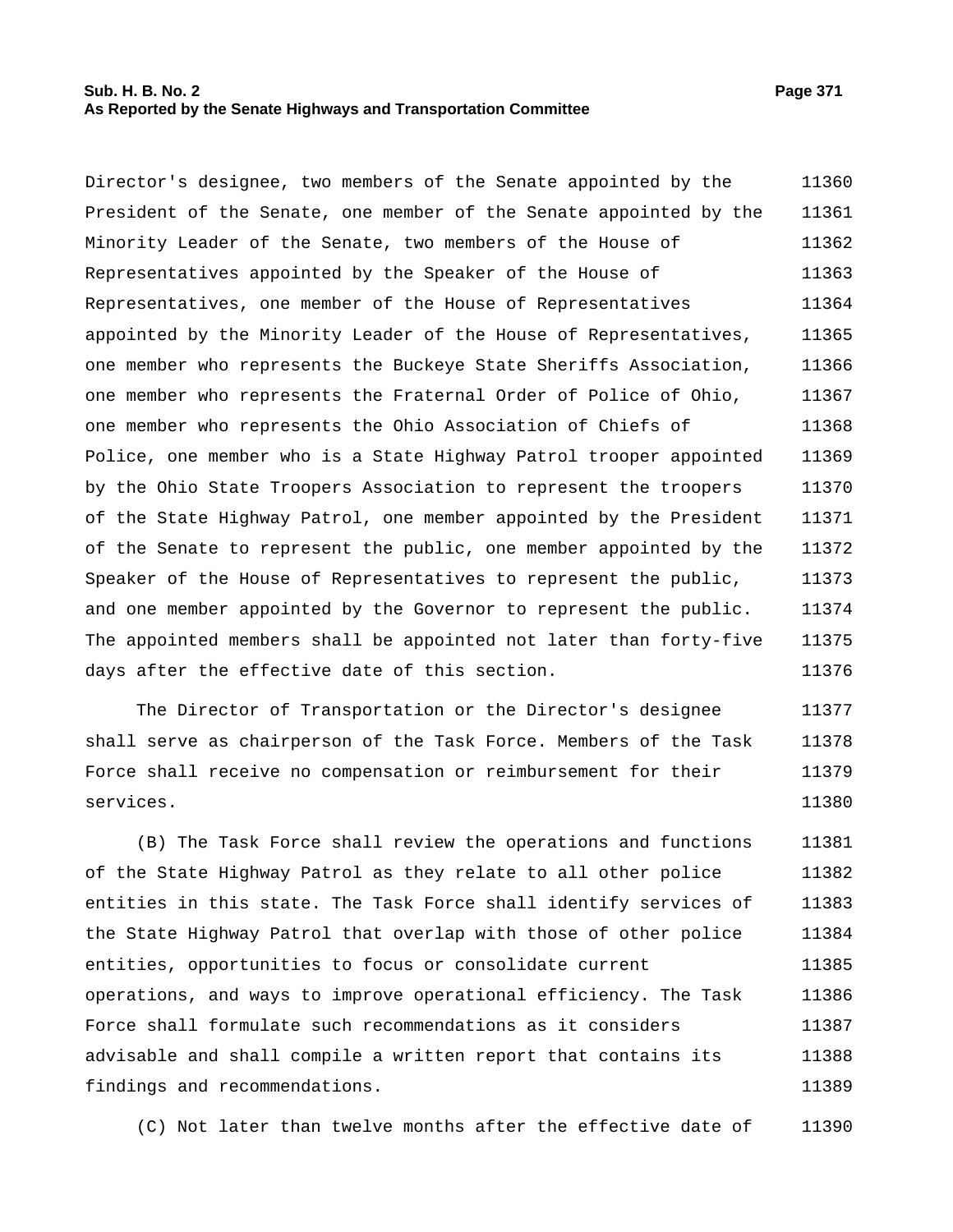# **Sub. H. B. No. 2 Page 372 As Reported by the Senate Highways and Transportation Committee**

this section, the Task Force shall submit its report to the Governor, the President of the Senate, the Minority Leader of the Senate, the Speaker of the House of Representatives, and the Minority Leader of the House of Representatives. At that point, the Task Force shall cease to exist. 11391 11392 11393 11394 11395

**Section 756.30.** The Department of Transportation shall erect and maintain one sign each in the rights-of-way of the northbound and southbound roadways of the State Route 33 bypass approaching each exit to the city of Lancaster that reads "Historic Downtown Lancaster Museum District" and the approximate distance. The signs shall conform to the provisions contained in the manual adopted by the Department pursuant to section 4511.09 of the Revised Code regarding the size, coloring, lettering, and installation locations of the signs. 11396 11397 11398 11399 11400 11401 11402 11403 11404

**Section 756.40.** (A) Notwithstanding any law to the contrary, the Director of Administrative Services shall ensure that a competitive selection process regarding a contract to operate a motor vehicle emissions inspection program in this state incorporates the following elements, which shall be included in the contract: 11405 11406 11407 11408 11409 11410

(1) A requirement that the vendor selected to operate the program provide notification of the program's requirements to each owner of a motor vehicle that is required to be inspected under the program. The contract shall require the notification to be provided not later than sixty days prior to the date by which the owner of the motor vehicle is required to have the motor vehicle inspected. The Director of Environmental Protection and the vendor shall jointly agree on the content of the notice. However, the notice shall at a minimum include the locations of all inspection facilities within a specified distance of the address that is listed on the owner's motor vehicle registration. 11411 11412 11413 11414 11415 11416 11417 11418 11419 11420 11421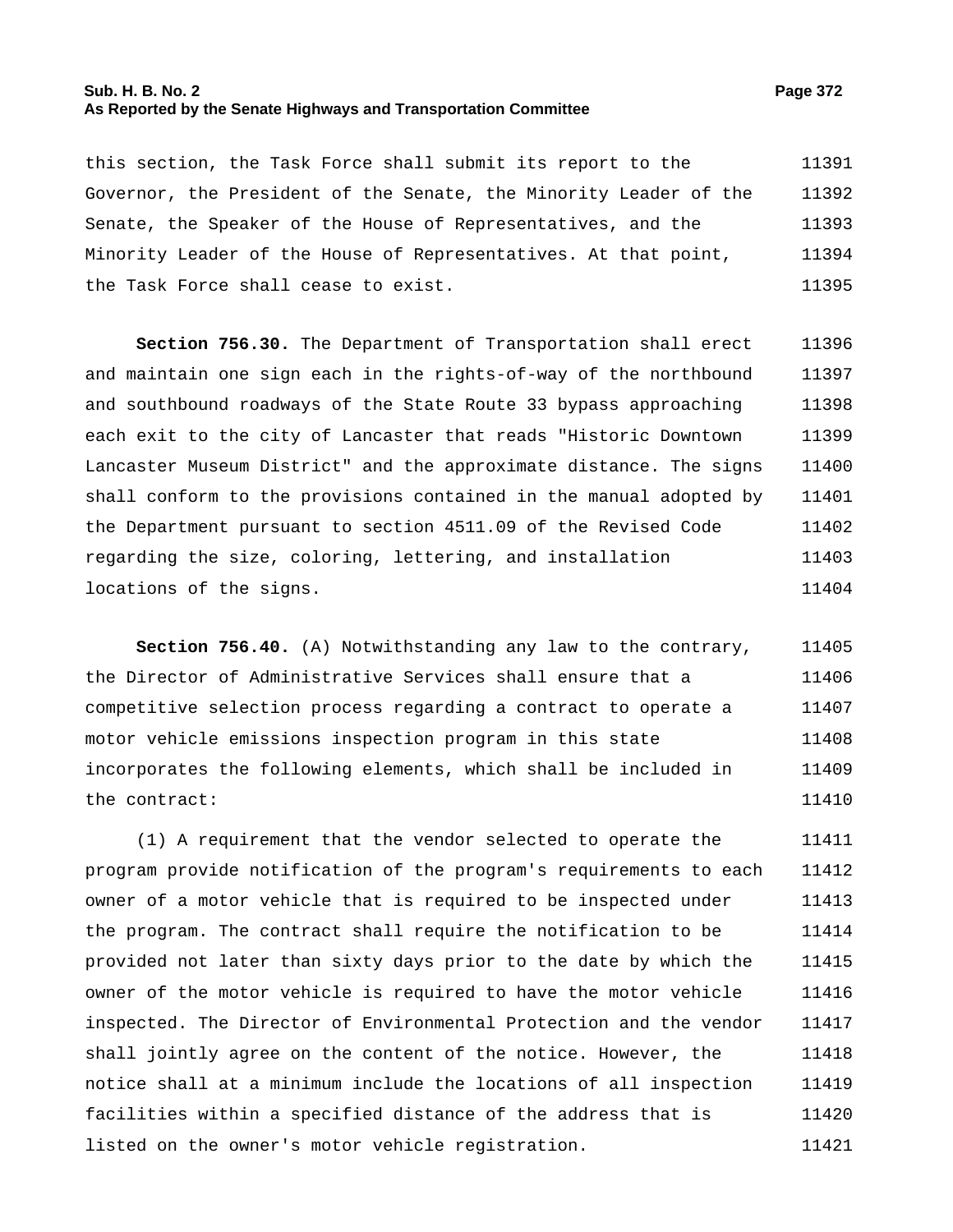## **Sub. H. B. No. 2 Page 373 As Reported by the Senate Highways and Transportation Committee**

(2) A requirement that the vendor selected to operate the program spend not more than five hundred thousand dollars over the term of the contract for public education regarding the locations at which motor vehicle inspections will take place; 11422 11423 11424 11425

(3) A requirement that the vendor selected to operate the program acquire all facilities that were previously utilized for motor vehicle emissions inspections via arm's-length transactions at the discretion of the interested parties if the vendor chooses to utilize those inspection facilities for purposes of the contract. The competitive selection process shall not include a requirement that a vendor pay book value for such facilities. 11426 11427 11428 11429 11430 11431 11432

(4) A requirement that the motor vehicle emissions inspection program utilize established local businesses, such as existing motor vehicle repair facilities, for the purpose of expanding the number of inspection facilities for consumer convenience and increased local business participation. 11433 11434 11435 11436 11437

(B) Any competitive selection process that is or has been initiated for purposes of a new contract to operate a motor vehicle emissions inspection program in this state shall comply with division (A) of this section. 11438 11439 11440 11441

**Section 803.10.** PROVISIONS OF LAW GENERALLY APPLICABLE TO APPROPRIATIONS 11442 11443

Law contained in the main operating appropriations act of the 128th General Assembly that is generally applicable to the appropriations made in the main operating appropriations act also is generally applicable to the appropriations made in this act. 11444 11445 11446 11447

**Section 801.10.** As used in the uncodified law of this act, "American Recovery and Reinvestment Act of 2009" means the "American Recovery and Reinvestment Act of 2009," Pub. L. No. 111-5, 123 Stat. 115. 11448 11449 11450 11451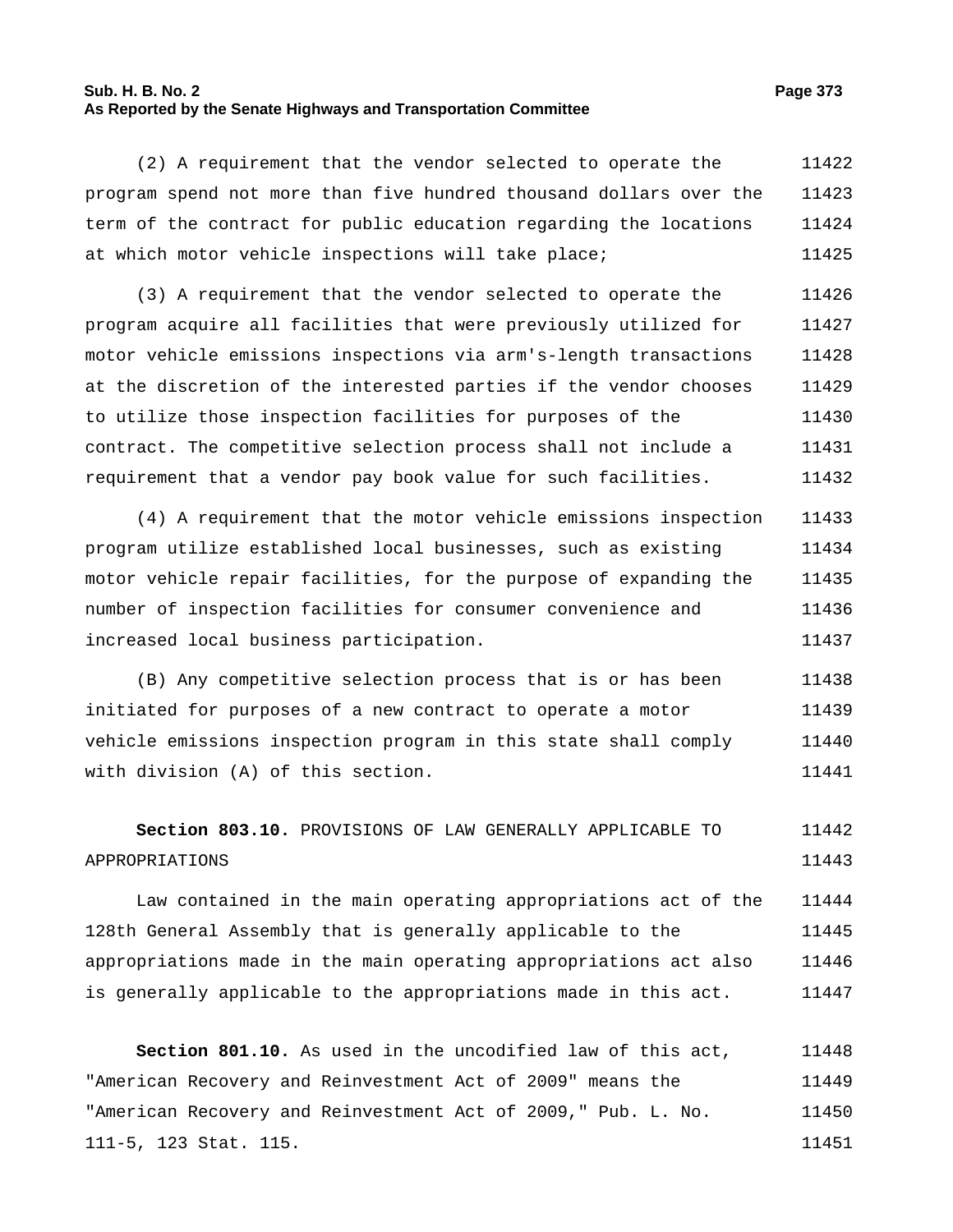## **Sub. H. B. No. 2 Page 374 As Reported by the Senate Highways and Transportation Committee**

**Section 806.10.** The items of law contained in this act, and their applications, are severable. If any item of law contained in this act, or if any application of any item of law contained in this act, is held invalid, the invalidity does not affect other items of law contained in this act and their applications that can be given effect without the invalid item or application. 11452 11453 11454 11455 11456 11457

**Section 812.10.** Except as otherwise provided in this act, the amendment, enactment, or repeal by this act of a section is subject to the referendum under Ohio Constitution, Article II, Section 1c and therefore takes effect on the ninety-first day after this act is filed with the Secretary of State or, if a later effective date is specified below, on that date. 11458 11459 11460 11461 11462 11463

**Section 812.20.** In this section, an "appropriation" includes another provision of law in this act that relates to the subject of the appropriation. 11464 11465 11466

An appropriation of money made in this act is not subject to the referendum insofar as a contemplated expenditure authorized thereby is wholly to meet a current expense within the meaning of Ohio Constitution, Article II, Section 1d and section 1.471 of the Revised Code. To that extent, the appropriation takes effect immediately when this act becomes law. Conversely, the appropriation is subject to the referendum insofar as a contemplated expenditure authorized thereby is wholly or partly not to meet a current expense within the meaning of Ohio Constitution, Article II, Section 1d and section 1.471 of the Revised code. To that extent, the appropriation takes effect on the ninety-first day after this act is filed with the Secretary of State. 11467 11468 11469 11470 11471 11472 11473 11474 11475 11476 11477 11478 11479

**Section 812.30.** The amendment, enactment, or repeal by this 11480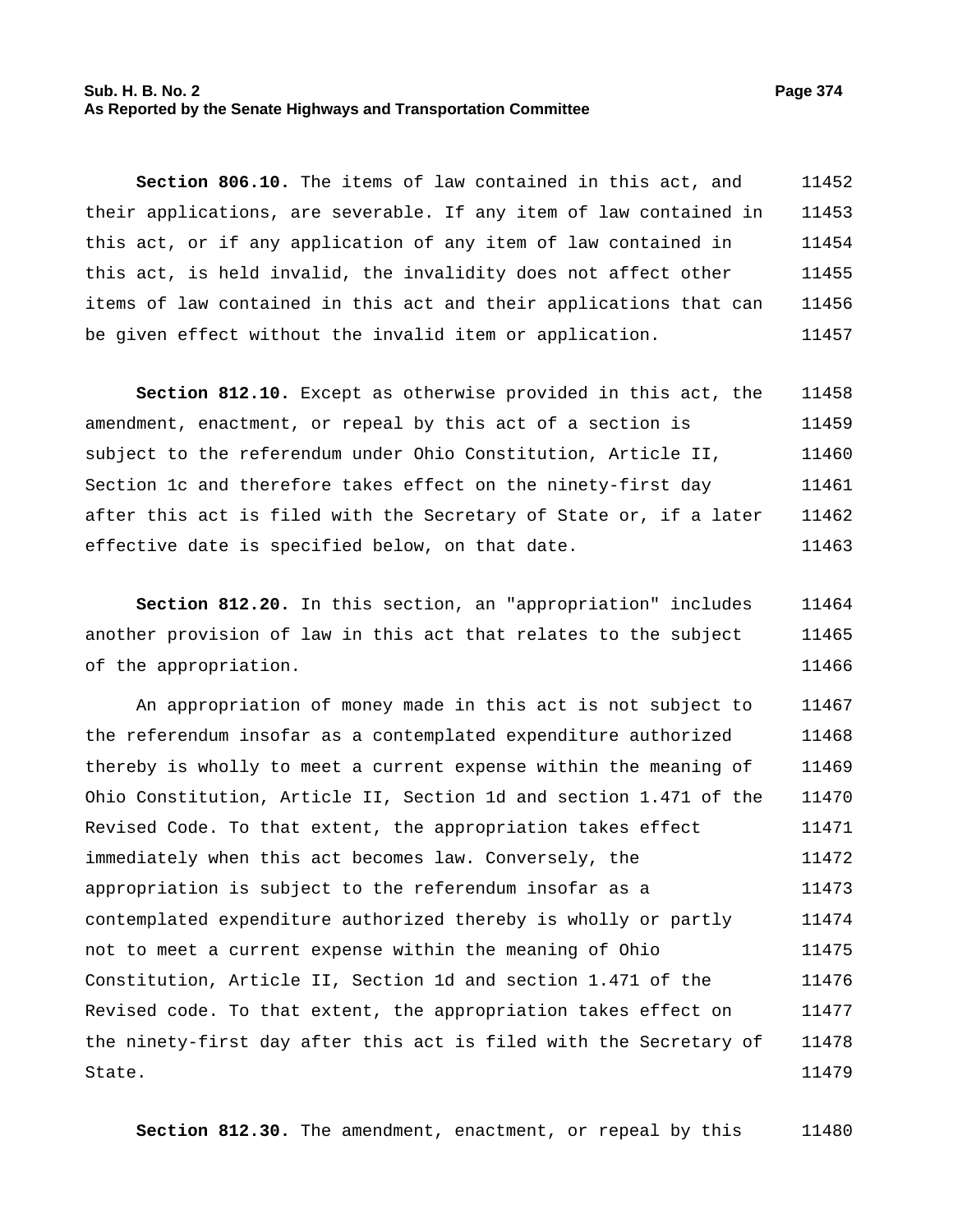act of the sections listed below is exempt from the referendum because it is or relates to an appropriation for current expenses within the meaning of Ohio Constitution, Article II, Section 1d and section 1.471 of the Revised Code, or defines a tax levy within the meaning of Ohio Constitution, Article II, Section 1d, and therefore takes effect immediately when this act becomes law or, if a later effective date is specified below, on that date. 11481 11482 11483 11484 11485 11486 11487

R.C. 121.51 and 121.53 11488

Section 229.10 of Am. Sub. H.B. 67 of the 127th General Assembly 11489 11490

Sections of this act prefixed with section numbers in the 300's, 500's, 600's, 700's, and 800's, except for Sections 509.10, 610.20, 610.21, and 755.20 of this act. 11491 11492 11493

**Section 812.40.** The sections that are listed in the left-hand column of the following table combine amendments by this act that are and that are not exempt from the referendum under Ohio Constitution, Article II, Sections 1c and 1d and section 1.471 of the Revised Code. 11494 11495 11496 11497 11498

The middle column identifies the amendments to the listed sections that are subject to the referendum under Ohio Constitution, Article II, Section 1c and therefore take effect on the ninety-first day after this act is filed with the Secretary of State or, if a later effective date is specified, on that date. 11499 11500 11501 11502 11503

The right-hand column identifies the amendments to the listed sections that are exempt from the referendum because they are or relate to an appropriation for current expenses within the meaning of Ohio Constitution, Article II, Section 1d and section 1.471 of the Revised Code, or define a tax levy within the meaning of Ohio Constitution, Article II, Section 1d, and therefore take effect immediately when this act becomes law or, if a later effective 11504 11505 11506 11507 11508 11509 11510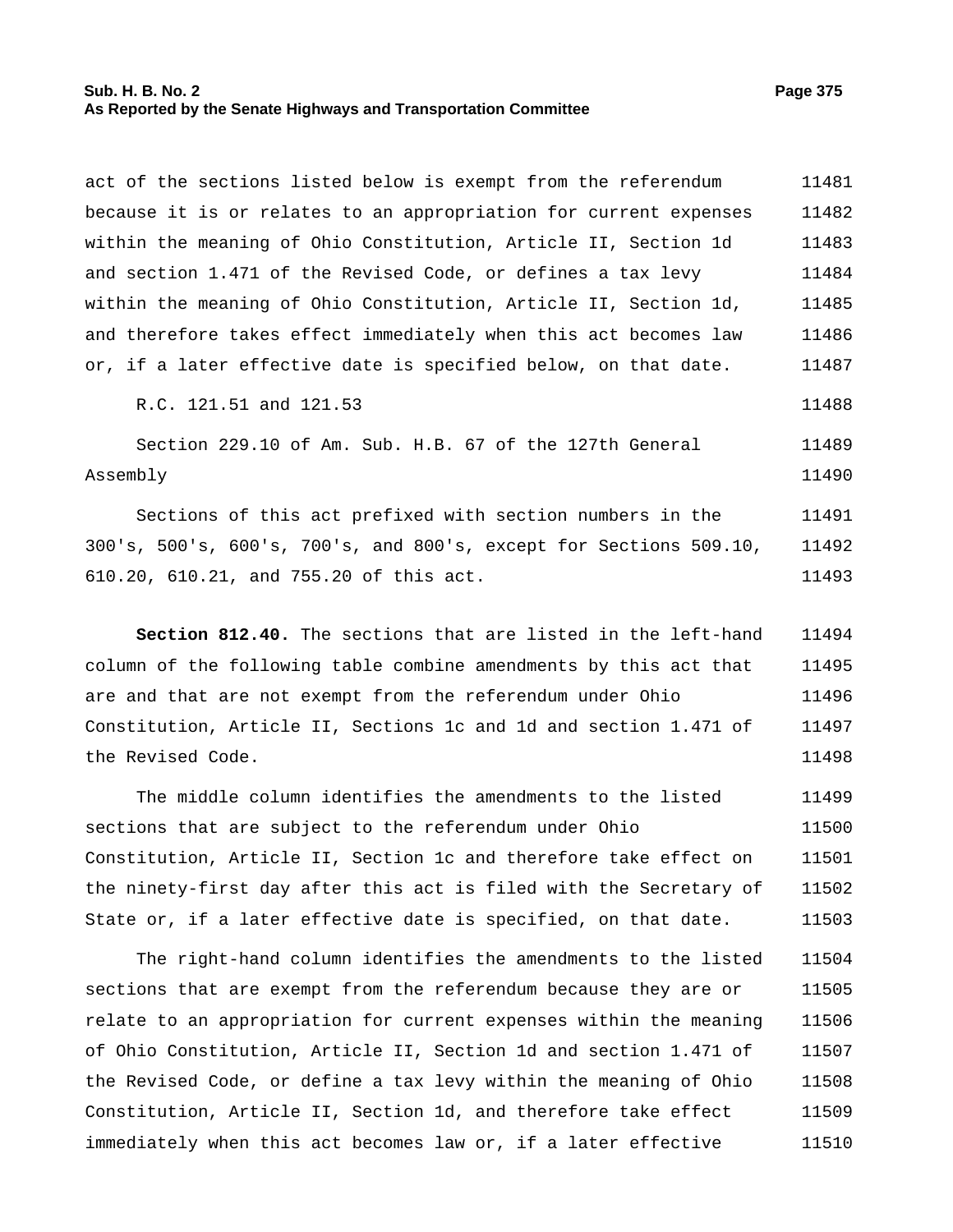## **Sub. H. B. No. 2 Page 376 As Reported by the Senate Highways and Transportation Committee**

date is specified, on that date. 11511 Section of law Amendments subject to Amendments exempt from referendum referendum 11512 R.C. 4561.18 Division (A) Divisions (D)(1), (D)(3), (H) 11513

**Section 815.10.** The amendment by this act to section 4513.263 of the Revised Code does not affect the taking effect of the amendment previously made to that section by Am. Sub. H.B. 320 of the 127th General Assembly. The amendment of Am. Sub. H.B. 320 to that section takes effect as specified in that act. 11514 11515 11516 11517 11518

11519

**Section 815.20.** The General Assembly, applying the principle stated in division (B) of section 1.52 of the Revised Code that amendments are to be harmonized if reasonably capable of simultaneous operation, finds that the following sections, presented in this act as composites of the sections as amended by the acts indicated, are the resulting versions of the sections in effect prior to the effective date of the sections as presented in this act: 11520 11521 11522 11523 11524 11525 11526 11527

Section 4501.21 of the Revised Code as amended by both Am. Sub. H.B. 273 and Am. Sub. S.B. 129 of the 127th General Assembly. 11528 11529

11530

Section 4506.07 of the Revised Code as amended by both Am. Sub. H.B. 450 and Sub. H.B. 529 of the 127th General Assembly. 11531 11532

Section 4506.11 of the Revised Code as amended by both Am. Sub. H.B. 450 and Sub. H.B. 529 of the 127th General Assembly. 11533 11534

Section 4507.06 of the Revised Code as amended by both Am. Sub. H.B. 450 and Sub. H.B. 529 of the 127th General Assembly. 11535 11536

Section 4507.51 of the Revised Code as amended by Am. Sub. H.B. 130, Am. Sub. H.B. 450, and Sub. H.B. 529 of the 127th 11537 11538